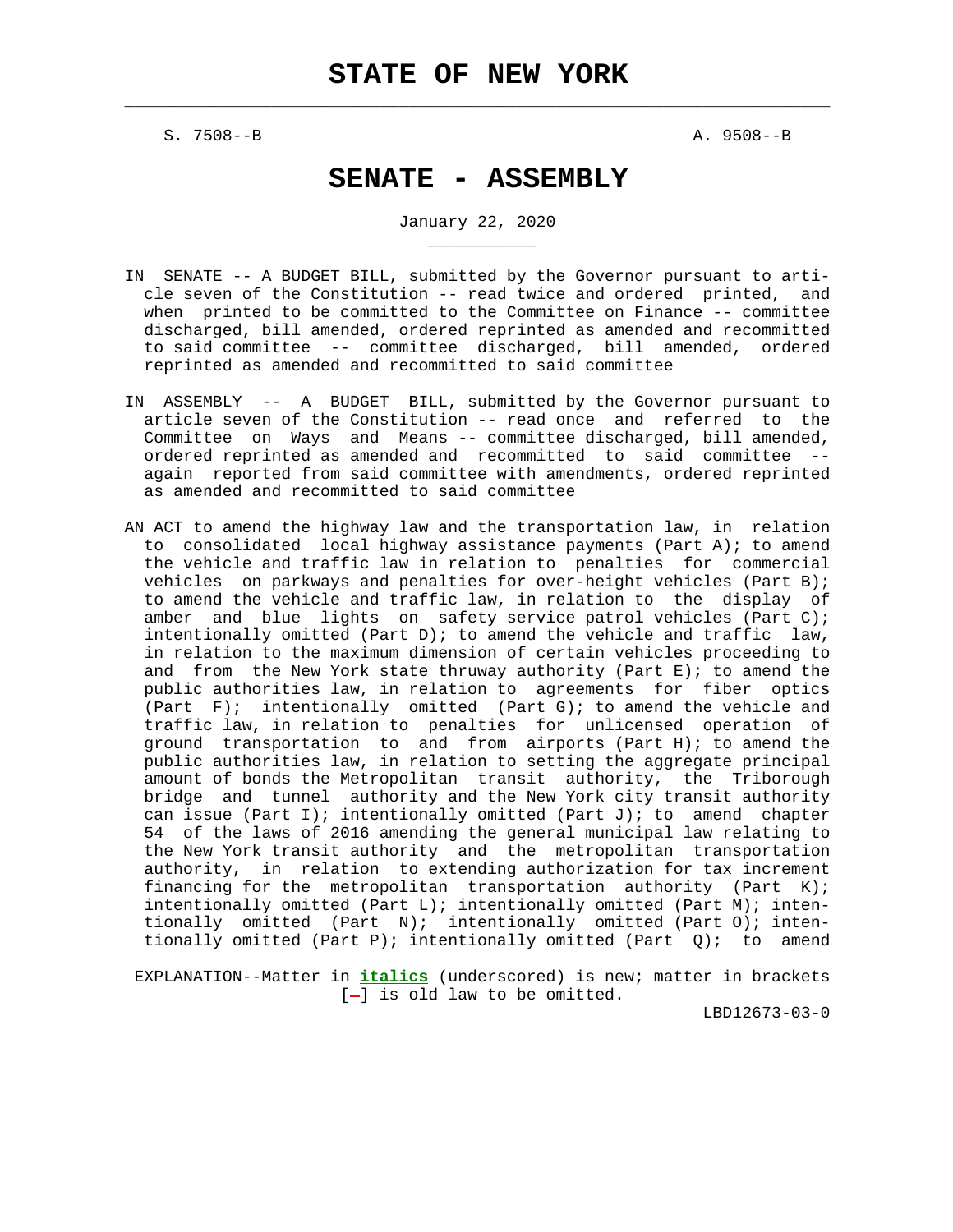chapter 21 of the laws of 2003, amending the executive law relating to permitting the secretary of state to provide special handling for all documents filed or issued by the division of corporations and to permit additional levels of such expedited service, in relation to extending the effectiveness thereof (Part R); to amend the general business law, in relation to prohibiting pricing of goods and services on the basis of gender (Part S); intentionally omitted (Part T); to amend the state law, in relation to making changes to the arms of the state (Part U); to amend the executive law, the real property law and the general business law, in relation to qualifications for appoint ment and employment (Part V); to amend the real property law, in relation to home inspection professional licensing (Part W); inten tionally omitted (Part X); to authorize utility and cable television assessments that provide funds to the department of health from cable television assessment revenues and to the department of agriculture and markets, department of environmental conservation, department of state, and the office of parks, recreation and historic preservation from utility assessment revenues; and providing for the repeal of such provisions upon expiration thereof (Part Y); intentionally omitted (Part Z); intentionally omitted (Part AA); intentionally omitted (Part BB); to amend chapter 584 of the laws of 2011, amending the public authorities law relating to the powers and duties of the dormitory authority of the state of New York relative to the establishment of subsidiaries for certain purposes, in relation to the effectiveness thereof (Part  $CC$ ); to amend the infrastructure investment act, in relation to requiring certain contracts to comply with service-disa bled veteran-owned business enterprises, negotiating prices in certain lump-sum contracts, referencing certain sections of law and providing for a date of repeal (Part DD); to amend the New York state urban development corporation act, in relation to extending the authority of the New York state urban development corporation to administer the empire state economic development fund (Part EE); to amend chapter 393 of the laws of 1994 amending the New York state urban development corporation act, relating to the powers of the New York state urban development corporation to make loans, in relation to extending the general loan powers of the New York state urban development corpo ration (Part FF); to amend the economic development law, in relation to economic transformation program eligibility (Part GG); to authorize the New York state energy research and development authority to finance a portion of its research, development and demonstration, policy and planning, and Fuel NY program, as well as climate change related expenses of the department of environmental conservation and the department of agriculture and markets' Fuel NY program, from an assessment on gas and electric corporations (Part HH); to amend the labor law, in relation to the definition of farm laborer and labor practices for farm laborers (Part II); to amend the general municipal law, in relation to procurement procedures for school districts in relation to New York state products (Part JJ); to amend the public authorities law, in relation to the water pollution control revolving fund and the drinking water revolving fund (Part KK); intentionally omitted (Part LL); to amend the financial services law, in relation to student debt consultants (Part MM); intentionally omitted (Part NN); intentionally omitted (Part OO); to amend the environmental conserva tion law, in relation to expanded polystyrene foam container and polystyrene loose fill packaging ban; to amend the state finance law, in relation to moneys collected for violations of the expanded polys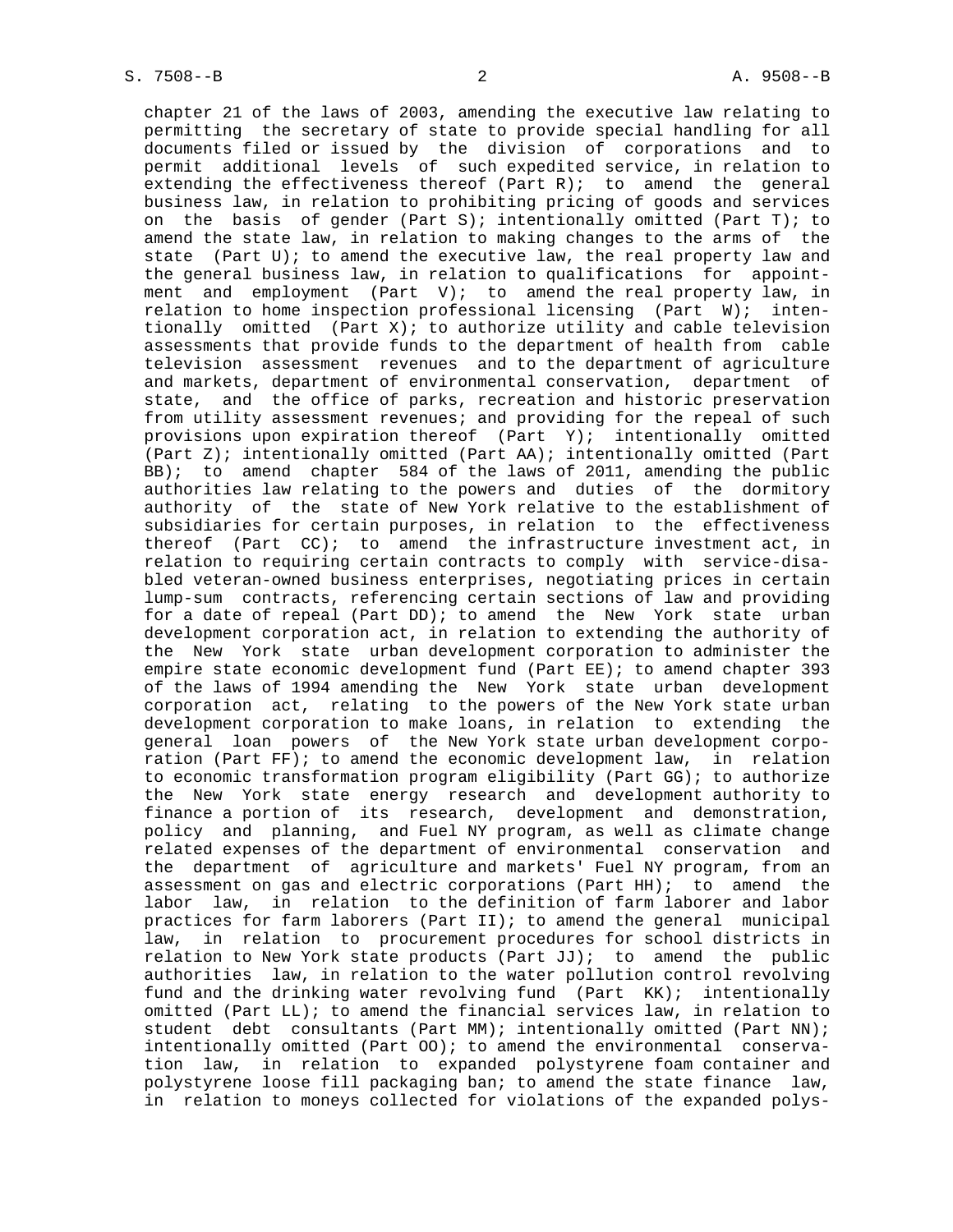tyrene foam container and polystyrene loose fill packaging ban; and providing for the repeal of certain provisions upon expiration thereof (Part PP); authorizing the creation of state debt in the amount of three billion dollars, in relation to creating the environ mental bond act of 2020 "restore mother nature" for the purposes of environmental improvements that preserve, enhance, and restore New York's natural resources and reduce the impact of climate change; and providing for the submission to the people of a proposition or ques tion therefor to be voted upon at the general election to be held in November, 2020 (Part  $QQ$ ); to amend the environmental conservation law and the state finance law, in relation to the implementation of the environmental bond act of 2020 "restore mother nature" (Part RR); intentionally omitted (Part SS); intentionally omitted (Part TT); to authorize the county of Nassau, to permanently and temporarily convey certain easements and to temporarily alienate certain parklands (Subpart A); to authorize the village of East Rockaway, county of Nassau, to permanently and temporarily convey certain easements and to temporarily alienate certain parklands (Subpart B); and to authorize the village of Rockville Centre, county of Nassau, to permanently and temporarily convey certain easements and to temporarily alienate certain parklands (Subpart C) (Part UU); intentionally omitted (Part VV); to amend the environmental conservation law, in relation to banning fracking (Part WW); to amend the vehicle and traffic law, in relation to bicycles with electric assist and electric scooters (Part XX); to amend chapter 62 of the laws of 2003, amending the vehicle and traffic law and other laws relating to increasing certain motor vehi cle transaction fees, in relation to the effectiveness thereof; and to amend chapter 84 of the laws of 2002, amending the state finance law relating to the costs of the department of motor vehicles, in relation to the effectiveness thereof (Part YY); to amend the vehicle and traf fic law, in relation to the acceptance of applications for accident prevention and pre-licensing internet courses; and to amend chapter 751 of the laws of 2005, amending the insurance law and the vehicle and traffic law relating to establishing the accident prevention course internet technology pilot program, in relation to the effec tiveness thereof (Part ZZ); intentionally omitted (Part AAA); inten tionally omitted (Part BBB); intentionally omitted (Part CCC); inten tionally omitted (Part DDD); to amend the New York Buy American Act, in relation to the report to be provided and to making such provisions permanent (Part EEE); to amend the labor law, in relation to prevail ing wage requirements (Part FFF); intentionally omitted (Part GGG); intentionally omitted (Part HHH); to amend the New York state urban development corporation act, in relation to the corporations' authori zation to provide financial and technical assistance to community development financial institutions (Part III); to amend the public service law, the executive law, the public authorities law, the envi ronmental conservation law and the state finance law, in relation to accelerating the growth of renewable energy facilities to meet crit ical state energy policy goals; and providing for the repeal of such provisions upon expiration thereof (Part JJJ); to amend the economic development law, in relation to extending the application deadline for businesses to participate in the START-UP NY program (Part KKK); to amend the public authorities law, in relation to authorizing the metropolitan transportation authority to borrow money and issue nego tiable notes, bonds or other obligations to offset decreases in reven ue; and providing for the repeal of certain provisions upon expiration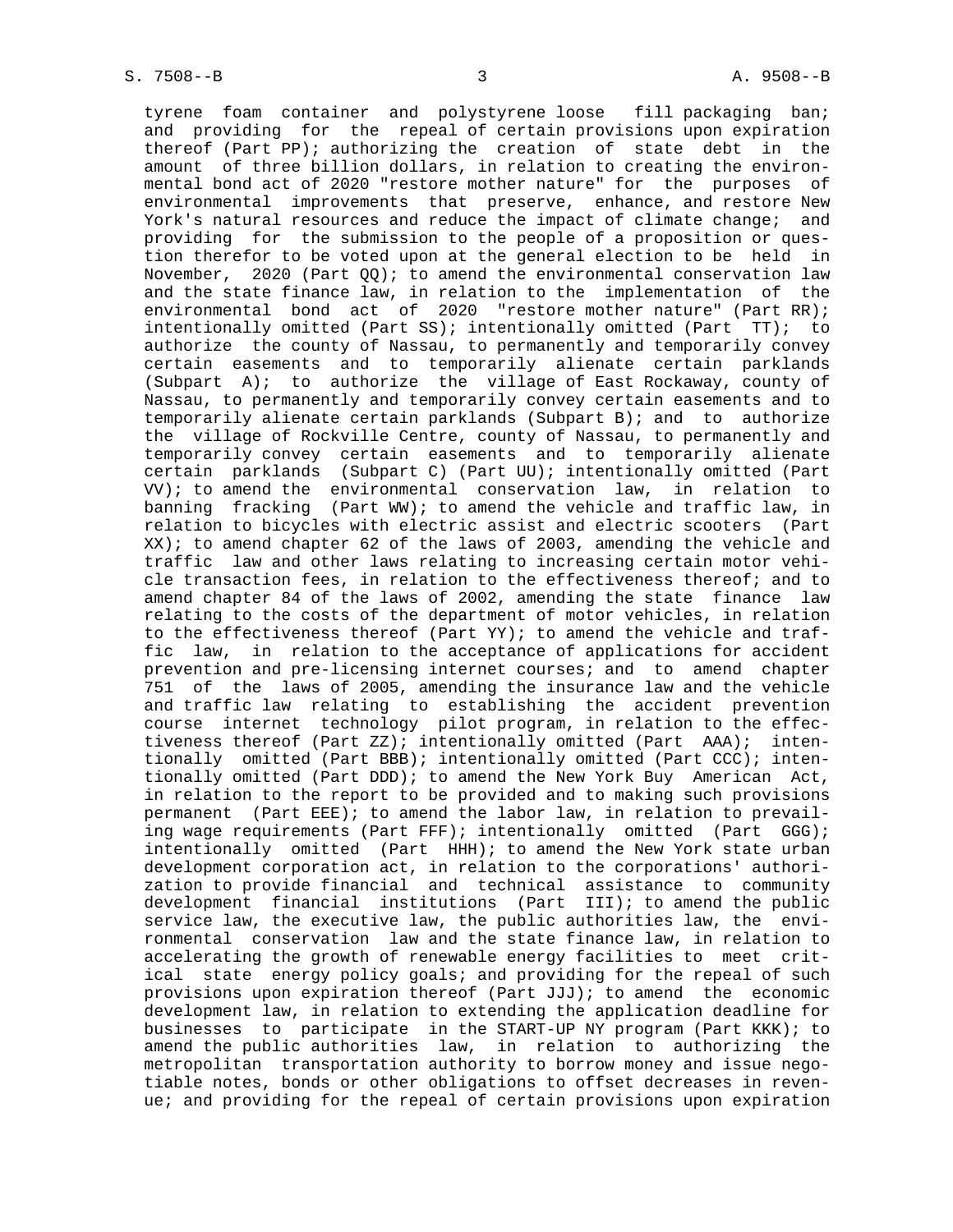thereof (Part LLL); to amend the public authorities law, in relation to the central business district tolling lockbox fund (Part MMM); to amend the mental hygiene law, in relation to admission to residential treatment facilities (RTF) for children and youth (Part NNN); to authorize the transfer of certain office of mental health employees to the secure treatment rehabilitation center (Part OOO); to amend the mental hygiene law, in relation to the amount of time an individual may be held for emergency observation, care, and treatment in CPEP and the implementation of satellite sites; to amend chapter 723 of the laws of 1989 amending the mental hygiene law and other laws relating to comprehensive psychiatric emergency programs, in relation to the effectiveness of certain provisions thereof; and to repeal paragraphs 4 and 8 of subdivision (a) and subdivision (i) of section 31.27 of the mental hygiene law, relating thereto (Part PPP); to amend the insur ance law, in relation to penalties relating to mental health and substance use disorder parity compliance requirements; and to amend the state finance law and the public health law, in relation to estab lishing the behavioral health parity compliance fund (Part QQQ); to amend the mental hygiene law, the social services law and the public health law, in relation to providers of service (Part RRR); to amend education law and other laws relating to applied behavior analysis, in relation to extending the expiration of certain provisions thereof (Part  $SSS$ ); to amend part Q of chapter 59 of the laws of 2016, amend ing the mental hygiene law relating to the closure or transfer of a state-operated individualized residential alternative, in relation to the effectiveness thereof (Part TTT); to amend the state finance law, in relation to providing funding for the Metropolitan Transportation Authority 2020-2024 capital program and paratransit operating expenses; and providing for the repeal of certain provisions upon expiration thereof (Part UUU); to amend the public authorities law, in relation to acquisitions or transfers of property for transit projects; and providing for the repeal of such provisions upon the expiration thereof (Part VVV); to amend the tax law and the adminis trative code of the city of New York, in relation to decoupling from certain federal tax changes (Part WWW); to amend chapter 492 of the laws of 1993 amending the local finance law relating to installment loans and obligations evidencing installment loans, in relation to extending the effectiveness thereof (Item A); to amend chapter 581 of the laws of 2005 amending the local finance law relating to statutory installment bonds, in relation to extending the effectiveness thereof (Item B); to amend chapter 629 of the laws of 2005, amending the local finance law relating to refunding bonds, in relation to extending the effectiveness thereof (Item C); to amend chapter 307 of the laws of 2005, amending the public authorities law relating to the special powers of the New York state environmental facilities corporation, in relation to extending the effectiveness thereof (Item D); to amend the environmental conservation law, in relation to extending the authority of the department of environmental conservation to manage Atlantic and shortnose sturgeon (Item E); to amend the environmental conservation law, in relation to extending the authority of the department of envi ronmental conservation to manage Atlantic Cod (Item F); to amend the environmental conservation law, in relation to extending the authority of the department of environmental conservation to manage Atlantic herring (Item G); to amend the environmental conservation law, in relation to extending the authority of the department of environmental conservation to manage black sea bass (Item H); to amend the environ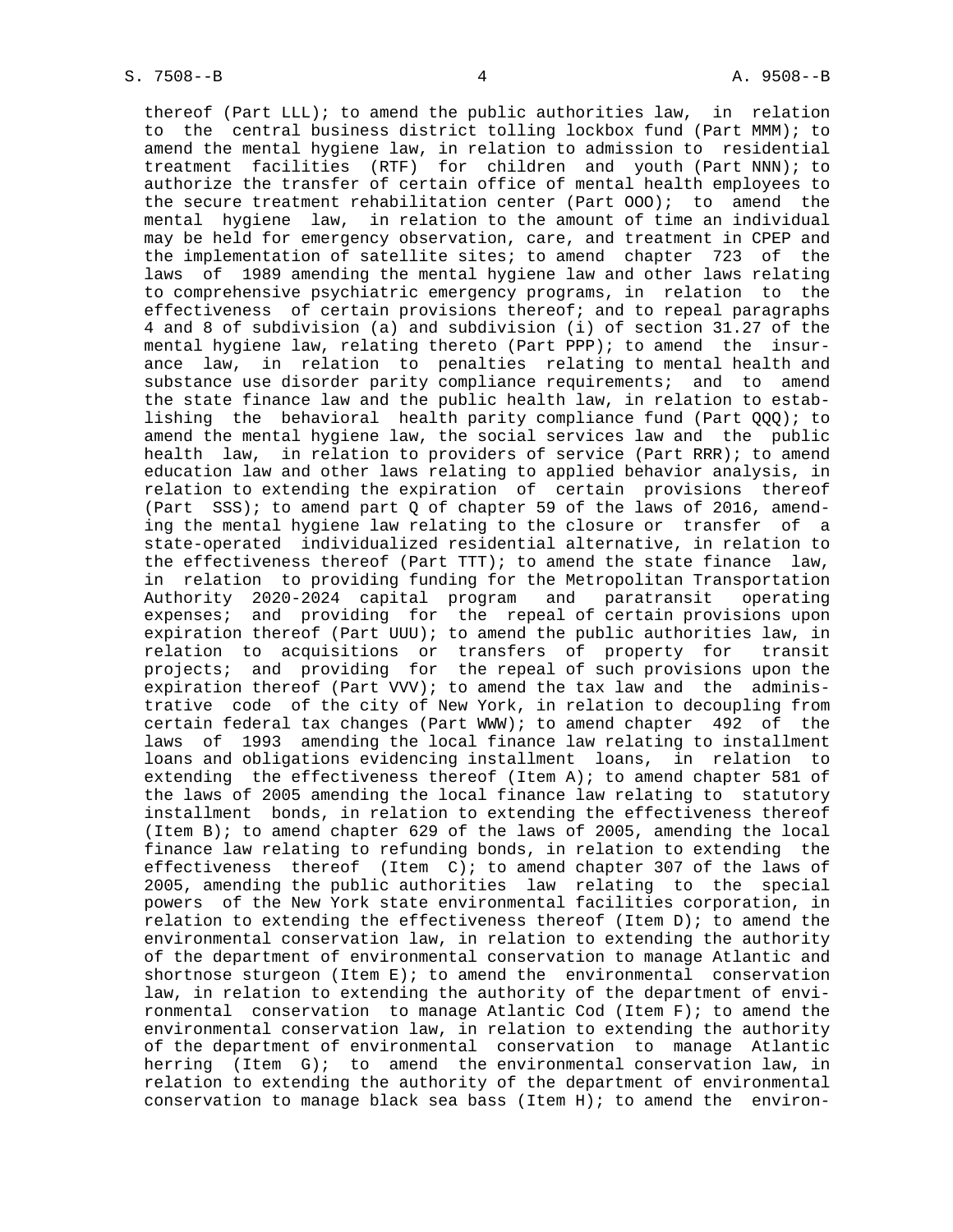mental conservation law, in relation to extending the authority of the department of environmental conservation to manage blueback herring(Item I); to amend the environmental conservation law, in relation to extending the authority of the department of environmental conservation to manage crabs (Item  $J$ ); to amend the environmental conservation law, in relation to extending the authority of the department of environmental conservation to restrict the taking of fish, shellfish and crustacea in special management areas (Item K); to amend the environmental conservation law, in relation to extending the authority of the department of environmental conservation to manage of fluke-summer flounder (Item L); to amend the environmental conserva tion law, in relation to extending the authority of the department of environmental conservation to manage scup (Item M); to amend the envi ronmental conservation law, in relation to extending the authority of the department of environmental conservation to manage sharks (Item N); to amend the environmental conservation law, in relation to extending the authority of the department of environmental conserva tion to manage squid (Item  $0$ ); to amend the environmental conservation law, in relation to extending the authority of the department of envi ronmental conservation to manage whelk and conch (Item P); to amend the environmental conservation law, in relation to extending the authority of the department of environmental conservation to manage winter flounder (Item Q); and to amend the environmental conservation law, in relation to commercial fishing licenses (Item R)(Subpart A); to authorize certain health care professionals licensed to practice in other jurisdictions to practice in this state in connection with an event sanctioned by the World Triathlon Corporation; and providing for the repeal of such provisions upon expiration thereof (Item A); to amend chapter 510 of the laws of 2013, authorizing the city of Middle town to enter into a contract to sell or pledge as collateral for a loan some or all of the delinquent liens held by such city to a private party or engage a private party to collect some or all of the delinquent tax liens held by it, in relation to the effectiveness thereof (Item B); redistributing bond volume allocations made pursuant to section 146 of the federal tax reform act of 1986, relating to allocation of the unified state bond volume ceiling, and enacting the private activity bond allocation act of 2020; and providing for the repeal of certain provisions upon expiration thereof (Item C); to amend chapter 448 of the laws of 2017, amending the canal law relating to the upstate flood mitigation task force, in relation to extending the effectiveness thereof (Item D); intentionally omitted (Item E); intentionally omitted (Item  $F$ ); intentionally omitted (Item G); inten tionally omitted (Item H); intentionally omitted (Item I); inten tionally omitted (Item J); to amend chapter 454 of the laws of 2010, amending the vehicle and traffic law relating to authorizing a pilot residential parking permit system in the city of Albany, in relation to the effectiveness thereof (Item K); to amend chapter 465 of the laws of 1994, amending chapter 285 of the laws of 1891 relating to charging a fee for admission to the New York Botanical Garden, in relation to the effectiveness thereof (Item L); to amend chapter 414 of the laws of 2018, creating the radon task force, in relation to the reporting date and effectiveness thereof (Item M); to amend chapter 435 of the laws of 2014 amending the environmental conservation law relating to defining spearguns and allowing recreational spearfishing in New York's marine and coastal waters, in relation to extending the effectiveness thereof (Item N); to amend chapter 330 of the laws of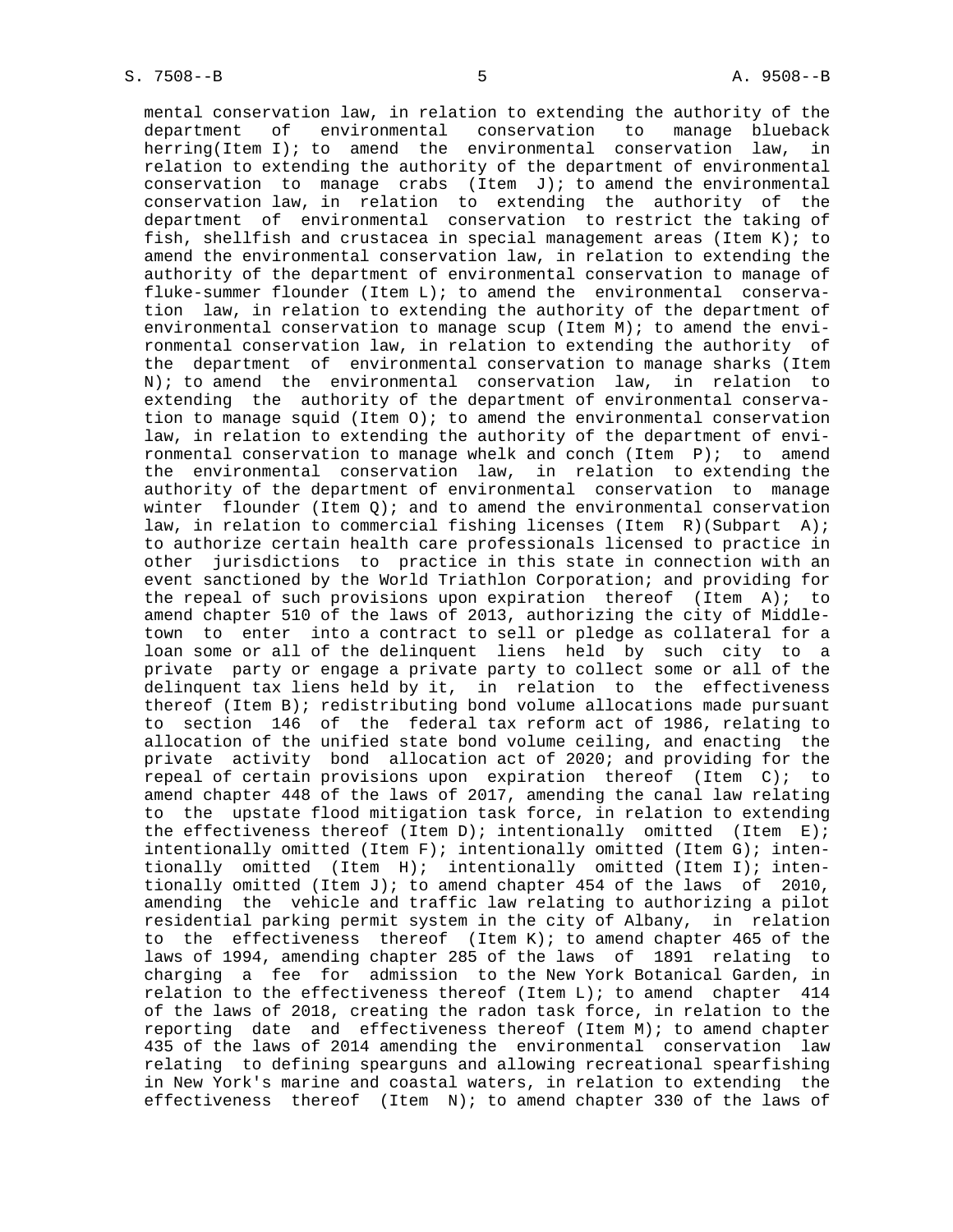2014, amending the environmental conservation law relating to aquatic invasive species, spread prevention, and penalties, in relation to the effectiveness thereof (Item O); to amend chapter 104 of the laws of 2005, enacting the September 11th worker protection task force act, in relation to extending the expiration of such chapter (Item P); to amend chapter 266 of the laws of 1981, amending the civil practice law and rules relating to time limitations, in relation to extending time limitations for certain actions (Item Q); to amend chapter 455 of the laws of 1997 amending the New York city civil court act and the civil practice law and rules relating to authorizing New York city marshals to exercise the same functions, powers and duties as sheriffs with respect to the execution of money judgments, in relation to extending the effectiveness of such chapter (Item R); to amend chapter 490 of the laws of 2017 amending the insurance law relating to limits on certain supplementary insurance, in relation to extending the provisions thereof (Item S); to amend the local finance law, in relation to the sale of municipal obligations by the county of Erie (Item T); to amend chapter 846 of the laws of 1970, amending the coun ty law relating to payment in lieu of taxes for property acquired for park or recreational purposes, in relation to extending the term of effectiveness of such chapter (Item U); to amend chapter 821 of the laws of 1970 amending the town law relating to payment in lieu of taxes for property acquired for park or recreational purposes by the town of Hempstead, in relation to the term of effectiveness of such chapter (Item  $V$ ); to amend chapter 20 of the laws of 1998, amending the education law relating to the provision of physical therapy assistant services in public and private primary and secondary schools, in relation to extending the effectiveness of such chapter (Item W); to amend chapter 549 of the laws of 1994, amending the public authorities law relating to the membership composition of the metropolitan transportation authority board, in relation to extending the effectiveness of such provisions (Item  $X$ ); to amend chapter 62 of the laws of 2003, amending the public service law relating to estab lishing the New York telecommunications relay service center, in relation to extending certain provisions of such center (Item Y); to amend chapter 55 of the laws of 2014, amending the real property tax law relating to the tax abatement and exemption for rent regulated and rent controlled property occupied by senior citizens, in relation to the effectiveness thereof; and to amend chapter 129 of the laws of 2014, amending the real property tax law relating to the tax abatement and exemption for rent regulated and rent controlled property occupied by persons with disabilities, in relation to the effectiveness thereof (Item Z); to amend chapter 427 of the laws of 2017 amending the state technology law relating to the creation of a state information tech nology innovation center, in relation to extending the provisions thereof (Item AA); to amend chapter 606 of the laws of 2006 amending the volunteer firefighters' benefit law relating to creating a presumption relating to certain lung disabilities incurred by volun teer firefighters, in relation to the effectiveness of such chapter (Item BB); to amend chapter 668 of the laws of 1977, amending the volunteer firefighters' benefit law relating to disability due to disease or malfunction of the heart or coronary arteries, in relation to extending the expiration of such provisions (Item CC); to amend chapter 217 of the laws of 2015, amending the education law relating to certified school psychologists and special education services and programs for preschool children with handicapping conditions, in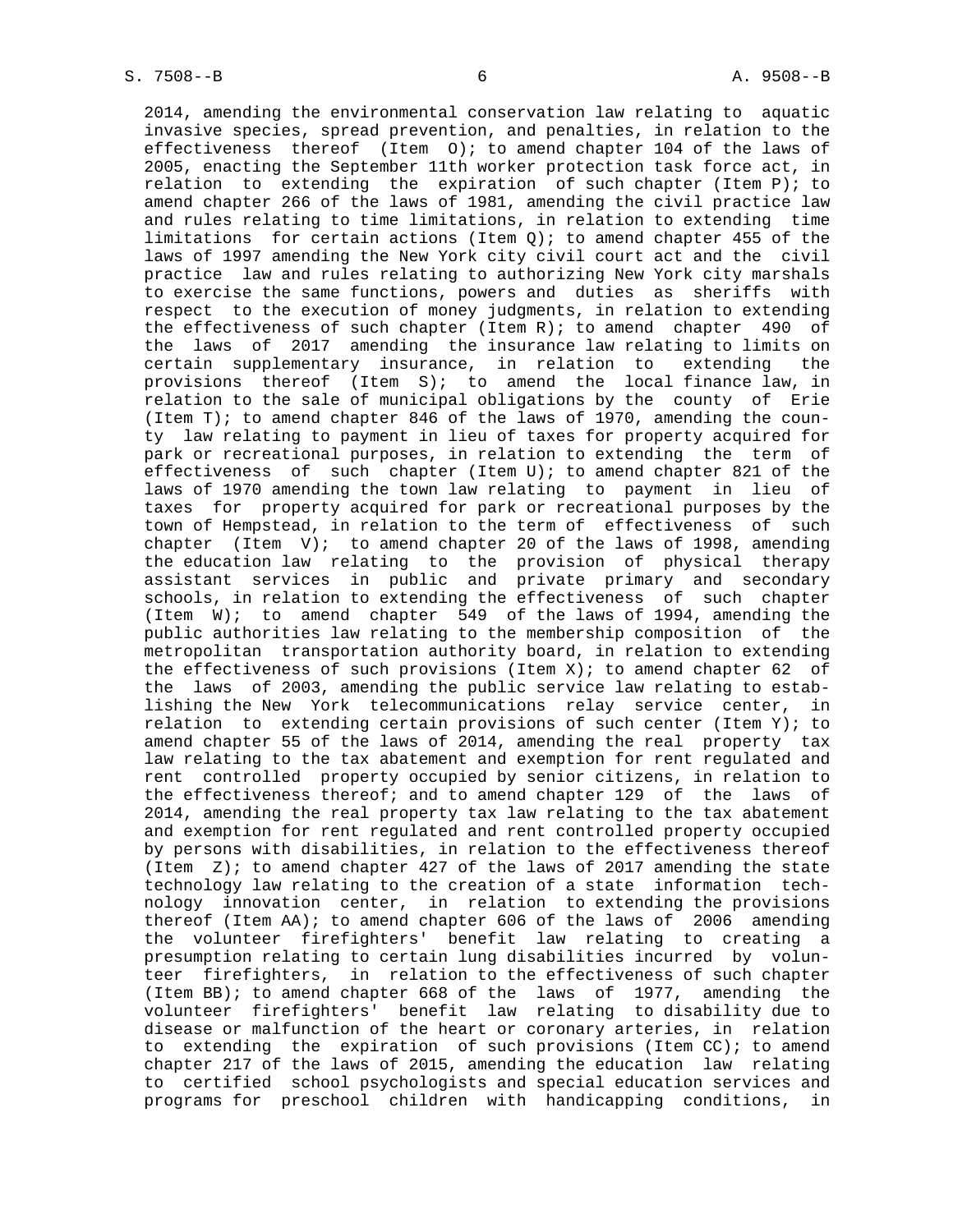relation to the effectiveness thereof (Item DD); to amend chapter 192 of the laws of 2011, relating to authorizing certain health care professionals licensed to practice in other jurisdictions to practice in this state in connection with an event sanctioned by New York Road Runners, in relation to extending the provisions thereof (Item EE); to amend chapter 378 of the laws of 2010 amending the education law relating to paperwork reduction, in relation to extending the provisions thereof (Item FF); to amend the local finance law, in relation to bonds and notes of the city of Yonkers (Item GG); to amend the local finance law, in relation to the sale of bonds and notes of the city of Buffalo (Item HH); to amend chapter 401 of the laws of 2002, amending the real property tax law and the Nassau county admin istrative code relating to assessment and review of assessments in the county of Nassau, in relation to extending certain provisions thereof (Item II); to amend the insurance law, in relation to extending provisions of the property/casualty insurance availability act (Item JJ); to amend chapter 548 of the laws of 2004 amending the education law relating to certain tuition waivers for police officer students of the city university of New York, in relation to extending the provisions of such chapter (Item KK); to amend part U of chapter 56 of the laws of 2018, amending the education law relating to requiring regulations to permit tuition waivers for certain firefighters and fire officers for CUNY, in relation to the effectiveness thereof (Item LL); to amend chapter 274 of the laws of 2010 amending the environ mental conservation law relating to repair of damaged pesticide containers, in relation to the effectiveness thereof (Item MM); to amend the environmental conservation law, in relation to pesticide registration time frames and fees; and to amend chapter 67 of the laws of 1992, amending the environmental conservation law relating to pesticide product registration timetables and fees, in relation to the effectiveness thereof (Item NN); to amend chapter 130 of the laws of 1998, amending the general municipal law relating to temporary invest ments by local governments, in relation to extending the expiration of the provisions thereof (Item OO); to amend chapter 779 of the laws of 1986, amending the social services law relating to authorizing services for non-residents in adult homes, residences for adults and enriched housing programs, in relation to extending the effectiveness of certain provisions thereof (Item PP); to amend the local finance law, in relation to the sale of bonds and notes of the city of New York, the issuance of bonds or notes with variable rates of interest, interest rate exchange agreements of the city of New York, the refund ing of bonds, and the down payment for projects financed by bonds; to amend the New York state financial emergency act for the city of New York, in relation to a pledge and agreement of the state; and to amend chapter 142 of the laws of 2004, amending the local finance law relat ing to interest rate exchange agreements of the city of New York and refunding bonds of such city, in relation to the effectiveness thereof (Item QQ); to amend the racing, pari-mutuel wagering and breeding law, in relation to certain payments to the horsemen's organization (Item RR); to amend chapter 237 of the laws of 2015 amending the judiciary law, the civil practice law and rules and other laws relating to use of electronic means for the commencement and filing of papers in certain actions and proceedings, in relation to the effectiveness thereof (Item SS); to amend chapter 890 of the laws of 1982, relating to the establishment of certain water charges for hospitals and chari ties in New York city, in relation to the effectiveness thereof (Item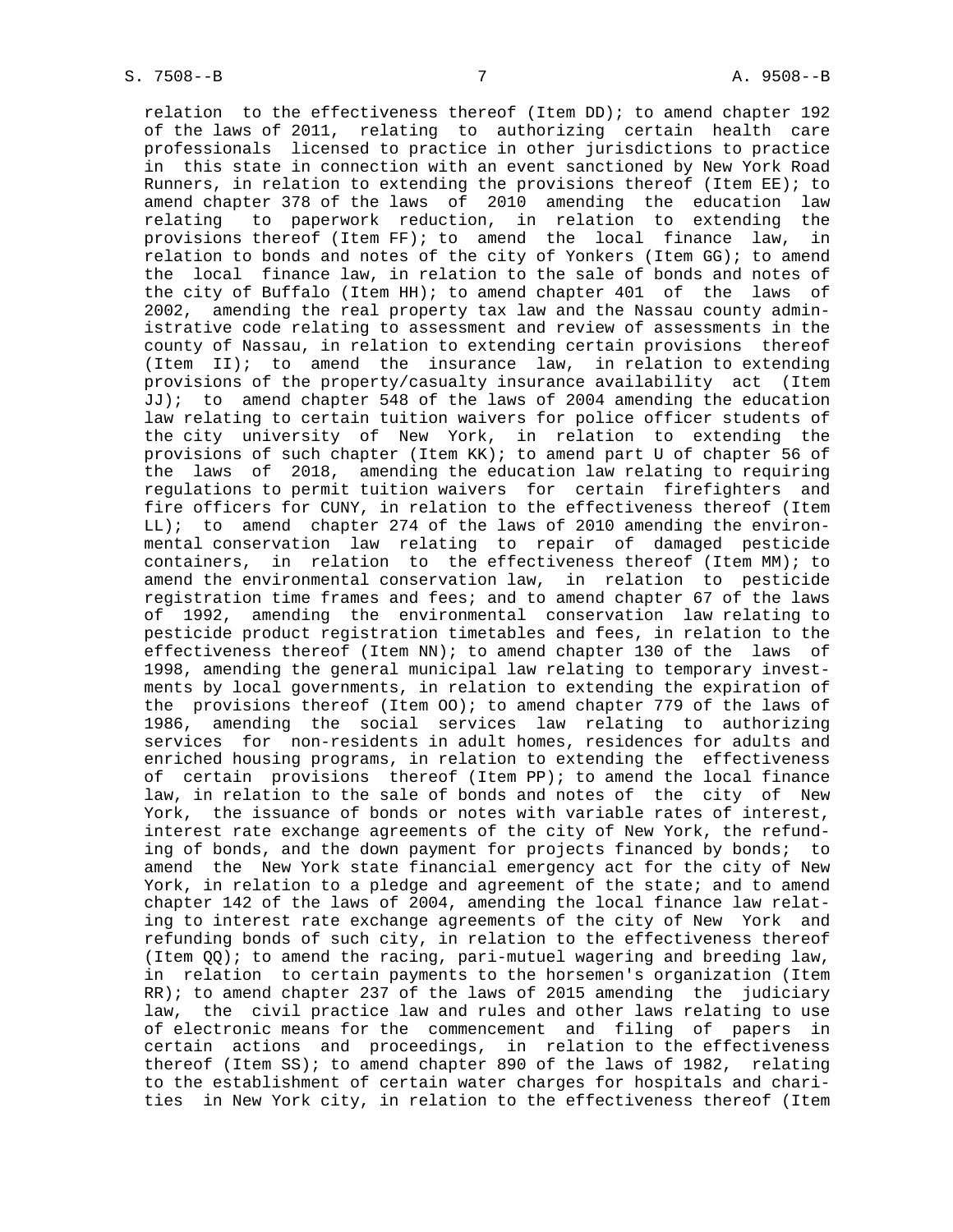TT); to amend chapter 573 of the laws of 2011, amending the correction law relating to the boarding of out of state inmates at local correc tional facilities, in relation to extending the expiration of the provisions thereof (Item UU); to amend chapter 29 of the laws of 2011 amending the executive law and other laws relating to the adoption of the interstate compact for juveniles by the state of New York, in relation to the effectiveness thereof (Item VV); to amend chapter 363 of the laws of 2010, amending the judiciary law relating to granting the chief administrator of the courts the authority to allow referees to determine applications for orders of protection during the hours family court is in session, in relation to the expiration date thereof (Item WW); to amend the economic development law, in relation to an advisory panel on employee-owned enterprises within the division of small business services; and to amend chapter 435 of the laws of 2017 amending the economic development law, relating to establishing an advisory panel on employee-owned enterprises within the division of small business services, in relation to the effectiveness thereof (Item XX); to amend chapter 522 of the laws of 2000, amending the state finance law and the general business law relating to establish ing the underground facilities safety training account, in relation to the effectiveness thereof (Item YY); to amend chapter 141 of the laws of 2014 amending the environmental conservation law relating to authorizing the hunting of big game in the county of Albany with rifles, in relation to the effectiveness thereof (Item ZZ); to amend chapter 396 of the laws of 2010 amending the alcoholic beverage control law relating to liquidator's permits and temporary retail permits, in relation to the effectiveness of certain provisions there of (Item AAA); to amend chapter 473 of the laws of 2010 amending the racing, pari-mutuel wagering and breeding law relating to the New York state thoroughbred breeding and development fund, in relation to the effectiveness thereof (Item BBB); to amend chapter 451 of the laws of 2012, amending the labor law relating to permitted deductions from wages, in relation to extending the effectiveness of such provisions (Item CCC); to amend chapter 456 of the laws of 2018 relating to establishing the digital currency task force, in relation to extending the provisions of such chapter (Item DDD); to amend chapter 548 of the laws of 2010, amending the New York city charter relating to authoriz ing the city of New York to sell to abutting property owners real property owned by such city, consisting of tax lots that cannot be independently developed due to the size, shape, configuration and topography of such lots and the zoning regulations applicable thereto, in relation to the effectiveness thereof (Item EEE); to amend chapter 402 of the laws of 1994, amending the state administrative procedure act relating to requiring certain agencies to submit regulatory agen das for publication in the state register, in relation to the effec tiveness thereof (Item FFF); to amend chapter 378 of the laws of 2014 amending the environmental conservation law relating to the taking of sharks, in relation to the expiration thereof (Item GGG); to amend chapter 306 of the laws of 2011, authorizing owners of residential real property in high risk brush fire areas in the borough of Staten Island to cut and remove reeds from their property, in relation to extending the expiration and repeal date thereof for an additional year (Item HHH); to amend chapter 110 of the laws of 2019, relating to creating a temporary state commission to study and investigate how to regulate artificial intelligence, robotics and automation, in relation to the effectiveness thereof (Item III); to amend the real property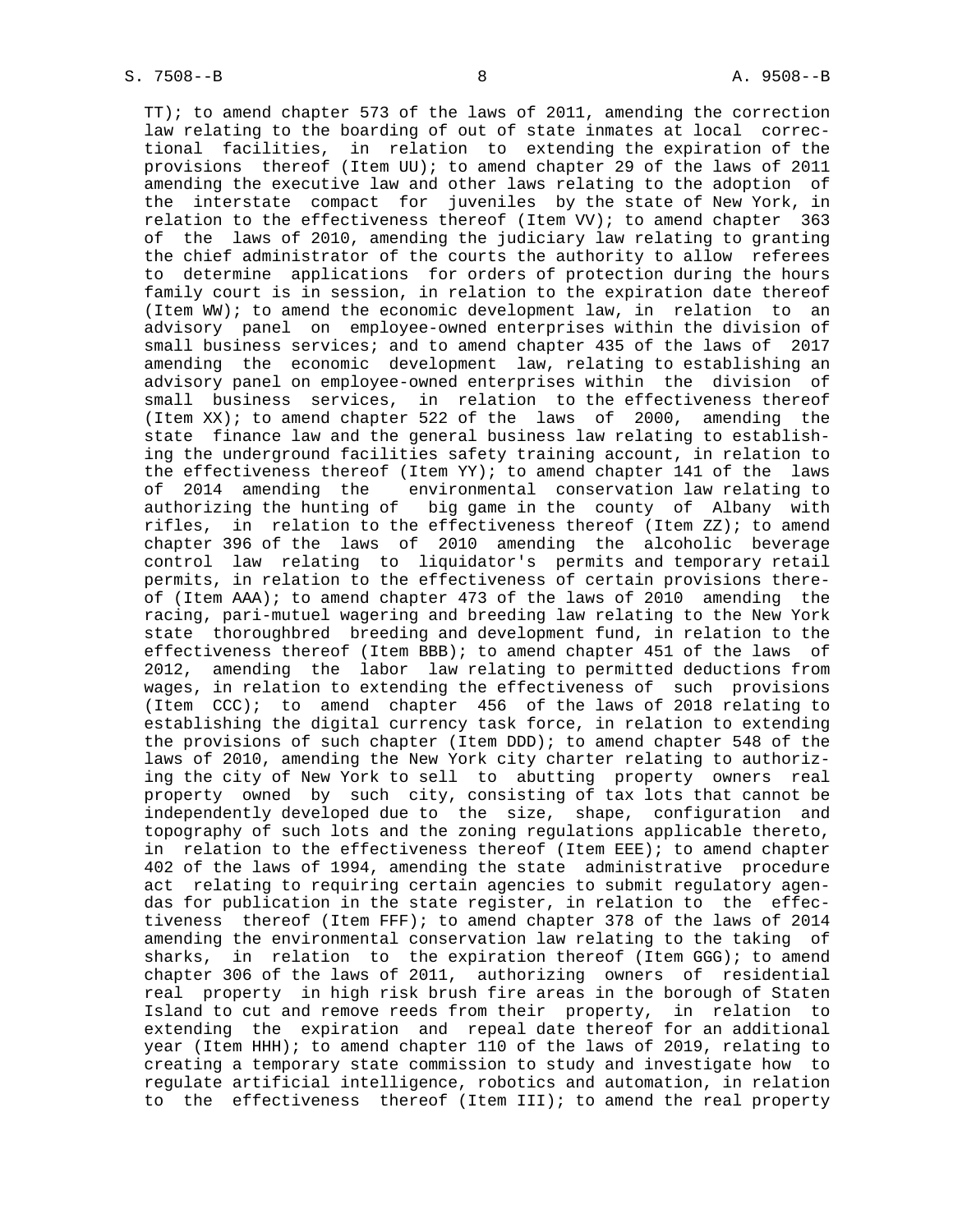tax law, in relation to the determination of adjusted base proportions in special assessing units which are cities (Item JJJ); to amend the real property tax law, in relation to extending limitations on the shift between classes of taxable property in the town of Orangetown, county of Rockland (Item KKK); to amend the real property tax law, in relation to extending limitations on the shift between classes of taxable property in the town of Clarkstown, county of Rockland (Item LLL); to amend the real property tax law, in relation to allowing certain special assessing units other than cities to adjust their current base proportions, adjusted base proportions for assessment rolls, and the base proportion in approved assessing units in Nassau county (Item MMM); to amend the general municipal law and the retire ment and social security law, in relation to increasing certain special accidental death benefits (Item NNN); to amend chapter 633 of the laws of 2006, amending the public health law relating to the home based primary care for the elderly demonstration project, in relation to the effectiveness thereof (Item OOO); to amend chapter 329 of the laws of 2015 amending the vehicle and traffic law relating to the residential parking system in the village of Dobbs Ferry in the county of Westchester, in relation to the effectiveness thereof (Item PPP); to amend chapter 383 of the laws of 1991, relating to the incorpo ration of the New York Zoological Society, in relation to extending the expiration date of free one day admission to the zoological park (Item QQQ); to amend the real property tax law, in relation to increasing the average assessed value threshold and to eligibility for J-51 tax abatements (Item RRR); to amend chapter 831 of the laws of 1981, amending the labor law relating to fees and expenses in unem ployment insurance proceedings, in relation to the effectiveness ther eof (Item SSS); to amend the insurance law, in relation to extending authorization for certain exemptions from filing requirements (Item TTT); and to amend the tax law and the administrative code of the city of New York, in relation to extending the tax rate reduction under the New York state real estate transfer tax and the New York city real property transfer tax for conveyances of real property to existing real estate investment funds (Item UUU)(Subpart B); to amend the tax law, in relation to the imposition of sales and compensating use taxes by the county of Albany (Item A); to amend the tax law, in relation to extending the expiration of the provisions authorizing the county of Allegany to impose an additional one and one-half percent sales and compensating use taxes (Item B); to amend the tax law, in relation to extending the authorization of the county of Broome to impose an addi tional one percent of sales and compensating use taxes (Item C); to amend the tax law, in relation to extending the expiration of provisions authorizing the county of Cattaraugus to impose an addi tional one percent of sales and compensating use tax (Item D); to amend the tax law, in relation to extending the authorization of the county of Cayuga to impose an additional one percent of sales and compensating use taxes (Item E); to amend the tax law, in relation to authorizing Chautauqua county to impose an additional one percent rate of sales and compensating use taxes (Item  $F$ ); to amend the tax law, in relation to extending the authorization of the county of Chemung to impose an additional one percent of sales and compensating use taxes (Item  $G$ ); to amend the tax law, in relation to extending the authority of Chenango county to impose additional taxes (Item H); to amend the tax law, in relation to extending the expiration of the authorization granted to the county of Clinton to impose an additional rate of sales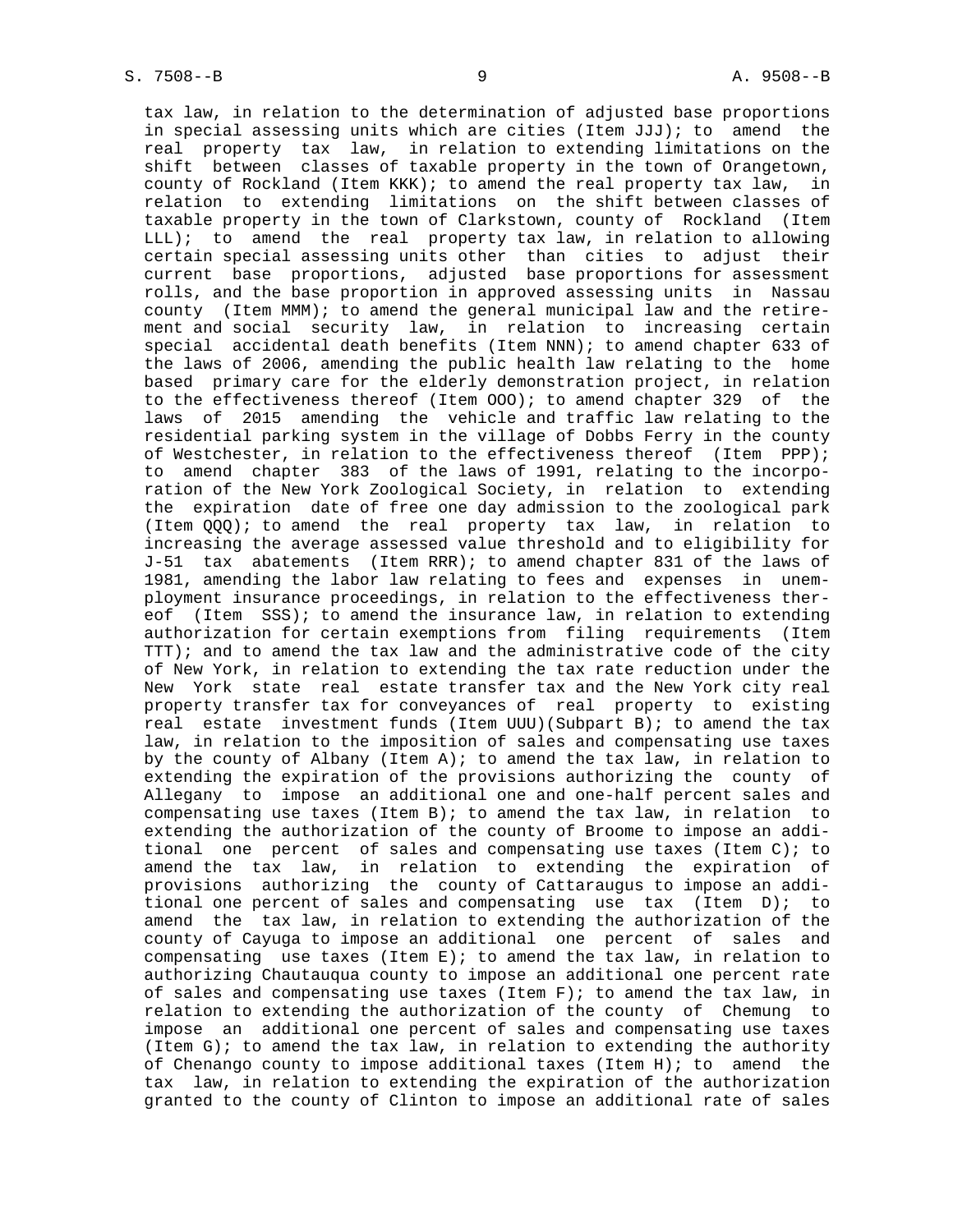and compensating use tax (Item I); to amend the tax law, in relation to sales and compensating use tax in Columbia county (Item J); to amend the tax law, in relation to extending the authorization for imposition of additional sales tax in the county of Cortland (Item K); to amend the tax law, in relation to extending the authorization of the county of Delaware to impose an additional one percent of sales and compensating use taxes (Item  $L$ ); to amend the tax law, in relation to sales and compensating use tax in Dutchess county (Item M); to amend the tax law, in relation to the imposition of additional rates of sales and compensating use taxes by Erie county (Item N); to amend the tax law, in relation to extending the authorization granted to the county of Essex to impose an additional one percent of sales and compensating use taxes (Item O); to amend the tax law, in relation to extending the expiration of the authority granted to the county of Franklin to impose an additional one percent of sales and compensating use taxes (Item P); to amend the tax law, in relation to the imposi tion of additional sales and compensating use tax in Fulton county (Item  $Q$ ); to amend the tax law, in relation to extending the expira tion of the authorization to the county of Genesee to impose an addi tional one percent of sales and compensating use taxes (Item R); to amend the tax law, in relation to extending the authorization for imposition of additional sales and compensating use taxes in Greene county (Item S); to amend the tax law, in relation to extending the authorization of the county of Hamilton to impose an additional one percent of sales and compensating use taxes (Item T); to amend the tax law, in relation to extending the period during which the county of Herkimer is authorized to impose additional sales and compensating use taxes (Item  $U$ ); to amend the tax law, in relation to authorizing the county of Jefferson to impose additional sales tax (Item  $V$ ); to amend the tax law, in relation to authorizing the county of Lewis to impose an additional one percent of sales and compensating use taxes (Item W); to amend the tax law, in relation to authorizing the county of Livingston to impose an additional one percent sales tax (Item X); to amend the tax law, in relation to extending the authorization of the county of Madison to impose an additional rate of sales and compensat ing use taxes (Item Y); to amend the tax law, in relation to the impo sition of sales and compensating use taxes by the county of Monroe (Item  $Z$ ); to amend the tax law, in relation to the imposition of sales and compensating use taxes in Montgomery county (Item AA); to amend the tax law, in relation to extending the authority of the county of Nassau to impose additional sales and compensating use taxes, and extending local government assistance programs in Nassau county (Item  $BB$ ; to amend the tax law, in relation to continuing to authorize Niagara county to impose an additional rate of sales and compensating use taxes (Item  $CC$ ); to amend the tax law, in relation to authorizing Oneida county to impose additional rates of sales and compensating use taxes and providing for allocation and distribution of a portion of net collections from such additional rates (Item DD); to amend the tax law, in relation to extending the authorization of the county of Onon daga to impose an additional rate of sales and compensating use taxes (Item EE); to amend the tax law, in relation to extending the authori zation for Ontario county to impose additional rates of sales and compensating use taxes (Item  $FF$ ); to amend the tax law, in relation to extending the authority of the county of Orange to impose an addi tional rate of sales and compensating use taxes (Item  $GG$ ); to amend the tax law, in relation to extending the period during which the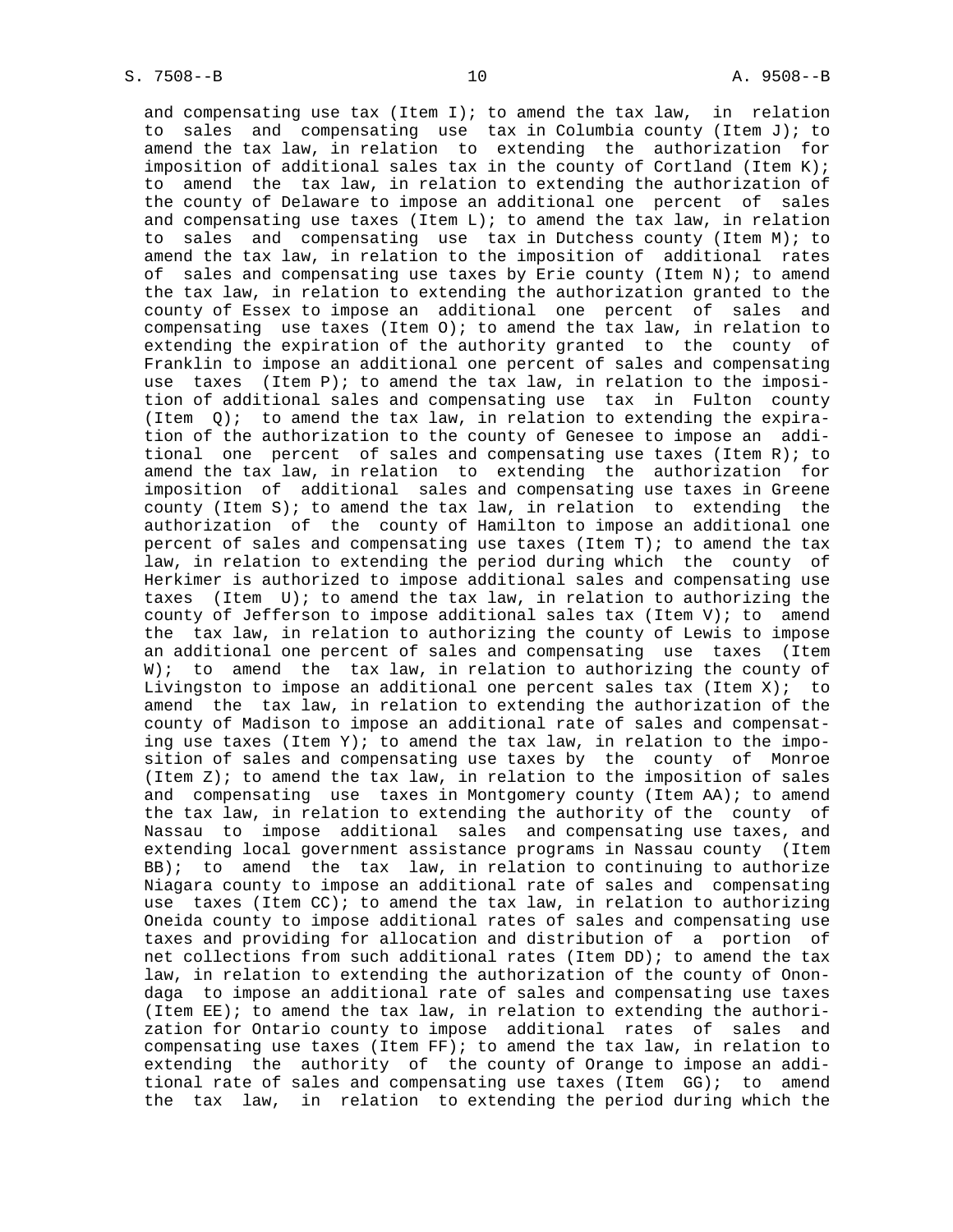county of Orleans is authorized to impose additional rates of sales and compensating use taxes (Item  $HH$ ); to amend the tax law, in relation to extending authorization for an additional one percent sales and compensating use tax in the county of Oswego (Item II); to amend the tax law, in relation to extending the authorization for imposition of additional sales tax in the county of Otsego (Item JJ); to amend the tax law, in relation to the imposition of sales and compensating use taxes in the county of Putnam (Item KK); to amend the tax law, in relation to extending the authorization of the county of Rensselaer to impose an additional one percent of sales and compensat ing use taxes (Item LL); to amend the tax law, in relation to author izing the county of Rockland to impose an additional rate of sales and compensating use taxes (Item MM); to amend the tax law, in relation to extending the authority of St. Lawrence county to impose sales tax (Item NN); to amend the tax law, in relation to the imposition of sales and compensating use tax in Schenectady county (Item OO); to amend the tax law, in relation to extending the authorization for imposition of additional sales tax in the county of Schoharie (Item PP); to amend the tax law, in relation to extending the authorization of the county of Schuyler to impose an additional one percent of sales and compensating use taxes (Item QQ); to amend the tax law, in relation to extending the expiration of the authorization to the coun ty of Seneca to impose an additional one percent sales and compensat ing use tax (Item RR); to amend the tax law, in relation to extending the authorization of the county of Steuben to impose an additional one percent of sales and compensating use taxes (Item SS); to amend the tax law, in relation to extending the authority of the county of Suffolk to impose an additional one percent of sales and compensating use tax (Item TT); to amend the tax law, in relation to extending authorization to impose certain taxes in the county of Sullivan (Item UU); to amend the tax law, in relation to extending the authorization of the county of Tioga to impose an additional one percent of sales and compensating use taxes (Item VV); to amend the tax law, in relation to extending the authorization of the county of Tompkins to impose an additional one percent of sales and compensating use taxes (Item WW); to amend the tax law and chapter 200 of the laws of 2002 amending the tax law relating to certain tax rates imposed by the county of Ulster, in relation to extending the authority of the county of Ulster to impose an additional 1 percent sales and compensating use tax (Item XX); to amend the tax law, in relation to extending the additional one percent sales tax for Wayne county (Item YY); to amend the tax law, in relation to extending the expiration of the authori zation to the county of Wyoming to impose an additional one percent sales and compensating use tax (Item ZZ); to amend the tax law, in relation to extending the authorization of the county of Yates to impose an additional one percent of sales and compensating use taxes (Item AAA); to amend the tax law, in relation to extending the author ization of the city of Oswego to impose an additional tax rate of sales and compensating use taxes (Item BBB); to amend the tax law, in relation to authorizing the city of Yonkers to impose additional sales tax; and to amend chapter 67 of the laws of 2015, amending the tax law relating to authorizing the city of Yonkers to impose additional sales tax, in relation to extending provisions relating thereto (Item CCC); to amend the tax law, in relation to extending the authorization of the city of New Rochelle to impose an additional sales and compensat ing use tax (Item DDD); and to amend the tax law, in relation to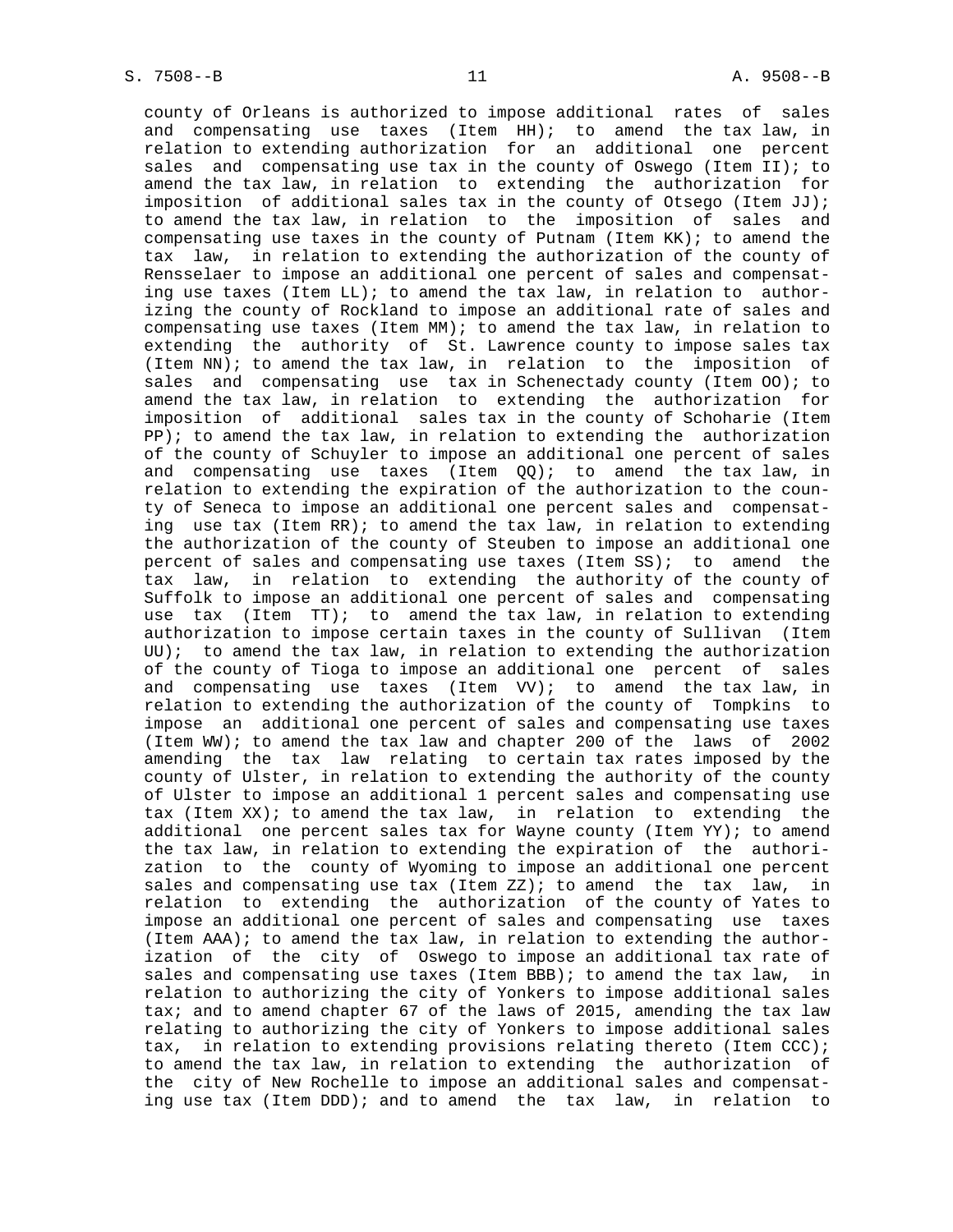revising the period of authorization for the county of Westchester's additional one percent rate of sales and compensating use tax and the expiration of the Westchester county spending limitation act; to amend chapter 272 of the laws of 1991, amending the tax law relating to the method of disposition of sales and compensating use tax revenue in Westchester county and enacting the Westchester county spending limi tation act, in relation to revising the period of authorization for the county of Westchester's additional one percent rate of sales; and to amend chapter 44 of the laws of 2019, amending the tax law relating to authorizing the county of Westchester to impose an additional rate of sales and compensating use tax, in relation to extending the authorization for the county of Westchester impose an additional tax rate of sales and compensating use taxes (Item EEE)(Subpart C); to amend the tax law, in relation to extending the authority of the coun ty of Nassau to impose hotel and motel taxes in Nassau county; and to amend chapter 179 of the laws of 2000, amending the tax law, relating to hotel and motel taxes in Nassau county and a surcharge on tickets to places of entertainment in such county, in relation to extending certain provisions thereof (Item A); to amend chapter 405 of the laws of 2007, amending the tax law relating to increasing hotel/motel taxes in Chautauqua county, in relation to extending the expiration of such provisions (Item B); to amend the tax law, in relation to extending the expiration of the authority granted to the county of Suffolk to impose hotel and motel taxes (Item C); and to amend chapter 105 of the laws of 2009, amending chapter 693 of the laws of 1980 enabling the county of Albany to impose and collect taxes on occupancy of hotel or motel rooms in Albany county relating to revenues received from the collection of hotel or motel occupancy taxes, in relation to the effectiveness thereof (Item D) (Subpart D); to amend chapter 333 of the laws of 2006 amending the tax law relating to authorizing the county of Schoharie to impose a county recording tax on obligation secured by a mortgage on real property, in relation to extending the effectiveness thereof (Item A); to amend chapter 326 of the laws of 2006, amending the tax law relating to authorizing the county of Hamilton to impose a county recording tax on obligations secured by mortgages on real property, in relation to extending the expiration thereof (Item B); to amend chapter 489 of the laws of  $2004$ , amending the tax law relating to the mortgage recording tax in the county of Fulton, in relation to the effectiveness of such chapter (Item C); to amend the tax law, in relation to extending the expiration of the mortgage recording tax imposed by the city of Yonkers (Item D); to amend chapter 443 of the laws of 2007 amending the tax law relating to authorizing the county of Cortland to impose an additional mortgage recording tax, in relation to extending the effectiveness of such provisions (Item E); to amend chapter 579 of the laws of 2004, amend ing the tax law relating to authorizing the county of Genesee to impose a county recording tax on obligation secured by a mortgage on real property, in relation to extending the provisions of such chapter (Item F); to amend chapter 366 of the laws of 2005 amending the tax law relating to authorizing the county of Yates to impose a county recording tax on obligations secured by a mortgage on real property, in relation to extending the provisions of such chapter (Item G); to amend chapter 365 of the laws of 2005, amending the tax law relating to the mortgage recording tax in the county of Steuben, in relation to extending the provisions of such chapter (Item  $H$ ); to amend chapter 405 of the laws of 2005 amending the tax law relating to authorizing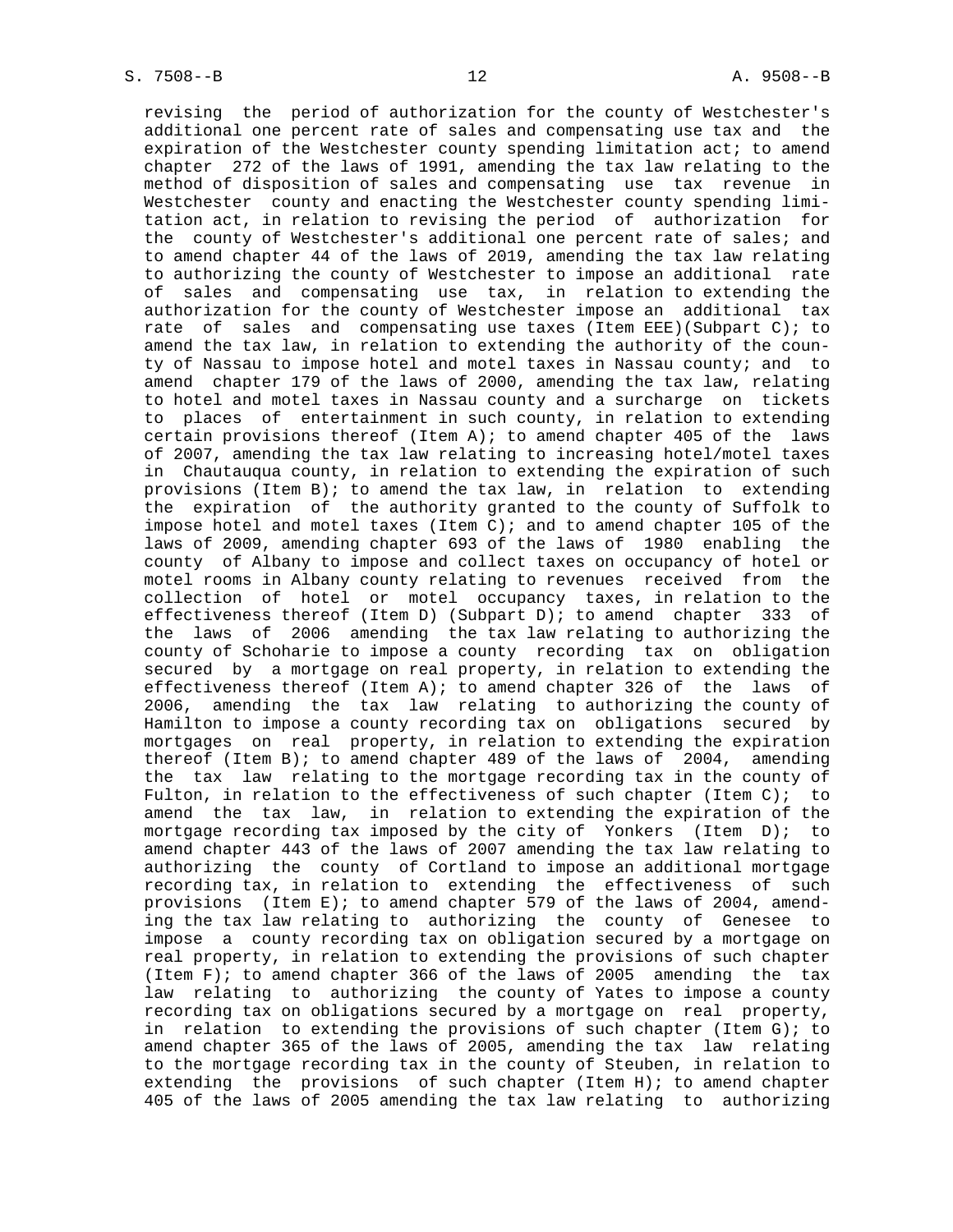the county of Albany to impose a county recording tax on obligations secured by a mortgage on real property, in relation to extending the effectiveness thereof (Item I); intentionally omitted (Item J); inten tionally omitted (Item K); to amend chapter 218 of the laws of 2009 amending the tax law relating to authorizing the county of Greene to impose an additional mortgage recording tax, in relation to extending the effectiveness thereof (Item  $L$ ); to amend chapter 368 of the laws of 2008, amending the tax law relating to authorizing the county of Warren to impose an additional mortgage recording tax, in relation to extending the effectiveness thereof (Item M); and to amend chapter 549 of the laws of 2005 amending the tax law relating to authorizing the county of Herkimer to impose a county recording tax on obligation secured by a mortgage on real property, in relation to the expiration thereof (Item N)(Subpart E); to amend chapter 556 of the laws of 2007 amending the tax law relating to imposing an additional real estate transfer tax within the county of Columbia, in relation to the effec tiveness thereof (Subpart F); to amend the tax law, the administrative code of the city of New York, chapter 877 of the laws of 1975, chapter 884 of the laws of 1975 and chapter 882 of the laws of 1977, relating to the imposition of certain taxes in the city of New York, in relation to postponing the expiration of certain tax rates and taxes in the city of New York (Subpart G); and to amend the tax law and part C of chapter 2 of the laws of 2005 amending the tax law relating to exemptions from sales and use taxes, in relation to extending certain provisions thereof; to amend the general city law and the administra tive code of the city of New York, in relation to extending certain provisions relating to specially eligible premises and special rebates; to amend the administrative code of the city of New York, in relation to extending certain provisions relating to exemptions and deductions from base rent; to amend the real property tax law, in relation to extending certain provisions relating to eligibility peri ods and requirements; to amend the real property tax law, in relation to extending certain provisions relating to eligibility periods and requirements, benefit periods and applications for abatements; and to amend the administrative code of the city of New York, in relation to extending certain provisions relating to a special reduction in deter mining the taxable base rent (Item A); to amend the real property tax law, in relation to extending the expiration of the solar electric generating system and the electric energy storage equipment tax abate ment (Item B); to amend chapter 54 of the laws of 2016, amending part C of chapter 58 of the laws of 2005 relating to authorizing reimbursements for expenditures made by or on behalf of social services districts for medical assistance for needy persons and admin istration thereof, in relation to the effectiveness thereof (Item C); to amend part D of chapter 58 of the laws of 2016, relating to repealing certain provisions of the state finance law relating to the motorcycle safety fund, in relation to the effectiveness of certain provisions of such part (Item D); and to amend chapter 589 of the laws of 2015, amending the insurance law relating to catastrophic or rein surance coverage issued to certain small groups, in relation to the effectiveness thereof; and to amend chapter 588 of the laws of 2015, amending the insurance law relating to catastrophic or reinsurance coverage issued to certain small groups, in relation to the effective ness thereof (Item E)(Subpart H)(Part XXX); to amend the vehicle and traffic law, in relation to the disclosure of certain records by the commissioner of motor vehicles (Part YYY); and to amend the election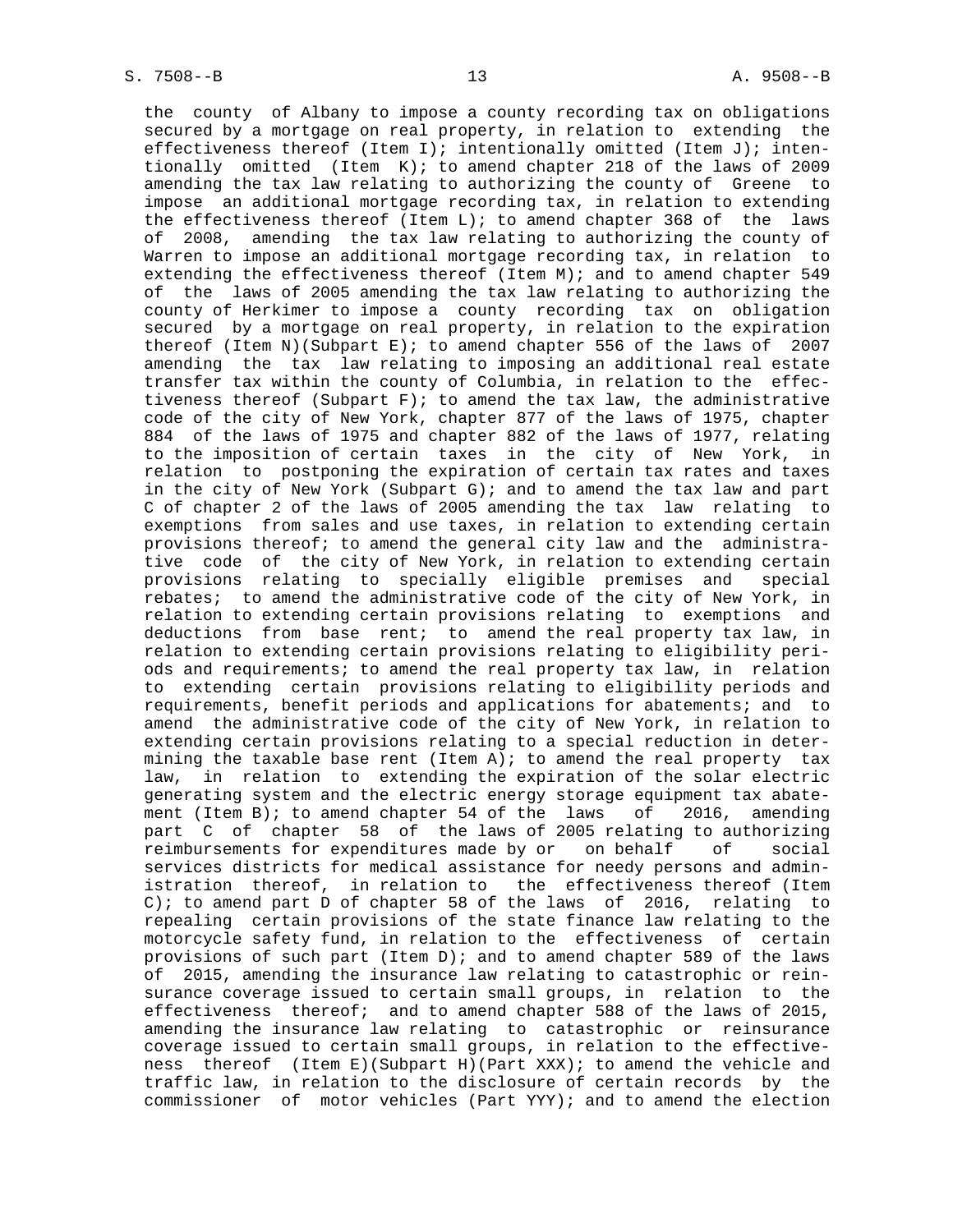law, in relation to public financing for state office; to amend the state finance law, in relation to establishing the New York state campaign finance fund; and to amend the tax law, in relation to estab lishing the NYS campaign finance fund check-off (Part ZZZ)

# **The People of the State of New York, represented in Senate and Assem bly, do enact as follows:**

 1 Section 1. This act enacts into law major components of legislation 2 which are necessary to implement the state fiscal plan for the 3 2020--2021 state fiscal year. Each component is wholly contained within 4 a Part identified as Parts A through ZZZ. The effective date for each 5 particular provision contained within such Part is set forth in the last 6 section of such Part. Any provision in any section contained within a 7 Part, including the effective date of the Part, which makes a reference 8 to a section "of this act", when used in connection with that particular 9 component, shall be deemed to mean and refer to the corresponding 10 section of the Part in which it is found. Section three of this act sets 11 forth the general effective date of this act.

#### 12 PART A

 13 Section 1. Paragraph (e) of subdivision 4 of section 10-c of the high- 14 way law, as amended by section 2 of subpart B of part C of chapter 97 of 15 the laws of 2011, is amended to read as follows:

 16 (e) Funds allocated for local street or highway projects under this 17 subdivision shall be used to undertake work on a project either with the 18 municipality's own forces or by contract, provided however, that whenev- 19 er the estimate for the construction contract work exceeds one hundred 20 thousand dollars but does not exceed [**two**] **three** hundred fifty thousand 21 dollars such work must be performed either with the municipality's own 22 forces or by contract let by competitive bid in accordance with the 23 provisions of section one hundred three of the general municipal law and 24 provided further, however, that whenever the estimate for the 25 construction contract work exceeds [**two**] **three** hundred fifty thousand 26 dollars such work must be performed by contract let by competitive bid 27 in accordance with the provisions of section one hundred three of the 28 general municipal law.

 29 § 2. Subdivision 6 of section 234 of the transportation law, as 30 amended by chapter 369 of the laws of 1979, is amended to read as 31 follows:

 32 6. for local street or highway projects, to undertake the work of the 33 project either with its own forces or by contract, however, whenever the 34 estimate for the construction contract work exceeds **three hundred** fifty 35 thousand dollars such work must be performed by contract let by the 36 competitive bid process.

37 § 3. This act shall take effect immediately.

# 38 PART B

 39 Section 1. Subdivisions (g) and (h) of section 1800 of the vehicle and 40 traffic law, as added by chapter 221 of the laws of 2008, are amended to 41 read as follows:

 42 (g) Notwithstanding the provisions of subdivisions (b) and (c) of this 43 section, a person convicted of a traffic infraction for a violation of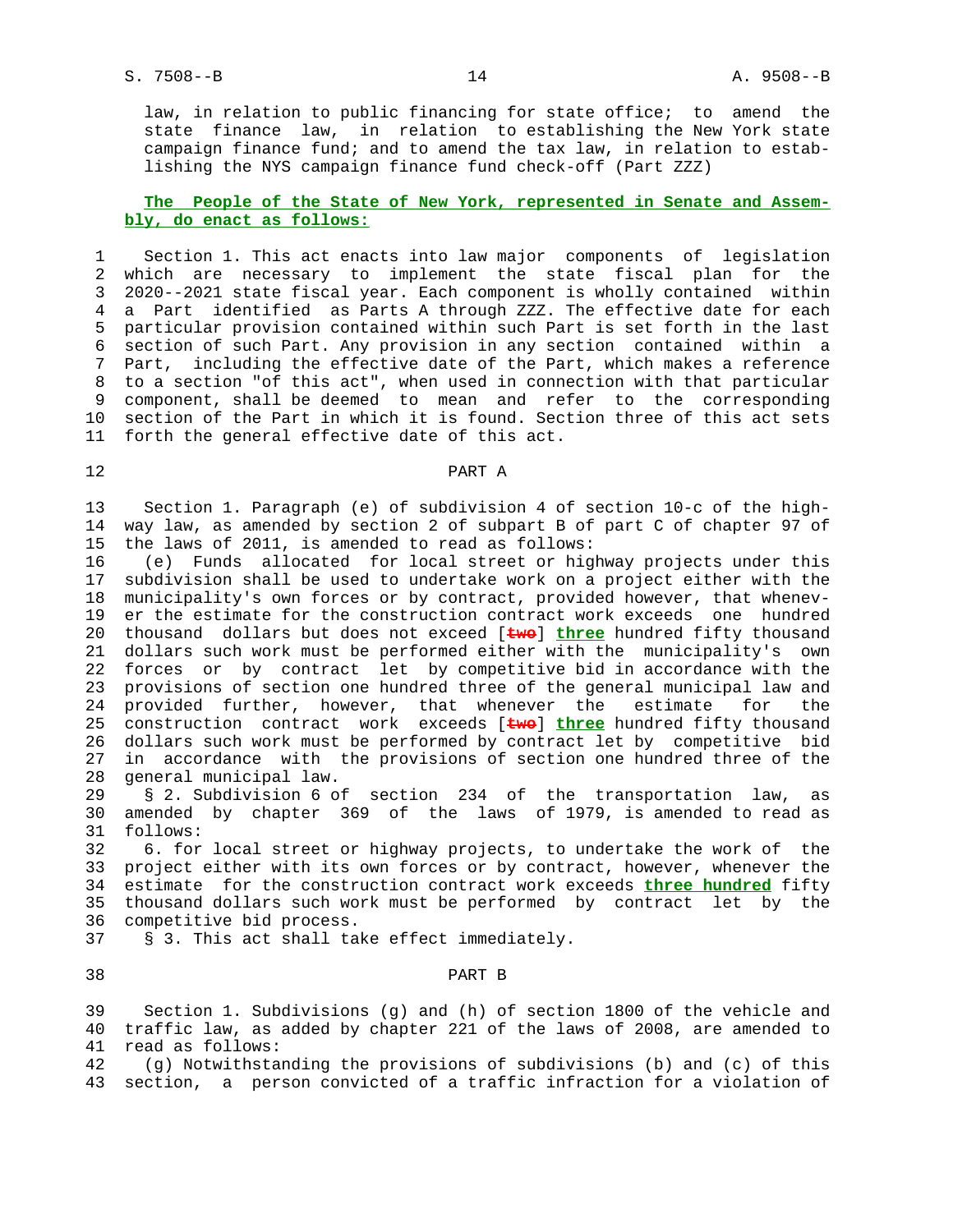1 any ordinance, order, rule, regulation or local law adopted pursuant to 2 one or more of the following provisions of this chapter: paragraphs two 3 and nine of subdivision (a) of section sixteen hundred twenty-one; 4 subdivision three of section sixteen hundred thirty; or subdivision five 5 of section seventy-one of the transportation law, prohibiting the opera- 6 tion on a highway or parkway of a motor vehicle registered as a commer- 7 cial vehicle and having a gross vehicle weight rating of less than 8 [**twenty-six**] **ten** thousand pounds shall, for a first conviction thereof, 9 be punished by a fine of not more than two hundred fifty dollars or by 10 imprisonment of not more than fifteen days or by both such fine and 11 imprisonment; for a conviction of a second violation, both of which were 12 committed within a period of eighteen months, such person shall be 13 punished by a fine of not more than five hundred dollars or by imprison- 14 ment for not more than forty-five days or by both such fine and impri- 15 sonment; upon a conviction of a third or subsequent violation, all of 16 which were committed within a period of eighteen months, such person 17 shall be punished by a fine of not more than seven hundred fifty dollars 18 or by imprisonment of not more than ninety days or by both such fine and 19 imprisonment. Provided, however, the provisions of this subdivision 20 shall not apply to a commercial motor vehicle as such term is defined in 21 paragraph (a) of subdivision four of section five hundred one-a of this 22 chapter.

 23 (h) **Notwithstanding the provisions of subdivisions (b) and (c) of this section, a person convicted of a traffic infraction for a violation of any ordinance, order, rule, regulation or local law adopted pursuant to one or more of the following provisions of this chapter: paragraphs two and nine of subdivision (a) of section sixteen hundred twenty-one; subdivision three of section sixteen hundred thirty; or subdivision five of section seventy-one of the transportation law, prohibiting the opera- tion on a highway or parkway of a motor vehicle registered as a commer- cial vehicle and having a gross vehicle weight rating of at least ten thousand pounds but no more than twenty-six thousand pounds shall, for a first conviction thereof, be punished by a fine of not more than three hundred fifty dollars or by imprisonment of not more than fifteen days or by both such fine and imprisonment; for a conviction of a second violation, both of which were committed within a period of eighteen months, such person shall be punished by a fine of not more than seven hundred dollars or by imprisonment for not more than forty-five days or by both such fine and imprisonment; upon a conviction of a third or subsequent violation, all of which were committed within a period of eighteen months, such person shall be punished by a fine of not more than one thousand dollars or by imprisonment of not more than ninety days or by both such fine and imprisonment; provided, however, the provisions of this subdivision shall not apply to a commercial motor vehicle as such term is defined in paragraph (a) of subdivision four of section five hundred one-a of this chapter.**

 47 **(i)** Notwithstanding the provisions of subdivisions (b) and (c) of this 48 section, a person convicted of a traffic infraction for a violation of 49 any ordinance, order, rule, regulation or local law adopted pursuant to 50 one or more of the following provisions of this chapter: paragraphs two 51 and nine of subdivision (a) of section sixteen hundred twenty-one; 52 subdivision three of section sixteen hundred thirty; or subdivision five 53 of section seventy-one of the transportation law, prohibiting the opera- 54 tion on a highway or parkway of a commercial motor vehicle as defined in 55 paragraph (a) of subdivision four of section five hundred one-a of this 56 chapter, for a first conviction thereof, be punished by a fine of not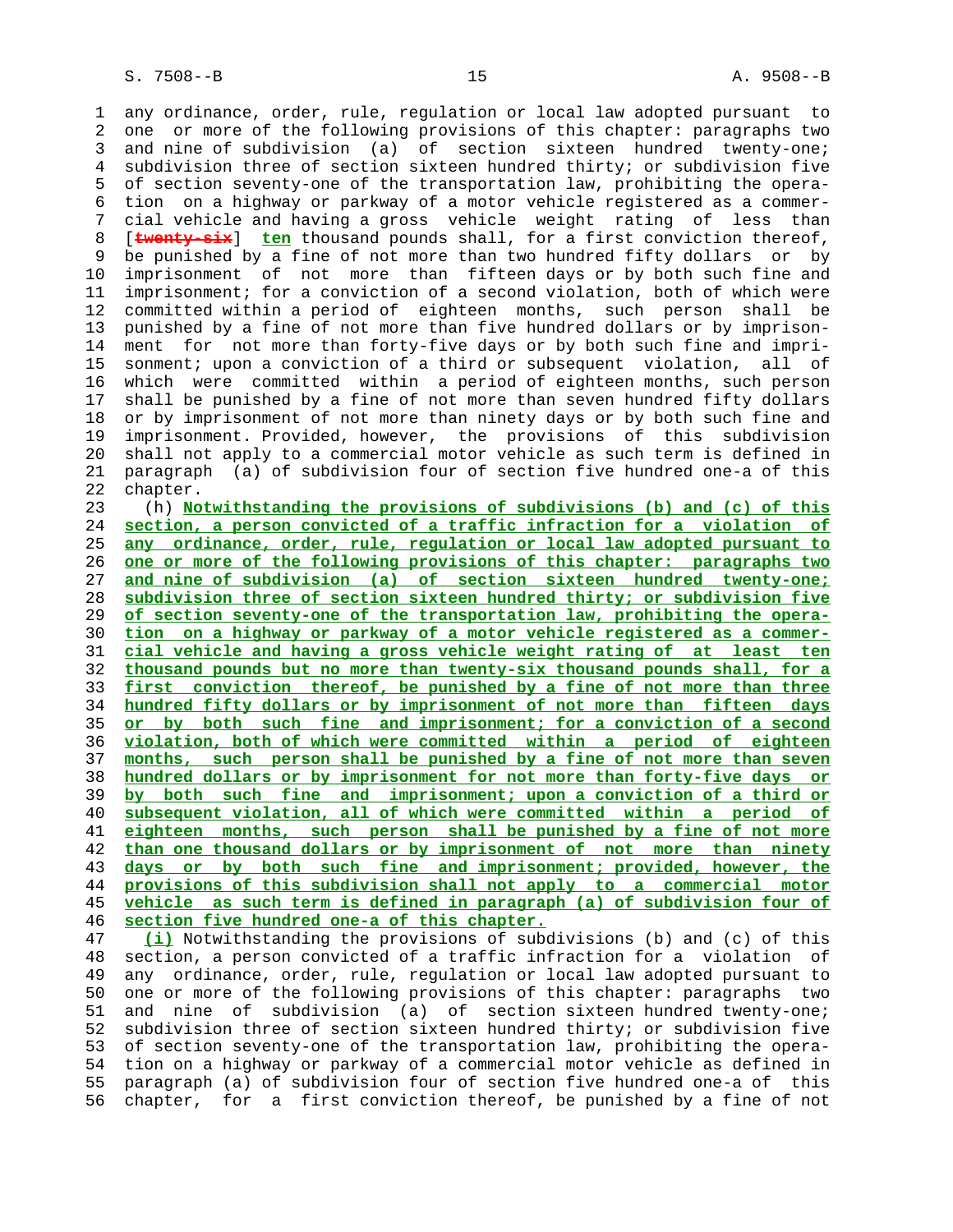1 more than [**three**] **seven** hundred [**fifty**] dollars or by imprisonment of 2 not more than fifteen days or by both such fine and imprisonment; for a 3 conviction of a second violation, both of which were committed within a 4 period of eighteen months, such person shall be punished by a fine of 5 not more than [**seven**] **one thousand five** hundred dollars or by imprison- 6 ment for not more than forty-five days or by both such fine and impri- 7 sonment; upon a conviction of a third or subsequent violation, all of 8 which were committed within a period of eighteen months, such person 9 shall be punished by a fine of not more than [**one**] **two** thousand dollars 10 or by imprisonment of not more than ninety days or by both such fine and 11 imprisonment.

 12 § 2. Subdivision 18 of section 385 of the vehicle and traffic law, as 13 amended by chapter 549 of the laws of 1985, is amended, and a new subdi- 14 vision 18-a is added, to read as follows:

 15 18. Except as provided in [**subdivision**] **subdivisions eighteen-a or** 16 nineteen of this section, the violation of the provisions of this 17 section including a violation related to the operation, within a city 18 not wholly included within one county, of a vehicle which exceeds the 19 limitations provided for in the rules and regulations of the city 20 department of transportation of such city, shall be punishable by a fine 21 of not less than two hundred nor more than five hundred dollars, or by 22 imprisonment for not more than thirty days, or by both such fine and 23 imprisonment, for the first offense; by a fine of not less than five 24 hundred nor more than one thousand dollars, or by imprisonment for not 25 more than sixty days, or by both such fine and imprisonment, for the 26 second or subsequent offense; provided that a sentence or execution 27 thereof for any violation under this subdivision may not be suspended. 28 For any violation of the provisions of this section, including a 29 violation related to the operation, within a city not wholly included 30 within one county, of a vehicle which exceeds the limitations provided 31 for in the rules and regulations of the city department of transporta- 32 tion of such city, the registration of the vehicle may be suspended for 33 a period not to exceed one year whether at the time of the violation the 34 vehicle was in charge of the owner or his agent. The provisions of 35 section five hundred ten of this chapter shall apply to such suspension 36 except as otherwise provided herein.

**18-a. A violation of the provisions of subdivisions two or fourteen of this section, where the violation relates to the height of the vehicle, including a violation related to the operation, within a city not wholly included within one county, of a vehicle which exceeds the limitations provided for in the rules and regulations of the city department of transportation of such city, shall be punishable by a fine of not more than one thousand dollars, or by imprisonment for not more than thirty days, or by both such fine and imprisonment, for the first offense; by a fine of not more than two thousand dollars, or by imprisonment for not more than sixty days, or by both such fine and imprisonment, for the second or subsequent offense; provided that a sentence or execution thereof for any violation under this subdivision may not be suspended. For any violation of the provisions of subdivisions two or fourteen of this section where the violation relates to the height of the vehicle, including a violation related to the operation, within a city not wholly included within one county, of a vehicle which exceeds the limitations provided for in the rules and regulations of the city department of transportation of such city, the registration of the vehicle may be suspended for a period not to exceed one year whether at the time of the violation the vehicle was in charge of the owner or his agent. The**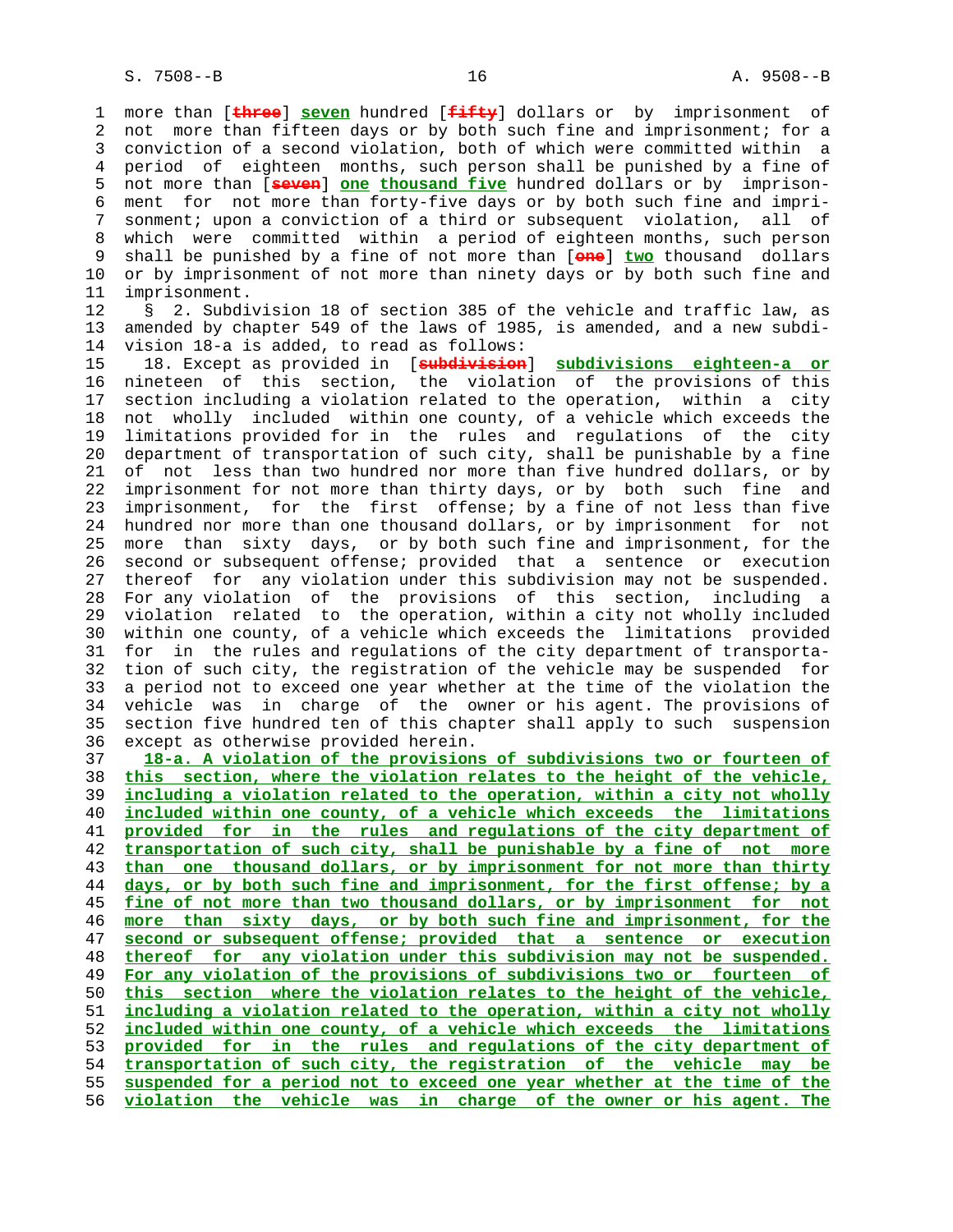|  |  |  |  |  |  |                                                        | 1 provisions of section five hundred ten of this chapter shall apply to |  |
|--|--|--|--|--|--|--------------------------------------------------------|-------------------------------------------------------------------------|--|
|  |  |  |  |  |  | 2 such suspension except as otherwise provided herein. |                                                                         |  |
|  |  |  |  |  |  |                                                        | § 3. This act shall take effect on the one hundred eightieth day after  |  |

on the one hundred eigntieth day afte: 4 it shall have become a law.

### 5 PART C

 6 Section 1. Subparagraphs a and c of paragraph 4 of subdivision 41 of section 375 of the vehicle and traffic law, as amended by chapter 465 of 8 the laws of 2010, are amended to read as follows:

 9 a. One blue light may be affixed to any motor vehicle owned by a 10 volunteer member of a fire department or on a motor vehicle owned by a 11 member of such person's family residing in the same household or by a 12 business enterprise in which such person has a proprietary interest or 13 by which he or she is employed, provided such volunteer firefighter has 14 been authorized in writing to so affix a blue light by the chief of the 15 fire department or company of which he or she is a member, which author- 16 ization shall be subject to revocation at any time by the chief who 17 issued the same or his or her successor in office. Such blue light may 18 be displayed exclusively by such volunteer firefighter on such a vehicle 19 only when engaged in an emergency operation. The use of blue lights on 20 vehicles shall be restricted for use only by a volunteer firefighter 21 except as otherwise provided for in [**subparagraph**] **subparagraphs** b **and** 22 **b-1** of this paragraph.

 23 c. The commissioner is authorized to promulgate rules and regulations 24 relating to the use, placement, power and display of blue lights on a 25 police vehicle [**and**]**,** fire vehicle**, and hazard vehicle designed for the** 26 **towing or pushing of disabled vehicles**.

 27 § 2. Paragraph 4 of subdivision 41 of section 375 of the vehicle and 28 traffic law is amended by adding a new subparagraph b-1 to read as 29 follows:

**b-1. In addition to the amber light authorized to be displayed pursu- ant to paragraph three of this subdivision, one or more blue lights or combination blue and amber lights may be affixed to a hazard vehicle designed for the towing or pushing of disabled vehicles provided that such blue light or lights shall be displayed on such a hazard vehicle for rear projection only. Such blue light or lights may be displayed on a hazard vehicle designed for the towing or pushing of disabled vehicles when such vehicle is engaged in a hazardous operation and is also displaying the amber light or lights required to be displayed during a hazardous operation pursuant to paragraph three of this subdivision. Nothing contained in this subparagraph shall be deemed to authorize the use of blue lights on hazard vehicles designed for the towing or pushing of disabled vehicles unless such hazard vehicles also display one or more amber lights as otherwise authorized in this subdivision.**

 44 § 3. Subdivision (b) of section 1144-a of the vehicle and traffic law, 45 as amended by chapter 458 of the laws of 2011, is amended to read as 46 follows:<br>47 (b) Ev

(b) Every operator of a motor vehicle shall exercise due care to avoid 48 colliding with a hazard vehicle which is parked, stopped or standing on 49 the shoulder or on any portion of such highway and such hazard vehicle 50 is displaying one or more amber lights pursuant to the provisions of 51 paragraph three of subdivision forty-one of section three hundred seven- 52 ty-five of this chapter **or, if such hazard vehicle is designed for the** 53 **towing or pushing of disabled vehicles such hazard vehicle is displaying** 54 **one or more amber lights or one or more blue or combination blue and**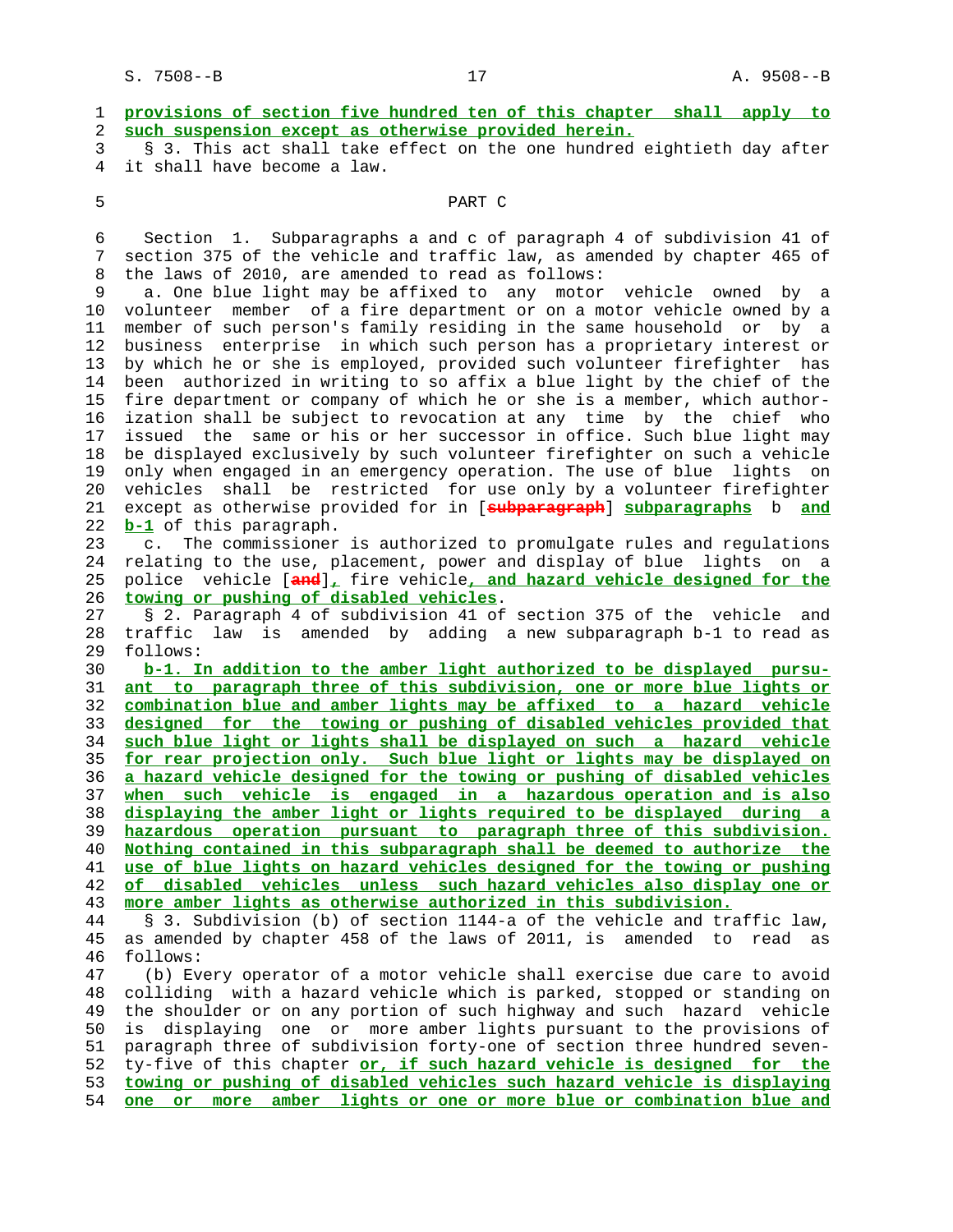S. 7508--B 18 A. 9508--B

**amber lights pursuant to the provisions of paragraph three or subpara- graph b-1 of paragraph four, as applicable, of subdivision forty-one of section three hundred seventy-five of this chapter**. For operators of 4 motor vehicles on parkways or controlled access highways, such due care 5 shall include, but not be limited to, moving from a lane which contains 6 or is immediately adjacent to the shoulder where **(i)** such hazard vehicle 7 displaying one or more amber lights pursuant to the provisions of para- 8 graph three of subdivision forty-one of section three hundred seventy- 9 five of this chapter **or (ii) such hazard vehicle designed for the towing or pushing of disabled vehicles displaying one or more amber lights or one or more blue or combination blue and amber lights pursuant to the provisions of paragraph three or subparagraph b-1 of paragraph four, as applicable, of subdivision forty-one of section three hundred seventy- five of this chapter,** is parked, stopped or standing to another lane, 15 provided that such movement otherwise complies with the requirements of 16 this chapter including, but not limited to, the provisions of sections 17 eleven hundred ten and eleven hundred twenty-eight of this title. 18 § 4. This act shall take effect immediately. 19 PART D 20 Intentionally Omitted 21 PART E 22 Section 1. Subdivision 16 of section 385 of the vehicle and traffic 23 law is amended to add fourteen new paragraphs  $(v)$ ,  $(w)$ ,  $(x)$ ,  $(y)$ ,  $(z)$ , 24 (aa), (bb), (cc), (dd), (ee), (ff), (gg), (hh) and (ii) to read as 25 follows: **(v) Within a distance of approximately one mile from the New York state thruway interchange 24 traveling along interstate route 90 to interchange 2 Washington avenue, and to Washington avenue traveling westbound to Fuller road in a northerly direction to interstate route 90 traveling to interchange 24 of the New York state thruway, where the commissioner of transportation determines that the vehicle or combina- tion of vehicles could operate safely along the designated route and that no applicable federal law, regulation or other requirement prohib- its the operation of such vehicle or combination of vehicles on such route. (w) Within a distance of approximately .25 miles from the New York state thruway interchange 25A, traveling in a westbound direction along interstate route 88 to exit 25 to route 7, and to a left on Becker road traveling in a southbound direction on Becker road for approximately .2 miles to the New York state thruway interchange 25A tandem lot access road, where the commissioner of transportation determines that the vehi- cle or combination of vehicles could operate safely along the designated route and that no applicable federal law, regulation or other require- ment prohibits the operation of such vehicle or combination of vehicles on such route. (x) Within a distance of approximately 2.2 miles from the New York state thruway interchange 34A traveling in a southbound direction along interstate route 481 to interstate 481 exit 5E Kirkville road east along state route 53 Kirkville road in an eastbound direction to interstate route 481 traveling northbound to exit 6 to interchange 34A of the New York state thruway, where the commissioner of transportation determines that the vehicle or combination of vehicles could operate safely along**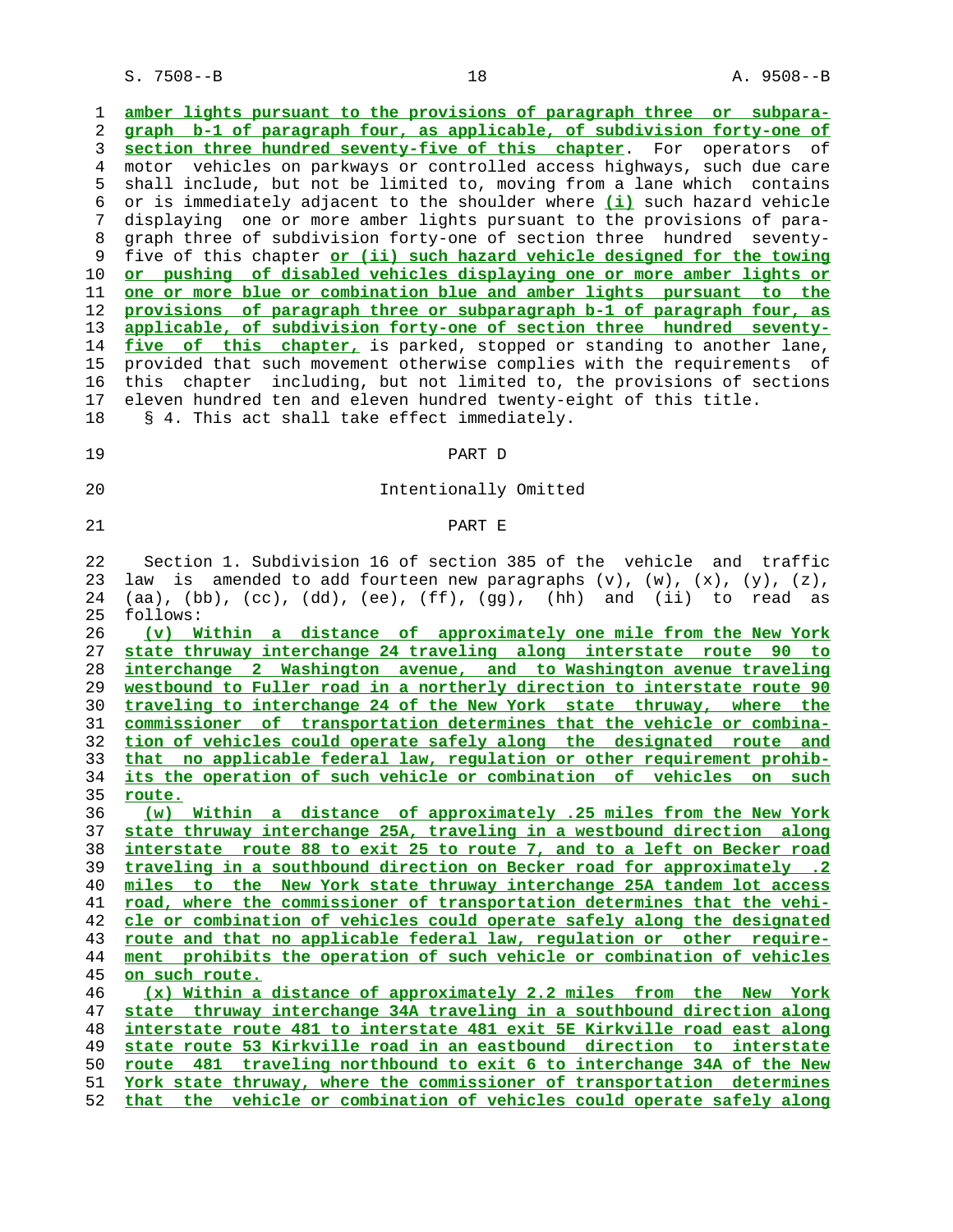S. 7508--B 19 A. 9508--B

**the designated route and that no applicable federal law, regulation or other requirement prohibits the operation of such vehicle or combination of vehicles on such route. (y) Within a distance of approximately .8 miles from the New York state thruway interchange 35, traveling approximately 200 feet around Carrier circle to traveling northbound on Thompson road for approximate- ly 1000 feet, or traveling southbound on Thompson road approximately 100 feet, to traveling westbound on Tarbell road for approximately .5 miles to reenter at the Dewitt service area of the New York state thruway where the commissioner of transportation determines that the vehicle or combination of vehicles could operate safely along the designated route and that no applicable federal law, regulation or other requirement prohibits the operation of such vehicle or combination of vehicles on such route. (z) Within a distance of approximately one mile from the New York state thruway interchange 36 traveling in a southbound direction on interstate 81 to interstate 81 exit 25 7th North street, and traveling eastbound on 7th North street to interstate 81 traveling in a northbound direction to interchange 36 of the New York state thruway, where the commissioner of transportation determines that the vehicle or combina- tion of vehicles could operate safely along the designated route and that no applicable federal law, regulation or other requirement prohib- its the operation of such vehicle or combination of vehicles on such route. (aa) Within a distance of approximately .6 miles from the New York state thruway interchange 39 traveling eastbound on interstate 690 to interstate 690 exit 2 Jones road in a northbound direction to state route 690 north to interchange 39 of the New York state thruway, where the commissioner of transportation determines that the vehicle or combi- nation of vehicles could operate safely along the designated route and that no applicable federal law, regulation or other requirement prohib- its the operation of such vehicle or combination of vehicles on such route. (bb) Within a distance of approximately .5 miles from the New York state thruway interchange 45, traveling on interstate 490 to interstate 490 exit 29, in a southwesterly direction along New York state route 96 to the point where New York state route 96 intersects with the entrance ramp to the New York state thruway interchange 45, and for approximately .2 miles along this entrance ramp to the New York state thruway inter- change 45, where the commissioner of transportation determines that the vehicle or combination of vehicles could operate safely along the desig- nated route and that no applicable federal law, regulation or other requirement prohibits the operation of such vehicle or combination of vehicles on such route. (cc) Within a distance of approximately .6 miles from the New York state thruway interchange 46, traveling in a northeasterly direction on the ramp from the New York state thruway interchange 46 to interstate 390 north exit to New York state route 253, Lehigh Station road, for a distance of approximately .5 miles along the ramp from interstate 390 north exit to New York state route 253, Lehigh Station road, for a distance of approximately .6 miles in a westerly direction along New York state route 253, Lehigh Station road, to the intersection of New York state route 253 with New York state route 15, then for a distance of approximately .6 miles in a southerly direction along New York state route 15, to the New York state thruway interchange 46 maintenance facility entrance, where the commissioner of transportation determines**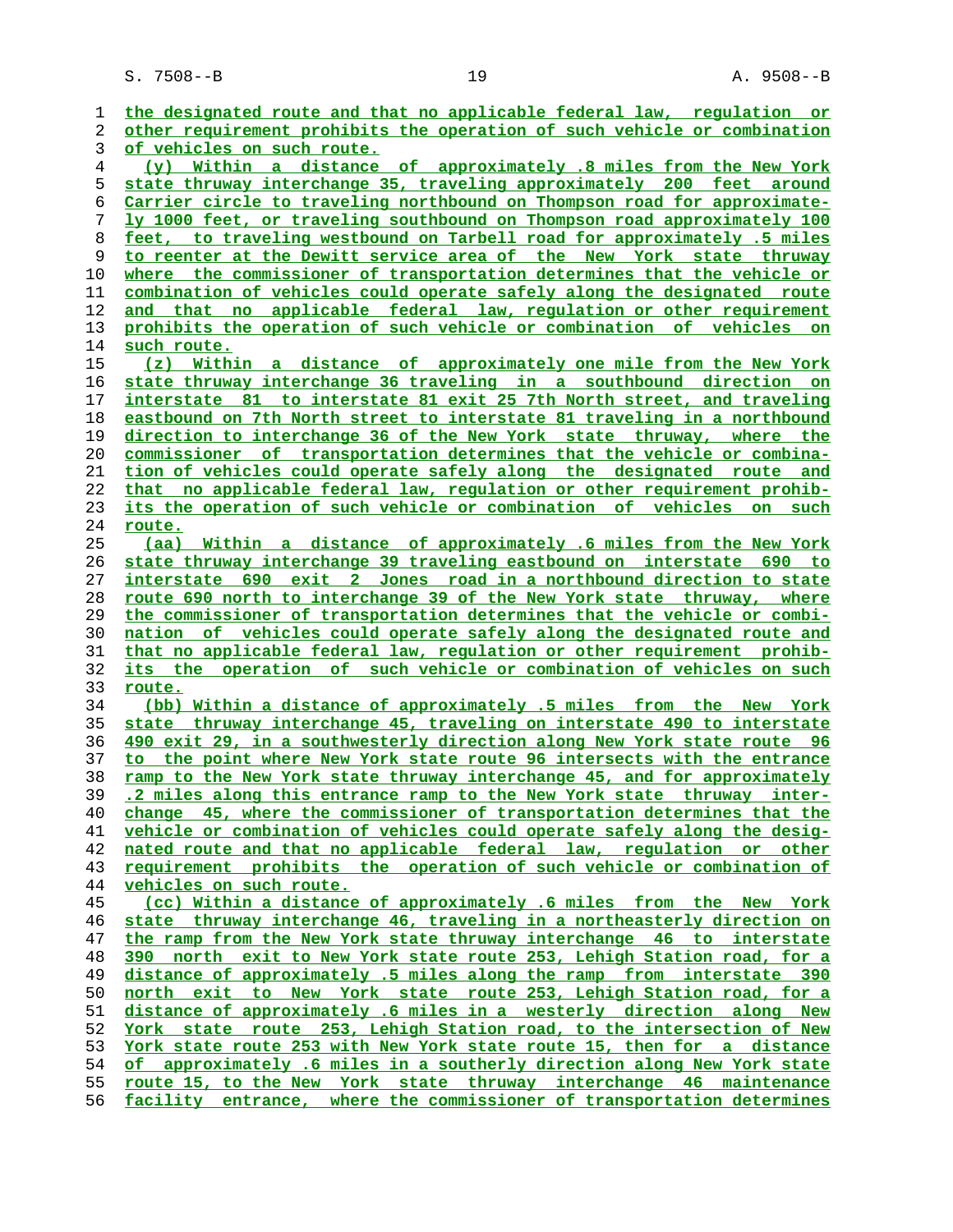S. 7508--B 20 A. 9508--B

**that the vehicle or combination of vehicles could operate safely along the designated route and that no applicable federal law, regulation or other requirement prohibits the operation of such vehicle or combination of vehicles on such route. (dd) Within a distance of approximately .3 miles from the New York state thruway interchange 47, traveling on interstate 490 to interstate 490 exit 1, to a distance of approximately .2 miles along the ramp from interstate 490 exit 1, for a distance of approximately .4 miles in a southwesterly direction to the entrance ramp of the New York state thru- way interchange 47, where the commissioner of transportation determines that the vehicle or combination of vehicles could operate safely along the designated route and that no applicable federal law, regulation or other requirement prohibits the operation of such vehicle or combination** of vehicles on such route. **(ee) Within a distance of approximately .6 miles from the New York state thruway interchange 19, traveling in a westbound direction along route 28 to route 209, and traveling in a southbound direction on route 209 for approximately .1 miles to route 28, and traveling in an east- bound direction on route 28 for approximately .8 miles to the New York state thruway interchange 19 where the commissioner of transportation determines that the vehicle or combination of vehicles could operate safely along the designated route and that no applicable federal law, regulation or other requirement prohibits the operation of such vehicle or combination of vehicles on such route. (ff) Within a distance of approximately .5 miles from the New York state thruway interchange 31, traveling onto the ramp to Genesee street south for approximately 2800 feet to Genesee street north for approxi- mately 275 feet to interchange 31 of the New York state thruway where the commissioner of transportation determines that the vehicle or combi- nation of vehicles could operate safely along the designated route and that no applicable federal law, regulation or other requirement prohib- its the operation of such vehicle or combination of vehicles on such route. (gg) Within a distance of approximately .2 miles from the New York state thruway interchange 33 traveling westbound on state route 365 for approximately 900 feet to interchange 33 of the New York state thruway where the commissioner of transportation determines that the vehicle or combination of vehicles could operate safely along the designated route and that no applicable federal law, regulation or other requirement prohibits the operation of such vehicle or combination of vehicles on such route. (hh) Within a distance of approximately .15 miles from the New York state thruway interchange 42 traveling on state route 14 for approxi- mately 750 feet for travel to and from the thruway tandem lot and inter- change 42 where the commissioner of transportation determines that the vehicle or combination of vehicles could operate safely along the desig- nated route and that no applicable federal law, regulation or other requirement prohibits the operation of such vehicle or combination of vehicles on such route . (ii) Within a distance of approximately .1 miles from the New York state interchange 43 traveling on state route 21 for approximately 600 feet for travel to and from the thruway tandem lot and interchange 43 where the commissioner of transportation determines that the vehicle or combination of vehicles could operate safely along the designated route**

**and that no applicable federal law, regulation or other requirement**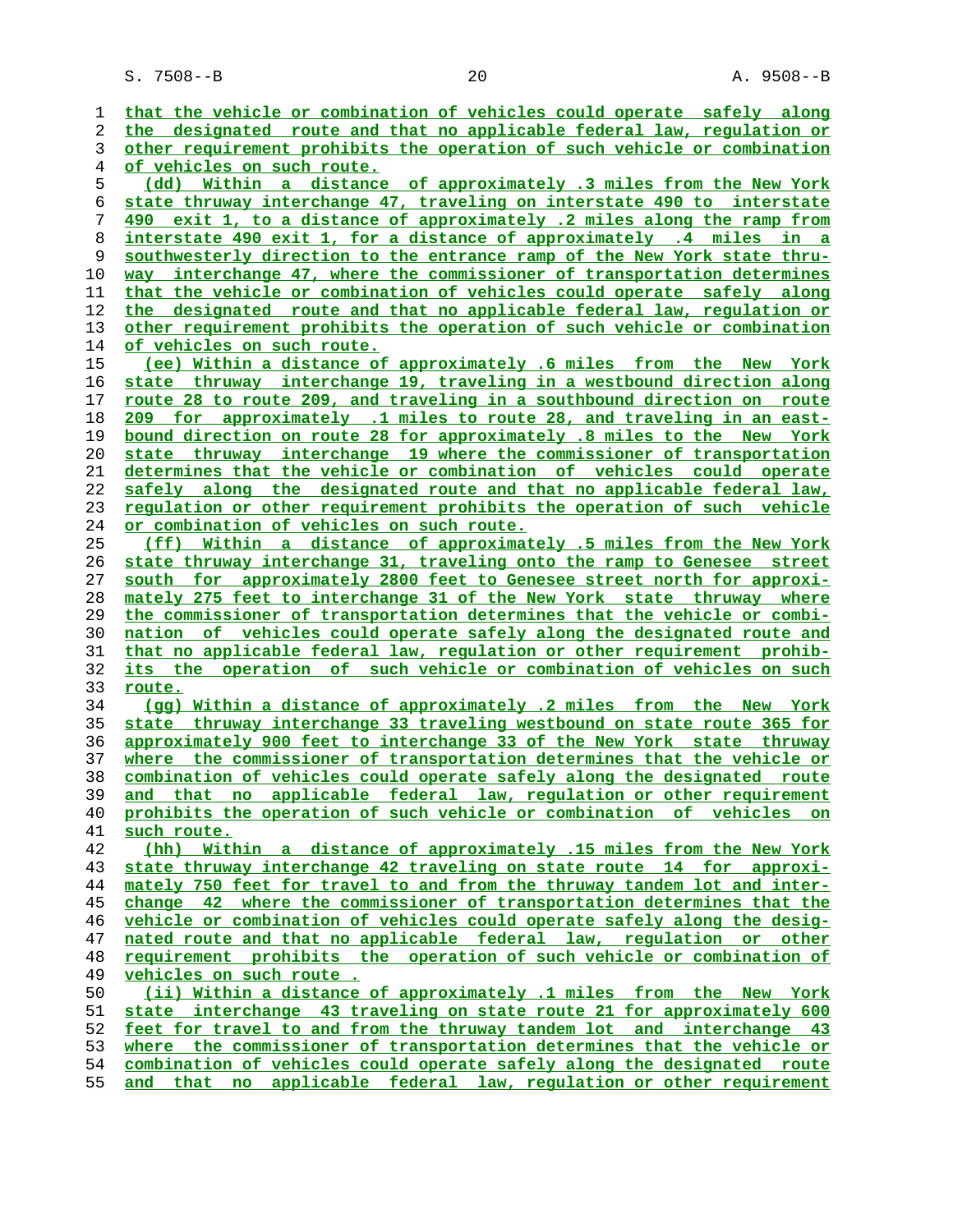| 1<br>2                      | prohibits the operation of such vehicle or combination of vehicles on<br>such route.                                                                                                                                                                                                                                                                                                                                            |
|-----------------------------|---------------------------------------------------------------------------------------------------------------------------------------------------------------------------------------------------------------------------------------------------------------------------------------------------------------------------------------------------------------------------------------------------------------------------------|
| 3                           | § 2. This act shall take effect immediately.                                                                                                                                                                                                                                                                                                                                                                                    |
| 4                           | PART F                                                                                                                                                                                                                                                                                                                                                                                                                          |
| 5<br>6<br>7<br>8<br>9<br>10 | Section 1. Paragraph a of subdivision 6 of section 2897 of the public<br>authorities law, as added by chapter 766 of the laws of 2005, is amended<br>and a new paragraph f is added to read as follows:<br>a. All disposals or contracts for disposal of property of a public<br>authority made or authorized by the contracting officer shall be made<br>after publicly advertising for bids except as provided in [paragraph] |
| 11<br>12                    | paragraphs c and f of this subdivision.<br>f. Notwithstanding anything to the contrary in this section, disposals                                                                                                                                                                                                                                                                                                               |
| 13<br>14                    | for use of the thruway authority's fiber optic system, or any part ther-<br>eof, may be made through agreements based on set fees that shall not                                                                                                                                                                                                                                                                                |
| 15                          | require public auction, provided that:                                                                                                                                                                                                                                                                                                                                                                                          |
| 16<br>17                    | i. the thruway authority has determined the disposal of such property<br>complies with all applicable provisions of this chapter;                                                                                                                                                                                                                                                                                               |
| 18                          | ii. the thruway authority has determined that disposal of such proper-                                                                                                                                                                                                                                                                                                                                                          |
| 19                          | ty is in the best interest of the thruway authority;                                                                                                                                                                                                                                                                                                                                                                            |
| 20                          | iii. the set fees established by the thruway authority for use of the                                                                                                                                                                                                                                                                                                                                                           |
| 21                          | fiber optic system, or part thereof, shall be based on an independent                                                                                                                                                                                                                                                                                                                                                           |
| 22                          | appraisal of the fair market value of the property; and                                                                                                                                                                                                                                                                                                                                                                         |
| 23                          | iv. any public authority, state agency, municipality, not-for-profit                                                                                                                                                                                                                                                                                                                                                            |
| 24                          | hospital organized under section forty-three hundred one of the insur-                                                                                                                                                                                                                                                                                                                                                          |
| 25<br>26                    | ance law, public library, or institution of higher education located in<br>New York state shall be required only to pay the actual cost of provid-                                                                                                                                                                                                                                                                              |
| 27                          | ing for use of the fiber optic system, but not exceeding the fair market                                                                                                                                                                                                                                                                                                                                                        |
| 28                          | value determined pursuant to subparagraph (iii) of this paragraph. For                                                                                                                                                                                                                                                                                                                                                          |
| 29                          | purposes of this paragraph, "public authority" shall refer to entities                                                                                                                                                                                                                                                                                                                                                          |
| 30                          | defined in section two of the public authorities law. For purposes of                                                                                                                                                                                                                                                                                                                                                           |
| 31                          | this paragraph, "institution of higher education" shall refer to enti-                                                                                                                                                                                                                                                                                                                                                          |
| 32                          | ties as defined in subdivisions two and three of section six hundred one                                                                                                                                                                                                                                                                                                                                                        |
| 33<br>34                    | of the education law.<br>Disposals of the fiber optic system, or any part thereof, through                                                                                                                                                                                                                                                                                                                                      |
| 35                          | agreements based on set fees shall not require the explanatory state-                                                                                                                                                                                                                                                                                                                                                           |
| 36                          | ments required by this section. Any disposal of property, contract for                                                                                                                                                                                                                                                                                                                                                          |
| 37                          | disposal of property or agreement made pursuant to this paragraph shall                                                                                                                                                                                                                                                                                                                                                         |
| 38                          | not be deemed valid and enforceable unless it shall first have been                                                                                                                                                                                                                                                                                                                                                             |
| 39                          | approved by both the comptroller and the attorney general.                                                                                                                                                                                                                                                                                                                                                                      |
| 40                          | § 2. This act shall take effect immediately.                                                                                                                                                                                                                                                                                                                                                                                    |
| 41                          | PART G                                                                                                                                                                                                                                                                                                                                                                                                                          |
| 42                          | Intentionally Omitted                                                                                                                                                                                                                                                                                                                                                                                                           |
| 43                          | PART H                                                                                                                                                                                                                                                                                                                                                                                                                          |
| 44<br>45<br>46              | Section 1. Subdivision 4 of section 1220-b of the vehicle and traffic<br>law, as amended by chapter 9 of the laws of 2012, is amended to read as<br>follows:                                                                                                                                                                                                                                                                    |
| 47                          | 4. Any person who engages in the unlawful solicitation of ground                                                                                                                                                                                                                                                                                                                                                                |
| 48                          | transportation services at an airport shall be guilty of a [dlass B                                                                                                                                                                                                                                                                                                                                                             |
| 49                          | misdemeanor] traffic infraction punishable by a fine of not less than                                                                                                                                                                                                                                                                                                                                                           |
| 50                          | hundred fifty dollars nor more than one thousand five hundred<br>seven                                                                                                                                                                                                                                                                                                                                                          |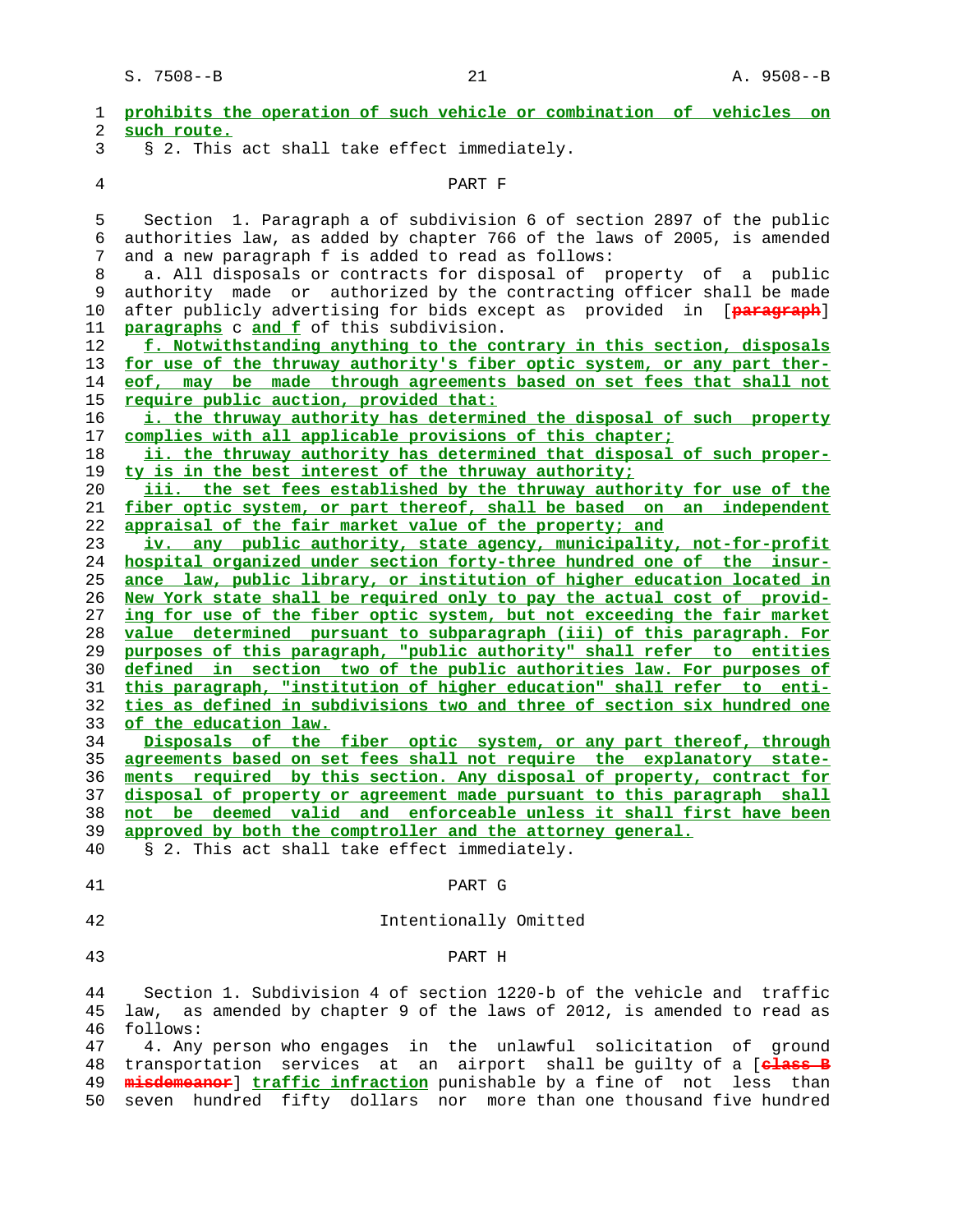S. 7508--B 22 A. 9508--B

 1 dollars, or by imprisonment [**of**] **for** not more than [**ninety**] **fifteen** days 2 or by both such fine and imprisonment[**. Notwithstanding any contrary provision of law, any charge alleging a violation of this section shall be returnable before a court having jurisdiction over misdemeanors**]**; for a conviction of a second violation, both of which were committed within a period of eighteen months, such person shall be punished by a fine of not less than one thousand five hundred dollars nor more than two thou- sand dollars, or by imprisonment for not more than forty-five days, or by both such fine and imprisonment; for a conviction of a third or subsequent violation, all of which were committed within a period of eighteen months, such person shall be punished by a fine of not less than two thousand dollars nor more than three thousand dollars, or by imprisonment for not more than ninety days, or by both such fine and imprisonment**. 15 § 2. Subparagraph (viii) of paragraph (b) of subdivision 2 of section 16 510 of the vehicle and traffic law, as added by chapter 313 of the laws 17 of 1994, is amended and a new subparagraph (vii) is added to read as 18 follows: 19 [**(viii)**] **(vi)** for a period of sixty days where the holder is convicted 20 of a violation of **subdivision one of** section twelve hundred twenty-b of 21 this chapter within a period of eighteen months of a previous violation 22 of such [**section**] **subdivision**. **(vii) for a period of ninety days where the holder is convicted of a violation of subdivision one of section twelve hundred twenty-b of this chapter within a period of eighteen months of two or more previous violations of such subdivision.** 27 § 3. Section 510 of the vehicle and traffic law is amended by adding a 28 new subdivision 4-g to read as follows: **4-g. Suspension of registration for unlawful solicitation of ground transportation services at an airport. Upon the receipt of a notifica- tion from a court or an administrative tribunal that an owner of a motor vehicle was convicted of a second conviction of unlawful solicitation of ground transportation services at an airport in violation of subdivision one of section twelve hundred twenty-b of this chapter both of which were committed within a period of eighteen months, the commissioner or his agent shall suspend the registration of the vehicle involved in the violation for a period of ninety days; upon the receipt of such notifi- cation of a third or subsequent conviction for a violation of such subdivision all of which were committed within a period of eighteen months, the commissioner or his agent shall suspend such registration for a period of one hundred eighty days. Such suspension shall take effect no less than thirty days from the date on which notice thereof is sent by the commissioner to the person whose registration or privilege is suspended. The commissioner shall have the authority to deny a regis- tration or renewal application to any other person for the same vehicle, where it has been determined that such registrant's intent has been to evade the purposes of this subdivision and where the commissioner has reasonable grounds to believe that such registration or renewal will have the effect of defeating the purposes of this subdivision.** 50 § 4. This act shall take effect on the first of August next succeeding

51 the date on which it shall have become a law.

52 PART I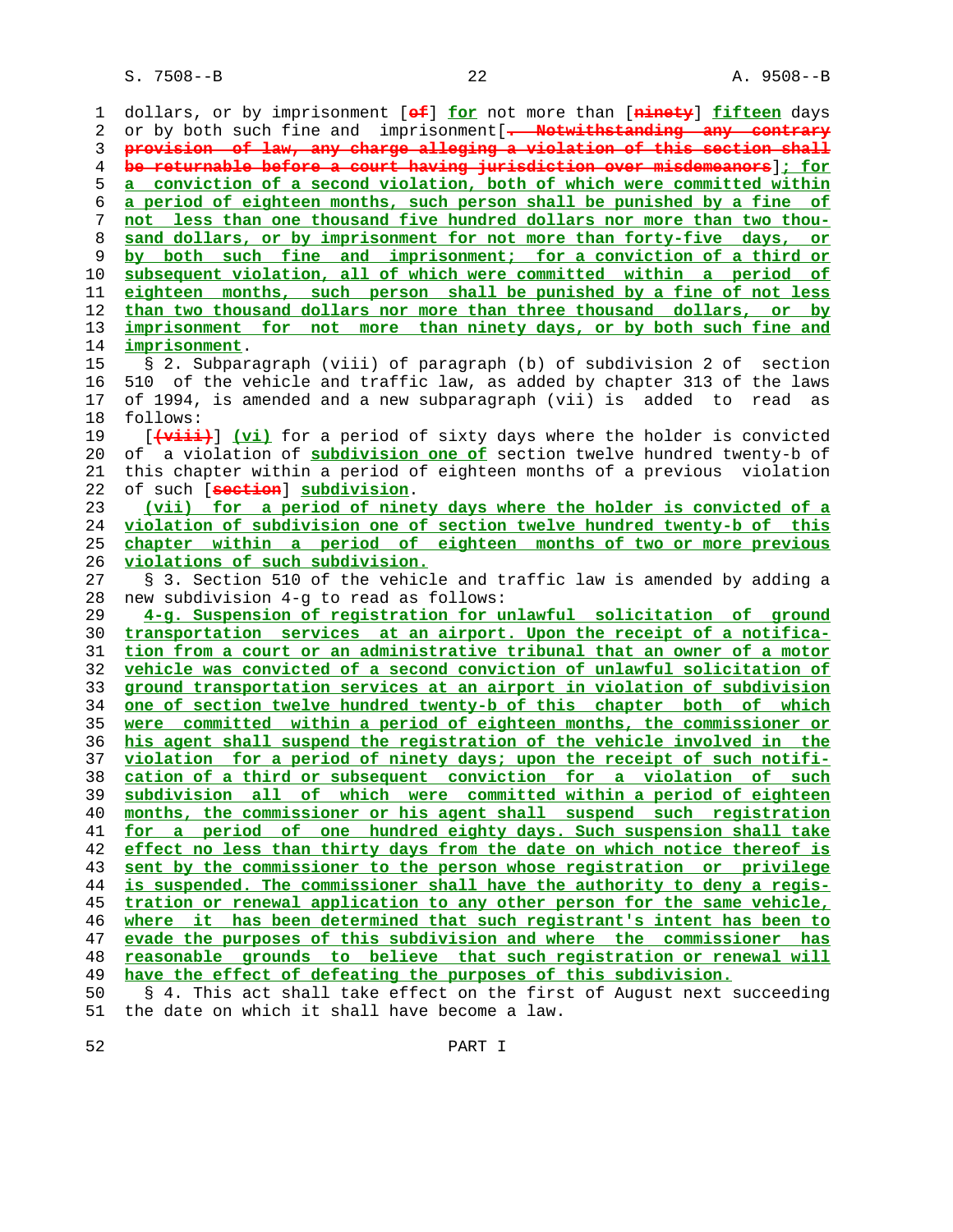1 Section 1. Subdivision 12 of section 1269 of the public authorities 2 law, as amended by section 4 of part NN of chapter 54 of the laws of 3 2016, is amended to read as follows:

 4 12. The aggregate principal amount of bonds, notes or other obli- 5 gations issued after the first day of January, nineteen hundred ninety- 6 three by the authority, the Triborough bridge and tunnel authority and 7 the New York city transit authority to fund projects contained in capi- 8 tal program plans approved pursuant to section twelve hundred sixty- 9 nine-b of this title for the period nineteen hundred ninety-two through 10 two thousand [**nineteen**] **twenty-four** shall not exceed [**fifty-five**] **ninety** 11 billion [**four**] **one** hundred [**ninety-seven**] million dollars. Such aggre- 12 gate principal amount of bonds, notes or other obligations or the 13 expenditure thereof shall not be subject to any limitation contained in 14 any other provision of law on the principal amount of bonds, notes or 15 other obligations or the expenditure thereof applicable to the authori- 16 ty, the Triborough bridge and tunnel authority or the New York city 17 transit authority. The aggregate limitation established by this subdivi- 18 sion shall not include (i) obligations issued to refund, redeem or 19 otherwise repay, including by purchase or tender, obligations thereto- 20 fore issued either by the issuer of such refunding obligations or by the 21 authority, the New York city transit authority or the Triborough bridge 22 and tunnel authority, (ii) obligations issued to fund any debt service 23 or other reserve funds for such obligations, (iii) obligations issued or 24 incurred to fund the costs of issuance, the payment of amounts required 25 under bond and note facilities, federal or other governmental loans, 26 security or credit arrangements or other agreements related thereto and 27 the payment of other financing, original issue premiums and related 28 costs associated with such obligations, (iv) an amount equal to any 29 original issue discount from the principal amount of such obligations or 30 to fund capitalized interest, (v) obligations incurred pursuant to 31 section twelve hundred seven-m of this article, (vi) obligations 32 incurred to fund the acquisition of certain buses for the New York city 33 transit authority as identified in a capital program plan approved 34 pursuant to chapter fifty-three of the laws of nineteen hundred ninety- 35 two, (vii) obligations incurred in connection with the leasing, selling 36 or transferring of equipment, and (viii) bond anticipation notes or 37 other obligations payable solely from the proceeds of other bonds, notes 38 or other obligations which would be included in the aggregate principal 39 amount specified in the first sentence of this subdivision, whether or 40 not additionally secured by revenues of the authority, or any of its 41 subsidiary corporations, New York city transit authority, or any of its 42 subsidiary corporations, or Triborough bridge and tunnel authority.

43 § 2. This act shall take effect immediately.

44 PART J

## 45 Intentionally Omitted

#### 46 PART K

 47 Section 1. Section 3 of part PP of chapter 54 of the laws of 2016, 48 amending the general municipal law relating to the New York transit 49 authority and the metropolitan transportation authority, is amended to 50 read as follows:

 51 § 3. This act shall take effect immediately; provided that the amend- 52 ments to subdivision 1 of section 119-r of the general municipal law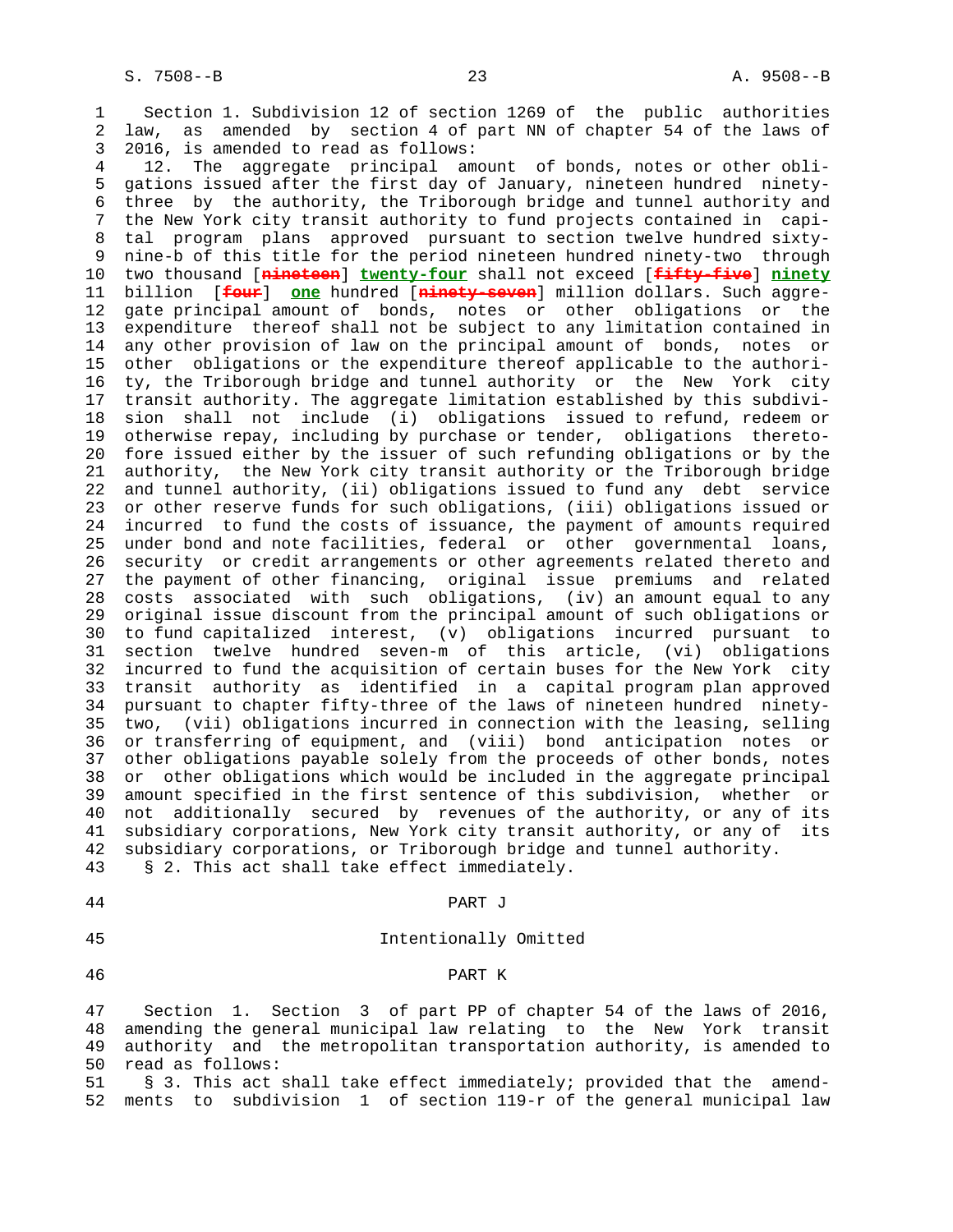1 made by section two of this act shall expire and be deemed repealed 2 April 1, [**2021**] **2022**, and provided further that such repeal shall not 3 affect the validity or duration of any contract entered into before that 4 date pursuant to paragraph f of such subdivision. 5 § 2. This act shall take effect immediately.

 6 PART L 7 Intentionally Omitted 8 PART M 9 Intentionally Omitted 10 PART N 11 11 Intentionally Omitted 12 PART O 13 Intentionally Omitted 14 PART P 15 Intentionally Omitted 16 PART Q

17 Intentionally Omitted

18 PART R

 19 Section 1. Section 2 of chapter 21 of the laws of 2003, amending the 20 executive law relating to permitting the secretary of state to provide 21 special handling for all documents filed or issued by the division of 22 corporations and to permit additional levels of such expedited service, 23 as amended by section 1 of part R of chapter 58 of the laws of 2019, is 24 amended to read as follows:<br>25 § 2. This act shall take

§ 2. This act shall take effect immediately, provided however, that 26 section one of this act shall be deemed to have been in full force and 27 effect on and after April 1, 2003 and shall expire March 31, [**2020**] 28 **2021**.

 29 § 2. This act shall take effect immediately and shall be deemed to 30 have been in full force and effect on and after March 31, 2020.

31 PART S

 32 Section 1. The general business law is amended by adding a new section 33 391-u to read as follows:

 34 **§ 391-u. Pricing goods and services on the basis of gender prohibit-** 35 **ed. 1. Definitions. For the purposes of this section, the following** 36 **terms shall have the following meanings:**

|  |  |  | (a) "Business" shall mean any business acting within the state of New   |  |  |  |
|--|--|--|-------------------------------------------------------------------------|--|--|--|
|  |  |  | 38 York that sells goods to any individual or entity including, but not |  |  |  |
|  |  |  | 39 limited to, retailers, suppliers, manufacturers, or distributors;    |  |  |  |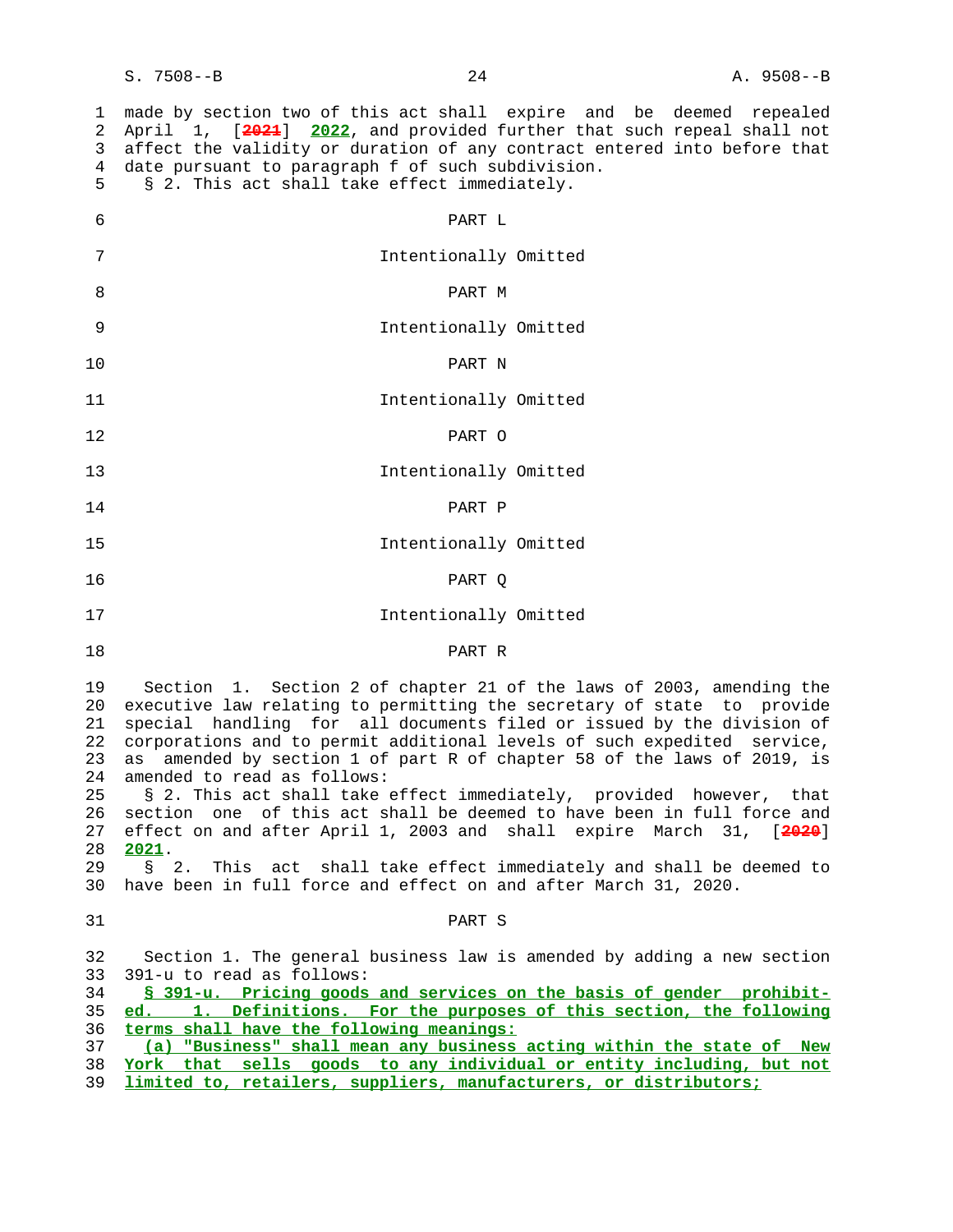S. 7508--B 25 A. 9508--B

| 1  | (b) "Goods" shall mean any consumer product used, bought or rendered             |
|----|----------------------------------------------------------------------------------|
| 2  | primarily for personal, family or household purposes;                            |
| 3  | (c) "Services" shall mean any consumer services used, bought or                  |
| 4  | rendered primarily for personal, family or household purposes;                   |
| 5  | (d) "Substantially similar" shall mean:                                          |
| 6  | (i) two goods that exhibit no substantial differences in: (A) the                |
| 7  | materials used in production; (B) the intended use of the good; (C) the          |
| 8  | functional design and features of the good; and (D) the brand of the             |
| 9  | good; or                                                                         |
| 10 | (ii) two services that exhibit no substantial difference in: (A) the             |
| 11 | amount of time to provide the services; (B) the difficulty in providing          |
| 12 | the services; and (C) the cost of providing the services. A difference           |
| 13 | in coloring among any good shall not be construed as a substantial               |
| 14 | difference for the purposes of this paragraph.                                   |
| 15 | 2. No person, firm, partnership, company, corporation, or business               |
| 16 | shall charge a price for any two goods that are substantially similar,           |
| 17 | if such goods are priced differently based on the gender of the individ-         |
| 18 | uals for whom the goods are marketed and intended.                               |
| 19 | 3. No person, firm, partnership, company, corporation or business                |
| 20 | shall charge a price for any services that are substantially similar if          |
| 21 | such services are priced differently based upon the gender of the indi-          |
| 22 | viduals for whom the services are performed, offered, or marketed.               |
| 23 | 4. Nothing in this section prohibits price differences in goods or               |
| 24 | services based specifically upon the following:                                  |
| 25 | (a) the amount of time it took to manufacture such goods or provide              |
| 26 | such services;                                                                   |
| 27 | (b) the difficulty in manufacturing such goods or offering such                  |
| 28 | services;                                                                        |
| 29 | (c) the cost incurred in manufacturing such goods or offering such               |
| 30 | services;                                                                        |
| 31 | (d) the labor used in manufacturing such goods or providing such                 |
| 32 | services;                                                                        |
| 33 | (e) the materials used in manufacturing such goods or providing such             |
| 34 | services; or                                                                     |
| 35 | (f) any other gender-neutral reason for having increased the cost of             |
| 36 | such goods or services.                                                          |
| 37 | 5. Any person, firm, partnership, company, corporation, or business              |
| 38 | that provides services, as defined by this section, shall provide the            |
| 39 | customer with a complete written price list upon request.                        |
| 40 | 6. Whenever there shall be a violation of this section, an application           |
| 41 | may be made by the attorney general in the name of the people of the             |
| 42 | state of New York to a court or justice having jurisdiction to issue an          |
| 43 | injunction, and upon notice to the defendant of not less than five days,         |
| 44 | to enjoin and restrain the continuance of such violations. If it shall           |
| 45 | appear to the satisfaction of the court or justice that the defendant            |
| 46 | has, in fact, violated this section, an injunction may be issued by such         |
| 47 | court or justice, enjoining or restraining any violation, without                |
| 48 | requiring proof that any person has, in fact, been injured or damaged            |
| 49 | thereby. In any such proceeding the court may make allowances to the             |
| 50 | attorney general as provided in section eighty-three hundred three of            |
| 51 | the civil practice law and rules, and may make direct restitution.<br><u> In</u> |
| 52 | connection with any such proposed application, the attorney general is           |
| 53 | authorized to take proof and make a determination of the relevant facts          |
| 54 | and to issue subpoenas in accordance with the civil practice law and             |
|    | rules. Whenever the court shall determine that a violation of this               |
| 55 |                                                                                  |
| 56 | section has occurred, the court may impose a civil penalty not to exceed         |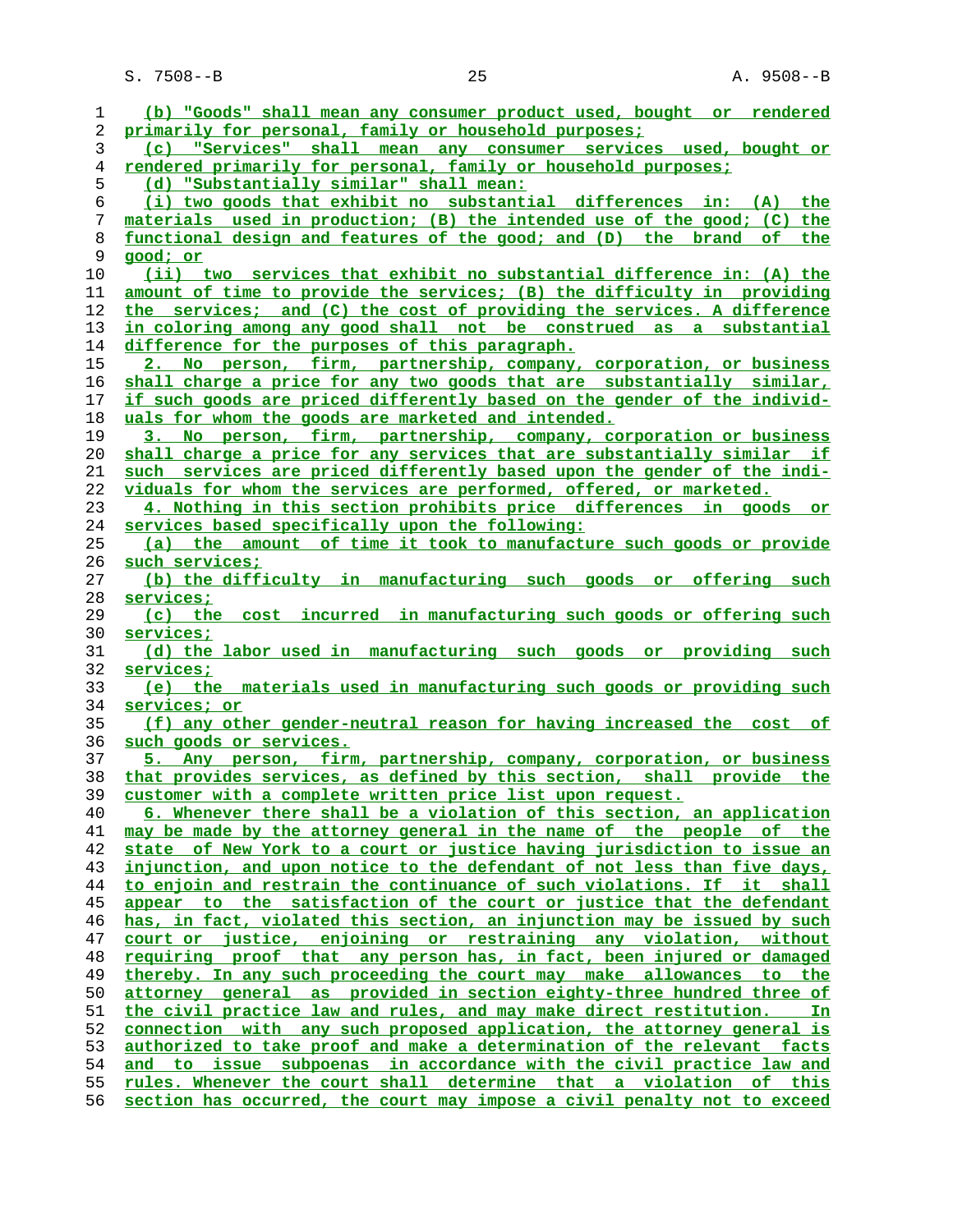S. 7508--B 26 26 A. 9508--B

| 1               | two hundred fifty dollars for a first violation, and a civil penalty not                                                                       |
|-----------------|------------------------------------------------------------------------------------------------------------------------------------------------|
| 2               | to exceed five hundred dollars for each subsequent violation. For the                                                                          |
| 3               | purposes of this section, all identical items priced on the basis of                                                                           |
| 4               | gender shall be considered a single violation.                                                                                                 |
| 5               | Separability clause; construction. If any part or provision of<br>2.<br>S                                                                      |
| 6               | this act or the application thereof to any person or circumstances be                                                                          |
| 7               | adjudged invalid by any court of competent jurisdiction, such judgment                                                                         |
| 8               | shall be confined in its operation to the part, provision or application                                                                       |
| 9               | directly involved in the controversy in which such judgment shall have                                                                         |
| 10              | been rendered and shall not affect or impair the validity of the remain-                                                                       |
| 11              | der of this act or the application thereof to other provisions or                                                                              |
| 12              | circumstances.                                                                                                                                 |
| 13              | § 3. This act shall take effect on the one hundred eightieth day after                                                                         |
| 14              | it shall have become a law.                                                                                                                    |
| 15              | PART T                                                                                                                                         |
|                 |                                                                                                                                                |
| 16              | Intentionally Omitted                                                                                                                          |
| 17              | PART U                                                                                                                                         |
| 18              | Section 1. Section 70 of the state law is amended to read as follows:                                                                          |
| 19              | § 70. Description of the arms of the state and the state flag.<br>The                                                                          |
| 20 <sub>o</sub> | device of arms of this state [, as adopted March sixteenth, seventeen                                                                          |
| 21              | hundred and seventy-eight, is hereby declared to be correctly described                                                                        |
| 22              | as follows:                                                                                                                                    |
| 23              | Charge. Azure, in a landscape, the sun in fess, rising in splendor or,                                                                         |
| 24              | behind a range of three mountains, the middle one the highest; in base a                                                                       |
| 25              | ship and sloop under sail, passing and about to meet on a<br>river,                                                                            |
| 26              | bordered below by a grassy shore fringed with shrubs, all proper.                                                                              |
| 27              | Crest. On a wreath azure and or, an American eagle proper, rising to                                                                           |
| 28              | the dexter from a two-thirds of a globe terrestrial, showing the north                                                                         |
| 29              | Atlantic ocean with outlines of its shores.                                                                                                    |
| 30              | Supporters. On a quasi compartment formed by the extension of the                                                                              |
| 31              | scroll.                                                                                                                                        |
| 32              | Dexter. The figure of Liberty proper, her hair disheveled and deco-                                                                            |
| 33              | rated with pearls, vested azure, sandaled gules, about the waist a cinc-                                                                       |
| 34              | ture or, fringed gules, a mantle of the last depending from the shoul-                                                                         |
| 35              | ders behind to the feet, in the dexter hand a staff ensigned with a                                                                            |
| 36              | Phrygian cap or, the sinister arm embowed, the hand supporting the                                                                             |
| 37              | shield at the dexter chief point, a royal crown by her sinister foot                                                                           |
| 38              | dejected.                                                                                                                                      |
| 39              | Sinister. The figure of Justice proper, her hair disheveled and deco-                                                                          |
| 40              | rated with pearls, vested or, about the waist a cincture azure, fringed                                                                        |
| 41              | gules, sandaled and mantled as Liberty, bound about the eyes with a                                                                            |
| 42              | fillet proper, in the dexter hand a straight sword hilted or, erect,                                                                           |
|                 |                                                                                                                                                |
| 43              | resting on the sinister chief point of the shield, the sinister arm                                                                            |
| 44              | embowed, holding before her her scales proper.                                                                                                 |
| 45              | Motto. On a scroll below the shield argent, in sable, two lines. On                                                                            |
| 46              | line one, Excelsior and on line two, E pluribus unum.                                                                                          |
| 47              | State flag. The state flag is hereby declared to be blue, charged with                                                                         |
| 48              | the arms of the state in the colors as described in the blazon of this                                                                         |
| 49              | section.                                                                                                                                       |
| 50              | § 2. (a) Any state flag, object, or printed materials containing the                                                                           |
| 51<br>52        | depiction of the former arms of the state may continue to be used until<br>such flag, object, or printed materials' useful life has expired or |
|                 |                                                                                                                                                |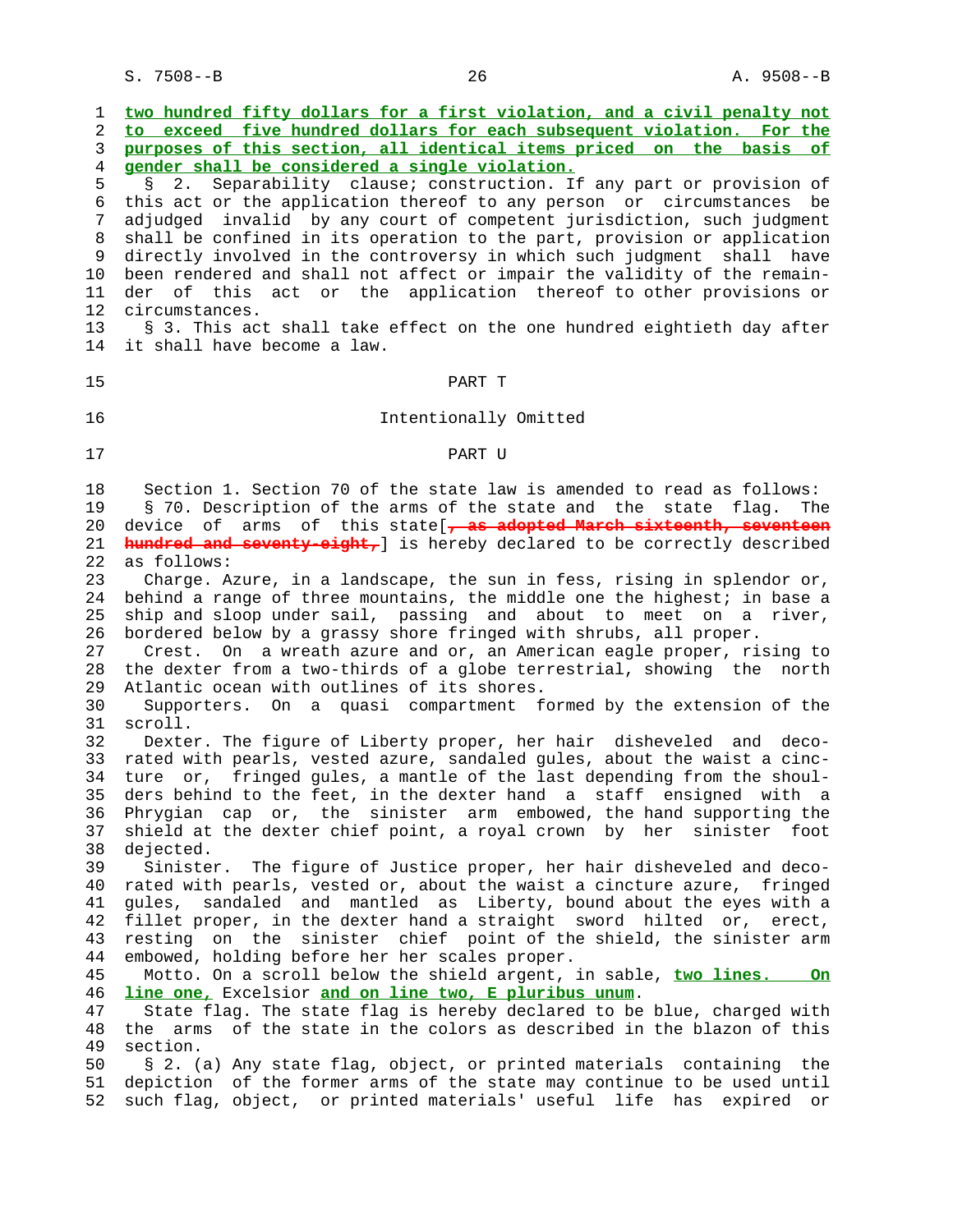1 until the person possessing such flag, object, or printed material 2 replaces it. Such continued use shall not constitute a violation of 3 section seventy-two of the state law.

 4 (b) Any electronic depiction of the arms of the state shall be updated 5 within 60 days of the effective date of this act.

 6 (c) No state agency, local government, or public authority shall be 7 required to replace a flag solely because such flag contains the former 8 arms of the state.<br>9 8 3. The secret

§ 3. The secretary of state shall begin to use the new seal as of the 10 effective date of this act.

11 § 4. This act shall take effect on the one hundred eightieth day after 12 it shall have become a law. Effective immediately, the department of 13 state is authorized to take any action, including entering into 14 contracts, that is necessary for the timely implementation of this act 15 on its effective date.

#### 16 PART V

 17 Section 1. Subdivision 1 of section 130 of the executive law, as 18 amended by section 1 of subpart D of part II of chapter 55 of the laws 19 of 2019, is amended to read as follows:

 20 1. The secretary of state may appoint and commission as many notaries 21 public for the state of New York as in his or her judgment may be deemed 22 best, whose jurisdiction shall be co-extensive with the boundaries of 23 the state. The appointment of a notary public shall be for a term of 24 four years. An application for an appointment as notary public shall be 25 in form and set forth such matters as the secretary of state shall 26 prescribe. Every person appointed as notary public must, at the time of 27 his or her appointment, be [**a citizen of the United States and either**] a 28 resident of the state of New York or have an office or place of business 29 in New York state. A notary public who is a resident of the state and 30 who moves out of the state but still maintains a place of business or an 31 office in New York state does not vacate his or her office as a notary 32 public. A notary public who is a nonresident and who ceases to have an 33 office or place of business in this state, vacates his or her office as 34 a notary public. A notary public who is a resident of New York state and 35 moves out of the state and who does not retain an office or place of 36 business in this state shall vacate his or her office as a notary 37 public. A non-resident who accepts the office of notary public in this 38 state thereby appoints the secretary of state as the person upon whom 39 process can be served on his or her behalf. Before issuing to any appli- 40 cant a commission as notary public, unless he or she be an attorney and 41 counsellor at law duly admitted to practice in this state or a court 42 clerk of the unified court system who has been appointed to such posi- 43 tion after taking a civil service promotional examination in the court 44 clerk series of titles, the secretary of state shall satisfy himself or 45 herself that the applicant is of good moral character, has the equiv- 46 alent of a common school education and is familiar with the duties and 47 responsibilities of a notary public; provided, however, that where a 48 notary public applies, before the expiration of his or her term, for 49 reappointment with the county clerk or where a person whose term as 50 notary public shall have expired applies within six months thereafter 51 for reappointment as a notary public with the county clerk, such quali- 52 fying requirements may be waived by the secretary of state, and further, 53 where an application for reappointment is filed with the county clerk 54 after the expiration of the aforementioned renewal period by a person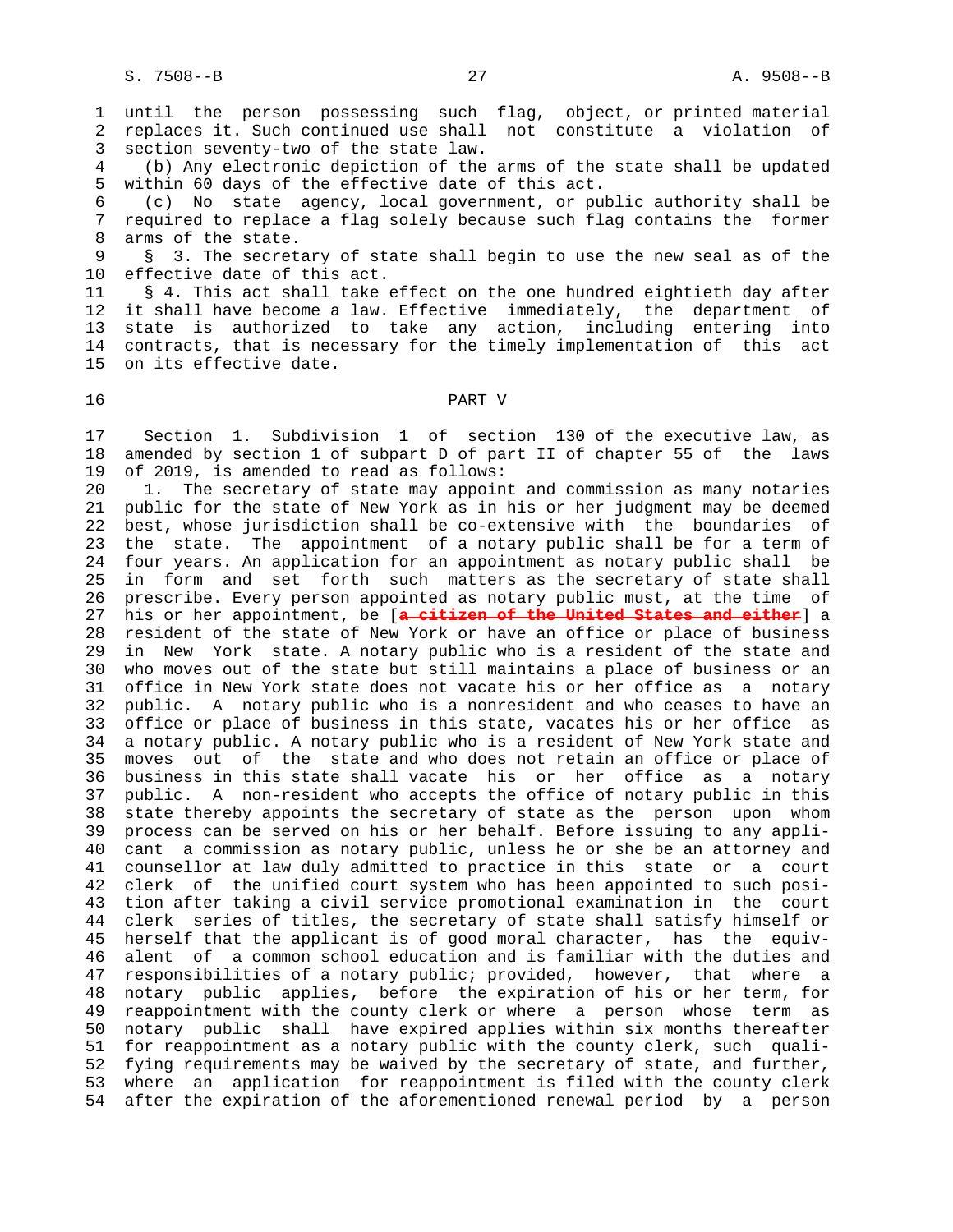1 who failed or was unable to re-apply by reason of his or her induction 2 or enlistment in the armed forces of the United States, such qualifying 3 requirements may also be waived by the secretary of state, provided such 4 application for reappointment is made within a period of one year after 5 the military discharge of the applicant under conditions other than 6 dishonorable. In any case, the appointment or reappointment of any 7 applicant is in the discretion of the secretary of state. The secretary 8 of state may suspend or remove from office, for misconduct, any notary<br>9 public appointed by him or her but no such removal shall be made unless public appointed by him or her but no such removal shall be made unless 10 the person who is sought to be removed shall have been served with a 11 copy of the charges against him or her and have an opportunity of being 12 heard. No person shall be appointed as a notary public under this arti- 13 cle who has been convicted, in this state or any other state or territo-<br>14 ry, of a crime, unless the secretary makes a finding in conformance with ry, of a crime, unless the secretary makes a finding in conformance with 15 all applicable statutory requirements, including those contained in 16 article twenty-three-A of the correction law, that such convictions do 17 not constitute a bar to appointment.

 18 § 2. Subdivision 1 of section 130 of the executive law, as amended by 19 chapter 490 of the laws of 2019, is amended to read as follows:

 20 1. The secretary of state may appoint and commission as many notaries 21 public for the state of New York as in his or her judgment may be deemed 22 best, whose jurisdiction shall be co-extensive with the boundaries of 23 the state. The appointment of a notary public shall be for a term of 24 four years. An application for an appointment as notary public shall be 25 in form and set forth such matters as the secretary of state shall 26 prescribe. Every person appointed as notary public must, at the time of 27 his or her appointment, be [**a citizen of the United States and either**] a 28 resident of the state of New York or have an office or place of business 29 in New York state. A notary public who is a resident of the state and 30 who moves out of the state but still maintains a place of business or an 31 office in New York state does not vacate his or her office as a notary 32 public. A notary public who is a nonresident and who ceases to have an 33 office or place of business in this state, vacates his or her office as 34 a notary public. A notary public who is a resident of New York state and 35 moves out of the state and who does not retain an office or place of 36 business in this state shall vacate his or her office as a notary 37 public. A non-resident who accepts the office of notary public in this 38 state thereby appoints the secretary of state as the person upon whom 39 process can be served on his or her behalf. Before issuing to any appli- 40 cant a commission as notary public, unless he or she be an attorney and 41 counsellor at law duly admitted to practice in this state or a court 42 clerk of the unified court system who has been appointed to such posi- 43 tion after taking a civil service promotional examination in the court 44 clerk series of titles, the secretary of state shall satisfy himself or 45 herself that the applicant is of good moral character, has the equiv- 46 alent of a common school education and is familiar with the duties and 47 responsibilities of a notary public; provided, however, that where a 48 notary public applies, before the expiration of his or her term, for 49 reappointment with the county clerk or where a person whose term as 50 notary public shall have expired applies within six months thereafter 51 for reappointment as a notary public with the county clerk, such quali- 52 fying requirements may be waived by the secretary of state, and further, 53 where an application for reappointment is filed with the county clerk 54 after the expiration of the aforementioned renewal period by a person 55 who failed or was unable to re-apply by reason of his or her induction 56 or enlistment in the armed forces of the United States, such qualifying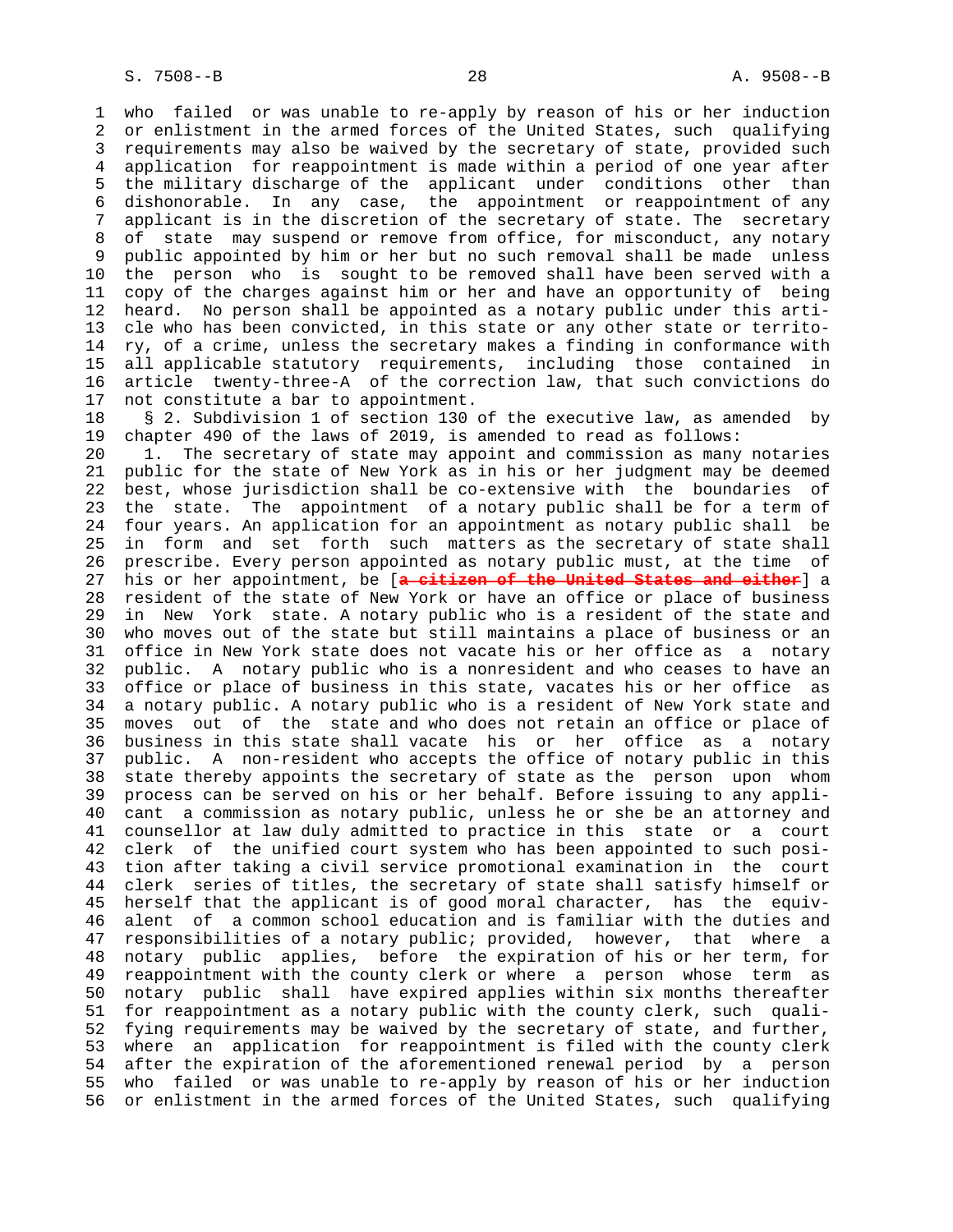1 requirements may also be waived by the secretary of state, provided such 2 application for reappointment is made within a period of one year after 3 the military discharge of the applicant under conditions other than 4 dishonorable, or if the applicant has a qualifying condition, as defined 5 in section three hundred fifty of this chapter, within a period of one 6 year after the applicant has received a discharge other than bad conduct 7 or dishonorable from such service, or if the applicant is a discharged 8 LGBT veteran, as defined in section three hundred fifty of this chapter, 9 within a period of one year after the applicant has received a discharge 10 other than bad conduct or dishonorable from such service. In any case, 11 the appointment or reappointment of any applicant is in the discretion 12 of the secretary of state. The secretary of state may suspend or remove 13 from office, for misconduct, any notary public appointed by him or her 14 but no such removal shall be made unless the person who is sought to be 15 removed shall have been served with a copy of the charges against him or 16 her and have an opportunity of being heard. No person shall be 17 appointed as a notary public under this article who has been convicted, 18 in this state or any other state or territory, of a crime, unless the 19 secretary makes a finding in conformance with all applicable statutory 20 requirements, including those contained in article twenty-three-A of the 21 correction law, that such convictions do not constitute a bar to 22 appointment.

 23 § 3. Section 440-a of the real property law, as amended by section 1 24 of subpart G of part II of chapter 55 of the laws of 2019, is amended to 25 read as follows:

 26 § 440-a. License required for real estate brokers and salesmen. No 27 person, co-partnership, limited liability company or corporation shall 28 engage in or follow the business or occupation of, or hold himself or 29 itself out or act temporarily or otherwise as a real estate broker or 30 real estate salesman in this state without first procuring a license 31 therefor as provided in this article. No person shall be entitled to a 32 license as a real estate broker under this article, either as an indi- 33 vidual or as a member of a co-partnership, or as a member or manager of 34 a limited liability company or as an officer of a corporation, unless he 35 or she is twenty years of age or over[**, a citizen of the United States** 36 **or an alien lawfully admitted for permanent residence in the United** 37 **States**]. No person shall be entitled to a license as a real estate 38 salesman under this article unless he or she is over the age of eighteen 39 years. No person shall be entitled to a license as a real estate broker 40 or real estate salesman under this article who has been convicted in 41 this state or elsewhere of a crime, unless the secretary makes a finding 42 in conformance with all applicable statutory requirements, including 43 those contained in article twenty-three-A of the correction law, that 44 such convictions do not constitute a bar to licensure. No person shall 45 be entitled to a license as a real estate broker or real estate salesman 46 under this article who does not meet the requirements of section 3-503 47 of the general obligations law.

 48 Notwithstanding anything to the contrary in this section, tenant asso- 49 ciations and not-for-profit corporations authorized in writing by the 50 commissioner of the department of the city of New York charged with 51 enforcement of the housing maintenance code of such city to manage resi- 52 dential property owned by such city or appointed by a court of competent 53 jurisdiction to manage residential property owned by such city shall be 54 exempt from the licensing provisions of this section with respect to the 55 properties so managed.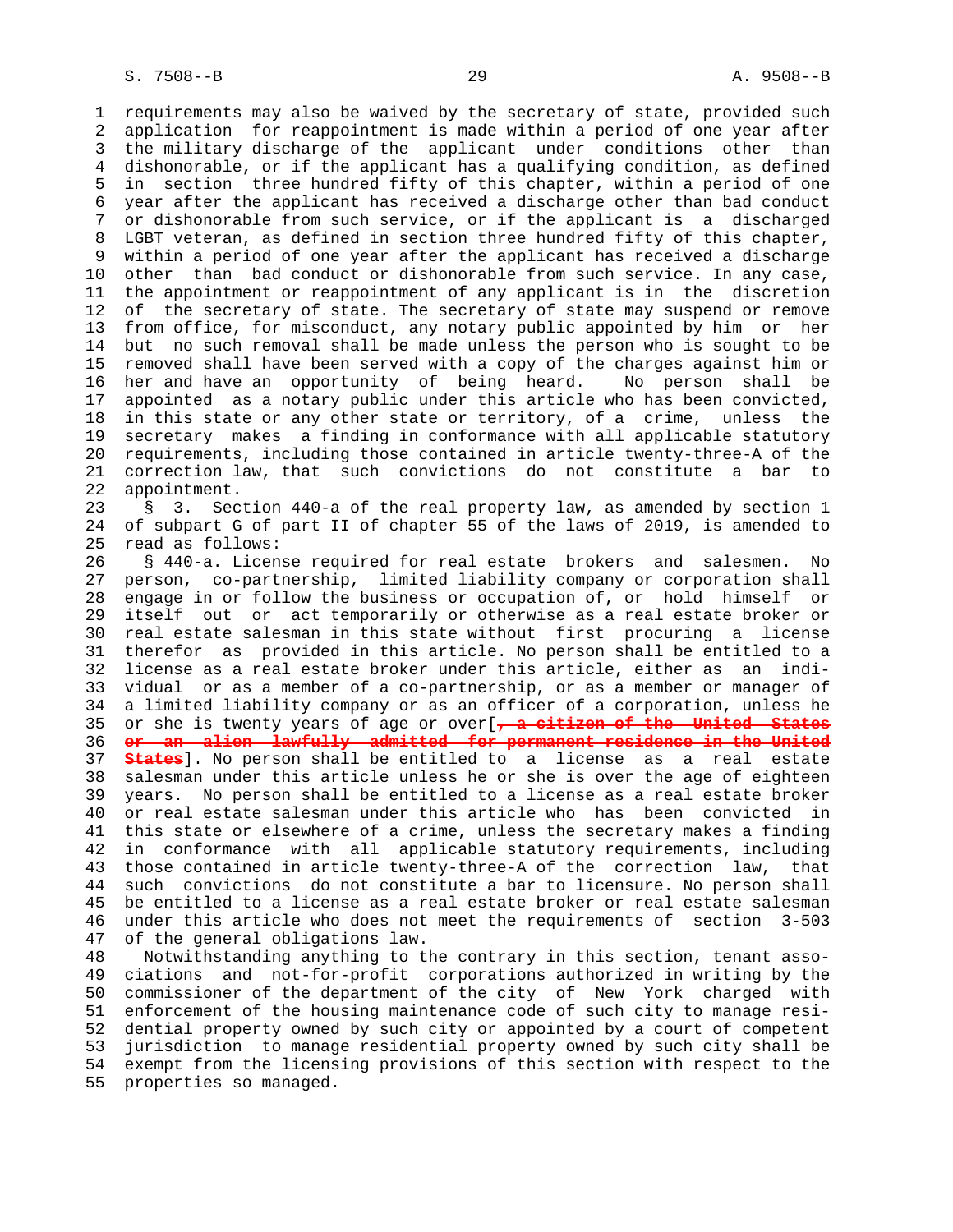1 § 4. Subdivision 1 of section 72 of the general business law, as 2 amended by chapter 164 of the laws of 2003, is amended to read as 3 follows:

 4 1. If the applicant is a person, the application shall be subscribed 5 by such person, and if the applicant is a firm or partnership the appli- 6 cation shall be subscribed by each individual composing or intending to 7 compose such firm or partnership. The application shall state the full 8 name, age, residences within the past three years, present and previous<br>9 occupations of each person or individual so signing the same, [that each 9 occupations of each person or individual so signing the same, [**that each** 10 **person or individual is a citizen of the United States or an alien** 11 **lawfully admitted for permanent residence in the United States**] and 12 shall also specify the name of the city, town or village, stating the 13 street and number, if the premises have a street and number, and other- 14 wise such apt description as will reasonably indicate the location ther- 15 eof, where is to be located the principal place of business and the 16 bureau, agency, sub-agency, office or branch office for which the 17 license is desired, and such further facts as may be required by the 18 department of state to show the good character, competency and integrity 19 of each person or individual so signing such application. Each person or 20 individual signing such application shall, together with such applica- 21 tion, submit to the department of state, his photograph, taken within 22 six months prior thereto in duplicate, in passport size and also two 23 sets of fingerprints of his two hands recorded in such manner as may be 24 specified by the secretary of state or the secretary of state's author- 25 ized representative. Before approving such application it shall be the 26 duty of the secretary of state or the secretary of state's authorized 27 representative to forward one copy of such fingerprints to the division 28 of criminal justice services. Upon receipt of such fingerprints, such 29 division shall forward to the secretary of state a report with respect 30 to the applicant's previous criminal history, if any, or a statement 31 that the applicant has no previous criminal history according to its 32 files. If additional copies of fingerprints are required the applicant 33 shall furnish them upon request. Such fingerprints may be submitted to 34 the federal bureau of investigation for a national criminal history 35 record check. The secretary shall reveal the name of the applicant to 36 the chief of police and the district attorney of the applicant's resi- 37 dence and of the proposed place of business and shall request of them a 38 report concerning the applicant's character in the event they shall have 39 information concerning it. The secretary shall take such other steps as 40 may be necessary to investigate the honesty, good character and integri- 41 ty of each applicant. Every such applicant for a license as private 42 investigator shall establish to the satisfaction of the secretary of 43 state (a) if the applicant be a person, or, (b) in the case of a firm, 44 limited liability company, partnership or corporation, at least one 45 member of such firm, partnership, limited liability company or corpo- 46 ration, has been regularly employed, for a period of not less than three 47 years, undertaking such investigations as those described as performed 48 by a private investigator in subdivision one of section seventy-one of 49 this article, as a sheriff, police officer in a city or county police 50 department, or the division of state police, investigator in an agency 51 of the state, county, or United States government, or employee of a 52 licensed private investigator, or has had an equivalent position and 53 experience or that such person or member was an employee of a police 54 department who rendered service therein as a police officer for not less 55 than twenty years or was an employee of a fire department who rendered 56 service therein as a fire marshal for not less than twenty years. Howev-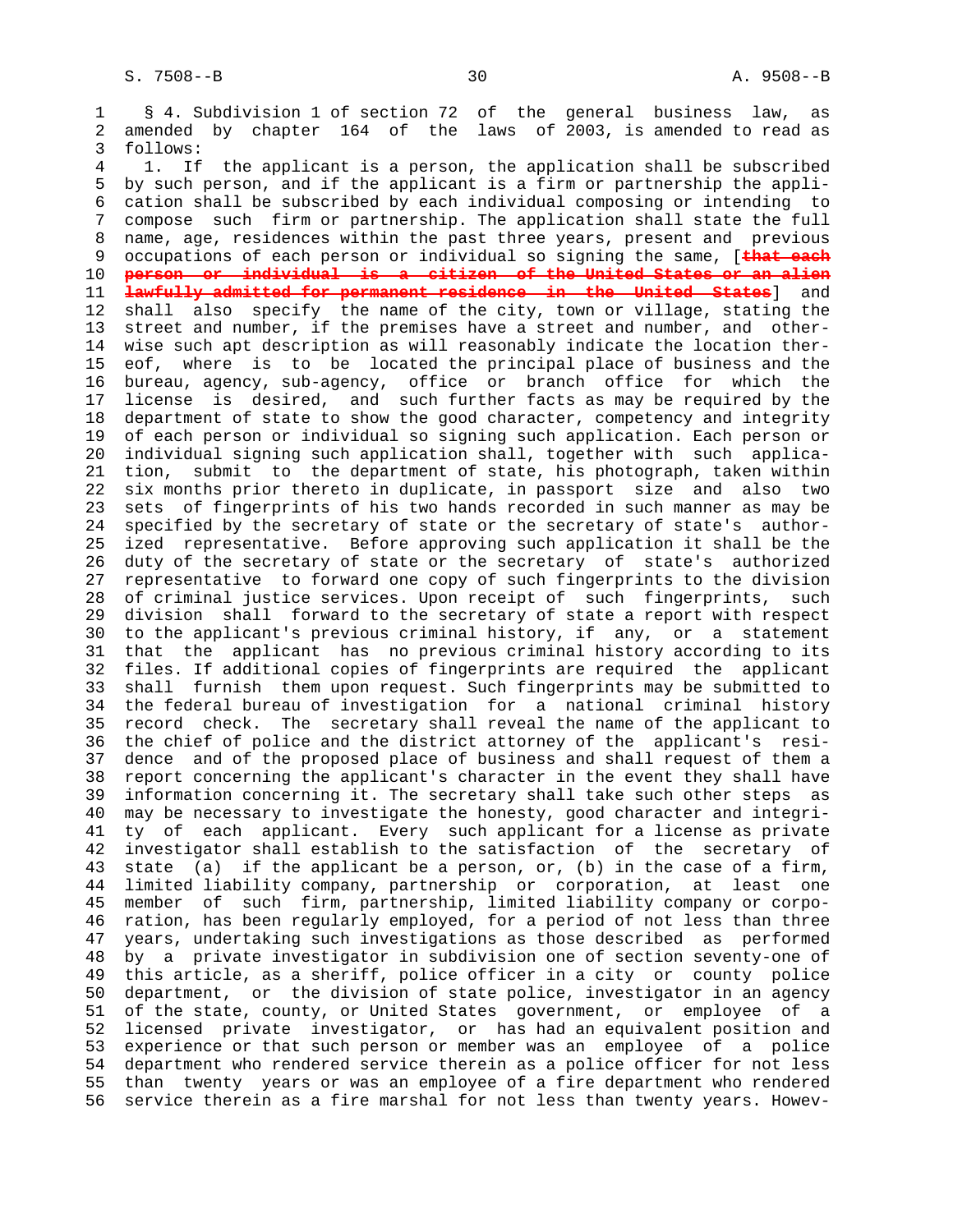1 er, employment as a watchman, guard or private patrolman shall not be 2 considered employment as a "private investigator" for purposes of this 3 section. Every such applicant for a license as watch, guard or patrol 4 agency shall establish to the satisfaction of the secretary of state (a) 5 if the applicant be a person, or, (b) in the case of a firm, limited 6 liability company, partnership or corporation, at least one member of 7 such firm, partnership, limited liability company or corporation, has 8 been regularly employed, for a period of not less than two years, 9 performing such duties or providing such services as described as those 10 performed or furnished by a watch, guard or patrol agency in subdivision 11 two of section seventy-one of this article, as a sheriff, police officer 12 in a city or county police department, or employee of an agency of the 13 state, county or United States government, or licensed private investi- 14 gator or watch, guard or patrol agency, or has had an equivalent posi- 15 tion and experience; qualifying experience shall have been completed 16 within such period of time and at such time prior to the filing of the 17 application as shall be satisfactory to the secretary of state. The 18 person or member meeting the experience requirement under this subdivi- 19 sion and the person responsible for the operation and management of each 20 bureau, agency, sub-agency, office or branch office of the applicant 21 shall provide sufficient proof of having taken and passed a written 22 examination prescribed by the secretary of state to test their under- 23 standing of their rights, duties and powers as a private investigator 24 and/or watchman, guard or private patrolman, depending upon the work to 25 be performed under the license. In the case of an application subscribed 26 by a resident of the state of New York such application shall be 27 approved, as to each resident person or individual so signing the same, 28 but not less than five reputable citizens of the community in which such 29 applicant resides or transacts business, or in which it is proposed to 30 own, conduct, manage or maintain the bureau, agency, sub-agency, office 31 or branch office for which the license is desired, each of whom shall 32 subscribe and affirm as true, under the penalties of perjury, that he 33 has personally known the said person or individual for a period of at 34 least five years prior to the filing of such application, that he has 35 read such application and believes each of the statements made therein 36 to be true, that such person is honest, of good character and competent, 37 and not related or connected to the person so certifying by blood or 38 marriage. In the case of an application subscribed by a non-resident of 39 the state of New York such application shall be approved, as to each 40 non-resident person or individual so signing the same by not less than 41 five reputable citizens of the community in which such applicant 42 resides. The certificate of approval shall be signed by such reputable 43 citizens and duly verified and acknowledged by them before an officer 44 authorized to take oaths and acknowledgment of deeds. All provisions of 45 this section, applying to corporations, shall also apply to joint-stock 46 associations, except that each such joint-stock association shall file a 47 duly certified copy of its certificate of organization in the place of 48 the certified copy of its certificate of incorporation herein required. 49 § 5. Subdivision 2 of section 81 of the general business law, as 50 amended by chapter 756 of the laws of 1952 and paragraph (b) as amended 51 by chapter 133 of the laws of 1982, is amended to read as follows: 52 2. No person shall hereafter be employed by any holder of a license 53 certificate until he shall have executed and furnished to such license 54 certificate holder a verified statement, to be known as "employee's

55 statement," setting forth:

56 (a) His full name, age and residence address.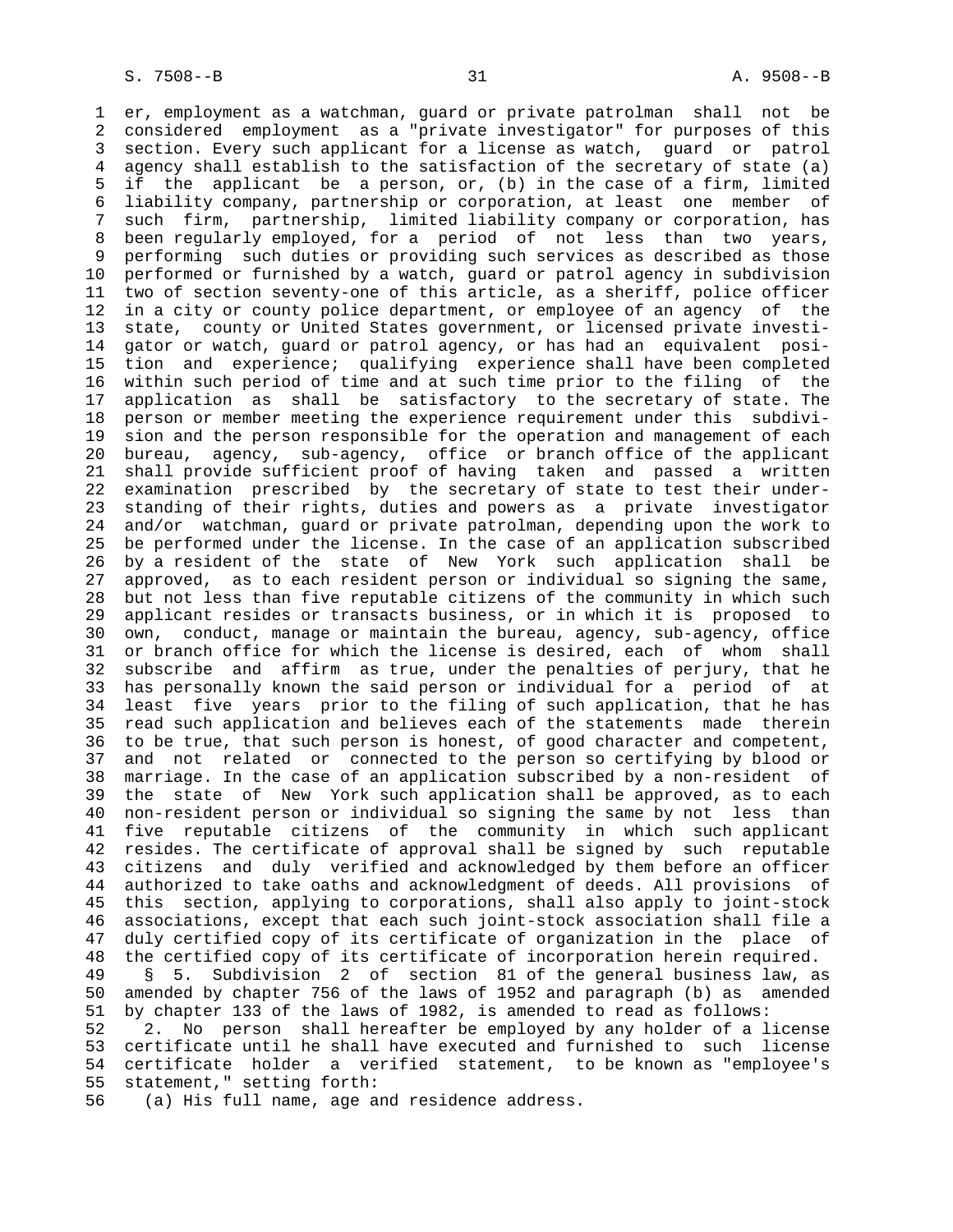S. 7508--B 32 A. 9508--B

 1 (b) [**That the applicant for employment is a citizen of the United** 2 **States or an alien lawfully admitted for permanent residence in the** 3 **United States.** 4 **(c)**] The business or occupation engaged in for the three years imme- 5 diately preceding the date of the filing of the statement, setting forth 6 the place or places where such business or occupation was engaged in, 7 and the name or names of employers, if any. 8 [**(d)**] **(c)** That he has not been convicted of a felony or of any offense involving moral turpitude or of any of the misdemeanors or offenses 10 described in subdivision one of this section. 11 [**(e)**] **(d)** Such further information as the department of state may by 12 rule require to show the good character, competency, and integrity of 13 the person executing the statement. 14 § 6. Subdivision 4 of section 89-h of the general business law, as 15 added by chapter 336 of the laws of 1992, is amended to read as follows: 16 [**4. Citizenship: be a citizen or resident alien of the United States;**] 17 § 7. This act shall take effect immediately; provided, however, 18 section two of this act shall take effect on the same date and in the 19 same manner as section 36 of chapter 490 of the laws of 2019, takes 20 effect. 21 PART W 22 Section 1. Paragraph (c) of subdivision 1 of section 444-e of the real 23 property law, as amended by chapter 541 of the laws of 2019, is amended 24 to read as follows: 25 (c) have passed the National Home Inspector examination **or an examina-** 26 **tion offered by the secretary. Any examination offered by the secretary** 27 **must meet or exceed the national exam standards set by the Examination** 28 **Board of Professional Home Inspectors in consultation with the New York** 29 **State Association of Home Inspectors to include questions related to** 30 **state-specific procedures, rules, and regulations, and changes to state** 31 **and federal law, and be updated annually**; and 32 § 2. This act shall take effect immediately and shall apply to appli- 33 cations for a license as a professional home inspector received on or 34 after November 25, 2019. 35 PART X 36 Intentionally Omitted 37 PART Y 38 Section 1. Expenditures of moneys appropriated in a chapter of the 39 laws of 2020 to the department of agriculture and markets from the 40 special revenue funds-other/state operations, miscellaneous special 41 revenue fund-339, public service account shall be subject to the 42 provisions of this section. Notwithstanding any other provision of law 43 to the contrary, direct and indirect expenses relating to the department 44 of agriculture and markets' participation in general ratemaking 45 proceedings pursuant to section 65 of the public service law or certif- 46 ication proceedings pursuant to article 7 or 10 of the public service 47 law, shall be deemed expenses of the department of public service within 48 the meaning of section 18-a of the public service law. No later than 49 August 15, 2021, the commissioner of the department of agriculture and 50 markets shall submit an accounting of such expenses, including, but not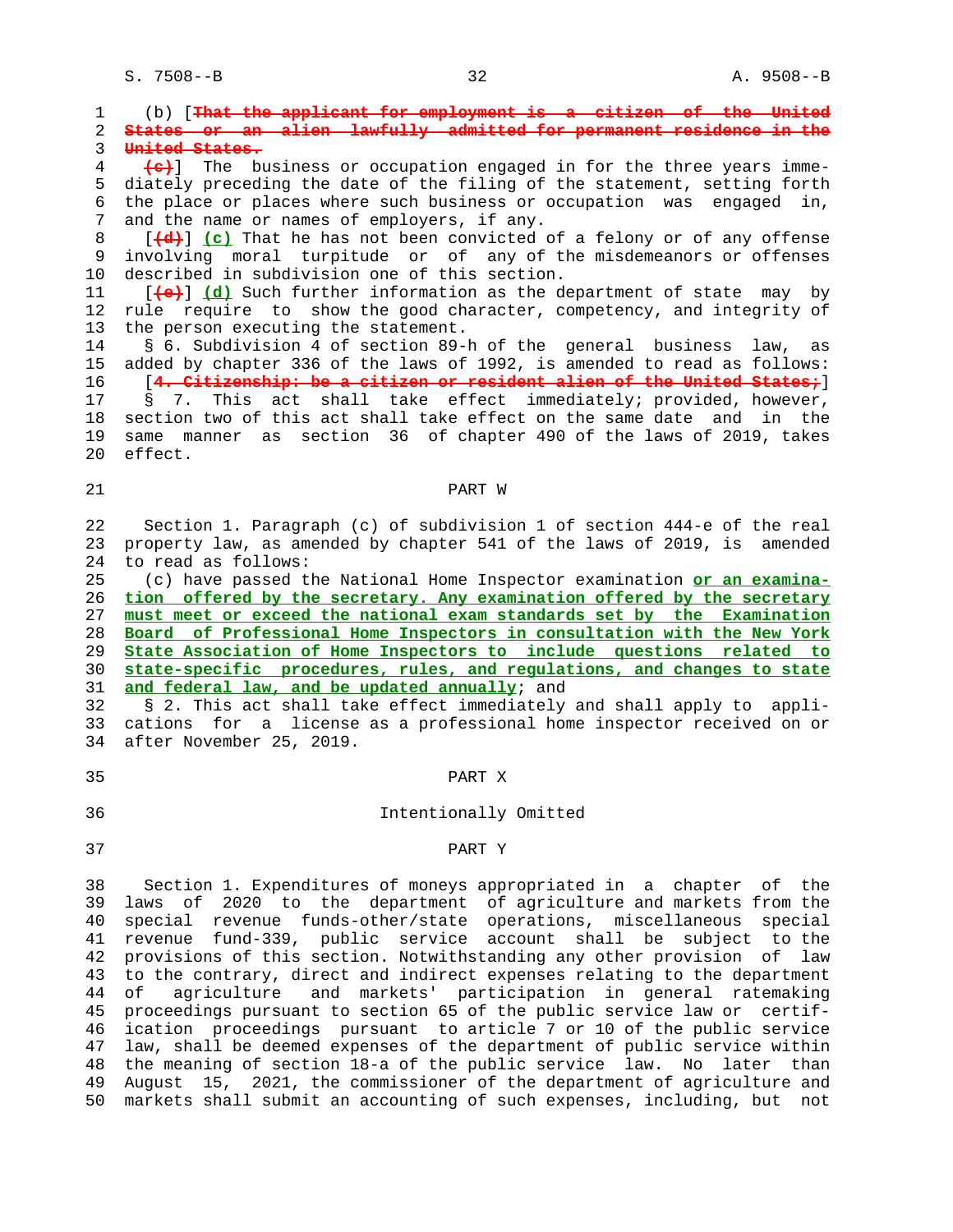1 limited to, expenses in the 2020--2021 state fiscal year for personal 2 and non-personal services and fringe benefits, to the chair of the 3 public service commission for the chair's review pursuant to the 4 provisions of section 18-a of the public service law.

 5 § 2. Expenditures of moneys appropriated in a chapter of the laws of 6 2020 to the department of state from the special revenue funds- 7 other/state operations, miscellaneous special revenue fund-339, public 8 service account shall be subject to the provisions of this section.<br>9 Notwithstanding any other provision of law to the contrary, direct and Notwithstanding any other provision of law to the contrary, direct and 10 indirect expenses relating to the activities of the department of 11 state's utility intervention unit pursuant to subdivision 4 of section 12 94-a of the executive law, including, but not limited to participation 13 in general ratemaking proceedings pursuant to section 65 of the public 14 service law or certification proceedings pursuant to article 7 or 10 of 15 the public service law, and expenses related to the activities of the 16 major renewable energy development program established by section 94-c 17 of the executive law, shall be deemed expenses of the department of 18 public service within the meaning of section 18-a of the public service 19 law. No later than August 15, 2021, the secretary of state shall submit 20 an accounting of such expenses, including, but not limited to, expenses 21 in the 2020--2021 state fiscal year for personal and non-personal 22 services and fringe benefits, to the chair of the public service commis- 23 sion for the chair's review pursuant to the provisions of section 18-a 24 of the public service law.

 25 § 3. Expenditures of moneys appropriated in a chapter of the laws of 26 2020 to the office of parks, recreation and historic preservation from 27 the special revenue funds-other/state operations, miscellaneous special 28 revenue fund-339, public service account shall be subject to the 29 provisions of this section. Notwithstanding any other provision of law 30 to the contrary, direct and indirect expenses relating to the office of 31 parks, recreation and historic preservation's participation in general 32 ratemaking proceedings pursuant to section 65 of the public service law 33 or certification proceedings pursuant to article 7 or 10 of the public 34 service law, shall be deemed expenses of the department of public 35 service within the meaning of section 18-a of the public service law. No 36 later than August 15, 2021, the commissioner of the office of parks, 37 recreation and historic preservation shall submit an accounting of such 38 expenses, including, but not limited to, expenses in the 2020--2021 39 state fiscal year for personal and non-personal services and fringe 40 benefits, to the chair of the public service commission for the chair's 41 review pursuant to the provisions of section 18-a of the public service 42 law.

 43 § 4. Expenditures of moneys appropriated in a chapter of the laws of 44 2020 to the department of environmental conservation from the special 45 revenue funds-other/state operations, environmental conservation special 46 revenue fund-301, utility environmental regulation account shall be 47 subject to the provisions of this section. Notwithstanding any other 48 provision of law to the contrary, direct and indirect expenses relating 49 to the department of environmental conservation's participation in state 50 energy policy proceedings, or certification proceedings pursuant to 51 article 7 or 10 of the public service law, shall be deemed expenses of 52 the department of public service within the meaning of section 18-a of 53 the public service law. No later than August 15, 2021, the commissioner 54 of the department of environmental conservation shall submit an account- 55 ing of such expenses, including, but not limited to, expenses in the 56 2020--2021 state fiscal year for personal and non-personal services and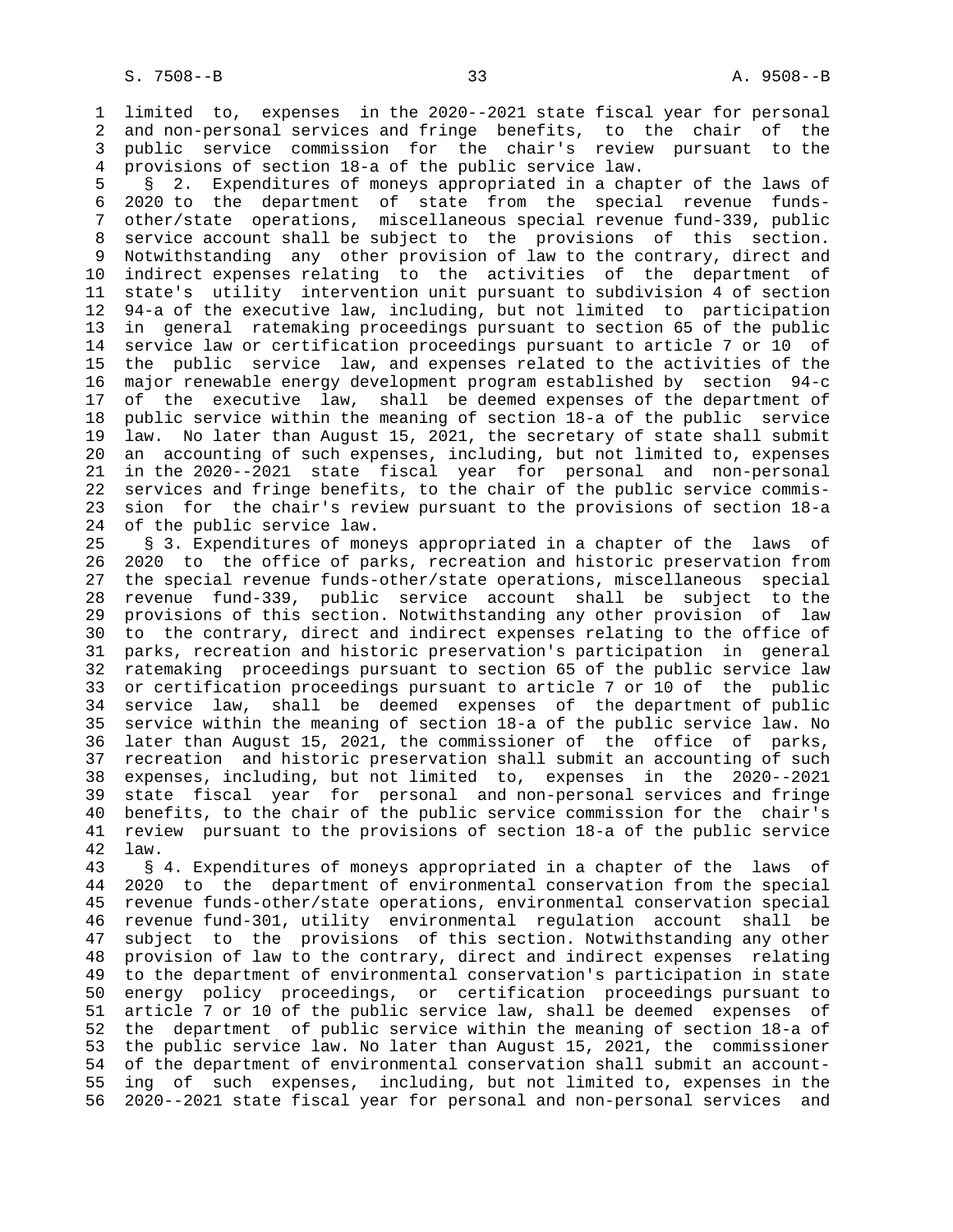1 fringe benefits, to the chair of the public service commission for the 2 chair's review pursuant to the provisions of section 18-a of the public 3 service law.

 4 § 5. Notwithstanding any other law, rule or regulation to the contra- 5 ry, expenses of the department of health public service education 6 program incurred pursuant to appropriations from the cable television 7 account of the state miscellaneous special revenue funds shall be deemed 8 expenses of the department of public service. No later than August 15, 9 2021, the commissioner of the department of health shall submit an 10 accounting of expenses in the 2020--2021 state fiscal year to the chair 11 of the public service commission for the chair's review pursuant to the 12 provisions of section 217 of the public service law.

 13 § 6. Any expense deemed to be expenses of the department of public 14 service pursuant to sections one through four of this act shall not be 15 recovered through assessments imposed upon telephone corporations as 16 defined in subdivision 17 of section 2 of the public service law.

 17 § 7. This act shall take effect immediately and shall be deemed to 18 have been in full force and effect on and after April 1, 2020 and shall 19 be deemed repealed April 1, 2021.

- 20 PART Z
- 21 Intentionally Omitted
- 22 PART AA

### 23 Intentionally Omitted

- 24 PART BB
- 25 Intentionally Omitted
- 26 PART CC

 27 Section 1. Section 2 of chapter 584 of the laws of 2011, amending the 28 public authorities law relating to the powers and duties of the dormito- 29 ry authority of the state of New York relative to the establishment of 30 subsidiaries for certain purposes, as amended by section 1 of part X of 31 chapter 58 of the laws of 2018, is amended to read as follows:

32 § 2. This act shall take effect immediately and shall expire and be<br>33 deemed repealed on July 1, [2020] 2022; provided however, that the expi- 33 deemed repealed on July 1, [**2020**] **2022**; provided however, that the expi- 34 ration of this act shall not impair or otherwise affect any of the 35 powers, duties, responsibilities, functions, rights or liabilities of 36 any subsidiary duly created pursuant to subdivision twenty-five of 37 section 1678 of the public authorities law prior to such expiration. 38 § 2. This act shall take effect immediately.

#### 39 PART DD

 40 Section 1. Subdivision (a) of section 2 and section 3 of part F of 41 chapter 60 of the laws of 2015 constituting the infrastructure invest- 42 ment act, subdivision (a) of section 2 as amended by section 1 of part M 43 of chapter 39 of the laws of 2019, and section 3 as amended by section 3 44 of part RRR of chapter 59 of the laws of 2017, are amended to read as 45 follows: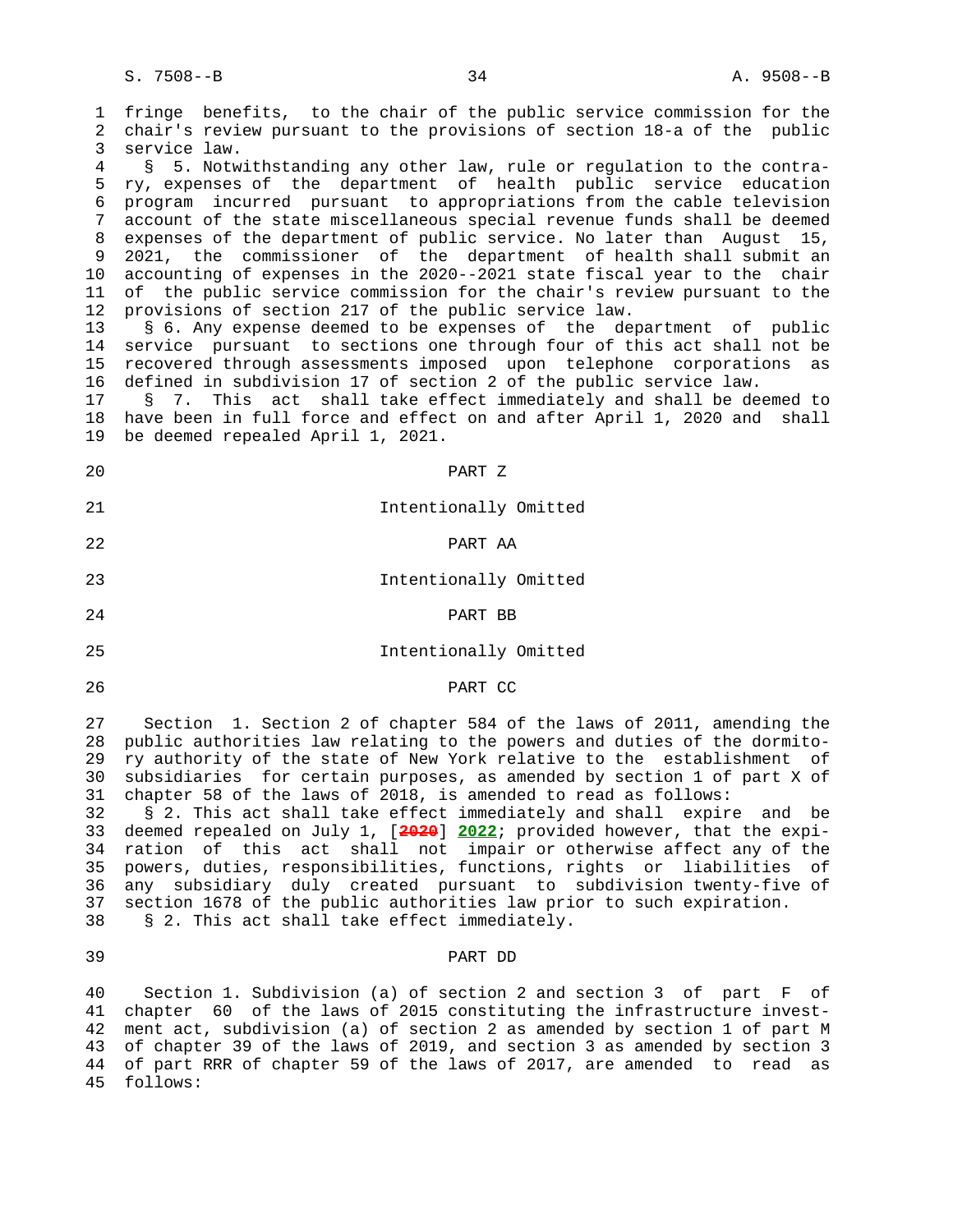1 (a) (i) "authorized state entity" shall mean the New York state thru- 2 way authority, the department of transportation, the office of parks, 3 recreation and historic preservation, the department of environmental 4 conservation [**and**]**,** the New York state bridge authority**, the office of** 5 **general services, the dormitory authority, the urban development corpo-** 6 **ration, the state university construction fund, the New York state Olym-** 7 **pic regional development authority and the battery park city authority**.

 8 (ii) Notwithstanding the provisions of subdivision 26 of section 1678 of the public authorities law, section 8 of the public buildings law, 10 sections 8 and 9 of section 1 of chapter 359 of the laws of 1968 as 11 amended, section 103 of the general municipal law, and the provisions of 12 any other law to the contrary, the term "authorized state entity" shall 13 also refer to only those agencies or authorities identified below solely 14 in connection with the following authorized projects, provided that such 15 an authorized state entity may utilize the alternative delivery method 16 referred to as design-build contracts solely in connection with the 17 following authorized projects should the total cost of each such project 18 not be less than five million dollars (\$5,000,000):

| 19       |    | Authorized Projects                              | Authorized State Entity                                  |
|----------|----|--------------------------------------------------|----------------------------------------------------------|
| 20       |    | 1. Frontier Town                                 | Urban Development Corporation                            |
| 21<br>22 |    | 2. Life Sciences Laboratory                      | Dormitory Authority & Urban<br>Development Corporation   |
| 23<br>24 |    | 3. Whiteface Transformative Projects             | New York State Olympic Regional<br>Development Authority |
| 25<br>26 |    | 4. Gore Transformative Projects                  | New York State Olympic Regional<br>Development Authority |
| 27<br>28 | 5. | Belleayre Transformative Projects                | New York State Olympic Regional<br>Development Authority |
| 29<br>30 |    | 6. Mt. Van Hoevenberg Transformative<br>Projects | New York State Olympic Regional<br>Development Authority |
| 31<br>32 | 7. | Olympic Training Center                          | New York State Olympic Regional<br>Development Authority |
| 33<br>34 | 8. | Olympic Arena and Convention<br>Center Complex   | New York State Olympic Regional<br>Development Authority |
| 35<br>36 | 9. | State Fair Revitalization<br>Projects            | Office of General<br>Services                            |
| 37<br>38 |    | 10. State Police Forensic<br>Laboratory          | Office of General<br>Services                            |
|          |    |                                                  |                                                          |

 39 Notwithstanding any provision of law to the contrary, all rights or 40 benefits, including terms and conditions of employment, and protection 41 of civil service and collective bargaining status of all existing 42 employees of authorized state entities [**solely in connection with the** 43 **authorized projects listed above,**] shall be preserved and protected. 44 Nothing in this section shall result in the: (1) displacement of any 45 currently employed worker or loss of position (including partial 46 displacement such as a reduction in the hours of non-overtime work, 47 wages, or employment benefits) or result in the impairment of existing 48 collective bargaining agreements; [**and**] (2) transfer of existing duties 49 and functions related to maintenance and operations currently performed 50 by existing employees of authorized state entities to a contracting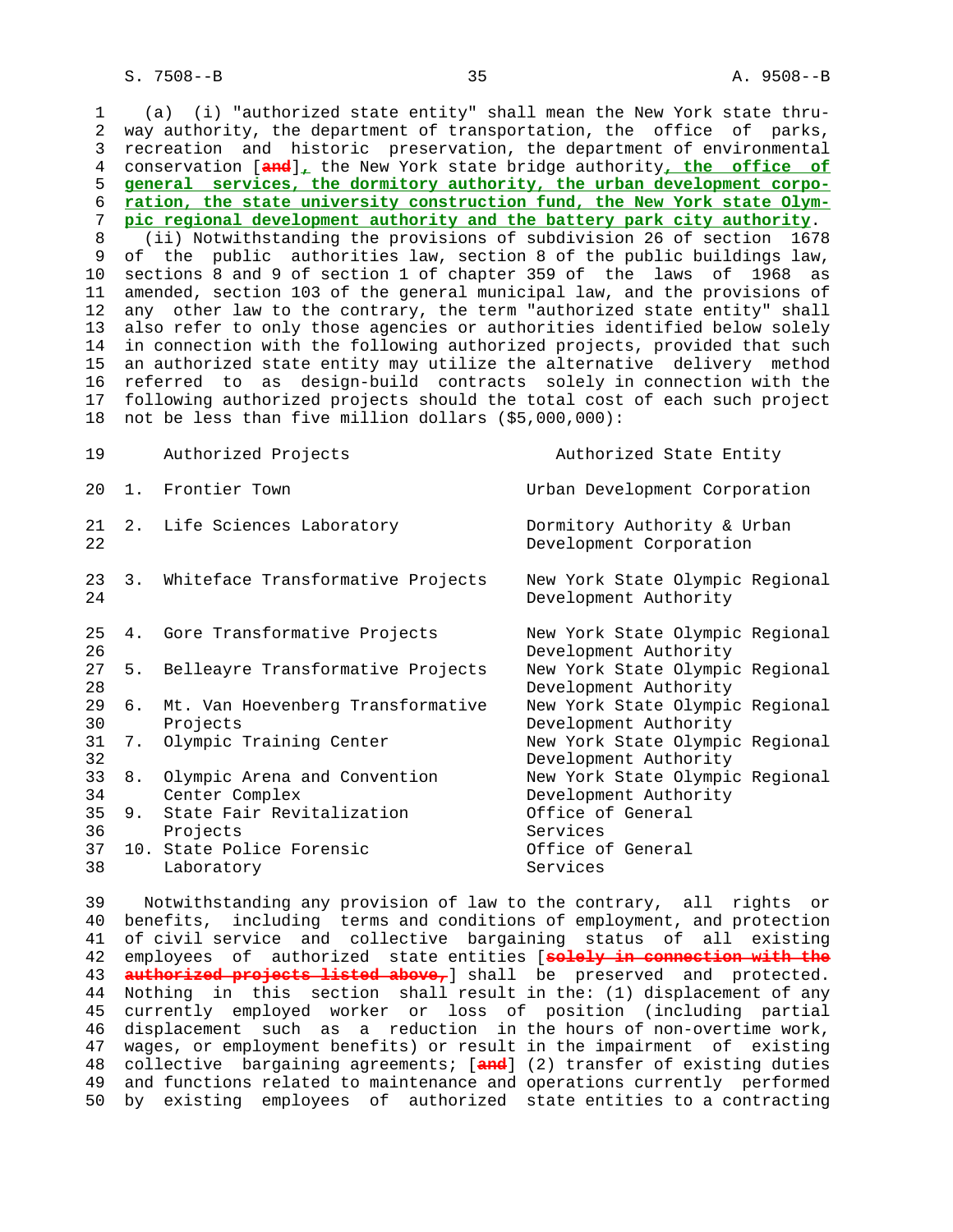1 entity**; or (3) transfer of future duties and functions ordinarily** 2 **performed by employees of authorized state entities to the contracting** 3 **entity**. Nothing contained herein shall be construed to affect (A) the 4 existing rights of employees pursuant to an existing collective bargain- 5 ing agreement, and (B) the existing representational relationships among 6 employee organizations or the bargaining relationships between the 7 employer and an employee organization. 8 If otherwise applicable, authorized projects undertaken by the author ized state entities listed above solely in connection with the 10 provisions of this act shall be subject to section 135 of the state 11 finance law, section 101 of the general municipal law, and section 222 12 of the labor law; provided, however, that an authorized state entity may 13 fulfill its obligations under section 135 of the state finance law or 14 section 101 of the general municipal law by requiring the contractor to 15 prepare separate specifications in accordance with section 135 of the 16 state finance law or section 101 of the general municipal law, as the 17 case may be. 18 § 3. Notwithstanding the provisions of section 38 of the highway law, 19 section 136-a of the state finance law, [**section**] **sections** 359**, 1678,** 20 **1680 and 1680-a** of the public authorities law, [**section**] **sections 376,** 21 **407-a, 6281 and** 7210 of the education law, **sections 8 and 9 of the** 22 **public buildings law, section 103 of the general municipal law,** and the 23 provisions of any other law to the contrary, and in conformity with the 24 requirements of this act, an authorized state entity may utilize the 25 alternative delivery method referred to as design-build contracts, in 26 consultation with relevant local labor organizations and construction 27 industry, for capital projects **located in the state** related to [**the** 28 **state's**] physical infrastructure, including, but not limited to, [**the** 29 **state's**] highways, bridges, **buildings and appurtenant structures,** dams, 30 flood control projects, canals, and parks, including, but not limited 31 to, to repair damage caused by natural disaster, to correct health and 32 safety defects, to comply with federal and state laws, standards, and 33 regulations, to extend the useful life of or replace [**the state's**] high- 34 ways, bridges, **buildings and appurtenant structures,** dams, flood control 35 projects, canals, and parks or to improve or add to [**the state's**] high- 36 ways, bridges, **buildings and appurtenant structures,** dams, flood control 37 projects, canals, and parks; provided that for the contracts executed by 38 the department of transportation, the office of parks, recreation and 39 historic preservation, or the department of environmental conservation, 40 the total cost of each such project shall not be less than ten million 41 dollars (\$10,000,000). 42 § 2. The opening paragraph and subdivision (a) of section 4 of part F 43 of chapter 60 of the laws of 2015 constituting the infrastructure 44 investment act, as amended by section 4 of part RRR of chapter 59 of the 45 laws of 2017, are amended to read as follows: 46 An entity selected by an authorized state entity to enter into a 47 design-build contract shall be selected [**through a**] **by a one or** two-step 48 method, [**as follows**] **which includes the following features**: 49 (a) Step one. Generation of a list of entities that have demonstrated 50 the general capability to perform the design-build contract. Such list 51 shall consist of a specified number of entities, as determined by an 52 authorized state entity, and shall be generated based upon the author- 53 ized state entity's review of responses to a publicly advertised request 54 for qualifications. The authorized state entity's request for qualifica- 55 tions shall include a general description of the project, the maximum 56 number of entities to be included on the list, the selection criteria to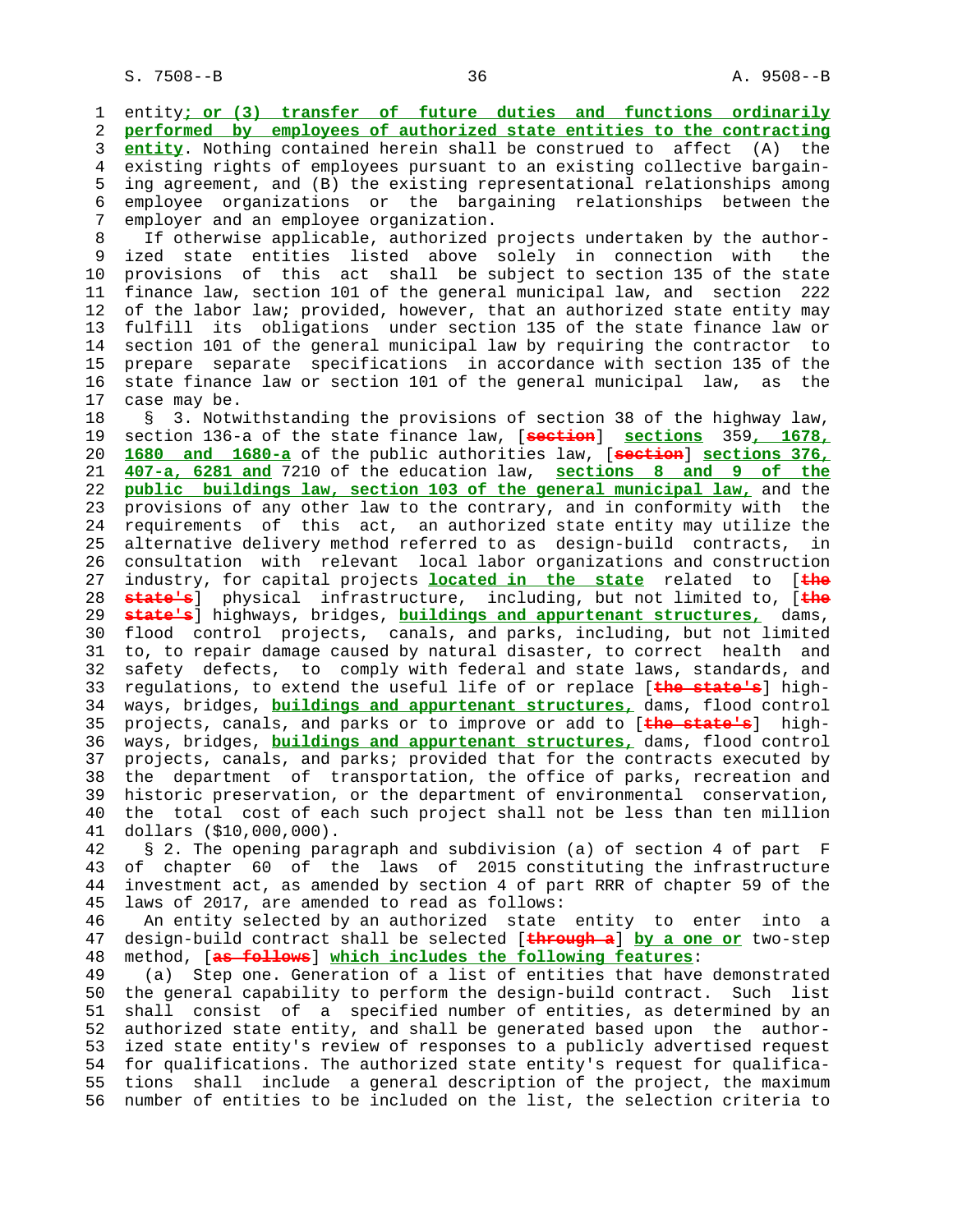1 be used and the relative weight of each criteria in generating the list. 2 Such selection criteria shall include the qualifications and experience 3 of the design and construction team, organization, demonstrated respon- 4 sibility, ability of the team or of a member or members of the team to 5 comply with applicable requirements, including the provisions of arti- 6 cles 145, 147 and 148 of the education law, past record of compliance 7 with the labor law, and such other qualifications the authorized state 8 entity deems appropriate which may include but are not limited to 9 project understanding, financial capability and record of past perform- 10 ance. The authorized state entity shall evaluate and rate all entities 11 responding to the request for qualifications. Based upon such ratings, 12 the authorized state entity shall list the entities that shall receive a 13 request for proposals in accordance with subdivision (b) of this 14 section. To the extent consistent with applicable federal law, the 15 authorized state entity shall consider, when awarding any contract 16 pursuant to this section, the participation of: (i) firms certified 17 pursuant to article 15-A of the executive law as minority or women-owned 18 businesses and the ability of other businesses under consideration to 19 work with minority and women-owned businesses so as to promote and 20 assist participation by such businesses; [**and**] (ii) small business 21 concerns identified pursuant to subdivision (b) of section 139-g of the 22 state finance law**; and (iii) firms certified pursuant to article 17-B of** 23 **the executive law as service-disabled veteran-owned businesses and the** 24 **ability of other businesses under consideration to work with service-** 25 **disabled veteran-owned businesses so as to promote and assist partic-** 26 **ipation by such businesses**. 27 § 3. Section 8 of part F of chapter 60 of the laws of 2015 constitut- 28 ing the infrastructure investment act is amended to read as follows: 29 § 8. Each contract entered into by the authorized state entity pursu- 30 ant to this section shall comply with the objectives and goals of minor- 31 ity and women-owned business enterprises pursuant to article 15-A of the 32 executive law **and of service-disabled veteran-owned business enterprises** 33 **pursuant to article 17-B of the executive law** or, for projects receiving 34 federal aid, shall comply with applicable federal requirements for 35 disadvantaged business enterprises. 36 § 4. Paragraph 3 of subdivision (a) and subdivision (b) of section 13 37 of part F of chapter 60 of the laws of 2015 constituting the infrastruc- 38 ture investment act, as amended by section 11 of part RRR of chapter 59 39 of the laws of 2017, are amended to read as follows: 40 3. **(i)** Utilizing a lump sum contract in which the contractor agrees to 41 accept a set dollar amount for a contract which comprises a single bid 42 without providing a cost breakdown for all costs such as for equipment, 43 labor, materials, as well as such contractor's profit for completing all 44 items of work comprising the project**, which lump sum price may be nego-** 45 **tiated and established by the authorized state entity based on a** 46 **proposed guaranteed maximum price.** 47 **(ii) The design-build contract may include both lump sum elements and** 48 **cost-plus not to exceed guaranteed maximum price elements and may also** 49 **provide for professional services on a fee-for-service basis**. 50 (b) Capital projects undertaken by an authorized state entity may 51 include an incentive clause in the contract for various performance 52 objectives, but the incentive clause shall not include an incentive that

 53 exceeds the quantifiable value of the benefit received by the authorized 54 state entity. The authorized state entity shall [**establish**] **require** such 55 performance and payment bonds as it deems necessary.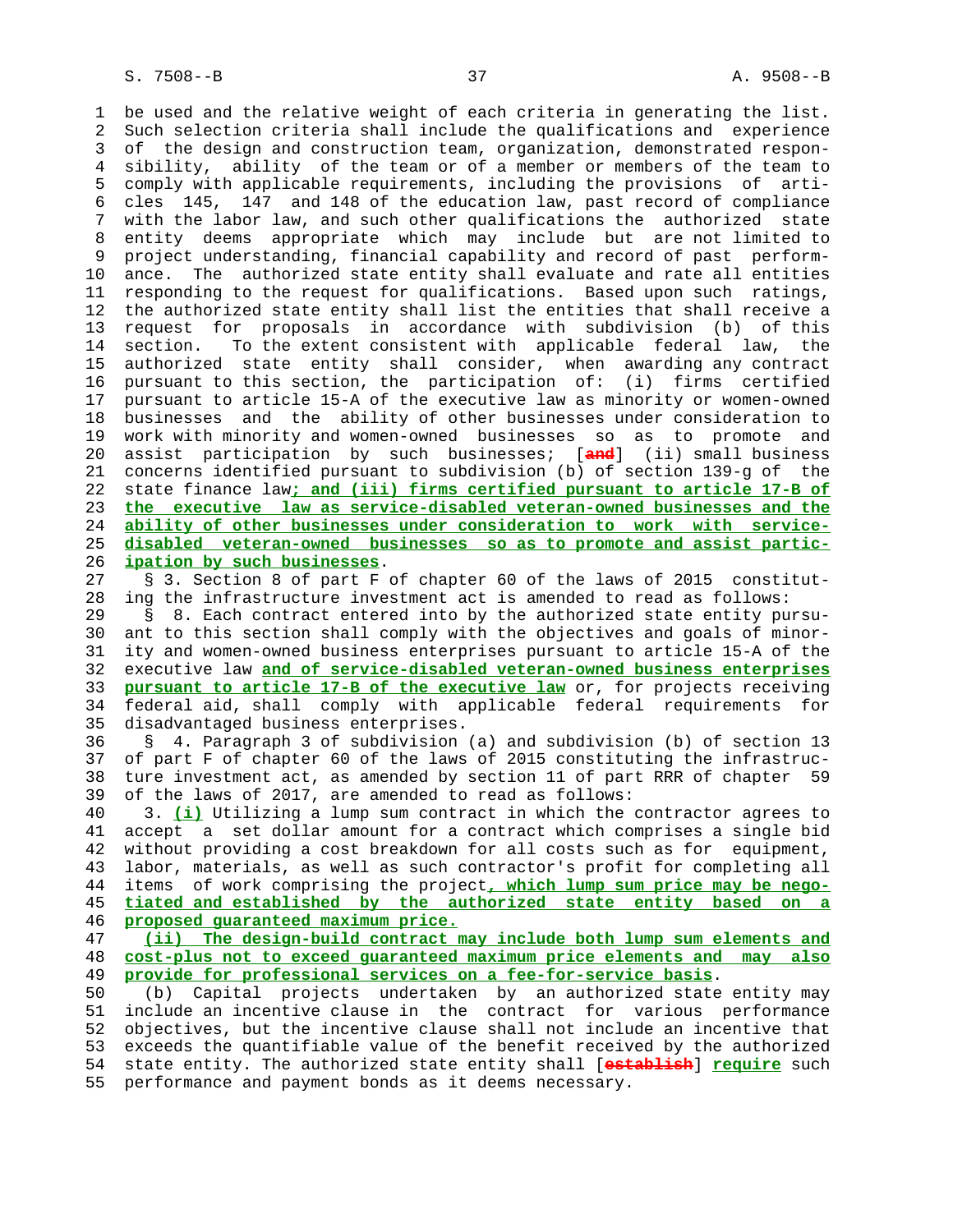1 § 5. Part F of chapter 60 of the laws of 2015 constituting the infras- 2 tructure investment act is amended by adding two new sections 15-a and 3 15-b to read as follows: 4 **§ 15-a. Any contract awarded pursuant to this act shall be deemed to** 5 **be awarded pursuant to a competitive procurement for purposes of section** 6 **2879 of the public authorities law.** 7 **§ 15-b. Public employees as defined by paragraph (a) of subdivision 7** 8 **of section 201 of the civil service law and who are employed by author-** 9 **ized entities as defined in paragraph (i) of subdivision (a) of section** 10 **two of this act shall examine and review certifications provided by** 11 **contractors for conformance with material source testing, certifications** 12 **testing, surveying, monitoring of environmental compliance, independent** 13 **quality control testing and inspection and quality assurance audits.** 14 **Performance by authorized entities of any review described in this** 15 **subdivision shall not be construed to modify or limit contractors' obli-** 16 **gations to perform work in strict accordance with the applicable** 17 **design-build contracts or the contractors' or any subcontractors' obli-** 18 **gations or liabilities under any law.** 19 § 6. Section 16 of part F of chapter 60 of the laws of 2015 constitut- 20 ing the infrastructure investment act is amended to read as follows: 21 § 16. A report shall be submitted on or no later than June 30, [**2016**] 22 **2021 and annually thereafter,** to the governor, the temporary president 23 of the senate and the speaker of the assembly by the New York state 24 [**urban development corporation**] **office of general services on behalf of** 25 **authorized entities defined in paragraph (i) of subdivision (a) of** 26 **section two of this act** containing information on each authorized state 27 entity that has entered into a design-build contract pursuant to this 28 act, which shall include, but not be limited to, a description of each 29 **such design-build contract, information regarding the procurement proc-** 30 **ess for each such design-build** project, [**procurement information**] 31 including the [**short**] list of qualified bidders, the total cost of each 32 **design-build** project, **an explanation of** the estimated cost and schedule 33 savings of each project, an explanation of how the savings were deter- 34 mined, **the participation rate and total dollar value of minority- and** 35 **women-owned business enterprises and service-disabled veteran-owned** 36 **businesses,** and whether a project labor agreement was used, and if 37 applicable, the justification for using a project labor agreement. **Such** 38 **report shall also be posted on the website of the New York state office** 39 **of general services for public review.** 40 § 7. Section 17 of part F of chapter 60 of the laws of 2015 constitut- 41 ing the infrastructure investment act, as amended by section 1 of part 42 WWW of chapter 59 of the laws of 2019, is amended to read as follows: 43 § 17. This act shall take effect immediately and shall expire and be 44 deemed repealed [**6 years after such date**] **December 31, 2022**, provided 45 that, projects with requests for qualifications issued prior to such 46 repeal shall be permitted to continue under this act notwithstanding 47 such repeal. 48 § 8. This act shall take effect immediately; provided, however, that 49 the amendments to part F of chapter 60 of the laws of 2015 made by 50 sections one, two, three, four, five and six of this act shall not 51 affect the repeal of such part and shall be deemed repealed therewith. 52 PART EE

 53 Section 1. Subdivision 3 of section 16-m of section 1 of chapter 174 54 of the laws of 1968 constituting the New York state urban development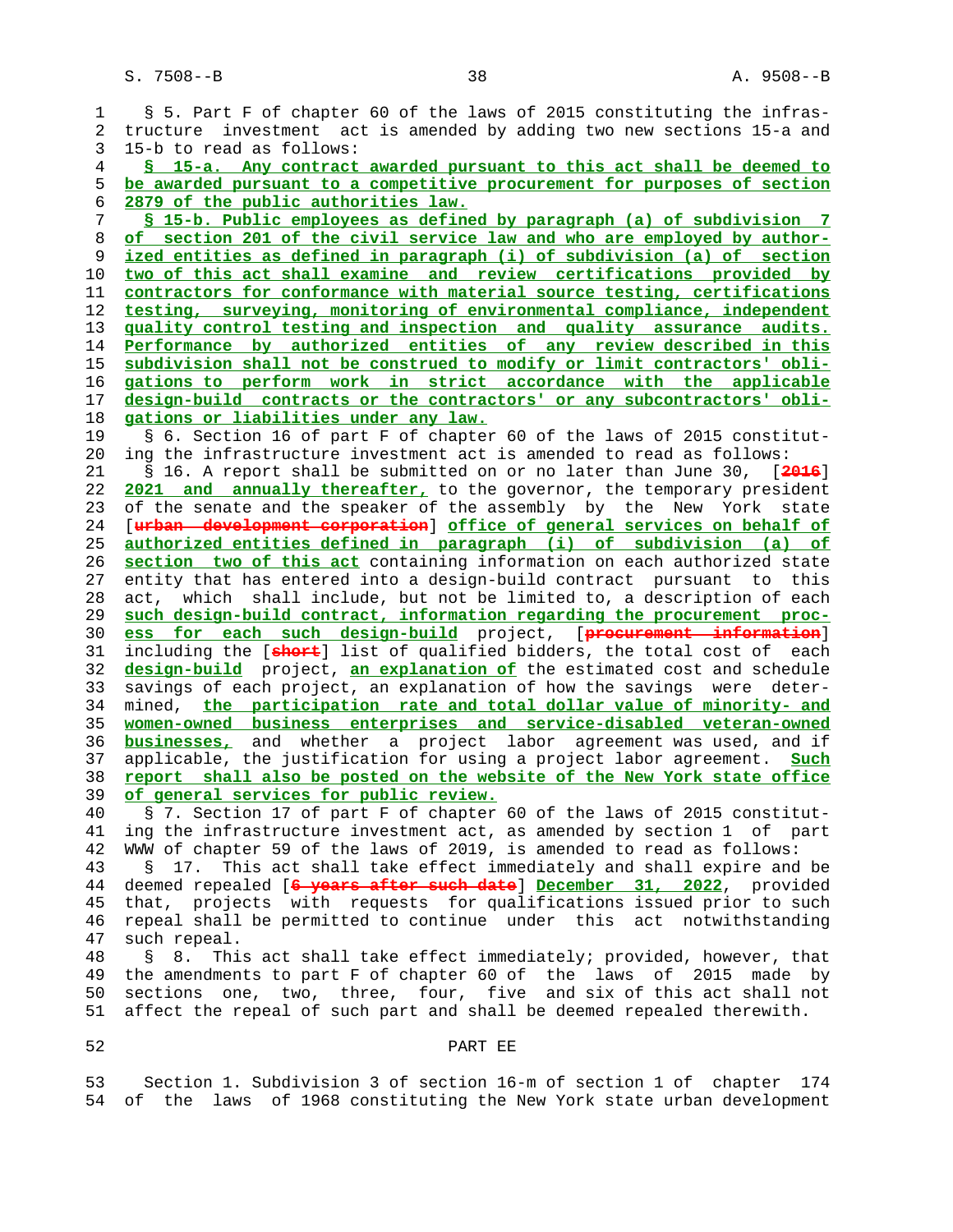1 corporation act, as amended by section 1 of part Z of chapter 58 of the 2 laws of 2019, is amended to read as follows: 3 3. The provisions of this section shall expire, notwithstanding any 4 inconsistent provision of subdivision 4 of section 469 of chapter 309 of 5 the laws of 1996 or of any other law, on July 1, [**2020**] **2021**. 6 § 2. This act shall take effect immediately and shall be deemed to 7 have been in full force and effect on and after July 1, 2020. 8 PART FF

 9 Section 1. Section 2 of chapter 393 of the laws of 1994, amending the 10 New York state urban development corporation act, relating to the powers 11 of the New York state urban development corporation to make loans, as 12 amended by section 1 of part Y of chapter 58 of the laws of 2019, is 13 amended to read as follows:

 14 § 2. This act shall take effect immediately provided, however, that 15 section one of this act shall expire on July 1, [**2020**] **2021**, at which 16 time the provisions of subdivision 26 of section 5 of the New York state 17 urban development corporation act shall be deemed repealed; provided, 18 however, that neither the expiration nor the repeal of such subdivision 19 as provided for herein shall be deemed to affect or impair in any manner 20 any loan made pursuant to the authority of such subdivision prior to 21 such expiration and repeal.

 22 § 2. This act shall take effect immediately and shall be deemed to 23 have been in full force and effect on and after April 1, 2020.

#### 24 PART GG

 25 Section 1. Paragraph (a) of subdivision 11 of section 400 of the 26 economic development law, as amended by section 3 of part QQ of chapter 27 60 of the laws of 2016, is amended to read as follows:

 28 (a) a correctional facility, as defined in paragraph (a) of subdivi- 29 sion four of section two of the correction law, that has been selected 30 by the governor of the state of New York for closure after April first, 31 two thousand eleven [**but no later than March thirty-first, two thousand** 32 **twelve**] **but no later than March thirty-first, two thousand twenty-one**; 33 or

 34 § 2. This act shall take effect immediately; provided, however, that 35 the amendments to section 400 of the economic development law made by 36 section one of this act shall not affect the repeal of such section and 37 shall be deemed repealed therewith.

### 38 PART HH

 39 Section 1. Expenditures of moneys by the New York state energy 40 research and development authority for services and expenses of the 41 energy research, development and demonstration program, including 42 grants, the energy policy and planning program, the zero emissions vehi- 43 cle and electric vehicle rebate program, and the Fuel NY program shall 44 be subject to the provisions of this section. Notwithstanding the 45 provisions of subdivision 4-a of section 18-a of the public service law, 46 all moneys committed or expended in an amount not to exceed \$22,700,000 47 shall be reimbursed by assessment against gas corporations, as defined 48 in subdivision 11 of section 2 of the public service law and electric 49 corporations as defined in subdivision 13 of section 2 of the public 50 service law, where such gas corporations and electric corporations have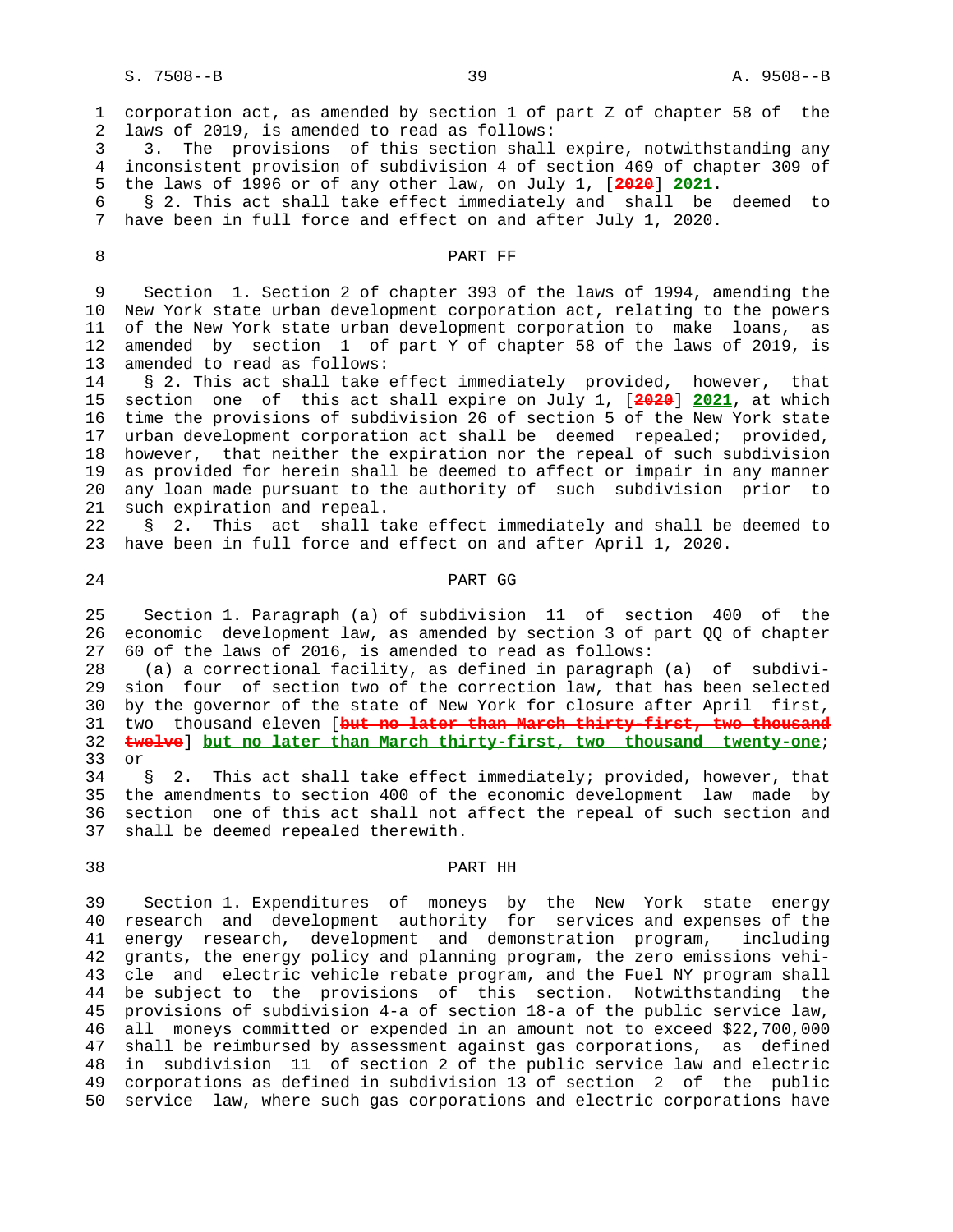1 gross revenues from intrastate utility operations in excess of \$500,000 2 in the preceding calendar year, and the total amount which may be 3 charged to any gas corporation and any electric corporation shall not 4 exceed one cent per one thousand cubic feet of gas sold and .010 cent 5 per kilowatt-hour of electricity sold by such corporations in their 6 intrastate utility operations in calendar year 2018. Such amounts shall 7 be excluded from the general assessment provisions of subdivision 2 of 8 section 18-a of the public service law. The chair of the public service 9 commission shall bill such gas and/or electric corporations for such 10 amounts on or before August 10, 2020 and such amounts shall be paid to 11 the New York state energy research and development authority on or 12 before September 10, 2020. Upon receipt, the New York state energy 13 research and development authority shall deposit such funds in the ener- 14 gy research and development operating fund established pursuant to 15 section 1859 of the public authorities law. The New York state energy 16 research and development authority is authorized and directed to: (1) 17 transfer up to \$4 million to the state general fund for climate change 18 related services and expenses of the department of environmental conser- 19 vation, \$150,000 to the state general fund for services and expenses of 20 the department of agriculture and markets, and \$825,000 to the Universi- 21 ty of Rochester laboratory for laser energetics from the funds received; 22 and (2) commencing in 2016, provide to the chair of the public service 23 commission and the director of the budget and the chairs and secretaries 24 of the legislative fiscal committees, on or before August first of each 25 year, an itemized record, certified by the president and chief executive 26 officer of the authority, or his or her designee, detailing any and all 27 expenditures and commitments ascribable to moneys received as a result 28 of this assessment by the chair of the department of public service 29 pursuant to section 18-a of the public service law. This itemized 30 record shall include an itemized breakdown of the programs being funded 31 by this section and the amount committed to each program. The authority 32 shall not commit for any expenditure, any moneys derived from the 33 assessment provided for in this section, until the chair of such author- 34 ity shall have submitted, and the director of the budget shall have 35 approved, a comprehensive financial plan encompassing all moneys avail- 36 able to and all anticipated commitments and expenditures by such author- 37 ity from any source for the operations of such authority. Copies of the 38 approved comprehensive financial plan shall be immediately submitted by 39 the chair to the chairs and secretaries of the legislative fiscal 40 committees. Any such amount not committed by such authority to 41 contracts or contracts to be awarded or otherwise expended by the 42 authority during the fiscal year shall be refunded by such authority on 43 a pro-rata basis to such gas and/or electric corporations, in a manner 44 to be determined by the department of public service, and any refund 45 amounts must be explicitly lined out in the itemized record described 46 above.

 47 § 2. This act shall take effect immediately and shall be deemed to 48 have been in full force and effect on and after April 1, 2020.

#### 49 PART II

 50 Section 1. Subdivision 16 of section 2 of the labor law, as added by 51 chapter 564 of the laws of 2010, is renumbered subdivision 17 and a new 52 subdivision 18 is added to read as follows:

 53 **18. "Farm laborer" shall mean any individual who works on a farm and** 54 **is an employee under article nineteen of this chapter. Members of an**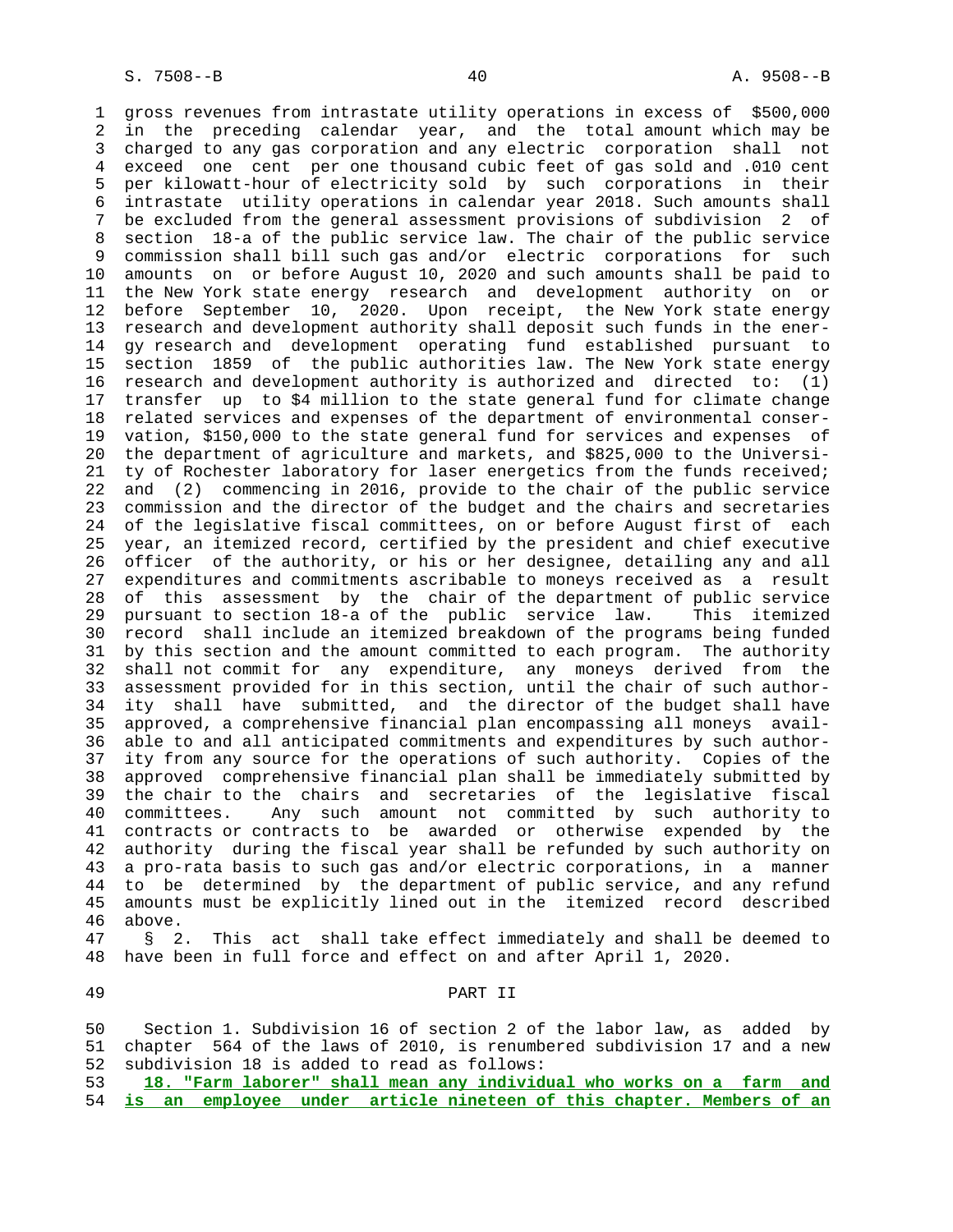S. 7508--B 41 A. 9508--B

 1 **employer's immediate family who are related to the third degree of** 2 **consanguinity or affinity shall not be considered to be employed on a** 3 **farm if they work on a farm out of familial obligations and are not paid** 4 **wages, or other compensation based on their hours or days of work.** 5 § 2. Paragraph (c) of subdivision 3 of section 701 of the labor law, 6 as added by chapter 105 of the laws of 2019, is amended to read as follows: 8 (c) The term "employee" shall also include farm laborers. "Farm labor-<br>9 ers" shall mean any individual engaged or permitted by an employer to ers" shall mean any individual engaged or permitted by an employer to 10 work on a farm[**, except the parent, spouse, child, or other member of** 11 **the employer's immediate family**]. **Members of an agricultural employer's** 12 **immediate family who are related to the third degree of consanguinity or** 13 **affinity shall not be considered to be employed on a farm if they work** 14 **on a farm out of familial obligations and are not paid wages, or other** 15 **compensation based on their hours or days of work.** 16 § 3. Section 705 of the labor law is amended by adding a new subdivi- 17 sion 1-b to read as follows: 18 **1-b. The board shall determine whether any supervisory employee shall** 19 **be excluded from any negotiating unit that includes rank-and-file farm** 20 **laborers; provided, however, that nothing in this subdivision shall be** 21 **construed to limit or prohibit any supervisory employee from organizing** 22 **a separate negotiating unit.** 23 § 4. The closing paragraph of subdivision 1 of section 161 of the 24 labor law, as added by chapter 105 of the laws of 2019, is amended to 25 read as follows: 26 Every person employed as a farm laborer shall be allowed at least 27 twenty-four consecutive hours of rest in each and every calendar week. 28 [**This requirement shall not apply to the parent, child, spouse or other** 29 **member of the employer's immediate family.**] Twenty-four consecutive 30 hours spent at rest because of circumstances, such as weather or crop 31 conditions, shall be deemed to constitute the rest required by this 32 paragraph. No provision of this paragraph shall prohibit a farm laborer 33 from voluntarily agreeing to work on such day of rest required by this 34 paragraph, provided that the farm laborer is compensated at an overtime 35 rate which is at least one and one-half times the laborer's regular rate 36 of pay for all hours worked on such day of rest. The term "farm labor" 37 shall include all services performed in agricultural employment in 38 connection with cultivating the soil, or in connection with raising or 39 harvesting of agricultural commodities, including the raising, shearing, 40 caring for and management of livestock, poultry or dairy. The day of 41 rest authorized under this subdivision should, whenever possible, coin- 42 cide with the traditional day reserved by the farm laborer for religious 43 worship. 44 § 5. Section 163-a of the labor law, as added by chapter 105 of the 45 laws of 2019, is amended to read as follows: 46 § 163-a. Farm laborers. No person or corporation operating a farm 47 shall require any [**employee**] **farm laborer** to work more than sixty hours 48 in any calendar week; provided, however, that any overtime work 49 performed by a farm laborer shall be at a rate which is at least one and 50 one-half times the **farm** laborer's regular rate of pay. [**No wage order** 51 **subject to the provisions of this chapter shall be applicable to a farm** 52 **laborer other than a wage order established pursuant to section six** 53 **hundred seventy-four or six hundred seventy-four-a of this chapter.**] 54 § 6. The opening paragraph of subdivision 2 of section 652 of the 55 labor law, as amended by chapter 38 of the laws of 1990, is amended to 56 read as follows: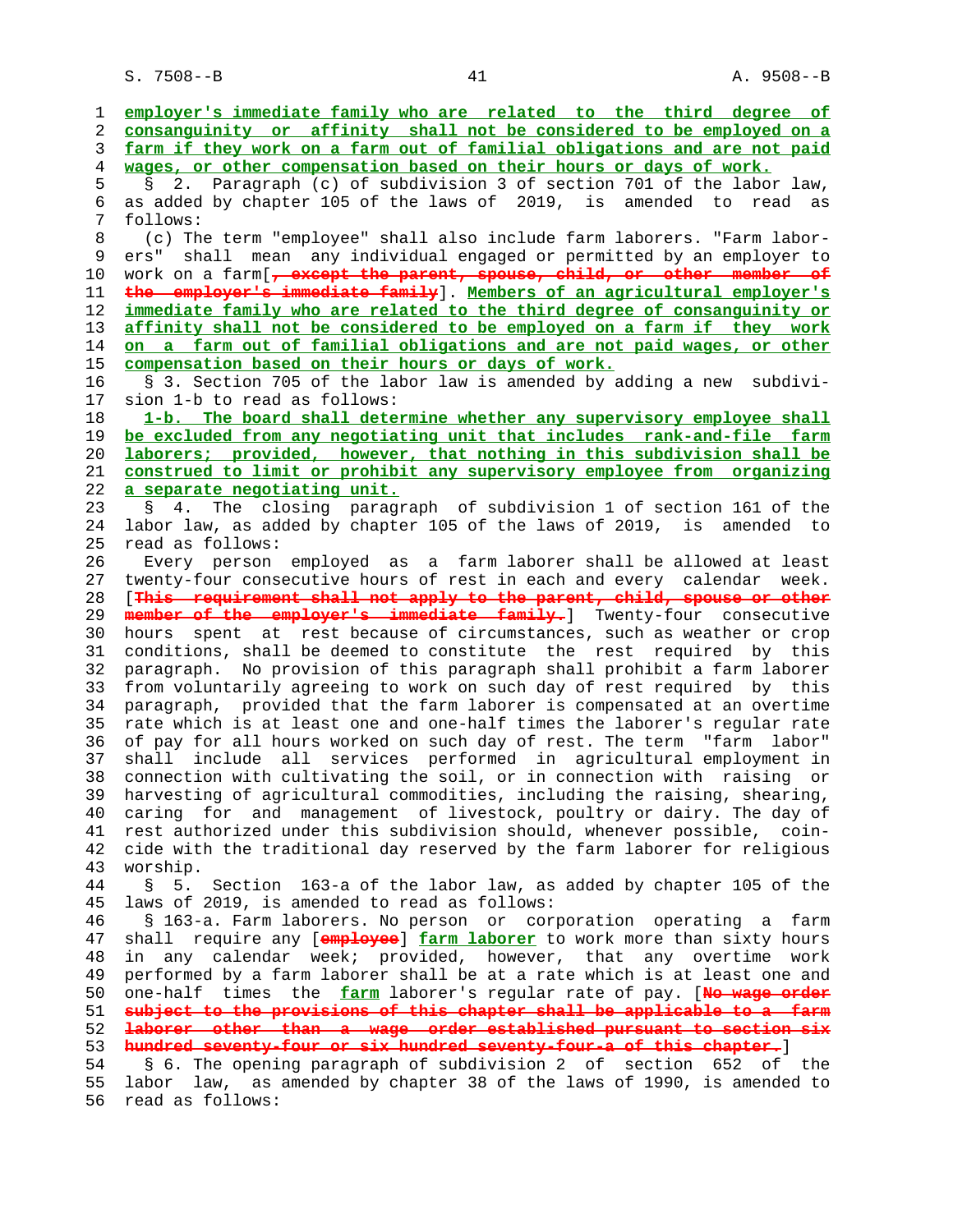1 The minimum wage orders in effect on the effective date of this act 2 shall remain in full force and effect, except as modified in accordance 3 with the provisions of this article**; provided, however, that the minimum wage order for farm workers codified at part one hundred ninety of title twelve of the New York code of rules and regulations in effect on Janu- ary first, two thousand twenty shall be deemed to be a wage order estab- lished and adopted under this article and shall remain in full force and effect except as modified in accordance with the provisions of this article or article nineteen-A of this chapter**.

 10 § 7. Subdivision 2 of section 671 of the labor law, as added by chap- 11 ter 552 of the laws of 1969, is amended to read as follows:

 12 2. "Employee" includes any individual employed or permitted to work by 13 an employer on a farm but shall not include: (a) domestic service in the 14 home of the employer; (b) the parent, spouse, child or other member of 15 the employer's immediate family; (c) a minor under seventeen years of 16 age employed as a hand harvest worker on the same farm as his parent or 17 guardian and who is paid on a piece-rate basis at the same piece rate as 18 employees seventeen years of age or over; **or** (d) an individual employed 19 or permitted to work for a federal, state, or a municipal government or 20 political subdivision thereof[**; or (e) an individual to whom the** 21 **provisions of article nineteen of this chapter are applicable**].

 22 § 8. This act shall take effect immediately and shall be deemed to 23 have been in full force and effect on and after January 1, 2020.

### 24 PART JJ

 25 Section 1. Subparagraph (ii) of paragraph a of subdivision 9 of 26 section 103 of the general municipal law, as amended by chapter 90 of 27 the laws of 2017, is amended to read as follows:

 28 (ii) such association of producers or growers is comprised of owners 29 of farms who also operate such farms and have combined to fill the order 30 of a school district or board of cooperative educational services, and 31 where such order is for [**fifty**] **one hundred** thousand dollars or less as 32 herein authorized, provided however, that a school district or board of 33 cooperative educational services may apply to the commissioner of educa- 34 tion for permission to purchase orders of more than [**fifty**] **one hundred** 35 thousand dollars from an association of owners of such farms when no 36 other producers or growers have offered to sell to such school; 37 § 2. This act shall take effect immediately.

#### 38 PART KK

 39 Section 1. Subdivision 4 of section 1285-j of the public authorities 40 law is amended by adding a new closing paragraph to read as follows:

**Subject to any applicable provisions of federal or state law, any financial assistance at an interest rate of zero percent provided to municipalities that meet the financial hardship criteria regulations established pursuant to section 17-1909 of the environmental conserva- tion law, may have a final maturity up to forty years following sched- uled completion of the eligible project.**

 47 § 2. Subdivision 4 of section 1285-m of the public authorities law is 48 amended by adding a new closing paragraph to read as follows:

**Subject to any applicable provisions of federal or state law, any financial assistance at an interest rate of zero percent provided to recipients that meet the financial hardship criteria regulations estab- lished pursuant to title four of article eleven of the public health**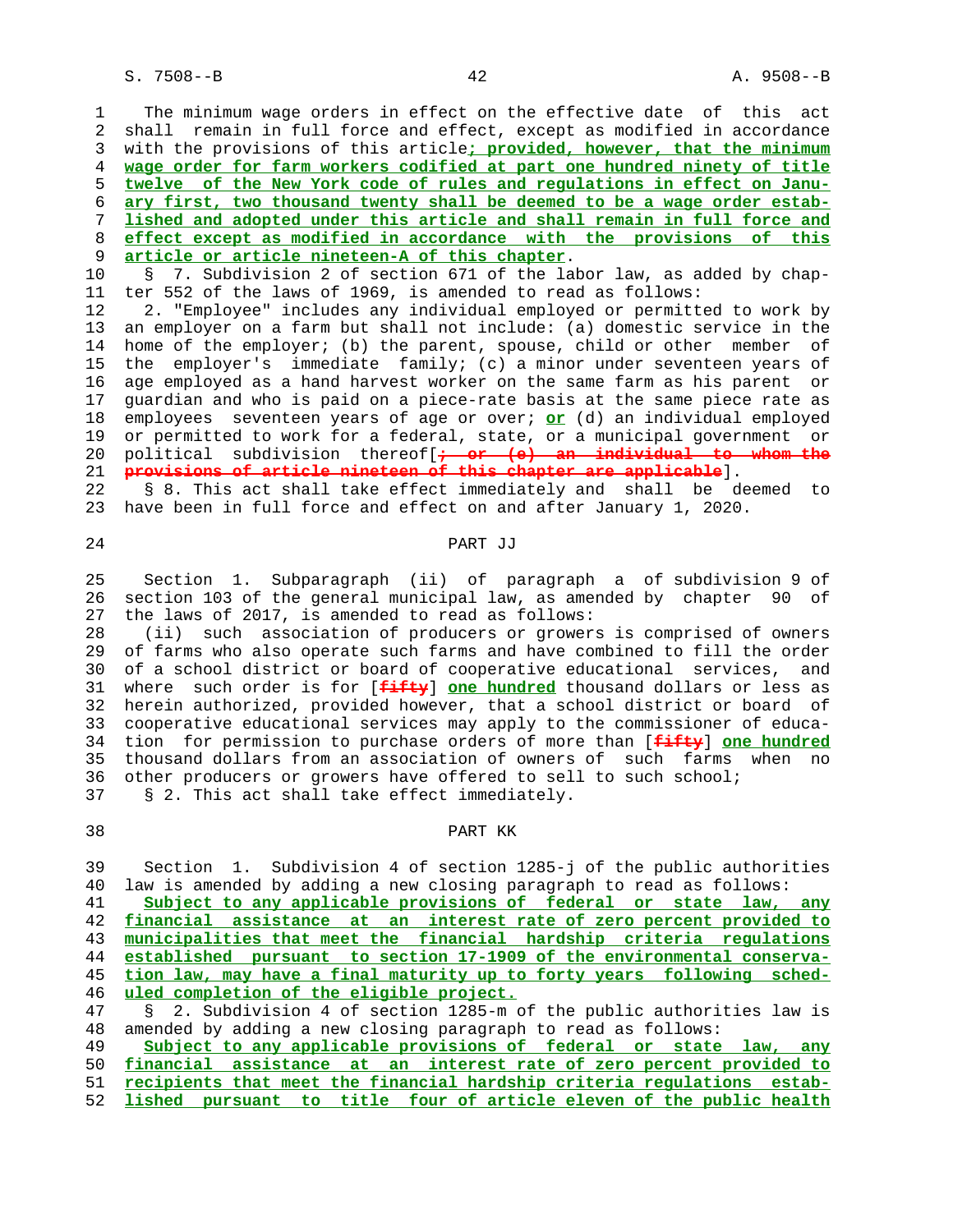| 2              | completion of the eligible project.                                                                                                           |
|----------------|-----------------------------------------------------------------------------------------------------------------------------------------------|
| 3              | § 3. This act shall take effect immediately.                                                                                                  |
| 4              | PART LL                                                                                                                                       |
|                | Intentionally Omitted                                                                                                                         |
|                | PART MM                                                                                                                                       |
|                | Section 1. The financial services law is amended by adding a new arti-                                                                        |
| 7<br>8         | cle 7 to read as follows:                                                                                                                     |
|                | <b>ARTICLE 7</b>                                                                                                                              |
|                | STUDENT DEBT CONSULTANTS                                                                                                                      |
|                | Section 701. Definitions.                                                                                                                     |
| 11<br>12       | 702. Prohibitions.                                                                                                                            |
|                | 703. Disclosure requirements.                                                                                                                 |
|                | 704. Student debt consulting contracts.                                                                                                       |
|                |                                                                                                                                               |
|                | 705. Penalties and other provisions.                                                                                                          |
|                | 706. Rules and requlations.                                                                                                                   |
|                | § 701. Definitions. (a) The term "advertisement" shall include, but                                                                           |
|                | is not limited to, all forms of marketing, solicitation, or dissem-                                                                           |
|                | ination of information related, directly or indirectly, to securing or                                                                        |
|                | obtaining a student debt consulting contract or services. Further, it                                                                         |
|                | shall include all commonly recognized forms of media marketing via tele-                                                                      |
|                | vision, radio, print media, all forms of electronic communication via                                                                         |
|                | the internet, and all prepared sales presentations given in person or                                                                         |
|                | over the internet to the general public.                                                                                                      |
|                | (b) "Borrower" means any resident of this state who has received a                                                                            |
|                | student loan or agreed in writing to pay a student loan or any person                                                                         |
|                | who shares a legal obligation with such resident for repaying a student                                                                       |
|                | loan.                                                                                                                                         |
|                | (c) "FSA ID" means a username and password allocated to an individual                                                                         |
|                | by the federal government to enable the individual to log in to certain                                                                       |
|                | United States department of education websites, and may be used to sign                                                                       |
|                | certain documents electronically.                                                                                                             |
|                | (d) "Student loan" means any loan to a borrower to finance post-secon-                                                                        |
|                | 34 dary education or expenses related to post-secondary education.                                                                            |
|                |                                                                                                                                               |
|                | (e) "Student debt consulting contract" or "contract" means an agree-                                                                          |
|                | ment between a borrower and a consultant under which the consultant                                                                           |
| 37<br>38       | agrees to provide student debt consulting services.                                                                                           |
|                | (f) "Student debt consultant" or "consultant" means an individual or a                                                                        |
|                | corporation, partnership, limited liability company or other business                                                                         |
|                | entity that, directly or indirectly, solicits or undertakes employment                                                                        |
|                | to provide student debt consulting services. A consultant does not                                                                            |
|                | include the following:                                                                                                                        |
|                | (1) a person or entity who holds or is owed an obligation on the                                                                              |
|                | student loan while the person or entity performs services in connection                                                                       |
| 44             | with the student loan;                                                                                                                        |
|                | (2) a bank, trust company, private banker, bank holding company,                                                                              |
|                |                                                                                                                                               |
| 45<br>46<br>47 |                                                                                                                                               |
|                | savings bank, savings and loan association, thrift holding company,                                                                           |
|                | credit union or insurance company organized under the laws of this                                                                            |
|                | state, another state or the United States, or a subsidiary or affiliate                                                                       |
|                | of such entity or a foreign banking corporation licensed by the super-<br>intendent of financial services or the comptroller of the currency; |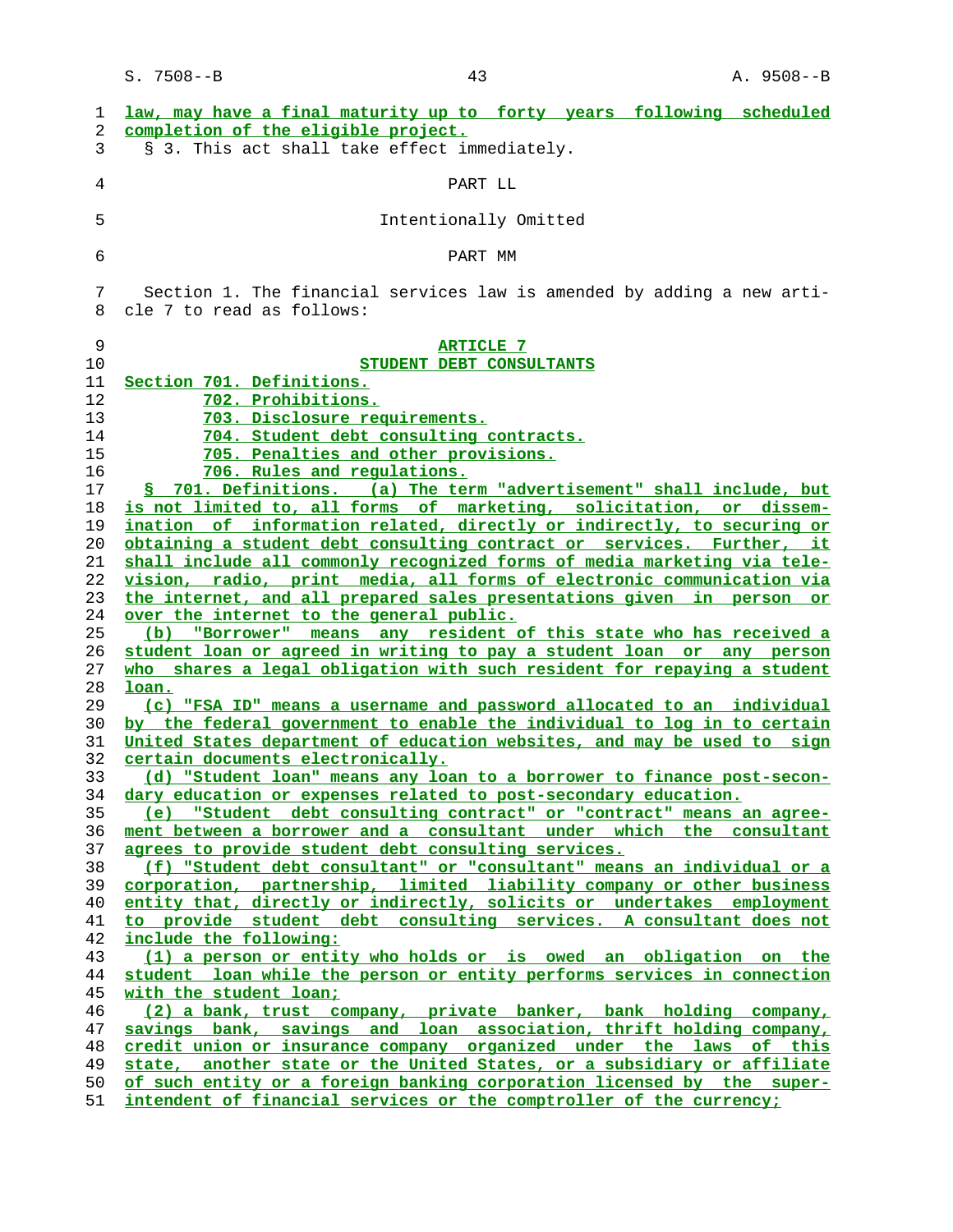S. 7508--B 44 A. 9508--B

| 1        | (3) a bona fide not-for-profit organization that offers counseling or    |
|----------|--------------------------------------------------------------------------|
| 2        | advice to borrowers;                                                     |
| 3        | (4) an attorney admitted to practice in the state of New York when the   |
| 4        | attorney is providing student debt consulting services to a borrower     |
| 5        | free of charge;                                                          |
| 6        | (5) a public post-secondary educational institution or private nonpro-   |
| 7        | fit post-secondary educational institution; or                           |
| 8        | (6) such other persons as the superintendent prescribes by rule.         |
| 9        | (q) "Student debt consulting services" means services that a student     |
| 10       | debt consultant provides to a borrower that the consultant represents    |
| 11       | will help to achieve any of the following:                               |
| 12       | (1) stop, enjoin, delay, void, set aside, annul, stay or postpone a      |
| 13       | default, bankruptcy, tax offset, or garnishment proceeding;              |
| 14       | (2) obtain a forbearance, deferment, or other relief that temporarily    |
|          |                                                                          |
| 15       | halts repayment of a student loan;                                       |
| 16       | (3) assist the borrower with preparing or filing documents related to    |
| 17       | student loan repayment;                                                  |
| 18       | (4) advise the borrower which student loan repayment plan or forgive-    |
| 19       | ness program to consider;                                                |
| 20       | (5) enroll the borrower in any student loan repayment, forgiveness,      |
| 21       | discharge, or consolidation program;                                     |
| 22       | (6) assist the borrower in re-establishing eligibility for federal       |
| 23       | student financial assistance;                                            |
| 24       | (7) assist the borrower in removing a student loan from default; or      |
| 25       | (8) educate the borrower about student loan repayment.                   |
| 26       | § 702. Prohibitions. A student debt consultant is prohibited from        |
| 27       | doing the following:                                                     |
| 28       | (a) performing student debt consulting services without a legal writ-    |
| 29       | ten, fully-executed contract with a borrower that comports with the      |
| 30       | provisions of this article;                                              |
| 31       | (b) charging for or accepting any payment for student debt consulting    |
| 32       | services before the full completion of all such services, including a    |
| 33       | payment to be placed in escrow or any other account pending the          |
| 34       | completion of such services;                                             |
| 35       | (c) taking a power of attorney from a borrower;                          |
| 36       | (d) retaining any original loan document or other original document      |
|          | related to a borrower's student loan;                                    |
| 37<br>38 | (e) requesting that a borrower provide his or her FSA ID to the          |
| 39       |                                                                          |
|          | consultant, or accepting a borrower's FSA ID;                            |
| 40       | (f) stating or implying that a borrower will not be able to obtain       |
| 41       | relief on their own;                                                     |
| 42       | (q) misrepresenting, expressly or by implication, that:                  |
| 43       | (1) the consultant is a part of, affiliated with, or endorsed or spon-   |
| 44       | sored by the government, government loan programs, the United States     |
| 45       | department of education, or borrowers' student loan servicers; or        |
| 46       | (2) some or all of a borrower's payments to the consultant will be       |
| 47       | applied towards the borrower's student loans.                            |
| 48       | (h) inducing or attempting to induce a student debtor to enter a         |
| 49       | contract that does not fully comply with the provisions of this article; |
| 50       | or                                                                       |
| 51       | (i) engaging in any unfair, deceptive, or abusive act or practice.       |
| 52       | § 703. Disclosure requirements. (a) A student debt consultant shall      |
| 53       | clearly and conspicuously disclose in all advertisements:                |
| 54       | (1) the actual services the consultant provides to borrowers;            |
| 55       | that borrowers may apply for consolidation loans from the United<br>(2)  |
|          |                                                                          |

**States department of education at no cost, including providing a direct**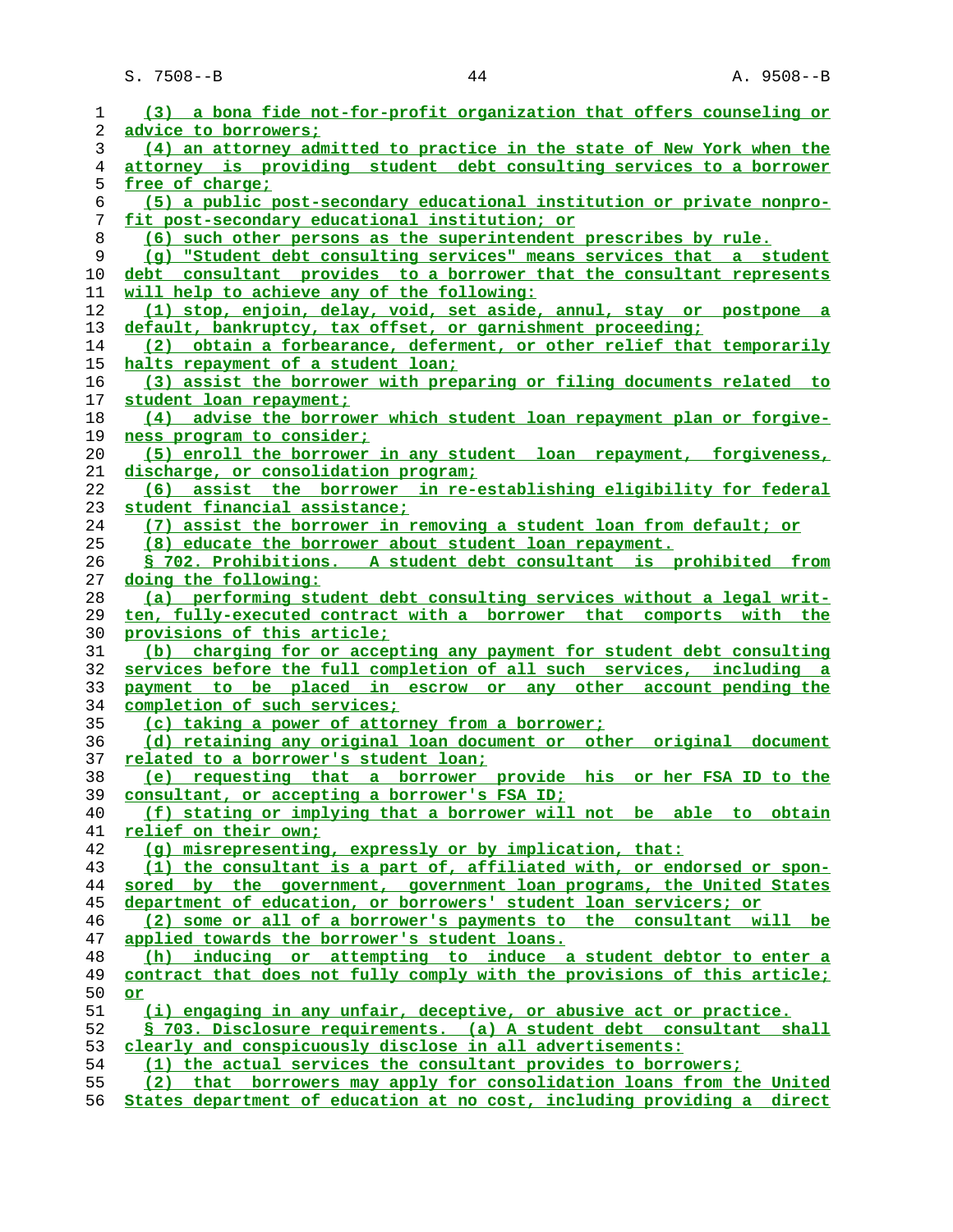| 1        | link in all online advertising and contact information in all print                                                                  |
|----------|--------------------------------------------------------------------------------------------------------------------------------------|
| 2        | advertising to the application materials for a Direct Consolidation Loan                                                             |
| 3        | from the United States department of education;                                                                                      |
| 4        | (3) that consolidation or other services offered by the consultant may                                                               |
| 5        | not be the best or only option for borrowers;                                                                                        |
| 6        | (4) that alternative federal student loan repayment plans, including                                                                 |
| 7        | income-based programs, that do not require consolidating existing feder-                                                             |
| 8        | al student loans may be available; and                                                                                               |
| 9        | (5) that borrowers should consider consulting their student loan                                                                     |
| 10       | servicer before signing any legal document concerning a student loan.                                                                |
| 11       | (b) The disclosures required by subsection (a) of this section, if                                                                   |
| 12       | disseminated through print media or the internet, shall be clearly and                                                               |
| 13       | legibly printed or displayed in not less than twelve-point bold type,                                                                |
| 14       | or, if the advertisement is printed to be displayed in print that is                                                                 |
| 15       | smaller than twelve point, in bold type print that is no smaller than                                                                |
| 16       | the print in which the text of the advertisement is printed or                                                                       |
| 17       | displayed.                                                                                                                           |
| 18       | The provisions of this section shall apply to all consultants who<br>(c)                                                             |
| 19       | disseminate advertisements in the state of New York or who intend to                                                                 |
| 20       | directly or indirectly contact a borrower who has a student loan and is                                                              |
| 21       | a resident of or a student in New York state. Consultants shall estab-                                                               |
| 22       | lish and at all times maintain control over the content, form and method                                                             |
| 23       | of dissemination of all advertisements of their services. Further, all                                                               |
| 24       | advertisements shall be sufficiently complete and clear to avoid the                                                                 |
| 25       | possibility to mislead or deceive.                                                                                                   |
| 26       | § 704. Student debt consulting contracts. (a) A student debt consult-                                                                |
|          |                                                                                                                                      |
|          |                                                                                                                                      |
| 27       | ing contract shall:                                                                                                                  |
| 28       | (1) contain the entire agreement of the parties;                                                                                     |
| 29       | (2) be provided in writing to the borrower for review before signing;                                                                |
| 30       | (3) be printed in at least twelve-point type and written in the same                                                                 |
| 31       | language that is used by the borrower and was used in discussions                                                                    |
| 32       | between the consultant and the borrower to describe the borrower's                                                                   |
| 33       | services or to negotiate the contract;                                                                                               |
| 34       | (4) fully disclose the exact nature of the services to be provided by                                                                |
| 35       | the consultant or anyone working in association with the consultant;                                                                 |
| 36       | (5) fully disclose the total amount and terms of compensation for such                                                               |
| 37       | services;                                                                                                                            |
| 38       | (6) contain the name, business address and telephone number of the                                                                   |
| 39<br>40 | consultant and the street address, if different, and facsimile number or                                                             |
|          | email address of the consultant where communications from the debtor may                                                             |
| 41<br>42 | be delivered;                                                                                                                        |
|          | (7) be dated and personally signed by the borrower and the consultant                                                                |
| 43       | and be witnessed and acknowledged by a New York notary public; and                                                                   |
| 44       | (8) contain the following notice, which shall be printed in at least                                                                 |
| 45       | fourteen-point boldface type, completed with the name of the Provider,                                                               |
| 46       | and located in immediate proximity to the space reserved for the                                                                     |
| 47       | debtor's signature:                                                                                                                  |
| 48<br>49 | "NOTICE REQUIRED BY NEW YORK LAW                                                                                                     |
| 50       | You may cancel this contract, without any penalty or obligation, at any<br>time before midnight of                                   |
|          |                                                                                                                                      |
| 51       | (fifth business day after execution).                                                                                                |
| 52<br>53 | (Name of consultant) (the "Consultant") or anyone working for<br>the Consultant may not take any money from you or ask you for money |

**until the consultant has completely finished doing everything this**

**Contract says the Consultant will do.**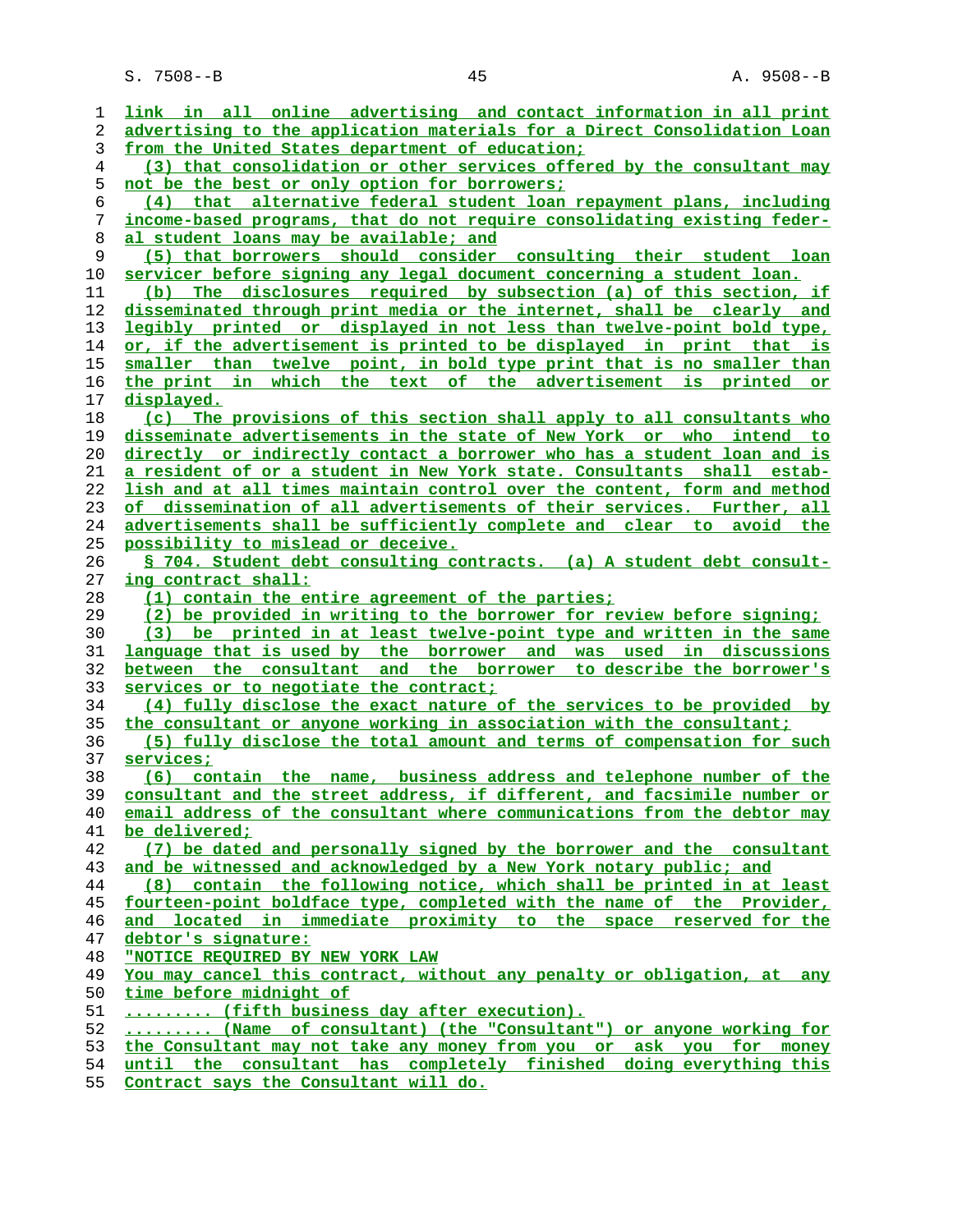S. 7508--B 46 A. 9508--B

| 1  | You should consider contacting your student loan servicer before signing |
|----|--------------------------------------------------------------------------|
| 2  | any legal document concerning your student loan. In addition, you may    |
| 3  | want to visit the New York State Department of Financial Services'       |
| 4  | student lending resource center at www.dfs.ny.gov/studentprotection. The |
| 5  | law requires that this contract contain the entire agreement between you |
| 6  | and the Provider. You should not rely upon any other written or oral     |
| 7  | agreement or promise."                                                   |
| 8  | The Provider shall accurately enter the date on which the right to       |
| 9  | cancel ends.                                                             |
| 10 | (b) (1) The borrower has the right to cancel, without any penalty or     |
| 11 | obligation, any contract with a consultant until midnight of the fifth   |
|    |                                                                          |
| 12 | business day following the day on which the consultant and the borrower  |
| 13 | sign a consulting contract. Cancellation occurs when the borrower, or a  |
| 14 | representative of the borrower, either delivers written notice of        |
| 15 | cancellation in person to the address specified in the consulting        |
| 16 | contract or sends a written communication by facsimile, by United States |
| 17 | mail or by an established commercial letter delivery service. A dated    |
| 18 | proof of facsimile delivery or proof of mailing creates a presumption    |
| 19 | that the notice of cancellation has been delivered on the date the       |
| 20 | facsimile is sent or the notice is deposited in the mail or with the     |
| 21 | delivery service. Cancellation of the contract shall release the borrow- |
| 22 | er from all obligations to pay fees or any other compensation to the     |
| 23 | consultant.                                                              |
| 24 | (2) The contract shall be accompanied by two copies of a form,           |
| 25 | captioned "notice of cancellation" in at least twelve-point bold type.   |
| 26 | This form shall be attached to the contract, shall be easily detachable, |
| 27 | and shall contain the following statement written in the same language   |
| 28 | as used in the contract, and the contractor shall insert accurate infor- |
| 29 | mation as to the date on which the right to cancel ends and the contrac- |
| 30 | tor's contact information:                                               |
| 31 | "NOTICE OF CANCELLATION                                                  |
| 32 | Note: You may cancel this contract, without any penalty or obligation,   |
| 33 | at any time before midnight of (Enter date)                              |
| 34 | To cancel this contract, sign and date both copies of this cancellation  |
| 35 | notice and personally deliver one copy or send it by facsimile, United   |
| 36 | States mail, or an established commercial letter delivery service, indi- |
| 37 | cating cancellation to the Consultant at one of the following:           |
| 38 | Name of Consultant                                                       |
| 39 | <b>Street Address</b>                                                    |
| 40 | City, State, Zip                                                         |
| 41 | Facsimile:                                                               |
| 42 | I hereby cancel this transaction.                                        |
| 43 | Name of Borrower:                                                        |
| 44 | Signature of Borrower:                                                   |
| 45 | H.<br>Date:                                                              |
| 46 | (3) Within ten days following receipt of a notice of cancellation        |
| 47 | given in accordance with this subsection, the consultant shall return    |
| 48 | any original contract and any other documents signed by or provided by   |
| 49 | the borrower. Cancellation shall release the borrower of all obligations |
| 50 | to pay any fees or compensation to the consultant.                       |
| 51 | § 705. Penalties and other provisions. (a) If the superintendent         |
| 52 | finds, after notice and hearing, that a consultant has knowingly         |
| 53 | violated any provision of this article and the violation was material,   |
| 54 | the superintendent may: (1) make null and void any agreement between the |
| 55 | borrower and the consultant; and (2) impose a civil penalty of not more  |
|    |                                                                          |

**than ten thousand dollars for each violation.**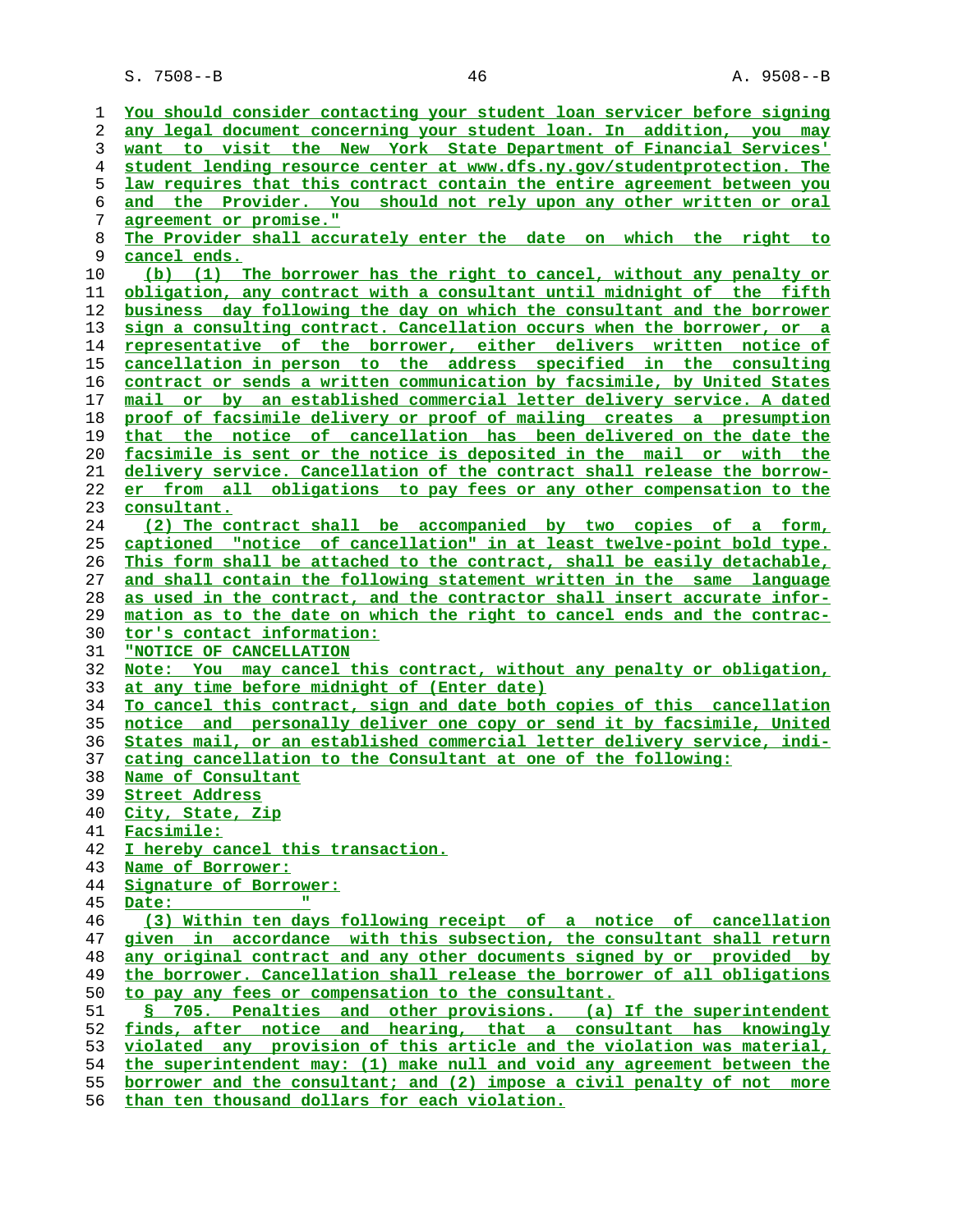| 1        | (b) If the consultant violates any provision of this article and the     |
|----------|--------------------------------------------------------------------------|
| 2        | borrower suffers damage because of the violation, the borrower may       |
| 3        | recover actual and consequential damages and costs from the consultant   |
|          | in an action based on this article. If the consultant recklessly         |
| 4        |                                                                          |
| 5        | violates any provision of this article, the court may award attorneys'   |
| 6        | fees and costs. If the consultant intentionally violates any provision   |
| 7        | of this article, the court may award treble damages, attorneys' fees and |
| 8        | costs.                                                                   |
| 9        | (c) Any provision of a student debt consulting contract that attempts    |
| 10       | or purports to limit the liability of the consultant under this article  |
| 11       | shall be null and void. Inclusion of such provision shall at the option  |
| 12       | of the borrower render the contract void. Any provision in a contract    |
| 13       | which attempts or purports to require arbitration of any dispute arising |
| 14       | under this article shall be void at the option of the borrower. Any      |
|          |                                                                          |
| 15       | waiver of the provisions of this article shall be void and unenforceable |
| 16       | as contrary to public policy.                                            |
| 17       | (d) The provisions of this article are not exclusive and are in addi-    |
| 18       | tion to any other requirements, rights, remedies, and penalties provided |
| 19       | by law.                                                                  |
| 20       | § 706. Rules and requlations. In addition to such powers as may          |
| 21       | otherwise be prescribed by this chapter, the superintendent is hereby    |
| 22       | authorized and empowered to promulgate such rules and requlations as may |
| 23       | in the judgment of the superintendent be consistent with the purposes of |
| 24       | this article, or appropriate for the effective administration of this    |
|          | <u>article.</u>                                                          |
| 25<br>26 |                                                                          |
|          | § 2. This act shall take effect on the one hundred eightieth day after   |
| 27       | it shall have become a law.                                              |
|          |                                                                          |
|          | PART NN                                                                  |
|          |                                                                          |
| 29       | Intentionally Omitted                                                    |
| 30       |                                                                          |
|          | PART 00                                                                  |
|          |                                                                          |
|          | Intentionally Omitted                                                    |
|          |                                                                          |
|          | PART PP                                                                  |
|          |                                                                          |
|          | Section 1. Article 27 of the environmental conservation law is amended   |
| 33<br>34 | by adding a new title 30 to read as follows:                             |
|          | TITLE 30                                                                 |
| 35<br>36 |                                                                          |
|          | EXPANDED POLYSTYRENE FOAM CONTAINER AND POLYSTYRENE LOOSE FILL           |
|          | <b>PACKAGING BAN</b>                                                     |
|          | Section 27-3001. Definitions.                                            |
|          | 27-3003. Expanded polystyrene foam container and polystyrene             |
| 40       | loose fill packaging ban.                                                |
| 41       | 27-3005. Exemptions and waivers.                                         |
| 42       | 27-3007. Preemption.                                                     |
| 43       | 27-3009. Severability.                                                   |
|          |                                                                          |
| 44       | § 27-3001. Definitions.                                                  |
| 45       | For the purposes of this title, the following terms shall have the       |
| 46       | following meanings:                                                      |
| 47       | 1. "Covered food service provider" means a person engaged in the busi-   |
| 48       | ness of selling or distributing prepared food or beverages for on-prem-  |
| 49       | ise or off-premise consumption including but not limited to: (a) food    |
| 50       | service establishments, caterers, temporary food service establishments, |
|          |                                                                          |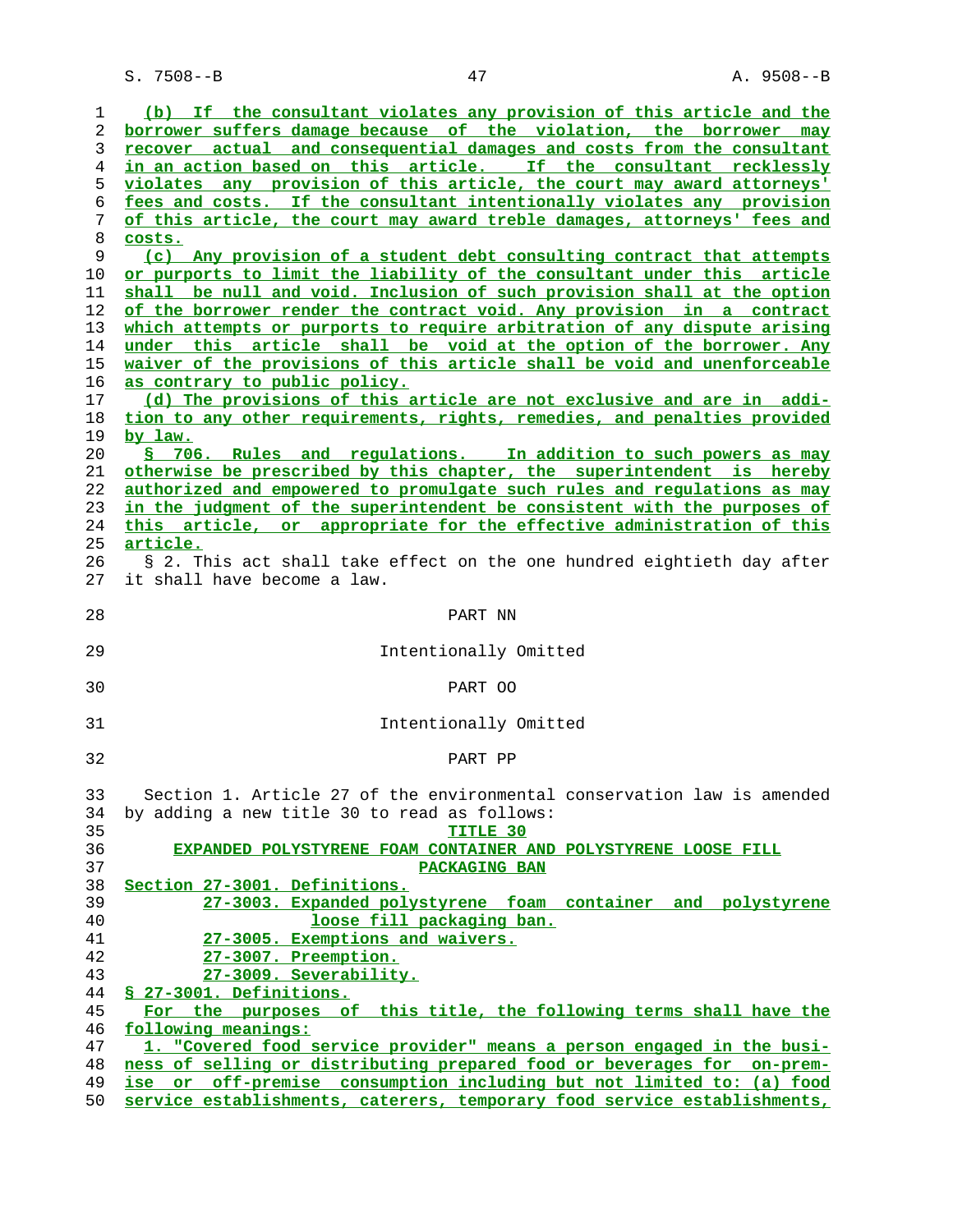S. 7508--B 48 48 A. 9508--B

| 1  | mobile food service establishments, and pushcarts as defined in the New                                                                           |
|----|---------------------------------------------------------------------------------------------------------------------------------------------------|
| 2  | York State Sanitary Code; (b) retail food stores as defined in article                                                                            |
| 3  | 28 of the agriculture and markets law; (c) delicatessens; (d) grocery                                                                             |
| 4  | stores; (e) restaurants; (f) cafeterias; (g) coffee shops; (h) hospi-                                                                             |
| 5  | tals, adult care facilities, and nursing homes; and (i) elementary and                                                                            |
| 6  | secondary schools, colleges, and universities.                                                                                                    |
| 7  | 2. "Disposable food service container" means a bowl, carton, clam-                                                                                |
| 8  | shell, cup, lid, plate, tray, or any other product that is designed or                                                                            |
| 9  |                                                                                                                                                   |
|    | used for the temporary storage or transport of a prepared food or bever-<br>age including a container generally recognized by the public as being |
| 10 |                                                                                                                                                   |
| 11 | designed for single use.                                                                                                                          |
| 12 | 3. "Expanded polystyrene foam" means expanded foam thermoplastics                                                                                 |
| 13 | utilizing a styrene monomer and processed by any number of techniques.                                                                            |
| 14 | Such term shall not include rigid polystyrene.                                                                                                    |
| 15 | 4. "Manufacturer" means every person, firm or corporation that produc-                                                                            |
| 16 | es or imports polystyrene loose fill packaging that is sold, offered for                                                                          |
| 17 | sale, or distributed in the state.                                                                                                                |
| 18 | 5. "Polystyrene loose fill packaging" means a void-filling packaging                                                                              |
| 19 | product made of expanded polystyrene foam that is used as a packaging                                                                             |
| 20 | fill, commonly referred to as packing peanuts.                                                                                                    |
| 21 | 6. "Prepared food" means food or beverages that are cooked, chopped,                                                                              |
| 22 | sliced, mixed, brewed, frozen, heated, squeezed, combined or otherwise                                                                            |
| 23 | prepared on the premises of a covered food service provider for immedi-                                                                           |
| 24 | ate consumption and require no further preparation to be consumed.                                                                                |
| 25 | Prepared food includes but is not limited to ready to eat takeout foods                                                                           |
| 26 | and beverages.                                                                                                                                    |
| 27 | 7. "Rigid polystyrene" means plastic packaging made from rigid, polys-                                                                            |
| 28 | tyrene resin that has not been expanded, extruded, or foamed.                                                                                     |
| 29 | 8. "Store" means a retail or wholesale establishment other than a                                                                                 |
| 30 | <u>covered food service provider.</u>                                                                                                             |
| 31 | <u>S 27-3003. Expanded polystyrene foam container and polystyrene loose</u>                                                                       |
| 32 | fill packaging ban.                                                                                                                               |
| 33 | 1. (a) Beginning January first, two thousand twenty-two, no covered                                                                               |
| 34 | food service provider or store shall sell, offer for sale, or distribute                                                                          |
| 35 | disposable food service containers that contain expanded polystyrene                                                                              |
|    | foam in the state.                                                                                                                                |
| 36 |                                                                                                                                                   |
| 37 | (b) Beginning January first, two thousand twenty-two, no manufacturer                                                                             |
| 38 | or store shall sell, offer for sale, or distribute polystyrene loose                                                                              |
| 39 | fill packaging in the state.                                                                                                                      |
| 40 | 2. The department is authorized to promulgate any other such rules and                                                                            |
| 41 | requlations as it shall deem necessary to implement the provisions of                                                                             |
| 42 | this title including criteria related to what constitutes comparable                                                                              |
| 43 | costs pursuant to subdivision two of section 27-3005 of this title.                                                                               |
| 44 | § 27-3005. Exemptions and waivers.                                                                                                                |
| 45 | 1. Notwithstanding any inconsistent provision of law, this title shall                                                                            |
| 46 | not apply to:                                                                                                                                     |
| 47 | (a) Prepackaged food filled or sealed prior to receipt at a covered                                                                               |
| 48 | food service provider; or                                                                                                                         |
| 49 | (b) Raw meat, pork, seafood, poultry or fish sold for the purpose of                                                                              |
| 50 | cooking or preparing off-premises by the customer.                                                                                                |
| 51 | 2. Any facility, regardless of its income, including soup kitchens,                                                                               |
| 52 | food pantries and places of worship, operated by a not-for-profit corpo-                                                                          |
| 53 | ration or by a federal, state, or local government agency that provides                                                                           |
| 54 | food to needy individuals at no or nominal charge, and any covered food                                                                           |
| 55 | service provider having an annual gross income under five hundred thou-                                                                           |
|    |                                                                                                                                                   |

**sand dollars per location as stated on the income tax filing for the**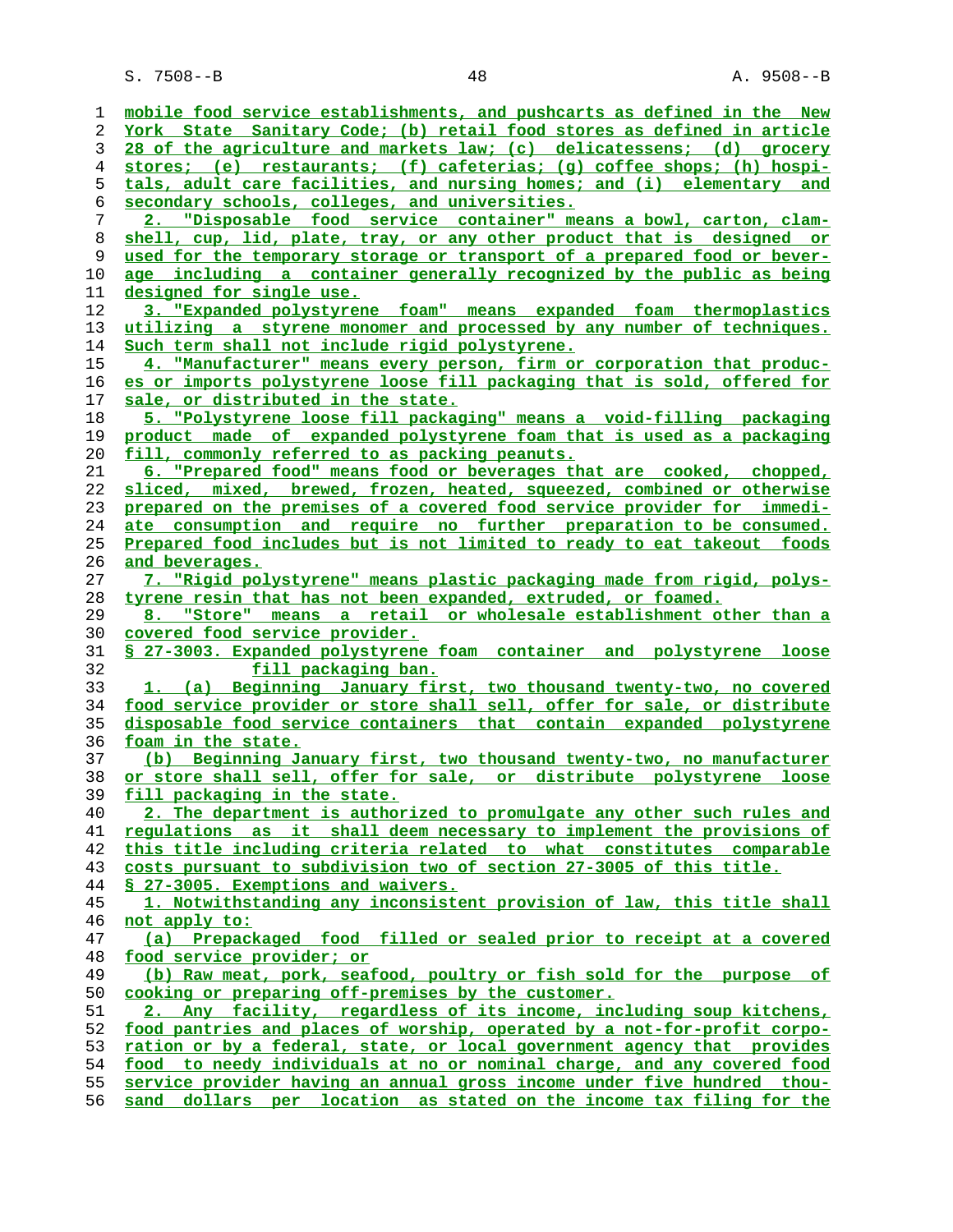S. 7508--B 49 A. 9508--B

**most recent tax year and that: (a) does not operate ten or more locations within the state; and (b) is not operated pursuant to a fran- chise agreement may request from the department, in a manner and form established by the department, a financial hardship waiver of the requirements of section 27-3003 of this title. Such waiver request may apply to one or more disposable food service containers sold, offered for sale, or distributed by any such covered food service provider. The department shall grant a waiver if such covered food service provider demonstrates that there is no alternative product of comparable cost that is not composed of expanded polystyrene foam and that the purchase or use of an alternative product that is not composed of expanded polys- tyrene foam would create an undue financial hardship. Such financial hardship waiver shall be valid for twelve months and shall be renewable upon application to the department. § 27-3007. Preemption. 1. Except as provided in subdivisions two and three of this section, this title shall supersede and preempt all local laws, ordinances or regulations governing the sale, offer for sale, or distribution of disposable food service containers containing expanded polystyrene foam and polystyrene loose fill packaging. 2. Any local law, ordinance or regulation of any county shall not be preempted if such local law, ordinance or regulation provides environ- mental protection equal to or greater than the provisions of this title or any rules or regulations promulgated hereunder, and such county files with the department a written declaration of its intent to administer and enforce such local law, ordinance or regulation. 3. This title shall not apply in a city with a population of one million or more which has a local law, ordinance or regulation in place which restricts the sale, offer for sale, or distribution of expanded polystyrene containers and polystyrene loose fill packaging. § 27-3009. Severability. If any clause, sentence, paragraph, section or part of this title shall be adjudged by any court of competent jurisdiction to be invalid, such judgment shall not affect, impair or invalidate the remainder ther- eof, but shall be confined in its operation to the clause, sentence, paragraph, section or part thereof directly involved in the controversy in which such judgment shall have been rendered.** 38 § 2. The environmental conservation law is amended by adding a new 39 section 71-2730 to read as follows: **§ 71-2730. Enforcement of title 30 of article 27 of this chapter. 1. Any person who shall violate section 27-3003 of this chapter shall be liable to the state of New York for a civil penalty of not more than two hundred fifty dollars for the first violation, not more than five hundred dollars for the second violation in the same calendar year, and not more than one thousand dollars for the third and each subsequent violation in the same calendar year. A hearing or opportunity to be heard shall be provided prior to the assessment of any civil penalty. 2. (a) The department, the department of agriculture and markets, the department of health, and the attorney general are hereby authorized to enforce the provisions of section 27-3003 of this chapter. (b) The provisions of section 27-3003 of this chapter may also be enforced by a county and the local legislative body thereof may adopt local laws, ordinances or regulations consistent with this title provid- ing for the enforcement of such provisions. Provided that a violation of this title may not be enforced by both the state and a county, and provided further that any county that has filed a written declaration**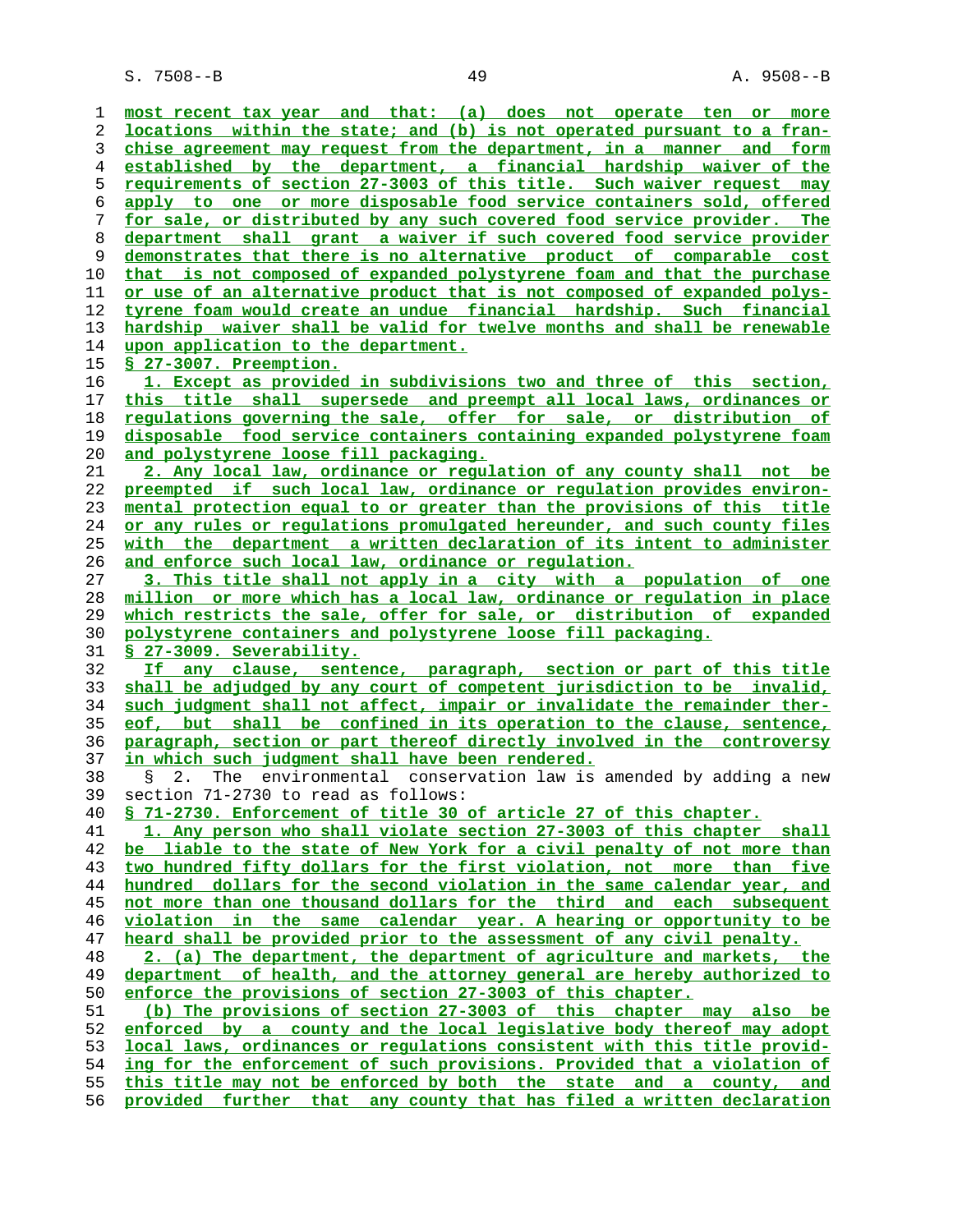S. 7508--B 50 A. 9508--B

 1 **pursuant to subdivision two of section 27-3007 of this title shall not** 2 **enforce the provisions of this title.** 3 **3. Any fines that are collected by the state during proceedings by the** 4 **state to enforce the provisions of section 27-3003 of this chapter shall** 5 **be paid into the environmental protection fund established pursuant to** 6 **section ninety-two-s of the finance law.** 7 **4. Any fines that are collected by a county during proceedings by the** 8 **county to enforce the provisions of section 27-3003 of this title within** 9 **the county shall be retained by the county.** 10 § 3. Subdivision 3 of section 92-s of the state finance law, as 11 amended by section 4 of part H of chapter 58 of the laws of 2019, is 12 amended to read as follows: 13 3. Such fund shall consist of the amount of revenue collected within 14 the state from the amount of revenue, interest and penalties deposited 15 pursuant to section fourteen hundred twenty-one of the tax law, the 16 amount of fees and penalties received from easements or leases pursuant 17 to subdivision fourteen of section seventy-five of the public lands law 18 and the money received as annual service charges pursuant to section 19 four hundred four-n of the vehicle and traffic law, all moneys required 20 to be deposited therein from the contingency reserve fund pursuant to 21 section two hundred ninety-four of chapter fifty-seven of the laws of 22 nineteen hundred ninety-three, all moneys required to be deposited 23 pursuant to section thirteen of chapter six hundred ten of the laws of 24 nineteen hundred ninety-three, repayments of loans made pursuant to 25 section 54-0511 of the environmental conservation law, all moneys to be 26 deposited from the Northville settlement pursuant to section one hundred 27 twenty-four of chapter three hundred nine of the laws of nineteen 28 hundred ninety-six, provided however, that such moneys shall only be 29 used for the cost of the purchase of private lands in the core area of 30 the central Suffolk pine barrens pursuant to a consent order with the 31 Northville industries signed on October thirteenth, nineteen hundred 32 ninety-four and the related resource restoration and replacement plan, 33 the amount of penalties required to be deposited therein by section 34 71-2724 of the environmental conservation law, all moneys required to be 35 deposited pursuant to article thirty-three of the environmental conser- 36 vation law, all fees collected pursuant to subdivision eight of section 37 70-0117 of the environmental conservation law, all moneys collected 38 pursuant to title thirty-three of article fifteen of the environmental 39 conservation law, beginning with the fiscal year commencing on April 40 first, two thousand thirteen, nineteen million dollars, and all fiscal 41 years thereafter, twenty-three million dollars plus all funds received 42 by the state each fiscal year in excess of the greater of the amount 43 received from April first, two thousand twelve through March thirty- 44 first, two thousand thirteen or one hundred twenty-two million two 45 hundred thousand dollars, from the payments collected pursuant to subdi- 46 vision four of section 27-1012 of the environmental conservation law and 47 all funds collected pursuant to section 27-1015 of the environmental 48 conservation law, all moneys required to be deposited pursuant to 49 sections 27-2805 and 27-2807 of the environmental conservation law, **all** 50 **moneys collected pursuant to section 71-2730 of the environmental** 51 **conservation law,** and all other moneys credited or transferred thereto 52 from any other fund or source pursuant to law. All such revenue shall be 53 initially deposited into the environmental protection fund, for applica- 54 tion as provided in subdivision five of this section. 55 § 4. This act shall take effect immediately; provided however that

56 subdivision 4 of section 71-2730 of the environmental conservation law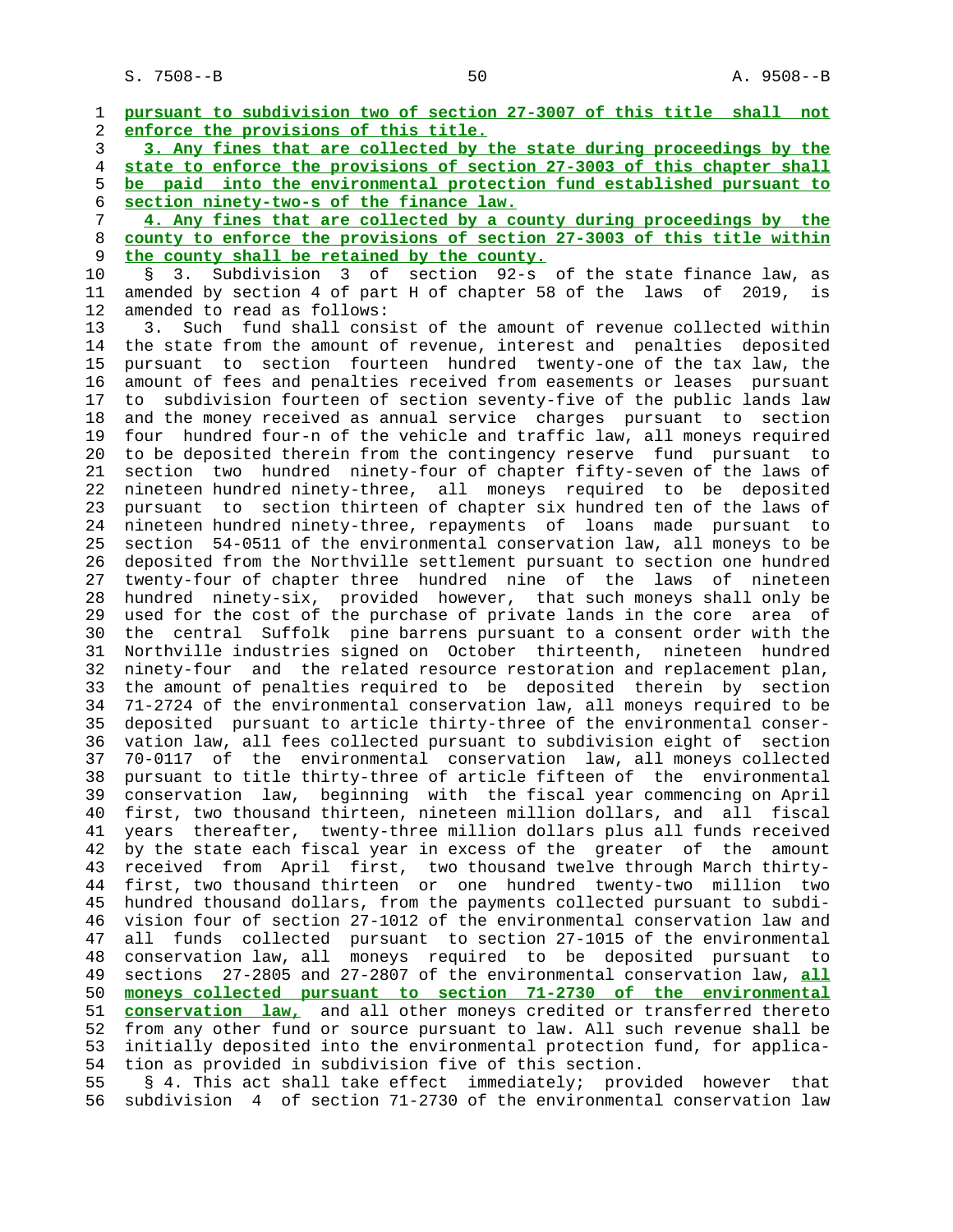1 as added by section two of this act shall expire and be deemed repealed 2 January 1, 2025.

#### 3 PART QQ

 4 Section 1. The restore mother nature bond act is enacted to read as 5 follows: 6 ENVIRONMENTAL BOND ACT OF 2020

"RESTORE MOTHER NATURE"

8 Section 1. Short title.

9 2. Creation of state debt.

10 3. Bonds of the state.

11 4. Use of moneys received.

12 § 1. Short title. This act shall be known and may be cited as the 13 "environmental bond act of 2020 restore mother nature".

 14 § 2. Creation of state debt. The creation of state debt in an amount 15 not exceeding in the aggregate three billion dollars (\$3,000,000,000) is 16 hereby authorized to provide moneys for the single purpose of making 17 environmental improvements that preserve, enhance, and restore New 18 York's natural resources and reduce the impact of climate change by 19 funding capital projects for: restoration and flood risk reduction not 20 less than one billion dollars (\$1,000,000,000); open space land conser- 21 vation and recreation up to five hundred fifty million dollars 22 (\$550,000,000); climate change mitigation up to seven hundred million 23 dollars (\$700,000,000); and, water quality improvement and resilient 24 infrastructure not less than five hundred fifty million dollars 25 (\$550,000,000).

 26 § 3. Bonds of the state. The state comptroller is hereby authorized 27 and empowered to issue and sell bonds of the state up to the aggregate 28 amount of three billion dollars (\$3,000,000,000) for the purposes of 29 this act, subject to the provisions of article 5 of the state finance 30 law. The aggregate principal amount of such bonds shall not exceed three 31 billion dollars (\$3,000,000,000) excluding bonds issued to refund or 32 otherwise repay bonds heretofore issued for such purpose; provided, 33 however, that upon any such refunding or repayment, the total aggregate 34 principal amount of outstanding bonds may be greater than three billion 35 dollars (\$3,000,000,000) only if the present value of the aggregate debt 36 service of the refunding or repayment bonds to be issued shall not 37 exceed the present value of the aggregate debt service of the bonds to 38 be refunded or repaid. The method for calculating present value shall be 39 determined by law.

 40 § 4. Use of moneys received. The moneys received by the state from the 41 sale of bonds sold pursuant to this act shall be expended pursuant to 42 appropriations for capital projects related to design, planning, site 43 acquisition, demolition, construction, reconstruction, and rehabili- 44 tation projects specified in section two of this act.

 45 § 2. This act shall take effect immediately, provided that the 46 provisions of section one of this act shall not take effect unless and 47 until this act shall have been submitted to the people at the general 48 election to be held in November 2020 and shall have been approved by a 49 majority of all votes cast for and against it at such election, 50 provided, however, that such act shall not be submitted to the people 51 unless the director of the division of the budget certifies to the 52 secretary of state that such debt can be issued within the state's 53 multi-year financial plan without adversely affecting the funding avail- 54 able for (a) capital projects currently authorized that are deemed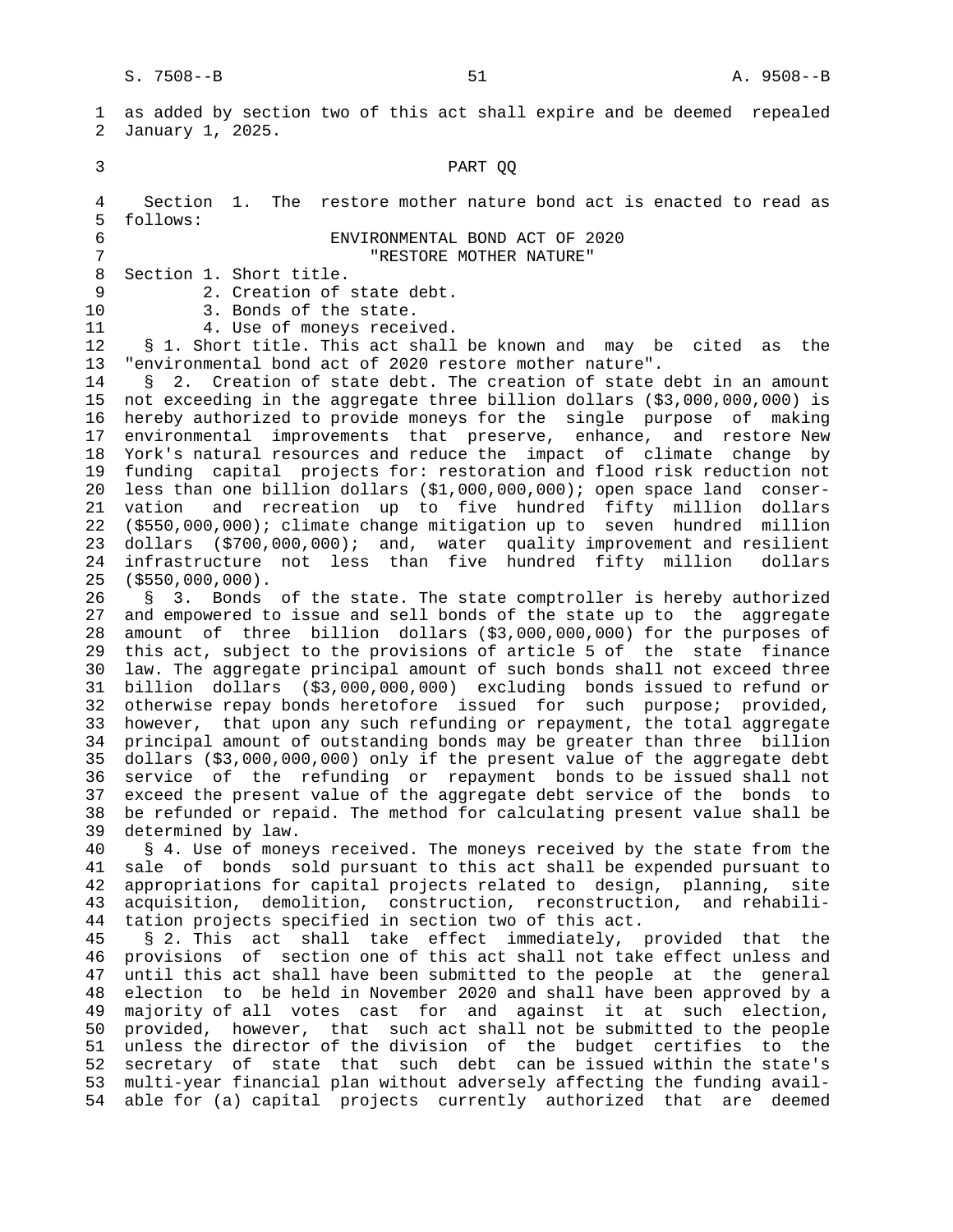1 essential to the health and safety of the public, or (b) essential 2 governmental services, and further provided that if such act is not 3 submitted to the people at the general election to be held in November 4 2020, this act shall expire and be deemed repealed. Upon approval by 5 the people, section one of this act shall take effect immediately. The 6 ballots to be furnished for the use of voters upon submission of this 7 act shall be in the form prescribed by the election law and the proposi- 8 tion or question to be submitted shall be printed thereon in the follow- 9 ing form, namely "To address and combat the impact of climate change and 10 damage to the environment, the Environmental Bond Act of 2020 "Restore 11 Mother Nature" authorizes the sale of state bonds up to three billion 12 dollars to fund environmental protection, natural restoration, resilien- 13 cy, and clean energy projects. Shall the Environmental Bond Act of 2020 14 be approved?".

#### 15 PART RR

 16 Section 1. The environmental conservation law is amended by adding a 17 new article 58 to read as follows: **ARTICLE 58 IMPLEMENTATION OF THE ENVIRONMENTAL BOND ACT OF 2020 "RESTORE MOTHER NATURE"**

- **Title 1. General Provisions. 3. Restoration and flood risk reduction.**
- **5. Open space land conservation and recreation.**
- **7. Climate change mitigation.**
- **9. Water quality improvement and resilient infrastructure.**
- **11. Environmental justice and reporting.**

# **TITLE 1**

# **GENERAL PROVISIONS**

**Section 58-0101. Definitions.**

|  |  |  | 58-0103. Allocation of moneys. |  |  |
|--|--|--|--------------------------------|--|--|
|--|--|--|--------------------------------|--|--|

- **58-0105. Powers and duties.**
- **58-0107. Powers and duties of a municipality.**
- **58-0109. Consistency with federal tax laws.**
- **58-0111. Compliance with other law.**

**§ 58-0101. Definitions.**

**As used in this article the following terms shall mean and include:**

### **1. "Bonds" shall mean general obligation bonds issued pursuant to the environmental bond act of 2020 "restore mother nature" in accordance**

**with article VII of the New York state constitution and article five of the state finance law.**

**2. "Cost" means the expense of an approved project, which shall include but not be limited to appraisal, surveying, planning, engineer- ing and architectural services, plans and specifications, consultant and legal services, site preparation, demolition, construction and other direct expenses incident to such project.**

## **3. "Department" shall mean the department of environmental conserva- tion.**

**4. "Endangered or threatened species project" means a project to restore, recover, or reintroduce an endangered, threatened, or species of special concern pursuant to a recovery plan or restoration plan prepared and adopted by the department, including but not limited to the**

**state's wildlife action plan.**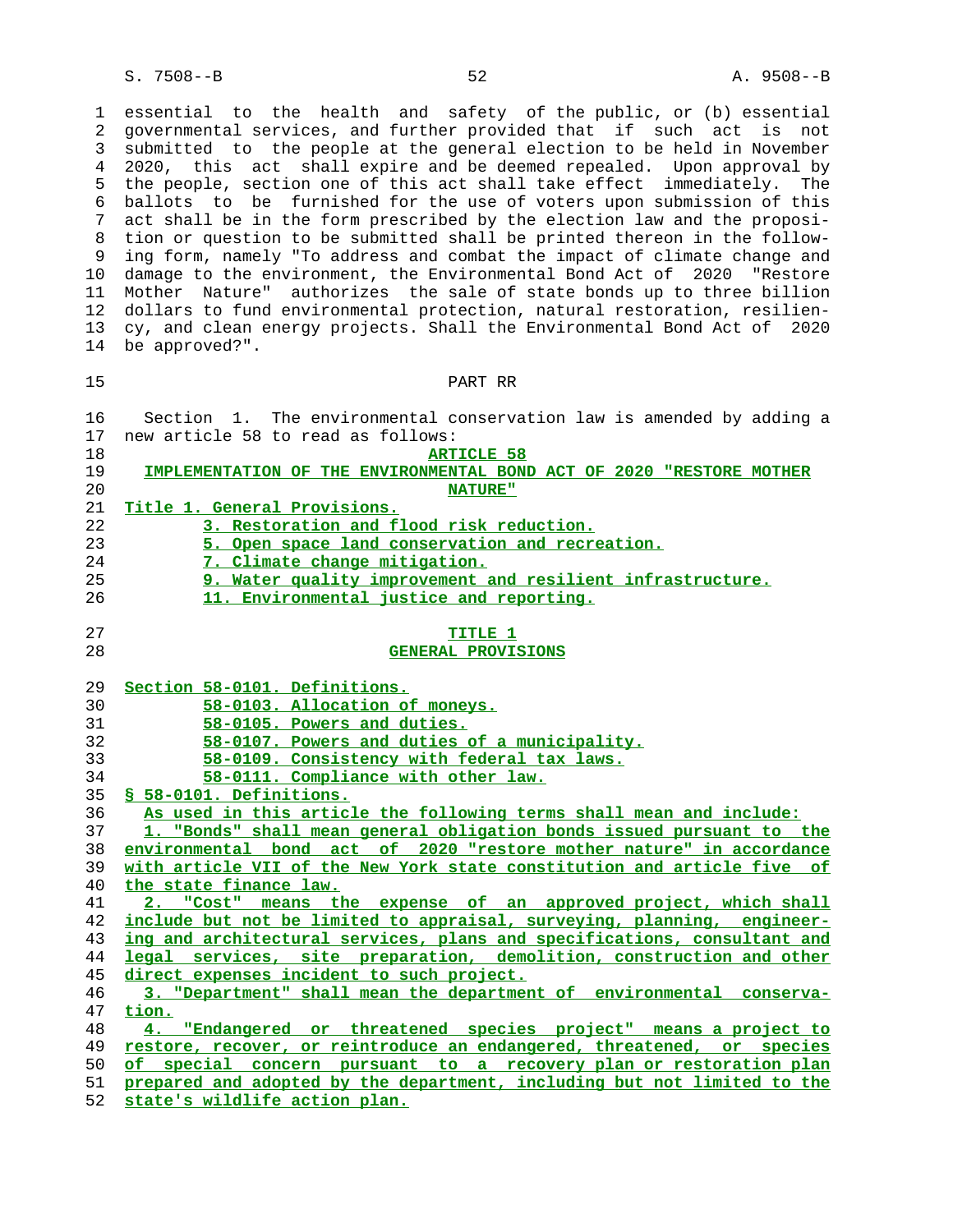| 1        | 5. "Environmental justice community" means a minority or low-income                                                                             |
|----------|-------------------------------------------------------------------------------------------------------------------------------------------------|
| 2        | community that may bear a disproportionate share of the negative envi-                                                                          |
| 3        | ronmental consequences resulting from industrial, municipal, and commer-                                                                        |
| 4        | cial operations or the execution of federal, state, local, and tribal                                                                           |
| 5        | programs and policies.                                                                                                                          |
| 6        | 6. "Flood risk reduction project" means projects that use nature-based                                                                          |
| 7        | solutions where possible to reduce erosion or flooding, and projects                                                                            |
| 8        | which mitigate or adapt to flood conditions.                                                                                                    |
| 9        | 7. "Green buildings project" means (i) installing, upgrading, or modi-                                                                          |
| 10       | fying a renewable energy source at a state-owned building or for the                                                                            |
| 11       | purpose of converting or connecting a state-owned building, or portion                                                                          |
| 12       | thereof, to a renewable energy source; (ii) reducing energy use or                                                                              |
| 13       | improving energy efficiency or occupant health at a state-owned build-                                                                          |
| 14       | ing; (iii) installing a green roof at a state-owned building; and (iv)                                                                          |
| 15       | emission reduction projects.                                                                                                                    |
| 16       | 8. "Municipality" means a local public authority or public benefit                                                                              |
| 17       | corporation, a county, city, town, village, school district, supervisory                                                                        |
| 18       | district, district corporation, improvement district within a county,                                                                           |
| 19       | city, town or village, or Indian nation or tribe recognized by the state                                                                        |
| 20       | or the United States with a reservation wholly or partly within the                                                                             |
| 21       | boundaries of New York state, or any combination thereof.                                                                                       |
| 22       | 9. "Nature-based solution" means projects that are supported or                                                                                 |
| 23       | inspired by nature or natural processes and functions and that may also<br>offer environmental, economic, and social benefits, while increasing |
| 24<br>25 | resilience. Nature-based solutions include both green and natural                                                                               |
| 26       | infrastructure.                                                                                                                                 |
| 27       | 10. "Open space land conservation project" means purchase of fee title                                                                          |
| 28       | or conservation easements for the purpose of protecting lands or waters                                                                         |
| 29       | and/or providing recreational opportunities for the public that (i)                                                                             |
| 30       | possess ecological, habitat, recreational or scenic values; (ii) protect                                                                        |
| 31       | the quality of a drinking water supply; (iii) provide flood control or                                                                          |
| 32       | flood mitigation values; (iv) constitute a floodplain; (v) provide or                                                                           |
| 33       | have the potential to provide important habitat connectivity; (vi)                                                                              |
| 34       | provide open space for the use and enjoyment of the public; or (vii)                                                                            |
| 35       | provide community gardens in urban areas.                                                                                                       |
| 36       | 11. "Recreational infrastructure project" means the development or                                                                              |
| 37       | improvement of state and municipal parks, campgrounds, nature centers,                                                                          |
| 38       | fish hatcheries, and infrastructure associated with open space land                                                                             |
| 39       | conservation projects.                                                                                                                          |
| 40       | 12. "State assistance payment" means payment of the state share of the                                                                          |
| 41       | cost of projects authorized by this article to preserve, enhance,                                                                               |
| 42       | restore and improve the quality of the state's environment.                                                                                     |
| 43       | 13. "State entity" means any state department, division, agency,                                                                                |
| 44       | office, public authority, or public benefit corporation.                                                                                        |
| 45       | 14. "Water quality improvement project" for the purposes of this                                                                                |
| 46       | title, means projects designed to improve the quality of drinking and                                                                           |
| 47       | surface waters.                                                                                                                                 |
| 48       | 15. "Wetland and stream restoration project" means activities designed                                                                          |
| 49       | to restore freshwater and tidal wetlands, and streams of the state, for                                                                         |
| 50       | the purpose of enhancing habitat, increasing connectivity, improving                                                                            |
| 51<br>52 | water quality, and flood risk reduction.<br>§ 58-0103. Allocation of moneys.                                                                    |
| 53       | The moneys received by the state from the sale of bonds pursuant to                                                                             |
| 54       | the environmental bond act of 2020 shall be disbursed in the following                                                                          |
| 55       | amounts pursuant to appropriations as specifically provided for in                                                                              |
| 56       | titles three, five, seven, and nine of this article:                                                                                            |
|          |                                                                                                                                                 |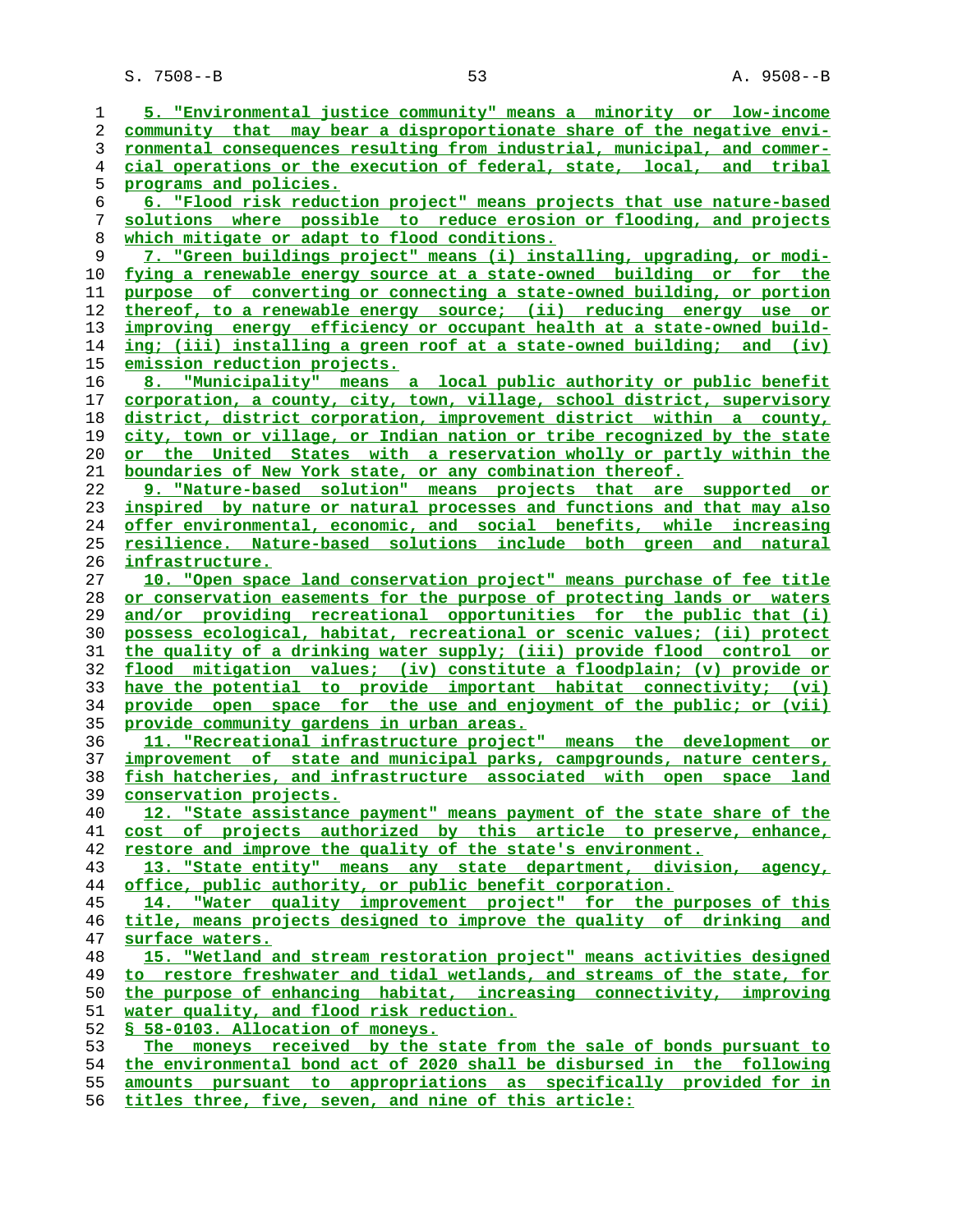S. 7508--B 54 54 A. 9508--B

| 1        | 1. Not less than one billion dollars (\$1,000,000,000) for restoration               |
|----------|--------------------------------------------------------------------------------------|
| 2        | and flood risk reduction as set forth in title three of this article.                |
| 3        | 2. Up to five hundred fifty million dollars (\$550,000,000) for open                 |
| 4        | space land conservation and recreation as set forth in title five of                 |
| 5        | <u>this article.</u>                                                                 |
| 6        | 3. Up to seven hundred million dollars (\$700,000,000) for climate                   |
| 7        | change mitigation as set forth in title seven of this article.                       |
| 8        | 4. Not less than five hundred fifty million dollars (\$550,000,000) for              |
| 9        | water quality improvement and resilient infrastructure as set forth in               |
| 10       | <u>title nine of this article.</u>                                                   |
| 11       | § 58-0105. Powers and duties.                                                        |
| 12       | In implementing the provisions of this article the department is here-               |
| 13       | by authorized to:                                                                    |
| 14       | 1. Administer funds generated pursuant to the environmental bond act                 |
| 15       | of 2020 "restore mother nature".                                                     |
| 16       | 2. In the name of the state, as further provided within this article,                |
| 17       | contract to make, within the limitations of appropriations available                 |
| 18       | therefor, state assistance payments toward the cost of a project                     |
| 19       | approved, and to be undertaken pursuant to this article.                             |
| 20       | 3. Approve vouchers for the payments pursuant to an approved contract.               |
| 21       | 4. Enter into contracts with any person, firm, corporation, not-for-                 |
| 22       | profit corporation, agency or other entity, private or governmental, for             |
| 23       | the purpose of effectuating the provisions of this article.                          |
| 24       | 5. Promulgate such rules and regulations and to develop such forms and               |
| 25       | procedures necessary to effectuate the provisions of this article,                   |
| 26       | including but not limited to requirements for the form, content, and                 |
| 27       | submission of applications by municipalities for state financial assist-             |
| 28       | ance.                                                                                |
| 29       | 6. Delegate to, or cooperate with, any other state entity in the                     |
| 30       | <u>administration of this article.</u>                                               |
| 31       | 7. Perform such other and further acts as may be necessary, proper or                |
| 32       | desirable to carry out the provisions of this article.                               |
| 33       | § 58-0107. Powers and duties of a municipality.                                      |
| 34       | A municipality shall have the power and authority to:                                |
| 35       | 1. Undertake and carry out any project for which state assistance                    |
| 36       | payments pursuant to contract are received or are to be received pursu-              |
| 37       | <u>ant to this article and maintain and operate such project.</u>                    |
| 38       | 2. Expend money received from the state pursuant to this article for                 |
| 39       | costs incurred in conjunction with the approved project.                             |
| 40       | 3. Apply for and receive moneys from the state for the purpose of                    |
| 41       | accomplishing projects undertaken or to be undertaken pursuant to this               |
| 42       | article.                                                                             |
| 43       | 4. Perform such other and further acts as may be necessary, proper or                |
| 44<br>45 | desirable to carry out a project or obligation, duty or function related<br>thereto. |
| 46       | § 58-0109. Consistency with federal tax law.                                         |
| 47       | All actions undertaken pursuant to this article shall be reviewed for                |
| 48       | consistency with provisions of the federal internal revenue code and                 |
| 49       | regulations thereunder, in accordance with procedures established in                 |
| 50       | <u>connection with the issuance of any tax exempt bonds pursuant to this</u>         |
| 51       | article, to preserve the tax exempt status of such bonds.                            |
| 52       | § 58-0111. Compliance with other law.                                                |
| 53       | Every recipient of funds to be made available pursuant to this article               |
| 54       | shall comply with all applicable state, federal and local laws.                      |
| 55       | TITLE 3                                                                              |
| 56       | RESTORATION AND FLOOD RISK REDUCTION                                                 |
|          |                                                                                      |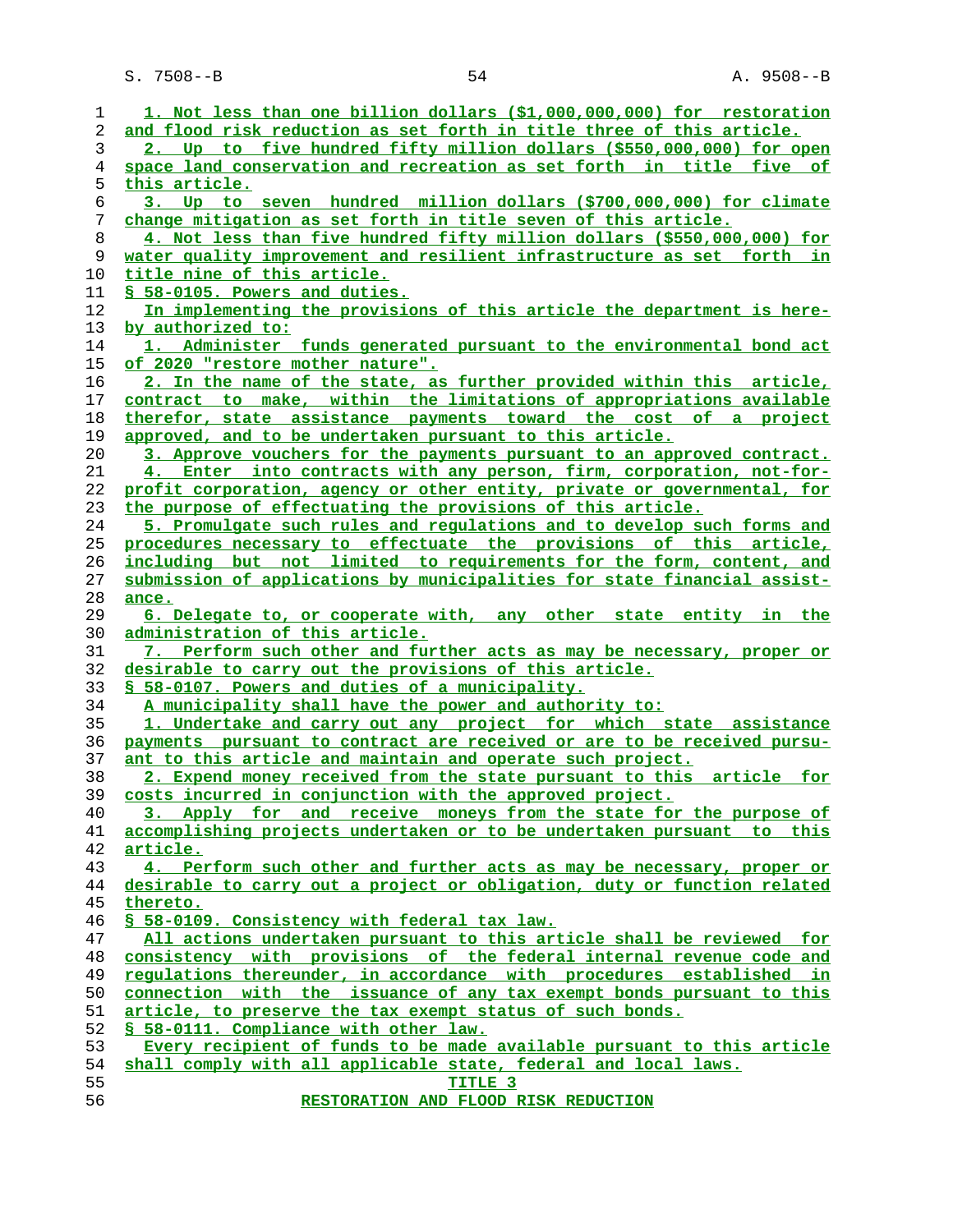| 1              | Section 58-0301. Allocation of moneys.                                         |
|----------------|--------------------------------------------------------------------------------|
| 2              | 58-0303. Programs, plans and projects.                                         |
| 3              | § 58-0301. Allocation of moneys.                                               |
| $\overline{4}$ | Of the moneys received by the state from the sale of bonds pursuant to         |
| 5              | the environmental bond act of 2020, not less than one billion dollars          |
| 6              | (\$1,000,000,000) shall be available for disbursements for restoration         |
| 7              | and flood risk reduction projects developed pursuant to section 58-0303        |
| 8              | of this title. Not more than two hundred fifty million dollars                 |
| 9              | (\$250,000,000) of this amount shall be available for projects pursuant        |
| 10             | to subdivision two of section 58-0303 of this title and not less than          |
| 11             | one hundred million dollars (\$100,000,000) each shall be available for        |
| 12             | coastal rehabilitation and shoreline restoration projects and projects         |
| 13             | which address inland flooding, pursuant to paragraph a of subdivision          |
| 14             | one of section 58-0303 of this title.                                          |
| 15             | § 58-0303. Programs, plans and projects.                                       |
| 16             | 1. Eligible restoration and flood risk reduction projects include, but         |
| 17             | <u>are not limited to costs associated with:</u>                               |
| 18             | a. (1) projects identified in state and regional management and resto-         |
| 19             | ration programs and plans including but not limited to the Great Lakes         |
| 20             | Action Agenda, Mohawk River Basin Action Agenda, Ocean Action Plan,            |
| 21             | Hudson River Estuary Action Agenda, Long Island Sound Comprehensive            |
| 22             | Conservation and Management Plan, South Shore Estuary Reserve Comprehen-       |
| 23             | sive Management Plan, Peconic Estuary Comprehensive Conservation and           |
| 24             | <u>Management Plan, Delaware Action Plan, Susquehanna Action Plan, forest</u>  |
| 25             | management framework for New York City and New York/New Jersey Harbor          |
| 26             | Estuary Plan;                                                                  |
| 27             | (2) local waterfront revitalization plans prepared pursuant to article         |
| 28             | forty-two of the executive law; and                                            |
| 29             | (3) coastal rehabilitation and shoreline restoration projects, includ-         |
| 30             | <u>ing nature-based solutions;</u>                                             |
| 31             | b. flood risk reduction projects including but not limited to: acqui-          |
| 32             | sition of real property; moving, lifting or raising of existing flood-         |
| 33             | infrastructure or structures; relocation, repair, or raising of<br>prone       |
| 34             | flood-prone or repeatedly flooded roadways; and projects to remove,            |
| 35             | alter, or right-size dams, bridges, and culverts, but shall not include        |
| 36             | <u>routine construction or maintenance undertaken by the state and munici-</u> |
| 37             | palities which does not provide flood risk reduction benefits; and             |
| 38             | c. restoration projects including but not limited to: floodplain,              |
| 39             | wetland and stream restoration projects; forest conservation; endangered       |
| 40             | and threatened species projects; and habitat restoration projects,             |
| 41             | including acquisition of fee title and easements, intended to improve          |
| 42             | the lands and waters of the state of ecological significance or any part       |
| 43             | thereof, including, but not limited to forests, ponds, bogs, wetlands,         |
| 44             | bays, sounds, streams, rivers, or lakes and shorelines thereof, to             |
| 45             | support a spawning, nursery, wintering, migratory, nesting, breeding,          |
| 46             | feeding, or foraging environment for fish and wildlife and other biota.        |
| 47             | The commissioner and the commissioner of the division of housing<br>2.         |
| 48             | and community renewal are authorized pursuant to paragraph b of subdivi-       |
| 49             | sion one of this section to purchase private real property identified as       |
| 50             | at-risk to flooding, from willing sellers. The commissioner of the divi-       |
| 51             | sion of housing and community renewal shall be authorized to transfer to       |
| 52             | any state agency or public authority any real property in order to carry       |
| 53             | out the purposes of this article. In connection therewith, the housing         |
| 54             | trust fund corporation shall be authorized to create a subsidiary corpo-       |
| 55             | ration to carry out the program authorized under this subdivision. Such        |
| 56             | subsidiary corporation shall have all the privileges, immunities, tax          |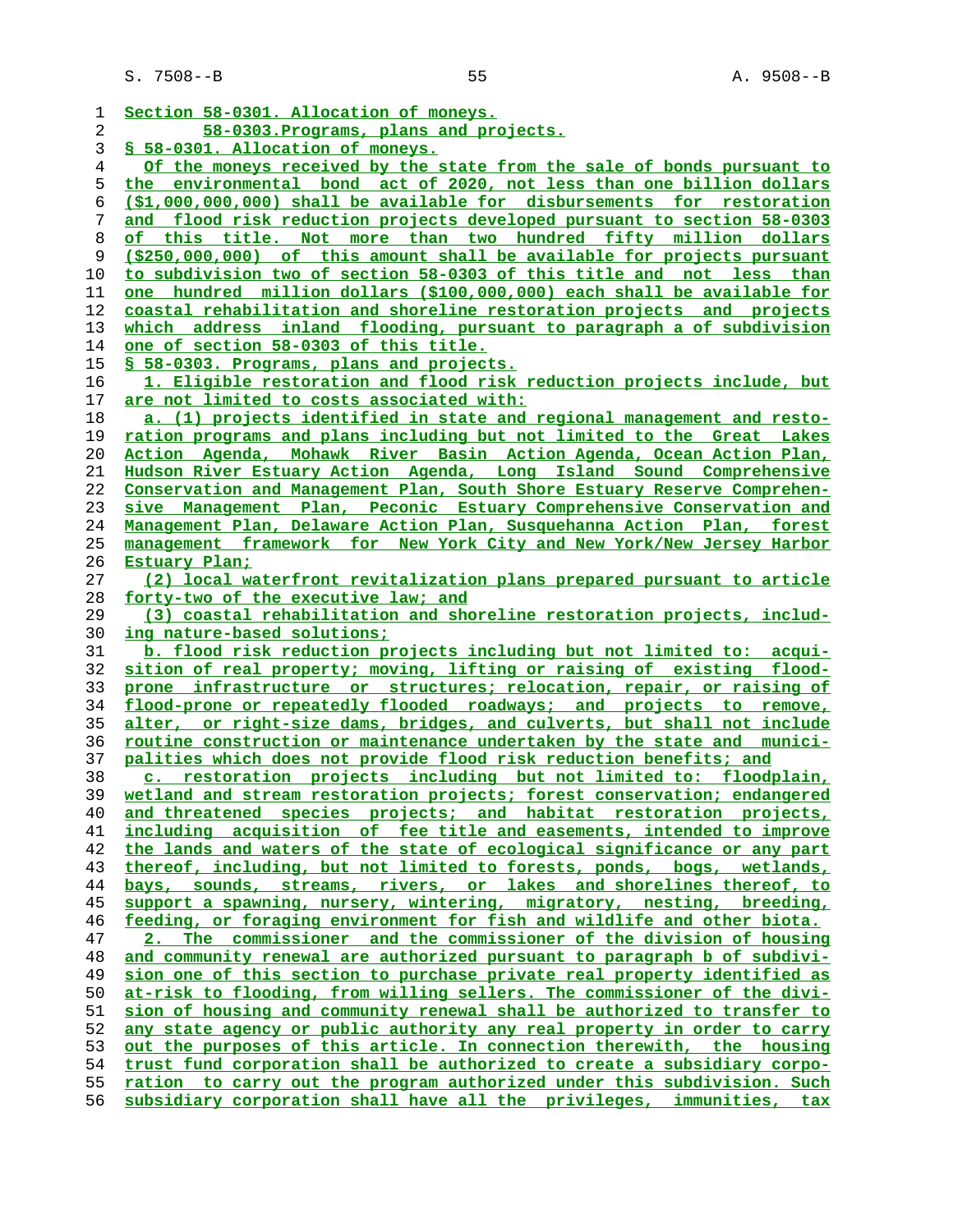S. 7508--B 56 A. 9508--B

**exemption and other exemptions of the agency to the extent the same are not inconsistent with this section. a. The commissioner and the commissioner of the division of housing and community renewal or any other department or state agency that has received funds suballocated pursuant to this section may enter into agreements with municipalities, and not-for-profit corporations for the purpose of implementing a program pursuant to this section. b. The department and the division of housing and community renewal shall prioritize projects in communities based on past flood risk or those that participate in the federal emergency management agency's (FEMA) community rating system. c. Any state agency or authority, municipality, or not-for-profit corporation purchasing private real property may expend costs associated with: (1) the acquisition of real property, based upon the pre-flood fair market value of the subject property; (2) the demolition and removal of structures and/or infrastructure on the property; and (3) the restoration of natural resources to facilitate beneficial open space, flood mitigation, and/or shoreline stabilization. d. Notwithstanding any provision of law to the contrary, any structure which is located on real property purchased pursuant to this program shall be demolished or removed, provided that it does not serve a use or purpose consistent with paragraph f of this subdivision. e. Notwithstanding any provision of law to the contrary, real property purchased with funding pursuant to this program shall be property of the state, municipality, or a not-for-profit corporation. f. Notwithstanding any provision of law to the contrary, real property purchased with funding pursuant to this program shall be restored and maintained in perpetuity in a manner that, aims to increase ecosystem function, provide additional flood damage mitigation for surrounding properties, protect wildlife habitat, and wherever practicable and safe, allow for passive and/or recreational community use. Municipal flood mitigation plans, resilience, waterfront revitalization plans or hazard mitigation plans, when applicable, shall be consulted to identify the appropriate restoration and end-use of the property. g. All or a portion of the appropriation in this section may be provided to the department or the division of housing and community renewal or suballocated to any other department, state agency or state authority. h. Private real property identified as at-risk to flooding should generally be limited to those: (1) identified as being within the one hundred-year floodplain on the most recent FEMA flood insurance maps; (2) flooded structures that would qualify for buyout under criteria generally applicable to FEMA post-emergency acquisitions; (3) structures identified in a state, federal, local or regional technical study as suitable for the location of a flood risk management or abatement project in areas immediately proximate to inland or coastal waterways; or (4) structures located in coastal or riparian areas that have been determined by a state, federal, local or regional technical study to significantly exacerbate flooding in other locations. 3. The department, the office of parks, recreation, and historic pres- ervation and the department of state are authorized to provide state assistance payments or grants to municipalities and not-for-profit corporations and undertake projects pursuant to paragraph a of subdivi-**

**sion one of this section.**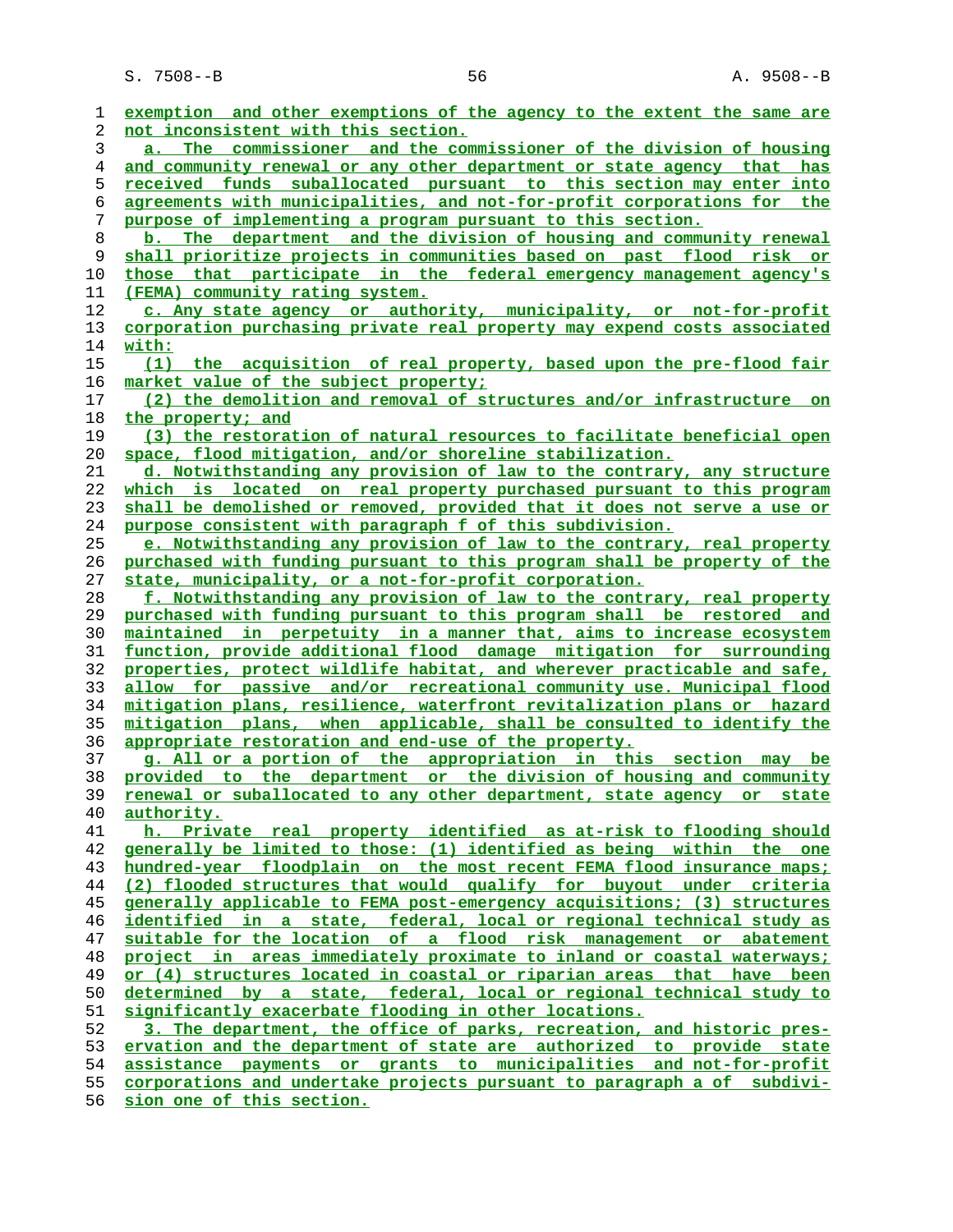| 1  | 4. The department and the office of parks, recreation, and historic           |
|----|-------------------------------------------------------------------------------|
| 2  | preservation are authorized to provide state assistance payments or           |
| 3  | grants to municipalities and not-for-profit corporations and undertake        |
| 4  | projects pursuant to paragraph b of subdivision one of this section.          |
| 5  | Culvert and bridge projects shall be in compliance with the department's      |
| 6  | stream crossing quidelines and best management practices, and engineered      |
| 7  | for structural integrity and appropriate hydraulic capacity including,        |
|    |                                                                               |
| 8  | where available, projects flows based on flood modeling that incorpo-         |
| 9  | change projections and shall not include routine<br>climate<br>rates          |
| 10 | construction or maintenance undertaken by the state or municipalities.        |
| 11 | 5. The department and the office of parks, recreation, and historic           |
| 12 | preservation are authorized to provide state assistance payments or           |
| 13 | grants to municipalities and not-for-profit corporations and undertake        |
| 14 | projects pursuant to paragraph c of subdivision one of this section.          |
| 15 | <u>Provided that for the purposes of selecting projects for funding</u><br>б. |
| 16 | under paragraphs b and c of subdivision one of this section, the rele-        |
| 17 | vant agencies shall develop eligibility quidelines and post information       |
| 18 | on the department's website in the environmental notice bulletin provid-      |
| 19 | ing for a thirty-day public comment period and upon adoption post such        |
| 20 | eligibility quidelines on the relevant agency's website.                      |
| 21 | TITLE 5                                                                       |
| 22 | OPEN SPACE LAND CONSERVATION AND RECREATION                                   |
| 23 | Section 58-0501. Allocation of moneys.                                        |
| 24 | 58-0503. Programs, plans and projects.                                        |
| 25 | § 58-0501. Allocation of moneys.                                              |
| 26 | Of the moneys received by the state from the sale of bonds pursuant to        |
| 27 | environmental bond act of 2020 to be used for open space land<br>the          |
| 28 | conservation and recreation projects, up to five hundred fifty million        |
| 29 | dollars (\$550,000,000) shall be available for programs, plans, and           |
| 30 | projects developed pursuant to section 58-0503 of this title, however,        |
| 31 | not more than seventy-five million dollars (\$75,000,000) shall be made       |
| 32 | available for the creation of a fish hatchery, or the improvement,            |
| 33 | expansion, repair or maintenance of existing fish hatcheries, not less        |
|    |                                                                               |
| 34 | than two hundred million dollars (\$200,000,000) shall be made available      |
| 35 | for open space land conservation projects pursuant to paragraph a of          |
| 36 | subdivision one of section 58-0503 of this title and not less than one        |
| 37 | hundred million dollars (\$100,000,000) shall be made available for farm-     |
| 38 | land protection pursuant to paragraph b of subdivision one of section         |
| 39 | 58-0503 of this title.                                                        |
| 40 | § 58-0503. Programs, plans and projects.                                      |
| 41 | 1. Eligible open space working lands conservation and recreation              |
| 42 | projects include, but are not limited to:                                     |
| 43 | a. costs associated with open space land conservation projects;               |
| 44 | b. costs associated with purchasing conservation easements to protect         |
| 45 | farmland pursuant to article twenty-five-aaa of the agriculture and           |
| 46 | markets law; and                                                              |
| 47 | c. costs associated with recreational infrastructure projects.                |
| 48 | 2. The department or the office of parks, recreation and historic             |
| 49 | preservation are authorized to undertake open space land conservation         |
| 50 | projects, in cooperation with willing sellers pursuant to subdivision         |
| 51 | one of this section and may enter into an agreement for purchase of real      |
| 52 | property or conservation easements on real property by a municipality or      |
| 53 | a not-for-profit corporation. Any such agreement shall contain such           |
| 54 | provisions as shall be necessary to ensure that the purchase is consist-      |
| 55 | ent with, and in furtherance of, this title and shall be subject to the       |
| 56 | approval of the comptroller and, as to form, the attorney general. In         |
|    |                                                                               |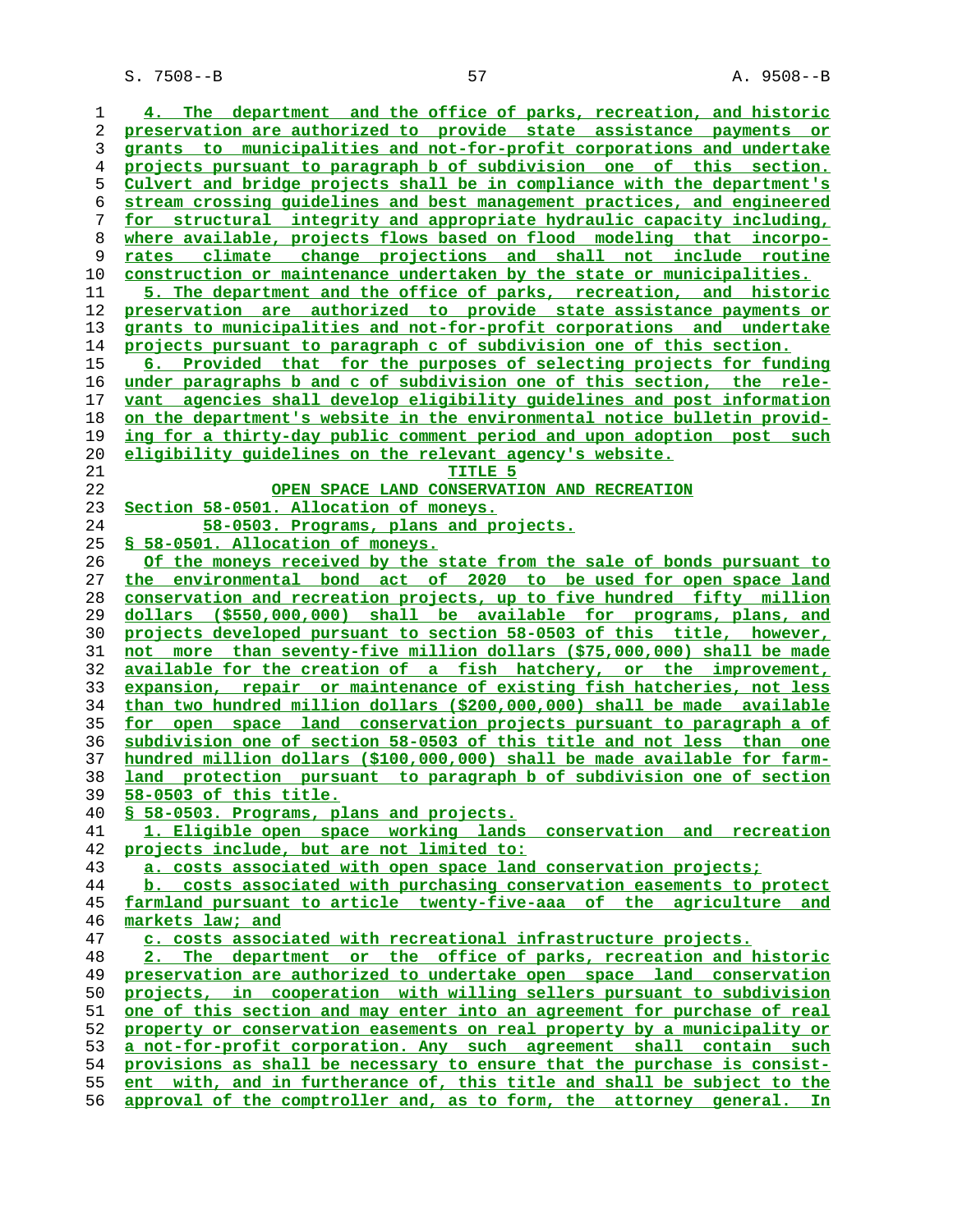S. 7508--B 58 58 A. 9508--B

| 1  | undertaking such projects, such commissioners shall consider the state         |
|----|--------------------------------------------------------------------------------|
|    |                                                                                |
| 2  | land acquisition plan prepared pursuant to section 49-0207 of this chap-       |
| 3  | ter. Further, the department or the office of parks, recreation and            |
| 4  | historic preservation are authorized to provide state assistance               |
| 5  | payments to municipalities for eligible projects consistent with para-         |
| 6  | graphs a and c of subdivision one of this section.                             |
| 7  | 3. The cost of an open space land conservation project shall include           |
| 8  | the cost of preparing a management plan for the preservation and benefi-       |
| 9  | cial public enjoyment of the land acquired pursuant to this section            |
| 10 | except where such a management plan already exists for the acquired            |
| 11 | land.                                                                          |
|    |                                                                                |
| 12 | 4. The department and the department of agriculture and markets are            |
| 13 | authorized to provide, pursuant to paragraph b of subdivision one of           |
| 14 | this section, farmland preservation implementation grants to county            |
| 15 | <u>agricultural and farmland protection boards pursuant to article twenty-</u> |
| 16 | <u>five-aaa of the agriculture and markets law, or to municipalities, soil</u> |
| 17 | <u>and water conservation districts or not-for-profit-corporations-for</u>     |
| 18 | implementation of projects.                                                    |
| 19 | 5. The department is authorized to expend moneys to purchase equip-            |
| 20 | ment, devices, and other necessary materials and to acquire fee title or       |
| 21 | conservation easements in lands for monitoring, restoration, recovery,         |
| 22 | or reintroduction projects for species listed as endangered or threat-         |
| 23 | ened or listed as a species of special concern pursuant to section             |
| 24 | <u>11-0535 of this chapter.</u>                                                |
| 25 | 6. The department or the office of parks, recreation and historic              |
| 26 | preservation are authorized to expend moneys for the planning, design,         |
|    | and construction of projects to develop and improve parks, campgrounds,        |
| 27 |                                                                                |
| 28 | nature centers, fish hatcheries, and other recreational facilities.            |
| 29 | 7. The commissioner and a not-for-profit corporation may enter into a          |
| 30 | <u>contract for the undertaking by the not-for-profit corporation of an</u>    |
| 31 | open space land acquisition project.                                           |
| 32 | 8. Real property acquired, developed, improved, restored or rehabili-          |
| 33 | tated by or through a municipality pursuant to paragraph a of subdivi-         |
| 34 | sion one of this section or undertaken by or on behalf of a municipality       |
| 35 | with funds made available pursuant to this title shall not be sold,            |
| 36 | leased, exchanged, donated or otherwise disposed of or used for other          |
| 37 | than public park purposes without the express authority of an act of the       |
| 38 | legislature, which shall provide for the substitution of other lands of        |
| 39 | equal environmental value and fair market value and reasonably equiv-          |
| 40 | alent usefulness and location to those to be discontinued, sold or             |
| 41 | disposed of, and such other requirements as shall be approved by the           |
| 42 | commissioner.                                                                  |
| 43 | 9. Provided that for the purposes of selecting projects for funding            |
| 44 | under paragraphs a and b of subdivision one of this section, the rele-         |
| 45 | yant agencies shall develop eligibility quidelines and post information        |
| 46 | on the department's website in the environmental notice bulletin provid-       |
| 47 | ing for a thirty day public comment period and upon adoption post such         |
| 48 | eligibility guidelines on the relevant agency's website.                       |
| 49 | TITLE 7                                                                        |
| 50 | CLIMATE CHANGE MITIGATION                                                      |
| 51 | Section 58-0701. Allocation of moneys.                                         |
| 52 | 58-0703. Programs, plans and projects.                                         |
| 53 | § 58-0701. Allocation of moneys.                                               |
| 54 | Of the moneys received by the state from the sale of bonds pursuant to         |
| 55 | the environmental bond act of 2020, up to seven hundred million dollars        |
|    |                                                                                |
| 56 | (\$700,000,000) shall be made available for disbursements for climate          |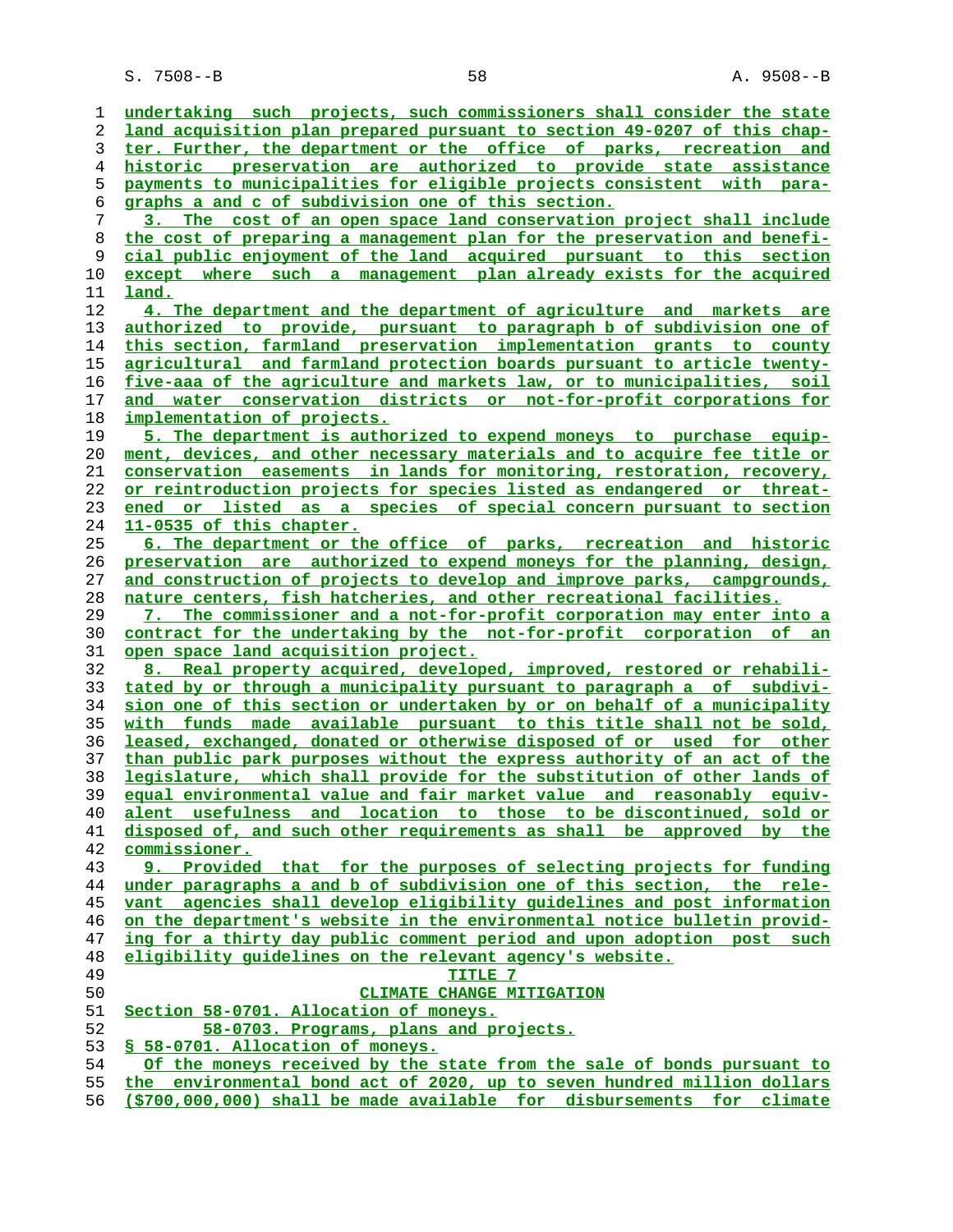S. 7508--B 59 59 A. 9508--B

| 1        |                                                                                                                                                     |  |  |
|----------|-----------------------------------------------------------------------------------------------------------------------------------------------------|--|--|
|          | change mitigation projects developed pursuant to section 58-0703 of this                                                                            |  |  |
| 2        | title. Not less than three hundred fifty million dollars (\$350,000,000)                                                                            |  |  |
|          |                                                                                                                                                     |  |  |
| 3        | of this amount shall be available for green buildings projects.                                                                                     |  |  |
| 4        | § 58-0703. Programs, plans and projects.                                                                                                            |  |  |
| 5        | 1. Eligible climate change mitigation projects include, but are not                                                                                 |  |  |
|          |                                                                                                                                                     |  |  |
| 6        | <u>limited to:</u>                                                                                                                                  |  |  |
| 7        | a. costs associated with green building projects, projects that                                                                                     |  |  |
|          |                                                                                                                                                     |  |  |
| 8        | increase energy efficiency or the use or siting of renewable energy on                                                                              |  |  |
| 9        | state-owned buildings or properties including buildings owned by the                                                                                |  |  |
| 10       | state university of the state of New York, city university of the state                                                                             |  |  |
|          |                                                                                                                                                     |  |  |
| 11       | of New York, and community colleges;                                                                                                                |  |  |
| 12       | b. costs associated with projects that utilize natural and working                                                                                  |  |  |
| 13       | lands to sequester carbon and mitigate methane emissions from agricul-                                                                              |  |  |
|          |                                                                                                                                                     |  |  |
| 14       | tural sources, such as manure storage through cover and methane                                                                                     |  |  |
| 15       | <u>reduction technologies;</u>                                                                                                                      |  |  |
| 16       | c. costs associated with implementing climate adaptation and miti-                                                                                  |  |  |
|          |                                                                                                                                                     |  |  |
| 17       | gation projects pursuant to section 54-1523 of this chapter;                                                                                        |  |  |
| 18       | d. costs associated with urban forestry projects such as forest and                                                                                 |  |  |
|          |                                                                                                                                                     |  |  |
| 19       | habitat restoration, for purchase and planting of street trees and for                                                                              |  |  |
| 20       | projects to expand the existing tree canopy and bolster community                                                                                   |  |  |
| 21       | health;                                                                                                                                             |  |  |
|          |                                                                                                                                                     |  |  |
| 22       | e. costs associated with projects that reduce urban heat island                                                                                     |  |  |
| 23       | effect, such as installation of green roofs, open space protection,                                                                                 |  |  |
| 24       | community gardens, cool pavement projects, projects that create or                                                                                  |  |  |
|          |                                                                                                                                                     |  |  |
| 25       | upgrade community cooling centers, and the installation of reflective                                                                               |  |  |
| 26       | roofs where installation of green roofs is not possible;                                                                                            |  |  |
| 27       | f. costs associated with projects to reduce or eliminate air pollution                                                                              |  |  |
|          |                                                                                                                                                     |  |  |
| 28       | from stationary or mobile sources of air pollution affecting an environ-                                                                            |  |  |
| 29       | mental justice community; and                                                                                                                       |  |  |
| 30       | g. costs associated with projects which would reduce or eliminate                                                                                   |  |  |
|          |                                                                                                                                                     |  |  |
| 31       | water pollution, whether from point or non-point discharges, affecting                                                                              |  |  |
| 32       | an environmental justice community.                                                                                                                 |  |  |
| 33       | 2. The department, the department of agriculture and markets, the                                                                                   |  |  |
|          |                                                                                                                                                     |  |  |
| 34       | office of parks, recreation and historic preservation, the New York                                                                                 |  |  |
| 35       | state energy research and development authority and the office of gener-                                                                            |  |  |
|          |                                                                                                                                                     |  |  |
|          |                                                                                                                                                     |  |  |
| 36       | al services are authorized to provide state assistance payments or                                                                                  |  |  |
| 37       | grants to municipalities and not-for-profit corporations or undertake                                                                               |  |  |
| 38       | projects pursuant to this section.                                                                                                                  |  |  |
|          |                                                                                                                                                     |  |  |
| 39       | Provided that for the purposes of selecting projects for funding<br>3. _                                                                            |  |  |
| 40       | under this section, the relevant agencies shall develop eligibility                                                                                 |  |  |
| 41       | guidelines and post information on the department's website in the envi-                                                                            |  |  |
|          |                                                                                                                                                     |  |  |
| 42       | ronmental notice bulletin providing for a thirty-day public comment                                                                                 |  |  |
| 43       | period and upon adoption post such eligibility guidelines on the rele-                                                                              |  |  |
| 44       | vant agency's website.                                                                                                                              |  |  |
|          |                                                                                                                                                     |  |  |
| 45       | <b>TITLE 9</b>                                                                                                                                      |  |  |
| 46       | WATER QUALITY IMPROVEMENT AND RESILIENT INFRASTRUCTURE                                                                                              |  |  |
| 47       | Section 58-0901. Allocation of moneys.                                                                                                              |  |  |
|          |                                                                                                                                                     |  |  |
| 48       | 58-0903. Programs, plans and projects.                                                                                                              |  |  |
| 49       | § 58-0901. Allocation of moneys.                                                                                                                    |  |  |
| 50       | Of the moneys received by the state from the sale of bonds pursuant to                                                                              |  |  |
|          |                                                                                                                                                     |  |  |
| 51       | the environmental bond act of 2020 for disbursements for state assist-                                                                              |  |  |
| 52       | ance for water quality improvement projects as defined by title one of                                                                              |  |  |
| 53       | this                                                                                                                                                |  |  |
|          | article, not less than five hundred fifty million dollars                                                                                           |  |  |
| 54       | (\$550,000,000) shall be available for water quality improvement projects                                                                           |  |  |
| 55<br>56 | developed pursuant to section 58-0903 of this title. Not less than two<br>hundred million dollars (\$200,000,000) of this amount shall be available |  |  |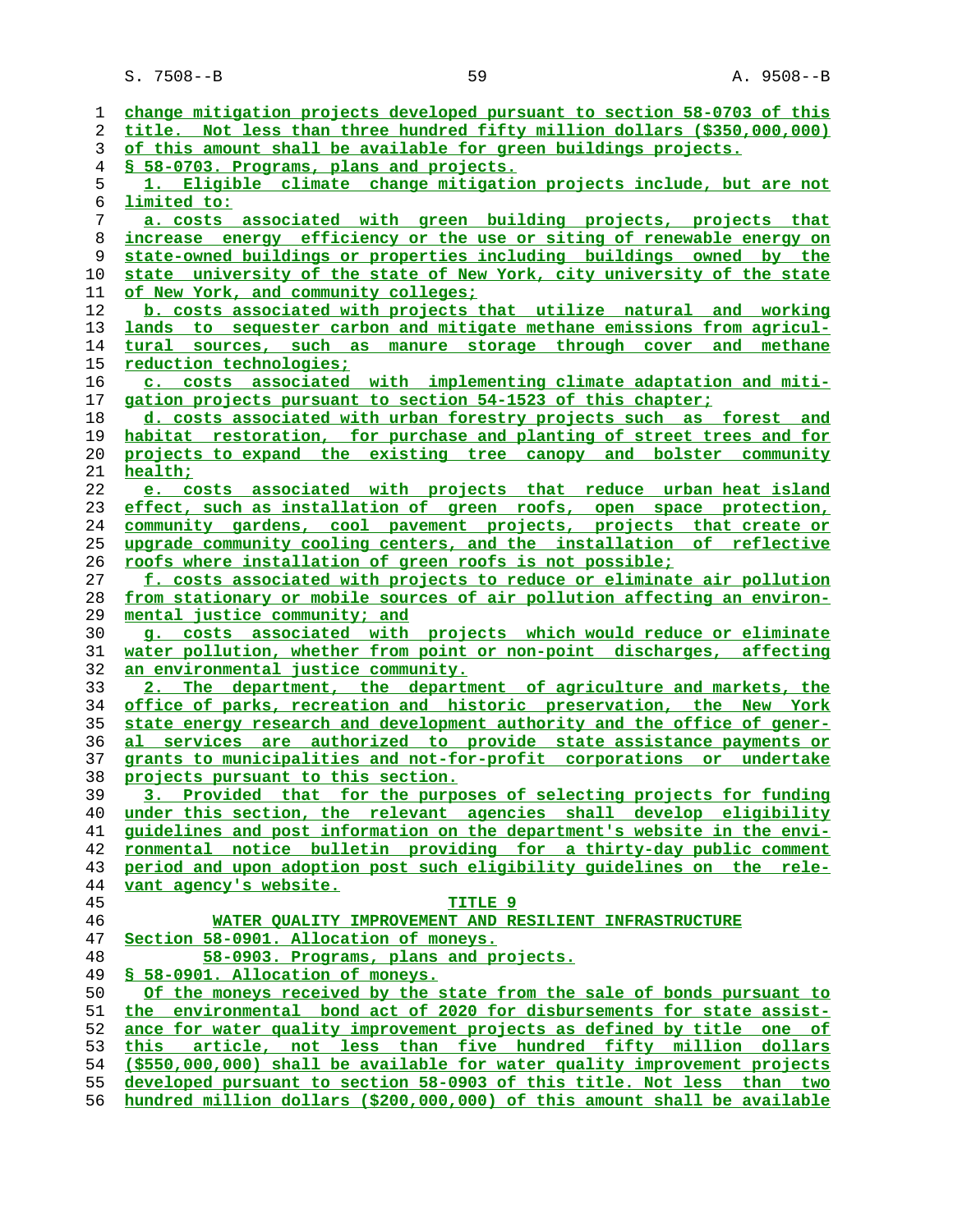| 1        | for wastewater infrastructure projects undertaken pursuant to the New                                                                           |  |  |  |
|----------|-------------------------------------------------------------------------------------------------------------------------------------------------|--|--|--|
| 2        | York state water infrastructure improvement act of 2017 pursuant to                                                                             |  |  |  |
| 3        | paragraph e of subdivision one of section 58-0903 of this title, and not                                                                        |  |  |  |
| 4        | less than one hundred million dollars (\$100,000,000) shall be available                                                                        |  |  |  |
| 5        | for municipal stormwater projects pursuant to paragraph a of subdivision                                                                        |  |  |  |
| 6        | <u>one of section 58-0903 of this title.</u>                                                                                                    |  |  |  |
| 7        | § 58-0903. Programs, plans and projects.                                                                                                        |  |  |  |
| 8        | 1. Eligible water quality improvement project costs include, but<br>are                                                                         |  |  |  |
| 9        | <u>not limited to:</u>                                                                                                                          |  |  |  |
| 10       | a. costs associated with grants to municipalities for projects that                                                                             |  |  |  |
| 11       | reduce or control storm water runoff, using green infrastructure where                                                                          |  |  |  |
| 12       | practicable;                                                                                                                                    |  |  |  |
| 13       | b. costs associated with projects that reduce agricultural nutrient                                                                             |  |  |  |
| 14       | runoff and promote soil health such as projects which implement compre-                                                                         |  |  |  |
| 15       | hensive nutrient management plans, other agricultural nutrient manage-                                                                          |  |  |  |
| 16       | ment projects, and non-point source abatement and control programs                                                                              |  |  |  |
| 17       | including projects developed pursuant to sections eleven-a and eleven-b                                                                         |  |  |  |
| 18       |                                                                                                                                                 |  |  |  |
| 19       | of the soil and water conservation districts;<br>c. costs associated with projects that address harmful algal blooms                            |  |  |  |
| 20       | such as abatement projects and projects focused on addressing nutrient                                                                          |  |  |  |
| 21       | reduction in freshwater and marine waters, wastewater infrastructure                                                                            |  |  |  |
| 22       | systems that treat nitrogen and phosphorus, and lake treatment systems;                                                                         |  |  |  |
| 23       | d. costs associated with wastewater infrastructure projects including                                                                           |  |  |  |
| 24       | but not limited to extending or establishing sewer lines to replace                                                                             |  |  |  |
| 25       | failing septic systems or cesspools and projects as provided by section                                                                         |  |  |  |
| 26       | twelve hundred eighty-five-u of the public authorities law;                                                                                     |  |  |  |
| 27       | e. costs associated with projects to reduce, avoid or eliminate point                                                                           |  |  |  |
| 28       | and non-point source discharges to water including projects authorized                                                                          |  |  |  |
|          |                                                                                                                                                 |  |  |  |
|          |                                                                                                                                                 |  |  |  |
| 29       | by the New York state water improvement infrastructure act of 2017<br>and                                                                       |  |  |  |
| 30       | section twelve hundred eighty-five-s of the public authorities law;                                                                             |  |  |  |
| 31       | f. costs associated with the establishment of riparian buffers to                                                                               |  |  |  |
| 32       | provide distance between farm fields and streams or abate erosion during                                                                        |  |  |  |
| 33       | high flow events; and                                                                                                                           |  |  |  |
| 34       | g. costs associated with lead service line replacement pursuant to                                                                              |  |  |  |
| 35       | section eleven hundred fourteen of the public health law.                                                                                       |  |  |  |
| 36       | 2. The department and the New York state environmental facilities                                                                               |  |  |  |
| 37       | corporation are authorized to provide state assistance payments or                                                                              |  |  |  |
| 38       | grants to municipalities for projects authorized pursuant to paragraphs                                                                         |  |  |  |
| 39       | a, b, and d of subdivision one of this section.                                                                                                 |  |  |  |
| 40       | 3. The department of agriculture and markets shall be authorized to                                                                             |  |  |  |
| 41       | make state assistance payments to soil and water conservation districts                                                                         |  |  |  |
| 42       | for the cost of implementing agricultural environmental management                                                                              |  |  |  |
| 43       | plans, including purchase of equipment for measuring and monitoring soil                                                                        |  |  |  |
| 44       | health and soil conditions.                                                                                                                     |  |  |  |
| 45       | 4. The department is authorized to make grants available to not-for-                                                                            |  |  |  |
| 46       | profits and academic institutions for paragraphs b, c, and f of subdivi-                                                                        |  |  |  |
| 47       | sion one of this section, and make state assistance payments to munici-                                                                         |  |  |  |
| 48       | palities and undertake projects pursuant to this section.                                                                                       |  |  |  |
| 49       | 5. Provided that for the purposes of selecting projects for funding of                                                                          |  |  |  |
| 50       | this section, the relevant agencies shall develop eligibility quidelines                                                                        |  |  |  |
| 51<br>52 | and post information on the department's website in the environmental                                                                           |  |  |  |
| 53       | notice bulletin providing for a thirty-day public comment period and<br>upon adoption post such eligibility guidelines on the relevant agency's |  |  |  |
| 54       | website.                                                                                                                                        |  |  |  |
| 55       | <b>TITLE 11</b>                                                                                                                                 |  |  |  |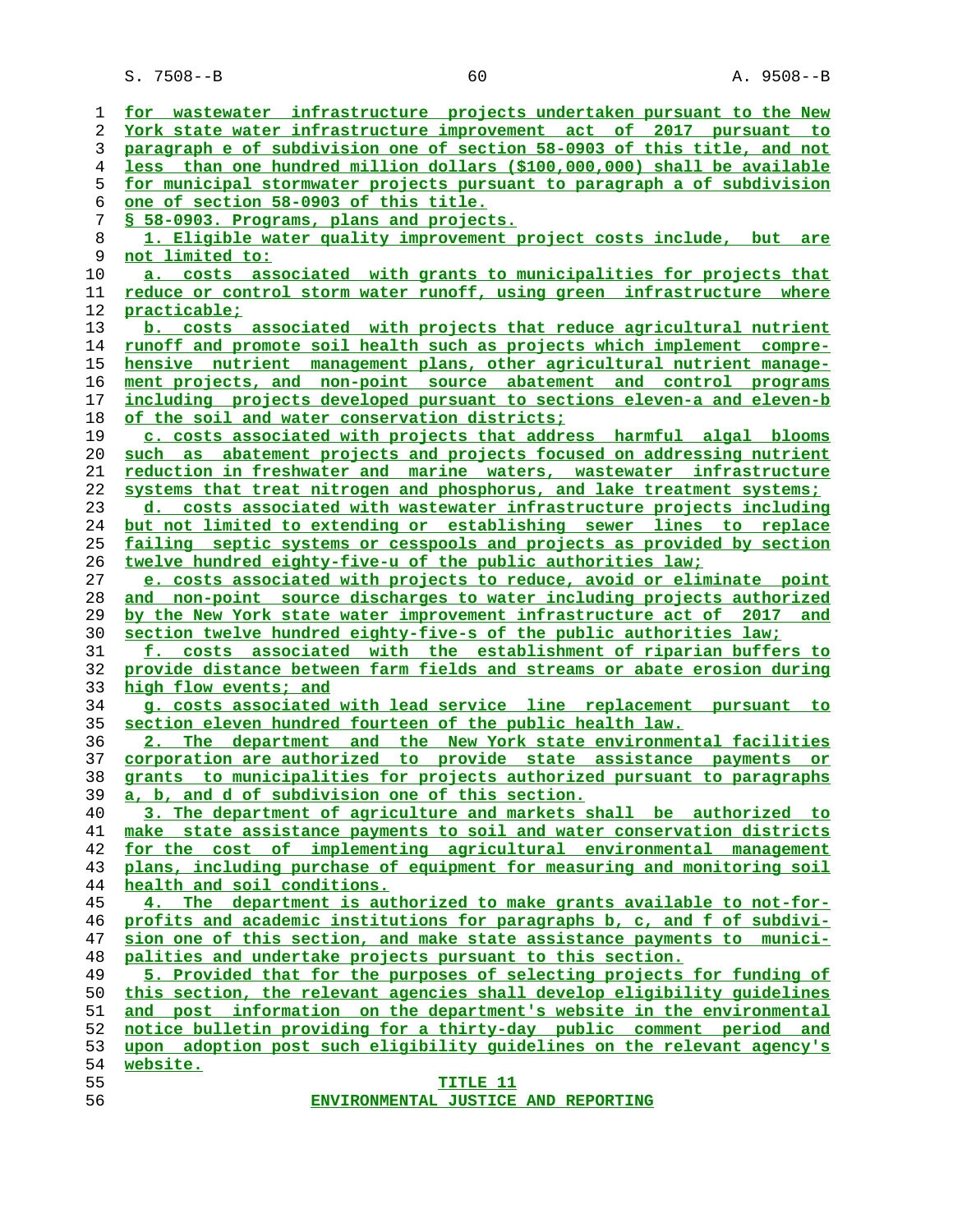S. 7508--B 61 A. 9508--B

| 1              | Section 58-1101. Benefits of funds.                                                                                                               |  |  |
|----------------|---------------------------------------------------------------------------------------------------------------------------------------------------|--|--|
| 2              | 58-1103. Reporting.                                                                                                                               |  |  |
| 3              | § 58-1101. Benefits of funds.                                                                                                                     |  |  |
| $\overline{4}$ | The department shall make every effort practicable to ensure that                                                                                 |  |  |
| 5              | thirty-five percent of the funds pursuant to this article benefit envi-                                                                           |  |  |
| 6              | <u>ronmental justice communities.</u>                                                                                                             |  |  |
| 7              | § 58-1103. Reporting.                                                                                                                             |  |  |
| 8              | 1. No later than sixty days following the end of each fiscal year,                                                                                |  |  |
| 9              | each department, agency, public benefit corporation, and public authori-                                                                          |  |  |
| 10             | ty receiving an allocation or allocations of appropriation financed from                                                                          |  |  |
| 11             | the restore mother nature environmental bond act of 2020 shall submit to                                                                          |  |  |
| 12             | the commissioner in a manner and form prescribed by the department, the                                                                           |  |  |
| 13             | following information as of March thirty-first of such fiscal year,                                                                               |  |  |
| 14             | within each category listed in this title: the total appropriation;                                                                               |  |  |
| 15             | total commitments; year-to-date disbursements; remaining uncommitted                                                                              |  |  |
| 16             | balances; and a description of each project.                                                                                                      |  |  |
| 17             | 2. No later than one hundred twenty days following the end of each                                                                                |  |  |
| 18             | fiscal year, the department shall submit to the governor, the temporary                                                                           |  |  |
| 19             |                                                                                                                                                   |  |  |
| 20             | president of the senate, and the speaker of the assembly a report that<br>includes the information received. A copy of the report shall be posted |  |  |
| 21             | on the department's website.                                                                                                                      |  |  |
| 22             | § 2. The state finance law is amended by adding a new section<br>$97$ -tttt                                                                       |  |  |
| 23             | to read as follows:                                                                                                                               |  |  |
| 24             | § 97-tttt. Restore mother nature bond fund. 1. There is hereby estab-                                                                             |  |  |
| 25             | lished in the joint custody of the state comptroller and the commission-                                                                          |  |  |
| 26             | er of taxation and finance a special fund to be known as the "restore                                                                             |  |  |
| 27             | mother nature bond fund".                                                                                                                         |  |  |
| 28             | 2. The state comptroller shall deposit into the restore mother nature                                                                             |  |  |
| 29             | bond fund all moneys received by the state from the sale of bonds and/or                                                                          |  |  |
| 30             | notes for uses eligible pursuant to section four of the environmental                                                                             |  |  |
| 31             | bond act of 2020 "restore mother nature".                                                                                                         |  |  |
| 32             | 3. Moneys in the restore mother nature bond fund, following appropri-                                                                             |  |  |
| 33             | ation by the legislature and allocation by the director of the budget,                                                                            |  |  |
| 34             | shall be available only for reimbursement of expenditures made from                                                                               |  |  |
| 35             | appropriations from the capital projects fund for the purpose of the                                                                              |  |  |
| 36             | restore mother nature bond fund, as set forth in the environmental bond                                                                           |  |  |
| 37             | act of 2020 "restore mother nature".                                                                                                              |  |  |
| 38             | 4. No moneys received by the state from the sale of bonds and/or notes                                                                            |  |  |
| 39             | sold pursuant to the environmental bond act of 2020 "restore mother                                                                               |  |  |
| 40             | nature" shall be expended for any project until funds therefor have been                                                                          |  |  |
| 41             | allocated pursuant to the provisions of this section and copies of the                                                                            |  |  |
| 42             | appropriate certificates of approval filed with the chair of the senate                                                                           |  |  |
| 43             | finance committee, the chair of the assembly ways and means committee                                                                             |  |  |
| 44             | and the state comptroller.                                                                                                                        |  |  |
| 45             | § 3. Section 61 of the state finance law is amended by adding<br>a<br>new                                                                         |  |  |
| 46             | subdivision 32 to read as follows:                                                                                                                |  |  |
| 47             | 32. Thirty years. For the payment of "restore mother nature" projects,                                                                            |  |  |
| 48             | defined in article fifty-eight of the environmental conservation law<br>as                                                                        |  |  |
| 49             | and undertaken pursuant to a chapter of the laws of two thousand twenty,                                                                          |  |  |
| 50             | enacting and constituting the environmental bond act of 2020 "restore                                                                             |  |  |
| 51             | mother nature". Thirty years for flood control infrastructure, other                                                                              |  |  |
| 52             | environmental infrastructure, wetland and other habitat restoration,                                                                              |  |  |
| 53             | water quality projects, acquisition of land, including acquisition of                                                                             |  |  |
| 54             | real property, and renewable energy projects. Notwithstanding the fore-                                                                           |  |  |
| 55             | going, for the purposes of calculating annual debt service, the state                                                                             |  |  |
| 56             | comptroller shall apply a weighted average period of probable life of                                                                             |  |  |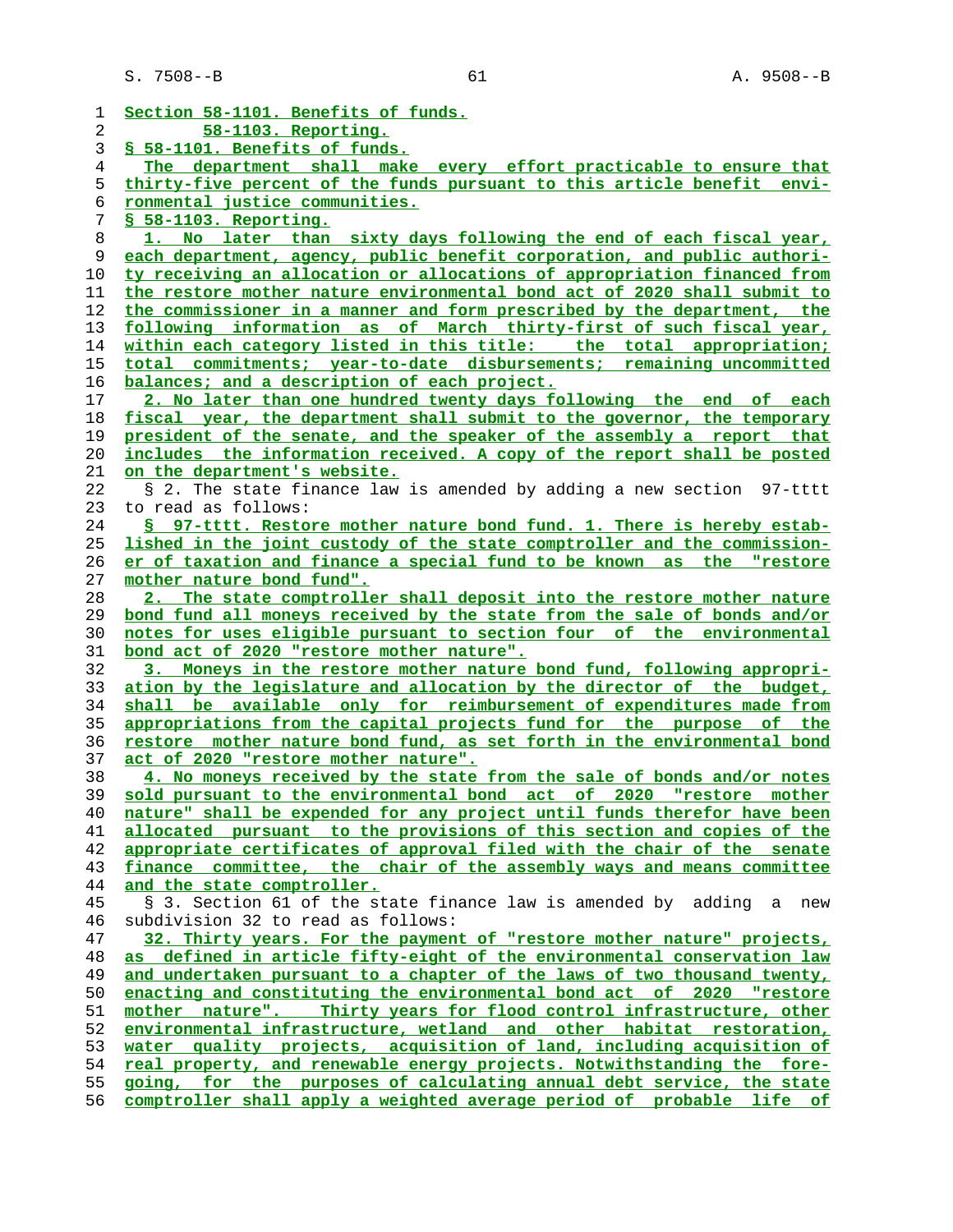**restore mother nature projects, including any other works or purposes to be financed with state debt. Weighted average period of probable life shall be determined by computing the sum of the products derived from multiplying the dollar value of the portion of the debt contracted for each work or purpose (or class of works or purposes) by the probable life of such work or purpose (or class of works or purposes) and divid- ing the resulting sum by the dollar value of the entire debt after taking into consideration any original issue premium or discount.**

 9 § 4. If any clause, sentence, paragraph, section or part of this act 10 shall be adjudged by any court of competent jurisdiction to be invalid, 11 such judgment shall not affect, impair or invalidate the remainder ther- 12 eof, but shall be confined in its operation to the clause, sentence, 13 paragraph, section or part thereof directly involved in the controversy 14 in which such judgment shall have been rendered.

 15 § 5. This act shall take effect only in the event that section 1 of 16 part QQ of the chapter of the laws of 2020 enacting the environmental 17 bond act of 2020 "restore mother nature" is submitted to the people at 18 the general election to be held in November 2020 and is approved by a 19 majority of all votes cast for and against it at such election. Upon 20 such approval, this act shall take effect immediately; provided that the 21 commissioner of environmental conservation shall notify the legislative 22 bill drafting commission upon the occurrence of the enactment of section 23 1 of part QQ of the chapter of the laws of 2020 enacting the environ- 24 mental bond act of 2020 "restore mother nature", in order that the 25 commission may maintain an accurate and timely effective data base of 26 the official text of the laws of the state of New York in furtherance of 27 effectuating the provisions of section 44 of the legislative law and 28 section 70-b of the public officers law. Effective immediately, the 29 addition, amendment, and/or repeal of any rule or regulation necessary 30 for the implementation of the foregoing sections of this act are author- 31 ized and directed to be made and completed on or before such effective 32 date.

| 33 | PART SS               |
|----|-----------------------|
| 34 | Intentionally Omitted |
| 35 | PART TT               |
| 36 | Intentionally Omitted |
| 37 | PART UU               |

 38 Section 1. This act enacts into law components of legislation which 39 are necessary to implement legislation relating to the Bay Park Convey- 40 ance Project. Each component is wholly contained within a Subpart iden- 41 tified as Subparts A through C. The effective date for each particular 42 provision contained within such Subpart is set forth in the last section 43 of such Subpart. Any provision in any section contained within a 44 Subpart, including the effective date of the Subpart, which makes a 45 reference to a section "of this act", when used in connection with that 46 particular component, shall be deemed to mean and refer to the corre- 47 sponding section of the Subpart in which it is found. Section three of 48 this act sets forth the general effective date of this act.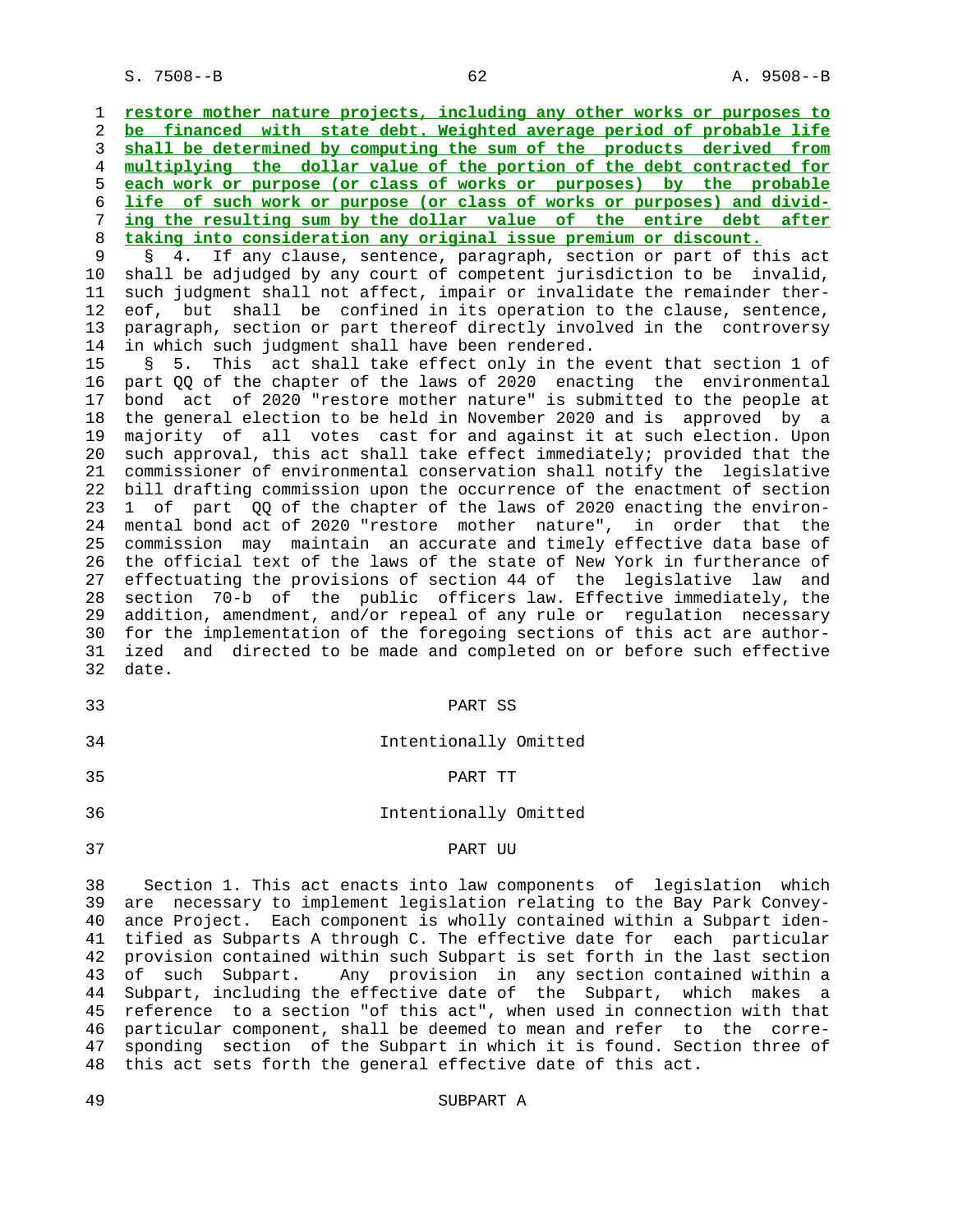1 Section 1. Subject to the provisions of this act, the county of 2 Nassau, acting by and through the county legislature of such county, is 3 hereby authorized to (a) discontinue permanently the use as parkland the 4 subsurface lands described in sections four, five, seven, eight, ten and 5 eleven of this act and establish permanent easements on such lands for 6 the purpose of constructing, operating, maintaining and repairing a 7 subsurface sewer main, and (b) discontinue temporarily the use as park- 8 land the lands described in sections three, six and nine of this act and establish temporary easements on such lands for the purpose of 10 constructing a subsurface sewer main. Authorization for the temporary 11 easements described in sections three, six, and nine of this act shall 12 cease upon the completion of the construction of such sewer main, at 13 which time the department of environmental conservation shall restore 14 the surface of the parklands disturbed and the parklands shall continue 15 to be used for park purposes as they were prior to the establishment of 16 such temporary easements. Authorization for the permanent easements 17 described in sections four, five, seven, eight, ten and eleven of this 18 act shall require that the department of environmental conservation 19 restore the surface of the parklands disturbed and the parklands shall 20 continue to be used for park purposes as they were prior to the estab- 21 lishment of the permanent easements.

 22 § 2. The authorization provided in section one of this act shall be 23 effective only upon the condition that the county of Nassau dedicate an 24 amount equal to or greater than the fair market value of the parklands 25 being discontinued to the acquisition of new parklands and/or capital 26 improvements to existing park and recreational facilities.

 27 § 3. TEMPORARY EASEMENT - Force main shaft construction area. Park- 28 land upon and under which a temporary easement may be established pursu- 29 ant to subdivision (b) of section one of this act is described as all 30 that certain plot, piece or parcel of land with buildings and improve- 31 ments thereon erected, situate, lying and being located at Bay Park, 32 Town of Hempstead, County of Nassau and State of New York being more 33 particularly bounded and described as follows: beginning at a point on 34 the northerly line of the Nassau County Sewage Treatment Plant property, 35 said Point of Beginning being South 68°00' East, as measured along 36 northerly line of said sewage treatment plant, 543 feet plus or minus, 37 from the intersection of the northerly line Nassau County Sewage Treat- 38 ment Plant with the westerly side of Compton Street; running thence 39 South 68°00' East, along the northerly line of said sewage treatment 40 plant, 247 feet plus or minus; thence South 07°04' West 196 feet plus or 41 minus; thence North 78°37' West 33 feet plus or minus; thence North 42 06°10' East 105 feet plus or minus; thence North 30°53' West 56 feet 43 plus or minus; thence North 64°27' West 190 feet plus or minus; thence 44 North 20°21' East 49 feet plus or minus, to the northerly line of the 45 Nassau County Sewage Treatment Plant, at the Point of Beginning. 46 Containing within said bounds 19,700 square feet plus or minus. The 47 above described temporary easement is for the construction of a thirty- 48 foot diameter access shaft. The location of said access shaft is more 49 particularly described in section four of this act. Said parcel being 50 part of property designated as Section: 42 Block: A Lots: 50, 57 on the 51 Nassau County Land and Tax Map.

 52 § 4. PERMANENT SUBSURFACE EASEMENT - Access shaft. Parkland upon and 53 under which a permanent easement may be established pursuant to subdivi- 54 sion (a) of section one of this act is described as all that certain 55 plot, piece or parcel of land with buildings and improvements thereon 56 erected, situate, lying and being located at Bay Park, Town of Hemp-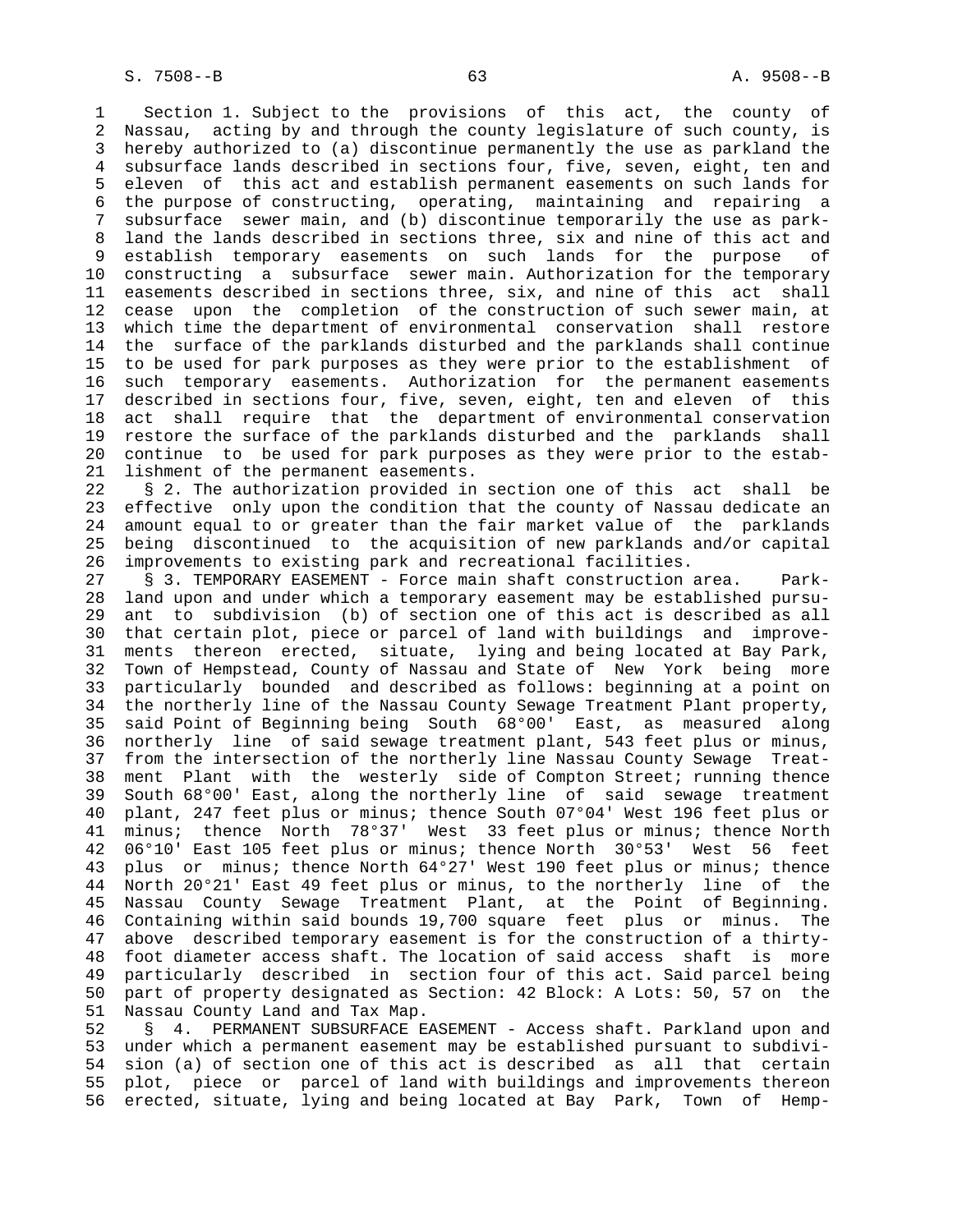1 stead, County of Nassau and State of New York being more particularly 2 bounded and described as follows: a circular easement with a radius of 3 15 feet, the center of said circle being the following three (3) courses 4 from the intersection of the northerly line of the Nassau County Sewage 5 Treatment Plant with the westerly side of Compton Street: running thence 6 South 68°00' East, along the northerly line of said sewage treatment 7 plant, 581 feet plus or minus to the centerline of the permanent ease- 8 ment for a force main described in section five of this act; thence 9 South 21°34' West, along said centerline, 17 feet plus or minus; thence 10 South 14°28' West, continuing along said centerline, 1,439 feet plus or 11 minus, to the center of the herein described circular easement. Contain- 12 ing within said bound 707 square feet plus or minus. Said permanent 13 easement is for an access shaft that extends from the surface of the 14 ground to an approximate depth of 70 feet. Any permanent surface 15 improvements for cathodic protection, if necessary, would be flush with 16 the ground surface or integrated into site landscaping. Said parcel 17 being part of property designated as Section: 42 Block: A Lots: 50, 57 18 on the Nassau County Land and Tax Map.

 19 § 5. PERMANENT SUBSURFACE EASEMENT - Force main. Parkland upon and 20 under which a permanent easement may be established pursuant to subdivi- 21 sion (a) of section one of this act is described as all that certain 22 plot, piece or parcel of land with buildings and improvements thereon 23 erected, situate, lying and being located at Bay Park, Town of Hemp- 24 stead, County of Nassau and State of New York being a 20-foot wide strip 25 of land more particularly bounded and described as follows: beginning at 26 a point on the northerly line of the Nassau County Sewage Treatment 27 Plant property, said Point of Beginning being South 68°00' East, as 28 measured along northerly line of said sewage treatment plant, 571 feet 29 plus or minus, from the intersection of the northerly line Nassau County 30 Sewage Treatment Plant with the westerly side of Compton Street; running 31 thence South 68°00' East, along the northerly line of said sewage treat- 32 ment plant, 20 feet plus or minus; thence South 21°34' West 17 feet plus 33 or minus; thence South 14°28' West 1,463 feet plus or minus; thence 34 North 75°32' West 20 feet plus or minus; thence North 14°28' East 1,464 35 feet plus or minus; thence North 21°34' East 18 feet plus or minus, to 36 the northerly line of the Nassau County Sewage Treatment Plant, at the 37 Point of Beginning. Containing within said bounds 29,600 square feet. 38 The above described permanent easement is for the construction and oper- 39 ation of a six-foot diameter force main at a minimum depth of fifteen 40 feet below the ground surface. Said parcel being part of property desig- 41 nated as Section: 42 Block: A Lots: 50, 57 on the Nassau County Land and 42 Tax Map.

 43 § 6. TEMPORARY EASEMENT - Force main shaft construction area. Park- 44 land upon and under which a temporary easement may be established pursu- 45 ant to subdivision (b) of section one of this act is described as all 46 that certain plot, piece or parcel of land with buildings and improve- 47 ments thereon erected, situate, lying and being located at the hamlet of 48 Wantagh, Town of Hempstead, County of Nassau and State of New York being 49 more particularly bounded and described as follows: beginning at a point 50 on the northwesterly line of the herein described temporary easement for 51 the force main shaft construction area, said Point of Beginning being 52 more particularly described as commencing at the intersection of the 53 southerly side of Sunrise Highway Street with the southeasterly side of 54 Lakeview Road; running thence southerly along the southeasterly side of 55 Lakeview Road 243 feet plus or minus, to the centerline of the permanent 56 subsurface easement for force main described in section eight of this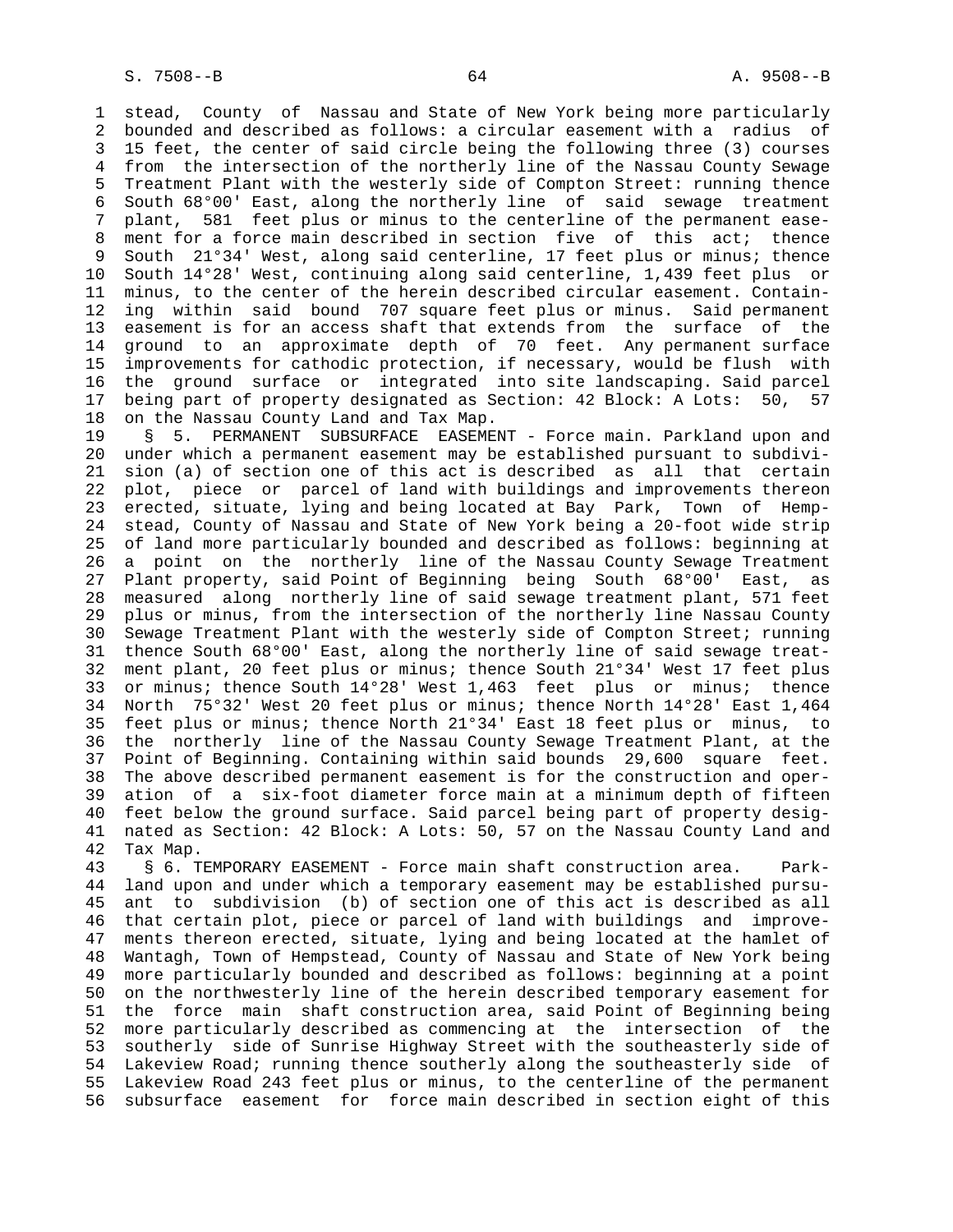1 act; thence South 60°06' East, along said centerline, 25 feet plus or 2 minus, to the northwesterly line of the temporary easement for the force 3 main shaft construction area, at the Point of Beginning. Running thence 4 North 39°06' East 111 feet plus or minus; thence South 55°47' East 70 5 feet plus or minus; thence South 38°42' West 240 feet plus or minus; 6 thence North 54°11' West 72 feet plus or minus; thence North 39°06' East 7 127 feet plus or minus, to the Point of Beginning. Containing within 8 said bounds 16,900 square feet plus or minus. The above described tempo rary easement is for the construction of a thirty-foot diameter access 10 shaft. The location of said access shaft is more particularly described 11 in section seven of this act. Said parcel being part of property desig- 12 nated as Section: 56 Block: Y Lot: 259 on the Nassau County Land and Tax 13 Map.

 14 § 7. PERMANENT SUBSURFACE EASEMENT - Access shaft. Parkland upon and 15 under which a permanent easement may be established pursuant to subdivi- 16 sion (a) of section one of this act is described as all that certain 17 plot, piece or parcel of land with buildings and improvements thereon 18 erected, situate, lying and being located at Hamlet of Wantagh, Town of 19 Hempstead, County of Nassau and State of New York being more particular- 20 ly bounded and described as follows: a circular easement with a radius 21 of 15 feet, the center of said circle being the following two (2) cours- 22 es from the intersection of the southerly side of Sunrise Highway with 23 the southeasterly side of Lakeview Road: Southerly along the southeast- 24 erly side of Lakeview Road 243 feet plus or minus, to the centerline of 25 the permanent subsurface easement for force main, described in section 26 eight of this act; South 60°06' East, along said centerline, 51 feet 27 plus or minus, to the center of the herein described circular easement. 28 Containing within said bounds a surface area of 707 square feet plus or 29 minus. Said permanent easement is for an access shaft that extends from 30 the surface of the ground to an approximate depth of 70 feet. Any perma- 31 nent surface improvements for cathodic protection, if necessary, would 32 be flush with the ground surface or integrated into site landscaping. 33 Said parcel being part of property designated as Section: 56 Block: Y 34 Lot: 259 on the Nassau County Land and Tax Map.

 35 § 8. PERMANENT SUBSURFACE EASEMENT - Force main. Parkland upon and 36 under which a permanent easement may be established pursuant to subdivi- 37 sion (a) of section one of this act is described as all that certain 38 plot, piece or parcel of land with buildings and improvements thereon 39 erected, situate, lying and being located at the Hamlet of Wantagh, Town 40 of Hempstead, County of Nassau and State of New York being a 20-foot 41 wide strip of land more particularly bounded and described as follows: 42 beginning at a point on the southeasterly side of Lakeview Road, said 43 Point of Beginning being southwesterly 222 feet plus or minus, as meas- 44 ured along the southeasterly side of Lakeview Road from the intersection 45 of the southerly side of Sunrise Highway with the southeasterly side of 46 Lakeview Road; thence South 60°06' East 49 feet plus or minus; thence 47 South 32°15' East 1,759 feet plus or minus; thence South 16°16' West 53 48 feet plus or minus; thence North 32°15' West 1,785 feet plus or minus; 49 thence North 60°06' West 53 feet plus or minus, to the southeasterly 50 side of Lakeview Road; thence North 48°13' East, along the southeasterly 51 side of Lakeview Road, 42 feet plus or minus, to the Point of Beginning. 52 Containing within said bounds 72,900 square feet plus or minus. The 53 above described permanent easement is for the construction and operation 54 of a six-foot diameter force main at a minimum depth of fifteen feet 55 below the ground surface. Said parcel being part of property designated 56 as Section: 56 Block: Y Lots: 259 on the Nassau County Land and Tax Map.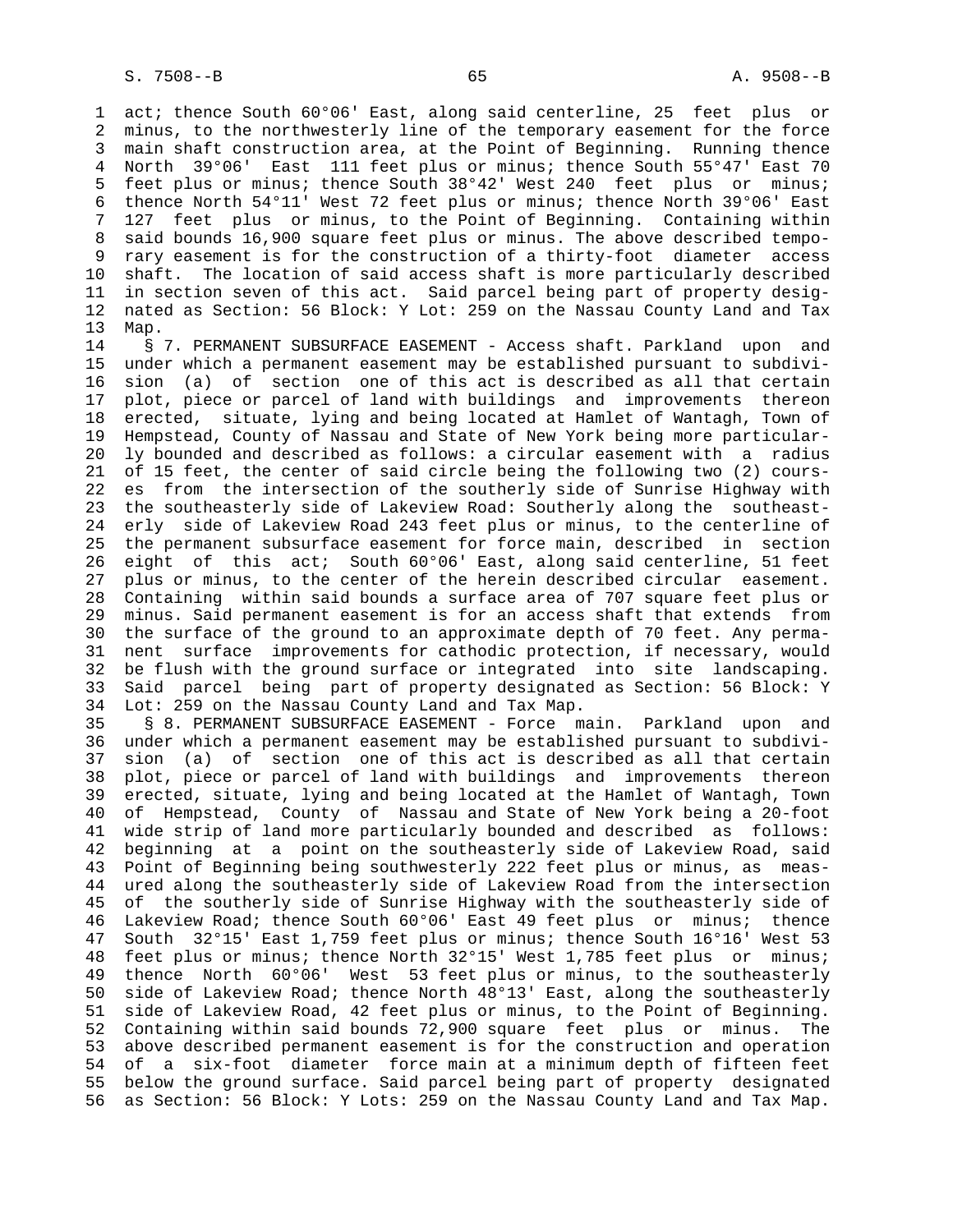1 § 9. TEMPORARY EASEMENT - Force main shaft construction area. Park- 2 land upon and under which a temporary easement may be established pursu- 3 ant to subdivision (b) of section one of this act is described as all 4 that certain plot, piece or parcel of land with buildings and improve- 5 ments thereon erected, situate, lying and being located at the hamlet of 6 Wantagh, Town of Hempstead, County of Nassau and State of New York being 7 more particularly bounded and described as follows: beginning at a point 8 on the northerly line of the herein described temporary easement for the<br>9 force main shaft construction area, said Point of Beginning being more force main shaft construction area, said Point of Beginning being more 10 particularly described as commencing at the intersection of the souther- 11 ly side of Byron Street with the easterly side of Wantagh Parkway; 12 running thence southerly along the easterly side of Wantagh Parkway 319 13 feet plus or minus, to the centerline of the permanent subsurface ease- 14 ment for force main, described in section eleven of this act; thence 15 South 19°15' East, along said centerline, 257 feet plus or minus, to the 16 northerly line of the temporary easement for the force main shaft 17 construction area, at the Point of Beginning. Running thence North 18 87°25' East 122 feet plus or minus; thence south 33°56' East 68 feet 19 plus or minus; thence South 04°43' East 54 feet plus or minus; thence 20 South 86°38' West 78 feet plus or minus; thence South 02°20' East 83 21 feet plus or minus; thence South 47°04' West 103 feet plus or minus; 22 thence South 86°22' West 28 feet plus or minus; thence North 08°39' West 23 264 feet plus or minus; thence North 87°25' East 53 feet plus or minus, 24 to the Point of Beginning. Containing within said bounds 36,500 square 25 feet plus or minus. The above described temporary easement is for the 26 construction of a thirty-foot diameter access shaft. The location of 27 said access shaft is more particularly described in section ten of this 28 act. Said parcel being part of property designated as Section: 63 Block: 29 261 Lots: 765G, 818A (Part of Cedar Creek Park) on the Nassau County 30 Land and Tax Map.

 31 § 10. PERMANENT SUBSURFACE EASEMENT - Access shaft. Parkland upon and 32 under which a permanent easement may be established pursuant to subdivi- 33 sion (a) of section one of this act is described as all that certain 34 plot, piece or parcel of land with buildings and improvements thereon 35 erected, situate, lying and being located at Hamlet of Wantagh, Town of 36 Hempstead, County of Nassau and State of New York being more particular- 37 ly bounded and described as follows: a circular easement with a radius 38 of 15 feet, the center of said circle being the following two (2) cours- 39 es from the intersection of the southerly side of Byron Street with the 40 easterly side of Wantagh Parkway: Southerly along the easterly side of 41 Wantagh Parkway 319 feet plus or minus, to the centerline of the perma- 42 nent subsurface easement for force main, described in section eleven of 43 this act; thence South 19°15' East, along said centerline, 315 feet plus 44 or minus, to the center of the herein described circular easement. 45 Containing within said bounds a surface area of 707 square feet plus or 46 minus. Said permanent easement is for an access shaft that extends from 47 the surface of the ground to an approximate depth of 70 feet. Any perma- 48 nent surface improvements for cathodic protection, if necessary, would 49 be flush with the ground surface or integrated into site landscaping. 50 Said parcel being part of property designated as Section: 63 Block: 261 51 Lots: 765G, 818A (Part of Cedar Creek Park) on the Nassau County Land 52 and Tax Map.

 53 § 11. PERMANENT SUBSURFACE EASEMENT - Force main. Parkland upon and 54 under which a permanent easement may be established pursuant to subdivi- 55 sion (a) of section one of this act is described as all that certain 56 plot, piece or parcel of land with buildings and improvements thereon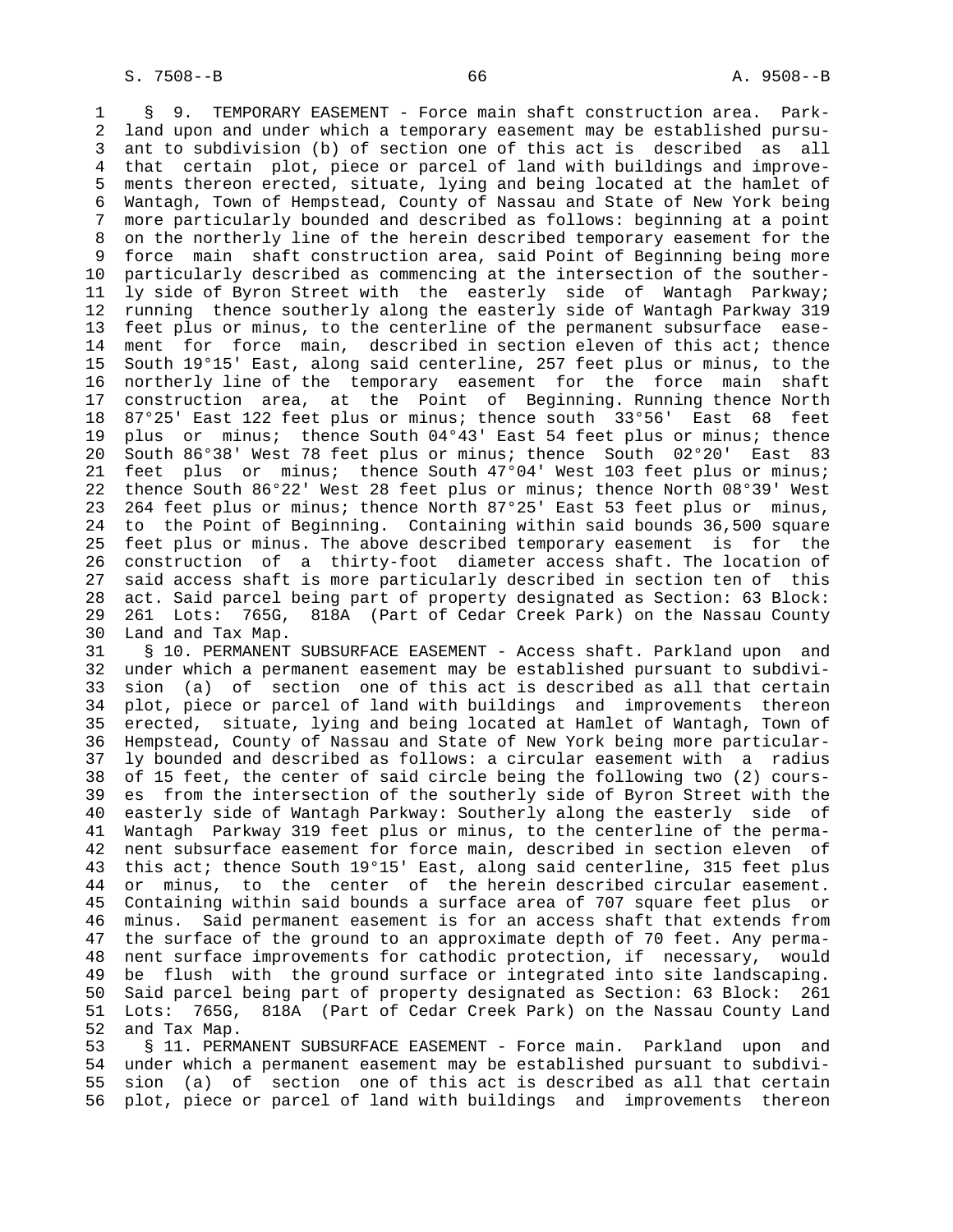1 erected, situate, lying and being located at the Hamlet of Wantagh, Town 2 of Hempstead, County of Nassau and State of New York being a 20-foot 3 wide strip of land more particularly bounded and described as follows: 4 beginning at a point on the easterly side of Wantagh Parkway, said Point 5 of Beginning being southerly 285 feet plus or minus, as measured along 6 the easterly side of Wantagh Parkway from the intersection of the south- 7 erly side of Byron Street with the easterly side of Wantagh Parkway; 8 running thence South 19°15' East 349 feet plus or minus; thence South<br>9 02°17' East 1,882 feet plus or minus; thence South 09°25' East 1,202 9 02°17' East 1,882 feet plus or minus; thence South 09°25' East 1,202 10 feet plus or minus; thence South 80°35' West 20 feet plus or minus; 11 thence North 09°25' West 1,203 feet plus or minus; thence North 02°17' 12 West 1,880 feet plus or minus; thence North 19°15' West 281 feet plus or 13 minus, to the easterly side of Wantagh Parkway; thence North 02°09' 14 West, along the easterly side of Wantagh Parkway, 68 feet plus or minus, 15 to the Point of Beginning. Containing within said bounds 68,000 square 16 feet plus or minus. The above described permanent easement is for the 17 construction and operation of a six-foot diameter force main at a mini- 18 mum depth of fifteen feet below the ground surface. Said parcel being 19 part of property designated as Section: 63 Block: 261 Lots: 765G, 818A 20 (Part of Cedar Creek Park) on the Nassau County Land and Tax Map.

 21 § 12. Should the lands described in sections four, five, seven, eight, 22 ten and eleven of this act cease to be used for the purposes described 23 in section one of this act, the permanent easements established pursuant 24 to section one of this act shall cease and such lands shall be restored 25 and dedicated as parklands.

 26 § 13. In the event that the county of Nassau received any funding 27 support or assistance from the federal government for the purchase, 28 maintenance, or improvement of the parklands set forth in sections three 29 through eleven of this act, the discontinuance and alienation of such 30 parklands authorized by the provisions of this act shall not occur until 31 the county of Nassau has complied with any applicable federal require- 32 ments pertaining to the alienation or conversion of parklands, including 33 satisfying the secretary of the interior that the alienation or conver- 34 sion complies with all conditions which the secretary of the interior 35 deems necessary to assure the substitution of other lands shall be 36 equivalent in fair market value and usefulness to the lands being alien- 37 ated or converted.

38 § 14. This act shall take effect immediately.

#### 39 SUBPART B

 40 Section 1. Subject to the provisions of this act, the village of East 41 Rockaway, in the county of Nassau, acting by and through the village 42 board of such village, is hereby authorized to (a) discontinue perma- 43 nently the use as parkland the subsurface lands described in sections 44 four and five of this act and to grant permanent easements on such lands 45 to the State of New York or county of Nassau for the purpose of 46 constructing, operating, maintaining and repairing a subsurface sewer 47 main, and (b) discontinue temporarily the use as parkland the lands 48 described in section three of this act and grant temporary easements on 49 such lands to the county of Nassau for the purpose of constructing a 50 subsurface sewer main. Authorization for the temporary easement 51 described in section three of this act shall cease upon the completion 52 of the construction of the sewer main, at which time the department of 53 environmental conservation shall restore the surface of the parklands 54 disturbed and the parklands shall continue to be used for park purposes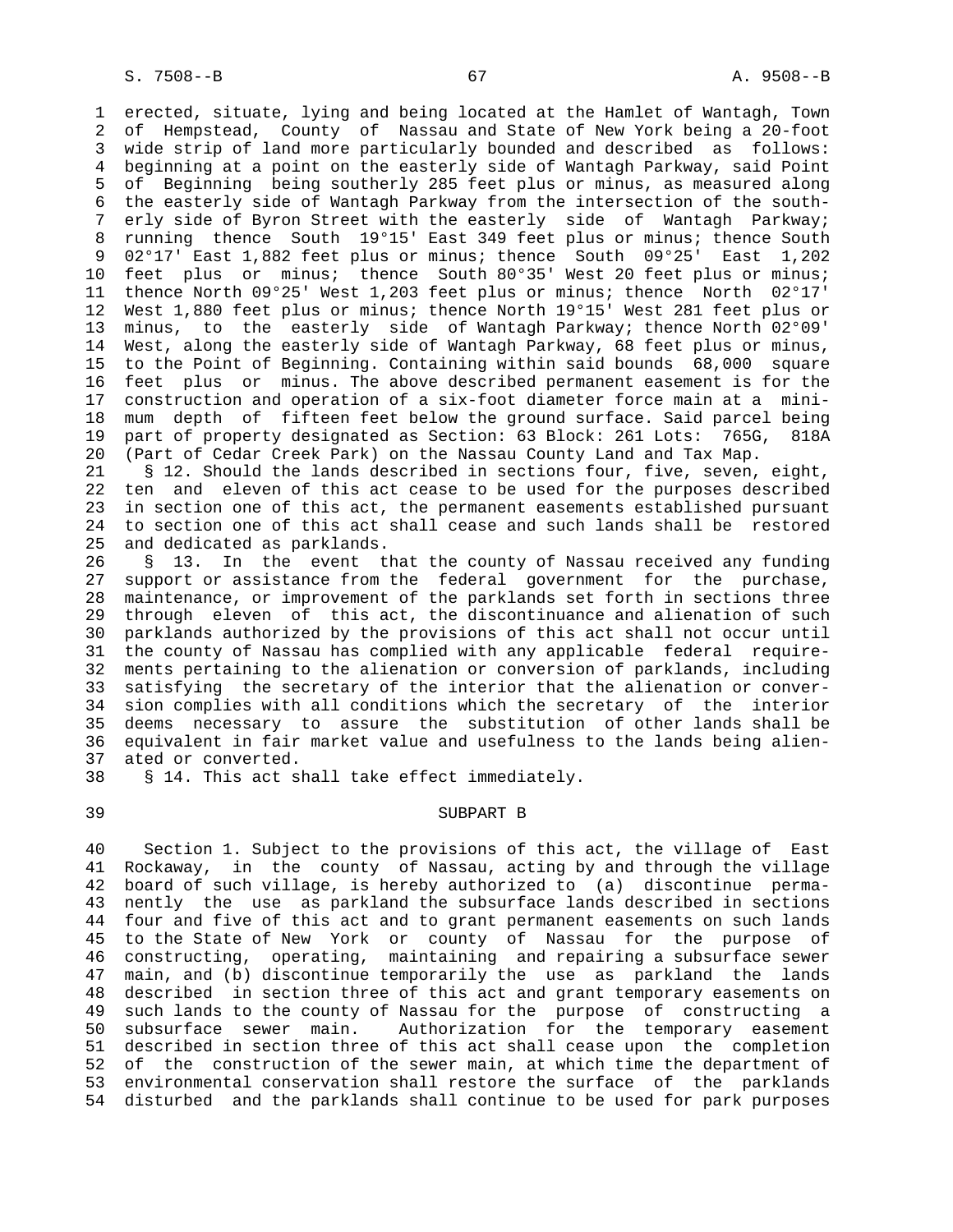1 as they were prior to the grant of the temporary easement. Authorization 2 for the permanent easements described in sections four and five of this 3 act shall require that the department of environmental conservation 4 restore the surface of the parklands disturbed and the parklands shall 5 continue to be used for park purposes as they were prior to the estab- 6 lishment of the permanent easements.

 7 § 2. The authorization provided in section one of this act shall be 8 effective only upon the condition that the village of East Rockaway<br>9 dedicate an amount equal to or greater than the fair market value of the dedicate an amount equal to or greater than the fair market value of the 10 parklands being discontinued to the acquisition of new parklands and/or 11 capital improvements to existing park and recreational facilities.

 12 § 3. TEMPORARY EASEMENT - Force Main Shaft Construction Area. Park- 13 land upon and under which a temporary easement may be granted pursuant 14 to subdivision (b) of section one of this act is described as follows: 15 all that certain plot, piece or parcel of land with buildings and 16 improvements thereon erected, situate, lying and being located at Incor- 17 porated Village of East Rockaway, and the Hamlet of Oceanside, Town of 18 Hempstead, County of Nassau and State of New York being more particular- 19 ly bounded and described as follows: beginning at a point on the 20 westerly line of the herein described temporary easement for the force 21 main shaft construction area, said Point of Beginning being more partic- 22 ularly described as commencing at the intersection of the northeasterly 23 side of Long Island Railroad right-of-way with the easterly side of 24 Ocean Avenue; running thence North 12°34' East, along the easterly side 25 of Ocean Avenue, 92 feet plus or minus, to the northerly line of proper- 26 ty designated as Section 38 Block E Lot 14, on the Nassau County Land 27 and Tax Map; thence South 74°46' East, partly along said northerly line, 28 206 feet plus or minus, to the westerly line of the temporary easement, 29 at the Point of Beginning. Running thence North 15°34' East 49 feet plus 30 or minus; thence South 67°33' East 238 feet plus or minus; thence South 31 07°07' West 31 feet plus or minus; thence South 86°06' West 161 feet 32 plus or minus; thence South 64°59' West 117 feet plus or minus; thence 33 North 15°34' East 140 feet plus or minus, to the Point of Beginning. 34 Containing within said bounds 23,000 square feet plus or minus. The 35 above described temporary easement is for the construction of a thirty- 36 foot diameter access shaft. The location of said access shaft is more 37 particularly described in section four of this act. Said parcel being 38 part of property designated as Section: 38, Block: E, Lots: 12, 14, 21A, 39 21B on the Nassau County Land and Tax Map.

 40 § 4. PERMANENT SUBSURFACE EASEMENT - Access Shaft. Parkland upon and 41 under which a permanent easement may be granted pursuant to subdivision 42 (a) of section one of this act is described as all that certain plot, 43 piece or parcel of land with buildings and improvements thereon erected, 44 situate, lying and being located at Incorporated Village of East Rocka- 45 way, and the Hamlet of Oceanside, Town of Hempstead, County of Nassau 46 and State of New York being more particularly bounded and described as 47 follows: a circular easement with a radius of 15 feet, the center of 48 said circle being the following three (3) courses from the intersection 49 of the northeasterly side of Long Island Railroad right-of-way with the 50 easterly side of Ocean Avenue; North 12°34' East, along the easterly 51 side of Ocean Avenue, 92 feet plus or minus, to the northerly line of 52 property designated as Section 38 Block E Lot 14 on the Nassau County 53 Land and Tax Map; South 74°46' East, partly along the said northerly 54 line, 333 feet plus or minus, to the centerline of the subsurface ease- 55 ment for force main described in section five of this act; thence South 56 19°04' West, along said centerline, 16 feet plus or minus, to the center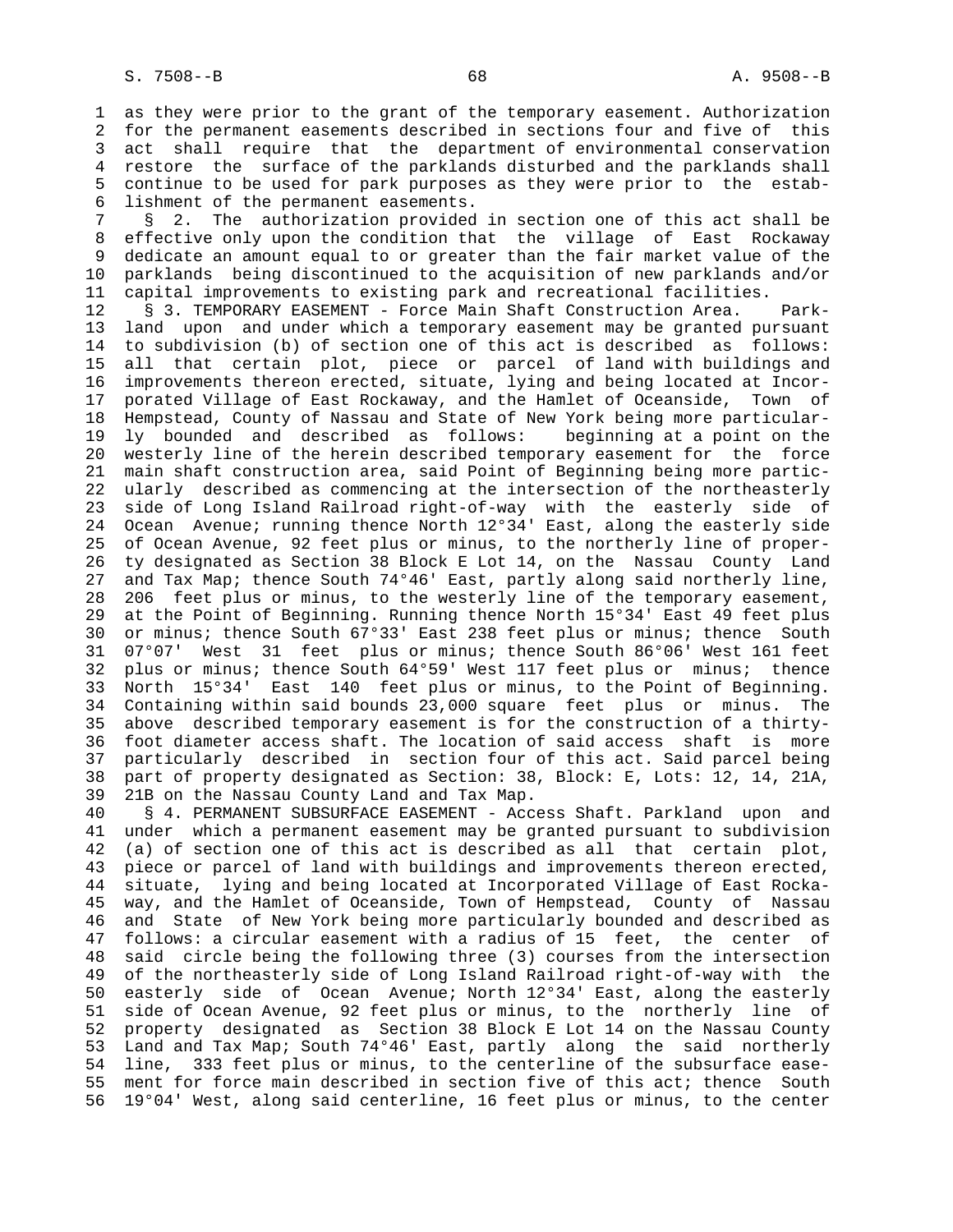1 of the herein described circular easement. Containing within said bounds 2 a surface area of 707 square feet plus or minus. Said permanent easement 3 is for an access shaft that extends from the surface of the ground to an 4 approximate depth of 70 feet. Any permanent surface improvements for 5 cathodic protection, if necessary, would be flush with the ground 6 surface or integrated into site landscaping. Said parcel being part of 7 property designated as Section: 38, Block: E, Lots: 12, 14, 21A, 21B on 8 the Nassau County Land and Tax Map.<br>9 § 5. PERMANENT SUBSURFACE EAS

§ 5. PERMANENT SUBSURFACE EASEMENT - Force Main. Parkland upon and 10 under which a permanent easement may be granted pursuant to subdivision 11 (a) of section one of this act is described as all that certain plot, 12 piece or parcel of land with buildings and improvements thereon erected, 13 situate, lying and being located at Incorporated Village of East Rocka- 14 way, and the Hamlet of Oceanside, County of Nassau and State of New York 15 being a 20-foot wide strip of land more particularly bounded and 16 described as follows: beginning at a point on the westerly line of the 17 herein described permanent subsurface easement, said Point of Beginning 18 being more particularly described as commencing at the intersection of 19 the northeasterly side of Long Island Railroad right-of-way with the 20 easterly side of Ocean Avenue; running thence North 12°34' East, along 21 the easterly side of Ocean Avenue, 92 feet plus or minus, to the north- 22 erly line of property designated as Section 38 Block E Lot 14 on the 23 Nassau County Land and Tax Map; thence South 74°46' East, partly along 24 the said northerly line, 323 feet plus or minus, to the westerly line of 25 the permanent easement, at the Point of Beginning. Running thence North 26 19°04' East 73 feet plus or minus, to the northerly line of property 27 designated as Section 38 Block E Lot 21A on the Nassau County Land and 28 Tax Map; thence South 60°10' East, along said northerly line, 20 feet 29 plus or minus; thence South 19°04' West 82 feet plus or minus; thence 30 South 15°40' East 116 feet plus or minus, to the south line of property 31 designated as Section 38 Block E Lot 21A on the Nassau County Land and 32 Tax Map; thence North 88°09' West 21 feet plus or minus; thence North 33 15°40' West 116 feet plus or minus; thence North 19°04' East 19 feet 34 plus or minus, to the Point of Beginning. Containing within said bounds 35 4,100 square feet plus or minus. The above described permanent easement 36 is for the construction and operation of a six-foot diameter force main 37 at a minimum depth of fifteen feet below the ground surface. Said parcel 38 being part of property designated as Section: 38, Block: E, Lots: 12, 39 14, 21A, 21B on the Nassau County Land and Tax Map.

 40 § 6. Should the lands described in sections four and five of this act 41 cease to be used for the purposes described in section one of this act, 42 the permanent easements established pursuant to section one of this act 43 shall cease and such lands shall be restored and dedicated as parklands. 44 § 7. In the event that the village of East Rockaway received any fund- 45 ing support or assistance from the federal government for the purchase, 46 maintenance, or improvement of the parklands set forth in sections three 47 through five of this act, the discontinuance and alienation of such 48 parklands authorized by the provisions of this act shall not occur until 49 the village of East Rockaway has complied with any applicable federal 50 requirements pertaining to the alienation or conversion of parklands, 51 including satisfying the secretary of the interior that the alienation 52 or conversion complies with all conditions which the secretary of the 53 interior deems necessary to assure the substitution of other lands shall 54 be equivalent in fair market value and usefulness to the lands being 55 alienated or converted.

56 § 8. This act shall take effect immediately.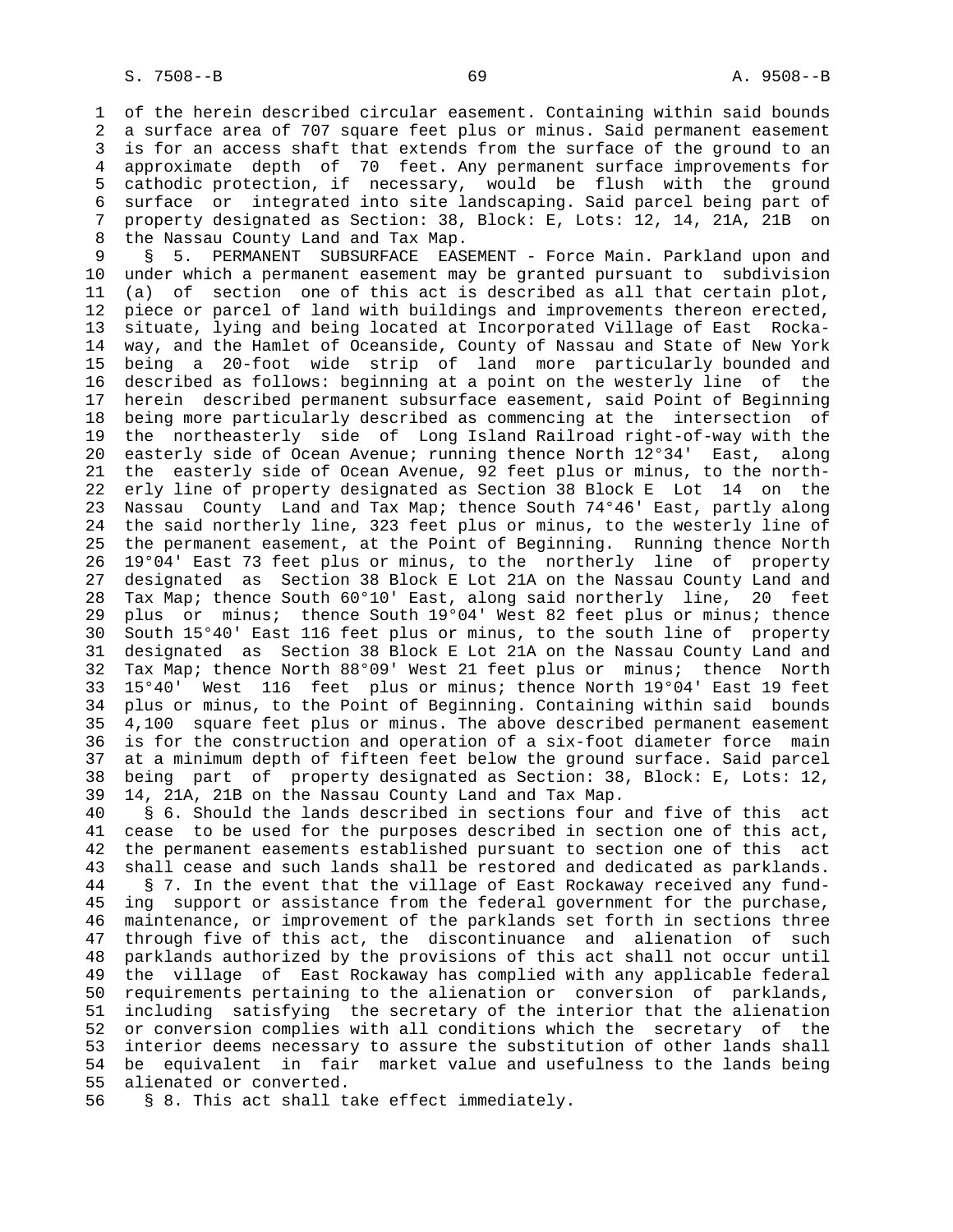# 1 SUBPART C

 2 Section 1. Subject to the provisions of this act, the village of Rock- 3 ville Centre, in the county of Nassau, acting by and through the village 4 board of such village, is hereby authorized to (a) discontinue perma- 5 nently the use as parkland the subsurface lands described in sections 6 three, four and six of this act and to grant permanent easements on such 7 lands to the State of New York or county of Nassau for the purpose of 8 constructing, operating, maintaining and repairing a subsurface sewer 9 main, and (b) discontinue temporarily the use as parkland the lands 10 described in sections five and seven of this act and grant temporary 11 easements on such lands to the county of Nassau for the purpose of 12 constructing a subsurface sewer main. Authorization for the temporary 13 easements described in sections five and seven of this act shall cease 14 upon the completion of the construction of the sewer main, at which time 15 the department of environmental conservation shall restore the surface 16 of the parklands disturbed and the parklands shall continue to be used 17 for park purposes as they were prior to the grant of the temporary ease- 18 ments. Authorization for the permanent easements described in sections 19 three, four and six of this act shall require that the department of 20 environmental conservation restore the surface of the parklands 21 disturbed and the parklands shall continue to be used for park purposes 22 as they were prior to the establishment of the permanent easements. 23 § 2. The authorization provided in section one of this act shall be

 24 effective only upon the condition that the village of Rockville Centre 25 dedicate an amount equal to or greater than the fair market value of the 26 parklands being discontinued to the acquisition of new parklands and/or 27 capital improvements to existing park and recreational facilities.

 28 § 3. PERMANENT SUBSURFACE EASEMENT - Force Main. Parkland upon and 29 under which a permanent easement may be established pursuant to subdivi- 30 sion (a) of section one of this act is described as all that certain 31 plot, piece or parcel of land with buildings and improvements thereon 32 erected, situate, lying and being located at Incorporated Village of 33 East Rockaway, and the Incorporated Village of Rockville Centre, Town of 34 Hempstead, County of Nassau and State of New York, being a 20-foot wide 35 strip of land more particularly bounded and described as follows: the 36 Point of Beginning being at the intersection of the northerly side of 37 Mill River Avenue with the easterly side of Riverside Road; running 38 thence northerly along the easterly side of Riverside Road 346 feet plus 39 or minus; thence South 13°01' West 346 feet plus or minus, to the north- 40 erly side of Mill River Avenue; thence westerly along the northerly side 41 of Mill River Avenue, 17 feet plus or minus, to the easterly side of 42 Riverside Road, at the Point of Beginning. Containing within said bounds 43 3,100 square feet plus or minus. The above described permanent easement 44 is for the construction and operation of a six-foot diameter force main 45 at a minimum depth of fifteen feet below the ground surface. Said parcel 46 being part of property designated as Section: 38 Block: 136 Lots: 231 on 47 the Nassau County Land and Tax Map.

 48 § 4. PERMANENT SUBSURFACE EASEMENT - Access Shaft. Parkland upon and 49 under which a permanent easement may be established pursuant to subdivi- 50 sion (a) of section one of this act is described as all that certain 51 plot, piece or parcel of land with buildings and improvements thereon 52 erected, situate, lying and being located at Incorporated Village of 53 Rockville Centre, Incorporated Village of East Rockaway, and Incorpo- 54 rated Village of Lynbrook, Town of Hempstead, County of Nassau and State 55 of New York being more particularly bounded and described as a circular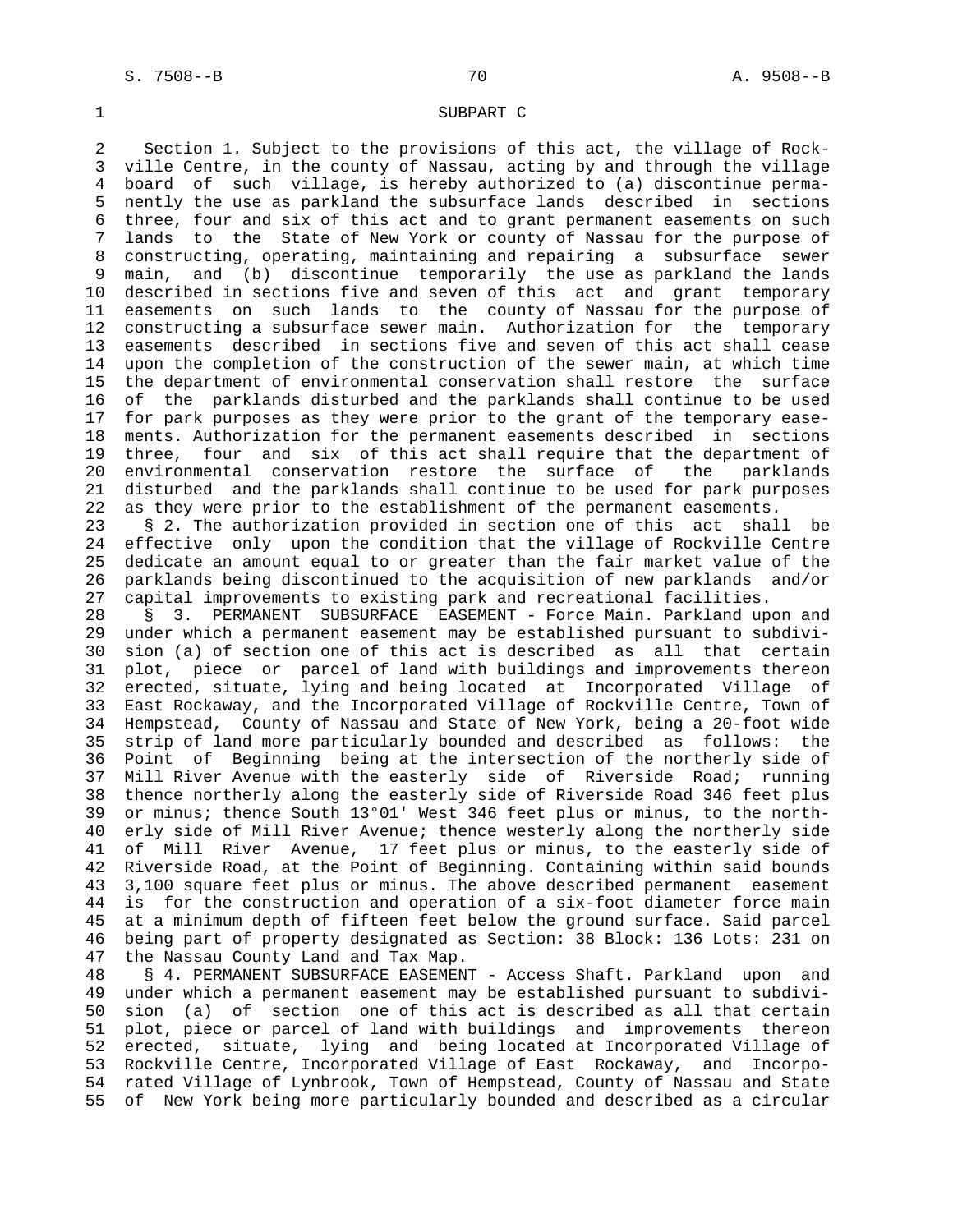1 easement with a radius of 15 feet, the center of said circle being the 2 following two (2) courses from the intersection of the northerly side of 3 Park Avenue with the easterly side of Oxford Road: Easterly along the 4 northerly side of Park Avenue, 203 feet plus or minus, to the centerline 5 of the permanent subsurface easement for force main described in section 6 six of this act; North 13°01' East, along said centerline, 953 feet plus 7 or minus, to the center of the herein described circular easement. 8 Containing within said bounds a surface area of 707 square feet plus or 9 minus. Said permanent easement is for an access shaft that extends from 10 the surface of the ground to an approximate depth of 70 feet. Any perma- 11 nent surface improvements for cathodic protection, if necessary, would 12 be flush with the ground surface or integrated into site landscaping. 13 Said parcel being part of property designated as Section: 38 Block: F 14 Lots: 39-42, 50C, 50F and Section: 38, Block: T, Lots: 50A, 50B, 50C on 15 the Nassau County Land and Tax Map.

 16 § 5. TEMPORARY EASEMENT - Force Main Shaft Construction Area. Park- 17 land upon and under which a temporary easement may be established pursu- 18 ant to subdivision (b) of section one of this act is described as all 19 that certain plot, piece or parcel of land with buildings and improve- 20 ments thereon erected, situate, lying and being located at Incorporated 21 Village of Rockville Centre, Incorporated Village of East Rockaway, and 22 Incorporated Village of Lynbrook, Town of Hempstead, County of Nassau 23 and State of New York being more particularly bounded and described as 24 follows: Beginning at a point on the southerly side of the herein 25 described temporary easement for the force main shaft construction area, 26 said Point of Beginning being more particularly described as commencing 27 at the intersection of the northerly side of Park Avenue with the east- 28 erly side of Oxford Road; running thence easterly along the northerly 29 side of Park Avenue, 203 feet plus or minus, to the centerline of the 30 permanent subsurface easement for force main described in section six of 31 this act; thence North 13°01' East, along said centerline, 920 feet plus 32 or minus, to the southerly line of the temporary easement, at the Point 33 of Beginning. Running thence North 76°19' West 136 feet plus or minus, 34 to the easterly terminus of Merton Avenue (unopened); thence North 35 76°19' West, through the unopened part of Merton Avenue, 48 feet plus or 36 minus; thence North 14°49' East 5' feet plus or minus, to the northerly 37 side of Merton Avenue; thence North 14°49' East 27' feet plus or minus; 38 thence South 76°29' East 66 feet plus or minus; thence North 36°47' East 39 61 feet plus or minus; thence North 78°41' East 145 feet plus or minus; 40 thence South 65°54' East 46 feet plus or minus; thence South 29°39' West 41 147 feet plus or minus; thence North 76°19' West 42 feet plus or minus, 42 to the Point of Beginning. Containing within said bounds 22,800 square 43 feet plus or minus. The above described temporary easement is for the 44 construction of a thirty-foot diameter access shaft. The location of 45 said access shaft is more particularly described in section four of this 46 act. Said parcel being part of property designated as Section: 38 Block: 47 F Lots: 39-42, 50C, 50F and Section: 38, Block: T, Lots: 50A, 50B, 50C 48 on the Nassau County Land and Tax Map.

 49 § 6. PERMANENT SUBSURFACE EASEMENT - Force Main. Parkland upon and 50 under which a permanent easement may be established pursuant to subdivi- 51 sion (a) of section one of this act is described as all that certain 52 plot, piece or parcel of land with buildings and improvements thereon 53 erected, situate, lying and being located at Incorporated Village of 54 Rockville Centre, Incorporated Village of East Rockaway, and Incorpo- 55 rated Village of Lynbrook, Town of Hempstead, County of Nassau and State 56 of New York being a 20-foot wide strip of land more particularly bounded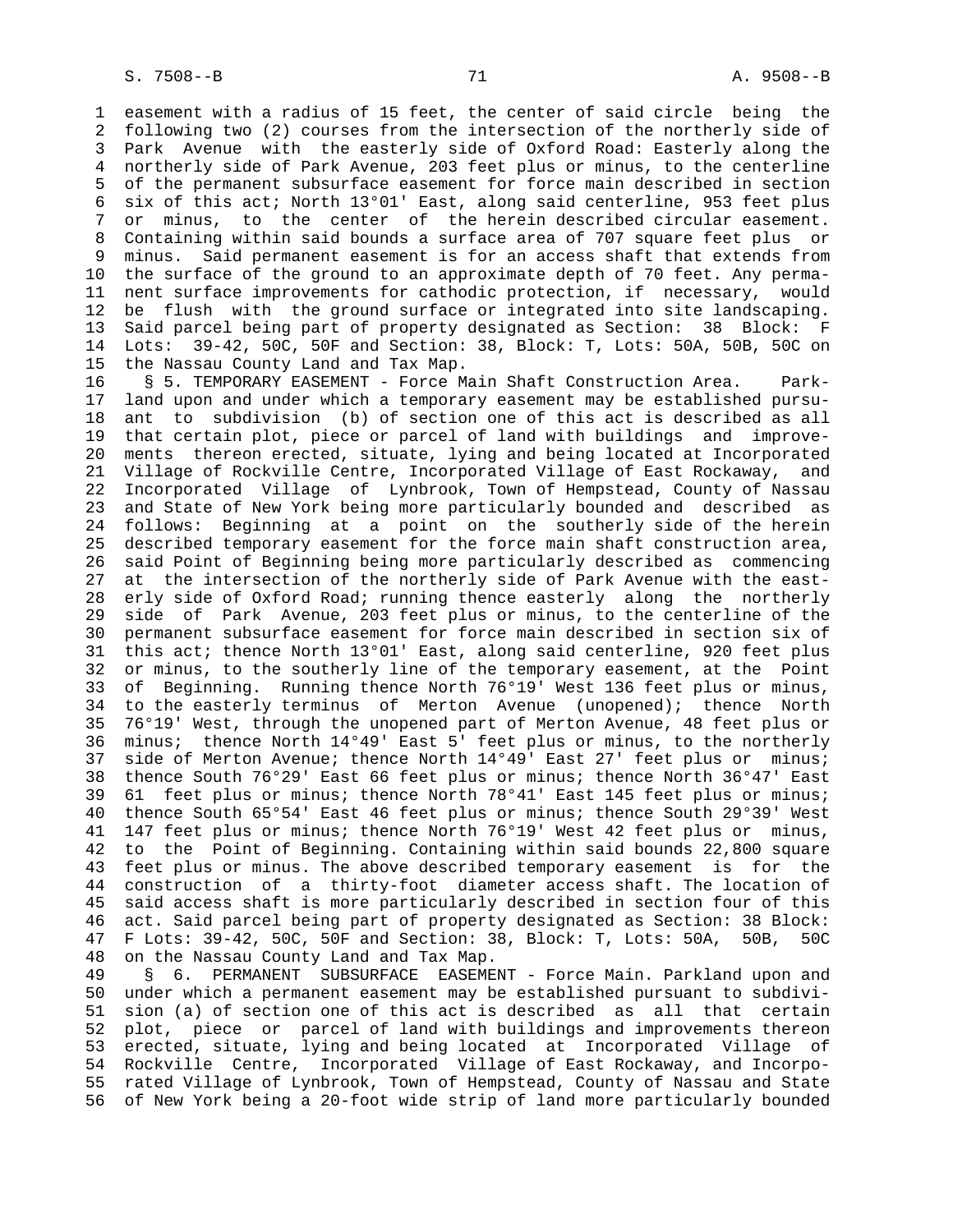1 and described as follows: beginning at a point on the northerly side of 2 Park Avenue, said Point of Beginning 193 feet plus or minus easterly, as 3 measured along the northerly side of Park Avenue from the intersection 4 of the northerly side of Park Avenue with the easterly side of Oxford 5 Road; running thence North 13°01' East 956 feet plus or minus; thence 6 North 44°00' East 446 feet plus or minus, to the northeasterly line of 7 property designated as Section 38 Block F Lot 50F, on the Nassau County 8 Land and Tax Map; thence South 53°10' East, along said northeasterly 9 line, 20 feet plus or minus; thence South 44°00' West 443 feet plus or 10 minus; thence South 13°01' West 950 feet plus or minus, to the northerly 11 side of Park Avenue; thence North 79°36' West, along said northerly 12 side, 20 feet plus or minus to the Point of Beginning; containing within 13 said bounds 28,000 square feet plus or minus. The above described perma- 14 nent easement is for the construction and operation of a six-foot diam- 15 eter force main at a minimum depth of fifteen feet below the ground 16 surface. Said parcel being part of property designated as Section: 38 17 Block: F Lots: 39-42, 50C, 50F and Section: 38, Block: T, Lots: 50A, 18 50B, 50C on the Nassau County Land and Tax Map.

 19 § 7. TEMPORARY EASEMENT - Force Main Shaft Construction Area. Park- 20 land upon and under which a temporary easement may be established pursu- 21 ant to subdivision (b) of section one of this act is described as all 22 that certain plot, piece or parcel of land with buildings and improve- 23 ments thereon erected, situate, lying and being located at Incorporated 24 Village of Rockville Centre, Town of Hempstead, County of Nassau and 25 State of New York being more particularly bounded and described as 26 follows: beginning at a point on the northerly side of Sunrise Highway 27 (New York State Route 27A), said Point of Beginning being distant 254 28 feet plus or minus westerly as measured along the northerly side of 29 Sunrise Highway from the intersection of the northerly side of Sunrise 30 Highway with the westerly side of Forest Avenue; running thence North 31 86°15' West, along the northerly side of Sunrise Highway, 175 feet plus 32 or minus; thence South 68°26' West, continuing along the northerly side 33 of Sunrise Highway, 111 feet plus or minus; thence North 14°47' West 162 34 feet plus or minus, to the southerly side of the Long Island Rail Road 35 right-of-way; thence South 86°59' East, along the southerly side of the 36 Long Island Rail Road, 479 feet plus or minus; thence South 01°59' West 37 75 feet plus or minus, to the northerly side of the travelled way of 38 Sunrise Highway, then 160 feet plus or minus along the arc or a circular 39 curve to the left that has a radius of 850 feet and a chord that bears 40 South 80°03' West 160 feet plus or minus to the Point of Beginning. 41 Containing within said bounds 50,300 square feet plus or minus. The 42 above described temporary easement is necessary for the construction of 43 temporary access to the aqueduct below Sunrise Highway area. Said parcel 44 being part of property designated as Section: 38 Block: 291 Lot: 17 on 45 the Nassau County Land and Tax Map.

 46 § 8. Should the lands described in sections three, four and six of 47 this act cease to be used for the purposes described in section one of 48 this act, the permanent easements established pursuant to section one of 49 this act shall cease and such lands shall be restored and dedicated as 50 parklands.

 51 § 9. In the event that the village of Rockville Centre received any 52 funding support or assistance from the federal government for the 53 purchase, maintenance, or improvement of the parklands set forth in 54 sections three through seven of this act, the discontinuance and alien- 55 ation of such parklands authorized by the provisions of this act shall 56 not occur until the village of Rockville Centre has complied with any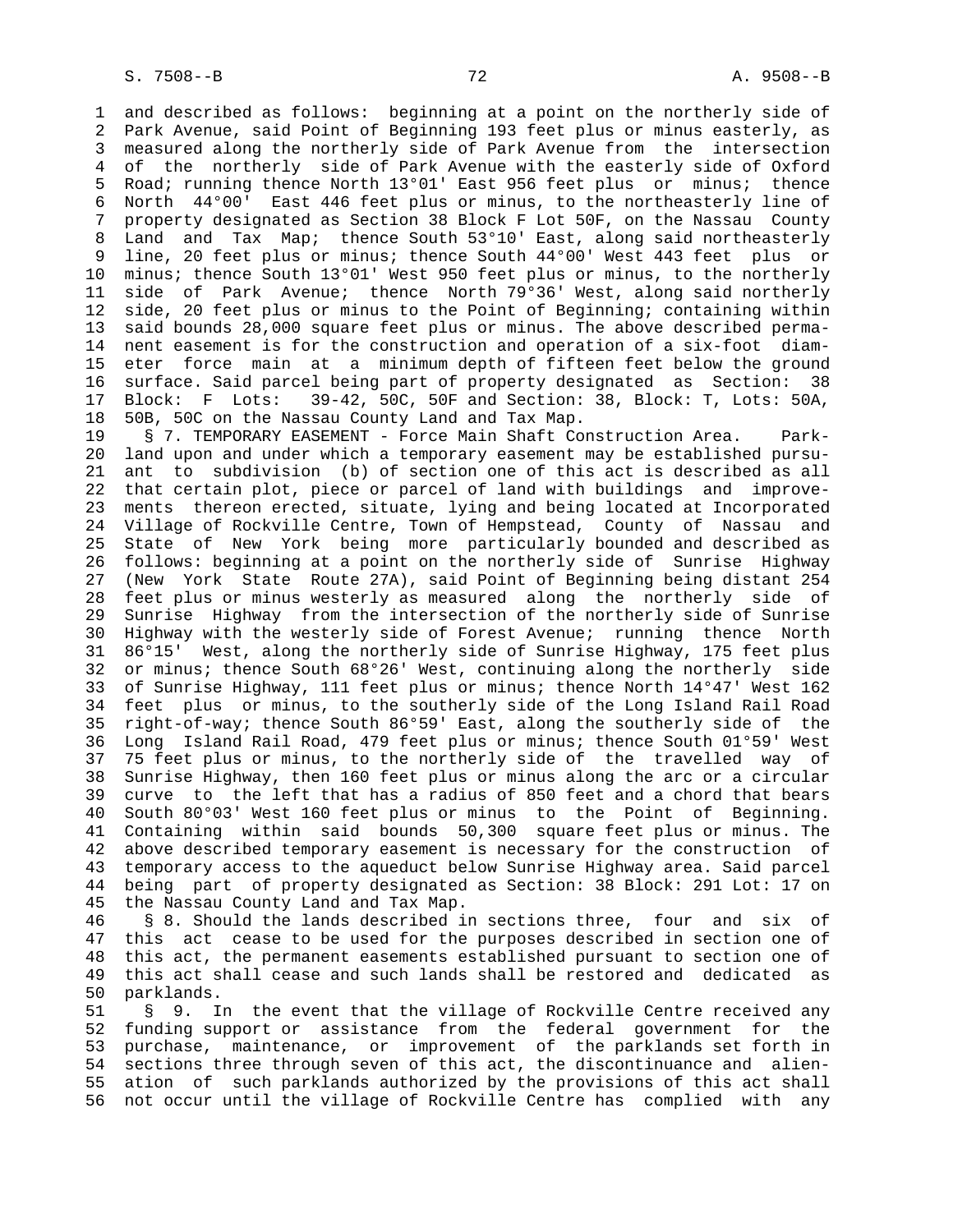1 applicable federal requirements pertaining to the alienation or conver- 2 sion of parklands, including satisfying the secretary of the interior 3 that the alienation or conversion complies with all conditions which the 4 secretary of the interior deems necessary to assure the substitution of 5 other lands shall be equivalent in fair market value and usefulness to 6 the lands being alienated or converted.

7 § 10. This act shall take effect immediately.

8 § 2. Severability clause. If any clause, sentence, paragraph, subdivi-<br>9 sion, section, subpart or part of this act shall be adjudged by a court sion, section, subpart or part of this act shall be adjudged by a court 10 of competent jurisdiction to be invalid, such judgment shall not affect, 11 impair, or invalidate the remainder thereof, but shall be confined in 12 its operation to the clause, sentence, paragraph, subdivision, section, 13 subpart or part thereof directly involved in the controversy in which 14 such judgment shall have been rendered. It is hereby declared to be the 15 intent of the legislature that this act would have been enacted even if 16 such invalid provisions had not been included herein.

 17 § 3. This act shall take effect immediately, provided, however, that 18 the applicable effective date of Subparts A through C of this act shall 19 be as specifically set forth in the last section of such Subparts.

# 20 PART VV

# 21 Intentionally Omitted

# 22 PART WW

 23 Section 1. Subdivision 3 of section 23-0501 of the environmental 24 conservation law is renumbered subdivision 4 and a new subdivision 3 is 25 added to read as follows:

**3. (a) No permits shall be issued authorizing an applicant to drill, deepen, plug back, or convert wells that use high-volume hydraulic frac- turing to complete or recomplete natural gas or oil resources. For purposes of this section, high-volume hydraulic fracturing shall be defined as the stimulation of a well using three hundred thousand or more gallons of water as the base fluid for hydraulic fracturing for all stages in a well completion, regardless of whether the well is vertical or directional, including horizontal.**

**(b) There shall be a moratorium on the department taking actions on applications filed after the effective date of the chapter of the laws of 2020 which added this subdivision to drill, deepen, plug back, or convert wells that use gelled propane hydraulic fracturing to complete or recomplete natural gas or oil resources until the department completes an analysis of the potential impacts of gelled propane frac- turing and makes the analysis publicly available. The scope of the department's analysis shall reflect the potential for development of oil and gas wells using gelled propane hydraulic fracturing and shall disclose the potential adverse impacts to the environment. For purposes of this section, gelled propane hydraulic fracturing shall be defined as the stimulation of a well using gelled propane or liquefied petroleum gas as the base fluid for hydraulic fracturing for all stages in a well completion, regardless of whether the well is vertical or directional, including horizontal.**

49 § 2. This act shall take effect immediately.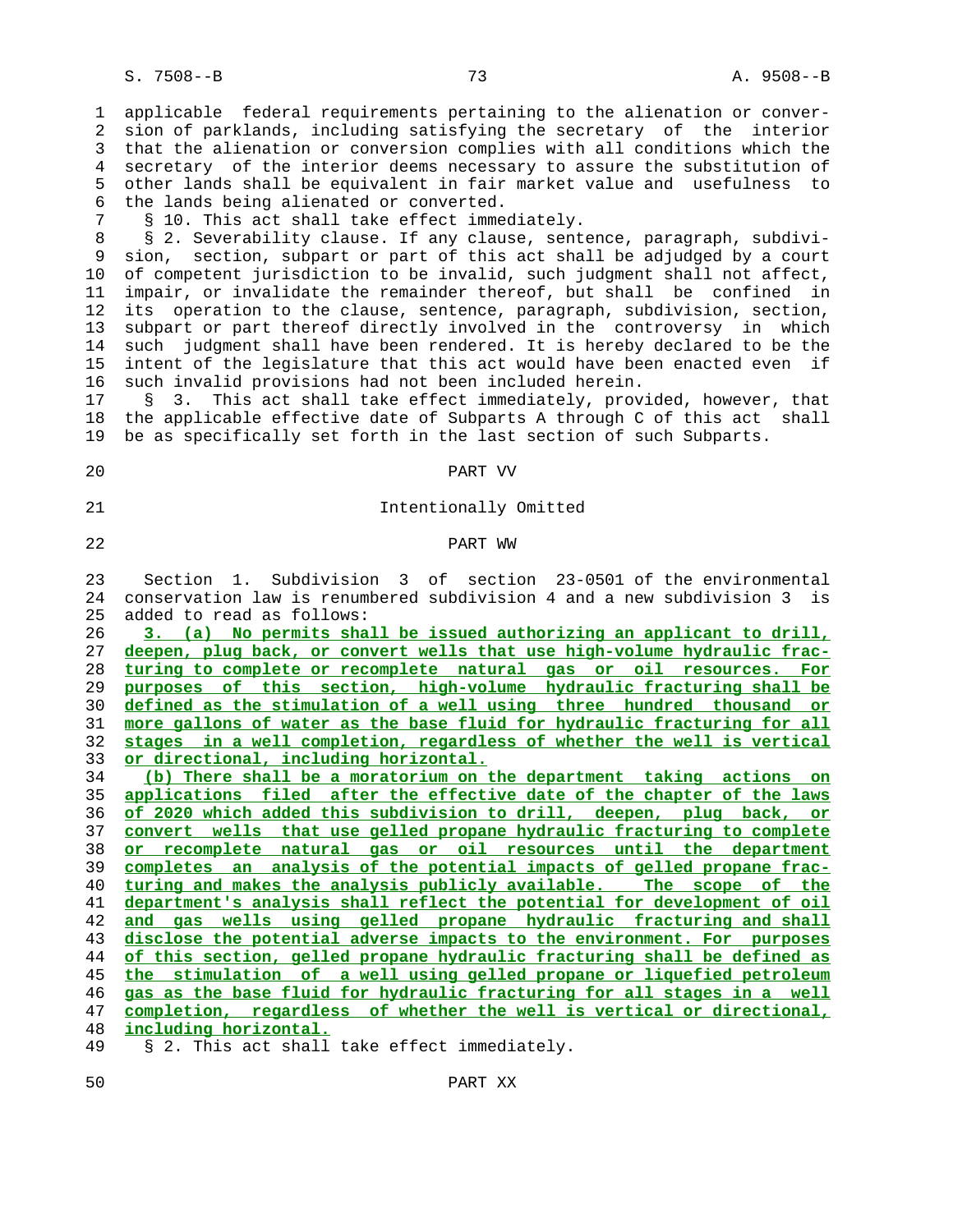1 Section 1. The vehicle and traffic law is amended by adding a new 2 section 102-c to read as follows: 3 **§ 102-c. Bicycle with electric assist. A bicycle which is no more than** 4 **thirty-six inches wide and has an electric motor of less than seven** 5 **hundred fifty watts, equipped with operable pedals, meeting the equip-** 6 **ment and manufacturing requirements for bicycles adopted by the Consumer** 7 **Product Safety Commission under 16 C.F.R. Part 1512.1 et seq. and meet-** 8 **ing the requirements of one of the following three classes:** 9 **(a) "Class one bicycle with electric assist." A bicycle with electric** 10 **assist having an electric motor that provides assistance only when the** 11 **person operating such bicycle is pedaling, and that ceases to provide** 12 **assistance when such bicycle reaches a speed of twenty miles per hour.** 13 **(b) "Class two bicycle with electric assist." A bicycle with electric** 14 **assist having an electric motor that may be used exclusively to propel** 15 **such bicycle, and that is not capable of providing assistance when such** 16 **bicycle reaches a speed of twenty miles per hour.** 17 **(c) "Class three bicycle with electric assist." Solely within a city** 18 **having a population of one million or more, a bicycle with electric** 19 **assist having an electric motor that may be used exclusively to propel** 20 **such bicycle, and that is not capable of providing assistance when such** 21 **bicycle reaches a speed of twenty-five miles per hour.** 22 § 2. The vehicle and traffic law is amended by adding a new section 23 114-e to read as follows: 24 **§ 114-e. Electric scooter. Every device weighing less than one hundred** 25 **pounds that (a) has handlebars, a floorboard or a seat that can be stood** 26 **or sat upon by the operator, and an electric motor, (b) can be powered** 27 **by the electric motor and/or human power, and (c) has a maximum speed of** 28 **no more than twenty miles per hour on a paved level surface when powered** 29 **solely by the electric motor.** 30 § 3. Section 125 of the vehicle and traffic law, as amended by chapter 31 365 of the laws of 2008, is amended to read as follows: 32 § 125. Motor vehicles. Every vehicle operated or driven upon a public 33 highway which is propelled by any power other than muscular power, 34 except (a) electrically-driven mobility assistance devices operated or 35 driven by a person with a disability, (a-1) electric personal assistive 36 mobility devices operated outside a city with a population of one 37 million or more, (b) vehicles which run only upon rails or tracks, (c) 38 snowmobiles as defined in article forty-seven of this chapter, [**and**] (d) 39 all terrain vehicles as defined in article forty-eight-B of this 40 chapter**, (e) bicycles with electric assist as defined in section one** 41 **hundred two-c of this article, and (f) electric scooters as defined in** 42 **section one hundred fourteen-e of this article**. For the purposes of 43 title four of this chapter, the term motor vehicle shall exclude fire 44 and police vehicles other than ambulances. For the purposes of titles 45 four and five of this chapter the term motor vehicles shall exclude farm 46 type tractors and all terrain type vehicles used exclusively for agri- 47 cultural purposes, or for snow plowing, other than for hire, farm equip- 48 ment, including self-propelled machines used exclusively in growing, 49 harvesting or handling farm produce, and self-propelled caterpillar or 50 crawler-type equipment while being operated on the contract site. 51 § 4. The section heading of section 1238 of the vehicle and traffic 52 law, as amended by chapter 267 of the laws of 1993, is amended to read 53 as follows:

 54 Passengers on bicycles under one year of age prohibited; passengers 55 and operators under fourteen years of age to wear protective headgear**;**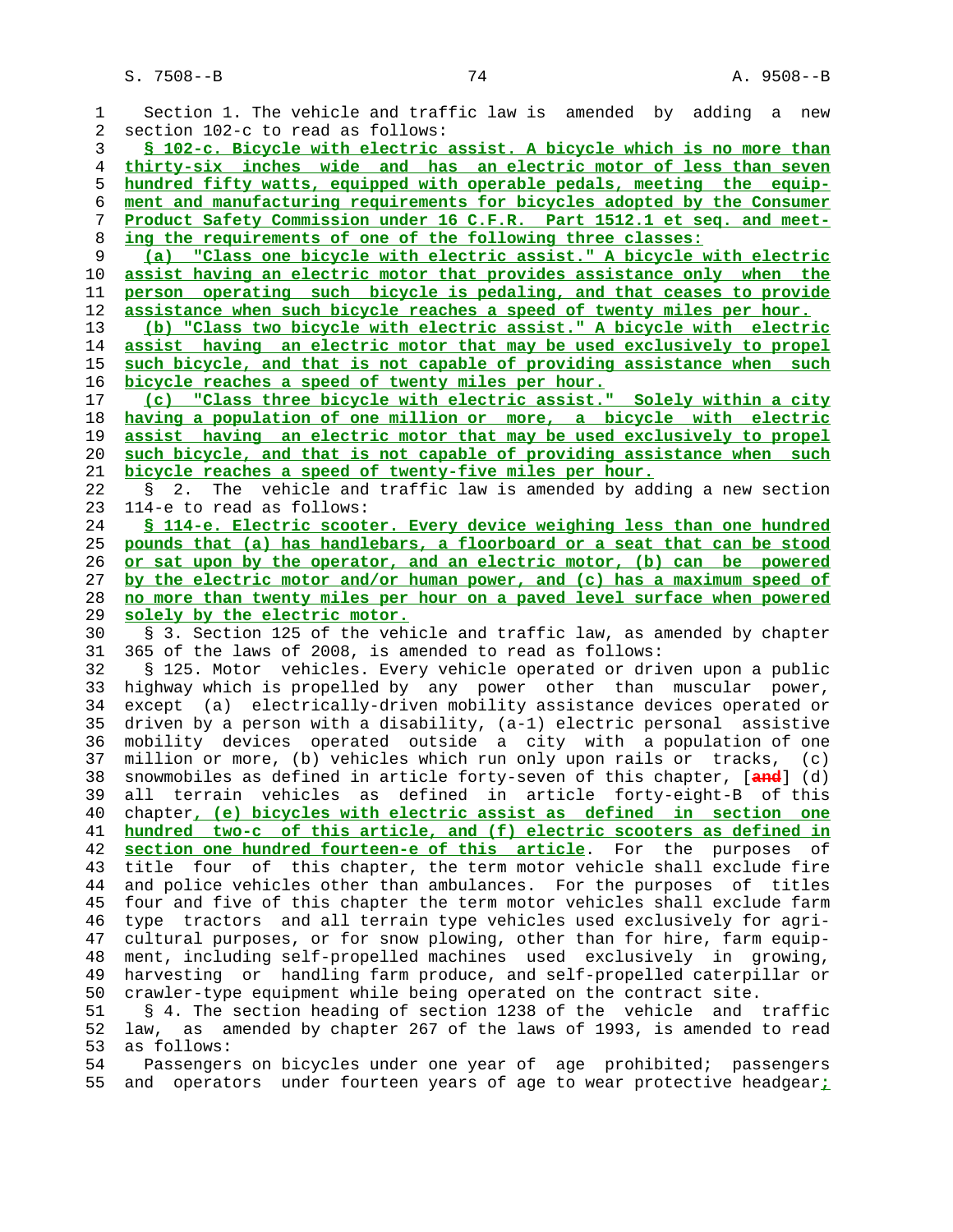| ı.<br>2 | operators of class three bicycles with electric assist to wear protec-<br>tive headgear.                                                            |
|---------|-----------------------------------------------------------------------------------------------------------------------------------------------------|
| 3       | 5. Section 1238 of the vehicle and traffic law is amended by adding<br>S.                                                                           |
| 4       | a new subdivision 5-c to read as follows:                                                                                                           |
| 5       | 5-c. No person shall ride upon, propel or otherwise operate a class                                                                                 |
|         | three bicycle with electric assist unless such person is wearing a                                                                                  |
|         |                                                                                                                                                     |
|         | helmet meeting standards established by the commissioner. For the                                                                                   |
|         | purposes of this subdivision, wearing a helmet means having a properly                                                                              |
|         | fitting helmet fixed securely on the head of such wearer with the helmet                                                                            |
|         | straps securely fastened.                                                                                                                           |
|         | § 6. Subdivision 6 of section 1238 of the vehicle and traffic law, as                                                                               |
|         | added by chapter 267 of the laws of 1993, paragraph (a) as amended by                                                                               |
|         | chapter 402 of the laws of 2001 and paragraph (c) as amended by chapter                                                                             |
|         | 703 of the laws of 2004, is amended to read as follows:                                                                                             |
|         | 6. (a) Any person who violates the provisions of subdivision five,                                                                                  |
|         | five-a [or], five-b or five-c of this section shall pay a civil fine not                                                                            |
|         | to exceed fifty dollars.                                                                                                                            |
|         | (b) The court shall waive any fine for which a person who violates the                                                                              |
|         | provisions of subdivision five or subdivision five-c of this section                                                                                |
|         | would be liable if such person supplies the court with proof that                                                                                   |
|         | between the date of violation and the appearance date for such violation                                                                            |
|         | such person purchased or rented a helmet.                                                                                                           |
|         | (c) The court may waive any fine for which a person who violates<br>the                                                                             |
|         | provisions of subdivision five, five-a, [or] five-b, or five-c of this                                                                              |
|         | section would be liable if the court finds that due to reasons<br>of                                                                                |
|         | economic hardship such person was unable to purchase a helmet or due to                                                                             |
|         | such economic hardship such person was unable to obtain a helmet from                                                                               |
|         | statewide in-line skate and bicycle helmet distribution program, as<br>the                                                                          |
|         | established in section two hundred six of the public health law, or a                                                                               |
|         | local distribution program. Such waiver of a fine shall not apply to a                                                                              |
|         | second or subsequent violation of subdivision five-c of this section.                                                                               |
|         | § 7. Subdivision 8 of section 1238 of the vehicle and traffic law, as                                                                               |
|         | amended by chapter 694 of the laws of 1995, is amended to read as                                                                                   |
|         | follows:                                                                                                                                            |
|         | 8. (a) A police officer shall only issue a summons for a violation of                                                                               |
|         | subdivision two, five, or five-a of this section by a person less than                                                                              |
|         | fourteen years of age to the parent or guardian of such person if the                                                                               |
|         | violation by such person occurs in the presence of such person's parent                                                                             |
|         | or guardian and where such parent or guardian is eighteen years of<br>age                                                                           |
|         | Such summons shall only be issued to such parent or guardian,<br>or<br>more.                                                                        |
|         | and shall not be issued to the person less than fourteen years of age.                                                                              |
|         | (b) A police officer shall only issue a summons for a violation of                                                                                  |
|         | subdivision five-c of this section by a person less than sixteen years                                                                              |
|         | of age to the parent or quardian of such person if the violation by such                                                                            |
|         | person occurs in the presence of such person's parent or quardian and                                                                               |
|         | where such parent or quardian is eighteen years of age or more. Such                                                                                |
|         | summons shall only be issued to such parent or quardian, and shall not                                                                              |
|         | be issued to the person less than sixteen years of age.                                                                                             |
|         | § 8. The vehicle and traffic law is amended by adding two new sections                                                                              |
|         | 1242 and 1243 to read as follows:                                                                                                                   |
|         | § 1242. Additional provisions applicable to bicycles with electric                                                                                  |
|         | assist. 1. In addition to complying with all of the rules, regulations,                                                                             |
|         | and provisions applicable to bicycles contained in this article, bicy-                                                                              |
|         | cles with electric assist shall operate in a manner so that the electric                                                                            |
|         |                                                                                                                                                     |
|         | motor is disengaged or ceases to function when the brakes are applied or<br>the rider stops pedaling, or operate in a manner such that the electric |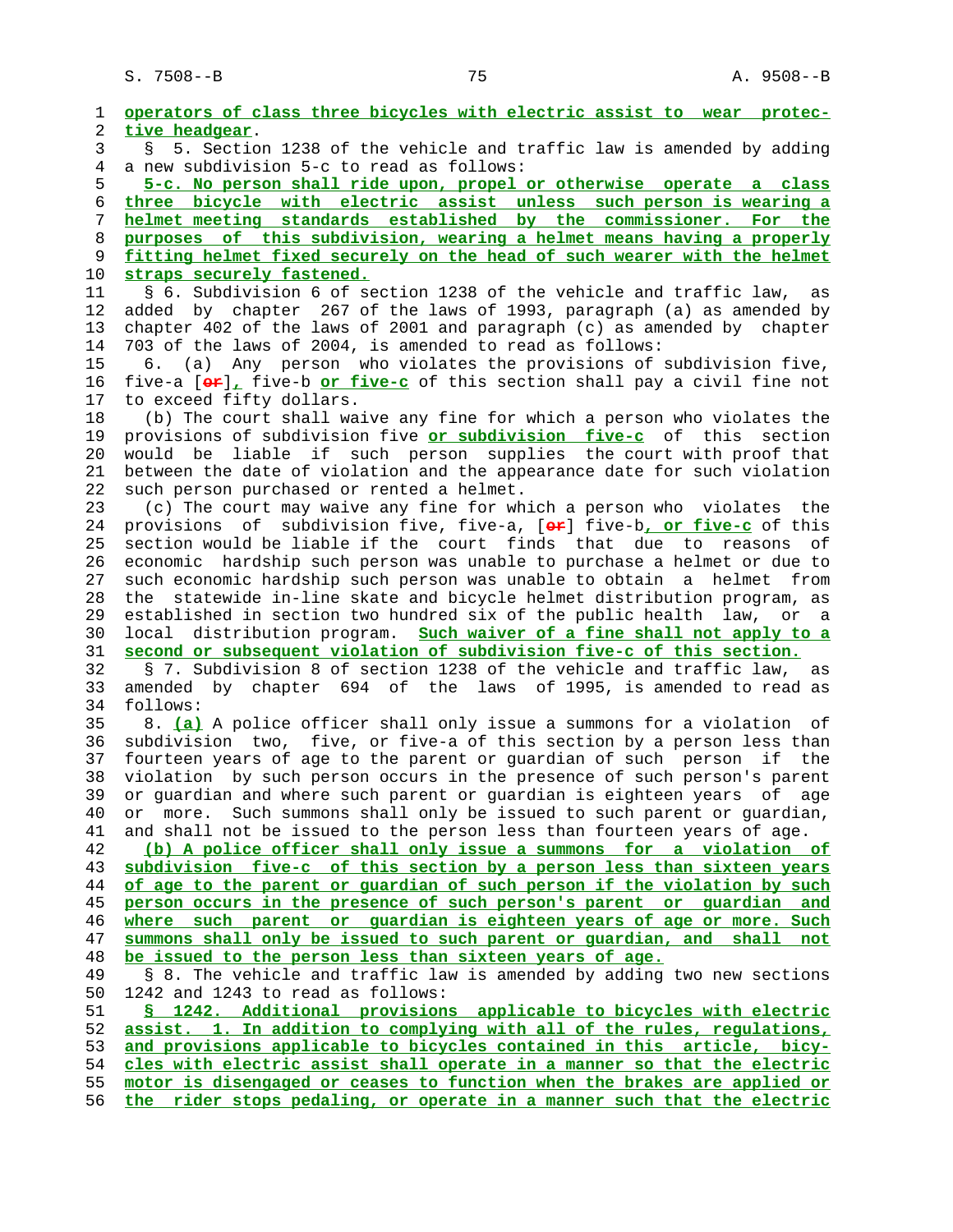S. 7508--B 76 A. 9508--B

**motor is engaged through a switch or mechanism that, when released, will cause the electric motor to disengage or cease to function. 2. No person less than sixteen years of age shall operate a bicycle with electric assist. The failure of any person to comply with the provisions of this subdivision shall not constitute contributory negli- gence or assumption of risk, and shall not in any way bar, preclude or foreclose an action for personal injury or wrongful death by or on behalf of such person, nor in any way diminish or reduce the damages recoverable in any such action. 3. (a) Except as provided in paragraphs (b) and (c) of this subdivi- sion, the governing body of any city, town or village may, by local law**<br>12 <u>or ordinance, further regulate the time, place and ma</u>nner of the opera-**or ordinance, further regulate the time, place and manner of the opera- tion of bicycles with electric assist including, but not limited to, maximum speed, requiring the use of protective headgear, and the wearing of readily visible reflective clothing or material by operators of bicy- cles with electric assist, and may limit, prohibit the use thereof in specified areas, or prohibit entirely the use of bicycles with electric assist within such city, town or village, provided that adequate signage is visibly posted outside the boundaries of such prohibited areas. (b) The governing body of any city, town or village in the counties of Nassau or Suffolk may, by local law or ordinance, further regulate the time, place and manner of the operation of bicycles with electric assist, including, but not limited to, maximum speed, requiring the use of protective headgear, and the wearing of readily visible reflective clothing or material by operators of bicycles with electric assist only after adoption of a local law or ordinance by the governing body of the county in which the city, town or village is located. Provided, however, that the provisions of this paragraph shall not apply to the adoption of a local law or ordinance by a city, town or village in the counties of Nassau or Suffolk pursuant to the provisions of paragraph (a) of this subdivision to prohibit the use of bicycles with electric assist in specified areas, or prohibit entirely the use of bicycles with electric assist within such city, town or village, provided that adequate signage is visibly posted outside the boundaries of such prohibited areas. (c) The governing body of any town or village in the county of West- chester may, by local law or ordinance, further regulate the time, place and manner of the operation of bicycles with electric assist, including, but not limited to, maximum speed, requiring the use of protective head- gear, and the wearing of readily visible reflective clothing or material by operators of bicycles with electric assist only after adoption of a local law or ordinance by the governing body of Westchester county. Provided, however, that the provisions of this paragraph shall not apply to the adoption of a local law or ordinance by a town or village in the county of Westchester pursuant to the provisions of paragraph (a) of this subdivision to prohibit the use of bicycles with electric assist in specified areas, or prohibit entirely the use of bicycles with electric assist within such town or village, provided that adequate signage is visibly posted outside the boundaries of such prohibited areas. 4. (a) No person shall operate a bicycle with electric assist on any public lands or property, other than a highway exclusive of any greenway running adjacent to or connected with a highway, except that a bicycle with electric assist may be operated on any such lands that have been designated and posted for travel by bicycles with electric assist in accordance with the provisions of paragraph (b) of this subdivision. For the purposes of this subdivision, the term "greenway" shall have the same meaning as such term is defined by subdivision seven of section**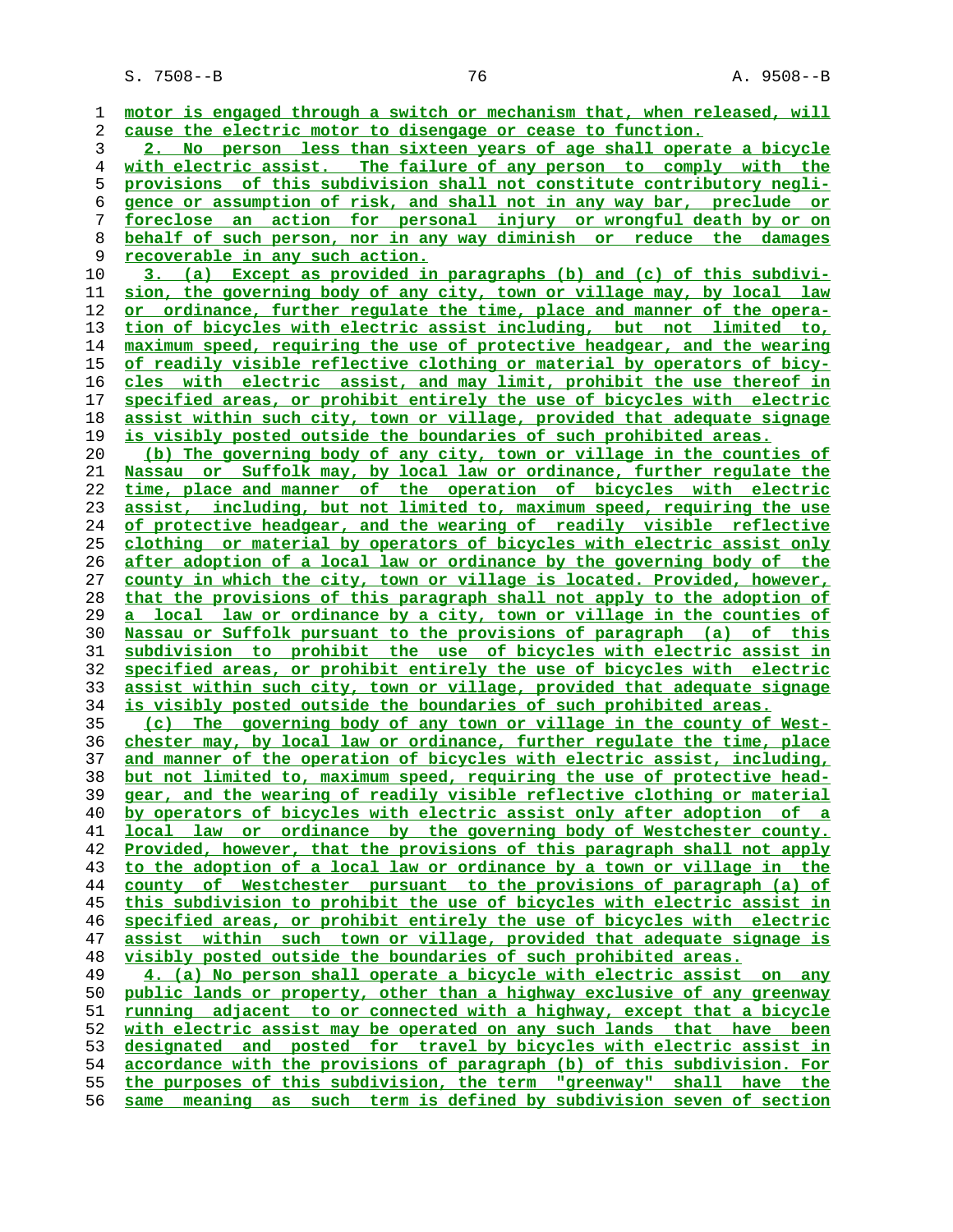S. 7508--B 77 A. 9508--B

**44-0103 of the environmental conservation law and subdivision one of section 39.03 of the parks, recreation and historic preservation law. (b) A state agency, by regulation or order, and a city, town or village, by local law or ordinance, may designate any appropriate public lands and properties under its jurisdiction, other than highways exclu- sive of any greenway running adjacent to or connected with a highway, as a place open for travel by bicycles with electric assist upon written request for such designation by any person, and may impose restrictions and conditions for the regulation and safe operation of bicycles with electric assist on such public lands or property, such as travel on designated trails and hours of operation. 5. (a) No bicycle with electric assist shall be operated on a side- walk, except as may be authorized by a local law or ordinance adopted by a city, town or village having jurisdiction over such sidewalk including parking on certain sidewalks within such city, town or village in compliance with the federal Americans with Disabilities Act of 1990, as amended (Public Law 101-336). (b) (i) Notwithstanding the provisions of paragraph (a) of this subdi- vision, a bicycle with electric assist owned by a natural person where the owner is engaged in personal use may park on a sidewalk whether attended or unattended. A city, town or village having jurisdiction over such sidewalk shall provide a method by which a bicycle with electric assist owned by a natural person may be identified as such. (ii) Notwithstanding the provisions of paragraph (a) of this subdivi- sion, a bicycle with electric assist used to transport property in commerce may temporarily park on a sidewalk, whether attended or unat- tended, for the purpose of and while actually engaged commercially in the loading or unloading of property. A city, town or village having jurisdiction over such sidewalk shall provide a method by which a bicy- cle with electric assist used to transport property in commerce may be identified as such. (iii) No person shall park a bicycle with electric assist pursuant to this paragraph in a manner that interferes with the free passage of pedestrians on a sidewalk. 6. Every person operating a bicycle with electric assist shall yield the right of way to pedestrians. 7. Notwithstanding the provisions of subdivision (b) of section twelve hundred thirty-four of this article to the contrary, persons operating bicycles with electric assist upon a roadway shall ride single file. 8. Except as may be otherwise provided by local law, ordinance, order, rule or regulation enacted or promulgated pursuant to this article, a bicycle with electric assist may only be operated on highways with a posted speed limit of thirty miles per hour or less, including non-in- terstate public highways, private roads open to motor vehicle traffic, and designated bicycle or in-line skate lanes. 9. No person shall operate a class one or class two bicycle with elec- tric assist in excess of twenty miles per hour. No person shall operate a class three bicycle with electric assist in excess of twenty-five miles per hour. 10. The operation of a class three bicycle with electric assist outside of a city having a population of one million or more is prohib- ited. 11. (a) No person, firm, association or corporation engaged in the business of selling or leasing bicycles with electric assist shall sell or lease any bicycle with electric assist on or after June first, two**

**thousand twenty-two unless such bicycle with electric assist has perma-**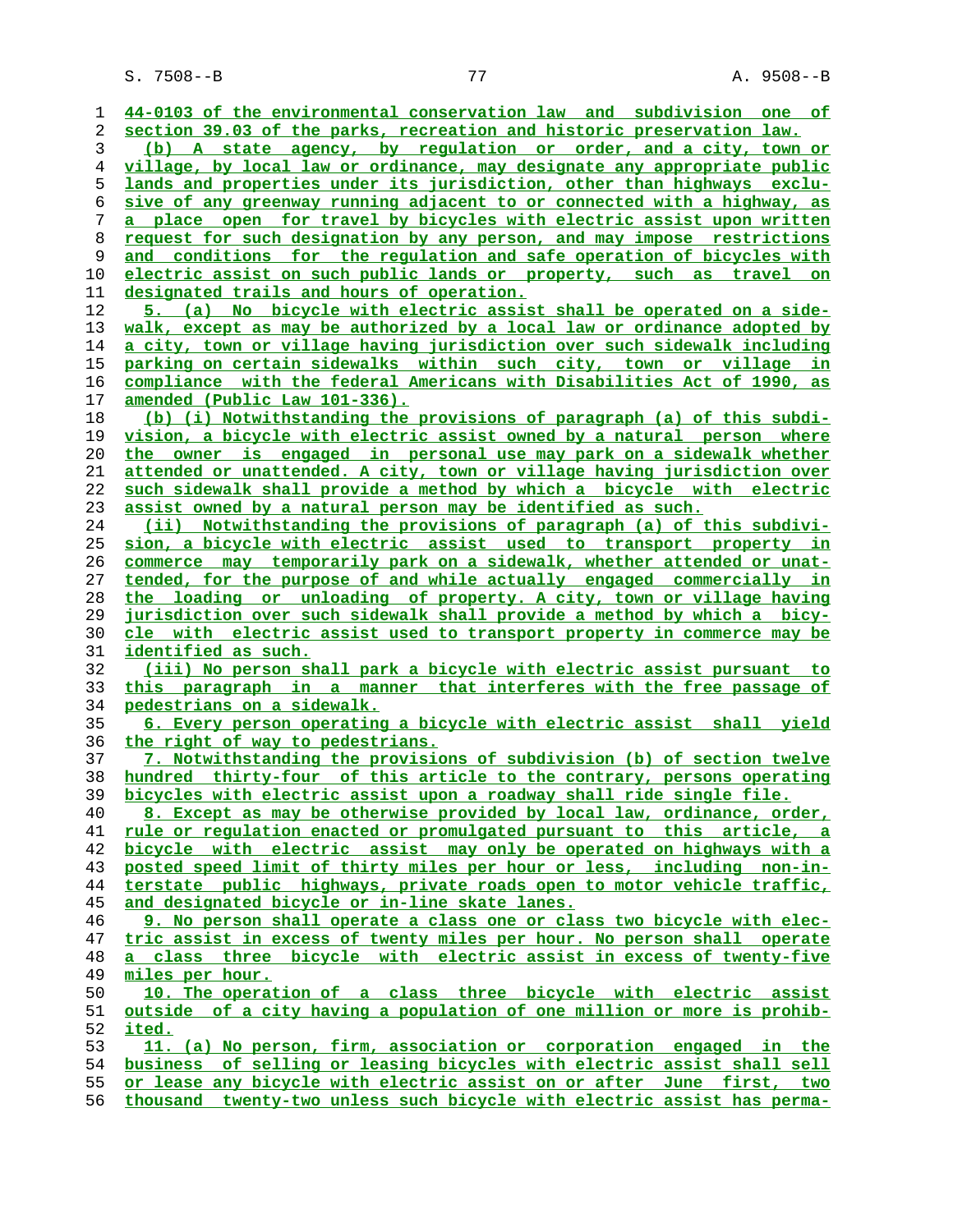S. 7508--B 78 A. 9508--B

**nently affixed thereto, in a prominent location, a manufacturer's label which shall include the following information: the class, maximum motor-assisted speed, and motor wattage of such bicycle with electric assist. Manufacturers and distributors of bicycles with electric assist shall, by April first, two thousand twenty-two, establish a process by which an owner of a bicycle with electric assist may request and obtain a manufacturer's label providing the class, maximum motor-assisted speed, and motor wattage applicable to his or her bicycle with electric assist purchased prior to June first, two thousand twenty-two and installation instructions from such manufacturers and distributors. (b) No person shall operate a bicycle with electric assist on any public highway or street in this state after June first, two thousand twenty-two unless such bicycle with electric assist has permanently affixed thereto, in a prominent location, a manufacturer's label provid- ing the class, maximum motor-assisted speed, and motor wattage of such bicycle with electric assist. Any person who violates the provisions of this paragraph shall be punished by a civil fine of up to fifty dollars. The court shall waive any fine for which a person who violates the provisions of this paragraph would be liable if such person supplies the court with proof that, between the date on which he or she is charged with having violated this paragraph and the appearance date for such violation, a manufacturer's label was affixed to his or her bicycle with electric assist as required by this paragraph. Provided, however, that such waiver of fine shall not apply to a second or subsequent conviction under this paragraph. 12. A violation of the provisions of subdivision two, five, six, nine, or ten of this section shall result in a civil fine not to exceed fifty dollars. 13. A police officer shall only issue a summons for a violation of this section by a person less than sixteen years of age to the parent or guardian of such person if the violation by such person occurs in the presence of such person's parent or guardian and where such parent or guardian is eighteen years of age or older. Such summons shall only be issued to such parent or guardian, and shall not be issued to the person less than sixteen years of age. § 1243. Shared bicycle and shared bicycle with electric assist systems; data protection. 1. The governing body of any city, town or village may, by local law, ordinance, order, rule or regulation, author- ize and regulate shared bicycle systems or shared bicycle with electric assist systems within such city, town or village. No such shared systems shall operate within a city, town or village except as author- ized by such local law, ordinance, order, rule or regulation. For the purposes of this subdivision, the term shared bicycle system or shared bicycle with electric assist system shall mean a network of self-service and publicly available bicycles or bicycles with electric assist in which a bicycle or bicycle with electric assist trip begins and/or ends on any public highway. 2. Notwithstanding any other provision of law to the contrary, all trip data, personal information, images, videos, and other recorded images collected by any shared bicycle system or shared bicycle with electric assist system which is authorized to operate within a city, town or village pursuant to this section: (a) shall be for the exclusive use of such shared bicycle or shared bicycle with electric assist system and shall not be sold, distributed, or otherwise made available for any commercial purpose and (b) shall not be disclosed or otherwise made accessible except (i) to the person who is the subject of such data,**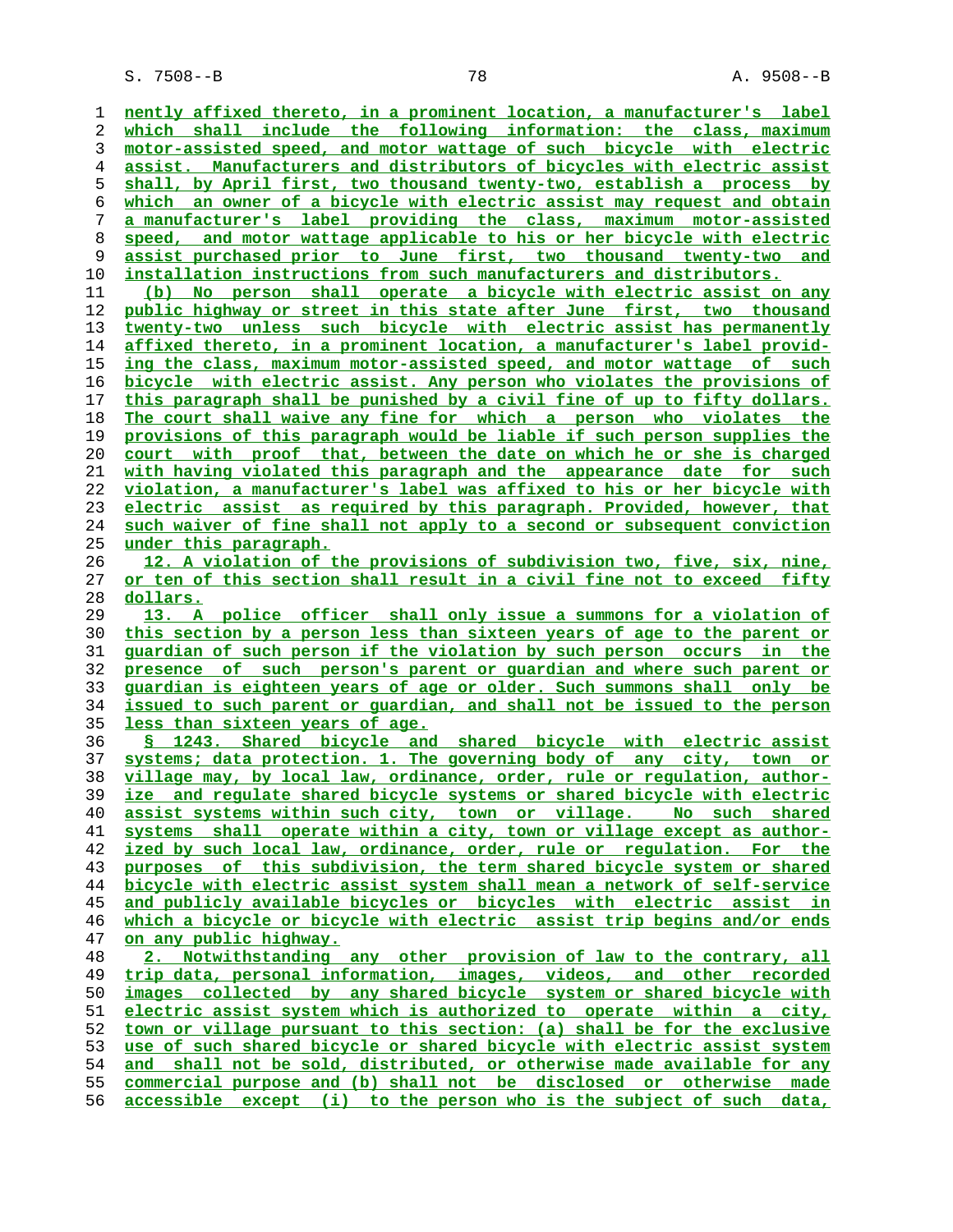S. 7508--B 79 A. 9508--B

**information or record; or (ii) if necessary to comply with a lawful court order, judicial warrant signed by a judge appointed pursuant to article III of the United States constitution, or subpoena for individ- ual data, information or records properly issued pursuant to the crimi- nal procedure law or the civil practice law and rules. Provided, howev- er, that nothing contained in this paragraph shall be deemed to preclude the exchange of such data, information or recorded images solely for the purpose of administering such authorized shared system. For the purposes of this subdivision, "personal information" shall mean information that identifies an individual, including but not limited to name, address, telephone number, and the type and form of payment including credit card number, debit card number, or other payment method.** 13 § 9. The vehicle and traffic law is amended by adding a new section 14 1242-a to read as follows: **§ 1242-a. Operation of a bicycle with electric assist while under the influence of alcohol or drugs. 1. Offenses; criminal penalties. (a) Operating a bicycle with electric assist while ability impaired. No person shall operate a bicycle with electric assist while the person's ability to operate such bicycle with electric assist is impaired by the consumption of alcohol. (i) A violation of this paragraph shall be a traffic infraction and shall be punishable by a fine of not more than three hundred dollars, or by imprisonment in a penitentiary or county jail for not more than fifteen days, or by both such fine and imprisonment. (ii) A person who operates a bicycle with electric assist in violation of this paragraph after having been convicted of a violation of any paragraph of this subdivision within the preceding five years shall be punished by a fine of not more than seven hundred fifty dollars, or by imprisonment of not more than thirty days in a penitentiary or county jail or by both such fine and imprisonment. (iii) A person who operates a bicycle with electric assist in violation of this paragraph after being convicted two or more times of a violation of any paragraph of this subdivision within the preceding ten years shall be guilty of a misdemeanor, and shall be punished by a fine of not more than one thousand dollars, or by imprisonment of not more than one hundred eighty days in a penitentiary or county jail or by both such fine and imprisonment. (b) Operating a bicycle with electric assist while intoxicated; per se. No person shall operate a bicycle with electric assist while such person has .08 of one per centum or more by weight of alcohol in the person's blood as shown by chemical analysis of such person's blood, breath, urine or saliva, made pursuant to the provisions of subdivision five of this section. (c) Operating a bicycle with electric assist while intoxicated. No person shall operate a bicycle with electric assist while in an intoxi- cated condition. (d) Operating a bicycle with electric assist while ability impaired by drugs. No person shall operate a bicycle with electric assist while the person's ability to operate such bicycle with electric assist is impaired by the use of a drug as defined in this chapter. (e) Operating a bicycle with electric assist while ability impaired by the combined influence of drugs or of alcohol and any drug or drugs. No person shall operate a bicycle with electric assist while the person's ability to operate such bicycle with electric assist is impaired by the**

**combined influence of drugs or of alcohol and any drug or drugs.**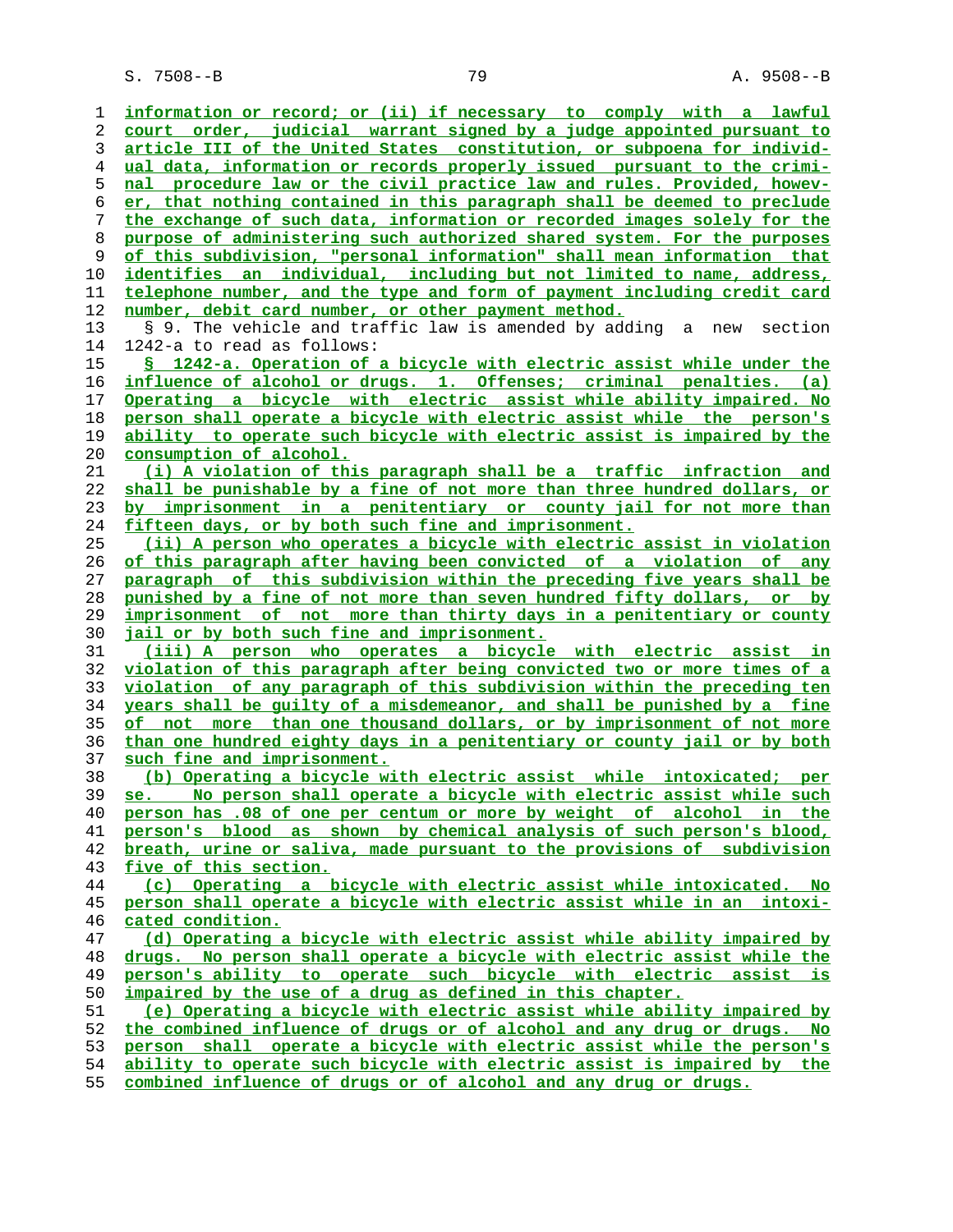**(f) Penalty. (i) A violation of paragraph (b), (c), (d) or (e) of this subdivision shall be a misdemeanor and shall be punishable by a fine of not more than five hundred dollars, or by imprisonment in a penitentiary or county jail for not more than one year, or by both such fine and imprisonment. (ii) A person who operates a bicycle with electric assist in violation of paragraph (b), (c), (d) or (e) of this subdivision after having been convicted of a violation of paragraph (b), (c), (d) or (e) of this subdivision within the preceding ten years shall be guilty of a class E felony, and shall be punished by a fine of not more than one thousand dollars or by a period of imprisonment as provided in the penal law, or by both such fine and imprisonment. (iii) A person who operates a bicycle with electric assist in** violation of paragraph (b), (c), (d) or (e) of this subdivision after **having been convicted of a violation of paragraph (b), (c), (d) or (e) of this subdivision two or more times within the preceding ten years shall be guilty of a class E felony, and shall be punished by a fine of not more than four thousand dollars or by a period of imprisonment as provided in the penal law, or by both such fine and imprisonment. 2. Certain sentences prohibited. Notwithstanding any provisions of the penal law, no judge or magistrate shall impose a sentence of uncondi- tional discharge for a violation of paragraph (b), (c), (d) or (e) of subdivision one of this section. 3. Sentencing; previous convictions. When sentencing a person for a violation of paragraph (b), (c), (d) or (e) of subdivision one of this section pursuant to subparagraph (ii) of paragraph (f) of subdivision one of this section, the court shall consider any prior convictions the person may have for a violation of subdivision two, two-a, three, four, or four-a of section eleven hundred ninety-two of this title within the preceding ten years. When sentencing a person for a violation of para- graph (b), (c), (d) or (e) of subdivision one of this section pursuant to subparagraph (iii) of paragraph (f) of subdivision one of this section, the court shall consider any prior convictions the person may have for a violation of subdivision two, two-a, three, four, or four-a of section eleven hundred ninety-two of this title within the preceding ten years. When sentencing a person for a violation of subparagraph (ii) of paragraph (a) of subdivision one of this section, the court shall consider any prior convictions the person may have for a violation of any subdivision of section eleven hundred ninety-two of this title with- in the preceding five years. When sentencing a person for a violation of subparagraph (iii) of paragraph (a) of subdivision one of this section, the court shall consider any prior convictions the person may have for a violation of any subdivision of section eleven hundred ninety-two of this title within the preceding ten years. 4. Arrest and field testing. (a) Arrest. Notwithstanding the provisions of section 140.10 of the criminal procedure law, a police officer may, without a warrant, arrest a person, in case of a violation of any paragraph of subdivision one of this section, if such violation is coupled with an accident or collision in which such person is involved, which in fact had been committed, though not in the police officer's presence, when the officer has reasonable cause to believe that the violation was committed by such person. For the purposes of this subdivision, police officer shall also include a peace officer authorized to enforce this chapter when the alleged violation consti- tutes a crime.**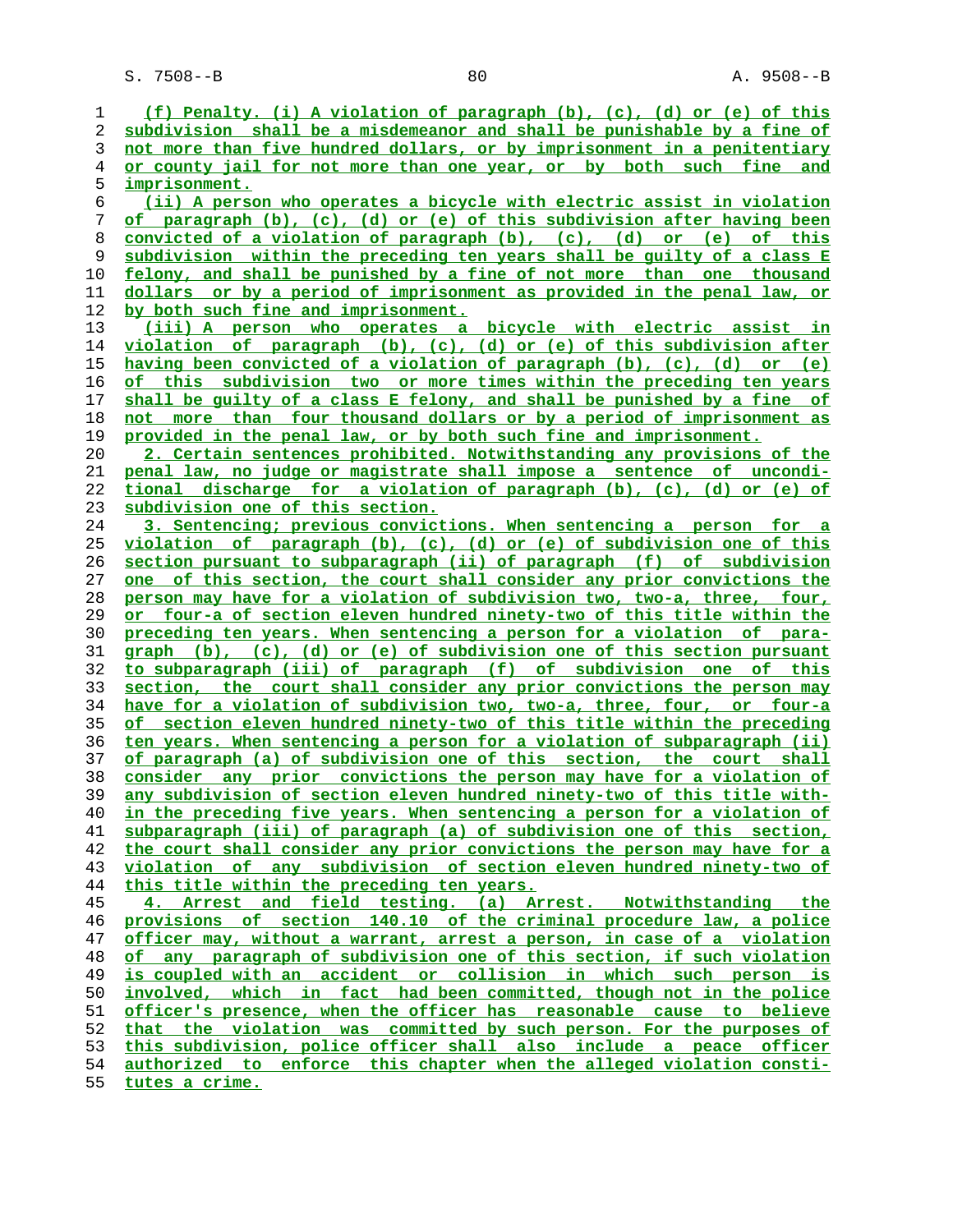S. 7508--B 81 A. 9508--B

**(b) Field testing. Every person operating a bicycle with electric assist which has been involved in an accident shall, at the request of a police officer, submit to a breath test to be administered by the police officer. If such test indicates that such operator has consumed alcohol, the police officer may request such operator to submit to a chemical test in the manner set forth in subdivision five of this section.**

**5. Chemical tests; when authorized. A police officer may request any person who operates a bicycle with electric assist in this state to consent to a chemical test of one or more of the following: breath, blood, urine, or saliva, for the purpose of determining the alcoholic and/or drug content of such person's blood, provided that such test is administered at the direction of a police officer with respect to a chemical test of breath, urine or saliva or, with respect to a chemical test of blood, at the direction of a police officer: (a) having reason- able grounds to believe such person to have been operating in violation of paragraph (a), (b), (c), (d) or (e) of subdivision one of this section and within two hours after such person has been placed under arrest for any such violation; or (b) within two hours after a breath test, as provided in paragraph (b) of subdivision four of this section, indicates that alcohol has been consumed by such person and in accord- ance with the rules and regulations established by the police force of which the officer is a member.**

**6. Testing procedures. (a) Persons authorized to withdraw blood; immu- nity; testimony. (i) At the request of a police officer, the following persons may withdraw blood for the purpose of determining the alcoholic or drug content therein: (A) a physician, a registered professional nurse, a registered physician assistant, a certified nurse practitioner, or an advanced emergency medical technician as certified by the depart- ment of health; or (B) under the supervision and at the direction of a physician, registered physician assistant or certified nurse practition- er acting within his or her lawful scope of practice, or upon the express consent of the person eighteen years of age or older from whom such blood is to be withdrawn: a clinical laboratory technician or clin- ical laboratory technologist licensed pursuant to article one hundred sixty-five of the education law; a phlebotomist; or a medical laboratory technician or medical technologist employed by a clinical laboratory approved under title five of article five of the public health law. This limitation shall not apply to the taking of a urine, saliva or breath specimen. (ii) No person entitled to withdraw blood pursuant to subparagraph (i)**

**of this paragraph or hospital employing such person, and no other employer of such person shall be sued or held liable for any act done or omitted in the course of withdrawing blood at the request of a police officer pursuant to this section.**

**(iii) Any person who may have a cause of action arising from the with- drawal of blood as aforesaid, for which no personal liability exists under subparagraph (ii) of this paragraph, may maintain such action against the state if any person entitled to withdraw blood pursuant to this paragraph acted at the request of a police officer employed by the state, or against the appropriate political subdivision of the state if such person acted at the request of a police officer employed by a poli- tical subdivision of the state. No action shall be maintained pursuant to this subparagraph unless notice of claim is duly filed or served in compliance with law. (iv) Notwithstanding subparagraphs (i), (ii) and (iii) of this para-**

**graph, an action may be maintained by the state or a political subdivi-**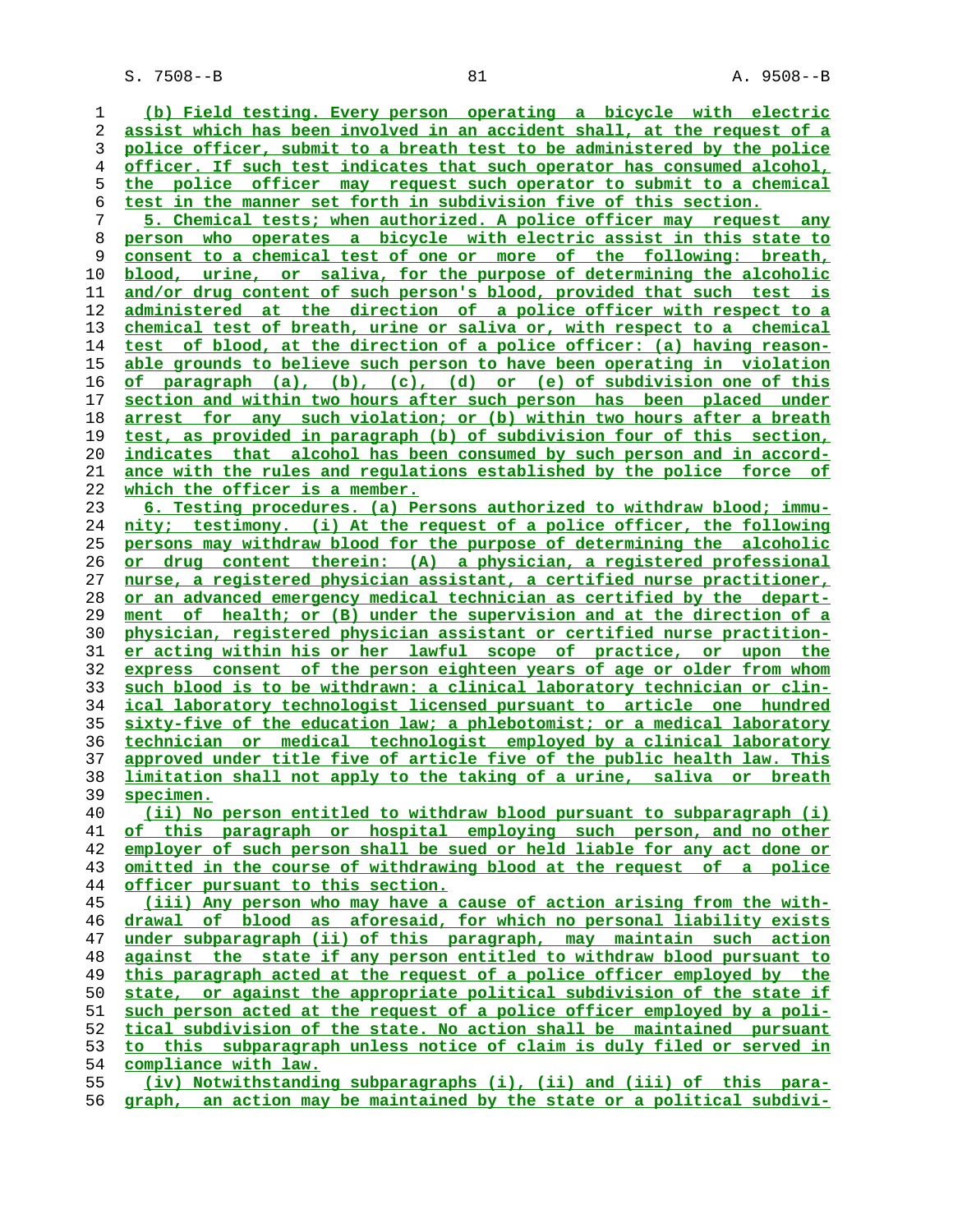S. 7508--B 82 A. 9508--B

| 1  | sion thereof against a person entitled to withdraw blood pursuant to                                                                             |
|----|--------------------------------------------------------------------------------------------------------------------------------------------------|
| 2  | subparagraph (i) of this paragraph or hospital employing such person for                                                                         |
| 3  | whose act or omission the state or the political subdivision has been                                                                            |
| 4  | held liable under this paragraph to recover damages, not exceeding the                                                                           |
| 5  | amount awarded to the claimant, that may have been sustained by the                                                                              |
| 6  | state or the political subdivision by reason of gross negligence or bad                                                                          |
| 7  | faith on the part of such person.                                                                                                                |
| 8  | (v) The testimony of any person other than a physician, entitled to                                                                              |
| 9  | withdraw blood pursuant to subparagraph (i) of this paragraph, in                                                                                |
| 10 | respect to any such withdrawal of blood made by such person may be                                                                               |
| 11 | received in evidence with the same weight, force and effect as if such                                                                           |
| 12 | withdrawal of blood were made by a physician.                                                                                                    |
| 13 | (vi) The provisions of subparagraphs (ii), (iii) and (iv) of this                                                                                |
| 14 | paragraph shall also apply with regard to any person employed by a                                                                               |
| 15 | hospital as security personnel for any act done or omitted in the course                                                                         |
| 16 | of withdrawing blood at the request of a police officer pursuant to this                                                                         |
| 17 | section.                                                                                                                                         |
| 18 | (b) Right to additional test. The person tested shall be permitted to                                                                            |
| 19 | choose a physician to administer a chemical test in addition to the one                                                                          |
| 20 | administered at the direction of the police officer.                                                                                             |
| 21 | (c) Rules and requiations. The department of health shall issue<br>and                                                                           |
| 22 | file rules and requlations approving satisfactory techniques or methods                                                                          |
| 23 | of conducting chemical analyses of a person's blood, urine, breath or                                                                            |
| 24 | saliva and to ascertain the qualifications and competence of individuals                                                                         |
| 25 | to conduct and supervise chemical analyses of a person's blood, urine,                                                                           |
| 26 | breath or saliva. If the analyses were made by an individual possessing                                                                          |
| 27 | a permit issued by the department of health, this shall be presumptive                                                                           |
| 28 | evidence that the examination was properly given. The provisions of this                                                                         |
| 29 |                                                                                                                                                  |
| 30 | paragraph do not prohibit the introduction as evidence of an analysis<br>made by an individual other than a person possessing a permit issued by |
| 31 | the department of health.                                                                                                                        |
| 32 | 7. Chemical test evidence. (a) Admissibility. Upon the trial of any                                                                              |
| 33 | such action or proceeding arising out of actions alleged to have been                                                                            |
| 34 | committed by any person arrested for a violation of any paragraph of                                                                             |
| 35 | subdivision one of this section, the court shall admit evidence of the                                                                           |
| 36 | amount of alcohol or drugs in the defendant's blood as shown by a test                                                                           |
| 37 | administered pursuant to the provisions of subdivision five of this                                                                              |
| 38 | section.                                                                                                                                         |
| 39 | (b) Probative value. The following effect shall be given to evidence                                                                             |
| 40 | of blood-alcohol content, as determined by such tests, of a person                                                                               |
| 41 | arrested for a violation of subdivision one of this section:                                                                                     |
| 42 | (i) evidence that there was .05 of one per centum or less by weight of                                                                           |
| 43 | alcohol in such person's blood shall be prima facie evidence that the                                                                            |
| 44 | ability of such person to operate a bicycle with electric assist was not                                                                         |
| 45 | impaired by the consumption of alcohol, and that such person was not in                                                                          |
| 46 | an intoxicated condition;                                                                                                                        |
| 47 | (ii) evidence that there was more than .05 of one per centum but less                                                                            |
| 48 | than .07 of one per centum by weight of alcohol in such person's blood                                                                           |
| 49 | shall be prima facie evidence that such person was not in an intoxicated                                                                         |
| 50 | condition, but such evidence shall be relevant evidence, but shall not                                                                           |
| 51 | given prima facie effect, in determining whether the ability of such<br>be                                                                       |
| 52 | person to operate a bicycle with electric assist was impaired by the                                                                             |
| 53 | consumption of alcohol; and                                                                                                                      |
| 54 | (iii) evidence that there was .07 of one per centum or more but less                                                                             |
| 55 | than .08 of one per centum by weight of alcohol in such person's blood                                                                           |
|    |                                                                                                                                                  |

**shall be prima facie evidence that such person was not in an intoxicated**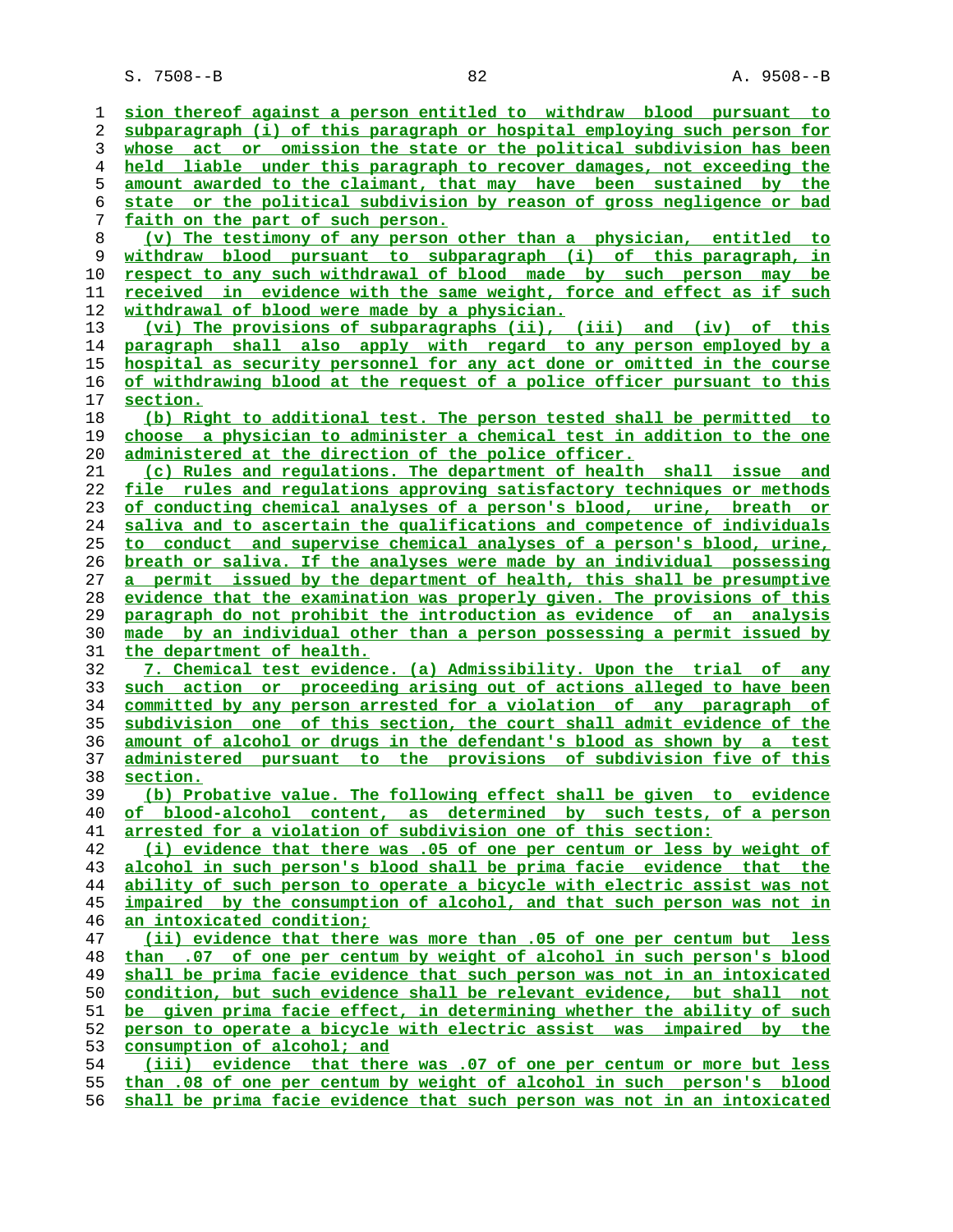| 1  | condition, but such evidence shall be given prima facie effect in deter-           |
|----|------------------------------------------------------------------------------------|
| 2  | mining whether the ability of such person to operate a bicycle with                |
| 3  | electric assist was impaired by the consumption of alcohol.                        |
| 4  | 8. Where applicable. The provisions of this section shall apply upon               |
| 5  | public highways, private roads open to motor vehicle traffic, any other            |
| 6  | parking lot, and sidewalks. For the purposes of this section "parking              |
|    |                                                                                    |
| 7  | lot" shall mean any area or areas of private property, including a                 |
| 8  | driveway, near or contiguous to and provided in connection with premises           |
| 9  | and used as a means of access to and egress from a public highway to               |
| 10 | such premises and having a capacity for the parking of four or more                |
| 11 | motor vehicles. The provisions of this section shall not apply to any              |
| 12 | area or areas of private property comprising all or part of property on            |
| 13 | which is situated a one or two-family residence.                                   |
| 14 | 9. Enforcement upon crash. Notwithstanding any provision of this                   |
| 15 | section, no part of this section may be enforced unless in conjunction             |
| 16 | with a crash involving an operator of a bicycle with electric assist.              |
| 17 | For the purposes of this subdivision, "crash" shall mean colliding with            |
| 18 | a vehicle, person, building or other object.                                       |
|    |                                                                                    |
| 19 | 10. The vehicle and traffic law is amended by adding a new article<br>$\mathbb{S}$ |
| 20 | 34-D to read as follows:                                                           |
| 21 | <b>ARTICLE 34-D</b>                                                                |
| 22 | OPERATION OF ELECTRIC SCOOTERS                                                     |
| 23 | Section 1280. Effect of regulations.                                               |
| 24 | 1281. Traffic laws apply to persons operating electric scooters;                   |
| 25 | local laws.                                                                        |
| 26 | 1282. Operating electric scooters.                                                 |
| 27 | 1283. Clinging to vehicles.                                                        |
| 28 | 1284. Riding on roadways, shoulders, and lanes reserved for                        |
| 29 | non-motorized vehicles and devices.                                                |
| 30 | 1285. Lamps and other equipment.                                                   |
| 31 | 1286. Operators to wear protective headgear.                                       |
| 32 | 1287. Leaving the scene of an incident involving an electric                       |
| 33 | scooter without reporting in the second degree.                                    |
| 34 | 1288. Leaving the scene of an incident involving an electric                       |
| 35 | scooter without reporting in the first degree.                                     |
| 36 | 1289. Operation of an electric scooter while under the influence                   |
| 37 | of alcohol or drugs.                                                               |
| 38 | § 1280. Effect of regulations. 1. The parent of any child and the                  |
| 39 | guardian of any ward shall not authorize or knowingly permit any such              |
| 40 | child or ward to violate any of the provisions of this article.                    |
| 41 | 2. These requlations applicable to electric scooters shall apply when-             |
| 42 | ever an electric scooter is operated upon any highway, upon private                |
| 43 | roads open to public motor vehicle traffic and upon any path set aside             |
| 44 | for the exclusive use of bicycles, in-line skates, electric scooters, or           |
|    |                                                                                    |
| 45 | <u>all.</u>                                                                        |
| 46 | \$ 1281. Traffic laws apply to persons operating electric scooters;                |
| 47 | local laws. 1. Every person riding an electric scooter upon a roadway              |
| 48 | shall be granted all of the rights and shall be subject to all of the              |
| 49 | duties applicable to the driver of a vehicle and the rider of a bicycle            |
| 50 | by this title, except as to special requlations in this article and                |
| 51 | except as to those provisions of this title which by their nature can              |
| 52 | have no application.                                                               |
| 53 | 2. (a) Except as provided in paragraphs (b) and (c) of this subdivi-               |
| 54 | sion, the governing body of any city, town or village may, by local law            |
| 55 | or ordinance, further requlate the time, place and manner of the opera-            |
| 56 | tion of electric scooters, including, but not limited to, maximum speed,           |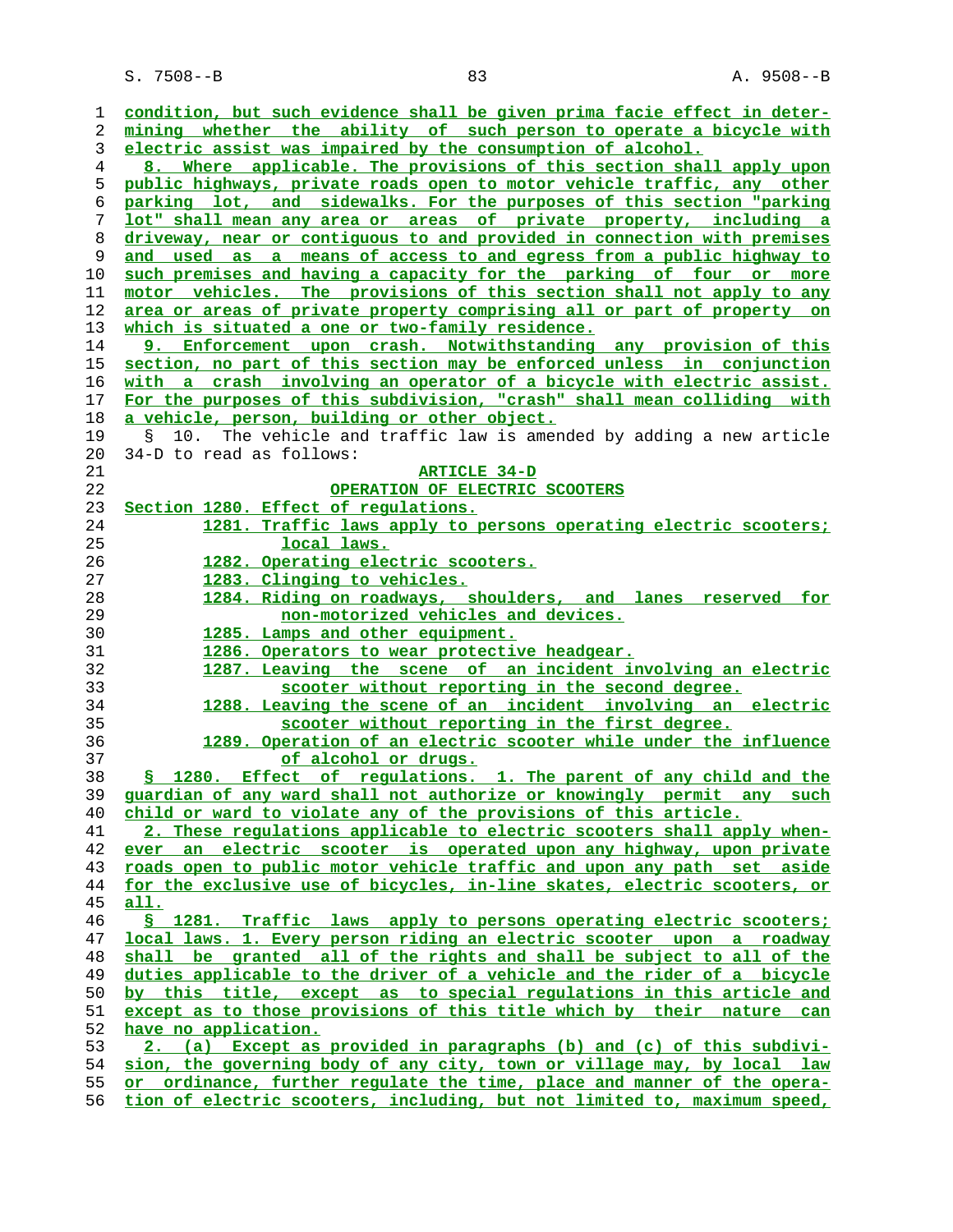S. 7508--B 84 A. 9508--B

**requiring the use of protective headgear, and the wearing of readily visible reflective clothing or material by operators of electric scoot- ers, and may limit, prohibit the use thereof in specified areas, or prohibit entirely the use of electric scooters within such city, town, or village, provided that adequate signage is visibly posted outside the boundaries of such prohibited areas. (b) The governing body of any city, town or village in the counties of Nassau or Suffolk may, by local law or ordinance, further regulate the time, place and manner of the operation of electric scooters, including, but not limited to, maximum speed, requiring the use of protective head- gear, and the wearing of readily visible reflective clothing or material by operators of electric scooters only after adoption of a local law or ordinance by the governing body of the county in which the city, town or village is located. Provided, however, that the provisions of this para- graph shall not apply to the adoption of a local law or ordinance by a city, town or village in the counties of Nassau or Suffolk pursuant to the provisions of paragraph (a) of this subdivision to prohibit the use of electric scooters in specified areas, or prohibit entirely the use of electric scooters within such city, town or village, provided that adequate signage is visibly posted outside the boundaries of such prohibited areas. (c) The governing body of any town or village in the county of West- chester may, by local law or ordinance, further regulate the time, place and manner of the operation of electric scooters, including, but not limited to, maximum speed, requiring the use of protective headgear, and the wearing of readily visible reflective clothing or material by opera- tors of electric scooters only after adoption of a local law or ordi- nance by the governing body of Westchester county. Provided, however, that the provisions of this paragraph shall not apply to the adoption of a local law or ordinance by a town or village in the county of Westches- ter pursuant to the provisions of paragraph (a) of this subdivision to prohibit the use of electric scooters in specified areas, or prohibit entirely the use of electric scooters within such town or village, provided that adequate signage is visibly posted outside the boundaries of such prohibited areas. 3. No person shall operate an electric scooter unless such operation is in compliance with the provisions of this chapter, and any regulation or order or local law or ordinance adopted pursuant to this article. § 1282. Operating electric scooters. 1. No electric scooter shall be used to carry more than one person at one time. No person operating an electric scooter shall carry any person as a passenger in a pack fastened to the operator or fastened to the electric scooter. The fail- ure of any person to comply with the provisions of this subdivision shall not constitute contributory negligence or assumption of risk, and shall not in any way bar, preclude or foreclose an action for personal injury or wrongful death by or on behalf of such person, nor in any way diminish or reduce the damages recoverable in any such action. 2. No person operating an electric scooter shall carry any package, bundle or article which prevents the operator from keeping at least one hand upon the handle bars or which obstructs his or her vision in any direction. 3. Every person operating an electric scooter shall yield the right of way to pedestrians. 4. No person less than sixteen years of age shall operate or ride as a**

**passenger upon an electric scooter, and no person sixteen years of age**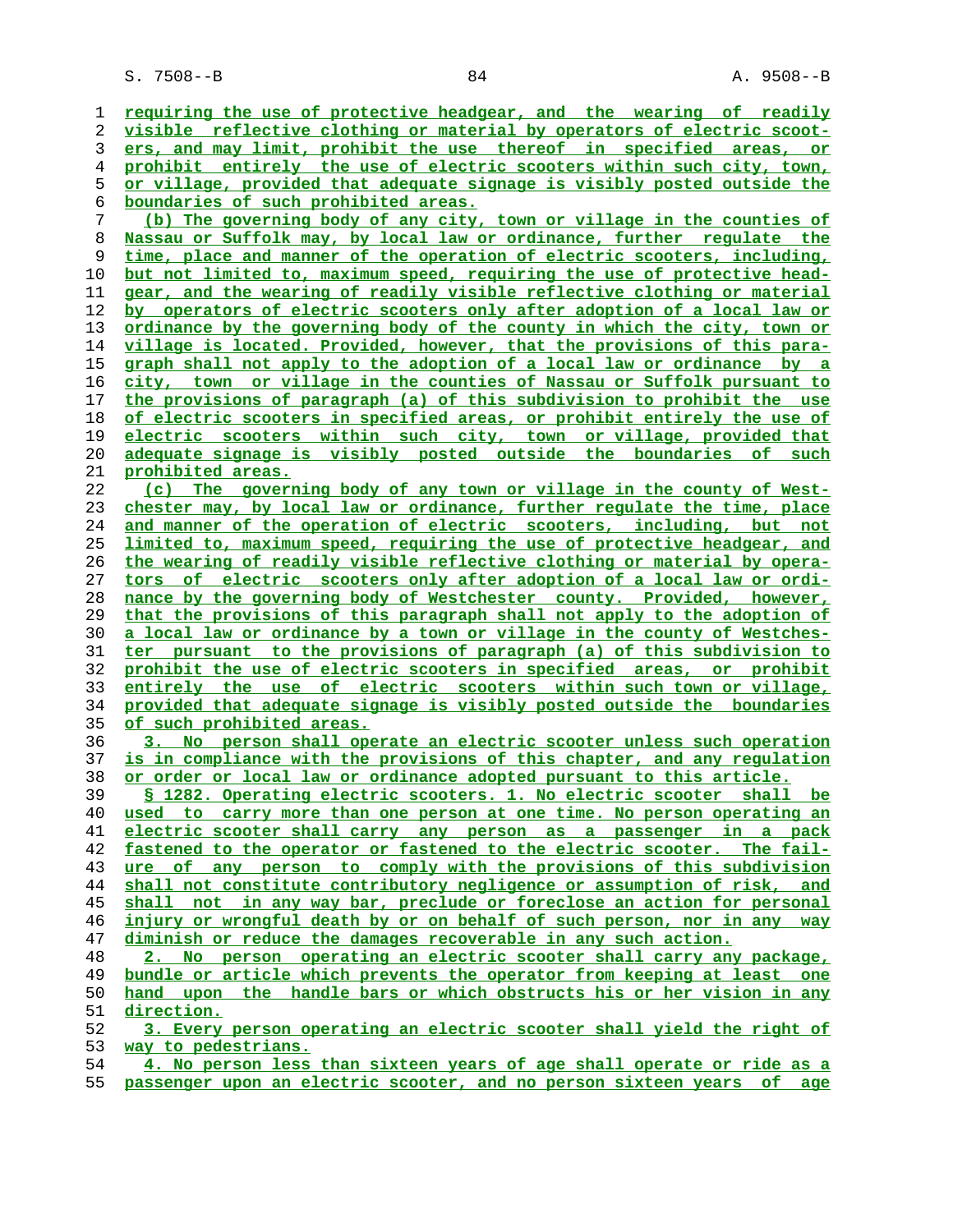S. 7508--B 85 A. 9508--B

**or older shall allow any person less than sixteen years of age to oper- ate or ride as a passenger upon such scooter. 5. Except as may be otherwise provided by local law, ordinance, order, rule or regulation enacted or promulgated pursuant to this arti- cle, an electric scooter may only be operated on highways with a posted speed limit of thirty miles per hour or less, including non-interstate public highways, private roads open to motor vehicle traffic, and desig- nated bicycle or in-line skate lanes. 6. No person shall operate an electric scooter in excess of fifteen miles per hour. 7. (a) No person shall operate an electric scooter on a sidewalk, except as may be authorized by a local law or ordinance adopted by a city, town or village having jurisdiction over such sidewalk including parking on certain sidewalks within such city, town or village in compliance with the federal Americans with Disabilities Act of 1990, as amended (Public Law 101-336). (b) Notwithstanding the provisions of paragraph (a) of this subdivi- sion, an electric scooter owned by a natural person where the owner is engaged in personal use may park on a sidewalk whether attended or unat- tended, provided however that no person shall park an electric scooter pursuant to this paragraph in a manner that interferes with the free passage of pedestrians on a sidewalk. A city, town or village having jurisdiction over such sidewalk shall provide a method by which an elec- tric scooter owned by a natural person may be identified as such. 8. (a) No person shall operate an electric scooter on any public lands or property, other than a highway exclusive of any greenway running adjacent to or connected with a highway, except that an electric scooter may be operated on any such lands that have been designated and posted for travel by electric scooters in accordance with the provisions of paragraph (b) of this subdivision. For the purposes of this subdivision, the term "greenway" shall have the same meaning as such term is defined by subdivision seven of section 44-0103 of the environmental conserva- tion law and subdivision one of section 39.03 of the parks, recreation and historic preservation law. (b) A state agency, by regulation or order, and a city, town or village, by local law or ordinance, may designate any appropriate public lands and properties under its jurisdiction, other than highways exclu- sive of any greenway running adjacent to or connected with a highway, as a place open for travel by electric scooters upon written request for such designation by any person, and may impose restrictions and condi- tions for the regulation and safe operation of electric scooters on such public lands or property, such as travel on designated trails and hours of operation. 9. (a) No person, firm, association or corporation engaged in the business of selling or leasing electric scooters shall sell or lease any electric scooter on or after June first, two thousand twenty-two unless such electric scooter has permanently affixed thereto, in a prominent location, a manufacturer's label which shall include the following information: the maximum motor-assisted speed, the number of persons for which such electric scooter is designed and equipped, and motor wattage of such electric scooter. Manufacturers and distributors of electric scooters shall, by April first, two thousand twenty-two, establish a process by which an owner of an electric scooter may request and obtain a manufacturer's label providing the maximum motor-assisted speed, the number of persons for which such electric scooter is designed and equipped, and motor wattage applicable to his or her electric scooter**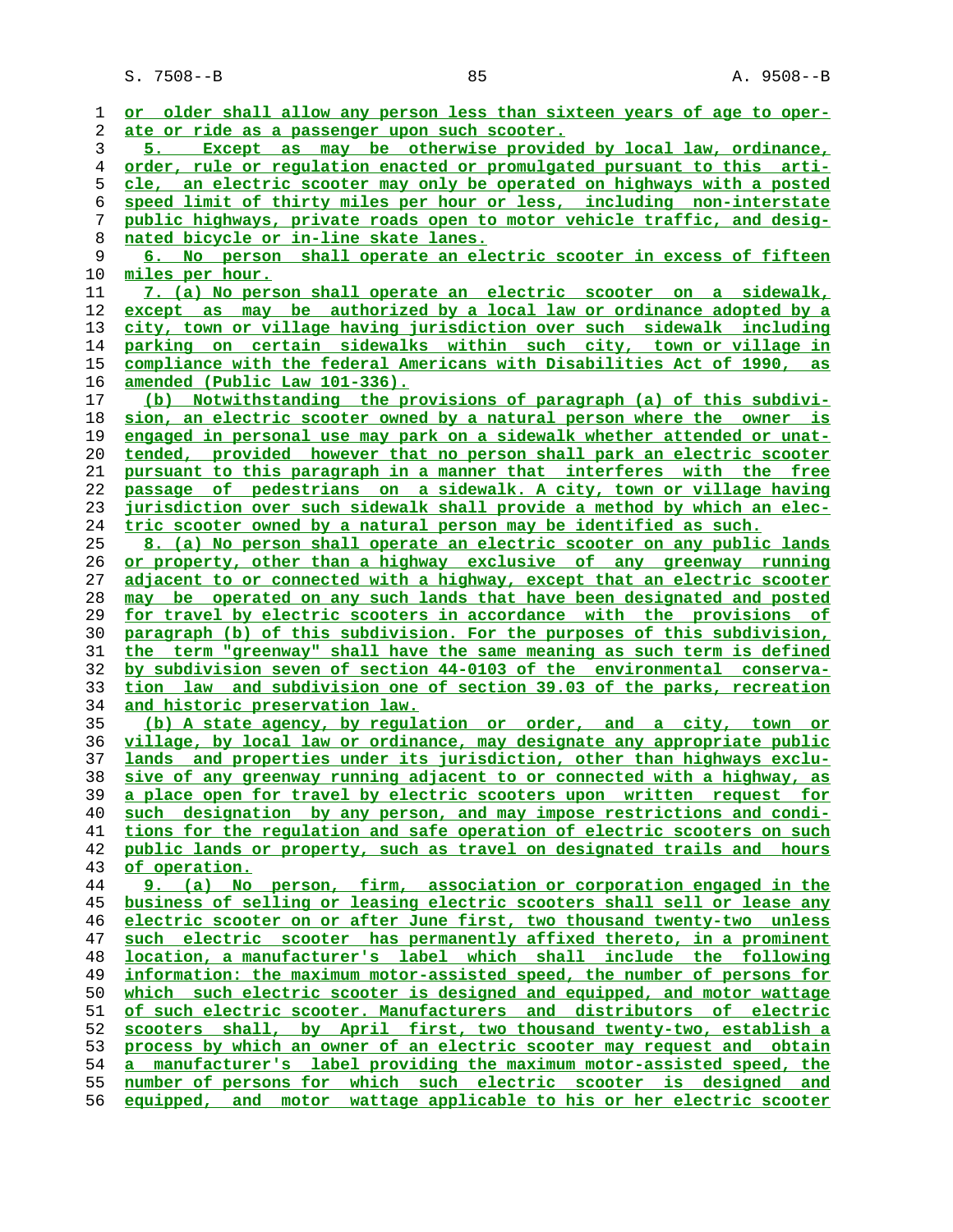S. 7508--B 86 A. 9508--B

**purchased prior to June first, two thousand twenty-two and installation instructions from such manufacturers and distributors. (b) No person shall operate an electric scooter on any public highway or street in this state after June first, two thousand twenty-two unless such electric scooter has permanently affixed thereto, in a prominent location, a manufacturer's label providing the maximum motor-assisted speed, the number of persons for which such electric scooter is designed and equipped, and motor wattage of such electric scooter. Any person who violates the provisions of this paragraph shall be punished by a civil fine of up to fifty dollars. The court shall waive any fine for which a person who violates the provisions of this paragraph would be liable if such person supplies the court with proof that, between the date on which he or she is charged with having violated this paragraph and the appearance date for such violation, a manufacturer's label was affixed to his or her electric scooter as required by this paragraph. Provided, however, that such waiver of fine shall not apply to a second or subse- quent conviction under this paragraph. 10. (a) The governing body of any city, town or village may, by local law, ordinance, order, rule or regulation, authorize and regulate shared electric scooter systems within such city, town or village. No such shared systems shall operate within a city, town or village except as authorized by such local law, ordinance, order, rule or regulation. No such shared electric scooter system shall operate on public highways in a county with a population of no less than one million five hundred eighty-five thousand and no more than one million five hundred eighty- seven thousand as of the two thousand ten decennial census. For the purposes of this subdivision, the term shared electric scooter system shall mean a network of self-service and publicly available electric scooters, and related infrastructure, in which an electric scooter trip begins and/or ends on any public highway. (b) Notwithstanding any other provision of law to the contrary, all trip data, personal information, images, videos, and other recorded images collected by any shared electric scooter system which is author- ized to operate within a city, town or village pursuant to this section: (i) shall be for the exclusive use of such shared electric scooter system and shall not be sold, distributed or otherwise made available for any commercial purpose and (ii) shall not be disclosed or otherwise made accessible except: (1) to the person who is the subject of such data, information or record; or (2) if necessary to comply with a lawful court order, judicial warrant signed by a judge appointed pursuant to article III of the United States constitution, or subpoena for individ- ual data, information or records properly issued pursuant to the crimi- nal procedure law or the civil practice law and rules. Provided, howev- er, that nothing contained in this paragraph shall be deemed to preclude the exchange of such data, information or recorded images solely for the purpose of administering such authorized shared system. For the purposes of this subdivision, "personal information" shall mean information that identifies an individual, including but not limit- ed to name, address, telephone number, and the type and form of payment including credit card number, debit card number, or other payment meth- od. 11. A violation of the provisions of subdivision one, two, three, four, six, or seven of this section shall result in a civil fine not to exceed fifty dollars. 12. A police officer shall only issue a summons for a violation of**

**this section by a person less than sixteen years of age to the parent or**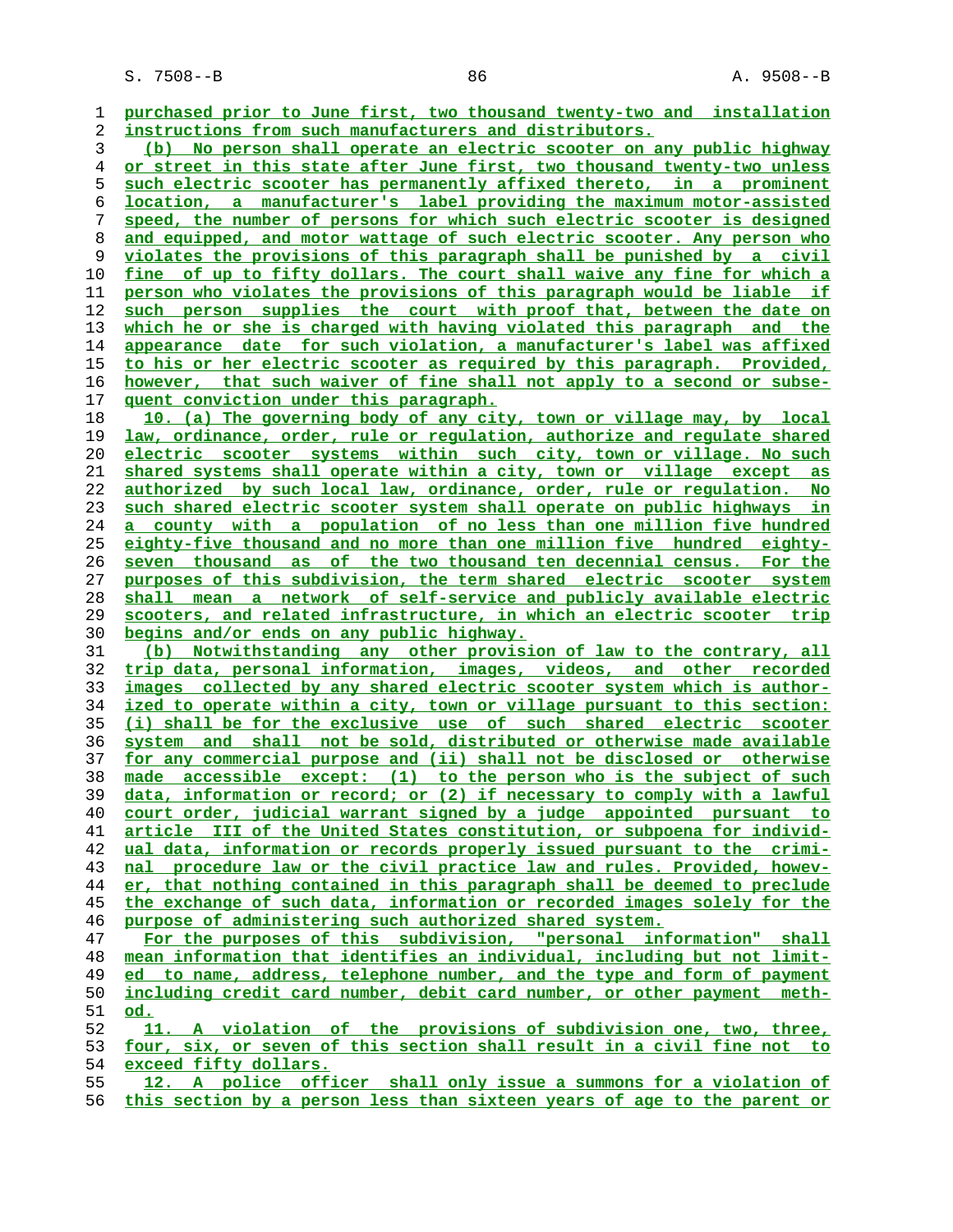S. 7508--B 87 A. 9508--B

**guardian of such person if the violation by such person occurs in the presence of such person's parent or guardian and where such parent or guardian is eighteen years of age or more. Such summons shall only be issued to such parent or guardian, and shall not be issued to the person less than sixteen years of age. § 1283. Clinging to vehicles. 1. No person operating an electric scooter shall attach such scooter, or himself or herself, to any vehicle being operated upon a roadway. 2. No vehicle operator shall knowingly permit any person to attach any electric scooter, or himself or herself, to such operator's vehicle in violation of subdivision one of this section. § 1284. Riding on roadways, shoulders, and lanes reserved for non-mo- torized vehicles and devices. 1. Upon all roadways, any electric scooter shall be operated either on a usable bicycle or in-line skate lane or, if a usable bicycle or in-line skate lane has not been provided, near the right-hand curb or edge of the roadway or upon a usable right-hand shoulder in such a manner as to prevent undue interference with the flow of traffic except when preparing for a left turn or when reasonably necessary to avoid conditions that would make it unsafe to continue along near the right-hand curb or edge. Conditions to be taken into consideration include, but are not limited to, fixed or moving objects, vehicles, bicycles, in-line skates, pedestrians, animals, surface hazards or traffic lanes too narrow for a person operating an electric scooter and a vehicle to travel safely side-by-side within the lane. 2. Persons operating electric scooters upon a roadway shall ride single file. Persons operating electric scooters upon a shoulder, bicy- cle or in-line skate lane, or bicycle or in-line skate path intended for the use of bicycles, in-line skates or electric scooters may ride two or more abreast if sufficient space is available, except that when passing a vehicle, bicycle, electric personal assistive mobility device, person on in-line skates or pedestrian standing or proceeding along such shoul- der, lane or path, persons operating electric scooters shall operate such scooters single file. 3. Any person operating an electric scooter who is entering a roadway from a private road, driveway, alley or over a curb shall come to a full stop before entering the roadway. § 1285. Lamps and other equipment. 1. Every electric scooter when in use during the period from one-half hour after sunset to one-half hour before sunrise shall be equipped with a lamp on the front which shall emit a white light visible during hours of darkness from a distance of at least five hundred feet to the front and with a red light visible to the rear for three hundred feet. At least one such light shall be visi- ble for two hundred feet from each side. 2. No person shall operate an electric scooter unless such scooter is equipped with a bell or other device capable of giving a signal audible for a distance of at least one hundred feet, except that an electric scooter shall not be equipped with nor shall any person use upon an electric scooter any siren or whistle. 3. Every electric scooter shall be equipped with a brake that enables the operator to bring the electric scooter to a controlled stop. § 1286. Operators to wear protective headgear. 1. No person sixteen or seventeen years of age shall ride upon, propel or otherwise operate an electric scooter unless such person is wearing a helmet meeting stan- dards established by the commissioner pursuant to the provisions of subdivision two-a of section twelve hundred thirty-eight of this title. As used in this subdivision, wearing a helmet means having a properly**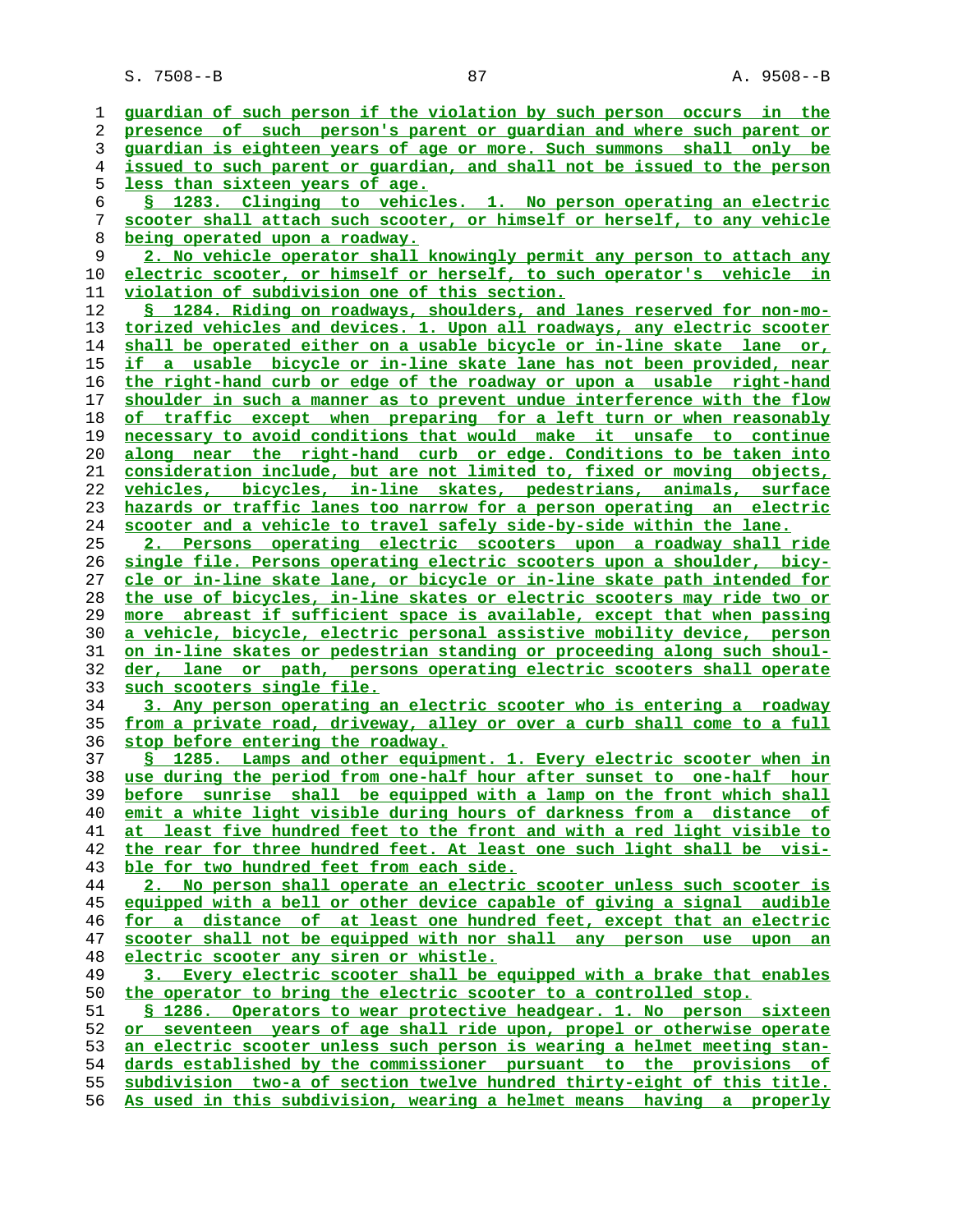**fitting helmet fixed securely on the head of such wearer with the helmet straps securely fastened. 2. Any person who violates the provisions of subdivision one of this section shall pay a civil fine not to exceed fifty dollars. 3. The court shall waive any fine for which a person who violates the provisions of subdivision one of this section would be liable if such person supplies the court with proof that between the date of violation and the appearance date for such violation such person purchased or rented a helmet, which meets the requirements of subdivision one of this section, or if the court finds that due to reasons of economic hardship such person was unable to purchase a helmet or due to such economic hardship such person was unable to obtain a helmet from the statewide in-line skate and bicycle helmet distribution program, as established in section two hundred six of the public health law or a local distribution program. Such waiver of fine shall not apply to a second or subsequent violation of subdivision one of this section. 4. The failure of any person to comply with the provisions of this section shall not constitute contributory negligence or assumption of risk, and shall not in any way bar, preclude or foreclose an action for personal injury or wrongful death by or on behalf of such person, nor in any way diminish or reduce the damages recoverable in any such action. § 1287. Leaving the scene of an incident involving an electric scooter without reporting in the second degree. 1. Any person age eighteen years or older operating an electric scooter who, knowing or having cause to know, that physical injury, as defined in subdivision nine of section 10.00 of the penal law, has been caused to another person, due to the operation of such electric scooter by such person, shall, before leaving the place where such physical injury occurred, stop, and provide his or her name and residence, including street and street number, to the injured party, if practical, and also to a police officer, or in the event that no police officer is in the vicinity of the place of said injury, then such person shall report such incident as soon as phys- ically able to the nearest police station or judicial officer. 2. Leaving the scene of an incident involving an electric scooter without reporting in the second degree is a violation. § 1288. Leaving the scene of an incident involving an electric scooter without reporting in the first degree. 1. Any person age eighteen years or older operating an electric scooter who, knowing or having cause to know, that serious physical injury, as defined in subdivision ten of section 10.00 of the penal law, has been caused to another person, due to the operation of such electric scooter by such person, shall, before leaving the place where such serious physical injury occurred, stop, and provide his or her name and residence, including street and street number, to the injured party, if practical, and also to a police offi- cer, or in the event that no police officer is in the vicinity of the place of said injury, then such person shall report said incident as soon as physically able to the nearest police station or judicial offi- cer. 2. Leaving the scene of an incident involving an electric scooter without reporting in the first degree is a class B misdemeanor. § 1289. Operation of an electric scooter while under the influence of alcohol or drugs. 1. Offenses; criminal penalties. (a) Operating an electric scooter while ability impaired. No person shall operate an electric scooter while the person's ability to operate such electric**

**scooter is impaired by the consumption of alcohol.**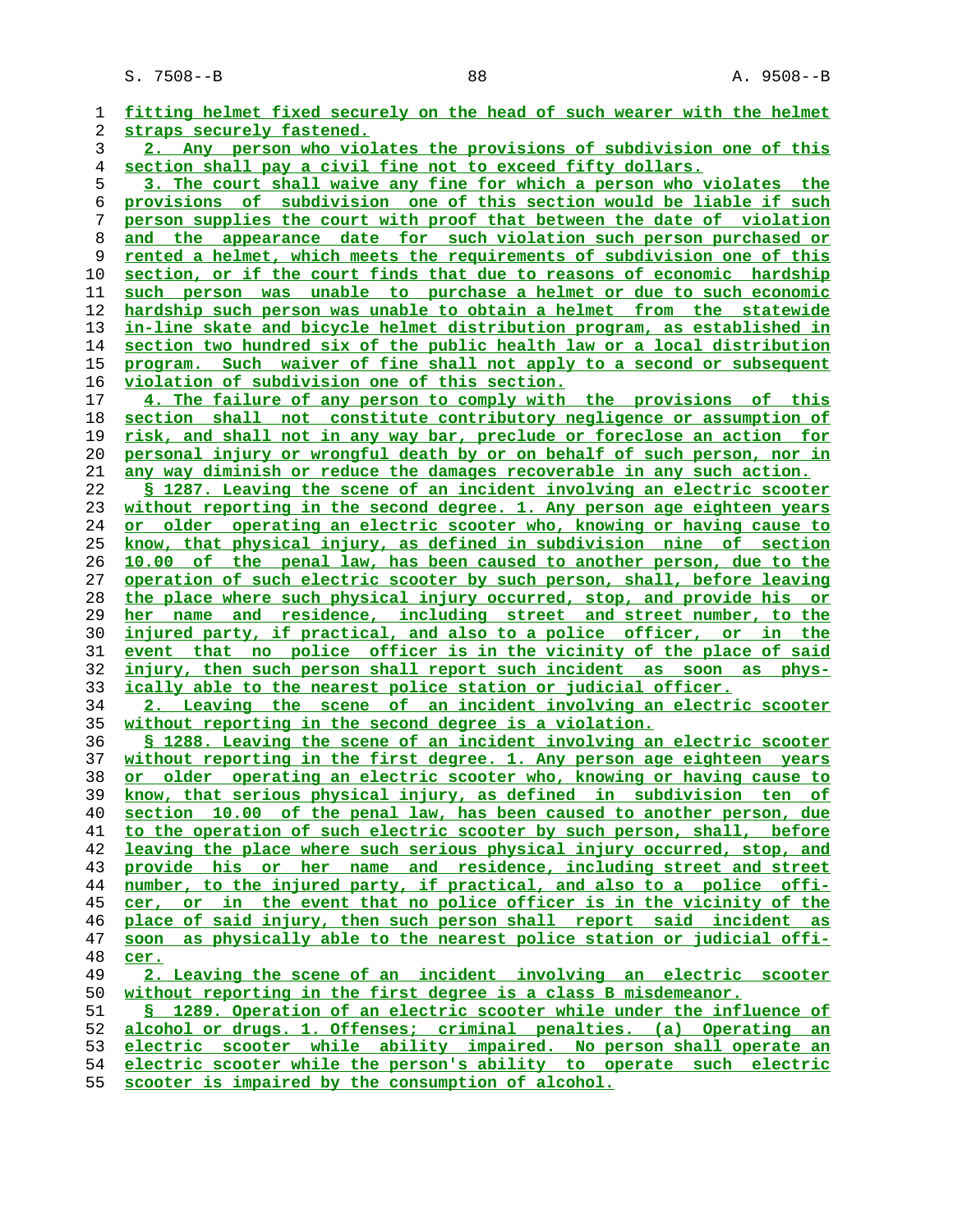| 1        |                                                                                                                                 |
|----------|---------------------------------------------------------------------------------------------------------------------------------|
|          | (i) A violation of this paragraph shall be a traffic infraction and                                                             |
| 2        | shall be punishable by a fine of not more than three hundred dollars, or                                                        |
| 3        | by imprisonment in a penitentiary or county jail for not more than                                                              |
| 4        | fifteen days, or by both such fine and imprisonment.                                                                            |
| 5        | (ii) A person who operates an electric scooter in violation of this                                                             |
| 6        | paragraph after having been convicted of a violation of any paragraph of                                                        |
| 7        | this subdivision within the preceding five years shall be punished by a                                                         |
| 8        | fine of not more than seven hundred fifty dollars, or by imprisonment of                                                        |
| 9        | not more than thirty days in a penitentiary or county jail or by both                                                           |
| 10       | such fine and imprisonment.                                                                                                     |
| 11       | (iii) A person who operates an electric scooter in violation of this                                                            |
| 12       | paragraph after being convicted two or more times of a violation of any                                                         |
| 13       | paragraph of this subdivision within the preceding ten years shall be                                                           |
| 14       | guilty of a misdemeanor, and shall be punished by a fine of not more                                                            |
| 15       | than one thousand dollars, or by imprisonment of not more than one                                                              |
| 16       | <u>hundred eighty days in a penitentiary or county jail or by both such </u>                                                    |
| 17       | fine and imprisonment.                                                                                                          |
| 18       | (b) Operating an electric scooter while intoxicated; per se. No                                                                 |
| 19       | person shall operate an electric scooter while such person has .08 of                                                           |
| 20       | one per centum or more by weight of alcohol in the person's blood as                                                            |
| 21       | shown by chemical analysis of such person's blood, breath, urine or                                                             |
| 22       | saliva, made pursuant to the provisions of subdivision five of this                                                             |
| 23       | section.                                                                                                                        |
| 24       | (c) Operating an electric scooter while intoxicated. No person shall                                                            |
| 25       | operate an electric scooter while in an intoxicated condition.                                                                  |
| 26       | (d) Operating an electric scooter while ability impaired by drugs. No                                                           |
| 27       | person shall operate an electric scooter while the person's ability to                                                          |
| 28       | operate such electric scooter is impaired by the use of a drug as                                                               |
| 29       | <u>defined in this chapter.</u>                                                                                                 |
| 30       | (e) Operating an electric scooter while ability impaired by the                                                                 |
|          |                                                                                                                                 |
| 31       | <u>combined influence of drugs or of alcohol and any drug or drugs. No</u>                                                      |
| 32       | person shall operate an electric scooter while the person's ability to                                                          |
| 33       | operate such electric scooter is impaired by the combined influence of                                                          |
| 34       | drugs or of alcohol and any drug or drugs.                                                                                      |
| 35       | (f) Penalty. (i) A violation of paragraph (b), (c), (d) or (e) of this                                                          |
| 36       | subdivision shall be a misdemeanor and shall be punishable by a fine of                                                         |
| 37       | not more than five hundred dollars, or by imprisonment in a penitentiary                                                        |
| 38       | or county jail for not more than one year, or by both such fine and                                                             |
| 39       | imprisonment.                                                                                                                   |
| 40       | (ii) A person who operates an electric scooter in violation of para-                                                            |
| 41       | graph (b), (c), (d) or (e) of this subdivision after having been                                                                |
| 42       | convicted of a violation of paragraph (b), (c), (d) or (e) of this                                                              |
| 43       | subdivision within the preceding ten years shall be guilty of a class E                                                         |
| 44       | felony, and shall be punished by a fine of not more than one thousand                                                           |
| 45       | dollars or by a period of imprisonment as provided in the penal law, or                                                         |
| 46       | by both such fine and imprisonment.                                                                                             |
| 47       | (iii) A person who operates an electric scooter in violation of para-                                                           |
| 48       | graph (b), (c), (d) or (e) of this subdivision after having been                                                                |
| 49       | convicted of a violation of paragraph (b), (c), (d) or (e) of this                                                              |
| 50       | subdivision two or more times within the preceding ten years shall be                                                           |
| 51       | guilty of a class E felony, and shall be punished by a fine of not more                                                         |
| 52       | than four thousand dollars or by a period of imprisonment as provided in                                                        |
| 53<br>54 | the penal law, or by both such fine and imprisonment.<br>2. Certain sentences prohibited. Notwithstanding any provisions of the |

**penal law, no judge or magistrate shall impose a sentence of uncondi-**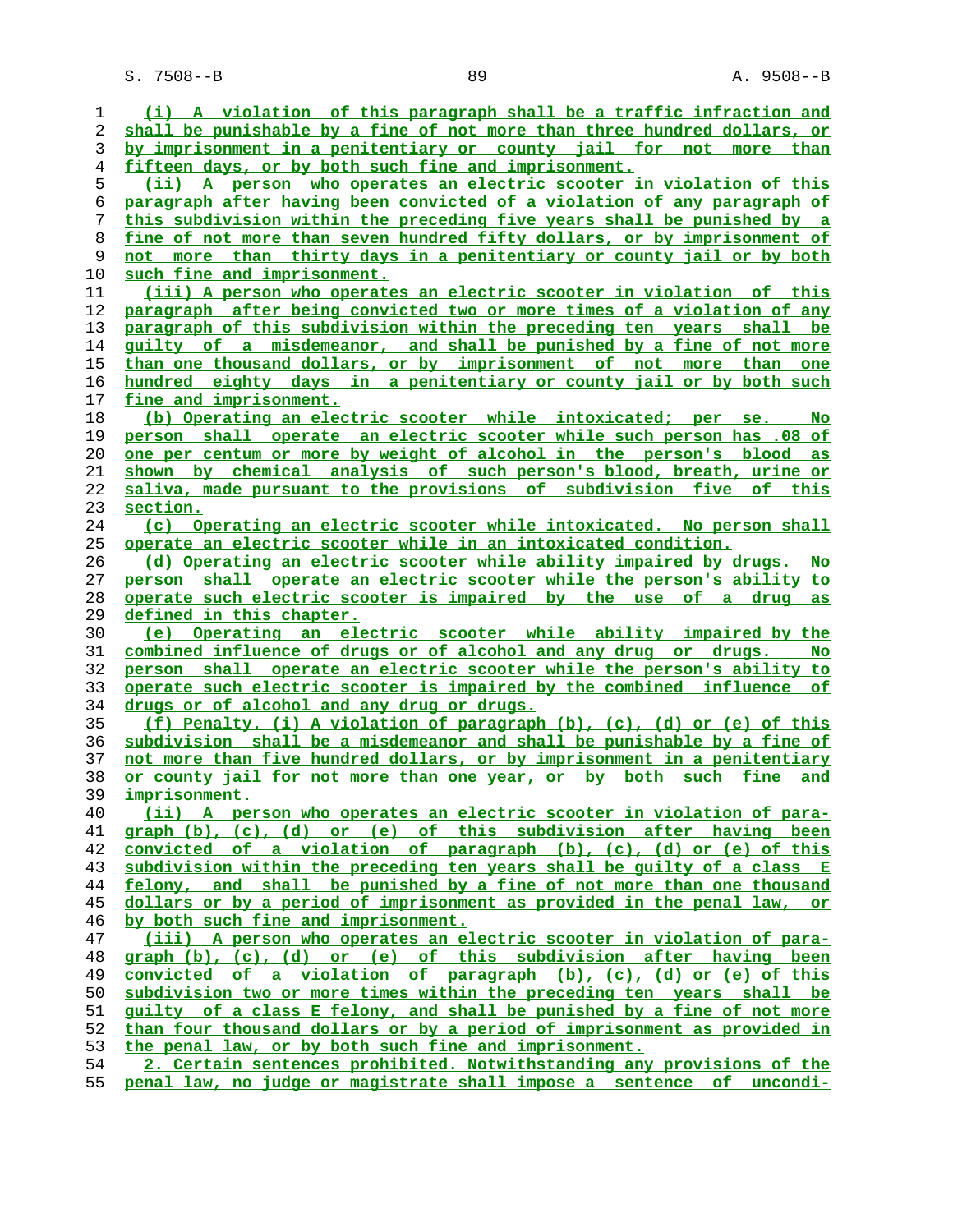S. 7508--B 90 A. 9508--B

**tional discharge for a violation of paragraph (b), (c), (d) or (e) of subdivision one of this section. 3. Sentencing: previous convictions. When sentencing a person for a violation of paragraph (b), (c), (d) or (e) of subdivision one of this section pursuant to subparagraph (ii) of paragraph (f) of subdivision one of this section, the court shall consider any prior convictions the person may have for a violation of subdivision two, two-a, three, four, or four-a of section eleven hundred ninety-two of this title within the preceding ten years. When sentencing a person for a violation of para- graph (b), (c), (d) or (e) of subdivision one of this section pursuant to subparagraph (iii) of paragraph (f) of subdivision one of this section, the court shall consider any prior convictions the person may have for a violation of subdivision two, two-a, three, four, or four-a of section eleven hundred ninety-two of this title within the preceding ten years. When sentencing a person for a violation of subparagraph (ii) of paragraph (a) of subdivision one of this section, the court shall consider any prior convictions the person may have for a violation of any subdivision of section eleven hundred ninety-two of this title with- in the preceding five years. When sentencing a person for a violation of subparagraph (iii) of paragraph (a) of subdivision one of this section, the court shall consider any prior convictions the person may have for a violation of any subdivision of section eleven hundred ninety-two of this title within the preceding ten years. 4. Arrest and field testing. (a) Arrest. Notwithstanding the provisions of section 140.10 of the criminal procedure law, a police officer may, without a warrant, arrest a person, in case of a violation of any paragraph of subdivision one of this section, if such violation is coupled with an accident or collision in which such person is involved, which in fact had been committed, though not in the police officer's presence, when the officer has reasonable cause to believe that the violation was committed by such person. For the purposes of this subdivision, police officer shall also include a peace officer authorized to enforce this chapter when the alleged violation consti- tutes a crime. (b) Field testing. Every person operating an electric scooter which has been involved in an accident shall, at the request of a police offi- cer, submit to a breath test to be administered by the police officer. If such test indicates that such operator has consumed alcohol, the police officer may request such operator to submit to a chemical test in the manner set forth in subdivision five of this section. 5. Chemical tests; when authorized. A police officer may request any person who operates an electric scooter in this state to consent to a chemical test of one or more of the following: breath, blood, urine, or saliva, for the purpose of determining the alcoholic and/or drug content of such person's blood, provided that such test is administered at the direction of a police officer with respect to a chemical test of breath, urine or saliva or, with respect to a chemical test of blood, at the direction of a police officer: (a) having reasonable grounds to believe such person to have been operating in violation of paragraph (a), (b), (c), (d) or (e) of subdivision one of this section and within two hours after such person has been placed under arrest for any such violation; or (b) within two hours after a breath test, as provided in paragraph (b) of subdivision four of this section, indicates that alcohol has been consumed by such person and in accordance with the rules and regulations established by the police force of which the officer is a member.**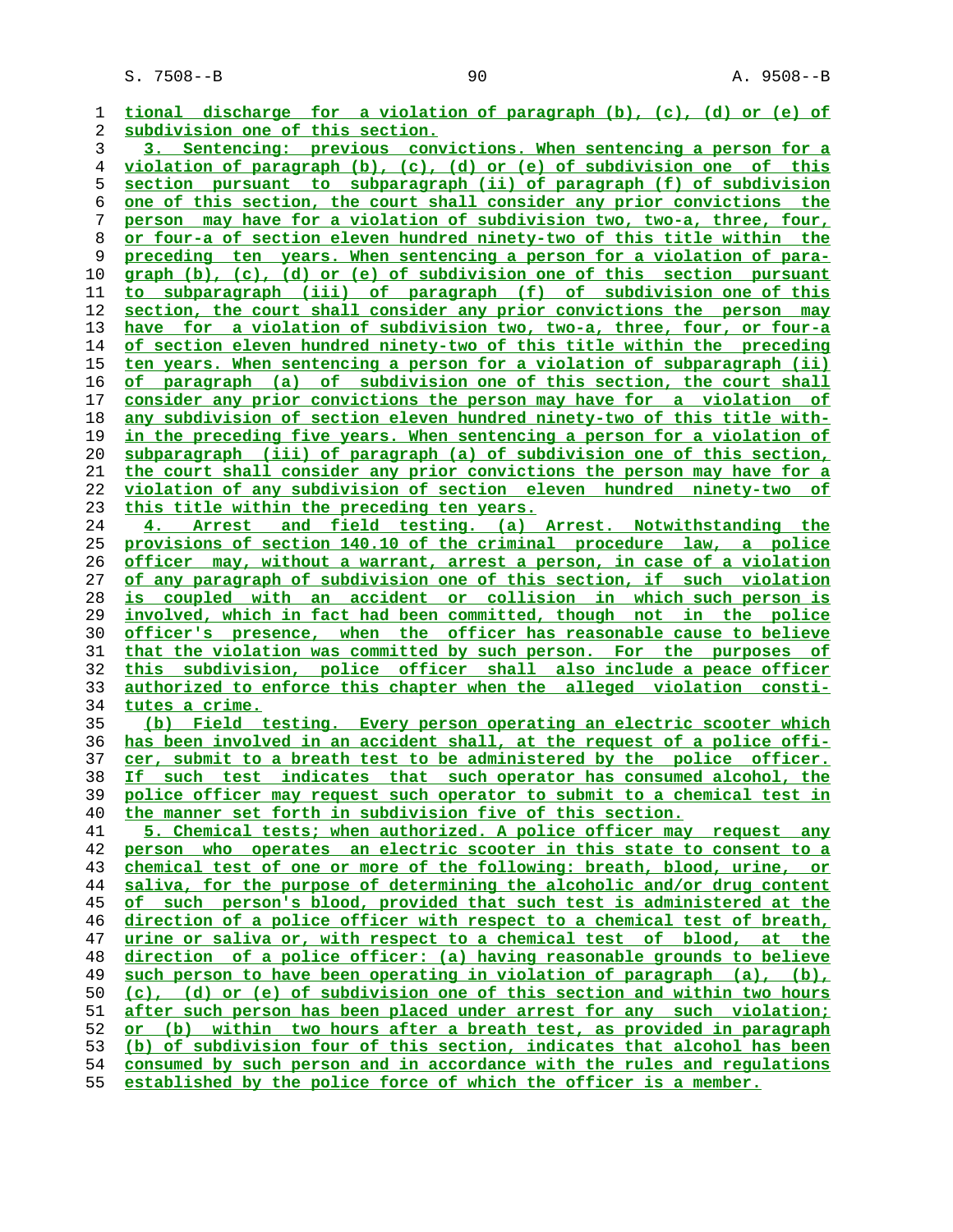S. 7508--B 31 A. 9508--B

**6. Testing procedures. (a) Persons authorized to withdraw blood; immu- nity; testimony. (i) At the request of a police officer, the following persons may withdraw blood for the purpose of determining the alcoholic or drug content therein: (A) a physician, a registered professional nurse, a registered physician assistant, a certified nurse practitioner, or an advanced emergency medical technician as certified by the depart- ment of health; or (B) under the supervision and at the direction of a physician, registered physician assistant or certified nurse practition- er acting within his or her lawful scope of practice, or upon the express consent of the person eighteen years of age or older from whom such blood is to be withdrawn: a clinical laboratory technician or clin- ical laboratory technologist licensed pursuant to article one hundred sixty-five of the education law; a phlebotomist; or a medical laboratory technician or medical technologist employed by a clinical laboratory approved under title five of article five of the public health law. This limitation shall not apply to the taking of a urine, saliva or breath specimen. (ii) No person entitled to withdraw blood pursuant to subparagraph one of this paragraph or hospital employing such person, and no other employer of such person shall be sued or held liable for any act done or omitted in the course of withdrawing blood at the request of a police officer pursuant to this section. (iii) Any person who may have a cause of action arising from the with- drawal of blood as aforesaid, for which no personal liability exists under subparagraph (ii) of this paragraph, may maintain such action against the state if any person entitled to withdraw blood pursuant to this paragraph acted at the request of a police officer employed by the state, or against the appropriate political subdivision of the state if such person acted at the request of a police officer employed by a poli- tical subdivision of the state. No action shall be maintained pursuant to this subparagraph unless notice of claim is duly filed or served in compliance with law. (iv) Notwithstanding subparagraphs (i), (ii) and (iii) of this para- graph an action may be maintained by the state or a political subdivi- sion thereof against a person entitled to withdraw blood pursuant to subparagraph (i) of this paragraph or hospital employing such person for whose act or omission the state or the political subdivision has been held liable under this paragraph to recover damages, not exceeding the amount awarded to the claimant, that may have been sustained by the state or the political subdivision by reason of gross negligence or bad faith on the part of such person. (v) The testimony of any person other than a physician, entitled to withdraw blood pursuant to subparagraph (i) of this paragraph, in respect to any such withdrawal of blood made by such person may be received in evidence with the same weight, force and effect as if such withdrawal of blood were made by a physician. (vi) The provisions of subparagraphs (ii), (iii) and (iv) of this paragraph shall also apply with regard to any person employed by a hospital as security personnel for any act done or omitted in the course of withdrawing blood at the request of a police officer pursuant to this section. (b) Right to additional test. The person tested shall be permitted to choose a physician to administer a chemical test in addition to the one administered at the direction of the police officer. (c) Rules and regulations. The department of health shall issue and**

**file rules and regulations approving satisfactory techniques or methods**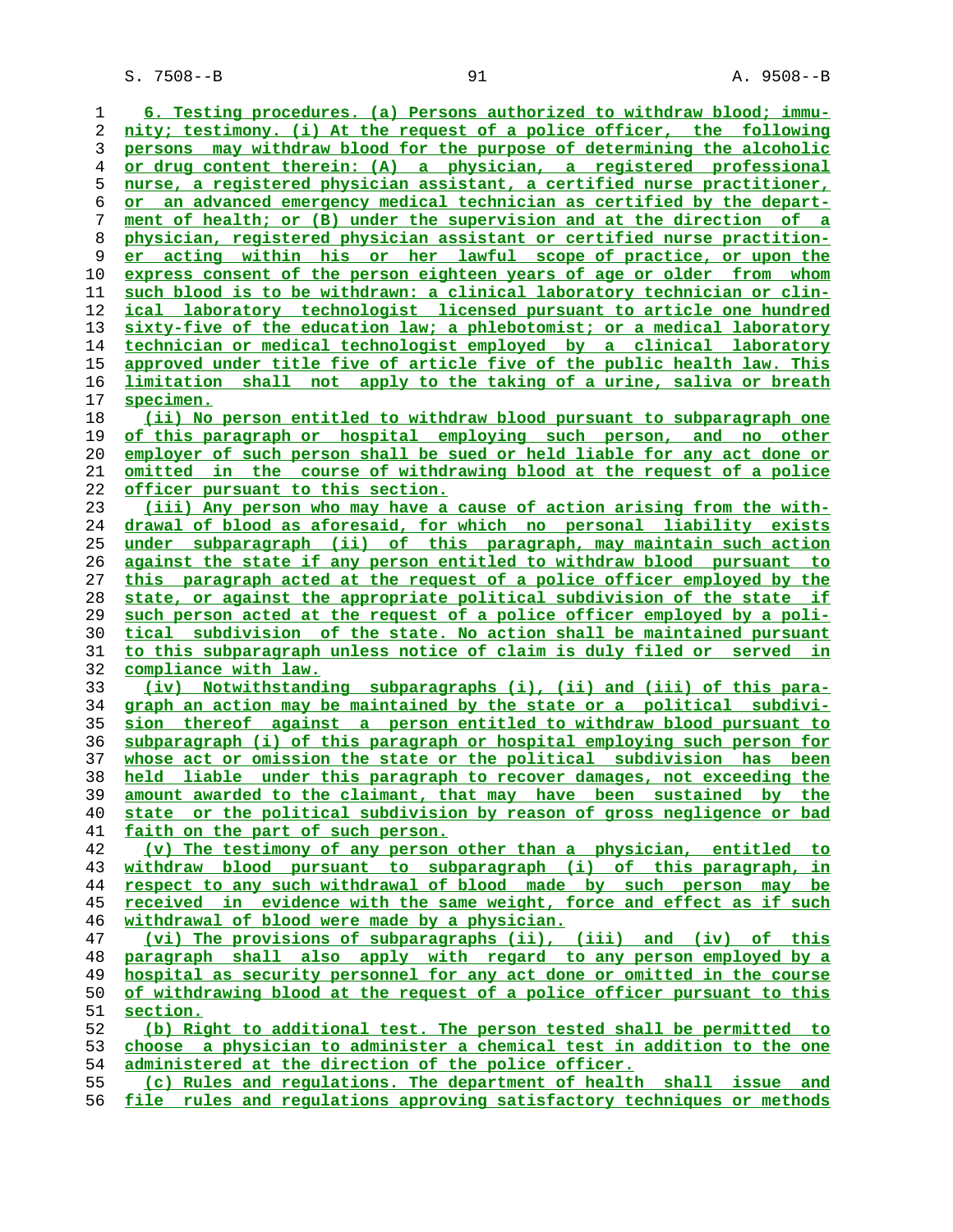S. 7508--B 92 A. 9508--B

**of conducting chemical analyses of a person's blood, urine, breath or saliva and to ascertain the qualifications and competence of individuals to conduct and supervise chemical analyses of a person's blood, urine, breath or saliva. If the analyses were made by an individual possessing a permit issued by the department of health, this shall be presumptive evidence that the examination was properly given. The provisions of this paragraph do not prohibit the introduction as evidence of an analysis made by an individual other than a person possessing a permit issued by the department of health. 7. Chemical test evidence. (a) Admissibility. Upon the trial of any such action or proceeding arising out of actions alleged to have been committed by any person arrested for a violation of any paragraph of subdivision one of this section, the court shall admit evidence of the amount of alcohol or drugs in the defendant's blood as shown by a test administered pursuant to the provisions of subdivision five of this section. (b) Probative value. The following effect shall be given to evidence of blood-alcohol content, as determined by such tests, of a person arrested for a violation of subdivision one of this section: (i) evidence that there was .05 of one per centum or less by weight of alcohol in such person's blood shall be prima facie evidence that the ability of such person to operate an electric scooter was not impaired by the consumption of alcohol, and that such person was not in an intox- icated condition; (ii) evidence that there was more than .05 of one per centum but less than .07 of one per centum by weight of alcohol in such person's blood shall be prima facie evidence that such person was not in an intoxicated condition, but such evidence shall be relevant evidence, but shall not be given prima facie effect, in determining whether the ability of such person to operate an electric scooter was impaired by the consumption of alcohol; and (iii) evidence that there was .07 of one per centum or more but less than .08 of one per centum by weight of alcohol in such person's blood shall be prima facie evidence that such person was not in an intoxicated condition, but such evidence shall be given prima facie effect in deter- mining whether the ability of such person to operate an electric scooter was impaired by the consumption of alcohol. 8. Where applicable. The provisions of this section shall apply upon public highways, private roads open to motor vehicle traffic, any other parking lot, and sidewalks. For the purposes of this section "parking lot" shall mean any area or areas of private property, including a driveway, near or contiguous to and provided in connection with premises and used as a means of access to and egress from a public highway to such premises and having a capacity for the parking of four or more motor vehicles. The provisions of this section shall not apply to any area or areas of private property comprising all or part of property on which is situated a one or two family residence. 9. Enforcement upon crash. Notwithstanding any provision of this section, no part of this section may be enforced unless in conjunction with a crash involving an operator of an electric scooter. For the purposes of this subdivision, "crash" shall mean colliding with a vehi- cle, person, building or other object.** 53 § 11. This act shall take effect immediately; provided, however, that 54 section ten of this act shall take effect on the one hundred twentieth 55 day after it shall have become a law. Effective immediately, the addi-

56 tion, amendment and/or repeal of any rule or regulation necessary for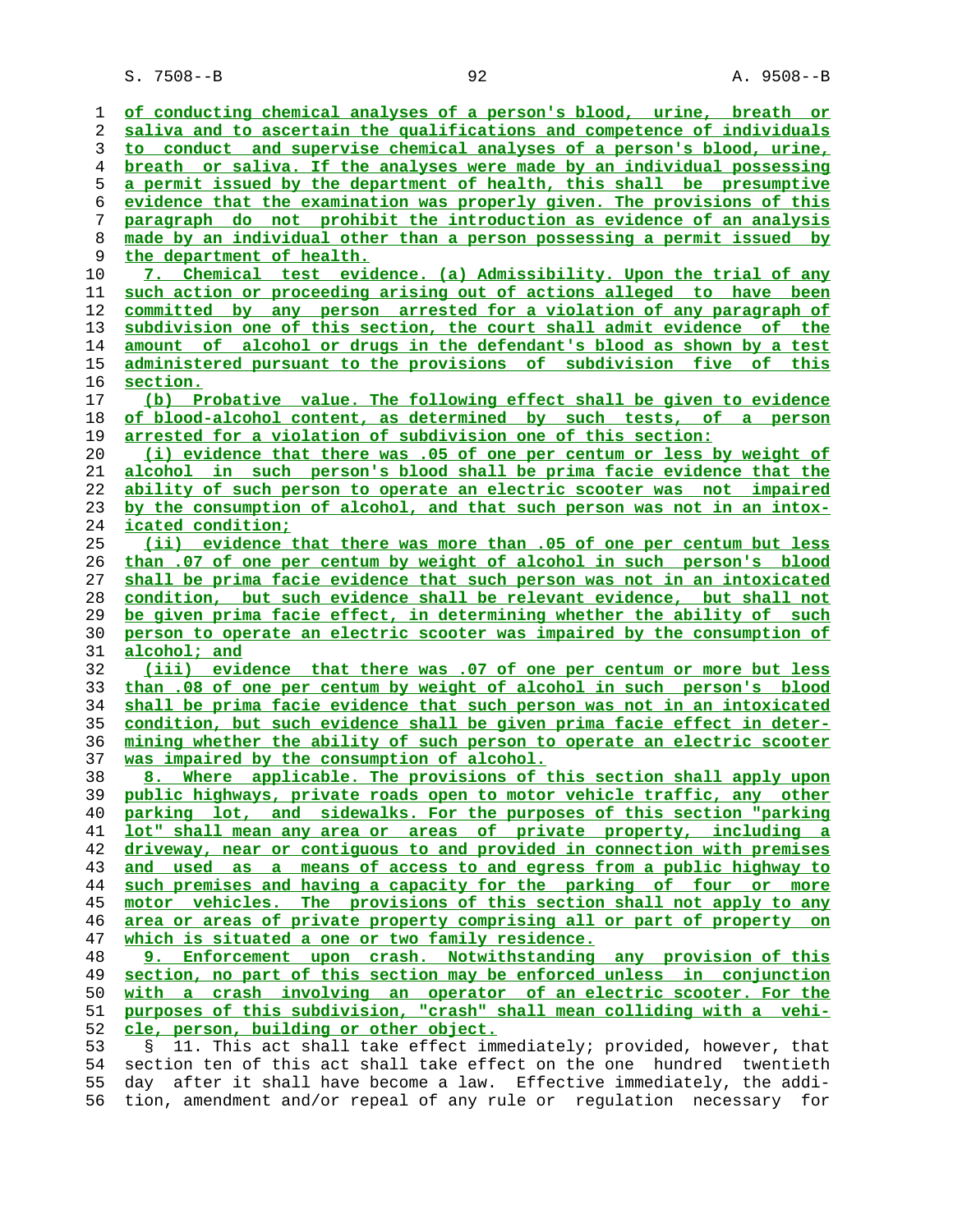1 the implementation of this act on its effective date are authorized to 2 be made and completed on or before such effective date.

### 3 PART YY

 4 Section 1. Section 13 of part U1 of chapter 62 of the laws of 2003, 5 amending the vehicle and traffic law and other laws relating to increas- 6 ing certain motor vehicle transaction fees, as amended by section 1 of<br>7 part A of chapter 58 of the laws of 2017, is amended to read as follows: part A of chapter 58 of the laws of 2017, is amended to read as follows: 8 § 13. This act shall take effect immediately; provided however that 9 sections one through seven of this act, the amendments to subdivision 2 10 of section 205 of the tax law made by section eight of this act, and 11 section nine of this act shall expire and be deemed repealed on April 1, 12 [**2020**] **2022**; provided further, however, that the provisions of section 13 eleven of this act shall take effect April 1, 2004 and shall expire and 14 be deemed repealed on April 1, [**2020**] **2022**.

 15 § 2. Section 2 of part B of chapter 84 of the laws of 2002, amending 16 the state finance law relating to the costs of the department of motor 17 vehicles, as amended by section 2 of part A of chapter 58 of the laws of 18 2015, is amended to read as follows:

 19 § 2. This act shall take effect April 1, 2002; provided, however, if 20 this act shall become a law after such date it shall take effect imme- 21 diately and shall be deemed to have been in full force and effect on and 22 after April 1, 2002; provided further, however, that this act shall 23 expire and be deemed repealed on April 1, [**2020**] **2022**.

24 § 3. This act shall take effect immediately.

# 25 PART ZZ

 26 Section 1. Section 399-l of the vehicle and traffic law, as amended by 27 section 1 of part UU of chapter 59 of the laws of 2018, is amended to 28 read as follows:

 29 § 399-l. Application. Applicants for participation in the pilot 30 program established pursuant to this article shall be among those acci- 31 dent prevention course sponsoring agencies that have a course approved 32 by the commissioner pursuant to article twelve-B of this title [**prior to** 33 **the effective date of this article**] and which deliver such course to the 34 public. Provided, [**however,**] the commissioner [**may**] **shall**, in his or her 35 discretion, approve **additional** applications after [**such**] **the effective** 36 date **of this article**. In order to be approved for participation in such 37 pilot program, the course must comply with the provisions of law, rules 38 and regulations applicable thereto. The commissioner may, in his or her 39 discretion, impose a fee for the submission of each application to 40 participate in the pilot program established pursuant to this article. 41 Such fee shall not exceed seven thousand five hundred dollars.

 42 § 2. Section 399-q of the vehicle and traffic law, as added by chapter 43 368 of the laws of 2019, is amended to read as follows:

 44 § 399-q. Application. An applicant for participation in the pilot 45 program established pursuant to this article shall be an approved spon- 46 sor of an internet accident prevention course, pursuant to article 47 twelve-C of this title, prior to the effective date of this article and 48 which delivers such courses to the public. **Provided, the commissioner** 49 **shall, in his or her discretion, approve additional applications after** 50 **such date.** In order to be approved for participation in such pilot 51 program, the course must comply with provisions of law, rules and regu- 52 lations applicable thereto. The commissioner may, in his or her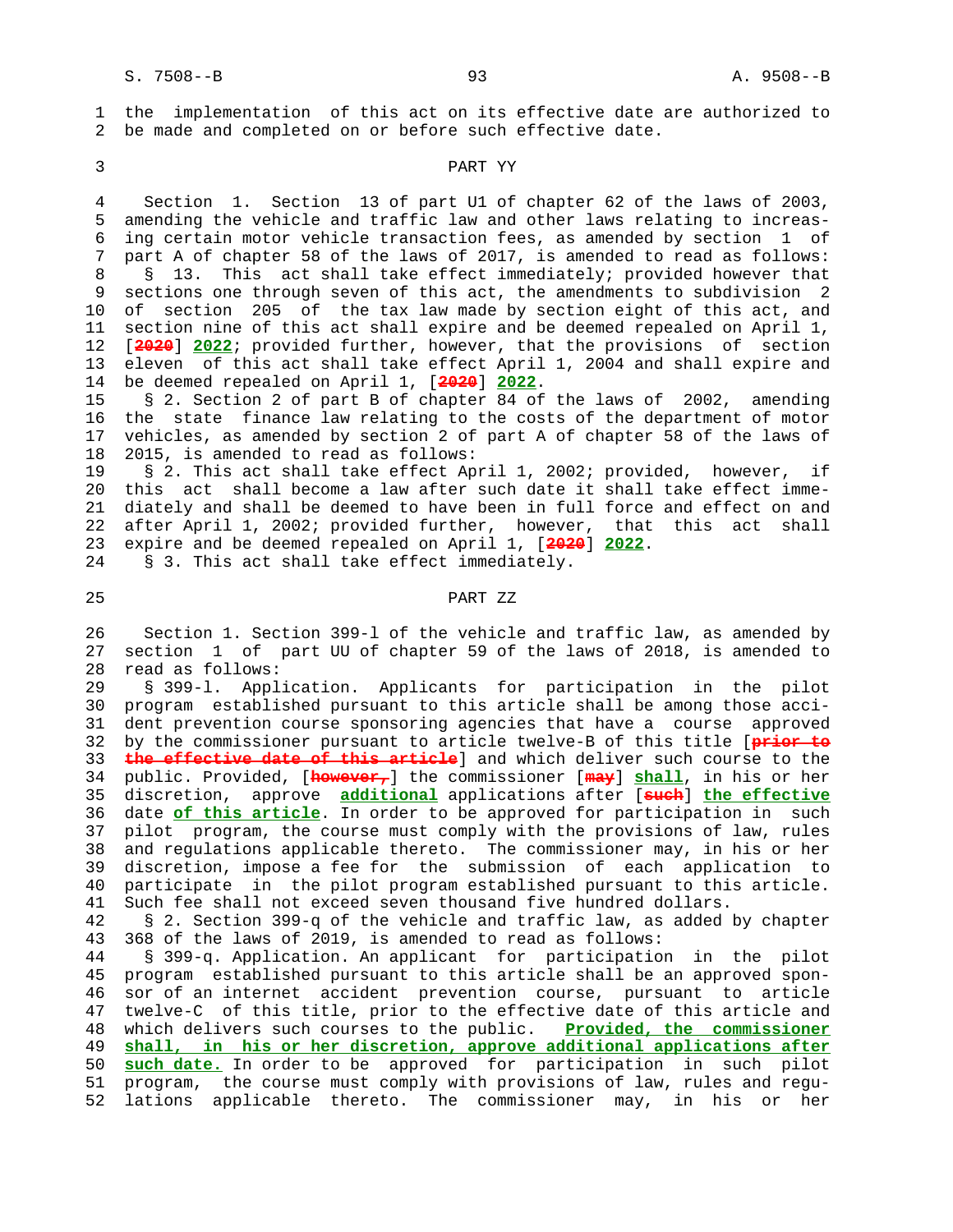1 discretion, impose a fee for the submission of each application to 2 participate in the pilot program established pursuant to this article. 3 Such fee shall not exceed seven thousand five hundred dollars which 4 shall, excluding administrative expenses of the department, be deposited 5 in the dedicated highway and bridge trust fund established pursuant to 6 section eighty-nine-b of the state finance law.

 7 § 3. Section 399-s of the vehicle and traffic law, as added by chap- 8 ter 368 of the laws of 2019, is amended to read as follows:<br>9 8 399-s. Pilot program scope and duration. The commi

 9 § 399-s. Pilot program scope and duration. The commissioner shall 10 conduct a pilot program designed to evaluate utilizing the internet for 11 delivering an approved pre-licensing course required by subparagraph (i) 12 of paragraph (a) of subdivision four of section five hundred two of this 13 chapter, by permitting qualified applicants to participate in the pilot 14 program from June thirtieth, two thousand twenty to June thirtieth, two 15 thousand twenty-five. **Provided that applicants for class DJ and class MJ** 16 **licenses shall not be eligible to participate in such pilot program.**

 17 § 4. Section 5 of chapter 751 of the laws of 2005, amending the insur- 18 ance law and the vehicle and traffic law relating to establishing the 19 accident prevention course internet technology pilot program, as amended 20 by section 3 of part D of chapter 58 of the laws of 2016, is amended to 21 read as follows:

 22 § 5. This act shall take effect on the one hundred eightieth day after 23 it shall have become a law and shall expire and be deemed repealed April 24 1, [**2020**] **2022**; provided that any rules and regulations necessary to 25 implement the provisions of this act on its effective date are author- 26 ized and directed to be completed on or before such date.

 27 § 5. This act shall take effect immediately; provided that sections 28 two and three of this act shall take effect on the same date and in the 29 same manner as chapter 368 of the laws of 2019 takes effect; provided, 30 however, that the amendments to section 399-l of the vehicle and traffic 31 law made by section one of this act shall not affect the repeal of such 32 section and shall be deemed to be repealed therewith; provided further, 33 that the amendments to article 12-D of the vehicle and traffic law made 34 by sections two and three of this act shall not affect the repeal of 35 such article and shall be deemed to be repealed therewith. Effective 36 immediately, the addition, amendment and/or repeal of any rule or regu- 37 lation necessary for the implementation of this act on its effective 38 date are authorized to be made and completed on or before such effective 39 date.

| 40 | PART AAA              |
|----|-----------------------|
| 41 | Intentionally Omitted |
| 42 | PART BBB              |
| 43 | Intentionally Omitted |
| 44 | PART CCC              |
| 45 | Intentionally Omitted |
| 46 | PART DDD              |
| 47 | Intentionally Omitted |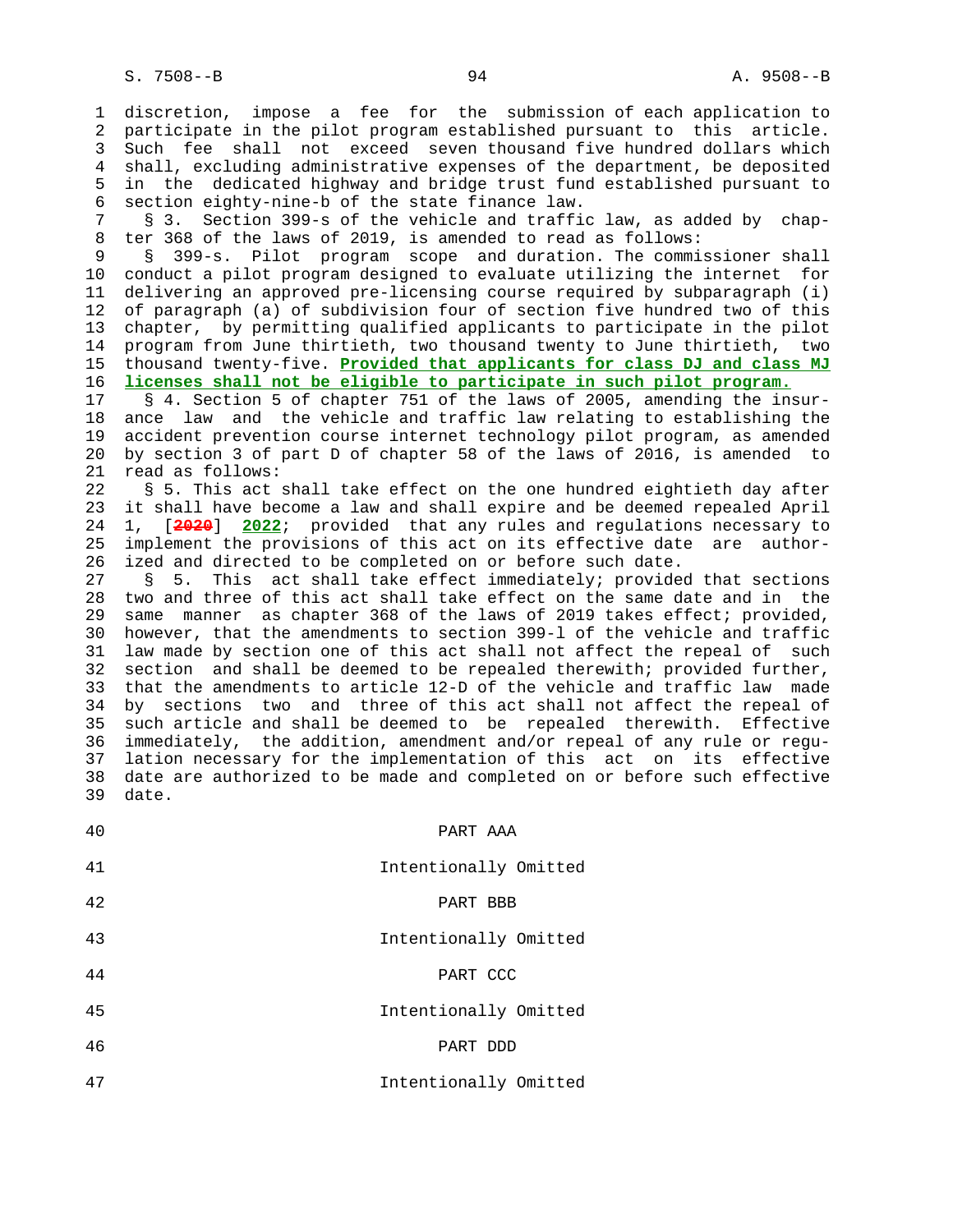1 PART EEE

 2 Section 1. Section 5 of chapter 451 of the laws of 2017, enacting the 3 New York Buy American Act, is amended to read as follows:

 4 § 5. This act shall take effect April 1, 2018 and shall apply to any 5 state contracts executed and entered into on or after such date and 6 shall exclude such contracts that have been previously awarded or have 7 pending bids or pending requests for proposals issued as of April 1, 8 2018, and shall not apply to projects that have commenced project design 9 and environmental studies prior to such date[**; provided, however, that this act shall expire and be deemed repealed April 15, 2020**].

11 § 2. This act shall take effect immediately.

12 PART FFF

 13 Section 1. The labor law is amended by adding a new section 224-a to 14 read as follows:

**§ 224-a. Prevailing wage requirements applicable to construction projects performed under private contract. 1. Subject to the provisions of this section, each "covered project" as defined in this section shall be subject to prevailing wage requirements in accordance with section two hundred twenty and two hundred twenty-b of this article. A "covered project" shall mean construction work done under contract which is paid for in whole or in part out of public funds as such term is defined in this section where the amount of all such public funds, when aggregated, is at least thirty percent of the total construction project costs and where such project costs are over five million dollars except as provided for by section two hundred twenty-four-c of this article.**

**2. For purposes of this section, "paid for in whole or in part out of public funds" shall mean any of the following:**

**a. The payment of money, by a public entity, or a third party acting on behalf of and for the benefit of a public entity, directly to or on behalf of the contractor, subcontractor, developer or owner that is not subject to repayment;**

**b. The savings achieved from fees, rents, interest rates, or other loan costs, or insurance costs that are lower than market rate costs; savings from reduced taxes as a result of tax credits, tax abatements, tax exemptions or tax increment financing; savings from payments in lieu of taxes; and any other savings from reduced, waived, or forgiven costs that would have otherwise been at a higher or market rate but for the involvement of the public entity;**

**c. Money loaned by the public entity that is to be repaid on a contin- gent basis; or**

**d. Credits that are applied by the public entity against repayment of obligations to the public entity.**

**3. For purposes of this section, "paid for in whole or in part out of public funds" shall not include:**

**a. Benefits under section four hundred twenty-one-a of the real prop- erty tax law;**

**b. Funds that are not provided primarily to promote, incentivize, or ensure that construction work is performed, which would otherwise be captured in subdivision two of this section;**

**c. Funds used to incentivize or ensure the development of a comprehen-**

**sive sewage system, including connection to existing sewer lines or**

**creation of new sewage lines or sewer capacity, provided, however, that**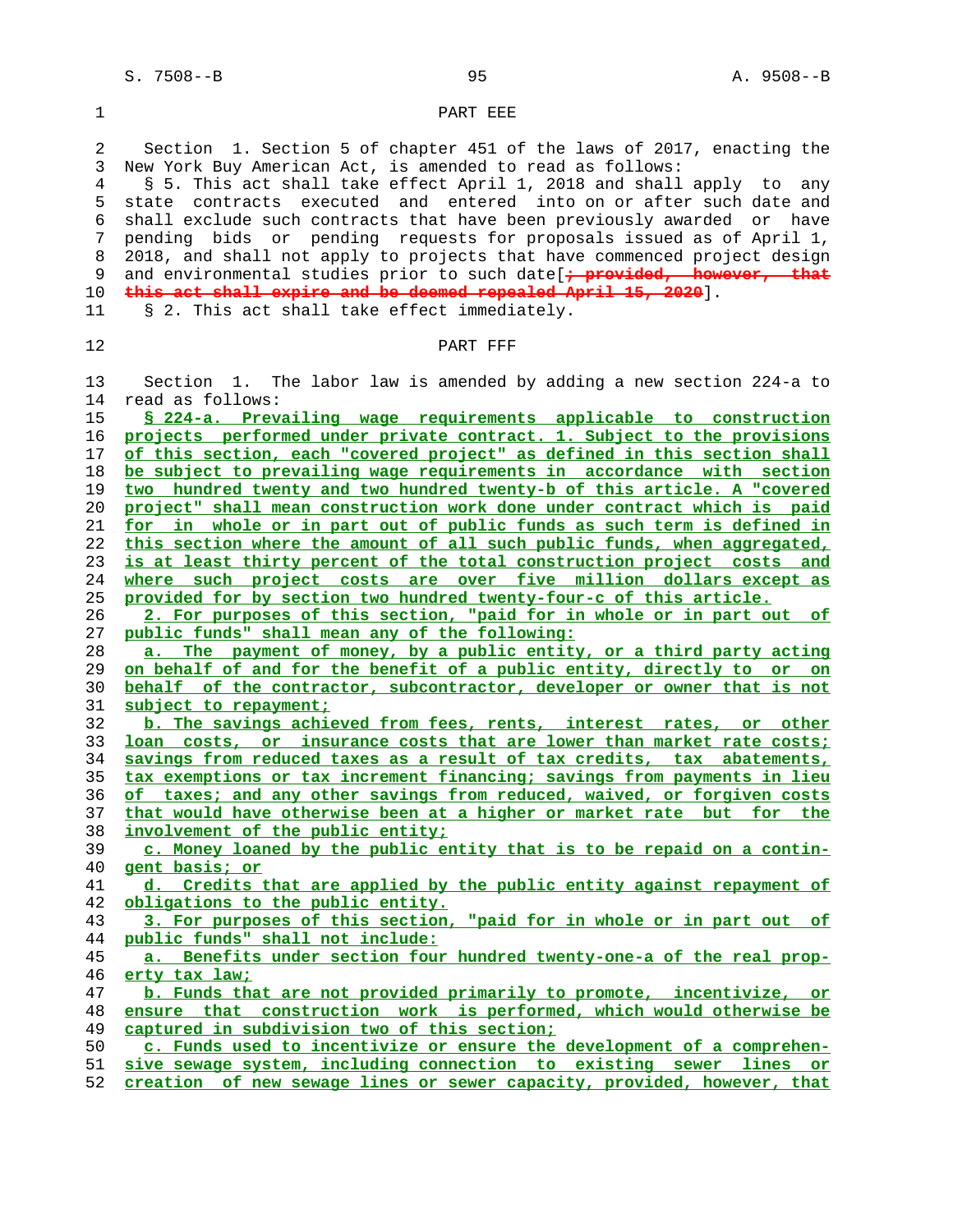| 1  | such work shall be deemed to be a public work covered under the               |
|----|-------------------------------------------------------------------------------|
| 2  | provisions of this article;                                                   |
| 3  | d. tax benefits provided for projects the length or value of which are        |
| 4  | not able to be calculated at the time the work is to be performed;            |
| 5  | e. tax benefits related to brownfield remediation or brownfield rede-         |
| 6  | velopment pursuant to section twenty-one, twenty-two, one hundred eight-      |
| 7  | y-seven-q or one hundred eighty-seven-h of the tax law, subdivision           |
| 8  | seventeen or eighteen of section two hundred ten-B of the tax law,            |
|    |                                                                               |
| 9  | subsection (dd) or (ee) of section six hundred six of the tax law, or         |
| 10 | subdivision (u) or (v) of section fifteen hundred eleven of the tax law;      |
| 11 | f. funds provided pursuant to subdivision three of section twenty-            |
| 12 | eight hundred fifty-three of the education law; and                           |
| 13 | g. any other public monies, credits, savings or loans, determined by          |
| 14 | the public subsidy board created in section two hundred twenty-four-c of      |
| 15 | this article as exempt from this definition.                                  |
| 16 | 4. For purposes of this section "covered project" shall not include           |
| 17 | <u>any of the following:</u>                                                  |
| 18 | a. Construction work on one or two family dwellings where the property        |
| 19 | is the owner's primary residence, or construction work performed on           |
| 20 | property where the owner of the property owns no more than four dwelling      |
| 21 | units;                                                                        |
| 22 | b. Construction work performed under a contract with a not-for-profit         |
| 23 | corporation as defined in section one hundred two of the not-for-profit       |
| 24 | corporation law, other than a not-for-profit corporation formed exclu-        |
| 25 | sively for the purpose of holding title to property and collecting            |
|    |                                                                               |
| 26 | income thereof or any public entity as defined in this section where the      |
| 27 | not-for-profit corporation has gross annual revenue and support less          |
| 28 | <u>than five million dollars;</u>                                             |
| 29 | c. Construction work performed on a multiple residence and/or ancil-          |
| 30 | lary amenities or installations that is wholly privately owned in any of      |
| 31 | the following circumstances except as provided for by section two             |
| 32 | hundred twenty-four-c of this article:                                        |
| 33 | (i) where no less than twenty-five percent of the residential units           |
| 34 | are affordable and shall be retained subject to an anticipated regulato-      |
| 35 | <u>ry agreement with a local, state, or federal governmental entity, or a</u> |
| 36 | not-for-profit entity with an anticipated formal agreement with a local,      |
| 37 | state, or federal governmental entity for purposes of providing afforda-      |
| 38 | ble housing in a given locality or region provided that the period of         |
| 39 | affordability for a residential unit deemed affordable under the              |
| 40 | provisions of this paragraph shall be for no less than fifteen years          |
| 41 | from the date of construction; or                                             |
| 42 | (ii) where no less than thirty-five percent of the residential units          |
| 43 | involves the provision of supportive housing services for vulnerable          |
| 44 | populations provided that such units are subject to an anticipated requ-      |
| 45 | latory agreement with a local, state, or federal governmental entity; or      |
| 46 | (iii) any newly created programs for affordable or subsidized housing         |
| 47 | as determined by the public subsidy board established by section two          |
| 48 | hundred twenty-four-c of this article.                                        |
|    |                                                                               |
| 49 | d. Construction work performed on a manufactured home park as defined         |
| 50 | in paragraph three of subdivision a of section two hundred thirty-three       |
| 51 | of the real property law where the manufactured home park is subject to       |
| 52 | a requlatory agreement with a local, state, or federal governmental           |
| 53 | entity for no less than fifteen years;                                        |
| 54 | e. Construction work performed under a pre-hire collective bargaining         |
| 55 | agreement between an owner or contractor and a bona fide building and         |

**construction trade labor organization which has established itself as**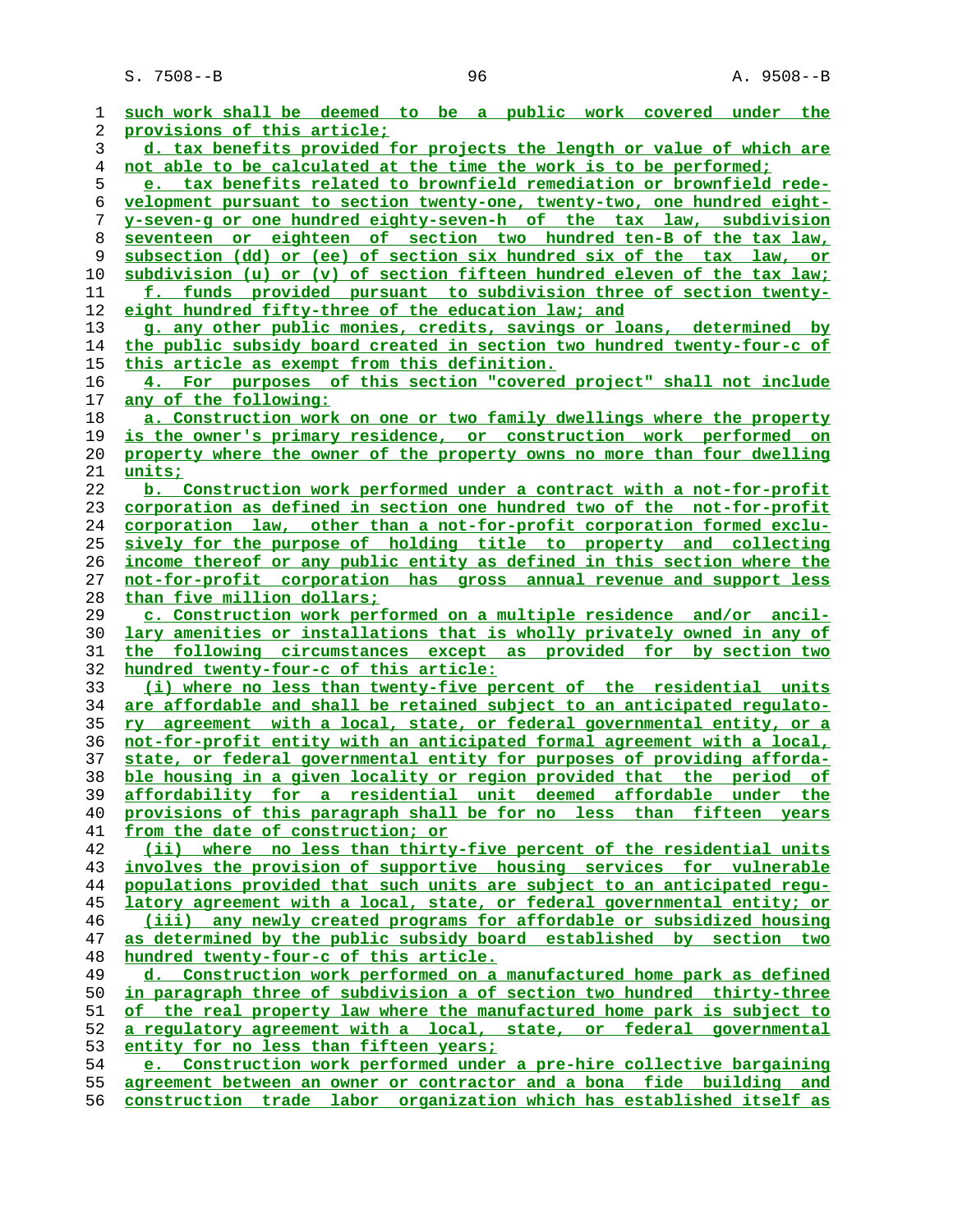| 1              | the collective bargaining representative for all persons who will             |
|----------------|-------------------------------------------------------------------------------|
| 2              | perform work on such a project, and which provides that only contractors      |
| 3              | and subcontractors who sign a pre-negotiated agreement with the labor         |
| $\overline{4}$ | organization can perform work on such a project, or construction work         |
| 5              | performed under a labor peace agreement, project labor agreement, or any      |
| 6              | other construction work performed under an enforceable agreement between      |
| 7              | an owner or contractor and a bona fide building and construction trade        |
| 8              | labor organization;                                                           |
| 9              | f. Construction work performed on projects funded by section sixteen-n        |
| 10             | of the urban development corporation act or the downtown revitalization       |
| 11             | <u>initiative;</u>                                                            |
| 12             | g. Construction work and engineering and consulting services performed        |
| 13             | in connection with the installation of a renewable energy system, renew-      |
| 14             | able heating or cooling system, or energy storage system, with a capaci-      |
| 15             | ty equal to or under five megawatts alternating current;                      |
| 16             | h. Construction work performed on supermarket retail space built or           |
| 17             | <u>renovated with tax incentives provided under the food retail expansion</u> |
| 18             | to support health (FRESH) program through the New York city industrial        |
| 19             | development agency;                                                           |
| 20             | i. Construction work performed for interior fit-outs and improvements         |
|                |                                                                               |
| 21             | under ten thousand square feet through small business incubation              |
| 22             | programs operated by the New York city economic development corporation;      |
| 23             | j. Construction work on space to be used as a school under sixty thou-        |
| 24             | sand square feet, pursuant to a lease from a private owner to the New         |
| 25             | York city department of education and the school construction authority;      |
| 26             | or                                                                            |
| 27             | k. Construction work performed on projects that received tax benefits         |
| 28             | related to historic rehabilitation pursuant to subdivision twenty-six of      |
| 29             | section two hundred ten-B of the tax law, subsection (oo) or (pp) of          |
| 30             | section six hundred six of the tax law, or subdivision (y) of section         |
| 31             | fifteen hundred eleven of the tax law.                                        |
| 32             | 5. For purposes of this section, "public entity" shall include, but           |
| 33             | shall not be limited to, the state, a local development corporation as        |
| 34             | defined in subdivision eight of section eighteen hundred one of the           |
| 35             | public authorities law or section fourteen hundred eleven of the not-         |
| 36             | for-profit corporation law, a municipal corporation as defined in             |
| 37             | section one hundred nineteen-n of the general municipal law, an indus-        |
| 38             | trial development agency formed pursuant to article eighteen-A of the         |
| 39             | general municipal law or industrial development authorities formed            |
| 40             | pursuant to article eight of the public authorities law, and any state,       |
| 41             | local or interstate or international authorities as defined in section        |
| 42             | two of the public authorities law; and shall include any trust created        |
| 43             | by any such entities.                                                         |
| 44             | 6. For purposes of this section, "construction" means work which shall        |
| 45             | be as defined by the public subsidy board to require payment of prevail-      |
| 46             | ing wage, and which may involve the employment of laborers, workers, or       |
| 47             | mechanics.                                                                    |
| 48             | 7. For purposes of this section and section two hundred twenty-four-b         |
| 49             | of this article, the "fiscal officer" shall be deemed to be the commis-       |
| 50             | sioner.                                                                       |
| 51             | 8. The enforcement of any construction work deemed to be a covered            |
| 52             | project pursuant to this section, and any additional requirements, shall      |
| 53             | be subject, in addition to this section, only to the requirements of          |
| 54             | sections two hundred twenty, two hundred twenty-four-b, two hundred           |
| 55             | twenty-four-c, and two hundred twenty-b of this article and within the        |
| 56             | jurisdiction of the fiscal officer; provided, however, nothing contained      |
|                |                                                                               |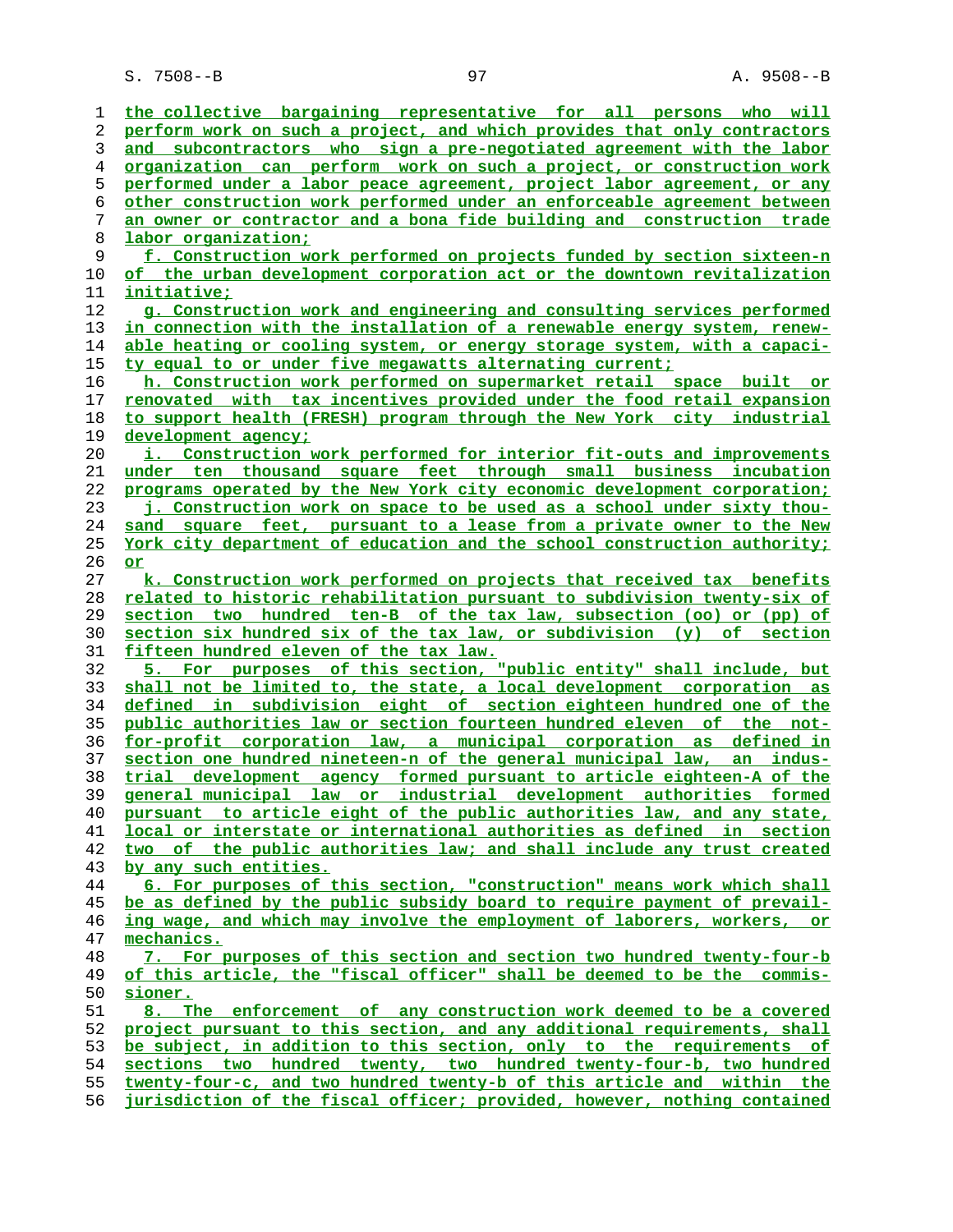| 1              | in this section shall be deemed to construe any covered project as             |
|----------------|--------------------------------------------------------------------------------|
| 2              | otherwise being considered public work pursuant to this article; and           |
| 3              | further provided:                                                              |
| $\overline{4}$ | a. The owner or developer of such covered project shall certify under          |
| 5              | penalty of perjury within five days of commencement of construction work       |
| 6              | whether the project at issue is subject to the provisions of this              |
| 7              | section through the use of a standard form developed by the fiscal offi-       |
| 8              | cer.                                                                           |
| 9              | b. The owners or developers of a property who are undertaking a                |
| 10             | project under private contract, may seek quidance from the public subsi-       |
| 11             | dy board contained in section two hundred twenty-four-c of this article,       |
| 12             | and such board may render an opinion as to whether or not the project is       |
| 13             | a covered project within the meaning of this article. Any such determi-        |
| 14             | <u>nation shall not be reviewable by the fiscal officer, nor shall it be</u>   |
| 15             | reviewable by the department pursuant to section two hundred twenty of         |
| 16             | this article.                                                                  |
| 17             | c. The owner or developer of a covered project shall be responsible            |
| 18             | for retaining original payroll records in accordance with section two          |
| 19             | hundred twenty of this article for a period of six years from the              |
| 20             | conclusion of such work. All payroll records maintained by an owner or         |
| 21             | developer pursuant to this section shall be subject to inspection on           |
| 22             | request of the fiscal officer. Such owner or developer may authorize           |
| 23             | the prime contractor of the construction project to take responsibility        |
| 24             | for retaining and maintaining payroll records, but will be held jointly        |
| 25             | and severally liable for any violations of such contractor. All records        |
| 26             | obtained by the fiscal officer shall be subject to the Freedom of Infor-       |
| 27             | mation Law.                                                                    |
| 28             | d. Each public entity providing any of the public funds listed in              |
| 29             | subdivision two of this section to an owner, developer, contractor or          |
| 30             | subcontractor of a project shall identify the nature and dollar value of       |
| 31             | such funds and whether any such funds are excluded under subdivision           |
| 32             | three of this section and shall so notify the recipient of such funds of       |
| 33             | such determination and of their obligations under paragraph a of this          |
| 34             | subdivision.                                                                   |
| 35             | e. The fiscal officer may issue rules and requlations governing the            |
| 36             | provisions of this section. Violations of this section shall be grounds        |
| 37             | for determinations and orders pursuant to section two hundred twenty-b         |
| 38             | of this article.                                                               |
| 39             | Each owner and developer subject to the requirements of this                   |
| 40             | section shall comply with the objectives and goals of minority and             |
| 41             | women-owned business enterprises pursuant to article fifteen-A of the          |
| 42             | executive law and service-disabled veteran-owned businesses pursuant to        |
| 43             | article seventeen-B of the executive law. The department in consulta-          |
| 44             | tion with the directors of the division of minority and women's business       |
| 45             | development and of the division of service-disabled veterans' business         |
| 46             | development shall make training and resources available to assist minor-       |
| 47             | ity and women-owned business enterprises and service-disabled veteran-         |
| 48             | owned business enterprises on covered projects achieve and maintain            |
| 49             | compliance with prevailing wage requirements. The department shall make        |
| 50             | such training and resources available online and shall afford minority         |
| 51             | <u>and women-owned business enterprises and service-disabled veteran-owned</u> |
| 52             | business enterprises an opportunity to submit comments on such training.       |
| 53             | 10. a. The fiscal officer shall report to the governor, the temporary          |
| 54             | president of the senate, and the speaker of the assembly by July first,        |
| 55             | two thousand twenty-two, and annually thereafter, on the participation         |
| 56             | of minority and women-owned business enterprises in relation to covered        |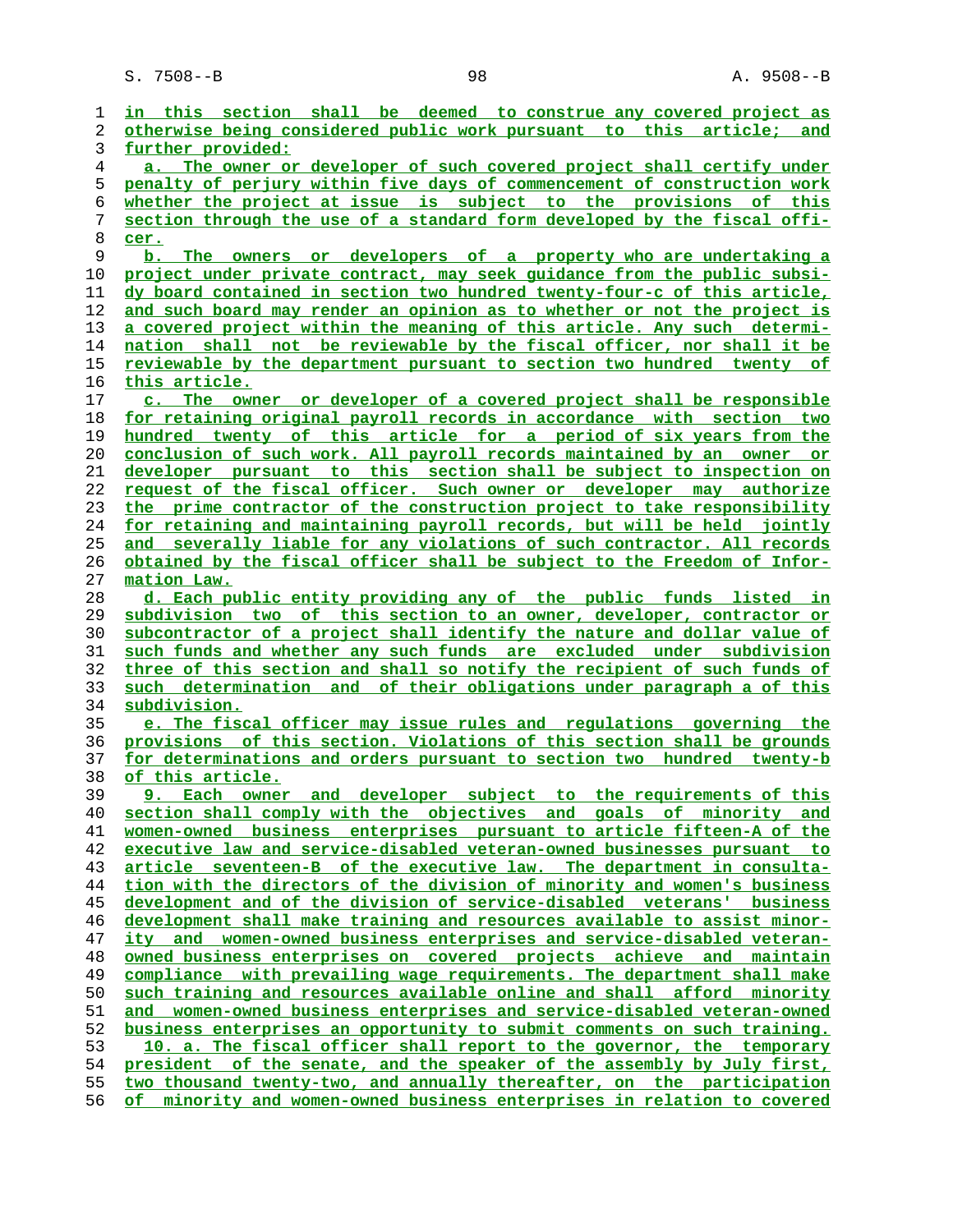S. 7508--B 99 A. 9508--B

**projects and contracts for public work subject to the provisions of this section and section two hundred twenty of this article respectively as well as the diversity practices of contractors and subcontractors employing laborers, workers, and mechanics on such projects. b. Such reports shall include aggregated data on the utilization and participation of minority and women-owned business enterprises, the employment of minorities and women in construction-related jobs on such projects, and the commitment of contractors and subcontractors on such projects to adopting practices and policies that promote diversity with- in the workforce. The reports shall also examine the compliance of contractors and subcontractors with other equal employment opportunity requirements and anti-discrimination laws, in addition to any other employment practices deemed pertinent by the commissioner. c. The fiscal officer may require any owner or developer to disclose information on the participation of minority and women-owned business enterprises and the diversity practices of contractors and subcontrac- tors involved in the performance of any covered project. It shall be the duty of the fiscal officer to consult and to share such information in order to effectuate the requirements of this section. 11. If construction work is not deemed to be a covered project, wheth- er by virtue of an exclusion of such project under subdivision four of this section, or by virtue or not receiving sufficient public money to be deemed "paid for in whole or in part out of public funds", such project shall not be subject to the requirements of sections two hundred twenty and two hundred twenty-b of this article.** 26 § 2. The labor law is amended by adding a new section 224-b to read as 27 follows: **§ 224-b. Stop-work orders. Where a complaint is received pursuant to this article, or where the fiscal officer upon his or her own investi- gation, finds cause to believe that any person, in connection with the performance of any contract for public work pursuant to section two hundred twenty of this article or any covered project pursuant to section two hundred twenty-four-a of this article, has substantially and materially failed to comply with or intentionally evaded the provisions of this article, the fiscal officer may notify such person in writing of his or her intention to issue a stop-work order. Such notice shall (i) be served in a manner consistent with section three hundred eight of the civil practice law and rules; (ii) notify such person of his or her right to a hearing; and (iii) state the factual basis upon which the fiscal officer has based his or her decision to issue a stop-work order. Any documents, reports, or information that form a basis for such deci- sion shall be provided to such person within a reasonable time before the hearing. Such hearing shall be expeditiously conducted. Following the hearing, if the fiscal officer issues a stop-work order, it shall be served by regular mail, and a second copy may be served by telefacsimile or by electronic mail, with service effective upon receipt of any such order. Such stop-work order shall also be served with regard to a worksite by posting a copy of such order in a conspicuous location at the worksite. The order shall remain in effect until the fiscal offi- cer directs that the stop-work order be removed, upon a final determi- nation on the complaint or where such failure to comply or evade has been deemed corrected. If the person against whom such order is issued shall within thirty days after issuance of the stop-work order makes an application in affidavit form for a redetermination review of such order the fiscal officer shall make a decision in writing on the issues raised in such application. The fiscal officer may direct a conditional release**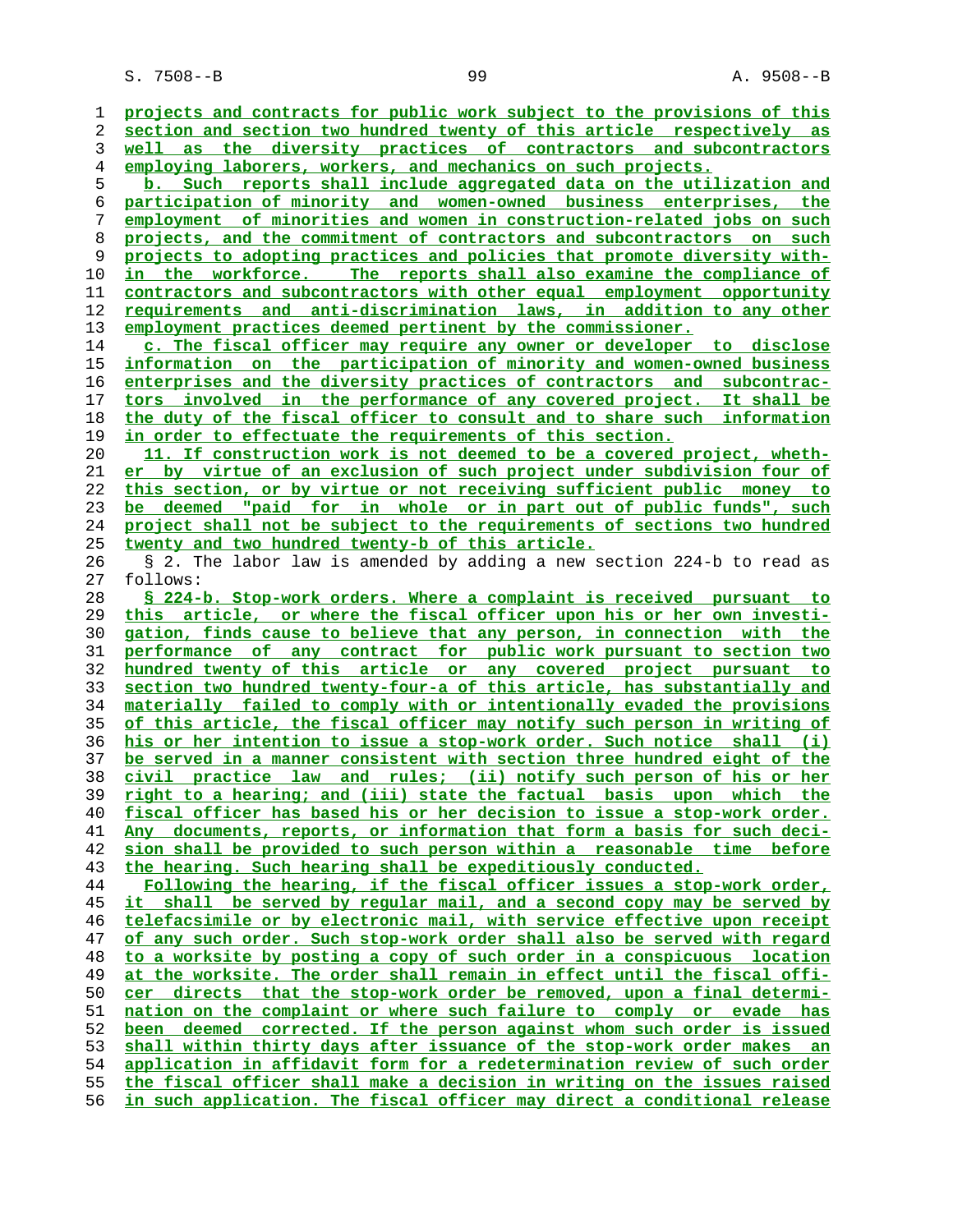**from a stop-work order upon a finding that such person has taken mean- ingful and good faith steps to comply with the provisions of this arti- cle.** 4 § 3. The labor law is amended by adding a new section 224-c to read as 5 follows: **§ 224-c. Public subsidy board. 1. A board on public subsidies, herein- after "the board", is hereby created, to consist of thirteen members. The thirteen members shall be appointed by the governor as follows: one member upon the recommendation of the temporary president of the senate, one member upon the recommendation of the speaker of the assembly, the commissioner, the president of the empire state development corporation, the director of the division of the budget, two members representing employees in the construction industry, of whom one shall be a represen- tative of the largest statewide trade labor association representing building and construction workers, and one shall be a representative of the largest trade labor association representing building and construction workers with membership in New York City, and two members representing employers in the construction industry, of whom one shall be a representative of the largest statewide organization representing building owners and developers, either for-profit or not-for-profit, and one shall be a representative of a statewide organization representing building owners and developers, either for-profit or not-for-profit, representing a region different than the region primarily represented by the initial employer representative. The commissioner shall act as the chair. The members shall serve at the pleasure of the authority recom- mending, designating, or otherwise appointing such member and shall serve without salary or compensation but shall be reimbursed for neces- sary expenses incurred in the performance of their duties. 2. The board shall meet on an as needed basis and shall have the power to conduct public hearings. The board may also consult with employers and employees, and their respective representatives, in the construction industry and with such other persons, including the commissioner, as it shall determine. No public officer or employee appointed to the board shall forfeit any position or office by virtue of appointment to such board. Any proceedings of the board which relate to a particular indi- vidual or project shall be confidential. 3. The board may examine and make recommendations regarding the following: (a) the minimum threshold percentage of public funds set forth in subdivision one of section two hundred twenty-four-a of this article, but no lower than that which is set forth in such subdivision; (b) the minimum dollar threshold of projects set forth in subdivision one of section two hundred twenty-four-a of this article, but no lower than that which is set forth in such subdivision; (c) construction work excluded as a covered project, as set forth in subparagraphs (i), (ii) and (iii) of paragraph c of subdivision four of section two hundred twenty-four-a of this article; (d) the definition of construction for purposes of section two hundred twenty-four-a of this article; or (e) particular instances of benefits, monies or credits as to whether or not they should constitute public funds. 4. Prior to making any recommendation intended to apply to all projects, the board shall hold a public hearing. The board shall announce each public hearing at least fifteen days in advance. The announcement shall contain an agenda of the topics the board will discuss. At each hearing, the board may hear testimony and/or review**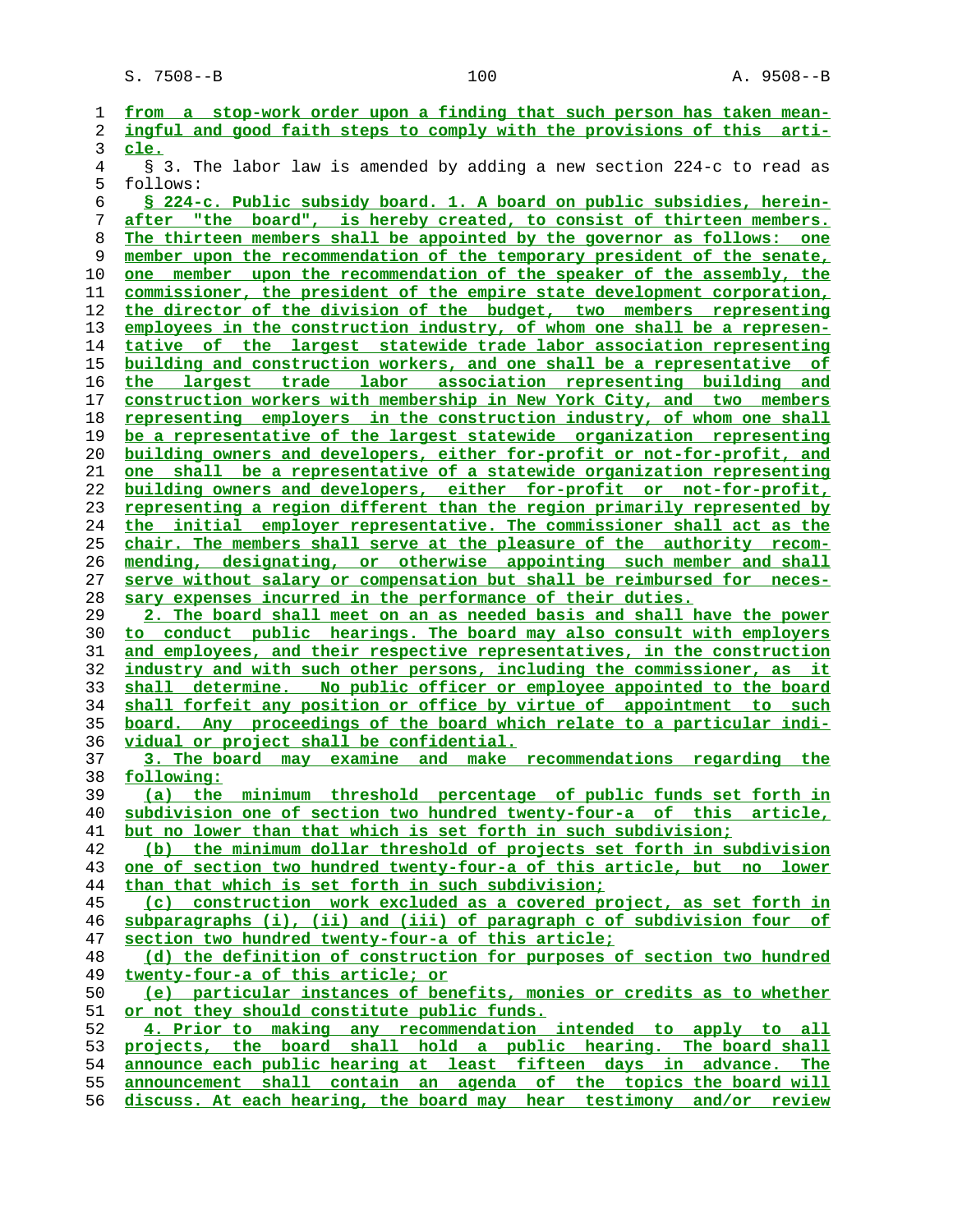**written documents from any interested stakeholders related to the planned agenda of the meeting. The board shall make any such recommen- dations in writing. In making its recommendations, the board shall exam- ine the impact of such thresholds and circumstances on private develop- ment in light of available public subsidies, existing labor market conditions, prevailing wage and supplement practices, and shall consider the extent to which adjustments to such thresholds and circumstances could ameliorate adverse impacts, if any, or expand opportunities for prevailing wage and supplement standards on publicly subsidized private construction projects in any region or regions of the state. 5. The board shall be empowered to issue binding determinations to any public entity, or any private or not-for-profit owner or developer as to any particular matter related to an existing or potential covered project. In such instances the board shall make a determination based upon documents, or testimony, or both in its sole discretion. Any such proceedings shall be confidential, except that publication of such deci- sions shall be made available on the department's website, subject to redaction or confidentiality as the board shall deem warranted in accordance with any applicable federal or state statutory or regulatory requirement governing confidentiality and personal privacy. 6. Any recommendation rendered by the board pursuant to this section shall be subject to the provisions of article seventy-eight of the civil practice law and rules. 7. In the event that the board finds that there is or likely would be a significant negative economic impact of implementing the prevailing wage requirements provided for in section two hundred twenty-four-a of this article, the board may temporarily delay the implementation of such requirements beyond January first, two thousand twenty-two. Such a delay may be effective statewide or effective only in a region of the state as defined by the regional economic development councils. In making such a determination to delay, the board shall consult the department, the department's division of research and statistics, the United States department of labor, the federal reserve bank of New York and other economic experts. The board will reference well-established economic indexes and accepted economic factors tied to the construction industry, including but not limited to construction industry employment, wages, and overall construction activity.** 38 § 4. The labor law is amended by adding a new section 813-a to read as 39 follows: **§ 813-a. Annual reports by apprenticeship programs. 1. On an annual basis, all apprenticeship programs covered under the provisions of this article shall report to the department on the participation of appren- tices currently enrolled in such apprenticeship program. The data to be included in such report shall include, at a minimum: (a) the total number of apprentices in such apprenticeship program; (b) the demograph- ic information of such apprentices to the extent such data is available, including, but not limited to, the age, gender, race, ethnicity, and national origin of such apprentices; (c) the rate of advancement and graduation of such apprentices; and (d) the rate of placement of such apprentices onto job sites as well as the demographic information of such apprentices to the extent such data is available, including, but not limited to the age, gender, race, ethnicity, and national origin of such apprentices. 2. The department shall make such data publicly available on its website by July first, two thousand twenty-two and on an annual basis,**

**but no later than December thirty-first of each following year.**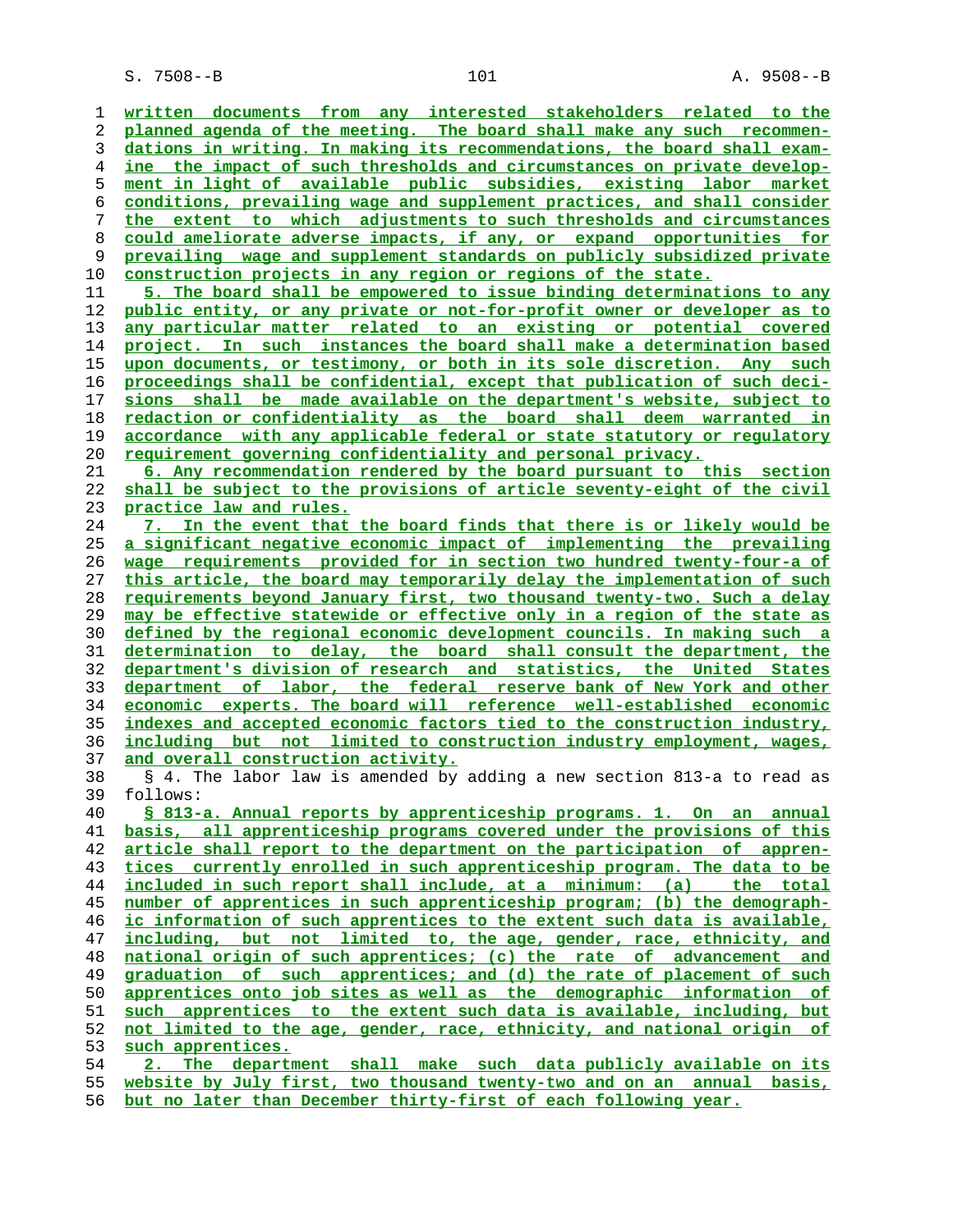1 **3. The commissioner may promulgate rules and regulations necessary for** 2 **the implementation of this section.** 3 § 5. Severability clause. If any clause, sentence, paragraph, subdivi- 4 sion, or section of this act shall be adjudged by any court of competent 5 jurisdiction to be invalid, such judgment shall not affect, impair, or 6 invalidate the remainder thereof, but shall be confined in its operation 7 to the clause, sentence, paragraph, subdivision, or section thereof 8 directly involved in the controversy in which such judgment shall have 9 been rendered. It is hereby declared to be the intent of the legislature 10 that this act would have been enacted even if such invalid provisions 11 had not been included herein. 12 § 6. This act shall take effect on January 1, 2022 and shall apply to 13 contracts for construction executed, incentive agreements executed, 14 procurements or solicitations issued, or applications for building 15 permits on or after such date; provided however that section three of 16 this act shall take effect on April 1, 2021, and provided further that 17 this act shall not pre-exempt any existing contracts, nor apply to any 18 appropriations of public funds made prior to the day on which this act 19 shall have become a law, or to re-appropriations of such funds first 20 appropriated prior to the day on which this act shall have become a law. 21 Effective immediately, the addition, amendment and/or repeal of any rule 22 or regulation necessary for the implementation of this act on its effec- 23 tive date are authorized to be made and completed on or before such 24 effective date. 25 PART GGG 26 Intentionally Omitted 27 PART HHH 28 Intentionally Omitted 29 PART III 30 Section 1. Subdivision 3 of section 16-o of section 1 of chapter 174 31 of the laws of 1968 constituting the New York state urban development 32 corporation act, as added by chapter 186 of the laws of 2007, is amended 33 to read as follows: 34 3. Establishment and purposes. The corporation shall establish a fund<br>35 to be known as the "community development financial institutions fund" to be known as the "community development financial institutions fund" 36 and shall pay into such fund any monies made available to the corpo-

 37 ration for such fund from any source. The monies held in or credited to 38 the fund shall be expended solely for the purposes set forth in this 39 section. The corporation shall not [**commingle**] **transfer** the monies of 40 such fund [**with**] **to** any other **fund or** monies of the corporation or any 41 monies held in trust by the corporation. The corporation is authorized, 42 [**within**] **subject to** available [**appropriations**] **funding**, **including, but** 43 **not limited to, available appropriations,** to provide financial and tech- 44 nical assistance to community development financial institutions that 45 make loans and provide development services to specific investment areas 46 or targeted populations.

47 § 2. This act shall take effect immediately.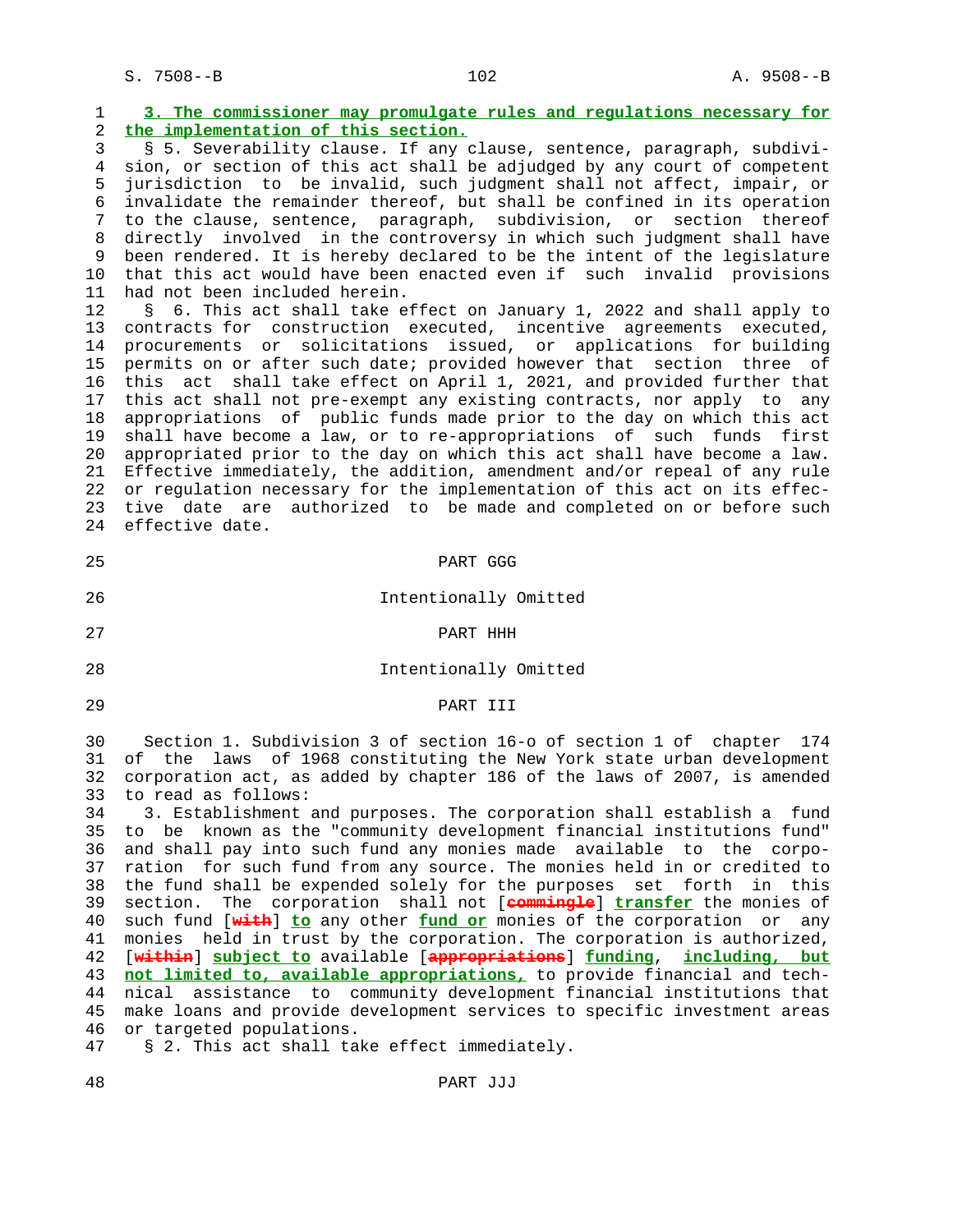1 Section 1. This act shall be known as the "accelerated renewable ener- 2 gy growth and community benefit act". 3 § 2. Legislative findings and statement of purpose. The legislature 4 hereby finds, determines and declares: 5 1. Chapter 106 of the laws of 2019 enacted the New York state climate 6 leadership and community protection act (the "CLCPA") that among other 7 things: 8 (a) directed the department of environmental conservation to establish 9 a statewide greenhouse gas emissions limit as a percentage of 1990 emis- 10 sions as follows: (i) 2030: 60% of 1990 emissions; and (ii) 2050: 15% of 11 1990 emissions; 12 (b) directed the public service commission ("commission") to establish 13 programs to require that a minimum of 70% statewide electric generation 14 be produced by renewable energy systems by 2030, and that by the year 15 2040 the statewide electrical demand system will generate zero emis- 16 sions; and 17 (c) directed the commission to require the procurement by the state's 18 jurisdictional load serving entities of at least 9 gigawatts of offshore 19 wind electricity generation by 2035 and six gigawatts of photovoltaic 20 solar generation by 2025, and to support three gigawatts of statewide 21 energy storage capacity by 2030 (collectively, the "CLCPA targets"). 22 2. In order to achieve the CLCPA targets, the state shall take appro- 23 priate action to ensure that: 24 (a) new renewable energy generation projects can be sited in a timely 25 and cost-effective manner that includes consideration of local laws 26 concerning zoning, the environment or public health and safety and 27 avoids or minimizes, to the maximum extent practicable, adverse environ- 28 mental impacts; and 29 (b) renewable energy can be efficiently and cost effectively injected 30 into the state's distribution and transmission system for delivery to 31 regions of the state where it is needed. In particular, the state shall 32 provide for timely and cost effective construction of new, expanded and 33 upgraded distribution and transmission infrastructure as may be needed 34 to access and deliver renewable energy resources, which may include 35 alternating current transmission facilities, high voltage direct current 36 transmission infrastructure facilities, and submarine transmission 37 facilities needed to interconnect off-shore renewable generation 38 resources to the state's transmission system. 39 3. A public policy purpose would be served and the interests of the 40 people of the state would be advanced by directing the public service 41 commission to make a comprehensive study of the state's power grid to 42 identify distribution and transmission infrastructure needed to enable 43 the state to meet the CLCPA targets, and based on such study, develop 44 definitive plans that: (a) provide for the timely development of local 45 transmission and distribution system upgrades by the state's regulated 46 utilities and the Long Island power authority; (b) identify bulk trans- 47 mission investments that should be undertaken, including projects that 48 should be undertaken immediately and on an expedited basis in cooper- 49 ation with the power authority of the state of New York; and (c) other- 50 wise advance the policies of this act. 51 4. A public policy purpose would be served and the interests of the 52 people of the state would be advanced by: 53 (a) expediting the regulatory review for the siting of major renewable 54 energy facilities and transmission infrastructure necessary to meet the

 55 CLCPA targets, in recognition of the importance of these facilities and 56 their ability to lower carbon emissions;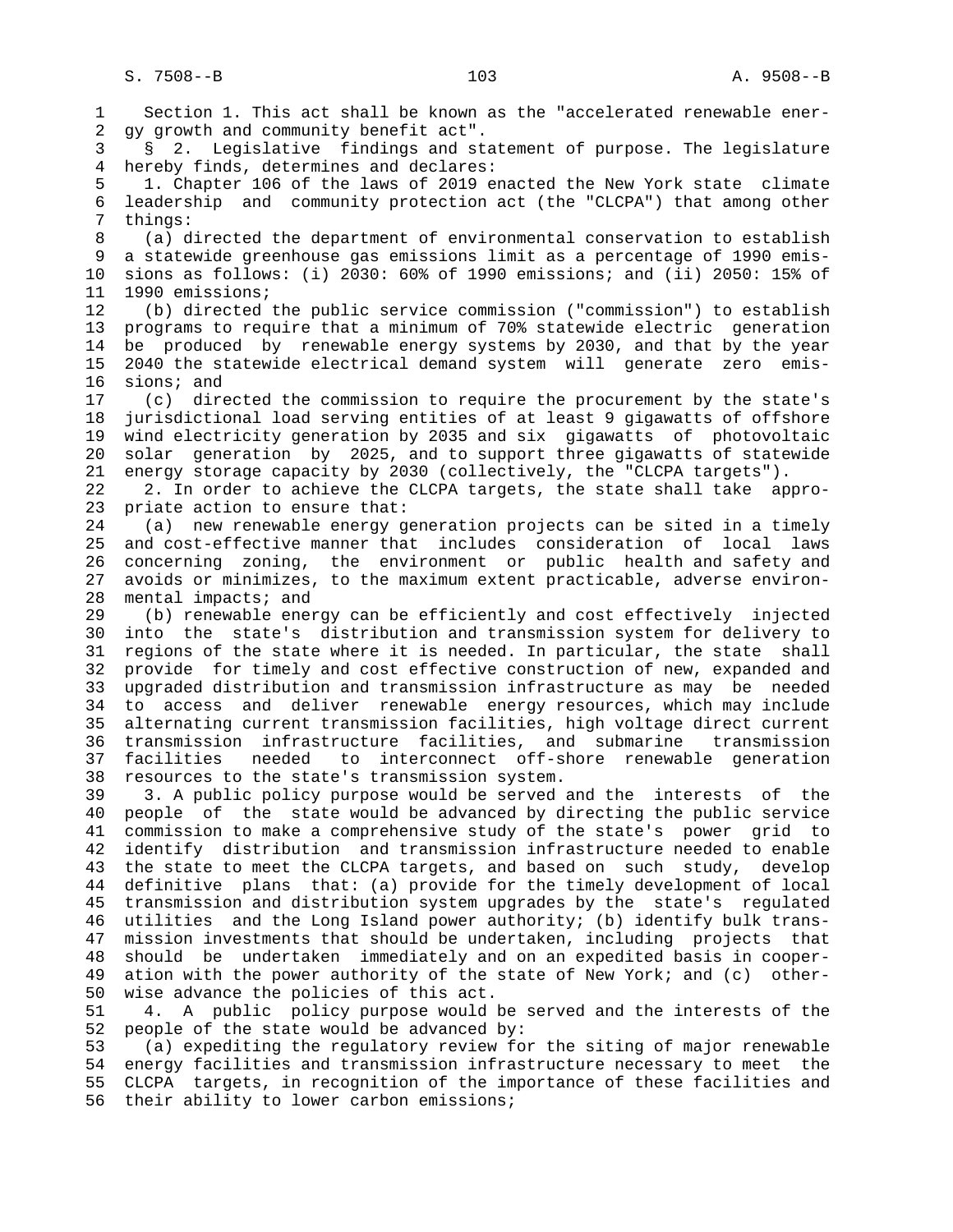1 (b) making available to developers of clean generation resources 2 build-ready sites for the construction and operation of such renewable 3 energy facilities; 4 (c) developing uniform permit standards and conditions that are appli- 5 cable to classes and categories of renewable energy facilities, that 6 reflect the environmental benefits of such facilities and address common 7 conditions necessary to minimize impacts to the surrounding community 8 and environment;<br>9 (d) providing 9 (d) providing for workforce training, especially in disadvantaged 10 communities; 11 (e) implementing one or more programs to provide benefits to owners of 12 land and communities where renewable energy facilities and transmission 13 infrastructure would be sited; 14 (f) incentivizing the re-use or adaptation of sites with existing or 15 abandoned commercial or industrial uses, such as brownfields, landfills, 16 dormant electric generating sites and former commercial or industrial 17 sites, for the development of major renewable energy facilities and to 18 restore and protect the value of taxable land and leverage existing 19 resources; and 20 (g) implementing the state's policy to protect, conserve and recover 21 endangered and threatened species while establishing additional mech- 22 anisms to facilitate the achievement of a net conservation benefit to 23 endangered or threatened species which may be impacted by the 24 construction or operation of major renewable energy facilities. 25 § 3. Paragraphs (c) and (d) of subdivision 4 of section 162 of the 26 public service law, as added by chapter 388 of the laws of 2011, are 27 amended and a new subdivision (e) is added to read as follows: 28 (c) To a major electric generating facility (i) constructed on lands 29 dedicated to industrial uses, (ii) the output of which shall be used 30 solely for industrial purposes, on the premises, and (iii) the generat- 31 ing capacity of which does not exceed two hundred thousand kilowatts; 32 [**or**] 33 (d) To a major electric generating facility if, on or before the 34 effective date of the rules and regulations promulgated pursuant to this 35 article and section 19-0312 of the environmental conservation law, an 36 application has been made for a license, permit, certificate, consent or 37 approval from any federal, state or local commission, agency, board or 38 regulatory body, in which application the location of the major electric 39 generating facility has been designated by the applicant; or if the 40 facility is under construction at such time[**.**]**; or** 41 **(e) To a major renewable energy facility as such term is defined in** 42 **section ninety-four-c of the executive law; provided, however, that any** 43 **person intending to construct a major renewable energy facility, that** 44 **has a draft pre-application public involvement program plan pursuant to** 45 **section one hundred sixty-three of this article and the regulations** 46 **implementing this article, which is pending with the siting board as of** 47 **the effective date of this paragraph may remain subject to the** 48 **provisions of this article or, may, by written notice to the secretary** 49 **of the commission, elect to become subject to the provisions of section** 50 **ninety-four-c of the executive law.** 51 § 4. The executive law is amended by adding a new section 94-c to read 52 as follows: 53 **§ 94-c. Major renewable energy development program. 1. Purpose. It is** 54 **the purpose of this section to consolidate the environmental review and** 55 **permitting of major renewable energy facilities in this state and to**

56 **provide a single forum in which the office of renewable energy siting**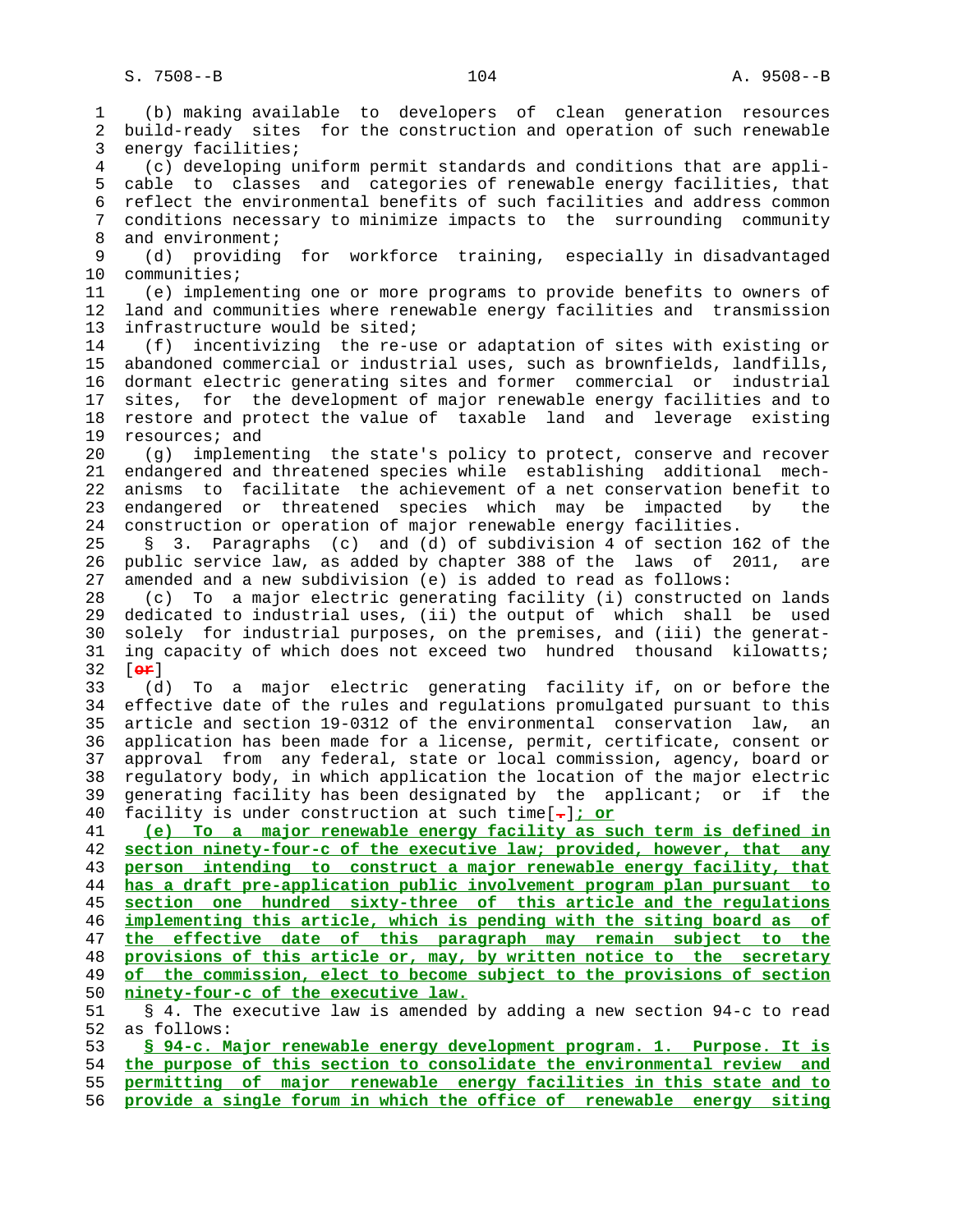S. 7508--B 105 A. 9508--B

| 1        | created by this section may undertake a coordinated and timely review of                                                                  |
|----------|-------------------------------------------------------------------------------------------------------------------------------------------|
| 2        | proposed major renewable energy facilities to meet the state's renewable                                                                  |
| 3        | energy goals while ensuring the protection of the environment and                                                                         |
| 4        | consideration of all pertinent social, economic and environmental                                                                         |
| 5        | factors in the decision to permit such facilities as more specifically                                                                    |
| 6        | provided in this section.                                                                                                                 |
| 7        | 2. Definitions. (a) "Executive director" or "director" shall mean the                                                                     |
| 8        | executive director of the office of renewable energy siting.                                                                              |
| 9        | (b) "CLCPA targets" shall mean the public policies established in the                                                                     |
| 10       | climate leadership and community protection act enacted in chapter one                                                                    |
| 11       | hundred six of the laws of two thousand nineteen, including the require-                                                                  |
| 12       | ment that a minimum of seventy percent of the statewide electric gener-                                                                   |
| 13       | ation be produced by renewable energy systems by two thousand thirty,                                                                     |
| 14       | that by the year two thousand forty the statewide electrical demand                                                                       |
| 15       | system will generate zero emissions and the procurement of at least nine                                                                  |
| 16       | <u>gigawatts of offshore wind electricity generation by two thousand thir-</u>                                                            |
| 17       | ty-five, six gigawatts of photovoltaic solar generation by two thousand                                                                   |
| 18       | twenty-five and to support three gigawatts of statewide energy storage                                                                    |
| 19       | capacity by two thousand thirty.                                                                                                          |
| 20       | (c) "Local agency account" or "account" shall mean the account estab-                                                                     |
| 21       | lished by the office pursuant to subdivision seven of this section.                                                                       |
| 22       | (d) "Local agency" means any local agency, board, district, commission                                                                    |
| 23       | or governing body, including any city, county, and other political                                                                        |
| 24       | subdivision of the state.                                                                                                                 |
| 25       | (e) "Municipality" shall mean a county, city, town, or village.                                                                           |
| 26       | (f) "Office" shall mean the office of renewable energy siting estab-                                                                      |
| 27       | <u>lished pursuant to this section.</u>                                                                                                   |
| 28       | (g) "Department" shall mean the department of state.                                                                                      |
|          |                                                                                                                                           |
| 29       | "Major renewable energy facility" means any renewable energy<br>(h)                                                                       |
| 30       | system, as such term is defined in section sixty-six-p of the public                                                                      |
| 31       | service law as added by chapter one hundred six of the laws of two thou-                                                                  |
| 32       | sand nineteen, with a nameplate generating capacity of twenty-five thou-                                                                  |
| 33       | kilowatts or more, and any co-located system storing energy gener-<br>sand                                                                |
| 34       | ated from such a renewable energy system prior to delivering it to the                                                                    |
| 35       | bulk transmission system, including all associated appurtenances to                                                                       |
| 36       | <u>electric plants as defined under section two of the public service law,</u>                                                            |
| 37       | <u>including electric transmission facilities less than ten miles in length</u>                                                           |
| 38       | in order to provide access to load and to integrate such facilities into                                                                  |
| 39       | the state's bulk electric transmission system.                                                                                            |
| 40       | (i) "Siting permit" shall mean the major renewable energy facility                                                                        |
| 41       | siting permit established pursuant to this section and the rules and                                                                      |
| 42       | requlations promulgated by the office.                                                                                                    |
| 43       | (j) "Dormant electric generating site" shall mean a site at which one                                                                     |
| 44       | or more electric generating facilities produced electricity but has                                                                       |
| 45       | permanently ceased operating.                                                                                                             |
| 46       | 3. Office of renewable energy siting; responsibilities. (a) There is                                                                      |
| 47       | hereby established within the department an office of renewable energy                                                                    |
| 48       | siting which is charged with accepting applications and evaluating,                                                                       |
| 49       | issuing, amending, approving the assignment and/or transfer of siting                                                                     |
| 50       | permits. The office shall exercise its authority by and through the                                                                       |
| 51<br>52 | executive director.                                                                                                                       |
| 53       | (b) The office shall within one year of the effective date of this<br>section establish a set of uniform standards and conditions for the |
| 54       | siting, design, construction and operation of each type of major renewa-                                                                  |
| 55       | ble energy facility relevant to issues that are common for particular                                                                     |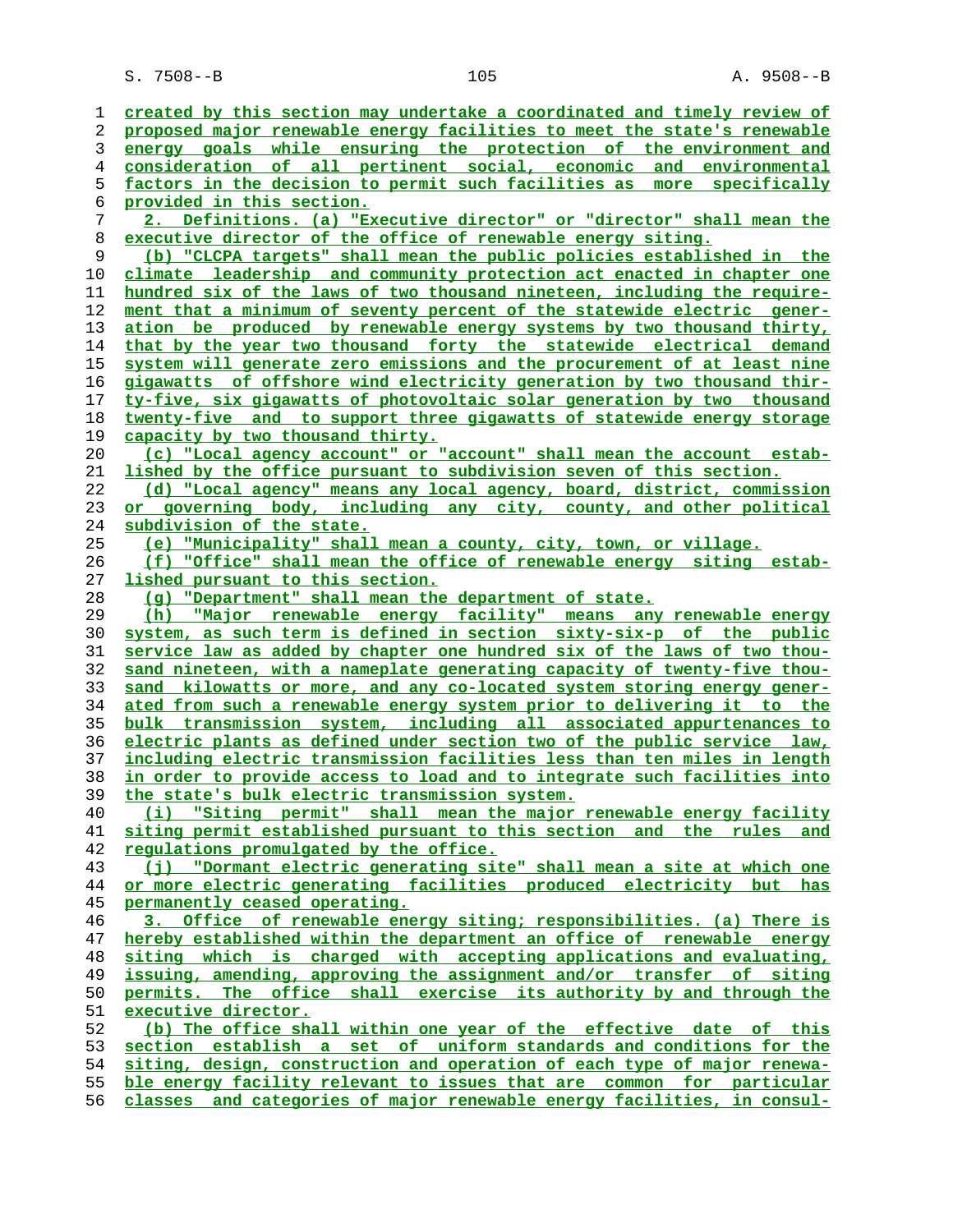S. 7508--B 106 A. 9508--B

**tation with the New York state energy research and development authori- ty, the department of environmental conservation, the department of public service, the department of agriculture and markets, and other relevant state agencies and authorities with subject matter expertise. Prior to adoption of uniform standards and conditions, the office shall hold four public hearings in different regions of the state to solicit comment from municipal, or political subdivisions, and the public on proposed uniform standards and conditions to avoid, minimize or mitigate potential adverse environmental impacts from the siting, design, construction and operation of a major renewable energy facility. (c) The uniform standards and conditions established pursuant to this section shall be designed to avoid or minimize, to the maximum extent practicable, any potential significant adverse environmental impacts related to the siting, design, construction and operation of a major renewable energy facility. Such uniform standards and conditions shall apply to those environmental impacts the office determines are common to each type of major renewable energy facility. (d) In its review of an application for a permit to develop a major renewable energy facility, the office, in consultation with the depart- ment of environmental conservation, shall identify those site-specific environmental impacts, if any, that may be caused or contributed to by a specific proposed major renewable energy facility and are unable to be addressed by the uniform standards and conditions. The office shall draft in consultation with the department of environmental conservation site specific permit terms and conditions for such impacts, including provisions for the avoidance or mitigation thereof, taking into account the CLCPA targets and the environmental benefits of the proposed major renewable energy facility, provided, however, that the office shall require that the application of uniform standards and conditions and site-specific conditions shall achieve a net conservation benefit to any impacted endangered and threatened species. (e) To the extent that environmental impacts are not completely addressed by uniform standards and conditions and site-specific permit conditions proposed by the office, and the office determines that miti- gation of such impacts may be achieved by off-site mitigation, the office may require payment of a fee by the applicant to achieve such off-site mitigation. If the office determines, in consultation with the department of environmental conservation, that mitigation of impacts to endangered or threatened species that achieves a net conservation bene- fit can be achieved by off-site mitigation, the amount to be paid for such off-site mitigation shall be set forth in the final siting permit. The office may require payment of funds sufficient to implement such off-site mitigation into the endangered and threatened species miti- gation fund established pursuant to section ninety-nine-hh of the state finance law. (f) The office, by and through the executive director, shall be authorized to conduct hearings and dispute resolution proceedings, issue permits, and adopt such rules, regulations and procedures as may be necessary, convenient, or desirable to effectuate the purposes of this section. (g) The office shall within one year of the effective date of this section promulgate rules and regulations with respect to all necessary requirements to implement the siting permit program established in this section and promulgate modifications to such rules and regulations as it deems necessary; provided that the office shall promulgate regulations requiring the service of applications on affected municipalities and**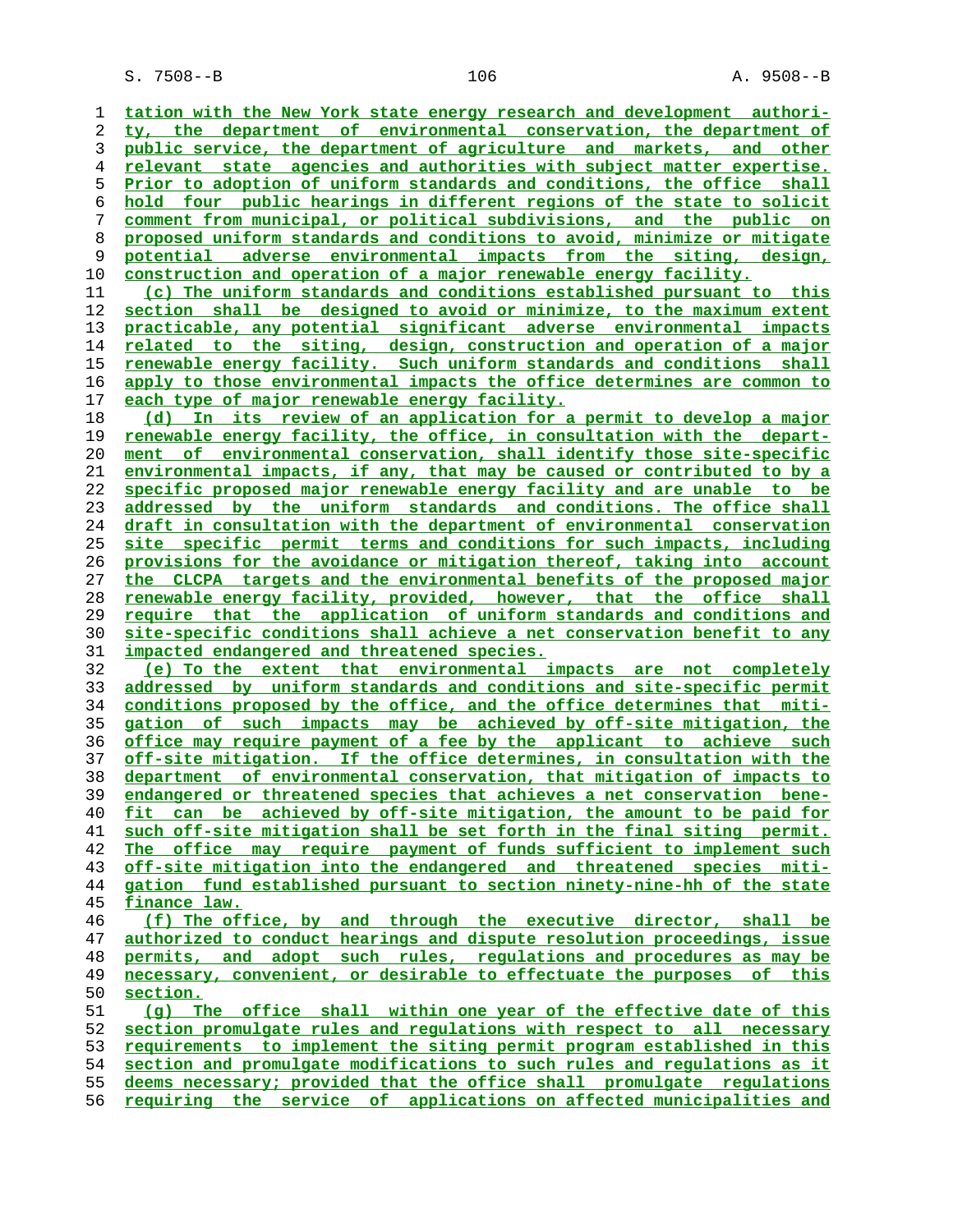S. 7508--B 107 107 A. 9508--B

| 1        | political subdivisions simultaneously with submission of the application                                                                          |
|----------|---------------------------------------------------------------------------------------------------------------------------------------------------|
| 2        | to the office.                                                                                                                                    |
| 3        | (h) At the request of the office, all other state agencies and author-                                                                            |
| 4        | <u>ities are hereby authorized to provide support and render services to</u>                                                                      |
| 5        | the office within their respective functions.                                                                                                     |
| 6        | (i) Notwithstanding any other provision of law, rule, or regulation to                                                                            |
| 7        | the contrary and consistent with appropriations therefor, employees of                                                                            |
| 8        | any state agency who are necessary to the functions of the office and                                                                             |
| 9        | who may be substantially engaged in the performance of its functions                                                                              |
| 10       | shall be transferred to the office in accordance with the provisions of                                                                           |
| 11       | section seventy-eight of the civil service law. Employees transferred                                                                             |
| 12       | pursuant to this section shall be transferred without further examina-                                                                            |
| 13       | tion or qualification and shall retain their respective civil service                                                                             |
| 14       | classifications. Nothing set forth in this subdivision shall be                                                                                   |
| 15       | construed to impede, infringe, or diminish the rights and benefits that                                                                           |
| 16       | accrue to employees through collective bargaining agreements, impact or                                                                           |
| 17       | change an employee's membership in a bargaining unit, or otherwise                                                                                |
| 18       | diminish the integrity of the collective bargaining relationship.                                                                                 |
| 19       | 4. Applicability. (a) On and after the effective date of this section,                                                                            |
| 20       | no person shall commence the preparation of a site for, or begin the                                                                              |
| 21       | construction of, a major renewable energy facility in the state, or                                                                               |
| 22       | increase the capacity of an existing major renewable energy facility,                                                                             |
| 23       | without having first obtained a siting permit pursuant to this section.                                                                           |
| 24       | Any such major renewable energy facility with respect to which a siting                                                                           |
| 25       | permit is issued shall not thereafter be built, maintained, or operated                                                                           |
| 26       | except in conformity with such siting permit and any terms, limitations,                                                                          |
| 27       | or conditions contained therein, provided that nothing in this subdivi-<br>sion shall exempt such major renewable energy facility from compliance |
| 28       |                                                                                                                                                   |
| 29<br>30 | <u>with federal laws and regulations.</u><br>(b) A siting permit issued by the office may be transferred or                                       |
| 31       | assigned, subject to the prior written approval of the office, to a                                                                               |
| 32       | person that agrees to comply with the terms, limitations and conditions                                                                           |
| 33       | contained in such siting permit.                                                                                                                  |
| 34       | (c) The office or a permittee may initiate an amendment to a siting                                                                               |
| 35       | permit under this section. An amendment initiated by the office or                                                                                |
| 36       | permittee that is likely to result in any material increase in any envi-                                                                          |
| 37       | ronmental impact or involves a substantial change to the terms or condi-                                                                          |
| 38       | tions of a siting permit shall comply with the public notice and hearing                                                                          |
| 39       | requirements of this section.                                                                                                                     |
| 40       | (d) Any hearings or dispute resolution proceedings initiated under                                                                                |
| 41       | this section or pursuant to rules or regulations promulgated pursuant to                                                                          |
| 42       | this section may be conducted by the executive director or any person to                                                                          |
| 43       | whom the executive director shall delegate the power and authority to                                                                             |
| 44       | conduct such hearings or proceedings in the name of the office at any                                                                             |
| 45       | time and place.                                                                                                                                   |
| 46       | (e) This section shall not apply:                                                                                                                 |
| 47       | (i) to a major renewable energy facility, or any portion thereof, over                                                                            |
| 48       | which any agency or department of the federal government has exclusive                                                                            |
| 49       | siting jurisdiction, or has siting jurisdiction concurrent with that of                                                                           |
| 50       | the state and has exercised such jurisdiction to the exclusion of requ-                                                                           |
| 51       | lation of the facility by the state; provided, however, nothing herein                                                                            |
| 52       | shall be construed to expand federal jurisdiction;                                                                                                |
| 53       | (ii) to normal repairs, maintenance, replacements, non-material                                                                                   |
| 54       | modifications and improvements of a major renewable energy facility,                                                                              |
| 55       | whenever built, which are performed in the ordinary course of business                                                                            |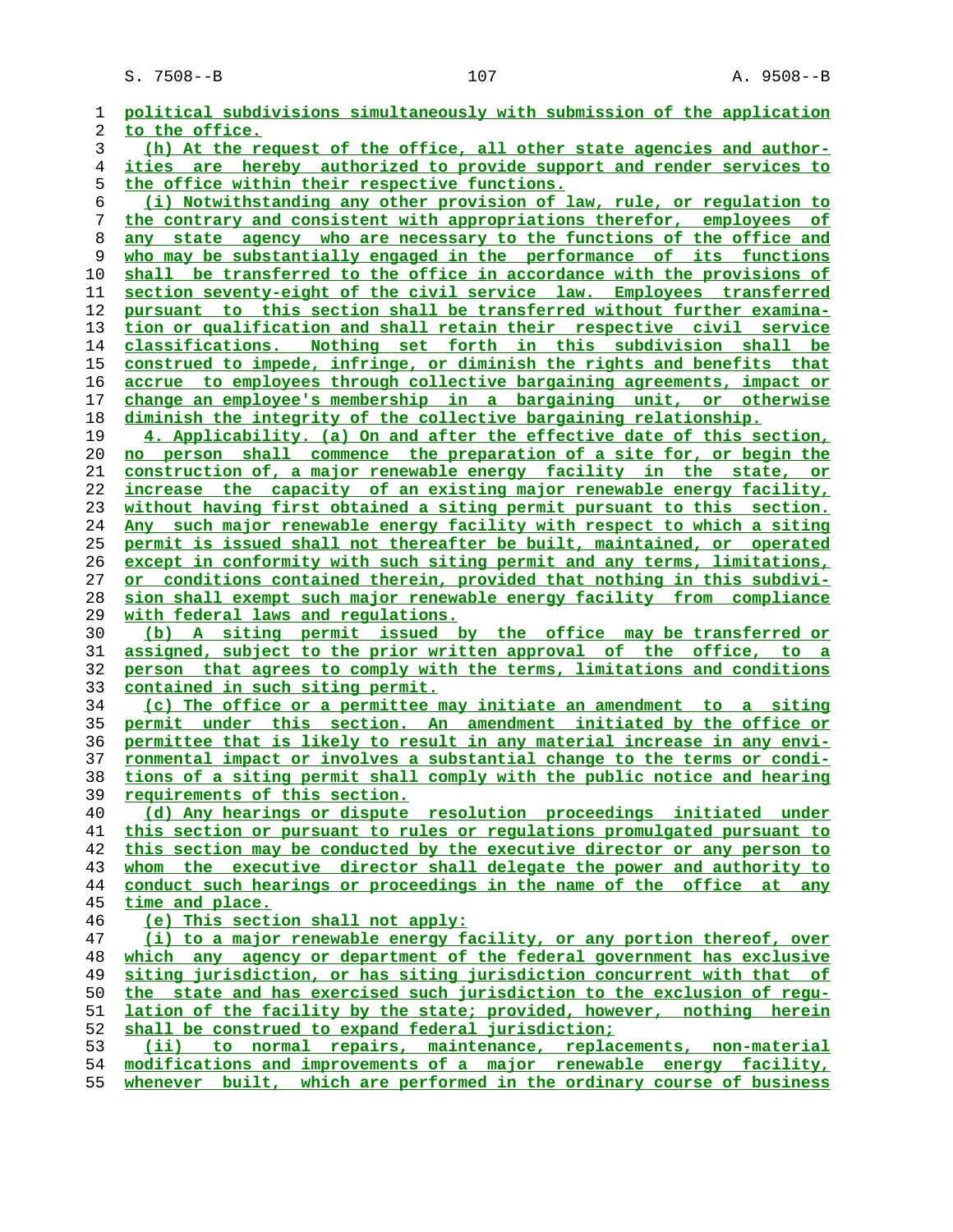**and which do not constitute a violation of any applicable existing permit; (iii) to a major renewable energy facility if, on or before the effec- tive date of this section, an application has been made or granted for a license, permit, certificate, consent or approval from any federal, state or local commission, agency, board or regulatory body, including the submission of a pre-application public involvement program plan under article ten of the public service law and its implementing regu- lations, in which application the location of the major renewable energy facility has been designated by the applicant, except in the case of a person who elects to be subject to this section as authorized by para- graph e of subdivision four of section one hundred sixty-two of the public service law. (f) Any person intending to construct a major renewable energy facili- ty excluded from this section pursuant to paragraph (ii) or (iii) of paragraph (e) of this subdivision may elect to become subject to the provisions of this section by filing an application for a siting permit. This section shall thereafter apply to each major renewable energy facility identified in such notice from the date of its receipt by the office. With respect to such major renewable energy facilities, the rules and regulations promulgated pursuant to this section shall set forth an expedited permitting process to account for matters and issues already presented and resolved in relevant alternative permitting proceedings. (i) With respect to a major renewable energy facility for which an application was previously reviewed pursuant to article ten of the public service law, and for which a completeness determination had already been issued at the time an application was filed pursuant to this section, such application shall be considered complete pursuant to this section upon filing. (ii) With respect to a major renewable energy facility for which an application was previously reviewed pursuant to article ten of the public service law, and for which a completeness determination had not been issued at the time the application was filed pursuant to this section, the sixty-day time period provided in paragraph (b) of subdivi- sion five of this section shall commence upon filing. (g) Any person intending to construct a facility that is a renewable energy system, as such term is defined in section sixty-six-p of the public service law as added by chapter one hundred six of the laws of two thousand nineteen, with a nameplate capacity of at least twenty thousand but less than twenty-five thousand kilowatts, may apply to become subject to the provisions of this section by filing an applica- tion for a siting permit. Upon submission of such application, the subject renewable energy facility shall be treated as a "major renewable energy facility" exclusively for purposes of permitting under this section. 5. Application, municipal notice and review. (a) Until the office establishes uniform standards and conditions required by subdivision three of this section and promulgates regulations specifying the content of an application for a siting permit, an application for a siting permit submitted to the office shall conform substantially to the form and content of an application required by section one hundred sixty-four of the public service law. (b) Notwithstanding any law to the contrary, the office shall, within sixty days of its receipt of an application for a siting permit deter-**

**mine whether the application is complete and notify the applicant of its**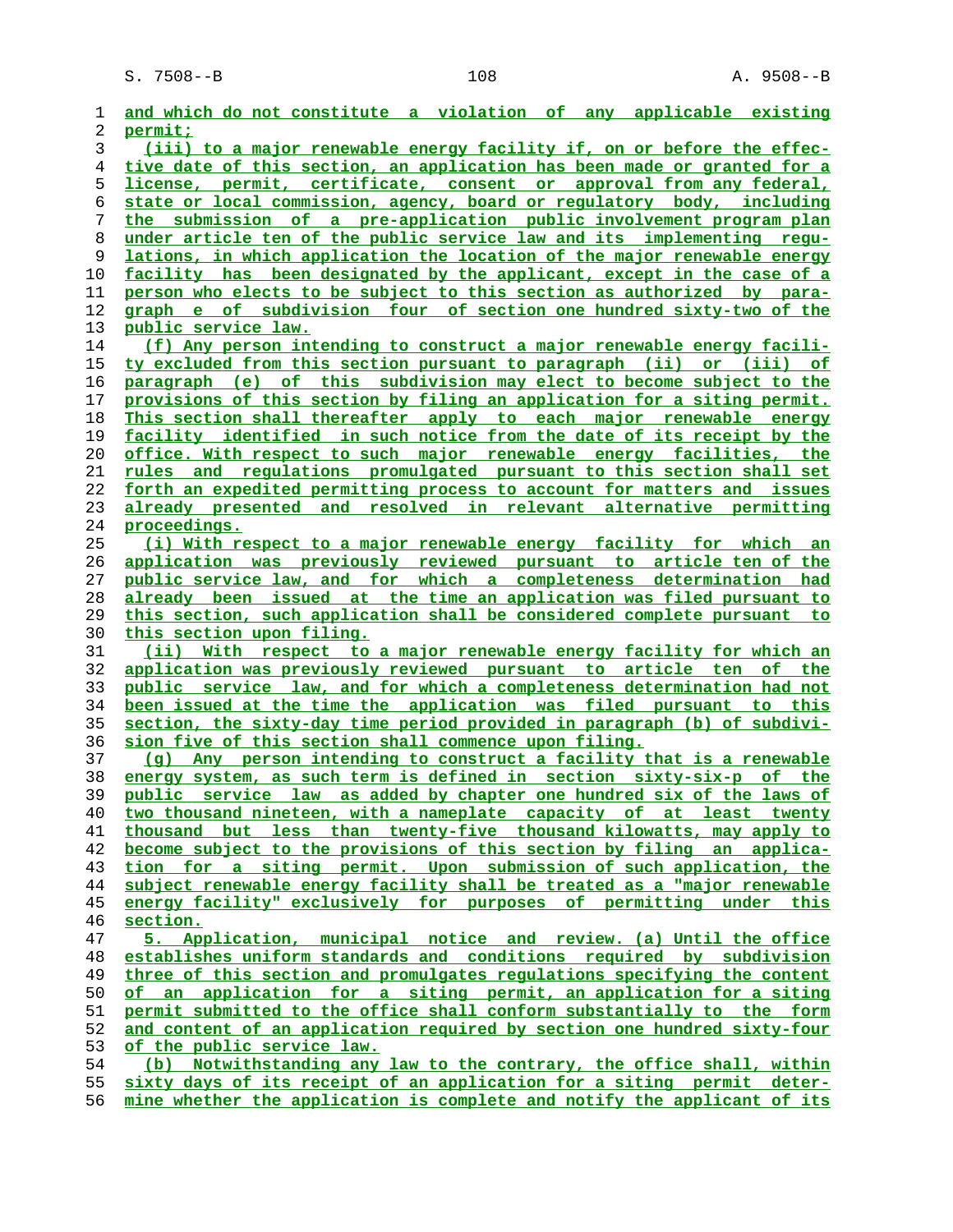S. 7508--B 109 A. 9508--B

**determination. If the office does not deem the application complete, the office shall set forth in writing delivered to the applicant the reasons why it has determined the application to be incomplete. If the office fails to make a determination within the foregoing sixty-day time peri- od, the application shall be deemed complete; provided, however, that the applicant may consent to an extension of the sixty-day time period for determining application completeness. Provided, further, that no application may be complete without proof of consultation with the muni- cipality or political subdivision where the project is proposed to be located, or an agency thereof, prior to submission of an application to the office, related to procedural and substantive requirements of local law. (c) (i) No later than sixty days following the date upon which an application has been deemed complete, and following consultation with any relevant state agency or authority, the office shall publish for public comment draft permit conditions prepared by the office, which comment period shall be for a minimum of sixty days from public notice thereof. Such public notice shall include, at a minimum, written notice to the municipality or political subdivision in which the major renewa- ble energy facility is proposed to be located; publication in a newspa- per or in electronic form, having general circulation in such munici- pality or political subdivision; and posted on the office's website. (ii) For any municipality, political subdivision or an agency thereof that has received notice of the filing of an application, pursuant to regulations promulgated in accordance with this section, the munici- pality or political subdivision or agency thereof shall within the time- frames established by this subdivision submit a statement to the office indicating whether the proposed facility is designed to be sited, constructed and operated in compliance with applicable local laws and regulations, if any, concerning the environment, or public health and safety. In the event that a municipality, political subdivision or an agency thereof submits a statement to the office that the proposed facility is not designed to be sited, constructed or operated in compli- ance with local laws and regulations and the office determines not to hold an adjudicatory hearing on the application, the department shall hold non-adjudicatory public hearing in the affected municipality or political subdivision. (d) If public comment on a draft permit condition published by the office pursuant to this subdivision, including comments provided by a municipality or political subdivision or agency thereof, or members of the public raises a substantive and significant issue, as defined in regulations adopted pursuant to this section, that requires adjudi- cation, the office shall promptly fix a date for an adjudicatory hearing to hear arguments and consider evidence with respect thereto. (e) Following the expiration of the public comment period set forth in this subdivision, or following the conclusion of a hearing undertaken pursuant to this subdivision, the office shall, in the case of a public comment period, issue a written summary of public comment and an assess- ment of comments received, and in the case of an adjudicatory hearing, the executive officer or any person to whom the executive director has delegated such authority, shall issue a final written hearing report. A final siting permit may only be issued if the office makes a finding that the proposed project, together with any applicable uniform and site-specific standards and conditions would comply with applicable laws and regulations. In making this determination, the office may elect not to apply, in whole or in part, any local law or ordinance which would**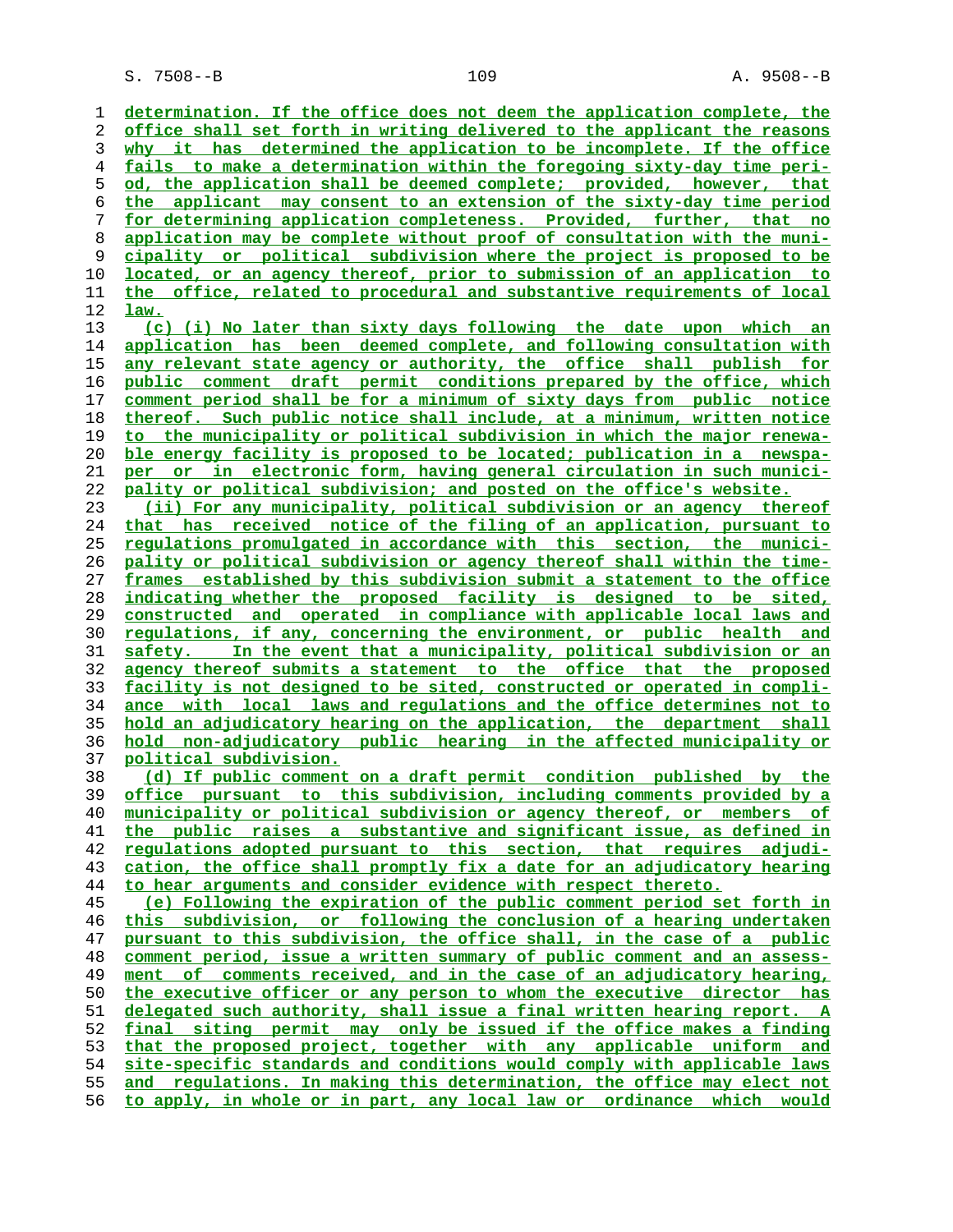S. 7508--B 110 A. 9508--B

**otherwise be applicable if it makes a finding that, as applied to the proposed major renewable energy facility, it is unreasonably burdensome in view of the CLCPA targets and the environmental benefits of the proposed major renewable energy facility. (f) Notwithstanding any other deadline made applicable by this section, the office shall make a final decision on a siting permit for any major renewable energy project within one year from the date the application was deemed complete, or within six months from the date the application was deemed complete if the major renewable energy facility is proposed to be sited on an existing or abandoned commercial use, including without limitation, brownfields, landfills, former commercial or industrial sites, dormant electric generating sites, and abandoned or otherwise underutilized sites, as further defined by the regulations promulgated by this section. Unless the office and the applicant have agreed to an extension, with such extension limited to thirty days, and if a final siting permit decision has not been made by the office within such time period, then such siting permit shall be deemed to have been automatically granted for all purposes set forth in this section and all uniform conditions or site specific permit conditions issued for public comment shall constitute enforceable provisions of the siting permit. The final siting permit shall include a provision requiring the permit- tee to provide a host community benefit, which may be a host community benefit as determined by the public service commission pursuant to section eight of the chapter of the laws of two thousand twenty that added this section or such other project as determined by the office or as subsequently agreed to between the applicant and the host community. (g) Any party aggrieved by the issuance or denial of a permit under this section may seek judicial review of such decision as provided in this paragraph. (i) A judicial proceeding shall be brought in the appel- late division of the supreme court of the state of New York in the judi- cial department embracing the county wherein the facility is to be located or, if the application is denied, the county wherein the appli- cant has proposed to locate the facility. Such proceeding shall be initiated by the filing of a petition in such court within ninety days after the issuance of a final decision by the office together with proof of service of a demand on the office to file with said court a copy of a written transcript of the record of the proceeding and a copy of the office's decision and opinion. The office's copy of said transcript, decision and opinion, shall be available at all reasonable times to all parties for examination without cost. Upon receipt of such petition and demand the office shall forthwith deliver to the court a copy of the record and a copy of the office's decision and opinion. Thereupon, the court shall have jurisdiction of the proceeding and shall have the power to grant such relief as it deems just and proper, and to make and enter an order enforcing, modifying and enforcing as so modified, remanding**

**for further specific evidence or findings or setting aside in whole or in part such decision. The appeal shall be heard on the record, without requirement of reproduction, and upon briefs to the court. The findings of fact on which such decision is based shall be conclusive if supported by substantial evidence on the record considered as a whole and matters of judicial notice set forth in the opinion. The jurisdiction of the appellate division of the supreme court shall be exclusive and its judg- ment and order shall be final, subject to review by the court of appeals in the same manner and form and with the same effect as provided for appeals in a special proceeding. All such proceedings shall be heard and determined by the appellate division of the supreme court and by the**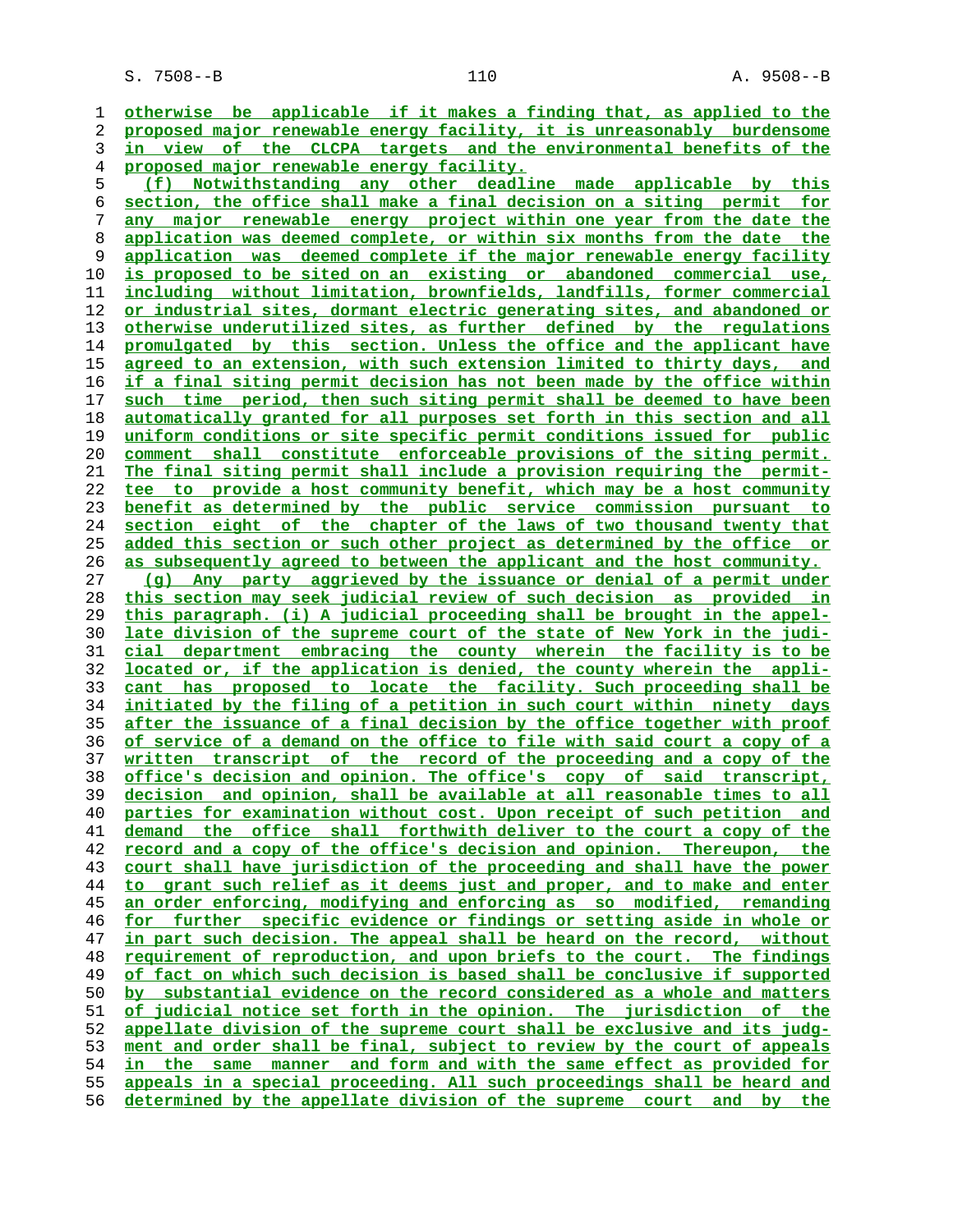S. 7508--B 111 2008 111

| 1  | court of appeals as expeditiously as possible and with lawful precedence |
|----|--------------------------------------------------------------------------|
| 2  | over all other matters.                                                  |
| 3  | (ii) The grounds for and scope of review of the court shall be limited   |
| 4  | to whether the decision and opinion of the office are:                   |
| 5  | (A) In conformity with the constitution, laws and regulations of the     |
| 6  | state and the United States;                                             |
| 7  | (B) Supported by substantial evidence in the record and matters of       |
| 8  | judicial notice properly considered and applied in the opinion;          |
| 9  | (C) Within the office's statutory jurisdiction or authority;             |
| 10 | (D) Made in accordance with procedures set forth in this section or      |
| 11 | established by rule or regulation pursuant to this section;              |
| 12 | (E) Arbitrary, capricious or an abuse of discretion; or                  |
| 13 | (F) Made pursuant to a process that afforded meaningful involvement of   |
| 14 | citizens affected by the facility regardless of age, race, color,        |
| 15 | <u>national origin and income.</u>                                       |
| 16 | (iii) Except as herein provided article seventy-eight of the civil       |
| 17 | practice law and rules shall apply to appeals taken hereunder.           |
| 18 | 6. Powers of municipalities and state agencies and authorities; scope    |
| 19 | of section. (a) Notwithstanding any other provision of law, including    |
| 20 | without limitation article eight of the environmental conservation law   |
| 21 | and article seven of the public service law, no other state agency,      |
| 22 | department or authority, or any municipality or political subdivision or |
| 23 | any agency thereof may, except as expressly authorized under this        |
| 24 | section or the rules and regulations promulgated under this section,     |
| 25 | require any approval, consent, permit, certificate, contract, agreement, |
| 26 | or other condition for the development, design, construction, operation, |
| 27 | or decommissioning of a major renewable energy facility with respect to  |
| 28 | which an application for a siting permit has been filed, provided in the |
| 29 | case of a municipality, political subdivision or an agency thereof, such |
| 30 | entity has received notice of the filing of the application therefor.    |
| 31 | Notwithstanding the foregoing, the department of environmental conserva- |
| 32 | tion shall be the permitting agency for permits issued pursuant to       |
| 33 | federally delegated or federally approved programs.                      |
| 34 | (b) This section shall not impair or abrogate any federal, state or      |
| 35 | local labor laws or any otherwise applicable state law for the           |
| 36 | protection of employees engaged in the construction and operation of a   |
| 37 | major renewable energy facility.                                         |
| 38 | The department of public service or the public service commission<br>(c) |
| 39 | shall monitor, enforce and administer compliance with any terms<br>and   |
| 40 | conditions set forth in a permit issued pursuant to this section and in  |
| 41 | doing so may use and rely on authority otherwise available under the     |
| 42 | public service law.                                                      |
| 43 | 7. Fees; local agency account. (a) Each application for a siting         |
| 44 | permit shall be accompanied by a fee in an amount equal to one thousand  |
| 45 | dollars for each thousand kilowatts of capacity of the proposed major    |
| 46 | renewable energy facility, to be deposited in an account to be known as  |
| 47 | the local agency account established for the benefit of local agencies   |
| 48 | and community intervenors by the New York state energy research and      |
| 49 | development authority and maintained in a segregated account in the      |
| 50 | custody of the commissioner of taxation and finance. The office may      |
| 51 | update the fee periodically solely to account for inflation. The         |
| 52 | proceeds of such account shall be disbursed by the office, in accordance |
| 53 | with eligibility and procedures established by the rules and regulations |
| 54 | promulgated by the office pursuant to this section, for the partic-      |
| 55 | ipation of local agencies and community intervenors in public comment    |
| 56 | periods or hearing procedures established by this section, including the |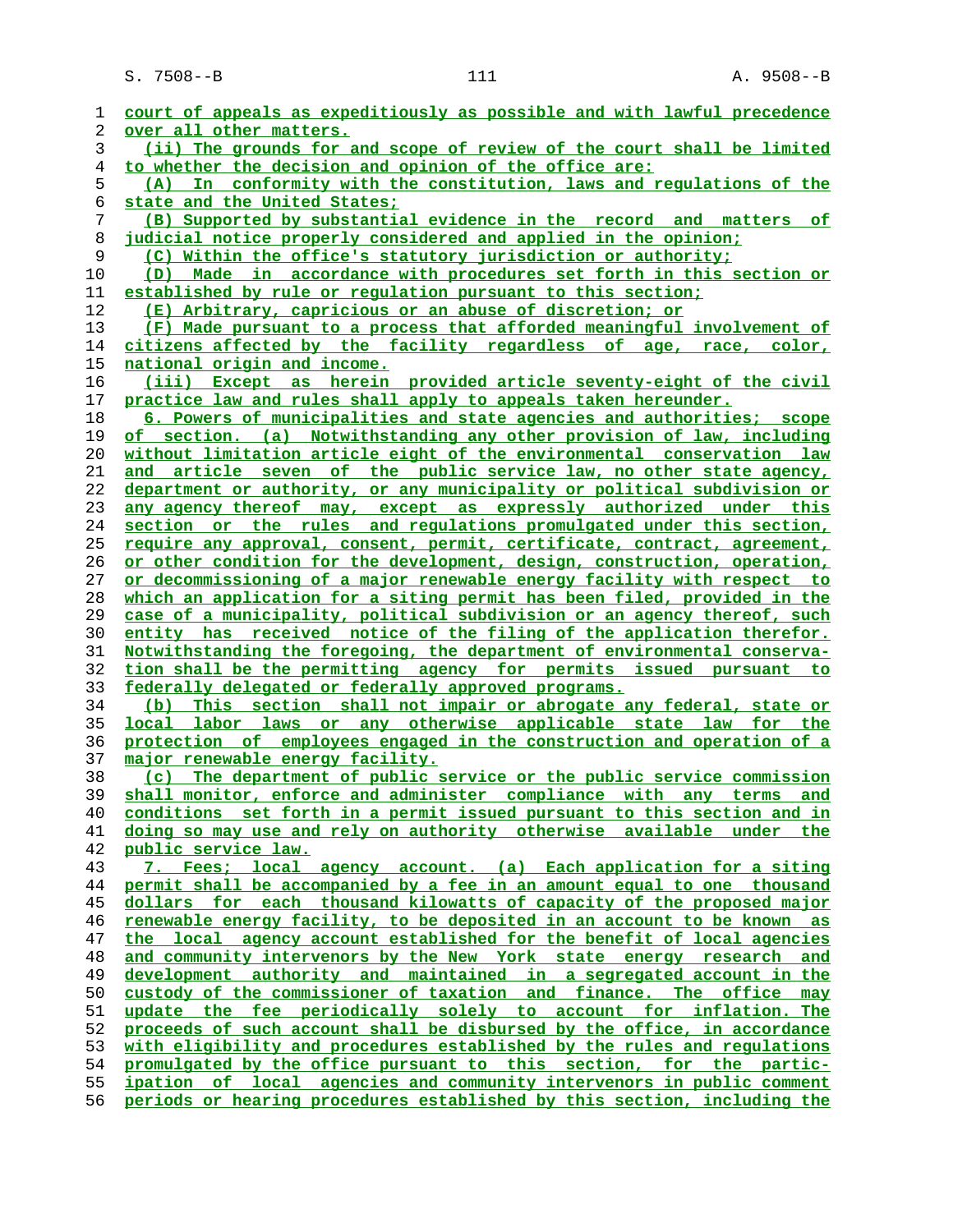S. 7508--B 112 A. 9508--B

**rules and regulations promulgated hereto; provided that fees must be disbursed for municipalities, political subdivisions or an agency there- of, to determine whether a proposed facility is designed to be sited, constructed and operated in compliance with the applicable local laws and regulations. (b) All funds so held by the New York state energy research and devel- opment authority shall be subject to an annual independent audit as part of such authority's audited financial statements, and such authority shall prepare an annual report summarizing account balances and activ- ities for each fiscal year ending March thirty-first and provide such report to the office no later than ninety days after commencement of such fiscal year and post on the authority's website. (c) With respect to a person who has filed an application for a siting permit pursuant to subdivision four of this section, any amounts held in an intervenor account established pursuant to articles seven and ten of the public service law shall be applied to the intervenor account estab- lished by this subdivision. (d) In addition to the fees established pursuant to paragraph (a) of this subdivision, the office, pursuant to regulations adopted pursuant to this section, may assess a fee for the purpose of recovering the costs the office incurs related to reviewing and processing an applica- tion submitted under this section.** 23 § 5. The opening paragraph of section 1854 of the public authorities 24 law, as amended by chapter 558 of the laws of 1980, is amended to read 25 as follows: 26 The purposes of the authority shall be to develop and implement new 27 energy technologies **and invest in build-ready sites, as defined in subdivision eight of section nineteen hundred one of this article,** 29 consistent with economic, social and environmental objectives, to devel- 30 op and encourage energy conservation technologies, to promote, develop, 31 encourage and assist in the acquiring, constructing, improving, main- 32 taining, equipping and furnishing of industrial, manufacturing, ware- 33 housing, commercial, research and industrial pollution control facili- 34 ties at the Saratoga Research and Development Center, and to promote, 35 develop, encourage and assist special energy projects and thereby 36 advance job opportunities, health, general prosperity and economic 37 welfare of the people of the state of New York. In carrying out such 38 purposes, the authority shall, with respect to the activities specified, 39 have the following powers: 40 § 6. Article 8 of the public authorities law is amended by adding a 41 new title 9-B to read as follows: **Title 9-B CLEAN ENERGY RESOURCES DEVELOPMENT AND INCENTIVES PROGRAM Section 1900. Statement of legislative intent. 1901. Definitions. 1902. Powers and duties. 1903. Eligibility. 1904. Funding. 1905. Reporting. § 1900. Statement of legislative intent. It is the intent of the legislature in enacting this title to empower the New York state energy research and development authority to establish effective programs and other mechanisms to: (1) foster and encourage the orderly and expedient siting and development of renewable energy facilities, particularly at sites which are difficult to develop, consistent with applicable law for the purpose of enabling the state to meet CLCPA targets as defined in**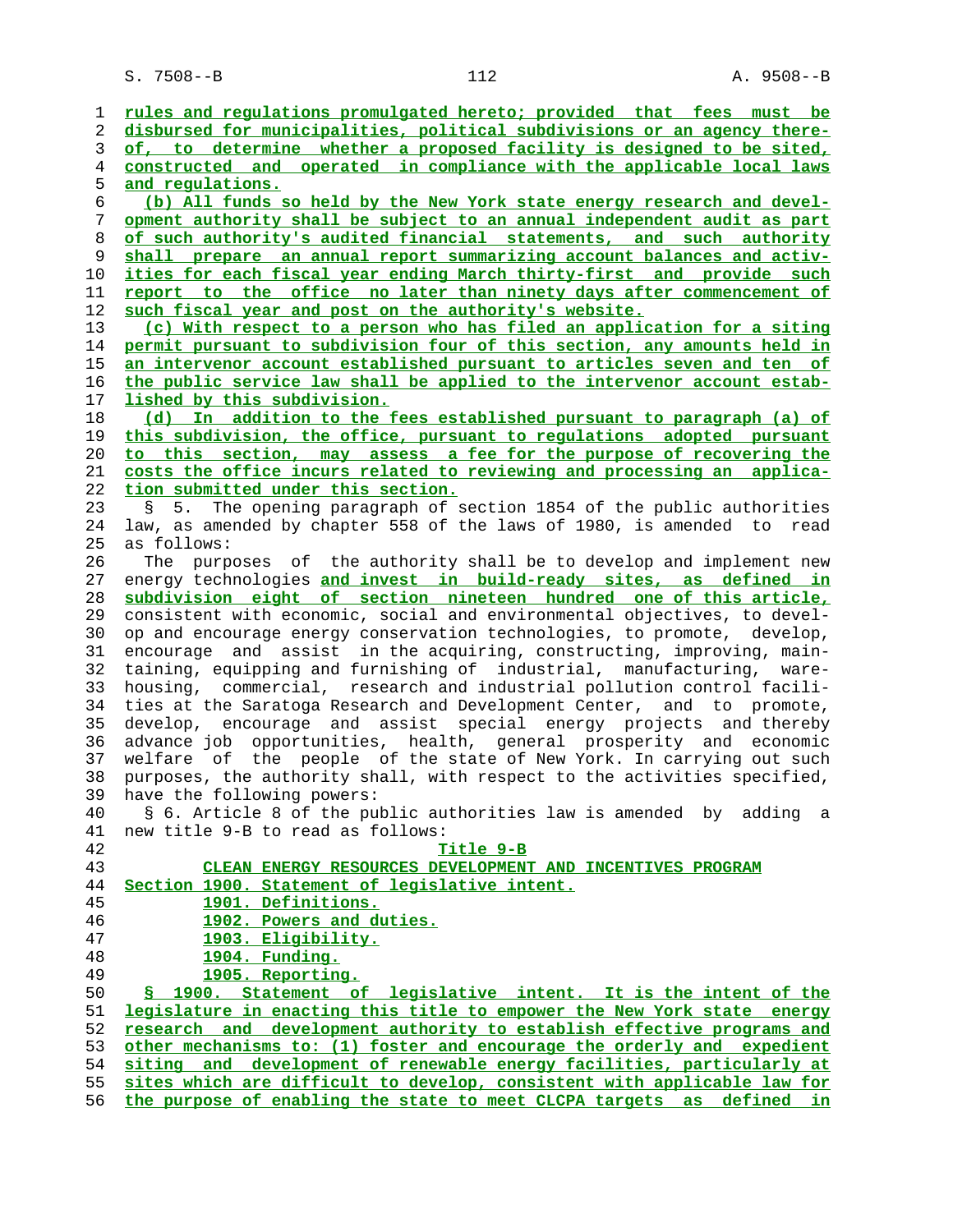S. 7508--B 113 113 A. 9508--B

| 1              | subdivision two of section ninety-four-c of the executive law; (2)                         |
|----------------|--------------------------------------------------------------------------------------------|
| 2              | incentivize the re-use of previously developed sites for renewable ener-                   |
| 3              | gy facilities to protect the value of taxable land, capitalize on exist-                   |
| $\overline{4}$ | ing infrastructure; (3) support the provision of benefits to communities                   |
| 5              | that host renewable energy facilities; and (4) protect environmental                       |
| 6              | justice areas from adverse environmental impacts.                                          |
| 7              | § 1901. Definitions. As used in this title, the following terms shall                      |
| 8              | have the following meanings:                                                               |
| 9              | 1. "Authority" shall have the same meaning as in subdivision two of                        |
| 10             | section eighteen hundred fifty-one of this article.                                        |
| 11             | 2. "Commission" shall mean the public service commission.                                  |
| 12             | 3. "Departments" shall mean the department of environmental conserva-                      |
| 13             | tion, the department of agriculture and markets, the department of                         |
| 14             |                                                                                            |
|                | economic development and the department of public service.                                 |
| 15             | 4. "Environmental justice area" shall mean a minority or low-income                        |
| 16             | community that may bear a disproportionate share of the negative envi-                     |
| 17             | ronmental consequences resulting from industrial, municipal, and commer-                   |
| 18             | cial operations or the execution of federal, state, local, and tribal                      |
| 19             | programs and policies.                                                                     |
| 20             | 5. "Host community" shall mean any municipality within which a major                       |
| 21             | renewable energy facility, or any portion thereof, has been proposed for                   |
| 22             | development.                                                                               |
| 23             | 6. "Renewable energy facility" shall have the same meaning as renewa-                      |
| 24             | ble energy systems defined in section sixty-six-p of the public service                    |
| 25             | <u>law.</u>                                                                                |
| 26             | 7. "Municipality" shall mean a county, city, town or village or poli-                      |
| 27             | tical subdivision.                                                                         |
| 28             | 8. "Build-ready site" shall mean a site for which the authority has                        |
| 29             | secured permits, property interests, agreements and/or other authori-                      |
| 30             | necessary to offer such site for further development,<br>zations                           |
| 31             | construction and operation of a renewable energy facility in accordance                    |
| 32             | with the other provisions of this title.                                                   |
| 33             | \$ 1902. Powers and duties. The authority is hereby authorized and                         |
| 34             | directed to undertake such actions it deems necessary or convenient to                     |
| 35             | foster and encourage the siting and development of build-ready sites                       |
| 36             | throughout the state in accordance with this title, work in collab-                        |
| 37             | oration with the department of public service and the New York state                       |
| 38             | urban development corporation and any of their affiliates, including                       |
| 39             | without limitation:                                                                        |
| 40             | 1. (a) Locate, identify and assess sites within the state that appear                      |
| 41             | suitable for the development of build-ready sites with a priority given                    |
| 42             | to previously developed sites. Such assessment may include but need not                    |
| 43             | be limited to the following considerations:                                                |
| 44             | (i) natural conditions at the site that are favorable to renewable                         |
| 45             | energy generation;                                                                         |
| 46             | (ii) current land uses at or near the site;                                                |
| 47             | (iii) environmental conditions at or near the site;                                        |
| 48             | (iv) the availability and characteristics of any transmission or                           |
| 49             | distribution facilities on or near the site that could be used to facil-                   |
|                | itate the delivery of energy from the site, including existing or poten-                   |
| 50<br>51       | tial constraints on such facilities;                                                       |
| 52             | (v) the potential for the development of energy storage facilities at                      |
|                |                                                                                            |
| 53             | or near the site;<br>(vi) potential impacts of development on environmental justice commu- |
| 54             |                                                                                            |

**nities; and**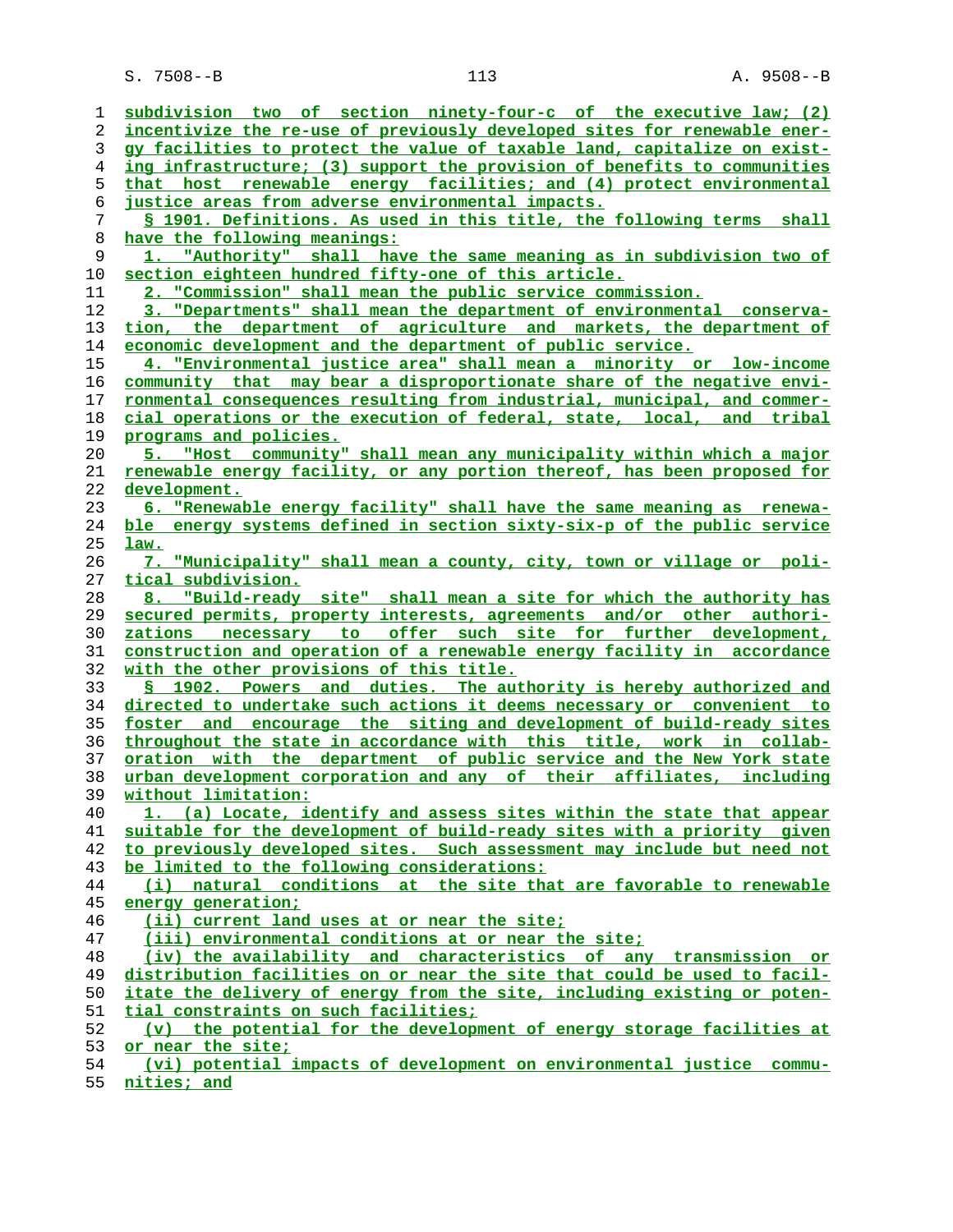**(vii) expressions of commercial interest in the site or general location by developers of major renewable energy facilities. (b) In making such assessment the authority shall give priority to previously developed sites, existing or abandoned commercial sites, including without limitation brownfields, landfills, former commercial or industrial sites, dormant electric generating sites, or otherwise underutilized sites; 2. Notwithstanding any provision of law to the contrary that would require the authority to locate sites through a competitive procurement, negotiate and enter into agreements with persons who own or control interests in favorable sites for the purpose of securing the rights and interests necessary to enable the authority to establish build-ready sites; 3. Establish procedures and protocols for the purpose of establishment and transfer of build-ready sites which shall include, at a minimum: (a) written notice at the earliest practicable time to a municipality in which a potential build-ready site has been identified; and (b) a preliminary screening process to determine, in consultation with the department of environmental conservation, whether the potential build- ready site is located in or near an environmental justice area and whether an environmental justice area would be adversely affected by development of a build-ready site; 4. Undertake all work and secure such permits as the authority deems necessary or convenient to facilitate the process of establishing build- ready sites and for the transfer of the build-ready sites to developers selected pursuant to a publicly noticed, competitive bidding process authorized by law; 5. Notwithstanding title five-A of article nine of this chapter, establish a build-ready program, including eligibility and other crite- ria, pursuant to which the authority would, through a competitive and transparent bidding process, transfer rights and other interests in build-ready sites and development rights to developers for the purpose of facilitating the development of renewable energy facilities on such build-ready sites. Such transactions may include the transfer of rights, interests and obligations existing under agreements providing for host community benefits negotiated by the authority pursuant to programs established pursuant to subdivision six of this section on such terms and conditions as the authority deems appropriate; 6. Establish one or more programs pursuant to which property owners and communities would receive incentives to host major renewable energy facilities developed for the purpose of advancing the state policies embodied in this article. Such program may include without limitation, and notwithstanding any other provision of law to the contrary, provisions for the authority to negotiate and enter into agreements with property owners and host communities providing for incentives, including a payment in lieu of taxes, the transfer of the authority's interests in such agreements to developers to whom build-ready sites are transferred, and the provision of information and guidance to stakeholders concerning** incentives. The authority shall maintain a record of such programs and **incentives, and shall publish such record on the authority's website; 7. Procure the services of one or more service providers, including without limitation environmental consultants, engineers and attorneys, to support the authority's responsibilities under this section and perform such other functions as the authority deems appropriate; 8. In consultation with the department of economic development, the department of labor and other state agencies and authorities having**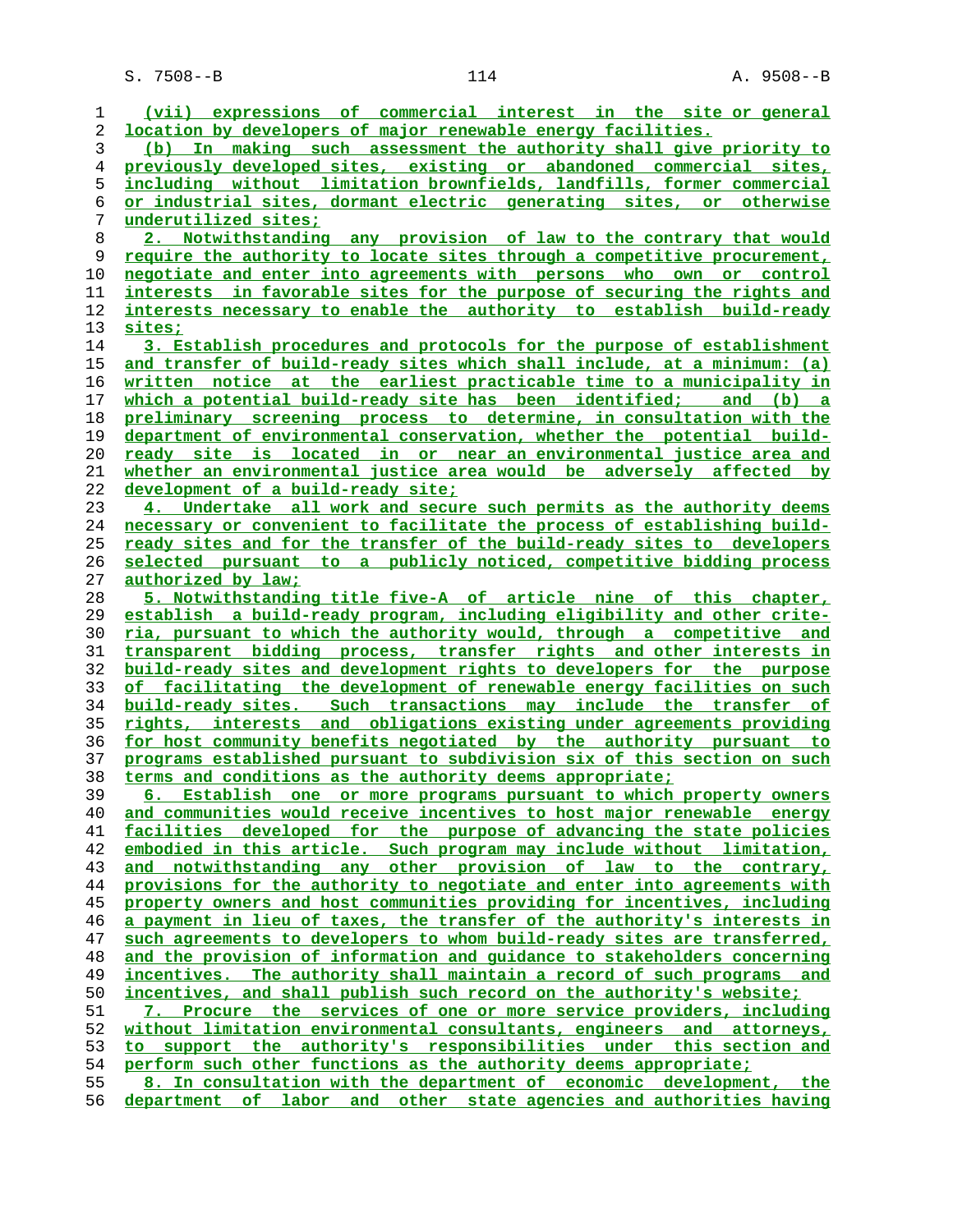S. 7508--B 115 A. 9508--B

**experience with job training programs, assess the need for and avail- ability of workforce training in the local area of build-ready sites to support green jobs development with special attention to environmental justice communities and, subject to available funding, establish one or more programs pursuant to which financial support can be made available for the local workforce and under-employed populations in the area; 9. Manage, allocate and spend any monies made available to the author- ity in furtherance of this title as the authority determines to be appropriate for the proper administration of programs created pursuant to this title. The authority shall, in identifying build-ready sites, consider the ability to recoup funds allocated or spent in furtherance of the programs created pursuant to this title. Any proceeds, less program expenses and administration, so earned by the authority pursuant to this title shall be reinvested in accordance with a plan approved by the commission; 10. Where the authority determines that it would be beneficial to the policy embodied in this title, offer financing or other incentives to eligible developers through a competitive process, including without limitation measures and activities undertaken by the authority in conjunction with its administration of the state's clean energy standard or similar program as established in commission orders, including with- out limitation orders issued in commission case number 15-E-0302; and 11. Request and receive the assistance of, the departments or any other state agency or authority, within their respective relevant subject matter expertise, to support the administration of the program created pursuant to this title. § 1903. Eligibility. The authority may establish and revise any eligi- bility and evaluation criteria it deems appropriate for the proper administration of the programs created pursuant to this title. § 1904. Funding. 1. The authority may seek funding from any authorized or other available source to administer this program. 2. Without limiting the foregoing, the authority shall submit a peti- tion or other appropriate filing to the commission describing the activ- ities it has taken and plans to undertake in furtherance of the policy embodied in this title. Such filing may include a request for funding to allow such activities to proceed promptly and for a period of at least five years from the date of the order responding to such petition. The commission shall, in accordance with and as promptly as authorized by existing law and regulation but in no event more than four months following the submission of the petition, issue an order responding to such petition subject to any necessary and reasonable limitations based on the public service law. § 1905. Reporting. 1. Effective April first, two thousand twenty-one, the authority shall issue an annual report specifying: (a) any proceeds, less program expenses and administration, so earned by the authority pursuant to this title; (b) the sites auctioned for development pursuant to subdivision 5 of section nineteen hundred two of this title;**<br>49 (c) the identity of developers to whom **(c) the identity of developers to whom rights have been transferred pursuant to section nineteen hundred two of this title; and, (d) the resulting renewable energy production. 2. The authority shall submit such report to the governor, the tempo- rary president of the senate, and the speaker of the assembly. A copy of the report shall also be posted on the authority's website.**

 55 § 7. State power grid study and program to achieve CLCPA targets. 1. 56 As used in this section: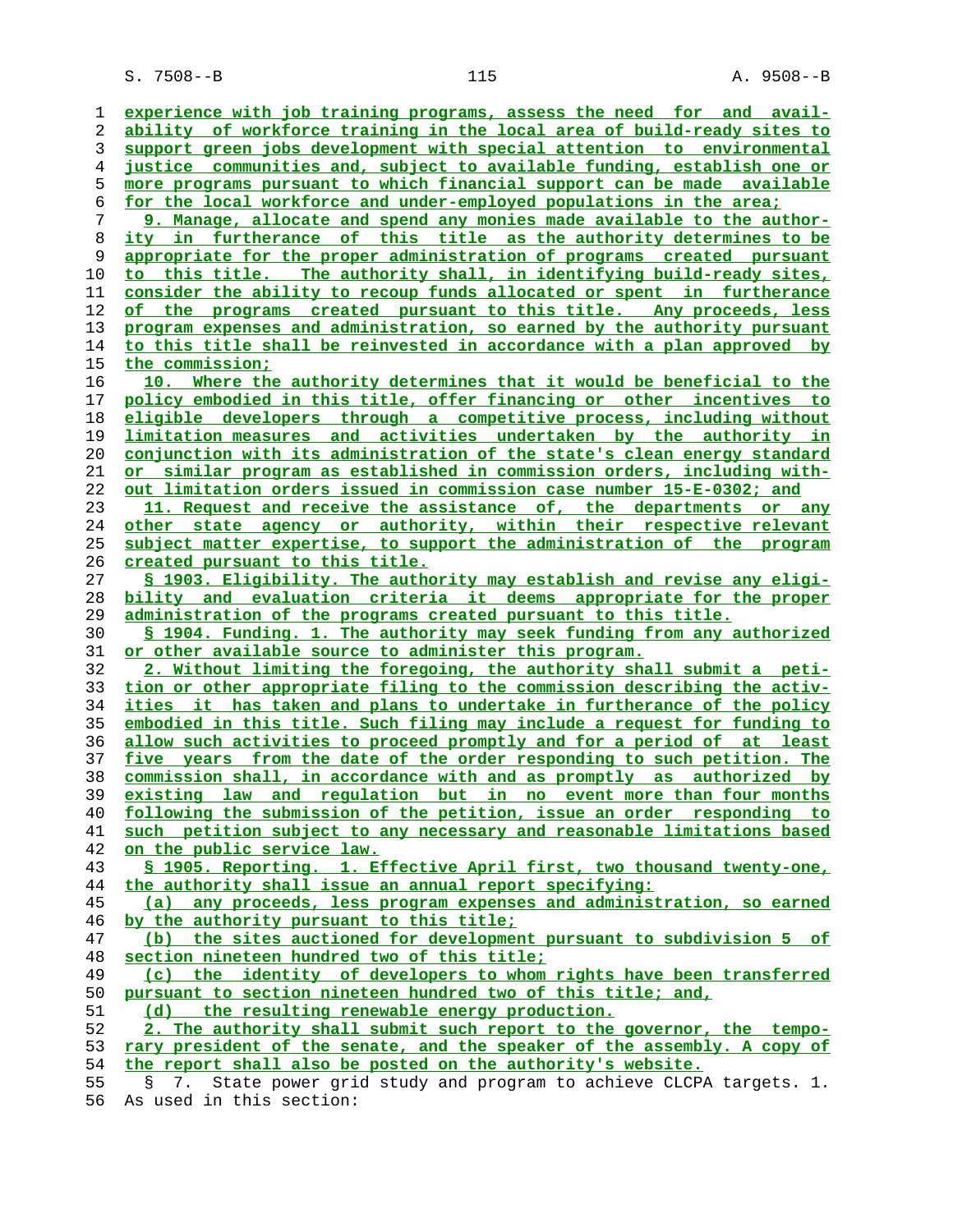1 (a) "CLCPA targets" means the public policies established in the 2 climate leadership and community protection act enacted in chapter 106 3 of the laws of 2019, including the requirements that a minimum of 70% 4 statewide electric generation be produced by renewable energy systems by 5 2030, by the year 2040 the statewide electrical demand system will 6 generate zero emissions, and the state's jurisdictional load serving 7 entities will procure at least 9 gigawatts of offshore wind electricity 8 generation by 2035, 6 gigawatts of photovoltaic solar generation by 9 2025, and support 3 gigawatts of statewide energy storage capacity by

 10 2030, as such policies may from time to time be amended. 11 (b) "Commission" means the public service commission.

12 (c) "Department" means the department of public service.

 13 (d) "Distribution upgrade" means a new distribution facility or an 14 improvement, enhancement, replacement, or other modification to the 15 electric power grid at the distribution level in a utility's service 16 territory that facilitates achievement of the CLCPA targets.

 17 (e) "Local transmission upgrade" means a new transmission facility 18 that is identified within a utility's local transmission capital plan, 19 an upgrade to a local transmission facility as defined in the tariff of 20 the state grid operator, or an improvement, enhancement, replacement, or 21 other modification to a transmission facility in a utility's service 22 territory that facilitates achievement of the CLCPA targets.

 23 (f) "Major renewable energy facility" has the same meaning as in para- 24 graph (g) of subdivision 2 of section 94-c of the executive law.

 25 (g) "Bulk transmission investment" means a new transmission facility 26 or an improvement, enhancement, replacement, or other modification to 27 the state's bulk electric transmission grid that facilitates achievement 28 of the CLCPA targets and includes without limitation alternating current 29 facilities and high voltage direct current facilities, including subma- 30 rine transmission facilities.

 31 (h) "State grid operator" means the federally designated electric bulk 32 system operator for New York state.

 33 (i) "Utility" means an electric transmission or delivery utility or 34 any other person owning or maintaining an electric transmission or 35 delivery system, over which the commission has jurisdiction.

 36 2. The department, in consultation with the New York state energy 37 research and development authority, the power authority of the state of 38 New York, the Long Island power authority, the state grid operator, and 39 the utilities shall undertake a comprehensive study for the purpose of 40 identifying distribution upgrades, local transmission upgrades and bulk 41 transmission investments that are necessary or appropriate to facilitate 42 the timely achievement of the CLCPA targets (collectively, "power grid 43 study"). The power grid study shall identify needed distribution 44 upgrades and local transmission upgrades for each utility service terri- 45 tory and separately address needed bulk transmission system investments. 46 In performing the study, the department may consider such issues it 47 determines to be appropriate including by way of example system reli- 48 ability; safety; cost-effectiveness of upgrades and investments in 49 promoting development of major renewable energy facilities and relieving 50 or avoiding constraints; and factors considered by the office of renewa- 51 ble energy siting in issuing and enforcing renewable energy siting 52 permits pursuant to section 94-c of the executive law. In carrying out 53 the study, the department shall gather input from owners and developers 54 of competitive transmission projects, the state grid operator, and 55 providers of transmission technology and smart grid solutions and to 56 utilize information available to the department from other pertinent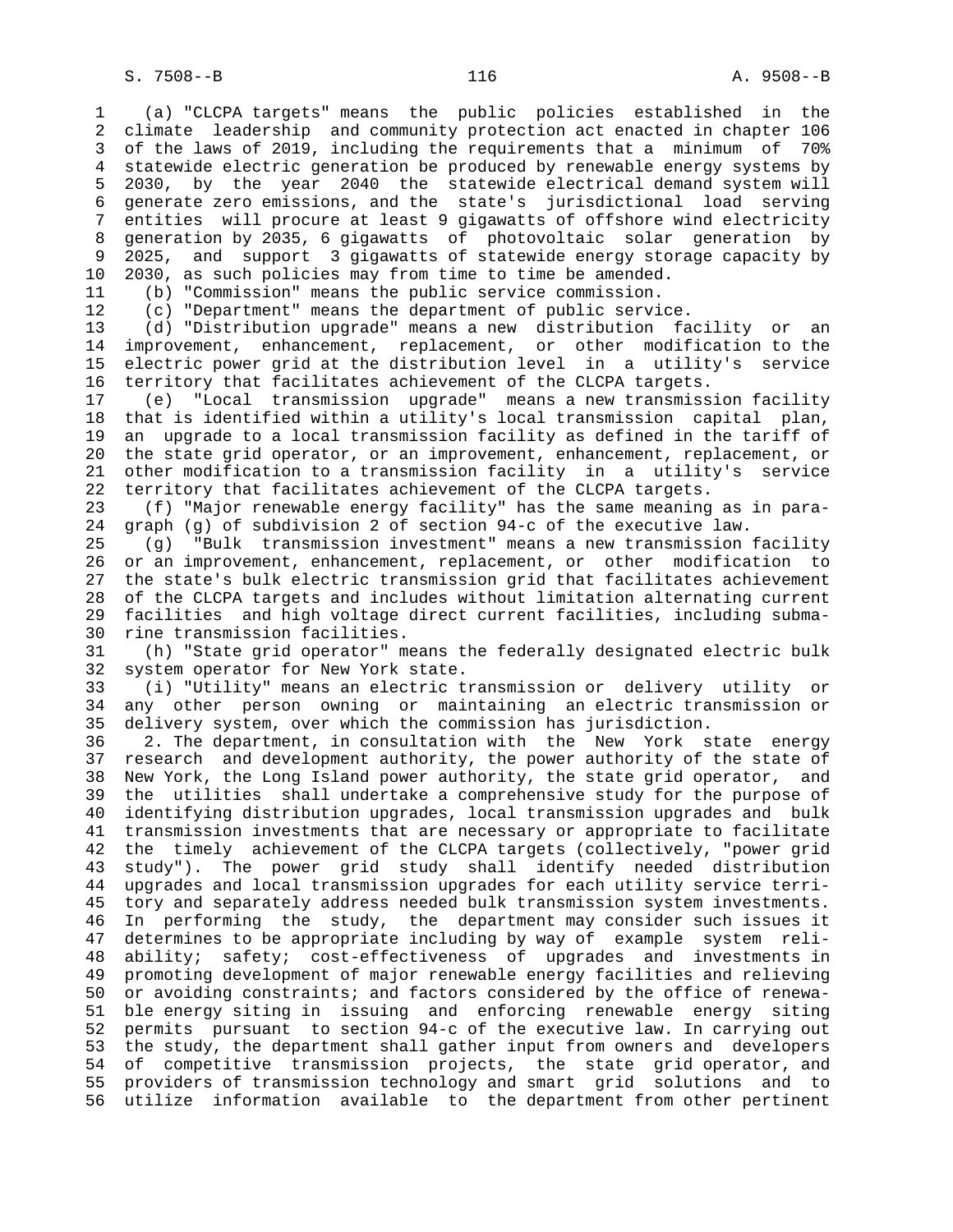1 studies or research relating to modernization of the state's power grid. 2 To enable the state to meet the CLCPA targets in an orderly and cost-ef- 3 fective manner, the department may issue findings and recommendations as 4 part of the power grid study at reasonable intervals but shall make an 5 initial report of findings and recommendations within 270 days of the 6 effective date of this section.

 7 3. The commission shall, within 60 days of the initial findings and 8 recommendations required by subdivision two of this section, or at such<br>9 earlier time as the commission determines to be appropriate, commence a earlier time as the commission determines to be appropriate, commence a 10 proceeding to establish a distribution and local transmission capital 11 plan for each utility in whose service territory the power grid study 12 identified distribution upgrades and local transmission upgrades that 13 the department determines are necessary or appropriate to achieve the 14 CLCPA targets (the "state distribution and local transmission upgrade 15 programs"). The state distribution and local transmission upgrade 16 programs shall establish a prioritized schedule upon which each such 17 upgrade shall be accomplished. Concurrently, the Long Island power 18 authority shall establish a capital program to address identified 19 distribution and local transmission upgrades in its service territory.

 20 4. The commission shall, within 60 days of the initial findings and 21 recommendations required by subdivision two of this section, commence a 22 proceeding to establish a bulk transmission system investment program, 23 consistent with the commissions siting authority in article 7 of the 24 public service law that identifies bulk transmission investments that 25 the commission determines are necessary or appropriate to achieve the 26 CLCPA targets (the "state bulk transmission investment plan"). The 27 commission shall establish a prioritized schedule for implementation of 28 the state bulk transmission investment plan and, in particular shall 29 identify projects which shall be completed expeditiously to meet the 30 CLCPA targets. The state bulk transmission investment plan shall be 31 submitted by the commission to the state grid operator for appropriate 32 incorporation into the state grid operator's studies and plans. The 33 commission shall utilize the state grid operator's public policy trans- 34 mission planning process to select a project necessary for implementa- 35 tion of the state bulk transmission investment plan, and shall identify 36 such projects no later than eight months following a notice of the state 37 grid operator's public policy transmission planning process cycle, 38 except that for those projects for which the commission determines there 39 is a need to proceed expeditiously to promote the state's public policy 40 goals, such projects shall be designated and proceed in accordance with 41 subdivision five of this section. The commission shall periodically 42 review and update the state bulk transmission investment plan, and its 43 designation of projects in that plan which shall be completed expe- 44 ditiously.

 45 5. The legislature finds and determines that timely development of the 46 bulk transmission investments identified in the state bulk transmission 47 investment plan is in the public interest of the people of the state of 48 New York. The legislature further finds and determines that the power 49 authority of the state of New York ("power authority") owns and operates 50 backbone electric transmission assets in New York, has rights-of-way 51 that can support in whole or in part bulk transmission investment 52 projects, and has the financial stability, access to capital, technical 53 expertise and experience to effectuate expeditious development of bulk 54 transmission investments needed to help the state meet the CLCPA 55 targets, and thus it is appropriate for the power authority as deemed 56 feasible and advisable by its trustees, by itself or in collaboration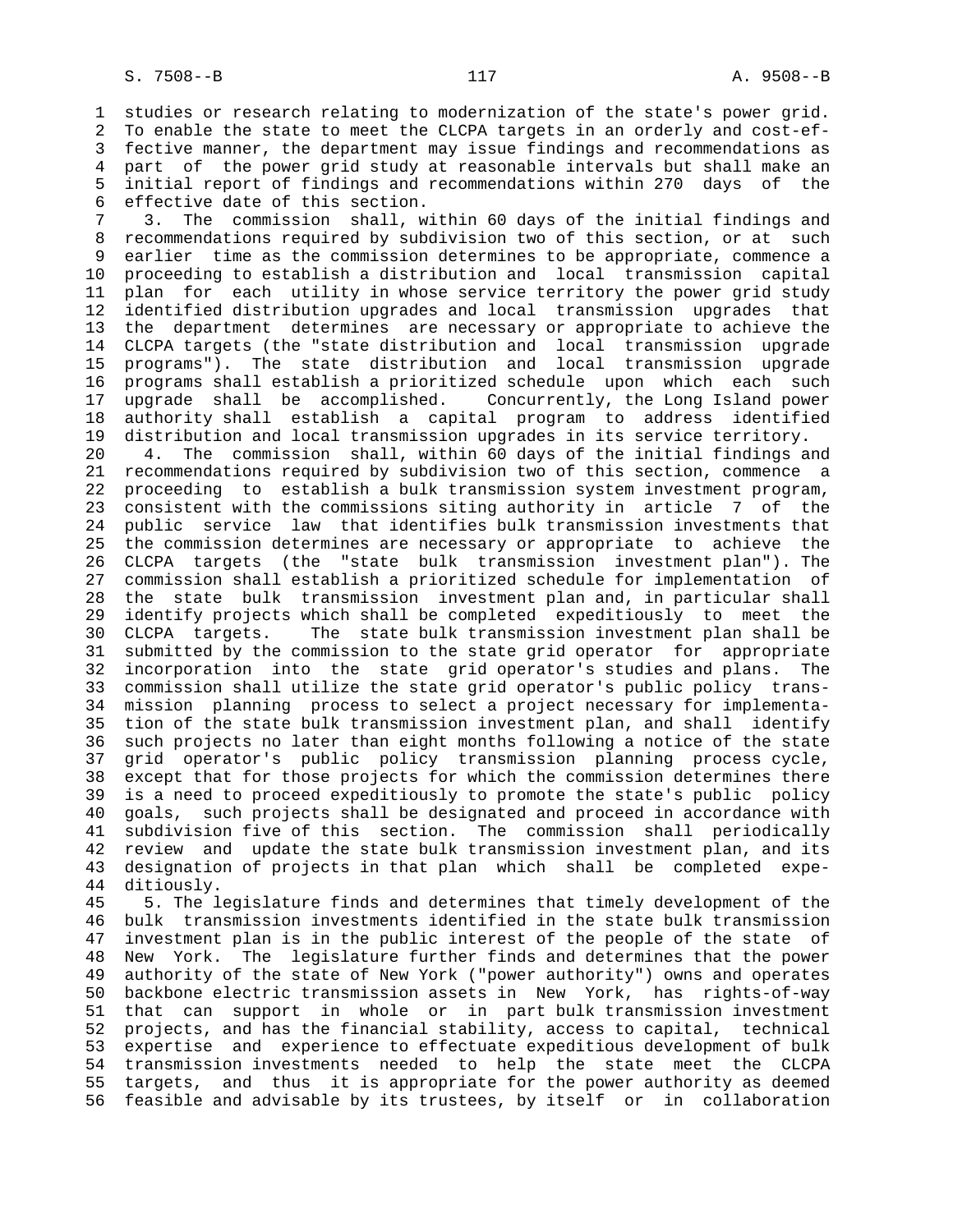1 with other parties as it determines to be appropriate, to develop those 2 bulk transmission investments found by the commission to be needed expe- 3 ditiously to achieve CLCPA targets ("priority transmission projects"). 4 The power authority shall, through a public process, solicit interest 5 from potential co-participants in each project it has agreed to develop 6 and assess whether any joint development would provide for significant 7 additional benefits in achieving the CLCPA targets. The power authority 8 may thereafter determine to undertake the development of the project on 9 its own, or undertake the project jointly with one or more other parties 10 on such terms and conditions as the power authority finds to be appro- 11 priate and, notwithstanding any other law to the contrary, enter into 12 such agreements and take such other actions the power authority deter- 13 mines to be necessary in order to undertake and complete timely develop- 14 ment of the project. The intent of this act is for the power authority 15 to develop priority transmission projects authorized in this subdivi- 16 sion. For priority projects that the authority determines to undertake 17 and that are not substantially within the power authority's existing 18 rights of way, the authority shall, as deemed feasible and advisable by 19 its board of trustees, select private sector participants through a 20 competitive bidding process, provided however that priority transmission 21 projects is not intended to include generation lead lines, or repairs 22 to, replacement of or upgrades to the power authority's own transmission 23 assets. 24 6. For the state distribution and local transmission upgrade program, 25 the commission shall address implementation of such upgrades pursuant to 26 the existing processes under the public service law. The department 27 shall also make recommendations to the Long Island power authority for 28 upgrades for purposes of assisting the state to achieve the CLCPA 29 targets. 30 7. No later than January 1, 2023, and every 4 years thereafter, the 31 commission shall, after notice and provision for the opportunity to 32 comment, issue a comprehensive review of the actions taken pursuant to 33 this section and their impacts on grid congestion and achievement of the 34 CLCPA targets, and shall institute new proceedings as the commission 35 determines to be necessary to address any deficiencies identified there- 36 with.

 37 8. The power authority of the state of New York and the New York state 38 energy research and development authority, are each authorized, as 39 deemed feasible and advisable by their respective boards, to contribute 40 to the cost of the power grid study required by subdivision two of this 41 section.

42 9. Nothing in this section is intended to:

 43 (a) limit, impair, or affect the legal authority of the power authori- 44 ty that existed as of the effective date of this section; or

 45 (b) limit the authority of the power authority to undertake any trans- 46 mission project, including bulk transmission investments, and recover 47 costs under any other process or procedure authorized by state or feder- 48 al law as the authority determines to be appropriate.

 49 § 8. Host community benefit. 1. Definitions. As used in this section, 50 the following terms shall have the following meanings:

 51 (a) "Renewable host community" shall mean any municipality within 52 which a major renewable energy facility defined in paragraph (h) of 53 subdivision 2 of section 94-c of the executive law, or any portion ther- 54 eof, has been proposed for development.

 55 (b) "Renewable owner" shall mean the owner of a major renewable energy 56 facility constructed after the effective date of this section that is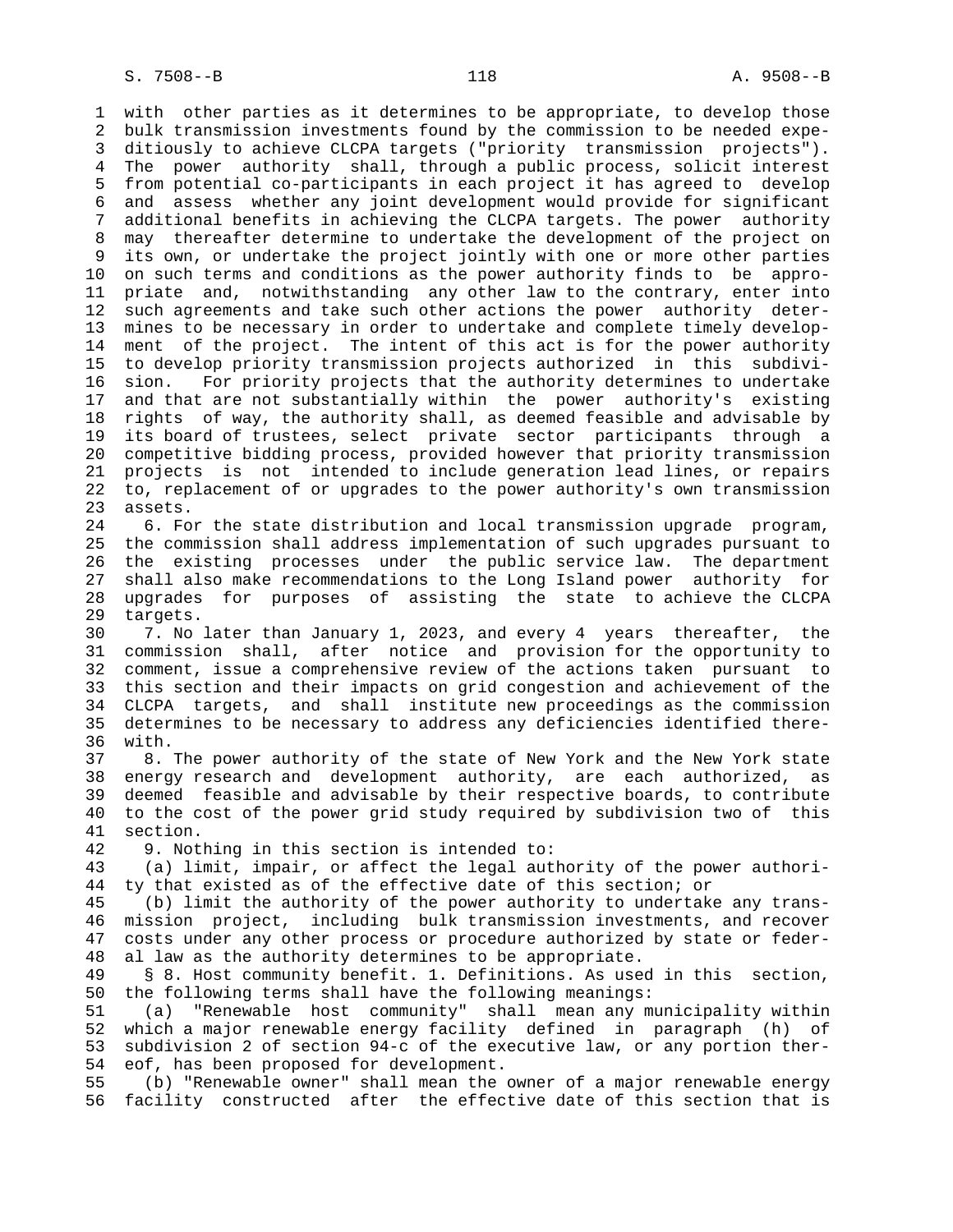1 proposed to be located in a host community, for which the New York state 2 energy research and development authority has executed an agreement for 3 the acquisition of environmental attributes related to a solicitation 4 issued by such authority after the effective date of this section.

 5 (c) "Utility" means an electric distribution utility regulated pursu- 6 ant to section 66 of the public service law and serving customers within 7 a host community.

 8 2. The public service commission shall, within 60 days from the effec tive date hereof, commence a proceeding to establish a program under 10 which renewable owners would fund a program to provide a discount or 11 credit on the utility bills of the utility's customers in a renewable 12 host community, or a compensatory or environmental benefit to such 13 customers. Such proceeding shall determine the amount of such discount, 14 credit, compensatory or environmental benefit based on all factors 15 deemed appropriate by the commission, including the expected average 16 electrical output of the facility, the average number of customers with- 17 in the renewable host community, and the expected aggregate annual elec- 18 tric consumption within such renewable host community, the potential 19 impact on environmental justice communities, and the role of utilities, 20 if any, in implementing any aspect of such program. The Long Island 21 power authority shall establish a program for renewable facilities in 22 its service territory to achieve the same objectives.

 23 § 9. Subdivision 3 of section 123 of the public service law, as added 24 by chapter 252 of the laws of 2002, is amended to read as follows:

 25 3. Unless otherwise stipulated by the applicant[**, a final determi- nation regarding an application for a certificate to construct trans- mission facilities for interconnection with a wind energy production facility located in the county of Lewis shall be rendered within six months from the date of receipt of a compliant application.**]**:**

**(a) proceedings on an application for a major utility transmission facility as defined in paragraph a of subdivision two of section one hundred twenty of this article shall be completed in all respects, including a final decision by the commission, within twelve months from the date of a determination by the secretary of the commission that an application complies with section one hundred twenty-two of this arti- cle; provided, however, the commission may extend the deadline in reasonable circumstances by no more than six months in order to give consideration to specific issues necessary to develop an adequate record, because the applicant has been unable to obtain necessary approvals and/or consents related to highway crossings or for other reasons deemed in the public interest. The commission shall render a final decision on the application by the aforementioned deadlines unless such deadlines are waived by the applicant or if the applicant notices the application for settlement, in which case the timeframes established in this paragraph are tolled until such time that settlement discussions are suspended. If, at any time subsequent to the commencement of the hearing, there is a substantive and significant amendment to the appli- cation, the commission shall promptly fix a date for commencement of a public hearing thereon, such public hearing to commence no later than sixty days after receipt of such amendment. The commission shall issue a final decision thereon no later than six months after the conclusion of the public hearing, unless such deadline is waived by the applicant. (b) the commission shall, for the purpose of meeting the goals of chapter one hundred six of the laws of two thousand nineteen, promulgate rules or regulations to establish an expedited process for proceedings**

56 **on applications for a major utility transmission facility as defined in**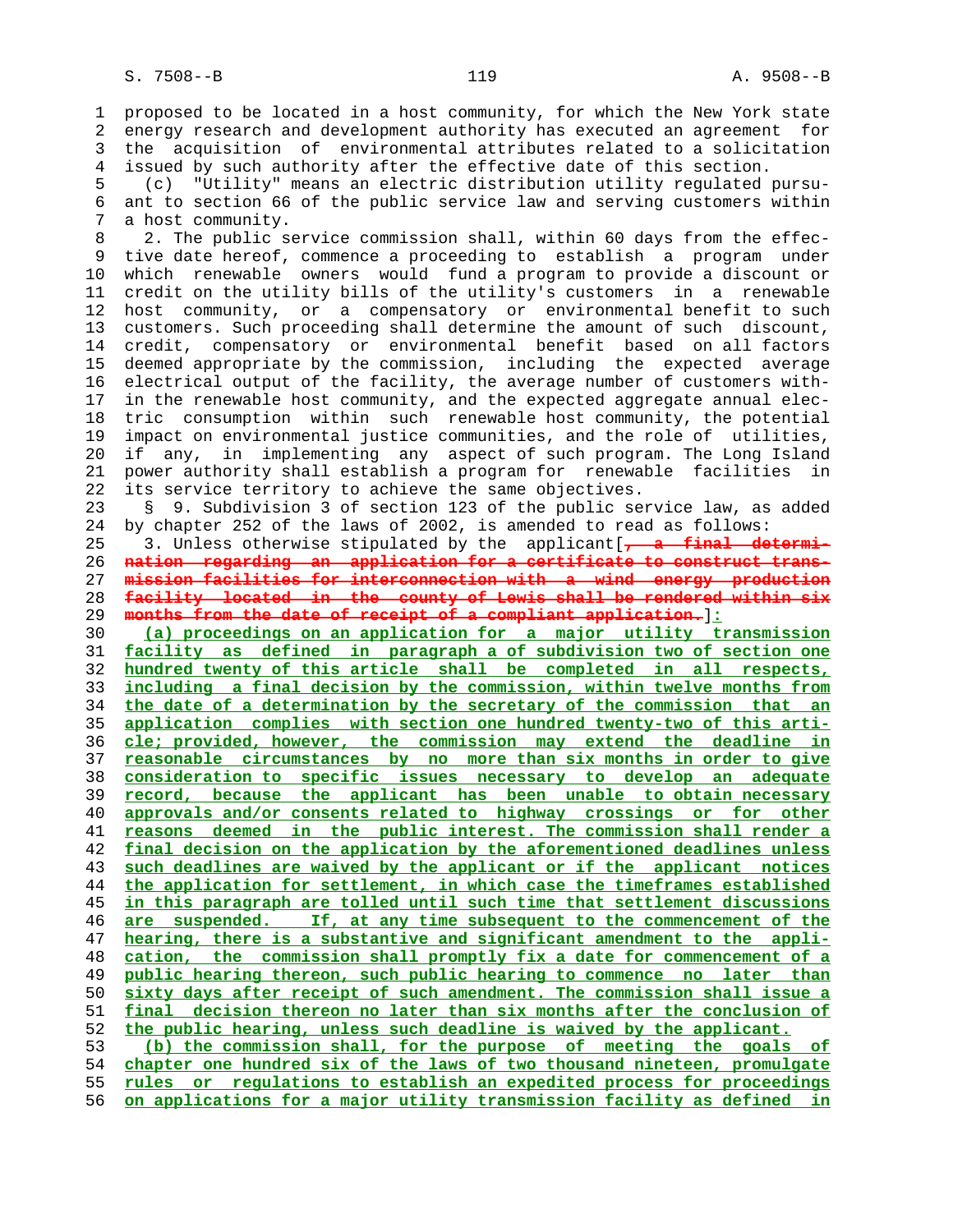1 **paragraph a of subdivision two of section one hundred twenty of this** 2 **article that (i) would be constructed within existing rights-of-way,** 3 **(ii) the commission determines in consultation with the department of** 4 **environmental conservation would not result in any significant adverse** 5 **environmental impacts considering current uses and conditions existing** 6 **at the site, or (iii) would necessitate expanding the existing rights-** 7 **of-way but such expansion is only for the purpose of complying with law,** 8 **regulations, or industry practices relating to electromagnetic fields.** 9 **(c) for purposes of this subdivision, the following terms shall have** 10 **the following meanings:** 11 **(i) "Expedited process" shall mean a process for proceedings on appli-** 12 **cations for a major electric transmission facility that is completed in** 13 **all respects, including a final decision by the commission, within nine** 14 **months from the date of a determination by the secretary of the commis-** 15 **sion that an application complies with section one hundred twenty-two of** 16 **this article; provided, however, that if the applicant notices the** 17 **application for settlement, the timeframe established in this paragraph** 18 **shall be tolled until such time that settlement discussions are** 19 **suspended.** 20 **(ii) "Right-of-way" shall mean (a) real property that is used or** 21 **authorized to be used for electric utility purposes, or (b) real proper-** 22 **ty owned or controlled by or under the jurisdiction of the state, a** 23 **distribution utility, or a state public authority including by means of** 24 **ownership, lease or easement, that is used or authorized to be used for** 25 **transportation or canal purposes.** 26 § 10. Paragraphs (c) and (d) of subdivision 1 of section 126 of the 27 public service law, paragraph (c) as amended by chapter 406 of the laws 28 of 1987 and paragraph (d) as amended by chapter 521 of the laws of 2015, 29 are amended to read as follows: 30 (c) that the facility [**represents the minimum**] **avoids or minimizes to** 31 **the extent practicable any significant** adverse environmental impact, 32 considering the state of available technology and the nature and econom- 33 ics of the various alternatives, and other pertinent considerations 34 including but not limited to, the effect on agricultural lands, 35 wetlands, parklands and river corridors traversed; 36 (d) that the facility [**represents a minimum**] **avoids or minimizes to** 37 **the extent practicable any significant** adverse impact on active farming 38 operations that produce crops, livestock and livestock products, as 39 defined in section three hundred one of the agriculture and markets law, 40 considering the state of available technology and the nature and econom- 41 ics of various alternatives, and the ownership and easement rights of 42 the impacted property; 43 § 11. Notwithstanding section 2897 of the public authorities law, the 44 power authority of the state of New York and the New York state energy 45 research and development authority may each negotiate and enter into 46 agreements with other parties providing for the conveyance of interests 47 in real property provided that in the case of any such conveyance such 48 entity determines that the conveyance will further the purposes of this 49 act or provide other benefits to the entity or the state. 50 § 12. The environmental conservation law is amended by adding a new 51 section 11-0535-c to read as follows: 52 **§ 11-0535-c. Endangered and threatened species mitigation bank fund.** 53 **1. The department is hereby authorized to utilize funds in the endan-** 54 **gered and threatened species mitigation bank fund, established pursuant**

55 **to section ninety-nine-hh of the state finance law, for the purposes of**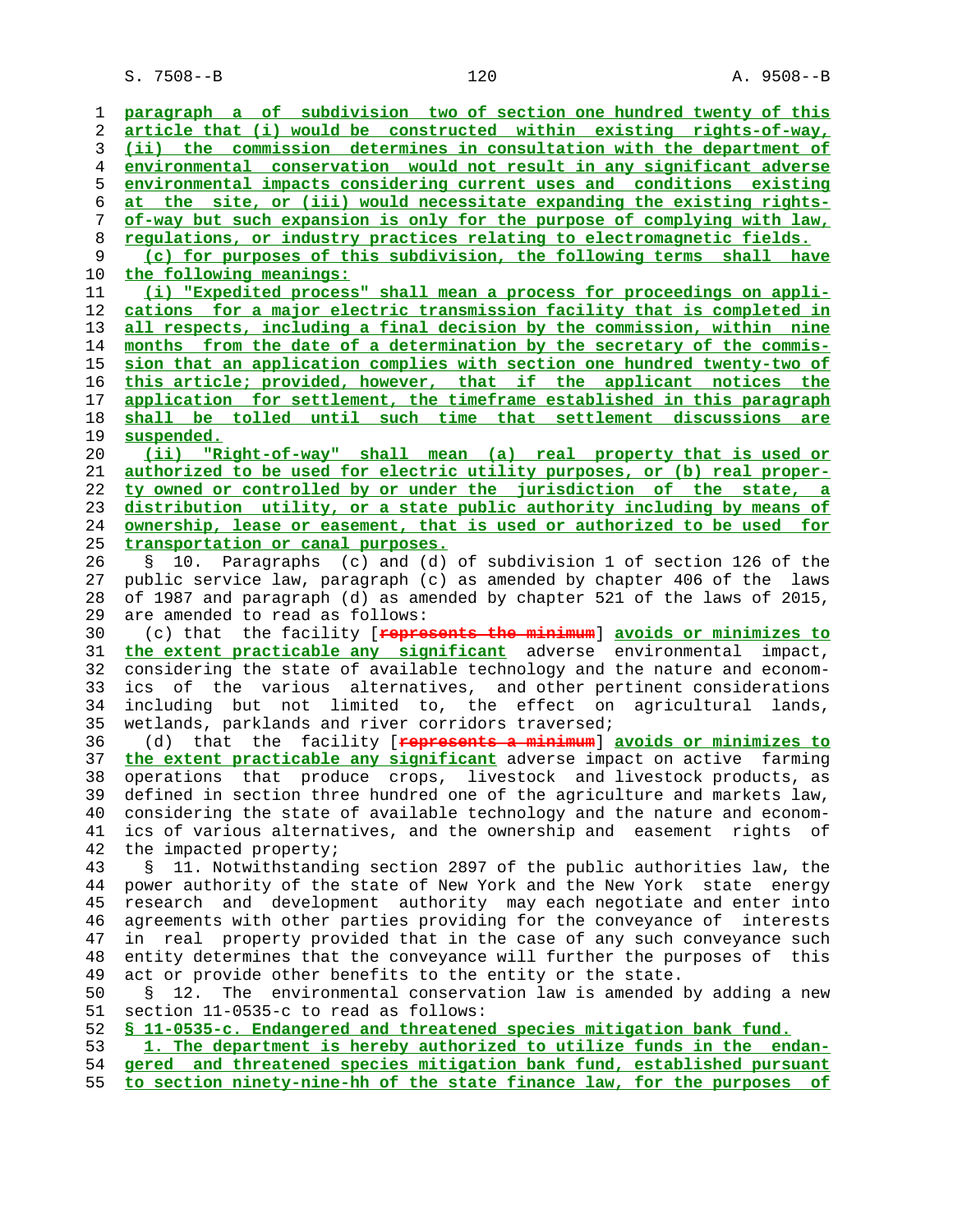S. 7508--B 121 A. 9508--B

| 1              | implementing an endangered and threatened species mitigation plan         |
|----------------|---------------------------------------------------------------------------|
| 2              | approved by the department.                                               |
| 3              | 2. Such fund shall consist of contributions, in an amount determined      |
| $\overline{4}$ | by the department, deposited by an applicant granted a siting permit to   |
| 5              | construct a major renewable energy facility, where such applicant has     |
| 6              | been ordered to mitigate harm to a threatened or endangered species or    |
| 7              | its habitat.                                                              |
| 8              | 3. In administering the provisions of this article, the commissioner:     |
| 9              | a. May, in the name of the state, enter into contracts with not-for-      |
| 10             | profit corporations, private or public universities, and private          |
| 11             | contractors for services contemplated by this title. Such contracts       |
| 12             | shall be subject to approval by the state comptroller and, as to form,    |
| 13             | by the attorney general.                                                  |
| 14             | b. Shall approve vouchers for payments pursuant to an approved            |
| 15             | contract. All such payments shall be paid on the audit and warrant of     |
| 16             | the state comptroller;                                                    |
| 17             | c. May, in the name of the state, enter into contracts with a not-for-    |
| 18             | profit corporation to administer grants made pursuant to this title,      |
| 19             | including the approval and payment of vouchers for approved contracts;    |
| 20             | and                                                                       |
| 21             | d. May perform such other and further acts as may be necessary, prop-     |
| 22             | er, or desirable to carry out the provisions of this article.             |
| 23             | 4. Nothing in this article shall be construed to limit or restrict any    |
| 24             | powers of the commissioner or any other agency pursuant to any other      |
| 25             | provision of law.                                                         |
| 26             | 5. The commissioner is authorized and directed to promulgate any requ-    |
| 27             | lations deemed necessary to implement this section.                       |
| 28             | 13. The state finance law is amended by adding a new section 99-hh<br>Ş.  |
| 29             | to read as follows:                                                       |
| 30             | S 99-hh. Endangered and threatened species mitigation bank fund. 1.       |
| 31             | There is hereby established in the joint custody of the comptroller and   |
| 32             | the commissioner of taxation and finance a special fund to be known as    |
| 33             | the "Endangered and threatened species mitigation bank fund".             |
| 34             | 2. Such fund shall consist of all revenues received pursuant to the       |
| 35             | provisions of section 11-0535-c of the environmental conservation law     |
| 36             | and all other moneys appropriated, credited, or transferred thereto from  |
| 37             | any other fund or source pursuant to law.                                 |
| 38             | 3. All moneys deposited in the endangered and threatened species miti-    |
| 39             | gation bank fund shall be available for projects undertaken to facili-    |
| 40             | tate a net conservation benefit to endangered and threatened species      |
| 41             | potentially impacted by a major renewable energy facility.                |
| 42             | 4. Monies shall be payable from the fund on the audit and warrant of      |
| 43             | the comptroller on vouchers approved and certified by the commissioner    |
| 44             | of environmental conservation.                                            |
| 45             | Severability. If any clause, sentence, paragraph, section or<br>14.<br>S  |
| 46             | part of this act shall be adjudged by any court of competent jurisdic-    |
| 47             | tion to be invalid, such judgment shall not affect, impair or invalidate  |
| 48             | remainder thereof, but shall be confined in its operation to the<br>the   |
| 49             | clause, sentence, paragraph, section or part thereof directly involved    |
| 50             | in the controversy in which such judgment shall have been rendered.       |
| 51             | § 15. This act shall take effect immediately and shall expire December    |
| 52             | 31, 2030 when upon such date this act shall be deemed repealed; provided  |
| 53             | such repeal shall not affect or impair any act done, any applica-<br>that |
| 54             | any right, permit or authorization awarded, accrued,<br>tion<br>filed,    |
| 55             | received or acquired, or any liability incurred, prior to the time such   |
| 56             | repeal takes effect, and provided further that any project for which the  |
|                |                                                                           |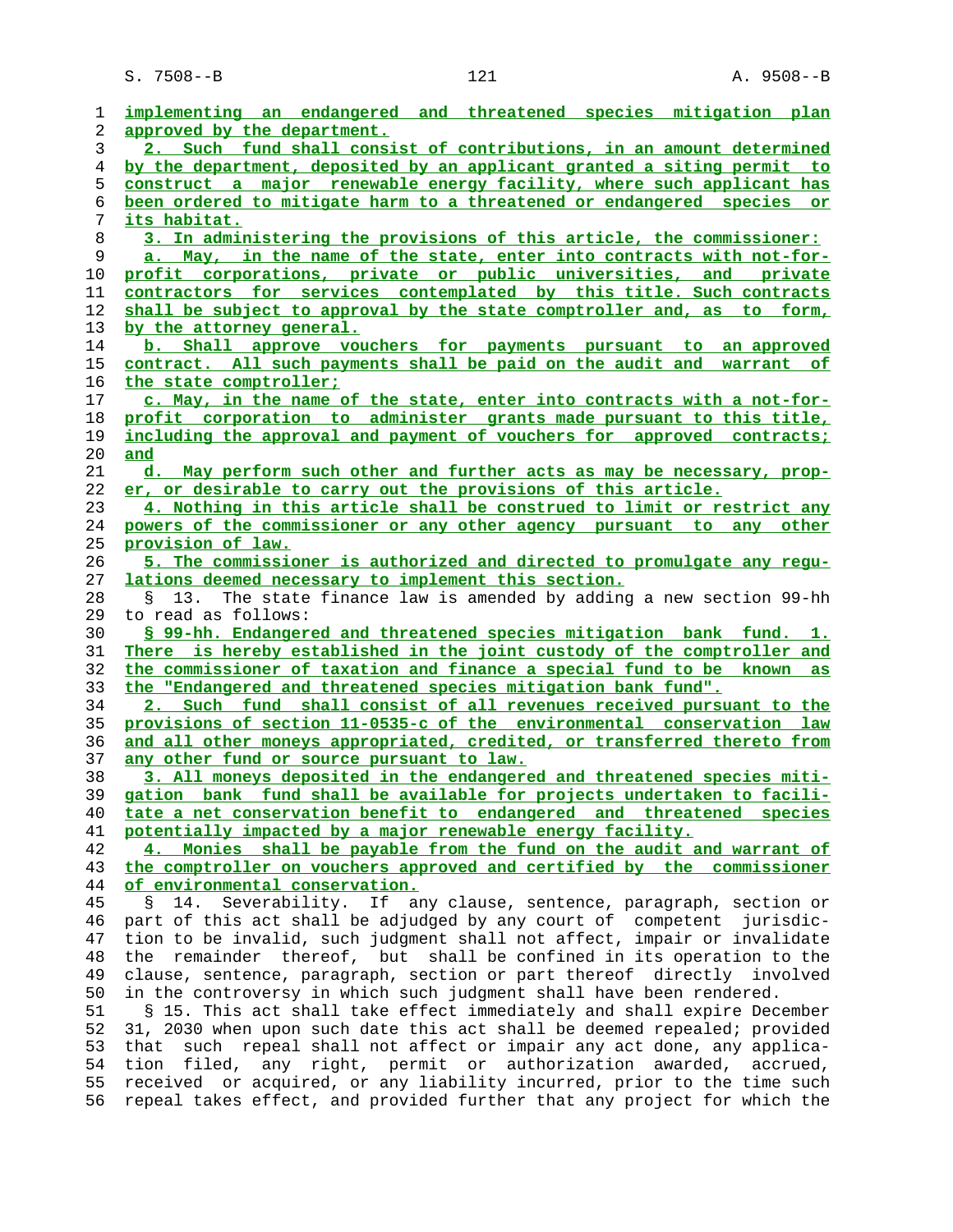1 New York state energy research and development authority has expended, 2 or committed to a third party to expend, funds towards the development 3 of a build-ready site prior to such repeal shall be permitted to contin- 4 ue in accordance with title 9-B of article 8 of the public authorities 5 law notwithstanding such repeal; provided further that any bulk trans- 6 mission investments the power authority of the state of New York has 7 notified the public service commission of its intent to develop individ- 8 ually or jointly prior to such repeal shall be permitted to continue 9 under this act notwithstanding such repeal, and provided further that on 10 the effective date of this act, the office of renewable energy siting 11 shall be authorized to promulgate any rules or regulations necessary to 12 implement section four of this act.

## 13 PART KKK

 14 Section 1. Subdivision 1 of section 436 of the economic development 15 law, as added by section 1 of part A of chapter 68 of the laws of 2013, 16 is amended to read as follows:

 17 1. A campus, university or college that has sponsored a tax-free NY 18 area (including any strategic state asset affiliated with the campus, 19 university or college) shall solicit and accept applications from busi- 20 nesses to locate in such area that are consistent with the plan of such 21 campus, university or college or strategic state asset that has been 22 approved pursuant to section four hundred thirty-five of this article. 23 Any business that wants to locate in a tax-free NY area must submit an 24 application to the campus, university or college which is sponsoring the 25 tax-free NY area by December thirty-first, two thousand [**twenty**] **twen-** 26 **ty-five**. Prior to such date, the commissioner shall prepare an evalu- 27 ation on the effectiveness of the START-UP NY program and deliver it to 28 the governor and the legislature to determine continued eligibility for 29 application submissions.

30 § 2. This act shall take effect immediately.

### 31 PART LLL

 32 Section 1. Section 1265 of the public authorities law is amended by 33 adding a new subdivision 3-a to read as follows:

**3-a. (a) To borrow money, to issue negotiable notes, bonds or other obligations and to provide for the rights of the holders thereof, in the fiscal years of the authority beginning in two thousand twenty through two thousand twenty-two to offset decreases in revenue, including but not limited to, lost taxes, fees, charges, fares and tolls, or increases in operating costs of the authority and its subsidiary corporations, the New York city transit authority and its subsidiary corporations and the Triborough bridge and tunnel authority due in whole or in part to the state disaster emergency caused by the novel coronavirus, COVID-19; provided, that such notes, bonds or other obligations shall be issued in accordance with the provisions of section twelve hundred sixty-nine of this title, except that the last sentence of subdivision two thereof relating to the approval of the comptroller or the director of the budg- et, as applicable, for private sales, and subdivision twelve thereof, and the provisions of section twelve hundred sixty-nine-b of this title, shall not be applicable with respect to notes, bonds or other obli-**<br>50 gations issued for such purposes. No sale of such notes, bonds or other **gations issued for such purposes. No sale of such notes, bonds or other obligations of the authority may be sold by the authority, however, prior to the earlier of (i) seven days following the receipt by the**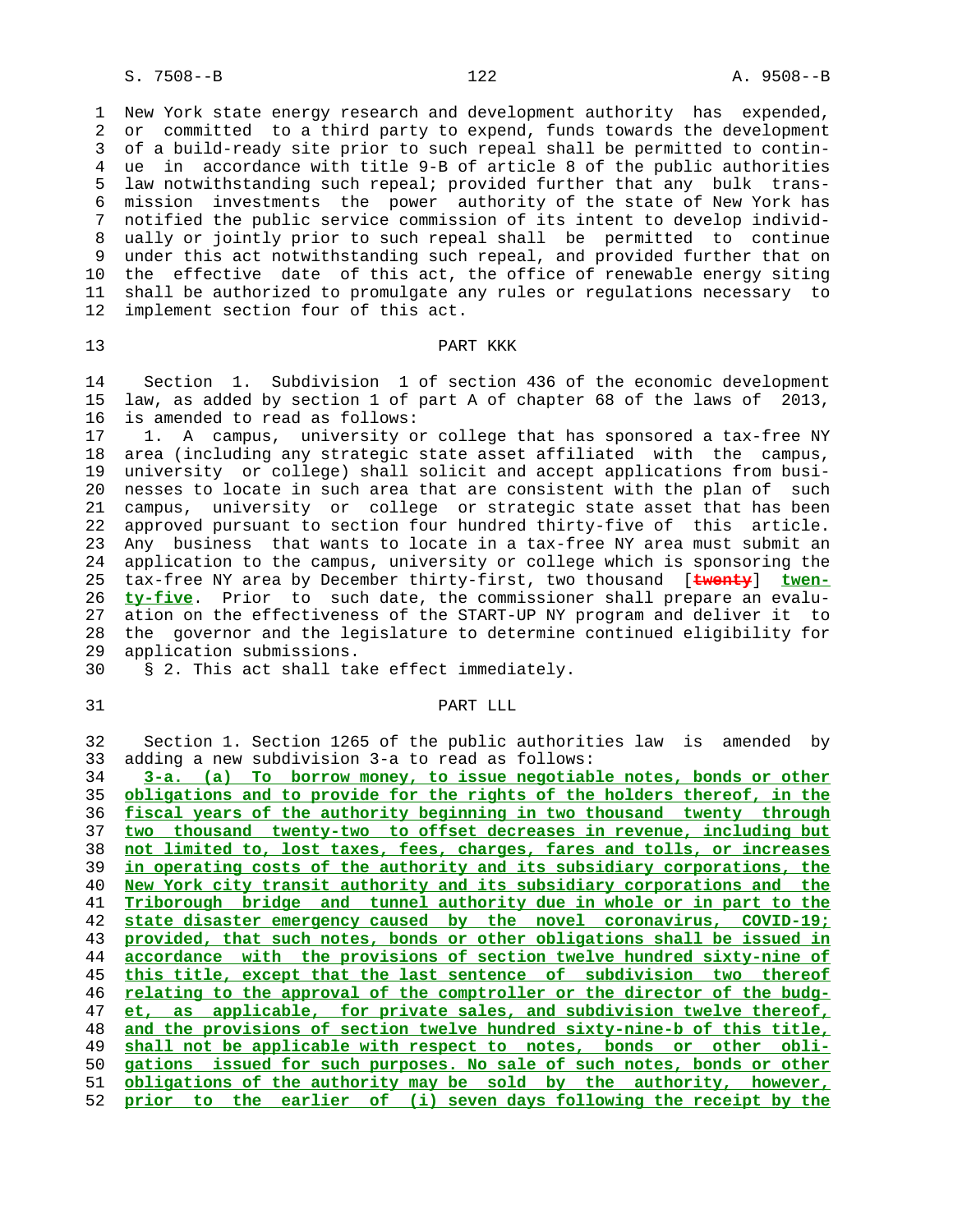**state comptroller of notice by the authority of such proposed sale and the terms thereof or (ii) the receipt by the authority of the state comptroller's comments on such proposed sale and the terms thereof. Additionally, no sale of such notes, bonds or other obligations of the authority may be sold by the authority, however, unless such sale and the terms thereof have been approved in writing by the director of the budget. The proceeds of the sale of such notes, bonds or other obli- gations shall be taken into consideration as "revenue and any other funds or property actually available to the authority and its subsidiary corporations" within the meaning of subdivision three of section twelve hundred sixty-six of this title. The aggregate principal amount of bonds, notes or other obligations issued pursuant to this subdivision shall not exceed ten billion dollars.**

**(b) The authority shall report on any issuances or obligations incurred related to paragraph (a) of this subdivision. Such report shall include, but not be limited to, an explanation of each note, bond, or obligation and their respective values issued by the authority pursuant to decreases in revenue in whole or in part due to the state disaster emergency caused by novel coronavirus, COVID-19. The report shall also provide: (i) details of such decreases in revenue in whole, (ii) details of such decreases in revenue in part, (iii) details of such increases in costs, (iv) the methodology used by the authority or metropolitan trans- portation authority to calculate such changes, (v) an explanation for attributing a particular increase in cost or a particular decrease in revenue, to the state disaster emergency caused by coronavirus, COVID- 19, and (vi) how the authority determined that the particular note, bond, or obligation issued was its most desired option. Such report shall be posted on the authority's website and be submitted to the governor, the temporary president of the senate, the speaker of the assembly, the mayor and council of the city of New York, the metropol- itan transportation authority board, and the metropolitan transportation authority capital program review board.**

 33 § 2. This act shall take effect immediately, provided that paragraph 34 (a) of subdivision 3-a of section 1265 of the public authorities law as 35 added by section one of this act shall expire and be deemed repealed 36 three years after such effective date, provided that such repeal shall 37 not affect the terms of any notes, bonds, or other obligations issued 38 prior to such repeal.

### 39 PART MMM

 40 Section 1. Subdivisions 2 and 4 of section 553-j of the public author- 41 ities law, as added by section 5 of subpart A of part ZZZ of chapter 59 42 of the laws of 2019, are amended to read as follows:

 43 2. Monies in the fund shall be applied, subject to agreements with 44 bondholders and applicable federal law, to the payment of operating, 45 administration, and other necessary expenses of the authority, or to the 46 city of New York subject to the memorandum of understanding executed 47 pursuant to subdivision two-a of section seventeen hundred four of the 48 vehicle and traffic law properly allocable to such program, including 49 the planning, designing, constructing, installing or maintaining of the 50 central business district tolling program, including, without limita- 51 tion, the central business district tolling infrastructure, the central 52 business district tolling collection system and the central business 53 district tolling customer service center, and the costs of any metropol- 54 itan transportation authority capital projects included within the 2020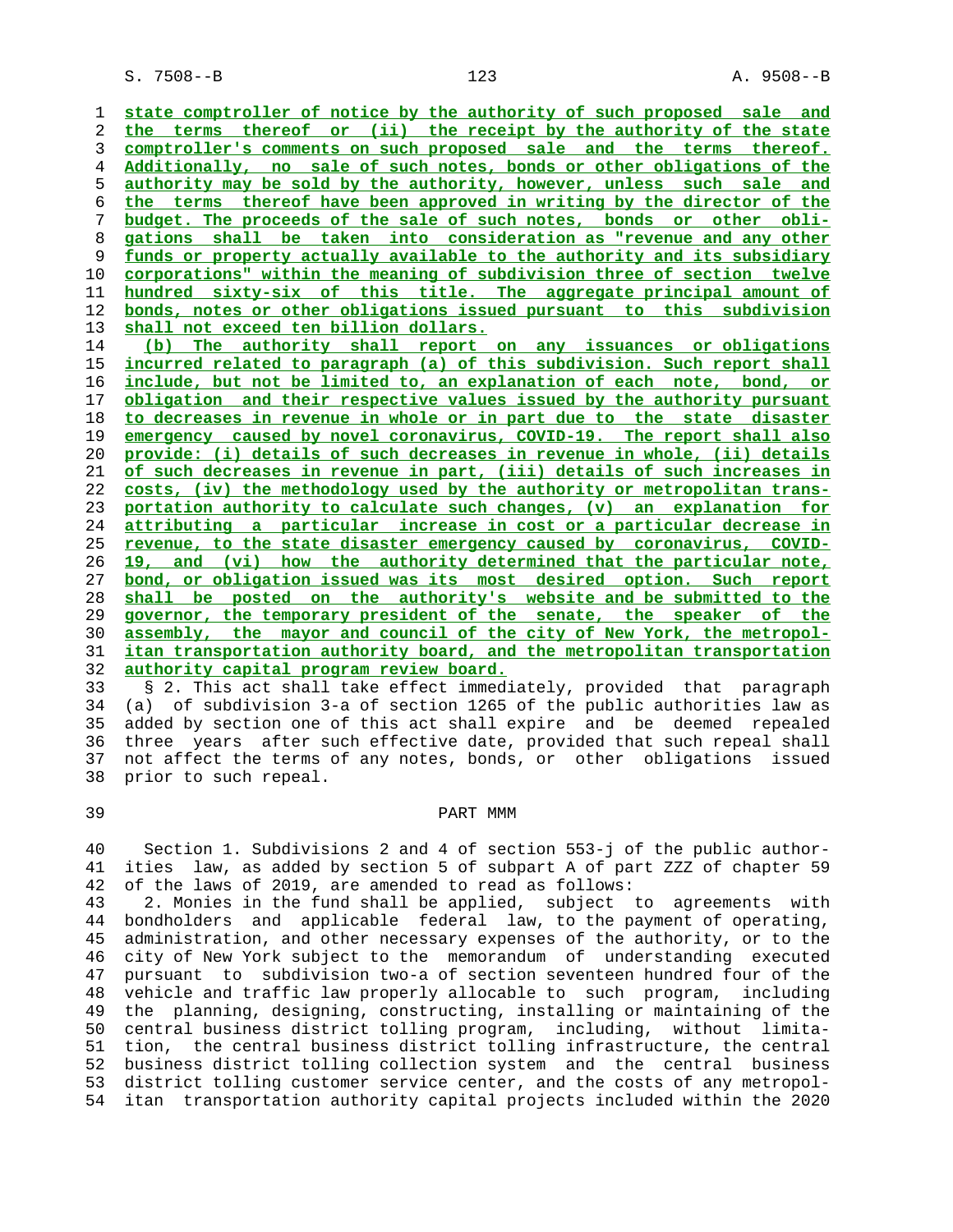1 to 2024 MTA capital program or any successor programs. Monies in the 2 fund may be: (a) pledged by the authority to secure and be applied to 3 the payment of the bonds, notes or other obligations of the authority to 4 finance the costs of the central business district tolling program, 5 including, without limitation, the central business district tolling 6 infrastructure, the central business district tolling collection system 7 and the central business district tolling customer service center, and 8 the costs of any metropolitan transportation authority capital projects included within the 2020 to 2024 MTA capital program or any successor 10 programs, including debt service, reserve requirements, if any, the 11 payment of amounts required under bond and note facilities or agreements 12 related thereto, the payment of federal government loans, security or 13 credit arrangements or other agreements related thereto; or (b) used by 14 the authority for the payment of such capital costs of the central busi- 15 ness district tolling program and the costs of any metropolitan trans- 16 portation authority capital projects included within the 2020 to 2024 17 MTA capital program or any successor programs; or (c) transferred to the 18 metropolitan transportation authority and (1) pledged by the metropol- 19 itan transportation authority to secure and be applied to the payment of 20 the bonds, notes or other obligations of the metropolitan transportation 21 authority to finance the costs of any metropolitan transportation 22 authority capital projects included within the 2020 to 2024 MTA capital 23 program or any successor programs, including debt service, reserve 24 requirements, if any, the payment of amounts required under bond and 25 note facilities or agreements related thereto, the payment of federal 26 government loans, security or credit arrangements or other agreements 27 related thereto, or (2) used by the metropolitan transportation authori- 28 ty for the payment of the costs of any metropolitan transportation 29 authority capital projects included within the 2020 to 2024 MTA capital 30 program or any successor programs**, or (3) subject to approval by the** 31 **board of the metropolitan transportation authority and the director of** 32 **the budget, used by the metropolitan transportation authority in all or** 33 **any of the fiscal years of the authority beginning in 2020 through 2021** 34 **to offset decreases in revenue, including but not limited to, lost** 35 **taxes, fees, charges, fares and tolls, due in whole or in part, or** 36 **increases in operating costs due in whole to the state disaster emergen-** 37 **cy caused by the novel coronavirus, COVID-19**. Such revenues shall only 38 supplement and shall not supplant any federal, state, or local funds 39 expended by the authority or the metropolitan transportation authority, 40 or such authority's or metropolitan transportation authority's affil- 41 iates or subsidiaries for such respective purposes. Central business 42 district toll revenues may be used as required to obtain, utilize, or 43 maintain federal authorization to collect tolls on federal aid highways. 44 **Provided further that, in the event the authority or metropolitan trans-** 45 **portation authority receives funds or reimbursements, including without** 46 **limitation from the federal government or insurance maintained by the** 47 **authority or metropolitan transportation authority, due in whole or in** 48 **part to the novel coronavirus, COVID-19, any monies from the fund used** 49 **to offset decreases in revenue or increases in operating costs due in** 50 **whole or in part to the state disaster emergency caused by the novel** 51 **coronavirus, COVID-19, shall be repaid after the authority or the metro-** 52 **politan transportation authority fully repays any public or private** 53 **borrowings, draws on any lines of credit, issuances of revenue antic-** 54 **ipation notes, any internal loans, and use of corpus of OPEB Trust to** 55 **pay current retiree healthcare cost necessitated by COVID-19 revenue** 56 **shortfall. Such obligation to repay shall be limited to the availability**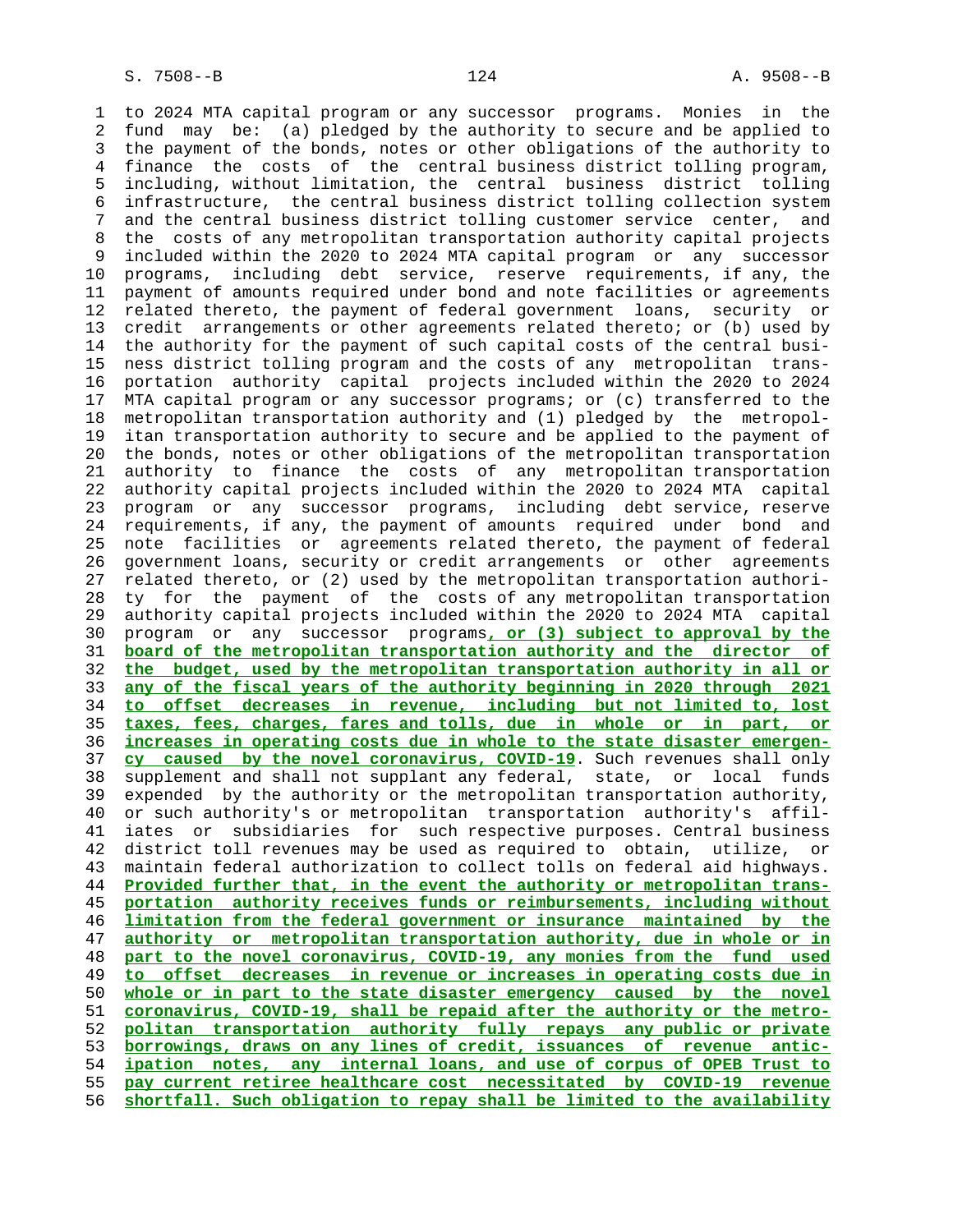**of any excess monies, and any such funds or reimbursements in excess of the amounts needed to fully repay such amounts shall be transferred to the fund and used for the purposes originally intended for such fund.** 4 4. The authority shall report annually on all receipts and expendi- 5 tures of the fund. The report shall detail operating expenses of the 6 central business district tolling program and all fund expenditures 7 including capital projects. **If, during the period of the report, any monies in the fund were used by the authority or the metropolitan trans- portation authority to offset decreases in revenue lost in whole or in part due to the state disaster emergency caused by novel coronavirus, COVID-19, or increases in operating costs in whole due to the novel coronavirus, COVID-19, the report shall also provide: (a) details of such decreases in revenue in whole, (b) details of such decreases in revenue in part, (c) details of such increases in costs, (d) the method- ology used by the authority or metropolitan transportation authority to calculate such changes, and (e) explanation for attributing a particular increase in cost or a particular decrease in revenue, to the state disaster emergency caused by coronavirus, COVID-19.** The report shall be 19 readily available to the public, and shall be posted on the authority's 20 website and be submitted to the governor, the temporary president of the 21 senate, the speaker of the assembly, **the comptroller, the director of the budget,** the mayor and council of the city of New York, the metropol- 23 itan transportation authority board, and the metropolitan transportation 24 authority capital program review board.

 25 § 2. This act shall take effect immediately; provided, however, that 26 the amendments to subdivision 2 of section 553-j of the public authori- 27 ties law made by section one of this act shall expire and be deemed 28 repealed two years after such effective date; and provided further, that 29 such repeal shall not affect the terms of any bonds, notes, or other 30 obligations issued prior to such repeal.

# 31 PART NNN

 32 Section 1. Section 9.51 of the mental hygiene law, as added by chapter 33 947 of the laws of 1981, subdivision (b) as amended by chapter 465 of 34 the laws of 1992, subdivision (c) as amended by chapter 230 of the laws 35 of 2004, the opening paragraph of subdivision (d) as amended by chapter 36 273 of the laws of 1986, subdivision (f) as amended by chapter 401 of 37 the laws of 2006, and the closing paragraph of subdivision (g) as 38 amended by section 66 of part A of chapter 3 of the laws of 2005, is 39 amended to read as follows:

 40 § 9.51 Residential treatment facilities for children and youth; admis- 41 sions.

 42 (a) The director of a residential treatment facility for children and 43 youth**, as defined by section 1.03 of this chapter,** may receive as a 44 patient a person **under the age of twenty-one** in need of care and treat- 45 ment in such a facility who has been [**certified as needing**] **determined** 46 **appropriate for** such care [**by the pre-admission certification committee** 47 **serving the facility**] and **treatment** in accordance with **standards and** 48 priorities for admission established by [**such committee, as provided by** 49 **this section. Subject to the provisions of this section, the provisions** 50 **of this article shall apply to admission and retention of patients to** 51 **residential treatment facilities for children and youth**] **the office in** 52 **regulations in accordance with federal regulations**.

 53 (b) Persons admitted as in-patients to hospitals operated by the 54 office of mental health upon the application of the [**director of the**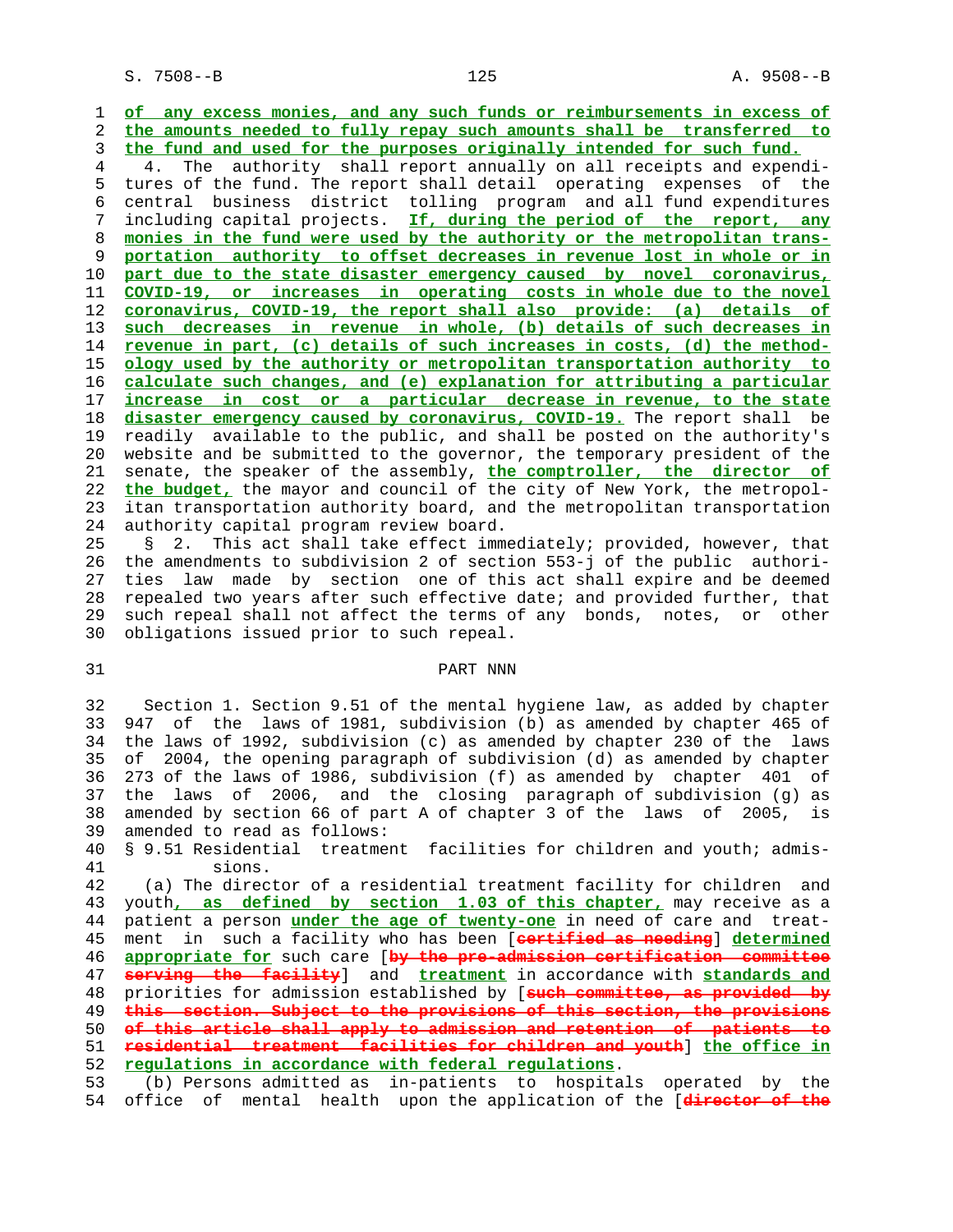**division for youth**] **commissioner of the office of children and family services** pursuant to section five hundred nine of the executive law or 3 353.4 of the family court act who are not subject to a restrictive 4 placement pursuant to section 353.5 of the family court act, may, if 5 appropriate, and subject to the provisions of subdivision (d) of this 6 section, be transferred to a residential treatment facility for children 7 and youth. The [**director of the division for youth**] **commissioner of the office of children and family services** shall be notified of any such 9 transfer. When appropriate, the director of the residential treatment 10 facility may arrange the return of a patient so transferred to the 11 hospital or the transfer of a patient to another hospital or, in accord- 12 ance with subdivision four of section five hundred nine of the executive 13 law[**, to the division for youth**] **to the commissioner of the office of children and family services**. 15 (c) The commissioner shall [**designate pre-admission certification committees for defined geographic areas to evaluate each person proposed for admission or transfer to a residential treatment facility for chil- dren and youth. When designating persons to serve on pre-admission certification committees, the commissioners shall assure that the inter- ests of the people residing in the area to be served by each committee are represented. Such committees shall include a person designated by the office of mental health, a person designated by the state commis- sioner of social services and a person designated by the state commis- sioner of education. The commissioner of mental health shall consult with the conference of local mental hygiene directors and the commis- sioner of social services shall consult with county commissioners of social services in the area to be served by a committee prior to desig- nating persons to serve on a committee. The commissioners may designate persons who are not state employees to serve on pre-admission certif- ication committees. Membership of pre-admission certification committees shall be limited to persons licensed in accordance with the education law to practice medicine, nursing, psychology, or licensed clinical social work. In the event the persons originally designated to a commit- tee by the commissioners do not include a physician, the commissioner shall designate a physician to serve as an additional member of the committee. Each pre-admission certification committee shall designate five persons representing local governments, voluntary agencies, parents and other interested persons who shall serve as an advisory board to the committee**] **consult with the executive director of the council on chil- dren and families regarding the establishment of an advisory board. The advisory board shall include, as deemed appropriate by the commissioner and the executive director of the council on children and families, representatives of the members of the council on children and families as specified in section four hundred eighty-three of the social services law, local agency representatives under the jurisdiction of a member agency of the council on children and families, family representatives with lived experience with residential treatment facility services, medical directors from residential treatment facilities, and represen- tatives from hospitals with pediatric inpatient psychiatric beds, that is not operated by the state office of mental health. Members of the advisory board shall be representative of the racial, ethnic, and geographic diversity of the state**. Such board shall have the right to 53 visit residential treatment facilities for children and youth [**served by the committee**] and shall have the right to review clinical records 55 [**obtained by the pre-admission certification committee**] and shall be 56 bound by the confidentiality requirements of section 33.13 of this chap-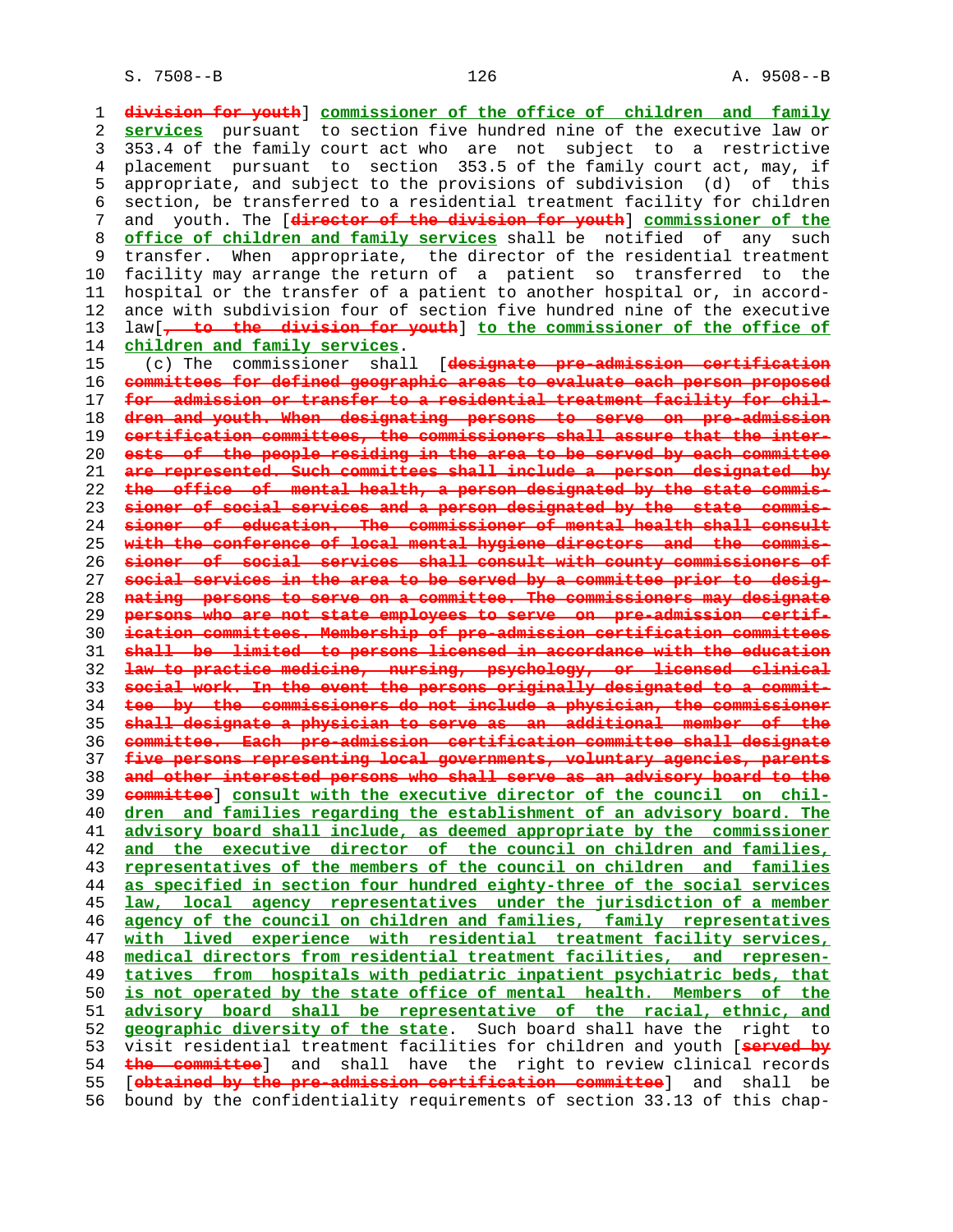1 ter. **The advisory board shall issue an annual report on the disposition of applications for admission to residential treatment facilities. Such report shall include, but not be limited to: the number of children that applied to each residential treatment facility, the number of children admitted to each residential treatment facility, the number of children transferred from a hospital operated by the office of mental health and subsequently transferred to another hospital, the average length of stay for residents at each residential treatment facility, the number of children served at each residential treatment facility, and the number of involuntary placements and/or transfers from office of mental health operated inpatient facilities which occur each calendar year. Such annu- al report shall be posted on the office of mental health's website and submitted to the governor, the speaker of the assembly and the temporary president of the senate by March first for the previous calendar year.** 15 (d) [**All applications**] **Applications** for admission or transfer of an 16 individual to a residential treatment facility for children and youth 17 [**shall be referred to a pre-admission certification committee for**] **must document that there has been an** evaluation of the needs of the individ- 19 ual and [**certification**] **a determination** of the individual's need for 20 treatment in a residential treatment facility for children and youth[**. Applications shall include an assessment of the individual's psychiat- ric, medical and social needs prepared in accordance with a uniform assessment method specified by the regulations of the commissioner. The committee may at its discretion refer an applicant to a hospital or other facility operated or licensed by the office for an additional assessment. In the event of such an additional assessment of the indi- vidual's needs, the facility conducting the assessment shall attempt to receive all third party insurance or federal reimbursement available as payment for the assessment. The state shall pay the balance of the fees which may be charged by the provider in accordance with applicable provisions of law. In addition, if necessary, in accordance with section four thousand five of the education law, the pre-admission certification committee shall obtain an evaluation of the educational needs of the child by the committee on special education of the school district of residence. The pre-admission certification committee shall review all requests for evaluation and certification within thirty days of receipt of a complete application and any additional assessments it may require and, using a uniform assessment method specified by regulation of the commissioner, evaluate the psychiatric, medical and social needs of the proposed admittee and certify: (i) the individual's need for services in a residential treatment facility for children and youth and (ii) the immediacy of that need, given the availability of such services in the area and the needs of other children evaluated by the committee and certified as eligible for admission to a residential treatment facility for children and youth who have not yet been admitted to such a facili- ty. A pre-admission certification committee shall not certify an indi- vidual for admission unless it finds that**] **and the appropriateness of such treatment. In the case of individuals who are applicants or recipi- ents of medical assistance pursuant to title eleven of article five of the social services law, such determination shall also include certif- ication of need for residential treatment facility services in accord- ance with this section. Where certification is required, an individual will be certified for admission if**:

 54 (1) Available ambulatory care resources and other residential place- 55 ments do not meet the treatment needs of the individual;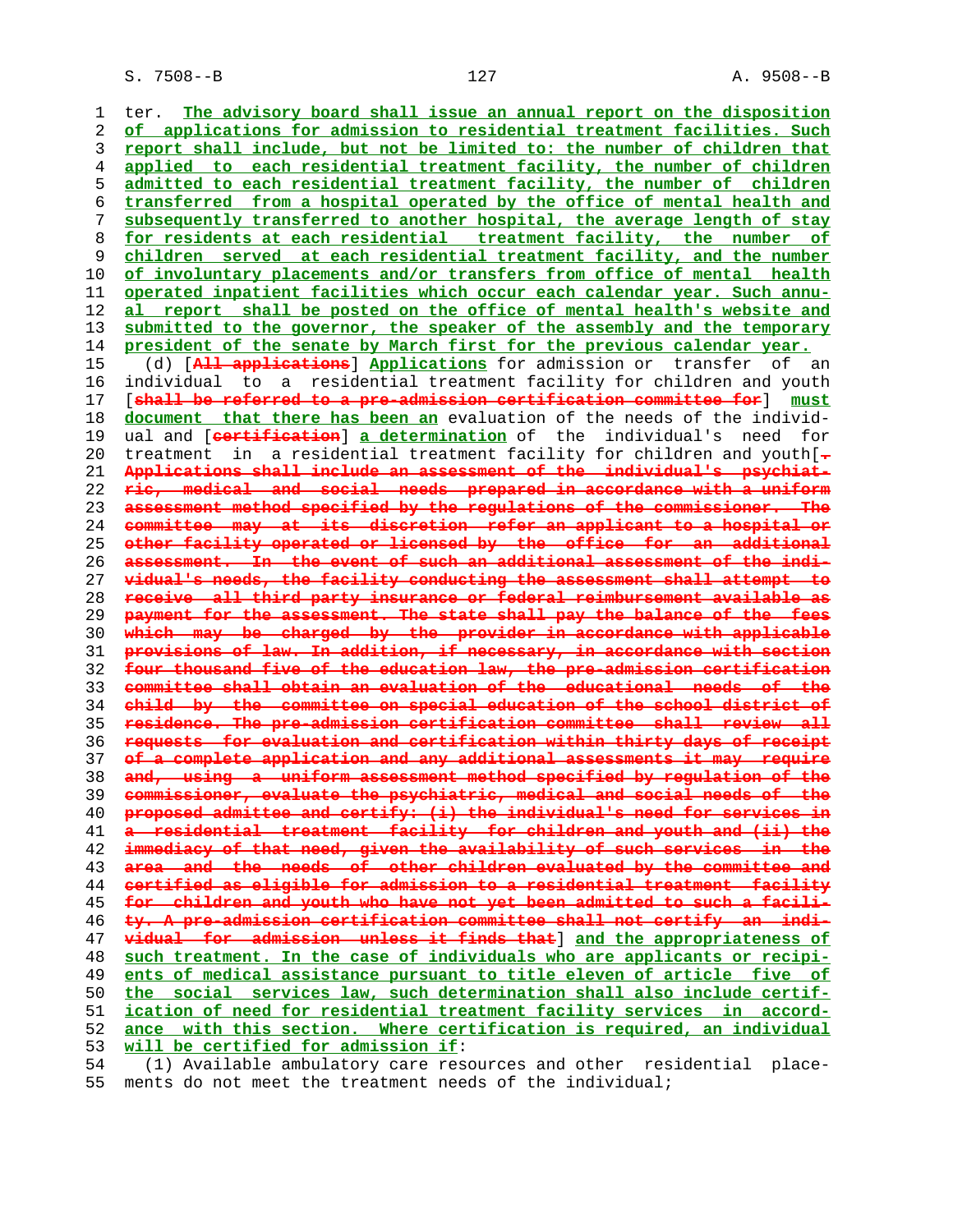1 (2) Proper treatment of the individual's psychiatric condition 2 requires in-patient care and treatment under the direction of a physi- 3 cian; and

 4 (3) Care and treatment in a residential treatment facility for chil- 5 dren and youth can reasonably be expected to improve the individual's 6 condition or prevent further regression so that services will no longer 7 be needed, provided that a poor prognosis shall not in itself constitute 8 grounds for a denial of certification if treatment can be expected to<br>9 effect a change in prognosis. [All decisions of the committee to recom- 9 effect a change in prognosis. [**All decisions of the committee to recom-** 10 **mend admission or priority of admission shall be based on the unanimous** 11 **vote of those present. The decision of the committee shall be reported** 12 **to the applicant.**] **Decisions to recommend admission or priority admis-** 13 **sion shall occur in consultation with the residential treatment facility** 14 **and be based on a determination of appropriateness including consider-** 15 **ation of facility staffing, patient mix and acuity and the impact on the** 16 **safety of other residents.** In the event [**a committee**] **the office** evalu- 17 ates a child who is the subject of a proceeding currently pending in the 18 family court, the [**committee**] **office** shall report its decision to the 19 family court. **Prior to admission and no sooner than fourteen days after** 20 **admission, the office or its designee may evaluate the medical necessity** 21 **and quality of services for each Medicaid member. If the office or its** 22 **designee determines that residential treatment services are no longer** 23 **appropriate, the determination of the office or its designee shall be** 24 **reported to the facility and the person, or the person's legally author-** 25 **ized representative. Such determination shall not be effective retroac-** 26 **tively.**

 27 No residential treatment facility for children and youth shall admit a 28 person who has not been **determined appropriate and where appropriate,** 29 certified [**as suitable**] for such admission [**by the appropriate pre-ad-** 30 **mission certification committee**]. Residential treatment facilities shall 31 admit [**children in accordance with priorities for admission of children** 32 **most immediately in need of such services established by the pre-admis-** 33 **sion certification committee serving the facility in accordance with** 34 **standards established by the commissioner**] **individuals who have been** 35 **designated as priority admissions by the office or commissioner's desig-** 36 **nee**. 37 (e) Notwithstanding any inconsistent provision of law, no government

 38 agency shall make payments pursuant to title nineteen of the federal 39 social security act or articles five and six of the social services law 40 to a residential treatment facility for children and youth for service 41 to a person whose need for care and treatment in such a facility was not 42 certified pursuant to this section.

 43 (f) No person shall be admitted to a residential treatment facility 44 for children and youth who has a mental illness which presents a likeli- 45 hood of serious harm to others; "likelihood of serious harm" shall mean 46 a substantial risk of physical harm to other persons as manifested by 47 recent homicidal or other violent behavior by which others are placed in 48 reasonable fear of serious physical harm.

 49 (g) Notwithstanding any other provision of law, [**pre-admission certif-** 50 **ication committees**] **the office or commissioner's designee** shall be enti- 51 tled to review clinical records maintained by any person or entity which 52 pertain to an individual on whose behalf an application is made for 53 admission to a residential treatment facility for children and youth. 54 Any clinical records received by [**a pre-admission certification commit-** 55 **tee and all assessments submitted to the committee**] **the office or** 56 **commissioner's designee** shall be kept confidential in accordance with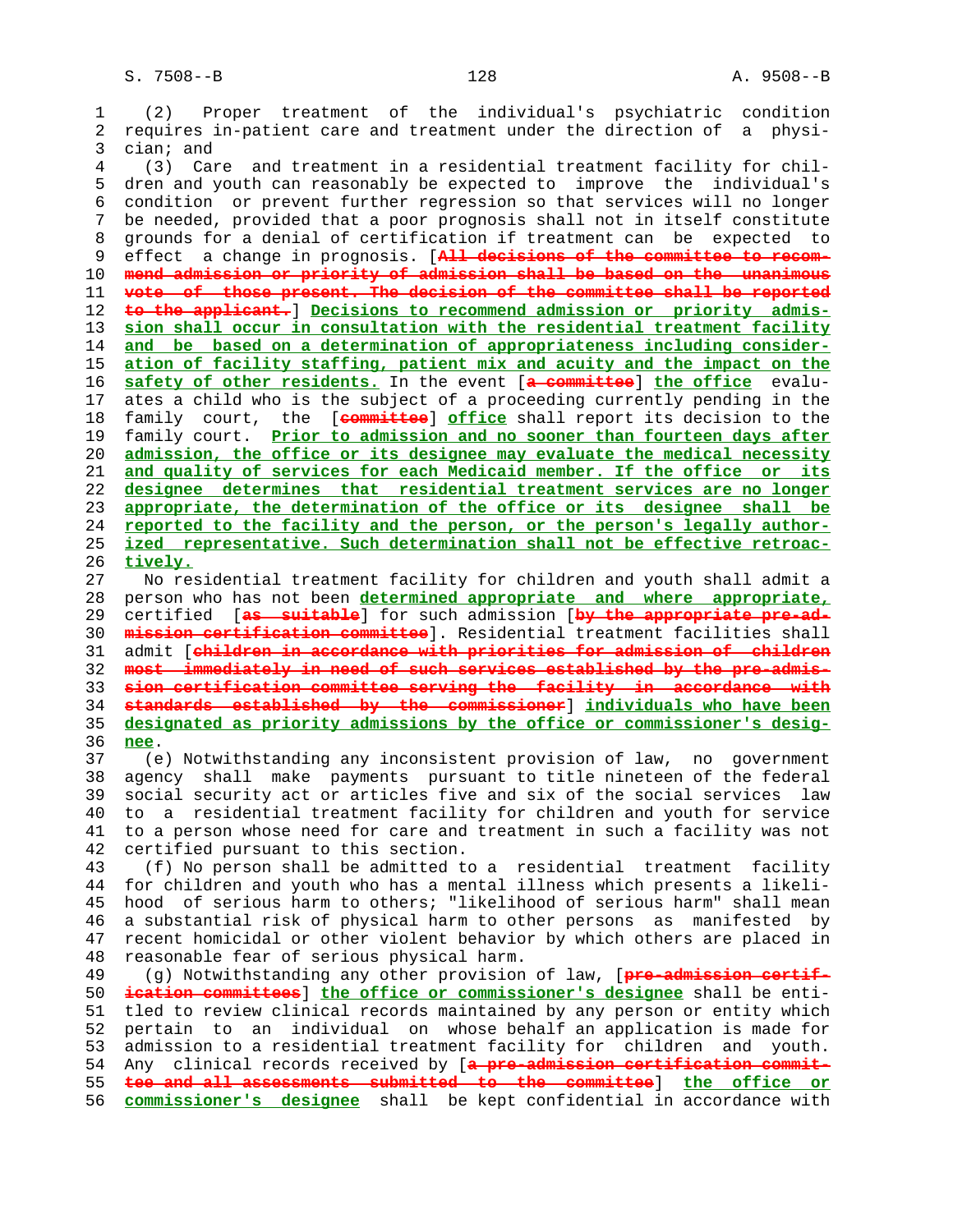1 the provisions of section 33.13 of [**the mental hygiene law, provided,** 2 **however, that the commissioner may have access to and receive copies of** 3 **such records for the purpose of evaluating the operation and effective-** 4 **ness of the committee**] **this chapter**. 5 Confidentiality of clinical records of treatment of a person in a 6 residential treatment facility for children and youth shall be main- 7 tained as required in section 33.13 of this chapter. That portion of the 8 clinical record maintained by a residential treatment facility for chil- 9 dren and youth operated by an authorized agency specifically related to 10 medical care and treatment shall not be considered part of the record 11 required to be maintained by such authorized agency pursuant to section 12 three hundred seventy-two of the social services law and shall not be 13 discoverable in a proceeding under section three hundred fifty-eight-a 14 of the social services law or article ten-A of the family court act 15 except upon order of the family court; provided, however, that all other 16 information required by a local social services district or the office 17 of children and family services for purposes of sections three hundred 18 fifty-eight-a, four hundred nine-e and four hundred nine-f of the social 19 services law and article ten-A of the family court act shall be 20 furnished on request, and the confidentiality of such information shall 21 be safeguarded as provided in section four hundred sixty-e of the social 22 services law. 23 § 2. Subdivisions (b) and (c) of section 31.26 of the mental hygiene 24 law, as added by chapter 947 of the laws of 1981, are amended to read as 25 follows: 26 (b) The commissioner shall have the power to adopt rules and regu- 27 lations governing the establishment and operation of residential treat- 28 ment facilities for children and youth. Such rules and regulations shall 29 at least require, as a condition of issuance or retention of an operat- 30 ing certificate for a residential treatment facility for children and 31 youth, that admission of children into such facilities be in accordance 32 with priorities for admission of children most immediately in need of 33 such services [**established by the pre-admission certification committee** 34 **serving the facility,**] in accordance with [**section 9.51 of this chapter**] 35 **standards established by the commissioner which shall be in accordance** 36 **with federal regulations**. 37 (c) The commissioner [**and the commissioner of social services shall**], 38 in consultation with the commissioner of education [**and the director of** 39 **the division for youth,**] **and the commissioner of the office of children** 40 **and family services, shall** adopt rules and regulations governing the 41 [**operation of the pre-admission certification committees**] **standards for** 42 **admissions of individuals to residential treatment facilities** required 43 in section 9.51 of this chapter **in accordance with federal regulations**. 44 § 3. Subdivision (g) of section 9.27 of the mental hygiene law, as 45 added by chapter 947 of the laws of 1981, is amended to read as follows: 46 (g) Applications for involuntary admission of patients to residential 47 treatment facilities for children and youth or transfer of involuntarily 48 admitted patients to such facilities [**shall**] **may** be reviewed by the 49 [**pre-admission certification committee**] **office or commissioner's desig-** 50 **nee** serving such facility in accordance with section 9.51 of this arti- 51 cle **and in consultation with the residential treatment facility receiv-** 52 **ing an involuntary admission or transfer of an involuntarily admitted** 53 **patient**. 54 § 4. This act shall take effect July 1, 2020 and shall apply to all

55 applications received on or after such effective date.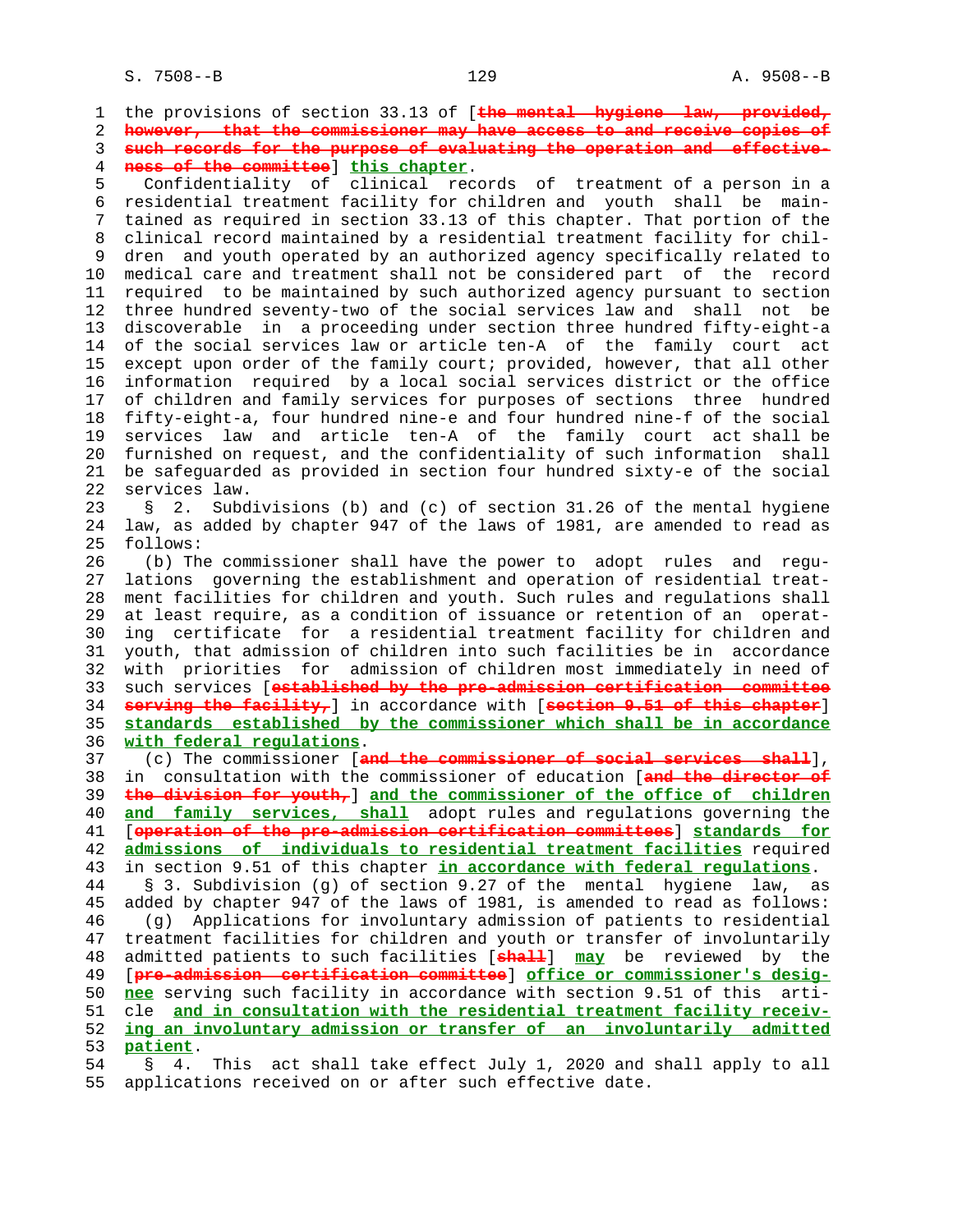# 1 PART OOO

 2 Section 1. Pursuant to section 7.18 of the mental hygiene law, the 3 office of mental health will establish a separate appointing authority 4 of secure treatment and rehabilitation center within the office of 5 mental health for the care and treatment of dangerous sex offenders 6 requiring confinement as described in article 10 of the mental hygiene 7 law. All office of mental health employees who are substantially engaged 8 in the care and treatment of article 10 sex offenders will be trans- 9 ferred to the secure treatment and rehabilitation center pursuant to 10 subdivision 2 of section 70 of the civil service law. Employees will 11 remain in their current geographic location, and civil service title and 12 status. Such separate appointing authority shall not prevent an office 13 of mental health employee that is providing care and treatment of arti- 14 cle 10 sex offenders to also provide care and treatment to other popu- 15 lations at office of mental health facilities.

16 § 2. This act shall take effect immediately.

## 17 PART PPP

 18 Section 1. Sections 19 and 21 of chapter 723 of the laws of 1989 19 amending the mental hygiene law and other laws relating to comprehensive 20 psychiatric emergency programs, as amended by section 1 of part I of 21 chapter 59 of the laws of 2016, are amended to read as follows:

 22 § 19. Notwithstanding any other provision of law, the commissioner of 23 mental health shall, until July 1, [**2020**] **2024**, be solely authorized, in 24 his or her discretion, to designate those general hospitals, local 25 governmental units and voluntary agencies which may apply and be consid- 26 ered for the approval and issuance of an operating certificate pursuant 27 to article 31 of the mental hygiene law for the operation of a compre- 28 hensive psychiatric emergency program.

 29 § 21. This act shall take effect immediately, and sections one, two 30 and four through twenty of this act shall remain in full force and 31 effect, until July 1, [**2020**] **2024**, at which time the amendments and 32 additions made by such sections of this act shall be deemed to be 33 repealed, and any provision of law amended by any of such sections of 34 this act shall revert to its text as it existed prior to the effective 35 date of this act.

 36 § 2. Subdivision (b) of section 9.40 of the mental hygiene law, as 37 added by chapter 723 of the laws of 1989, is amended and a new subdivi- 38 sion (a-1) is added to read as follows:

**(a-1) The director shall cause triage and referral services to be provided by a psychiatric nurse practitioner or physician of the program as soon as such person is received into the comprehensive psychiatric emergency program. After receiving triage and referral services, such person shall be appropriately treated and discharged, or referred for further crisis intervention services including an examination by a physician as described in subdivision (b) of this section.**

 46 (b) The director shall cause examination of such persons **not** 47 **discharged after the provision of triage and referral services** to be 48 initiated by a staff physician of the program as soon as practicable and 49 in any event within six hours after the person is received into the 50 program's emergency room. Such person may be retained for observation, 51 care and treatment and further examination for up to twenty-four hours 52 if, at the conclusion of such examination, such physician determines 53 that such person may have a mental illness for which immediate observa-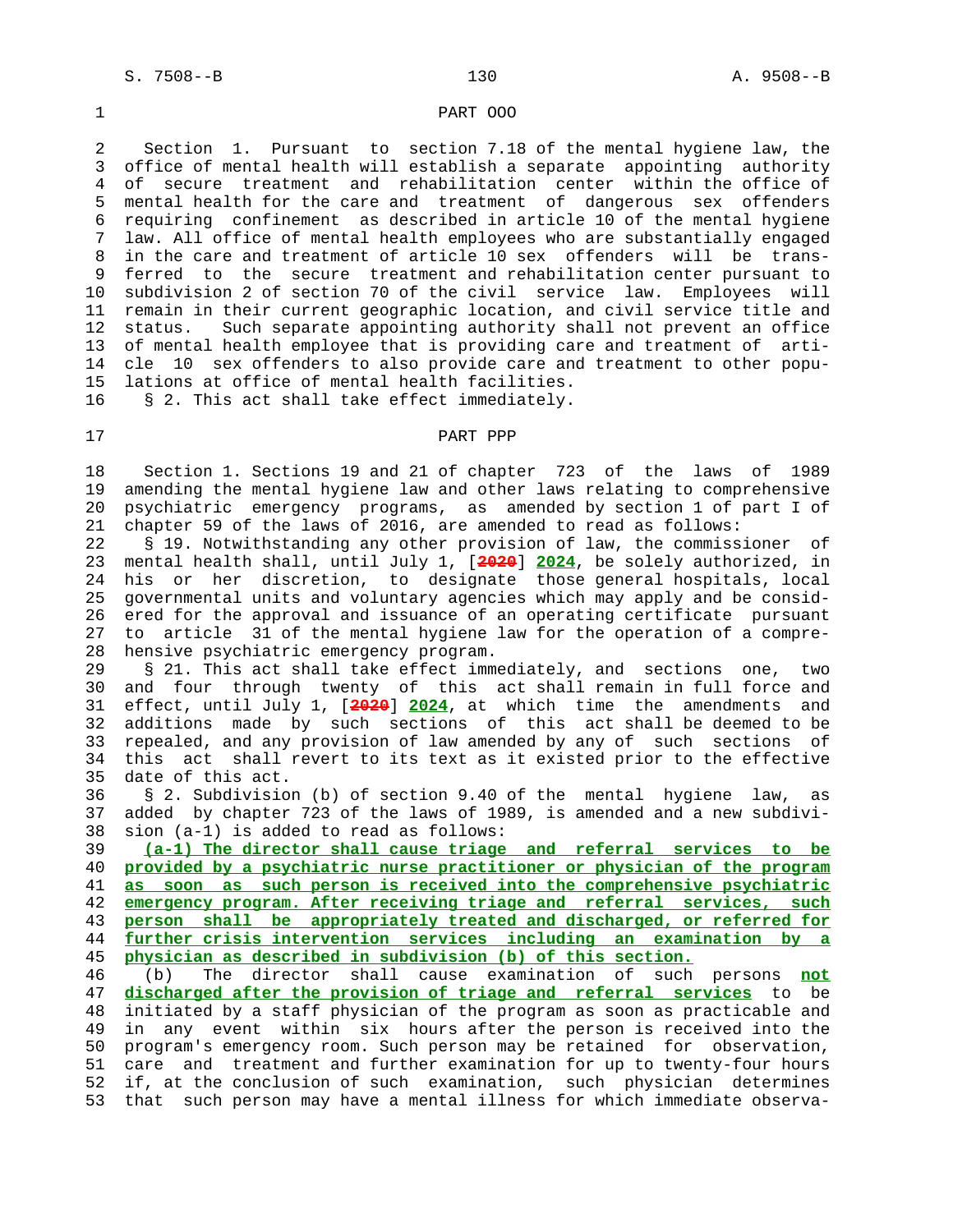1 tion, care and treatment in a comprehensive psychiatric emergency 2 program is appropriate, and which is likely to result in serious harm to 3 the person or others. 4 § 3. Paragraphs 2 and 5 of subdivision (a), paragraph 1 and subpara- 5 graph (ii) of paragraph 2 of subdivision (b) of section 31.27 of the 6 mental hygiene law, paragraph 2 of subdivision (a) as added by chapter 7 723 of the laws of 1989, paragraph 5 of subdivision (a) as amended by 8 section 1 and paragraph 1 of subdivision (b) as amended by section 2 of 9 part M of chapter 57 of the laws of 2006 and subparagraph (ii) of para- 10 graph 2 of subdivision (b) as amended by section 2 of part E of chapter 11 111 of the laws of 2010, are amended and a new paragraph 12 is added to 12 subdivision (a) to read as follows: 13 (2) "Crisis intervention services" means [**psychiatric emergency**] 14 services provided in an emergency room located within a general hospi- 15 tal, which shall include **but not be limited to:** psychiatric and medical 16 evaluations and assessments; prescription or adjustment of medication, 17 counseling, and other stabilization or treatment services intended to 18 reduce symptoms of mental illness[**; extended observation beds; and other** 19 **on-site psychiatric emergency services**] **when appropriate**. 20 (5) "Extended observation bed" means an inpatient bed which is in or 21 adjacent to an emergency room located within a general hospital **or** 22 **satellite facility approved by the commissioner**, designed to provide a 23 safe environment for an individual who, in the opinion of the examining 24 physician, requires extensive evaluation, assessment, or stabilization 25 of the person's acute psychiatric symptoms, except that, if the commis- 26 sioner determines that the program can provide for the privacy and safe- 27 ty of all patients receiving services in a hospital, he or she may 28 approve the location of one or more such beds within another unit of the 29 hospital. 30 **(12) "Satellite facility" means a medical facility providing psychiat-** 31 **ric emergency services that is managed and operated by a general hospi-** 32 **tal who holds a valid operating certificate for a comprehensive psychi-** 33 **atric emergency program and is located away from the central campus of** 34 **the general hospital.** 35 (1) The commissioner may license the operation of comprehensive 36 psychiatric emergency programs by general hospitals which are operated 37 by state or local governments or voluntary agencies. The provision of 38 such services in general hospitals may be located either within the 39 state or, with the approval of the commissioner and the director of the 40 budget and to the extent consistent with state and federal law, in a 41 contiguous state. The commissioner is further authorized to enter into 42 interstate agreements for the purpose of facilitating the development of 43 programs which provide services in another state. A comprehensive 44 psychiatric emergency program shall serve as a primary psychiatric emer- 45 gency service provider within a defined catchment area for persons in 46 need of psychiatric emergency services including persons who require 47 immediate observation, care and treatment in accordance with section 48 9.40 of this chapter. Each comprehensive psychiatric emergency program 49 shall provide or contract to provide psychiatric emergency services 50 twenty-four hours per day, seven days per week, including but not limit- 51 ed to: crisis intervention services, crisis outreach services, [**crisis** 52 **residence services,**] extended observation beds, and triage and referral 53 services. 54 (ii) a description of the program's psychiatric emergency services, 55 including **but not limited to** crisis intervention services, crisis 56 outreach services, [**crisis residence services,**] extended observation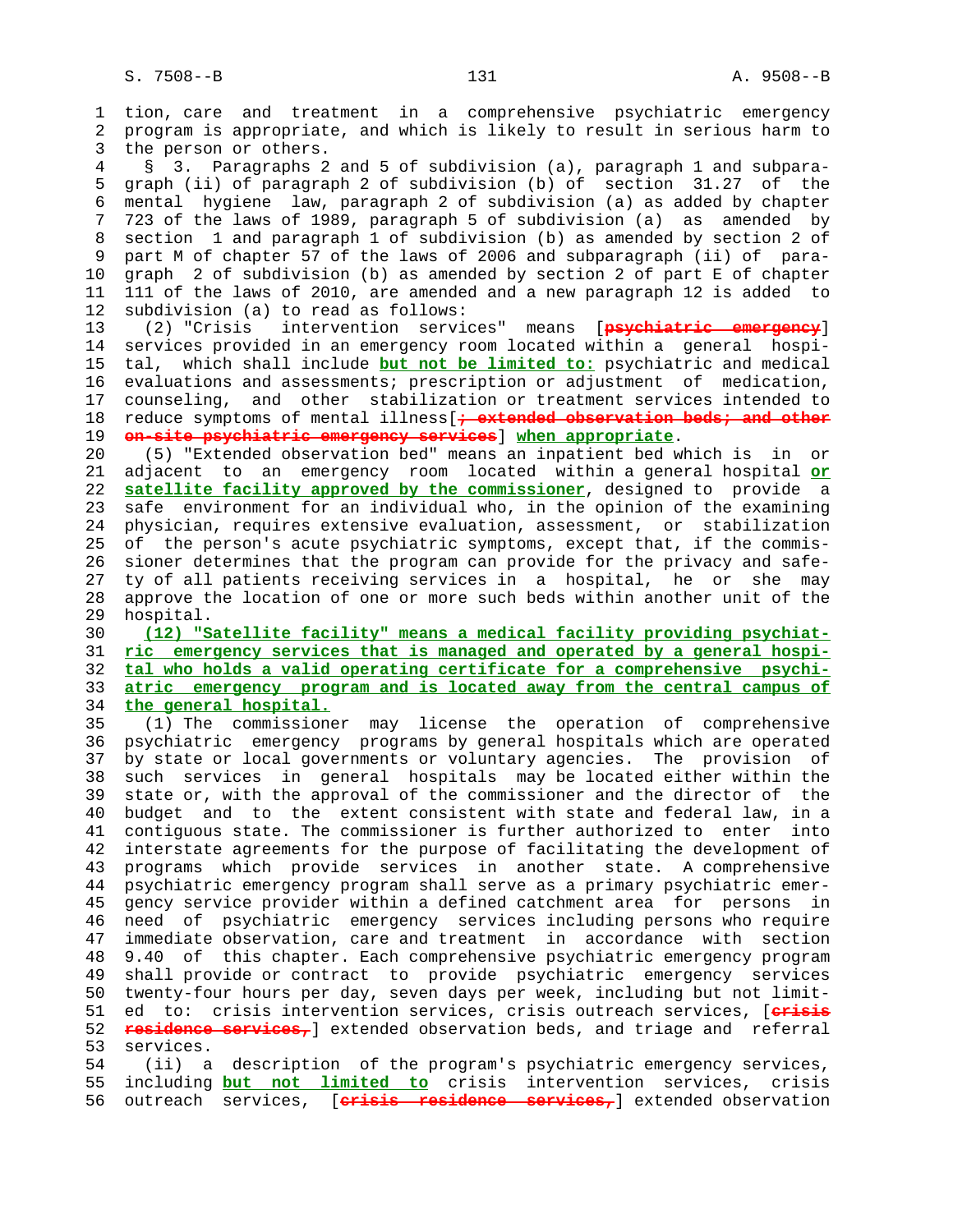1 beds, and triage and referral services, whether or not provided directly 2 or through agreement with other providers of services; 3 § 4. Paragraphs 4 and 8 of subdivision (a) and subdivision (i) of 4 section 31.27 of the mental hygiene law are REPEALED. 5 § 5. This act shall take effect immediately and shall be deemed to 6 have been in full force and effect on and after April 1, 2020; provided 7 however that: 8 (a) sections two through four of this act shall take effect on the one<br>9 hundred eightieth day after it shall have become a law; hundred eightieth day after it shall have become a law; 10 (b) the amendments to section 19 of chapter 723 of the laws of 1989 11 amending the mental hygiene law and other laws relating to comprehensive 12 psychiatric emergency programs made by section one of this act shall not 13 affect the repeal of such section and shall be deemed repealed there- 14 with; 15 (c) the amendments to section 9.40 of the mental hygiene law made by 16 section two of this act shall not affect the repeal of such section and 17 shall be deemed repealed therewith; and 18 (d) the amendments to section 31.27 of the mental hygiene law made by 19 section three of this act shall not affect the repeal of such section 20 and shall be deemed repealed therewith. 21 PART QQQ 22 Section 1. The insurance law is amended by adding a new section 344 to 23 read as follows: 24 **§ 344. Mental health and substance use disorder parity compliance** 25 **programs. Penalties collected for violations of section three thousand** 26 **two hundred sixteen, three thousand two hundred twenty-one and four** 27 **thousand three hundred three of this chapter related to mental health** 28 **and substance use disorder parity compliance shall be deposited in a** 29 **fund established pursuant to section ninety-nine-hh of the state finance** 30 **law.** 31 § 2. The state finance law is amended by adding a new section 99-hh to 32 read as follows: 33 **§ 99-hh. Behavioral health parity compliance fund. 1. There is hereby** 34 **established in the custody of the state comptroller and the department** 35 **of taxation and finance a special fund to be known as the behavioral** 36 **health parity compliance fund.** 37 **2. Moneys in the behavioral health parity compliance fund shall be** 38 **kept separate from and shall not be commingled with any other moneys in** 39 **the custody of the comptroller or the commissioner of taxation and** 40 **finance. Provided, however that any moneys of the fund not required for** 41 **immediate use may, at the discretion of the comptroller, in consultation** 42 **with the director of the budget, be invested by the comptroller in obli-** 43 **gations of the United States or the state. The proceeds of any such** 44 **investment shall be retained by the fund as assets to be used for** 45 **purposes of this fund.** 46 **3. Such fund shall consist of all moneys required to be deposited** 47 **thereto pursuant to section three hundred forty-four of the insurance** 48 **law, section forty-four hundred fourteen of the public health law or any** 49 **other provision of law, monetary grants, gifts or bequests received by** 50 **the state, and all other moneys credited or transferred thereto from any** 51 **other fund or source.** 52 **4. Moneys of the fund shall only be expended for initiatives support-** 53 **ing parity implementation and enforcement on behalf of consumers,**

54 **including the behavioral health ombudsman program.**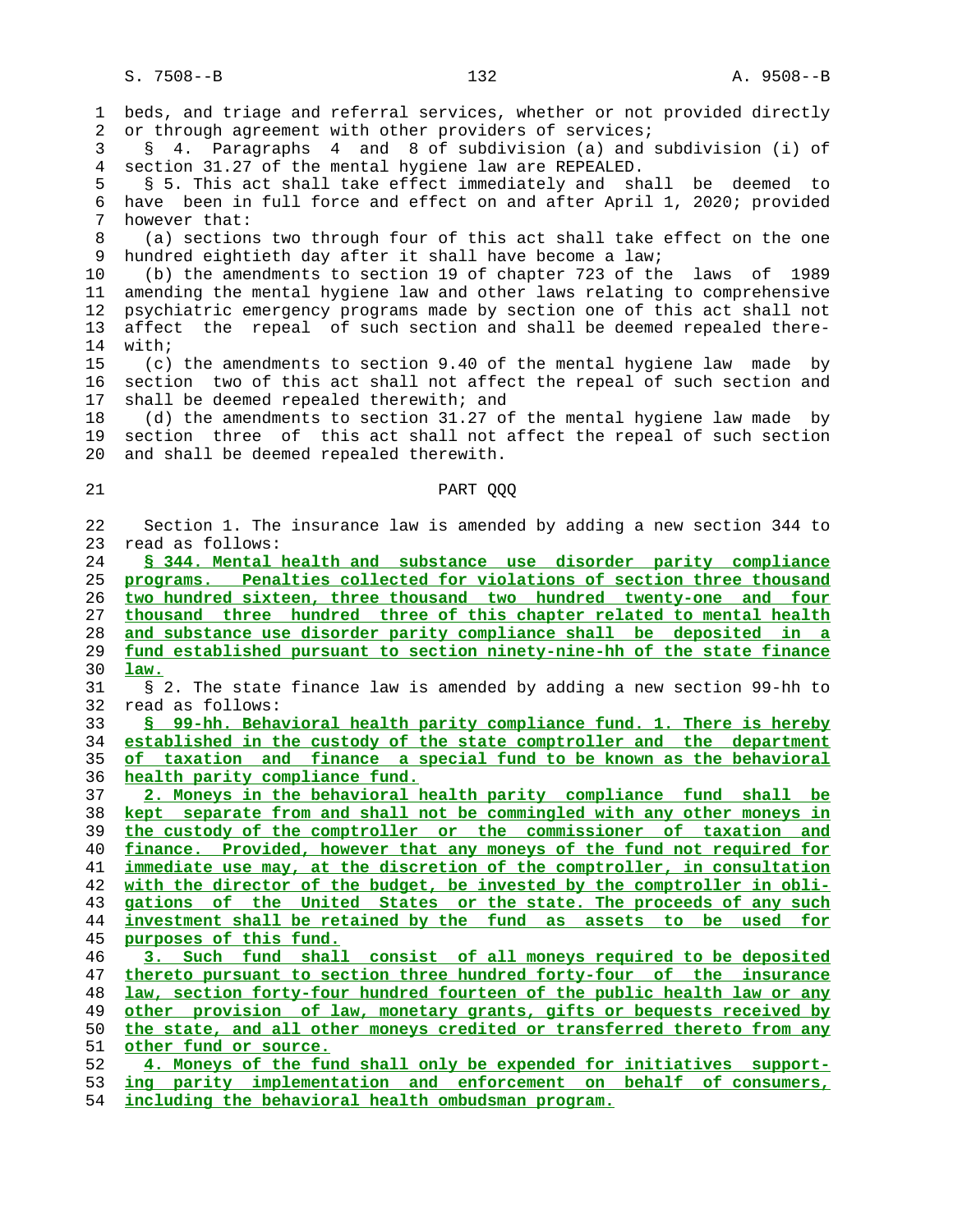1 § 3. Section 4414 of the public health law, as added by chapter 2 of 2 the laws of 1998, and as further amended by section 104 of part A of 3 chapter 62 of the laws of 2011, is amended to read as follows:

 4 § 4414. Health care compliance programs. **1.** The commissioner [**of** 5 **health**], after consultation with the superintendent of financial 6 services, shall by regulation establish standards and criteria for 7 compliance programs to be implemented by persons providing coverage or 8 coverage and service pursuant to any public or governmentally-sponsored 9 or supported plan for health care coverage or services. Such regulations 10 shall include provisions for the design and implementation of programs 11 or processes to prevent, detect and address instances of fraud and 12 abuse. Such regulations shall take into account the nature of the enti- 13 ty's business and the size of its enrolled population. The commissioner 14 [**of health**] and the superintendent of financial services shall accept 15 programs and processes implemented pursuant to section four hundred nine 16 of the insurance law as satisfying the obligations of this section and 17 the regulations promulgated thereunder when such programs and processes 18 incorporate the objectives contemplated by this section.

**2. Notwithstanding any provisions of section twelve of this chapter to the contrary, penalties collected from any health maintenance organiza- tion certified pursuant to this article resulting from a violation of the health maintenance organization's mental health and substance use disorder parity compliance program shall be deposited into the behav- ioral health parity compliance fund as established pursuant to section ninety-nine-hh of the state finance law.**

 26 § 4. This act shall take effect immediately and shall be deemed to 27 have been in full force and effect on and after April 1, 2020.

### 28 PART RRR

 29 Section 1. Subdivision (a) of section 16.03 of the mental hygiene law 30 is amended by adding a new paragraph 5 to read as follows:

**(5) The provision of services approved in a medicaid state plan authorized pursuant to section nineteen hundred two of the federal social security act, including optional state plan services authorized pursuant to subdivision (g) of section nineteen hundred fifteen of the federal social security act, and designated by the commissioner of health, in consultation with the commissioner, as being for persons with developmental disabilities.**

 38 § 2. Subdivision (d) of section 16.03 of the mental hygiene law, as 39 added by chapter 786 of the laws of 1983, is amended to read as follows: 40 (d) The operation of a facility **or provision of services** for which an 41 operating certificate is required pursuant to this article shall be in 42 accordance with the terms of the operating certificate and the regu- 43 lations of the commissioner.

 44 § 3. Subdivision (a) of section 16.11 of the mental hygiene law is 45 amended by adding a new paragraph 3 to read as follows:

**(3) The review of providers of services, as defined in paragraph five of subdivision (a) of section 16.03 of this article, shall ensure that the provider of services complies with all the requirements of the applicable federal regulations and rules and the regulations adopted by the commissioner.**

 51 § 4. Paragraph (a) of subdivision 4 of section 488 of the social 52 services law, as amended by section 2 of part MM of chapter 58 of the 53 laws of 2015, is amended to read as follows: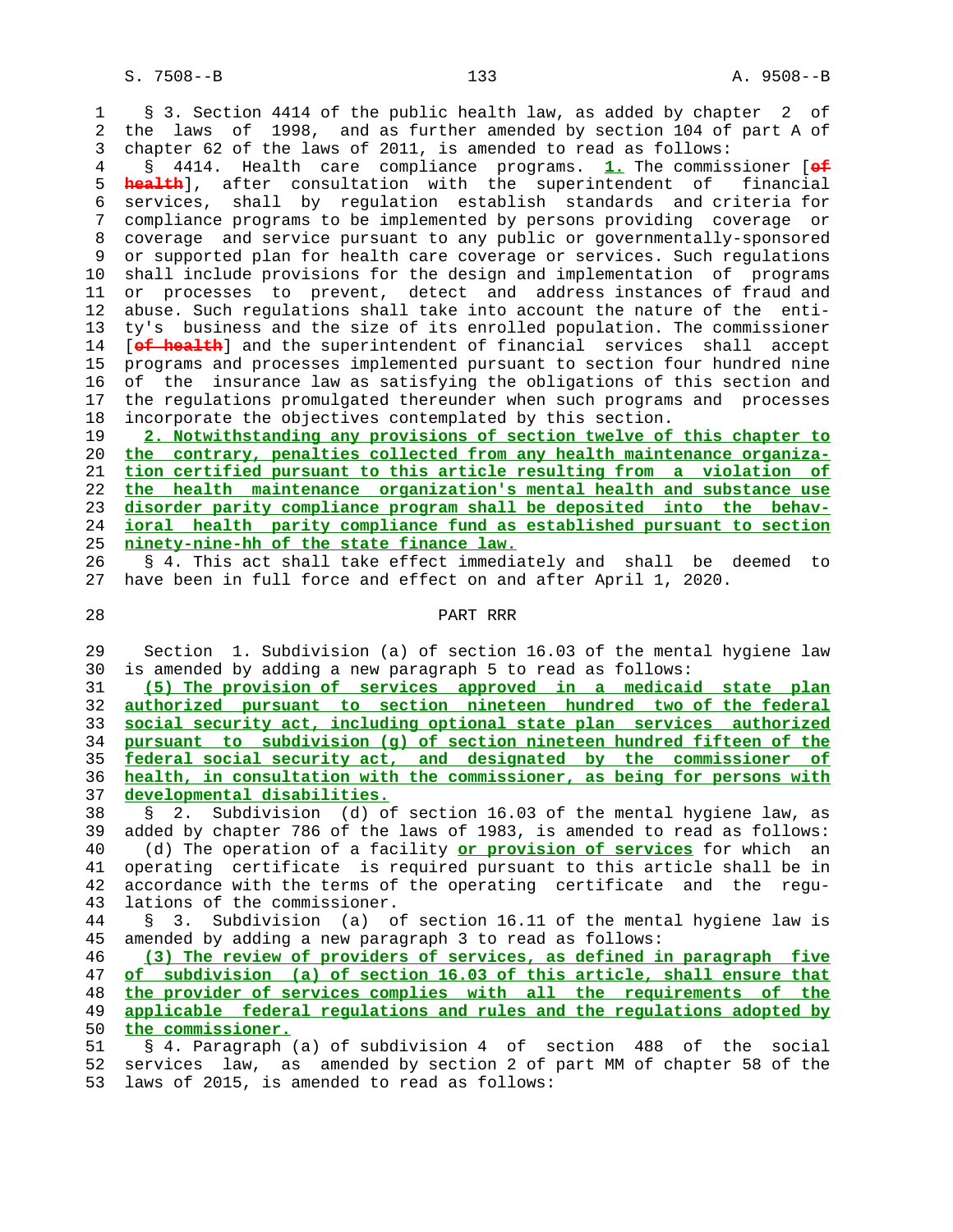1 (a) a facility or program in which services are provided and which is 2 operated, licensed or certified by the office of mental health, the 3 office for people with developmental disabilities or the office of 4 [**alcoholism and substance abuse services**] **addiction services and** 5 **supports**, including but not limited to psychiatric centers, inpatient 6 psychiatric units of a general hospital, developmental centers, interme- 7 diate care facilities, community residences, group homes and family care 8 homes, provided, however, that such term shall not include a secure 9 treatment facility as defined in section 10.03 of the mental hygiene 10 law, services defined in [**subparagraph**] **paragraphs** four **and five** of 11 subdivision (a) of section 16.03 of the mental hygiene law, or services 12 provided in programs or facilities that are operated by the office of 13 mental health and located in state correctional facilities under the 14 jurisdiction of the department of corrections and community supervision; 15 § 5. Subdivision 6 of section 2899 of the public health law, as 16 amended by section 3 of part C of chapter 57 of the laws of 2018, is 17 amended to read as follows: 18 6. "Provider" shall mean: (a) any residential health care facility 19 licensed under article twenty-eight of this chapter; or any certified 20 home health agency, licensed home care services agency or long term home 21 health care program certified under article thirty-six of this chapter; 22 any hospice program certified pursuant to article forty of this chapter; 23 or any adult home, enriched housing program or residence for adults 24 licensed under article seven of the social services law; or (b) a health 25 home, or any subcontractor of such health home, who contracts with or is 26 approved or otherwise authorized by the department to provide health 27 home services**, including** [**to all those enrolled pursuant to a diagnosis** 28 **of a developmental disability as defined in subdivision twenty-two of** 29 **section 1.03 of the mental hygiene law and**] enrollees who are under 30 twenty-one years of age**,** under section three hundred sixty-five-l of the 31 social services law, **except for a health home, or any subcontractor of** 32 **such health home, who contracts with or is approved or otherwise author-** 33 **ized by the department to provide health home services to all those** 34 **enrolled pursuant to a diagnosis of a developmental disability as** 35 **defined in subdivision twenty-two of section 1.03 of the mental hygiene** 36 **law;** or any entity that provides home and community based services to 37 enrollees who are under twenty-one years of age under a demonstration 38 program pursuant to section eleven hundred fifteen of the federal social 39 security act. 40 § 6. Paragraph (b) of subdivision 9 of section 2899-a of the public 41 health law, as amended by section 4 of part C of chapter 57 of the laws 42 of 2018, is amended to read as follows: 43 (b) Residential health care facilities licensed pursuant to article 44 twenty-eight of this chapter and certified home health care agencies and 45 long-term home health care programs certified or approved pursuant to 46 article thirty-six of this chapter or a health home, or any subcontrac- 47 tor of such health home, who contracts with or is approved or otherwise 48 authorized by the department to provide health home services**, including** 49 [**to all those enrolled pursuant to a diagnosis of a developmental disa-** 50 **bility as defined in subdivision twenty-two of section 1.03 of the** 51 **mental hygiene law and**] enrollees who are under twenty-one years of age**,** 52 under section three hundred sixty-five-l of the social services law, 53 **except for a health home, or any subcontractor of such health home, who** 54 **contracts with or is approved or otherwise authorized by the department** 55 **to provide health home services to all those enrolled pursuant to a** 56 **diagnosis of a developmental disability as defined in subdivision twen-**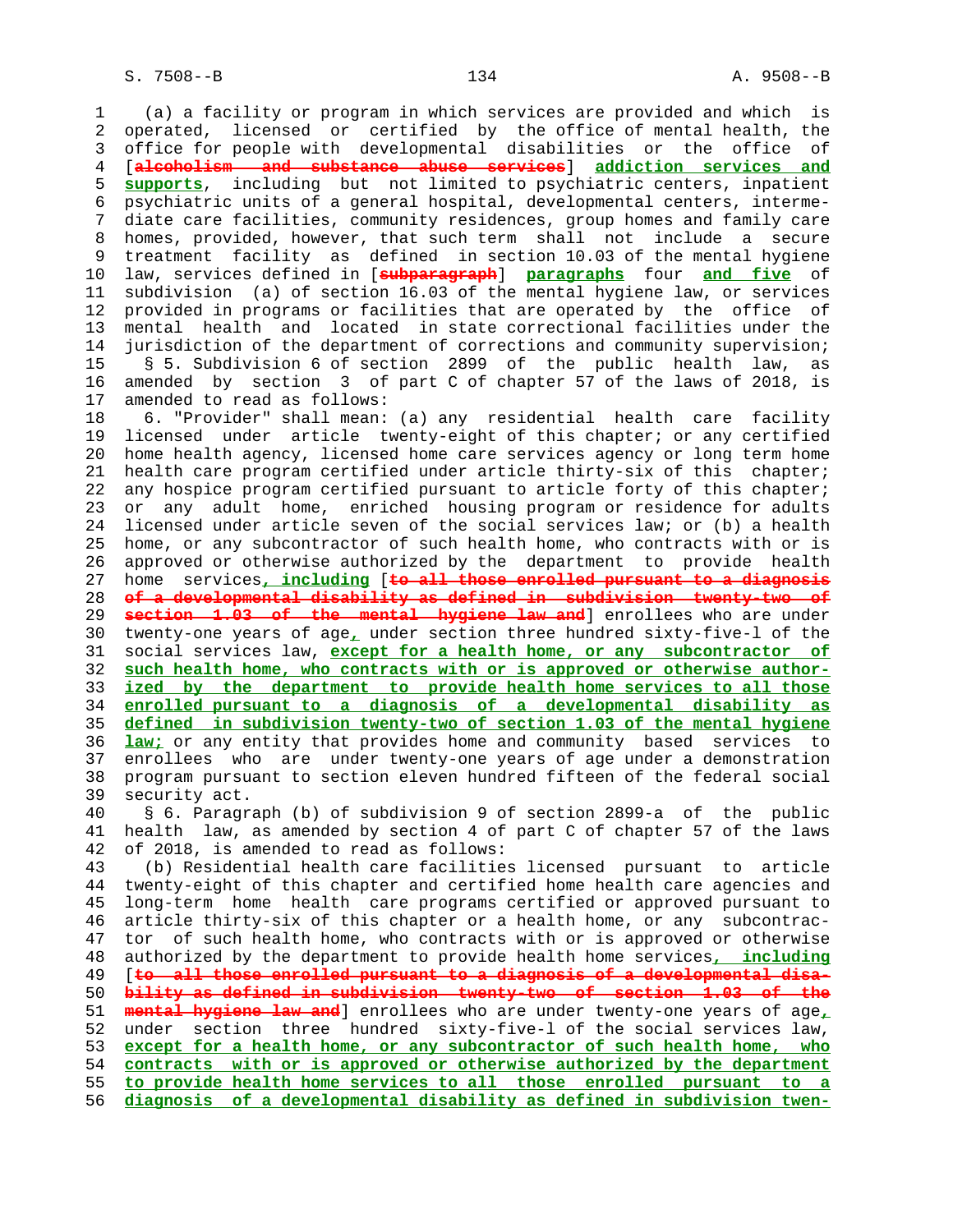1 **ty-two of section 1.03 of the mental hygiene law;** or any entity that 2 provides home and community based services to enrollees who are under 3 twenty-one years of age under a demonstration program pursuant to 4 section eleven hundred fifteen of the federal social security act, may, 5 subject to the availability of federal financial participation, claim as 6 reimbursable costs under the medical assistance program, costs reflect- 7 ing the fee established pursuant to law by the division of criminal 8 justice services for processing a criminal history information check, 9 the fee imposed by the federal bureau of investigation for a national 10 criminal history check, and costs associated with obtaining the finger- 11 prints, provided, however, that for the purposes of determining rates of 12 payment pursuant to article twenty-eight of this chapter for residential 13 health care facilities, such reimbursable fees and costs shall be 14 reflected as timely as practicable in such rates within the applicable 15 rate period.

 16 § 7. Subdivision 10 of section 2899-a of the public health law, as 17 amended by section 1 of part EE of chapter 57 of the laws of 2019, is 18 amended to read as follows:

 19 10. Notwithstanding subdivision eleven of section eight hundred 20 forty-five-b of the executive law, a certified home health agency, 21 licensed home care services agency or long term home health care program 22 certified, licensed or approved under article thirty-six of this chapter 23 or a home care services agency exempt from certification or licensure 24 under article thirty-six of this chapter, a hospice program under arti- 25 cle forty of this chapter, or an adult home, enriched housing program or 26 residence for adults licensed under article seven of the social services 27 law, or a health home, or any subcontractor of such health home, who 28 contracts with or is approved or otherwise authorized by the department 29 to provide health home services**, including** [**to all enrollees enrolled** 30 **pursuant to a diagnosis of a developmental disability as defined in** 31 **subdivision twenty-two of section 1.03 of the mental hygiene law and**] 32 enrollees who are under twenty-one years of age**,** under section three 33 hundred sixty-five-l of the social services law, **except for a health** 34 **home, or any subcontractor of such health home, who contracts with or is** 35 **approved or otherwise authorized by the department to provide health** 36 **home services to all those enrolled pursuant to a diagnosis of a devel-** 37 **opmental disability as defined in subdivision twenty-two of section 1.03** 38 **of the mental hygiene law;** or any entity that provides home and communi- 39 ty based services to enrollees who are under twenty-one years of age 40 under a demonstration program pursuant to section eleven hundred fifteen 41 of the federal social security act may temporarily approve a prospective 42 employee while the results of the criminal history information check and 43 the determination are pending, upon the condition that the provider 44 conducts appropriate direct observation and evaluation of the temporary 45 employee, while he or she is temporarily employed, and the care recipi- 46 ent; provided, however, that for a health home, or any subcontractor of 47 a health home, who contracts with or is approved or otherwise authorized 48 by the department to provide health home services**, including** [**to all** 49 **enrollees enrolled pursuant to a diagnosis of developmental disability** 50 **as defined in subdivision twenty-two of section 1.03 of the mental** 51 **hygiene law and**] enrollees who are under twenty-one years of age**,** under 52 section three hundred sixty-five-l of the social services law, **except** 53 **for a health home, or any subcontractor of such health home, who** 54 **contracts with or is approved or otherwise authorized by the department** 55 **to provide health home services to all those enrolled pursuant to a** 56 **diagnosis of a developmental disability as defined in subdivision twen-**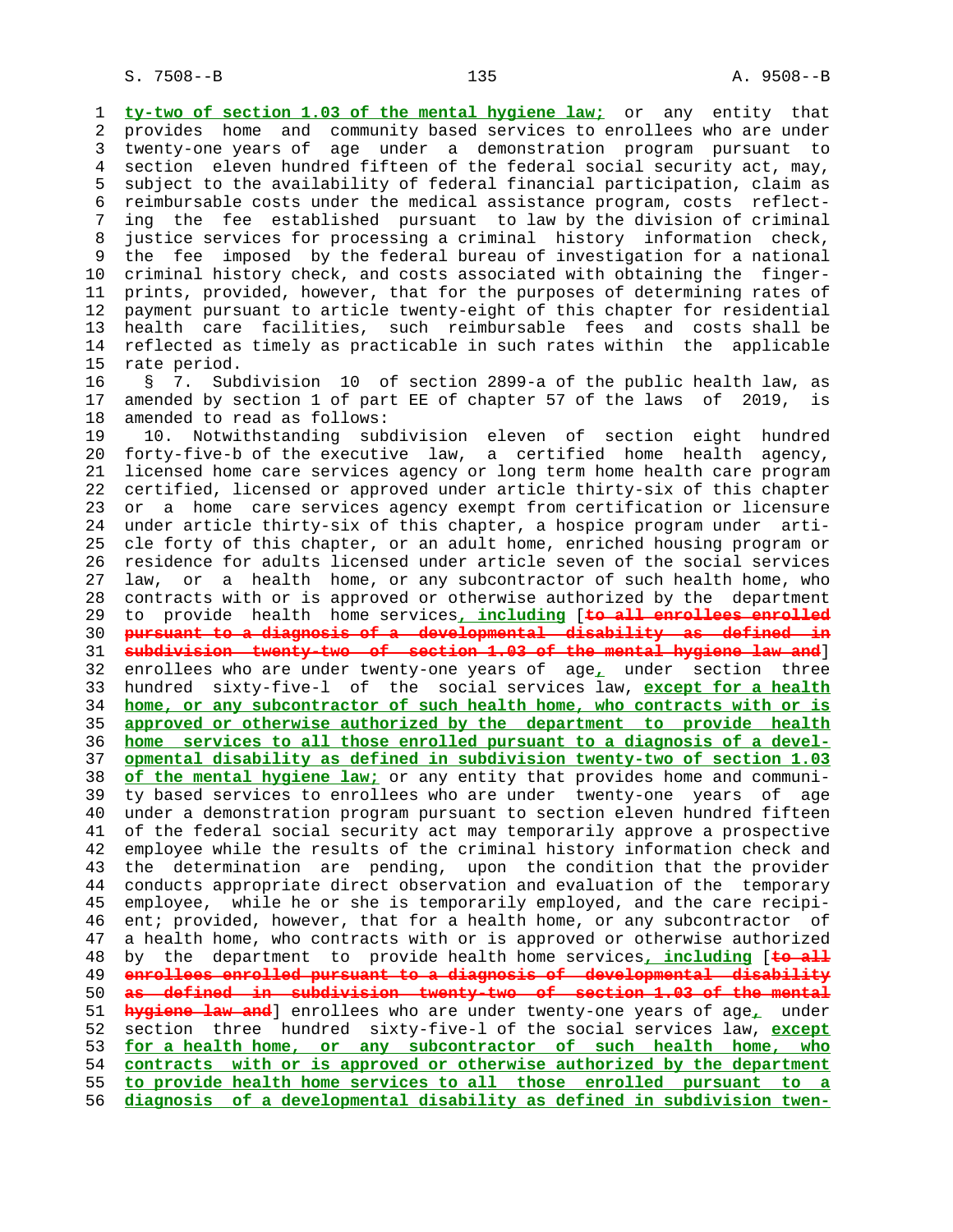1 **ty-two of section 1.03 of the mental hygiene law;** or any entity that 2 provides home and community based services to enrollees who are under 3 twenty-one years of age under a demonstration program pursuant to 4 section eleven hundred fifteen of the federal social security act, 5 direct observation and evaluation of temporary employees shall not be 6 required until July first, two thousand nineteen. The results of such 7 observations shall be documented in the temporary employee's personnel 8 file and shall be maintained. For purposes of providing such appropriate<br>9 direct observation and evaluation, the provider shall utilize an indidirect observation and evaluation, the provider shall utilize an indi- 10 vidual employed by such provider with a minimum of one year's experience 11 working in an agency certified, licensed or approved under article thir- 12 ty-six of this chapter or an adult home, enriched housing program or 13 residence for adults licensed under article seven of the social services 14 law, a health home, or any subcontractor of such health home, who 15 contracts with or is approved or otherwise authorized by the department 16 to provide health home services**, including** [**to those enrolled pursuant** 17 **to a diagnosis of a developmental disability as defined in subdivision** 18 **twenty-two of section 1.03 of the mental hygiene law and**] enrollees who 19 are under twenty-one years of age**,** under section three hundred sixty- 20 five-l of the social services law, **except for a health home, or any** 21 **subcontractor of such health home, who contracts with or is approved or** 22 **otherwise authorized by the department to provide health home services** 23 **to all those enrolled pursuant to a diagnosis of a developmental disa-** 24 **bility as defined in subdivision twenty-two of section 1.03 of the** 25 **mental hygiene law;** or any entity that provides home and community based 26 services to enrollees who are under twenty-one years of age under a 27 demonstration program pursuant to section eleven hundred fifteen of the 28 federal social security act. If the temporary employee is working under 29 contract with another provider certified, licensed or approved under 30 article thirty-six of this chapter, such contract provider's appropriate 31 direct observation and evaluation of the temporary employee, shall be 32 considered sufficient for the purposes of complying with this subdivi- 33 sion.

 34 § 8. This act shall take effect on the ninetieth day after it shall 35 have become a law; provided, however, that the amendments to subdivision 36 6 of section 2899 of the public health law made by section five of this 37 act shall not affect the expiration of such subdivision and shall be 38 deemed to expire therewith.

### 39 PART SSS

 40 Section 1. Subdivision a of section 13 of chapter 554 of the laws of 41 2013, amending the education law and other laws relating to applied 42 behavior analysis, as amended by chapter 8 of the laws of 2014, is 43 amended to read as follows:

 44 a. Nothing in this act shall be construed as prohibiting a person 45 employed or retained by programs licensed, certified, operated, 46 approved, registered or funded and regulated by the office for people 47 with developmental disabilities, the office of children and family 48 services, or the office of mental health from performing the duties of a 49 licensed behavior analyst or a certified behavior analyst assistant in 50 the course of such employment or retention; provided, however, that this 51 section shall not authorize the use of any title authorized pursuant to 52 article 167 of the education law; and provided further, however, that 53 this section shall be deemed repealed on July 1, [**2020**] **2025**. 54 § 2. This act shall take effect immediately.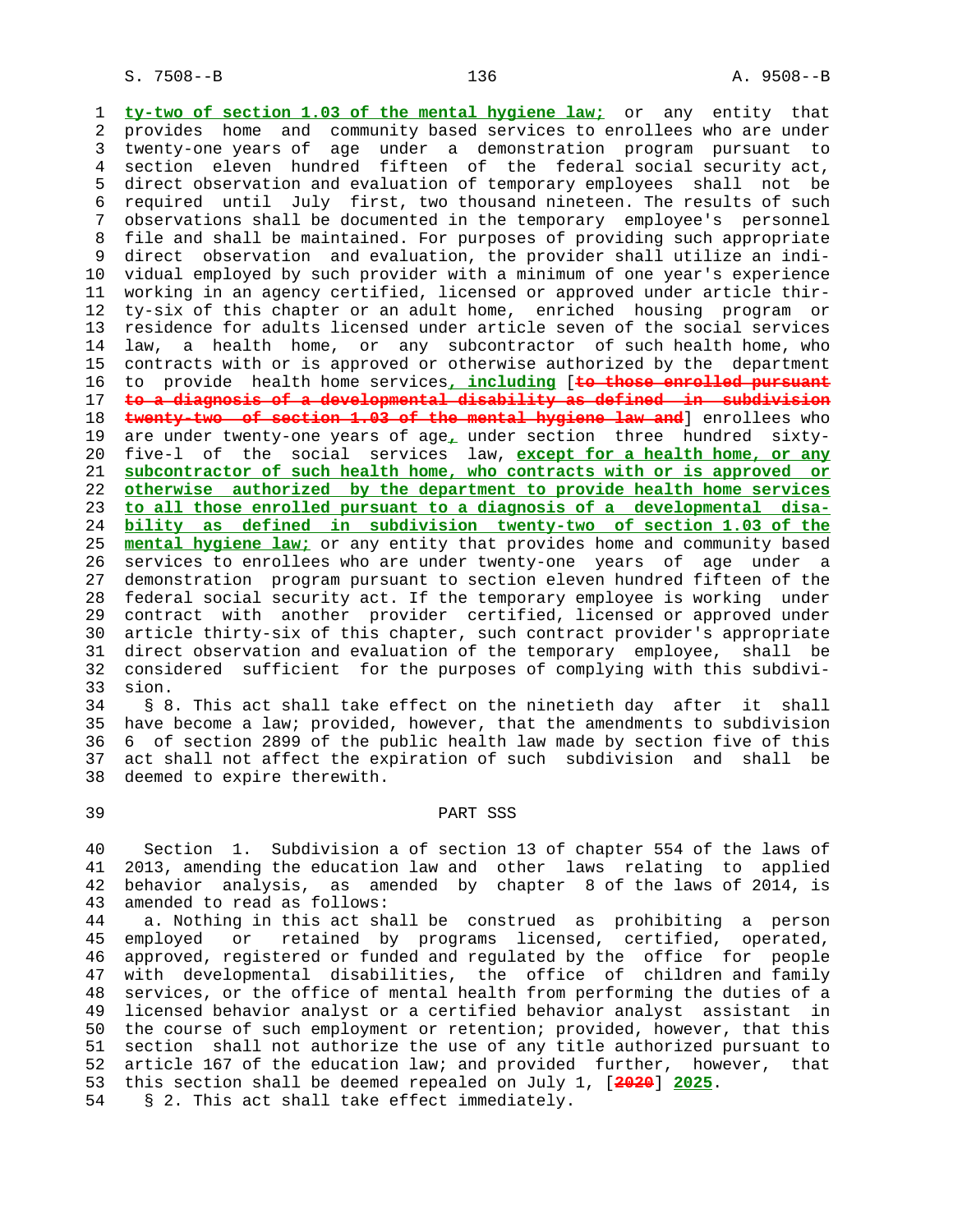1 PART TTT

 2 Section 1. Section 2 of part Q of chapter 59 of the laws of 2016, 3 amending the mental hygiene law relating to the closure or transfer of a 4 state-operated individualized residential alternative, as amended by 5 section 2 of part II of chapter 57 of the laws of 2018, is amended to 6 read as follows:

 7 § 2. This act shall take effect immediately and shall expire and be 8 deemed repealed March 31, [**2020**] **2022**.

9 § 2. This act shall take effect immediately.

10 PART UUU

 11 Section 1. This act commits the state of New York and the city of New 12 York ("city") to fund, over a multi-year period, \$6,000,000,000 in capi- 13 tal costs related to projects contained in the Metropolitan Transporta- 14 tion Authority ("MTA") 2020-2024 capital program ("capital program"). 15 The state share of \$3,000,000,000 and the city share of \$3,000,000,000 16 shall be provided to pay the capital costs of the capital program. The 17 funds committed by the state and city shall be provided concurrently, 18 and in proportion to the respective shares of each, in accordance with 19 the funding needs of the capital program.

 20 § 2. (a) No funds dedicated for operating assistance of the MTA shall 21 be used to reduce or supplant the commitment of the state or city to 22 provide \$6,000,000,000 pursuant to section one of this act.

 23 (b) The city and state's share of funds provided concurrently pursuant 24 to section one of this act shall be scheduled and paid to the MTA on a 25 schedule to be determined by the state director of the budget. In order 26 to determine the adequacy and pace of the level of state and city fund- 27 ing in support of the MTA's capital program, and to gauge the availabil- 28 ity of MTA capital resources planned for the capital program, the direc- 29 tor of the budget and the city may request, and the MTA shall provide, 30 periodic reports on the MTA's capital programs and financial activities. 31 The city shall certify to the state comptroller and the New York state 32 director of the budget, no later than seven days after making each 33 payment pursuant to this section, the amount of the payments and the 34 date upon which such payments were made.

 35 § 3. (a) Notwithstanding any provision of law to the contrary, in the 36 event the city fails to certify to the state comptroller and the New 37 York state director of the budget that the city has paid in full any 38 concurrent payment required by section two of this act, the New York 39 state director of the budget shall direct the state comptroller to 40 transfer, collect, or deposit funds in accordance with subdivision (b) 41 of this section in an amount equal to the unpaid balance of any payment 42 required by section two of this act, provided that any such deposits 43 shall be counted against the city share of the Metropolitan Transporta- 44 tion Authority (MTA) 2020-2024 capital program (capital program) pursu- 45 ant to section one of this act. Such direction shall be pursuant to a 46 written plan or plans filed with the state comptroller, the chairperson 47 of the senate finance committee and the chairperson of the assembly ways 48 and means committee.

 49 (b) Notwithstanding any provision of law to the contrary and as set 50 forth in a plan or plans submitted by the New York state director of the 51 budget pursuant to subdivision (a) of this section, the state comp- 52 troller is hereby directed and authorized to: (i) transfer funds 53 authorized by any undisbursed general fund aid to localities appropri-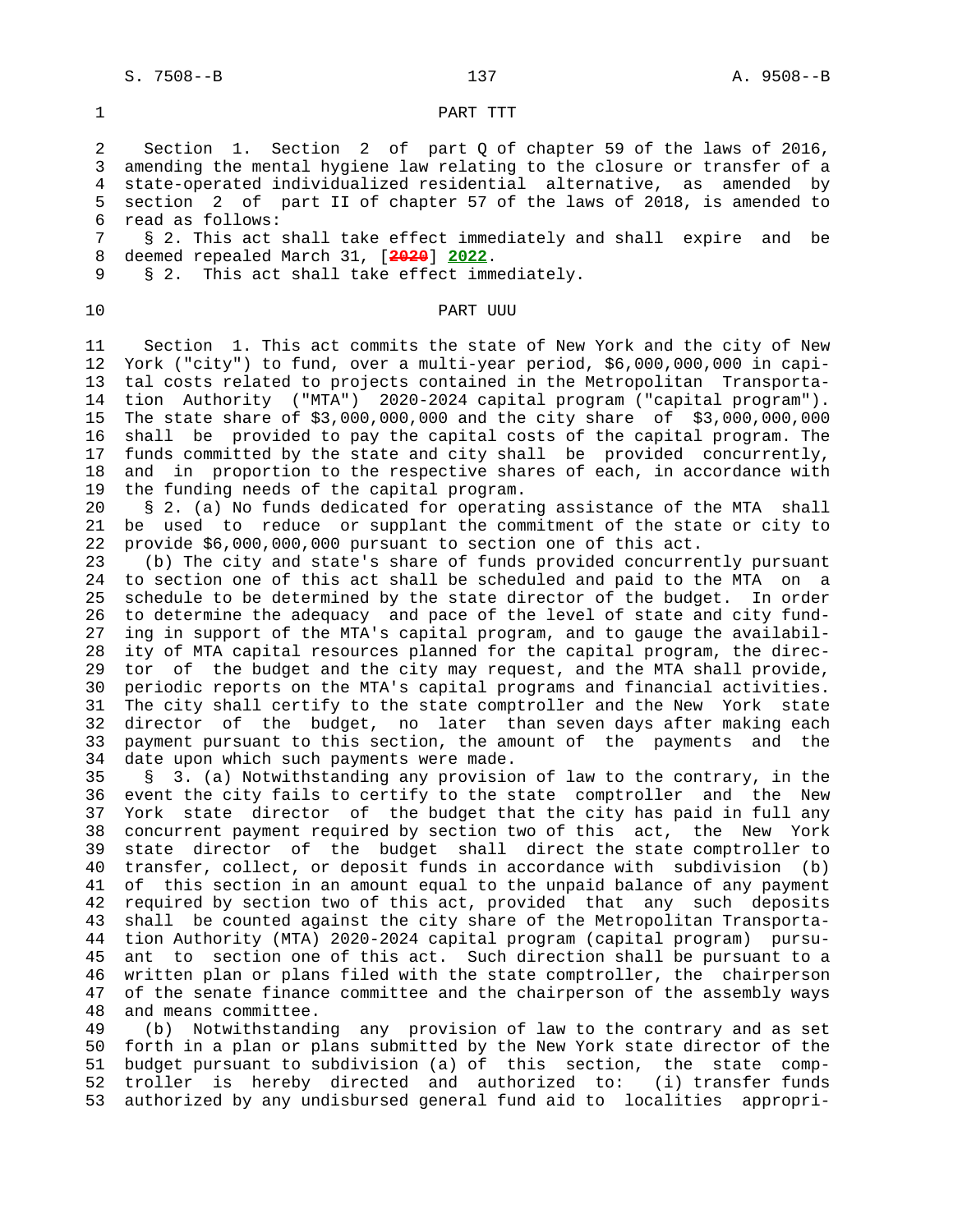1 ations or state special revenue fund aid to localities appropriations, 2 excluding debt service, fiduciary, and federal fund appropriations, to 3 the city to the Metropolitan Transportation Authority capital assistance 4 fund established by section 92-ii of the state finance law in accordance 5 with such plan; and/or (ii) collect and deposit into the Metropolitan 6 Transportation Authority capital assistance fund established by section 7 92-ii of the state finance law funds from any other revenue source of 8 the city, including the sales and use tax, in accordance with such plan. 9 The state comptroller is hereby authorized and directed to make such 10 transfers, collections and deposits as soon as practicable but not more 11 than 3 days following the transmittal of such plan to the comptroller in 12 accordance with subdivision (a) of this section. 13 (c) Notwithstanding any provision of law to the contrary, the state's 14 obligation and or liability to fund any program included in general fund 15 aid to localities appropriations or state special revenue fund aid to 16 localities appropriations from which funds are transferred pursuant to 17 subdivision (b) of this section shall be reduced in an amount equal to 18 such transfer or transfers. 19 § 4. The state finance law is amended by adding a new section 92-ii to 20 read as follows: 21 **§ 92-ii. Metropolitan transportation authority capital assistance** 22 **fund. 1. There is hereby established in the custody of the comptroller a** 23 **special fund to be known as the metropolitan transportation authority** 24 **capital assistance fund.** 25 **2. Such fund shall consist of any monies directed thereto pursuant to** 26 **the provisions of section three of the part of the chapter of the laws** 27 **of two thousand twenty which added this section.** 28 **3. All monies deposited into the fund pursuant to the part of the** 29 **chapter of the laws of two thousand twenty which added this section** 30 **shall be paid to the metropolitan transportation authority by the comp-** 31 **troller, without appropriation, for use in the same manner as the** 32 **payments required by section two of such part, as soon as practicable** 33 **but not more than five days from the date the comptroller determines** 34 **that the full amount of the unpaid balance of any payment required by** 35 **section three of such part has been deposited into the fund.** 36 § 5. Starting July 1, 2020, the city will fund a fifty percent share 37 of the net paratransit operating expenses of the MTA, provided that such 38 contribution shall not exceed \$215 million in 2020, \$277 million in 39 2021, \$290 million in 2022, and \$310 million in 2023. Net paratransit 40 operating expenses shall be calculated monthly by the MTA and will 41 consist of the total paratransit operating expenses of the program minus 42 the six percent of the urban tax dedicated to paratransit services as of 43 the date of this act and minus any money collected as passenger fares 44 from paratransit operations. 45 § 6. The city's share of funds provided pursuant to section five of 46 this act shall be paid to the MTA monthly. Such schedule shall include 47 an annual reconciliation process to adjust for any overpayment or under- 48 payment. The city shall certify to the state comptroller and the New 49 York state director of the budget, no later than seven days after making 50 each payment pursuant to this section, the amount of the payments and

51 the date upon which such payments were made.

 52 § 7. (a) Notwithstanding any provision of law to the contrary, in the 53 event the city fails to certify to the state comptroller and the New 54 York state director of the budget that the city has paid in full any 55 payment required by section six of this act, the New York state director 56 of the budget shall direct the state comptroller to transfer, collect,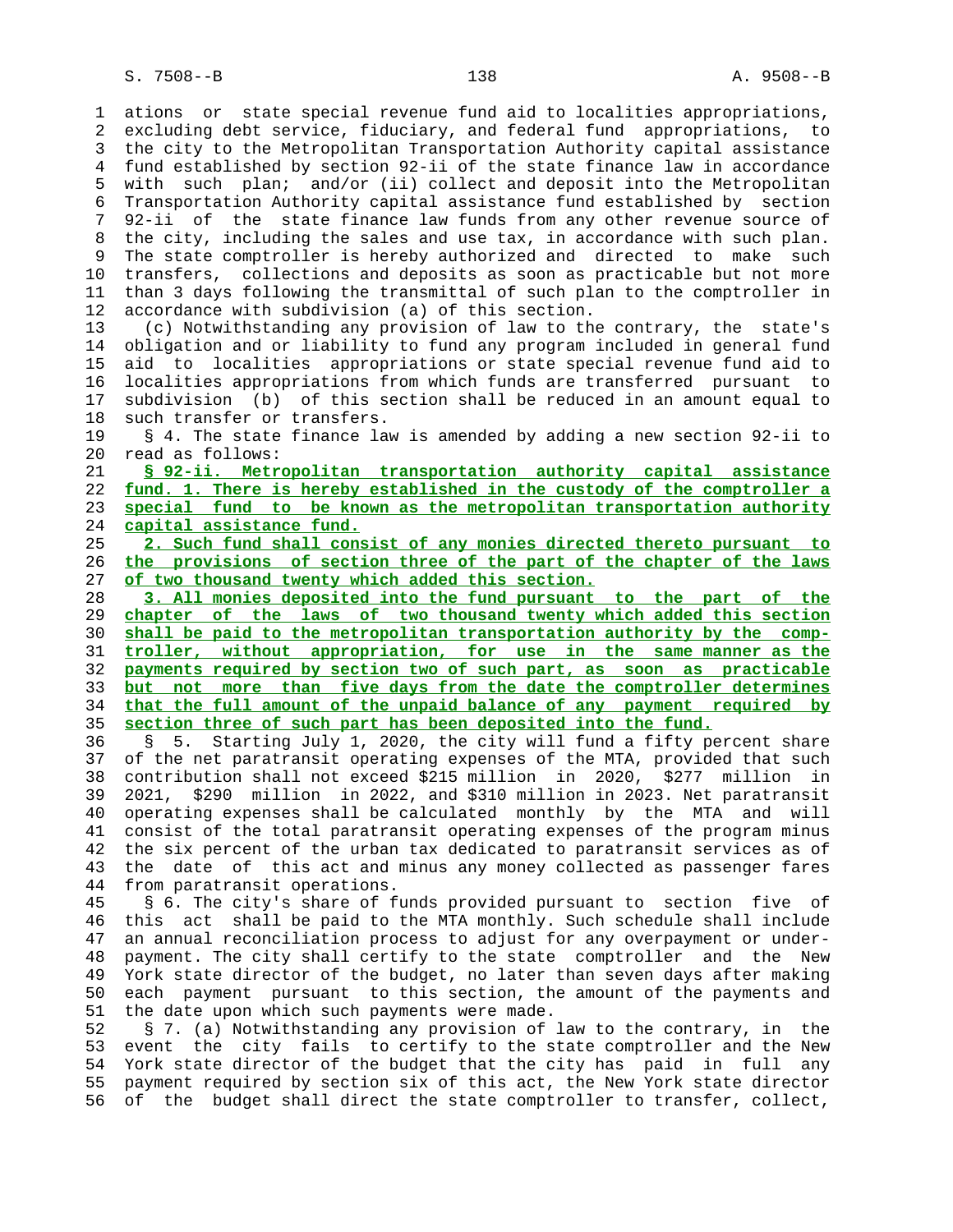1 or deposit funds in accordance with subdivision (b) of this section in 2 an amount equal to the unpaid balance of any payment required by section 3 six of this act, and any such deposits shall be counted against the 4 city's fifty percent share of the net paratransit operating expenses of 5 the MTA pursuant to section five of this act. Such direction shall be 6 pursuant to a written plan or plans filed with the state comptroller, 7 the chairperson of the senate finance committee and the chairperson of 8 the assembly ways and means committee.<br>9 (b) Notwithstanding any provision

 9 (b) Notwithstanding any provision of law to the contrary and as set 10 forth in a plan or plans submitted by the New York state director of the 11 budget pursuant to subdivision (a) of this section, the state comp- 12 troller is hereby directed and authorized to: (i) transfer funds 13 authorized by any undisbursed general fund aid to localities appropri- 14 ations or state special revenue fund aid to localities appropriations, 15 excluding debt service, fiduciary, and federal fund appropriations, to 16 the city to the Metropolitan Transportation Authority paratransit 17 assistance fund established by section 92-jj of the state finance law in 18 accordance with such plan; and/or (ii) collect and deposit into the 19 Metropolitan Transportation Authority paratransit assistance fund estab- 20 lished by section 92-jj of the state finance law funds from any other 21 revenue source of the city, including the sales and use tax, in accord- 22 ance with such plan. The state comptroller is hereby authorized and 23 directed to make such transfers, collections and deposits as soon as 24 practicable but not more than 3 days following the transmittal of such 25 plan to the comptroller in accordance with subdivision (a) of this 26 section.

 27 (c) Notwithstanding any provision of law to the contrary, the state's 28 obligation and or liability to fund any program included in general fund 29 aid to localities appropriations or state special revenue fund aid to 30 localities appropriations from which funds are transferred pursuant to 31 subdivision (b) of this section shall be reduced in an amount equal to 32 such transfer or transfers.

 33 § 8. The state finance law is amended by adding a new section 92-jj to 34 read as follows:

**§ 92-jj. Metropolitan transportation authority paratransit assistance fund. 1. There is hereby established in the custody of the comptroller a special fund to be known as the metropolitan transportation authority paratransit assistance fund.**

 39 **2. Such fund shall consist of any monies directed thereto pursuant to** 40 **the provisions of section seven of the part of the chapter of the laws** 41 **of two thousand twenty which added this section.**

**3. All monies deposited into the fund pursuant to the part of the chapter of the laws of two thousand twenty which added this section shall be paid to the metropolitan transportation authority by the comp- troller, without appropriation, for use in the same manner as the payments required by section six of such part, as soon as practicable but not more than five days from the date the comptroller determines that the full amount of the unpaid balance of any payment required by section seven of such part has been deposited into the fund.**

 50 § 9. This act shall take effect immediately; provided that sections 51 five through seven of this act shall expire and be deemed repealed June 52 30, 2024; and provided further that such repeal shall not affect or 53 otherwise reduce amounts owed to the metropolitan transportation author- 54 ity paratransit assistance fund to meet the city's share of the net 55 paratransit operating expenses of the MTA for services provided prior to 56 June 30, 2024.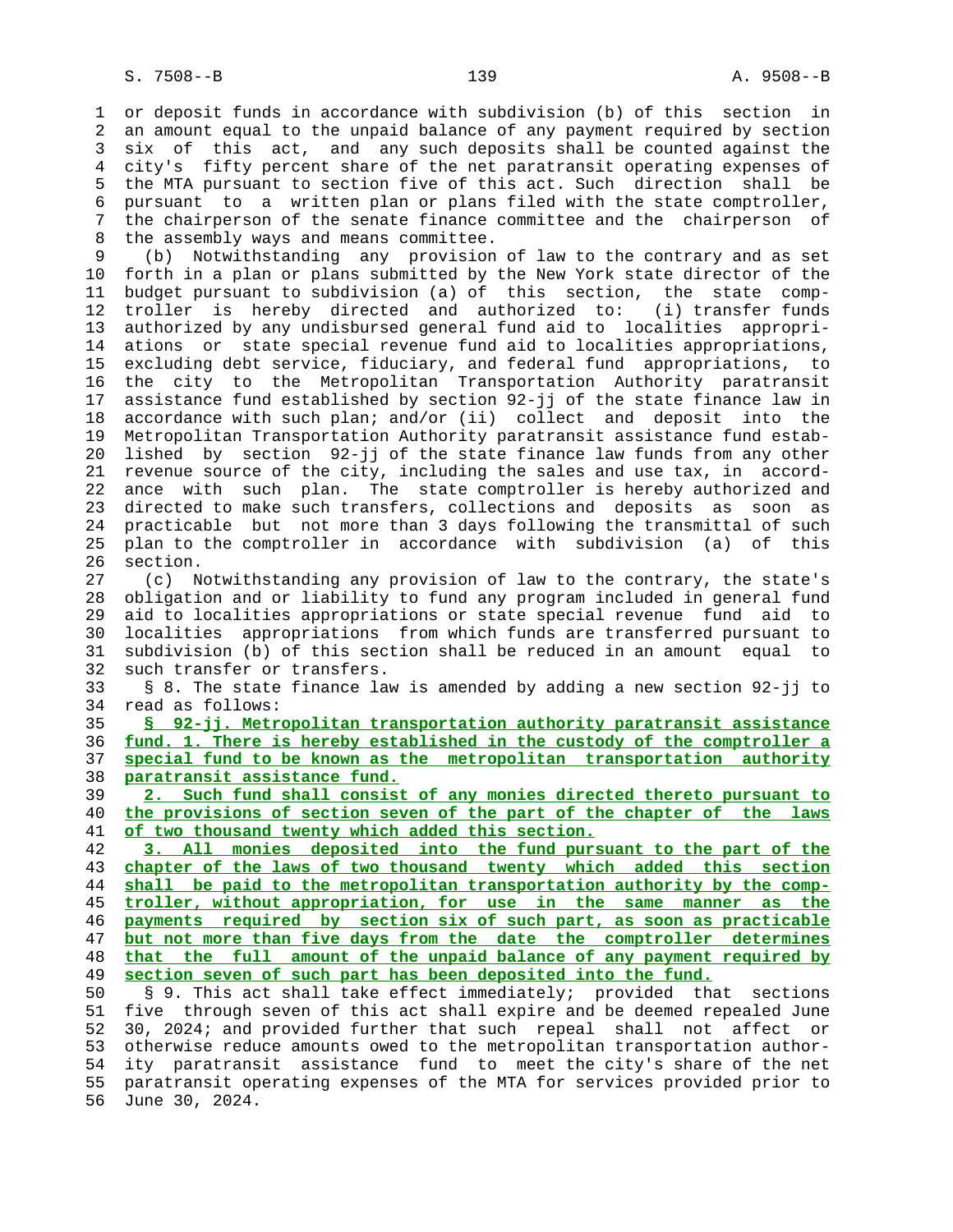# 1 PART VVV

 2 Section 1. Legislative findings and declaration of purpose. It is 3 hereby found and declared that it is a matter of substantial and imper- 4 ative state concern that the metropolitan transportation authority be 5 enabled to deliver as quickly and efficiently as practicable the capital 6 projects included in its 2015 to 2019 and 2020 to 2024 approved capital 7 programs, which together will make the subway, bus, and commuter rail 8 systems it operates in the metropolitan transportation commuter district 9 safer, more reliable, cleaner, more modern, and more accessible for all 10 its customers. The people of the state through their legislature have 11 made substantial commitments to ensure stable and reliable capital fund- 12 ing to repair and revitalize the metropolitan transportation authority's 13 subway, bus, and commuter rail systems including most recently the 14 program to establish tolls for vehicles entering or remaining in New 15 York city's central business district, which is expected to fund fifteen 16 billion dollars for capital projects.

 17 The legislature further finds and declares that the metropolitan 18 transportation authority anticipates that some projects in an approved 19 capital program plan will require that it acquire from the city of New 20 York through negotiation temporary and permanent interests in real prop- 21 erty for transportation facilities or transit projects. So as not to 22 unduly delay the commencement of such capital projects and to ensure 23 that their cost is not undue, the city of New York must not unreasonably 24 withhold its consent to such acquisitions nor must it try to use the 25 metropolitan transportation authority's urgent need for the interests in 26 real property unreasonably as a lever to obtain an undue price. Other- 27 wise, the metropolitan transportation authority's efforts to make its 28 transportation system more accessible and more reliable and efficient 29 will be significantly impeded. Valuations of the property interests and 30 negotiations to determine the fair market value shall be conducted only 31 after the metropolitan transportation authority has identified the need 32 for such property interests and the city of New York has consented to 33 their transfer or acquisition. Under the valuation procedure enacted 34 herein, those negotiations will be swift and lead to a reasonable price. 35 It is therefore the intent of the legislature to provide a means that 36 fairly determines the fair market value of property interests to be 37 acquired by the authority from the city of New York while at the same 38 time ensuring that the metropolitan transportation authority be able to 39 efficiently and cost-effectively deliver capital projects that will 40 make the subway system more accessible and more reliable. In doing so, 41 the legislature further finds and declares that it is acting on a matter 42 of substantial state concern.

 43 § 2. Section 1266 of the public authorities law is amended by adding a 44 new subdivision 12-a to read as follows:

**12-a. (a) Whenever the authority determines in consultation with the city of New York that it is necessary to obtain the temporary or perma- nent use, occupancy, control or possession of vacant or undeveloped or underutilized but replaceable real property, or any interest therein, or subsurface real property or any interest therein then owned by the city of New York for a project in the two thousand fifteen to two thousand nineteen or the two thousand twenty to two thousand twenty-four approved capital programs to (i) install one or more elevators to make one or more subway stations more accessible, (ii) construct or reconstruct an electrical substation to increase available power to the subway system to expand passenger capacity or reliability, or (iii) in connection with**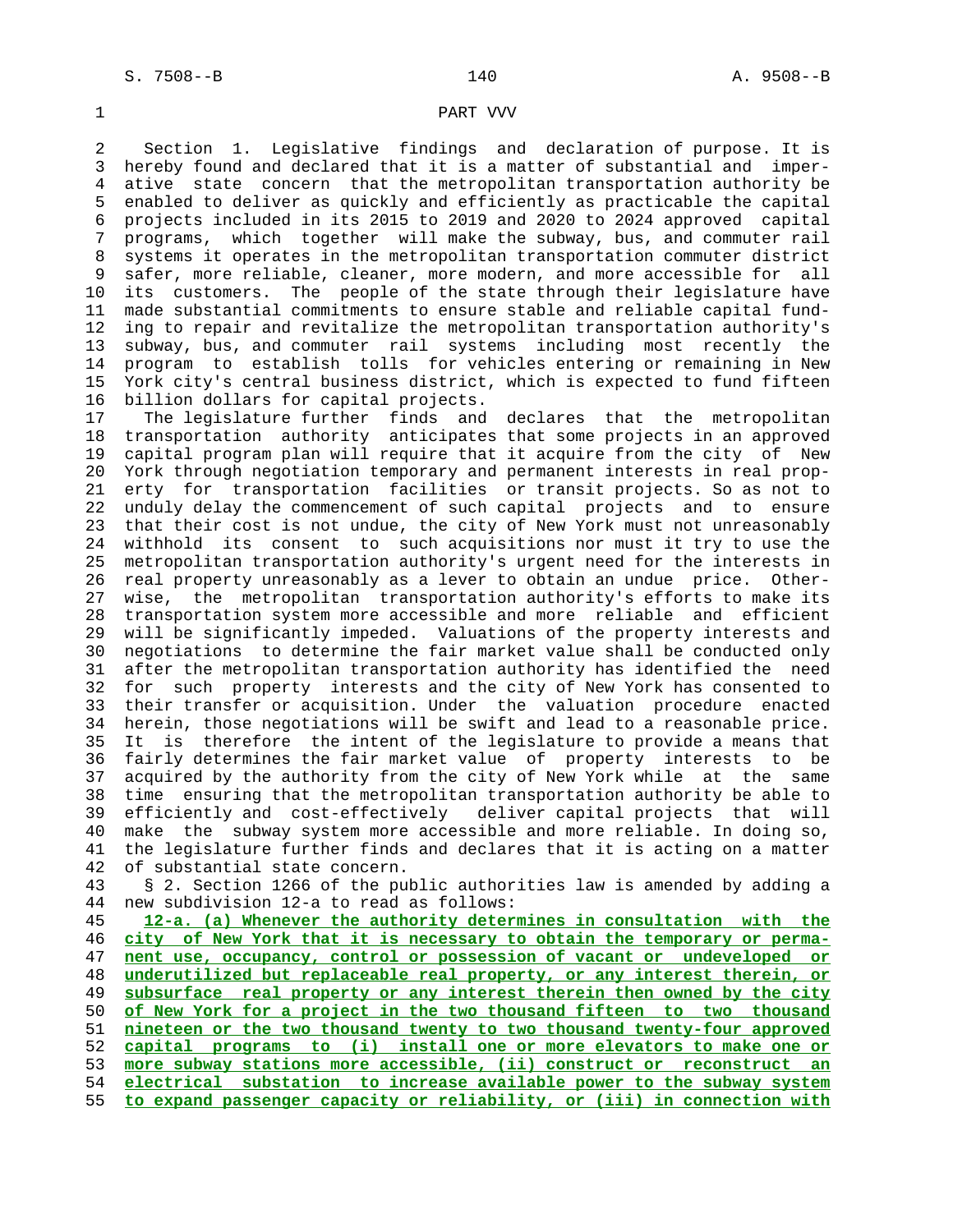**the capital project to construct four commuter railroad passengers stations in the borough of the Bronx known as Penn Station access, the authority upon approval by the board of the metropolitan transportation authority and upon suitable notice and with the consent of the city of New York may cause the title to such real property, or any interest therein, to be transferred to the authority by adding it to the agree- ment of lease dated June first, nineteen hundred fifty-three, as amended, renewed and supplemented, authorized by section twelve hundred three of this article, or may itself acquire title to such property from the city of New York, and any such transfer or acquisition of real prop- erty shall be subject to the provisions of subdivision five of section twelve hundred sixty-six-c of this title. Nothing in this subdivision shall be deemed to authorize any temporary or permanent transfer or acquisition of real property, or interest therein, that is dedicated parkland without separate legislative approval of such alienation.**

**(b) (i) Upon the execution of any transfer or acquisition pursuant to this subdivision, which shall be final upon the approval by the board of the metropolitan transportation authority and consent of the city of New York, the fair market value shall be determined pursuant to this para- graph. The authority shall make a written offer to pay to the city of New York the fair market value of the authority's use, occupancy, control, possession or acquisition of such property. The offer by the authority shall be based on an appraisal of the value of such property and a copy of such appraisal shall be included with the offer. Such appraisal shall be done by an independent New York state licensed or certified appraiser, who may not be employed by the authority, selected at random from a panel of appraisers maintained by it for such purpose. Such appraisal and a second appraisal, if required pursuant to subpara- graph (ii) of this paragraph, shall consider only the reasonably antic- ipated lawful use of the property and its zoning designation under the zoning resolution of the city of New York at the time the authority notified the city of New York of its determination to use, occupy, control, possess or acquire such property.**

**(ii) Within thirty days of receipt of the offer by the authority, the city of New York may accept it, agree with the authority on another amount, or request a second appraisal by an independent New York state licensed or certified appraiser, who may not be employed by the city of New York, selected at random by the city of New York from a panel of appraisers maintained by it for such purpose. Such second appraisal shall be completed within thirty days. If the second appraisal produces an estimate of the fair market value of the property that is greater than that of the first appraisal, the authority shall have ten days to increase its offer to such higher amount, otherwise the two appraisers shall reconcile their valuations and agree on a final valuation within ten days, which shall be an amount not less than the first appraisal nor greater than the second appraisal.**

**(c) Nothing in this subdivision shall be construed to affect or limit the authority's power under subdivision twelve of this section.**

§ 3. This act shall take effect immediately and shall expire and be 50 deemed repealed on December 31, 2025; provided, however, that the repeal 51 of this act shall not affect any transfer or acquisition pursuant to all 52 of the terms of section two of this act that has been approved by the 53 board of the metropolitan transportation authority before such repeal 54 date.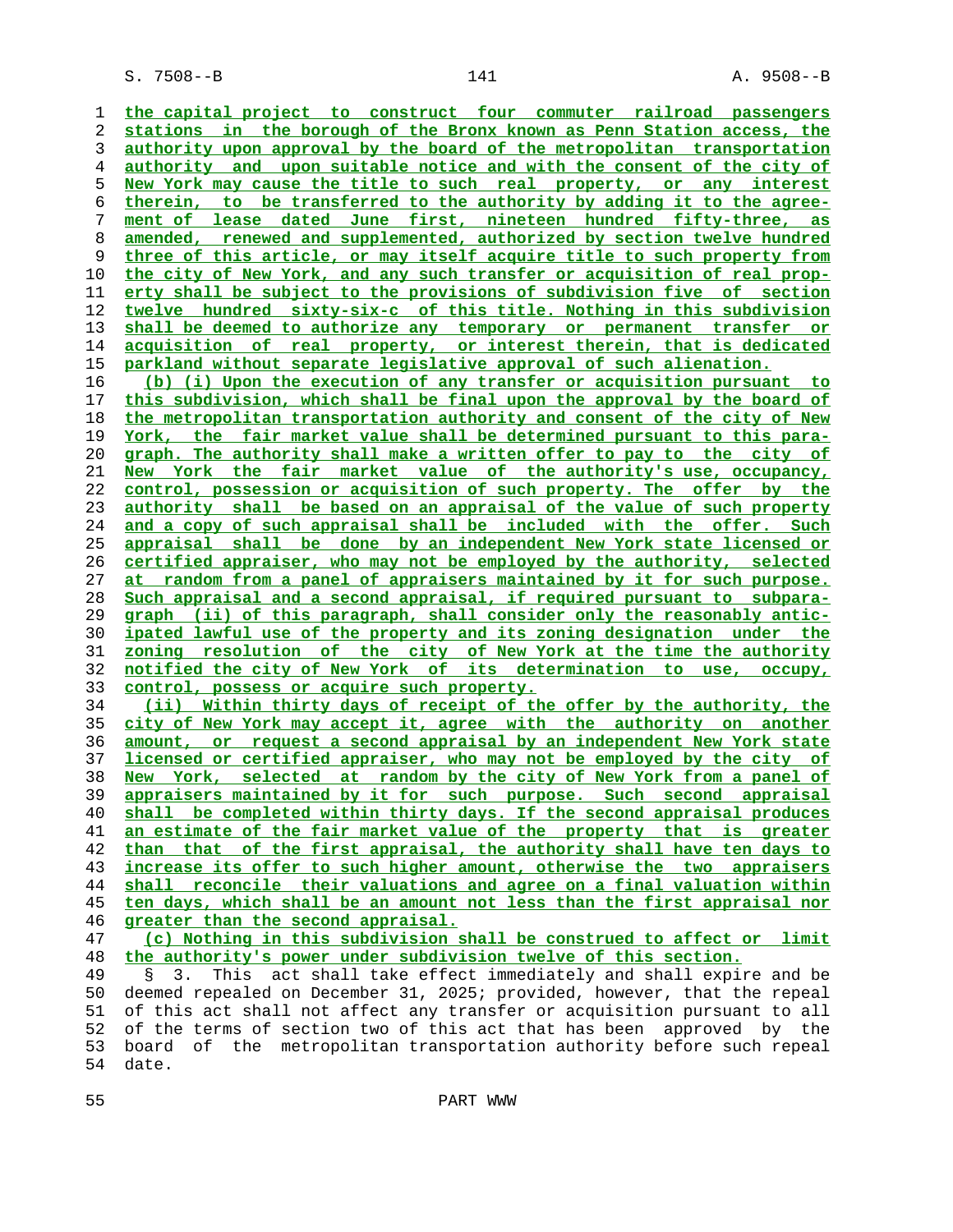1 Section 1. Paragraph (b) of subdivision 9 of section 208 of the tax 2 law is amended by adding a new subparagraph 26 to read as follows: 3 **(26) For taxable years beginning in two thousand nineteen and two** 4 **thousand twenty, the amount of the increase in the federal interest** 5 **deduction allowed pursuant to section 163(j)(10)(A)(i) of the internal** 6 **revenue code.** 7 § 2. Subsection (a) of section 607 of the tax law, as amended by chap- 8 ter 28 of the laws of 1987, is amended to read as follows: (a) General. Any term used in this article shall have the same meaning 10 as when used in a comparable context in the laws of the United States 11 relating to federal income taxes, unless a different meaning is clearly 12 required but such meaning shall be subject to the exceptions or modifi- 13 cations prescribed in this article or by statute. Any reference in this 14 article to the laws of the United States shall mean the provisions of 15 the internal revenue code of nineteen hundred eighty-six (unless a 16 reference to the internal revenue code of nineteen hundred fifty-four is 17 clearly intended), and amendments thereto, and other provisions of the 18 laws of the United States relating to federal income taxes, as the same 19 may be or become effective at any time or from time to time for the 20 taxable year. **Provided however, for taxable years beginning before Janu-** 21 **ary first, two thousand twenty-two, any amendments made to the internal** 22 **revenue code of nineteen hundred eighty-six after March first, two thou-** 23 **sand twenty shall not apply to this article.** 24 § 3. Subdivision (a) of section 11-1707 of the administrative code of 25 the city of New York, as amended by chapter 333 of the laws of 1987, is 26 amended to read as follows: 27 (a) General. Any term used in this chapter shall have the same meaning 28 as when used in a comparable context in the laws of the United States 29 relating to federal income taxes, unless a different meaning is clearly 30 required but such meaning shall be subject to the exceptions or modifi- 31 cations prescribed in this chapter or by statute. Any reference in this 32 chapter to the laws of the United States shall mean the provisions of 33 the internal revenue code of nineteen hundred eighty-six (unless a 34 reference to the internal revenue code of nineteen hundred fifty-four is 35 clearly intended), and amendments thereto, and other provisions of the 36 laws of the United States relating to federal income taxes, as the same 37 may be or become effective at any time or from time to time for the 38 taxable year, as included and quoted in the appendices (including any 39 supplements and additions thereto) to this chapter. **Provided however,** 40 **for taxable years beginning before January first, two thousand twenty-** 41 **two, any amendments made to the internal revenue code of nineteen** 42 **hundred eighty-six after March first, two thousand twenty shall not** 43 **apply to this chapter.** (Such quotation of the aforesaid laws of the 44 United States is intended to make them a part of this chapter and to 45 avoid constitutional uncertainties which might result if such laws were 46 merely incorporated by reference. The quotation of a provision of the 47 internal revenue code or of any other law of the United States in such 48 appendices shall not necessarily mean that it is applicable or has rele- 49 vance to this chapter). 50 § 4. Paragraph (b) of subdivision 8 of section 11-652 of the adminis- 51 trative code of the city of New York is amended by adding a new subpara- 52 graph 22 to read as follows: 53 **(22) For taxable years beginning in two thousand nineteen and two** 54 **thousand twenty, the amount of the increase in the federal interest** 55 **deduction allowed pursuant to section 163(j)(10)(A)(i) of the internal** 56 **revenue code.**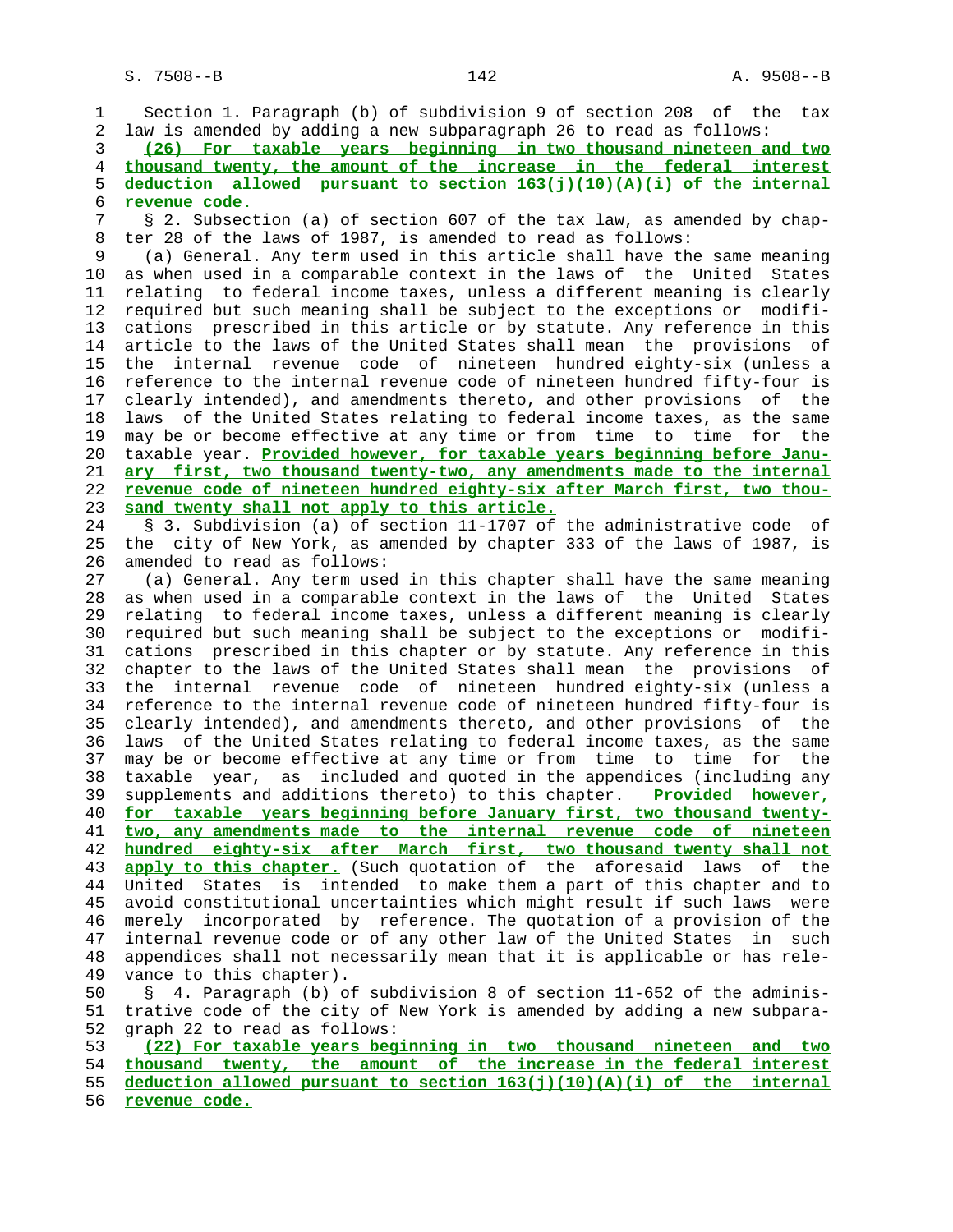1 § 5. Subdivision (b) of section 11-506 of the administrative code of 2 the city of New York is amended by adding a new paragraph 17 to read as 3 follows: 4 **(17) For taxable years beginning in two thousand nineteen and two** 5 **thousand twenty, the amount of the increase in the federal interest** 6 **deduction allowed pursuant to section 163(j)(10)(A)(i) of the internal** 7 **revenue code.** 8 § 6. Paragraph (b) of subdivision 8 of section 11-602 of the adminis-<br>9 trative code of the city of New York is amended by adding a new subparatrative code of the city of New York is amended by adding a new subpara- 10 graph 21 to read as follows: 11 **(21) For taxable years beginning in two thousand nineteen and two** 12 **thousand twenty, the amount of the increase in the federal interest** 13 **deduction allowed pursuant to section 163(j)(10)(A)(i) of the internal** 14 **revenue code.** 15 § 7. This act shall take effect immediately.

# 16 PART XXX

 17 Section 1. This Part enacts into law legislation providing for the 18 extension of certain provisions. Each component is wholly contained 19 within a Subpart identified as Subparts A through H. The effective date 20 for each particular provision contained within such Subpart is set forth 21 in the last section of such Subpart. Any provision in any section 22 contained within a Subpart, including the effective date of the Subpart, 23 which makes reference to a section "of this act", when used in 24 connection with that particular component, shall be deemed to mean and 25 refer to the corresponding section of the Subpart in which it is found. 26 Section three of this Part sets forth the general effective date of this 27 Part.

### 28 SUBPART A

 29 Section 1. This Subpart enacts into law major components of legis- 30 lation relating to issues deemed necessary for the state. Each component 31 is wholly contained within an Item identified as Items A through R. The 32 effective date for each particular provision contained within such Item 33 is set forth in the last section of such Item. Any provision in any 34 section contained within an Item, including the effective date of the 35 Item, which makes reference to a section "of this act", when used in 36 connection with that particular component, shall be deemed to mean and 37 refer to the corresponding section of the Item in which it is found. 38 Section three of this Subpart sets forth the general effective date of 39 this Subpart.

# 40 **ITEM A**

 41 Section 1. Section 3 of chapter 492 of the laws of 1993, amending the 42 local finance law relating to installment loans and obligations evidenc- 43 ing installment loans, as amended by chapter 46 of the laws of 2017, is 44 amended to read as follows:

 45 § 3. This act shall take effect immediately and shall remain in full 46 force and effect until September 30, [**2020**] **2023**, at which time it shall 47 be deemed repealed.

48 § 2. This act shall take effect immediately.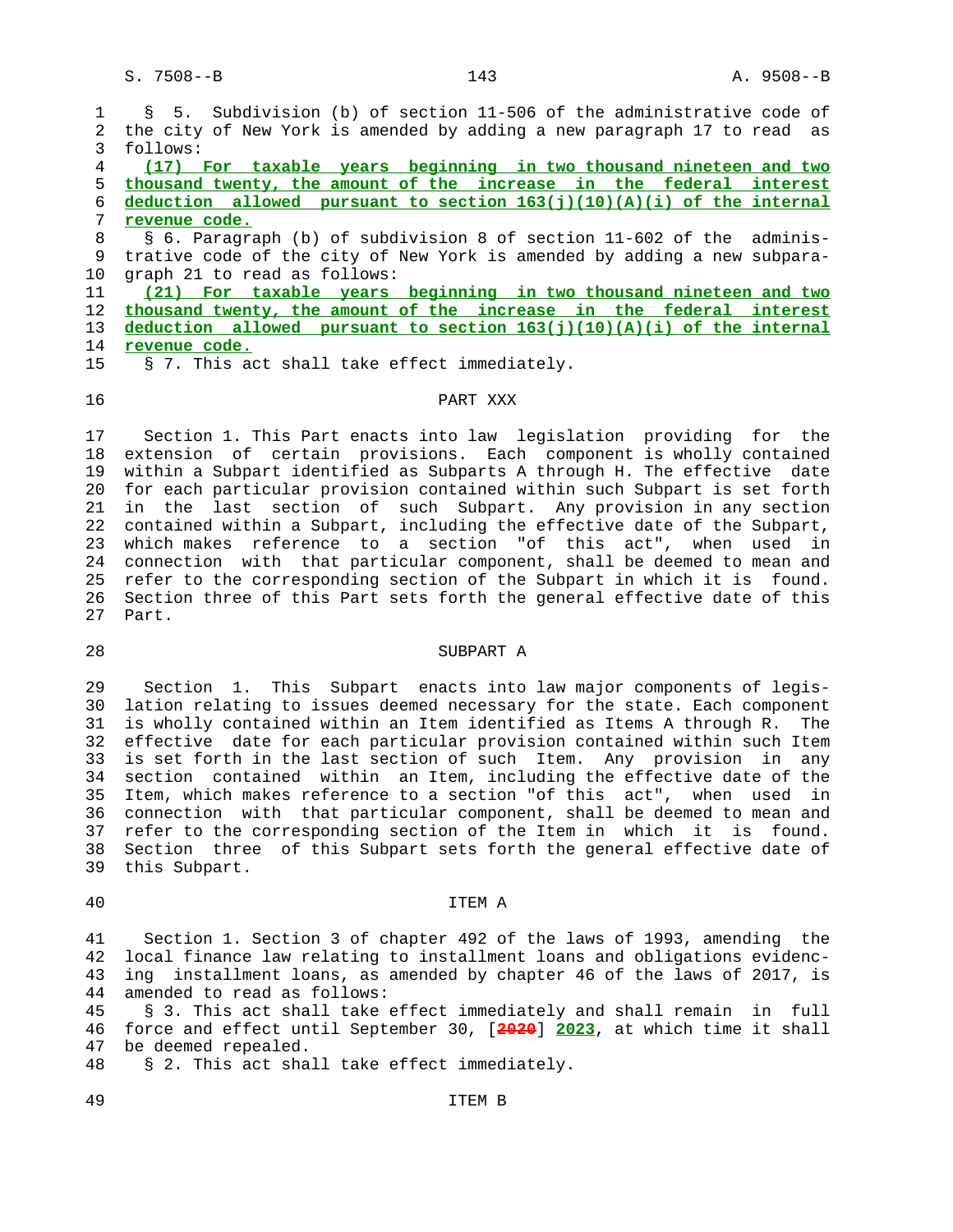1 Section 1. Section 2 of chapter 581 of the laws of 2005, amending the 2 local finance law relating to statutory installment bonds, as amended by 3 chapter 139 of the laws of 2017, is amended to read as follows: 4 § 2. This act shall take effect immediately and shall remain in full 5 force and effect until September 30, [**2020**] **2023**, at which time it shall 6 expire and be deemed repealed. 7 § 2. This act shall take effect immediately. 8 ITEM C 9 Section 1. Section 2 of chapter 629 of the laws of 2005, amending the 10 local finance law relating to refunding bonds, as amended by chapter 45 11 of the laws of 2017, is amended to read as follows: 12 § 2. This act shall take effect immediately and shall expire and be 13 deemed repealed September 30, [**2020**] **2023**. 14 § 2. This act shall take effect immediately. 15 ITEM D 16 Section 1. Section 3 of chapter 307 of the laws of 2005, amending the 17 public authorities law relating to the special powers of the New York 18 state environmental facilities corporation, as amended by chapter 137 of 19 the laws of 2017, is amended to read as follows: 20 § 3. This act shall take effect immediately and shall expire and be 21 deemed repealed September 30, [**2020**] **2023**. 22 § 2. This act shall take effect immediately. 23 ITEM E 24 Section 1. Paragraph c of subdivision 1 of section 13-0339-a of the 25 environmental conservation law, as amended by chapter 217 of the laws of 26 2017, is amended to read as follows: 27 c. Atlantic and shortnose sturgeon (Acipenser oxyrhynchus and brevi- 28 rostrum) until December thirty-first, two thousand [**twenty**] 29 **twenty-three**, 30 § 2. This act shall take effect immediately. 31 ITEM F 32 Section 1. Paragraph a of subdivision 1 of section 13-0339-a of the 33 environmental conservation law, as amended by chapter 218 of the laws of 34 2017, is amended to read as follows: 35 a. Atlantic cod (Gadus morhua) until December thirty-first, two thou- 36 sand [**twenty**] **twenty-three**, 37 § 2. This act shall take effect immediately 38 ITEM G 39 Section 1. Paragraph d of subdivision 1 of section 13-0339-a of the 40 environmental conservation law, as amended by chapter 219 of the laws of 41 2017, is amended to read as follows: 42 d. Atlantic herring (Clupea harengus) until December thirty-first, two 43 thousand [**twenty**] **twenty-three**, 44 § 2. This act shall take effect immediately. 45 ITEM H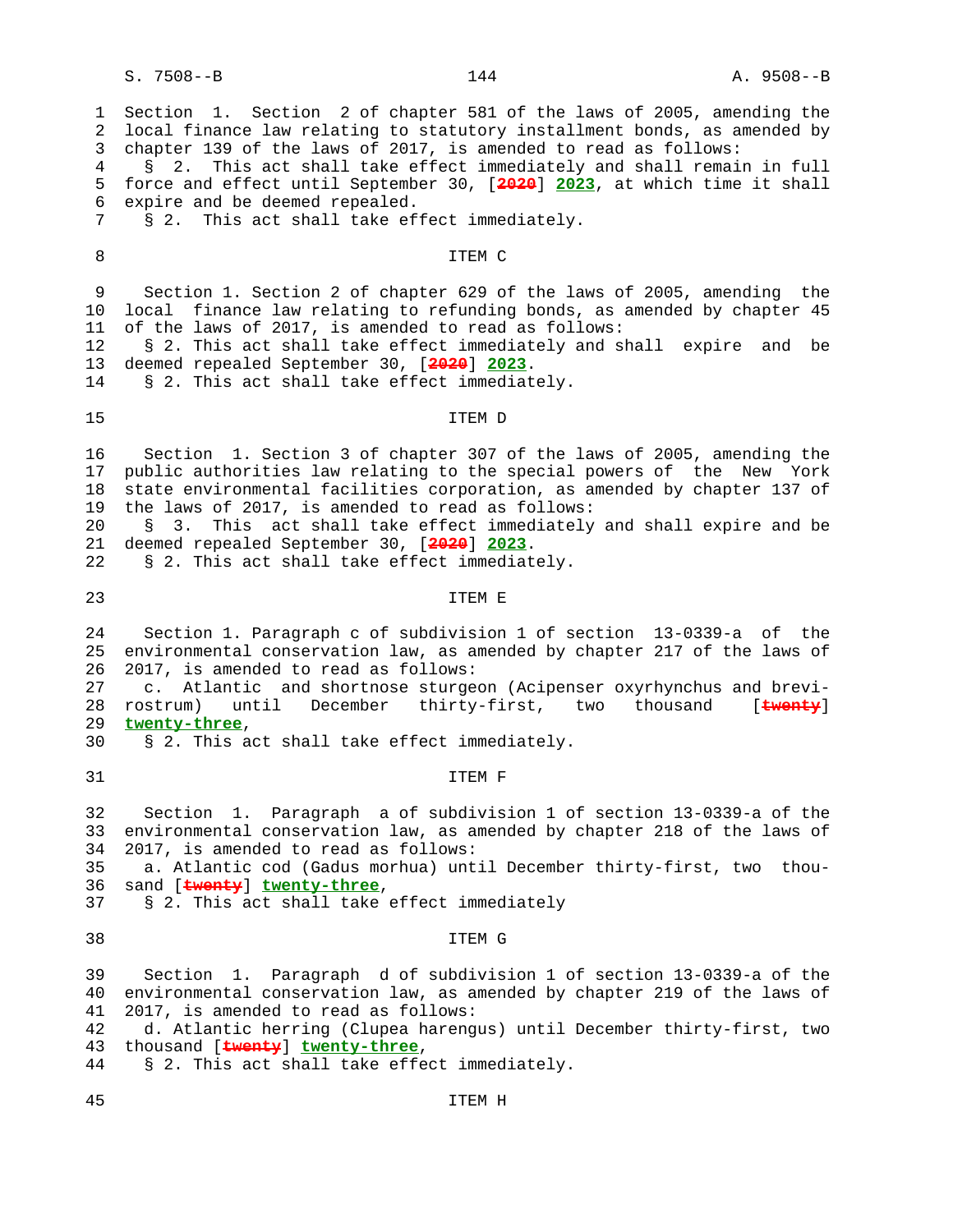1 Section 1. Section 13-0340-f of the environmental conservation law, as 2 amended by chapter 207 of the laws of 2017, is amended to read as 3 follows:

4 § 13-0340-f. Black sea bass (Centropristis striata).

 5 The department may, until December thirty-first, two thousand [**twenty**] 6 **twenty-three**, fix by regulation measures for the management of black sea 7 bass (Centropristis striata), including size limits, catch and 8 possession limits, open and closed seasons, closed areas, restrictions 9 on the manner of taking and landing, requirements for permits and eligi- 10 bility therefor, recordkeeping requirements, requirements on the amount 11 and type of fishing effort and gear and requirements relating to trans- 12 portation, possession and sale, provided that such regulations are no 13 less restrictive than requirements set forth in this chapter and 14 provided further that such regulations are consistent with the compli- 15 ance requirements of applicable fishery management plans adopted by the 16 Atlantic States Marine Fisheries Commission and with applicable 17 provisions of fishery management plans adopted pursuant to the Federal 18 Fishery Conservation and Management Act (16 U.S.C. § 1800 et seq.). 19 § 2. This act shall take effect immediately.

20 ITEM I

 21 Section 1. Paragraph g of subdivision 1 of section 13-0339-a of the 22 environmental conservation law, as amended by chapter 220 of the laws of 23 2017, is amended to read as follows:

 24 g. blueback herring (Alosa aestivalis) until December thirty-first, 25 two thousand [**twenty**] **twenty-three**,

26 § 2. This act shall take effect immediately.

# 27 **ITEM J**

 28 Section 1. Subdivision 7 of section 13-0331 of the environmental 29 conservation law, as amended by chapter 20 of the laws of 2019, is 30 amended to read as follows:

 31 7. The department may, until December thirty-first, two thousand 32 [**twenty**] **twenty-three**, fix by regulation measures for the management of 33 crabs of any kind including horseshoe crabs (Limulus sp.), including 34 size limits, catch and possession limits, open and closed seasons, 35 closed areas, restrictions on the manner of taking and landing, require- 36 ments for permits and eligibility therefor, recordkeeping requirements, 37 requirements on the amount and type of fishing effort and gear, and 38 requirements relating to transportation, possession and sale, provided 39 that such regulations are no less restrictive than requirements set 40 forth in this chapter and provided further that such regulations are 41 consistent with the compliance requirements of applicable fishery 42 management plans adopted by the Atlantic States Marine Fisheries Commis- 43 sion and with applicable provisions of fishery management plans adopted 44 pursuant to the Federal Fishery Conservation and Management Act (16 45 U.S.C. § 1800 et seq.).

46 § 2. This act shall take effect immediately.

### 47 ITEM K

 48 Section 1. Subdivision 3 of section 13-0360 of the environmental 49 conservation law, as amended by chapter 209 of the laws of 2017, is 50 amended to read as follows: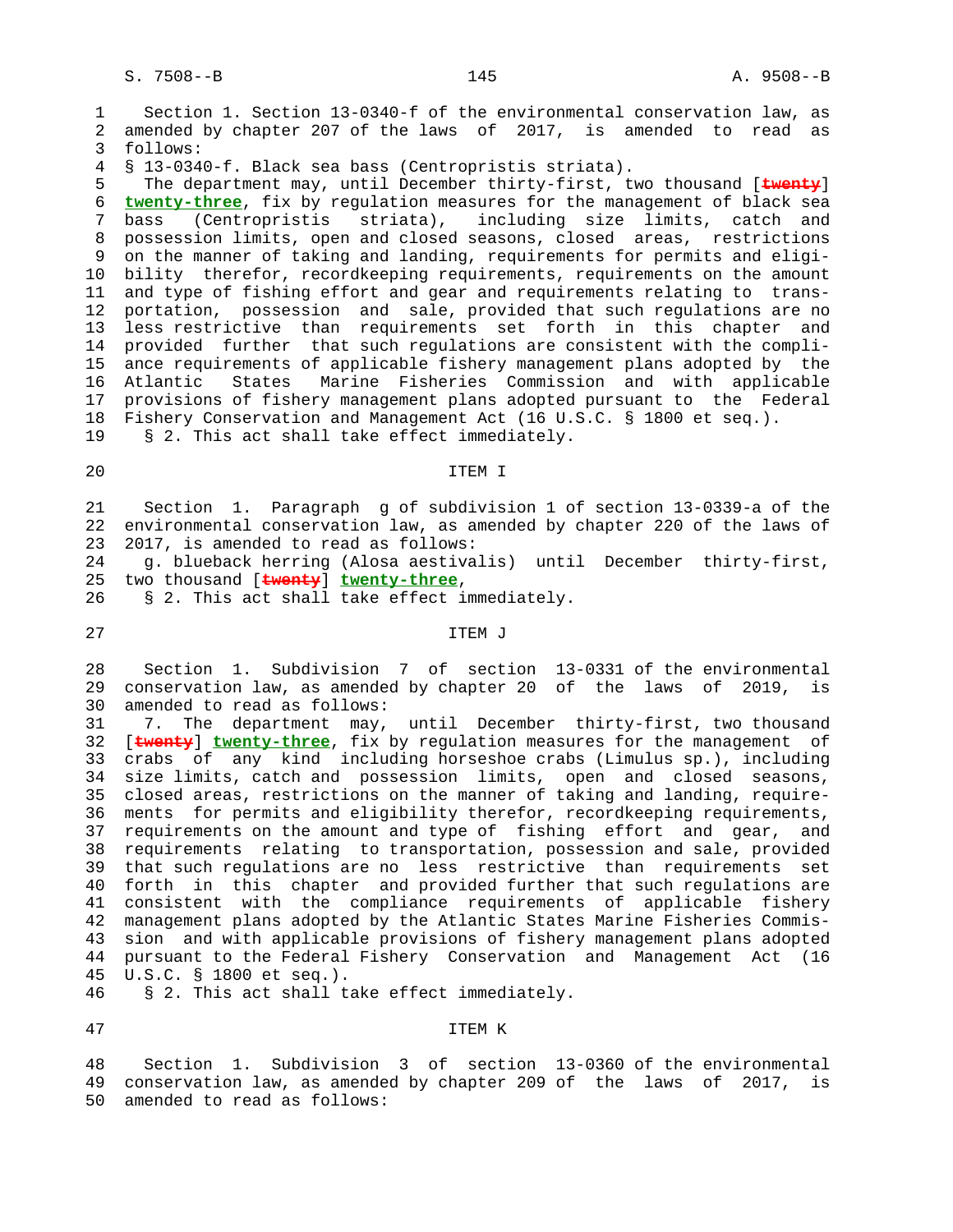1 3. Notwithstanding any other provision of this chapter, the department 2 may, until December thirty-first, two thousand [**twenty**] **twenty-three**, 3 adopt regulations restricting the taking of fish, shellfish and crusta- 4 cea in any special management area designated pursuant to subdivision 5 two of this section. Such regulations may restrict the manner of taking 6 of fish, shellfish and crustacea in such areas and the landing of fish, 7 shellfish and crustacea which have been taken therefrom. Such regu- 8 lations shall be consistent with all relevant federal and interstate 9 fisheries management plans and with the marine fisheries conservation 10 and management policy set forth in section 13-0105 of this article. 11 § 2. This act shall take effect immediately.

## 12 **ITEM L**

 13 Section 1. Section 13-0340-b of the environmental conservation law, as 14 amended by chapter 221 of the laws of 2017, is amended to read as 15 follows:

16 § 13-0340-b. Fluke - summer flounder (Paralichthys dentatus).

 17 The department may, until December thirty-first, two thousand [**twenty**] 18 **twenty-three**, fix by regulation measures for the management of fluke or 19 summer flounder (Paralichthys dentatus), including size limits, catch 20 and possession limits, open and closed seasons, closed areas, 21 restrictions on the manner of taking and landing, requirements for 22 permits and eligibility therefor, recordkeeping requirements, require- 23 ments on the amount and type of fishing effort and gear, and require- 24 ments relating to transportation, possession and sale, provided that 25 such regulations are no less restrictive than requirements set forth in 26 this chapter and provided further that such regulations are consistent 27 with the compliance requirements of applicable fishery management plans 28 adopted by the Atlantic States Marine Fisheries Commission and with 29 applicable provisions of fishery management plans adopted pursuant to 30 the Federal Fishery Conservation and Management Act (16 U.S.C. § 1800 et 31 seq.).

- 32 § 2. This act shall take effect immediately.
- 

## 33 ITEM M

 34 Section 1. Section 13-0340-e of the environmental conservation law, as 35 amended by chapter 222 of the laws of 2017, is amended to read as 36 follows:

37 § 13-0340-e. Scup (Stenotomus chrysops).

 38 The department may, until December thirty-first, two thousand [**twenty**] 39 **twenty-three**, fix by regulation measures for the management of scup 40 (Stenotomus chrysops), including size limits, catch and possession 41 limits, open and closed seasons, closed areas, restrictions on the 42 manner of taking and landing, requirements for permits and eligibility 43 therefor, recordkeeping requirements, requirements on the amount and 44 type of fishing effort and gear, and requirements relating to transpor- 45 tation, possession and sale, provided that such regulations are no less 46 restrictive than requirements set forth in this chapter and provided 47 further that such regulations are consistent with the compliance 48 requirements of applicable fishery management plans adopted by the 49 Atlantic States Marine Fisheries Commission and with applicable 50 provisions of fishery management plans adopted pursuant to the Federal 51 Fishery Conservation and Management Act (16 U.S.C. § 1800 et seq.). 52 § 2. This act shall take effect immediately.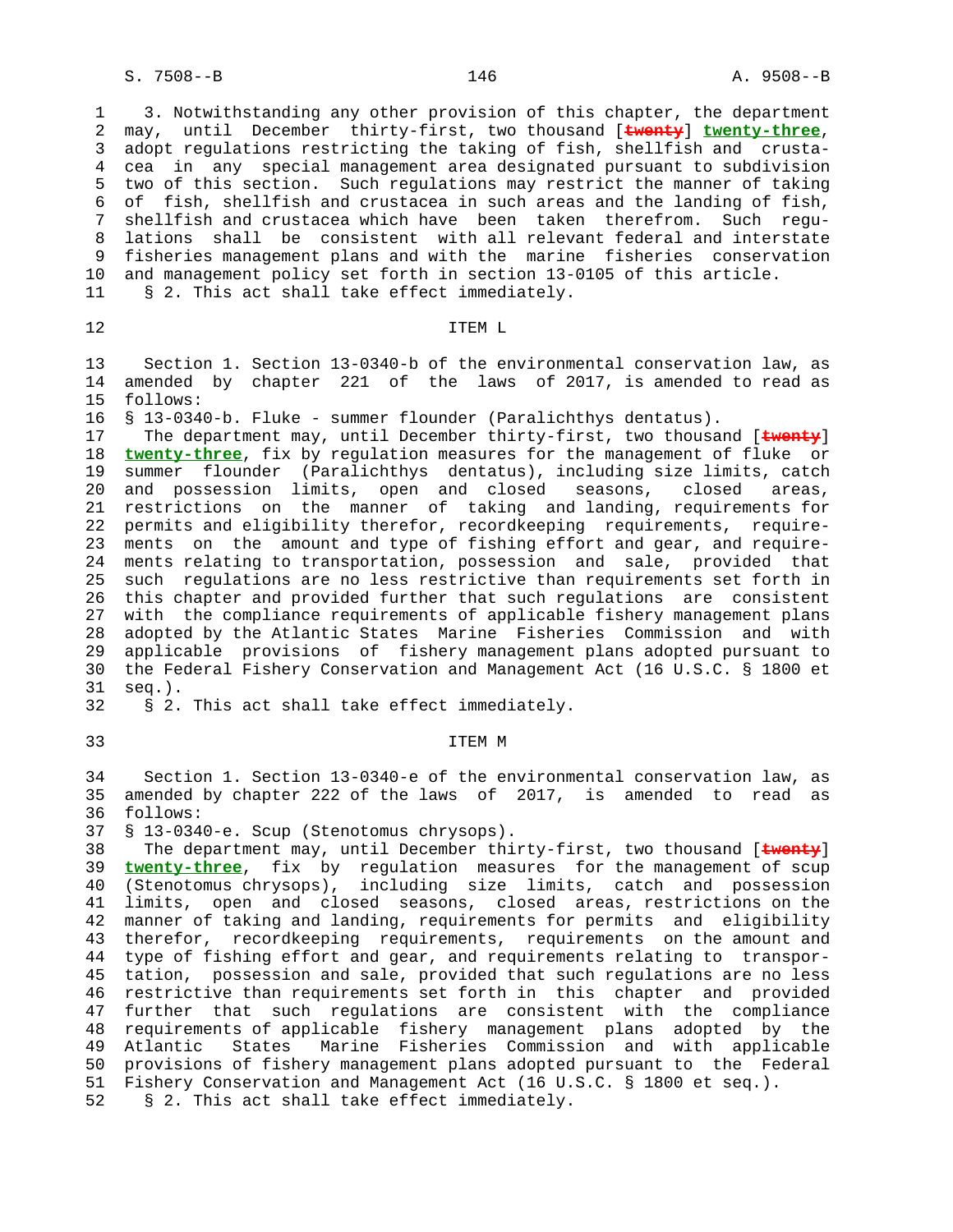1 ITEM N

 2 Section 1. Subdivision 4 of section 13-0338 of the environmental 3 conservation law, as amended by chapter 223 of the laws of 2017, is 4 amended to read as follows: 5 4. The department may, until December thirty-first, two thousand 6 [**twenty**] **twenty-three**, fix by regulation measures for the management of 7 sharks, including size limits, catch and possession limits, open and 8 closed seasons, closed areas, restrictions on the manner of taking and 9 landing, requirements for permits and eligibility therefor, recordkeep- 10 ing requirements, requirements on the amount and type of fishing effort 11 and gear, and requirements relating to transportation, possession and 12 sale, provided that such regulations are no less restrictive than 13 requirements set forth in this chapter and provided further that such 14 regulations are consistent with the compliance requirements of applica-

 16 eries Commission and with applicable provisions of fishery management 17 plans adopted pursuant to the Federal Fishery Conservation and Manage- 18 ment Act (16 U.S.C. §1800 et seq.).

15 ble fishery management plans adopted by the Atlantic States Marine Fish-

19 § 2. This act shall take effect immediately.

20 ITEM O

 21 Section 1. Paragraph h of subdivision 1 of section 13-0339-a of the 22 environmental conservation law, as amended by chapter 208 of the laws of 23 2017, is amended to read as follows:

 24 h. squid (cephalopoda) until December thirty-first, two thousand 25 [**twenty**] **twenty-three**, and

26 § 2. This act shall take effect immediately.

27 ITEM P

 28 Section 1. Subdivision 6 of section 13-0330 of the environmental 29 conservation law, as amended by chapter 224 of the laws of 2017, is 30 amended to read as follows:

 31 6. The department may, until December thirty-first, two thousand 32 [**twenty**] **twenty-three**, fix by regulation measures for the management of 33 whelk or conch (Busycon and Busycotypus spp.), including size limits, 34 catch and possession limits, open and closed seasons, closed areas, 35 restrictions on the manner of taking and landing, requirements for 36 permits and eligibility therefor, recordkeeping requirements, require- 37 ments on the amount and type of fishing effort and gear, and require- 38 ments relating to transportation, possession and sale, provided that 39 such regulations are no less restrictive than requirements set forth in 40 this chapter and provided further that such regulations are consistent 41 with the compliance requirements of applicable fishery management plans 42 adopted by the Atlantic States Marine Fisheries Commission and with 43 applicable provisions of fishery management plans adopted pursuant to 44 the Federal Fishery Conservation and Management Act (16 U.S.C. § 1800 et 45 seq.).

46 § 2. This act shall take effect immediately.

47 ITEM Q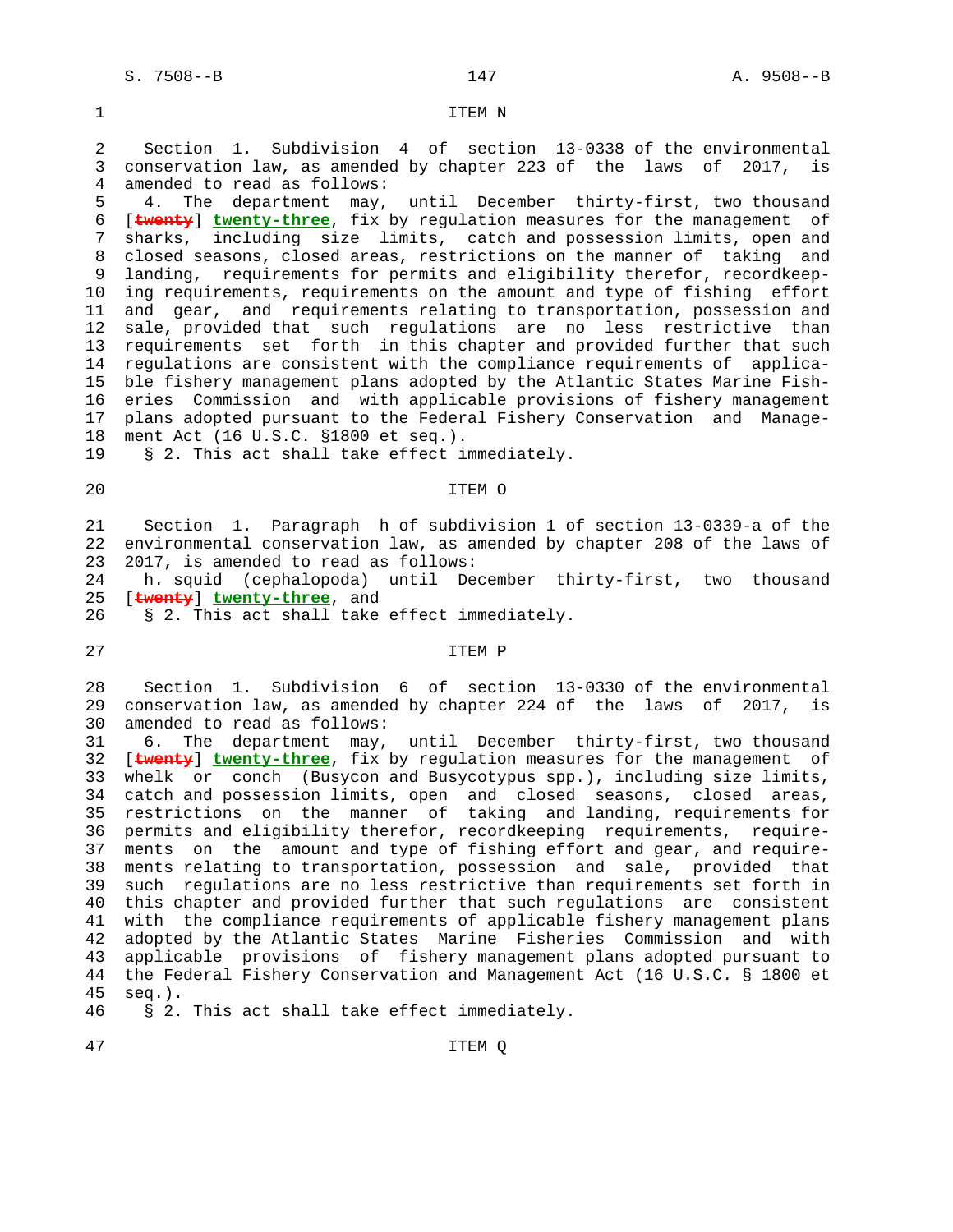1 Section 1. Section 13-0340-c of the environmental conservation law, as 2 amended by chapter 213 of the laws of 2017, is amended to read as 3 follows:

4 § 13-0340-c. Winter flounder (Pleuorenectes americanus).

 5 The department may, until December thirty-first, two thousand [**twenty**] 6 **twenty-three**, fix by regulation measures for the management of winter 7 flounder (Pleuorenectes americanus), including size limits, catch and 8 possession limits, open and closed seasons, closed areas, restrictions 9 on the manner of taking and landing, requirements for permits and eligi- 10 bility therefor, recordkeeping requirements, requirements on the amount 11 and type of fishing effort and gear, and requirements relating to trans- 12 portation, possession and sale, provided that such regulations are no 13 less restrictive than requirements set forth in this chapter and 14 provided further that such regulations are consistent with the compli- 15 ance requirements of applicable fishery management plans adopted by the 16 Atlantic States Marine Fisheries Commission and with applicable 17 provisions of fishery management plans adopted pursuant to the Federal 18 Fishery Conservation and Management Act (16 U.S.C. § 1800 et seq.).

19 § 2. This act shall take effect immediately.

### 20 ITEM R

 21 Section 1. Paragraphs a and b and the opening paragraph of paragraph c 22 of subdivision 1 of section 13-0328 of the environmental conservation 23 law, as amended by chapter 21 of the laws of 2019, are amended to read 24 as follows:

 25 a. for the period beginning January first, two thousand eighteen 26 through December thirty-first, two thousand [**twenty**] **twenty-one**, the 27 number of resident commercial food fish licenses and the number of non- 28 resident commercial food fish licenses shall not exceed the following 29 annual limits:

 30 (i) for two thousand eighteen, the number of licenses shall be limited 31 to the number of licenses issued in two thousand seventeen, plus fifty 32 percent of any difference between the number of licenses issued in two 33 thousand seventeen and nine hundred sixty-nine;

 34 (ii) for two thousand nineteen, the number of licenses shall be limit- 35 ed to the number of licenses established in subparagraph (i) of this 36 paragraph; [**and**]

 37 (iii) for two thousand twenty, the number of licenses shall be limited 38 to the number of licenses established in subparagraph (i) of this para- 39 graph**; and**

 40 **(iv) for two thousand twenty-one, the number of licenses shall be** 41 **limited to the number of licenses established in subparagraph (i) of** 42 **this paragraph**.

 43 b. for the period beginning January first, two thousand [**nineteen**] 44 **twenty** through December thirty-first, two thousand [**twenty**] **twenty-one**, 45 persons who were issued a commercial food fish license in the previous 46 year shall be eligible to be issued such license.<br>47 for the period beginning January first, two tho

 47 for the period beginning January first, two thousand [**nineteen**] **twenty** 48 through December thirty-first, two thousand [**twenty**] **twenty-one**, the 49 department shall issue commercial food fish licenses to persons who were 50 not issued such license in the previous year provided that the total 51 number of such licenses issued to such persons does not exceed the 52 difference between the number of licenses established in paragraph a of 53 this subdivision and the number of such licenses issued pursuant to 54 paragraph b of this subdivision, subject to the following: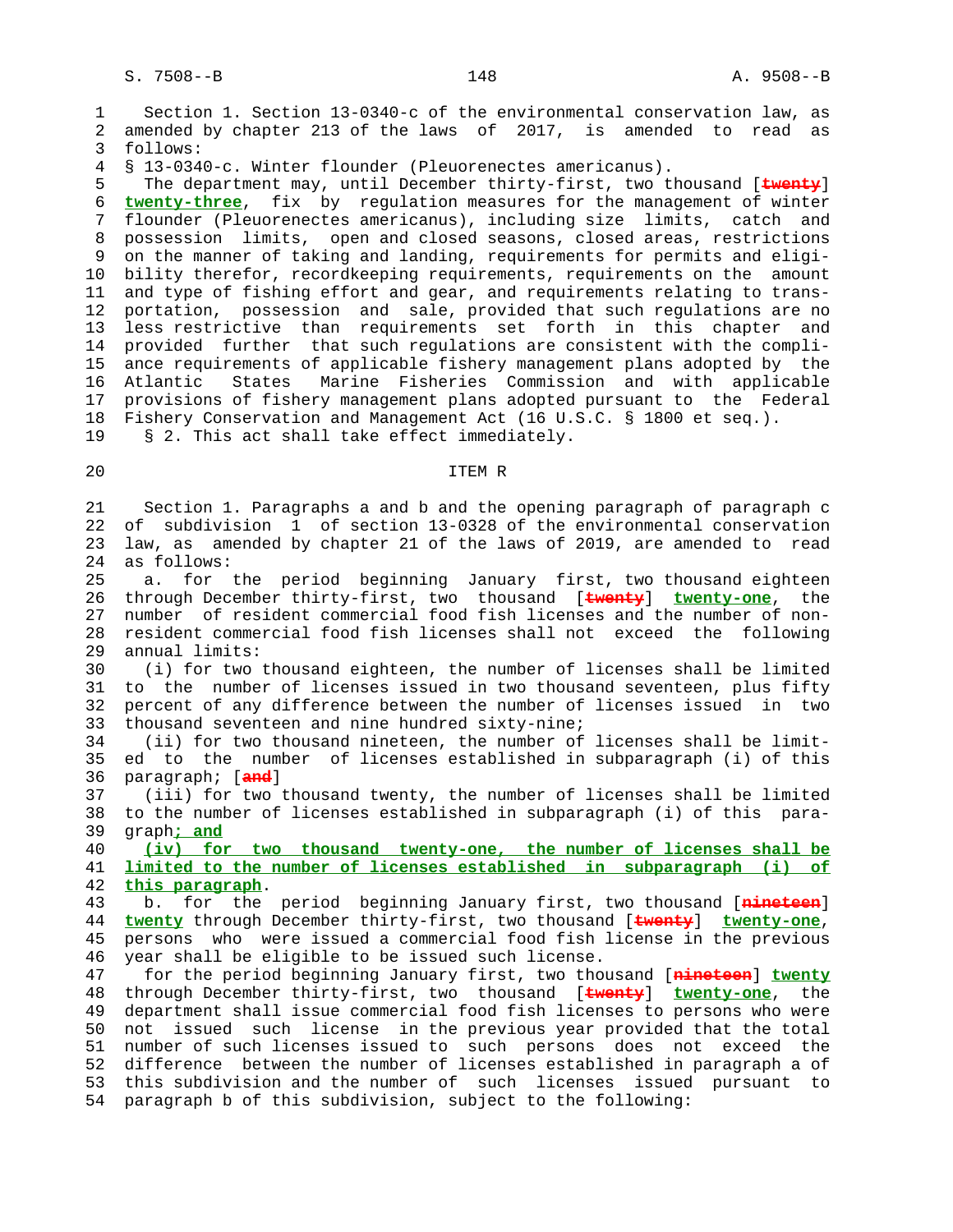1 § 2. Subdivisions 2, 3, 4 and 5 of section 13-0328 of the environ- 2 mental conservation law, as amended by chapter 21 of the laws of 3 2019, are amended to read as follows: 4 2. Commercial lobster permits. Commercial lobster permits provided for 5 by section 13-0329 of this title shall be issued as follows: 6 for the period beginning January first, two thousand [**nineteen**] 7 **twenty**, through December thirty-first, two thousand [**twenty**] **twenty-one**, 8 only persons who were issued a commercial lobster permit in the previous 9 year shall be eligible to be issued such permit. 10 3. Commercial crab permits. Commercial crab permits provided for by 11 section 13-0331 of this title shall be issued as follows: 12 a. for the period beginning January first, two thousand eighteen 13 through December thirty-first, two thousand [**twenty**] **twenty-one**, the 14 number of resident commercial crab permits and the number of non-resi- 15 dent commercial crab permits shall not exceed the following annual 16 limits: 17 (i) for two thousand eighteen, the number of permits shall be limited 18 to the number of permits issued in two thousand seventeen, plus fifty 19 percent of any difference between the number of permits issued in two 20 thousand seventeen and five hundred sixty-three; 21 (ii) for two thousand nineteen, the number of permits shall be limited 22 to the number of permits established in subparagraph (i) of this para- 23 graph; [**and**] 24 (iii) for two thousand twenty, the number of permits shall be limited 25 to the number of permits established in subparagraph (i) of this para- 26 graph**; and** 27 **(iv) for two thousand twenty-one, the number of licenses shall be** 28 **limited to the number of licenses established in subparagraph (i) of** 29 **this paragraph**. 30 b. for the period beginning January first, two thousand [**nineteen**] 31 **twenty** through December thirty-first, two thousand [**twenty**] **twenty-one**, 32 persons who were issued a commercial crab permit in the previous year 33 shall be eligible to be issued such permit. 34 c. for the period beginning January first, two thousand [**nineteen**] 35 **twenty** through December thirty-first, two thousand [**twenty**] **twenty-one**, 36 the department shall issue commercial crab permits to persons who were 37 not issued such permit in the previous year provided that the total 38 number of such permits issued to such persons does not exceed the 39 difference between the number of permits established in paragraph a of 40 this subdivision and the number of such permits issued pursuant to para- 41 graph b of this subdivision, subject to the following: 42 (i) permits shall be issued in the order in which the applications 43 were received, except that where multiple applications are received by 44 the department on the same day, applicants for whom the department has 45 received notice of successful completion of an apprenticeship pursuant 46 to subdivision seven of this section shall be considered by the depart- 47 ment prior to other applicants; 48 (ii) permits may be issued to individuals only; 49 (iii) permits shall be issued to applicants who are sixteen years of 50 age or older at the time of the application; and 51 (iv) permits shall be issued only to persons who demonstrate in a 52 manner acceptable to the department that they received an average of at 53 least fifteen thousand dollars of income over three consecutive years 54 from commercial fishing or fishing, or who successfully complete an 55 apprenticeship pursuant to subdivision seven of this section. As used in 56 this subparagraph, "commercial fishing" means the taking and sale of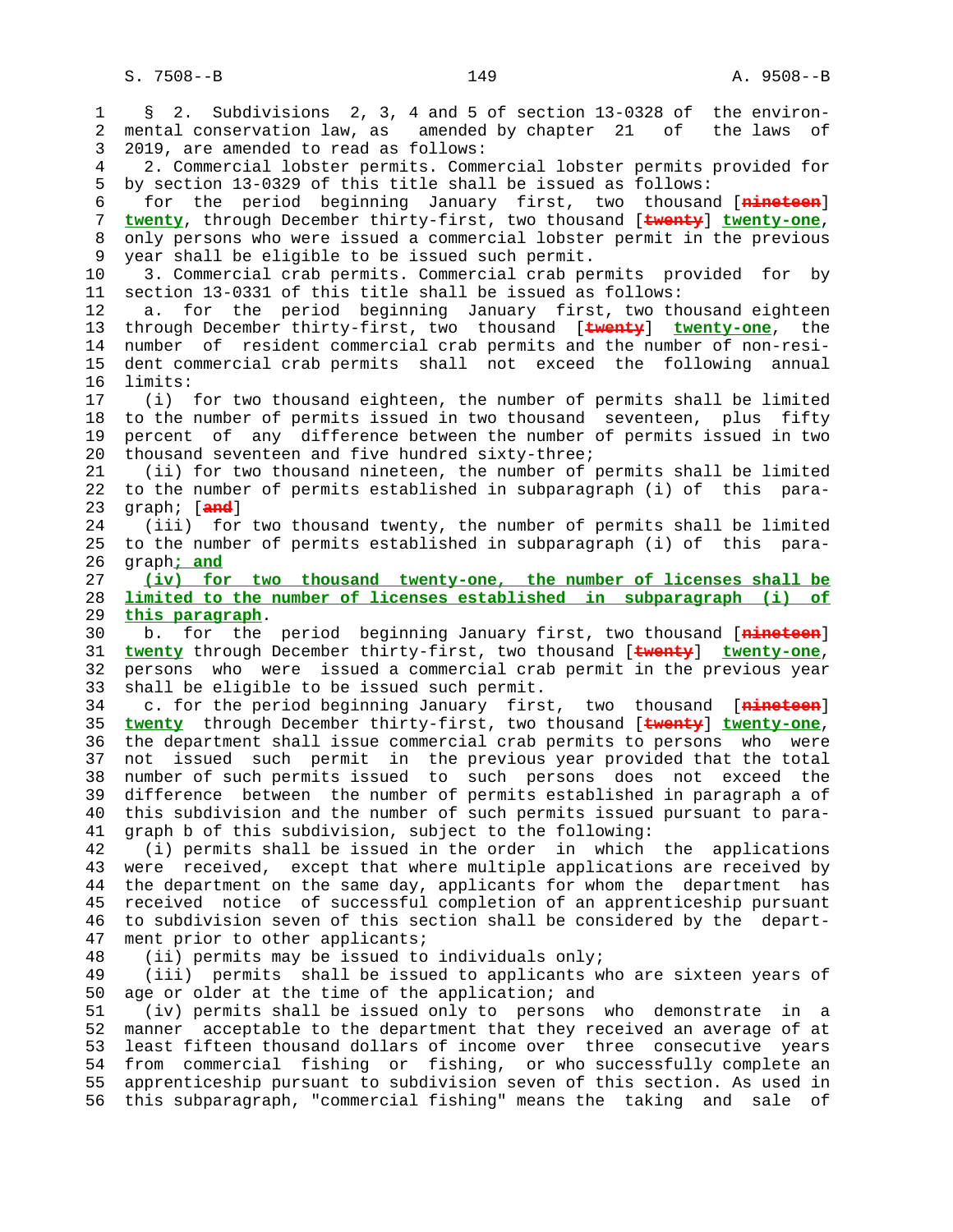1 marine resources including fish, shellfish, crustacea or other marine 2 biota and "fishing" means commercial fishing and carrying fishing 3 passengers for hire. Individuals who wish to qualify based on income 4 from "fishing" must hold a valid marine and coastal district party and 5 charter boat license. No more than ten percent of the permits issued 6 each year based on income eligibility pursuant to this paragraph shall 7 be issued to applicants who qualify based upon income derived from oper- 8 ation of or employment by a party or charter boat.<br>9 4. Commercial whelk or conch licenses. Commer 9 4. Commercial whelk or conch licenses. Commercial whelk or conch 10 licenses provided for by section 13-0330 of this title shall be issued 11 as follows: 12 a. for the period beginning January first, two thousand eighteen 13 through December thirty-first, two thousand [**twenty**] **twenty-one**, the 14 number of resident commercial whelk or conch licenses and the number of 15 non-resident commercial whelk or conch licenses shall not exceed the 16 following annual limits: 17 (i) for two thousand eighteen, the number of licenses shall be limited 18 to the number of licenses issued in two thousand seventeen plus fifty 19 percent of any difference between the number of licenses issued in two 20 thousand seventeen and two hundred fifty-two; 21 (ii) for two thousand nineteen, the number of licenses shall be limit- 22 ed to the number of licenses established in subparagraph (i) of this 23 paragraph; [**and**] 24 (iii) for two thousand twenty, the number of licenses shall be limited 25 to the number of licenses established in subparagraph (i) of this para- 26 graph**; and** 27 **(iv) for two thousand twenty-one, the number of licenses shall be** 28 **limited to the number of licenses established in subparagraph (i) of** 29 **this paragraph**. 30 b. for the period beginning January first, two thousand [**nineteen**] 31 **twenty** through December thirty-first, two thousand [**twenty**] **twenty-one**, 32 persons who were issued a commercial whelk or conch license in the 33 previous year shall be eligible to be issued such license. 34 c. for the period beginning January first, two thousand [**nineteen**] 35 **twenty** through December thirty-first, two thousand [**twenty**] **twenty-one**, 36 persons who were not issued a commercial whelk or conch license in the 37 previous year shall be eligible to be issued such license provided that 38 the total number of such licenses issued to such persons shall not 39 exceed the difference between the number of licenses established in 40 paragraph a of this subdivision and the number of such licenses issued 41 pursuant to paragraph b of this subdivision, subject to the following: 42 (i) licenses shall be issued in the order in which the applications 43 were received, except that where multiple applications are received by 44 the department on the same day, applicants for whom the department has 45 received notice of successful completion of an apprenticeship pursuant 46 to subdivision seven of this section shall be considered by the depart- 47 ment prior to other applicants; 48 (ii) licenses may be issued to individuals only; 49 (iii) licenses shall be issued to applicants who are sixteen years of 50 age or older at the time of the application; and 51 (iv) licenses shall be issued only to persons who demonstrate in a 52 manner acceptable to the department that they received an average of at 53 least fifteen thousand dollars of income over three consecutive years 54 from commercial fishing or fishing, or who successfully complete an 55 apprenticeship pursuant to subdivision seven of this section. As used in 56 this subparagraph, "commercial fishing" means the taking and sale of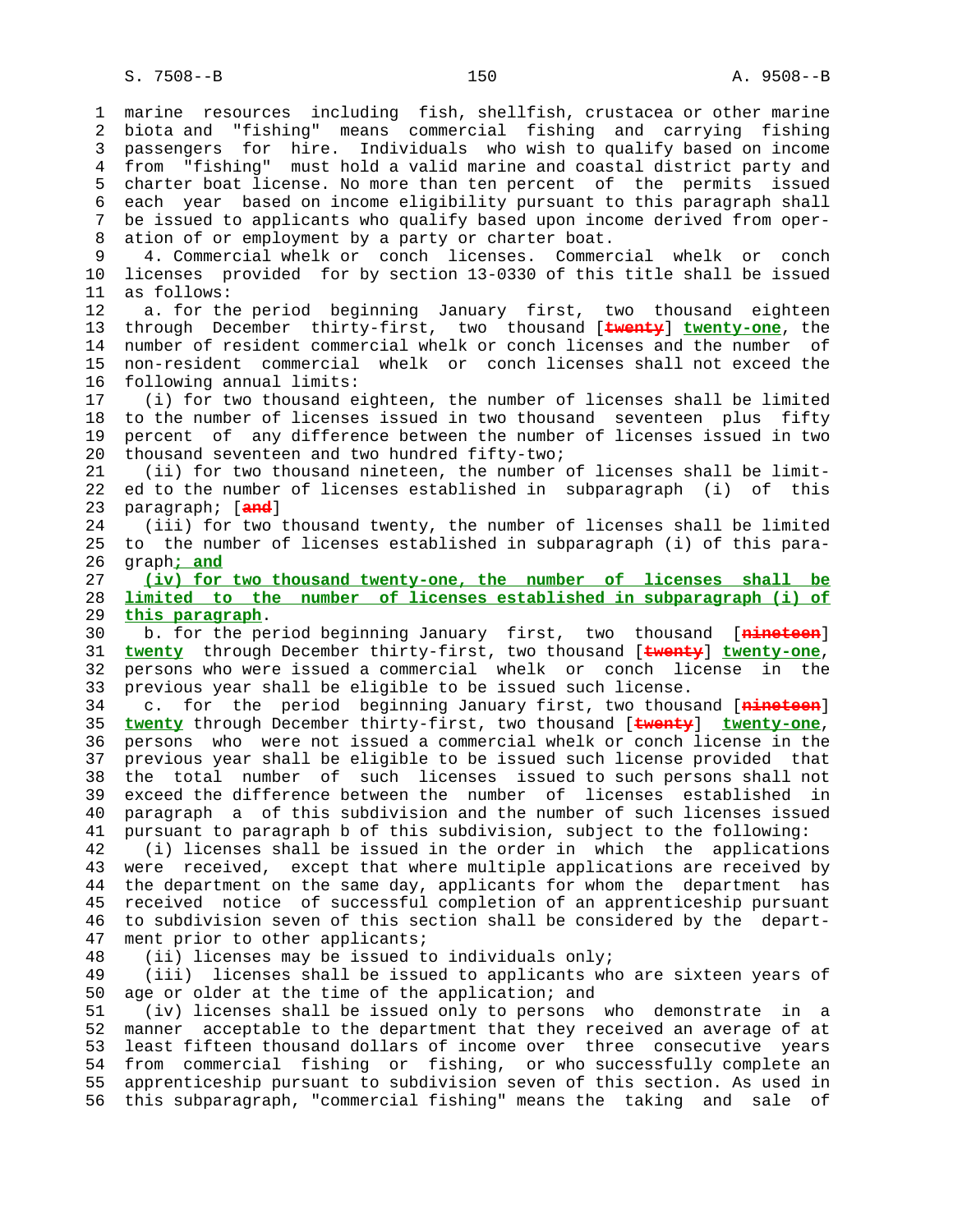1 marine resources including fish, shellfish, crustacea or other marine 2 biota and "fishing" means commercial fishing and carrying fishing 3 passengers for hire. Individuals who wish to qualify based on income 4 from "fishing" must hold a valid marine and coastal district party and 5 charter boat license. No more than ten percent of the licenses issued 6 each year pursuant to this paragraph shall be issued to applicants who 7 qualify based upon income derived from operation of or employment by a 8 party or charter boat.<br>9 5. Marine and coasta 5. Marine and coastal district party and charter boat licenses. Marine 10 and coastal district party and charter boat licenses provided for by 11 section 13-0336 of this title shall be issued as follows, except that 12 this subdivision shall not apply to the owner or operator of a party 13 boat or charter boat whose vessel is classified by the United States 14 Coast Guard as an Inspected Passenger Vessel and which is licensed to 15 carry more than six passengers: 16 a. for the years two thousand [**nineteen**] **twenty** through two thousand 17 [**twenty**] **twenty-one**, the annual number of marine and coastal district 18 party and charter boat licenses issued shall not exceed five hundred 19 seventeen. 20 b. for the years two thousand [**nineteen**] **twenty** through two thousand 21 [**twenty**] **twenty-one**, persons who were issued a marine and coastal 22 district party and charter boat license in the previous year shall be 23 eligible to be issued such license. 24 c. for the years two thousand [**nineteen**] **twenty** through two thousand 25 [**twenty**] **twenty-one**, the department shall issue marine and coastal 26 district party and charter boat licenses to persons who were not issued 27 such license in the previous year, provided that the total number of 28 licenses issued does not exceed five hundred seventeen, subject to the 29 following: 30 (i) licenses shall be issued in the order in which the applications 31 were received; 32 (ii) licenses shall be issued only to persons who hold an Uninspected 33 Passenger Vessel license issued by the United States Coast Guard. 34 § 3. This act shall take effect December 31, 2020. Effective imme- 35 diately, the addition, amendment and/or repeal of any rule or regulation 36 necessary for the implementation of this act on its effective date are 37 authorized and directed to be made and completed on or before such 38 effective date. 39 § 2. Severability clause. If any clause, sentence, paragraph, subdivi- 40 sion, section, or item of this subpart shall be adjudged by any court of 41 competent jurisdiction to be invalid, such judgment shall not affect, 42 impair, or invalidate the remainder thereof, but shall be confined in 43 its operation to the clause, sentence, paragraph, subdivision, section, 44 or item thereof directly involved in the controversy in which such judg- 45 ment shall have been rendered. It is hereby declared to be the intent of 46 the legislature that this act would have been enacted even if such 47 invalid provisions had not been included herein. 48 § 3. This act shall take effect immediately provided, however, that 49 the applicable effective date of Items A through R of this act shall be 50 as specifically set forth in the last section of such Items.

# 51 SUBPART B

 52 Section 1. This Subpart enacts into law major components of legis- 53 lation relating to issues deemed necessary for the state. Each component 54 is wholly contained within an Item identified as Items A through UUU.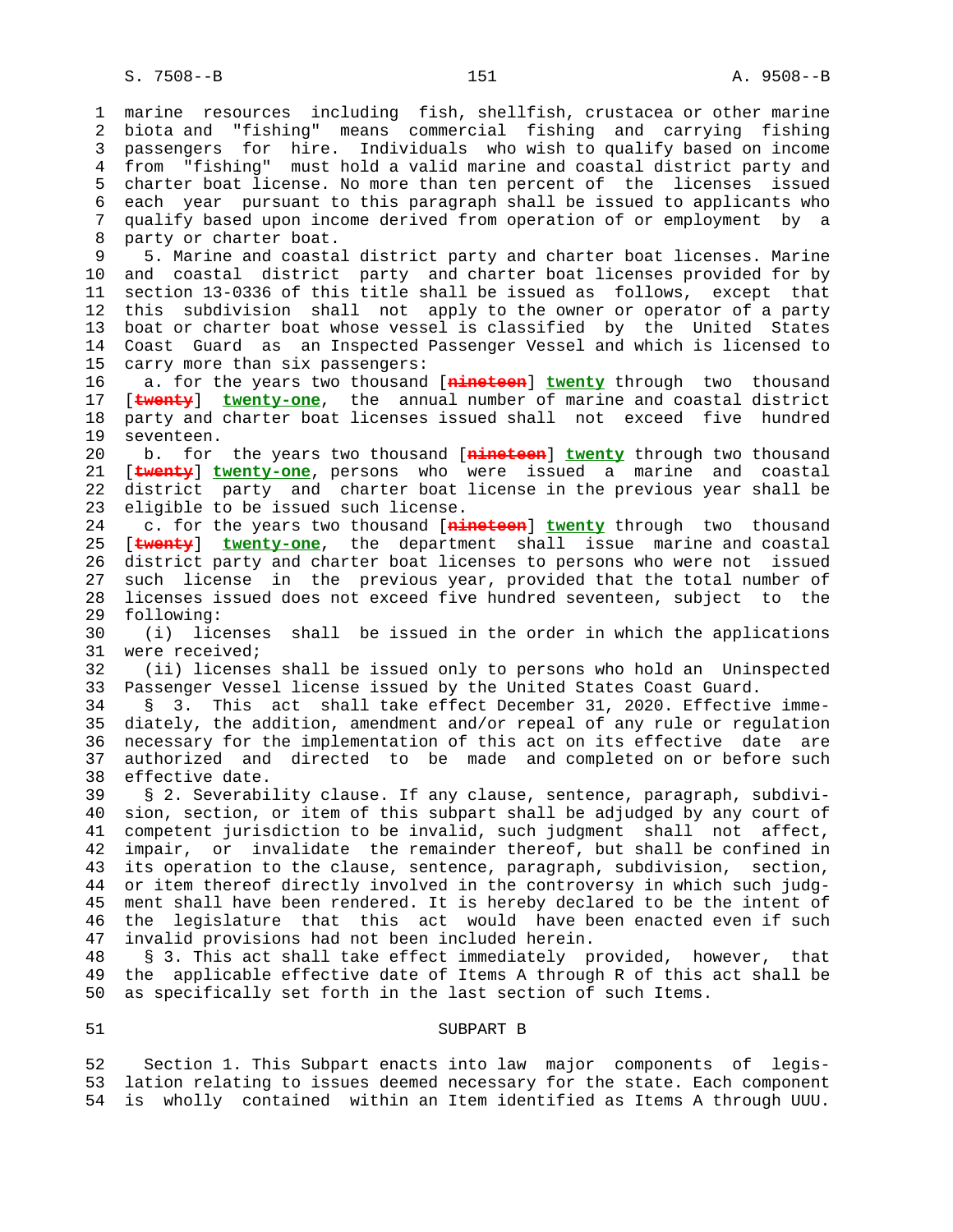# S. 7508--B 152 A. 9508--B

 1 The effective date for each particular provision contained within such 2 Item is set forth in the last section of such Item. Any provision in any 3 section contained within an Item, including the effective date of the 4 Item, which makes reference to a section "of this act", when used in 5 connection with that particular component, shall be deemed to mean and 6 refer to the corresponding section of the Item in which it is found. 7 Section three of this Subpart sets forth the general effective date of 8 this Subpart.

## 9 ITEM A

 10 Section 1. Notwithstanding any inconsistent provision of law, any 11 person who is licensed or certified to practice as a physician, physi- 12 cian's assistant, massage therapist, physical therapist, chiropractor, 13 dentist, optometrist, nurse, nurse practitioner, emergency medical tech- 14 nician, podiatrist or athletic trainer in another state or territory, 15 who is in good standing in such state or territory and who has been 16 appointed by the World Triathlon Corporation to provide professional 17 services at an event in this state sanctioned by the World Triathlon 18 Corporation, may provide such professional services to athletes and team 19 personnel registered to train at a location in this state or registered 20 to compete in an event conducted under the sanction of the World Triath- 21 lon Corporation in the state without first being licensed pursuant to 22 the provisions of title 8 of the education law or certified pursuant to 23 the provisions of the public health law, as may be applicable. Such 24 services shall be provided only four days before through one day after 25 each of the following events:

 26 a. Ironman Lake Placid scheduled to be held on July 26, 2020; and 27 b. Ironman 70.3 Lake Placid scheduled to be held on September 13, 28 2020.

 29 § 2. This act shall take effect immediately and shall expire and be 30 deemed repealed September 17, 2020.

# 31 **ITEM B**

 32 Section 1. Section 3 of chapter 510 of the laws of 2013, authorizing 33 the city of Middletown to enter into a contract to sell or pledge as 34 collateral for a loan some or all of the delinquent liens held by such 35 city to a private party or engage a private party to collect some or all 36 of the delinquent tax liens held by it, as amended by chapter 391 of the 37 laws of 2017, is amended to read as follows:

 38 § 3. This act shall take effect immediately and shall expire and be 39 deemed repealed on and after December 31, [**2019**] **2021**.

40 § 2. This act shall take effect immediately.

## 41 ITEM C

 42 Section 1. Short title. This act shall be known and may be cited as 43 the "private activity bond allocation act of 2020".

 44 § 2. Legislative findings and declaration. The legislature hereby 45 finds and declares that the federal tax reform act of 1986 established a 46 statewide bond volume ceiling on the issuance of certain tax exempt 47 private activity bonds and notes and, under certain circumstances, 48 governmental use bonds and notes issued by the state and its public 49 authorities, local governments, agencies which issue on behalf of local 50 governments, and certain other issuers. The federal tax reform act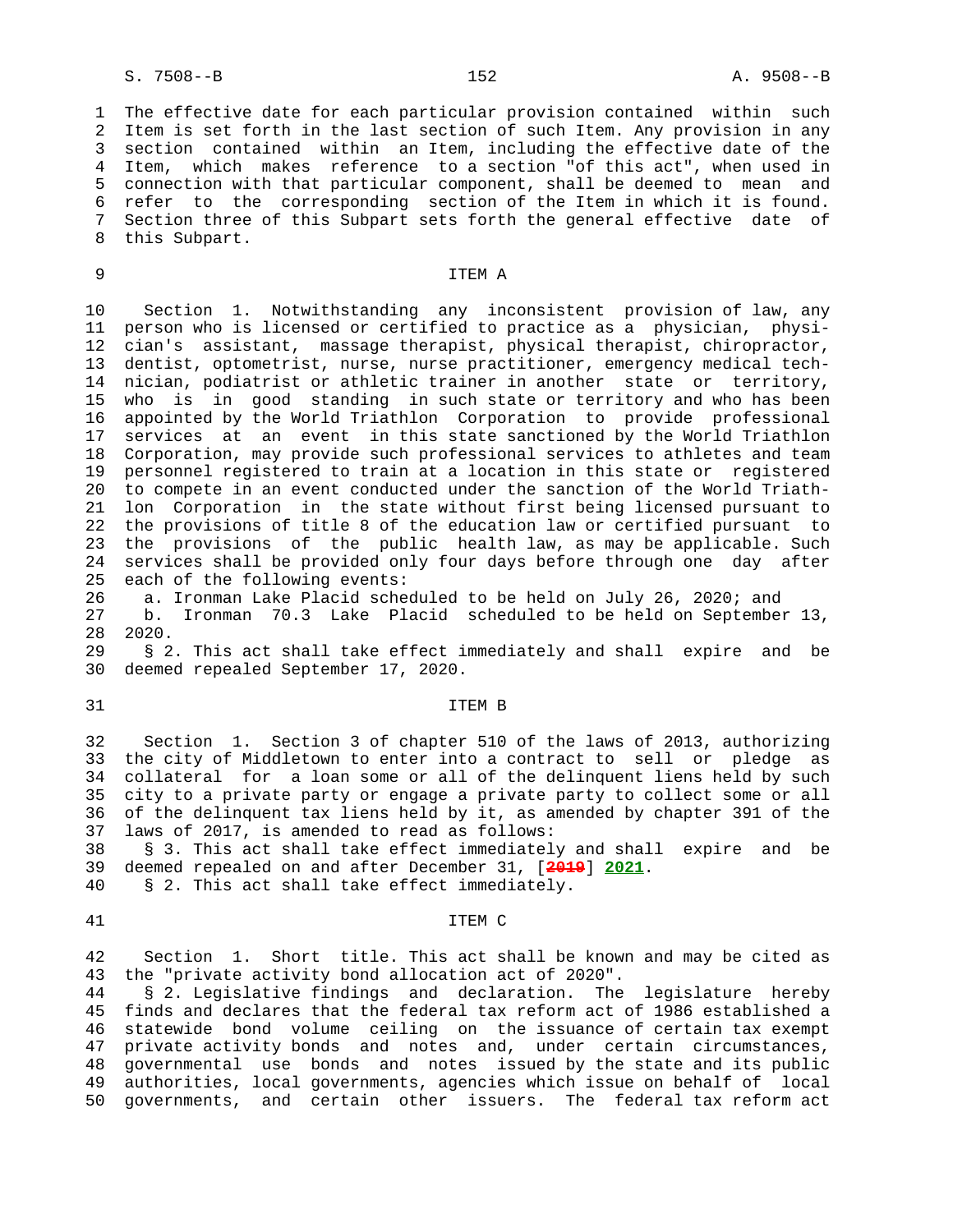1 establishes a formula for the allocation of the bond volume ceiling 2 which was subject to temporary modification by gubernatorial executive 3 order until December 31, 1987. That act also permits state legislatures 4 to establish, by statute, an alternative formula for allocating the 5 volume ceiling. Bonds and notes subject to the volume ceiling require an 6 allocation from the state's annual volume ceiling in order to qualify 7 for federal tax exemption. 8 It is hereby declared to be the policy of the state to maximize the<br>9 public benefit through the issuance of private activity bonds for the public benefit through the issuance of private activity bonds for the 10 purposes of, among other things, allocating a fair share of the bond 11 volume ceiling upon initial allocation and from a bond reserve to local 12 agencies and for needs identified by local governments; providing hous- 13 ing and promoting economic development; job creation; an economical 14 energy supply; and resource recovery and to provide for an orderly and 15 efficient volume ceiling allocation process for state and local agencies 16 by establishing an alternative formula for making such allocations. 17 § 3. Definitions. As used in this act, unless the context requires 18 otherwise: 19 1. "Bonds" means bonds, notes or other obligations. 20 2. "Carryforward" means an amount of unused private activity bond 21 ceiling available to an issuer pursuant to an election filed with the 22 internal revenue service pursuant to section 146(f) of the code. 23 3. "Code" means the internal revenue code of 1986, as amended. 24 4. "Commissioner" means the commissioner of the New York state depart- 25 ment of economic development. 26 5. "Covered bonds" means those tax exempt private activity bonds and 27 that portion of the non-qualified amount of an issue of governmental use 28 bonds for which an allocation of the statewide ceiling is required for 29 the interest earned by holders of such bonds to be excluded from the 30 gross income of such holders for federal income tax purposes under the 31 code. 32 6. "Director" means the director of the New York state division of the 33 budget. 34 7. "Issuer" means a local agency, state agency or other issuer. 35 8. "Local agency" means an industrial development agency established 36 or operating pursuant to article 18-A of the general municipal law, the 37 Troy industrial development authority and the Auburn industrial develop- 38 ment authority. 39 9. "Other issuer" means any agency, political subdivision or other 40 entity, other than a local agency or state agency, that is authorized to 41 issue covered bonds. 42 10. "Qualified small issue bonds" means qualified small issue bonds, 43 as defined in section 144(a) of the code. 44 11. "State agency" means the state of New York, the New York state 45 energy research and development authority, the New York job development 46 authority, the New York state environmental facilities corporation, the 47 New York state urban development corporation and its subsidiaries, the 48 Battery Park city authority, the port authority of New York and New 49 Jersey, the power authority of the state of New York, the dormitory 50 authority of the state of New York, the New York state housing finance 51 agency, the state of New York mortgage agency, and any other public 52 benefit corporation or public authority designated by the governor for 53 the purposes of this act. 54 12. "Statewide ceiling" means for any calendar year the highest state 55 ceiling (as such term is used in section 146 of the code) applicable to

56 New York state.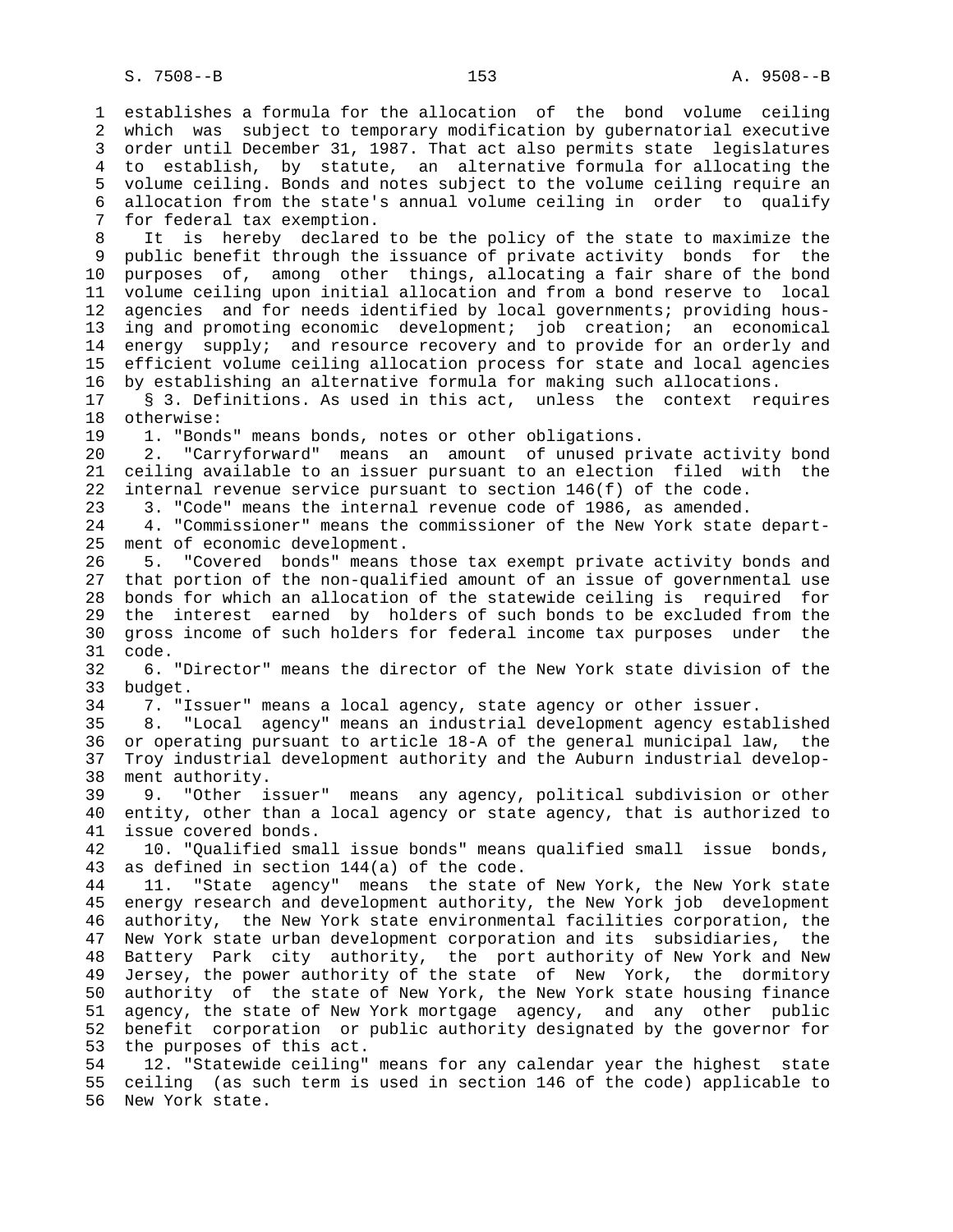1 13. "Future allocations" means allocations of statewide ceiling for up 2 to two future years. 3 14. "Multi-year housing development project" means a project (a) which 4 qualifies for covered bonds; (b) which is to be constructed over two or 5 more years and (c) in which at least twenty percent of the dwelling 6 units will be occupied by persons and families of low income. 7 § 4. Local agency set-aside. A set-aside of statewide ceiling for 8 local agencies for any calendar year shall be an amount which bears the<br>9 same ratio to one-third of the statewide ceiling as the population of same ratio to one-third of the statewide ceiling as the population of 10 the jurisdiction of such local agency bears to the population of the 11 entire state. The commissioner shall administer allocations of such 12 set-aside to local agencies. 13 § 5. State agency set-aside. A set-aside of statewide ceiling for all 14 state agencies for any calendar year shall be one-third of the statewide 15 ceiling. The director shall administer allocations of such set-aside to 16 state agencies and may grant an allocation to any state agency upon 17 receipt of an application in such form as the director shall require. 18 § 6. Statewide bond reserve. One-third of the statewide ceiling is 19 hereby set aside as a statewide bond reserve to be administered by the 20 director. 21 1. Allocation of the statewide bond reserve among state agencies, 22 local agencies and other issuers. The director shall transfer a portion 23 of the statewide bond reserve to the commissioner for allocation to and 24 use by local agencies and other issuers in accordance with the terms of 25 this section. The remainder of the statewide bond reserve may be allo- 26 cated by the director to state agencies in accordance with the terms of 27 this section. 28 2. Allocation of statewide bond reserve to local agencies or other 29 issuers. 30 (a) Local agencies or other issuers may at any time apply to the 31 commissioner for an allocation from the statewide bond reserve. Such 32 application shall demonstrate: 33 (i) that the requested allocation is required under the code for the 34 interest earned on the bonds to be excluded from the gross income of 35 bondholders for federal income tax purposes; 36 (ii) that the local agency's remaining unused allocation provided 37 pursuant to section four of this act, and other issuer's remaining 38 unused allocation, or any available carryforward will be insufficient 39 for the specific project or projects for which the reserve allocation is 40 requested; and 41 (iii) that, except for those allocations made pursuant to section 42 thirteen of this act to enable carryforward elections, the requested 43 allocation is reasonably expected to be used during the calendar year, 44 and the requested future allocation is reasonably expected to be used in 45 the calendar year to which the future allocation relates. 46 (b) In reviewing and approving or disapproving applications, the 47 commissioner shall exercise discretion to ensure an equitable distrib- 48 ution of allocations from the statewide bond reserve to local agencies 49 and other issuers. Prior to making a determination on such applications, 50 the commissioner shall notify and seek the recommendation of the presi- 51 dent and chief executive officer of the New York state housing finance 52 agency in the case of an application related to the issuance of multi- 53 family housing or mortgage revenue bonds, and in the case of other 54 requests, such state officers, departments, divisions and agencies as 55 the commissioner deems appropriate.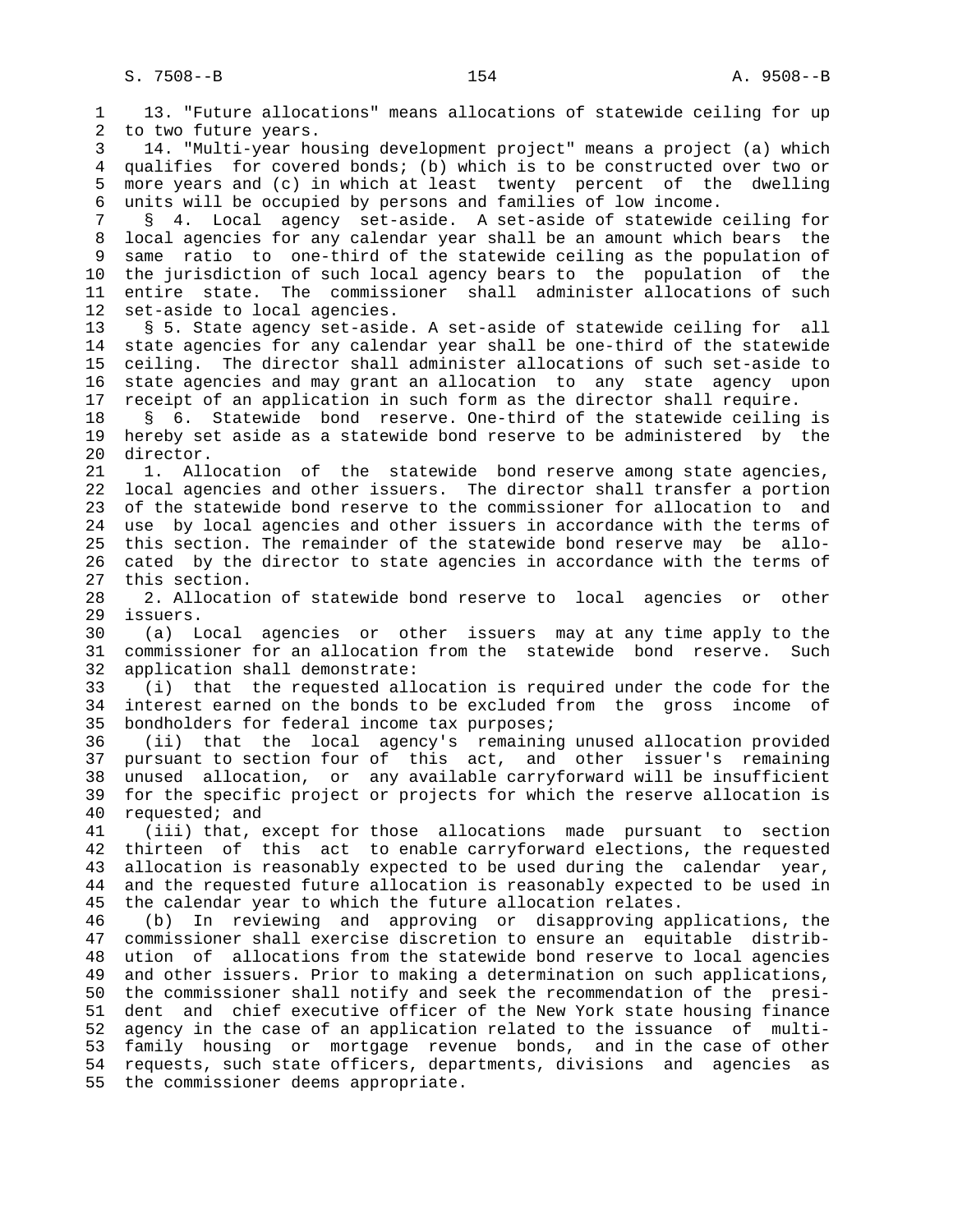1 (c) Applications for allocations shall be made in such form and 2 contain such information and reports as the commissioner shall require.

 3 (d) On or before September fifteenth of each year, the commissioner 4 shall publish the total amount of local agency set-aside that has been 5 recaptured pursuant to section twelve of this act for that year on the 6 department of economic development's website.

 7 3. Allocation of statewide bond reserve to state agencies. The direc- 8 tor may make an allocation from the statewide bond reserve to any state agency. Before making any allocation of statewide bond reserve to state 10 agencies the director shall be satisfied:

 11 (a) that the allocation is required under the code for the interest 12 earned on the bonds to be excluded from the gross income of bondholders 13 for federal income tax purposes;

 14 (b) that the state agency's remaining unused allocation provided 15 pursuant to section five of this act or any available carryforward will 16 be insufficient to accommodate the specific bond issue or issues for 17 which the reserve allocation is requested; and

 18 (c) that, except for those allocations made pursuant to section thir- 19 teen of this act to enable carryforward elections, the requested allo- 20 cation is reasonably expected to be used during the calendar year, and 21 the requested future allocation is reasonably expected to be used in the 22 calendar year to which the future allocation relates.

 23 § 7. Access to employment opportunities. 1. All issuers shall require 24 that any new employment opportunities created in connection with indus- 25 trial or manufacturing projects financed through the issuance of quali- 26 fied small issue bonds shall be listed with the New York state depart- 27 ment of labor and with the one-stop career center established pursuant 28 to the federal Workforce Innovation and Opportunity Act (Pub. L. No. 29 113-128) serving the locality in which the employment opportunities are 30 being created. Such listing shall be in a manner and form prescribed by 31 the commissioner. All issuers shall further require that for any new 32 employment opportunities created in connection with an industrial or 33 manufacturing project financed through the issuance of qualified small 34 issue bonds by such issuer, industrial or manufacturing firms shall 35 first consider persons eligible to participate in the Workforce Inno- 36 vation and Opportunity Act (Pub. L. No. 113-128) programs who shall be 37 referred to the industrial or manufacturing firm by one-stop centers in 38 local workforce investment areas or by the department of labor. Issuers 39 of qualified small issue bonds are required to monitor compliance with 40 the provisions of this section as prescribed by the commissioner.

 41 2. Nothing in this section shall be construed to require users of 42 qualified small issue bonds to violate any existing collective bargain- 43 ing agreement with respect to the hiring of new employees. Failure on 44 the part of any user of qualified small issue bonds to comply with the 45 requirements of this section shall not affect the allocation of bonding 46 authority to the issuer of the bonds or the validity or tax exempt 47 status of such bonds.

 48 § 8. Overlapping jurisdictions. In a geographic area represented by a 49 county local agency and one or more sub-county local agencies, the allo- 50 cation granted by section four of this act with respect to such area of 51 overlapping jurisdiction shall be apportioned one-half to the county 52 local agency and one-half to the sub-county local agency or agencies. 53 Where there is a local agency for the benefit of a village within the 54 geographic area of a town for the benefit of which there is a local 55 agency, the allocation of the village local agency shall be based on the 56 population of the geographic area of the village, and the allocation of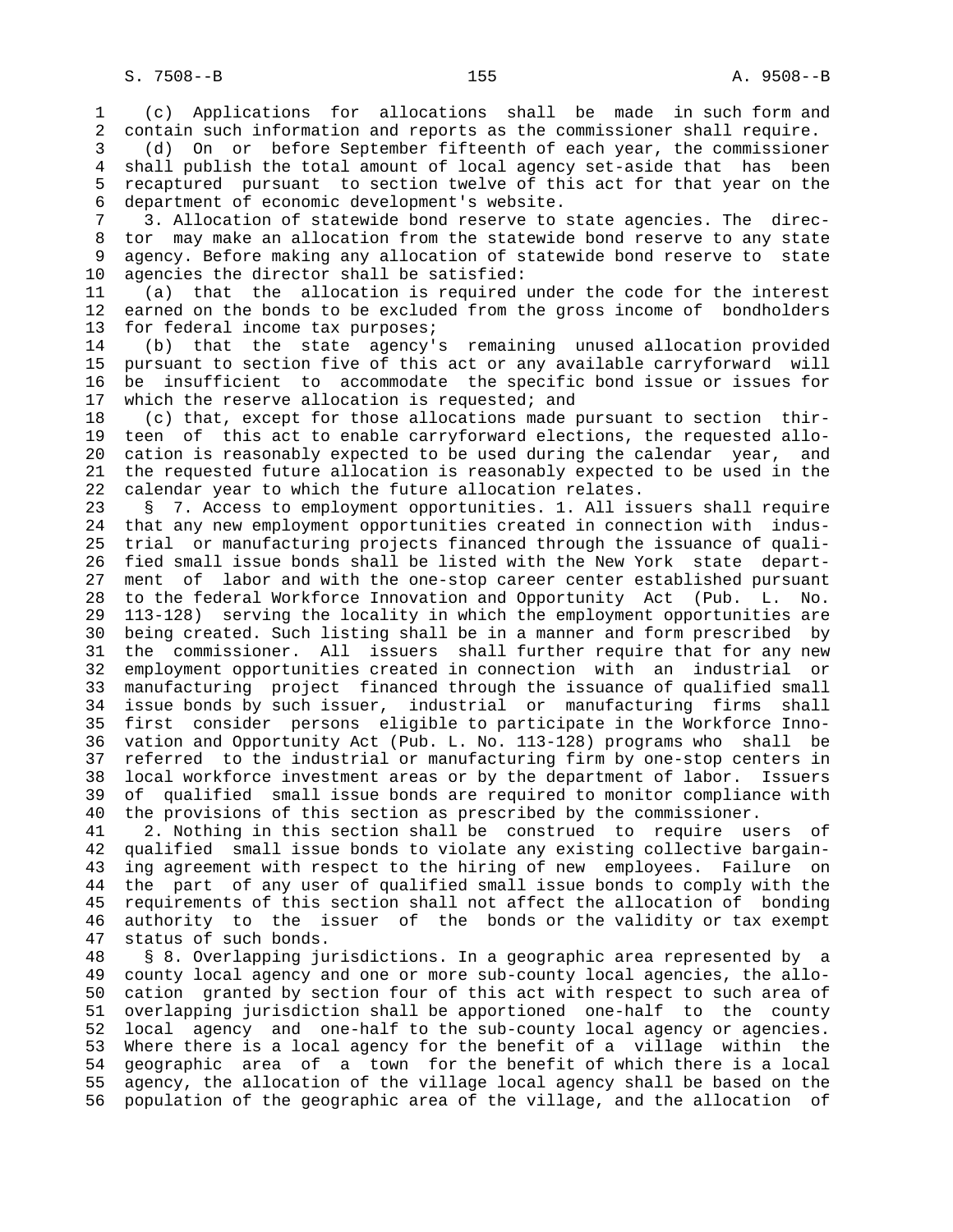1 the town local agency shall be based upon the population of the 2 geographic area of the town outside of the village. Notwithstanding the 3 foregoing, a local agency may surrender all or part of its allocation 4 for such calendar year to another local agency with an overlapping 5 jurisdiction. Such surrender shall be made at such time and in such 6 manner as the commissioner shall prescribe.

 7 § 9. Ineligible local agencies. To the extent that any allocation of 8 the local agency set-aside would be made by this act to a local agency<br>9 which is ineligible to receive such allocation under the code or under which is ineligible to receive such allocation under the code or under 10 regulations interpreting the state volume ceiling provisions of the 11 code, such allocation shall instead be made to the political subdivision 12 for whose benefit that local agency was created.

 13 § 10. Municipal reallocation. The chief executive officer of any poli- 14 tical subdivision or, if such political subdivision has no chief execu- 15 tive officer, the governing board of the political subdivision for the 16 benefit of which a local agency has been established, may withdraw all 17 or any portion of the allocation granted by section four of this act to 18 such local agency. The political subdivision may then reallocate all or 19 any portion of such allocation, as well as all or any portion of the 20 allocation received pursuant to section nine of this act, to itself or 21 any other issuer established for the benefit of that political subdivi- 22 sion or may assign all or any portion of the allocation received pursu- 23 ant to section nine of this act to the local agency created for its 24 benefit. The chief executive officer or governing board of the political 25 subdivision, as the case may be, shall notify the commissioner of any 26 such reallocation.

 27 § 11. Future allocations for multi-year housing development projects. 28 1. In addition to other powers granted under this act, the commissioner 29 is authorized to make the following future allocations of statewide 30 ceiling for any multi-year housing development project for which the 31 commissioner also makes an allocation of statewide ceiling for the 32 current year under this act or for which, in the event of expiration of 33 provisions of this act described in section eighteen of this act, an 34 allocation of volume cap for a calendar year subsequent to such expira- 35 tion shall have been made under section 146 of the code: (a) to local 36 agencies from the local agency set-aside (but only with the approval of 37 the chief executive officer of the political subdivision to which the 38 local agency set-aside relates or the governing body of a political 39 subdivision having no chief executive officer) and (b) to other issuers 40 from that portion, if any, of the statewide bond reserve transferred to 41 the commissioner by the director. Any future allocation made by the 42 commissioner shall constitute an allocation of statewide ceiling for the 43 future year specified by the commissioner and shall be deemed to have 44 been made on the first day of the future year so specified.

 45 2. In addition to other powers granted under this act, the director is 46 authorized to make future allocations of statewide ceiling from the 47 state agency set-aside or from the statewide bond reserve to state agen- 48 cies for any multi-year housing development project for which the direc- 49 tor also makes an allocation of statewide ceiling from the current year 50 under this act or for which, in the event of expiration of provisions of 51 this act described in section eighteen of this act, an allocation of 52 volume cap for a calendar year subsequent to such expiration shall have 53 been made under section 146 of the code, and is authorized to make 54 transfers of the statewide bond reserve to the commissioner for future 55 allocations to other issuers for multi-year housing development projects 56 for which the commissioner has made an allocation of statewide ceiling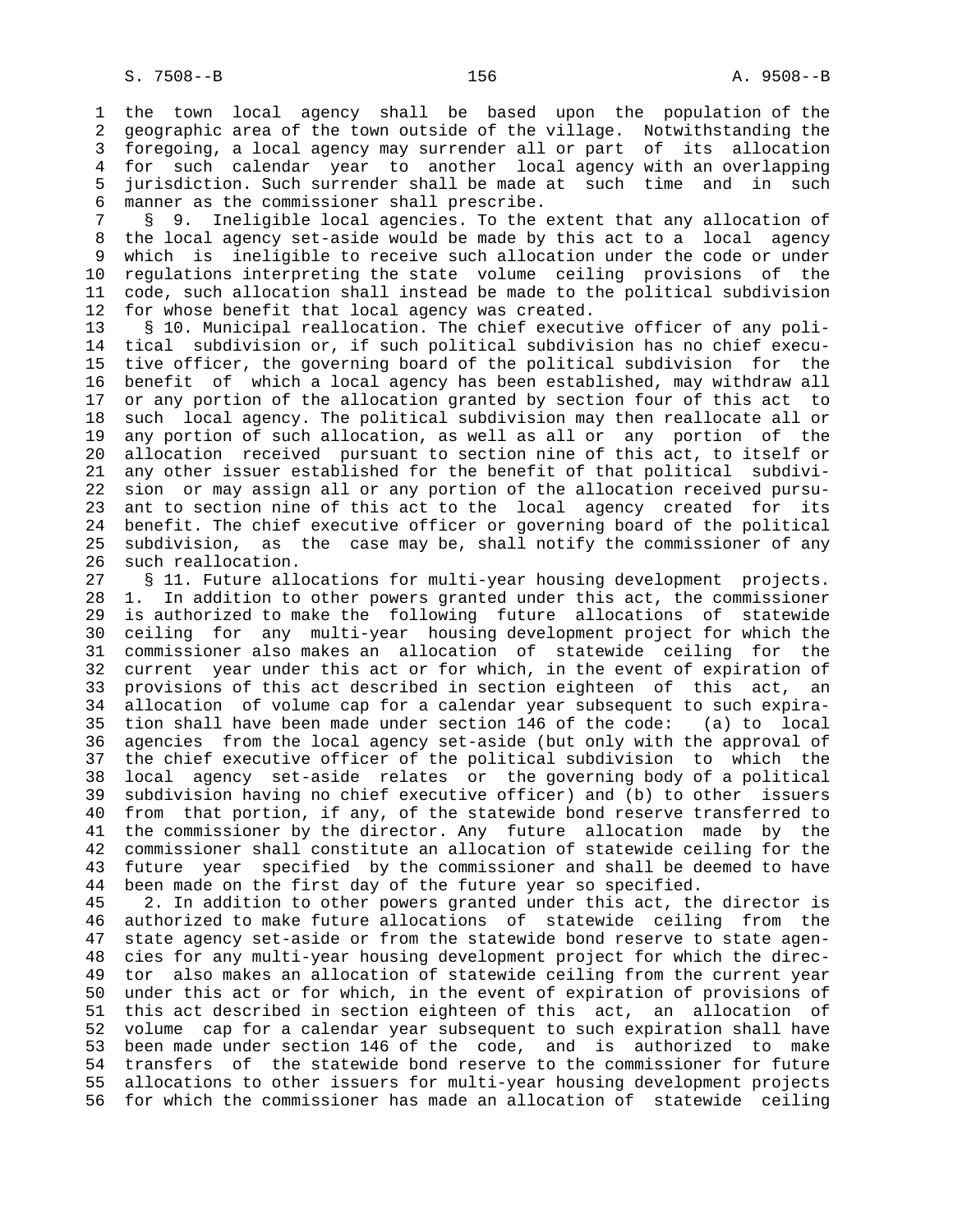1 for the current year. Any such future allocation or transfer of the 2 statewide bond reserve for future allocation made by the director shall 3 constitute an allocation of statewide ceiling or transfer of the state- 4 wide bond reserve for the future years specified by the director and 5 shall be deemed to have been made on the first day of the future year so 6 specified.

 7 3. (a) If an allocation made with respect to a multi-year housing 8 development project is not used by September fifteenth of the year to<br>9 which the allocation relates, the allocation with respect to the then which the allocation relates, the allocation with respect to the then 10 current year shall be subject to recapture in accordance with the 11 provisions of section twelve of this act, and in the event of such a 12 recapture, unless a carryforward election by another issuer shall have 13 been approved by the commissioner or a carryforward election by a state 14 agency shall have been approved by the director, all future allocations 15 made with respect to such project pursuant to subdivision one or two of 16 this section shall be canceled.

 17 (b) The commissioner and the director shall have the authority to make 18 future allocations from recaptured current year allocations and canceled 19 future allocations to multi-year housing development projects in a 20 manner consistent with the provisions of this act. Any such future allo- 21 cation shall, unless a carryforward election by another issuer shall 22 have been approved by the commissioner or a carryforward election by a 23 state agency shall have been approved by the director, be canceled if 24 the current year allocation for the project is not used by December 31, 25 2021.

 26 (c) The commissioner and the director shall establish procedures 27 consistent with the provisions of this act relating to carryforward of 28 future allocations.

 29 4. The aggregate future allocations from either of the two succeeding 30 years shall not exceed six hundred fifty million dollars for each such 31 year.

 32 § 12. Year end allocation recapture. On or before September first of 33 each year, each state agency shall report to the director and each local 34 agency and each other issuer shall report to the commissioner the amount 35 of bonds subject to allocation under this act that will be issued prior 36 to the end of the then current calendar year, and the amount of the 37 issuer's then total allocation that will remain unused. As of September 38 fifteenth of each year, the unused portion of each local agency's and 39 other issuer's then total allocation as reported and the unallocated 40 portion of the set-aside for state agencies shall be recaptured and 41 added to the statewide bond reserve and shall no longer be available to 42 covered bond issuers except as otherwise provided herein. From September 43 fifteenth through the end of the year, each local agency or other issuer 44 having an allocation shall immediately report to the commissioner and 45 each state agency having an allocation shall immediately report to the 46 director any changes to the status of its allocation or the status of 47 projects for which allocations have been made which should affect the 48 timing or likelihood of the issuance of covered bonds therefor. If the 49 commissioner determines that a local agency or other issuer has overes- 50 timated the amount of covered bonds subject to allocation that will be 51 issued prior to the end of the calendar year, the commissioner may 52 recapture the amount of the allocation to such local agency or other 53 issuer represented by such overestimation by notice to the local agency 54 or other issuer, and add such allocation to the statewide bond reserve. 55 The director may likewise make such determination and recapture with 56 respect to state agency allocations.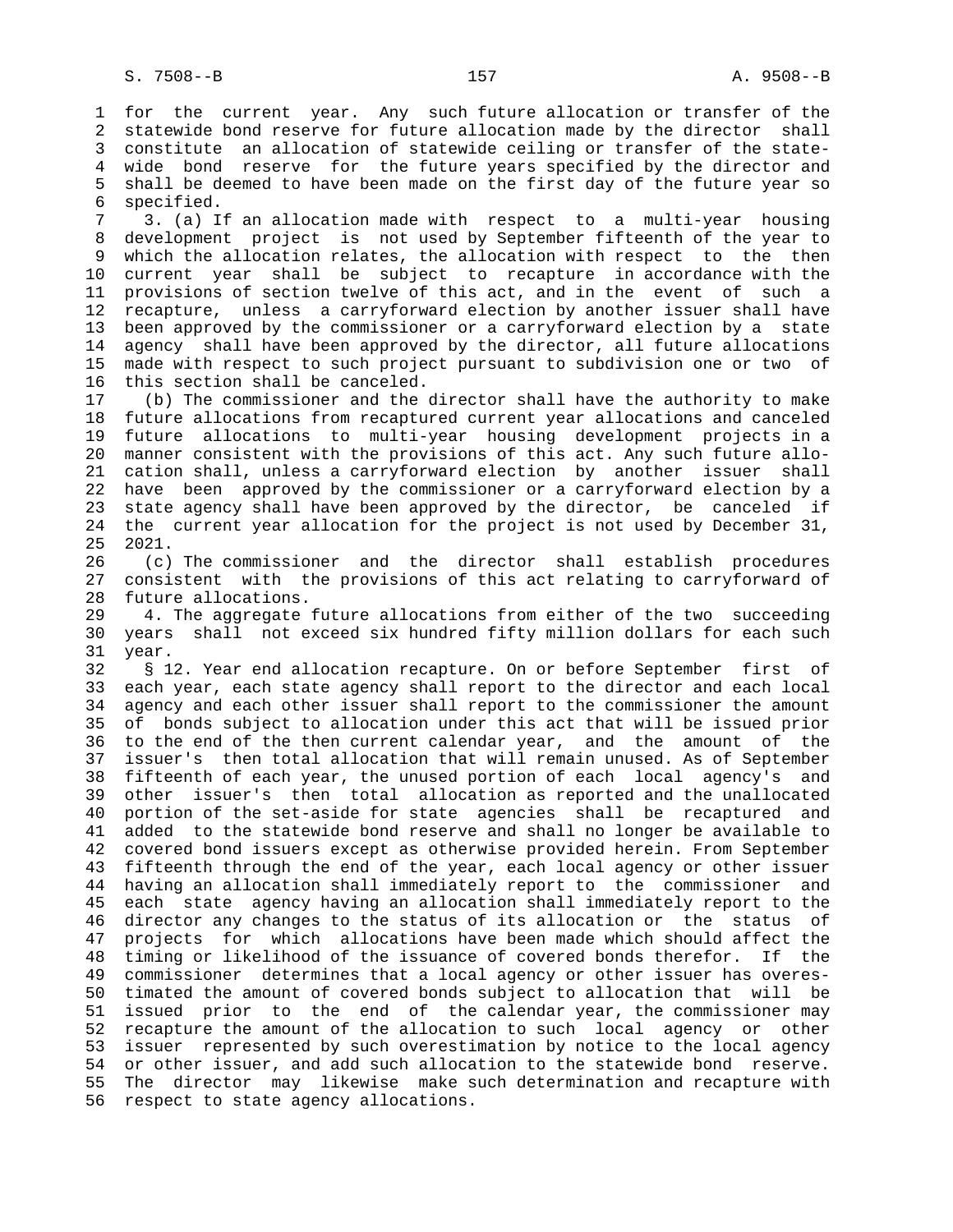1 § 13. Allocation carryforward. 1. No local agency or other issuer 2 shall make a carryforward election utilizing any unused allocation 3 (pursuant to section 146(f) of the code) without the prior approval of 4 the commissioner. Likewise no state agency shall make or file such an 5 election, or elect to issue or carryforward mortgage credit certif- 6 icates, without the prior approval of the director.

 7 2. On or before November fifteenth of each year, each state agency 8 seeking unused statewide ceiling for use in future years shall make a<br>9 request for an allocation for a carryforward to the director, whose request for an allocation for a carryforward to the director, whose 10 approval shall be required before a carryforward election is filed by or 11 on behalf of any state agency. A later request may also be considered by 12 the director, who may file a carryforward election for any state agency 13 with the consent of such agency.

 14 3. On or before November fifteenth of each year, each local agency or 15 other issuer seeking unused statewide ceiling for use in future years 16 shall make a request for an allocation for a carryforward to the commis- 17 sioner, whose approval shall be required before a carryforward election 18 is filed by or on behalf of any local or other agency. A later request 19 may also be considered by the commissioner.

 20 4. On or before January fifteenth of each year, the director shall 21 publish the total amount of unused statewide ceiling from the prior year 22 on the division of budget's website.

 23 § 14. New York state bond allocation policy advisory panel. 1. There 24 is hereby created a policy advisory panel and process to provide policy 25 advice regarding the priorities for distribution of the statewide ceil- 26 ing.

 27 2. The panel shall consist of five members, one designee being 28 appointed by each of the following: the governor, the temporary presi- 29 dent of the senate, the speaker of the assembly, the minority leader of 30 the senate and the minority leader of the assembly. The designee of the 31 governor shall chair the panel. The panel shall monitor the allocation 32 process through the year, and in that regard, the division of the budget 33 and the department of economic development shall assist and cooperate 34 with the panel as provided in this section. The advisory process shall 35 operate through the issuance of advisory opinions by members of the 36 panel as provided in subdivisions six and seven of this section. A meet- 37 ing may be held at the call of the chair with the unanimous consent of 38 the members.

 39 3. (a) Upon receipt of a request for allocation or a request for 40 approval of a carryforward election from the statewide reserve from a 41 local agency or other issuer, the commissioner shall, within five work- 42 ing days, notify the panel of such request and provide the panel with 43 copies of all application materials submitted by the applicant.

 44 (b) Upon receipt of a request for allocation or a request for approval 45 of carryforward election from the statewide reserve from a state agency, 46 the director shall, within five working days, notify the panel of such 47 request and provide the panel with copies of all application materials 48 submitted by the applicant.

 49 4. (a) Following receipt of a request for allocation from a local 50 agency or other issuer, the commissioner shall notify the panel of a 51 decision to approve or exclude from further consideration such request, 52 and the commissioner shall state the reasons. Such notification shall be 53 made with or after the transmittal of the information specified in 54 subdivision three of this section and at least five working days before 55 formal notification is made to the applicant.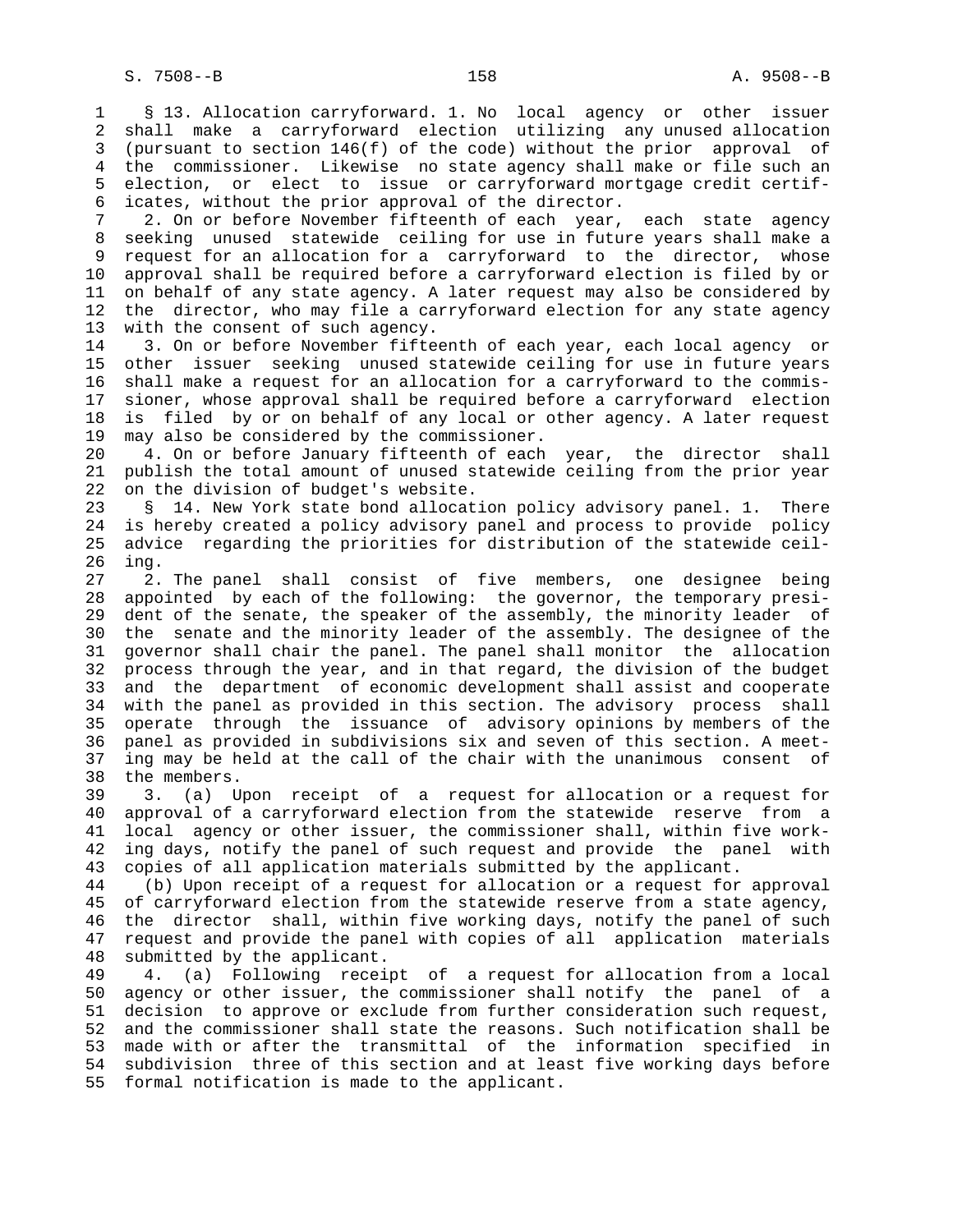1 (b) Following receipt of a request for allocation from a state agency, 2 the director shall notify the panel of a decision to approve or exclude 3 from further consideration such request, and shall state the reasons. 4 Such notification shall be made with or after the transmission of the 5 information specified in subdivision three of this section and at least 6 five working days before formal notification is made to the state agen- 7 cy. 8 5. The requirements of subdivisions three and four of this section<br>9 shall not apply to adjustments to allocations due to bond sizing changshall not apply to adjustments to allocations due to bond sizing chang- 10 es. 11 6. In the event that any decision to approve or to exclude from 12 further consideration a request for allocation is made within ten work- 13 ing days of the end of the calendar year and in the case of all requests 14 for consent to a carryforward election, the commissioner or director, as 15 is appropriate, shall provide the panel with the longest possible 16 advance notification of the action, consistent with the requirements of 17 the code, and shall, wherever possible, solicit the opinions of the 18 members of the panel before formally notifying any applicant of the 19 action. Such notification may be made by means of telephone communi- 20 cation to the members or by written notice delivered to the Albany 21 office of the appointing authority of the respective members. 22 7. Upon notification by the director or the commissioner, any member 23 of the panel may, within five working days, notify the commissioner or 24 the director of any policy objection concerning the expected action. If 25 three or more members of the panel shall submit policy objections in 26 writing to the intended action, the commissioner or the director shall 27 respond in writing to the objection prior to taking the intended action 28 unless exigent circumstances make it necessary to respond after the 29 action has been taken. 30 8. On or before the first day of July, in any year, the director shall 31 report to the members of the New York state bond allocation policy advi- 32 sory panel on the actual utilization of volume cap for the issuance of 33 bonds during the prior calendar year and the amount of such cap allo- 34 cated for carryforwards for future bond issuance. The report shall 35 include, for each local agency or other issuer and each state agency the 36 initial allocation, the amount of bonds issued subject to the allo- 37 cation, the amount of the issuer's allocation that remained unused, the 38 allocation of the statewide bond reserve, carryforward allocations and 39 recapture of allocations. Further, the report shall include projections 40 regarding private activity bond issuance for state and local issuers for 41 the calendar year, as well as any recommendations for legislative 42 action. The director shall publish the report on the division of budg- 43 et's website concurrently with the release of the report to the panel.

 44 § 15. Severability. If any clause, sentence, paragraph, section, or 45 item of this subpart shall be adjudged by any court of competent juris- 46 diction to be invalid, such judgment shall not affect, impair, or inval- 47 idate the remainder thereof, but shall be confined in its operation to 48 the clause, sentence, paragraph, section, or item thereof directly 49 involved in the controversy in which such judgment shall have been 50 rendered.

 51 § 16. Notwithstanding any provisions of this act to the contrary (1) 52 provided that a local agency or other issuer certifies to the commis- 53 sioner on or before October 1, 2020 that it has issued private activity 54 bonds described in this act and the amount thereof which used statewide 55 ceiling, a commitment or allocation of statewide ceiling to a local 56 agency or other issuer made to or so used by such local agency or other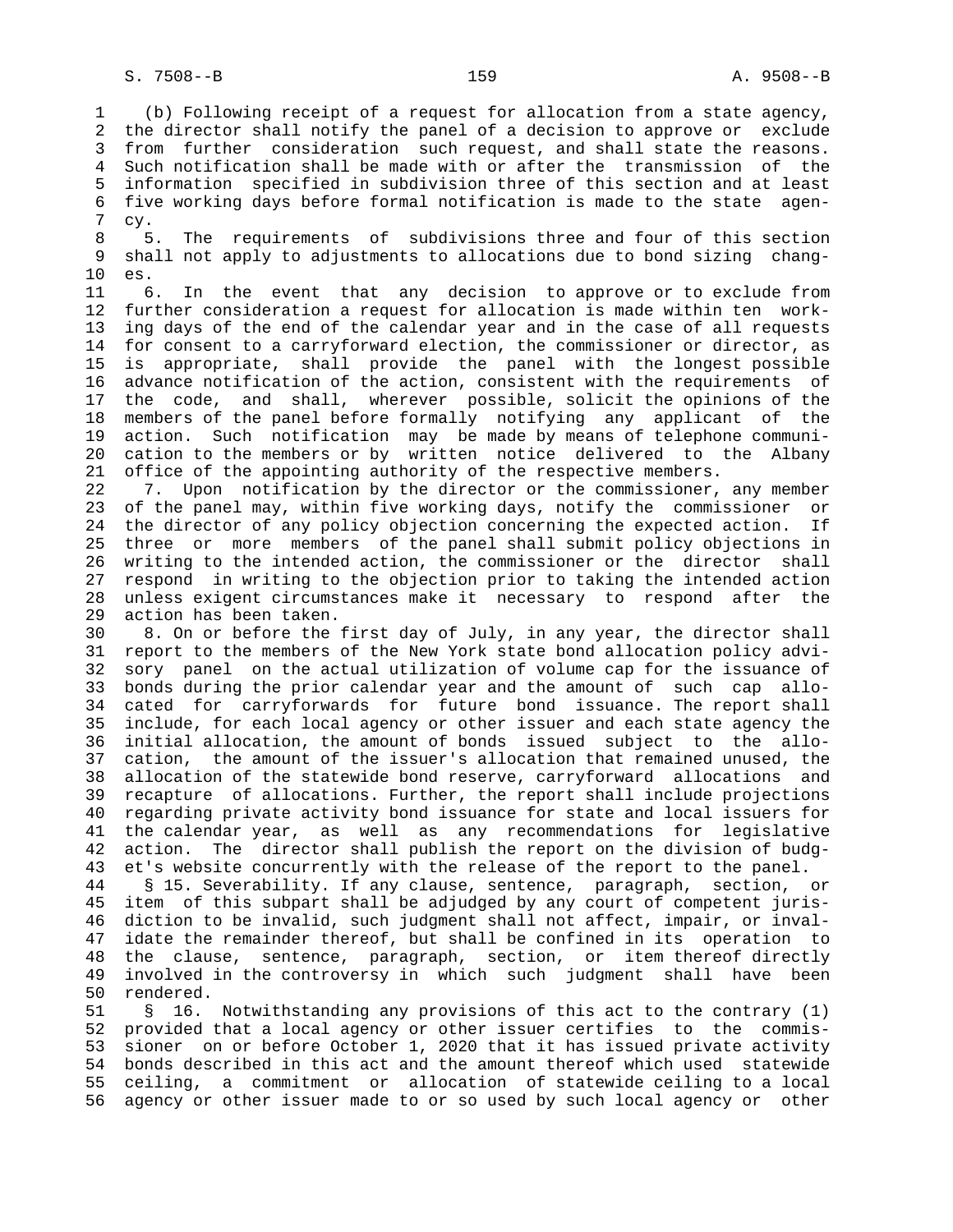S. 7508--B 160 A. 9508--B

 1 issuer pursuant to the federal tax reform act of 1986 on or after Janu- 2 ary 1, 2020 and prior to the effective date of this act, in an amount 3 which exceeds the local agency set-aside established by section four of 4 this act, shall be first chargeable to the statewide bond reserve estab- 5 lished pursuant to section six of this act, and (2) a commitment or 6 allocation of statewide ceiling to a state agency made to or used by 7 such agency pursuant to the internal revenue code, as amended, on or 8 after January 1, 2020 and prior to the effective date of this act, shall 9 be first chargeable to the state agency set-aside established pursuant 10 to section five of this act, and, thereafter, to the statewide bond 11 reserve established by section six of this act.

 12 § 17. Nothing contained in this act shall be deemed to supersede, 13 alter or impair any allocation used by or committed by the director or 14 commissioner to a state or local agency or other issuer pursuant to the 15 federal tax reform act of 1986 and prior to the effective date of this 16 act.

 17 § 18. This act shall take effect immediately; provided, however, that 18 sections three, four, five, six, seven, eight, nine, ten, twelve, thir- 19 teen and fourteen of this act shall expire July 1, 2022 when upon such 20 date the provisions of such sections shall be deemed repealed; except 21 that the provisions of subdivisions two and three of section thirteen of 22 this act shall expire and be deemed repealed February 15, 2022.

# 23 **ITEM D**

 24 Section 1. Section 3 of chapter 448 of the laws of 2017, amending the 25 canal law relating to the upstate flood mitigation task force, is 26 amended to read as follows:

 27 § 3. This act shall take effect immediately; provided, however, that 28 section 139-d of the canal law, as added by section one of this act, 29 shall take effect April 1, 2018; and provided, further, that this act 30 shall expire and be deemed repealed March 31, [**2020**] **2021**. 31 § 2. This act shall take effect immediately.

 32 ITEM E 33 Intentionally Omitted 34 ITEM F 35 Intentionally Omitted 36 ITEM G 37 Intentionally Omitted 38 ITEM H 39 Intentionally Omitted 40 ITEM I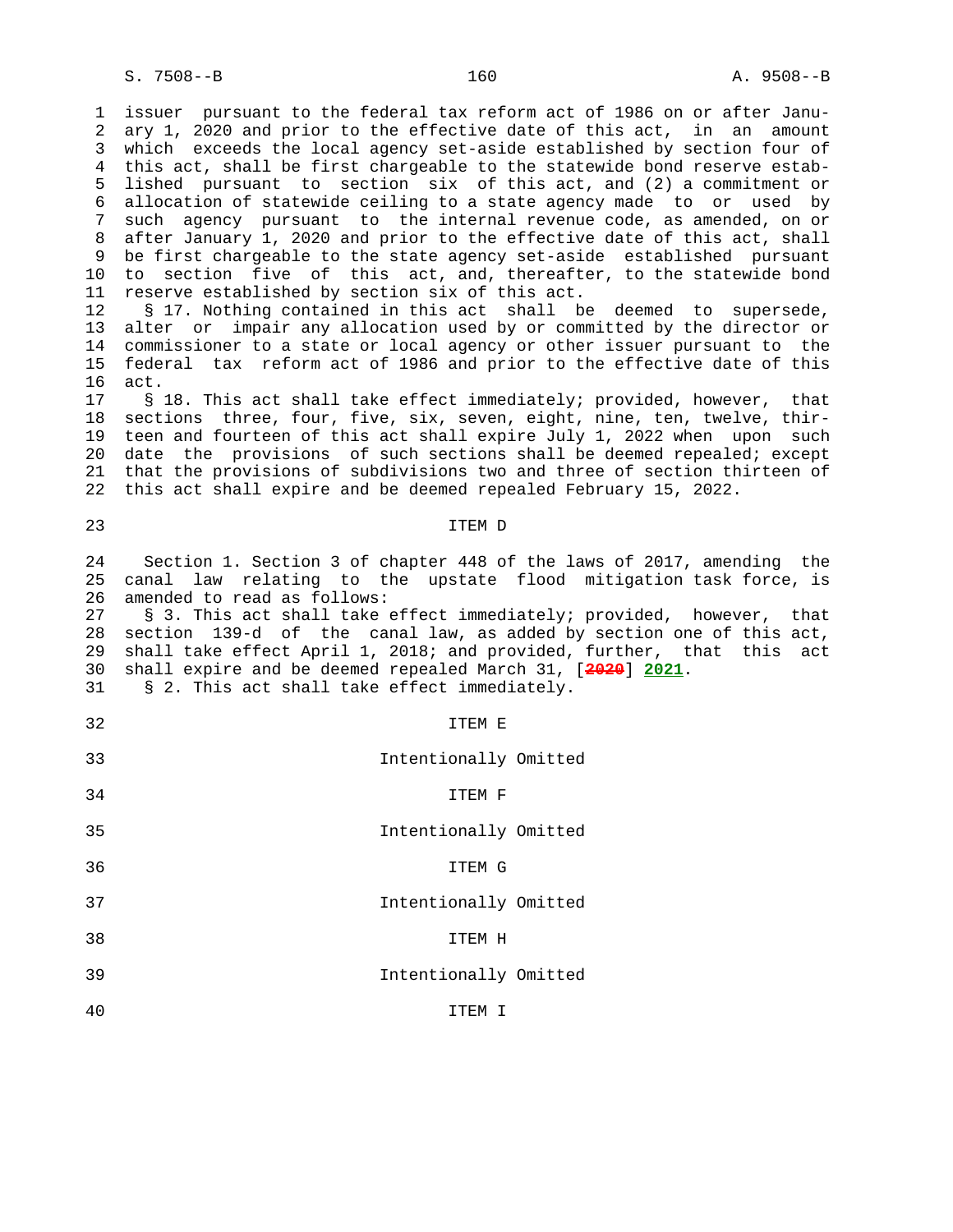| $\mathbf 1$                                                          | Intentionally Omitted                                                                                                                                                                                                                                                                                                                                                                                                                                                                                                                                                                                                                                                                                                                                                     |
|----------------------------------------------------------------------|---------------------------------------------------------------------------------------------------------------------------------------------------------------------------------------------------------------------------------------------------------------------------------------------------------------------------------------------------------------------------------------------------------------------------------------------------------------------------------------------------------------------------------------------------------------------------------------------------------------------------------------------------------------------------------------------------------------------------------------------------------------------------|
| 2                                                                    | ITEM J                                                                                                                                                                                                                                                                                                                                                                                                                                                                                                                                                                                                                                                                                                                                                                    |
| 3                                                                    | Intentionally Omitted                                                                                                                                                                                                                                                                                                                                                                                                                                                                                                                                                                                                                                                                                                                                                     |
| 4                                                                    | ITEM K                                                                                                                                                                                                                                                                                                                                                                                                                                                                                                                                                                                                                                                                                                                                                                    |
| 5<br>6<br>7<br>8<br>9<br>10<br>11<br>12<br>13<br>14<br>15            | Section 1. Section 3 of chapter 454 of the laws of 2010 amending the<br>vehicle and traffic law relating to authorizing a pilot residential<br>parking permit system in the city of Albany, as amended by chapter 243<br>of the laws of 2018, is amended to read as follows:<br>§ 3. This act shall take effect immediately and shall remain in full<br>force and effect for a period of [ <b>eight</b> ] nine years after the implemen-<br>tation of the local law or ordinance adopted by the city of Albany<br>pursuant to section 1640-m of the vehicle and traffic law as added by<br>section two of this act at which time this act<br>shall expire<br>and be<br>deemed repealed.<br>§ 2. This act shall take effect immediately.                                   |
| 16                                                                   | ITEM L                                                                                                                                                                                                                                                                                                                                                                                                                                                                                                                                                                                                                                                                                                                                                                    |
| 17<br>18<br>19<br>20<br>21<br>22<br>23<br>24<br>25<br>26<br>27       | Section 1. Section 3 of chapter 465 of the laws of 1994, amending<br>chapter 285 of the laws of 1891 relating to charging a fee for admission<br>to the New York Botanical Garden, as amended by chapter 120 of the laws<br>of 2014, is amended to read as follows:<br>This act shall take effect immediately and shall be deemed to<br>S.<br>3.<br>have been in full force and effect on and after April 30, 1994; provided<br>that:<br>(a) the amendment made by section one of this act shall expire and be<br>deemed repealed on May 1, [2020] 2025; and<br>(b) section two of this act shall take effect on May 1, [2020] 2025.<br>§ 2. This act shall take effect immediately.                                                                                      |
| 28                                                                   | ITEM M                                                                                                                                                                                                                                                                                                                                                                                                                                                                                                                                                                                                                                                                                                                                                                    |
| 29<br>30<br>31<br>32<br>33<br>34<br>35<br>36<br>37<br>38<br>39<br>40 | Section 1. Sections 5 and 6 of chapter 414 of the laws of 2018, creat-<br>ing the radon task force, as amended by chapter 225 of the laws of 2019,<br>are amended to read as follows:<br>§ 5. A report of the findings and recommendations of the task force<br>and any proposed legislation necessary to implement such findings<br>shall<br>be filed with the governor, the temporary president of the senate, the<br>speaker of the assembly, the minority leader of the senate,<br>and the<br>minority leader of the assembly on or before November first, two thou-<br>sand [twenty] twenty-one.<br>§ 6. This act shall take effect immediately and shall expire and be<br>deemed repealed December 31, [2020] 2021.<br>§ 2. This act shall take effect immediately. |
| 41                                                                   | ITEM N                                                                                                                                                                                                                                                                                                                                                                                                                                                                                                                                                                                                                                                                                                                                                                    |
| 42<br>43                                                             | Section 1. Section 3 of chapter 435 of the laws of 2014 amending the<br>environmental conservation law relating to defining spearguns and allow-                                                                                                                                                                                                                                                                                                                                                                                                                                                                                                                                                                                                                          |

44 ing recreational spearfishing in New York's marine and coastal waters,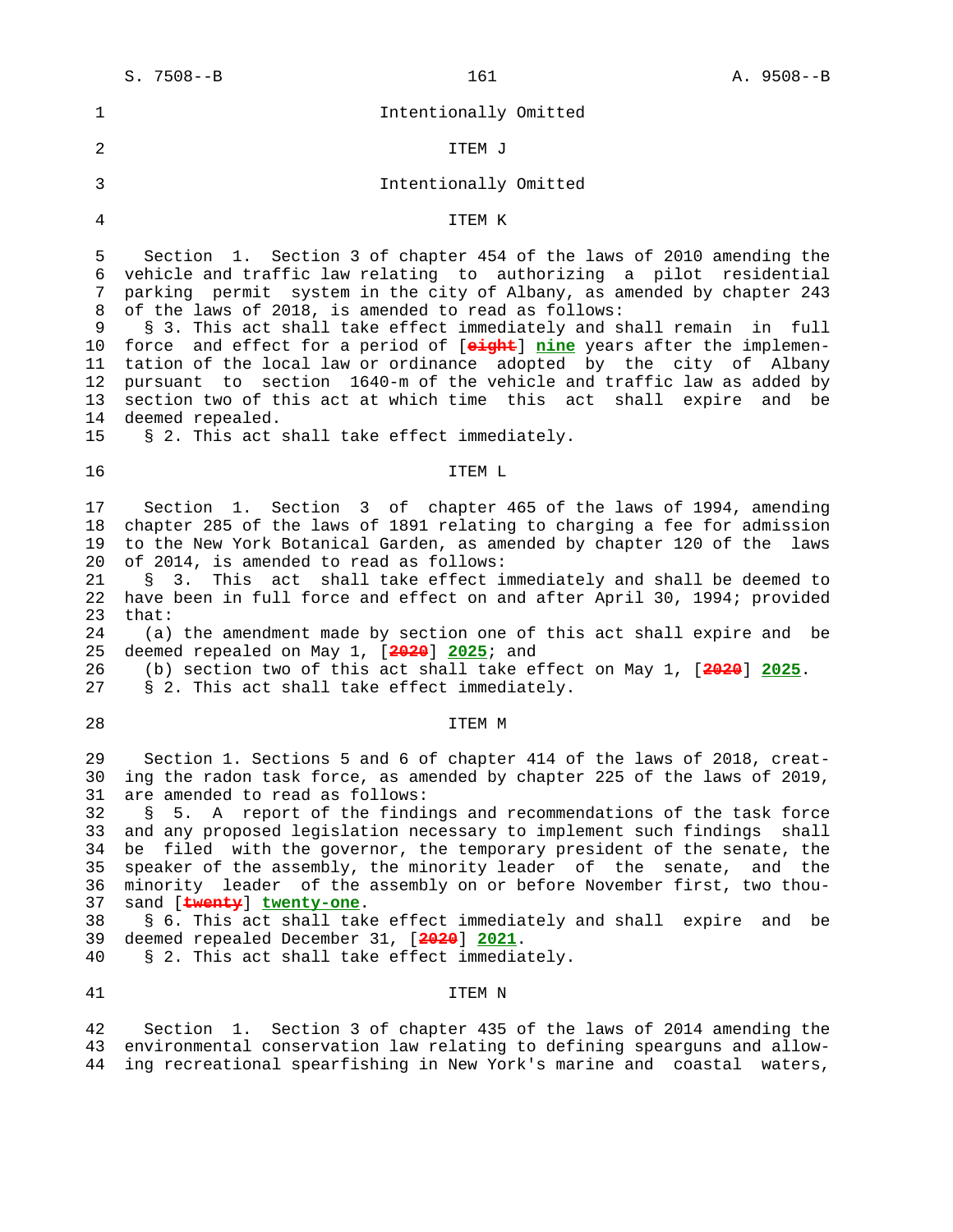1 as amended by chapter 66 of the laws of 2017, is amended to read as

 2 follows: 3 § 3. This act shall take effect on the ninetieth day after it shall 4 have become a law and shall expire and be deemed repealed June 1, [**2020**] 5 **2023**. 6 § 2. This act shall take effect immediately. 7 ITEM O 8 Section 1. Section 4 of chapter 330 of the laws of 2014, amending the 9 environmental conservation law relating to aquatic invasive species, 10 spread prevention, and penalties, as amended by chapter 81 of the laws 11 of 2019, is amended to read as follows: 12 § 4. This act shall take effect one year after it shall have become a 13 law, and shall expire and be deemed repealed June 1, [**2020**] **2021**. 14 Effective immediately, the addition, amendment, and/or repeal of any 15 rule or regulation necessary for the timely implementation of this act 16 on its effective date is authorized to be made on or before such effec- 17 tive date. 18 § 2. This act shall take effect immediately. 19 ITEM P 20 Section 1. Section 11 of part B of chapter 104 of the laws of 2005, 21 enacting the September 11th worker protection task force act, as amended 22 by chapter 45 of the laws of 2015, is amended to read as follows: 23 § 11. This act shall take effect September 11, 2005, and shall expire 24 and be deemed repealed on June 10, [**2020**] **2025**. 25 § 2. This act shall take effect immediately. 26 ITEM Q 27 Section 1. Section 4 of chapter 266 of the laws of 1981, amending the 28 civil practice law and rules relating to time limitations, as amended by 29 chapter 82 of the laws of 2018, is amended to read as follows: 30 § 4. Every cause of action for an injury or death caused by contact 31 with or exposure to phenoxy herbicides while serving as a member of the 32 armed forces of the United States in Indo-China from February 28, 1961 33 through May 7, 1975, which is or would be barred prior to June 16, 1985, 34 because the applicable period of limitation has expired is hereby 35 revived and extended and any action thereon may be commenced and prose- 36 cuted provided such action is commenced not later than June 16, [**2020**] 37 **2022**. 38 § 2. This act shall take effect immediately. 39 ITEM R 40 Section 1. Section 3 of chapter 455 of the laws of 1997, amending the 41 New York city civil court act and the civil practice law and rules 42 relating to authorizing New York city marshals to exercise the same 43 functions, powers and duties as sheriffs with respect to the execution 44 of money judgments, as amended by chapter 47 of the laws of 2019, is 45 amended to read as follows: 46 § 3. This act shall take effect immediately and shall remain in full 47 force and effect only until June 30, [**2020**] **2021** when upon such date 48 this act shall be deemed repealed.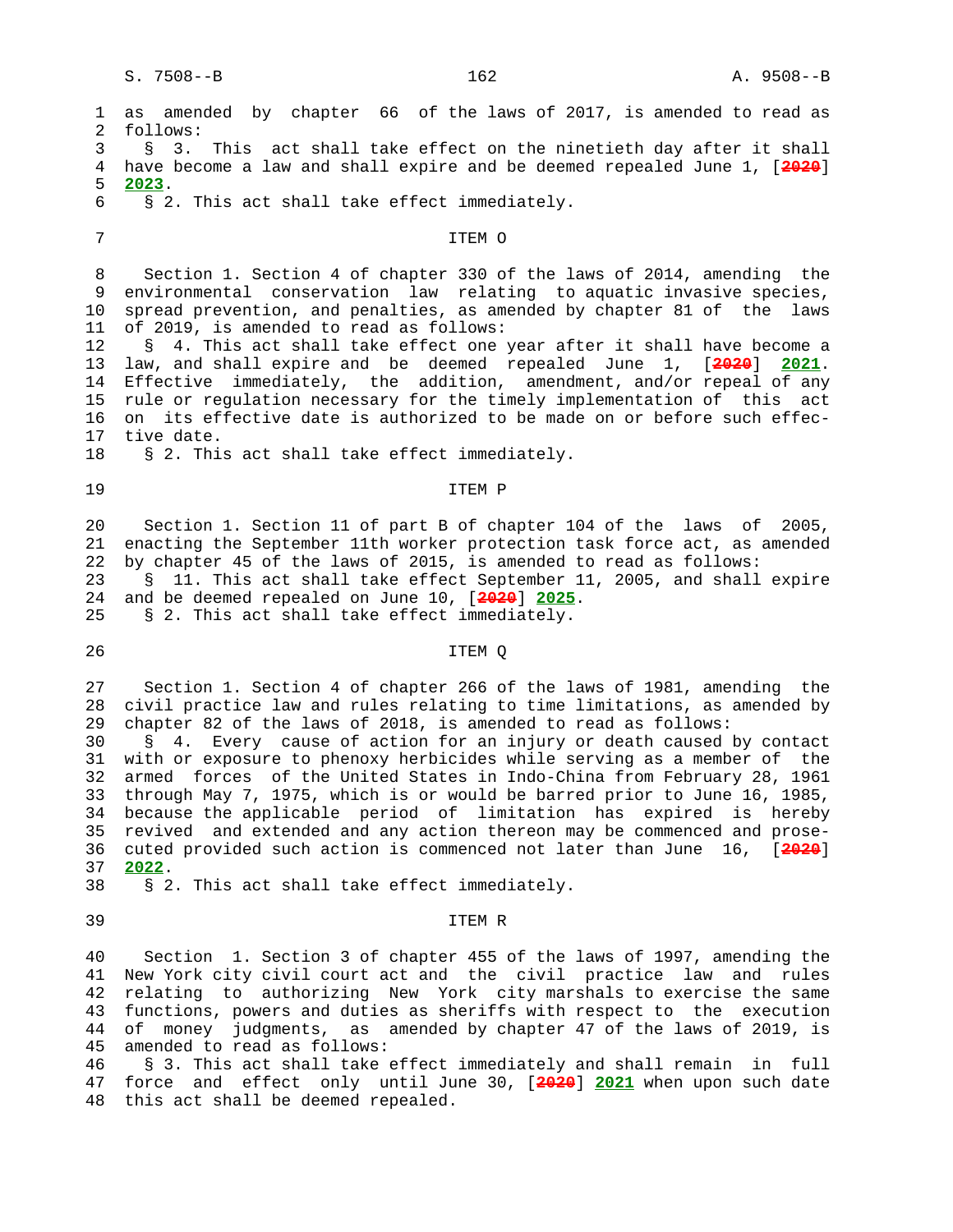### 2 **ITEM S**

 3 Section 1. Section 2 of chapter 490 of the laws of 2017 amending the 4 insurance law relating to limits on certain supplementary insurance is 5 amended to read as follows:

 $\frac{1}{2}$  S 2. This act shall take effect on the one hundred eightieth day after<br>7 it shall have become a law, and shall apply to new insurance policies it shall have become a law, and shall apply to new insurance policies 8 and contracts issued on and after such effective date and shall expire 9 and be deemed repealed June 30, [**2020**] **2023**.

10 § 2. This act shall take effect immediately.

1 § 2. This act shall take effect immediately.

# 11 **ITEM T**

 12 Section 1. Section 54.50 of the local finance law, as amended by chap- 13 ter 74 of the laws of 2019, is amended to read as follows:

 14 § 54.50 Costs of sales; county of Erie. To facilitate the marketing of 15 any issue of serial bonds or notes of the county of Erie issued on or 16 before June thirtieth, two thousand [**twenty**] **twenty-one** such county may, 17 notwithstanding any limitations on private sales of bonds provided by 18 law, and subject to approval by the state comptroller of the terms and 19 conditions of such sale:

 20 a. arrange for the underwriting of its bonds or notes at private sale 21 through negotiated agreement, compensation for such underwriting to be 22 provided by negotiated fee or by sale of such bonds or notes to an 23 underwriter at a price less than the sum of par value of, and the 24 accrued interest on, such obligations; or

 25 b. arrange for the private sale of its bonds or notes through negoti- 26 ated agreement, compensation for such sales to be provided by negotiated 27 fee, if required. The cost of such underwriting or private placement 28 shall be deemed a preliminary cost for purposes of section 11.00 of this 29 chapter.

30 § 2. This act shall take effect immediately.

31 ITEM U

 32 Section 1. Section 2 of chapter 846 of the laws of 1970, amending the 33 county law relating to payment in lieu of taxes for property acquired 34 for park or recreational purposes, as amended by chapter 41 of the laws 35 of 2015, is amended to read as follows:

 36 § 2. This act shall take effect July 1, 1970 but shall be operative 37 only to and including June 30, [**2020**] **2025**.

38 § 2. This act shall take effect immediately.

## 39 ITEM V

 40 Section 1. Section 3 of chapter 821 of the laws of 1970 amending the 41 town law relating to payment in lieu of taxes for property acquired for 42 park or recreational purposes by the town of Hempstead, as amended by 43 chapter 38 of the laws of 2015, is amended to read as follows:

 44 § 3. This act shall take effect July 1, 1970 but shall be operative 45 only to and including June 30, [**2020**] **2025**.

46 § 2. This act shall take effect immediately.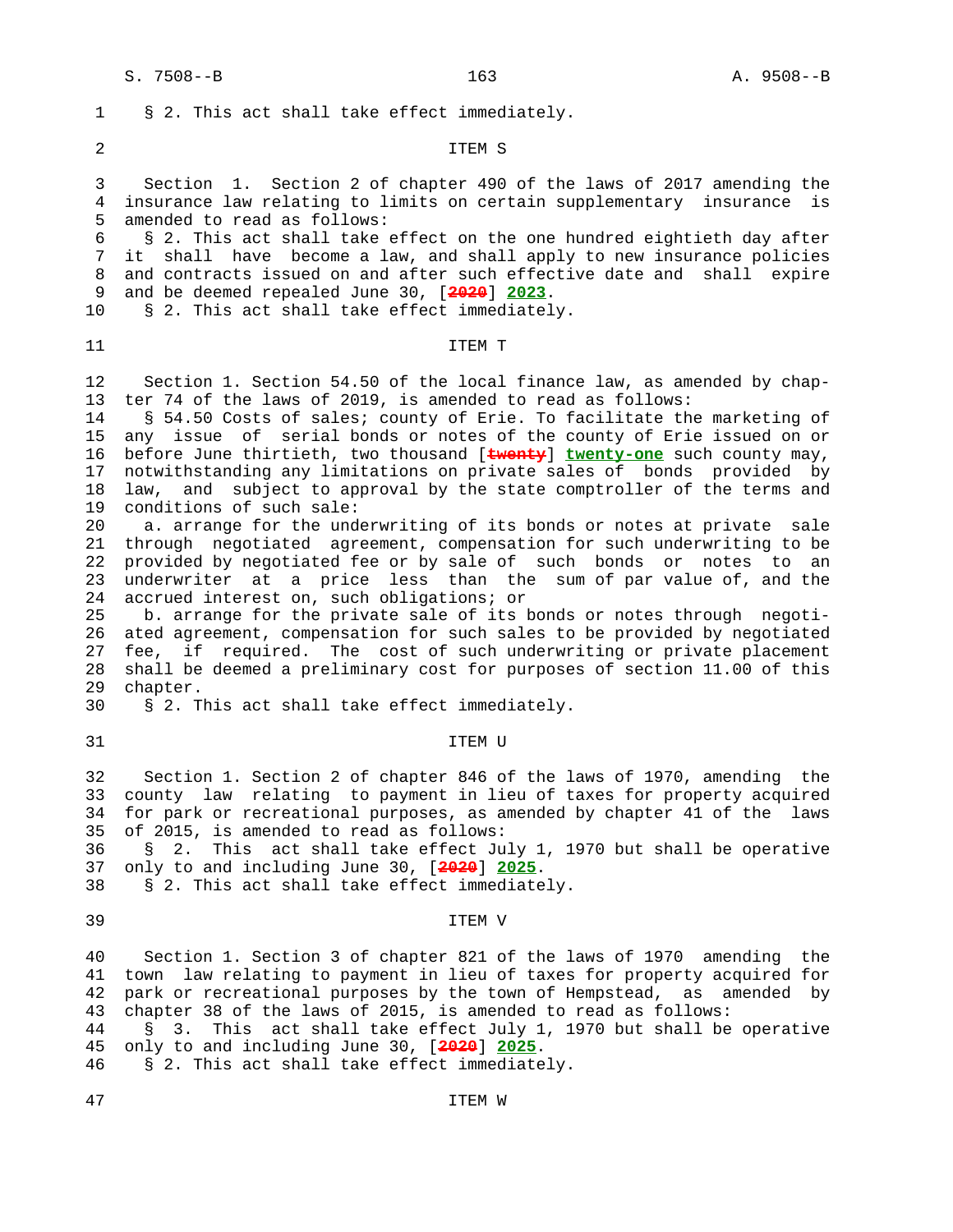S. 7508--B 164 A. 9508--B

 1 Section 1. Section 2 of chapter 20 of the laws of 1998, amending the 2 education law relating to the provision of physical therapy assistant 3 services in public and private primary and secondary schools, as amended 4 by chapter 27 of the laws of 2015, is amended to read as follows: 5 § 2. This act shall take effect immediately and shall remain in effect 6 until June 30, [**2020**] **2025** when upon such date the provisions of this 7 act shall expire and be deemed repealed. 8 § 2. This act shall take effect immediately. 9 ITEM X 10 Section 1. Section 3 of chapter 549 of the laws of 1994, amending the

 11 public authorities law relating to the membership composition of the 12 metropolitan transportation authority board, as amended by section 1 of 13 part J of chapter 73 of the laws of 2016, is amended to read as follows: 14 § 3. This act shall take effect January 1, 1995 and shall expire and 15 be deemed repealed on June 30, [**2020**] **2024** and upon such date the 16 provisions of law amended by this act shall revert to and be read as if 17 the provisions of this act had not been enacted.

18 § 2. This act shall take effect immediately.

19 ITEM Y

 20 Section 1. Section 4 of part H1 of chapter 62 of the laws of 2003, 21 amending the public service law relating to establishing the New York 22 telecommunications relay service center, as amended by chapter 291 of 23 the laws of 2017, is amended to read as follows:

 24 § 4. This act shall take effect on April 1, 2003, provided, however, 25 if this act shall become a law after such date it shall take effect 26 immediately and shall be deemed to have been in full force and effect on 27 and after April 1, 2003, provided, further, that section three of this 28 act shall expire on June 30, [**2020**] **2024**.

29 § 2. This act shall take effect immediately.

# 30 **ITEM Z**

 31 Section 1. Section 4 of part U of chapter 55 of the laws of 2014, 32 amending the real property tax law relating to the tax abatement and 33 exemption for rent regulated and rent controlled property occupied by 34 senior citizens, as amended by section 1 of part EE of chapter 54 of the 35 laws of 2016, is amended to read as follows:

 36 § 4. This act shall take effect July 1, 2014, and sections one and two 37 of this act shall expire and be deemed repealed June 30, [**2020**] **2022**; 38 provided that the amendment to section 467-b of the real property tax 39 law made by section one of this act shall not affect the expiration of 40 such section and shall be deemed to expire therewith.

 41 § 2. Section 4 of chapter 129 of the laws of 2014, amending the real 42 property tax law relating to the tax abatement and exemption for rent 43 regulated and rent controlled property occupied by persons with disabil- 44 ities, as amended by section 3 of part EE of chapter 54 of the laws of 45 2016, is amended to read as follows:

 46 § 4. This act shall take effect July 1, 2014 provided, however, that: 47 (a) the amendments to paragraph b of subdivision 3 of section 467-b of 48 the real property tax law made by section one of this act shall be 49 subject to the expiration and reversion of such subdivision pursuant to 50 section 17 of chapter 576 of the laws of 1974, as amended, when upon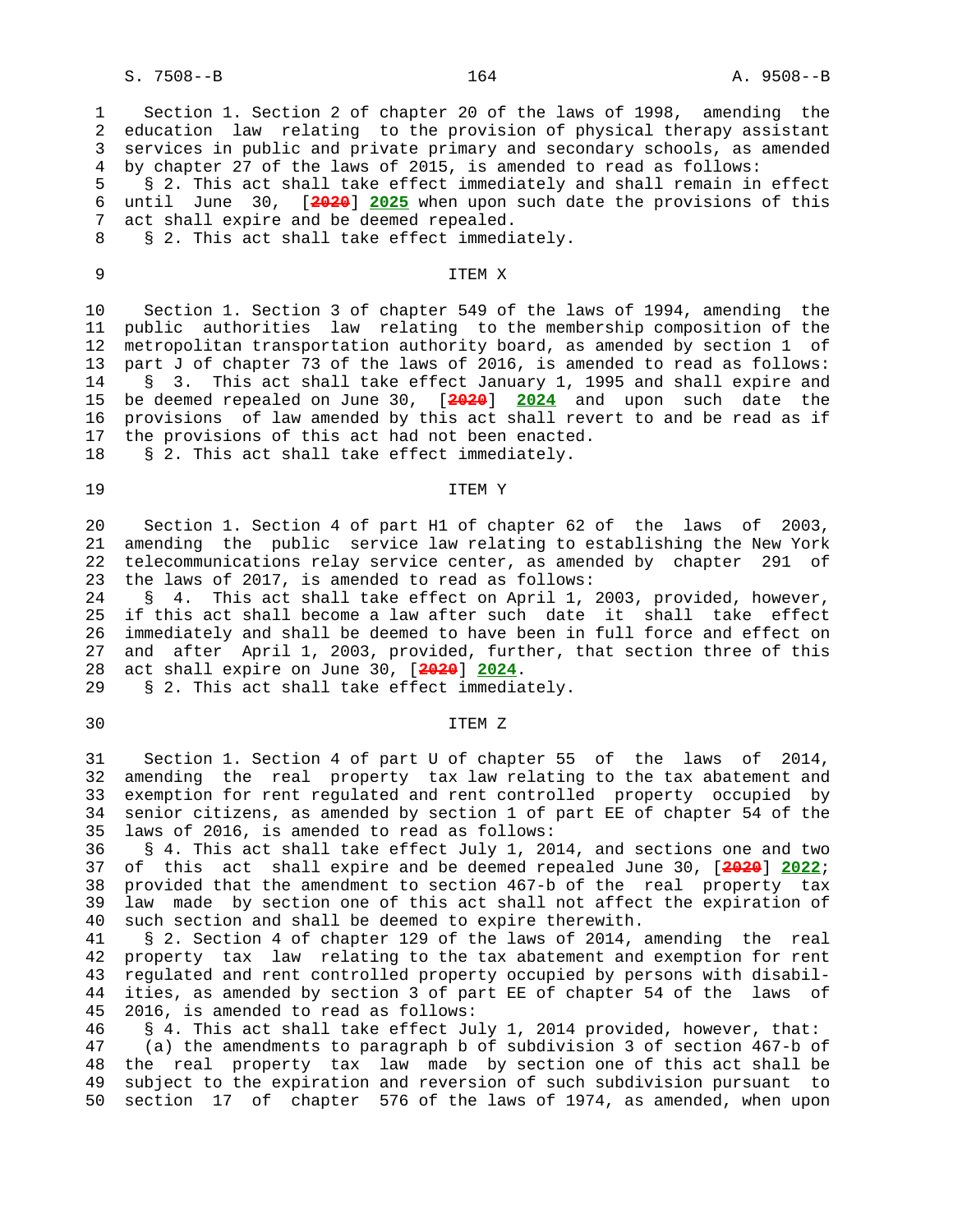1 such date the provisions of section two of this act shall take effect; 2 and 3 (b) nothing contained in this act shall be construed so as to extend 4 the provisions of this act beyond June 30, [**2020**] **2022**, when upon such 5 date this act shall expire and the provisions contained in this act 6 shall be deemed repealed. 7 § 3. This act shall take effect immediately. 8 ITEM AA 9 Section 1. Section 2 of chapter 427 of the laws of 2017 amending the 10 state technology law relating to the creation of a state information 11 technology innovation center, is amended to read as follows: 12 § 2. This act shall take effect on the ninetieth day after it shall 13 have become a law and shall expire and be deemed repealed June 30, 14 [**2020**] **2024**. 15 § 2. This act shall take effect immediately. 16 ITEM BB 17 Section 1. Section 2 of chapter 606 of the laws of 2006 amending the 18 volunteer firefighters' benefit law relating to creating a presumption 19 relating to certain lung disabilities incurred by volunteer firefight- 20 ers, as amended by chapter 25 of the laws of 2015, is amended to read as 21 follows: 22 § 2. This act shall take effect immediately and shall expire and be 23 deemed repealed June 30, [**2020**] **2025**. 24 § 2. This act shall take effect immediately. 25 ITEM CC 26 Section 1. Section 4 of chapter 668 of the laws of 1977, amending the 27 volunteer firefighters' benefit law relating to disability due to 28 disease or malfunction of the heart or coronary arteries, as amended by 29 chapter 26 of the laws of 2015, is amended to read as follows: 30 § 4. The provisions of section two of this act shall remain in full 31 force and effect to and including the thirtieth day of June, [**2020**] 32 **2025**. 33 § 2. This act shall take effect immediately. 34 ITEM DD 35 Section 1. Section 3 of chapter 217 of the laws of 2015, amending the 36 education law relating to certified school psychologists and special 37 education services and programs for preschool children with handicapping 38 conditions, as amended by chapter 68 of the laws of 2018, is amended to 39 read as follows: 40 § 3. This act shall take effect immediately and shall be deemed to 41 have been in full force and effect on and after July 1, 2014, provided, 42 however that the provisions of this act shall expire and be deemed 43 repealed June 30, [**2020**] **2022**. 44 § 2. This act shall take effect immediately. 45 ITEM EE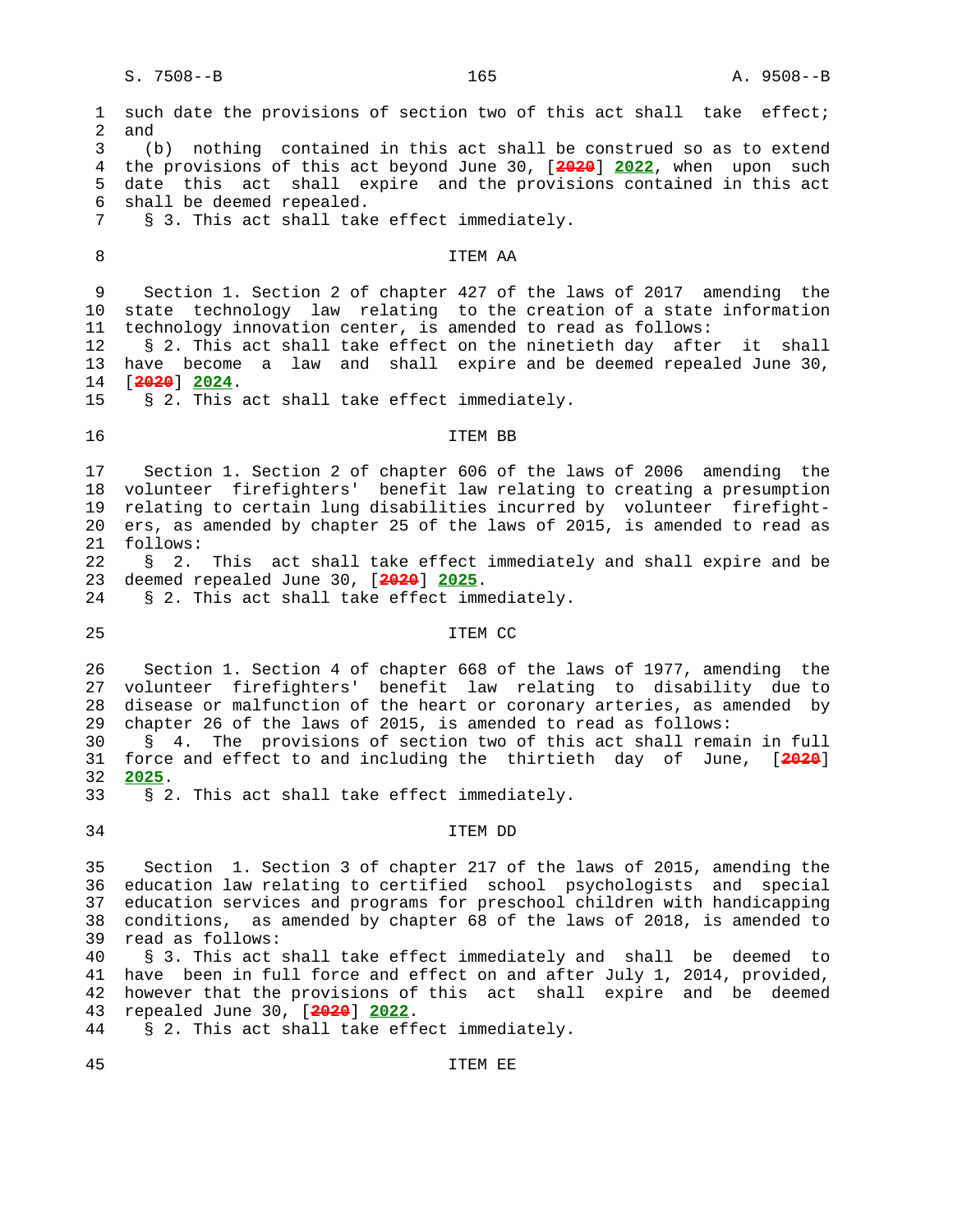1 Section 1. Chapter 192 of the laws of 2011, relating to authorizing 2 certain health care professionals licensed to practice in other juris- 3 dictions to practice in this state in connection with an event sanc- 4 tioned by New York Road Runners, as amended by chapter 80 of the laws of 5 2019, is amended to read as follows:

 6 Section 1. Notwithstanding any inconsistent provision of law, any 7 person who is licensed to practice as a physician, physician's assist- 8 ant, massage therapist, physical therapist, chiropractor, dentist, opto- 9 metrist, nurse, nurse practitioner, certified athletic trainer or podia- 10 trist in another state or territory, who is in good standing in such 11 state or territory and who has been appointed by the New York Road 12 Runners to provide professional services at an event in this state sanc- 13 tioned by the New York Road Runners, may provide such professional 14 services to athletes and team personnel registered to train at a 15 location in this state or registered to compete in an event conducted 16 under the sanction of the New York Road Runners in the state without 17 first being licensed pursuant to the provisions of title 8 of the educa- 18 tion law. Such services shall be provided only four days before through 19 one day after each of the following events:

 20 a. the Staten Island half marathon scheduled to be held on [**October** 21 **13, 2019**] **a date in 2020**;

 22 b. the New York city marathon scheduled to be held on [**November 3,** 23 **2019**] **a date in 2020**;

 24 c. the Brooklyn half marathon scheduled to be held on [**May 18, 2019** 25 **and May 16, 2020** ] **a date in 2020 and on May 15, 2021**;

 26 d. the Bronx half marathon scheduled to be held on [**September 29,** 27 **2019**] **a date in 2020**;

 28 e. the Queens 10k scheduled to be held on [**June 15, 2019**] **a date in** 29 **2020**; and

 30 f. the New York city half marathon scheduled to be held on [**March 17,** 31 **2019 and March 15, 2020**] **a date in 2020 and on March 14, 2021.**

 32 § 2. This act shall take effect immediately and shall expire and be 33 deemed repealed June 30, [**2020**] **2021**.

 34 § 2. This act shall take effect immediately and shall be deemed to 35 have been in effect on and after January 1, 2020; provided that the 36 amendments to section 1 of chapter 192 of the laws of 2011, made by 37 section one of this act, shall not affect the expiration of such section 38 and shall be deemed repealed therewith.

## 39 ITEM FF

 40 Section 1. Section 11 of chapter 378 of the laws of 2010 amending the 41 education law relating to paperwork reduction, as amended by chapter 49 42 of the laws of 2015, is amended to read as follows:

 43 § 11. This act shall take effect immediately; provided, however, that 44 the commissioner of education shall promulgate any rules or regulations 45 necessary to implement the provisions of this act on or before July 1, 46 2010; provided, further that if section ten of this act shall take 47 effect after July 1, 2010 it shall be deemed to have been in full force 48 and effect on and after July 1, 2010; and provided further that section 49 ten of this act shall expire and be deemed repealed on June 30, [**2020**] 50 **2025**.

51 § 2. This act shall take effect immediately.

52 ITEM GG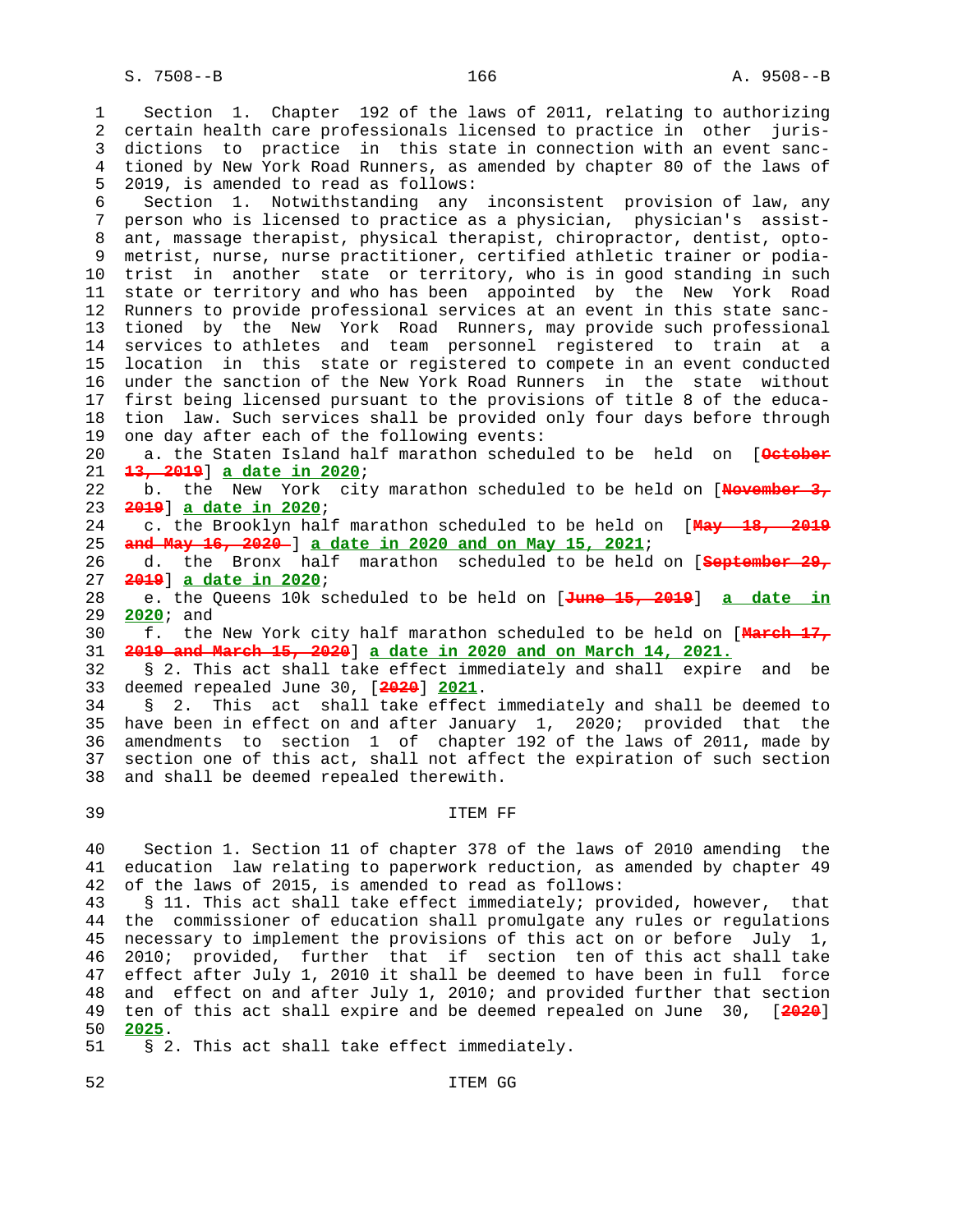1 Section 1. Section 54.40 of the local finance law, as amended by chap- 2 ter 71 of the laws of 2019, is amended to read as follows:

 3 § 54.40 Bonds and notes of the city of Yonkers. Subject to the 4 provisions of the New York state financial emergency act of nineteen 5 hundred eighty-four for the city of Yonkers, to facilitate the marketing 6 of any issue of serial bonds or notes of the city of Yonkers issued on 7 or before June thirtieth, two thousand [**twenty**] **twenty-one**, such city 8 may, notwithstanding any limitations on private sales of bonds provided<br>9 by law, and subject to approval by the state comptroller of the terms by law, and subject to approval by the state comptroller of the terms 10 and conditions of such sale: (a) arrange for the underwriting of its 11 bonds or notes at private sale through negotiated agreement, compen- 12 sation for such underwriting to be provided by negotiated fee or by sale 13 of such bonds or notes to an underwriter at a price of less than the sum 14 of par value of, and the accrued interest on, such obligations; or (b) 15 arrange for the private sale of its bonds or notes through negotiated 16 agreement, compensation for such sales to be provided by negotiated fee, 17 if required. The cost of such underwriting or private placement shall be 18 deemed a preliminary cost for purposes of section 11.00 of this article. 19 § 2. This act shall take effect immediately.

## 20 ITEM HH

 21 Section 1. Section 54.30 of the local finance law, as amended by chap- 22 ter 77 of the laws of 2019, is amended to read as follows:

 23 § 54.30 Costs of sales; bonds and notes of the city of Buffalo. 24 Subject to the provisions of chapter one hundred twenty-two of the laws 25 of two thousand three creating the Buffalo fiscal stability authority, 26 to facilitate the marketing of any issue of serial bonds or notes of the 27 city of Buffalo issued on or before June thirtieth, two thousand [**twen-** 28 **ty**] **twenty-one**, such city may, notwithstanding any limitations on 29 private sales of bonds provided by law, and subject to approval by the 30 state comptroller of the terms and conditions of such sale: (a) arrange 31 for the underwriting of its bonds or notes at private sale through nego- 32 tiated agreement, compensation for such underwriting to be provided by 33 negotiated fee or by sale of such bonds or notes to an underwriter at a 34 price of less than the sum of par value of, and the accrued interest on, 35 such obligations; or (b) arrange for the private sale of its bonds or 36 notes through negotiated agreement, compensation for such sales to be 37 provided by negotiated fee, if required. The cost of such underwriting 38 or private placement shall be deemed a preliminary cost for purposes of 39 section 11.00 of this article.

40 § 2. This act shall take effect immediately.

## 41 ITEM II

 42 Section 1. Subdivision 8 of section 9 of chapter 401 of the laws of 43 2002, amending the real property tax law and the Nassau county adminis- 44 trative code relating to assessment and review of assessments in the 45 county of Nassau, as amended by chapter 84 of the laws of 2018, is 46 amended to read as follows:

 47 8. Notwithstanding the foregoing provisions of this act, on June 30, 48 [**2020**] **2022**, the amendments of sections 6-2.1 and 6-13.0 of the Nassau 49 county administrative code, made by sections two and four of this act, 50 and section 6-24.1 of such code, as added by section seven of this act, 51 shall be deemed repealed. On such date the addition of the words "the 52 year following" to the first sentence of subdivision 8 of section 523-b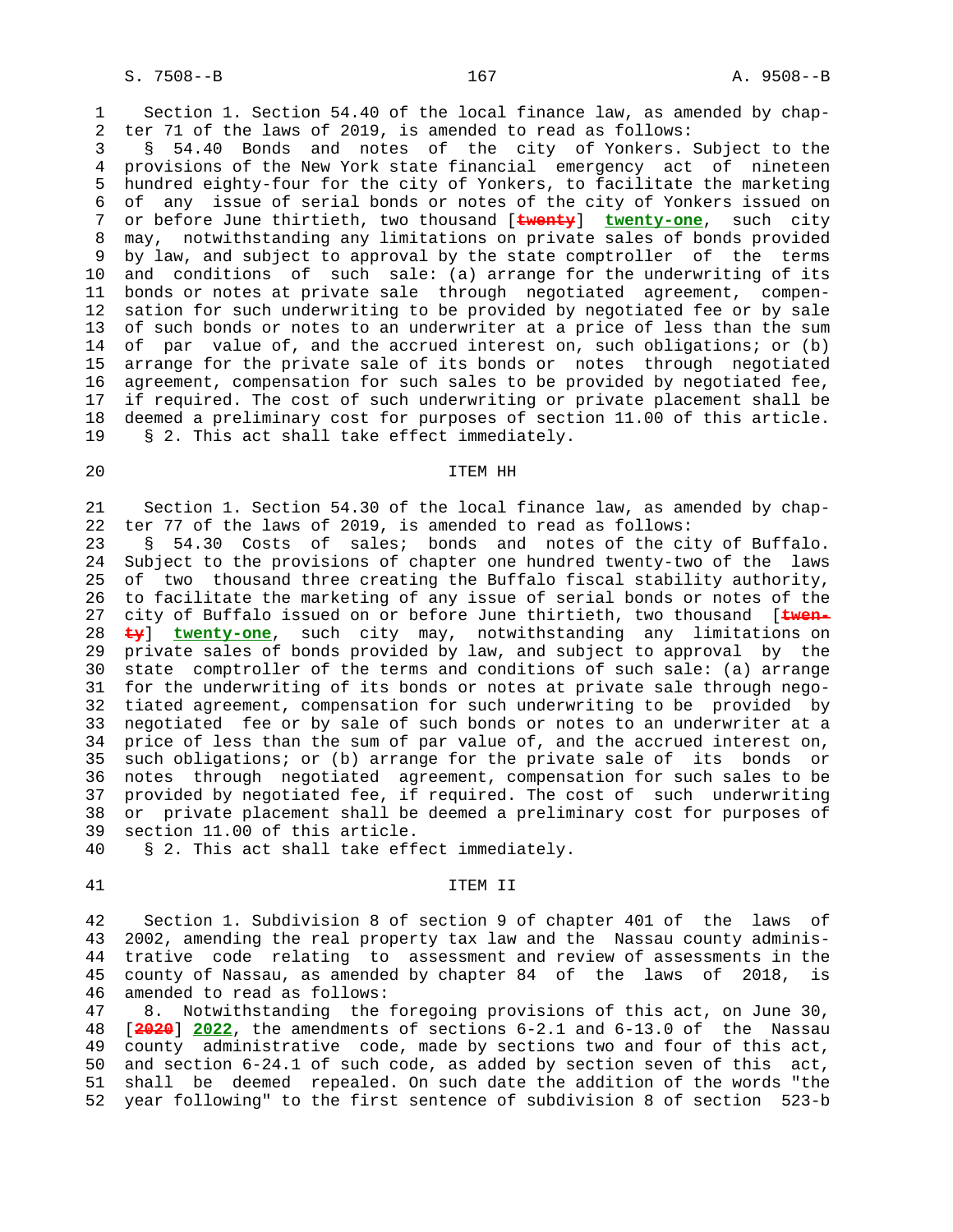1 of the real property tax law, as amended by section one of this act, 2 shall be deemed repealed.

3 § 2. This act shall take effect immediately.

4 ITEM JJ

 5 Section 1. Section 2342 of the insurance law, as amended by chapter 69 6 of the laws of 2017, is amended to read as follows:

§ 2342. Expiration of certain provisions. The provisions of subsection 8 (c) of section two thousand three hundred seven, section two thousand 9 three hundred eight, subsection (a) of section two thousand three 10 hundred ten, sections two thousand three hundred sixteen, two thousand 11 three hundred twenty, two thousand three hundred twenty-three, two thou- 12 sand three hundred twenty-six, and two thousand three hundred thirty- 13 five, and subsection (b) of section two thousand three hundred thirty- 14 six of this article shall cease to be of any force or effect during the 15 period August third, two thousand one through the day before the effec- 16 tive date of the property/casualty insurance availability act, and after 17 June thirtieth, two thousand [**twenty**] **twenty-three**.

 18 § 2. Subsection (f) of section 2305 of the insurance law, as amended 19 by chapter 69 of the laws of 2017, is amended to read as follows:

 20 (f) Subsection (a) of this section shall be of no force or effect 21 during the period August third, two thousand one through the day before 22 the effective date of the property/casualty insurance availability act, 23 and after June thirtieth, two thousand [**twenty**] **twenty-three**. During the 24 period August third, two thousand one through the day before the effec- 25 tive date of the property/casualty insurance availability act, and again 26 commencing on July first, two thousand [**twenty**] **twenty-three**, all rates 27 previously subject to subsection (a) of this section, other than rates 28 that are not required to be filed pursuant to subsection (b) of section 29 two thousand three hundred ten of this article or that have been 30 suspended from the filing requirement pursuant to section two thousand 31 three hundred eleven of this article, shall become subject to 32 subsections (b), (c) and (d) of this section. All other provisions of 33 this article applicable to kinds of insurance or insurance activities 34 the rates for which are subject to prior approval under subsection (b) 35 of this section shall apply to kinds of insurance the rates for which 36 were previously subject to subsection (a) of this section or the rates 37 for which are not required to be filed pursuant to subsection (b) of 38 section two thousand three hundred ten of this article or the rates for 39 which have been suspended from the filing requirement pursuant to 40 section two thousand three hundred eleven of this article.

 41 § 3. Subsection (h) of section 2344 of the insurance law, as amended 42 by chapter 69 of the laws of 2017, is amended to read as follows:

 43 (h) This section shall cease to be of any force or effect during the 44 period August third, two thousand one through the day before the effec- 45 tive date of the property/casualty insurance availability act, and after 46 June thirtieth, two thousand [**twenty**] **twenty-three**, except that rates 47 shall reflect the likely reductive cost effects reasonably attributable 48 to the statutory provisions specified in paragraph one of subsection (g) 49 of this section.

 50 § 4. Paragraphs 1 and 2 and the opening paragraph of paragraph 3 of 51 subsection (m) of section 3425 of the insurance law, as amended by chap- 52 ter 69 of the laws of 2017, are amended to read as follows:

 53 (1) Paragraphs eight and nine of subsection (a), subsection (f) and 54 subparagraphs (B) and (E) of paragraph one of subsection (j) of this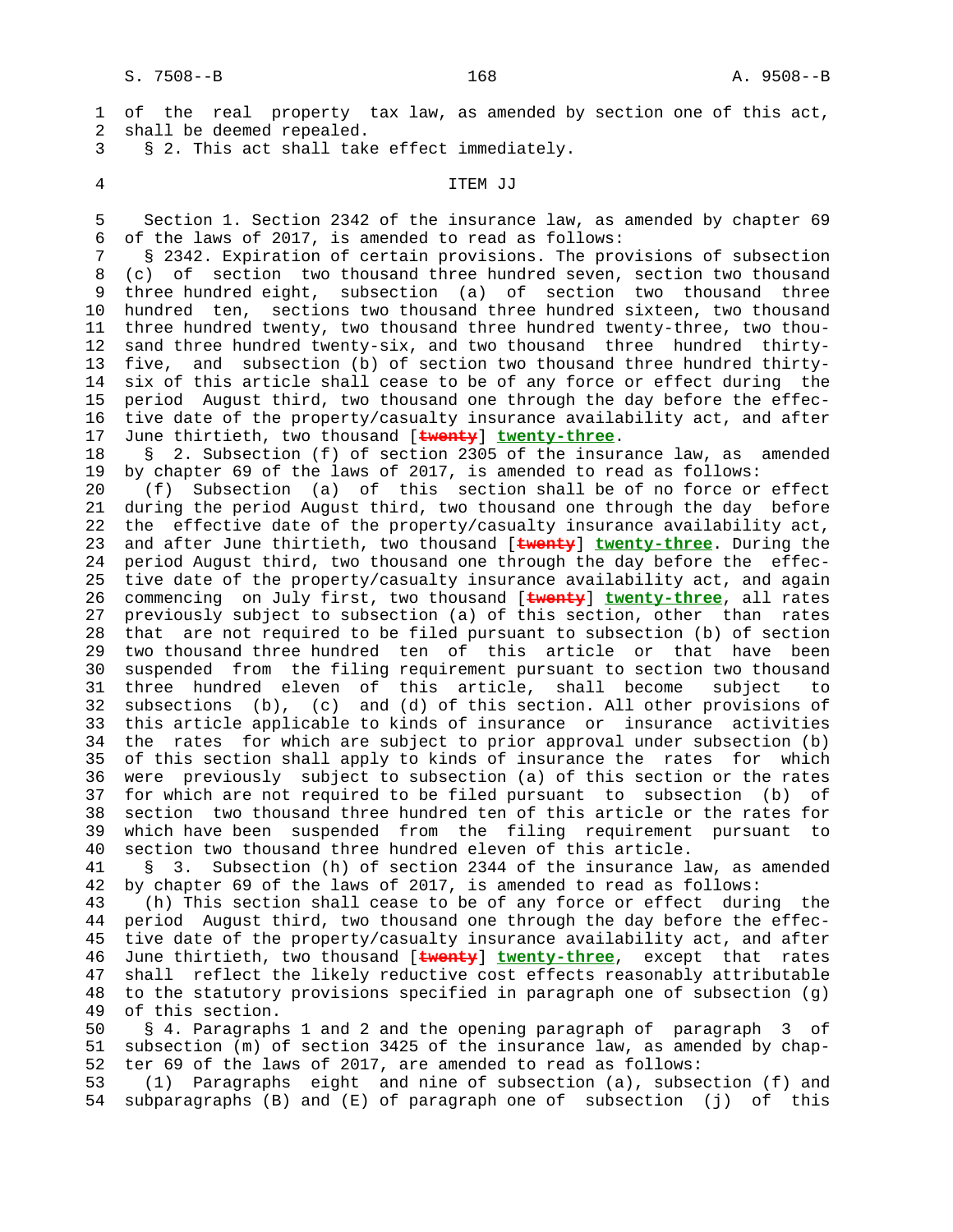1 section shall not apply to any new covered policy of automobile insur- 2 ance voluntarily written on or after August first, nineteen hundred 3 eighty-five and prior to January first, nineteen hundred eighty-six, and 4 on or after August second, two thousand one and prior to the effective 5 date of the property/casualty insurance availability act, and on or 6 after June thirtieth, two thousand [**twenty**] **twenty-three**, but the legal 7 rights granted to insurers or policyholders under such provisions shall 8 not be extinguished or impaired thereby.<br>9 (2) In lieu of such provisions, pa

 9 (2) In lieu of such provisions, paragraph seven of subsection (a), 10 subparagraph (A) of paragraph one of subsection (j) of this section and 11 paragraph three of this subsection shall apply to such automobile insur- 12 ance policies that are newly and voluntarily written to have an effec- 13 tive date on or after August first, nineteen hundred eighty-five and 14 prior to January first, nineteen hundred eighty-six, and on or after 15 August second, two thousand one and prior to the effective date of the 16 property/casualty insurance availability act, and on or after June thir- 17 tieth, two thousand [**twenty**] **twenty-three**.

 18 On and after August first, nineteen hundred eighty-five and prior to 19 January first, nineteen hundred eighty-six, and on or after August 20 second, two thousand one and prior to the effective date of the 21 property/casualty insurance availability act, and on or after June thir- 22 tieth, two thousand [**twenty**] **twenty-three**, no notice of nonrenewal or 23 conditional renewal of such covered automobile insurance policies 24 referred to in this subsection shall be issued to become effective 25 during the required policy period unless it is based upon a ground for 26 which the policy could have been cancelled or unless it is based upon 27 one or more of the following grounds that occurred during the thirty-six 28 month period ending on the last day of the fourth month preceding the 29 month of the effective date of such notice of nonrenewal or conditional 30 renewal:

 31 § 5. Sections 2328 and 2329 of the insurance law, as amended by chap- 32 ter 69 of the laws of 2017, are amended to read as follows:

 33 § 2328. Certain motor vehicle insurance rates; prior approval. For the 34 periods February first, nineteen hundred seventy-four through August 35 second, two thousand one, and the effective date of the 36 property/casualty insurance availability act through June thirtieth, two 37 thousand [**twenty**] **twenty-three**, no changes in rates, rating plans, 38 rating rules and rate manuals applicable to motor vehicle insurance, 39 including no-fault coverages under article fifty-one of this chapter, 40 shall be made effective until approved by the superintendent, notwith- 41 standing any inconsistent provisions of this article; provided, however, 42 that changes in such rates, rating plans, rating rules and rate manuals 43 may be made effective without such approval if the rates that result 44 from such changes are no higher than the insurer's rates last approved 45 by the superintendent. This section shall apply only to policies cover- 46 ing losses or liabilities arising out of ownership of a motor vehicle 47 used principally for the transportation of persons for hire, including a 48 bus or a school bus as defined in sections one hundred four and one 49 hundred forty-two of the vehicle and traffic law.

 50 § 2329. Motor vehicle insurance rates; excess profits. In accordance 51 with regulations prescribed by the superintendent, each insurer issuing 52 policies that are subject to article fifty-one of this chapter, includ- 53 ing policies of motor vehicle personal injury liability insurance or 54 policies of motor vehicle property damage liability insurance or insur- 55 ance for loss or damage to a motor vehicle, shall establish a fair, 56 practicable, and nondiscriminatory plan for refunding or otherwise cred-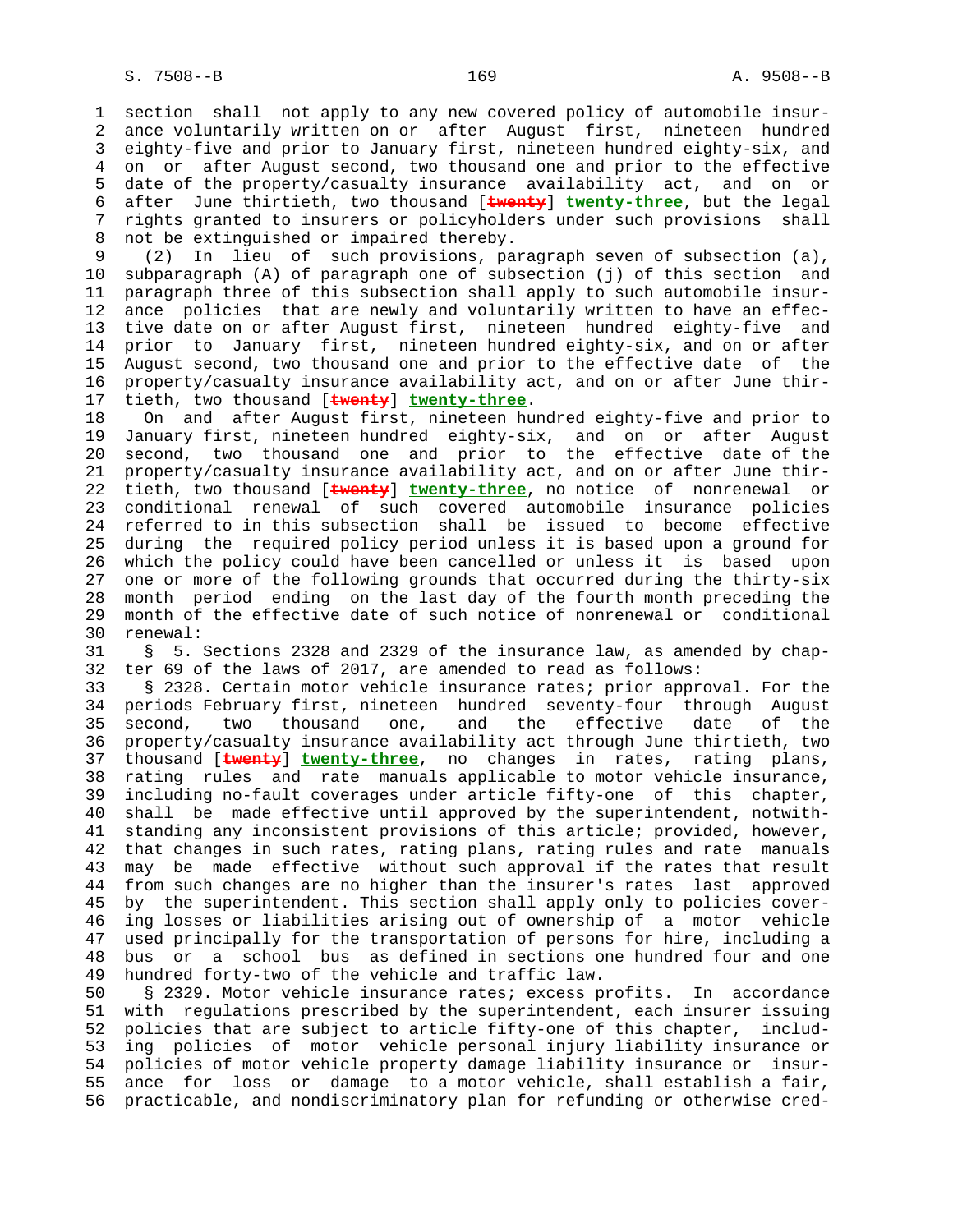1 iting to those purchasing such policies their share of the insurer's 2 excess profit, if any, on such policies. An excess profit shall be a 3 profit beyond a percentage rate of return on net worth attributable to 4 such policies, computed in accordance with the regulation required by 5 section two thousand three hundred twenty-three of this article, and 6 determined by the superintendent to be so far above a reasonable average 7 profit as to amount to an excess profit, taking into consideration the 8 fact that losses or profits below a reasonable average profit will not 9 be recouped from such policyholders. Each plan shall apply to policy 10 periods for the periods January first, nineteen hundred seventy-four 11 through August second, two thousand one, and the effective date of the 12 property/casualty insurance availability act through June thirtieth, two 13 thousand [**twenty**] **twenty-three**. In prescribing such regulations the 14 superintendent may limit the duration of such plans, waive any require- 15 ment for refund or credit that he or she determines to be de minimis or 16 impracticable, adopt forms of returns that shall be made to him or her 17 in order to establish the amount of any refund or credit due, establish 18 periods and times for the determination and distribution of refunds and 19 credits, and shall provide that insurers receive appropriate credit 20 against any refunds or credits required by any such plan for policyhold- 21 er dividends and for return premiums that may be due under rate credit 22 or retrospective rating plans based on experience.

 23 § 6. Subsection (g) of section 5412 of the insurance law, as amended 24 by chapter 69 of the laws of 2017, is amended to read as follows:

 25 (g) The provisions of this section shall cease to be of any force or 26 effect on or after June thirtieth, two thousand [**twenty**] **twenty-three**, 27 except that policies issued or other obligations incurred by the associ- 28 ation shall not be impaired by the expiration of this section and the 29 association shall continue for the purpose of servicing such policies 30 and performing such obligations.

31 § 7. This act shall take effect immediately.

## 32 ITEM KK

 33 Section 1. Section 2 of chapter 548 of the laws of 2004 amending the 34 education law relating to certain tuition waivers for police officer 35 students of the city university of New York, as amended by chapter 67 of 36 the laws of 2018, is amended to read as follows:

 37 § 2. This act shall take effect immediately and shall expire and be 38 deemed repealed July 1, [**2020**] **2022**.

39 § 2. This act shall take effect immediately.

40 ITEM LL

 41 Section 1. Section 2 of part U of chapter 56 of the laws of 2018, 42 amending the education law relating to requiring regulations to permit 43 tuition waivers for certain firefighters and fire officers for CUNY, is 44 amended to read as follows:

 45 § 2. This act shall take effect immediately and shall expire and be 46 deemed repealed July 1, [**2020**] **2022**.

47 § 2. This act shall take effect immediately.

## 48 ITEM MM

 49 Section 1. Section 2 of chapter 274 of the laws of 2010 amending the 50 environmental conservation law relating to repair of damaged pesticide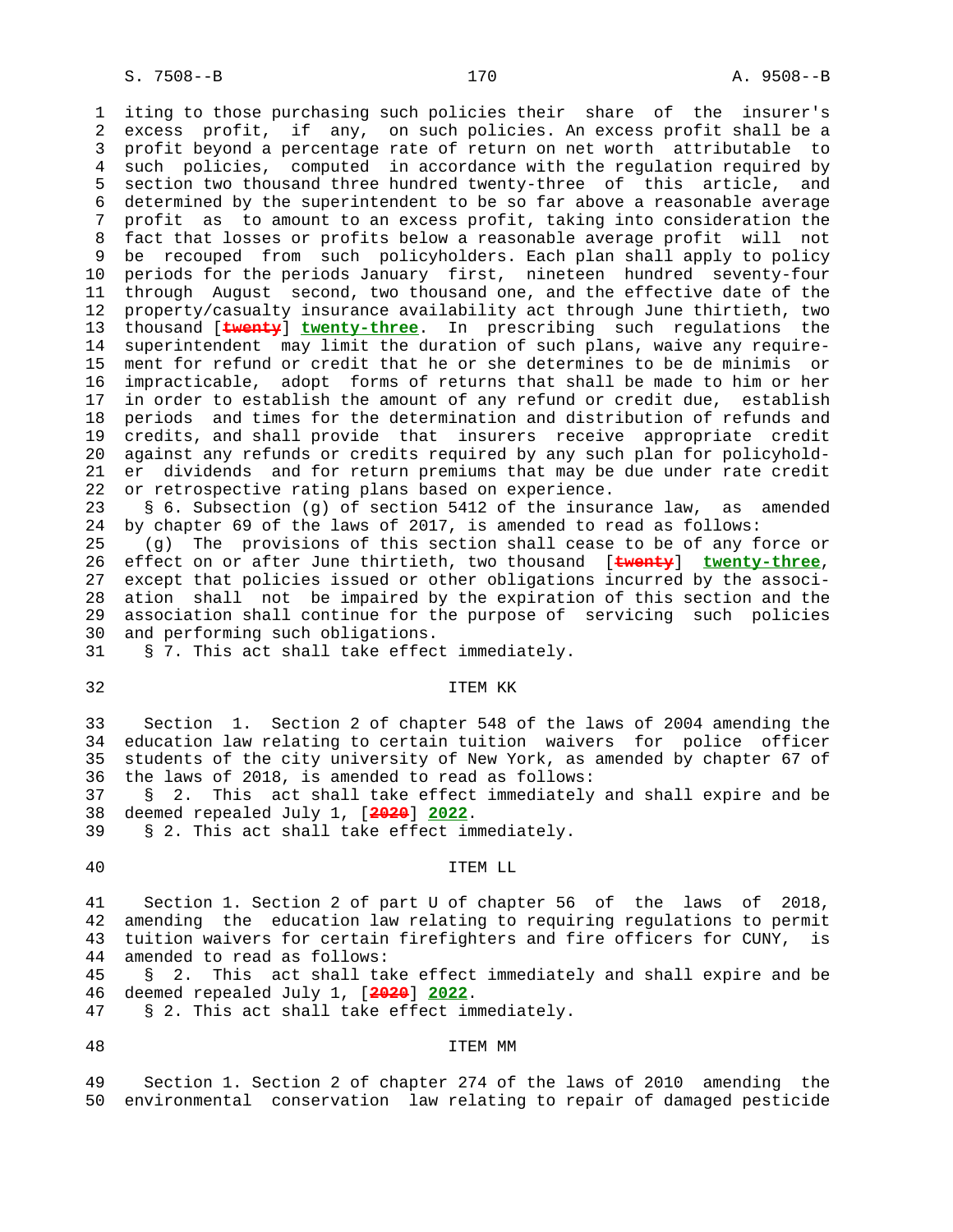1 containers, as amended by chapter 94 of the laws of 2018, is amended to 2 read as follows: 3 § 2. This act shall take effect immediately and shall expire July 1, 4 [**2020**] **2022** when upon such date the provisions of this act shall be 5 deemed repealed. 6 § 2. This act shall take effect immediately. 7 ITEM NN 8 Section 1. Section 33-0705 of the environmental conservation law, as 9 amended by section 1 of part SS of chapter 58 of the laws of 2017, is 10 amended to read as follows: 11 § 33-0705. Fee for registration. 12 The applicant for registration shall pay a fee as follows: 13 a. On or before July 1, [**2020**] **2023**, six hundred dollars for each 14 pesticide proposed to be registered, provided that the applicant has 15 submitted to the department proof in the form of a federal income tax 16 return for the previous year showing gross annual sales, for federal 17 income tax purposes, of three million five hundred thousand dollars or 18 less; 19 b. On or before July 1, [**2020**] **2023**, for all others, six hundred twen- 20 ty dollars for each pesticide proposed to be registered; 21 c. After July 1, [**2020**] **2023**, fifty dollars for each pesticide 22 proposed to be registered. 23 § 2. Section 9 of chapter 67 of the laws of 1992, amending the envi- 24 ronmental conservation law relating to pesticide product registration 25 timetables and fees, as amended by section 2 of part SS of chapter 58 of 26 the laws of 2017, is amended to read as follows: 27 § 9. This act shall take effect April 1, 1992 provided, however, that 28 section three of this act shall take effect July 1, 1993 and shall 29 expire and be deemed repealed on July 1, [**2020**] **2023**. 30 § 3. This act shall take effect immediately and shall be deemed to 31 have been in full force and effect on and after April 1, 2020. 32 ITEM OO 33 Section 1. Section 2 of chapter 130 of the laws of 1998, amending the 34 general municipal law relating to temporary investments by local govern- 35 ments, as amended by chapter 65 of the laws of 2017, is amended to read 36 as follows: 37 § 2. This act shall take effect June 30, 1998 and shall expire and be 38 deemed repealed on July 1, [**2020**] **2023**, provided, however, that invest- 39 ments purchased prior to the expiration of this act pursuant to the 40 provisions of paragraph a of subdivision 3 of section 11 of the general 41 municipal law, as designated and amended by section one of this act, 42 shall continue to be subject to the conditions contained in such subdi- 43 vision to the same extent as they had been subject thereto prior to such 44 expiration and repeal. 45 § 2. This act shall take effect immediately; provided however, that if 46 this act shall have become a law after July 1, 2020 it shall be deemed 47 to have been in full force and effect on and after July 1, 2020. 48 ITEM PP 49 Section 1. Section 4 of chapter 779 of the laws of 1986, amending the 50 social services law relating to authorizing services for non-residents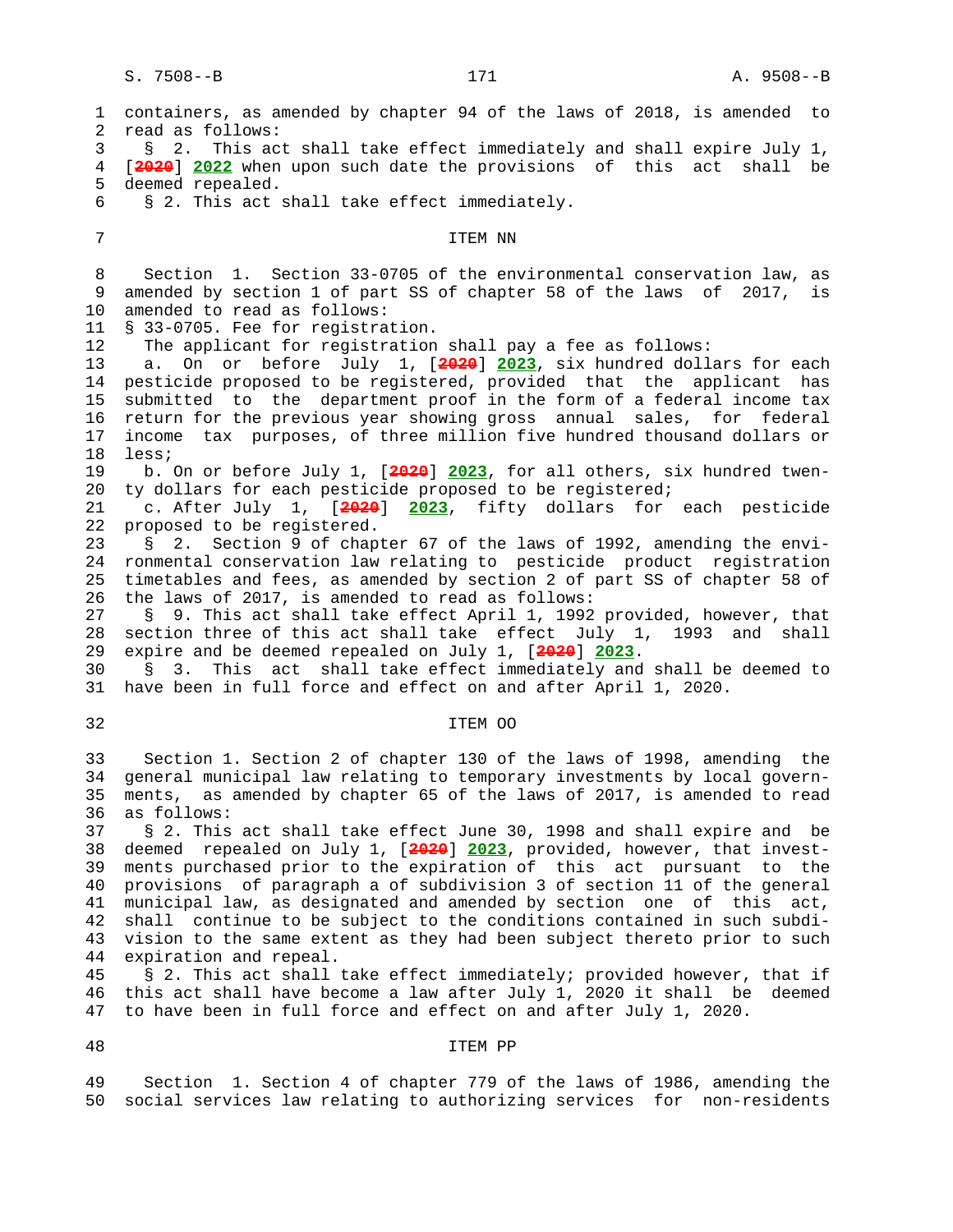1 in adult homes, residences for adults and enriched housing programs, as 2 amended by chapter 49 of the laws of 2017, is amended to read as 3 follows:

 4 § 4. This act shall take effect on the one hundred twentieth day after 5 it shall have become a law and shall remain in full force and effect 6 until July 1, [**2020**] **2023**, provided however, that effective immediately, 7 the addition, amendment and/or repeal of any rules or regulations neces- 8 sary for the implementation of the foregoing sections of this act on its<br>9 effective date are authorized and directed to be made and completed on 9 effective date are authorized and directed to be made and completed on 10 or before such effective date.

 11 § 2. This act shall take effect immediately and shall be deemed to 12 have been in full force and effect on and after July 1, 2020.

# 13 ITEM QQ

 14 Section 1. The opening paragraph of paragraph (a) of section 54.10 of 15 the local finance law, as amended by chapter 75 of the laws of 2019, is 16 amended to read as follows:

 17 To facilitate the marketing of any issue of bonds or notes of the city 18 of New York issued on or before June thirtieth, two thousand [**twenty**] 19 **twenty-one**, the mayor and comptroller of such city may, subject to the 20 approval of the state comptroller and the limitations on private sales 21 of bonds and notes, respectively, provided by law:

 22 § 2. The closing paragraph of paragraph a of section 54.90 of the 23 local finance law, as amended by chapter 75 of the laws of 2019, is 24 amended to read as follows:

 25 Notwithstanding the foregoing, whenever in the judgment of the finance 26 board of the city of New York the interest of such city would be served 27 thereby, the city of New York may without further approval issue bonds 28 or notes, on or before July fifteenth, two thousand [**twenty**] **twenty-one**, 29 with interest rates that vary in accordance with a formula or procedure 30 and are subject to a maximum rate of interest set forth or referred to 31 in the bonds or notes and may provide the holders thereof with such 32 rights to require the city or other persons to purchase such bonds or 33 notes or renewals thereof from the proceeds of the resale thereof or 34 otherwise from time to time prior to the final maturity of such bonds or 35 notes as the finance board of the city of New York may determine and the 36 city may resell, at any time prior to final maturity, any such bonds or 37 notes acquired as a result of the exercise of such rights; provided, 38 however, that at no time shall the total principal amount of bonds and 39 notes issued by the city of New York pursuant to this paragraph (other 40 than bonds and notes (1) bearing interest at rates and for periods of 41 time that are specified without reference to future events or contingen- 42 cies, or (2) described in section 136.00 of this article) exceed twen- 43 ty-five percent of the limit prescribed by section 104.00 of this arti- 44 cle.

 45 § 3. The opening paragraph of subdivision 1 of paragraph d of section 46 54.90 of the local finance law, as amended by chapter 75 of the laws of 47 2019, is amended to read as follows:

 48 On or before July fifteenth, two thousand [**twenty**] **twenty-one** the 49 mayor and comptroller of the city of New York may:

 50 § 4. The opening paragraph of paragraph a of section 57.00 of the 51 local finance law, as amended by chapter 75 of the laws of 2019, is 52 amended to read as follows:

 53 Bonds shall be sold only at public sale and in accordance with the 54 procedure set forth in this section and sections 58.00 and 59.00 of this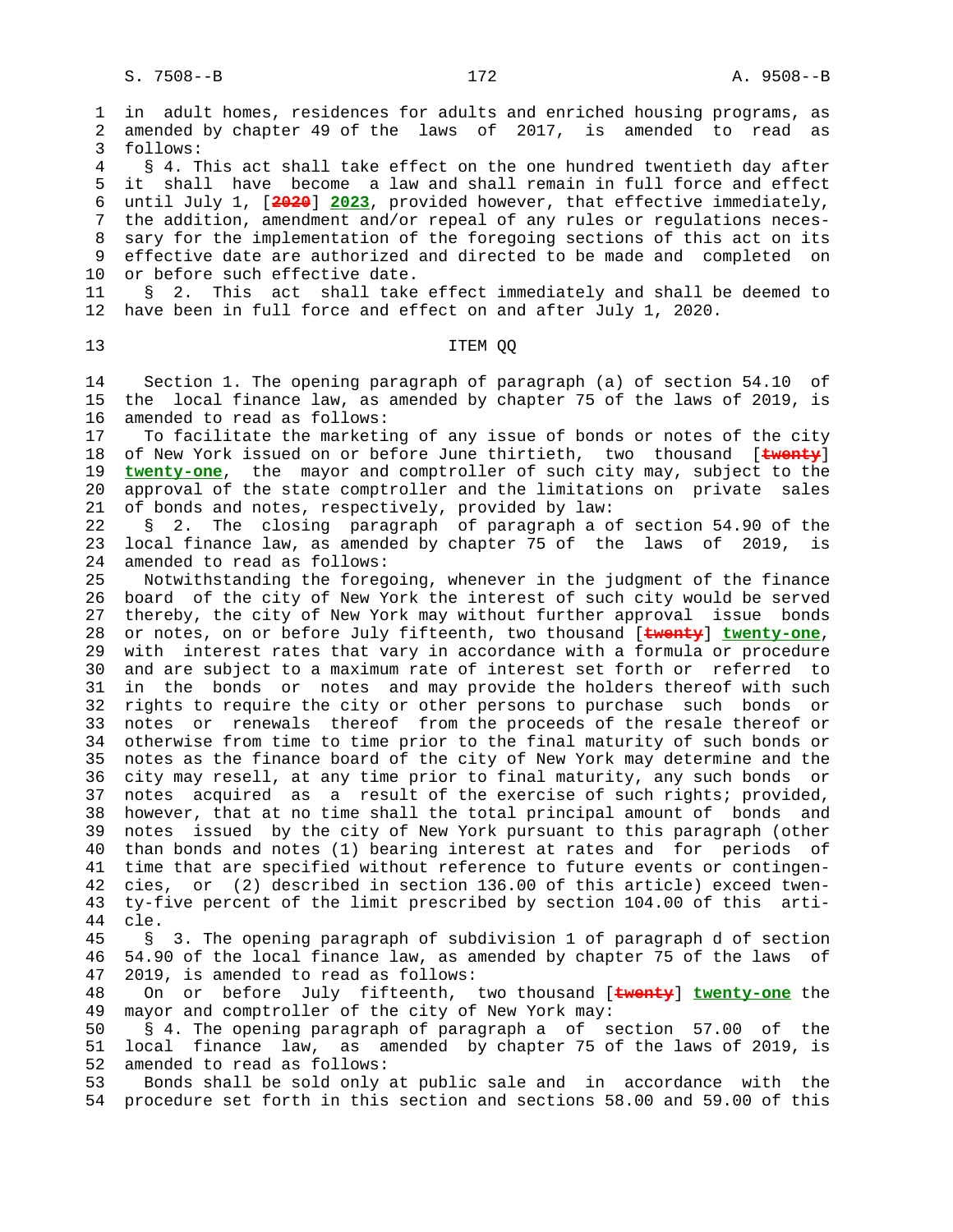1 title, except as otherwise provided in this paragraph. Bonds may be sold 2 at private sale to the United States government or any agency or instru- 3 mentality thereof, the state of New York municipal bond bank agency, to 4 any sinking fund or pension fund of the municipality, school district or 5 district corporation selling such bonds, or, in the case of sales by the 6 city of New York prior to July first, two thousand [**twenty**] **twenty-one**, 7 also to the municipal assistance corporation for the city of New York or 8 to any other purchaser with the consent of the mayor and the comptroller<br>9 of such city and approval of the state comptroller, or, in the case of 9 of such city and approval of the state comptroller, or, in the case of 10 sales by the county of Nassau prior to December thirty-first, two thou- 11 sand seven, also to the Nassau county interim finance authority with the 12 approval of the state comptroller, or, in the case of sales by the city 13 of Buffalo prior to June thirtieth, two thousand thirty-seven, also to 14 the Buffalo fiscal stability authority with the approval of the state 15 comptroller, or, in the case of bonds or other obligations of a munici- 16 pality issued for the construction of any sewage treatment works, sewage 17 collecting system, storm water collecting system, water management 18 facility, air pollution control facility or solid waste disposal facili- 19 ty, also to the New York state environmental facilities corporation, or, 20 in the case of bonds or other obligations of a school district or a city 21 acting on behalf of a city school district in a city having a population 22 in excess of one hundred twenty-five thousand but less than one million 23 inhabitants according to the latest federal census, issued to finance or 24 refinance the cost of school district capital facilities or school 25 district capital equipment, as defined in section sixteen hundred seven- 26 ty-six of the public authorities law, also to the dormitory authority of 27 the state of New York. Bonds of a river improvement or drainage district 28 established by or under the supervision of the department of environ- 29 mental conservation may be sold at private sale to the state of New York 30 as investments for any funds of the state which by law may be invested, 31 provided, however, that the rate of interest on any such bonds so sold 32 shall be approved by the water power and control commission and the 33 state comptroller. Bonds may also be sold at private sale as provided in 34 section 63.00 of this title. No bonds shall be sold on option or on a 35 deferred payment plan, except that options to purchase, effective for a 36 period not exceeding one year, may be given:

 37 § 5. Subdivision 3 of paragraph g of section 90.00 of the local 38 finance law, as amended by chapter 75 of the laws of 2019, is amended to 39 read as follows:

 40 3. Outstanding bonds may, pursuant to a power to recall and redeem or 41 with the consent of the holders thereof, be exchanged for refunding 42 bonds (i) if the refunding bonds are to bear interest at a rate equal to 43 or lower than that borne by the bonds to be refunded or (ii) if, in the 44 case of the city of New York prior to July first, two thousand [**twenty**] 45 **twenty-one**, the annual payment required for principal and interest on 46 the refunding bond is less than the annual payment required for princi- 47 pal and interest on the bond to be refunded, in each case such annual 48 payments to be determined by dividing the total principal and interest 49 payments due over the remaining life of the bond by the number of years 50 to maturity of the bond or (iii) if the bonds to be refunded were issued 51 by the city of New York after June thirtieth, nineteen hundred seventy- 52 eight and prior to July first, two thousand [**twenty**] **twenty-one** and 53 contain covenants referring to the existence of the New York state 54 financial control board for the city of New York or any other covenants 55 relating to matters other than the prompt payment of principal and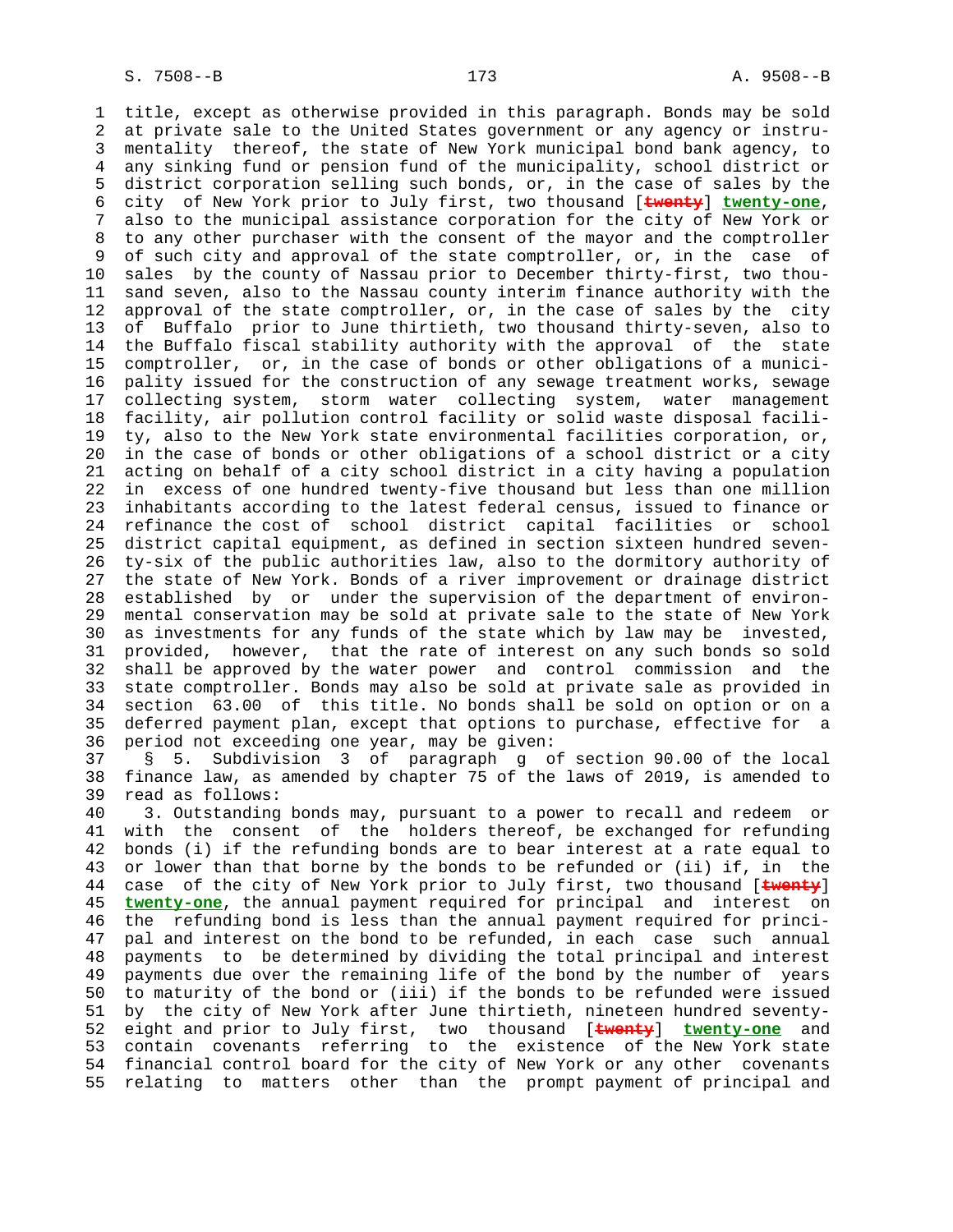1 interest on the obligations when due and the refunding bond omits or 2 modifies any such covenant.

 3 § 6. Subdivision 1 of section 10-a of section 2 of chapter 868 of the 4 laws of 1975, constituting the New York state financial emergency act 5 for the city of New York, as amended by chapter 75 of the laws of 2019, 6 is amended to read as follows:

 7 1. In the event that after the date on which the provisions of this 8 act become operative, any notes or bonds are issued by the city prior to<br>9 July 1, [2020] 2021, or any bonds are issued by a state financing agen- 9 July 1, [**2020**] **2021**, or any bonds are issued by a state financing agen- 10 cy, the state of New York hereby authorizes the city and authorizes and 11 requires such state financing agency to include a pledge and agreement 12 of the state of New York in any agreement made by the city or such state 13 financing agency with holders or guarantors of such notes or bonds that 14 the state will not take any action which will (a) substantially impair 15 the authority of the board during a control period, as defined in subdi- 16 vision twelve of section two of this act as in effect on the date such 17 notes or bonds are issued (i) to approve, disapprove, or modify any 18 financial plan or financial plan modification, including the revenue 19 projections (or any item thereof) contained therein, subject to the 20 standards set forth in paragraphs a, c, d, e and f of subdivision one of 21 section eight of this act as in effect on the date such notes or bonds 22 are issued and paragraph b of such subdivision as in effect from time to 23 time, (ii) to disapprove a contract of the city or a covered organiza- 24 tion if the performance of such contract would be inconsistent with the 25 financial plan or to approve or disapprove proposed short-term or long- 26 term borrowing of the city or a covered organization or any agreement or 27 other arrangement referred to in subdivision four of section seven of 28 this act, or (iii) to establish and adopt procedures with respect to the 29 deposit in and disbursement from the board fund of city revenues; (b) 30 substantially impair the authority of the board to review financial 31 plans, financial plan modifications, contracts of the city or the 32 covered organizations and proposed short-term or long-term borrowings of 33 the city and the covered organizations; (c) substantially impair the 34 independent maintenance of a separate fund for the payment of debt 35 service on bonds and notes of the city; (d) alter the composition of the 36 board so that the majority of the voting members of the board are not 37 officials of the state of New York elected in a state-wide election or 38 appointees of the governor; (e) terminate the existence of the board 39 prior to the time to be determined in accordance with section thirteen 40 of this act as in effect on the date such notes or bonds are issued; (f) 41 substantially modify the requirement that the city's financial state- 42 ments be audited by a nationally recognized independent certified public 43 accounting firm or consortium of firms and that a report on such audit 44 be furnished to the board; or (g) alter the definition of a control 45 period set forth in subdivision twelve of section two of this act, as in 46 effect on the date such notes or bonds are issued, or substantially 47 alter the authority of the board, as set forth in said subdivision to 48 reimpose or terminate a control period; provided, however, that the 49 foregoing pledge and agreement shall be of no further force and effect 50 if at any time (i) there is on deposit in a separate trust account with 51 a bank, trust company or other fiduciary sufficient moneys or direct 52 obligations of the United States or obligations guaranteed by the United 53 States, the principal of and/or interest on which will provide moneys to 54 pay punctually when due at maturity or prior to maturity by redemption, 55 in accordance with their terms, all principal of and interest on all 56 outstanding notes and bonds of the city or such state financing agency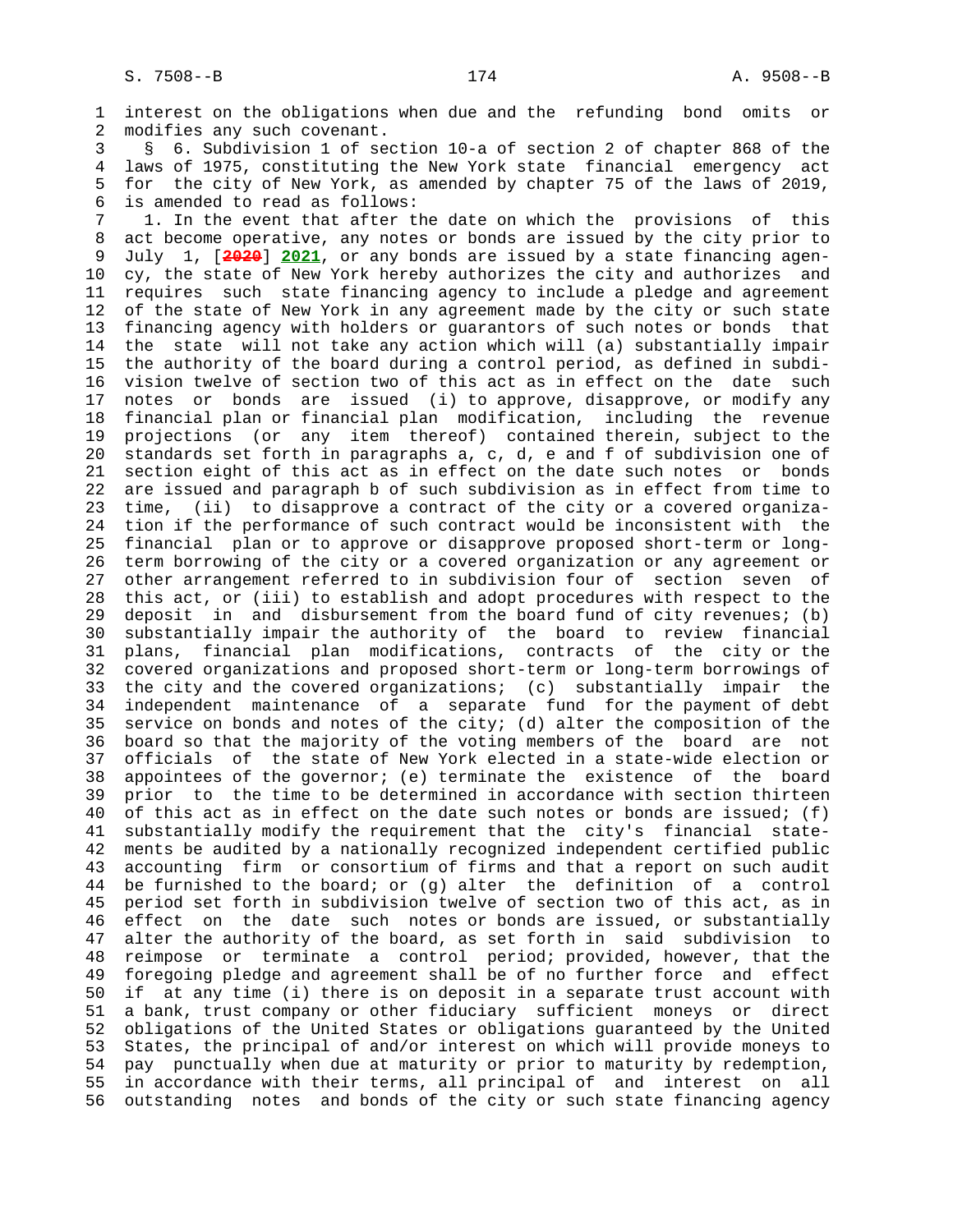1 containing this pledge and agreement and irrevocable instructions from 2 the city or such state financing agency to such bank, trust company or 3 other fiduciary for such payment of such principal and interest with 4 such moneys shall have been given, or (ii) such notes and bonds, togeth- 5 er with interest thereon, have been paid in full at maturity or have 6 otherwise been refunded, redeemed, defeased, or discharged; and provided 7 further that the foregoing pledge and agreement shall be of full force 8 and effect upon its inclusion in any agreement made by the city or state<br>9 financing agency with holders or guarantors of such notes or bonds. financing agency with holders or guarantors of such notes or bonds.

 10 Upon payment for such obligations issued pursuant to this act by the 11 original and all subsequent holders inclusion of the foregoing covenant 12 shall be deemed conclusive evidence of valuable consideration received 13 by the state and city for such covenant and of reliance upon such pledge 14 and agreement by any such holder. The state hereby grants any such bene- 15 fited holder the right to sue the state in a court of competent juris- 16 diction and enforce this covenant and agreement and waives all rights of 17 defense based on sovereign immunity in such an action or suit.

 18 § 7. Section 5 of chapter 142 of the laws of 2004, amending the local 19 finance law relating to interest rate exchange agreements of the city of 20 New York and refunding bonds of such city, as amended by chapter 75 of 21 the laws of 2019, is amended to read as follows:

 22 § 5. This act shall take effect immediately, provided, that section 23 three of this act shall expire and be deemed repealed July 15, [**2020**] 24 **2021**.

 25 § 8. Separability. If any clause, sentence, paragraph, section or part 26 of this act shall be adjudged by any court of competent jurisdiction to 27 be invalid, such judgment shall not affect, impair or invalidate the 28 remainder thereof, but shall be confined in its operation to the clause, 29 sentence, paragraph, section or part thereof directly involved in the 30 controversy in which such judgment shall have been rendered.

31 § 9. This act shall take effect immediately.

# 32 ITEM RR

 33 Section 1. The opening paragraph of subdivision 2 of section 228 of 34 the racing, pari-mutuel wagering and breeding law, as amended by chapter 35 122 of the laws of 2019, is amended to read as follows:

 36 The New York state gaming commission shall, as a condition of racing, 37 require any franchised corporation and every other corporation subject 38 to its jurisdiction to withhold one percent of all purses, except that 39 for the franchised corporation, starting on September first, two thou- 40 sand seven and continuing through August thirty-first, two thousand 41 [**twenty**] **twenty-one**, two percent of all purses shall be withheld, and, 42 in the case of the franchised corporation, to pay such sum to the 43 horsemen's organization or its successor that was first entitled to 44 receive payments pursuant to this section in accordance with rules of 45 the commission adopted effective November third, nineteen hundred eight- 46 y-three representing at least fifty-one percent of the owners and train- 47 ers utilizing the facilities of such franchised corporation, on the 48 condition that such horsemen's organization shall expend as much as is 49 necessary, but not to exceed one-half of one percent of such total sum, 50 to acquire and maintain the equipment required to establish a program at 51 a state college within this state with an approved equine science 52 program to test for the presence of steroids in horses, provided further 53 that the qualified organization shall also, in an amount to be deter- 54 mined by its board of directors, annually include in its expenditures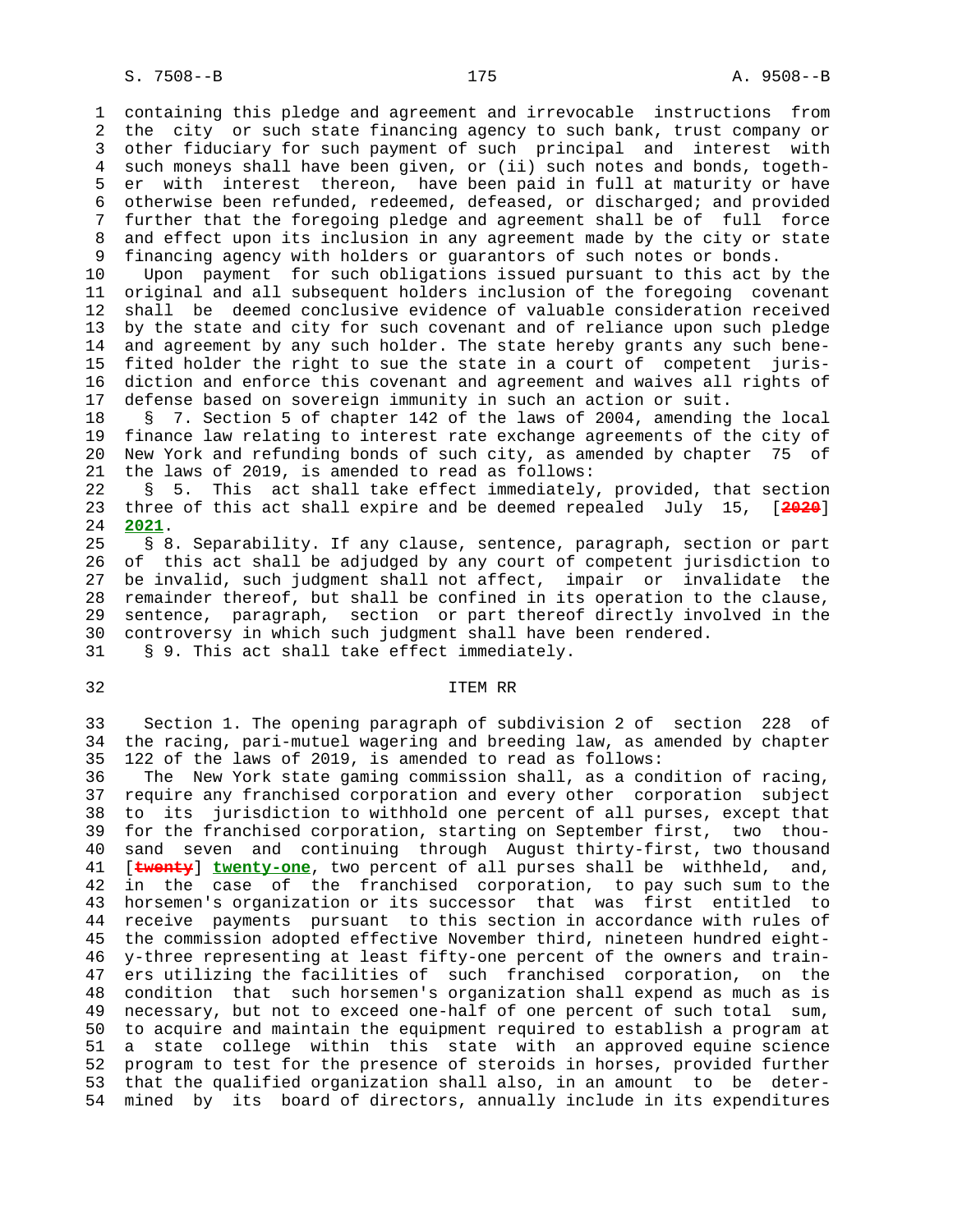1 for benevolence programs, funds to support an organization providing 2 services necessary to backstretch employees, and, in the case of every 3 other corporation, to pay such one percent sum of purses to the 4 horsemen's organization or its successor that was first entitled to 5 receive payments pursuant to this section in accordance with rules of 6 the commission adopted effective May twenty-third, nineteen hundred 7 eighty-six representing at least fifty-one percent of the owners and 8 trainers utilizing the facilities of such corporation.

9 § 2. This act shall take effect immediately.

10 ITEM SS

 11 Section 1. Section 11 of chapter 237 of the laws of 2015 amending the 12 judiciary law, the civil practice law and rules and other laws relating 13 to use of electronic means for the commencement and filing of papers in 14 certain actions and proceedings, as amended by chapter 212 of the laws 15 of 2019, is amended to read as follows:

 16 § 11. This act shall take effect immediately; provided that sections 17 four, five, six and seven of this act shall each expire and be deemed 18 repealed September 1, [**2020**] **2021**; and provided that paragraph 2-a of 19 subdivision (b) of section 2111 of the civil practice law and rules, as 20 added by section two of this act, shall expire and be deemed repealed 21 September 1, [**2020**] **2021**.

22 § 2. This act shall take effect immediately.

## 23 ITEM TT

 24 Section 1. Section 2 of chapter 890 of the laws of 1982, relating to 25 the establishment of certain water charges for hospitals and charities 26 in New York city, as amended by chapter 155 of the laws of 2018, is 27 amended to read as follows:

 28 § 2. This act shall take effect immediately and shall remain in full 29 force and effect only until September 1, [**2020**] **2022**.

30 § 2. This act shall take effect immediately.

### 31 ITEM UU

 32 Section 1. Section 4 of chapter 573 of the laws of 2011, amending the 33 correction law relating to the boarding of out of state inmates at local 34 correctional facilities, as amended by chapter 148 of the laws of 2017, 35 is amended to read as follows:

 36 § 4. This act shall take effect immediately and shall expire September 37 1, [**2020**] **2023** when upon such date the provisions of this act shall be 38 deemed repealed.

39 § 2. This act shall take effect immediately.

### 40 ITEM VV

 41 Section 1. Section 8 of chapter 29 of the laws of 2011 amending the 42 executive law and other laws relating to the adoption of the interstate 43 compact for juveniles by the state of New York, as amended by chapter 44 195 of the laws of 2015, is amended to read as follows:

 45 § 8. This act shall take effect on the thirtieth day after it shall 46 have become a law and shall expire September 1, [**2020**] **2025** when upon 47 such date the provisions of this act shall be deemed repealed; provided, 48 however, that notwithstanding the provisions of article 5 of the general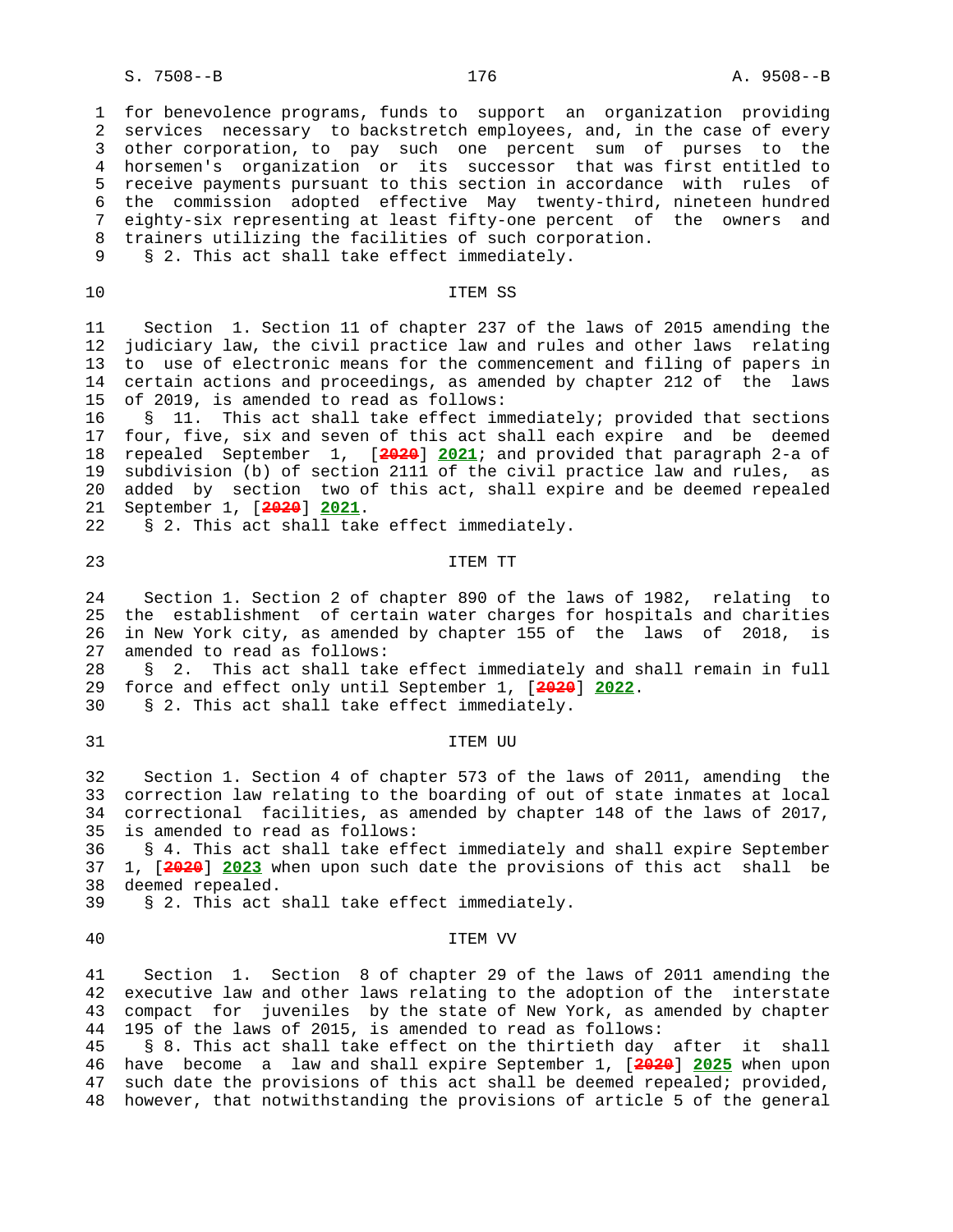1 construction law, on September 1, [**2020**] **2025** the provisions of chapter 2 155 of the laws of 1955, as repealed by section one of this act, are 3 hereby revived and shall continue in full force and effect as such 4 provisions existed on June 1, 2010; provided, further, nothing herein 5 shall disrupt services, supervision or return of juveniles, delinquents 6 and status offenders agreed to under the repealed 1955 interstate 7 compact on juveniles prior to such effective date, or preclude the state 8 of New York from entering into appropriate agreements with non-compact 9 member states for the proper supervision or return of juveniles, delin- 10 quents and status offenders who are on probation or parole and who have 11 absconded, escaped or run away from supervision and control and in so 12 doing have endangered their own safety and the safety of others. 13 § 2. This act shall take effect immediately.

## 14 ITEM WW

 15 Section 1. Section 2 of chapter 363 of the laws of 2010, amending the 16 judiciary law relating to granting the chief administrator of the courts 17 the authority to allow referees to determine applications for orders of 18 protection during the hours family court is in session, as amended by 19 chapter 161 of the laws of 2018, is amended to read as follows:

 20 § 2. This act shall take effect immediately; provided that paragraph 21 (n) of subdivision 2 of section 212 of the judiciary law, as added by 22 section one of this act, shall expire and be deemed repealed September 23 1, [**2020**] **2021**.

24 § 2. This act shall take effect immediately.

# 25 ITEM XX

 26 Section 1. Subdivision 5 of section 139 of the economic development 27 law, as amended by chapter 372 of the laws of 2019, is amended to read 28 as follows:

 29 5. Reporting. The advisory panel shall issue a report no later than 30 June thirtieth, two thousand [**twenty**] **twenty-one** outlining the findings 31 and recommendations of the panel. The report shall be delivered to the 32 governor, the speaker of the assembly, the temporary president of the 33 senate, the minority leader of the assembly, the minority leader of the 34 senate, the chair of the assembly committee on ways and means, the chair 35 of the senate committee on finance, the chair of the assembly committee 36 on economic development, the chair of the assembly committee on small 37 business, the chair of the senate committee on commerce, economic devel- 38 opment, and small business, the chair of the assembly committee on 39 labor, and the chair of the senate committee on labor.

 40 § 2. Section 2 of chapter 435 of the laws of 2017 amending the econom- 41 ic development law, relating to establishing an advisory panel on 42 employee-owned enterprises within the division of small business 43 services, as amended by chapter 372 of the laws of 2019, is amended to 44 read as follows:

 45 § 2. This act shall take effect immediately and shall expire October 46 1, [**2020**] **2021** when upon such date the provisions of this act shall be 47 deemed repealed.

 48 § 3. This act shall take effect immediately; provided that the amend- 49 ments to subdivision 5 of section 139 of the economic development law 50 made by section one of this act shall not affect the repeal of such 51 section and shall be deemed repealed therewith.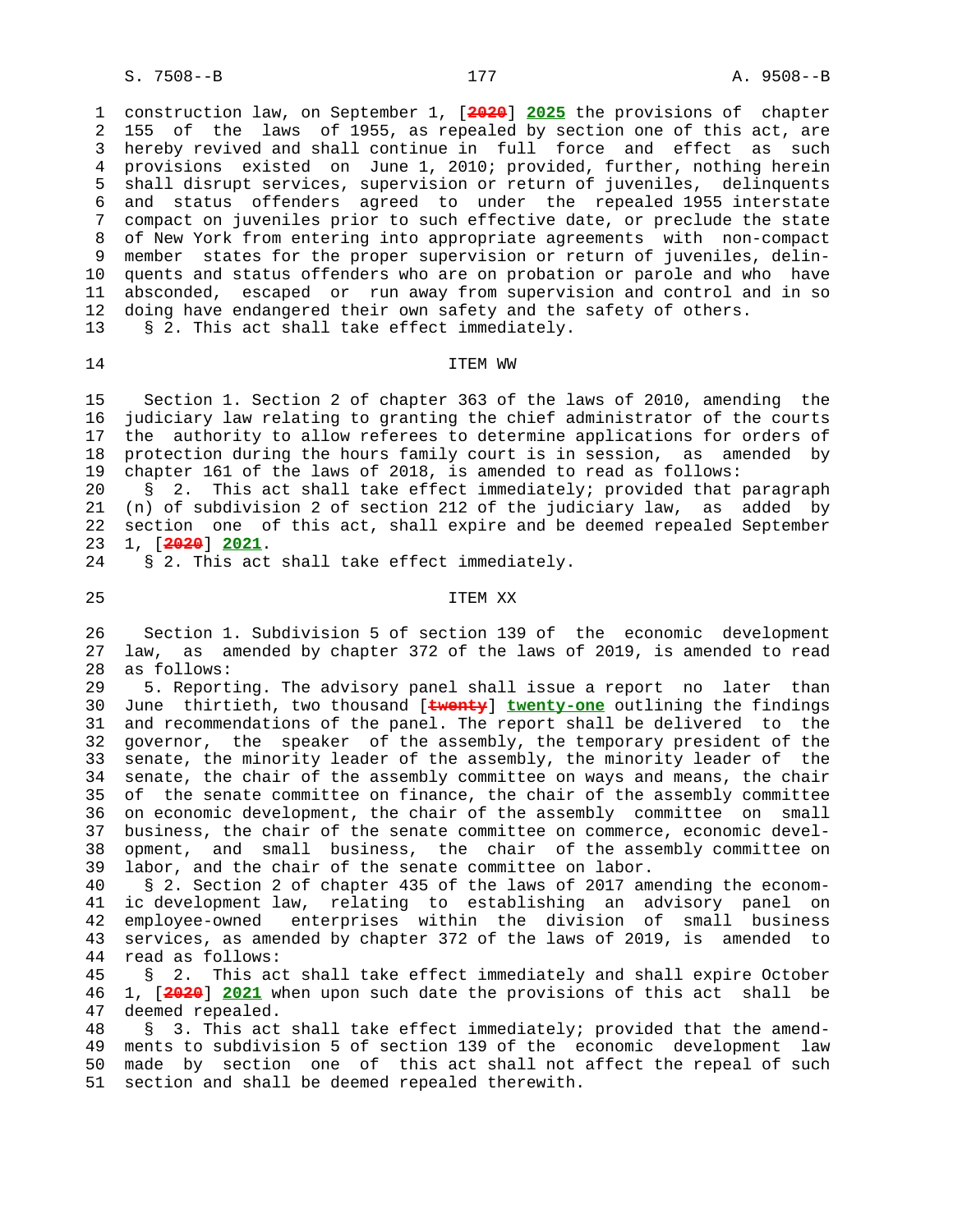# 1 ITEM YY

 2 Section 1. Section 4 of chapter 522 of the laws of 2000, amending the 3 state finance law and the general business law relating to establishing 4 the underground facilities safety training account, as amended by chap- 5 ter 126 of the laws of 2015, is amended to read as follows: 6 § 4. This act shall take effect thirty days after it shall have become

7 a law and shall expire and be deemed repealed October 1, [**2020**] **2025**.

§ 2. This act shall take effect immediately.

9 ITEM ZZ

 10 Section 1. Subdivision (c) of section 3 of chapter 141 of the laws of 11 2014 amending the environmental conservation law relating to authorizing 12 the hunting of big game in the county of Albany with rifles, as amended 13 by chapter 160 of the laws of 2018, is amended to read as follows:

 14 (c) nothing contained in this act shall be construed so as to extend 15 the provisions of this act beyond October 1, [**2020**] **2022**, when upon such 16 date this act shall expire and the provisions contained herein shall be 17 deemed repealed.

18 § 2. This act shall take effect immediately.

## 19 ITEM AAA

 20 Section 1. Section 5 of chapter 396 of the laws of 2010 amending the 21 alcoholic beverage control law relating to liquidator's permits and 22 temporary retail permits, as amended by chapter 190 of the laws of 2019, 23 is amended to read as follows:

 24 § 5. This act shall take effect on the sixtieth day after it shall 25 have become a law, provided that paragraph (b) of subdivision 1 of 26 section 97-a of the alcoholic beverage control law as added by section 27 two of this act shall expire and be deemed repealed October 12, [**2020**] 28 **2021**.

29 § 2. This act shall take effect immediately.

# 30 ITEM BBB

 31 Section 1. Section 2 of chapter 473 of the laws of 2010 amending the 32 racing, pari-mutuel wagering and breeding law relating to the New York 33 state thoroughbred breeding and development fund, as amended by chapter 34 343 of the laws of 2019, is amended to read as follows:

 35 § 2. This act shall take effect immediately, provided, however that 36 this act shall expire and be deemed repealed [**nine**] **ten** years after the 37 commencement of the operation of a video lottery facility at Aqueduct 38 racetrack; provided that the chair of the New York state thoroughbred 39 breeding and development fund shall notify the legislative bill drafting 40 commission upon the occurrence of the commencement of the operation of a 41 video lottery facility at Aqueduct racetrack in order that the commis- 42 sion may maintain an accurate and timely effective data base of the 43 official text of the laws of the state of New York in furtherance of 44 effectuating the provisions of section 44 of the legislative law and 45 section 70-b of the public officers law; provided further, that effec- 46 tive immediately the addition, amendment and/or repeal of any rules or 47 regulations necessary for the implementation of this act on its effec- 48 tive date are authorized and directed to be made and completed on or 49 before such date.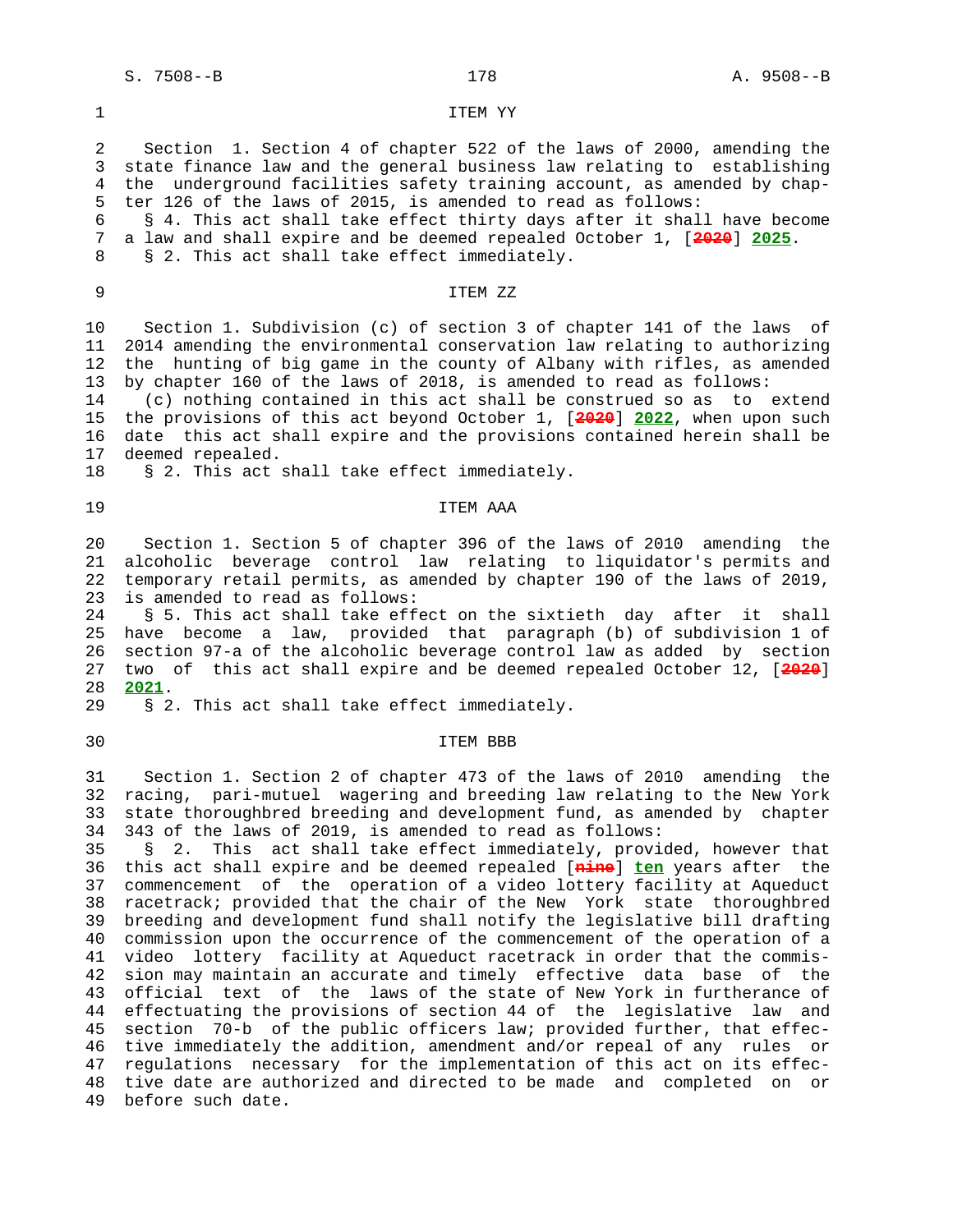1 § 2. This act shall take effect immediately.

## 2 ITEM CCC

 3 Section 1. Section 3 of chapter 451 of the laws of 2012, amending the 4 labor law relating to permitted deductions from wages, as amended by 5 chapter 368 of the laws of 2018, is amended to read as follows:

 $6$  § 3. This act shall take effect on the sixtieth day after it shall  $7$  have become a law and shall expire and be deemed repealed  $[8]$  10 years 7 have become a law and shall expire and be deemed repealed [**8**] **10** years 8 after such effective date.

9 § 2. This act shall take effect immediately.

# 10 ITEM DDD

 11 Section 1. The opening paragraph of section 3 and section 4 of chapter 12 456 of the laws of 2018 relating to establishing the digital currency 13 task force, is amended to read as follows:

 14 On or before December 15, [**2020**] **2021**, the task force shall submit to 15 the governor, the temporary president of the senate and the speaker of 16 the assembly a report containing, but not limited to, the following 17 information based on available data:

 18 § 4. This act shall take effect immediately and shall expire December 19 15, [**2020**] **2021** when upon such date the provisions of this act shall be 20 deemed repealed.

21 § 2. This act shall take effect immediately.

## 22 ITEM EEE

 23 Section 1. Section 2 of chapter 548 of the laws of 2010, amending the 24 New York city charter relating to authorizing the city of New York to 25 sell to abutting property owners real property owned by such city, 26 consisting of tax lots that cannot be independently developed due to the 27 size, shape, configuration and topography of such lots and the zoning 28 regulations applicable thereto, as amended by chapter 505 of the laws of 29 2015, is amended to read as follows:

 30 § 2. This act shall take effect immediately and shall expire December 31 31, [**2020**] **2025**, when upon such date the provisions of this act shall be 32 deemed repealed.

33 § 2. This act shall take effect immediately.

## 34 ITEM FFF

 35 Section 1. Section 2 of chapter 402 of the laws of 1994, amending the 36 state administrative procedure act relating to requiring certain agen- 37 cies to submit regulatory agendas for publication in the state register, 38 as amended by chapter 418 of the laws of 2016, is amended to read as 39 follows:

 40 § 2. This act shall take effect on the first day of November next 41 succeeding the date on which it shall have become a law and shall expire 42 and be deemed repealed on December 31, [**2020**] **2024**, and upon such date 43 the provisions of subdivisions 1 and 2 of section 202-d of the state 44 administrative procedure act as amended by section one of this act shall 45 revert to and be read as set out in law on the date immediately preced- 46 ing such effective date.

47 § 2. This act shall take effect immediately.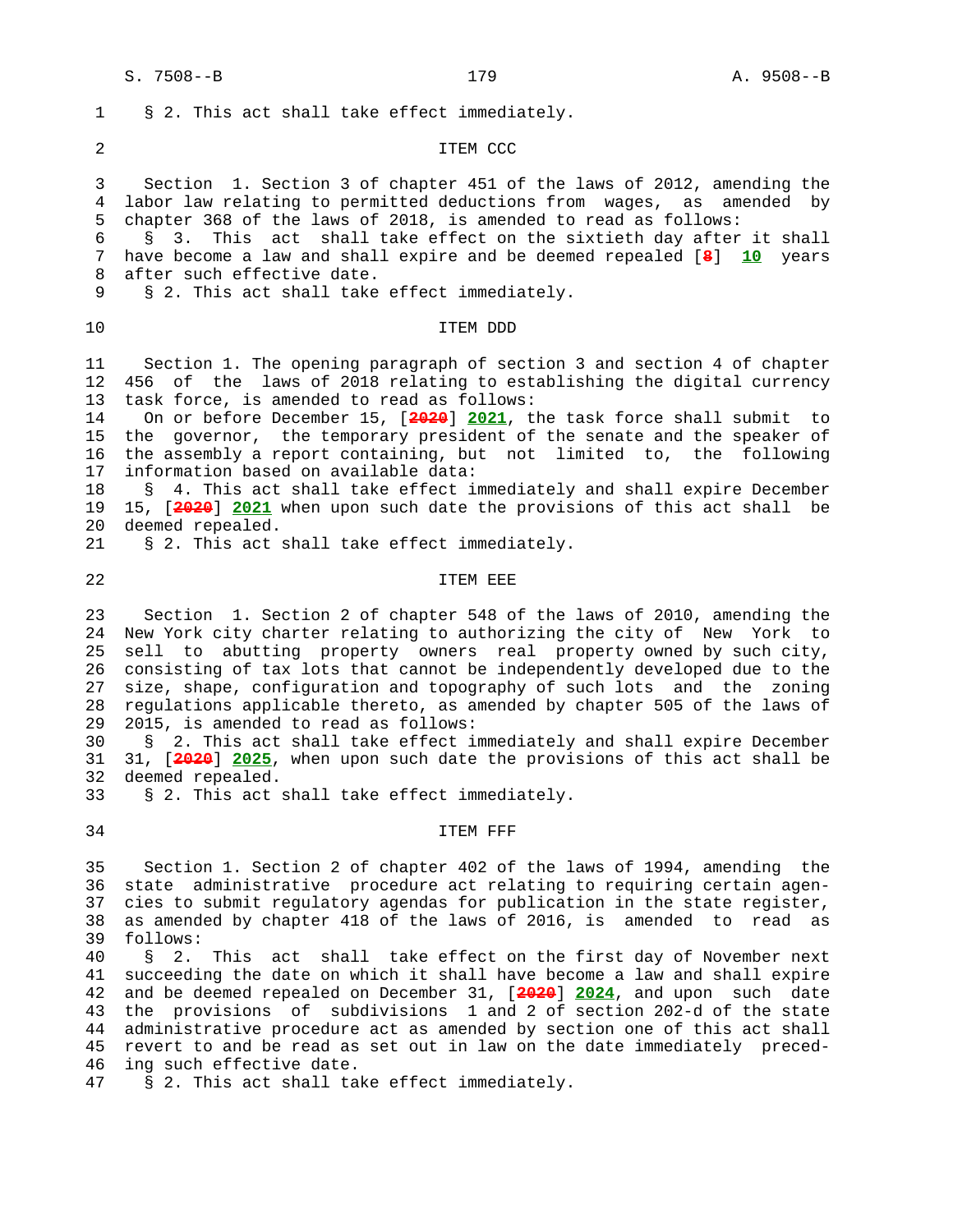1 ITEM GGG 2 Section 1. Section 2 of chapter 378 of the laws of 2014, amending the 3 environmental conservation law relating to the taking of sharks, as 4 amended by chapter 427 of the laws of 2018, is amended to read as 5 follows: 6 § 2. This act shall take effect immediately and shall expire and be 7 deemed repealed December 31, [**2020**] **2022**. § 2. This act shall take effect immediately. 9 ITEM HHH 10 Section 1. Section 3 of chapter 306 of the laws of 2011, authorizing 11 owners of residential real property in high risk brush fire areas in the 12 borough of Staten Island to cut and remove reeds from their property, as 13 amended by chapter 393 of the laws of 2019, is amended to read as 14 follows: 15 § 3. This act shall take effect immediately and shall expire and be 16 deemed repealed December 31, [**2020**] **2021**. 17 § 2. This act shall take effect immediately. 18 ITEM III 19 Section 1. Section 6 of chapter 110 of the laws of 2019, relating to 20 creating a temporary state commission to study and investigate how to 21 regulate artificial intelligence, robotics and automation, is amended to 22 read as follows: 23 § 6. This act shall take effect immediately and shall expire and be 24 deemed repealed December 31, [**2020**] **2021**. 25 § 2. This act shall take effect immediately. 26 ITEM JJJ 27 Section 1. Subdivision 1 of section 1803-a of the real property tax 28 law is amended by adding a new paragraph (ii) to read as follows: 29 **(ii) Notwithstanding the provisions of paragraph (c) of this subdivi-** 30 **sion to the contrary, in a special assessing unit which is a city and** 31 **for current base proportions to be determined in such special assessing** 32 **unit's fiscal year two thousand twenty-one, the percent increase of the** 33 **current base proportion of any class over the adjusted base proportion** 34 **or adjusted proportions, whichever is appropriate, of the immediately** 35 **preceding year shall be determined by the local legislative body of such** 36 **special assessing unit, provided that such percent increase shall be no** 37 **more than five percent, and provided further, that the local legislative** 38 **body shall make such determination by October first, two thousand twen-** 39 **ty.** 40 § 2. In the event the special assessing unit which is a city has sent 41 out real property tax bills for its fiscal year 2021 before this act 42 shall have become a law, the city shall take such actions as are neces- 43 sary, consistent with applicable state and local law, to effect the 44 provisions of section one of this act, including, but not limited to, 45 revising the current base proportions and adjusted base proportions, 46 resetting the real property tax rates and sending amended real property 47 tax bills. Provided, however, that nothing in this act shall be deemed 48 to affect the obligation of any taxpayer with respect to the payment of 49 any installment of real property tax for such fiscal year which was due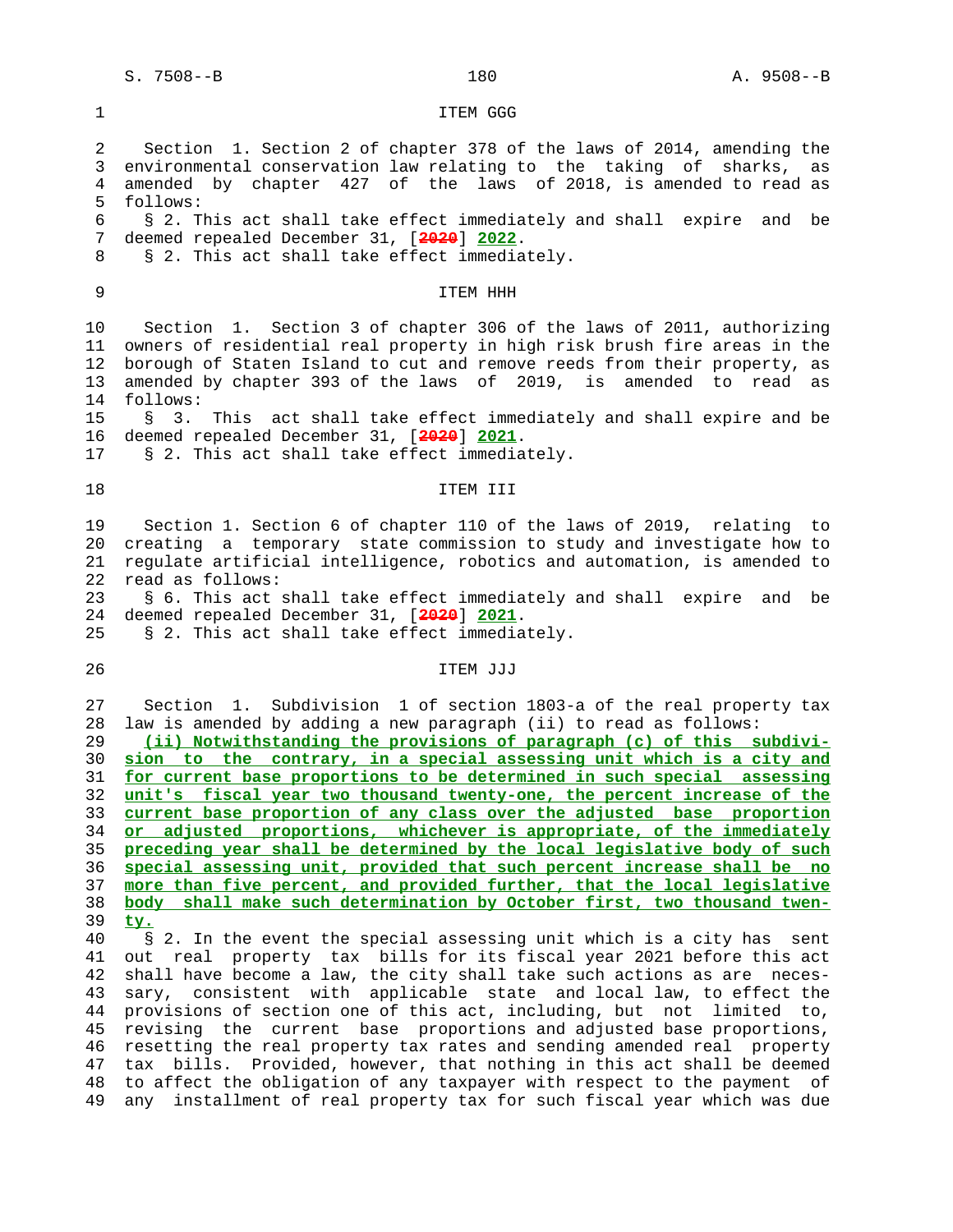1 and payable prior to the date such amended real property tax bills are 2 sent; for this purpose, such obligations shall be determined in accord- 3 ance with the applicable provisions of law that were in effect imme- 4 diately prior to the effective date of this act, and such city shall be 5 authorized to determine the date on which amended bills are to be sent 6 and the installments of real property tax which are to be reflected 7 therein.

8 § 3. This act shall take effect immediately.

## 9 ITEM KKK

 10 Section 1. Subparagraph (xix) of paragraph (a) of subdivision 3 of 11 section 1903 of the real property tax law, as amended by chapter 121 of 12 the laws of 2019, is amended to read as follows:

 13 (xix) Notwithstanding any other provision of law, in an approved 14 assessing unit in the town of Orangetown, county of Rockland and for 15 current base proportions to be determined by taxes based on such 16 approved assessing unit's two thousand eighteen--two thousand nineteen 17 [**and**]**,** two thousand nineteen--two thousand twenty **and two thousand twen-** 18 **ty--two thousand twenty-one** assessment rolls, the current base propor- 19 tion of any class shall not exceed the adjusted base proportion or 20 adjusted proportion, whichever is appropriate, of the immediately 21 preceding year, by more than one percent, provided that such approved 22 assessing unit has passed a local law, ordinance or resolution providing 23 therefor. Where the computation of current base proportions would other- 24 wise produce such result, the current base proportion of such class or 25 classes shall be limited to such one percent increase and the legisla- 26 tive body of such approved assessing unit shall alter the current base 27 proportion of either class so that the sum of the current base 28 proportions equals one.

29 § 2. This act shall take effect immediately.

## 30 ITEM LLL

 31 Section 1. Subparagraph (xx) of paragraph (a) of subdivision 3 of 32 section 1903 of the real property tax law, as amended by chapter 119 of 33 the laws of 2019, is amended to read as follows:

 34 (xx) Notwithstanding any other provision of law, in an approved 35 assessing unit in the town of Clarkstown, county of Rockland and for 36 current base proportions to be determined by taxes based on such 37 approved assessing unit's two thousand seventeen--two thousand eighteen, 38 two thousand eighteen--two thousand nineteen [**assessment**], [**and**] two 39 thousand nineteen--two thousand twenty **and two thousand twenty--two** 40 **thousand twenty-one assessment** rolls, the current base proportion of any 41 class shall not exceed the adjusted base proportion or adjusted propor- 42 tion, whichever is appropriate, of the immediately preceding year, by 43 more than one percent, provided that such approved assessing unit has 44 passed a local law, ordinance or resolution providing therefor. Where 45 the computation of current base proportions would otherwise produce such 46 result, the current base proportion of such class or classes shall be 47 limited to such one percent increase and the legislative body of such 48 approved assessing unit shall alter the current base proportion of 49 either class so that the sum of the current base proportions equals one. 50 § 2. This act shall take effect immediately.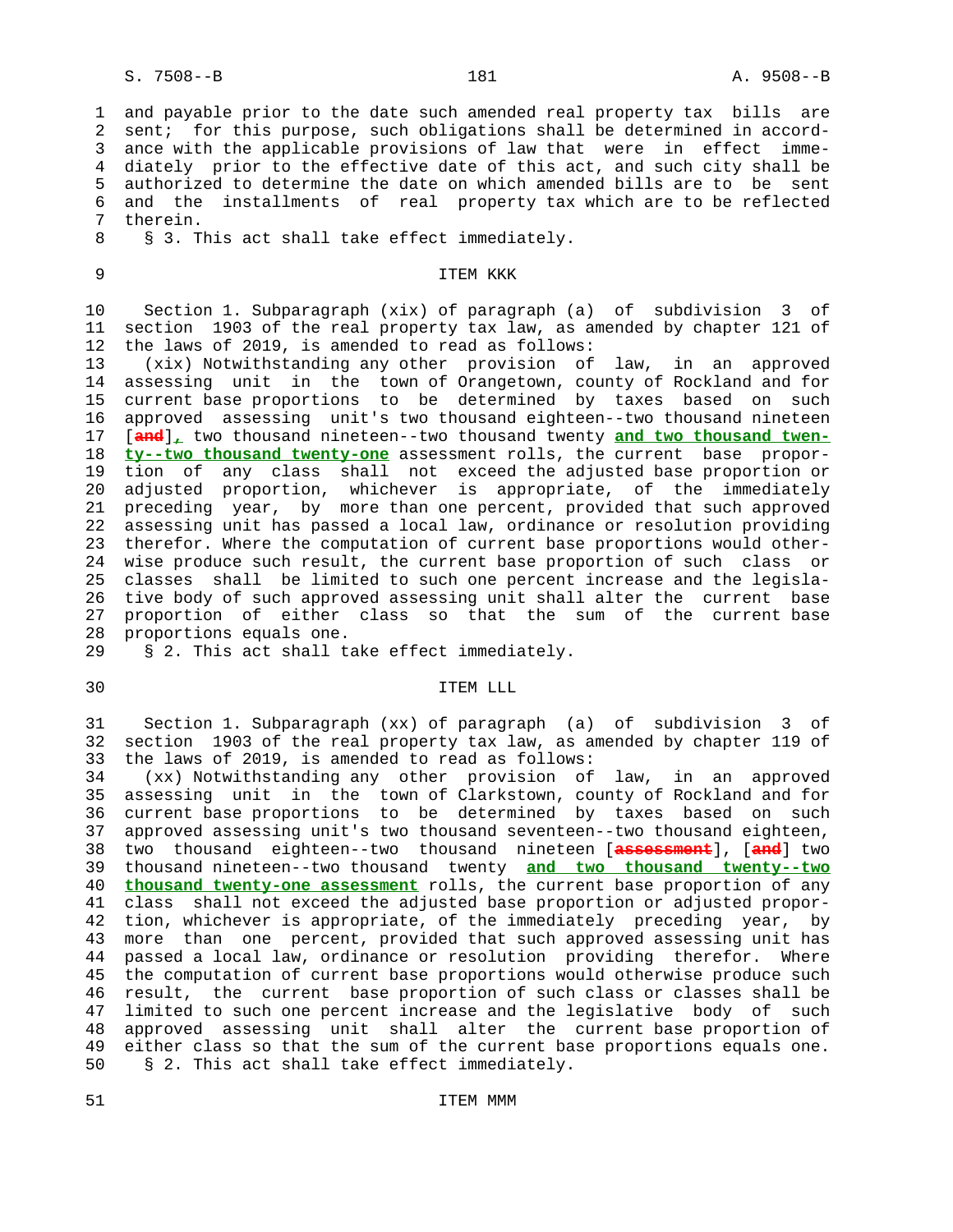1 Section 1. Subdivision 1 of section 1803-a of the real property tax 2 law is amended by adding a new paragraph (hh) to read as follows: 3 **(hh) Notwithstanding the provisions of paragraph (c) of this subdivi-** 4 **sion to the contrary, in a special assessing unit that is not a city and** 5 **for current base proportions to be determined by taxes based on such** 6 **special assessing unit's two thousand twenty assessment roll, the** 7 **current base proportion of any class shall not exceed the adjusted base** 8 **proportion or adjusted proportion, whichever is appropriate, of the** immediately preceding year by more than one percent. Where the computa- 10 **tion performed pursuant to paragraph (b) of this subdivision would** 11 **otherwise produce such result, the current base proportion of such class** 12 **or classes shall be limited to such one percent increase and the legis-** 13 **lative body of such special assessing unit shall alter the current base** 14 **proportion of any or all remaining classes so that the sum of the** 15 **current base proportions equals one.** 16 § 2. Subparagraph (iv) of paragraph (a) of subdivision 3 of section 17 1903 of the real property tax law, as amended by chapter 12 of the laws 18 of 2019, is amended to read as follows: 19 (iv) Notwithstanding any other provision of law, in an approved 20 assessing unit in the county of Suffolk and for current base proportions 21 to be determined by taxes based on such approved assessing unit's two 22 thousand three - two thousand four, two thousand four - two thousand 23 five and two thousand five - two thousand six assessment rolls, the 24 current base proportion of any class shall not exceed the adjusted base 25 proportion or adjusted proportion, whichever is appropriate, of the 26 immediately preceding year by more than two percent, or in the case of 27 the two thousand five--two thousand six, two thousand six--two thousand 28 seven, two thousand seven--two thousand eight, two thousand eight--two 29 thousand nine, two thousand twelve--two thousand thirteen, two thousand 30 thirteen--two thousand fourteen, two thousand fourteen--two thousand 31 fifteen, two thousand fifteen--two thousand sixteen, two thousand 32 sixteen--two thousand seventeen, two thousand seventeen--two thousand 33 eighteen, two thousand eighteen--two thousand nineteen, [**and**] two thou- 34 sand nineteen--two thousand twenty**, and two thousand twenty--two thou-** 35 **sand twenty-one** assessment rolls, one percent. Where the computation of 36 current base proportions would otherwise produce such result, the 37 current base proportion of such class or classes shall be limited to 38 such two percent or one percent increase whichever is applicable, and 39 the legislative body of such approved assessing unit shall alter the 40 current base proportion of either class so that the sum of the current 41 base proportions equals one. 42 § 3. Paragraph (a) of subdivision 3 of section 1903 of the real prop- 43 erty tax law is amended by adding a new subparagraph (xxii) to read as 44 follows: 45 **(xxii) Notwithstanding any other provision of law, in an approved** 46 **assessing unit in the county of Nassau and for current base proportions** 47 **to be determined by taxes based on such approved assessing unit's two** 48 **thousand twenty assessment roll, the current base proportion of any** 49 **class shall not exceed the adjusted base proportion or adjusted propor-** 50 **tion, whichever is appropriate, of the immediately preceding year, by** 51 **more than one percent, provided that such approved assessing unit has** 52 **passed a local law, ordinance or resolution providing therefor. Where** 53 **the computation of current base proportions would otherwise produce such** 54 **result, the current base proportion of such class or classes shall be** 55 **limited to such one percent increase and the legislative body of such**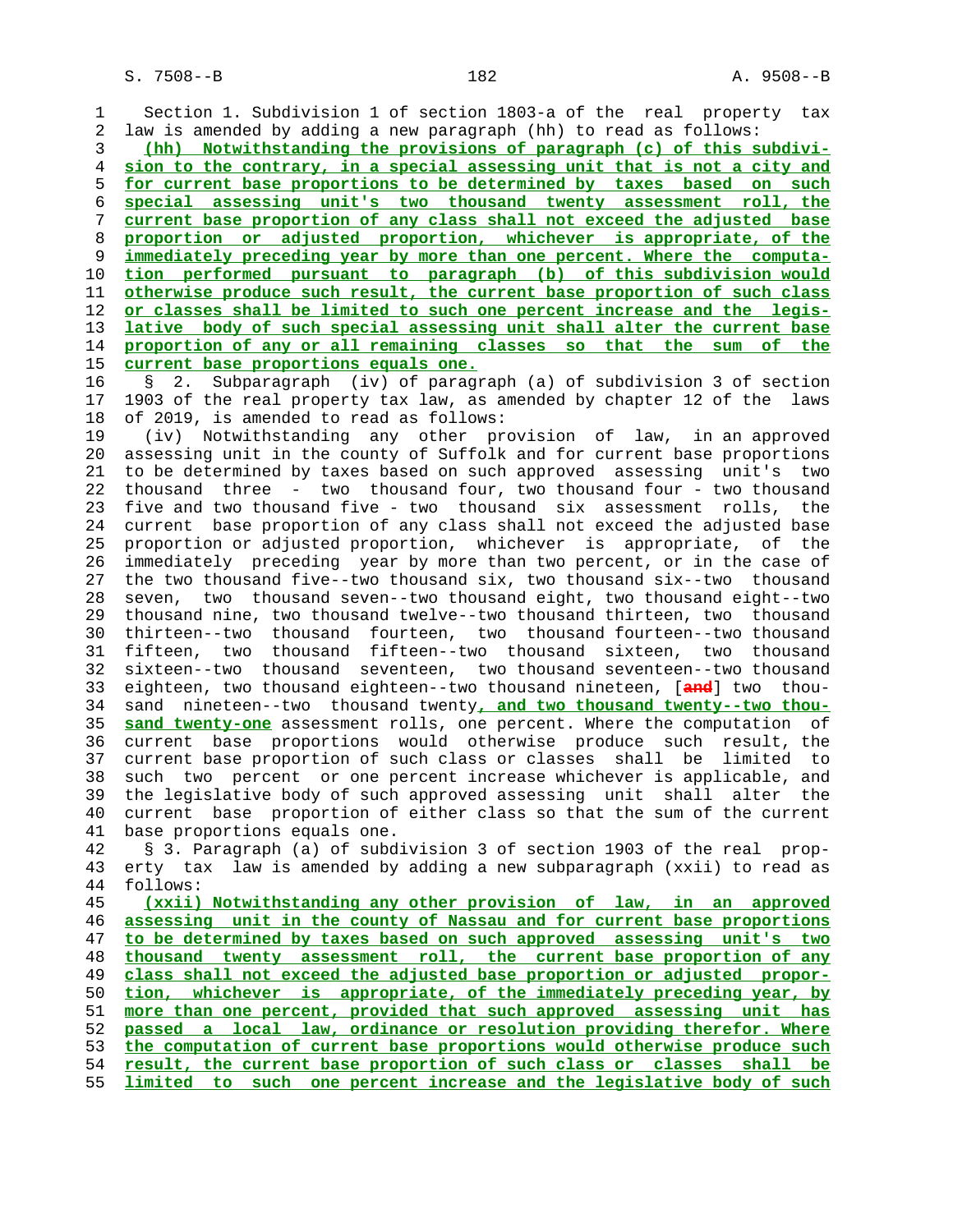S. 7508--B 183 A. 9508--B

| 1  |                                            | approved assessing unit shall alter the current base proportion of       |
|----|--------------------------------------------|--------------------------------------------------------------------------|
| 2  |                                            | either class so that the sum of the current base proportions equals one. |
| 3  |                                            | § 4. This act shall take effect immediately; provided, however, that     |
| 4  |                                            | section one of this act shall apply to the levy of taxes based on the    |
| 5  | 2020                                       | assessment roll in a special assessing unit that is not a city and       |
| 6  |                                            | that section three of this act shall apply to the levy of taxes based on |
| 7  |                                            | the 2020 assessment roll in approved assessing units in the county of    |
| 8  |                                            | Nassau that pass a local law, ordinance or resolution to adopt these     |
| 9  | provisions.                                |                                                                          |
|    |                                            |                                                                          |
| 10 |                                            | ITEM NNN                                                                 |
| 11 |                                            | Section 1. Subdivision c of section 208-f of the general municipal       |
| 12 |                                            | law, as amended by chapter 382 of the laws of 2019, is amended to read   |
| 13 | as follows:                                |                                                                          |
| 14 |                                            | c. Commencing July first, two thousand [nineteen] twenty the special     |
| 15 |                                            | accidental death benefit paid to a widow or widower or the deceased      |
| 16 |                                            | member's children under the age of eighteen or, if a student, under the  |
| 17 |                                            | age of twenty-three, if the widow or widower has died, shall be esca-    |
| 18 |                                            | lated by adding thereto an additional percentage of the salary of the    |
| 19 |                                            | deceased member (as increased pursuant to subdivision b of this section) |
| 20 | in accordance with the following schedule: |                                                                          |
| 21 | calendar year of death                     |                                                                          |
| 22 | of the deceased member                     | per centum                                                               |
| 23 | 1977 or prior                              | $[246.1%]$ 256.5%                                                        |
| 24 | 1978                                       | [ <del>236%</del> ] 246.1%                                               |
| 25 | 1979                                       | [226.2%] 236%                                                            |
| 26 | 1980                                       | [216.7%] 226.2%                                                          |
| 27 | 1981                                       | $[207.5%]$ 216.7%                                                        |
| 28 | 1982                                       | [198.5%] 207.5%                                                          |
| 29 | 1983                                       | [ <del>189.8%</del> ] <u>198.5%</u>                                      |
| 30 | 1984                                       | [181.4%] 189.8%                                                          |
| 31 | 1985                                       | [173.2%] 181.4%                                                          |
| 32 | 1986                                       | [165.2%] 173.2%                                                          |
| 33 | 1987                                       | [157.5%] 165.2%                                                          |
| 34 | 1988                                       | [ <del>150.0%</del> ] <u>157.5%</u>                                      |
| 35 | 1989                                       | $[442.7%]$ 150.0%                                                        |
| 36 | 1990                                       | $135.7%$ ] 142.7%                                                        |
| 37 | 1991                                       | [128.8%] 135.7%                                                          |
| 38 | 1992                                       | $[122.18]$ 128.8%                                                        |
| 39 | 1993                                       | [115.7%] 122.1%                                                          |
| 40 | 1994                                       | [109.4%] 115.7%                                                          |
| 41 | 1995                                       | [103.3%] 109.4%                                                          |
| 42 | 1996                                       | $[97.4%]$ 103.3%                                                         |
| 43 | 1997                                       | $[91.6%]$ 97.4%                                                          |
| 44 | 1998                                       | $[86.0%]$ 91.6%                                                          |
| 45 | 1999                                       | [80.6%] 86.0%                                                            |
| 46 | 2000                                       | [75.4%]80.6%                                                             |
| 47 | 2001                                       | $[70.28]$ 75.4%                                                          |
| 48 | 2002                                       | $[65.3%]$ 70.2%                                                          |
| 49 | 2003                                       | [60.5%] 65.3%                                                            |
| 50 | 2004                                       | [55.8%] 60.5%                                                            |
| 51 | 2005                                       | [51.3%] 55.8%                                                            |
| 52 | 2006                                       | $[46.9%]$ 51.3%                                                          |
| 53 | 2007                                       | $[42.6%]$ $46.9%$                                                        |
|    | 2008                                       | $[38.4%]$ $42.6%$                                                        |
| 54 |                                            |                                                                          |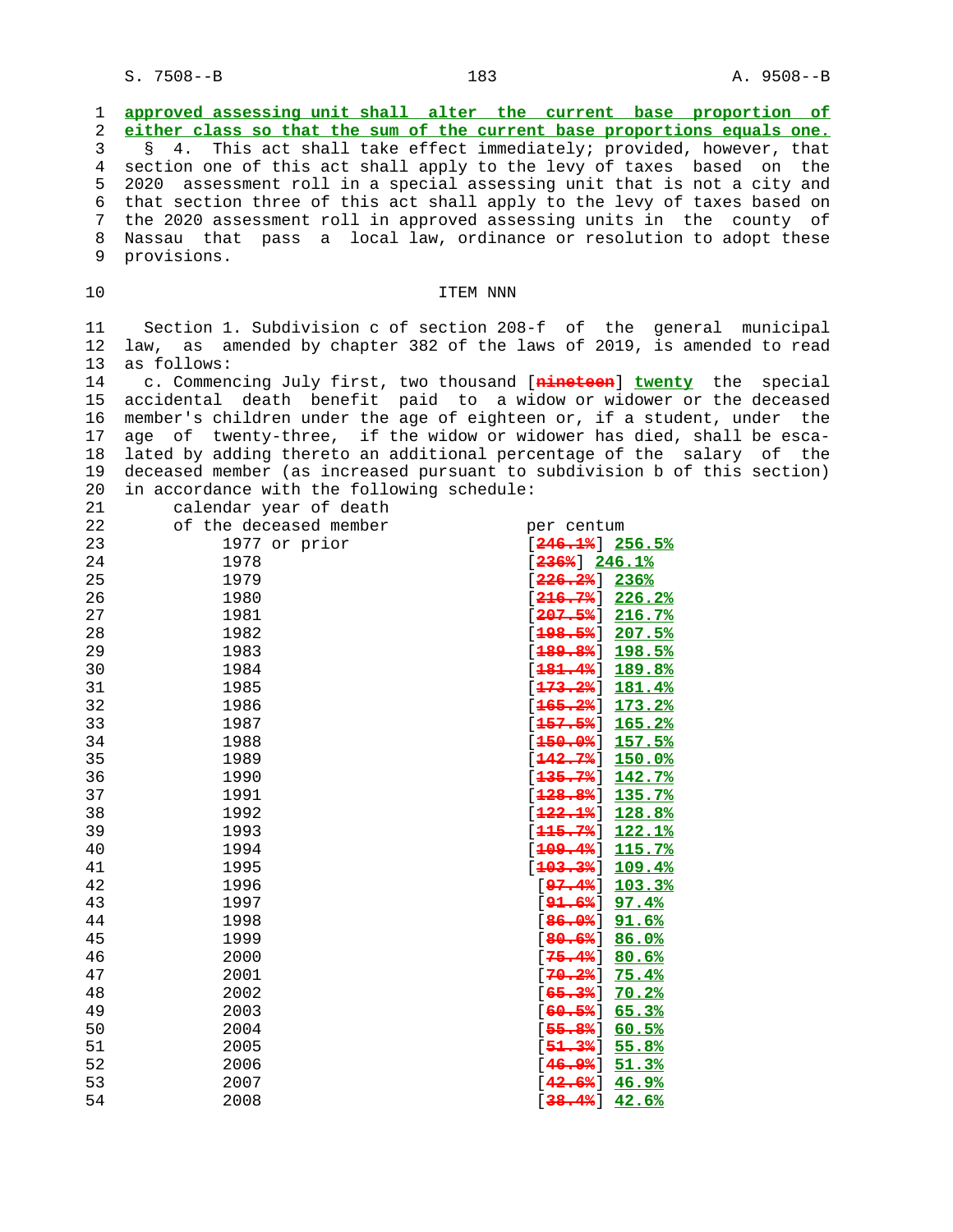|    | 2009 | $[34.4%]$ 38.4%                                            |
|----|------|------------------------------------------------------------|
| 2  | 2010 | $[30.5%]$ 34.4%                                            |
| 3  | 2011 | [26.7%] 30.5%                                              |
| 4  | 2012 | [23.0%] 26.7%                                              |
| 5  | 2013 | [ <del>19.4%</del> ] 23.0%                                 |
| б  | 2014 | $[15.98]$ 19.4%                                            |
| 7  | 2015 | [12.6%] 15.9%                                              |
| 8  | 2016 | $[9 - 38] 12.68$                                           |
| 9  | 2017 | $[6.1%]$ 9.3%                                              |
| 10 | 2018 | [3.08] 6.18                                                |
| 11 | 2019 | $[ \frac{0.08}{0.08} ]$ 3.0%                               |
| 12 | 2020 | 0.0%                                                       |
|    | .    | $\sim$ $\sim$<br>$\sim$ $\sim$ $\sim$ $\sim$ $\sim$ $\sim$ |

 13 § 2. Subdivision c of section 361-a of the retirement and social secu- 14 rity law, as amended by chapter 382 of the laws of 2019, is amended to 15 read as follows:

 16 c. Commencing July first, two thousand [**nineteen**] **twenty** the special 17 accidental death benefit paid to a widow or widower or the deceased 18 member's children under the age of eighteen or, if a student, under the 19 age of twenty-three, if the widow or widower has died, shall be esca- 20 lated by adding thereto an additional percentage of the salary of the 21 deceased member, as increased pursuant to subdivision b of this section, 22 in accordance with the following schedule: 23 calendar year of death

| 24 | of the deceased member | per centum                          |
|----|------------------------|-------------------------------------|
| 25 | 1977 or prior          | $[246.1%]$ 256.5%                   |
| 26 | 1978                   | [236%] 246.1%                       |
| 27 | 1979                   | [226.2%] 236%                       |
| 28 | 1980                   | $[216.7%]$ 226.2%                   |
| 29 | 1981                   | [ <del>207.5%</del> ] <u>216.7%</u> |
| 30 | 1982                   | 198.5%<br>207.5%                    |
| 31 | 1983                   | 189.8%<br>198.5%                    |
| 32 | 1984                   | 1.81.4%<br>189.8%                   |
| 33 | 1985                   | 1.73.2%<br>181.4%                   |
| 34 | 1986                   | 165.2%<br>173.2%                    |
| 35 | 1987                   | i <del>157.5%</del> i<br>165.2%     |
| 36 | 1988                   | 157.5%<br>1 <del>150.0%</del> ]     |
| 37 | 1989                   | 142.7%<br>150.0%                    |
| 38 | 1990                   | 1 <del>135.7%</del> 1<br>142.7%     |
| 39 | 1991                   | 1.28.8<br>135.7%                    |
| 40 | 1992                   | [ <del>122.1%</del> ]<br>128.8%     |
| 41 | 1993                   | [115.7%] 122.1%                     |
| 42 | 1994                   | [ <del>109.4%</del> ]<br>115.7%     |
| 43 | 1995                   | 1 <del>103.3%</del> 1<br>109.4%     |
| 44 | 1996                   | [97.4%] 103.3%                      |
| 45 | 1997                   | $[91.6%]$ 97.4%                     |
| 46 | 1998                   | 186.0%<br>91.6%                     |
| 47 | 1999                   | [80.6%] 86.0%                       |
| 48 | 2000                   | $[75.4%]$ 80.6%                     |
| 49 | 2001                   | $[70.2%]$ 75.4%                     |
| 50 | 2002                   | [65.3%]<br>70.2%                    |
| 51 | 2003                   | [60.5%]<br>65.3%                    |
| 52 | 2004                   | [55.8%] 60.5%                       |
| 53 | 2005                   | [51.3%] 55.8%                       |
| 54 | 2006                   | 146.9%<br>51.3%                     |
| 55 | 2007                   | 142.6%<br>46.9%                     |
| 56 | 2008                   | $[38, 48]$ $42.6%$                  |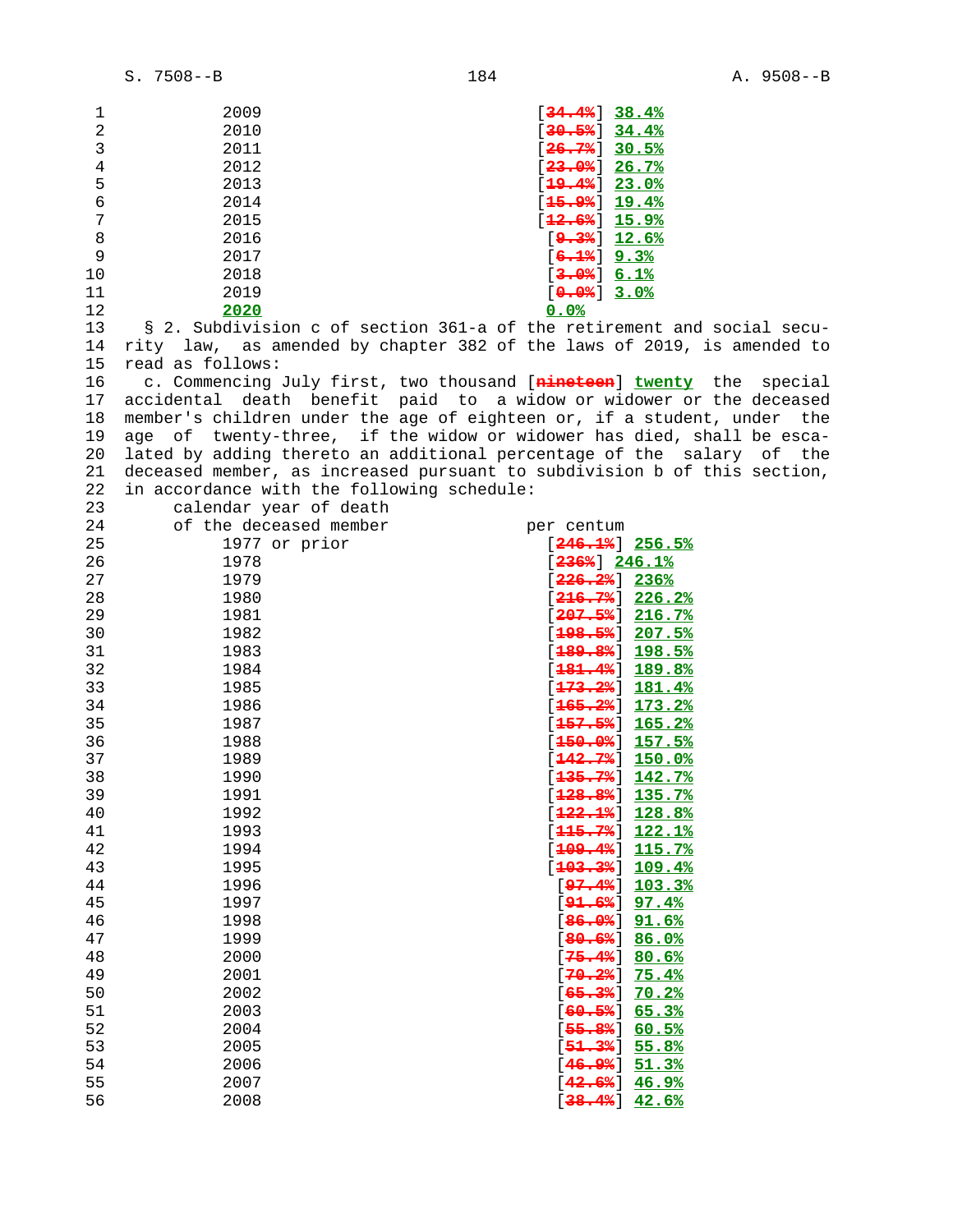|    | 2009 | $[34.4%]$ 38.4%            |
|----|------|----------------------------|
| 2  | 2010 | [ <del>30.5%</del> ] 34.4% |
| 3  | 2011 | $[26.7%]$ 30.5%            |
| 4  | 2012 | [23.0%] 26.7%              |
| 5  | 2013 | $[19.4%]$ 23.0%            |
| 6  | 2014 | $15.98$ $19.4%$            |
| 7  | 2015 | $[12.68]$ 15.9%            |
| 8  | 2016 | $[9 - 32] 12.68$           |
| 9  | 2017 | $[6.1%]$ 9.3%              |
| 10 | 2018 | $[3-0%] 6.1%$              |
| 11 | 2019 | [ <del>0.0%</del> ] 3.0%   |
| 12 | 2020 | 0.0%                       |

13 § 3. This act shall take effect July 1, 2020.

FISCAL NOTE.--Pursuant to Legislative Law, Section 50:

 This bill would amend both the General Municipal Law and the Retire ment and Social Security Law to increase the salary used in the computa tion of the special accidental death benefit by 3% in cases where the date of death was before 2020.

 Insofar as this bill would amend the Retirement and Social Security Law, it is estimated that there would be an additional annual cost of approximately \$606,000 above the approximately \$13.6 million current annual cost of this benefit. This cost would be shared by the State of New York and all participating employers of the New York State and Local Police and Fire Retirement System.

Summary of relevant resources:

 The membership data used in measuring the impact of the proposed change was the same as that used in the March 31, 2019 actuarial valu ation. Distributions and other statistics can be found in the 2019 Report of the Actuary and the 2019 Comprehensive Annual Financial Report.

 The actuarial assumptions and methods used are described in the 2015, 2016, 2017, 2018, and 2019 Annual Report to the Comptroller on Actuarial Assumptions, and the Codes, Rules and Regulations of the State of New York: Adult and Control.

 The Market Assets and GASB Disclosures are found in the March 31, 2019 New York State and Local Retirement System Financial Statements and Supplementary Information.

 I am a member of the American Academy of Actuaries and meet the Quali fication Standards to render the actuarial opinion contained herein.

 This fiscal note does not constitute a legal opinion on the viability of the proposed change nor is it intended to serve as a substitute for the professional judgment of an attorney.

 This estimate, dated February 24, 2020, and intended for use only during the 2020 Legislative Session, is Fiscal Note No. 2020-57, prepared by the Actuary for the New York State and Local Retirement System.

FISCAL NOTE.--Pursuant to Legislative Law, Section 50:

 SUMMARY OF BILL: This proposed legislation would amend General Munici pal Law (GML) Section 208-f(c) to increase certain Special Accidental Death Benefits (SADB) for surviving spouses, dependent children, and certain other individuals (Eligible Beneficiaries) of former uniformed employees of the City of New York and the New York City Health and Hospitals Corporation, and for certain former employees of the Tribor ough Bridge and Tunnel Authority, who were members of certain New York City Pension Funds or Retirement Systems (NYCRS) and died as a natural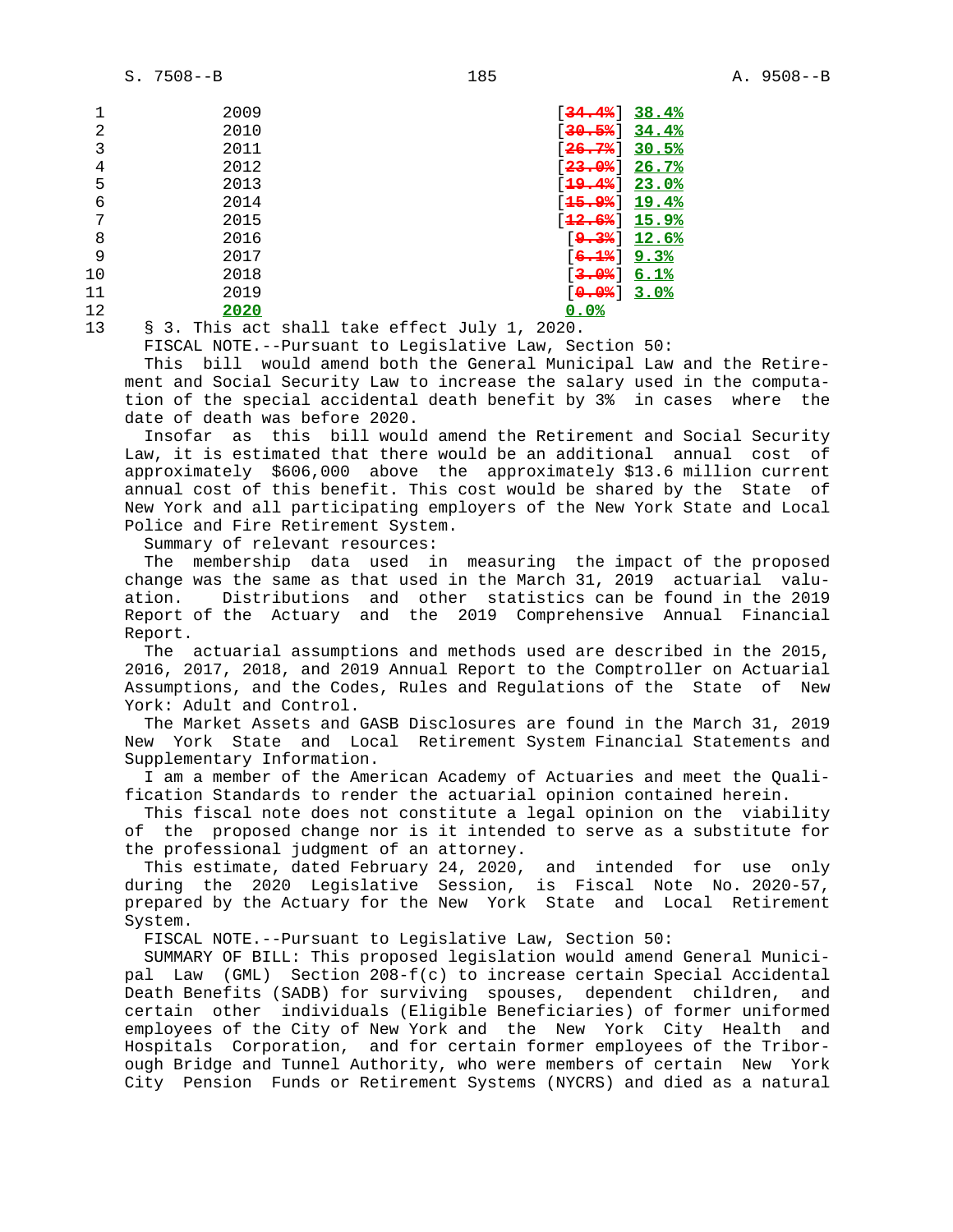and proximate result of an accident sustained in the performance of duty.

Effective Date: July 1, 2020.

BACKGROUND: Under the GML, the basic SADB is defined as:

 The salary of the deceased member at date of death (or, in certain instances, a greater salary based on a higher rank or other status) (Final Salary), less the following payments to an Eligible Beneficiary:

 \* Any NYCRS death benefit as adjusted by any Supplementation or Cost of-Living Adjustment (COLA),

\* Any Social Security death benefit, and

\* Any Workers' Compensation benefit.

 The SADB is paid to the deceased member's surviving spouse, if alive. If the spouse is no longer alive, the SADB is paid to the deceased member's children until age eighteen or until age twenty-three if a student. If neither a spouse nor a dependent child is alive, the SADB may be paid to certain other individuals, if eligible, in accordance with certain laws related to the World Trade Center attack.

 The GML also provides that the SADB is subject to escalation based on the calendar year in which the former member died. The SADB has tradi tionally been increased by a cumulative, incremental percentage of Final Salary based on the calendar year of the member's death.

 IMPACT ON BENEFITS: With respect to the NYCRS, the proposed legis lation would impact the SADB payable to certain survivors of members of the:

\* New York City Employees' Retirement System (NYCERS),

\* New York City Police Pension Fund (POLICE), or

\* New York City Fire Pension Fund (FIRE),

 and who were employed by one of the following employers in certain positions:

\* New York City Police Department - Uniformed Position,

\* New York City Fire Department - Uniformed Position,

\* New York City Department of Sanitation - Uniformed Position,

\* New York City Housing Authority - Uniformed Position,

\* New York City Transit Authority - Uniformed Position,

\* New York City Department of Correction - Uniformed Position,

 \* New York City - Uniformed Position as Emergency Medical Technician (EMT),

 \* New York City Health and Hospitals Corporation - Uniformed Position as EMT, or

 \* Triborough Bridge and Tunnel Authority - Bridge and Tunnel Position. Under the proposed legislation, effective July 1, 2020, an additional 3.0% of Final Salary would be applied to the SADB paid due to deaths occurring in each calendar year on and after 1977. The SADB for deaths occurring prior to 1977 would receive the same escalation as deaths occurring in 1977.

 FINANCIAL IMPACT - PRESENT VALUES: Based on the Eligible Beneficiaries of deceased NYCRS members who would be impacted by this proposed legis lation and the actuarial assumptions and methods described herein, the enactment of this proposed legislation would increase the Present Value of Future Benefits (PVFB) by approximately \$52.0 million.

 FINANCIAL IMPACT - ANNUAL EMPLOYER CONTRIBUTIONS: As a result of the past four decades' practice of providing 3.0% COLAs on the SADB each year, and the likelihood that COLAs will continue to be granted in the future, the Actuary assumes that the SADB benefit will continue to increase 3.0% per year in the future in determining NYCRS employer contributions. Therefore, the costs of this proposed legislation have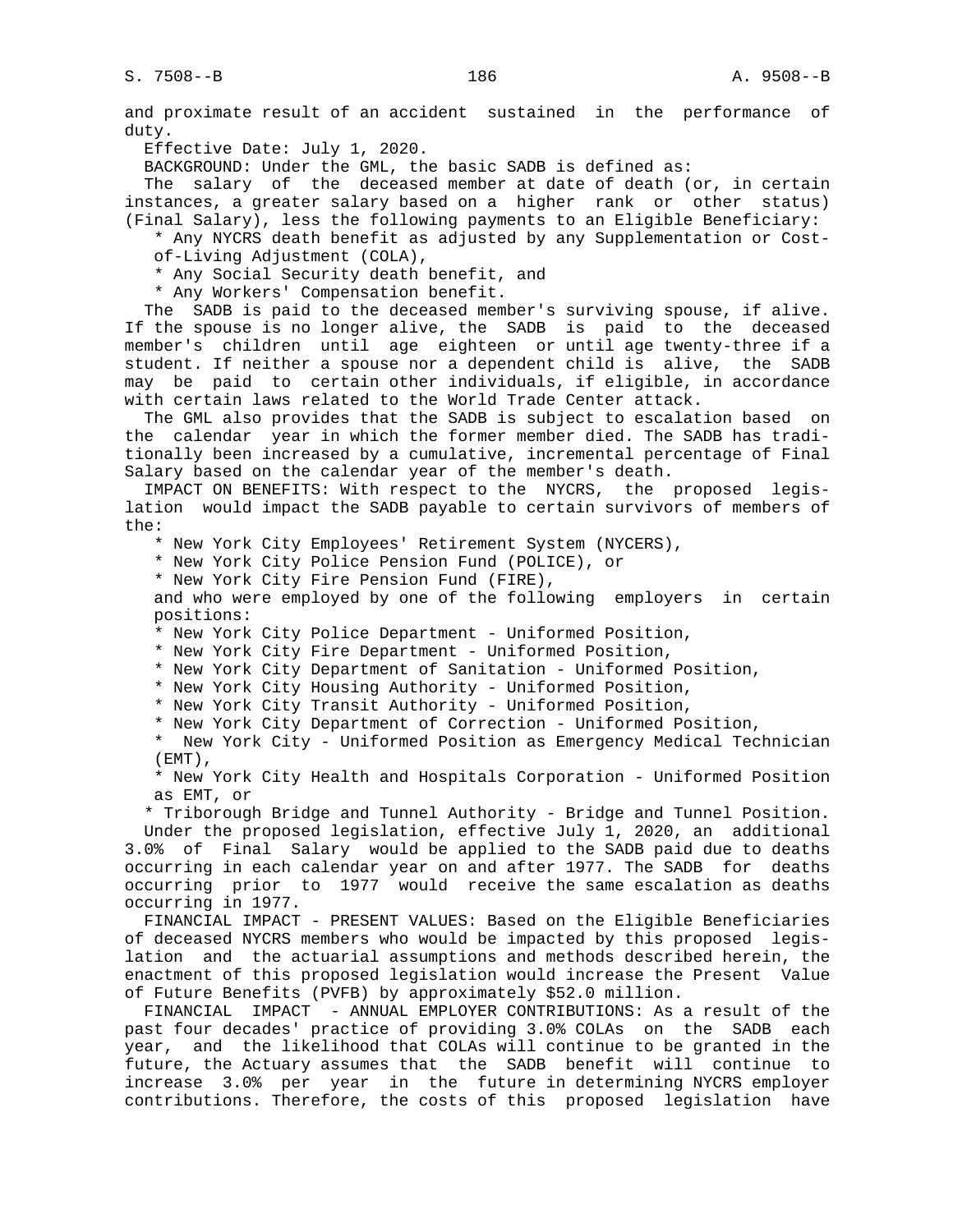already been accounted for and will not result in a further increase in employer contributions. There will, however, be a decrease in employer contributions if the proposed legislation is not enacted.

 In accordance with Section 13-638.2(k-2) of the Administrative Code of the City of New York (ACCNY), new Unfunded Accrued Liability to benefit changes are to be amortized as determined by the Actuary, but are gener ally amortized over the remaining working lifetime of those impacted by the benefit changes. However, since changes in the SADB COLA paid are not known in advance, the decrease in expected pension payments due to this legislation not passing would be treated as an actuarial gain. These actuarial gains would be amortized over a 15-year period (14 payments under the One-Year Lag Methodology (OYLM)) using level dollar payments. This would result in a decrease in NYCRS annual employer contributions of approximately \$6.2 million each year.

 CONTRIBUTION TIMING: For the purposes of this Fiscal Note, it is assumed that the changes in the PVFB and annual employer contributions if this proposed legislation fails to pass, would be reflected for the first time in the Final June 30, 2021 actuarial valuations of NYCERS, POLICE, and FIRE. In accordance with the OYLM used to determine employer contributions, the decrease in employer contributions would first be reflected in Fiscal Year 2023.

 CENSUS DATA: The estimates presented herein are based upon the census data for such Eligible Beneficiaries provided by NYCRS.

|                   |                            | Annual Accidental Death   |
|-------------------|----------------------------|---------------------------|
|                   | Number of Deceased Members | Benefit Prior to Proposed |
| Retirement System | with Eligible Survivors    | July 1, 2019 Increase     |
|                   |                            | (\$ Millions)             |
| NYCERS            | 40                         | \$3.7                     |
| POLICE            | 426                        | 48.6                      |
| FIRE              | 643                        | 77.3                      |
|                   |                            |                           |
| Total             | 1,109                      | \$129.6                   |
|                   |                            |                           |

 ACTUARIAL ASSUMPTIONS AND METHODS: The changes in the PVFB and annual employer contributions presented herein have been calculated based on the actuarial assumptions and methods in effect for the June 30, 2019 (Lag) actuarial valuations used to determine the Preliminary Fiscal Year 2021 employer contributions of NYCERS, POLICE, and FIRE.

 RISK AND UNCERTAINTY: The costs presented in this Fiscal Note depend highly on the realization of the actuarial assumptions used, as well as certain demographic characteristics of NYCERS, POLICE and FIRE and other exogenous factors such as investment, contribution, and other risks. If actual experience deviates from actuarial assumptions, the actual costs could differ from those presented herein. Costs are also dependent on the actuarial methods used, and therefore different actuarial methods could produce different results. Quantifying these risks is beyond the scope of this Fiscal Note.

Not measured in this Fiscal Note are the following:

 \* The initial, additional administrative costs of NYCERS, POLICE, and FIRE and other New York City agencies to implement the proposed legislation.

 STATEMENT OF ACTUARIAL OPINION: I, Sherry S. Chan, am the Chief Actu ary for, and independent of, the New York City Retirement Systems and Pension Funds. I am a Fellow of the Society of Actuaries, an Enrolled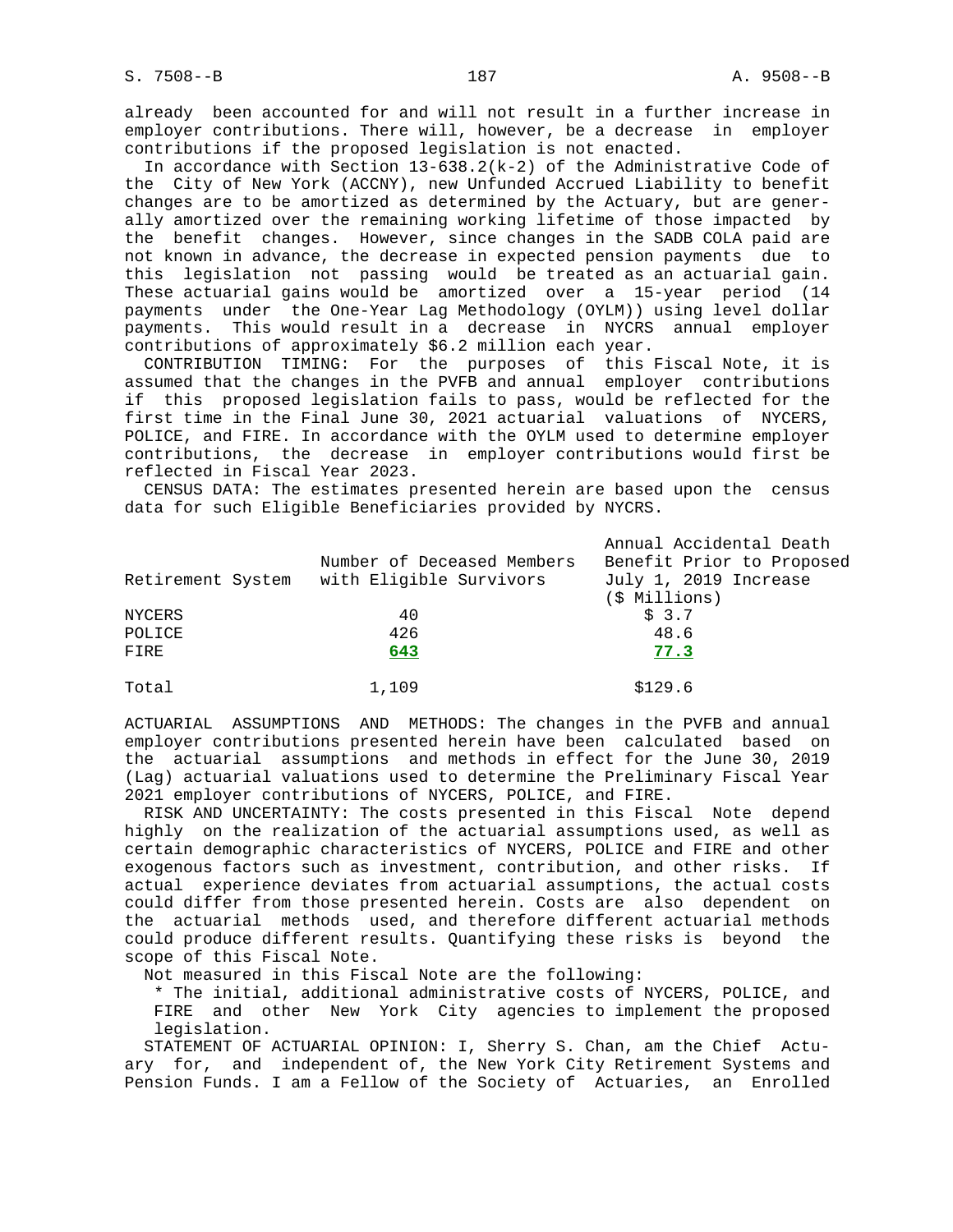Actuary under the Employee Retirement Income and Security Act of 1974, a Member of the American Academy of Actuaries, and a Fellow of the Confer ence of Consulting Actuaries. I meet the Qualification Standards of the American Academy of Actuaries to render the actuarial opinion contained herein. To the best of my knowledge, the results contained herein have been prepared in accordance with generally accepted actuarial principles and procedures and with the Actuarial Standards of Practice issued by the Actuarial Standards Board.

 FISCAL NOTE IDENTIFICATION: This Fiscal Note 2020-16 dated March 18, 2020 was prepared by the Chief Actuary for the New York City Employees' Retirement System, the New York City Police Pension Fund, and New York City Fire Pension Fund. This estimate is intended for use only during the 2020 Legislative Session.

## 1 ITEM 000

 2 Section 1. Section 2 of chapter 633 of the laws of 2006, amending the 3 public health law relating to the home based primary care for the elder- 4 ly demonstration project, as amended by chapter 124 of the laws of 2015, 5 is amended to read as follows:

 6 § 2. This act shall take effect immediately and shall expire and be 7 deemed repealed January 1, [**2021**] **2026**.

 8 § 2. This act shall take effect immediately and shall be deemed to 9 have been in full force and effect on and after January 1, 2021.

## 10 ITEM PPP

 11 Section 1. Section 3 of chapter 329 of the laws of 2015, amending the 12 vehicle and traffic law relating to the residential parking system in 13 the village of Dobbs Ferry in the county of Westchester, as amended by 14 chapter 240 of the laws of 2017, is amended to read as follows:

 15 § 3. This act shall take effect on the sixtieth day after it shall 16 have become a law and shall expire on January 1, [**2021**] **2025** when upon 17 such date the provisions of this act shall be deemed repealed.

18 § 2. This act shall take effect immediately.

## 19 ITEM QQQ

 20 Section 1. Section 3 of chapter 383 of the laws of 1991, relating to 21 the incorporation of the New York Zoological Society, as amended by 22 chapter 39 of the laws of 2015, is amended to read as follows:

 23 § 3. This act shall take effect immediately, provided, however, that 24 section two of this act shall take effect [**July 1**] **December 31**, [**2020**] 25 **2025**.

26 § 2. This act shall take effect immediately.

### 27 **ITEM RRR**

 28 Section 1. The opening paragraph of paragraph (a) of subdivision 1 of 29 section 489 of the real property tax law, as amended by chapter 72 of 30 the laws of 2019, is amended to read as follows:

 31 Any city to which the multiple dwelling law is applicable, acting 32 through its local legislative body or other governing agency, is hereby 33 authorized and empowered, to and including January first, two thousand 34 [**twenty**] **twenty-one**, to adopt and amend local laws or ordinances provid- 35 ing that any increase in assessed valuation of real property shall be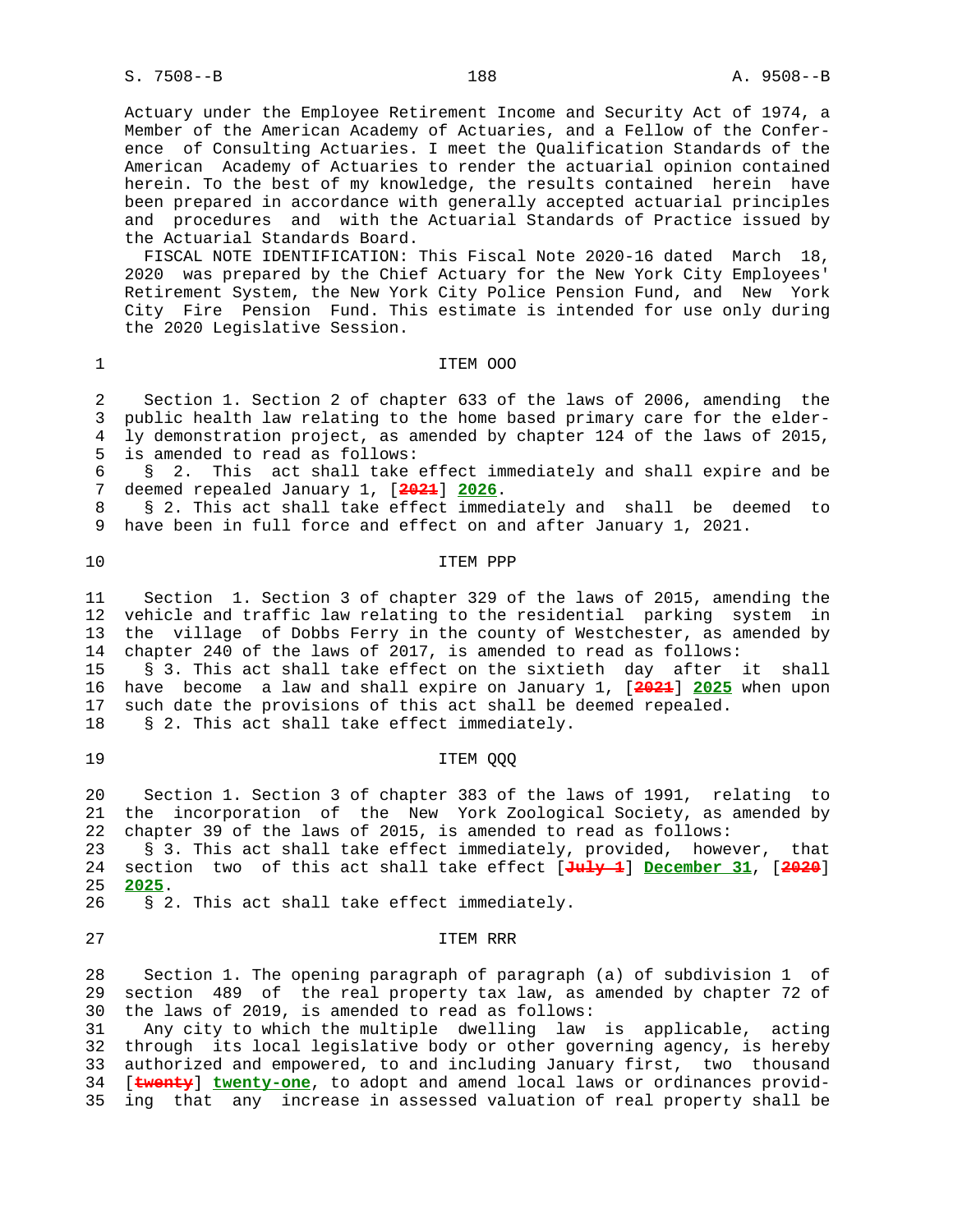1 exempt from taxation for local purposes, as provided herein, to the 2 extent such increase results from:

 3 § 2. The closing paragraph of subparagraph 6 of paragraph (a) of 4 subdivision 1 of section 489 of the real property tax law, as amended by 5 chapter 72 of the laws of 2019, is amended to read as follows:

 6 Such conversion, alterations or improvements shall be completed within 7 thirty months after the date on which same shall be started except that 8 such thirty month limitation shall not apply to conversions of residen tial units which are registered with the loft board in accordance with 10 article seven-C of the multiple dwelling law pursuant to subparagraph 11 one of this paragraph. Notwithstanding the foregoing, a sixty month 12 period for completion shall be available for alterations or improvements 13 undertaken by a housing development fund company organized pursuant to 14 article eleven of the private housing finance law, which are carried out 15 with the substantial assistance of grants, loans or subsidies from any 16 federal, state or local governmental agency or instrumentality or which 17 are carried out in a property transferred from such city if alterations 18 and improvements are completed within seven years after the date of 19 transfer. In addition, the local housing agency is hereby empowered to 20 grant an extension of the period of completion for any project carried 21 out with the substantial assistance of grants, loans or subsidies from 22 any federal, state or local governmental agency or instrumentality, if 23 such alterations or improvements are completed within sixty months from 24 commencement of construction. Provided, further, that such conversion, 25 alterations or improvements shall in any event be completed prior to 26 June thirtieth, two thousand [**twenty**] **twenty-one**. Exemption for conver- 27 sions, alterations or improvements pursuant to subparagraph one, two, 28 three or four of this paragraph shall continue for a period not to 29 exceed fourteen years and begin no sooner than the first quarterly tax 30 bill immediately following the completion of such conversion, alter- 31 ations or improvements. Exemption for alterations or improvements pursu- 32 ant to this subparagraph or subparagraph five of this paragraph shall 33 continue for a period not to exceed thirty-four years and shall begin no 34 sooner than the first quarterly tax bill immediately following the 35 completion of such alterations or improvements. Such exemption shall be 36 equal to the increase in the valuation which is subject to exemption in 37 full or proportionally under this subdivision for ten or thirty years, 38 whichever is applicable. After such period of time, the amount of such 39 exempted assessed valuation of such improvements shall be reduced by 40 twenty percent in each succeeding year until the assessed value of the 41 improvements are fully taxable. Provided, however, exemption for any 42 conversion, alterations or improvements which are aided by a loan or 43 grant under article eight, eight-A, eleven, twelve, fifteen or twenty- 44 two of the private housing finance law, section six hundred ninety-six-a 45 or section ninety-nine-h of the general municipal law, or section three 46 hundred twelve of the housing act of nineteen hundred sixty-four (42 47 U.S.C.A. 1452b), or the Cranston-Gonzalez national affordable housing 48 act (42 U.S.C.A. 12701 et. seq.), or started after July first, nineteen 49 hundred eighty-three by a housing development fund company organized 50 pursuant to article eleven of the private housing finance law which are 51 carried out with the substantial assistance of grants, loans or subsi- 52 dies from any federal, state or local governmental agency or instrumen- 53 tality or which are carried out in a property transferred from any city 54 and where alterations and improvements are completed within seven years 55 after the date of transfer may commence at the beginning of any tax 56 quarter subsequent to the start of such conversion, alterations or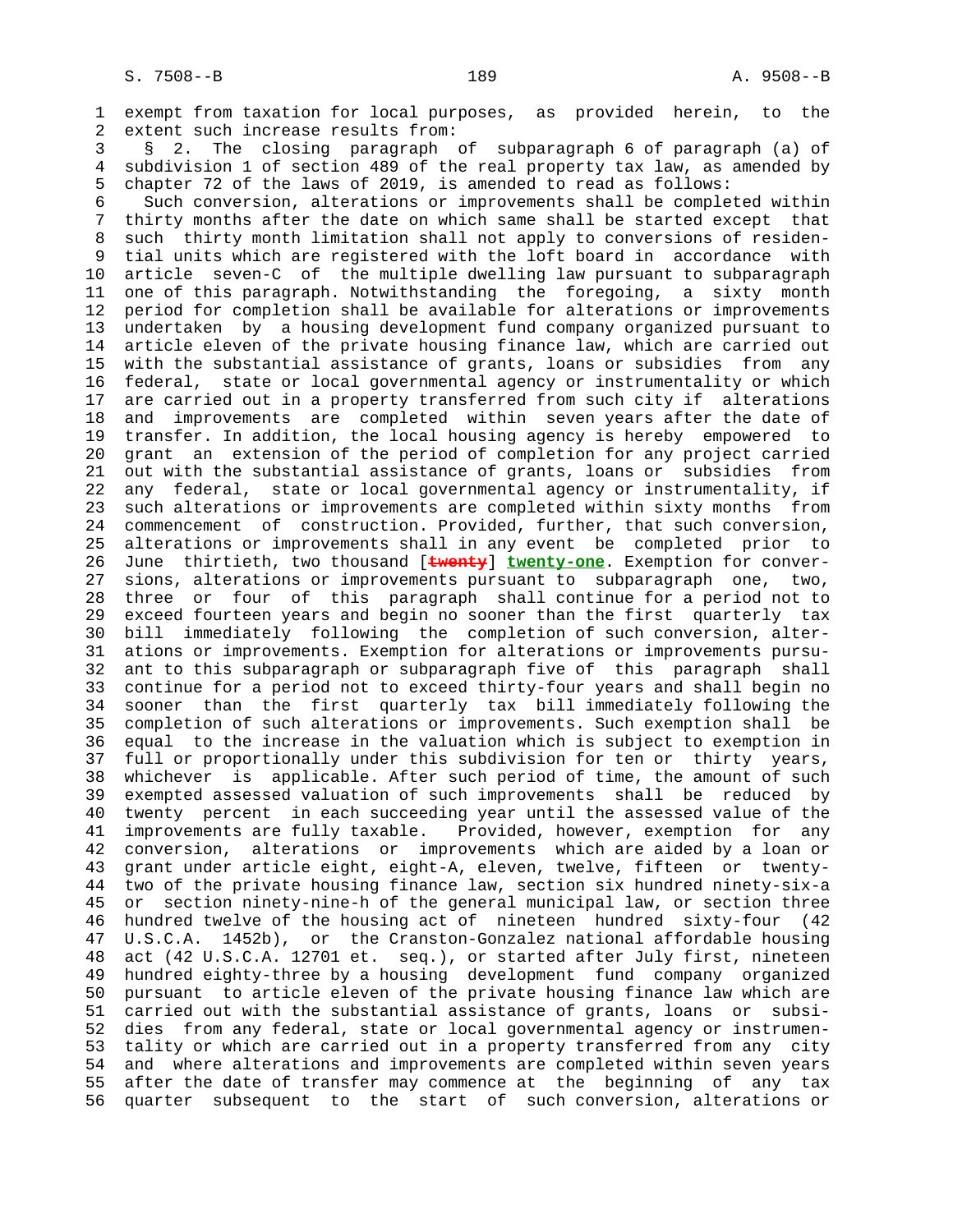| 1<br>$\overline{2}$<br>3 | improvements and prior to the completion of such conversion, alterations<br>or improvements.<br>§ 3. This act shall take effect immediately.   |
|--------------------------|------------------------------------------------------------------------------------------------------------------------------------------------|
| 4                        | ITEM SSS                                                                                                                                       |
| 5                        | Section 1. Section 3 of chapter 831 of the laws of 1981, amending the                                                                          |
| 6                        | labor law relating to fees and expenses in unemployment insurance                                                                              |
| 7                        | proceedings, as amended by chapter 257 of the laws of 2018, is amended                                                                         |
| 8                        | to read as follows:                                                                                                                            |
| 9                        | § 3. This act shall take effect January 1, 1982, provided, however,                                                                            |
| 10                       | that paragraphs (a) and (c) of subdivision 3 of section 538 of the labor                                                                       |
| 11                       | added by section one of this act shall remain in full force and<br>law as                                                                      |
| 12                       | effect until December 31, [2020] 2022.                                                                                                         |
| 13                       | § 2. This act shall take effect immediately.                                                                                                   |
| 14                       | ITEM TTT                                                                                                                                       |
| 15                       | Section 1. Paragraph 3 of subsection (c) of section 6302 of the insur-                                                                         |
| 16                       | ance law, as amended by chapter 438 of the laws of 2018, is amended to                                                                         |
| 17                       | read as follows:                                                                                                                               |
| 18                       | (3) until [December thirty-first] June thirtieth, two thousand [twen-                                                                          |
| 19                       | <b>+y</b> ] twenty-three, a domestic property/casualty insurance company that                                                                  |
| 20                       | maintains at all times a surplus to policyholders of at least twice the                                                                        |
| 21                       | minimum surplus to policyholders required to be maintained for the kinds                                                                       |
| 22                       | of insurance that it is authorized to write in this state, or an insurer                                                                       |
| 23<br>24                 | licensed pursuant to article sixty-one of this chapter as a reciprocal<br>insurer that maintains at all times a surplus to policyholders of at |
| 25                       | least the minimum surplus to policyholders required to be maintained for                                                                       |
| 26                       | the kinds of insurance that it is authorized to write in this<br>state,                                                                        |
| 27                       | provided that the domestic property/casualty insurance company or recip-                                                                       |
| 28                       | has total direct premiums comprised of at least<br>rocal<br>insurer:<br>(A)                                                                    |
| 29                       | ninety percent medical malpractice insurance; (B) assumes reinsurance                                                                          |
| 30                       | premiums in an amount that is less than five percent of total direct                                                                           |
| 31                       | premiums written; and (C) writes ninety percent of its total direct                                                                            |
| 32                       | premiums in this state.                                                                                                                        |
| 33                       | § 2. This act shall take effect immediately.                                                                                                   |
| 34                       | ITEM UUU                                                                                                                                       |
| つに                       | The epening parameter of subparameters $(D)$ of parameters $2$ of<br>$C_{\Omega}$ $+$ $\frac{1}{2}$                                            |

 35 Section 1. The opening paragraph of subparagraph (B) of paragraph 2 of 36 subdivision (b) of section 1402 of the tax law, as amended by chapter 37 272 of the laws of 2017, is amended to read as follows:

 38 For purposes of this subdivision, the phrase "real estate investment 39 trust transfer" shall mean any conveyance of real property or an inter- 40 est therein to a REIT, or to a partnership or corporation in which a 41 REIT owns a controlling interest immediately following the conveyance, 42 which conveyance (I) occurs in connection with the initial formation of 43 the REIT, provided that the conditions set forth in clauses (i) and (ii) 44 of this subparagraph are satisfied, or (II) in the case of any real 45 estate investment trust transfer occurring on or after July thirteenth, 46 nineteen hundred ninety-six and before September first, two thousand 47 [**twenty**] **twenty-three**, is described in the last sentence of this subpar- 48 agraph.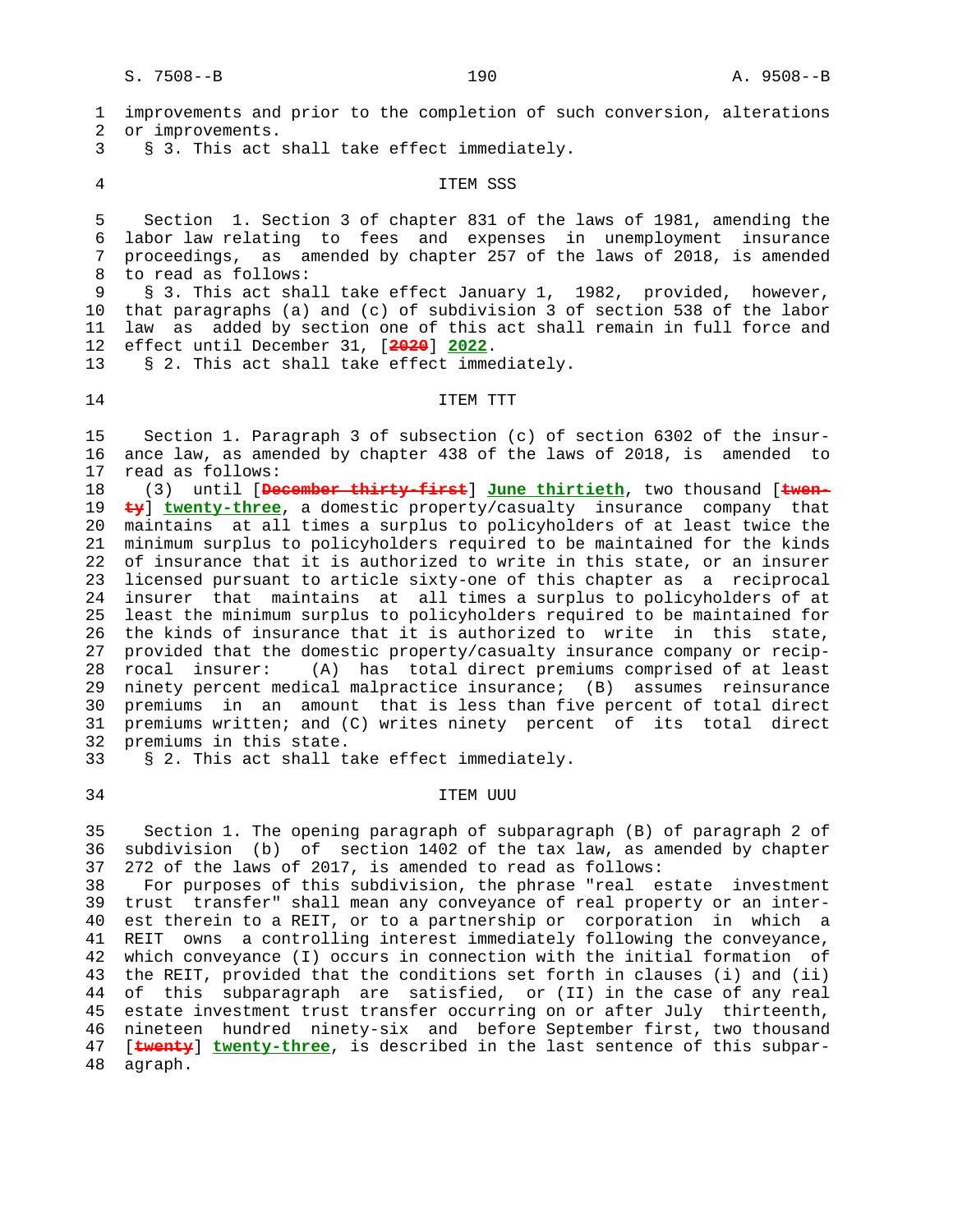1 § 2. Subparagraph 2 of paragraph (xi) of subdivision (b) of section 2 1201 of the tax law, as amended by chapter 272 of the laws of 2017, is 3 amended to read as follows:

 4 (2) any issuance or transfer of an interest in a REIT, or in a part- 5 nership or corporation in which a REIT owns a controlling interest imme- 6 diately following the issuance or transfer, in connection with a trans- 7 action described in subparagraph one of this paragraph. Notwithstanding 8 the foregoing, a transaction described in the preceding sentence shall<br>9 not constitute a real estate investment trust transfer unless (A) it 9 not constitute a real estate investment trust transfer unless (A) it 10 occurs in connection with the initial formation of the REIT and the 11 conditions described in subparagraphs three and four of this paragraph 12 are satisfied, or (B) in the case of any real estate investment trust 13 transfer occurring on or after July thirteenth, nineteen hundred nine- 14 ty-six and before September first, two thousand [**twenty**] **twenty-three**, 15 the transaction is described in subparagraph five of this paragraph in 16 which case the provisions of such subparagraph shall apply.

 17 § 3. Subparagraph (B) of paragraph 2 of subdivision e of section 18 11-2102 of the administrative code of the city of New York, as amended 19 by chapter 272 of the laws of 2017, is amended to read as follows:

 20 (B) any issuance or transfer of an interest in a REIT, or in a part- 21 nership or corporation in which a REIT owns a controlling interest imme- 22 diately following the issuance or transfer in connection with a trans- 23 action described in subparagraph (A) of this paragraph. Notwithstanding 24 the foregoing, a transaction described in the preceding sentence shall 25 not constitute a real estate investment trust transfer unless (i) it 26 occurs in connection with the initial formation of the REIT and the 27 conditions described in subparagraphs (C) and (D) of this paragraph are 28 satisfied, or (ii) in the case of any real estate investment trust 29 transfer occurring on or after July thirteenth, nineteen hundred nine- 30 ty-six and before September first, two thousand [**twenty**] **twenty-three**, 31 the transaction is described in subparagraph (E) of this paragraph in 32 which case the provision of such subparagraph shall apply.

33 § 4. This act shall take effect immediately.

 34 § 2. Severability clause. If any clause, sentence, paragraph, subdivi- 35 sion, section, or item of this subpart shall be adjudged by any court of 36 competent jurisdiction to be invalid, such judgment shall not affect, 37 impair, or invalidate the remainder thereof, but shall be confined in 38 its operation to the clause, sentence, paragraph, subdivision, section, 39 or item thereof directly involved in the controversy in which such judg- 40 ment shall have been rendered. It is hereby declared to be the intent of 41 the legislature that this act would have been enacted even if such 42 invalid provisions had not been included herein.

 43 § 3. This act shall take effect immediately provided, however, that 44 the applicable effective date of Items A through UUU of this act shall 45 be as specifically set forth in the last section of such Items.

## 46 SUBPART C

 47 Section 1. This Subpart enacts into law legislation providing for the 48 imposition of sales and compensating use taxes by certain munici- 49 palities. Each component is wholly contained within an Item identified 50 as Items A through EEE. The effective date for each particular provision 51 contained within an Item is set forth in the last section of such Item. 52 Any provision of any section contained within an Item, including the 53 effective date of the Item, which makes reference to a section "of this 54 act", when used in connection with that particular component, shall be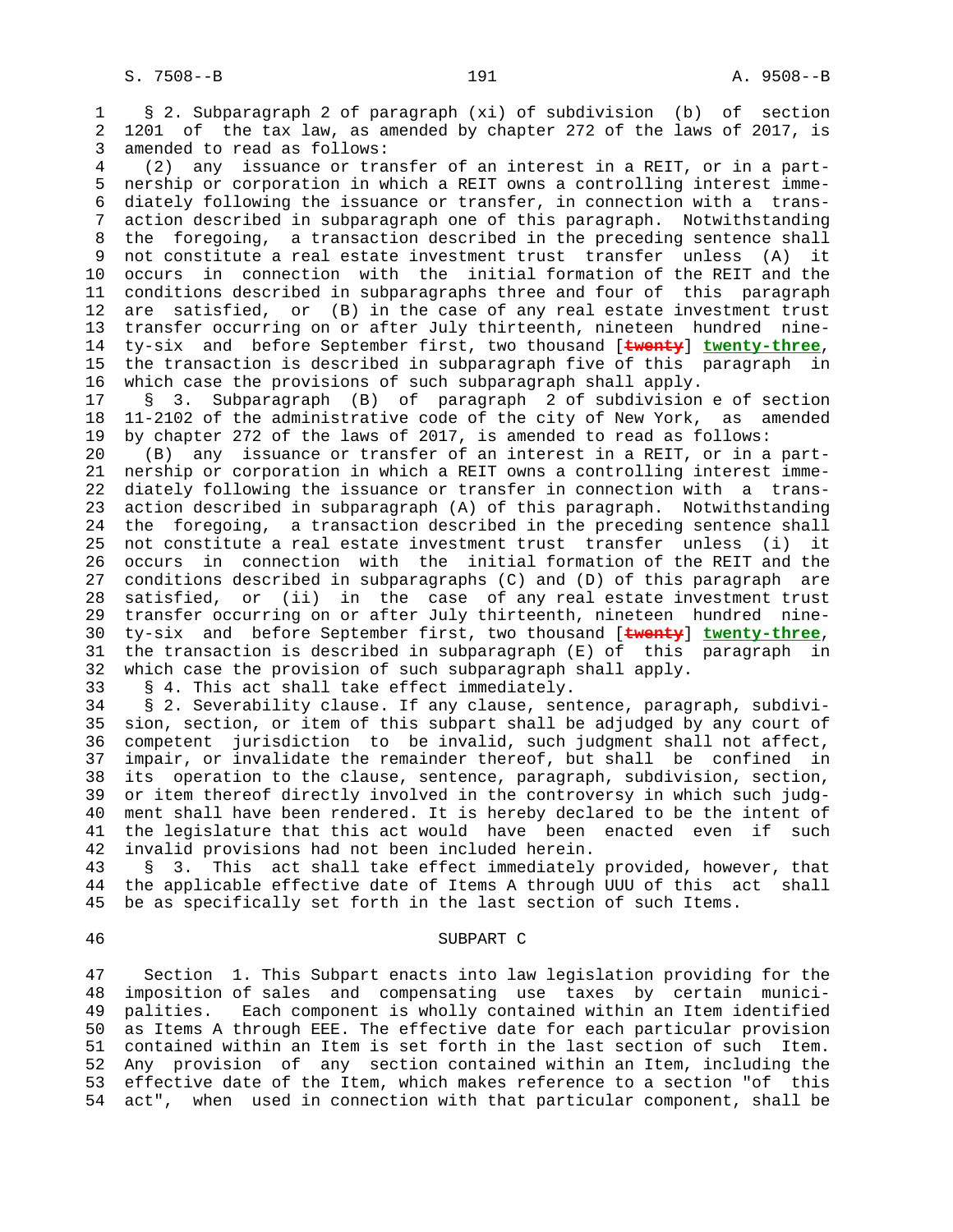1 deemed to mean and refer to the corresponding section of the Item in 2 which it is found. Section three of this Subpart sets forth the general 3 effective date of this Subpart.

## 4 **ITEM** A

 5 Section 1. Clause 10 of subparagraph (i) of the opening paragraph of 6 section 1210 of the tax law, as amended by section 1 of subpart A of part A of chapter 61 of the laws of 2017, is amended to read as follows: 8 (10) the county of Albany is hereby further authorized and empowered 9 to adopt and amend local laws, ordinances or resolutions imposing such 10 taxes at a rate which is one percent additional to the three percent 11 rate authorized above in this paragraph for such county for the period 12 beginning September first, nineteen hundred ninety-two and ending Novem- 13 ber thirtieth, two thousand [**twenty**] **twenty-three**;

 14 § 2. Notwithstanding any inconsistent provision of law, if the county 15 of Albany imposes the additional one percent rate of sales and compen- 16 sating use taxes authorized by section one of this act for any portion 17 of the period during which the county is so authorized to impose such 18 additional one percent rate of such taxes, then such county of Albany 19 shall allocate and distribute quarterly to the cities and the area in 20 the county outside the cities the same proportion of net collections 21 attributable to such additional one percent rate of such taxes as such 22 county is allocating and distributing the net collections from the coun- 23 ty's three percent rate of such taxes as of the date this act shall have 24 become a law, and such portion of net collections attributable to such 25 additional one percent rate of such taxes shall be allocated and 26 distributed to the towns and villages in such county in the same manner 27 as the net collections attributable to such county's three percent rate<br>28 of such taxes are allocated and distributed to such towns and villages 28 of such taxes are allocated and distributed to such towns and villages 29 as of the date this act shall have become a law. In the event that any 30 city in the county of Albany exercises its prior right to impose tax 31 pursuant to section 1224 of the tax law, then the county of Albany shall 32 not be required to allocate and distribute net collections in accordance 33 with the previous sentence for any period of time during which any such 34 city tax is in effect.

35 § 3. This act shall take effect immediately.

## 36 ITEM B

 37 Section 1. Clause 8 of subparagraph (i) of the opening paragraph of 38 section 1210 of the tax law, as amended by section 1 of subpart B of 39 part A of chapter 61 of the laws of 2017, is amended to read as follows: 40 (8) the county of Allegany is hereby further authorized and empowered 41 to adopt and amend local laws, ordinances or resolutions imposing such 42 taxes at a rate which is: (i) one percent additional to the three 43 percent rate authorized above in this paragraph for such county for the 44 period beginning December first, nineteen hundred eighty-six and ending 45 November thirtieth, two thousand four; and (ii) one and one-half percent 46 additional to the three percent rate authorized above in this paragraph 47 for such county for the period beginning December first, two thousand 48 four and ending November thirtieth, two thousand [**twenty**] **twenty-three**; 49 § 2. This act shall take effect immediately.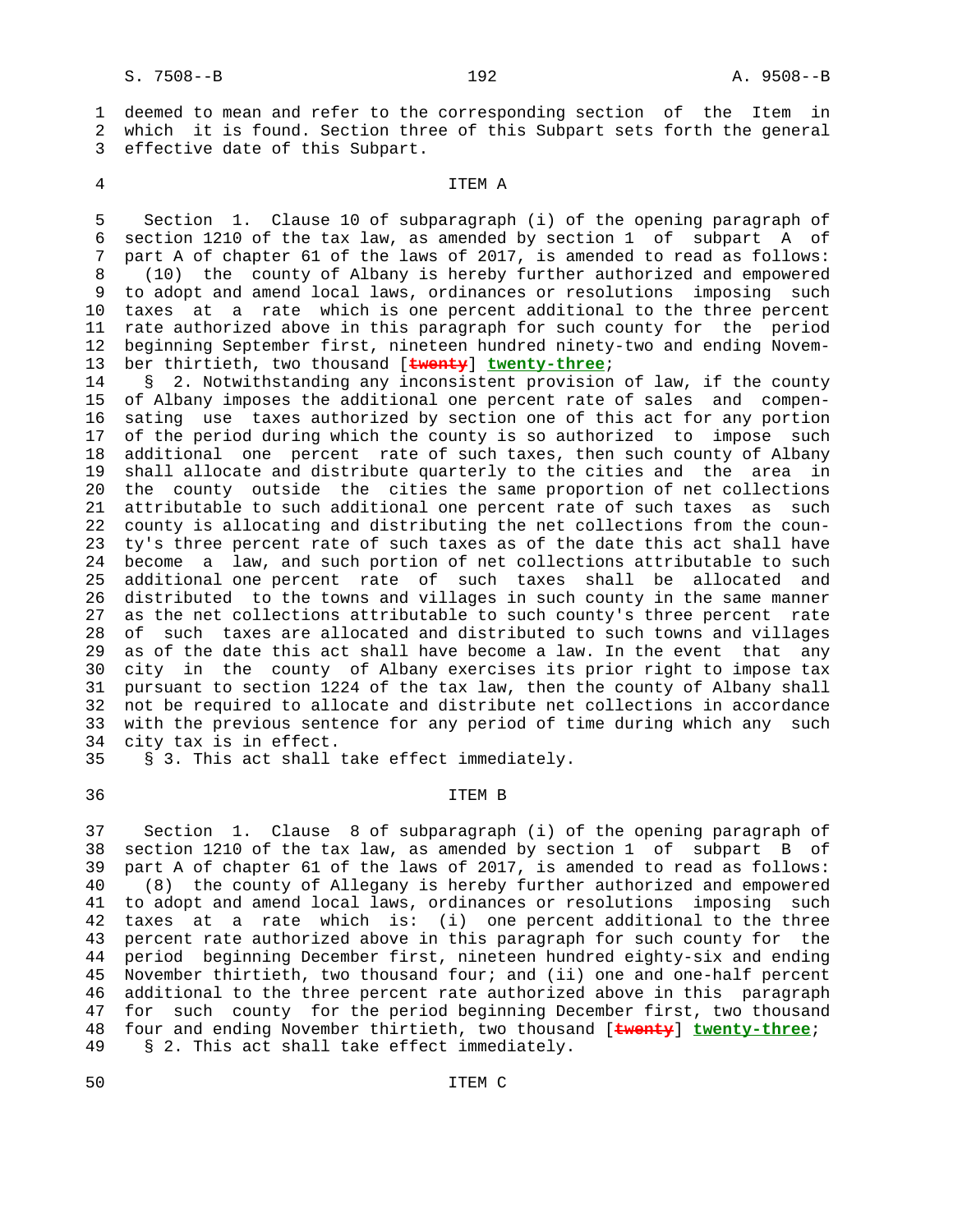S. 7508--B 193 A. 9508--B

 1 Section 1. Clause 18 of subparagraph (i) of the opening paragraph of 2 section 1210 of the tax law, as amended by section 1 of subpart C of 3 part A of chapter 61 of the laws of 2017, is amended to read as follows: 4 (18) the county of Broome is hereby further authorized and empowered 5 to adopt and amend local laws, ordinances or resolutions imposing such 6 taxes at a rate which is one percent additional to the three percent 7 rate authorized above in this paragraph for such county for the period 8 beginning March first, nineteen hundred ninety-four, and ending November 9 thirtieth, two thousand [**twenty**] **twenty-three**;

10 § 2. This act shall take effect immediately.

11 ITEM D

 12 Section 1. Clause 5 of subparagraph (i) of the opening paragraph of 13 section 1210 of the tax law, as amended by section 1 of subpart D of 14 part A of chapter 61 of the laws of 2017, is amended to read as follows: 15 (5) the county of Cattaraugus is hereby further authorized and 16 empowered to adopt and amend local laws, ordinances or resolutions 17 imposing such taxes at a rate which is one percent additional to the 18 three percent rate authorized above in this paragraph for such county 19 for the period beginning March first, nineteen hundred eighty-six and 20 ending November thirtieth, two thousand [**twenty**] **twenty-three**; 21 § 2. This act shall take effect immediately.

# 22 **ITEM E**

 23 Section 1. Clause 9 of subparagraph (i) of the opening paragraph of 24 section 1210 of the tax law, as amended by section 1 of subpart E of 25 part A of chapter 61 of the laws of 2017, is amended to read as follows: 26 (9) the county of Cayuga is hereby further authorized and empowered to 27 adopt and amend local laws, ordinances or resolutions imposing such 28 taxes at a rate which is one percent additional to the three percent 29 rate authorized above in this paragraph for such county for the period 30 beginning September first, nineteen hundred ninety-two and ending Novem- 31 ber thirtieth, two thousand [**twenty**] **twenty-three**;

32 § 2. This act shall take effect immediately.

## 33 ITEM F

 34 Section 1. Clause 38 of subparagraph (i) of the opening paragraph of 35 section 1210 of the tax law, as amended by section 1 of subpart F of 36 part A of chapter 61 of the laws of 2017, is amended to read as follows: 37 (38) the county of Chautauqua is hereby further authorized and 38 empowered to adopt and amend local laws, ordinances or resolutions 39 imposing such taxes at a rate that is: (i) one and one-quarter percent 40 additional to the three percent rate authorized above in this paragraph 41 for such county for the period beginning March first, two thousand five 42 and ending August thirty-first, two thousand six; (ii) one percent addi- 43 tional to the three percent rate authorized above in this paragraph for 44 such county for the period beginning September first, two thousand six 45 and ending November thirtieth, two thousand seven; (iii) three-quarters 46 of one percent additional to the three percent rate authorized above in 47 this paragraph for such county for the period beginning December first, 48 two thousand seven and ending November thirtieth, two thousand ten; (iv) 49 one-half of one percent additional to the three percent rate authorized 50 above in this paragraph for such county for the period beginning Decem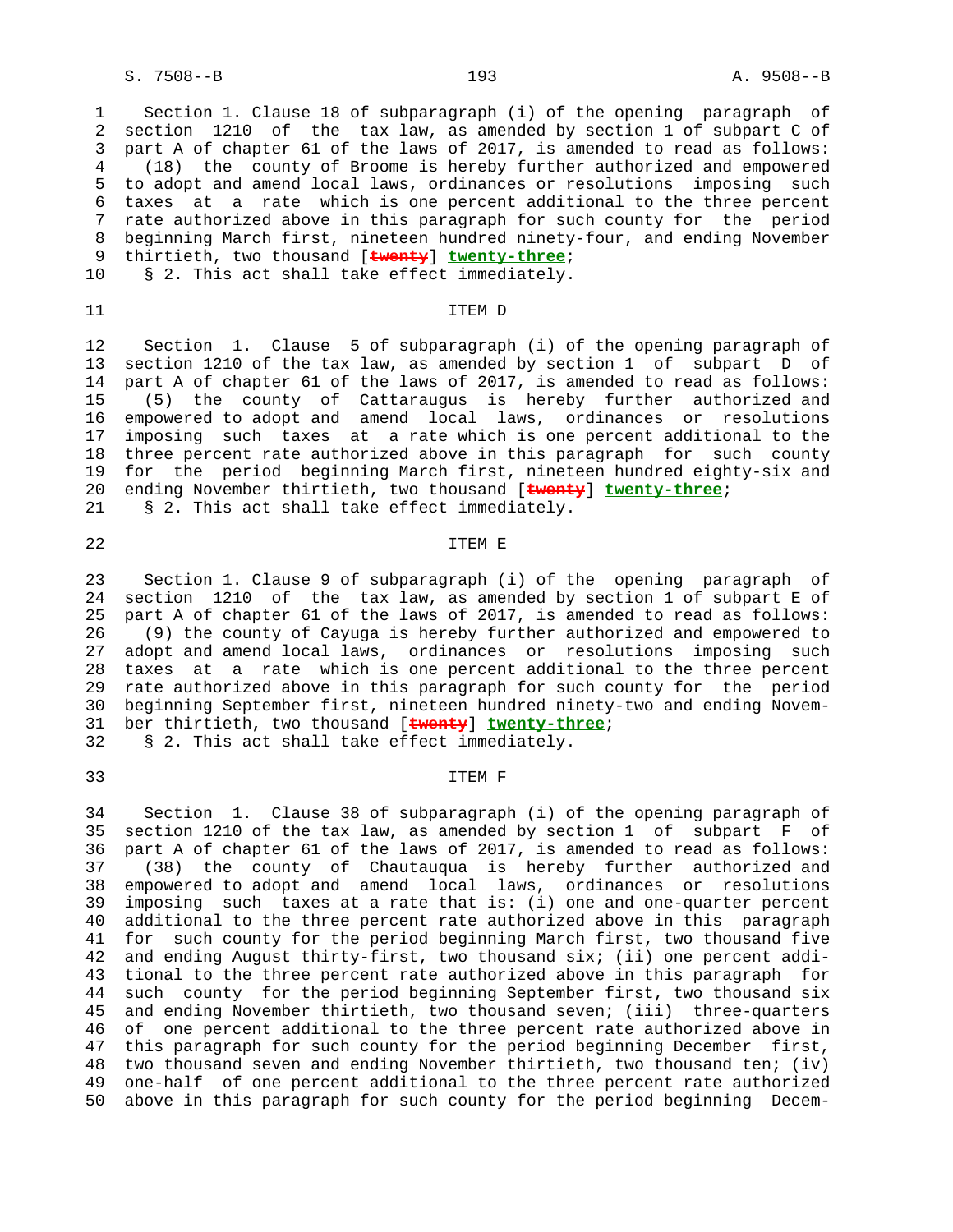1 ber first, two thousand ten and ending November thirtieth, two thousand 2 fifteen; and (v) one percent additional to the three percent rate 3 authorized above in this clause for such county for the period beginning 4 December first, two thousand fifteen and ending November thirtieth, two 5 thousand [**twenty**] **twenty-three**;

 6 § 2. Section 1262-o of the tax law, as amended by section 2 of subpart 7 F of part A of chapter 61 of the laws of 2017, is amended to read as 8 follows:<br>9 § 126

§ 1262-o. Disposition of net collections from the additional rate of 10 sales and compensating use taxes in the county of Chautauqua. Notwith- 11 standing any contrary provision of law, if the county of Chautauqua 12 imposes the additional one and one-quarter percent rate of sales and 13 compensating use taxes authorized by section twelve hundred ten of this 14 article for all or any portion of the period beginning March first, two 15 thousand five and ending August thirty-first, two thousand six, the 16 additional one percent rate authorized by such section for all or any of 17 the period beginning September first, two thousand six and ending Novem- 18 ber thirtieth, two thousand seven, the additional three-quarters of one 19 percent rate authorized by such section for all or any of the period 20 beginning December first, two thousand seven and ending November thirti- 21 eth, two thousand ten, the county shall allocate one-fifth of the net 22 collections from the additional three-quarters of one percent to the 23 cities, towns and villages in the county on the basis of their respec- 24 tive populations, determined in accordance with the latest decennial 25 federal census or special population census taken pursuant to section 26 twenty of the general municipal law completed and published prior to the 27 end of the quarter for which the allocation is made, and allocate the 28 remainder of the net collections from the additional three-quarters of 29 one percent as follows: (1) to pay the county's expenses for Medicaid 30 and other expenses required by law; (2) to pay for local road and bridge 31 projects; (3) for the purposes of capital projects and repaying any 32 debts incurred for such capital projects in the county of Chautauqua 33 that are not otherwise paid for by revenue received from the mortgage 34 recording tax; and (4) for deposit into a reserve fund for bonded 35 indebtedness established pursuant to the general municipal law. Notwith- 36 standing any contrary provision of law, if the county of Chautauqua 37 imposes the additional one-half percent rate of sales and compensating 38 use taxes authorized by such section twelve hundred ten for all or any 39 of the period beginning December first, two thousand ten and ending 40 November thirtieth, two thousand fifteen, the county shall allocate 41 three-tenths of the net collections from the additional one-half of one 42 percent to the cities, towns and villages in the county on the basis of 43 their respective populations, determined in accordance with the latest 44 decennial federal census or special population census taken pursuant to 45 section twenty of the general municipal law completed and published 46 prior to the end of the quarter for which the allocation is made, and 47 allocate the remainder of the net collections from the additional one- 48 half of one percent as follows: (1) to pay the county's expenses for 49 Medicaid and other expenses required by law; (2) to pay for local road 50 and bridge projects; (3) for the purposes of capital projects and repay- 51 ing any debts incurred for such capital projects in the county of Chau- 52 tauqua that are not otherwise paid for by revenue received from the 53 mortgage recording tax; and (4) for deposit into a reserve fund for 54 bonded indebtedness established pursuant to the general municipal law. 55 Notwithstanding any contrary provision of law, if the county of Chautau- 56 qua imposes the additional one percent rate of sales and compensating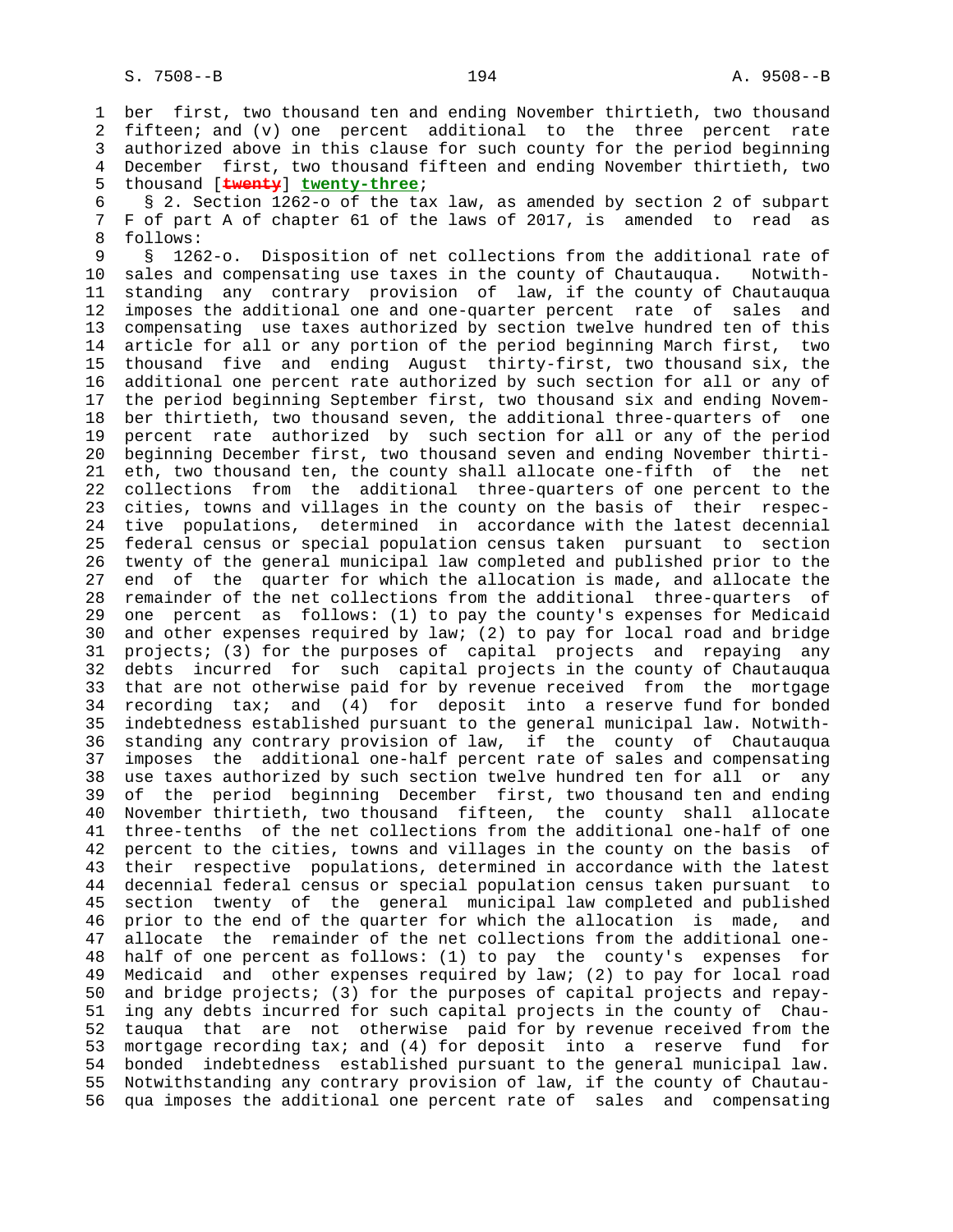1 use taxes authorized by such section twelve hundred ten for all or any 2 of the period beginning December first, two thousand fifteen and ending 3 November thirtieth, two thousand [**twenty**] **twenty-three**, the county shall 4 allocate three-twentieths of the net collections from the additional one 5 percent to the cities, towns and villages in the county on the basis of 6 their respective populations, determined in accordance with the latest 7 decennial federal census or special population census taken pursuant to 8 section twenty of the general municipal law completed and published 9 prior to the end of the quarter for which the allocation is made, and 10 allocate the remainder of the net collections from the additional one 11 percent as follows: (1) to pay the county's expenses for Medicaid and 12 other expenses required by law; (2) to pay for local road and bridge 13 projects; (3) for the purposes of capital projects and repaying any 14 debts incurred for such capital projects in the county of Chautauqua 15 that are not otherwise paid for by revenue received from the mortgage 16 recording tax; and (4) for deposit into a reserve fund for bonded 17 indebtedness established pursuant to the general municipal law. The net 18 collections from the additional rates imposed pursuant to this section 19 shall be deposited in a special fund to be created by such county sepa- 20 rate and apart from any other funds and accounts of the county to be 21 used for purposes above described.

22 § 3. This act shall take effect immediately.

## 23 **ITEM G**

 24 Section 1. Clause 27 of subparagraph (i) of the opening paragraph of 25 section 1210 of the tax law, as amended by section 1 of subpart G of 26 part A of chapter 61 of the laws of 2017, is amended to read as follows: 27 (27) the county of Chemung is hereby further authorized and empowered 28 to adopt and amend local laws, ordinances or resolutions imposing such 29 taxes at a rate which is one percent additional to the three percent 30 rate authorized above in this paragraph for such county for the period 31 beginning December first, two thousand two, and ending November thirti- 32 eth, two thousand [**twenty**] **twenty-three**;

33 § 2. This act shall take effect immediately.

## 34 ITEM H

 35 Section 1. Clause 24 of subparagraph (i) of the opening paragraph of 36 section 1210 of the tax law, as amended by section 1 of subpart H of 37 part A of chapter 61 of the laws of 2017, is amended to read as follows: 38 (24) the county of Chenango is hereby further authorized and empowered 39 to adopt and amend local laws, ordinances or resolutions imposing such 40 taxes at a rate which is one percent additional to the three percent 41 rate authorized above in this paragraph for such county for the period 42 beginning September first, two thousand two, and ending November thirti- 43 eth, two thousand [**twenty**] **twenty-three**;

44 § 2. This act shall take effect immediately.

## 45 ITEM I

 46 Section 1. Clause 36 of subparagraph (i) of the opening paragraph of 47 section 1210 of the tax law, as amended by section 1 of subpart I of 48 part A of chapter 61 of the laws of 2017, is amended to read as follows: 49 (36) the county of Clinton is hereby further authorized and empowered 50 to adopt and amend local laws, ordinances or resolutions imposing such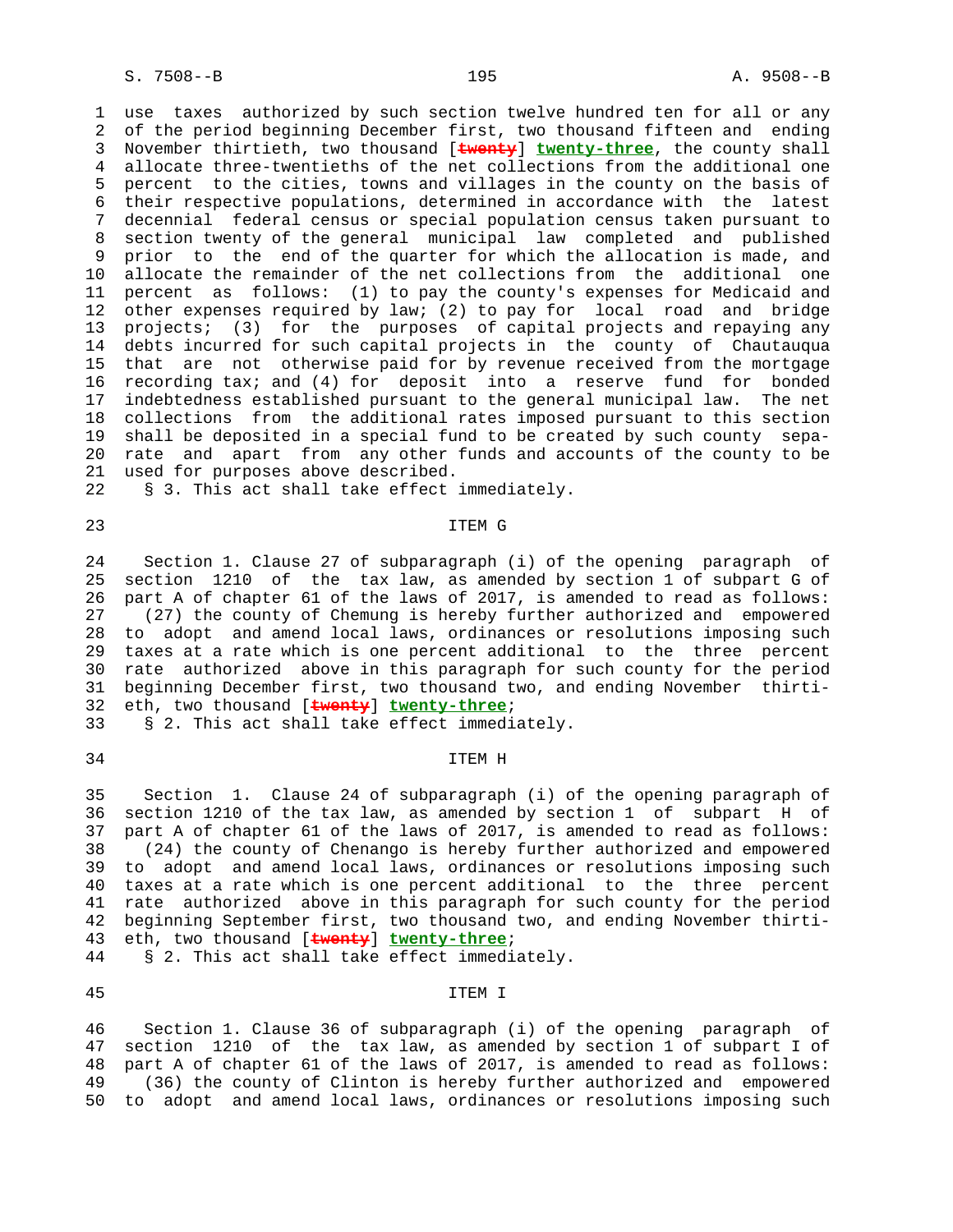1 taxes at a rate which is one percent additional to the three percent 2 rate authorized above in this paragraph for such county for the period 3 beginning December first, two thousand seven, and ending November thir- 4 tieth, two thousand [**twenty**] **twenty-three**;

 5 § 2. Subdivision (cc) of section 1224 of the tax law, as amended by 6 section 2 of subpart I of part A of chapter 61 of the laws of 2017, is 7 amended to read as follows:

8 (cc) The county of Clinton shall have the sole right to impose the<br>9 additional one percent rate of tax which such county is authorized to additional one percent rate of tax which such county is authorized to 10 impose pursuant to the authority of section twelve hundred ten of this 11 article. Such additional rate of tax shall be in addition to any other 12 tax which such county may impose or may be imposing pursuant to this 13 article or any other law and such additional rate of tax shall not be 14 subject to preemption. The maximum three percent rate referred to in 15 this section shall be calculated without reference to the additional one 16 percent rate of tax which the county of Clinton is authorized and 17 empowered to adopt pursuant to section twelve hundred ten of this arti- 18 cle. Net collections from any additional rate of sales and compensating 19 use taxes which the county may impose during the period commencing 20 December first, two thousand eleven, and ending November thirtieth, two 21 thousand [**twenty**] **twenty-three**, pursuant to the authority of section 22 twelve hundred ten of this article shall be used by the county solely 23 for county purposes and shall not be subject to any revenue distribution 24 agreement entered into pursuant to the authority of subdivision (c) of<br>25 section twelve hundred sixty-two of this article. section twelve hundred sixty-two of this article.

26 § 3. This act shall take effect immediately.

## 27 **ITEM J**

 28 Section 1. Clause 21 of subparagraph (i) of the opening paragraph of 29 section 1210 of the tax law, as amended by section 1 of subpart J of 30 part A of chapter 61 of the laws of 2017, is amended to read as follows: 31 (21) the county of Columbia is hereby further authorized and empowered 32 to adopt and amend local laws, ordinances or resolutions imposing such 33 taxes at a rate which is one percent additional to the three percent 34 rate authorized above in this paragraph for such county for the period 35 beginning March first, nineteen hundred ninety-five, and ending November 36 thirtieth, two thousand [**twenty**] **twenty-three**;

§ 2. This act shall take effect immediately.

## 38 ITEM K

 39 Section 1. Clause 12 of subparagraph (i) of the opening paragraph of 40 section 1210 of the tax law, as amended by section 1 of subpart K of 41 part A of chapter 61 of the laws of 2017, is amended to read as follows: 42 (12) the county of Cortland is hereby further authorized and empowered 43 to adopt and amend local laws, ordinances, or resolutions imposing such 44 taxes at a rate which is one percent additional to the three percent 45 rate authorized above in this paragraph for such county for the period 46 beginning September first, nineteen hundred ninety-two and ending Novem- 47 ber thirtieth, two thousand [**twenty**] **twenty-three**;

48 § 2. This act shall take effect immediately.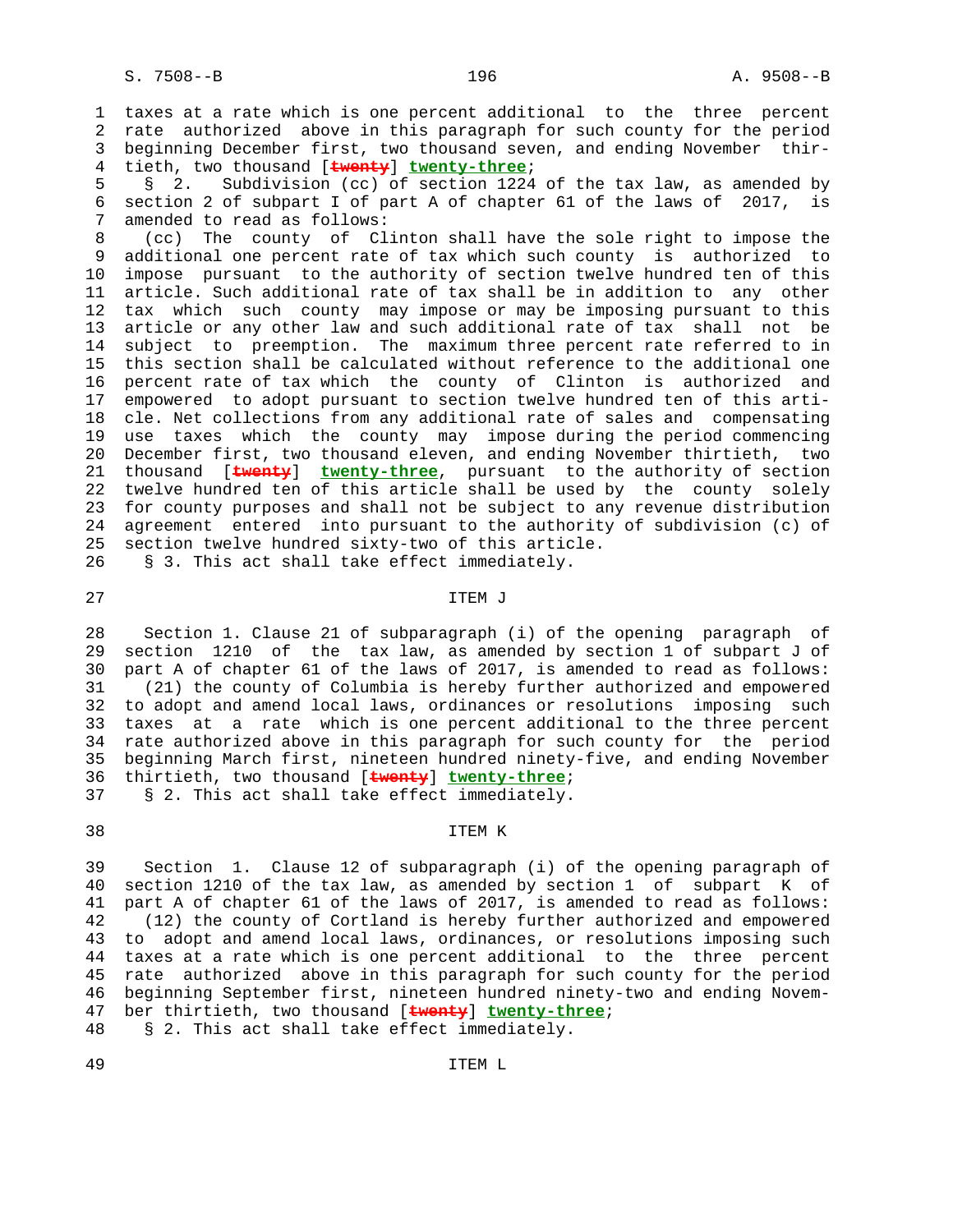S. 7508--B 197 A. 9508--B

 1 Section 1. Clause 41 of subparagraph (i) of the opening paragraph of 2 section 1210 of the tax law, as amended by section 1 of subpart L of 3 part A of chapter 61 of the laws of 2017, is amended to read as follows: 4 (41) the county of Delaware is hereby further authorized and empowered 5 to adopt and amend local laws, ordinances or resolutions imposing such 6 taxes at a rate which is one percent additional to the three percent 7 rate authorized above in this paragraph for such county for the period 8 beginning September first, two thousand two, and ending November thirti- 9 eth, two thousand [**twenty**] **twenty-three**;

10 § 2. This act shall take effect immediately.

## 11 **ITEM M**

 12 Section 1. Clause 29 of subparagraph (i) of the opening paragraph of 13 section 1210 of the tax law, as amended by section 1 of subpart M of 14 part A of chapter 61 of the laws of 2017, is amended to read as follows: 15 (29) the county of Dutchess is hereby further authorized and empowered 16 to adopt and amend local laws, ordinances or resolutions imposing such 17 taxes at a rate which is three-quarters of one percent additional to the 18 three percent rate authorized above in this paragraph for such county 19 for the period beginning March first, two thousand three, and ending 20 November thirtieth, two thousand [**twenty**] **twenty-three**,

21 § 2. This act shall take effect immediately.

# 22 **ITEM N**

 23 Section 1. Clause 4 of subparagraph (i) of the opening paragraph of 24 section 1210 of the tax law, as amended by section 1 of subpart N of 25 part A of chapter 61 of the laws of 2017, is amended to read as follows: 26 (4) the county of Erie is hereby further authorized and empowered to 27 adopt and amend local laws, ordinances or resolutions imposing such 28 taxes (i) at a rate which is one percent additional to the three percent 29 rate authorized above in this paragraph for such county for the period 30 beginning January tenth, nineteen hundred eighty-eight and ending Novem- 31 ber thirtieth, two thousand [**twenty**] **twenty-three**; and (ii) at a rate 32 which is three-quarters of one percent additional to the three percent 33 rate authorized above in this paragraph, and which is also additional to 34 the one percent rate also authorized above in this clause for such coun- 35 ty, for the period beginning December first, two thousand eleven, and 36 ending November thirtieth, two thousand [**twenty**] **twenty-three**;

 37 § 2. Subdivision 2 of section 1262-q of the tax law, as amended by 38 section 2 of subpart N of part A of chapter 61 of the laws of 2017, is 39 amended to read as follows:

 40 (2) Net collections from the additional three-quarters of one percent 41 rate of sales and compensating use taxes which the county may impose 42 during the period commencing December first, two thousand eleven, and 43 ending November thirtieth, two thousand [**twenty**] **twenty-three**, pursuant 44 to the authority of item (ii) of clause (4) of subparagraph (i) of the 45 opening paragraph of section twelve hundred ten of this article shall be 46 used by the county solely for county purposes and shall not be subject 47 to any revenue distribution agreement the county entered into pursuant 48 to the authority of subdivision (c) of section twelve hundred sixty-two 49 of this part.

50 § 3. This act shall take effect immediately.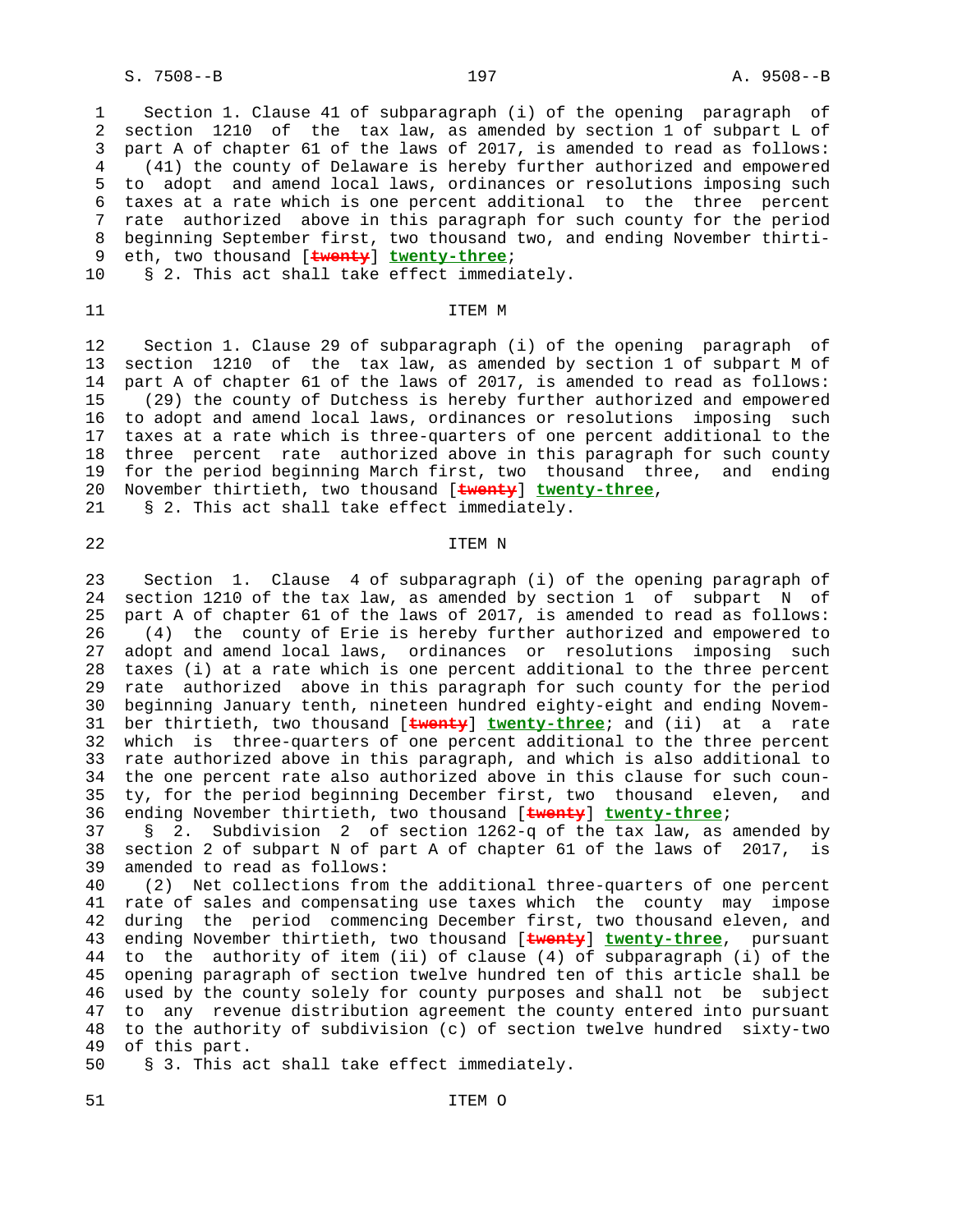S. 7508--B 198 A. 9508--B

 1 Section 1. Clause 36 of subparagraph (i) of the opening paragraph of 2 section 1210 of the tax law, as amended by section 1 of subpart O of 3 part A of chapter 61 of the laws of 2017, is amended to read as follows: 4 (36) the county of Essex is hereby further authorized and empowered to 5 adopt and amend local laws, ordinances or resolutions imposing such 6 taxes at a rate which is one percent additional to the three percent 7 rate authorized above in this paragraph for such county for the period 8 beginning December first, two thousand thirteen, and ending November 9 thirtieth, two thousand [**twenty**] **twenty-three**;

10 § 2. This act shall take effect immediately.

11 TTEM P

 12 Section 1. Clause 40 of subparagraph (i) of the opening paragraph of 13 section 1210 of the tax law, as amended by section 1 of subpart P of 14 part A of chapter 61 of the laws of 2017, is amended to read as follows: 15 (40) the county of Franklin is hereby further authorized and empowered 16 to adopt and amend local laws, ordinances or resolutions imposing such 17 taxes at a rate that is one percent additional to the three percent rate 18 authorized above in this paragraph for such county for the period begin- 19 ning June first, two thousand six and ending November thirtieth, two 20 thousand [**twenty**] **twenty-three**;

21 § 2. This act shall take effect immediately.

## 22 ITEM Q

 23 Section 1. Clause 39 of subparagraph (i) of the opening paragraph of 24 section 1210 of the tax law, as amended by section 1 of subpart Q of 25 part A of chapter 61 of the laws of 2017, is amended to read as follows: 26 (39) the county of Fulton is hereby further authorized and empowered 27 to adopt and amend local laws, ordinances or resolutions imposing such 28 taxes at a rate which is one percent additional to the three percent 29 rate authorized above in this paragraph for such county for the period 30 beginning September first, two thousand five, and ending November thir- 31 tieth, two thousand [**twenty**] **twenty-three**;

32 § 2. This act shall take effect immediately.

## 33 ITEM R

 34 Section 1. Clause 20 of subparagraph (i) of the opening paragraph of 35 section 1210 of the tax law, as amended by section 1 of subpart R of 36 part A of chapter 61 of the laws of 2017, is amended to read as follows: 37 (20) the county of Genesee is hereby further authorized and empowered 38 to adopt and amend local laws, ordinances or resolutions imposing such 39 taxes at a rate which is one percent additional to the three percent 40 rate authorized above in this paragraph for such county for the period 41 beginning September first, nineteen hundred ninety-four, and ending 42 November thirtieth, two thousand [**twenty**] **twenty-three**;

 43 § 2. Notwithstanding any other provision of law to the contrary, the 44 one percent increase in sales and compensating use taxes authorized for 45 the county of Genesee until November 30, 2023 pursuant to clause 20 of 46 subparagraph (i) of the opening paragraph of section 1210 of the tax 47 law, as amended by section one of this act, shall be divided in the same 48 manner and proportion as the existing three percent sales and compensat- 49 ing use taxes in such county are divided.

50 § 3. This act shall take effect immediately.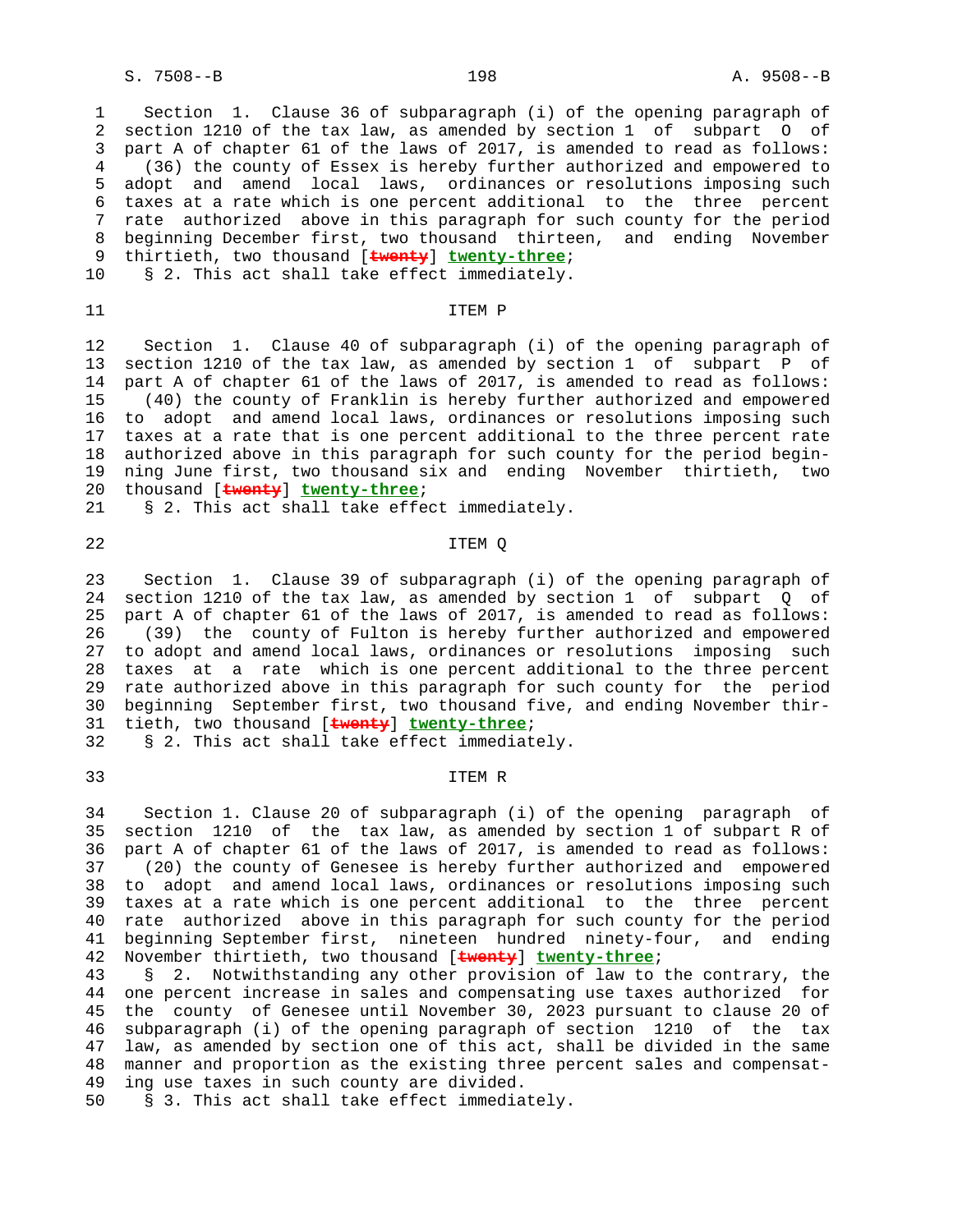## 1 ITEM S

 2 Section 1. Clause 15 of subparagraph (i) of the opening paragraph of 3 section 1210 of the tax law, as amended by section 1 of subpart S of 4 part A of chapter 61 of the laws of 2017, is amended to read as follows: 5 (15) the county of Greene is hereby further authorized and empowered 6 to adopt and amend local laws, ordinances or resolutions imposing such 7 taxes at a rate which is one percent additional to the three percent 8 rate authorized above in this paragraph for such county for the period 9 beginning March first, nineteen hundred ninety-three, and ending Novem- 10 ber thirtieth, two thousand [**twenty**] **twenty-three**;

11 § 2. This act shall take effect immediately.

# 12 **ITEM T**

 13 Section 1. Clause 41 of subparagraph (i) of the opening paragraph of 14 section 1210 of the tax law, as added by section 1 of subpart T of part 15 A of chapter 61 of the laws of 2017, is amended to read as follows: 16 (41) The county of Hamilton is hereby further authorized and empowered 17 to adopt and amend local laws, ordinances or resolutions imposing such 18 taxes at a rate that is one percent additional to the three percent rate 19 authorized above in this paragraph for such county for the period begin-

 20 ning December first, two thousand thirteen and ending November thirti- 21 eth, two thousand [**twenty**] **twenty-three**;

22 § 2. This act shall take effect immediately.

## 23 **ITEM U**

 24 Section 1. Clause 19 of subparagraph (i) of the opening paragraph of 25 section 1210 of the tax law, as amended by section 1 of subpart U of 26 part A of chapter 61 of the laws of 2017, is amended to read as follows: 27 (19) the county of Herkimer is hereby further authorized and empowered 28 to adopt and amend local laws, ordinances or resolutions imposing such 29 taxes at a rate which is one percent additional to the three percent 30 rate authorized above in this paragraph for such county for the period 31 beginning September first, nineteen hundred ninety-four, and ending 32 November thirtieth, two thousand [**twenty**] **twenty-three**;

 33 § 2. Section 1210-E of the tax law, as amended by section 2 of 34 subpart U of part A of chapter 61 of the laws of 2017, is amended to 35 read as follows:

 36 § 1210-E. Sales and compensating use taxes within Herkimer county. In 37 addition to the taxes imposed by section twelve hundred ten of this 38 subpart or any other provision of law, the county of Herkimer is hereby 39 authorized and empowered to adopt and amend local laws, ordinances or 40 resolutions imposing within the territorial limits of such county addi- 41 tional sales and compensating use taxes at the rate of one-quarter of 42 one percent for the period beginning December first, two thousand seven 43 and ending November thirtieth, two thousand [**twenty**] **twenty-three**, which 44 taxes shall be identical to the taxes imposed by such county pursuant to 45 the authority of section twelve hundred ten of this subpart. Except as 46 hereinafter provided, all provisions of this article, including the 47 definition and exemption provisions and the provisions relating to the 48 administration, collection and distribution by the commissioner, shall 49 apply for purposes of the taxes authorized by this section in the same 50 manner and with the same force and effect as if the language of this 51 article had been incorporated in full in this section and had expressly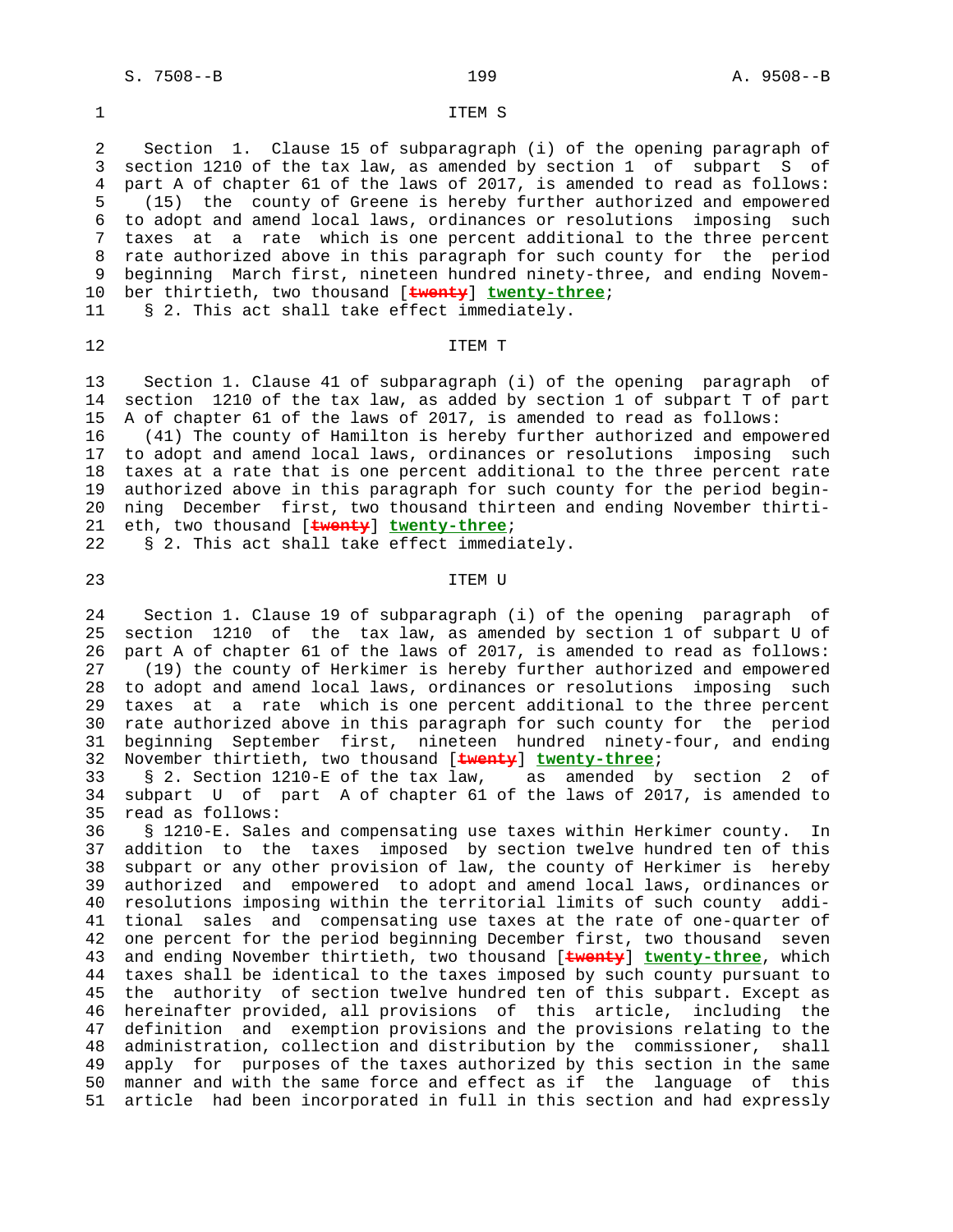1 referred to the taxes authorized by this section; provided, however, 2 that any provision relating to a maximum rate shall be calculated with- 3 out reference to the rate of additional sales and compensating use taxes 4 herein authorized. For purposes of part IV of this article, relating to 5 the disposition of revenues resulting from taxes collected and adminis- 6 tered by the commissioner, the additional sales and compensating use 7 taxes authorized by this section imposed under the authority of section 8 twelve hundred ten of this subpart and all provisions relating to the 9 deposit, administration and disposition of taxes, penalties and interest 10 relating to taxes imposed by a county under the authority of section 11 twelve hundred ten of this subpart shall, except as otherwise provided 12 in this section, apply to the additional sales and compensating use 13 taxes authorized by this section.

 14 § 3. Section 1262-s of the tax law, as amended by section 3 of 15 subpart U of part A of chapter 61 of the laws of 2017, is amended to 16 read as follows:

 17 § 1262-s. Disposition of net collections from the additional one-quar- 18 ter of one percent rate of sales and compensating use taxes in the coun- 19 ty of Herkimer. Notwithstanding any contrary provision of law, if the 20 county of Herkimer imposes the additional one-quarter of one percent 21 rate of sales and compensating use taxes authorized by section twelve 22 hundred ten-E of this article for all or any portion of the period 23 beginning December first, two thousand seven and ending November thirti- 24 eth, two thousand [**twenty**] **twenty-three**, the county shall use all net 25 collections from such additional one-quarter of one percent rate to pay 26 the county's expenses for the construction of additional correctional 27 facilities. The net collections from the additional rate imposed pursu- 28 ant to section twelve hundred ten-E **of this article** shall be deposited 29 in a special fund to be created by such county separate and apart from 30 any other funds and accounts of the county. Any and all remaining net 31 collections from such additional tax, after the expenses of such 32 construction are paid, shall be deposited by the county of Herkimer in 33 the general fund of such county for any county purpose. 34 § 4. This act shall take effect immediately.

### 35 ITEM V

 36 Section 1. Clause 37 of subparagraph (i) of the opening paragraph of 37 section 1210 of the tax law, as amended by section 1 of subpart V of 38 part A of chapter 61 of the laws of 2017, is amended to read as follows: 39 (37) the county of Jefferson is hereby further authorized and 40 empowered to adopt and amend local laws, ordinances or resolutions 41 imposing such taxes at a rate which is one percent additional to the 42 three percent rate authorized above in this paragraph for such county 43 for the period beginning December first, two thousand fifteen, and 44 ending November thirtieth, two thousand [**twenty**] **twenty-three**; 45 § 2. This act shall take effect immediately.

### 46 ITEM W

 47 Section 1. Clause 36 of subparagraph (i) of the opening paragraph of 48 section 1210 of the tax law, as amended by section 1 of subpart W of 49 part A of chapter 61 of the laws of 2017, is amended to read as follows: 50 (36) the county of Lewis is hereby further authorized and empowered to 51 adopt and amend local laws, ordinances or resolutions imposing such 52 taxes at a rate that is one percent additional to the three percent rate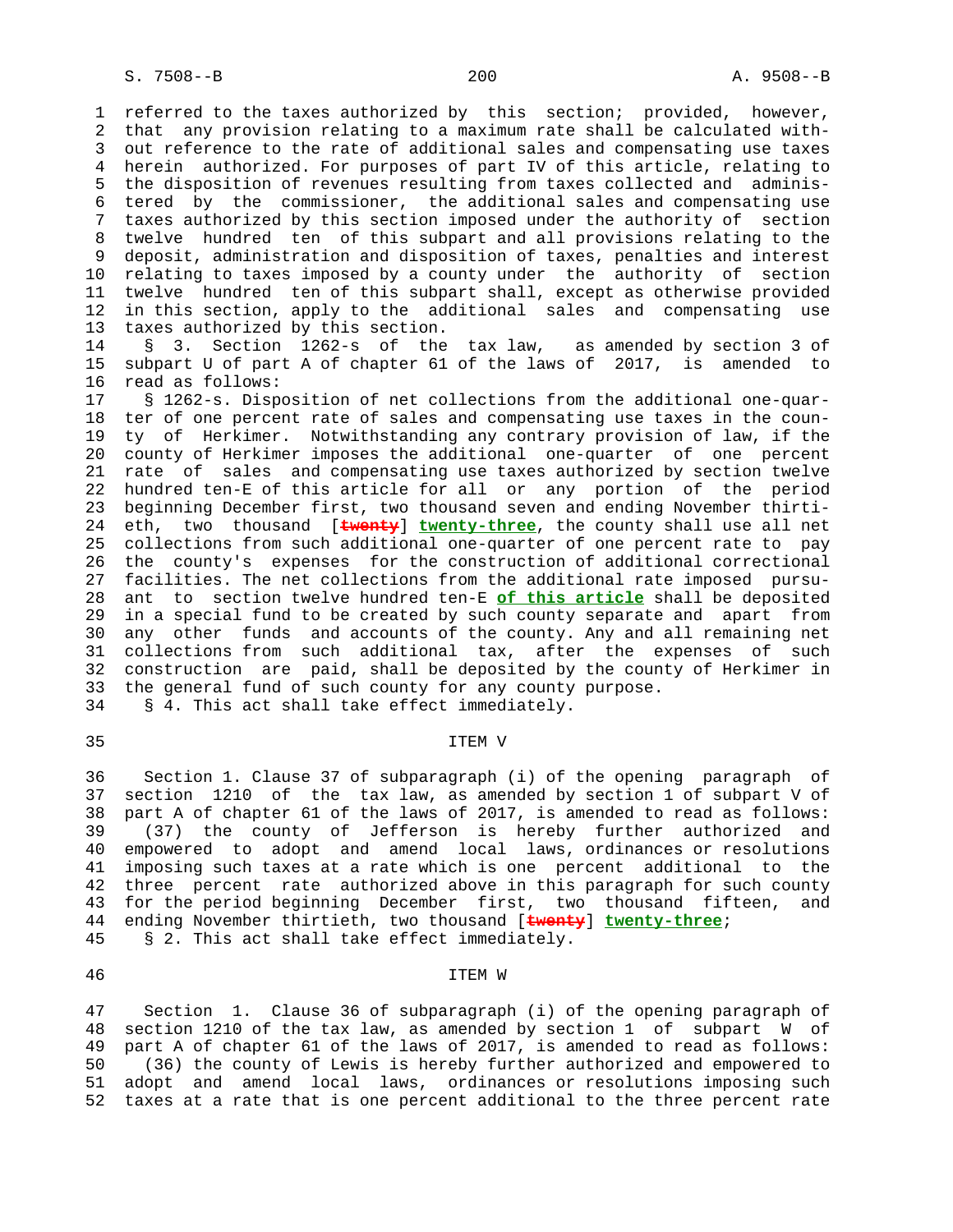1 authorized above in this paragraph for such county for the period begin- 2 ning June first, two thousand four, and ending November thirtieth, two 3 thousand [**twenty**] **twenty-three**; 4 § 2. This act shall take effect immediately. 5 ITEM X 6 Section 1. Clause 32 of subparagraph (i) of the opening paragraph of<br>7 section 1210 of the tax law, as amended by section 1 of subpart X of 7 section 1210 of the tax law, as amended by section 1 of subpart X of 8 part A of chapter 61 of the laws of 2017, is amended to read as follows: 9 (32) the county of Livingston is hereby further authorized and 10 empowered to adopt and amend local laws, ordinances or resolutions 11 imposing such taxes at a rate which is one percent additional to the 12 three percent rate authorized above in this paragraph for such county 13 for the period beginning June first, two thousand three, and ending 14 November thirtieth, two thousand [**twenty**] **twenty-three**; 15 § 2. Section 1262-p of the tax law, as amended by section 2 of subpart 16 X of part A of chapter 61 of the laws of 2017, is amended to read as 17 follows: 18 § 1262-p. Disposition of net collections from the additional one 19 percent rate of sales and compensating use taxes in the county of 20 Livingston. Notwithstanding any contrary provision of law, if the coun- 21 ty of Livingston imposes the additional one percent rate of sales and 22 compensating use taxes authorized by section twelve hundred ten of this 23 article for all or any portion of the period beginning June first, two 24 thousand three and ending November thirtieth, two thousand [**twenty**] 25 **twenty-three**, the county shall use all net collections from such addi- 26 tional one percent rate to pay the county's expenses for Medicaid. The 27 net collections from the additional one percent rate imposed pursuant to 28 this section shall be deposited in a special fund to be created by such 29 county separate and apart from any other funds and accounts of the coun- 30 ty. Any and all remaining net collections from such additional one 31 percent tax, after the Medicaid expenses are paid, shall be deposited by 32 the county of Livingston in the general fund of such county for any 33 county purpose. 34 § 3. This act shall take effect immediately.

## 35 ITEM Y

 36 Section 1. Clause 35 of subparagraph (i) of the opening paragraph of 37 section 1210 of the tax law, as amended by section 1 of subpart Y of 38 part A of chapter 61 of the laws of 2017, is amended to read as follows: 39 (35) the county of Madison is hereby further authorized and empowered 40 to adopt and amend local laws, ordinances or resolutions imposing such 41 taxes at a rate which is one percent additional to the three percent 42 rate authorized above in this paragraph for such county for the period 43 beginning June first, two thousand four, and ending November thirtieth, 44 two thousand [**twenty**] **twenty-three**;

45 § 2. This act shall take effect immediately.

### 46 ITEM Z

 47 Section 1. Clause 25 of subparagraph (i) of the opening paragraph of 48 section 1210 of the tax law, as amended by section 1 of subpart Z of 49 part A of chapter 61 of the laws of 2017, is amended to read as follows: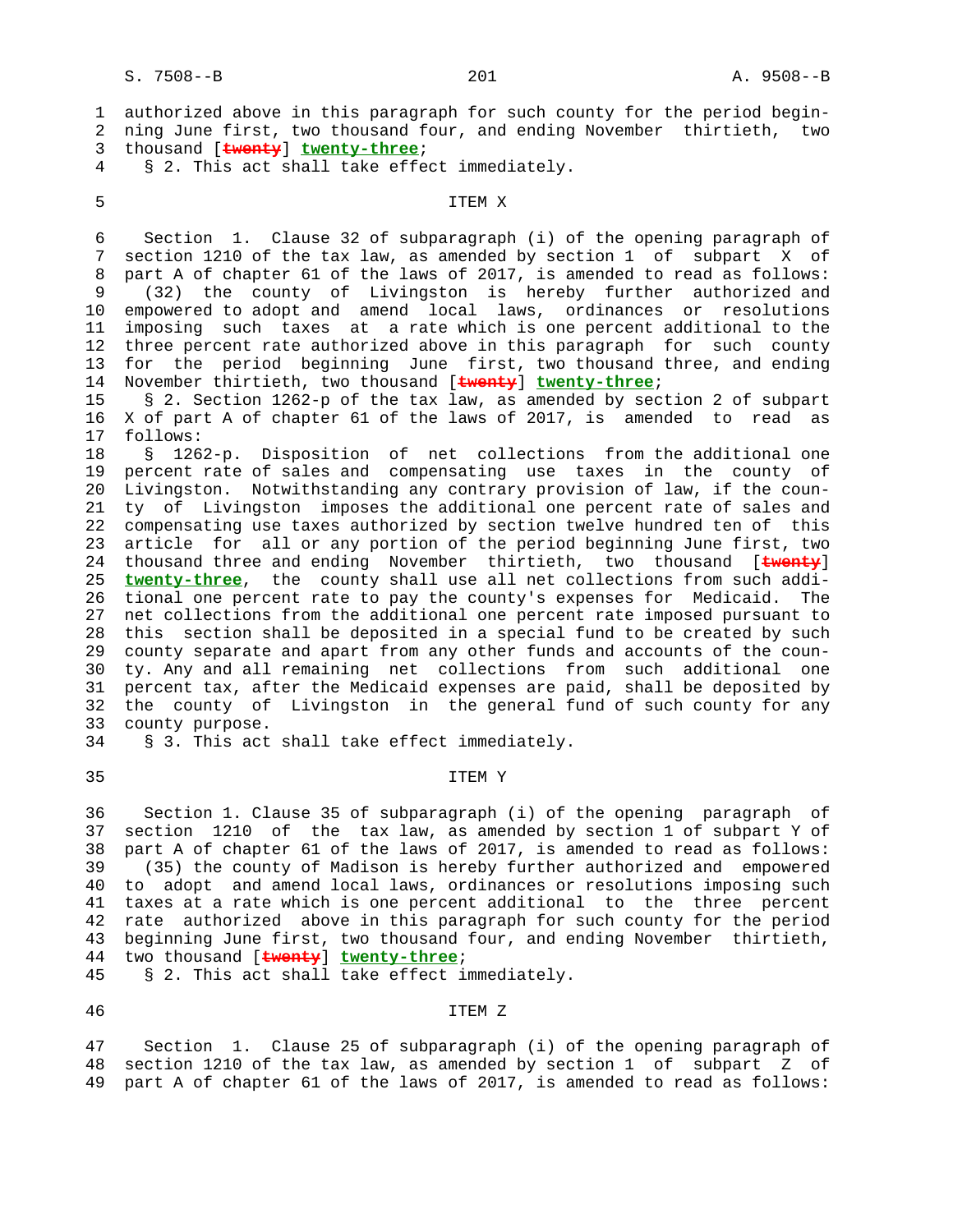1 (25) the county of Monroe is hereby further authorized and empowered 2 to adopt and amend local laws, ordinances or resolutions imposing such 3 taxes at a rate which is one percent additional to the three percent 4 rate authorized above in this paragraph for the period beginning Decem- 5 ber first, nineteen hundred ninety-three and ending November thirtieth, 6 two thousand [**twenty**] **twenty-three**;

 7 § 2. Notwithstanding the provisions of subdivisions (b) and (c) of 8 section 1262 and section 1262-g of the tax law, net collections, as such 9 term is defined in section 1262 of the tax law, derived from the imposi- 10 tion of sales and compensating use taxes by the county of Monroe at the 11 additional rate of one percent as authorized pursuant to clause (25) of 12 subparagraph (i) of the opening paragraph of section 1210 of the tax 13 law, as amended by section one of this act, which are in addition to the 14 current net collections derived from the imposition of such taxes at the 15 three percent rate authorized by the opening paragraph of section 1210 16 of the tax law, shall be distributed and allocated as follows: for the 17 period of December 1, 2020 through November 30, 2023 in cash, five 18 percent to the school districts in the area of the county outside the 19 city of Rochester, three percent to the towns located within the county, 20 one and one-quarter percent to the villages located within the county, 21 and ninety and three-quarters percent to the city of Rochester and coun- 22 ty of Monroe. The amount of the ninety and three-quarters percent to be 23 distributed and allocated to the city of Rochester and county of Monroe 24 shall be distributed and allocated to each so that the combined total 25 distribution and allocation to each from the sales tax revenues pursuant 26 to sections 1262 and 1262-g of the tax law and this section shall result 27 in the same total amount being distributed and allocated to the city of 28 Rochester and county of Monroe. The amount so distributed and allocated 29 to the county shall be used for county purposes. The foregoing cash 30 payments to the school districts shall be allocated on the basis of the 31 enrolled public school pupils, thereof, as such term is used in subdivi- 32 sion (b) of section 1262 of the tax law, residing in the county of 33 Monroe. The cash payments to the towns located within the county of 34 Monroe shall be allocated on the basis of the ratio which the population 35 of each town, exclusive of the population of any village or portion 36 thereof located within a town, bears to the total population of the 37 towns, exclusive of the population of the villages located within such 38 towns. The cash payments to the villages located within the county shall 39 be allocated on the basis of the ratio which the population of each 40 village bears to the total population of the villages located within the 41 county. The term population as used in this section shall have the same 42 meaning as used in subdivision (b) of section 1262 of the tax law.

 43 § 3. The net collections resulting from the additional sales and 44 compensating use taxes, as authorized by this act, shall not be included 45 in determining a sales tax increase or decrease as defined in paragraphs 46 (c) and (d) of subdivision 1 of section 1262-g of the tax law.

 47 § 4. Severability. If any clause, sentence, paragraph, or item of this 48 subpart shall be adjudged by any court of competent jurisdiction to be 49 invalid, such judgment shall not affect, impair or invalidate the 50 remainder thereof, but shall be confined in its operation to the clause, 51 sentence, paragraph, section or item thereof directly involved in the 52 controversy in which such judgment shall have been rendered.

53 § 5. This act shall take effect immediately.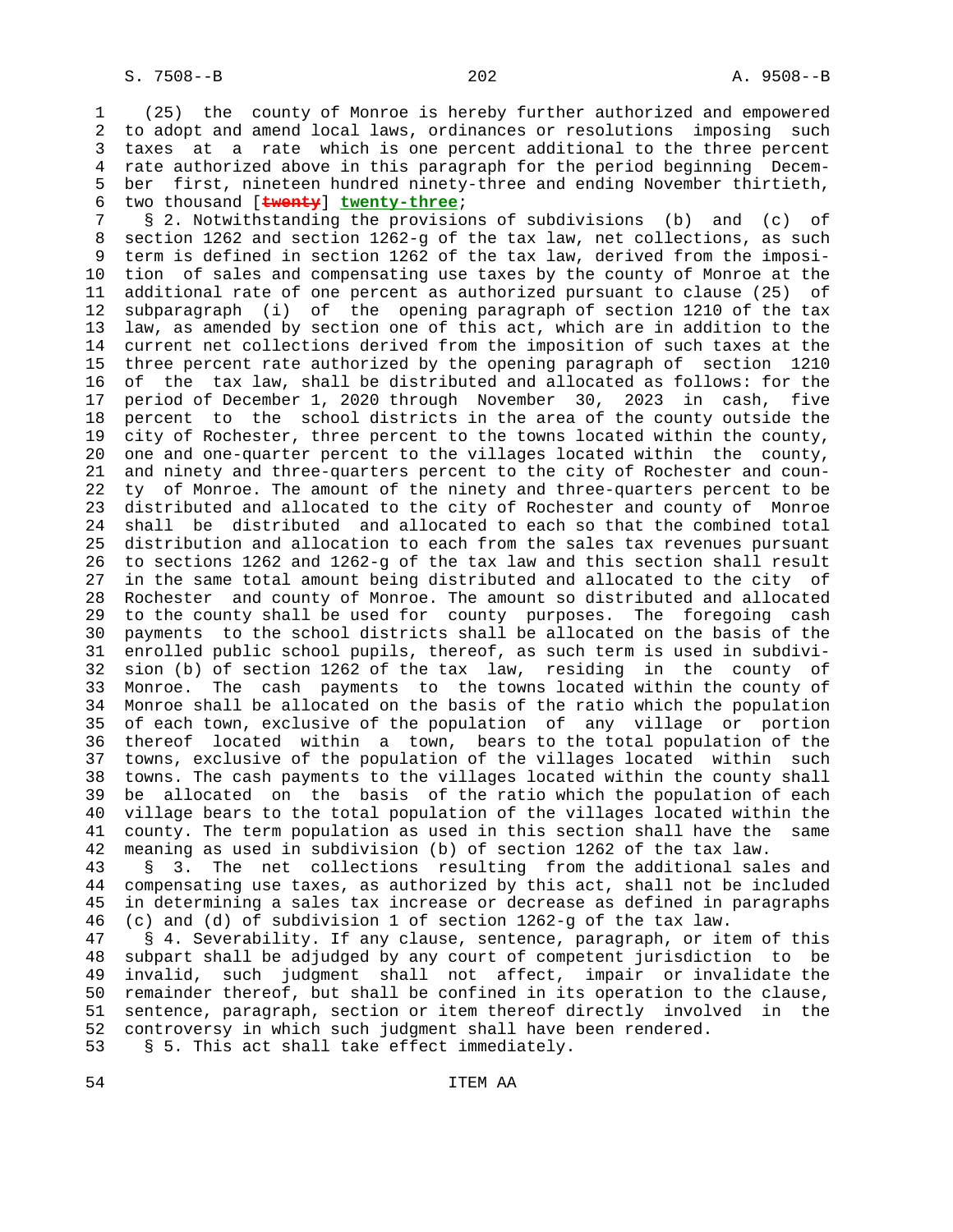S. 7508--B 203 A. 9508--B

 1 Section 1. Clause 31 of subparagraph (i) of the opening paragraph of 2 section 1210 of the tax law, as amended by section 1 of subpart AA of 3 part A of chapter 61 of the laws of 2017, is amended to read as follows: 4 (31) the county of Montgomery is hereby further authorized and 5 empowered to adopt and amend local laws, ordinances or resolutions 6 imposing such taxes at a rate which is one percent additional to the 7 three percent rate authorized above in this paragraph for such county 8 for the period beginning June first, two thousand three, and ending 9 November thirtieth, two thousand [**twenty**] **twenty-three**;

- 10 § 2. This act shall take effect immediately.
- 

# 11 **ITEM BB**

 12 Section 1. Clause 2 of subparagraph (i) of the opening paragraph of 13 section 1210 of the tax law, as amended by section 1 of subpart BB of 14 part A of chapter 61 of the laws of 2017, is amended to read as follows: 15 (2) the county of Nassau is hereby further authorized and empowered to 16 adopt and amend local laws, ordinances or resolutions imposing such 17 taxes at a rate which is three-quarters percent additional to the three 18 percent rate authorized above in this paragraph for such county for the 19 period beginning January first, nineteen hundred eighty-six and ending 20 November thirtieth, two thousand [**twenty**] **twenty-three**, subject to the 21 limitation set forth in section twelve hundred sixty-two-e of this arti- 22 cle, and also at a rate which is one-half percent additional to the 23 three percent rate authorized above in this paragraph, and which is also 24 additional to the three-quarters percent rate also authorized above in 25 this clause for such county, for the period beginning September first, 26 nineteen hundred ninety-one and ending November thirtieth, two thousand 27 [**twenty**] **twenty-three**;

 28 § 2. Section 1262-e of the tax law, as amended by section 2 of subpart 29 BB of part A of chapter 61 of the laws of 2017, is amended to read as 30 follows:

 31 § 1262-e. Establishment of local government assistance programs in 32 Nassau county. 1. Towns and cities. Notwithstanding any other provision 33 of law to the contrary, for the calendar year beginning on January 34 first, nineteen hundred ninety-eight and continuing through the calendar 35 year beginning on January first, two thousand [**twenty**] **twenty-three**, the 36 county of Nassau shall enact and establish a local government assistance 37 program for the towns and cities within such county to assist such towns 38 and cities to minimize real property taxes; defray the cost and expense 39 of the treatment, collection, management, disposal, and transportation 40 of municipal solid waste, and to comply with the provisions of chapter 41 two hundred ninety-nine of the laws of nineteen hundred eighty-three; 42 and defray the cost of maintaining conservation and environmental 43 control programs. Such special assistance program for the towns and 44 cities within such county and the funding for such program shall equal 45 one-third of the revenues received by such county from the imposition of 46 the three-quarters percent sales and use tax during calendar years two 47 thousand one, two thousand two, two thousand three, two thousand four, 48 two thousand five, two thousand six, two thousand seven, two thousand 49 eight, two thousand nine, two thousand ten, two thousand eleven, two 50 thousand twelve, two thousand thirteen, two thousand fourteen, two thou- 51 sand fifteen, two thousand sixteen,[**,**] two thousand seventeen, two thou- 52 sand eighteen, two thousand nineteen [**and**]**,** two thousand twenty**, two** 53 **thousand twenty-one, two thousand twenty-two and two thousand twenty-** 54 **three** additional to the regular three percent rate authorized for such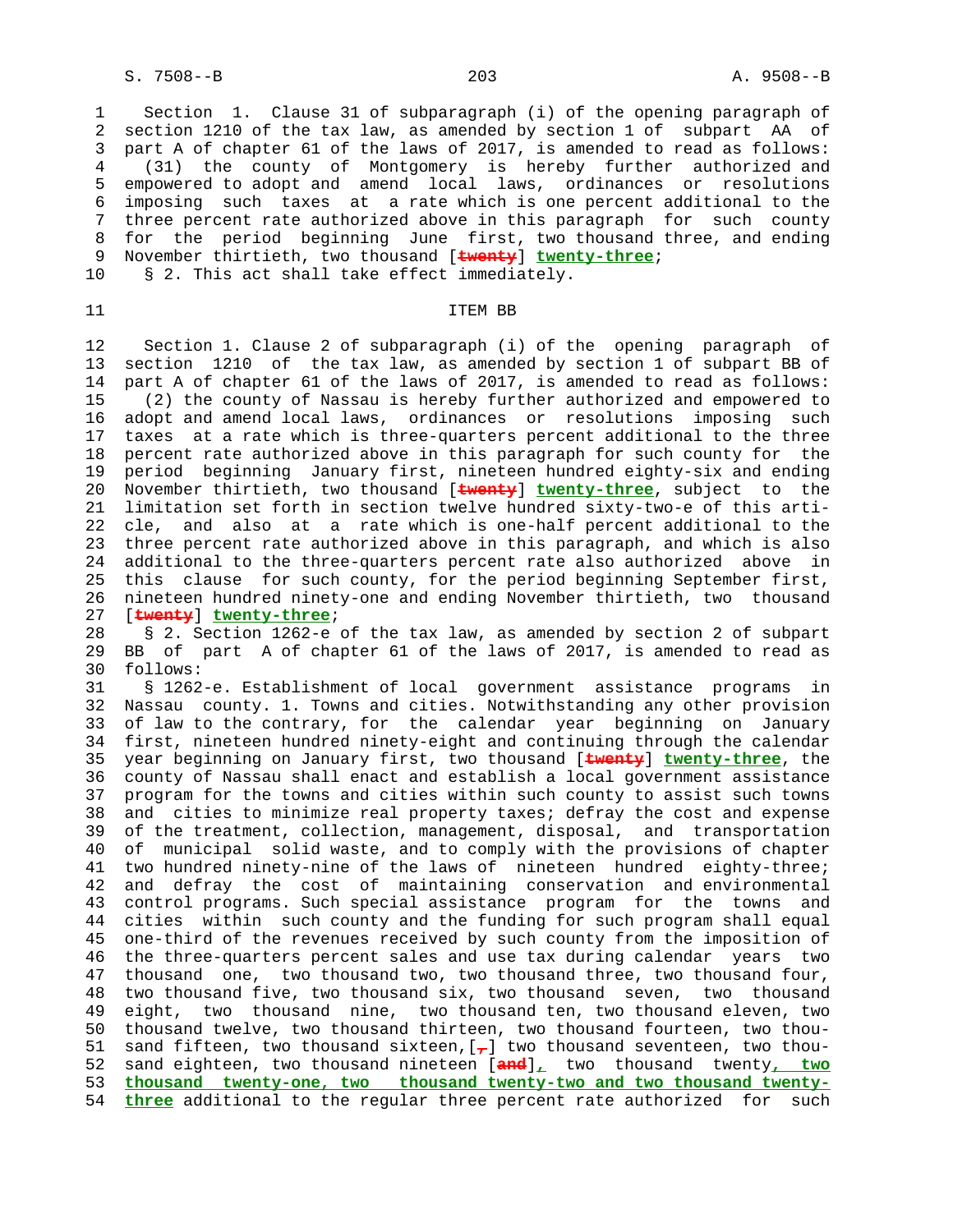1 county in section twelve hundred ten of this article. The monies for 2 such special local assistance shall be paid and distributed to the towns 3 and cities on a per capita basis using the population figures in the 4 latest decennial federal census. Provided further, that notwithstanding 5 any other law to the contrary, the establishment of such special assist- 6 ance program shall preclude any city or town within such county from 7 preempting or claiming under any other section of this chapter the 8 revenues derived from the additional tax authorized by section twelve<br>9 hundred ten of this article. Provided further, that any such town or hundred ten of this article. Provided further, that any such town or 10 towns may, by resolution of the town board, apportion all or a part of 11 monies received in such special assistance program to an improvement 12 district or special district account within such town or towns in order 13 to accomplish the purposes of this special assistance program.

 14 2. Villages. Notwithstanding any other provision of law to the contra- 15 ry, for the calendar year beginning on January first, nineteen hundred 16 ninety-eight and continuing through the calendar year beginning on Janu- 17 ary first, two thousand [**twenty**] **twenty-three**, the county of Nassau, by 18 local law, is hereby empowered to enact and establish a local government 19 assistance program for the villages within such county to assist such 20 villages to minimize real property taxes; defray the cost and expense of 21 the treatment, collection, management, disposal, and transportation of 22 municipal solid waste; and defray the cost of maintaining conservation 23 and environmental control programs. The funding of such local assistance 24 program for the villages within such county may be provided by Nassau 25 county during any calendar year in which such village local assistance 26 program is in effect and shall not exceed one-sixth of the revenues 27 received from the imposition of the three-quarters percent sales and use 28 tax that are remaining after the towns and cities have received their 29 funding pursuant to the provisions of subdivision one of this section. 30 The funding for such village local assistance program shall be paid and 31 distributed to the villages on a per capita basis using the population 32 figures in the latest decennial federal census. Provided further, that 33 the establishment of such village local assistance program shall 34 preclude any village within such county from preempting or claiming 35 under any other section of this chapter the revenues derived from the 36 additional tax authorized by section twelve hundred ten of this article. 37 § 3. This act shall take effect immediately.

### 38 ITEM CC

 39 Section 1. Clause 29 of subparagraph (i) of the opening paragraph of 40 section 1210 of the tax law, as amended by section 1 of subpart CC of 41 part A of chapter 61 of the laws of 2017, is amended to read as follows: 42 (29) the county of Niagara is hereby further authorized and empowered 43 to adopt and amend local laws, ordinances or resolutions imposing such 44 taxes at a rate which is one percent additional to the three percent 45 rate authorized above in this paragraph for such county for the period 46 beginning March first, two thousand three, and ending November thirti- 47 eth, two thousand [**twenty**] **twenty-three**;

 48 § 2. Section 1262-n of the tax law, as amended section 2 of subpart CC 49 of part A of chapter 61 of the laws of 2017, is amended to read as 50 follows:

 51 § 1262-n. Disposition of net collections from the additional one 52 percent rate of sales and compensating use taxes in the county of 53 Niagara. Notwithstanding any contrary provision of law, if the county 54 of Niagara imposes the additional one percent rate of sales and compen-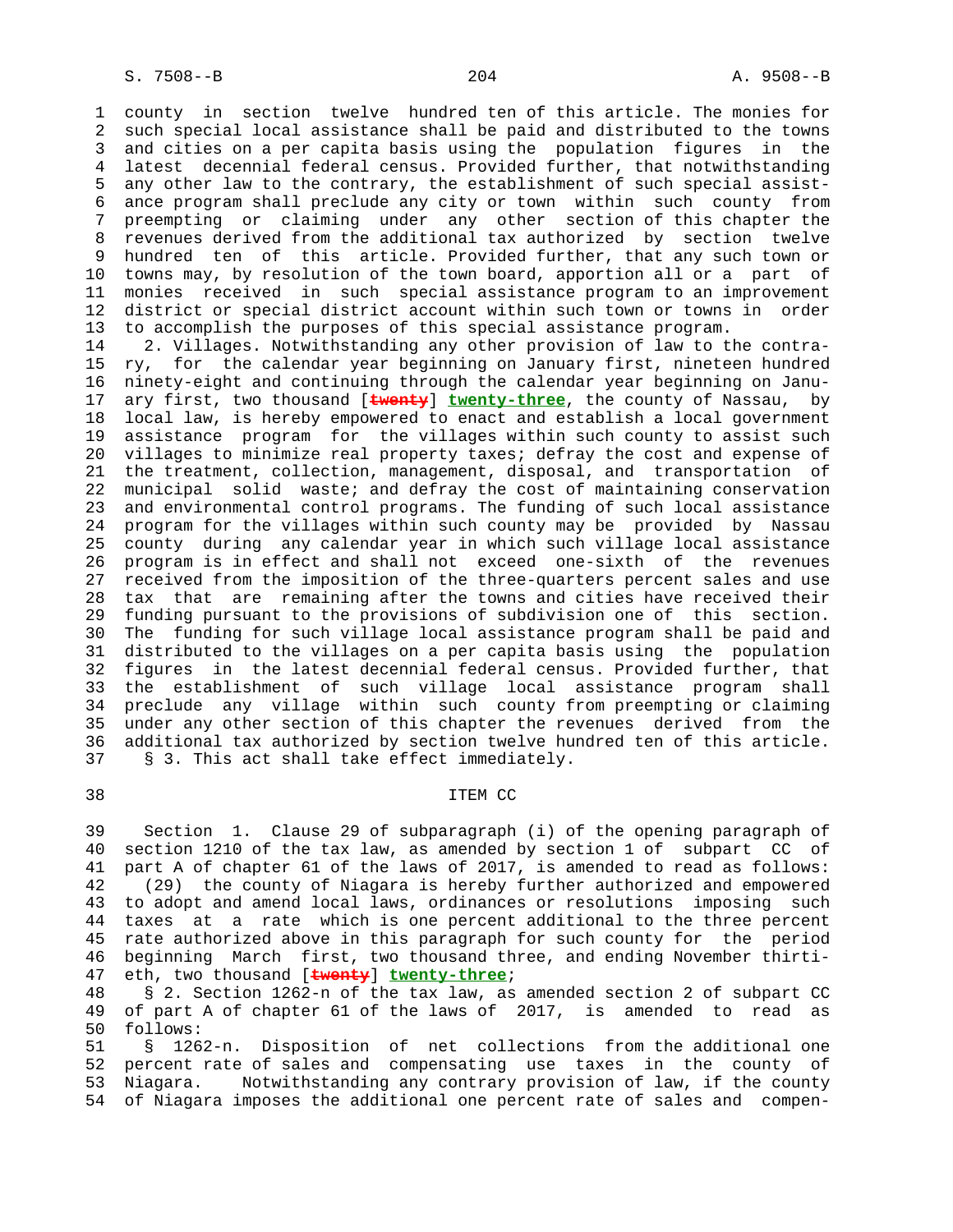1 sating use taxes authorized by section twelve hundred ten of this arti- 2 cle for all or any portion of the period beginning March first, two 3 thousand three and ending November thirtieth, two thousand [**twenty**] 4 **twenty-three**, the county shall use all net collections from such addi- 5 tional one percent rate to pay the county's expenses for Medicaid. The 6 net collections from the additional one percent rate imposed pursuant to 7 this section shall be deposited in a special fund to be created by such 8 county separate and apart from any other funds and accounts of the coun- 9 ty. Any and all remaining net collections from such additional one 10 percent tax, after the Medicaid expenses are paid, shall be deposited by 11 the county of Niagara in the general fund of such county for any county 12 purpose. 13 § 3. This act shall take effect immediately.

## 14 ITEM DD

 15 Section 1. Clause 13 of subparagraph (i) of the opening paragraph of 16 section 1210 of the tax law, as amended by section 1 of subpart DD of 17 part A of chapter 61 of the laws of 2017, is amended to read as follows: 18 (13) the county of Oneida is hereby further authorized and empowered 19 to adopt and amend local laws, ordinances or resolutions imposing such 20 taxes at a rate which is: (i) one percent additional to the three 21 percent rate authorized above in this paragraph for such county for the 22 period beginning September first, nineteen hundred ninety-two and ending 23 November thirtieth, two thousand [**twenty**] **twenty-three**; and also (ii) at 24 a rate which is three-quarters of one percent or one-half of one percent 25 additional to the three percent rate authorized above in this paragraph, 26 and which is also additional to the one percent rate also authorized 27 above in this clause for such county, for the period beginning December 28 first, two thousand eight and ending November thirtieth, two thousand 29 [**twenty**] **twenty-three**;

 30 § 2. Section 1262-g of the tax law, as amended by section 2 of subpart 31 DD of part A of chapter 61 of the laws of 2017, is amended to read as 32 follows:

 33 § 1262-g. Oneida county allocation and distribution of net collections 34 from the additional one percent rate of sales and compensating use 35 taxes. Notwithstanding any contrary provision of law, if the county of 36 Oneida imposes sales and compensating use taxes at a rate which is one 37 percent additional to the three percent rate authorized by section 38 twelve hundred ten of this article, as authorized by such section, (a) 39 where a city in such county imposes tax pursuant to the authority of 40 subdivision (a) of such section twelve hundred ten, such county shall 41 allocate, distribute and pay in cash quarterly to such city one-half of 42 the net collections attributable to such additional one percent rate of 43 the county's taxes collected in such city's boundaries; (b) where a city 44 in such county does not impose tax pursuant to the authority of such 45 subdivision (a) of such section twelve hundred ten, such county shall 46 allocate, distribute and pay in cash quarterly to such city not so 47 imposing tax a portion of the net collections attributable to one-half 48 of the county's additional one percent rate of tax calculated on the 49 basis of the ratio which such city's population bears to the county's 50 total population, such populations as determined in accordance with the 51 latest decennial federal census or special population census taken 52 pursuant to section twenty of the general municipal law completed and 53 published prior to the end of the quarter for which the allocation is 54 made, which special census must include the entire area of the county;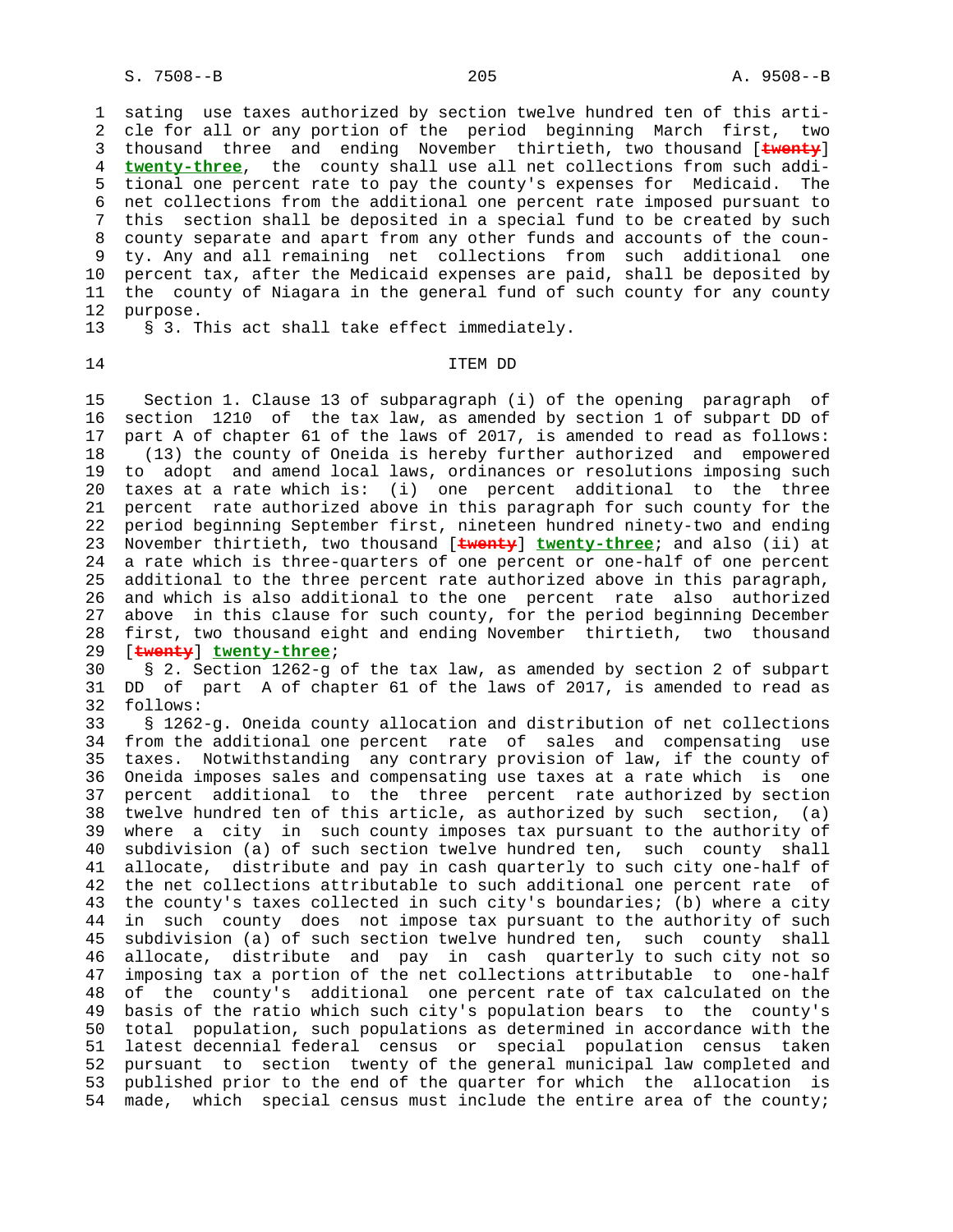1 and (c) provided, however, that such county shall dedicate the first one 2 million five hundred thousand dollars of net collections attributable to 3 such additional one percent rate of tax received by such county after 4 the county receives in the aggregate eighteen million five hundred thou- 5 sand dollars of net collections from such additional one percent rate of 6 tax imposed for any of the periods: September first, two thousand twelve 7 through August thirty-first, two thousand thirteen; September first, two 8 thousand thirteen through August thirty-first, two thousand fourteen;<br>9 and September first, two thousand fourteen through August thirty-first, and September first, two thousand fourteen through August thirty-first, 10 two thousand fifteen; September first, two thousand fifteen through 11 August thirty-first, two thousand sixteen; and September first, two 12 thousand sixteen through August thirty-first, two thousand seventeen; 13 September first, two thousand seventeen through August thirty-first, two 14 thousand eighteen; [**and**] September first, two thousand eighteen through 15 August thirty-first, two thousand twenty**; and September first, two thou-** 16 **sand twenty through August thirty-first, two thousand twenty-three**, to 17 an allocation on a per capita basis, utilizing figures from the latest 18 decennial federal census or special population census taken pursuant to 19 section twenty of the general municipal law, completed and published 20 prior to the end of the year for which such allocation is made, which 21 special census must include the entire area of such county, to be allo- 22 cated and distributed among the towns of Oneida county by appropriation 23 of its board of legislators; provided, further, that nothing herein 24 shall require such board of legislators to make any such appropriation 25 until it has been notified by any town by appropriate resolution and, in 26 any case where there is a village wholly or partly located within a 27 town, a resolution of every such village, embodying the agreement of 28 such town and village or villages upon the amount of such appropriation 29 to be distributed to such village or villages out of the allocation to 30 the town or towns in which it is located.

31 § 3. This act shall take effect immediately.

## 32 ITEM EE

 33 Section 1. Clause 37 of subparagraph (i) of the opening paragraph of 34 section 1210 of the tax law, as amended by section 1 of subpart EE of 35 part A of chapter 61 of the laws of 2017, is amended to read as follows: 36 (37) the county of Onondaga is hereby further authorized and empowered 37 to adopt and amend local laws, ordinances or resolutions imposing such 38 taxes at a rate that is one percent additional to the three percent rate 39 authorized above in this paragraph for such county for the period begin- 40 ning September first, two thousand four, and ending November thirtieth, 41 two thousand [**twenty**] **twenty-three**;

 42 § 2. Notwithstanding any contrary provision of law, net collections 43 from the additional one percent rate of sales and compensating use taxes 44 which may be imposed by the county of Onondaga during the period 45 commencing December 1, 2020 and ending November 30, 2021, pursuant to 46 the authority of section 1210 of the tax law, shall not be subject to 47 any revenue distribution agreement entered into under subdivision (c) of 48 section 1262 of the tax law, but shall be allocated and distributed or 49 paid, at least quarterly, as follows: (i) 1.58% to the county of Ononda- 50 ga for any county purpose; (ii) 97.79% to the city of Syracuse; and 51 (iii) .63% to the school districts in accordance with subdivision (a) of 52 section 1262 of the tax law.

 53 § 3. Notwithstanding any contrary provision of law, net collections 54 from the additional one percent rate of sales and compensating use taxes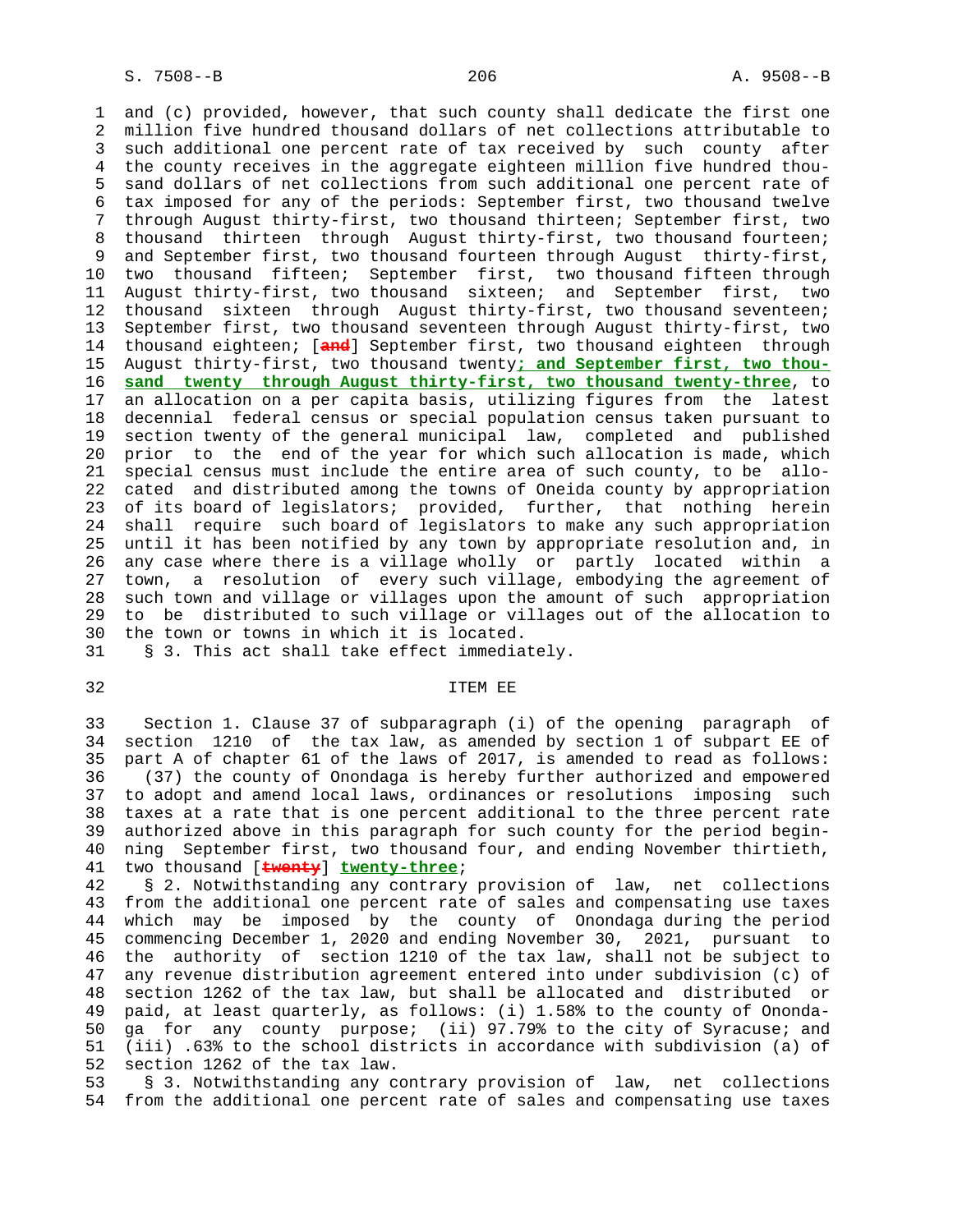1 which may be imposed by the county of Onondaga during the period 2 commencing December 1, 2021 and ending November 30, 2022, pursuant to 3 the authority of section 1210 of the tax law, shall not be subject to 4 any revenue distribution agreement entered into under subdivision (c) of 5 section 1262 of the tax law, but shall be allocated and distributed or 6 paid, at least quarterly, as follows: (i) 1.58% to the county of Ononda- 7 ga for any county purpose; (ii) 97.79% to the city of Syracuse; and 8 (iii) .63% to the school districts in accordance with subdivision (a) of section 1262 of the tax law. section 1262 of the tax law.

 10 § 4. Notwithstanding any contrary provision of law, net collections 11 from the additional one percent rate of sales and compensating use taxes 12 which may be imposed by the county of Onondaga during the period 13 commencing December 1, 2022 and ending November 30, 2023, pursuant to 14 the authority of section 1210 of the tax law, shall not be subject to 15 any revenue distribution agreement entered into under subdivision (c) of 16 section 1262 of the tax law, but shall be allocated and distributed or 17 paid, at least quarterly, as follows: (i) 1.58% to the county of Ononda- 18 ga for any county purpose; (ii) 97.79% to the city of Syracuse; and 19 (iii) .63% to the school districts in accordance with subdivision (a) of 20 section 1262 of the tax law.

21 § 5. This act shall take effect immediately.

### 22 **ITEM FF**

 23 Section 1. Clause 40 of subparagraph (i) of the opening paragraph of 24 section 1210 of the tax law, as amended by section 1 of subpart FF of 25 part A of chapter 61 of the laws of 2017, is amended to read as follows: 26 (40) the county of Ontario is hereby further authorized and empowered 27 to adopt and amend local laws, ordinances or resolutions imposing such 28 taxes at a rate that is: (A) one-eighth of one percent additional to the 29 three percent rate authorized above in this paragraph for such county 30 for the period beginning June first, two thousand six and ending Novem- 31 ber thirtieth, two thousand [**twenty**] **twenty-three**; and also (B) at a 32 rate that is three-eighths of one percent additional to the three 33 percent rate authorized above in this paragraph, and that is also addi- 34 tional to the one-eighth of one percent rate authorized in this clause 35 for such county, for the period beginning September first, two thousand 36 nine and ending November thirtieth, two thousand [**twenty**] **twenty-three**; 37 § 2. This act shall take effect immediately.

## 38 ITEM GG

 39 Section 1. Clause 35 of subparagraph (i) of the opening paragraph of 40 section 1210 of the tax law, as amended by section 1 of subpart GG of 41 part A of chapter 61 of the laws of 2017, is amended to read as follows: 42 (35) the county of Orange is hereby further authorized and empowered 43 to adopt and amend local laws, ordinances or resolutions imposing such 44 taxes at a rate which is three-quarters of one percent additional to the 45 three percent rate authorized above in this paragraph for such county 46 for the period beginning June first, two thousand four, and ending 47 November thirtieth, two thousand [**twenty**] **twenty-three**;

 48 § 2. Notwithstanding subdivision (c) of section 1262 of the tax law, 49 net collections from any additional rate of sales and compensating use 50 taxes which may be imposed by the county of Orange during the period 51 commencing December 1, 2020, and ending November 30, 2023, pursuant to 52 the authority of section 1210 of the tax law, shall be paid to the coun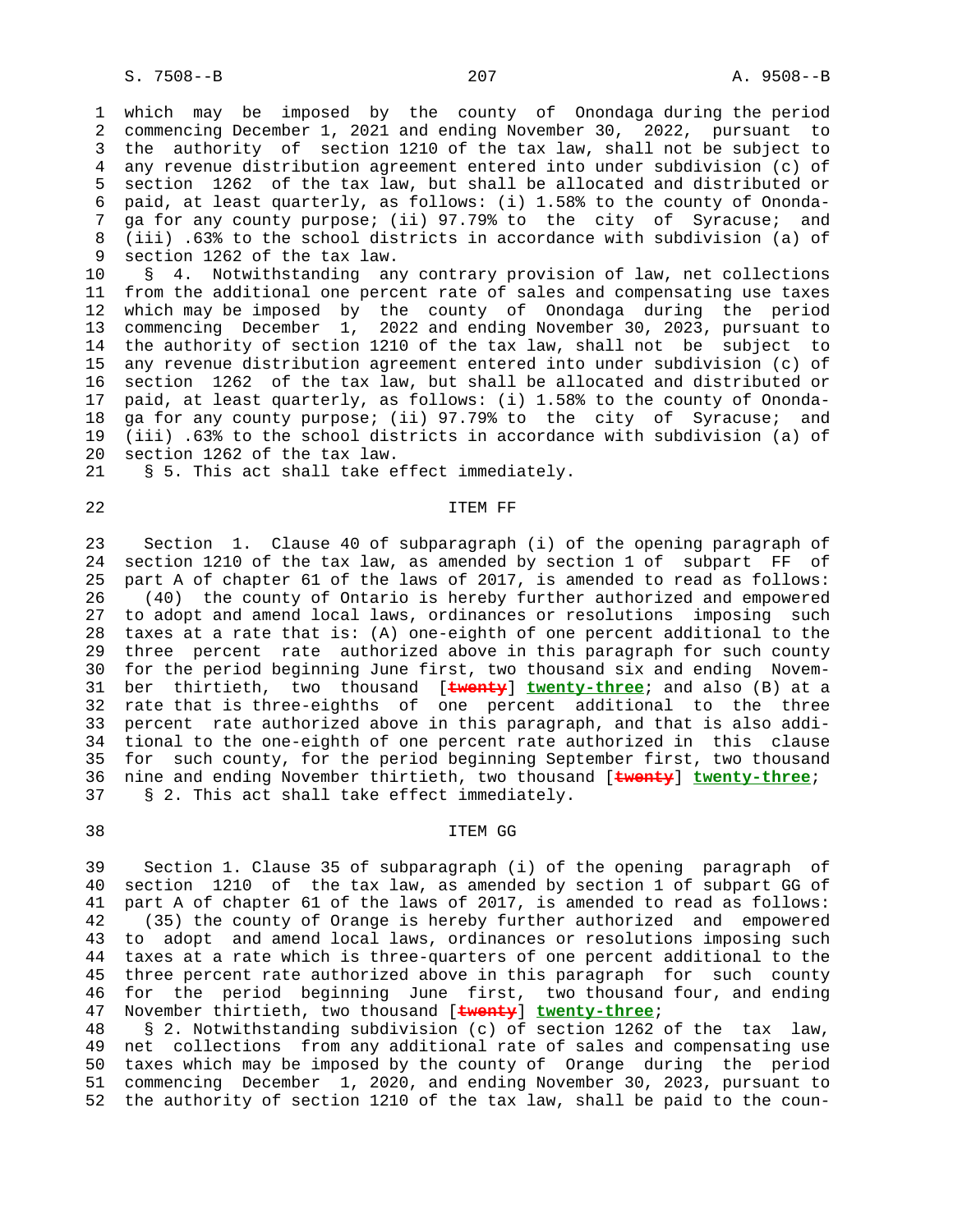1 ty of Orange and shall be used by such county solely for county purposes 2 and shall not be subject to any revenue distribution agreement entered 3 into pursuant to the authority of subdivision (c) of section 1262 of the 4 tax law.

5 § 3. This act shall take effect immediately.

## 6 ITEM HH

 7 Section 1. Clause 16 of subparagraph (i) of the opening paragraph of 8 section 1210 of the tax law, as amended by section 1 of subpart HH of 9 part A of chapter 61 of the laws of 2017, is amended to read as follows: 10 (16) the county of Orleans is hereby further authorized and empowered 11 to adopt and amend local laws, ordinances or resolutions imposing such 12 taxes at a rate which is one percent additional to the three percent 13 rate authorized above in this paragraph for such county for the period 14 beginning June first, nineteen hundred ninety-three, and ending November 15 thirtieth, two thousand [**twenty**] **twenty-three**;

16 § 2. This act shall take effect immediately.

# 17 ITEM II

 18 Section 1. Clause 36 of subparagraph (i) of the opening paragraph of 19 section 1210 of the tax law, as amended by section 1 of subpart II of 20 part A of chapter 61 of the laws of 2017, is amended to read as follows: 21 (36) the county of Oswego is hereby further authorized and empowered 22 to adopt and amend local laws, ordinances or resolutions imposing such 23 taxes at a rate which is one percent additional to the three percent 24 rate authorized above in this paragraph for such county for the period 25 beginning September first, two thousand four, and ending November thir- 26 tieth, two thousand [**twenty**] **twenty-three**;

27 § 2. This act shall take effect immediately.

# 28 ITEM JJ

 29 Section 1. Clause 34 of subparagraph (i) of the opening paragraph of 30 section 1210 of the tax law, as amended by section 1 of subpart JJ of 31 part A of chapter 61 of the laws of 2017, is amended to read as follows: 32 (34) the county of Otsego is hereby further authorized and empowered 33 to adopt and amend local laws, ordinances or resolutions imposing such 34 taxes at a rate which is one percent additional to the three percent 35 rate authorized above in this paragraph for such county for the period 36 beginning December first, two thousand three, and ending November thir- 37 tieth, two thousand [**twenty**] **twenty-three**;

38 § 2. This act shall take effect immediately.

### 39 ITEM KK

 40 Section 1. Clause 39 of subparagraph (i) of the opening paragraph of 41 section 1210 of the tax law, as amended by section 1 of subpart KK of 42 part A of chapter 61 of the laws of 2017, is amended to read as follows: 43 (39) the county of Putnam is hereby further authorized and empowered 44 to adopt and amend local laws, ordinances or resolutions imposing such 45 taxes at a rate that is: (i) one-half of one percent additional to the 46 three percent rate authorized above in this paragraph for such county 47 for the period beginning September first, two thousand five and ending 48 August thirty-first, two thousand seven; and (ii) one percent additional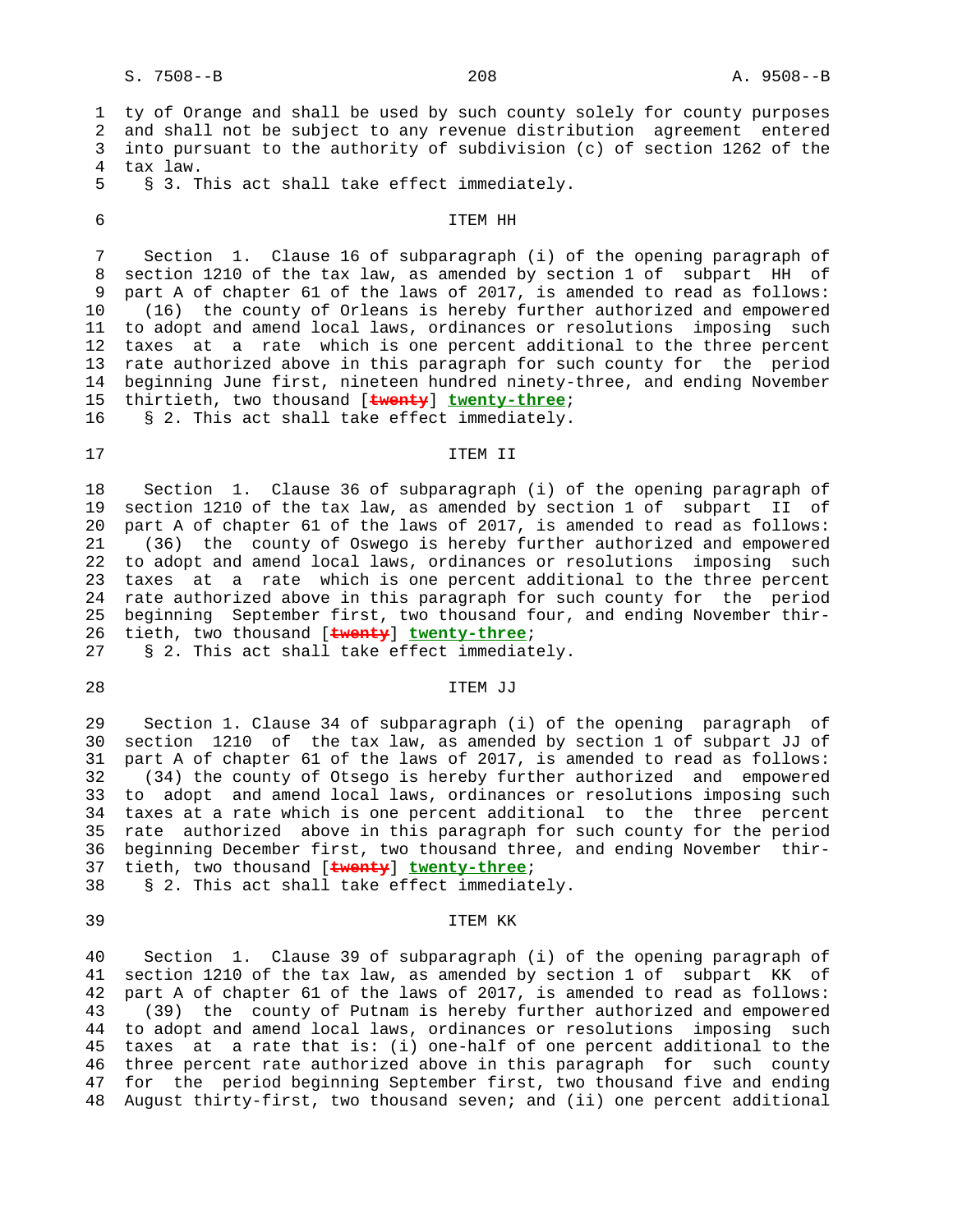1 to the three percent rate authorized above in this paragraph for such 2 county for the period beginning September first, two thousand seven and 3 ending November thirtieth, two thousand [**twenty**] **twenty-three**; 4 § 2. This act shall take effect immediately.

### 5 ITEM LL

6 Section 1. Clause 3 of subparagraph (i) of the opening paragraph of<br>7 section 1210 of the tax law, as amended by section 1 of subpart LL of section 1210 of the tax law, as amended by section 1 of subpart LL of 8 part A of chapter 61 of the laws of 2017, is amended to read as follows: 9 (3) the county of Rensselaer is hereby further authorized and 10 empowered to adopt and amend local laws, ordinances or resolutions 11 imposing such taxes at a rate which is one percent additional to the 12 three percent rate authorized above in this paragraph for such county 13 for the period beginning September first, nineteen hundred ninety-four 14 and ending November thirtieth, two thousand [**twenty**] **twenty-three**; 15 § 2. This act shall take effect immediately.

## 16 ITEM MM

 17 Section 1. Clause 23 of subparagraph (i) of the opening paragraph of 18 section 1210 of the tax law, as amended by section 1 of subpart MM of 19 part A of chapter 61 of the laws of 2017, is amended to read as follows: 20 (23) the county of Rockland is hereby further authorized and empowered 21 to adopt and amend local laws, ordinances or resolutions imposing such 22 taxes at a rate which is: (i) five-eighths of one percent additional to 23 the three percent rate authorized above in this paragraph for such coun- 24 ty for the period beginning March first, two thousand two, and ending 25 November thirtieth, two thousand [**twenty**] **twenty-three**; and also (ii) at 26 a rate which is three-eighths of one percent additional to the three 27 percent rate authorized above in this paragraph, and which is also addi- 28 tional to the five-eighths of one percent rate also authorized above in 29 this clause for such county, for the period beginning March first, two 30 thousand seven and ending November thirtieth, two thousand [**twenty**]

# 31 **twenty-three**;

 32 § 2. Section 1262-l of the tax law, as amended by section 2 of subpart 33 MM of part A of chapter 61 of the laws of 2017, is amended to read as 34 follows:

 35 § 1262-1. Allocation and distribution of net collections from the 36 additional rate of sales and compensating use tax in Rockland county. 1. 37 Notwithstanding any provision of law to the contrary, if the county of 38 Rockland imposes the additional five-eighths of one percent rate of tax 39 authorized by section twelve hundred ten of this article during the 40 period beginning March first, two thousand two, and ending November 41 thirtieth, two thousand [**twenty**] **twenty-three**, such county shall allo- 42 cate and distribute twenty percent of the net collections from such 43 additional rate to the towns and villages in the county in accordance 44 with subdivision (c) of section twelve hundred sixty-two of this part on 45 the basis of the ratio which the population of each such town or village 46 bears to such county's total population; and

 47 2. Notwithstanding any provision of law to the contrary, if the county 48 of Rockland imposes the additional three-eighths of one percent rate of 49 tax authorized by section twelve hundred ten of this article during the 50 period beginning March first, two thousand seven, and ending November 51 thirtieth, two thousand [**twenty**] **twenty-three**, such county shall allo- 52 cate and distribute sixteen and two-thirds percent of the net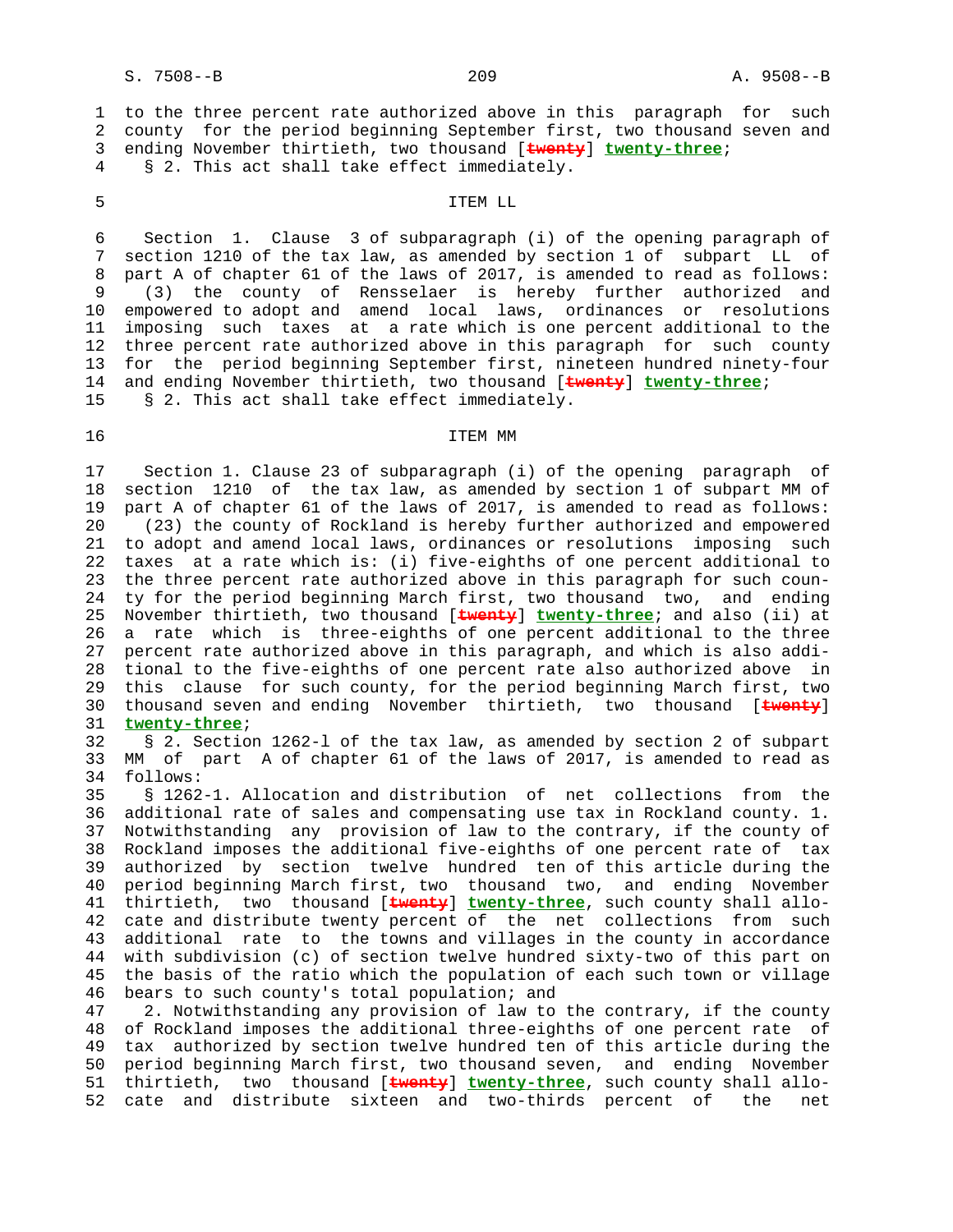1 collections from such additional rate to the general funds of towns and 2 villages within the county of Rockland with existing town and village 3 police departments from March first, two thousand seven through December 4 thirty-first, two thousand seven and thirty-three and one-third percent 5 of the net collections from such additional rate from January first, two 6 thousand eight through November thirtieth, two thousand [**twenty**] **twen-** 7 **ty-three**. The monies allocated and distributed pursuant to this subdivi- 8 sion shall be allocated and distributed to towns and villages with<br>9 police departments on the basis of the number of full-time equivalent 9 police departments on the basis of the number of full-time equivalent 10 police officers employed by each police department and shall not be used 11 for salaries heretofore or hereafter negotiated.

12 § 3. This act shall take effect immediately.

# 13 ITEM NN

 14 Section 1. Clause 41 of subparagraph (i) of the opening paragraph of 15 section 1210 of the tax law, as amended by section 1 of subpart NN of 16 part A of chapter 61 of the laws of 2017, is amended to read as follows: 17 (41) The county of St. Lawrence is hereby further authorized and 18 empowered to adopt and amend local laws, ordinances or resolutions 19 imposing such taxes at a rate that is one percent additional to the 20 three percent rate authorized above in this paragraph for such county 21 for the period beginning December first, two thousand thirteen and 22 ending November thirtieth, two thousand [**twenty**] **twenty-three**; 23 § 2. This act shall take effect immediately.

### 24 ITEM OO

 25 Section 1. Clause 31 of subparagraph (i) of the opening paragraph of 26 section 1210 of the tax law, as amended by section 1 of subpart OO of 27 part A of chapter 61 of the laws of 2017, is amended to read as follows: 28 (31) the county of Schenectady is hereby further authorized and 29 empowered to adopt and amend local laws, ordinances or resolutions 30 imposing such taxes at a rate which is one-half of one percent addi- 31 tional to the three percent rate authorized above in this paragraph for 32 such county for the period beginning June first, two thousand three, and 33 ending November thirtieth, two thousand [**twenty**] **twenty-three**; 34 § 2. This act shall take effect immediately.

## 35 ITEM PP

 36 Section 1. Clause 35 of subparagraph (i) of the opening paragraph of 37 section 1210 of the tax law, as amended by section 1 of subpart PP of 38 part A of chapter 61 of the laws of 2017, is amended to read as follows: 39 (35) the county of Schoharie is hereby further authorized and 40 empowered to adopt and amend local laws, ordinances or resolutions 41 imposing such taxes at a rate which is one percent additional to the 42 three percent rate authorized above in this paragraph for such county 43 for the period beginning June first, two thousand four, and ending 44 November thirtieth, two thousand [**twenty**] **twenty-three**;

45 § 2. This act shall take effect immediately.

46 ITEM QQ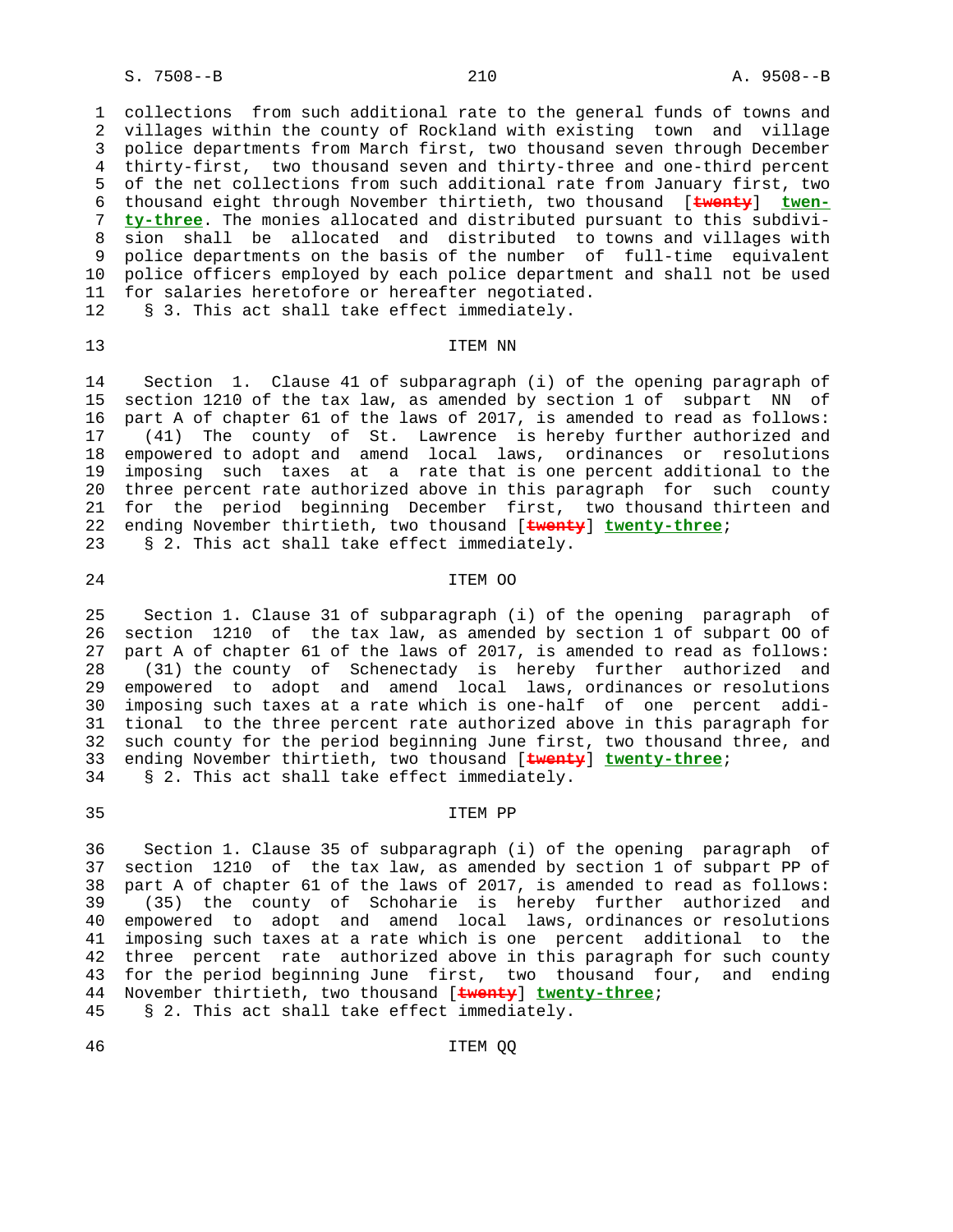S. 7508--B 211 A. 9508--B

 1 Section 1. Clause 22 of subparagraph (i) of the opening paragraph of 2 section 1210 of the tax law, as amended by section 1 of subpart QQ of 3 part A of chapter 61 of the laws of 2017, is amended to read as follows: 4 (22) the county of Schuyler is hereby further authorized and empowered 5 to adopt and amend local laws, ordinances or resolutions imposing such 6 taxes at a rate which is one percent additional to the three percent 7 rate authorized above in this paragraph for such county for the period 8 beginning September first, nineteen hundred ninety-nine, and ending 9 November thirtieth, two thousand [**twenty**] **twenty-three**; 10 § 2. This act shall take effect immediately.

## 11 **ITEM RR**

 12 Section 1. Clause 28 of subparagraph (i) of the opening paragraph of 13 section 1210 of the tax law, as amended by section 1 of subpart RR of 14 part A of chapter 61 of the laws of 2017, is amended to read as follows: 15 (28) the county of Seneca is hereby further authorized and empowered 16 to adopt and amend local laws, ordinances or resolutions imposing such 17 taxes at a rate that is one percent additional to the three percent rate 18 authorized above in this paragraph for such county for the period begin- 19 ning December first, two thousand two and ending November thirtieth, two 20 thousand [**twenty**] **twenty-three**;

21 § 2. This act shall take effect immediately.

## 22 ITEM SS

 23 Section 1. Clause 26 of subparagraph (i) of the opening paragraph of 24 section 1210 of the tax law, as amended by section 1 of subpart SS of 25 part A of chapter 61 of the laws of 2017, is amended to read as follows: 26 (26) the county of Steuben is hereby further authorized and empowered 27 to adopt and amend local laws, ordinances or resolutions imposing such 28 taxes at a rate which is one percent additional to the three percent 29 rate authorized above in this paragraph for such county for the period 30 beginning December first, nineteen hundred ninety-two and ending Novem- 31 ber thirtieth, two thousand [**twenty**] **twenty-three**;

 32 § 2. Section 1262-h of the tax law, as amended by section 2 of subpart 33 SS of part A of chapter 61 of the laws of 2017, is amended to read as 34 follows:

 35 § 1262-h. Allocation and distribution of net collections from the 36 additional one percent rate of sales and compensating use taxes in Steu- 37 ben county. Notwithstanding any provision of law to the contrary, of the 38 net collections received by the county of Steuben as a result of the 39 imposition of the additional one percent rate of tax authorized by 40 section twelve hundred ten of this article (a) during the period begin- 41 ning December first, nineteen hundred ninety-three and ending November 42 thirtieth, nineteen hundred ninety-four, the county of Steuben shall pay 43 or cause to be paid to the city of Hornell the sum of two hundred thou- 44 sand dollars, to the city of Corning the sum of three hundred thousand 45 dollars, and the sum of five hundred thousand dollars to the towns and 46 villages of the county of Steuben, on the basis of the ratio which the 47 full valuation of real property in each town or village bears to the 48 aggregate full valuation of real property in all of the towns and 49 villages in such area. Of the net collections received by the county of 50 Steuben as a result of the imposition of said additional one percent 51 rate of tax authorized by section twelve hundred ten of this article 52 during the period beginning December first, nineteen hundred ninety-four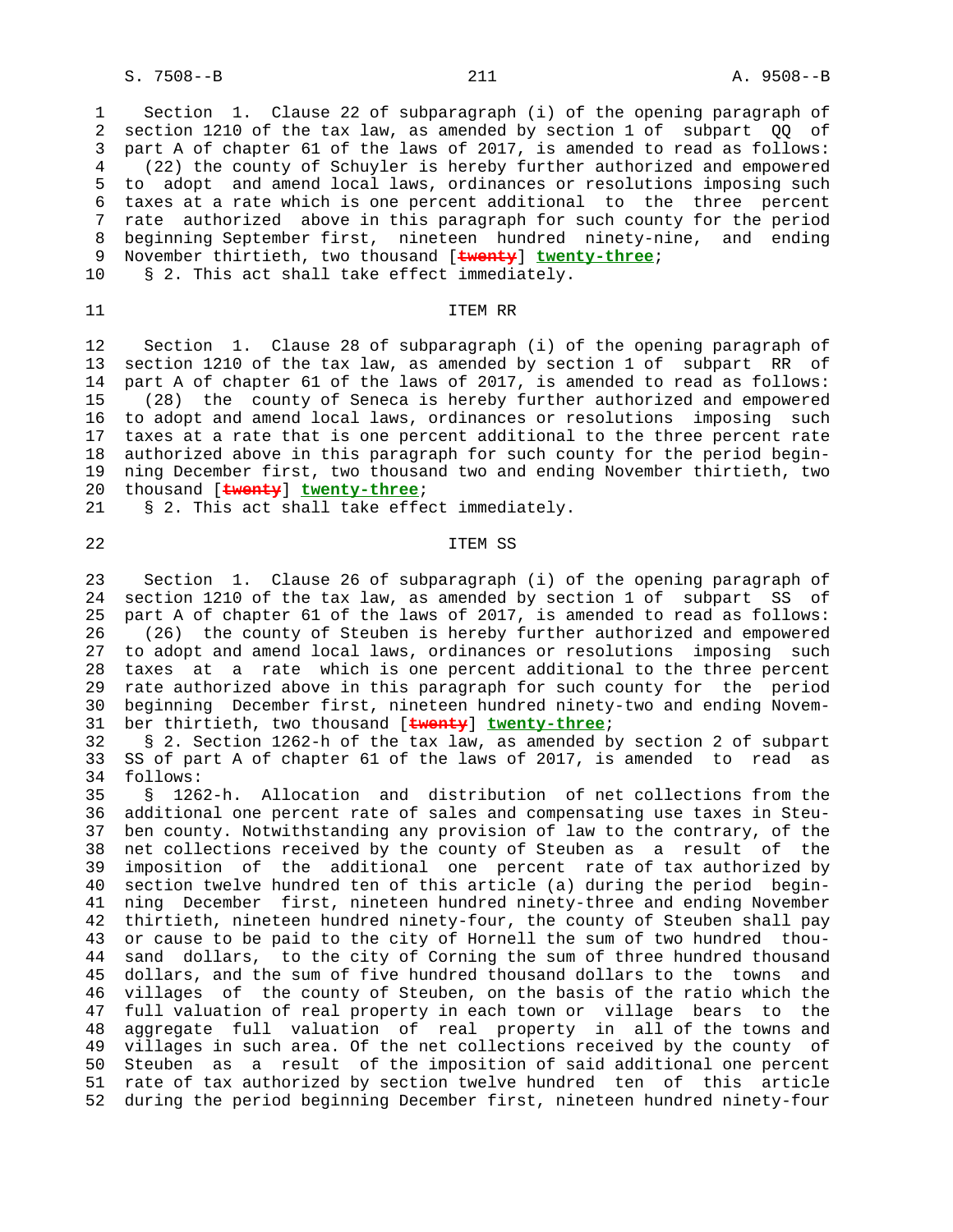1 and ending November thirtieth, nineteen hundred ninety-five, the county 2 of Steuben shall pay or cause to be paid to the city of Hornell the sum 3 of three hundred thousand dollars, to the city of Corning the sum of 4 four hundred fifty thousand dollars, and the sum of seven hundred fifty 5 thousand dollars to the towns and villages of the county of Steuben, on 6 the basis of the ratio which the full valuation of real property in each 7 town or village bears to the aggregate full valuation of real property 8 in all of the towns and villages in such area; and (b) during the period 9 beginning December first, nineteen hundred ninety-five and ending Novem- 10 ber thirtieth, two thousand seven, the county of Steuben shall annually 11 pay or cause to be paid to the city of Hornell the sum of five hundred 12 fifty thousand dollars, to the city of Corning the sum of six hundred 13 thousand dollars, and the sum of seven hundred fifty thousand dollars to 14 the towns and villages of the county of Steuben, on the basis of the 15 ratio which the full valuation of real property in each town or village 16 bears to the aggregate full valuation of real property in all of the 17 towns and villages in such area; and during the period beginning Decem- 18 ber first, two thousand seven and ending November thirtieth, two thou- 19 sand nine, the county of Steuben shall annually pay or cause to be paid 20 to the city of Hornell the sum of six hundred ten thousand dollars, to 21 the city of Corning the sum of six hundred fifty thousand dollars, and 22 the sum of seven hundred fifty thousand dollars to the towns and 23 villages of the county of Steuben, on the basis of the ratio which the 24 full valuation of real property in each town or village bears to the 25 aggregate full valuation of real property in all of the towns and 26 villages in such area; and during the period beginning December first, 27 two thousand nine and ending November thirtieth, two thousand eleven, 28 the county of Steuben shall annually pay or cause to be paid to the city 29 of Hornell the sum of seven hundred ten thousand dollars, to the city of 30 Corning the sum of seven hundred ten thousand dollars, and the sum of 31 seven hundred fifty thousand dollars to the towns and villages of the 32 county of Steuben, on the basis of the ratio which the full valuation of 33 real property in each town or village bears to the aggregate full valu- 34 ation of real property in all of the towns and villages in such area; 35 and during the period beginning December first, two thousand eleven and 36 ending November thirtieth, two thousand thirteen, the county of Steuben 37 shall annually pay or cause to be paid to the city of Hornell the sum of 38 seven hundred forty thousand dollars, to the city of Corning the sum of 39 seven hundred forty thousand dollars, and the sum of seven hundred fifty 40 thousand dollars to the towns and villages of the county of Steuben, on 41 the basis of the ratio which the full valuation of real property in each 42 town or village bears to the aggregate full valuation of real property 43 in all of the towns and villages in such area; and during the period 44 beginning December first, two thousand thirteen and ending November 45 thirtieth, two thousand fifteen, the county of Steuben shall annually 46 pay or cause to be paid to the city of Hornell the sum of seven hundred 47 sixty-five thousand dollars, to the city of Corning the sum of seven 48 hundred sixty-five thousand dollars, and the sum of seven hundred fifty 49 thousand dollars to the towns and villages of the county of Steuben, on 50 the basis of the ratio which the full valuation of real property in each 51 town or village bears to the aggregate full valuation of real property 52 in all of the towns and villages in such area; and during the period 53 beginning December first, two thousand fifteen and ending November thir- 54 tieth, two thousand seventeen, the county of Steuben shall annually pay 55 or cause to be paid to the city of Hornell the sum of seven hundred 56 sixty-five thousand dollars, to the city of Corning the sum of seven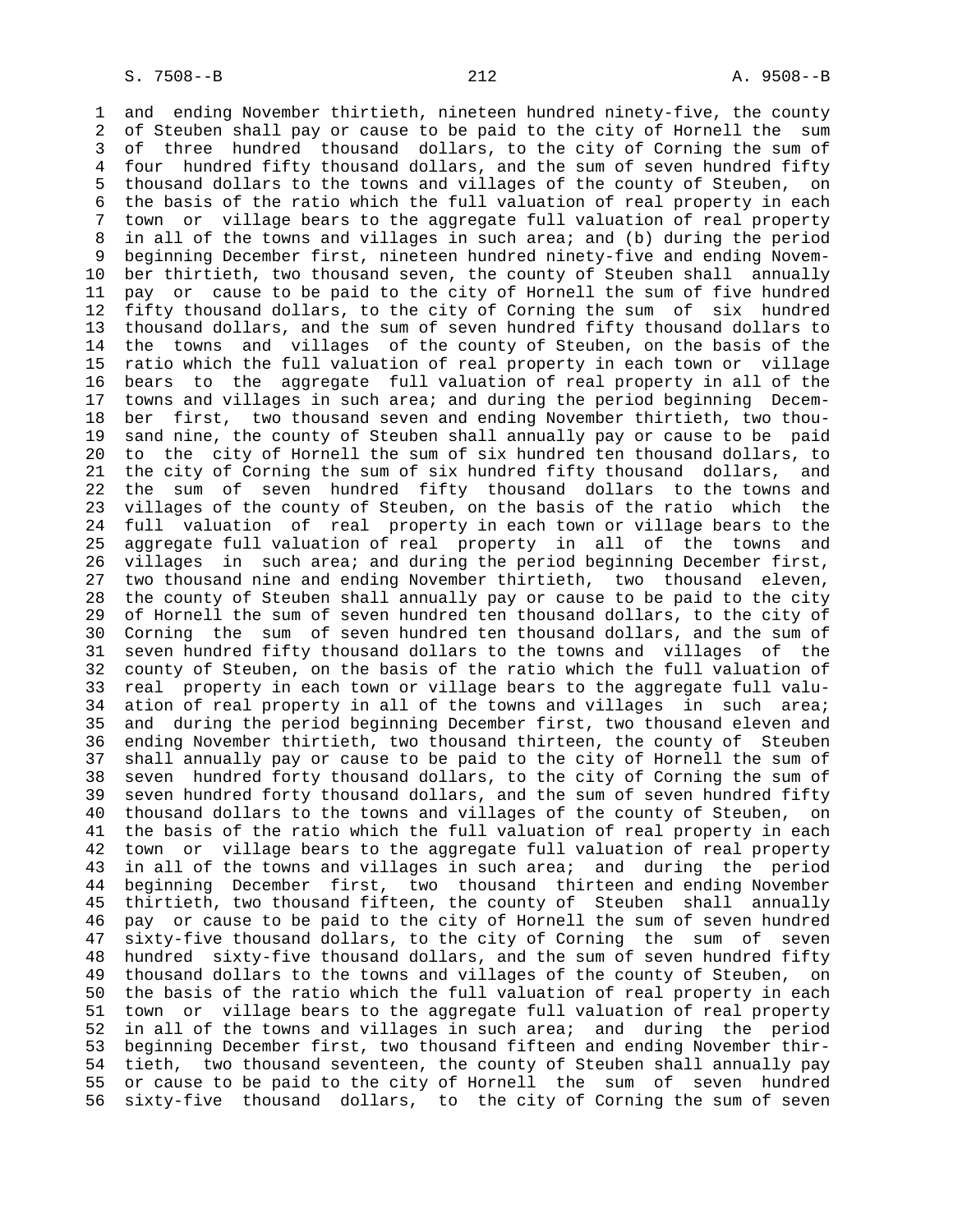1 hundred sixty-five thousand dollars, and the sum of seven hundred fifty 2 thousand dollars to the towns and villages of the county of Steuben, on 3 the basis of the ratio which the full valuation of real property in each 4 town or village bears to the aggregate full valuation of real property 5 in all of the towns and villages in such area; and during the period 6 beginning December first, two thousand seventeen and ending November 7 thirtieth, two thousand twenty, the county of Steuben shall annually pay 8 or cause to be paid to the city of Hornell the sum of seven hundred 9 eighty thousand dollars, to the city of Corning the sum of seven hundred 10 eighty thousand dollars, and the sum of seven hundred fifty thousand 11 dollars to the towns and villages of the county of Steuben, on the basis 12 of the ratio which the full valuation of real property in each town or 13 village bears to the aggregate full valuation of real property in all of 14 the towns and villages in such area**; and during the period beginning** 15 **December first, two thousand twenty and ending November thirtieth, two** 16 **thousand twenty-three, the county of Steuben shall annually pay or cause** 17 **to be paid to the city of Hornell the sum of seven hundred eighty thou-** 18 **sand dollars, to the city of Corning the sum of seven hundred eighty** 19 **thousand dollars, and the sum of seven hundred fifty thousand dollars to** 20 **the towns and villages of the county of Steuben, on the basis of the** 21 **ratio which the full valuation of real property in each town or village** 22 **bears to the aggregate full valuation of real property in all of the** 23 **towns and villages in such area**.

## 25 ITEM TT

 26 Section 1. Clause 14 of subparagraph (i) of the opening paragraph of 27 section 1210 of the tax law, as amended by section 1 of subpart TT of 28 part A of chapter 61 of the laws of 2017, is amended to read as follows: 29 (14) the county of Suffolk is hereby further authorized and empowered 30 to adopt and amend local laws, ordinances or resolutions imposing such 31 taxes at a rate which is one percent additional to the three percent 32 rate authorized above in this paragraph for such county for the period 33 beginning June first, two thousand one and ending November thirtieth, 34 two thousand [**twenty**] **twenty-three**;

 35 § 2. Subdivision (c) of section 1262-j of the tax law, as amended by 36 section 2 of subpart TT of part A of chapter 61 of the laws of 2017, is 37 amended to read as follows:

 38 (c) Notwithstanding any provision of law to the contrary, of the net 39 collections received by the county of Suffolk as a result of the 40 increase of one percent to the tax authorized by section twelve hundred 41 ten of this article for the period beginning June first, two thousand 42 one and ending November thirtieth, two thousand [**twenty**] **twenty-three**, 43 imposed by local laws or resolutions (by simple majority) by the county 44 legislature, and signed by the county executive, the county of Suffolk 45 shall allocate such net collections as follows: no less than one-eighth 46 and no more than three-eighths of such net collections received shall be 47 dedicated for public safety purposes and the balance shall be deposited 48 in the general fund of the county of Suffolk.

49 § 3. This act shall take effect immediately.

24 § 3. This act shall take effect immediately.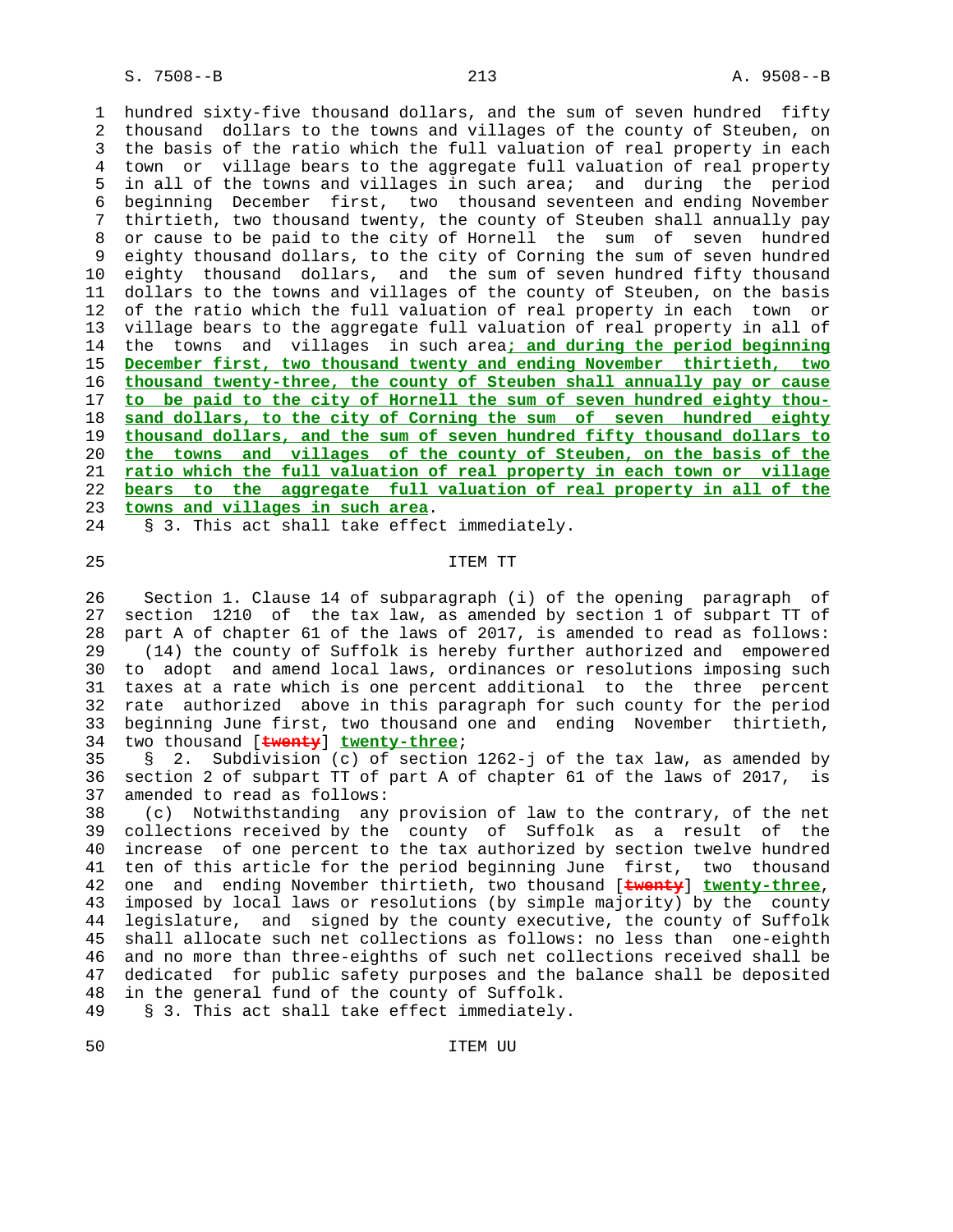S. 7508--B 214 A. 9508--B

 1 Section 1. Clause 33 of subparagraph (i) of the opening paragraph of 2 section 1210 of the tax law, as amended by section 1 of subpart UU of 3 part A of chapter 61 of the laws of 2017, is amended to read as follows: 4 (33) the county of Sullivan is hereby further authorized and empowered 5 to adopt and amend local laws, ordinances or resolutions imposing such 6 taxes at a rate that is: (i) one-half of one percent additional to the 7 three percent rate authorized above in this paragraph for such county 8 for the period beginning June first, two thousand three, and ending 9 November thirtieth, two thousand [**twenty**] **twenty-three**; and (ii) an 10 additional one-half of one percent in addition to the other rates 11 authorized above in this paragraph for such county for the period begin- 12 ning June first, two thousand seven and ending November thirtieth, two 13 thousand [**twenty**] **twenty-three**;

14 § 2. This act shall take effect immediately.

## 15 ITEM VV

 16 Section 1. Clause 17 of subparagraph (i) of the opening paragraph of 17 section 1210 of the tax law, as amended by section 1 of subpart VV of 18 part A of chapter 61 of the laws of 2017, is amended to read as follows: 19 (17) the county of Tioga is hereby further authorized and empowered to 20 adopt and amend local laws, ordinances or resolutions imposing such 21 taxes at a rate which is: (i) one-half of one percent additional to the 22 three percent rate authorized above in this paragraph for such county 23 for the period beginning September first, nineteen hundred ninety-three, 24 and ending November thirtieth, two thousand three; and (ii) one percent 25 additional to the three percent rate authorized above in this paragraph 26 for such county for the period beginning December first, two thousand 27 five, and ending November thirtieth, two thousand [**twenty**] **twenty-three**; 28 § 2. This act shall take effect immediately.

## 29 ITEM WW

 30 Section 1. Clause 11 of subparagraph (i) of the opening paragraph of 31 section 1210 of the tax law, as amended by section 1 of subpart WW of 32 part A of chapter 61 of the laws of 2017, is amended to read as follows: 33 (11) the county of Tompkins is hereby further authorized and empowered 34 to adopt and amend local laws, ordinances or resolutions imposing such 35 taxes at a rate which is one-half or one percent additional to the three 36 percent rate authorized above in this paragraph for such county for the 37 period beginning December first, nineteen hundred ninety-two and ending 38 November thirtieth, two thousand [**twenty**] **twenty-three**;

39 § 2. This act shall take effect immediately.

## 40 ITEM XX

 41 Section 1. Clause 7 of subparagraph (i) of the opening paragraph of 42 section 1210 of the tax law, as amended by section 1 of subpart XX of 43 part A of chapter 61 of the laws of 2017, is amended to read as follows: 44 (7) the county of Ulster is hereby further authorized and empowered to 45 adopt and amend local laws, ordinances or resolutions imposing such 46 taxes at a rate which is one percent additional to the three percent 47 rate authorized above in this paragraph for such county for the period 48 beginning September first, two thousand two and ending November thirti- 49 eth, two thousand [**twenty**] **twenty-three**;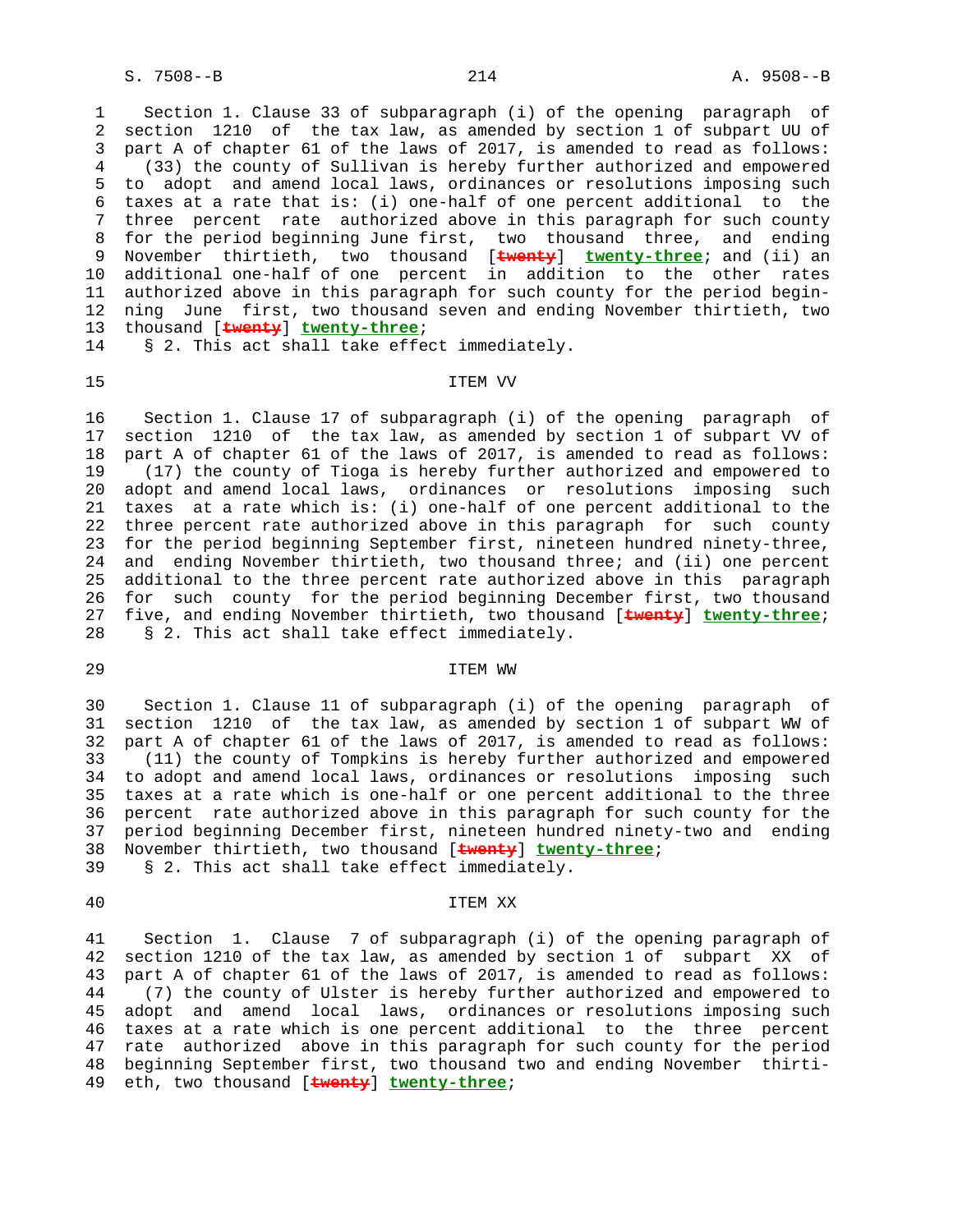1 § 2. Section 3 of chapter 200 of the laws of 2002 amending the tax law 2 relating to certain tax rates imposed by the county of Ulster, as 3 amended by section 2 of subpart XX of part A of chapter 61 of the laws 4 of 2017, is amended to read as follows:

 5 § 3. If, pursuant to the authority of this act, the county of Ulster 6 imposes sales and compensating use taxes at a rate greater than three 7 percent for all or any portion of the period commencing September 1, 8 2002, and ending November 30, [**2020**] **2023**, net collections from such 9 additional rate of tax imposed during such period shall be deemed to be, 10 and shall be included in, net collections subject to such county's 11 existing agreement with the city of Kingston entered into pursuant to 12 subdivision (c) of section 1262 of the tax law and such net collections 13 shall be allocated in accordance with such agreement. 14 § 3. This act shall take effect immediately.

## 15 ITEM YY

 16 Section 1. Clause 34 of subparagraph (i) of the opening paragraph of 17 section 1210 of the tax law, as amended by section 1 of subpart YY of 18 part A of chapter 61 of the laws of 2017, is amended to read as follows: 19 (34) the county of Wayne is hereby further authorized and empowered to 20 adopt and amend local laws, ordinances or resolutions imposing such 21 taxes at a rate that is one percent additional to the three percent rate 22 authorized above in this paragraph for such county for the period begin- 23 ning December first, two thousand five, and ending November thirtieth, 24 two thousand [**twenty**] **twenty-three**;

25 § 2. This act shall take effect immediately.

### 26 ITEM ZZ

 27 Section 1. Clause 6 of subparagraph (i) of the opening paragraph of 28 section 1210 of the tax law, as amended by section 1 of subpart ZZ of 29 part A of chapter 61 of the laws of 2017, is amended to read as follows: 30 (6) the county of Wyoming is hereby further authorized and empowered 31 to adopt and amend local laws, ordinances or resolutions imposing such 32 taxes at a rate which is one percent additional to the three percent 33 rate authorized above in this paragraph for such county for the period 34 beginning September first, nineteen hundred ninety-two and ending Novem- 35 ber thirtieth, two thousand [**twenty**] **twenty-three**;

36 § 2. This act shall take effect immediately.

### 37 ITEM AAA

 38 Section 1. Clause 30 of subparagraph (i) of the opening paragraph of 39 section 1210 of the tax law, as amended by section 1 of subpart AAA of 40 part A of chapter 61 of the laws of 2017, is amended to read as follows: 41 (30) the county of Yates is hereby further authorized and empowered to 42 adopt and amend local laws, ordinances or resolutions imposing such 43 taxes at a rate which is one percent additional to the three percent 44 rate authorized above in this paragraph for such county for the period 45 beginning September first, two thousand three, and ending November thir- 46 tieth, two thousand [**twenty**] **twenty-three**;

47 § 2. This act shall take effect immediately.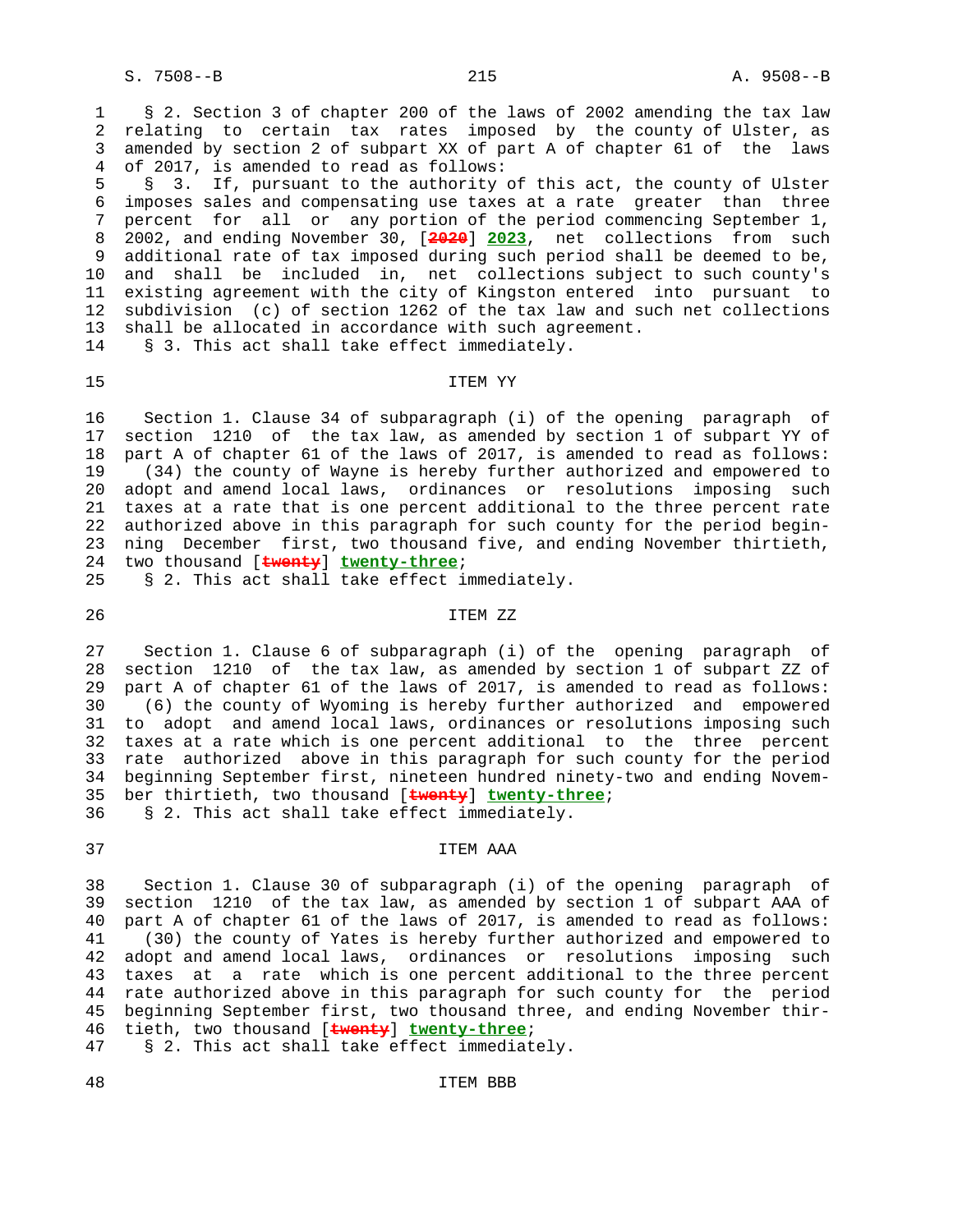1 Section 1. Clause 6 of subparagraph (ii) of the opening paragraph of 2 section 1210 of the tax law, as amended by section 1 of subpart BBB of 3 part A of chapter 61 of the laws of 2017, is amended to read as follows: 4 (6) the city of Oswego is hereby further authorized and empowered to

 5 adopt and amend local laws, ordinances or resolutions imposing such 6 taxes at a rate which is one percent additional to the three percent 7 rate authorized above in this paragraph for such city for the period 8 beginning September first, two thousand four, and ending November thir- 9 tieth, two thousand [**twenty**] **twenty-three**;

10 § 2. This act shall take effect immediately.

11 TEM CCC

 12 Section 1. Clause 1 of subparagraph (ii) of the opening paragraph of 13 section 1210 of the tax law, as amended by section 1 of subpart CCC of 14 part A of chapter 61 of the laws of 2017, is amended to read as follows: 15 (1) the city of Yonkers is hereby further authorized and empowered to 16 adopt and amend local laws, ordinances or resolutions imposing such 17 taxes at a rate which is: (a) one percent additional to the three 18 percent rate authorized above in this paragraph for such city; and (b) 19 one-half of one percent in addition to the other rates authorized in 20 this paragraph for such city for the period beginning September first, 21 two thousand fifteen and ending November thirtieth, two thousand [**twen-** 22 **ty**] **twenty-three**;

 23 § 2. Section 7 of chapter 67 of the laws of 2015, amending the tax law 24 relating to authorizing the city of Yonkers to impose additional sales 25 tax, as amended by section 2 of subpart CCC of part A of chapter 61 of 26 the laws of 2017, is amended to read as follows:

 27 § 7. This act shall take effect immediately and shall expire and be 28 deemed repealed November 30, [**2020**] **2023**.

 29 § 3. This act shall take effect immediately; provided, however, that 30 the amendments to clause 1 of subparagraph (ii) of the opening paragraph 31 of section 1210 of the tax law made by section one of this act shall not 32 affect the expiration and reversion of such clause and shall be deemed 33 expired therewith.

## 34 ITEM DDD

 35 Section 1. Clause 4 of subparagraph (ii) of the opening paragraph of 36 section 1210 of the tax law, as amended by section 1 of subpart DDD of 37 part A of chapter 61 of the laws of 2017, is amended to read as follows: 38 (4) the city of New Rochelle is hereby further authorized and 39 empowered to adopt and amend local laws, ordinances or resolutions 40 imposing such taxes at a rate which is one percent additional to the 41 three percent rate authorized above in this paragraph for such city for 42 the period beginning September first, nineteen hundred ninety-three and 43 ending December thirty-first, two thousand [**twenty**] **twenty-three**; 44 § 2. This act shall take effect immediately.

## 45 ITEM EEE

 46 Section 1. Clause 42 of subparagraph (i) of the opening paragraph of 47 section 1210 of the tax law, as amended by chapter 43 of the laws of 48 2019, is amended to read as follows:

 49 (42) the county of Westchester is hereby further authorized and 50 empowered to adopt and amend local laws, ordinances or resolutions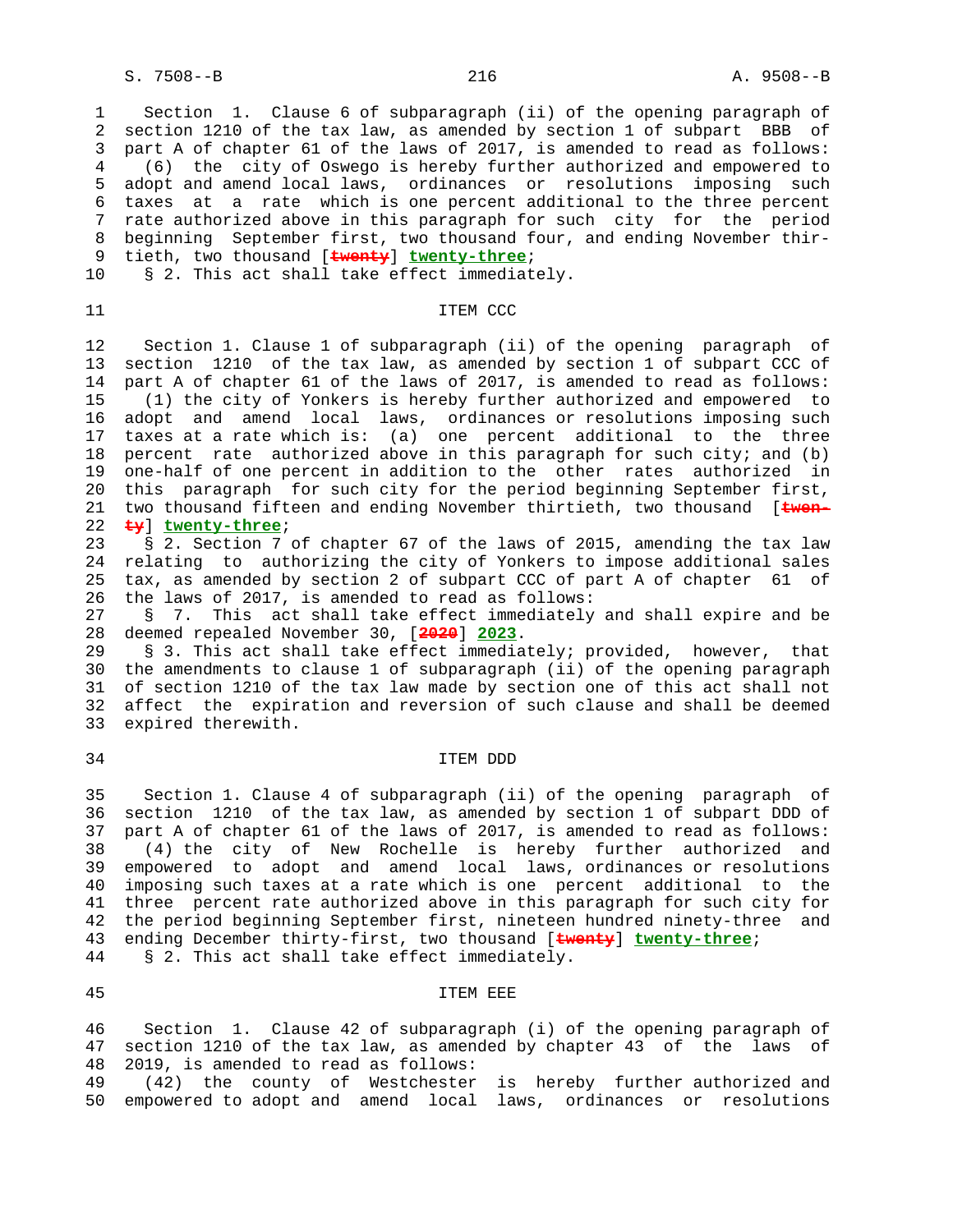1 imposing such taxes at a rate that is one percent additional to the 2 three percent rate authorized above in this paragraph for such county 3 for the period beginning August first, two thousand nineteen and ending 4 November thirtieth, two thousand [**twenty**] **twenty-three**;

 5 § 2. Subdivision e of section 4 and section 5, 7 and 16 of chapter 272 6 of the laws of 1991, amending the tax law relating to the method of 7 disposition of sales and compensating use tax revenue in Westchester 8 county and enacting the Westchester county spending limitation act, as amended by chapter 43 of the laws of 2019, are amended to read as 10 follows:

 11 e. "Spending limitation" means the maximum amount of county spending 12 established in county fiscal years 1992, 1993, 1994, 1995, 1996, 1997, 13 1998, 1999, 2000, 2001, 2002, 2003, 2004, 2005, 2006, 2007, 2008, 2009, 14 2010, 2011, 2012, 2013, 2014, 2015, 2016, 2017, 2018, 2019 [**and**]**,** 2020**,** 15 **2021, 2022 and 2023**.

 16 § 5. Establishment of annual spending limitation. a. For county fiscal 17 years 1992, 1993, 1994, 1995, 1996, 1997, 1998, 1999, 2000, 2001, 2002, 18 2003, 2004, 2005, 2006, 2007, 2008, 2009, 2010, 2011, 2012, 2013, 2014, 19 2015, 2016, 2017, 2018, 2019 [**and**]**,** 2020**, 2021, 2022 and 2023** there 20 shall be in effect an annual spending limitation. The spending limita- 21 tion shall be derived from a fixed percentage reflecting the ratio of 22 base year spending to county personal income. County personal income for 23 such calculation shall be for the period January 1, 1986 through Decem- 24 ber 31, 1986. Such percentage shall be applied to county personal income 25 for the period January 1, 1989 through December 31, 1989, to determine 26 the spending limitation for county fiscal year 1992; to determine the 27 spending limitation for county fiscal year 1993, such percentage shall 28 be applied to county personal income for the period January 1, 1990 29 through December 31, 1990; to determine the spending limitation for 30 county fiscal year 1994, such percentage shall be applied to county 31 personal income for the period January 1, 1991 through December 31, 32 1991; to determine the spending limitation for county fiscal year 1995, 33 such percentage shall be applied to county personal income for the peri- 34 od January 1, 1992 through December 31, 1992; to determine the spending 35 limitation for county fiscal year 1996, such percentage shall be applied 36 to county personal income for the period January 1, 1993 through Decem- 37 ber 31, 1993; to determine the spending limitation for county fiscal 38 year 1997, such percentage shall be applied to county personal income 39 for the period January 1, 1994 through December 31, 1994; to determine 40 the spending limitation for county fiscal year 1998, such percentage 41 shall be applied to county personal income for the period January 1, 42 1995 through December 31, 1995; to determine the spending limitation for 43 county fiscal year 1999, such percentage shall be applied to county 44 personal income for the period January 1, 1996 through December 31, 45 1996; to determine the spending limitation for county fiscal year 2000, 46 such percentage shall be applied to county personal income for the peri- 47 od January 1, 1997 through December 31, 1997; to determine the spending 48 limitation for county fiscal year 2001, such percentage shall be applied 49 to county personal income for the period January 1, 1998 through Decem- 50 ber 31, 1998; to determine the spending limitation for county fiscal 51 year 2002, such percentage shall be applied to county personal income 52 for the period January 1, 1999 through December 31, 1999; to determine 53 the spending limitation for county fiscal year 2003, such percentage 54 shall be applied to county personal income for the period January 1, 55 2000 through December 31, 2000; to determine the spending limitation for 56 county fiscal year 2004, such percentage shall be applied to county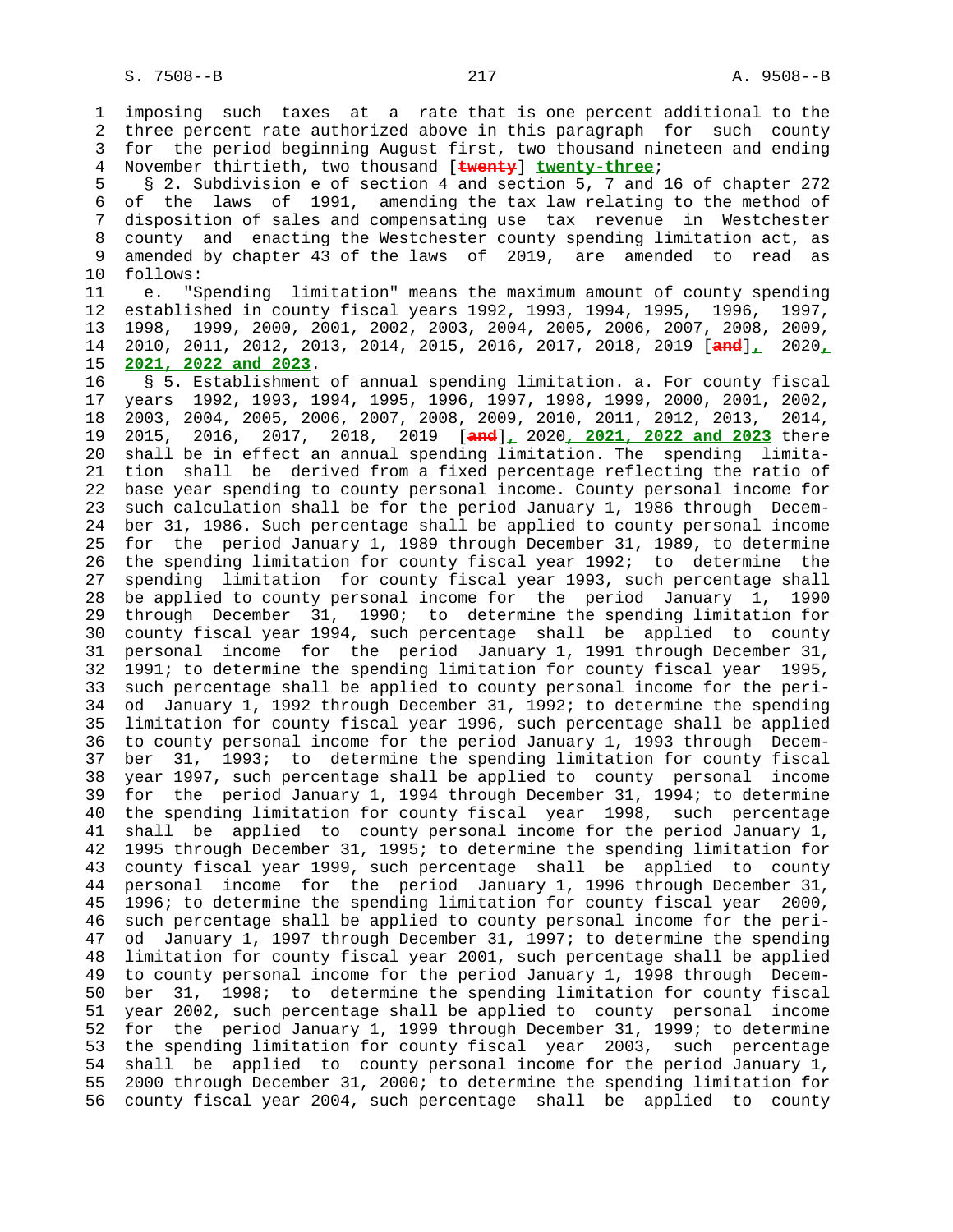1 personal income for the period January 1, 2001 through December 31, 2 2001; to determine the spending limitation for county fiscal year 2005, 3 such percentage shall be applied to county personal income for the peri- 4 od January 1, 2002 through December 31, 2002; to determine the spending 5 limitation for county fiscal year 2006, such percentage shall be applied 6 to county personal income for the period January 1, 2003 through Decem- 7 ber 31, 2003; to determine the spending limitation for the county fiscal 8 year 2007, such percentage shall be applied to county personal income<br>9 for the period January 1, 2004 through December 31, 2004; to determine 9 for the period January 1, 2004 through December 31, 2004; to determine 10 the spending limitation for the county fiscal year 2008, such percentage 11 shall be applied to county personal income for the period January 1, 12 2005 through December 31, 2005; to determine the spending limitation for 13 the county fiscal year 2009, such percentage shall be applied to county 14 personal income for the period January 1, 2006 through December 31, 15 2006; to determine the spending limitation for the county fiscal year 16 2010, such percentage shall be applied to county personal income for the 17 period January 1, 2007 through December 31, 2007; to determine the 18 spending limitation for the county fiscal year 2011, such percentage 19 shall be applied to county personal income for the period January 1, 20 2008 through December 31, 2008; to determine the spending limitation for 21 the county fiscal year 2012, such percentage shall be applied to county 22 personal income for the period January 1, 2009 through December 31, 23 2009; to determine the spending limitation for the county fiscal year 24 2013, such percentage shall be applied to county personal income for the 25 period January 1, 2010 through December 31, 2010; to determine the 26 spending limitation for the county fiscal year 2014, such percentage 27 shall be applied to county personal income for the period January 1, 28 2011 through December 31, 2011; to determine the spending limitation for 29 the county fiscal year 2015, such percentage shall be applied to county 30 personal income for the period January 1, 2012 through December 31, 31 2012; to determine the spending limitation for county fiscal year 2016, 32 such percentage shall be applied to the county personal income for the 33 period January 1, 2013 through December 31, 2013; to determine the 34 spending limitation for the county fiscal year 2017, such percentage 35 shall be applied to county personal income for the period January 1, 36 2014 through December 31, 2014; and to determine the spending limitation 37 for county fiscal year 2018, such percentage shall be applied to the 38 county personal income for the period January 1, 2015 through December 39 31, 2015; to determine the spending limitation for the county fiscal 40 year 2019, such percentage shall be applied to county personal income 41 for the period January 1, 2016 through December 31, 2016; and to deter- 42 mine the spending limitation for county fiscal year 2020, such percent- 43 age shall be applied to the county personal income for the period Janu- 44 ary 1, 2017 through December 31, 2017**; and to determine the spending** 45 **limitation for the county fiscal year 2021, such percentage shall be** 46 **applied to county personal income for the period January 1, 2018 through** 47 **December 31, 2018; and to determine the spending limitation for the** 48 **county fiscal year 2022, such percentage shall be applied to county** 49 **personal income for the period January 1, 2019 through December 31,** 50 **2019; and to determine the spending limitation for the county fiscal** 51 **year 2023, such percentage shall be applied to county personal income** 52 **for the period January 1, 2020 through December 31, 2020**.

 53 b. The spending limitation shall serve as a statutory cap on county 54 spending to be reflected in the tentative budget as well as the enacted 55 budget for county fiscal years beginning in 1992.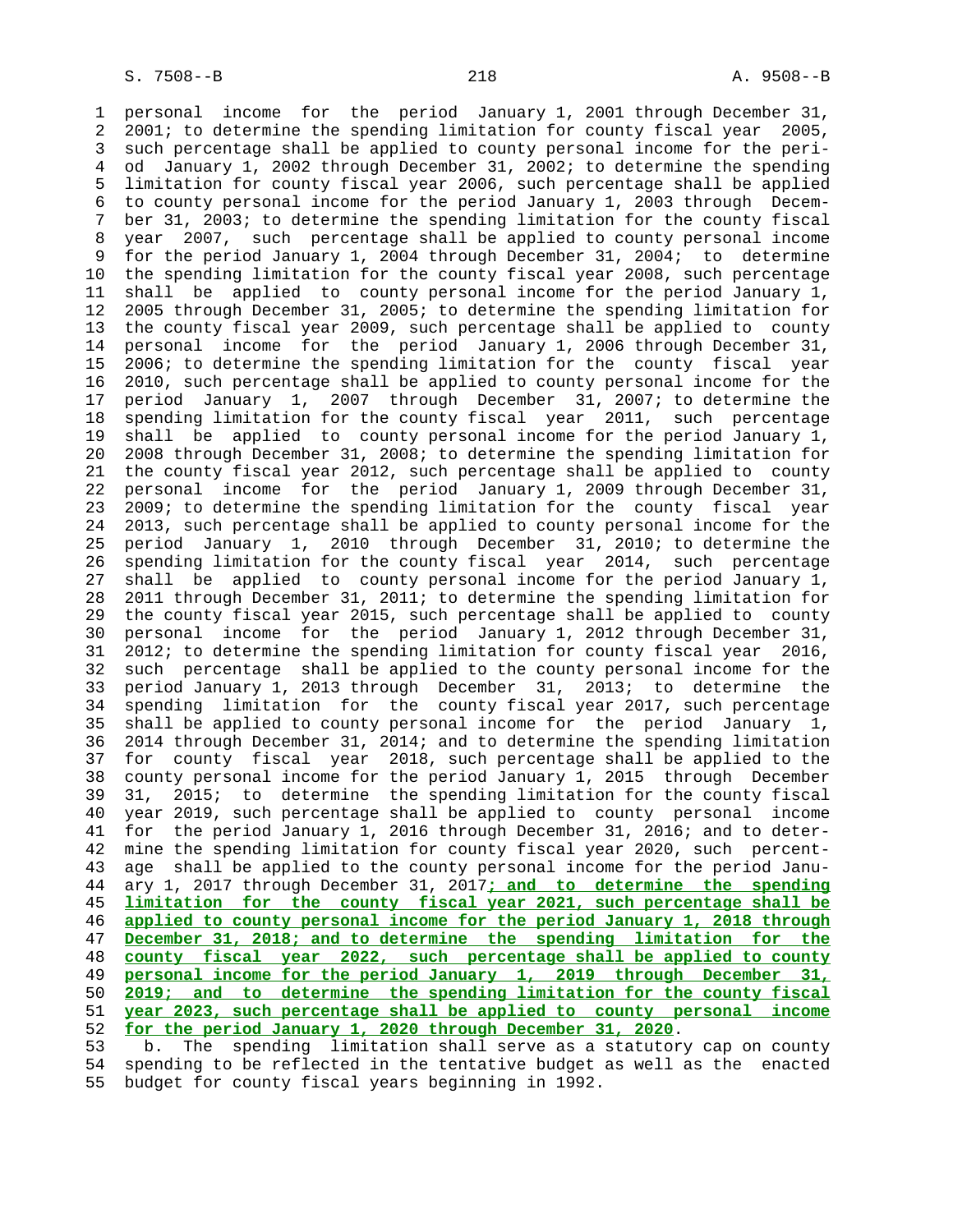1 § 7. Mandatory tax reduction. In the event that the county spending 2 subject to the spending limitation exceeds such limitation in the adop- 3 tive county budget for county fiscal year 1992, 1993, 1994, 1995, 1996, 4 1997, 1998, 1999, 2000, 2001, 2002, 2003, 2004, 2005, 2006, 2007, 2008, 5 2009, 2010, 2011, 2012, 2013, 2014, 2015, 2016, 2017, 2018, 2019 [**or**]**,** 6 2020**, 2021, 2022 or 2023** then section 1262-b of the tax law shall be 7 repealed.

8 § 16. This act shall take effect immediately, provided, however, that<br>9 sections one through seven of this act shall be in full force and effect sections one through seven of this act shall be in full force and effect 10 until November 30, [**2020**] **2023**.

 11 § 3. Section 6-a of chapter 44 of the laws of 2019, amending the tax 12 law relating to authorizing the county of Westchester to impose an addi- 13 tional rate of sales and compensating use tax, as added by chapter 43 of 14 the laws of 2019, is amended to read as follows:

 15 § 6-a. Notwithstanding any other provision of any state or local law 16 to the contrary, any local law, ordinance or resolution enacted, adopted 17 or amended to impose the sales and compensating use taxes at the one 18 percent additional rate of tax authorized by this act for the period 19 beginning August 1, 2019, and ending November 30, [**2020**] **2023**, shall 20 take effect on that date in accordance with the provisions of subdivi- 21 sion (d) of section 1210 of the tax law, except that such additional 22 rate may take effect on August 1, 2019, and the minimum notice require- 23 ments shall be deemed complied with if such county mails, by certified 24 or registered mail, a certified copy of such local law, ordinance or 25 resolution to the commissioner of taxation and finance at his or her 26 office in Albany no later than July 1, [**2019**] **2020**.

 27 § 4. This act shall take effect immediately; provided that the amend- 28 ments made to section 4, 5 and 7 of chapter 272 of the laws of 1991 made 29 by section two of this act shall not affect the expiration of such 30 sections and shall be deemed repealed therewith.

 31 § 2. Severability clause. If any clause, sentence, paragraph, subdivi- 32 sion, section, or item of this subpart shall be adjudged by any court of 33 competent jurisdiction to be invalid, such judgment shall not affect, 34 impair, or invalidate the remainder thereof, but shall be confined in 35 its operation to the clause, sentence, paragraph, subdivision, section 36 or item thereof directly involved in the controversy in which such judg- 37 ment shall have been rendered. It is hereby declared to be the intent of 38 the legislature that this part would have been enacted even if such 39 invalid provisions had not been included herein.

 40 § 3. This act shall take effect immediately provided, however, that 41 the applicable effective date of Items A through EEE of this Subpart 42 shall be as specifically set forth in the last section of such Items.

## 43 SUBPART D

 44 Section 1. This Subpart enacts into law legislation providing for the 45 imposition of hotel and motel taxes by certain counties. Each component 46 is wholly contained within an Item identified as Items A through D. The 47 effective date for each particular provision contained within an Item is 48 set forth in the last section of such Item. Any provision of any section 49 contained within an Item, including the effective date of the Item, 50 which makes reference to a section "of this act", when used in 51 connection with that particular component, shall be deemed to mean and 52 refer to the corresponding section of the Item in which it is found. 53 Section three of this Subpart sets forth the general effective date of 54 this Subpart.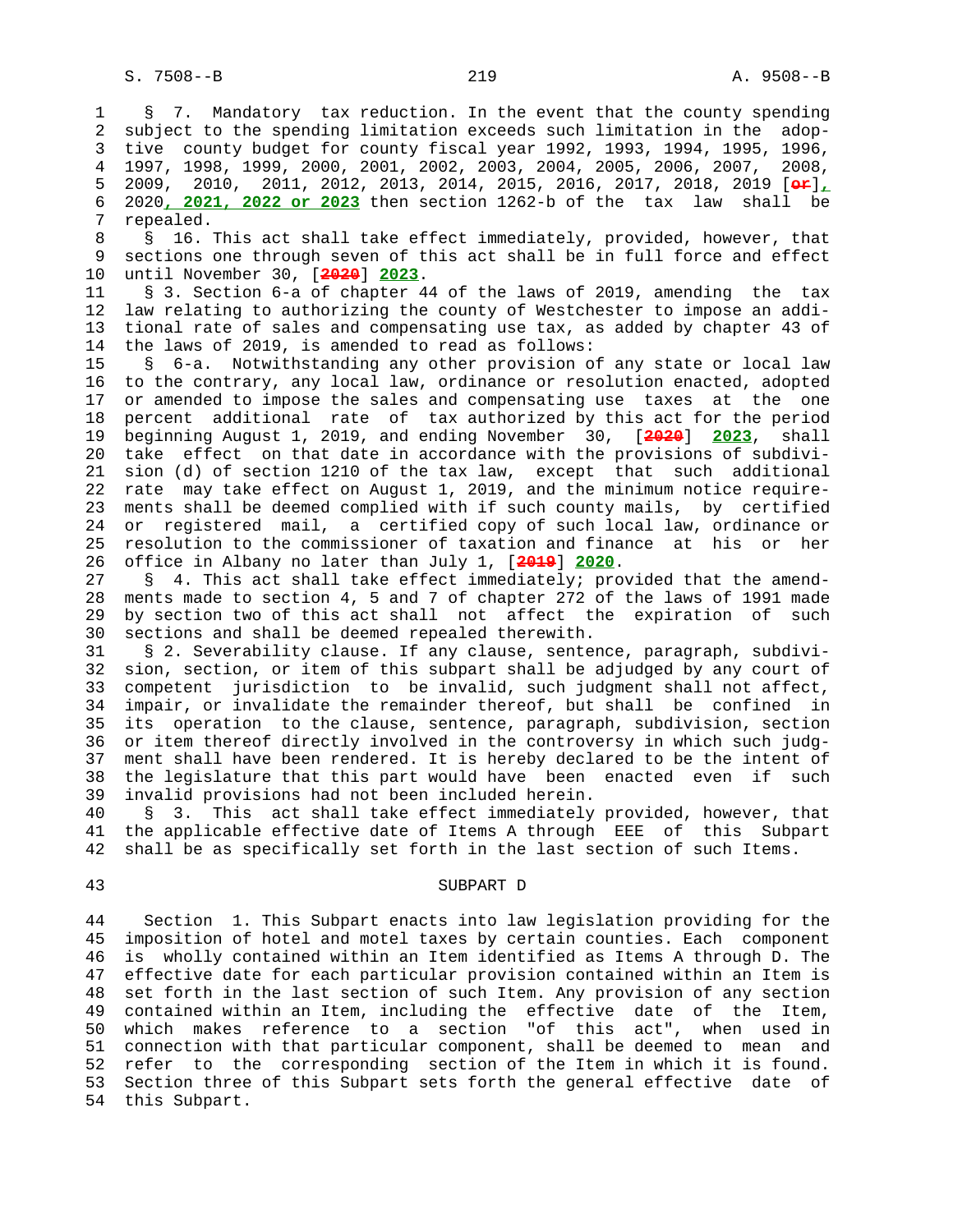1 ITEM A 2 Section 1. Subdivision 7 of section 1202-q of the tax law, as amended 3 by section 1 of subpart A of part B of chapter 61 of the laws of 2017, 4 is amended to read as follows: 5 (7) Such local law shall provide for the imposition of a hotel or 6 motel tax for a period to expire on December thirty-first, two thousand 7 [**twenty**] **twenty-three**. 8 § 2. Section 6 of chapter 179 of the laws of 2000, amending the tax 9 law, relating to hotel and motel taxes in Nassau county and a surcharge 10 on tickets to places of entertainment in such county, as amended by 11 section 2 of subpart A of part B of chapter 61 of the laws of 2017, is 12 amended to read as follows: 13 § 6. This act shall take effect immediately, except that section five 14 of this act shall take effect on the same date as a chapter of the laws 15 of 2000 amending the public authorities law and the tax law relating to 16 creating the Nassau county interim finance authority takes effect; 17 provided, further, that sections two, three and four of this act shall 18 expire and be deemed repealed December 31, [**2020**] **2023**. 19 § 3. This act shall take effect immediately. 20 ITEM B 21 Section 1. Section 2 of chapter 405 of the laws of 2007, amending the 22 tax law relating to increasing hotel/motel taxes in Chautauqua county, 23 as amended by section 1 of subpart B of part B of chapter 61 of the laws 24 of 2017, is amended to read as follows: 25 § 2. This act shall take effect December 1, 2007 and shall expire and 26 be deemed repealed November 30, [**2020**] **2023**. 27 § 2. This act shall take effect immediately. 28 ITEM C 29 Section 1. Subdivision 7 of section 1202-o of the tax law, as amended 30 by section 1 of subpart C of part B of chapter 61 of the laws of 2017, 31 is amended to read as follows: 32 (7) Such local law shall provide for the imposition of a hotel or 33 motel tax until December thirty-first, two thousand [**twenty**] **twenty-** 34 **three**. 35 § 2. This act shall take effect immediately. 36 ITEM D 37 Section 1. Section 3 of chapter 105 of the laws of 2009, amending 38 chapter 693 of the laws of 1980 enabling the county of Albany to impose 39 and collect taxes on occupancy of hotel or motel rooms in Albany county 40 relating to revenues received from the collection of hotel or motel 41 occupancy taxes, as amended by chapter 134 of the laws of 2018, is 42 amended to read as follows: 43 § 3. This act shall take effect upon the adoption by the county of 44 Albany of a local law imposing in such county the additional occupancy 45 tax authorized by this act and shall expire and be deemed repealed 46 December 31, [**2020**] **2023**; provided that Albany county shall notify the

 47 legislative bill drafting commission upon the occurrence of the enact- 48 ment of such local law in order that the commission may maintain an 49 accurate and timely effective data base of the official text of the laws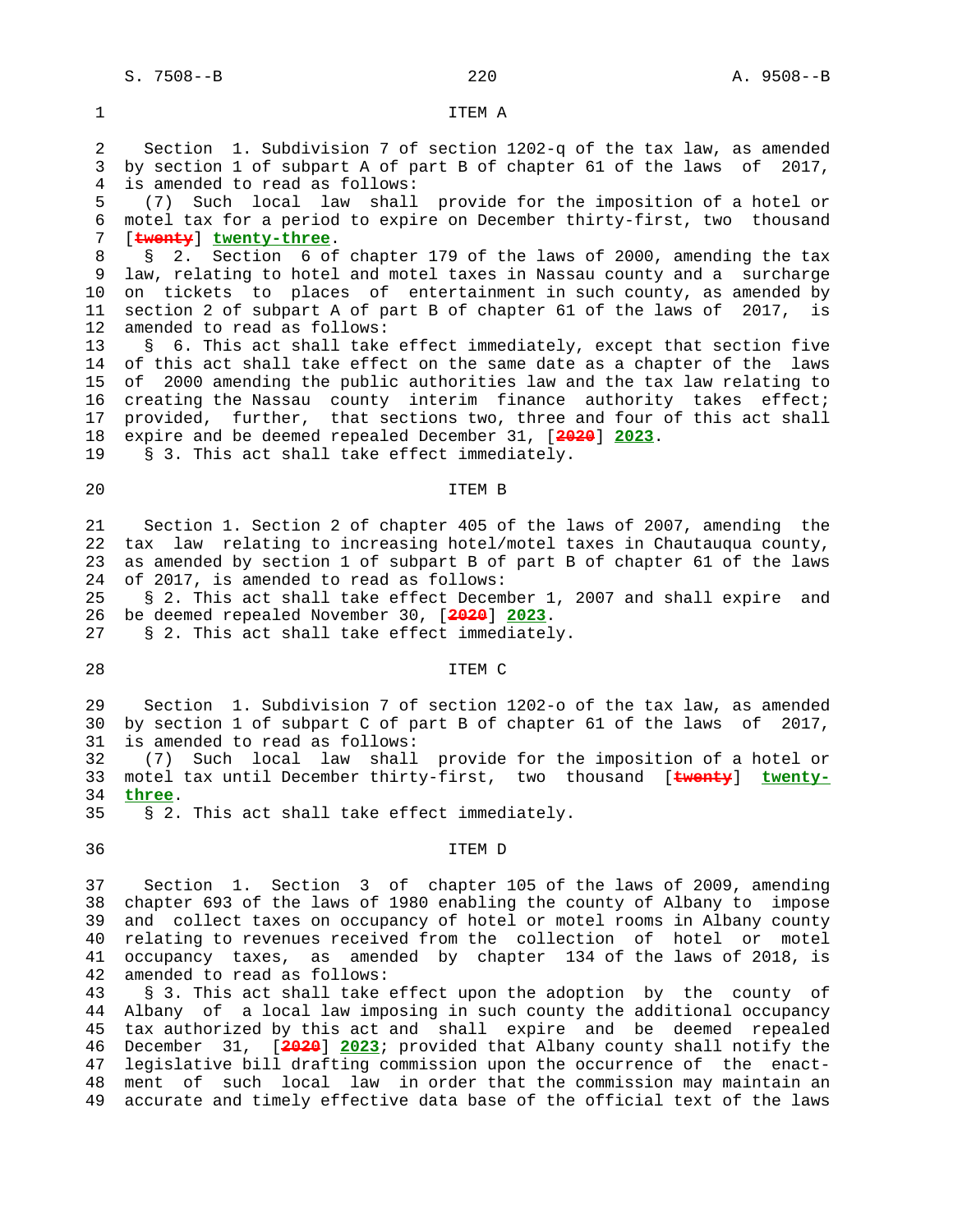1 of the state of New York in furtherance of effecting the provisions of 2 section 44 of the legislative law and section 70-b of the public offi- 3 cers law.

4 § 2. This act shall take effect immediately.

 5 § 2. Severability clause. If any clause, sentence, paragraph, subdivi- 6 sion, section, or item of this subpart shall be adjudged by any court of 7 competent jurisdiction to be invalid, such judgment shall not affect, 8 impair, or invalidate the remainder thereof, but shall be confined in 9 its operation to the clause, sentence, paragraph, subdivision, section 10 or item thereof directly involved in the controversy in which such judg- 11 ment shall have been rendered. It is hereby declared to be the intent of 12 the legislature that this subpart would have been enacted even if such 13 invalid provisions had not been included herein.

 14 § 3. This act shall take effect immediately provided, however, that 15 the applicable effective date of Items A through D of this Subpart shall 16 be as specifically set forth in the last section of such Items.

### 17 SUBPART E

 18 Section 1. This Subpart enacts into law legislation providing for the 19 imposition of a county recording tax on obligation secured by a mortgage 20 on real property. Each component is wholly contained within an Item 21 identified as Items A through N. The effective date for each particular 22 provision contained within an Item is set forth in the last section of 23 such Item. Any provision of any section contained within a Item, includ- 24 ing the effective date of the Item, which makes reference to a section 25 "of this act", when used in connection with that particular component, 26 shall be deemed to mean and refer to the corresponding section of the 27 Item in which it is found. Section three of this Subpart sets forth the 28 general effective date of this Subpart.

# 29 ITEM A

 30 Section 1. Section 2 of chapter 333 of the laws of 2006 amending the 31 tax law relating to authorizing the county of Schoharie to impose a 32 county recording tax on obligation secured by a mortgage on real proper- 33 ty, as amended by section 1 of subpart A of part C of chapter 61 of the 34 laws of 2017, is amended to read as follows:

 35 § 2. This act shall take effect immediately and shall expire and be 36 deemed repealed on and after December 1, [**2020**] **2023**.

37 § 2. This act shall take effect immediately.

## 38 ITEM B

 39 Section 1. Section 2 of chapter 326 of the laws of 2006, amending the 40 tax law relating to authorizing the county of Hamilton to impose a coun- 41 ty recording tax on obligations secured by mortgages on real property, 42 as amended by section 1 of subpart B of part C of chapter 61 of the laws 43 of 2017, is amended to read as follows:

 44 § 2. This act shall take effect immediately and shall expire and be 45 deemed repealed December 1, [**2020**] **2023**.

46 § 2. This act shall take effect immediately.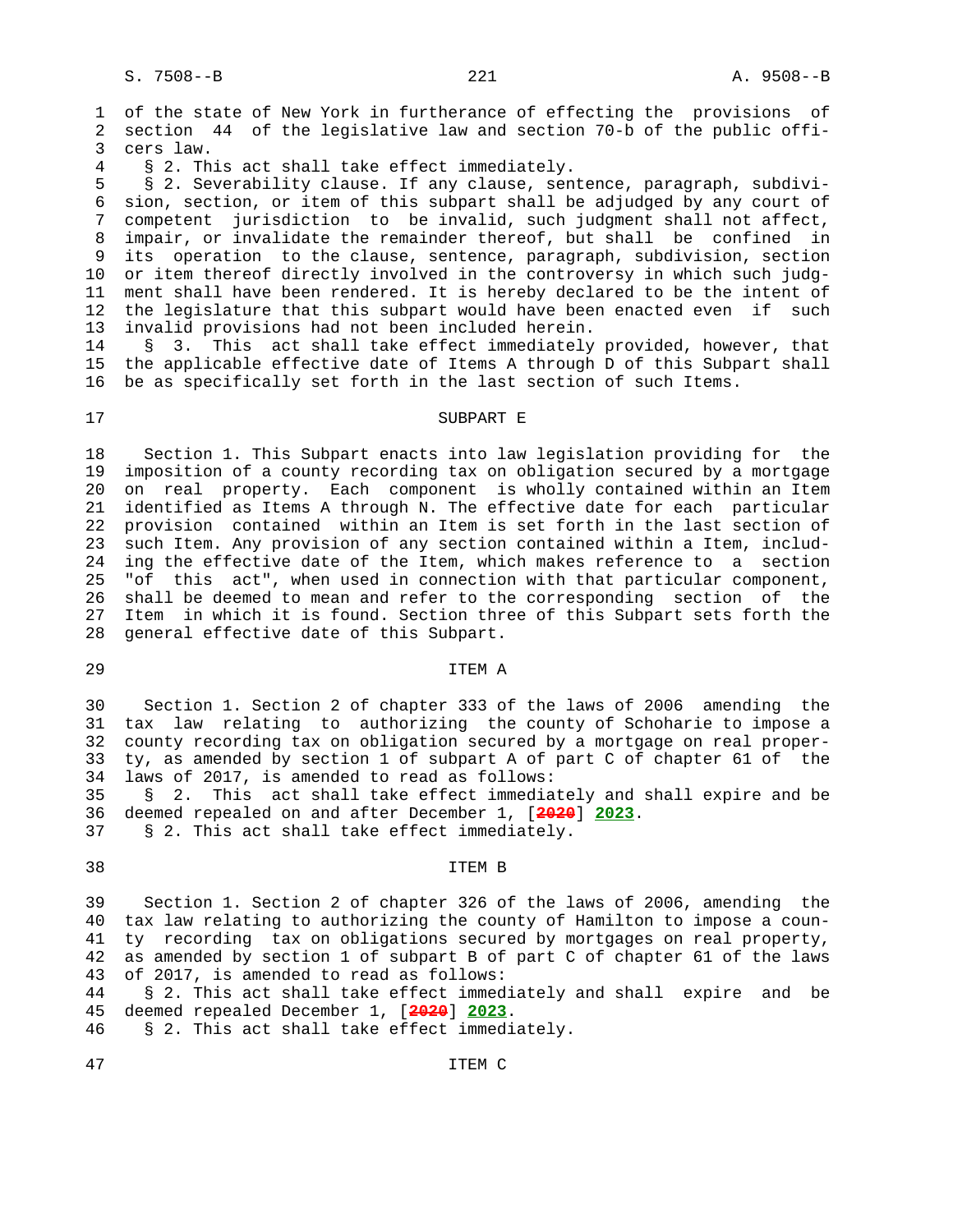1 Section 1. Section 2 of chapter 489 of the laws of 2004, amending the 2 tax law relating to the mortgage recording tax in the county of Fulton, 3 as amended by section 1 of subpart C of part C of chapter 61 of the laws 4 of 2017, is amended to read as follows: 5 § 2. This act shall take effect immediately and shall expire November 6 30, [**2020**] **2023** when upon such date the provisions of this act shall be 7 deemed repealed. 8 § 2. This act shall take effect immediately. 9 ITEM D 10 Section 1. Subdivision 1 of section 253-d of the tax law, as amended 11 by section 1 of subpart D of part C of chapter 61 of the laws of 2017, 12 is amended to read as follows: 13 1. The city of Yonkers, acting through its local legislative body, is 14 hereby authorized and empowered to adopt and amend local laws imposing 15 in any such city during the period beginning September first, nineteen 16 hundred ninety-three and ending August thirty-first, two thousand [**twen-** 17 **ty**] **twenty-three**, a tax of fifty cents for each one hundred dollars and 18 each remaining major fraction thereof of principal debt or obligation 19 which is or under any contingency may be secured at the date of 20 execution thereof, or at any time thereafter, by a mortgage on real 21 property situated within such city and recorded on or after the date 22 upon which such tax takes effect and a tax of fifty cents on such mort- 23 gage if the principal debt or obligation which is or by any contingency 24 may be secured by such mortgage is less than one hundred dollars. 25 § 2. This act shall take effect immediately. 26 ITEM E 27 Section 1. Section 2 of chapter 443 of the laws of 2007 amending the 28 tax law relating to authorizing the county of Cortland to impose an 29 additional mortgage recording tax, as amended by section 1 of subpart E 30 of part C of chapter 61 of the laws of 2017, is amended to read as 31 follows: 32 § 2. This act shall take effect on the sixtieth day after it shall 33 have become a law and shall expire and be deemed repealed December 1, 34 [**2020**] **2023**. 35 § 2. This act shall take effect immediately. 36 ITEM F

 37 Section 1. Section 2 of chapter 579 of the laws of 2004, amending the 38 tax law relating to authorizing the county of Genesee to impose a county 39 recording tax on obligation secured by a mortgage on real property, as 40 amended by section 1 of subpart F of part C of chapter 61 of the laws of 41 2017, is amended to read as follows:

 42 § 2. This act shall take effect on the thirtieth day after it shall 43 have become a law; and shall expire on November 1, [**2020**] **2023**, when 44 upon such date the provisions of this act shall be deemed repealed. 45 § 2. This act shall take effect immediately.

# 46 **ITEM G**

 47 Section 1. Section 2 of chapter 366 of the laws of 2005, amending the 48 tax law relating to authorizing the county of Yates to impose a county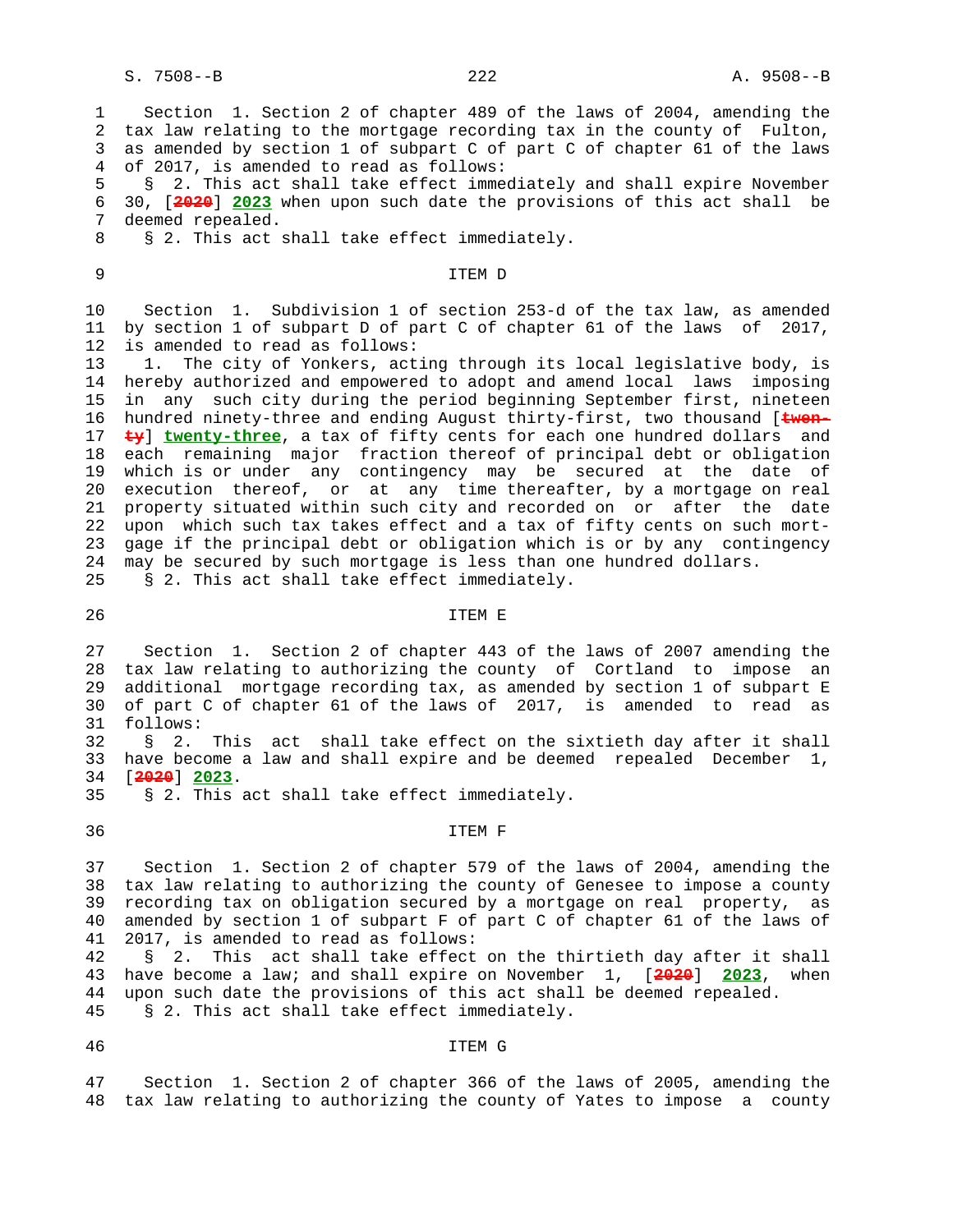| 1<br>$\overline{a}$<br>3<br>4<br>5<br>6<br>7       | recording tax on obligations secured by a mortgage on real property, as<br>amended by section 1 of subpart G of part C of chapter 61 of the laws of<br>2017, is amended to read as follows:<br>This act shall take effect on the thirtieth day after it shall<br>2.<br>S.<br>have become a law and shall expire and be deemed repealed on December 1,<br>$[2020] 2023$ .<br>§ 2. This act shall take effect immediately.                                                                                                                                                          |
|----------------------------------------------------|-----------------------------------------------------------------------------------------------------------------------------------------------------------------------------------------------------------------------------------------------------------------------------------------------------------------------------------------------------------------------------------------------------------------------------------------------------------------------------------------------------------------------------------------------------------------------------------|
| 8                                                  | ITEM H                                                                                                                                                                                                                                                                                                                                                                                                                                                                                                                                                                            |
| 9<br>10<br>11<br>12<br>13<br>14<br>15<br>16<br>17  | Section 1. Section 3 of chapter 365 of the laws of 2005, amending the<br>tax law relating to the mortgage recording tax in the county of Steuben,<br>as amended by section 1 of subpart H of part C of chapter 61 of the laws<br>of 2017, is amended to read as follows:<br>§ 3. This act shall take effect immediately except that section two of<br>this act shall take effect on the thirtieth day after it shall have<br>become a law and shall expire and be deemed repealed on December 1,<br>$[2020] 2023$ .<br>§ 2. This act shall take effect immediately.               |
|                                                    | ITEM I                                                                                                                                                                                                                                                                                                                                                                                                                                                                                                                                                                            |
| 18                                                 |                                                                                                                                                                                                                                                                                                                                                                                                                                                                                                                                                                                   |
| 19<br>20<br>21<br>22<br>23<br>24<br>25<br>26       | Section 1. Section 2 of chapter 405 of the laws of 2005 amending the<br>tax law relating to authorizing the county of Albany to impose a county<br>recording tax on obligations secured by a mortgage on real property, as<br>amended by chapter 346 of the laws of 2018, is amended to read as<br>follows:<br>This act shall take effect on the thirtieth day after it shall<br>2.<br>Ş.<br>have become a law and shall expire and be deemed repealed on the first<br>of December, [2020] 2023.                                                                                  |
| 27                                                 | § 2. This act shall take effect immediately.                                                                                                                                                                                                                                                                                                                                                                                                                                                                                                                                      |
| 28                                                 | ITEM J                                                                                                                                                                                                                                                                                                                                                                                                                                                                                                                                                                            |
| 29                                                 | Intentionally Omitted                                                                                                                                                                                                                                                                                                                                                                                                                                                                                                                                                             |
| 30                                                 | ITEM K                                                                                                                                                                                                                                                                                                                                                                                                                                                                                                                                                                            |
| 31                                                 | Intentionally Omitted                                                                                                                                                                                                                                                                                                                                                                                                                                                                                                                                                             |
| 32                                                 | ITEM L                                                                                                                                                                                                                                                                                                                                                                                                                                                                                                                                                                            |
| 33<br>34<br>35<br>36<br>37<br>38<br>39<br>40<br>41 | Section 1. Section 2 of chapter 218 of the laws of 2009 amending the<br>tax law relating to authorizing the county of Greene to impose an addi-<br>tional mortgage recording tax, as amended by chapter 13 of the laws of<br>2019, is amended to read as follows:<br>§ 2. This act shall take effect on the sixtieth day after it shall<br>have become a law and shall expire and be deemed repealed December 1,<br>$[2020] 2023$ .<br>§ 2. This act shall take effect immediately and shall be deemed<br>to<br>have been in full force and effect on and after December 1, 2019. |
| 42                                                 | ITEM M                                                                                                                                                                                                                                                                                                                                                                                                                                                                                                                                                                            |
|                                                    |                                                                                                                                                                                                                                                                                                                                                                                                                                                                                                                                                                                   |
| 43<br>44                                           | Section 1. Section 2 of chapter 368 of the laws of 2008, amending the<br>tax law relating to authorizing the county of Warren to impose an addi-                                                                                                                                                                                                                                                                                                                                                                                                                                  |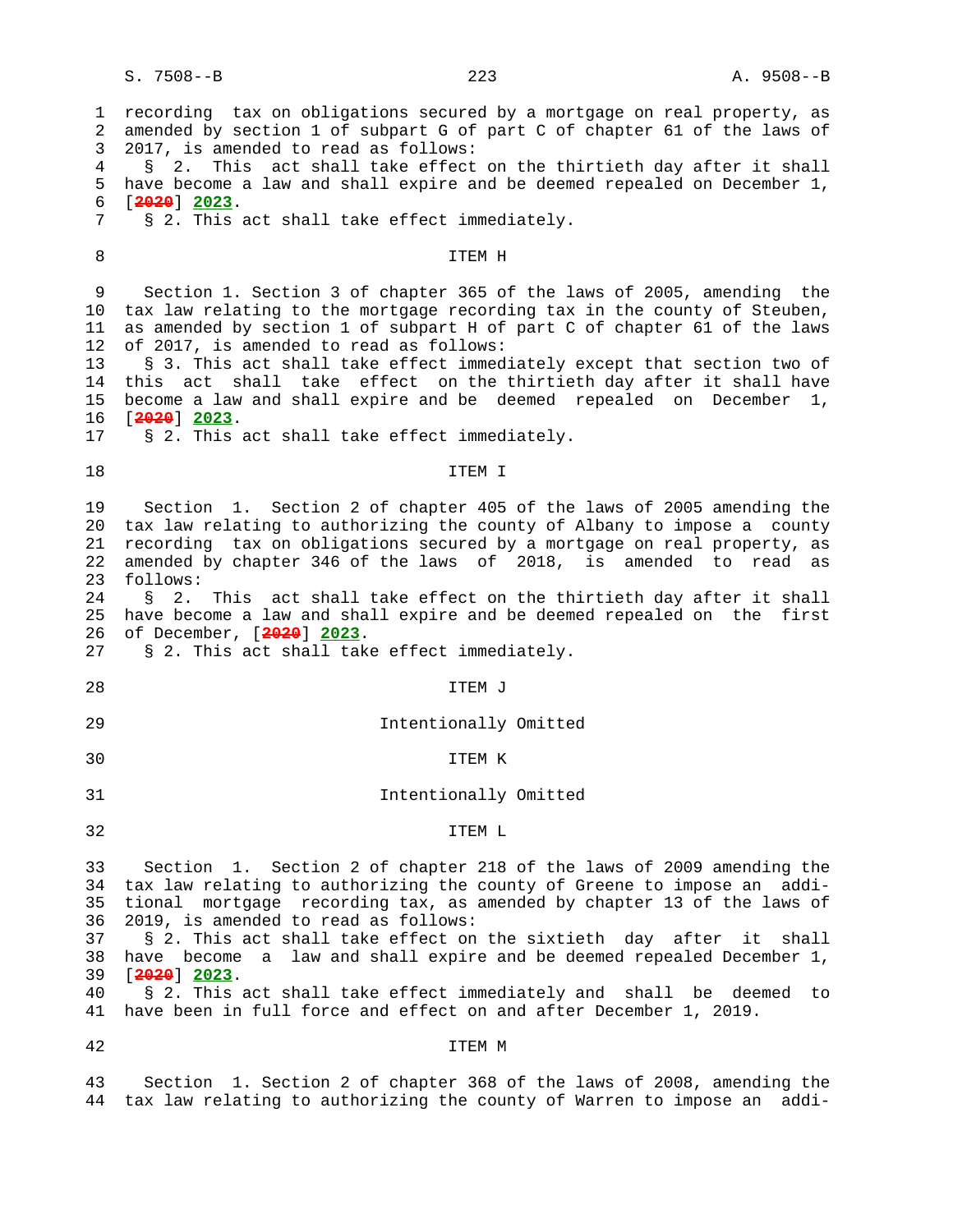1 tional mortgage recording tax, as amended by chapter 15 of the laws of 2 2019, is amended to read as follows: 3 § 2. This act shall take effect immediately and shall expire and be 4 deemed repealed December 1, [**2020**] **2023**. 5 § 2. This act shall take effect immediately and shall be deemed to 6 have been in full force and effect on and after December 1, 2019. 7 ITEM N 8 Section 1. Section 2 of chapter 549 of the laws of 2005 amending the 9 tax law relating to authorizing the county of Herkimer to impose a coun- 10 ty recording tax on obligation secured by a mortgage on real property, 11 as amended by chapter 141 of the laws of 2018, is amended to read as 12 follows: 13 § 2. This act shall take effect immediately and shall expire and be 14 deemed repealed on December 1, [**2020**] **2023**. 15 § 2. This act shall take effect immediately. 16 § 2. Severability clause. If any clause, sentence, paragraph, subdivi- 17 sion, section, or item of this subpart shall be adjudged by any court of 18 competent jurisdiction to be invalid, such judgment shall not affect, 19 impair, or invalidate the remainder thereof, but shall be confined in 20 its operation to the clause, sentence, paragraph, subdivision, section, 21 or item thereof directly involved in the controversy in which such judg- 22 ment shall have been rendered. It is hereby declared to be the intent of 23 the legislature that this part would have been enacted even if such 24 invalid provisions had not been included herein. 25 § 3. This act shall take effect immediately provided, however, that 26 the applicable effective date of Items A through N of this Subpart shall 27 be as specifically set forth in the last section of such Items. 28 SUBPART F 29 Section 1. Section 2 of chapter 556 of the laws of 2007 amending the 30 tax law relating to imposing an additional real estate transfer tax 31 within the county of Columbia, as amended by section 1 of part D of 32 chapter 61 of the laws of 2017, is amended to read as follows: 33 § 2. This act shall take effect immediately and shall expire and be 34 deemed repealed on December 31, [**2020**] **2023**. 35 § 2. This act shall take effect immediately. 36 SUBPART G 37 Section 1. Paragraph 3 of subdivision (a) of section 1212-a of the tax 38 law, as amended by section 1 of part F of chapter 61 of the laws of 39 2017, is amended to read as follows: 40 (3) a tax, at the same uniform rate, but at a rate not to exceed four 41 and one-half per centum, in multiples of one-half of one per centum, on 42 the receipts from every sale of any or all of the following services in 43 whole or in part: credit rating, credit reporting, credit adjustment and 44 collection services, including, but not limited to, those services 45 provided by mercantile and consumer credit rating or reporting bureaus 46 or agencies and credit adjustment or collection bureaus or agencies, 47 whether rendered in written or oral form or in any other manner, except 48 to the extent otherwise taxable under article twenty-eight of this chap- 49 ter; notwithstanding the foregoing, collection services shall not

 50 include those services performed by a law office or a law and collection 51 office, the maintenance or conduct of which constitutes the practice of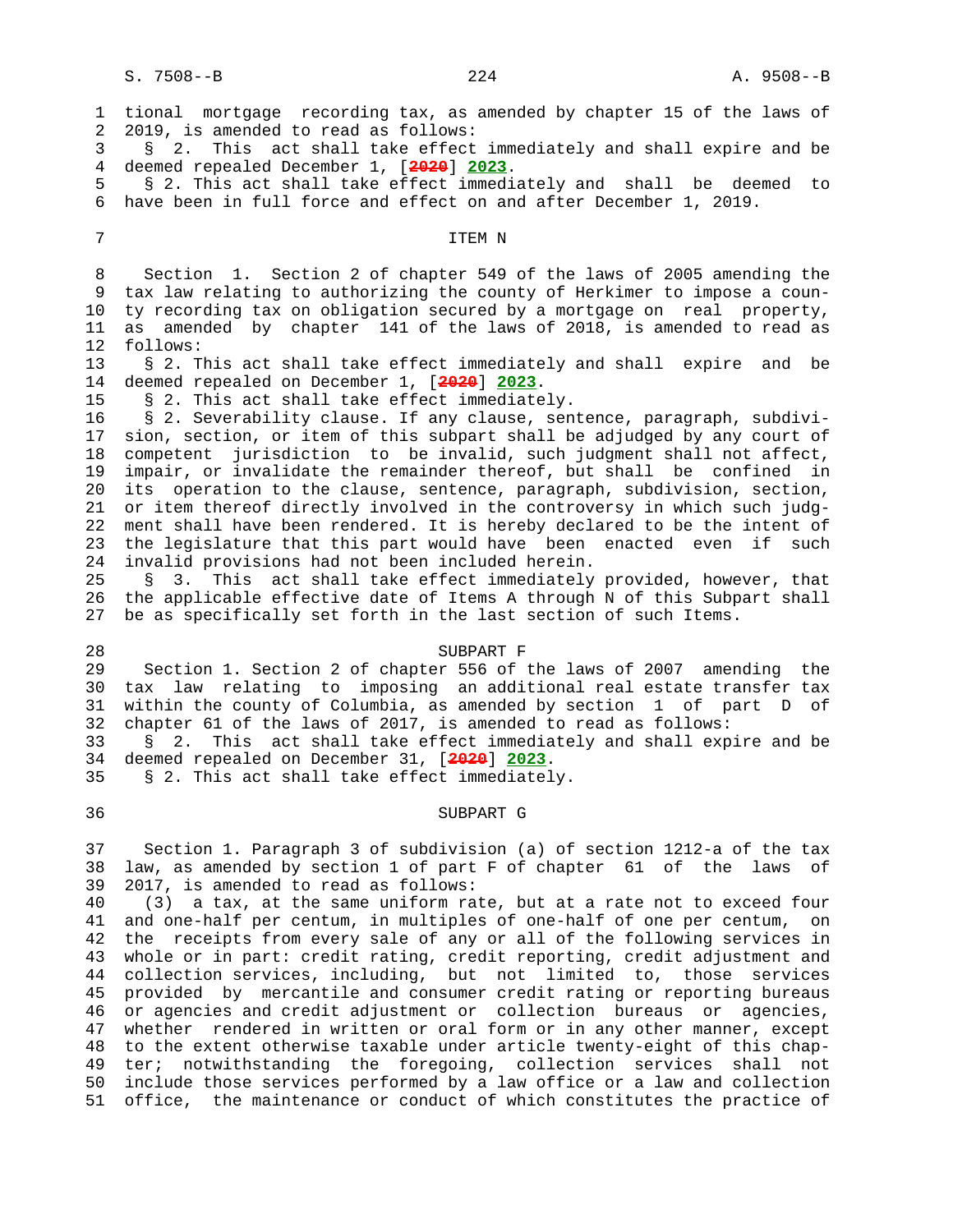1 law, if the services are performed by an attorney at law who has been 2 duly licensed and admitted to practice law in this state. The local law 3 imposing the taxes authorized by this paragraph may provide for exclu- 4 sions and exemptions in addition to those provided for in such para- 5 graph. Provided, however, that the tax hereby authorized shall not be 6 imposed after November thirtieth, two thousand [**twenty**] **twenty-three**. 7 § 2. Subsection (a) of section 1301 of the tax law, as amended by 8 section 2 of part F of chapter 61 of the laws of 2017, paragraph 1 as amended by section 1 of part  $QQ$  of chapter 59 of the laws of 2018, is 10 amended to read as follows: 11 (a) Notwithstanding any other provision of law to the contrary, any 12 city in this state having a population of one million or more inhabit- 13 ants, acting through its local legislative body, is hereby authorized 14 and empowered to adopt and amend local laws imposing in any such city, 15 for taxable years beginning after nineteen hundred seventy-five: 16 (1) a tax on the personal income of residents of such city, at the 17 rates provided for under subsection (a) of section thirteen hundred four 18 of this article for taxable years beginning before two thousand [**twen-** 19 **ty-one**] **twenty-four**, and at the rates provided for under subsection (b) 20 of section thirteen hundred four of this article for taxable years 21 beginning after two thousand [**twenty**] **twenty-three**, provided, however, 22 that if, for any taxable year beginning after two thousand [**twenty**] 23 **twenty-three**, the rates set forth in such subsection (b) are rendered 24 inapplicable and the rates set forth in such subsection (a) are rendered 25 applicable, then the tax for such taxable year shall be at the rates 26 provided under subparagraphs (A) of paragraphs one, two and three of 27 such subsection (a), 28 (2) for taxable years beginning after nineteen hundred seventy-six, a 29 separate tax on the ordinary income portion of lump sum distributions of 30 such residents, at the rates provided for herein, such taxes to be 31 administered, collected and distributed by the commissioner as provided 32 for in this article. 33 § 3. Subsection (b) of section 1304 of the tax law, as amended by 34 section 3 of part F of chapter 61 of the laws of 2017, is amended to 35 read as follows: 36 (b) A tax other than the city separate tax on the ordinary income 37 portion of lump sum distributions imposed pursuant to the authority of 38 section thirteen hundred one of this article shall be determined as 39 follows: 40 (1) Resident married individuals filing joint returns and resident 41 surviving spouses. The tax under this section for each taxable year on 42 the city taxable income of every city resident married individual who 43 makes a single return jointly with his or her spouse under subsection 44 (b) of section thirteen hundred six of this article and on the city 45 taxable income of every city resident surviving spouse shall be deter- 46 mined in accordance with the following table: 47 For taxable years beginning after two thousand [**twenty**] **twenty-three**: 48 If the city taxable income is: The tax is: 49 Not over \$21,600 1.18% of the city taxable income 50 Over \$21,600 but not \$255 plus 1.435% of excess 51 over \$45,000 over \$21,600 52 Over \$45,000 but not \$591 plus 1.455% of excess 53 over \$90,000 over \$45,000

54 Over \$90,000 \$1,245 plus 1.48% of excess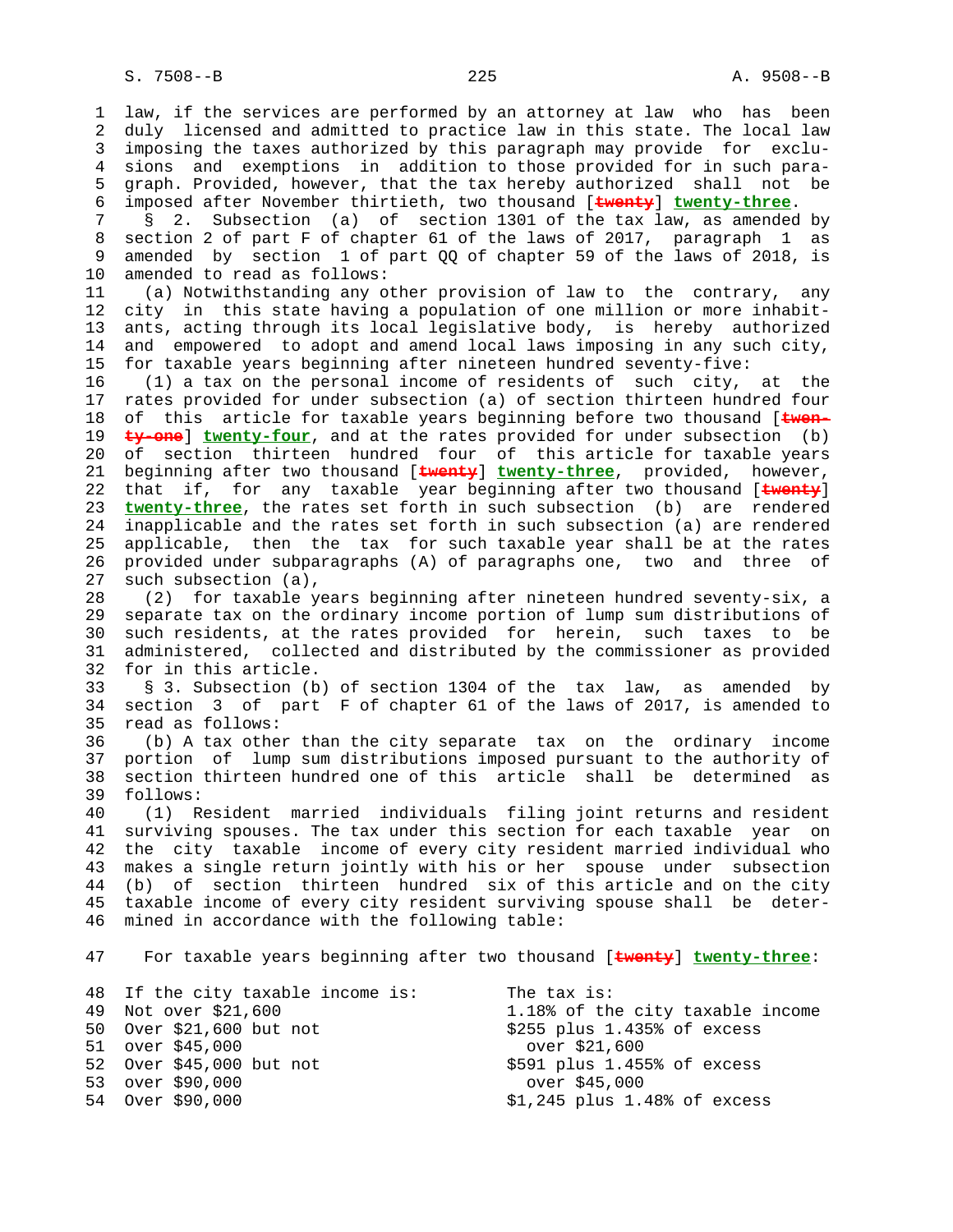|  |  | 7508-<br>R |
|--|--|------------|
|--|--|------------|

1 over \$90,000

 2 (2) Resident heads of households. The tax under this section for each 3 taxable year on the city taxable income of every city resident head of a 4 household shall be determined in accordance with the following table:

5 For taxable years beginning after two thousand [**twenty**] **twenty-three**:

|    | 6 If the city taxable income is: | The tax is:                      |
|----|----------------------------------|----------------------------------|
|    | 7 Not over \$14,400              | 1.18% of the city taxable income |
|    | 8 Over \$14,400 but not          | \$170 plus 1.435% of excess      |
|    | 9 over \$30,000                  | over \$14,400                    |
|    | 10 Over \$30,000 but not         | \$394 plus 1.455% of excess      |
|    | 11 over \$60,000                 | over \$30,000                    |
|    | 12 Over \$60,000                 | \$830 plus 1.48% of excess       |
| 13 |                                  | over \$60,000                    |
|    |                                  |                                  |

 14 (3) Resident unmarried individuals, resident married individuals 15 filing separate returns and resident estates and trusts. The tax under 16 this section for each taxable year on the city taxable income of every 17 city resident individual who is not a city resident married individual 18 who makes a single return jointly with his or her spouse under 19 subsection (b) of section thirteen hundred six of this article or a city 20 resident head of household or a city resident surviving spouse, and on 21 the city taxable income of every city resident estate and trust shall be 22 determined in accordance with the following table:

23 For taxable years beginning after two thousand [**twenty**] **twenty-three**:

|    | 24 If the city taxable income is: | The tax is:                      |
|----|-----------------------------------|----------------------------------|
|    | 25 Not over \$12,000              | 1.18% of the city taxable income |
|    | 26 Over \$12,000 but not          | $$142$ plus $1.435$ ° of excess  |
|    | 27 over \$25,000                  | over \$12,000                    |
|    | 28 Over \$25,000 but not          | \$328 plus 1.455% of excess      |
|    | 29 over \$50,000                  | over \$25,000                    |
|    | 30 Over \$50,000                  | \$692 plus 1.48% of excess       |
| 31 |                                   | over \$50,000                    |
|    |                                   |                                  |

 32 § 4. Subsection (a) of section 1304-B of the tax law, as amended by 33 section 4 of part F of chapter 61 of the laws of 2017, is amended to 34 read as follows:

 35 (a) (1) In addition to any other taxes authorized by this article, any 36 city imposing such taxes is hereby authorized and empowered to adopt and 37 amend local laws imposing in any such city for each taxable year begin- 38 ning after nineteen hundred ninety but before two thousand [**twenty-one**] 39 **twenty-four**, an additional tax on the city taxable income of every city 40 resident individual, estate and trust, to be calculated for each taxable 41 year as follows: (i) for each taxable year beginning after nineteen 42 hundred ninety but before nineteen hundred ninety-nine, at the rate of 43 fourteen percent of the sum of the taxes for each such taxable year 44 determined pursuant to section thirteen hundred four and section thir- 45 teen hundred four-A of this article; and (ii) for each taxable year 46 beginning after nineteen hundred ninety-eight, at the rate of fourteen 47 percent of the tax for such taxable year determined pursuant to such 48 section thirteen hundred four.

 49 (2) Notwithstanding paragraph one of this subsection, for each taxable 50 year beginning after nineteen hundred ninety-nine but before two thou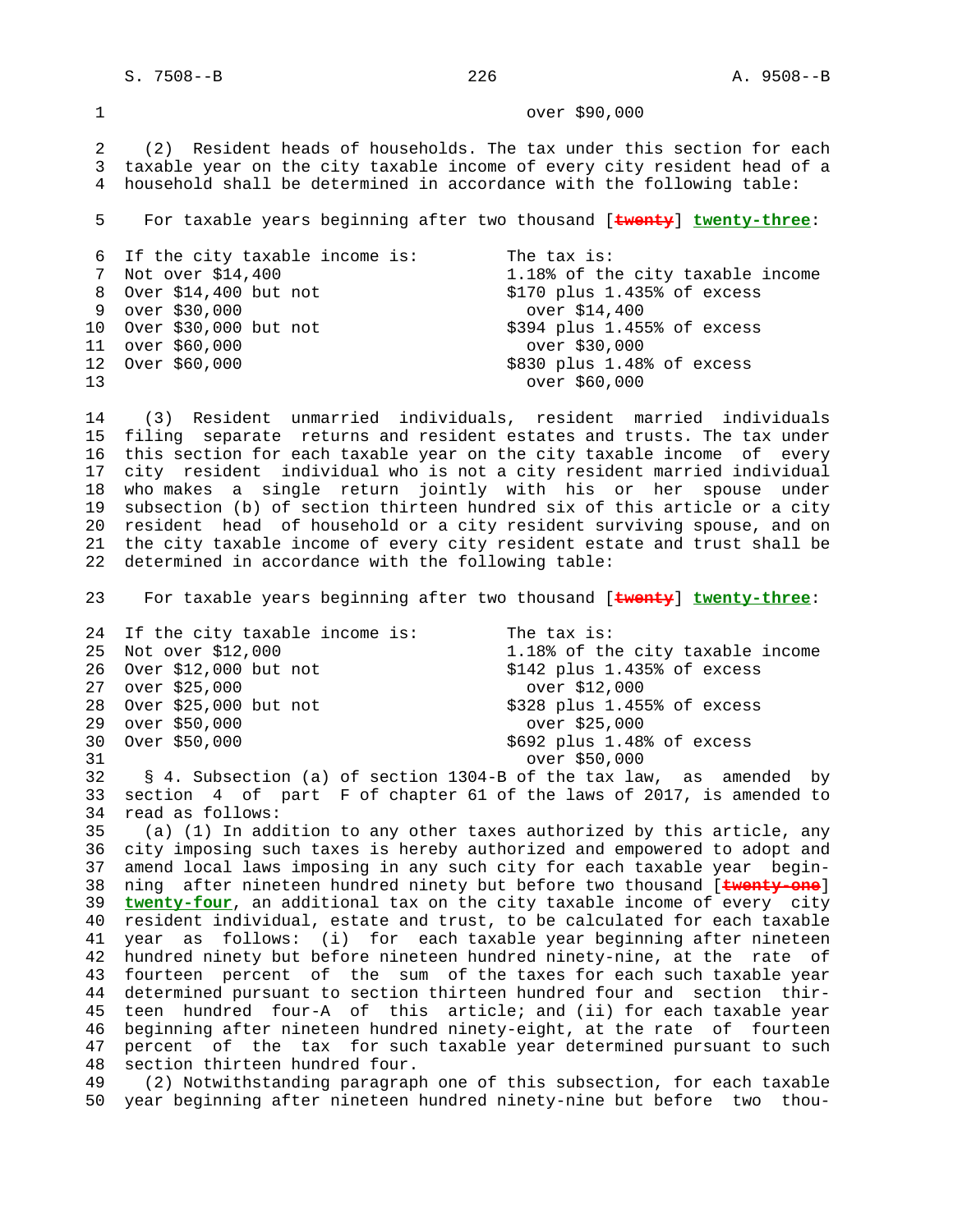1 sand [**twenty-one**] **twenty-four**, any city imposing such additional tax may 2 by local law impose such tax at a rate that is less than fourteen 3 percent and may impose such tax at more than one rate depending upon the 4 filing status and city taxable income of such city resident individual, 5 estate or trust.

 6 (3) A local law enacted pursuant to paragraph two of this subsection 7 shall be applicable with respect to any taxable year only if it has been 8 enacted on or before July thirty-first of such year. A certified copy of 9 such local law shall be mailed by registered mail to the department at 10 its office in Albany within fifteen days of its enactment. However, the 11 department may allow additional time for such certified copy to be 12 mailed if it deems such action to be consistent with its duties under 13 this article.

 14 § 5. Paragraph E of subdivision 1 of section 11-604 of the administra- 15 tive code of the city of New York, as amended by section 5 of part F of 16 chapter 61 of the laws of 2017, is amended to read as follows:

 17 E. For taxable years beginning on or after January first, nineteen 18 hundred seventy-eight but before January first, two thousand [**twenty-** 19 **one**] **twenty-four**, the tax imposed by subdivision one of section 11-603 20 of this subchapter shall be, in the case of each taxpayer:

21 (a) whichever of the following amounts is the greatest:

 22 (1) an amount computed, for taxable years beginning before nineteen 23 hundred eighty-seven, at the rate of nine per centum, and for taxable 24 years beginning after nineteen hundred eighty-six, at the rate of eight 25 and eighty-five one-hundredths per centum, of its entire net income or 26 the portion of such entire net income allocated within the city as here- 27 inafter provided, subject to any modification required by paragraphs (d) 28 and (e) of subdivision three of this section,

 29 (2) an amount computed at one and one-half mills for each dollar of 30 its total business and investment capital, or the portion thereof allo- 31 cated within the city, as hereinafter provided, except that in the case 32 of a cooperative housing corporation as defined in the internal revenue 33 code, the applicable rate shall be four-tenths of one mill,

 34 (3) an amount computed, for taxable years beginning before nineteen 35 hundred eighty-seven, at the rate of nine per centum, and for taxable 36 years beginning after nineteen hundred eighty-six, at the rate of eight 37 and eighty-five one-hundredths per centum, on thirty per centum of the 38 taxpayer's entire net income plus salaries and other compensation paid 39 to the taxpayer's elected or appointed officers and to every stockholder 40 owning in excess of five per centum of its issued capital stock minus 41 fifteen thousand dollars (subject to proration as hereinafter provided) 42 and any net loss for the reported year, or on the portion of any such 43 sum allocated within the city as hereinafter provided for the allocation 44 of entire net income, subject to any modification required by paragraphs 45 (d) and (e) of subdivision three of this section, provided, however, 46 that for taxable years beginning on or after July first, nineteen 47 hundred ninety-six, the provisions of paragraph H of this subdivision 48 shall apply for purposes of the computation under this clause, or

 49 (4) for taxable years ending on or before June thirtieth, nineteen 50 hundred eighty-nine, one hundred twenty-five dollars, for taxable years 51 ending after June thirtieth, nineteen hundred eighty-nine and beginning 52 before two thousand nine, three hundred dollars, and for taxable years 53 beginning after two thousand eight:

| 54 | If New York city receipts are:             | Fixed dollar minimum tax is: |  |
|----|--------------------------------------------|------------------------------|--|
| 55 | Not more than \$100,000                    | \$25                         |  |
|    | More than \$100,000 but not over \$250,000 | S75                          |  |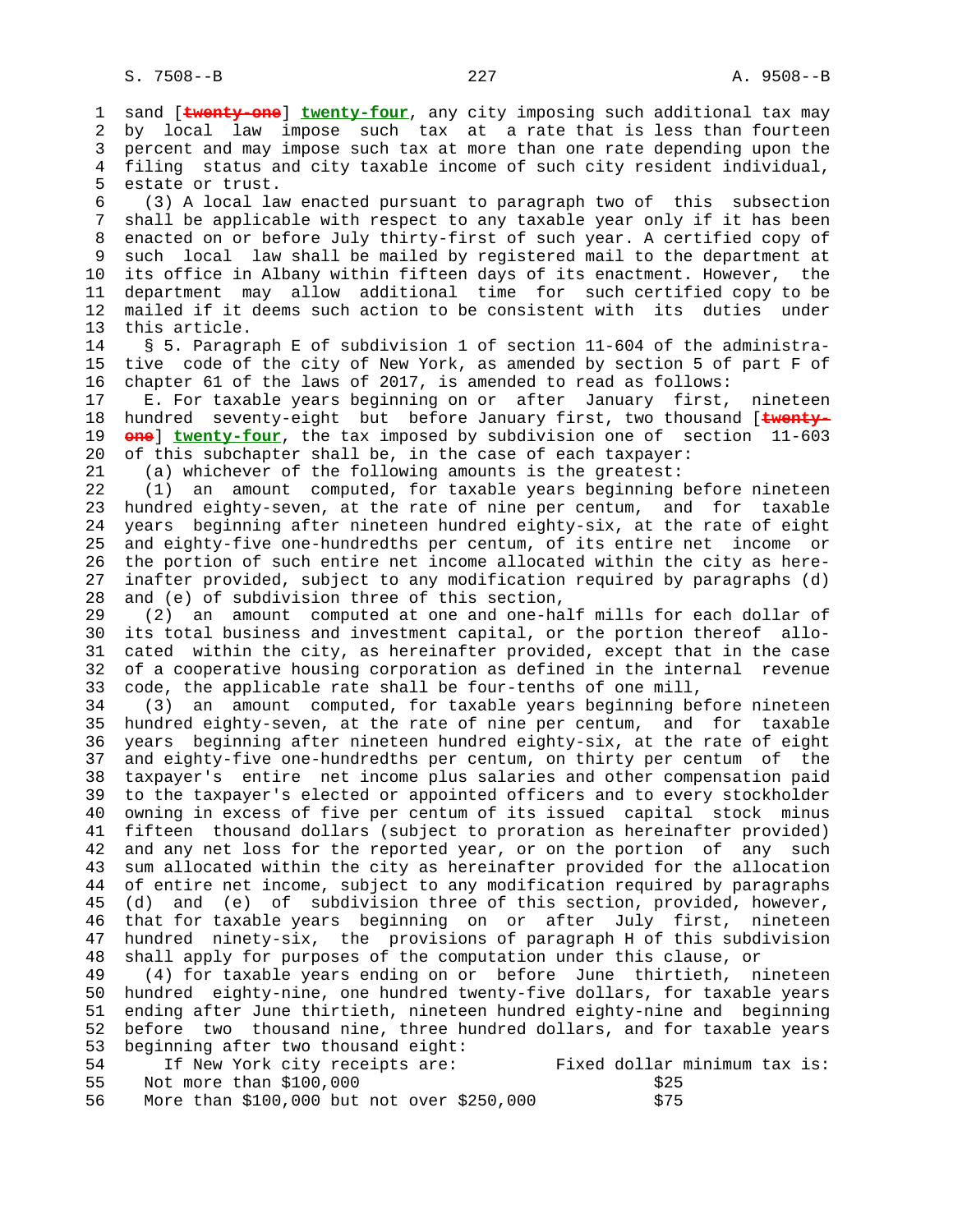1 More than \$250,000 but not over \$500,000 \$175 2 More than \$500,000 but not over \$1,000,000 \$500 3 More than \$1,000,000 but not over \$5,000,000 \$1,500 4 More than \$5,000,000 but not over \$25,000,000 \$3,500 5 Over \$25,000,000 \$5,000 \$5,000 6 For purposes of this clause, New York city receipts are the receipts 7 computed in accordance with subparagraph two of paragraph (a) of subdi- 8 vision three of this section for the taxable year. For taxable years 9 beginning after two thousand eight, if the taxable year is less than 10 twelve months, the amount prescribed by this clause shall be reduced by 11 twenty-five percent if the period for which the taxpayer is subject to 12 tax is more than six months but not more than nine months and by fifty 13 percent if the period for which the taxpayer is subject to tax is not 14 more than six months. If the taxable year is less than twelve months, 15 the amount of New York city receipts for purposes of this clause is 16 determined by dividing the amount of the receipts for the taxable year 17 by the number of months in the taxable year and multiplying the result 18 by twelve, plus; 19 (b) an amount computed at the rate of three-quarters of a mill for 20 each dollar of the portion of its subsidiary capital allocated within 21 the city as hereinafter provided. 22 In the case of a taxpayer which is not subject to tax for an entire 23 year, the exemption allowed in clause three of subparagraph (a) of this 24 paragraph shall be prorated according to the period such taxpayer was 25 subject to tax. Provided, however, that this paragraph shall not apply 26 to taxable years beginning after December thirty-first, two thousand 27 [**twenty**] **twenty-three**. For the taxable years specified in the preceding 28 sentence, the tax imposed by subdivision one of section 11-603 of this 29 subchapter shall be, in the case of each taxpayer, determined as speci- 30 fied in paragraph A of this subdivision, provided, however, that the 31 provisions of paragraphs G and H of this subdivision shall apply for 32 purposes of the computation under clause three of subparagraph (a) of 33 such paragraph A. 34 § 6. The opening paragraph of section 11-1701 of the administrative 35 code of the city of New York, as amended by section 6 of part F of chap- 36 ter 61 of the laws of 2017, is amended to read as follows: 37 A tax is hereby imposed on the city taxable income of every city resi- 38 dent individual, estate and trust determined in accordance with the 39 rates set forth in subdivision (a) of this section for taxable years 40 beginning before two thousand [**twenty-one**] **twenty-four**, and in accord- 41 ance with the rates set forth in subdivision (b) of this section for 42 taxable years beginning after two thousand [**twenty**] **twenty-three**. 43 Provided, however, that if, for any taxable year beginning after two 44 thousand [**twenty**] **twenty-three**, the rates set forth in such subdivision 45 (b) are rendered inapplicable and the rates set forth in such subdivi- 46 sion (a) are rendered applicable, then the tax for such taxable year 47 shall be at the rates provided under subparagraph (A) of paragraphs one, 48 two and three of such subdivision (a). 49 § 7. Subdivision (b) of section 11-1701 of the administrative code of 50 the city of New York, as amended by section 7 of part F of chapter 61 of 51 the laws of 2017, is amended to read as follows: 52 (b) Rate of tax. A tax imposed pursuant to this section shall be 53 determined as follows: 54 (1) Resident married individuals filing joint returns and resident

 55 surviving spouses. The tax under this section for each taxable year on 56 the city taxable income of every city resident married individual who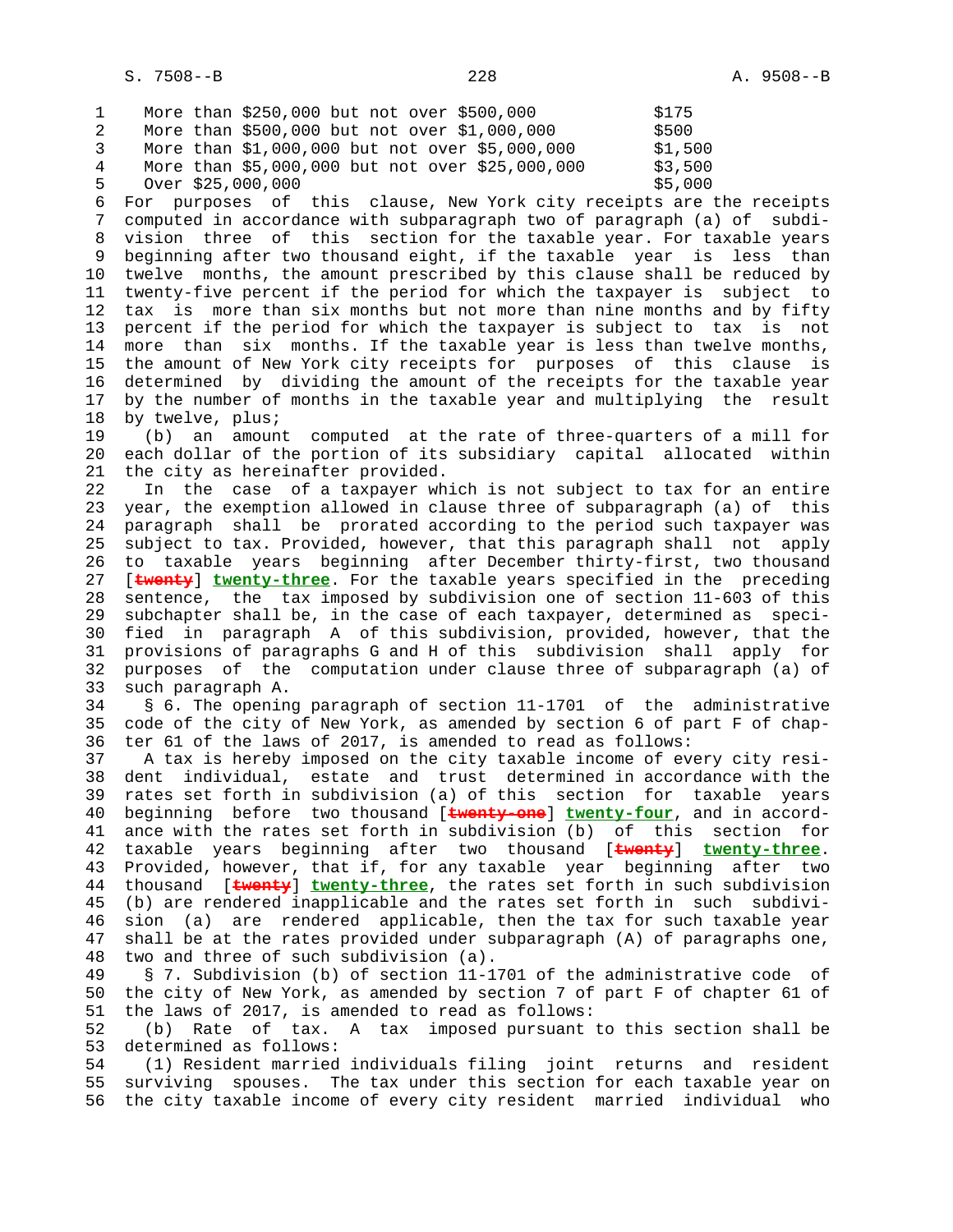1 makes a single return jointly with his or her spouse under subdivision 2 (b) of section 11-1751 of this title and on the city taxable income of 3 every city resident surviving spouse shall be determined in accordance 4 with the following table: 5 For taxable years beginning after two thousand [**twenty**] **twenty-three**: 6 If the city taxable income is: The tax is: 7 Not over \$21,600<br>8 Over \$21,600 but not <br>\$255 plus 1.435% of excess  $8$  Over  $$21,600$  but not 9 over \$45,000 over \$21,600 10 Over \$45,000 but not \$591 plus 1.455% of excess 11 over \$90,000 over \$45,000 12 Over \$90,000 \$1,245 plus 1.48% of excess 13 over \$90,000 14 (2) Resident heads of households. The tax under this section for each 15 taxable year on the city taxable income of every city resident head of a 16 household shall be determined in accordance with the following table: 17 For taxable years beginning after two thousand [**twenty**] **twenty-three**: 18 If the city taxable income is: The tax is: 19 Not over \$14,400 1.18% of the city taxable income 20 Over \$14,400 but not \$170 plus 1.435% of excess 21 over \$30,000 over \$14,400 22 Over \$30,000 but not \$394 plus 1.455% of excess 23 over \$60,000 over \$30,000 24 Over \$60,000 600 600 600 600 600 600 600 600 600 \$830 plus 1.48% of excess 25 over \$60,000 26 (3) Resident unmarried individuals, resident married individuals 27 filing separate returns and resident estates and trusts. The tax under 28 this section for each taxable year on the city taxable income of every 29 city resident individual who is not a married individual who makes a 30 single return jointly with his or her spouse under subdivision (b) of 31 section 11-1751 of this title or a city resident head of a household or 32 a city resident surviving spouse, and on the city taxable income of 33 every city resident estate and trust shall be determined in accordance 34 with the following table: 35 For taxable years beginning after two thousand [**twenty**] **twenty-three**: 36 If the city taxable income is: The tax is: 37 Not over \$12,000 1.18% of the city taxable income 38 Over \$12,000 but not \$142 plus 1.435% of excess 39 over \$25,000 over \$12,000 40 Over \$25,000 but not \$328 plus 1.455% of excess 41 over \$50,000 over \$25,000 42 Over \$50,000 \$692 plus 1.48% of excess 43 over \$50,000 44 § 8. Paragraph 1 of subdivision (a) of section 11-1704.1 of the admin- 45 istrative code of the city of New York, as amended by section 8 of part 46 F of chapter 61 of the laws of 2017, is amended to read as follows: 47 (1) In addition to any other taxes imposed by this chapter, there is 48 hereby imposed for each taxable year beginning after nineteen hundred 49 ninety but before two thousand [**twenty-one**] **twenty-four**, an additional 50 tax on the city taxable income of every city resident individual, estate 51 and trust, to be calculated for each taxable year as follows: (i) for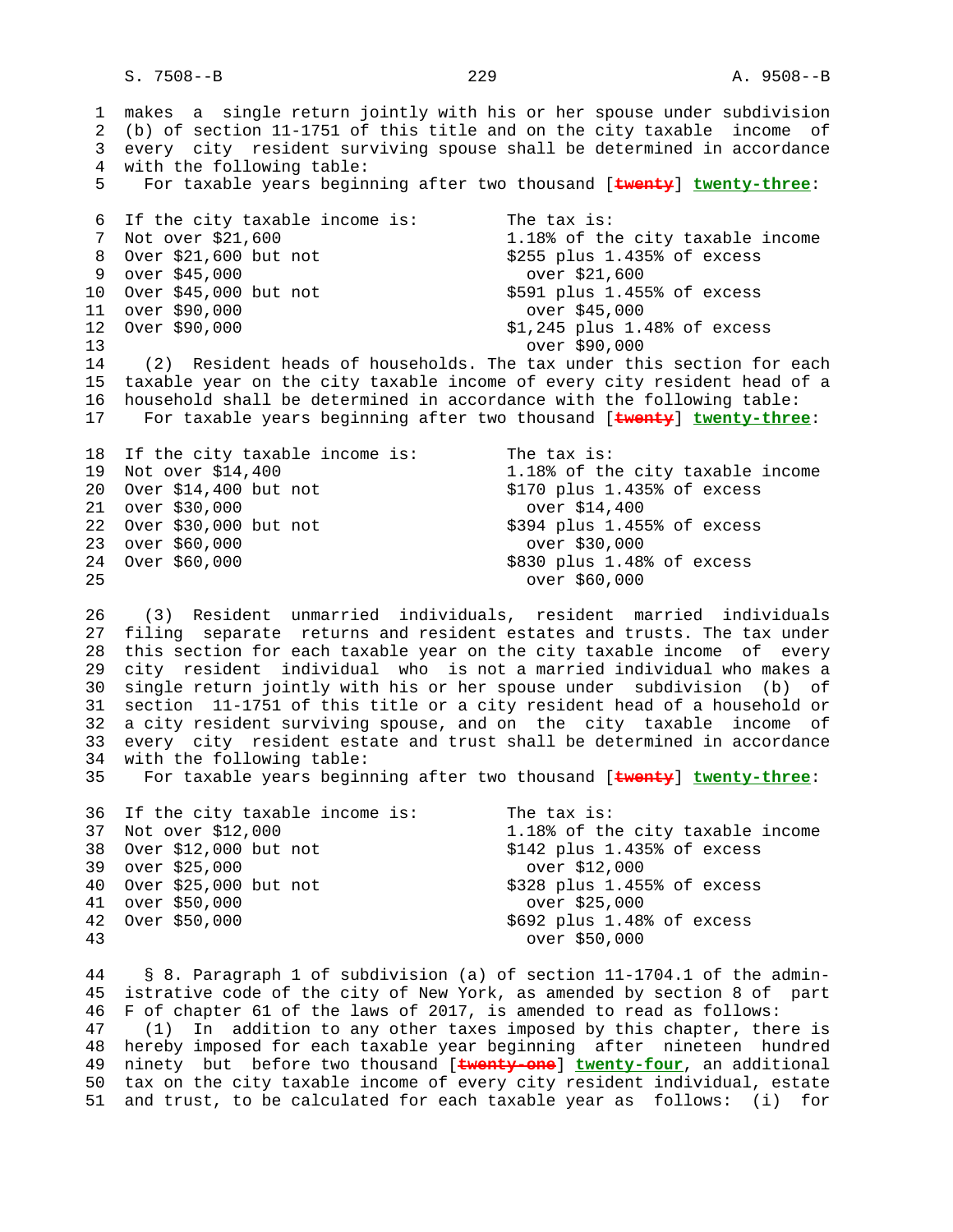1 each taxable year beginning after nineteen hundred ninety but before 2 nineteen hundred ninety-nine, at the rate of fourteen percent of the sum 3 of the taxes for each such taxable year determined pursuant to section 4 11-1701 and section 11-1704 of this subchapter; and (ii) for each taxa- 5 ble year beginning after nineteen hundred ninety-eight, at the rate of 6 fourteen percent of the tax for such taxable year determined pursuant to 7 such section 11-1701.

8 § 9. Subdivision (a) of section 11-2002 of the administrative code of<br>9 the city of New York, as amended by section 9 of part F of chapter 61 of the city of New York, as amended by section 9 of part F of chapter 61 of 10 the laws of 2017, is amended to read as follows:

 11 (a) There are hereby imposed and there shall be paid sales taxes at 12 the rate of four and one-half percent on receipts from every sale of the 13 services of beauty, barbering, hair restoring, manicuring, pedicuring, 14 electrolysis, massage services and similar services, and every sale of 15 services by weight control salons, health salons, gymnasiums, turkish 16 and sauna bath and similar establishments and every charge for the use 17 of such facilities, whether or not any tangible personal property is 18 transferred in conjunction therewith; but excluding services rendered by 19 a physician, osteopath, dentist, nurse, physiotherapist, chiropractor, 20 podiatrist, optometrist, ophthalmic dispenser or a person performing 21 similar services licensed under title eight of the education law, as 22 amended, and excluding such services when performed on pets and other 23 animals, as authorized by subdivision (a) of section twelve hundred 24 twelve-A of the tax law. Provided, however, that the tax hereby imposed 25 shall not be imposed after November thirtieth, two thousand [**twenty**] 26 **twenty-three**.

 27 § 10. The opening paragraph of subdivision (a) of section 11-2040 of 28 the administrative code of the city of New York, as amended by section 29 10 of part F of chapter 61 of the laws of 2017, is amended to read as 30 follows:

 31 There is hereby imposed within the city and there shall be paid a tax 32 at the rate of four and one-half percent upon the receipts from every 33 sale, except for resale, of the following services, provided, however, 34 that the tax hereby imposed shall not be imposed after November thirti- 35 eth, two thousand [**twenty**] **twenty-three**, on receipts from sales of the 36 services specified in paragraph one of this subdivision:

 37 § 11. Section 4 of chapter 877 of the laws of 1975, relating to the 38 imposition of certain taxes in the city of New York, as amended by 39 section 11 of part F of chapter 61 of the laws of 2017, is amended to 40 read as follows:

 41 § 4. This act shall expire on December 31, [**2020**] **2023**, provided, 42 however, that it is hereby declared to be the express intention of the 43 legislature that the provisions of sections two and three of this act, 44 except with respect to the enforcement and collection of any tax arising 45 thereunder, shall remain in full force and effect only until the date of 46 such expiration, at which time the provisions of law amended by this act 47 shall be continued in full force and effect as they existed prior to the 48 enactment of this act.

 49 § 12. Section 6 of chapter 884 of the laws of 1975, relating to the 50 imposition of certain taxes in the city of New York, as amended by 51 section 12 of part F of chapter 61 of the laws of 2017, is amended to 52 read as follows:

 53 § 6. This act shall expire on December 31, [**2020**] **2023**, provided, 54 however, that it is hereby declared to be the express intention of the 55 legislature that the provisions of sections two, three and four of this 56 act, except with respect to the enforcement and collection of any tax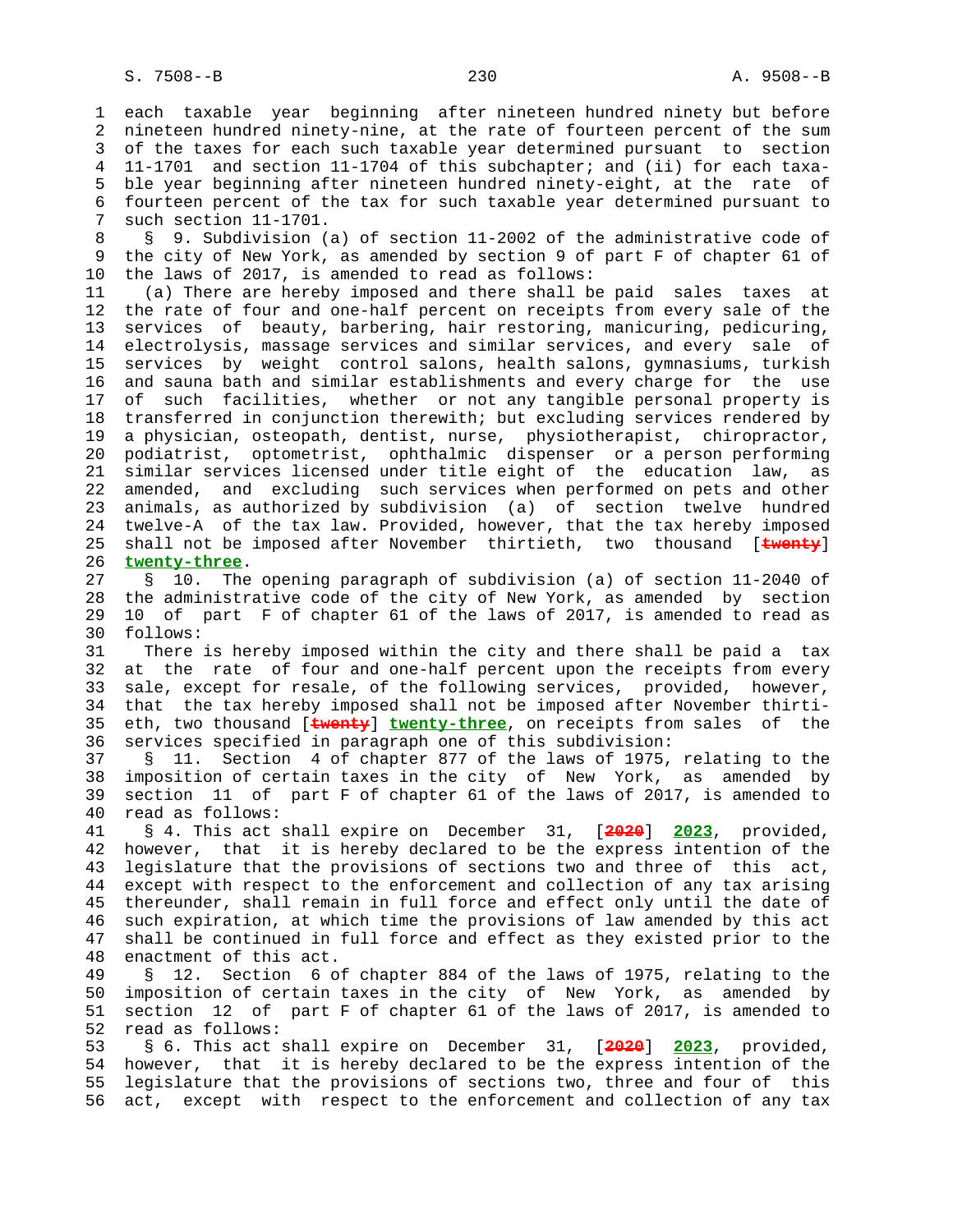1 arising thereunder, shall remain in full force and effect only until the 2 date of such expiration, at which time the provisions of law amended by 3 this act shall be continued in full force and effect as they existed 4 prior to the enactment of this act.

 5 § 13. Section 2 of chapter 882 of the laws of 1977, relating to the 6 imposition of certain taxes in the city of New York, as amended by 7 section 13 of part F of chapter 61 of the laws of 2017, is amended to 8 read as follows:<br>9 8 2. This act

 9 § 2. This act shall expire on December 31, [**2020**] **2023**, provided, 10 however, that it is hereby declared to be the express intention of the 11 legislature that the provisions of section one of this act, except with 12 respect to the enforcement and collection of any tax arising thereunder, 13 shall remain in full force and effect only until the date of such expi- 14 ration, at which time the provisions of law amended by this act shall be 15 continued in full force and effect as they existed prior to the enact- 16 ment of this act.

17 § 14. This act shall take effect immediately.

## 18 SUBPART H

 19 Section 1. This Subpart enacts into law major components of legis- 20 lation relating to issues deemed necessary for the state. Each component 21 is wholly contained within an Item identified as Items A though E. The 22 effective date for each particular provision contained within such Item 23 is set forth in the last section of such Item. Any provisions in any 24 section contained within an Item, including the effective date of the 25 Item, which makes reference to a section "of this act", when used in 26 connection with that particular component, shall be deemed to mean and 27 refer to the corresponding section of the Item in which it is found. 28 Section three of this Subpart sets forth the general effective date of 29 this Subpart.

### 30 ITEM A

 31 Section 1. Subparagraph (A) of paragraph 7 of subdivision (ee) of 32 section 1115 of the tax law, as amended by section 1 of part E of chap- 33 ter 61 of the laws of 2017, is amended to read as follows:

 34 (A) "Tenant" means a person who, as lessee, enters into a space lease 35 with a landlord for a term of ten years or more commencing on or after 36 September first, two thousand five, but not later than, in the case of a 37 space lease with respect to leased premises located in eligible areas as 38 defined in clause (i) of subparagraph (D) of this paragraph, September 39 first, two thousand [**twenty**] **twenty-three** and, in the case of a space 40 lease with respect to leased premises located in eligible areas as 41 defined in clause (ii) of subparagraph (D) of this paragraph not later 42 than September first, two thousand [**twenty-two**] **twenty-five**, of premises 43 for use as commercial office space in buildings located or to be located 44 in the eligible areas. A person who currently occupies premises for use 45 as commercial office space under an existing lease in a building in the 46 eligible areas shall not be eligible for exemption under this subdivi- 47 sion unless such existing lease, in the case of a space lease with 48 respect to leased premises located in eligible areas as defined in 49 clause (i) of subparagraph (D) of this paragraph expires according to 50 its terms before September first, two thousand [**twenty**] **twenty-three** or 51 such existing lease, in the case of a space lease with respect to leased 52 premises located in eligible areas as defined in clause (ii) of subpara-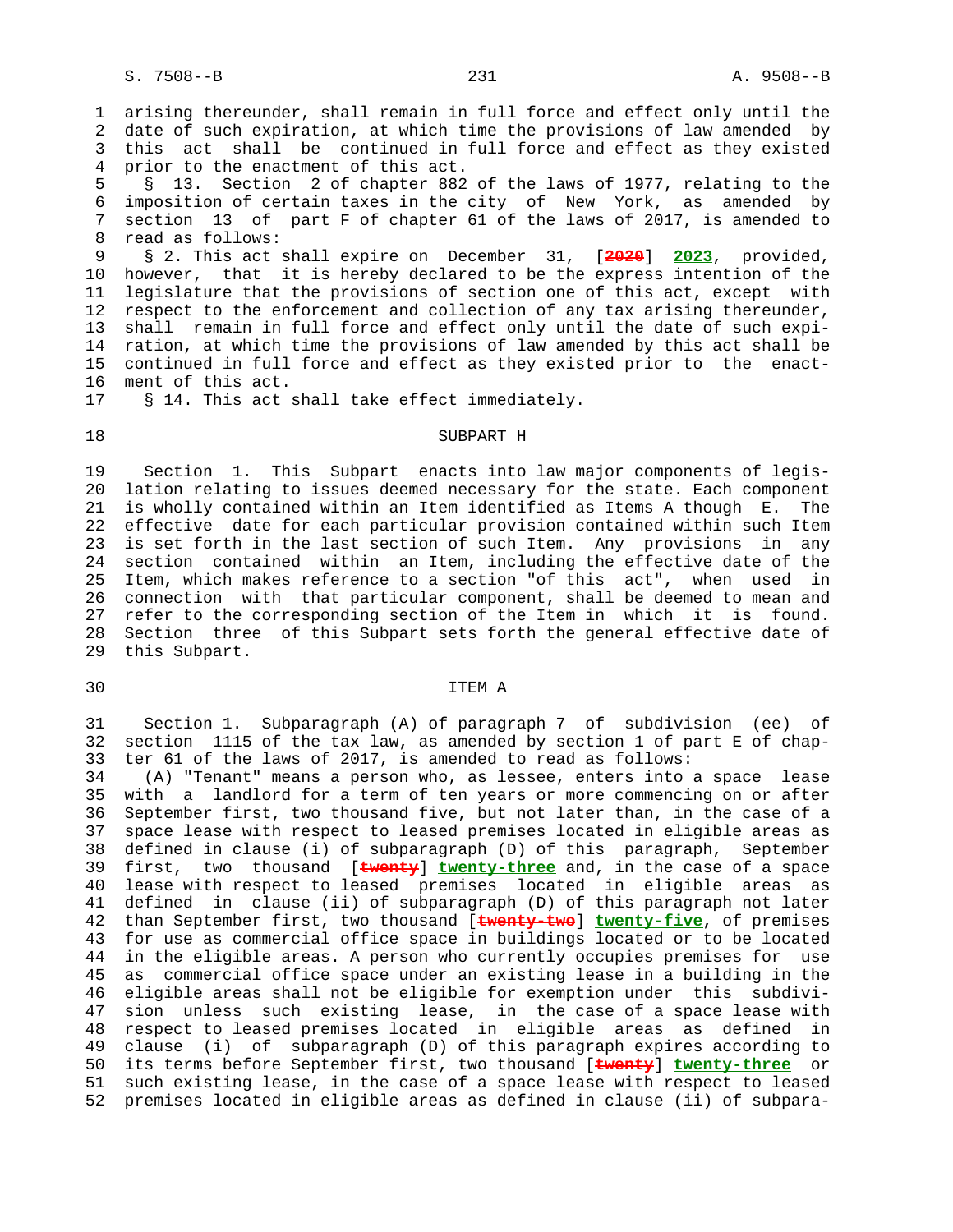1 graph (D) of this paragraph and such person enters into a space lease, 2 for a term of ten years or more commencing on or after September first, 3 two thousand five, of premises for use as commercial office space in a 4 building located or to be located in the eligible areas, provided that 5 such space lease with respect to leased premises located in eligible 6 areas as defined in clause (i) of subparagraph (D) of this paragraph 7 commences no later than September first, two thousand [**twenty**] **twenty-** 8 **three**, and provided that such space lease with respect to leased prem- 9 ises located in eligible areas as defined in clause (ii) of subparagraph 10 (D) of this paragraph commences no later than September first, two thou- 11 sand [**twenty-two**] **twenty-five** and provided, further, that such space 12 lease shall expire no earlier than ten years after the expiration of the 13 original lease.

 14 § 2. Section 2 of part C of chapter 2 of the laws of 2005 amending the 15 tax law relating to exemptions from sales and use taxes, as amended by 16 section 2 of part E of chapter 61 of the laws of 2017, is amended to 17 read as follows:

 18 § 2. This act shall take effect September 1, 2005 and shall expire and 19 be deemed repealed on December 1, [**2023**] **2026**, and shall apply to sales 20 made, uses occurring and services rendered on or after such effective 21 date, in accordance with the applicable transitional provisions of 22 sections 1106 and 1217 of the tax law; except that clause (i) of subpar- 23 agraph (D) of paragraph seven of subdivision (ee) of section 1115 of the 24 tax law, as added by section one of this act, shall expire and be deemed 25 repealed December 1, [**2021**] **2024**.

 26 § 3. Paragraph 1 of subdivision (b) of section 25-s of the general 27 city law, as amended by section 7 of part E of chapter 61 of the laws of 28 2017, is amended to read as follows:

 29 (1) non-residential premises that are wholly contained in property 30 that is eligible to obtain benefits under title two-D or two-F of arti- 31 cle four of the real property tax law, or would be eligible to receive 32 benefits under such article except that such property is exempt from 33 real property taxation and the requirements of paragraph (b) of subdivi- 34 sion seven of section four hundred eighty-nine-dddd of such title two-D, 35 or the requirements of subparagraph (ii) of paragraph (b) of subdivision 36 five of section four hundred eighty-nine-cccccc of such title two-F, 37 whichever is applicable, have not been satisfied, provided that applica- 38 tion for such benefits was made after May third, nineteen hundred eight- 39 y-five and prior to July first, two thousand [**twenty**] **twenty-three**, that 40 construction or renovation of such premises was described in such appli- 41 cation, that such premises have been substantially improved by such 42 construction or renovation so described, that the minimum required 43 expenditure as defined in such title two-D or two-F, whichever is appli- 44 cable, has been made, and that such real property is located in an 45 eligible area; or

 46 § 4. Paragraph 3 of subdivision (b) of section 25-s of the general 47 city law, as amended by section 8 of part E of chapter 61 of the laws of 48 2017, is amended to read as follows:

 49 (3) non-residential premises that are wholly contained in real proper- 50 ty that has obtained approval after October thirty-first, two thousand 51 and prior to July first, two thousand [**twenty**] **twenty-three** for financ- 52 ing by an industrial development agency established pursuant to article 53 eighteen-A of the general municipal law, provided that such financing 54 has been used in whole or in part to substantially improve such premises 55 (by construction or renovation), and that expenditures have been made 56 for improvements to such real property in excess of ten per centum of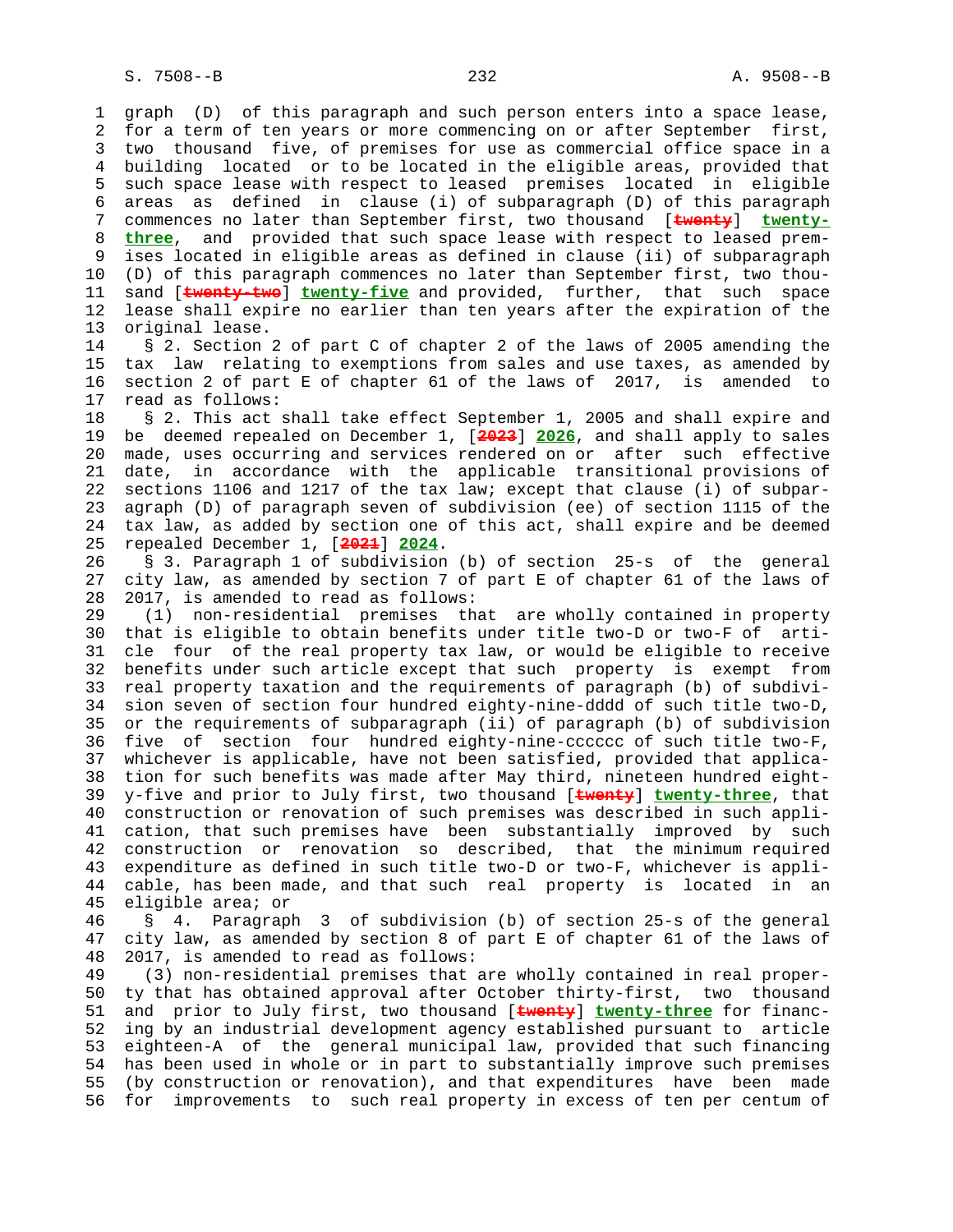1 the value at which such real property was assessed for tax purposes for 2 the tax year in which such improvements commenced, that such expendi- 3 tures have been made within thirty-six months after the earlier of (i) 4 the issuance by such agency of bonds for such financing, or (ii) the 5 conveyance of title to such property to such agency, and that such real 6 property is located in an eligible area; or

 7 § 5. Paragraph 5 of subdivision (b) of section 25-s of the general 8 city law, as amended by section 9 of part E of chapter 61 of the laws of 9 2017, is amended to read as follows: 2017, is amended to read as follows:

 10 (5) non-residential premises that are wholly contained in real proper- 11 ty owned by such city or the New York state urban development corpo- 12 ration, or a subsidiary thereof, a lease for which was approved in 13 accordance with the applicable provisions of the charter of such city or 14 by the board of directors of such corporation, and such approval was 15 obtained after October thirty-first, two thousand and prior to July 16 first, two thousand [**twenty**] **twenty-three**, provided, however, that such 17 premises were constructed or renovated subsequent to such approval, that 18 expenditures have been made subsequent to such approval for improvements 19 to such real property (by construction or renovation) in excess of ten 20 per centum of the value at which such real property was assessed for tax 21 purposes for the tax year in which such improvements commenced, that 22 such expenditures have been made within thirty-six months after the 23 effective date of such lease, and that such real property is located in 24 an eligible area; or

 25 § 6. Paragraph 2 of subdivision (c) of section 25-t of the general 26 city law, as amended by section 10 of part E of chapter 61 of the laws 27 of 2017, is amended to read as follows:

 28 (2) No eligible energy user, qualified eligible energy user, on-site 29 cogenerator, or clean on-site cogenerator shall receive a rebate pursu- 30 ant to this article until it has obtained a certification from the 31 appropriate city agency in accordance with a local law enacted pursuant 32 to this section. No such certification for a qualified eligible energy 33 user shall be issued on or after November first, two thousand. No such 34 certification of any other eligible energy user, on-site cogenerator, or clean on-site cogenerator shall be issued on or after July first, two 36 thousand [**twenty**] **twenty-three**.

 37 § 7. Paragraph 1 of subdivision (a) of section 25-aa of the general 38 city law, as amended by section 11 of part E of chapter 61 of the laws 39 of 2017, is amended to read as follows:

 40 (1) is eligible to obtain benefits under title two-D or two-F of arti- 41 cle four of the real property tax law, or would be eligible to receive 42 benefits under such title except that such property is exempt from real 43 property taxation and the requirements of paragraph (b) of subdivision 44 seven of section four hundred eighty-nine-dddd of such title two-D, or 45 the requirements of subparagraph (ii) of paragraph (b) of subdivision 46 five of section four hundred eighty-nine-cccccc of such title two-F, 47 whichever is applicable, of the real property tax law have not been 48 satisfied, provided that application for such benefits was made after 49 the thirtieth day of June, nineteen hundred ninety-five and before the 50 first day of July, two thousand [**twenty**] **twenty-three**, that construction 51 or renovation of such building or structure was described in such appli- 52 cation, that such building or structure has been substantially improved 53 by such construction or renovation, and (i) that the minimum required 54 expenditure as defined in such title has been made, or (ii) where there 55 is no applicable minimum required expenditure, the building was 56 constructed within such period or periods of time established by title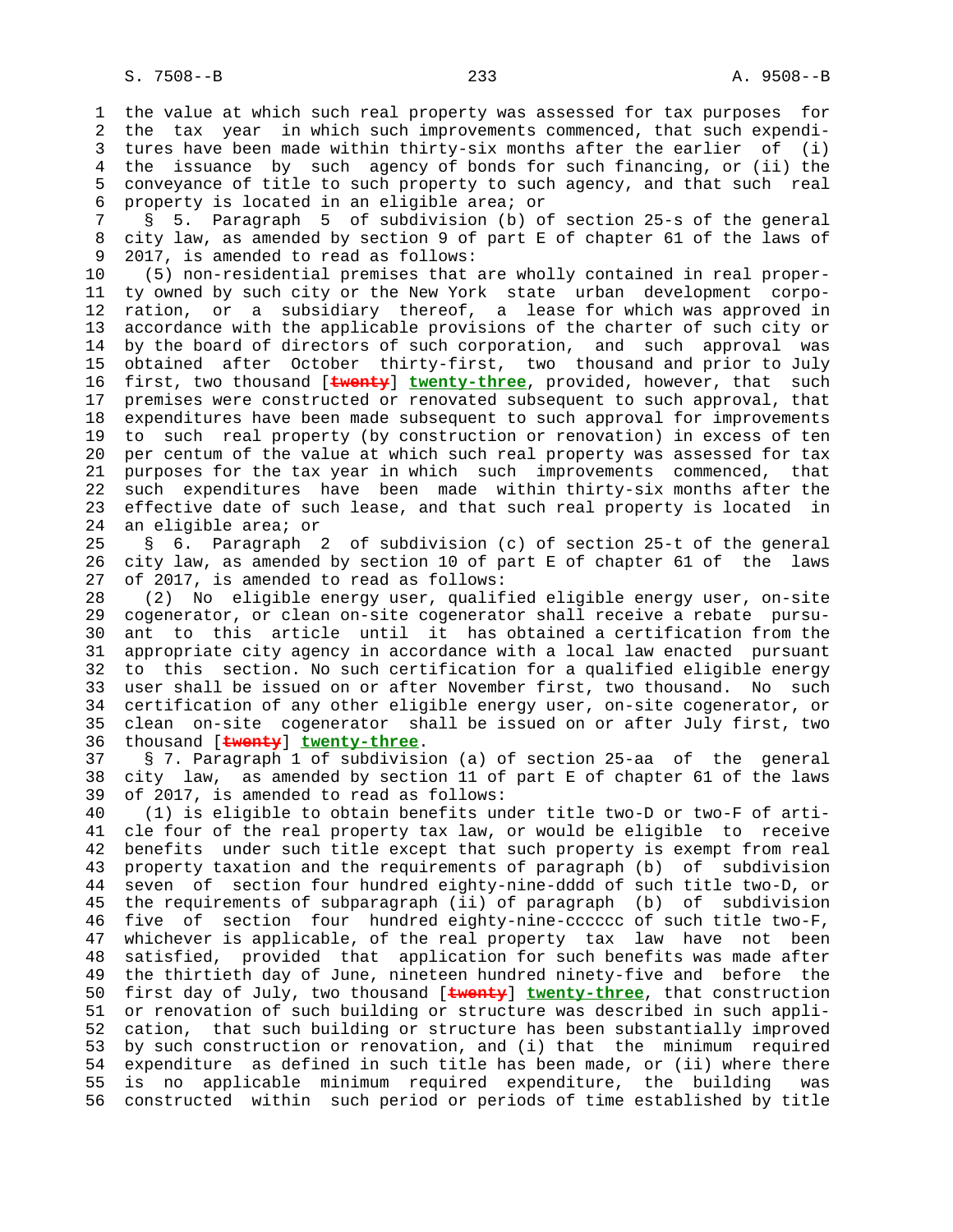1 two-D or two-F, whichever is applicable, of article four of the real 2 property tax law for construction of a new building or structure; or

 3 § 8. Paragraphs 2 and 3 of subdivision (a) of section 25-aa of the 4 general city law, as amended by section 12 of part E of chapter 61 of 5 the laws of 2017, are amended to read as follows:

 6 (2) has obtained approval after the thirtieth day of June, nineteen 7 hundred ninety-five and before the first day of July, two thousand 8 [**twenty**] **twenty-three**, for financing by an industrial development agency established pursuant to article eighteen-A of the general municipal law, 10 provided that such financing has been used in whole or in part to 11 substantially improve such building or structure by construction or 12 renovation, that expenditures have been made for improvements to such 13 real property in excess of twenty per centum of the value at which such 14 real property was assessed for tax purposes for the tax year in which 15 such improvements commenced, and that such expenditures have been made 16 within thirty-six months after the earlier of (i) the issuance by such 17 agency of bonds for such financing, or (ii) the conveyance of title to 18 such building or structure to such agency; or

 19 (3) is owned by the city of New York or the New York state urban 20 development corporation, or a subsidiary corporation thereof, a lease 21 for which was approved in accordance with the applicable provisions of 22 the charter of such city or by the board of directors of such corpo- 23 ration, as the case may be, and such approval was obtained after the 24 thirtieth day of June, nineteen hundred ninety-five and before the first 25 day of July, two thousand [**twenty**] **twenty-three**, provided that expendi- 26 tures have been made for improvements to such real property in excess of 27 twenty per centum of the value at which such real property was assessed 28 for tax purposes for the tax year in which such improvements commenced, 29 and that such expenditures have been made within thirty-six months after 30 the effective date of such lease; or

 31 § 9. Subdivision (f) of section 25-bb of the general city law, as 32 amended by section 13 of part E of chapter 61 of the laws of 2017, is 33 amended to read as follows:

 34 (f) Application and certification. An owner or lessee of a building or 35 structure located in an eligible revitalization area, or an agent of 36 such owner or lessee, may apply to such department of small business 37 services for certification that such building or structure is an eligi- 38 ble building or targeted eligible building meeting the criteria of 39 subdivision (a) or (q) of section twenty-five-aa of this article. 40 Application for such certification must be filed after the thirtieth day 41 of June, nineteen hundred ninety-five and before a building permit is 42 issued for the construction or renovation required by such subdivisions 43 and before the first day of July, two thousand [**twenty**] **twenty-three**, 44 provided that no certification for a targeted eligible building shall be 45 issued after October thirty-first, two thousand. Such application shall 46 identify expenditures to be made that will affect eligibility under such 47 subdivision (a) or (q). Upon completion of such expenditures, an appli- 48 cant shall supplement such application to provide information (i) estab- 49 lishing that the criteria of such subdivision (a) or (q) have been met; 50 (ii) establishing a basis for determining the amount of special rebates, 51 including a basis for an allocation of the special rebate among eligible 52 revitalization area energy users purchasing or otherwise receiving ener- 53 gy services from an eligible redistributor of energy or a qualified 54 eligible redistributor of energy; and (iii) supporting an allocation of 55 charges for energy services between eligible charges and other charges. 56 Such department shall certify a building or structure as an eligible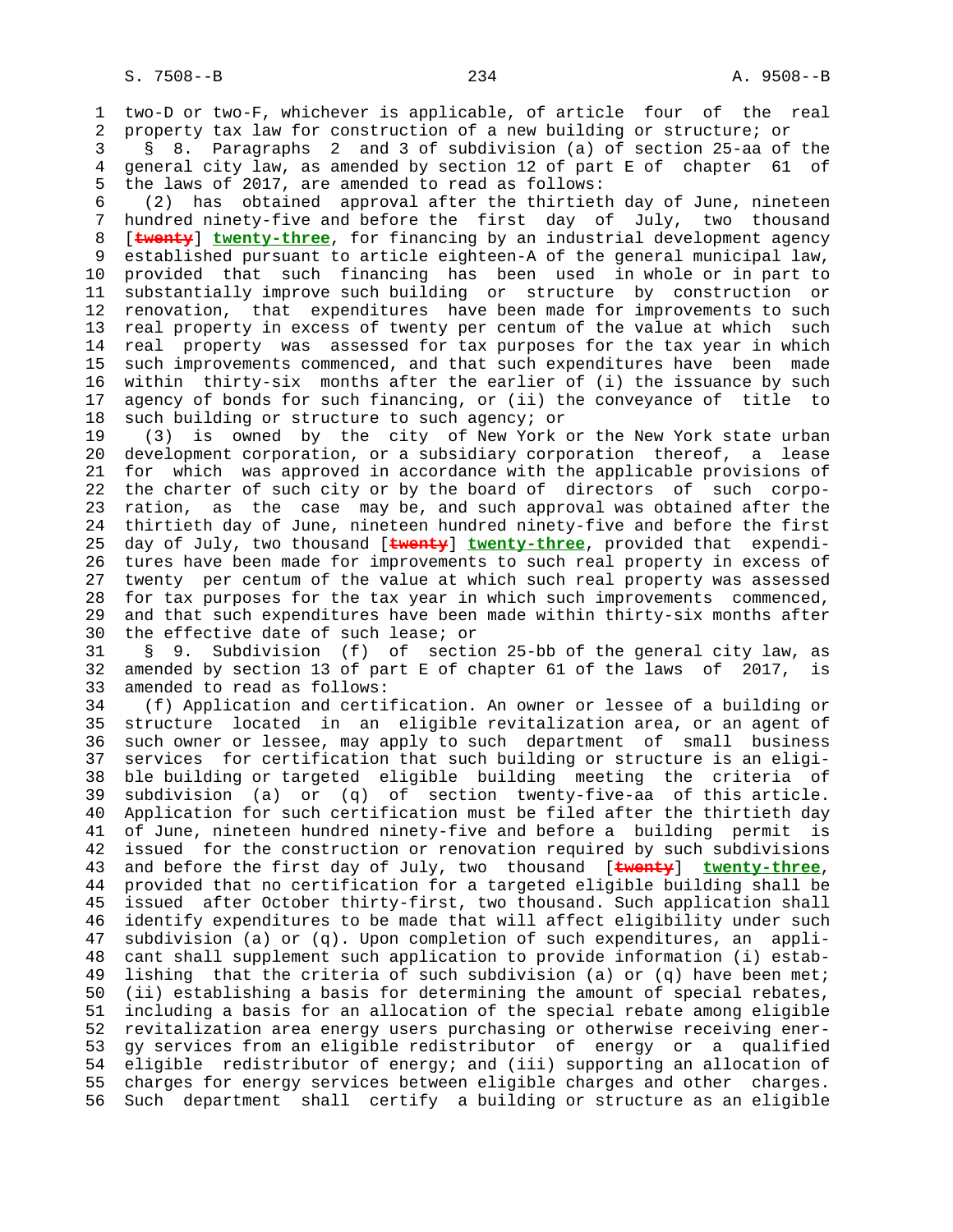1 building or targeted eligible building after receipt and review of such 2 information and upon a determination that such information establishes 3 that the building or structure qualifies as an eligible building or 4 targeted eligible building. Such department shall mail such certif- 5 ication or notice thereof to the applicant upon issuance. Such certif- 6 ication shall remain in effect provided the eligible redistributor of 7 energy or qualified eligible redistributor of energy reports any changes 8 that materially affect the amount of the special rebates to which it is<br>9 entitled or the amount of reduction required by subdivision (c) of this entitled or the amount of reduction required by subdivision (c) of this 10 section in an energy services bill of an eligible revitalization area 11 energy user and otherwise complies with the requirements of this arti- 12 cle. Such department shall notify the private utility or public utility 13 service required to make a special rebate to such redistributor of the 14 amount of such special rebate established at the time of certification 15 and any changes in such amount and any suspension or termination by such 16 department of certification under this subdivision. Such department may 17 require some or all of the information required as part of an applica- 18 tion or other report be provided by a licensed engineer.

 19 § 10. Paragraph 1 of subdivision (i) of section 22-601 of the adminis- 20 trative code of the city of New York, as amended by section 14 of part E 21 of chapter 61 of the laws of 2017, is amended to read as follows:

 22 (1) Non-residential premises that are wholly contained in property 23 that is eligible to obtain benefits under part four or part five of 24 subchapter two of chapter two of title eleven of this code, or would be 25 eligible to receive benefits under such chapter except that such proper- 26 ty is exempt from real property taxation and the requirements of para- 27 graph two of subdivision g of section 11-259 of this code, or the 28 requirements of subparagraph (b) of paragraph two of subdivision e of 29 section 11-270 of this code, whichever is applicable, have not been 30 satisfied, provided that application for such benefits was made after 31 May third, nineteen hundred eighty-five and prior to July first, two 32 thousand [**twenty**] **twenty-three**, that construction or renovation of such 33 premises was described in such application, that such premises have been 34 substantially improved by such construction or renovation so described, 35 that the minimum required expenditure as defined in such part four or 36 part five, whichever is applicable, has been made, and that such real 37 property is located in an eligible area; or

 38 § 11. Paragraph 3 of subdivision (i) of section 22-601 of the adminis- 39 trative code of the city of New York, as amended by section 15 of part E 40 of chapter 61 of the laws of 2017, is amended to read as follows:

 41 (3) non-residential premises that are wholly contained in real proper- 42 ty that has obtained approval after October thirty-first, two thousand 43 and prior to July first, two thousand [**twenty**] **twenty-three** for financ- 44 ing by an industrial development agency established pursuant to article 45 eighteen-A of the general municipal law, provided that such financing 46 has been used in whole or in part to substantially improve such premises 47 (by construction or renovation), and that expenditures have been made 48 for improvements to such real property in excess of ten per centum of 49 the value at which such real property was assessed for tax purposes for 50 the tax year in which such improvements commenced, that such expendi- 51 tures have been made within thirty-six months after the earlier of (i) 52 the issuance by such agency of bonds for such financing, or (ii) the 53 conveyance of title to such property to such agency, and that such real 54 property is located in an eligible area; or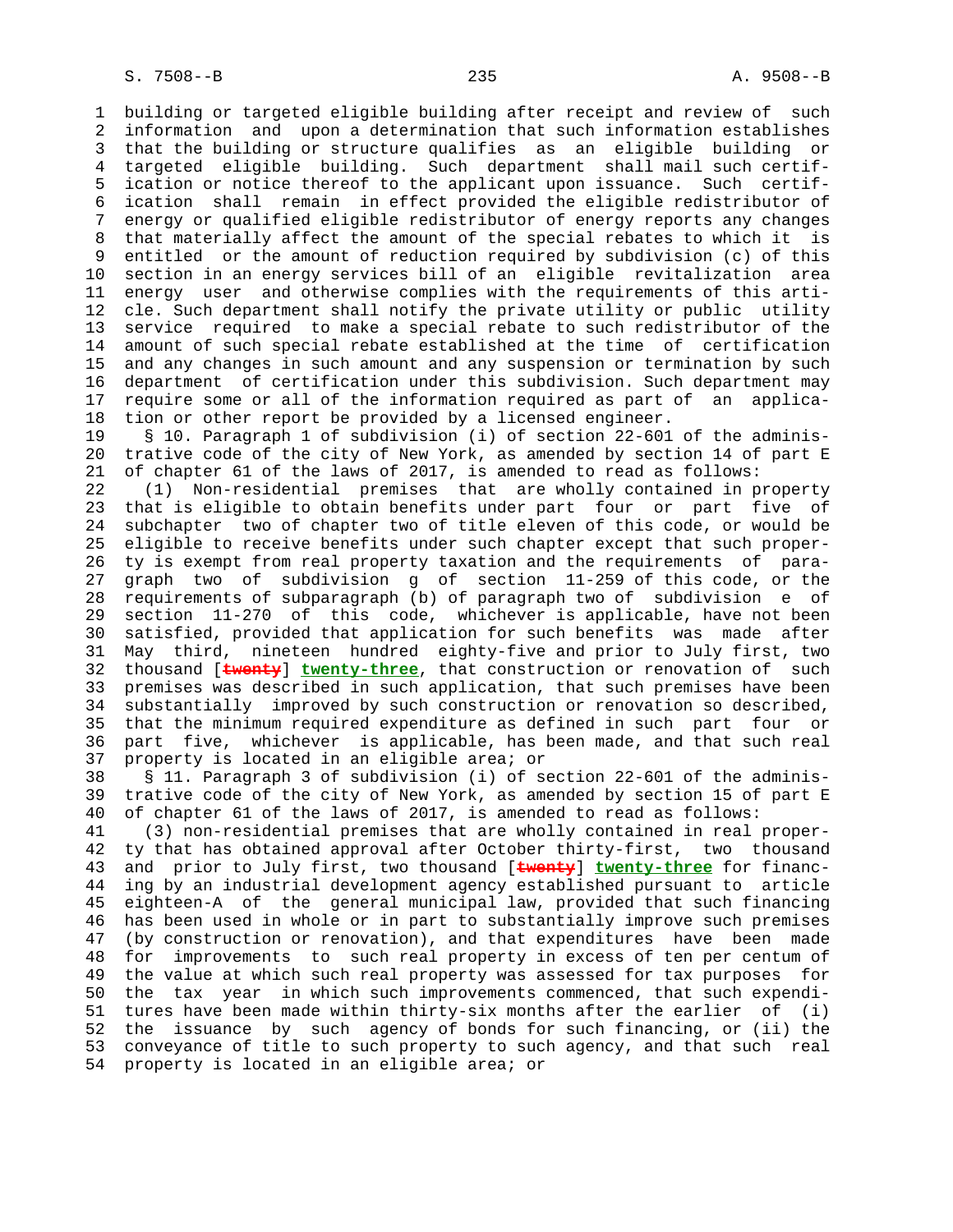1 § 12. Paragraph 5 of subdivision (i) of section 22-601 of the adminis- 2 trative code of the city of New York, as amended by section 16 of part E 3 of chapter 61 of the laws of 2017, is amended to read as follows:

 4 (5) non-residential premises that are wholly contained in real proper- 5 ty owned by such city or the New York state urban development corpo- 6 ration, or a subsidiary thereof, a lease for which was approved in 7 accordance with the applicable provisions of the charter of such city or 8 by the board of directors of such corporation, and such approval was 9 obtained after October thirty-first, two thousand and prior to July 10 first, two thousand [**twenty**] **twenty-three**, provided, however, that such 11 premises were constructed or renovated subsequent to such approval, that 12 expenditures have been made subsequent to such approval for improvements 13 to such real property (by construction or renovation) in excess of ten 14 per centum of the value at which such real property was assessed for tax 15 purposes for the tax year in which such improvements commenced, that 16 such expenditures have been made within thirty-six months after the 17 effective date of such lease, and that such real property is located in 18 an eligible area; or

 19 § 13. Paragraph 1 of subdivision (c) of section 22-602 of the adminis- 20 trative code of the city of New York, as amended by section 17 of part 21 E of chapter 61 of the laws of 2017, is amended to read as follows:

 22 (1) No eligible energy user, qualified eligible energy user, on-site 23 cogenerator, clean on-site cogenerator or special eligible energy user 24 shall receive a rebate pursuant to this chapter until it has obtained a 25 certification as an eligible energy user, qualified eligible energy 26 user, on-site cogenerator, clean on-site cogenerator or special eligible 27 energy user, respectively, from the commissioner of small business 28 services. No such certification for a qualified eligible energy user 29 shall be issued on or after July first, two thousand three. No such 30 certification of any other eligible energy user, on-site cogenerator or 31 clean on-site cogenerator shall be issued on or after July first, two 32 thousand [**twenty**] **twenty-three**. The commissioner of small business 33 services, after notice and hearing, may revoke a certification issued 34 pursuant to this subdivision where it is found that eligibility criteria 35 have not been met or that compliance with conditions for continued 36 eligibility has not been maintained. The corporation counsel may main- 37 tain a civil action to recover an amount equal to any benefits improper- 38 ly obtained.

 39 § 14. Subparagraph (b-2) of paragraph 2 of subdivision i of section 40 11-704 of the administrative code of the city of New York, as amended by 41 section 18 of part E of chapter 61 of the laws of 2017, is amended to 42 read as follows:

 43 (b-2) The amount of the special reduction allowed by this subdivision 44 with respect to a lease other than a sublease commencing between July 45 first, two thousand five and June thirtieth, two thousand [**twenty**] **twen-** 46 **ty-three** with an initial or renewal lease term of at least five years 47 shall be determined as follows:

 48 (i) For the base year the amount of such special reduction shall be 49 equal to the base rent for the base year.

 50 (ii) For the first, second, third and fourth twelve-month periods 51 following the base year the amount of such special reduction shall be 52 equal to the lesser of (A) the base rent for each such twelve-month 53 period or (B) the base rent for the base year.

 54 § 15. Subdivision 9 of section 499-aa of the real property tax law, as 55 amended by section 19 of part E of chapter 61 of the laws of 2017, is 56 amended to read as follows: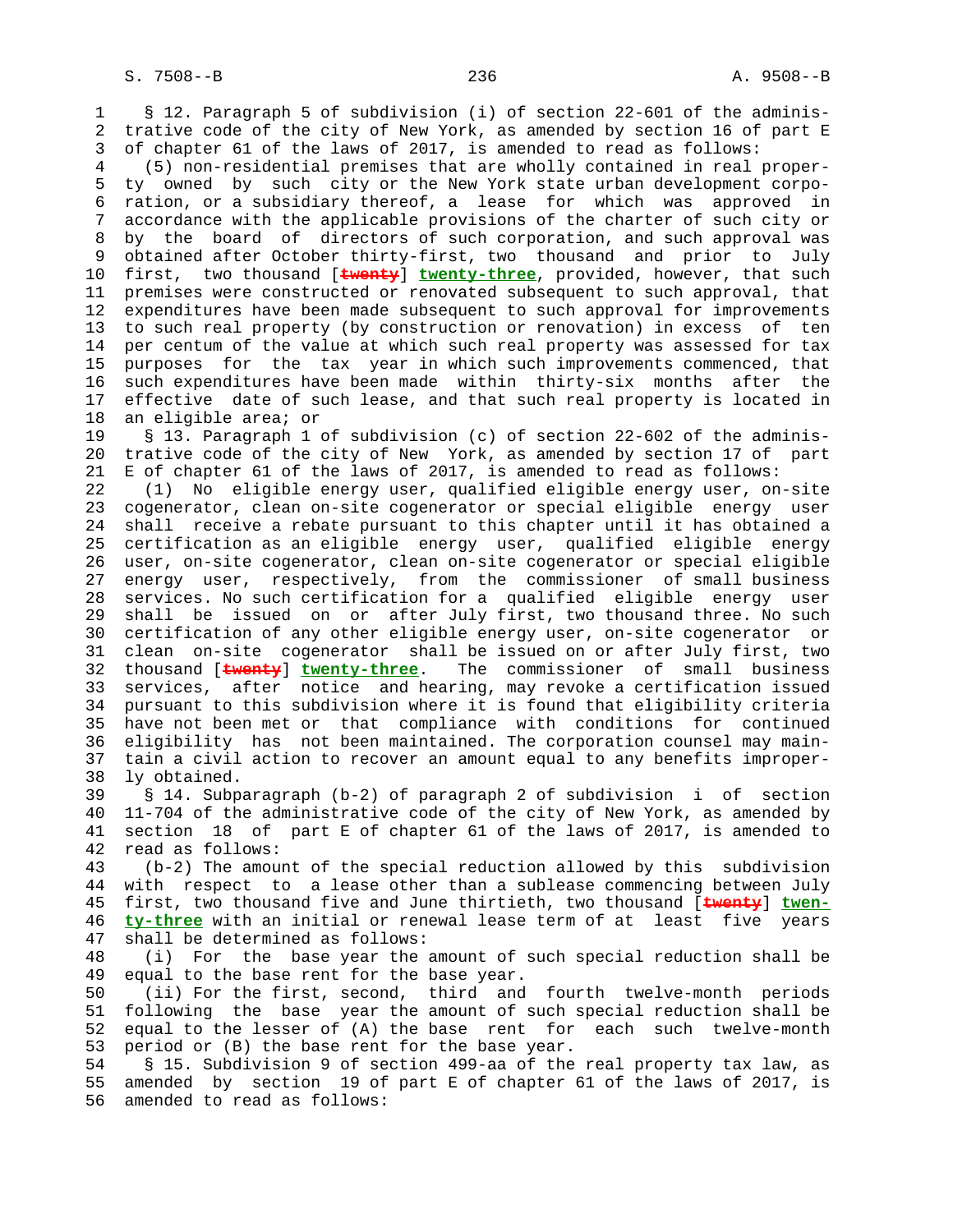1 9. "Eligibility period." The period commencing April first, nineteen 2 hundred ninety-five and terminating March thirty-first, two thousand 3 one, provided, however, that with respect to eligible premises defined 4 in subparagraph (i) of paragraph (b) of subdivision ten of this section, 5 the period commencing July first, two thousand and terminating June 6 thirtieth, two thousand [**twenty-one**] **twenty-four**, and provided, further, 7 however, that with respect to eligible premises defined in subparagraph 8 (ii) of paragraph (b) or paragraph (c) of subdivision ten of this section, the period commencing July first, two thousand five and termi- 10 nating June thirtieth, two thousand [**twenty-one**] **twenty-four**. 11 § 16. Subparagraph (iii) of paragraph (a) of subdivision 3 of section 12 499-cc of the real property tax law, as amended by section 20 of part E 13 of chapter 61 of the laws of 2017, is amended to read as follows: 14 (iii) With respect to the eligible premises defined in subparagraph 15 (ii) of paragraph (b) or paragraph (c) of subdivision ten of section 16 four hundred ninety-nine-aa of this title and for purposes of determin- 17 ing whether the amount of expenditures required by subdivision one of 18 this section have been satisfied, expenditures on improvements to the 19 common areas of an eligible building shall be included only if work on 20 such improvements commenced and the expenditures are made on or after 21 July first, two thousand five and on or before December thirty-first, 22 two thousand [**twenty-one**] **twenty-four**; provided, however, that expendi- 23 tures on improvements to the common areas of an eligible building made 24 prior to three years before the lease commencement date shall not be 25 included. 26 § 17. Subdivisions 5 and 9 of section 499-a of the real property tax 27 law, as amended by section 21 of part E of chapter 61 of the laws of 28 2017, are amended to read as follows: 29 5. "Benefit period." The period commencing with the first day of the 30 month immediately following the rent commencement date and terminating 31 no later than sixty months thereafter, provided, however, that with 32 respect to a lease commencing on or after April first, nineteen hundred 33 ninety-seven with an initial lease term of less than five years, but not 34 less than three years, the period commencing with the first day of the 35 month immediately following the rent commencement date and terminating 36 no later than thirty-six months thereafter. Notwithstanding the forego- 37 ing sentence, a benefit period shall expire no later than March thirty- 38 first, two thousand [**twenty-seven**] **thirty**. 39 9. "Eligibility period." The period commencing April first, nineteen 40 hundred ninety-five and terminating March thirty-first, two thousand 41 [**twenty-one**] **twenty-four**. 42 § 18. Paragraph (a) of subdivision 3 of section 499-c of the real 43 property tax law, as amended by section 22 of part E of chapter 61 of 44 the laws of 2017, is amended to read as follows: 45 (a) For purposes of determining whether the amount of expenditures 46 required by subdivision one of this section have been satisfied, expend- 47 itures on improvements to the common areas of an eligible building shall 48 be included only if work on such improvements commenced and the expendi- 49 tures are made on or after April first, nineteen hundred ninety-five and 50 on or before September thirtieth, two thousand [**twenty-one**] **twenty-four**; 51 provided, however, that expenditures on improvements to the common areas 52 of an eligible building made prior to three years before the lease 53 commencement date shall not be included. 54 § 19. Subdivision 8 of section 499-d of the real property tax law, as 55 amended by section 23 of part E of chapter 61 of the laws of 2017, is 56 amended to read as follows: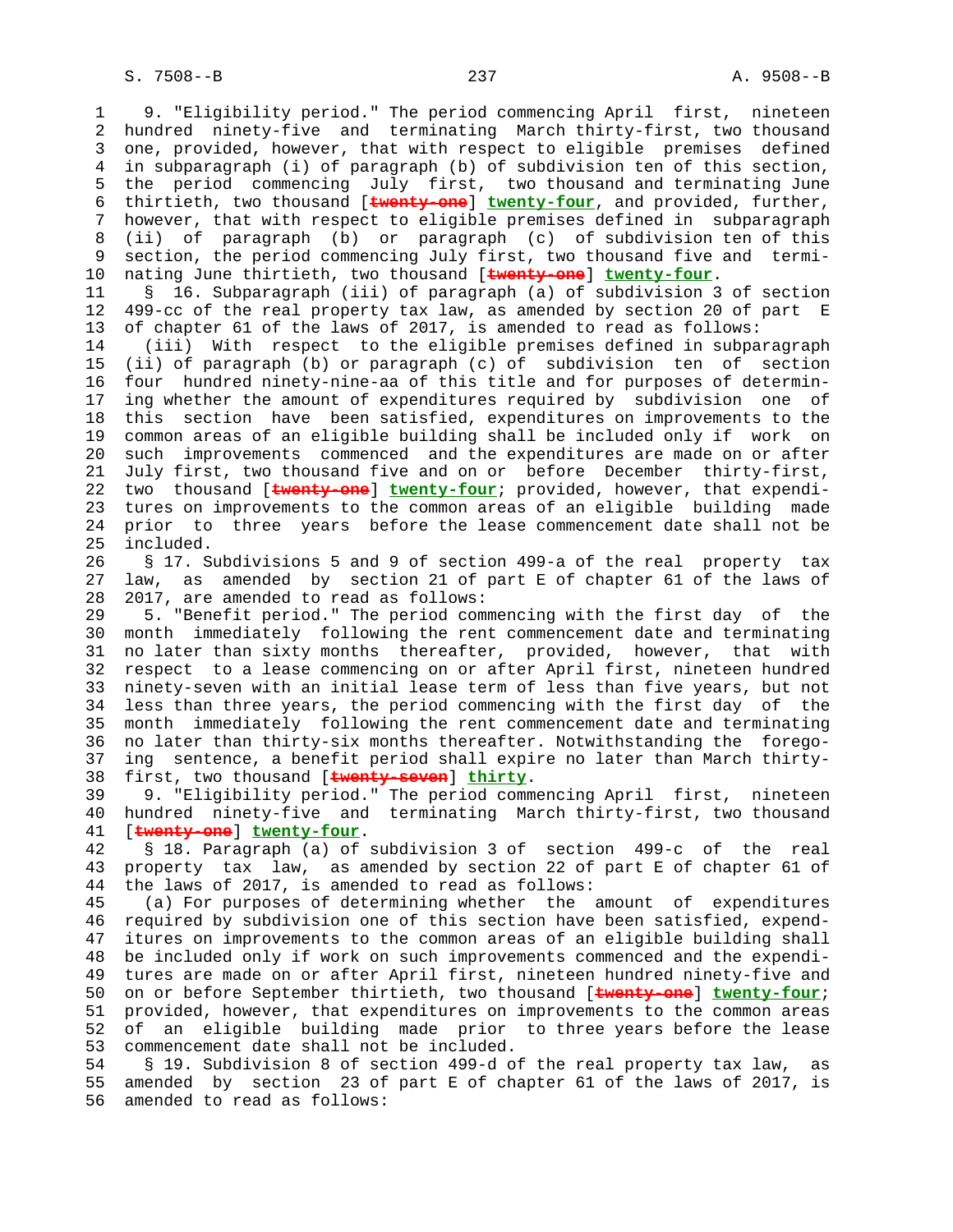1 8. Leases commencing on or after April first, nineteen hundred nine- 2 ty-seven shall be subject to the provisions of this title as amended by 3 chapter six hundred twenty-nine of the laws of nineteen hundred ninety- 4 seven, chapter one hundred eighteen of the laws of two thousand one, 5 chapter four hundred forty of the laws of two thousand three, chapter 6 sixty of the laws of two thousand seven, chapter twenty-two of the laws 7 of two thousand ten, chapter fifty-nine of the laws of two thousand 8 fourteen, chapter twenty of the laws of two thousand fifteen [**and the**]**,** 9 chapter of the laws of two thousand seventeen **and the chapter of the** 10 **laws of two thousand twenty** that [**added**] **amended** this phrase. Notwith- 11 standing any other provision of law to the contrary, with respect to 12 leases commencing on or after April first, nineteen hundred ninety-sev- 13 en, an application for a certificate of abatement shall be considered 14 timely filed if filed within one hundred eighty days following the lease 15 commencement date or within sixty days following the date chapter six 16 hundred twenty-nine of the laws of nineteen hundred ninety-seven became 17 a law, whichever is later.

 18 § 20. Subparagraph (a) of paragraph 2 of subdivision i of section 19 11-704 of the administrative code of the city of New York, as amended by 20 section 24 of part E of chapter 61 of the laws of 2017, is amended to 21 read as follows:

 22 (a) An eligible tenant of eligible taxable premises shall be allowed a 23 special reduction in determining the taxable base rent for such eligible 24 taxable premises. Such special reduction shall be allowed with respect 25 to the rent for such eligible taxable premises for a period not exceed- 26 ing sixty months or, with respect to a lease commencing on or after 27 April first, nineteen hundred ninety-seven with an initial lease term of 28 less than five years, but not less than three years, for a period not 29 exceeding thirty-six months, commencing on the rent commencement date 30 applicable to such eligible taxable premises, provided, however, that in 31 no event shall any special reduction be allowed for any period beginning 32 after March thirty-first, two thousand [**twenty-seven**] **thirty**. For 33 purposes of applying such special reduction, the base rent for the base 34 year shall, where necessary to determine the amount of the special 35 reduction allowable with respect to any number of months falling within 36 a tax period, be prorated by dividing the base rent for the base year by 37 twelve and multiplying the result by such number of months.

 38 § 21. This act shall take effect immediately, except that if this act 39 shall become a law after June 30, 2020, this act shall be deemed to have 40 been in full force and effect on and after June 30, 2020; provided, 41 further, that the amendments to subparagraph (A) of paragraph 7 of 42 subdivision (ee) of section 1115 of the tax law made by section one of 43 this act shall not affect the repeal of such subdivision and shall be 44 repealed therewith.

45 ITEM B

 46 Section 1. Paragraphs (d) and (e) of subdivision 1 of section 47 499-bbbb of the real property tax law, paragraph (d) as separately 48 amended by chapters 327 and 412 of the laws of 2018 and paragraph (e) as 49 added by chapter 412 of the laws of 2018, are amended to read as 50 follows:

 51 (d) if the solar electric generating system is placed in service on or 52 after January first, two thousand fourteen, and before January first, 53 two thousand [**twenty-one**] **twenty-four**, for each year of the compliance 54 period such tax abatement shall be the lesser of (i) five percent of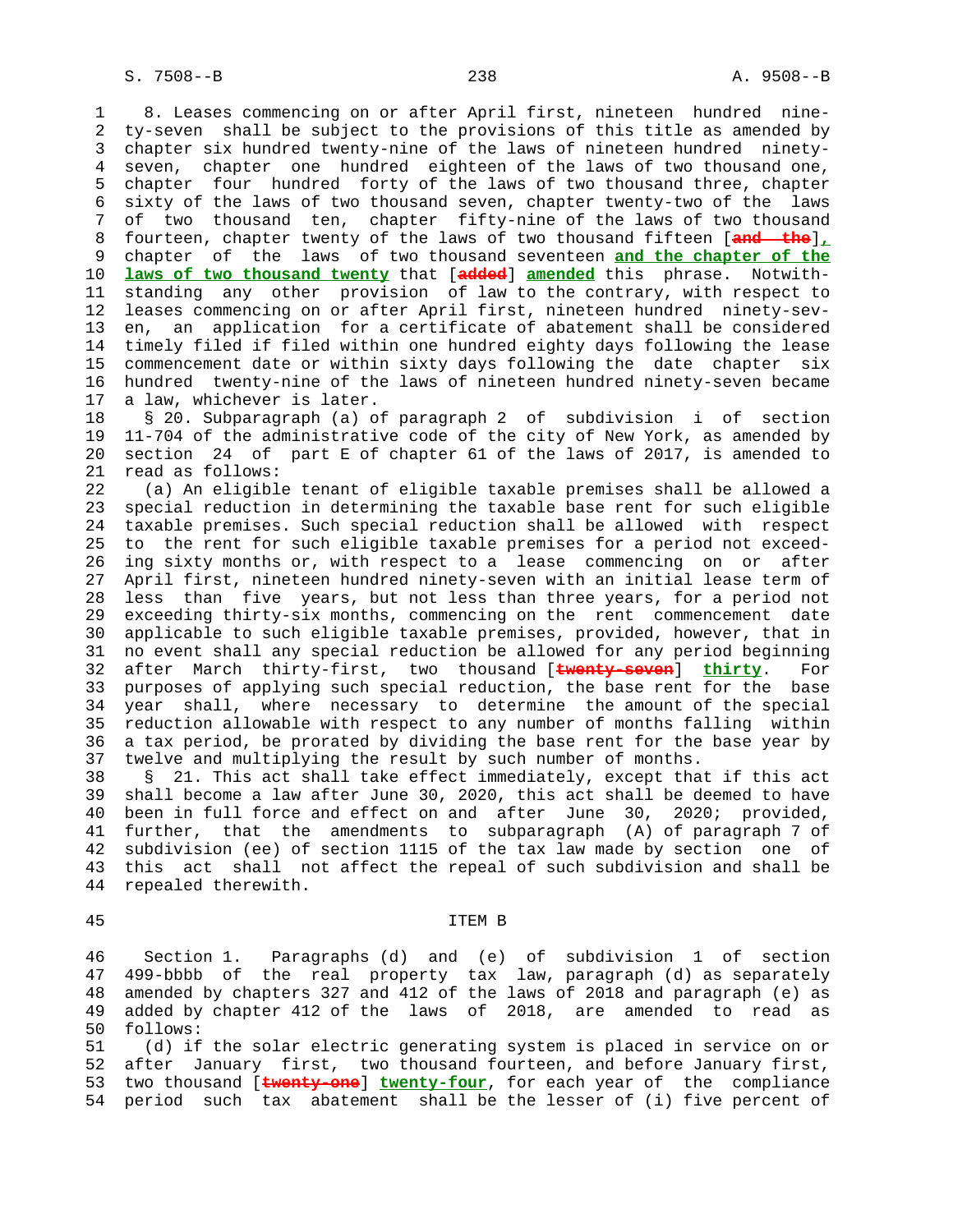S. 7508--B 239 A. 9508--B

 1 eligible solar electric generating system expenditures, (ii) the amount 2 of taxes payable in such tax year, or (iii) sixty-two thousand five 3 hundred dollars; or 4 (e) if electric energy storage equipment is placed in service on or 5 after January first, two thousand nineteen, and before January first, 6 two thousand [**twenty-one**] **twenty-four**, for each year of the compliance 7 period such tax abatement shall be the lesser of (i) ten percent of 8 eligible electric energy storage equipment expenditures, (ii) the amount<br>9 of taxes payable in such tax year, or (iii) sixty-two thousand five 9 of taxes payable in such tax year, or (iii) sixty-two thousand five 10 hundred dollars. 11 § 2. Subdivision 1 of section 499-cccc of the real property tax law, 12 as separately amended by chapters 327 and 412 of the laws of 2018, is

 14 1. To obtain a tax abatement pursuant to this title, an applicant must 15 file an application for tax abatement, which may be filed on or after 16 January first, two thousand nine, and on or before March fifteenth, two 17 thousand [**twenty-one**] **twenty-four**.

18 § 3. This act shall take effect immediately.

13 amended to read as follows:

19 ITEM C

 20 Section 1. Section 2 of part II of chapter 54 of the laws of 2016, 21 amending part C of chapter 58 of the laws of 2005 relating to 22 authorizing reimbursements for expenditures made by or on behalf of 23 social services districts for medical assistance for needy persons and 24 administration thereof, as amended by section 3 of part T of chapter 57 25 of the laws of 2018, is amended to read as follows:

 26 § 2. This act shall take effect immediately and shall expire and be 27 deemed repealed March 31, [**2020**] **2022**.

28 § 2. This act shall take effect immediately.

29 ITEM D

 30 Section 1. Section 13 of part D of chapter 58 of the laws of 2016, 31 relating to repealing certain provisions of the state finance law relat- 32 ing to the motorcycle safety fund, is amended to read as follows:

 33 § 13. This act shall take effect immediately; provided, however, that 34 section seven of this act shall take effect April 1, [**2020**] **2024**; 35 provided further, however, that the amendments to section 399-1 of the 36 vehicle and traffic law made by section one of this act shall not affect 37 the repeal of such section and shall be deemed repealed therewith; and 38 provided further, however, that the amendments to paragraph (a) of 39 subdivision 3 of section 89-b of the state finance law made by section 40 eleven of this act shall be subject to the expiration and reversion of 41 such paragraph pursuant to section 13 of part U1 of chapter 62 of the 42 laws of 2003, as amended, when upon such date the provisions of section 43 twelve of this act shall take effect.

44 § 2. This act shall take effect immediately.

## 45 ITEM E

 46 Section 1. Section 5 of chapter 589 of the laws of 2015, amending the 47 insurance law relating to catastrophic or reinsurance coverage issued to 48 certain small groups, as amended by chapter 202 of the laws of 2019, is 49 amended to read as follows: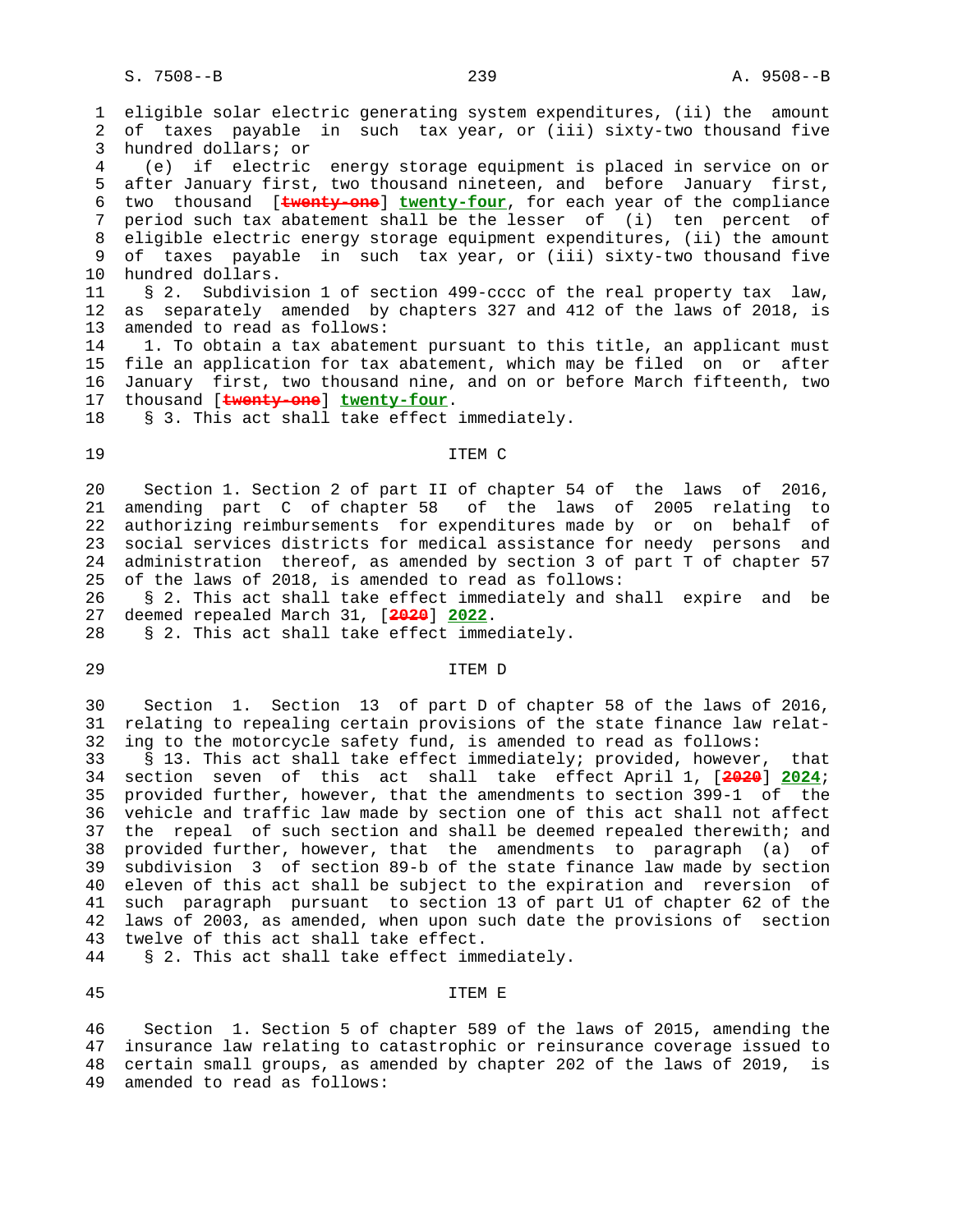1 § 5. This act shall take effect on the same date and in the same 2 manner as [**a**] chapter [**of the laws of 2015 amending the insurance law** 3 **relating to catastrophic or reinsurance coverage issued to certain small** 4 **groups, as proposed in legislative bills numbers S.5928-A and A.8134-A**] 5 **588 of the laws of 2015**, takes effect and shall be deemed repealed [**six**] 6 **seven** years thereafter. 7 § 2. Section 5 of chapter 588 of the laws of 2015, amending the insur- 8 ance law relating to catastrophic or reinsurance coverage issued to<br>9 certain small groups, as amended by chapter 202 of the laws of 2019, is certain small groups, as amended by chapter 202 of the laws of 2019, is 10 amended to read as follows: 11 § 5. This act shall take effect immediately; and shall be deemed 12 repealed [**6**] **7** years after it shall have become a law. 13 § 3. This act shall take effect immediately. 14 § 2. Severability clause. If any clause, sentence, paragraph, subdivi- 15 sion, section, or item of this subpart shall be adjudged by any court of 16 competent jurisdiction to be invalid, such judgment shall not affect, 17 impair, or invalidate the remainder thereof, but shall be confined in 18 its operation to the clause, sentence, paragraph, subdivision, section, 19 or item thereof directly involved in the controversy in which such judg- 20 ment shall have been rendered. It is hereby declared to be the intent of 21 the legislature that this act would have been enacted even if such 22 invalid provisions had not been included herein. 23 § 3. This act shall take effect immediately, provided, however, that 24 the applicable effective date of Items A through E of this act shall be 25 as specifically set forth in the last section of such Items. 26 § 2. Severability clause. If any clause, sentence, paragraph, subdivi- 27 sion, section, item, subpart or part of this act shall be adjudged by 28 any court of competent jurisdiction to be invalid, such judgment shall 29 not affect, impair, or invalidate the remainder thereof, but shall be 30 confined in its operation to the clause, sentence, paragraph, subdivi- 31 sion, section, item, subpart or part thereof directly involved in the 32 controversy in which such judgment shall have been rendered. It is here- 33 by declared to be the intent of the legislature that this act would have 34 been enacted even if such invalid provisions had not been included here- 35 in. 36 § 3. This act shall take effect immediately provided, however, that 37 the applicable effective date of Subparts A through H of this act shall 38 be as specifically set forth in the last section of such Subparts. 39 PART YYY 40 Section 1. Subdivision 12 of section 201 of the vehicle and traffic 41 law, as added by chapter 37 of the laws of 2019, is amended to read as 42 follows: 43 12. (a) Except as required for the commissioner to issue or renew a 44 driver's license or learner's permit that meets federal standards for 45 identification, **as necessary for an individual seeking acceptance into a** 46 **trusted traveler program, or to facilitate vehicle imports and/or** 47 **exports,** the commissioner, and any agent or employee of the commission- 48 er, shall not disclose or make accessible in any manner records or 49 information that he or she maintains, to any agency that primarily 50 enforces immigration law or to any employee or agent of such agency, 51 unless the commissioner is presented with a lawful court order or judi- 52 cial warrant signed by a judge appointed pursuant to article III of the 53 United States constitution. Upon receiving a request for such records or 54 information from an agency that primarily enforces immigration law, the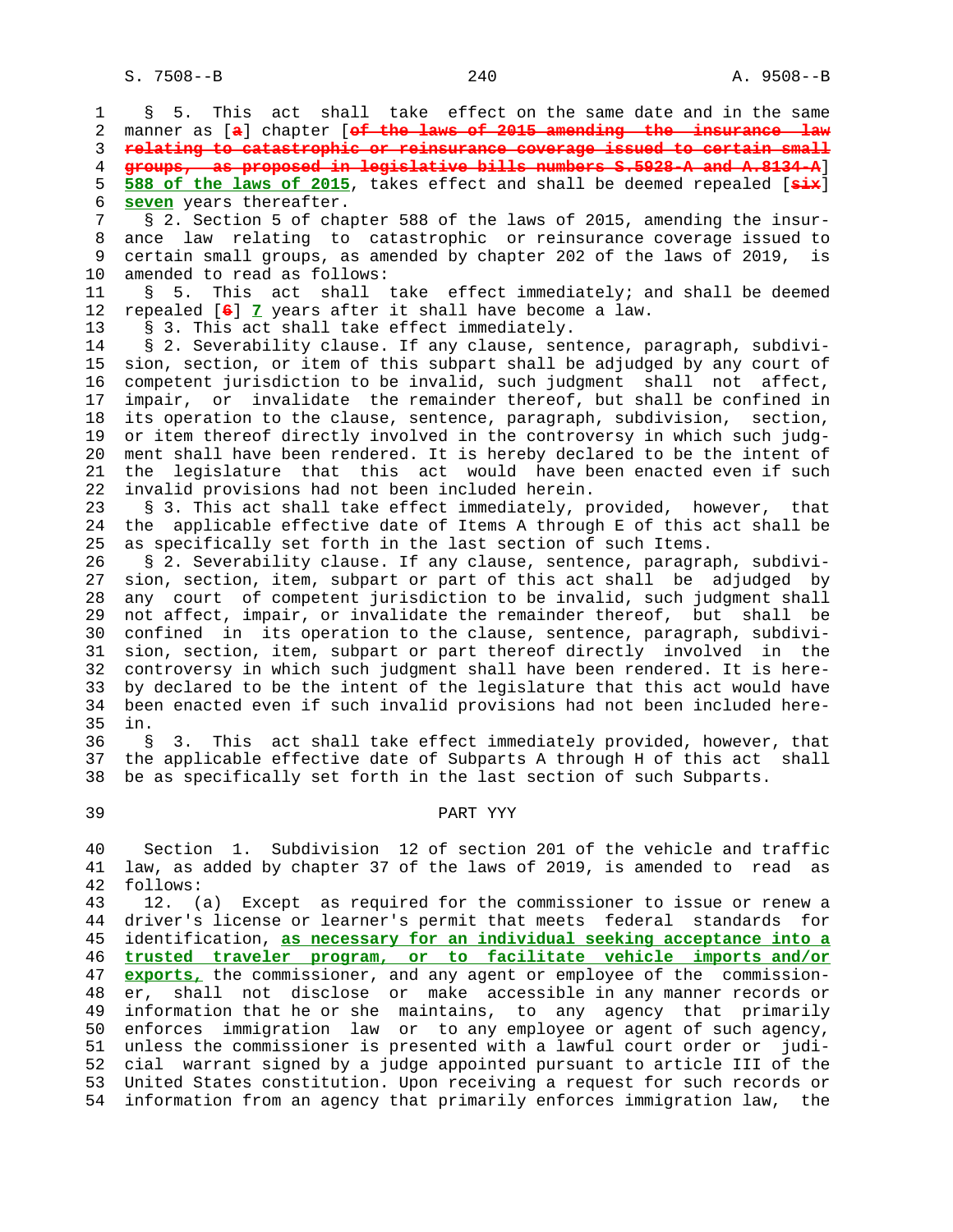1 commissioner shall, no later than three days after such request, notify 2 the individual about whom such information was requested, informing such 3 individual of the request and the identity of the agency that made such 4 request.

 5 (b) The commissioner shall require any person or entity that receives 6 or has access to records or information from the department to certify 7 to the commissioner, before such receipt or access, that such person or 8 entity shall not (i) use such records or information for civil immi-<br>9 gration purposes or (ii) disclose such records or information to any 9 gration purposes or (ii) disclose such records or information to any 10 agency that primarily enforces immigration law or to any employee or 11 agent of any such agency unless such disclosure is pursuant to a cooper- 12 ative arrangement between city, state and federal agencies which 13 arrangement does not enforce immigration law and which disclosure is 14 limited to the specific records or information being sought pursuant to 15 such arrangement. **Violation of such certification shall be a class E** 16 **felony.** In addition to any records required to be kept pursuant to 17 subdivision (c) of section 2721 of title 18 of the United States code, 18 any person or entity certifying pursuant to this paragraph shall keep 19 for a period of five years records of all uses and identifying each 20 person or entity that primarily enforces immigration law that received 21 department records or information from such certifying person or entity. 22 Such records shall be maintained in a manner and form prescribed by the 23 commissioner and shall be available for inspection by the commissioner 24 or his or her designee upon his or her request.

 25 (c) For purposes of this subdivision, the term "agency that primarily 26 enforces immigration law" shall include, but not be limited to, United 27 States immigration and customs enforcement and United States customs and 28 border protection, and any successor agencies having similar duties. 29 **Failure to maintain records as required by this subdivision shall be a** 30 **class E felony.**

31 § 2. This act shall take effect immediately.

## 32 PART ZZZ

 33 Section 1. The article heading of article 14 of the election law is 34 amended to read as follows: 35 CAMPAIGN RECEIPTS AND EXPENDITURES**;** 36 **PUBLIC FINANCING** 37 § 2. Sections 14-100 through 14-132 of the election law are designated 38 title I and a new title heading is added to read as follows: 39 **CAMPAIGN RECEIPTS AND EXPENDITURES** 40 § 3. Subdivision 1 of section 14-114 of the election law, as amended 41 by chapter 79 of the laws of 1992 and paragraphs a and b as amended by 42 chapter 659 of the laws of 1994, is amended to read as follows: 43 1. The following limitations apply to all contributions to candidates 44 for election to any public office or for nomination for any such office, 45 or for election to any party positions, and to all contributions to 46 political committees working directly or indirectly with any candidate 47 to aid or participate in such candidate's nomination or election, other 48 than any contributions to any party committee or constituted committee: 49 a. In any election for a public office to be voted on by the voters of 50 the entire state, or for nomination to any such office, no contributor 51 may make a contribution to any candidate or political committee, **partic-** 52 **ipating in the state's public campaign financing system pursuant to** 53 **title two of this article** and no **such** candidate or political committee 54 may accept any contribution from any contributor, which is in the aggre-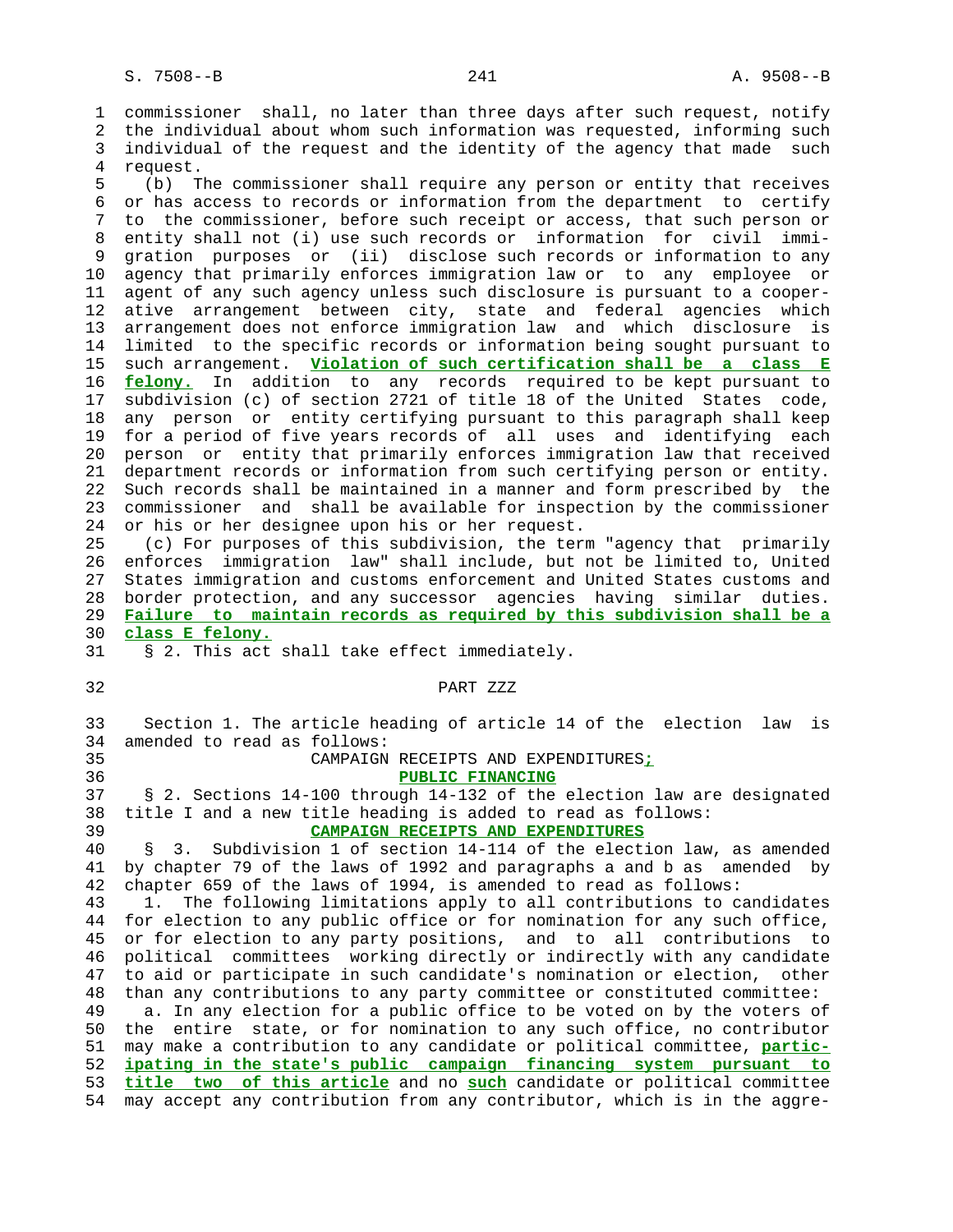1 gate amount greater than[**: (i) in the case of any nomination to public** 2 **office, the product of the total number of enrolled voters in the candi-** 3 **date's party in the state, excluding voters in inactive status, multi-** 4 **plied by \$.005, but such amount shall be not less than four thousand** 5 **dollars nor more than twelve**] **eighteen** thousand dollars [**as increased or** 6 **decreased by the cost of living adjustment described in paragraph c of** 7 **this subdivision, and (ii) in the case of any election to a public** 8 **office, twenty-five thousand dollars as increased or decreased by the** 9 **cost of living adjustment described in paragraph c of this subdivision**] 10 **divided equally among the primary and general election in an election** 11 **cycle**; provided however, that the maximum amount which may be so 12 contributed or accepted, in the aggregate, from any candidate's child, 13 parent, grandparent, brother and sister, and the spouse of any such 14 persons, shall not exceed in the case of any nomination to public office 15 an amount equivalent to the product of the number of enrolled voters in 16 the candidate's party in the state, excluding voters in inactive status, 17 multiplied by \$.025, and in the case of any election for a public 18 office, an amount equivalent to the product of the number of registered 19 voters in the state excluding voters in inactive status, multiplied by 20 \$.025.

 21 b. In any other election for party position or for election to a 22 public office or for nomination for any such office, no contributor may 23 make a contribution to any candidate or political committee **participat-** 24 **ing in the state's public campaign financing system pursuant to title** 25 **two of this article** and no **such** candidate or political committee may 26 accept any contribution from any contributor, which is in the aggregate 27 amount greater than election for party position, or for nomination to 28 public office, the product of the total number of enrolled voters in the 29 candidate's party in the district in which he is a candidate, excluding 30 voters in inactive status, multiplied by \$.05, and (ii) in the case of 31 any election for a public office, the product of the total number of 32 registered voters in the district, excluding voters in inactive status, 33 multiplied by \$.05, however in the case of a nomination within the city 34 of New York for the office of mayor, public advocate or comptroller, 35 such amount shall be not less than four thousand dollars nor more than 36 twelve thousand dollars as increased or decreased by the cost of living 37 adjustment described in paragraph c of this subdivision; in the case of 38 an election within the city of New York for the office of mayor, public 39 advocate or comptroller, twenty-five thousand dollars as increased or 40 decreased by the cost of living adjustment described in paragraph c of 41 this subdivision; in the case of a nomination **or election** for state 42 senator, [**four**] **ten** thousand dollars [**as increased or decreased by the** 43 **cost of living adjustment described in paragraph c of this subdivision;** 44 **in the case of an election for state senator, six thousand two hundred** 45 **fifty dollars as increased or decreased by the cost of living adjustment** 46 **described in paragraph c of this subdivision**]**, divided equally among the** 47 **primary and general election in an election cycle**; in the case of an 48 election or nomination for a member of the assembly, [**twenty-five** 49 **hundred**] **six thousand** dollars [**as increased or decreased by the cost of** 50 **living adjustment described in paragraph c of this subdivision; but in** 51 **no event shall any such maximum exceed fifty thousand dollars or be less** 52 **than one thousand dollars**]**, divided equally among the primary and gener-** 53 **al election in an election cycle**; provided however, that the maximum 54 amount which may be so contributed or accepted, in the aggregate, from 55 any candidate's child, parent, grandparent, brother and sister, and the 56 spouse of any such persons, shall not exceed in the case of any election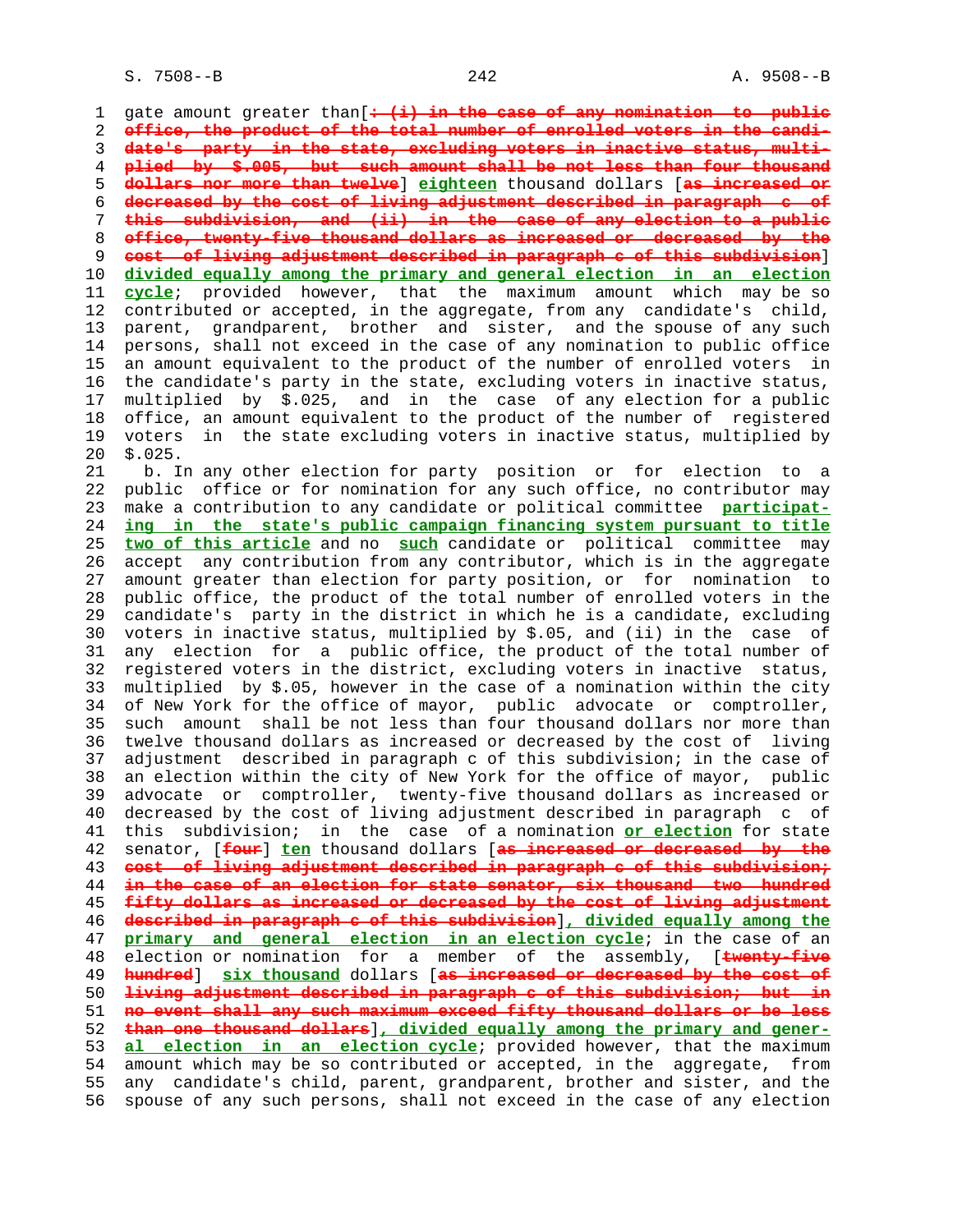1 for party position or nomination for public office an amount equivalent 2 to the number of enrolled voters in the candidate's party in the 3 district in which he is a candidate, excluding voters in inactive 4 status, multiplied by \$.25 and in the case of any election to public 5 office, an amount equivalent to the number of registered voters in the 6 district, excluding voters in inactive status, multiplied by \$.25; or 7 twelve hundred fifty dollars, whichever is greater, or in the case of a 8 nomination or election of a state senator, twenty thousand dollars, 9 whichever is greater, or in the case of a nomination or election of a 10 member of the assembly twelve thousand five hundred dollars, whichever 11 is greater, but in no event shall any such maximum exceed one hundred 12 thousand dollars.

 13 c. **In any election for a public office to be voted on by the voters of the entire state, or for nomination to any such office, no contributor may make a contribution to any candidate or political committee in connection with a candidate who is not a participating candidate as defined in subdivision fourteen of section 14-200-a of this article, and no such candidate or political committee may accept any contribution from any contributor, which is in the aggregate amount greater than eighteen thousand dollars, divided equally among the primary and general election in an election cycle; provided however, that the maximum amount which may be so contributed or accepted, in the aggregate, from any candidate's child, parent, grandparent, brother and sister, and the spouse of any such persons, shall not exceed in the case of any nomi- nation to public office an amount equivalent to the product of the number of enrolled voters in the candidate's party in the state, exclud- ing voters in inactive status, multiplied by \$.025, and in the case of any election for a public office, an amount equivalent to the product of the number of registered voters in the state, excluding voters in inac- tive status, multiplied by \$.025.**

**d. In any nomination or election of a candidate who is not a partic- ipating candidate for state senator, ten thousand dollars, divided equally among the primary and general election in an election cycle; in the case of an election or nomination for a member of the assembly, six thousand dollars, divided equally among the primary and general election in an election cycle.**

 37 **e.(1)** At the beginning of each fourth calendar year, commencing in 38 nineteen hundred ninety-five, the state board shall determine the 39 percentage of the difference between the most recent available monthly 40 consumer price index for all urban consumers published by the United 41 States bureau of labor statistics and such consumer price index 42 published for the same month four years previously. The amount of each 43 contribution limit fixed in this subdivision shall be adjusted by the 44 amount of such percentage difference to the closest one hundred dollars 45 by the state board which, not later than the first day of February in 46 each such year, shall issue a regulation publishing the amount of each 47 such contribution limit. Each contribution limit as so adjusted shall be 48 the contribution limit in effect for any election held before the next<br>49 such adjustment. such adjustment.

**(2) Provided, however, that such adjustments shall not occur for candidates seeking statewide office, or the position of state senator or member of the assembly, whether such candidate does or does not partic- ipate in the public finance program established pursuant to title two of this article. f. Notwithstanding any other contribution limit in this section,**

56 **participating candidates as defined in subdivision fourteen of section**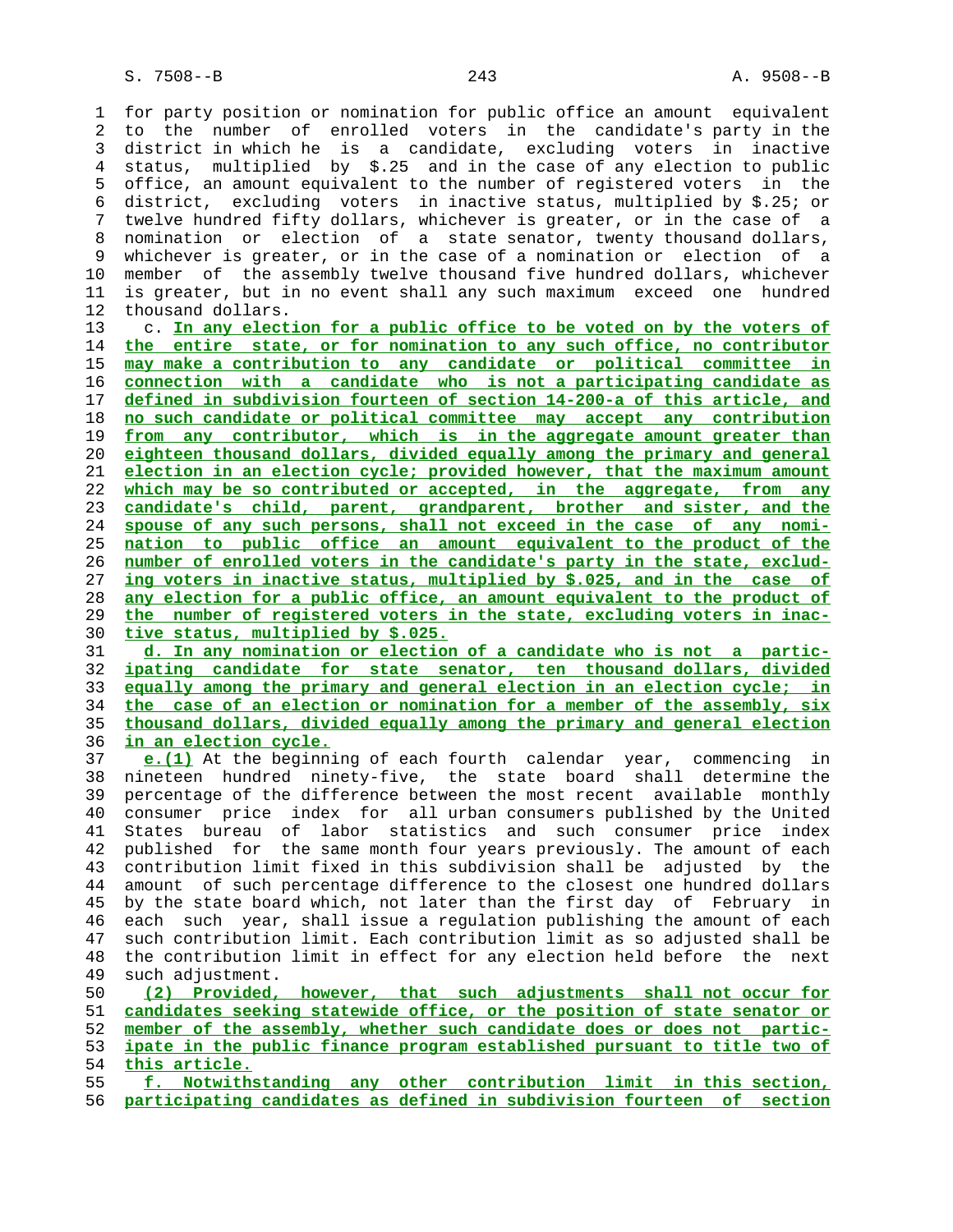| ı          | 14-200-a of this article may contribute, out of their own money, three      |
|------------|-----------------------------------------------------------------------------|
| 2          | times the applicable contribution limit to their own authorized commit-     |
| 3          | tee.                                                                        |
| 4          | § 4. Article 14 of the election law is amended by adding a new title        |
| 5          | II to read as follows:                                                      |
| $\epsilon$ | <b>TITLE II</b>                                                             |
| 7          | PUBLIC FINANCING                                                            |
| 8          | Section 14-200. Legislative findings and intent.                            |
| 9          |                                                                             |
|            | 14-200-a. Definitions.                                                      |
| 10         | Political committee registration.<br>$14 - 201.$                            |
| 11         | Proof of compliance.<br>$14 - 202.$                                         |
| 12         | Eligibility.<br>$14 - 203.$                                                 |
| 13         | Limits on public financing.<br>$14 - 204.$                                  |
| 14         | Payment of public matching funds.<br>$14 - 205.$                            |
| 15         | Use of public matching funds; qualified campaign<br>$14 - 206.$             |
| 16         | expenditures.                                                               |
| 17         | Composition, powers, and duties of the public campaign<br><u> 14–207.  </u> |
| 18         | finance board.                                                              |
| 19         | Audits and repayments.                                                      |
| 20         | Enforcement and penalties for violations and other<br>$14 - 209.$           |
| 21         | proceedings.                                                                |
| 22         | $14 - 210$ . Reports.                                                       |
| 23         | 14-211. Debates for candidates for statewide office.                        |
| 24         | 14-212. Severability.                                                       |
| 25         | § 14-200. Legislative findings and intent. The legislature finds that       |
| 26         | reform of New York state's campaign finance system is crucial to improv-    |
| 27         | ing public confidence in the state's democratic processes and continuing    |
| 28         | to ensure a government that is accountable to all of the voters of the      |
| 29         | state regardless of wealth or position. The legislature finds that New      |
|            |                                                                             |
| 30         | York's current system of campaign finance, with its large contributions     |
| 31         | to candidates for office and party committees, has created the potential    |
| 32         | for and the appearance of corruption. The legislature further finds         |
| 33         | that, whether or not this system creates actual corruption, the appear-     |
| 34         | ance of such corruption can give rise to a distrust in government and       |
| 35         | citizen apathy that undermines the democratic operation of the political    |
| 36         | process.                                                                    |
| 37         | The legislature also finds that the high cost of running for office in      |
| 38         | New York discourages qualified candidates from running for office and       |
| 39         | creates an electoral system that encourages candidates to spend too much    |
| 40         | time raising money rather than attending to the duties of their office,     |
| 41         | representing the needs of their constituents, and communicating with        |
| 42         | voters.                                                                     |
| 43         | The legislature amends this article creating a new title to this arti-      |
| 44         | cle to reduce the possibility and appearance that special interests         |
| 45         | exercise undue influence over state officials; to increase the actual       |
| 46         | and apparent responsiveness of elected officials to all voters; to          |
| 47         | encourage qualified candidates to run for office; and to reduce the         |
| 48         | pressure on candidates to spend large amounts of time raising large         |
| 49         | contributions for their campaigns.                                          |
| 50         | The legislature also finds that the system of voluntary public financ-      |
| 51         | ing furthers the government's interest in encouraging qualified candi-      |
| 52         | dates to run for office. The legislature finds that the voluntary public    |
| 53         | funding program will enlarge the public debate and increase partic-         |
| 54         | ipation in the democratic process. In addition, the legislature finds       |
|            | that the voluntary expenditure limitations and matching fund program        |
| 55         |                                                                             |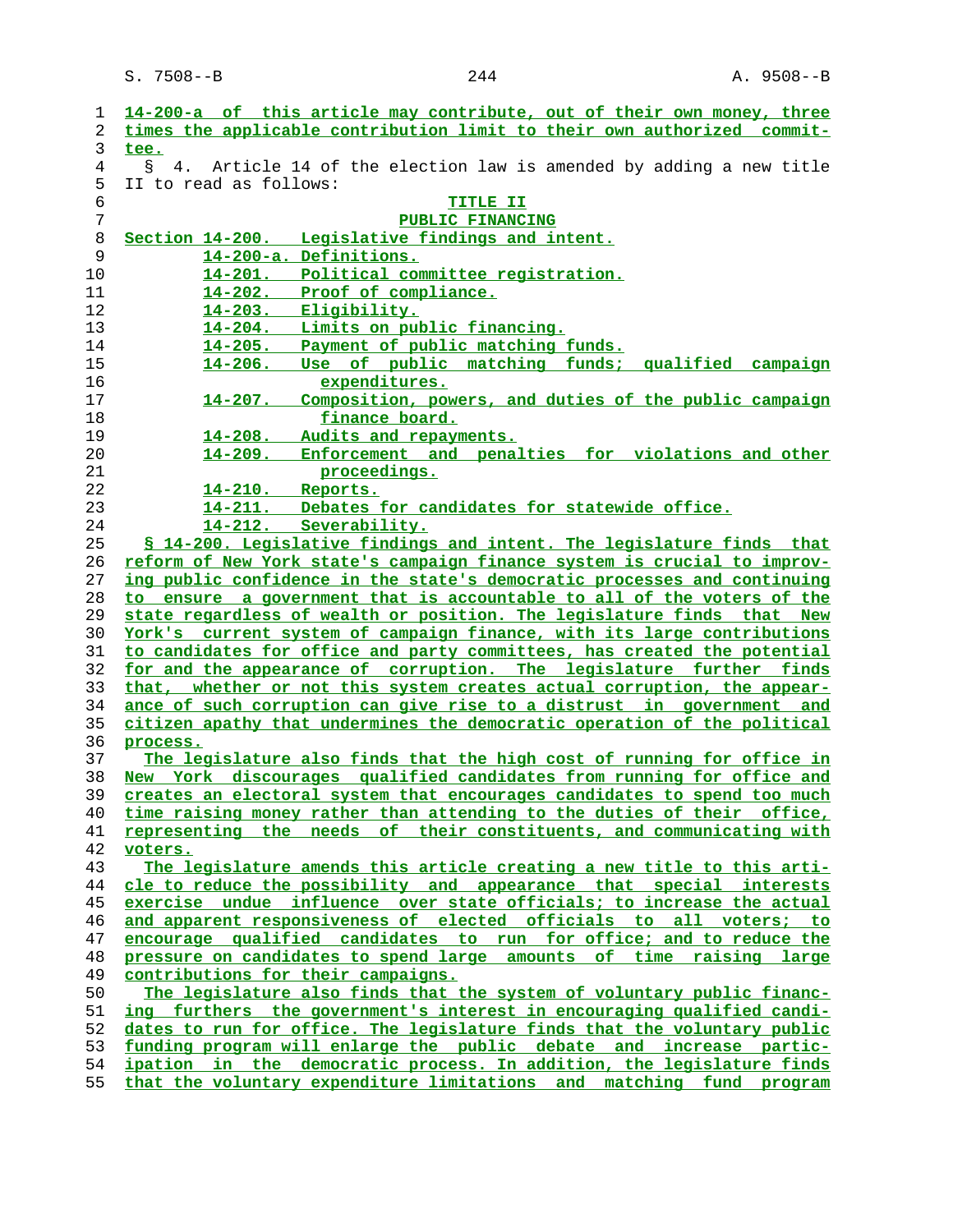S. 7508--B 245 245 A. 9508--B

| 1              | reduce the burden on candidates and officeholders to spend time raising  |
|----------------|--------------------------------------------------------------------------|
| 2              | money for their campaigns.                                               |
| 3              | Therefore, the legislature declares that these amendments further the    |
| $\overline{4}$ | important and valid government interests of reducing voter apathy,       |
| 5              | building confidence in government, reducing the reality and appearance   |
| 6              | of corruption, and encouraging qualified candidates to run for office,   |
| 7              | while reducing candidates' and officeholders' fundraising burdens.       |
| 8              | § 14-200-a. Definitions. For the purposes of this title, the following   |
|                |                                                                          |
| 9              | terms shall have the following meanings:                                 |
| 10             | 1. "authorized committee" means the single political committee desig-    |
| 11             | nated by a candidate pursuant to these recommendations to receive        |
| 12             | contributions and make expenditures in support of the candidate's        |
| 13             | campaign for such election.                                              |
| 14             | 2. "PCFB" means the public campaign finance board established in this    |
| 15             | title, unless otherwise specified.                                       |
| 16             | "contribution" shall have the same meaning as appears in subdivi-        |
| 17             | sion nine of section 14-100 of this article.                             |
| 18             | 4. "contributor" means any person or entity that makes a contribution.   |
| 19             | 5. "covered election" means any primary, general, or special election    |
| 20             | for nomination for election, or election, to the office of governor,     |
| 21             | lieutenant governor, attorney general, state comptroller, state senator, |
| 22             | or member of the assembly.                                               |
| 23             | 6. "election cycle" means the two-year period starting the day after     |
| 24             | the last general election for candidates for the state legislature and   |
| 25             | shall mean the four-year period starting after the day after the last    |
| 26             | general election for candidates for statewide office.                    |
| 27             | 7. "expenditure" means any gift, subscription, advance, payment, or      |
| 28             | deposit of money, or anything of value, or a contract to make any gift,  |
| 29             | subscription, payment, or deposit of money, or anything of value, made   |
| 30             | in connection with the nomination for election, or election, of any      |
|                |                                                                          |
| 31             | candidate. Expenditures made by contract are deemed made when such       |
| 32             | funds are obligated.                                                     |
| 33             | 8. "fund" means the New York state campaign finance fund established     |
| 34             | pursuant to section ninety-two-t of the state finance law.               |
| 35             | 9. "immediate family" means a spouse, domestic partner, child,           |
| 36             | sibling, or parent.                                                      |
| 37             | 10. "item with significant intrinsic and enduring value" means<br>any    |
| 38             | item, including tickets to an event, that are valued at twenty-five      |
| 39             | dollars or more.                                                         |
| 40             | 11. (a) "matchable contribution" means a contribution not less than      |
| 41             | five dollars and not more than two hundred fifty dollars, for a candi-   |
| 42             | date for public office to be voted on by the voters of the entire state  |
| 43             | or for nomination to any such office, a contribution for any covered     |
| 44             | elections held in the same election cycle, made by a natural person who  |
| 45             | is a resident in the state of New York to a participating candidate, and |
| 46             | for a candidate for election to the state assembly or state senate or    |
| 47             | for nomination to any such office, a contribution for any covered        |
| 48             | elections held in the same election cycle, made by a natural person who  |
| 49             | is also a resident of such state assembly or state senate district from  |
| 50             | which such candidate is seeking nomination or election, that has been    |
| 51             | reported in full to the PCFB in accordance with sections 14-102 and      |
| 52             | 14-104 of this article by the candidate's authorized committee and has   |
| 53             | been contributed on or before the day of the applicable primary, gener-  |
| 54             | al, runoff, or special election. Any contribution, contributions, or a   |
| 55             | portion of a contribution determined to be invalid for matching funds by |
| 56             | the PCFB may not be treated as a matchable contribution for any purpose. |
|                |                                                                          |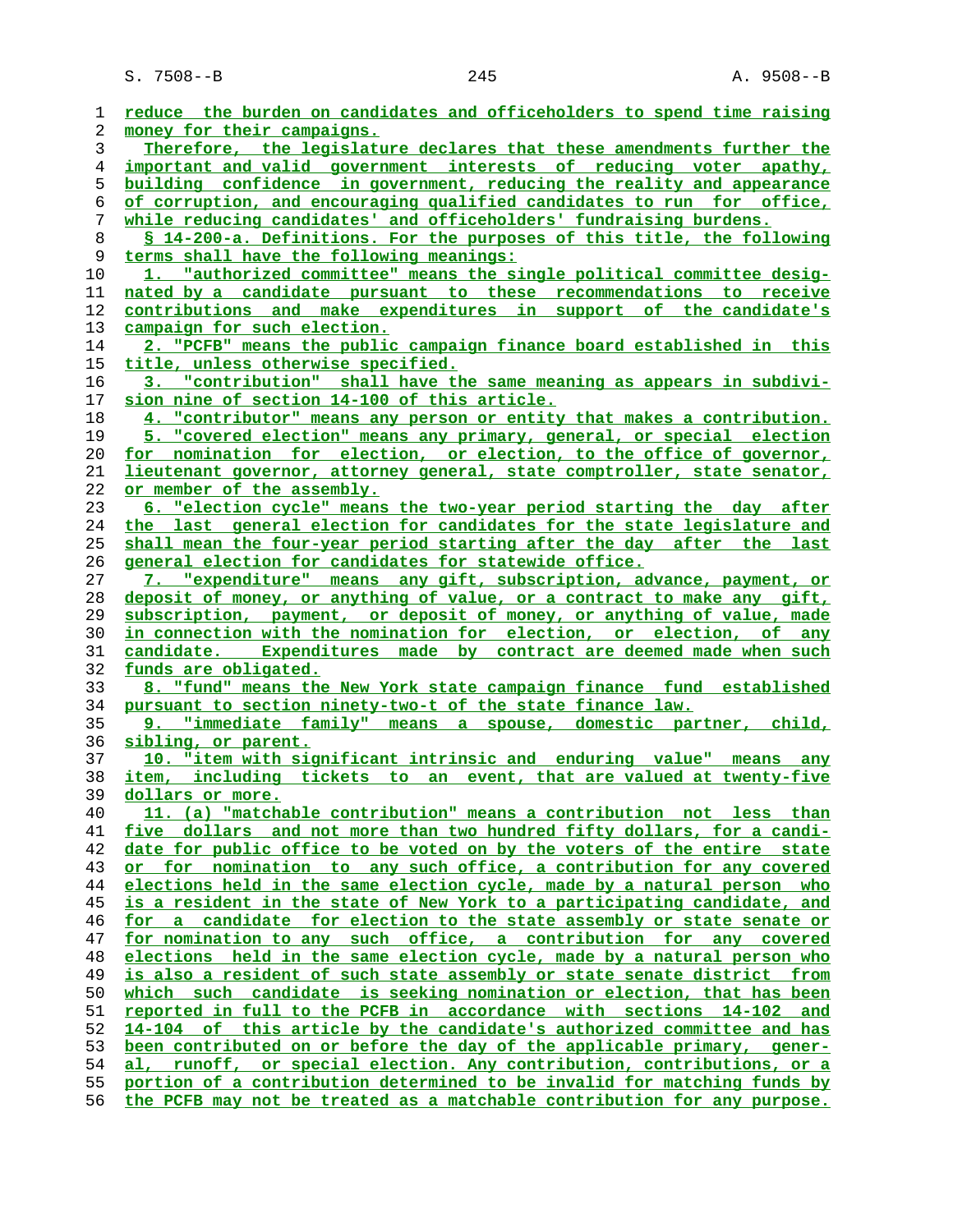| 1              | (b) The following contributions are not matchable:                                         |
|----------------|--------------------------------------------------------------------------------------------|
| $\overline{c}$ | $(i)$ loans;                                                                               |
| 3              | (ii) in-kind contributions of property, goods, or services;                                |
| $\overline{4}$ | (iii) contributions in the form of the purchase price paid for an item                     |
| 5              | with significant intrinsic and enduring value;                                             |
| 6              | (iv) transfers from a party or constituted committee;                                      |
| 7              | (v) anonymous contributions;                                                               |
| 8              | (vi) contributions whose source is not itemized as required by these                       |
| 9              | recommendations;                                                                           |
| 10             | (vii) contributions gathered during a previous election cycle;                             |
| 11             | (viii) illegal contributions;                                                              |
| 12             | (ix) contributions from minors;                                                            |
| 13             | (x) contributions from vendors for campaigns hired by the candidate                        |
| 14             | for such election cycle;                                                                   |
| 15             | (xi) contributions from lobbyists registered pursuant to subdivision                       |
| 16             | (a) of section one-c of the legislative law; and                                           |
| 17             | (xii) any portion of a contribution when the aggregate contributions                       |
| 18             | are in excess of two hundred fifty dollars from any one contributor to                     |
| 19             | such participating candidate for nomination or election.                                   |
| 20             | 13. "nonparticipating candidate" means a candidate for a covered                           |
| 21             | election who fails to file a written certification in the form of an                       |
| 22             | affidavit pursuant to these recommendation by the applicable deadline.                     |
| 23             | 14. "participating candidate" means any candidate for nomination for                       |
| 24             | election, or election, to the office of governor, lieutenant governor,                     |
| 25             | attorney general, state comptroller, state senator, or member of the                       |
| 26             | assembly, who files a written certification in the form determined by                      |
| 27             | the PCFB.                                                                                  |
| 28             | 15. "post-election period" means the period following an election when                     |
| 29             | <u>a candidate is subject to an audit.</u>                                                 |
| 30             | 16. "qualified campaign expenditure" means an expenditure for which                        |
| 31             | public matching funds may be used.                                                         |
| 32             | 17. "threshold for eligibility" means the amount of matchable contrib-                     |
| 33             | utions that a candidate's authorized committee must receive in total in                    |
| 34             | order for such candidate to qualify for voluntary public financing under                   |
| 35             | this title.                                                                                |
| 36             | 18. "transfer" means any exchange of funds between a party or consti-                      |
| 37             | tuted committee and a candidate or any of his or her authorized commit-                    |
| 38             | tees.                                                                                      |
| 39             | <u>"surplus"</u><br>means those funds where the total sum of contributions<br><u> 19. </u> |
| 40             | received and public matchable funds received by a participating candi-                     |
| 41             | date and his or her authorized committee exceeds the total campaign                        |
| 42             | expenditures of such candidate and authorized committee for all covered                    |
| 43             | elections held in the same calendar year or for a special election to                      |
| 44             | fill a vacancy.                                                                            |
| 45             | \$ 14-201. Political committee registration. 1. Political committees,                      |
| 46             | as defined pursuant to subdivision one of section 14-100 of this arti-                     |
| 47             | cle, shall register with the state board of elections before making any                    |
| 48             | contribution or expenditure. The state board of elections shall publish                    |
| 49             | a cumulative list of political committees that have registered, includ-                    |
| 50             | ing on its webpage, and regularly update it.                                               |
| 51             | 2. Only one authorized committee per candidate per elective office                         |
| 52             | sought. Before receiving any contribution or making any expenditure for                    |
| 53             | a covered election, each candidate shall notify the PCFB as to the                         |
| 54             | existence of his or her authorized committee that has been approved by                     |
|                |                                                                                            |

**such candidate. Each candidate shall have one and only one authorized**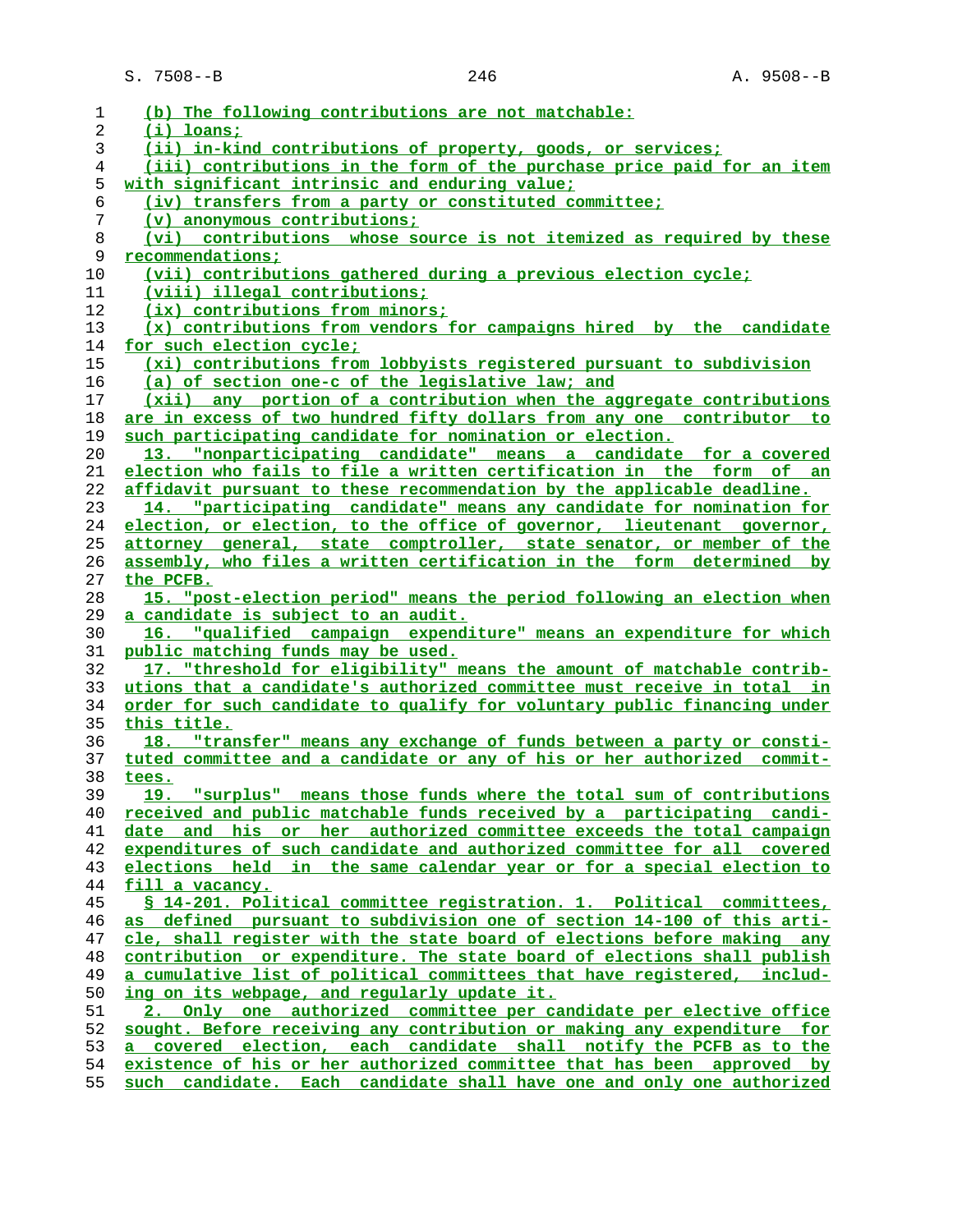S. 7508--B 247 A. 9508--B

| 1        | committee per elective office sought. Each authorized committee shall                                                                              |
|----------|----------------------------------------------------------------------------------------------------------------------------------------------------|
| 2        | have a treasurer.                                                                                                                                  |
| 3        | 3. (a) In addition to each authorized and political committee report-                                                                              |
| 4        | ing to the PCFB every contribution and loan received and every expendi-                                                                            |
| 5        | ture made in the time and manner prescribed by sections 14-102, 14-104,                                                                            |
| 6        | and 14-108 of this article, each authorized and political committee for                                                                            |
| 7        | participating candidates shall also submit disclosure reports on March                                                                             |
| 8        | fifteenth of each election year reporting to the PCFB every contribution                                                                           |
| 9        | and loan received and every expenditure made. For contributors who make                                                                            |
| 10       | aggregate contributions of one hundred dollars or more, each authorized                                                                            |
| 11       | and political committee shall report to the PCFB the occupation and                                                                                |
| 12       | business address of each contributor and lender. The PCFB shall revise,                                                                            |
| 13       | prepare, and post forms on its webpage that facilitate compliance with                                                                             |
| 14       | <u>the requirements of this section.</u>                                                                                                           |
| 15       | (b) The PCFB shall review each disclosure report filed and shall                                                                                   |
| 16       | inform authorized and political committees of relevant questions it has                                                                            |
| 17       | concerning: (i) compliance with requirements of this title and of the                                                                              |
| 18       | rules issued by the PCFB, and (ii) qualification for receiving public                                                                              |
| 19       | matching funds pursuant to this title. In the course of this review, it                                                                            |
| 20       | shall give authorized and political committees an opportunity to respond                                                                           |
| 21       | to and correct potential violations and give candidates an opportunity                                                                             |
| 22       | to address questions it has concerning their matchable contribution                                                                                |
| 23       | claims or other issues concerning eligibility for receiving public                                                                                 |
| 24       | <u>matching funds pursuant to this title.</u>                                                                                                      |
| 25       | (c) Contributions that are not itemized in reports filed with the PCFB                                                                             |
| 26       | shall not be matchable.                                                                                                                            |
| 27       | (d) Participating candidates may file reports of contributions as                                                                                  |
| 28       | frequently as once a week on Monday so that their matching funds may be                                                                            |
| 29       | <u>paid at the earliest allowable date.</u>                                                                                                        |
| 30       | \$ 14-202. Proof of compliance. Authorized and political committees                                                                                |
| 31       | shall maintain such records of receipts and expenditures for a covered                                                                             |
| 32       | election as required by the PCFB. Authorized and political committees                                                                              |
| 33<br>34 | shall obtain and furnish to the PCFB any information it may request<br><u>relating to financial transactions or contributions and furnish such</u> |
| 35       | documentation and other proof of compliance with this title as may be                                                                              |
| 36       | <u>requested. In compliance with section 14-108 of this article, authorized</u>                                                                    |
| 37       | <u>and political committees shall maintain copies of such records for a</u>                                                                        |
| 38       | period of five years.                                                                                                                              |
| 39       | 14-203. Eligibility. 1. Terms and conditions. To be eligible for                                                                                   |
| 40       | voluntary public financing under this title, a candidate must:                                                                                     |
| 41       | (a) be a candidate in a covered election;                                                                                                          |
| 42       | (b) meet all the requirements of law to have his or her name on the                                                                                |
| 43       | ballot, subject to the requirements of subdivision three of section                                                                                |
| 44       | 1-104 and subdivision one of section 6-142 of this chapter;                                                                                        |
| 45       | (c) in the case of a covered general or special election, be opposed                                                                               |
| 46       | by another candidate on the ballot who is not a write-in candidate;                                                                                |
| 47       | (d) submit a certification in the form of an affidavit, in such form                                                                               |
| 48       | as may be prescribed by the PCFB, that sets forth his or her acceptance                                                                            |
| 49       | of and agreement to comply with the terms and conditions for the                                                                                   |
| 50       | provision of such funds in each covered election and such certification                                                                            |
| 51       | shall be submitted at least four months before a primary election and on                                                                           |
| 52       | the last day in which a certification of nomination is filed in a                                                                                  |
| 53       | special election pursuant to a schedule promulgated by the PCFB;                                                                                   |
| 54       | (e) be certified as a participating candidate by the PCFB;                                                                                         |
| 55       | (f) not make, and not have made, expenditures from or use his or her                                                                               |
| 56       | personal funds or property or the personal funds or property jointly                                                                               |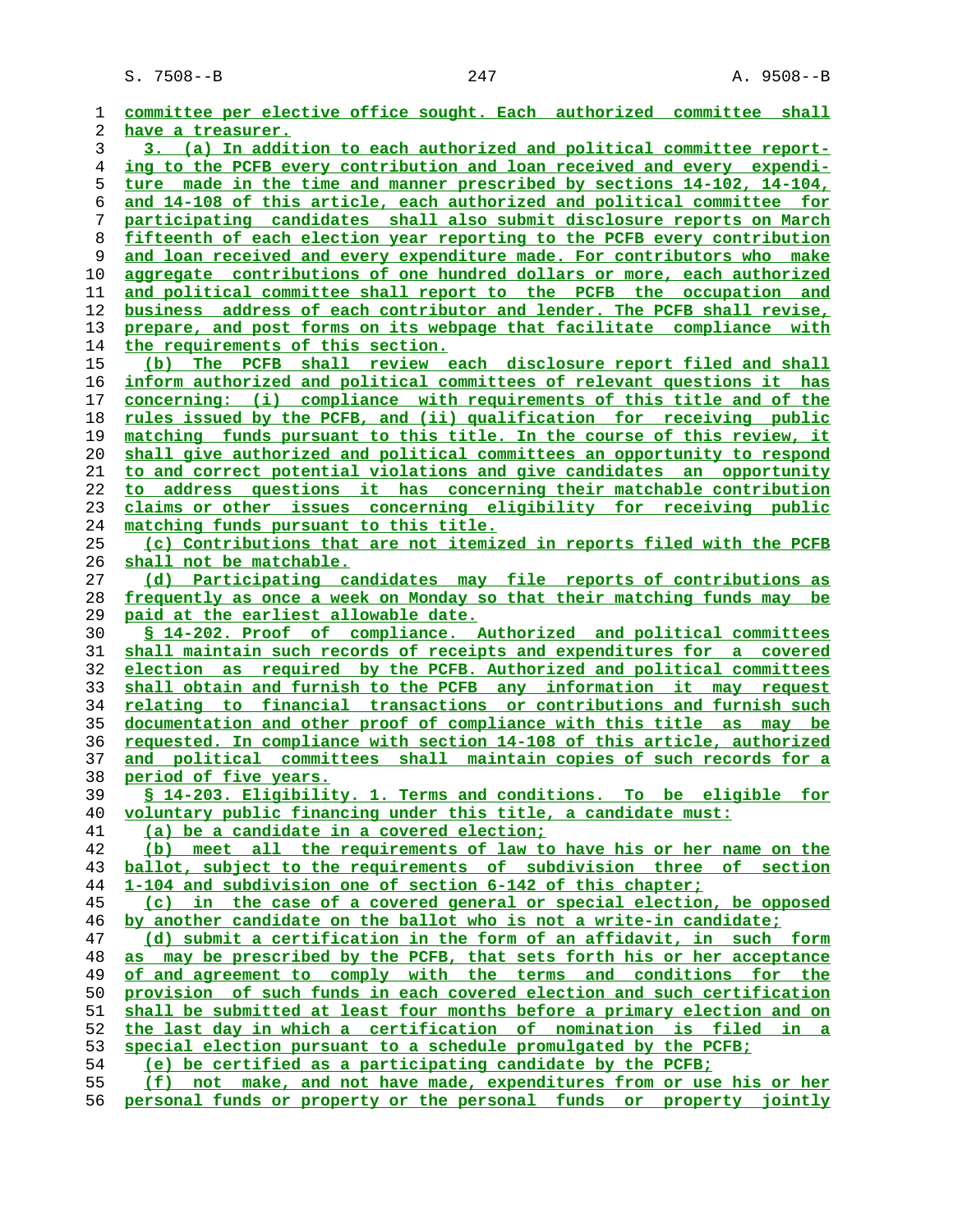S. 7508--B 248 A. 9508--B

**held with his or her spouse, or unemancipated children in connection with his or her nomination for election or election to a covered office, but may make a contribution to his or her authorized committee in an amount that does not exceed three times the applicable contribution limit from an individual contributor to candidates for the office that he or she is seeking; (g) meet the threshold for eligibility set forth in subdivision two of this section; (h) continue to abide by all requirements during the post-election period; and (i) not have accepted contributions in amounts exceeding the contrib- ution limits set forth for candidates in paragraphs a and b of subdivi- sion one of section 14-114 of this article during the election cycle for which the candidate seeks certification; (i) Provided however, that, if a candidate accepted contributions exceeding such limits, such acceptance shall not prevent the candidate from being certified by the PCFB if the candidate in a reasonable time, as determined by rule, pays to the fund or returns to the contributor the portion of any contribution that exceeded the applicable contrib- ution limit. (ii) If the candidate is unable to return such funds in a reasonable time, as determined by rule, because they have already been spent, acceptance of contributions exceeding the limits shall not prevent the candidate from being certified by the PCFB if the candidate submits an affidavit agreeing to pay to the fund all portions of any contributions that exceeded the limit no later than thirty days before the general election. If a candidate provides the PCFB with such an affidavit, any disbursement of public funds to the candidate shall be reduced by no more than twenty-five percent until the total amount owed by the candi- date is repaid. (iii) Nothing in this section shall be interpreted to require a candi- date who retains funds raised during any previous election cycle to forfeit such funds. Funds raised during a previous election cycle may be retained and used by the candidate for the candidate's campaign in the next election cycle but funds shall not qualify for satisfying the threshold for participating in the public campaign finance program established in this title nor shall they be eligible to be matched. The PCFB shall adopt regulations to ensure that contributions that would satisfy the applicable contribution limits authorized in this title shall be transferred into the appropriate campaign account. (iv) Contributions received and expenditures made by the candidate or an authorized committee of the candidate prior to the effective date of this title shall not constitute a violation of this title. Unexpended contributions shall be treated the same as campaign surpluses under subparagraph (iii) of this paragraph. Nothing in this recommendation shall be construed to limit, in any way, any candidate or public offi- cial from expending any portion of pre-existing campaign funds for any lawful purpose other than those related to his or her campaign. (v) A candidate who has raised matchable contributions but, in the case of a covered primary, general or special election, is not opposed by another candidate on the ballot who is not a write-in candidate, or who chooses not to accept matchable funds, may retain such contributions and apply them in accord with this title to the candidate's next campaign, should there be one, in the next election cycle. 2. Threshold for eligibility. (a) The threshold for eligibility for public funding for participating candidates shall be in the case of:**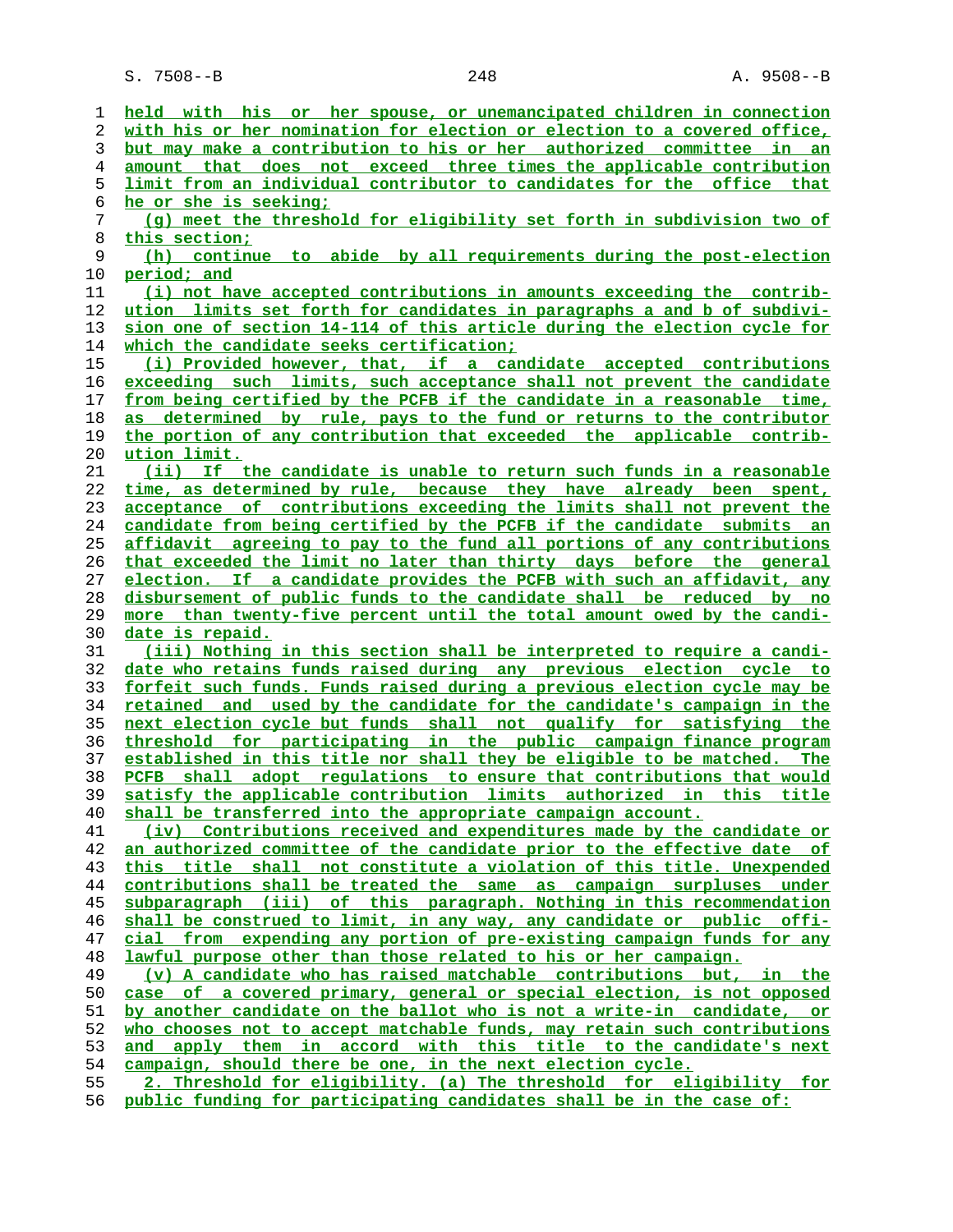S. 7508--B 249 A. 9508--B

| 1  | (i) governor, not less than five hundred thousand dollars in contrib-                            |             |
|----|--------------------------------------------------------------------------------------------------|-------------|
| 2  | utions including at least five thousand matchable contributions shall be                         |             |
| 3  | counted toward this qualifying threshold;                                                        |             |
| 4  | (ii) lieutenant governor, attorney general and comptroller, not less                             |             |
| 5  | than one hundred thousand dollars in contributions including at least                            |             |
| 6  | one thousand matchable contributions shall be counted toward this quali-                         |             |
| 7  | fying threshold;                                                                                 |             |
| 8  | state senator, except as otherwise provided in paragraph (c) of<br>(iii)                         |             |
| 9  | this subdivision, not less than twelve thousand dollars in contributions                         |             |
| 10 | including at least one hundred fifty matchable contributions shall be                            |             |
| 11 | counted toward this qualifying threshold; and                                                    |             |
| 12 | (iv) member of the assembly, except as otherwise provided in paragraph                           |             |
| 13 | of this subdivision, not less than six thousand dollars in contrib-<br>$\left( \text{c} \right)$ |             |
| 14 | utions including at least seventy-five matchable contributions shall be                          |             |
| 15 | counted toward this qualifying threshold.                                                        |             |
| 16 | (b) However, solely for purposes of achieving the monetary thresholds                            |             |
| 17 | in paragraph (a) of this subdivision, the first two hundred fifty                                |             |
| 18 | dollars of any contribution of more than two hundred fifty dollars to a                          |             |
| 19 | candidate or a candidate's committee which would otherwise be matchable                          |             |
| 20 | except that it comes from a contributor who has contributed more than                            |             |
| 21 | two hundred fifty dollars to such candidate or candidate's committee, is                         |             |
| 22 | deemed to be a matchable contribution and shall count toward satisfying                          |             |
| 23 | such monetary threshold but shall not otherwise be considered a matcha-                          |             |
| 24 | <u>ble contribution.</u>                                                                         |             |
| 25 | (c) With respect to the minimum dollar threshold for participating                               |             |
| 26 | candidates for state senate and state assembly, in such districts where                          |             |
| 27 | average median income ("AMI") is below the AMI as determined by the                              |             |
| 28 | States Census Bureau three years before such election for which<br>United                        |             |
| 29 | public funds are sought, such minimum dollar threshold for eligibility                           |             |
| 30 | shall be reduced by one-third. The PCFB shall make public which                                  |             |
| 31 | districts are subject to such reduction no later than two years before                           |             |
| 32 | the first primary election for which funding is sought.                                          |             |
| 33 | Any participating candidate meeting the threshold for eligibility<br>(d)                         |             |
| 34 | in a primary election for one of the foregoing offices shall be applied                          |             |
| 35 | to satisfy the threshold for eligibility for such office in any other                            |             |
| 36 | subsequent election held in the same calendar year. Any participating                            |             |
| 37 | candidate who is nominated in a primary election and has participated in                         |             |
| 38 | the public financing program set forth in this title, must participate                           |             |
| 39 | in the general election for such office.                                                         |             |
| 40 | § 14-204. Limits on public financing. The following limitations apply                            |             |
| 41 | to the total amounts of public funds that may be provided to a partic-                           |             |
| 42 | ipating candidate's authorized committee for an election cycle:                                  |             |
| 43 | 1. In any primary election, receipt of public funds by participating                             |             |
| 44 | candidates and by their participating committees shall not exceed:                               |             |
| 45 | (a) for Governor                                                                                 | \$3,500,000 |
| 46 | (b) for Lieutenant Governor, Attorney General or Comptroller \$3,500,000                         |             |
| 47 | (c) for State Senator                                                                            | \$375,000   |
| 48 | (d) for Member of the Assembly                                                                   | \$175,000   |
| 49 | 2. In any general or special election, receipt of public funds by a                              |             |
| 50 | participating candidate's authorized committees shall not exceed:                                |             |
| 51 | (a) for Governor and Lieutenant Governor (combined)                                              | \$3,500,000 |
| 52 | (b) for Attorney General                                                                         | \$3,500,000 |
| 53 | (c) for Comptroller                                                                              | \$3,500,000 |
| 54 | (d) for State Senator                                                                            | \$375,000   |
| 55 | (e) for Member of the Assembly                                                                   | \$175,000   |
|    |                                                                                                  |             |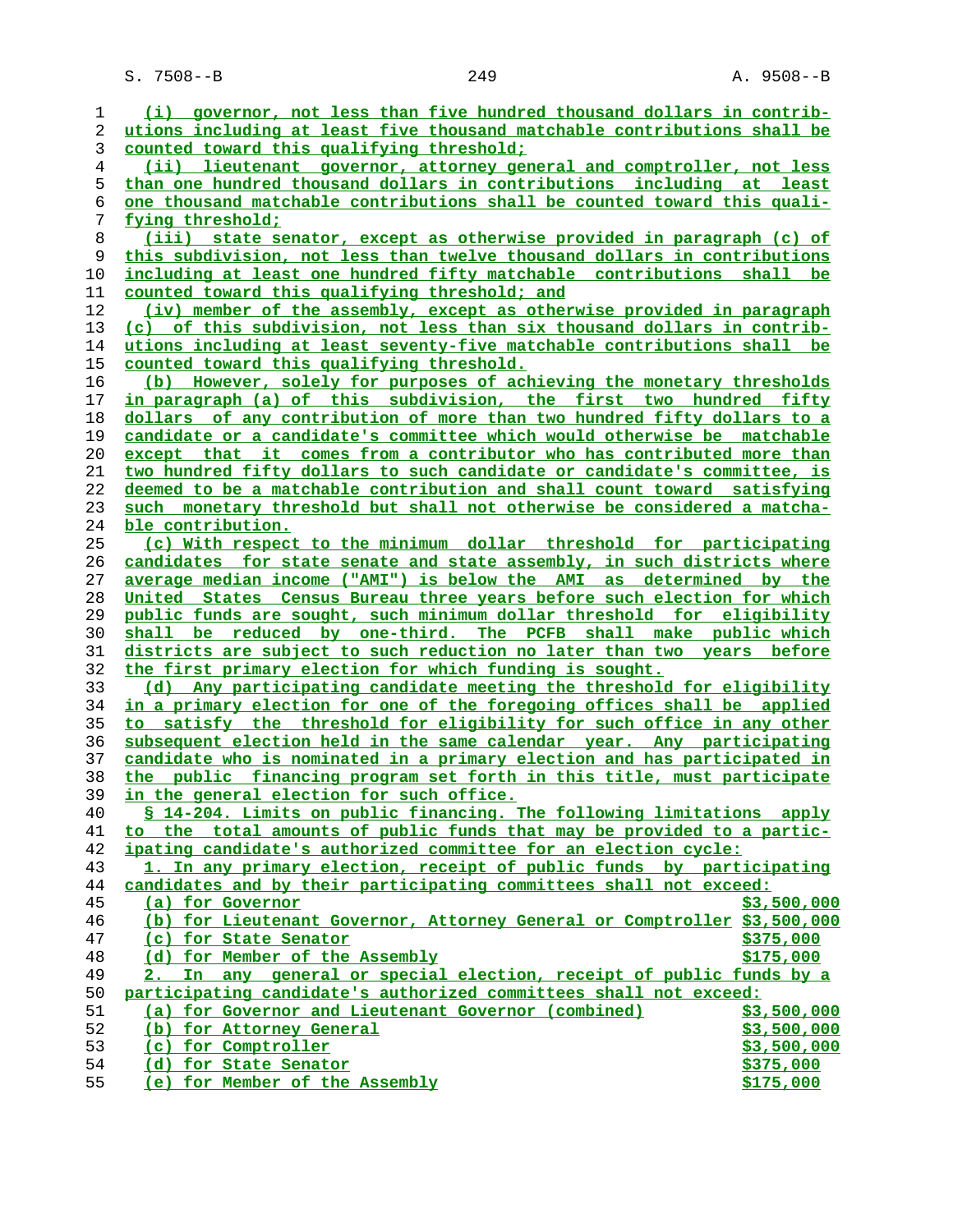S. 7508--B 250 A. 9508--B

**3. No participating candidate for nomination for an office who is not opposed by a candidate on the ballot in a primary election shall be entitled to payment of public matching funds, except that, where there is a contest in such primary election for the nomination of at least one of the two political parties with the highest and second highest number of enrolled members for such office, a participating candidate who is unopposed in the primary election may receive public funds before the primary election, for expenses incurred on or before the date of such primary election, in an amount equal to up to half the sum set forth in paragraph one of this section. 4. Nothing in this section shall be construed to limit the amount of private funds a candidate may receive subject to the contribution limits contained in section 14-114 of this article. Any contributions so received which are not expended in the general election may be applied to the next covered election for an office for which such candidate seeks nomination or election. 5. A candidate only on the ballot in one or more primary elections in which the number of persons eligible to vote for party nominees in each such election totals fewer than one thousand shall not receive public funds in excess of five thousand dollars for qualified campaign expendi- tures in such election or elections. For the purposes of this section, the number of persons eligible to vote for party nominees in a primary election shall be as determined by the state board of elections for the calendar year of the primary election. A candidate for office on the ballot in more than one primary for such office, shall be deemed, for purposes of this recommendation, to be a single candidate. § 14-205. Payment of public matching funds. 1. Determination of eligi- bility. No public matching funds shall be paid to an authorized commit- tee unless the PCFB determines that the participating candidate has met the eligibility requirements of this title. Payment shall not exceed the amounts specified in subdivision two of this section, and shall be made only in accordance with the provisions of this title. Such payment may be made only to the participating candidate's authorized committee. No public matching funds shall be used except as reimbursement or payment for qualified campaign expenditures actually and lawfully incurred or to repay loans used to pay qualified campaign expenditures. 2. Calculation of payment. (a) In any election for a public office to be voted on by the voters of the entire state or for nomination to any such office, if the threshold for eligibility is met, the participating candidate's authorized committee shall receive payment for qualified campaign expenditures of six dollars of public matching funds for each one dollar of matchable contributions, obtained and reported to the PCFB in accordance with the provisions of this title. The maximum payment of public matching funds shall be limited to the amounts set forth in this section for the covered election. (b) In any election for state senate or state assembly or for nomi- nation to any such office, if the threshold for eligibility is met, the participating candidate's authorized committee shall receive payment for qualified campaign expenditures for matchable contributions of eligible private funds per contributor, obtained, and reported to the PCFB here- in, of: twelve dollars of public matching funds for each of the first fifty dollars of matchable contributions; nine dollars of public match- ing funds for each of the next one hundred dollars of public matchable contributions; and eight dollars for the each of the next one hundred dollars of public matchable contributions. The maximum payment of public**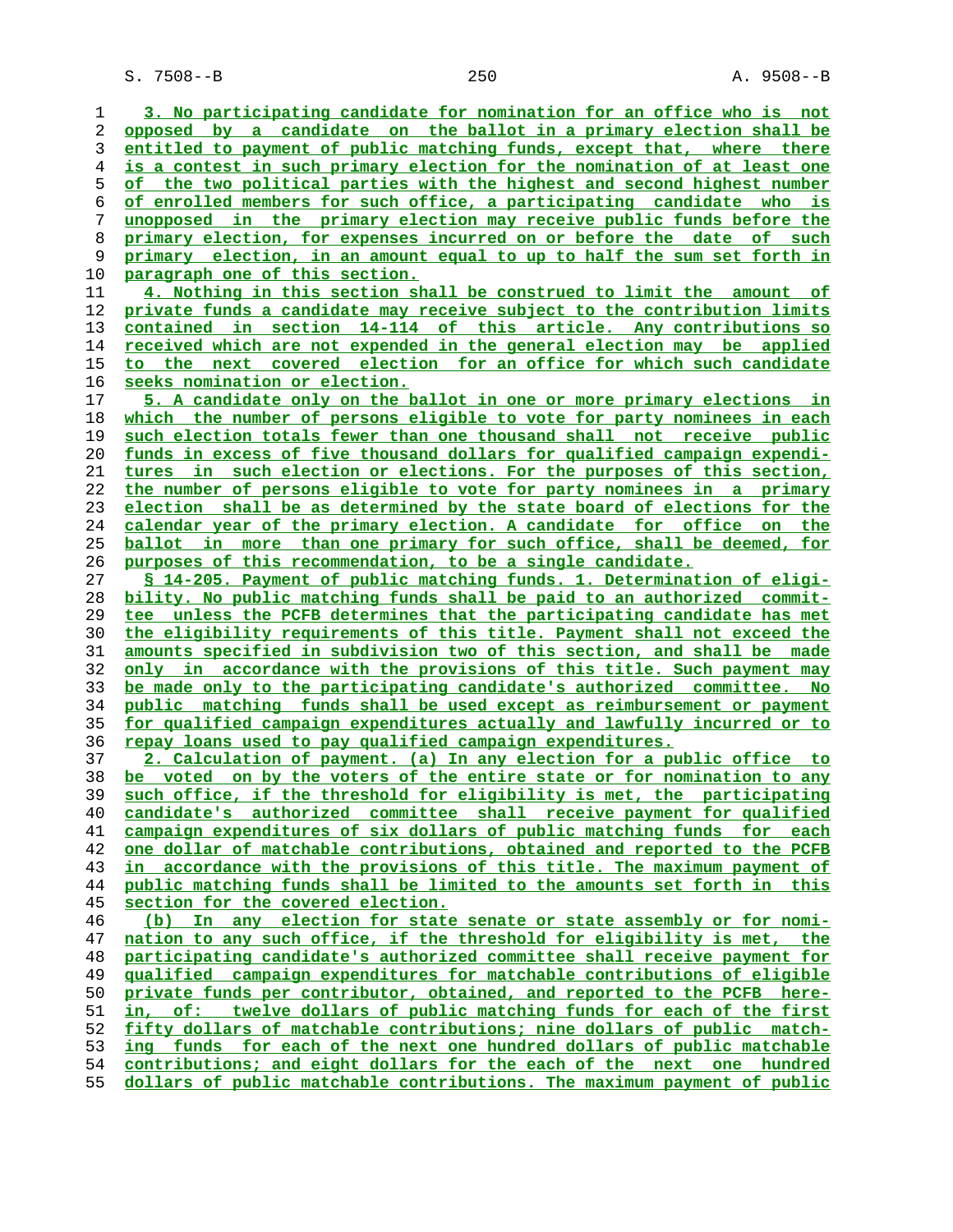S. 7508--B 251 A. 9508--B

**matching funds shall be limited to the amounts set forth in this section for the covered election. 3. Timing of payment. The PCFB shall make any payment of public match- ing funds to participating candidates as soon as is practicable. But in all cases, it shall verify eligibility for public matching funds within four days, excluding weekends and holidays, of receiving a campaign contribution report filed in compliance with section 14-104 of this article. Within two days of determining that a candidate for a covered office is eligible for public matching funds, it shall authorize payment of the applicable matching funds owed to the candidate. The PCFB shall schedule at least three payment dates in the thirty days prior to a covered primary, general, or special election. If any of such payments would require payment on a weekend or federal holiday, payment shall be made on the next business day. 4. Notwithstanding any provision of this section to the contrary, the amount of public funds payable to a participating candidate on the ballot in any covered election shall not exceed one-quarter of the maxi- mum public funds payment otherwise applicable and no participating candidate shall be eligible to receive a disbursement of public funds prior to two weeks after the last day to file designating petitions for a primary election unless the participating candidate is opposed by a competitive candidate. The PCFB shall, by regulation, set forth objec- tive standards to determine whether a candidate is competitive and the procedures for qualifying for the payment of public funds. 5. Electronic funds transfer. The PCFB shall, in consultation with the office of the comptroller, promulgate rules to facilitate electronic funds transfers directly from the campaign finance fund into an author- ized committee's bank account. 6. Irregularly scheduled elections. Notwithstanding any other provision of this title, the PCFB shall promulgate rules to provide for the prompt issuance of public matching funds to eligible participating candidates for qualified campaign expenditures in the case of any other covered election held on a day different from the day originally sched- uled, including special elections. Provided, however in all cases, the PCFB shall: (a) within four days, excluding weekends and holidays, of receiving a report of contributions from a candidate for a covered office claiming eligibility for public matching funds, verify that candidate's eligibility for public matching funds; and (b) within two days of determining that the candidate for a covered office is eligible for public matching funds, it shall authorize payment of the applicable matching funds owed to the candidate. § 14-206. Use of public matching funds; qualified campaign expendi- tures. 1. Public matching funds provided pursuant to this title may be used only by an authorized committee for expenditures to further the participating candidate's nomination for election or election, including paying for debts incurred within one year prior to an election to further the participating candidate's nomination for election or election.** 2. Such public matching funds may not be used for: **(a) an expenditure in violation of any law; (b) an expenditure in excess of the fair market value of services, materials, facilities, or other things of value received in exchange; (c) an expenditure made after the candidate has been finally disquali-**

**fied from the ballot;**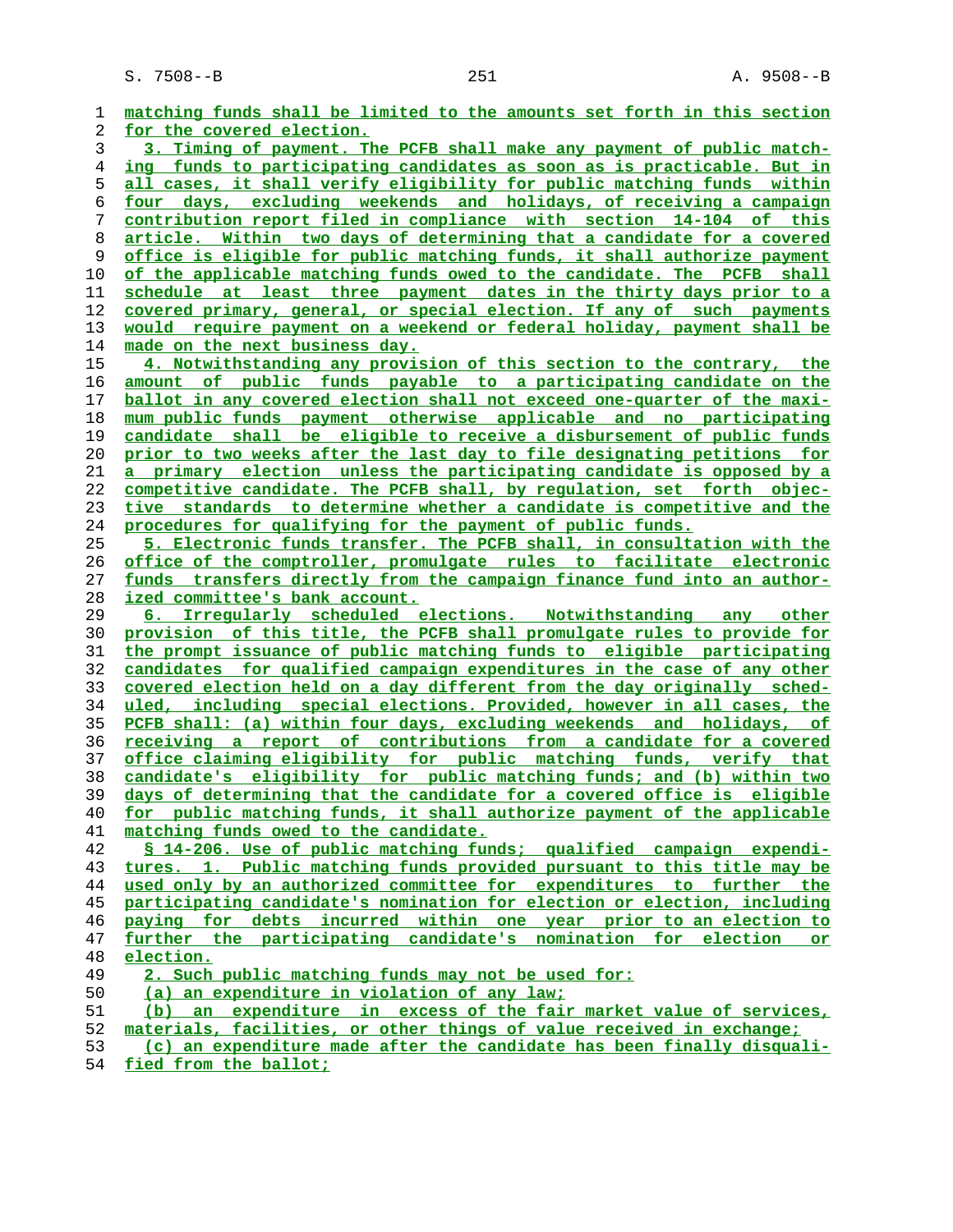**(d) an expenditure made after the only remaining opponent of the candidate has been finally disqualified from the general or special election ballot; (e) an expenditure made by cash payment; (f) a contribution or loan or transfer made to or expenditure to support another candidate or political committee or party committee or constituted committee; (g) an expenditure to support or oppose a candidate for an office other than that which the participating candidate seeks; (h) gifts, except brochures, buttons, signs, tee shirts and other printed campaign material; (i) legal fees to defend against a criminal charge; (j) any expenditure made to challenge the validity of any petition of designation or nomination or any certificate of nomination, acceptance, authorization, declination, or substitution; (k) payments made to the candidate or a spouse, domestic partner, child, grandchild, parent, grandparent, brother or sister of the candi- date or spouse or domestic partner of such child, grandchild, parent, grandparent, brother or sister, or to a business entity in which the candidate or any such person has a ten percent or greater ownership interest; (l) an expenditure made primarily for the purpose of expressly advo- cating a vote for or against a ballot proposal, other than expenditures made also to further the participating candidate's nomination for election or election; (m) payment of any settlement, penalty or fine imposed pursuant to federal, state or local law; (n) payments made through advances, except in the case of individual purchases less than two hundred fifty dollars; or (o) expenditures to facilitate, support, or otherwise assist in the execution or performance of the duties of public office. § 14-207. Composition, powers, and duties of the public campaign finance board. 1. There shall be a public campaign finance board within the state board of elections that shall be comprised of the following commissioners: the four state board of elections commissioners and three additional commissioners, one jointly appointed by the legislative lead- ers of one major political party in each house of the legislature, one jointly appointed by the legislative leaders of the other major poli- tical party in each house of the legislature, and one of whom shall be appointed by the governor. Each commissioner must be a New York state resident and registered voter, and may not currently be, or within the previous five years have been, an officer of a political party or poli- tical committee as defined in the election law, or a registered lobby- ist. The chair of the PCFB shall be designated by the PCFB from among the three additional commissioners. Each of the three additional commis- sioners shall receive a per diem of three hundred fifty dollars for work actually performed not to exceed twenty-five thousand dollars in any one calendar year. They shall be considered public officers for purposes of sections seventy-three-a and seventy-four of the public officers law. The three commissioners so appointed pursuant to this recommendation will be appointed for a term of five years to commence on July first, two thousand twenty and may be removed by his or her appointing authori- ty solely for substantial neglect of duty, gross misconduct in office, inability to discharge the power or duties of office, after written notice and opportunity to be heard. During the period of his or her term as a commissioner appointed hereunder, each such commissioner is barred**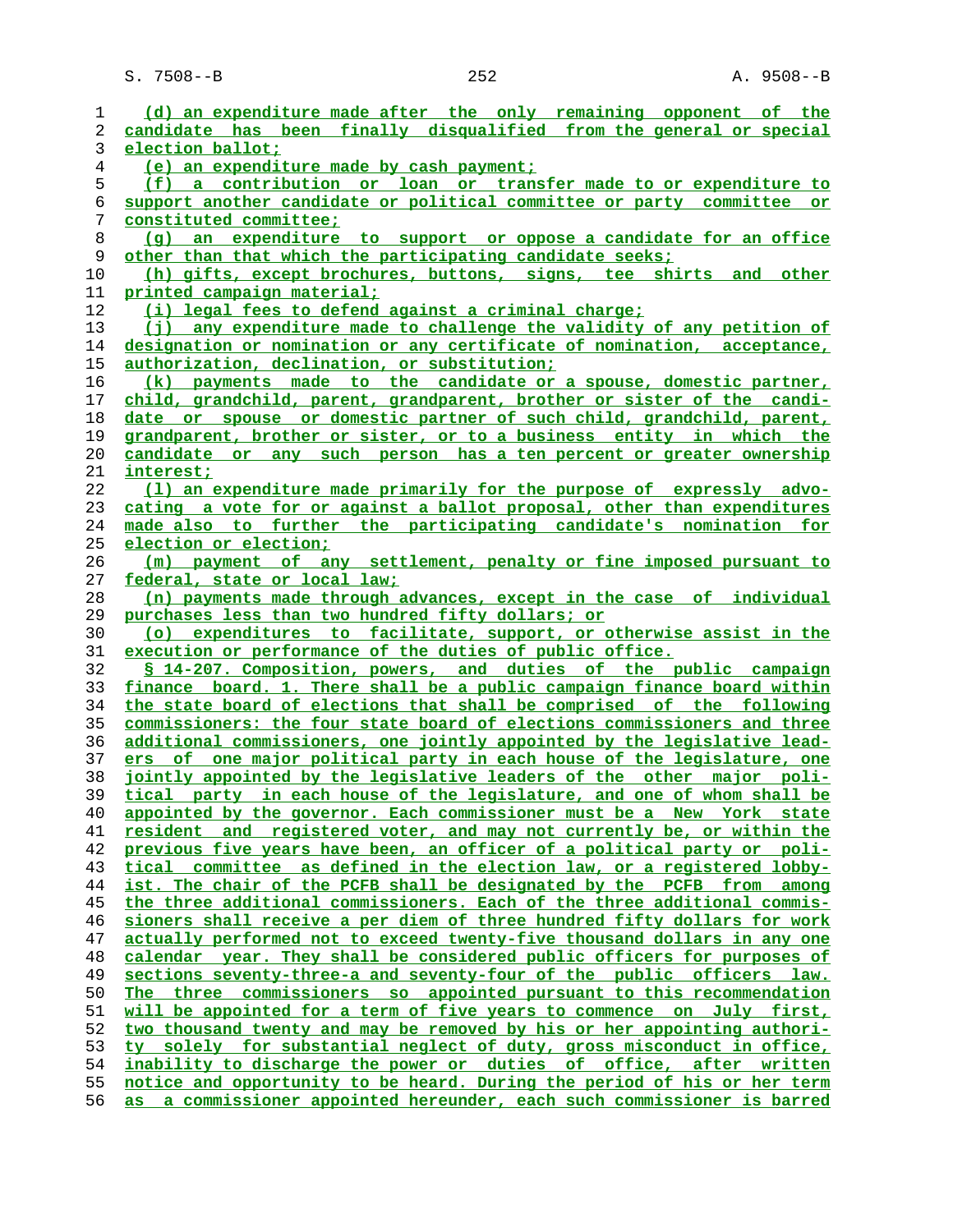S. 7508--B 253 A. 9508--B

**from making, or soliciting from other persons, any contributions to candidates for election to the offices of governor, lieutenant governor, attorney general, comptroller, member of the assembly, or state senator. Any vacancy occurring on the PCFB shall be filled within thirty days of its occurrence in the same manner as the member whose vacancy is being filled was appointed. A person appointed to fill a vacancy occurring other than by expiration of a term of office shall be appointed for the unexpired term of the member he or she succeeds. Four members of the PCFB shall constitute a quorum, and the PCFB shall have the power to act by majority vote of the total number of members of the commission with- out vacancy. All members of the PCFB shall be appointed no later than the first day of July, two thousand twenty and the PCFB shall promulgate such regulations as are needed no later than the first day of July, two** thousand twenty-one. **2. The PCFB and state board of elections may utilize existing state board of elections staff and hire such other staff as are necessary to carry out its duties. It may expand its staffing, as needed, to provide additional candidate liaisons to assist candidates in complying with the terms of this public campaign finance system as provided for in these recommendations, as well as auditors, trainers, attorneys, technical staff and other such staff as the PCFB determines is necessary to admin- ister this system. Annually, on or before the first of every year, the PCFB shall submit to the governor and the division of the budget a request for appropriations for the next state fiscal year to fully support the administration of the public campaign finance program estab- lished in this title. 3. The PCFB shall develop a program for informing candidates and the public as to the purpose and effect of the provisions of this title, including by means of a webpage. The PCFB shall prepare in plain language and make available educational materials, including compliance manuals and summaries and explanations of the purposes and provisions of this title. The PCFB shall provide compliance counseling and guidance to candidates seeking to participate in public financing as provided for in this title, as well as to such candidates who participate. The PCFB shall prepare or have prepared and make available materials, including, to the extent feasible, computer software, to facilitate the task of compliance with the disclosure and record keeping requirements of this title. 4. The PCFB shall have the authority to promulgate such rules and regulations and provide such forms as it deems necessary for the admin- istration of this title. 5. The PCFB shall provide an interactive, searchable computer database that shall contain all information necessary for the proper adminis- tration of this title, including information on contributions to and expenditures by candidates and their authorized committees, independent expenditures in support or opposition of candidates for covered offices, and distributions of moneys from the fund. Such database shall be acces- sible to the public on the PCFB's webpage. 6. Any advice provided by PCFB staff to a participating or non partic- ipating candidate with regard to an action shall be presumptive evidence that such action, if taken in reliance on such advice, should not be subject to a penalty or repayment obligation where such candidate or such candidate's committee has confirmed such advice in writing to such PCFB staff by registered or certified mail to the correct address, or by electronic or facsimile transmission with evidence of receipt, describ- ing the action to be taken pursuant to the advice given and the PCFB or**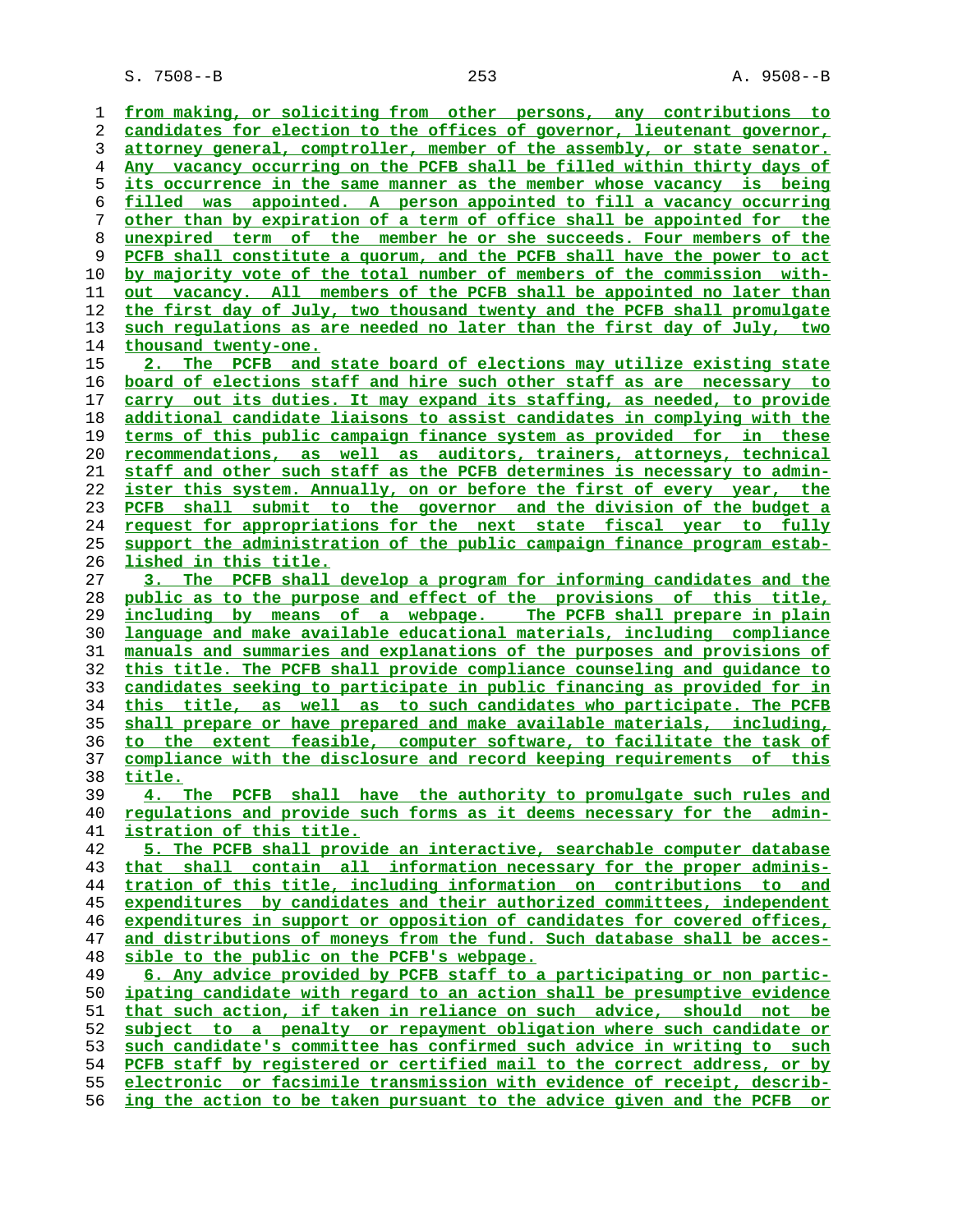S. 7508--B 254 254 A. 9508--B

| 1  | its staff has not responded to such written confirmation within seven         |
|----|-------------------------------------------------------------------------------|
| 2  | business days disavowing or altering such advice, provided that the           |
| 3  | PCFB's response shall be by registered or certified mail to the correct       |
| 4  | address, or by electronic or facsimile transmission with evidence of          |
| 5  | <u>receipt.</u>                                                               |
| 6  | 7. The PCFB and its proceedings shall be subject to articles six and          |
| 7  | seven of the public officers law.                                             |
| 8  | 8. Notwithstanding any other provision of law including, but not              |
| 9  | <u>limited to, subdivision one of section 3-104 of this chapter, the PCFB</u> |
| 10 | shall have sole authority to investigate all referrals and complaints         |
| 11 | relating to the administration of the program established hereunder and       |
| 12 | violations of any of its provisions, and it shall have sole authority to      |
| 13 | administer the program established in this title and to enforce such          |
| 14 | <u>provisions of this program except as otherwise provided in this title.</u> |
| 15 | 9. The PCFB may take such other actions as are necessary and proper to        |
| 16 |                                                                               |
|    | carry out the purposes of this recommendation.                                |
| 17 | S 14-208. Audits and repayments. 1. Audits. (a) The PCFB shall audit          |
| 18 | and examine all matters relating to the proper administration of this         |
| 19 | title and shall complete all such audits no later than one and one-half       |
| 20 | years after the election in question. This deadline shall not apply in        |
| 21 | cases involving potential campaign-related fraud, knowing and willful         |
| 22 | violations of this article, or criminal activity.                             |
| 23 | (b) Every participating candidate for statewide office who receives           |
| 24 | public funds as provided in this title, and every candidate for any           |
| 25 | other office who receives five hundred thousand dollars or greater in         |
| 26 | public funds as provided in this title, shall be audited by the PCFB          |
| 27 | along with all other candidates in each such race. Such audits shall be       |
| 28 | completed within one and one-half years of the election in question.          |
| 29 | (c) Except as provided in paragraph (b) of this subdivision, the PCFB         |
| 30 | shall select not more than one-third of all participating candidates in       |
| 31 | covered elections for audit through a lottery which shall be completed        |
| 32 | within one year of the election in question. A separate lottery shall be      |
| 33 | conducted for each office. The PCFB shall select senate and assembly          |
| 34 | districts to be audited, auditing every candidate in each selected            |
| 35 | district, while ensuring that the number of audited candidates within         |
| 36 | those districts does not exceed fifty percent of all participating            |
| 37 | candidates for the relevant office. The lottery for senate and assembly       |
| 38 | elections shall be weighted to increase the likelihood that a district        |
| 39 | for the relevant office is audited based on how frequently it has not         |
| 40 | been selected for auditing during the past three election cycles. The         |
| 41 | PCFB shall promulgate rules concerning the method of weighting the            |
| 42 | senate and assembly lotteries, including provisions for the first three       |
| 43 | election cycles for each office.                                              |
| 44 | (d) The cost of complying with a post-election audit shall be borne by        |
| 45 | the candidate's authorized committee using public funds, private funds,       |
| 46 | or any combination of such funds. Candidates who run in any primary or        |
| 47 | general election must maintain a reserve of three percent of the public       |
| 48 | funds received to comply with the post-election audit.                        |
| 49 | (e) The PCFB shall issue to each campaign audited a final audit report        |
| 50 | that details its findings.                                                    |
| 51 | 2. Repayments. (a) If the PCFB determines that any portion of the             |
| 52 | payment made to a candidate's authorized committee from the fund was in       |
| 53 | excess of the aggregate amount of payments that such candidate was            |
| 54 | eligible to receive pursuant to this title, it shall notify such commit-      |
|    |                                                                               |
| 55 | tee and such committee shall pay to the PCFB an amount equal to the           |
| 56 | amount of excess payments. Such committee shall first utilize the             |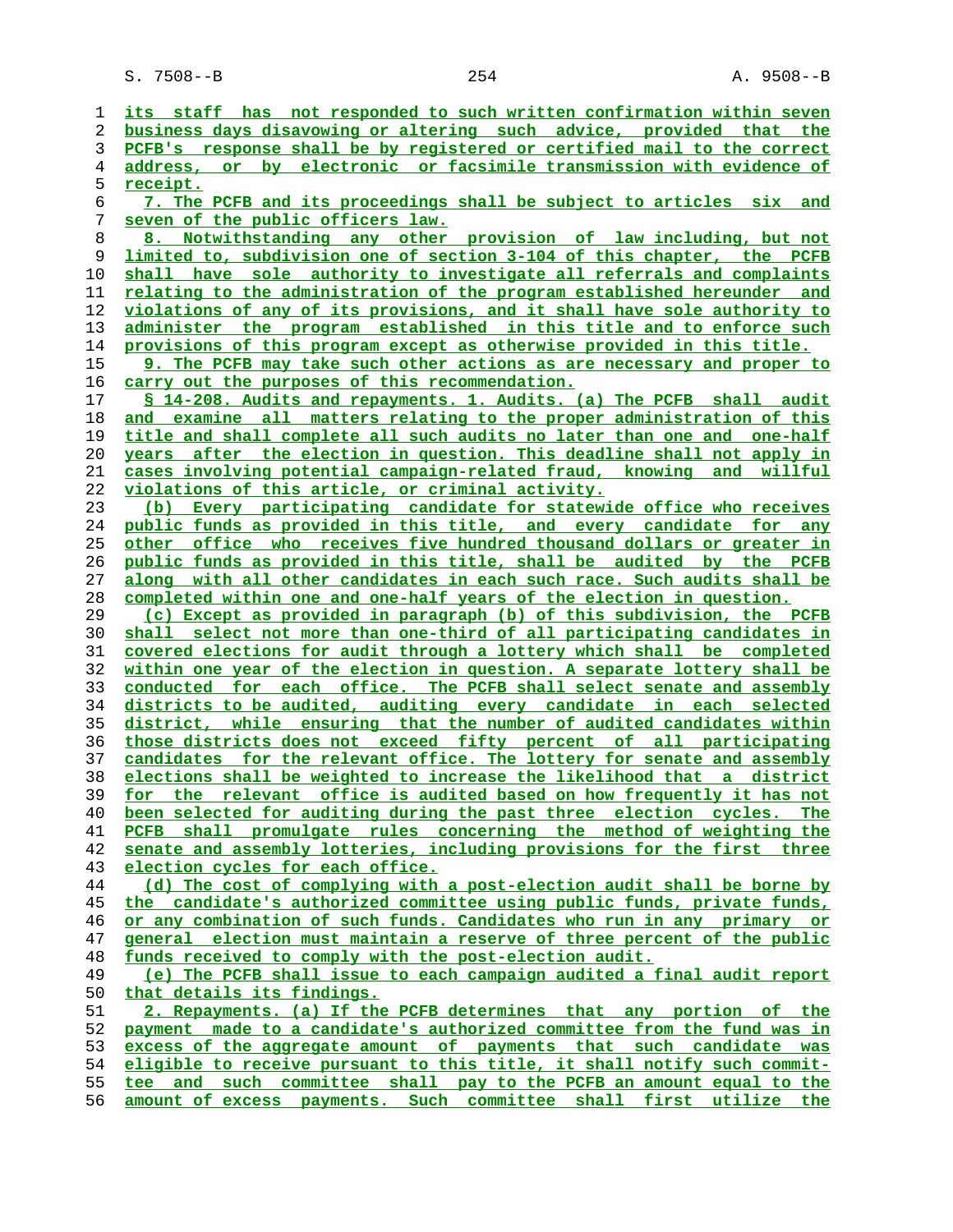S. 7508--B 255 A. 9508--B

**surplus for repayment of such sums and then such other funds as it may have. Provided, however, that if the erroneous payment was the result of an error by the PCFB, then the erroneous payment will be deducted from any future payment, if any, and if no future payment is to be made then neither the candidate nor the committee shall be liable to repay the excess amount to the PCFB. The candidate and the candidate's authorized committee are jointly and severally liable for any repayments to the PCFB.**<br>9 (**b**) **(b) If the PCFB determines that any portion of the payment made to a candidate's authorized committee from the fund was used for purposes other than qualified campaign expenditures and such expenditures were not approved by the PCFB, it shall notify such committee of the amount so disqualified and such committee shall pay to the PCFB an amount equal to such disqualified amount. The candidate, the treasurer, and the candidate's authorized committee are jointly and severally liable for any repayments to the PCFB. (c) If the total sum of contributions received and public matching payments from the fund received by a participating candidate and his or her authorized committee exceed the total campaign expenditures of such candidate and authorized committee for all covered elections held in the same calendar year or for a special election to fill a vacancy, such candidate and committee shall use such surplus funds to reimburse the fund for payments received by such authorized committee from the fund during such calendar year or for such special election. Participating candidates shall make such payments not later than twenty-seven days after all liabilities for the election have been paid and in any event, not later than the day on which the PCFB issues its final audit report for the participating candidate's authorized committee; provided, howev- er, that all unspent public campaign funds for a participating candidate shall be immediately due and payable to the PCFB upon a determination by the PCFB that the participant has delayed the post-election audit. A participating candidate may make post-election expenditures with public funds only for routine activities involving nominal cost associated with winding up a campaign and responding to the post-election audit. Nothing in this title shall be construed to prevent a candidate or his or her authorized committee from using campaign contributions received from private contributors for otherwise lawful expenditures. 3. Rules and regulations. (a) The PCFB shall promulgate regulations for the certification of the amount of funds payable by the comptroller from the fund established pursuant to section ninety-two-t of the state finance law, to a participating candidate that has qualified to receive such payment. These regulations shall include the promulgation and distribution of forms on which contributions and expenditures are to be reported, the periods during which such reports must be filed, and the verification required. The PCFB shall institute procedures which will make possible payment by the fund within four business days after receipt of the required forms and verifications. (b) All rules and regulations promulgated pursuant to this recommenda- tion shall be promulgated pursuant to the state administrative procedure act. The PCFB's determinations pursuant to such regulations and these recommendations shall be deemed final. § 14-209. Enforcement and penalties for violations and other proceedings. 1. Civil penalties. Violations of any provisions regarding public campaign financing stated in this title or regulation promulgated pursuant to this title shall be subject to a civil penalty in an amount not in excess of fifteen thousand dollars and such other lesser fines as**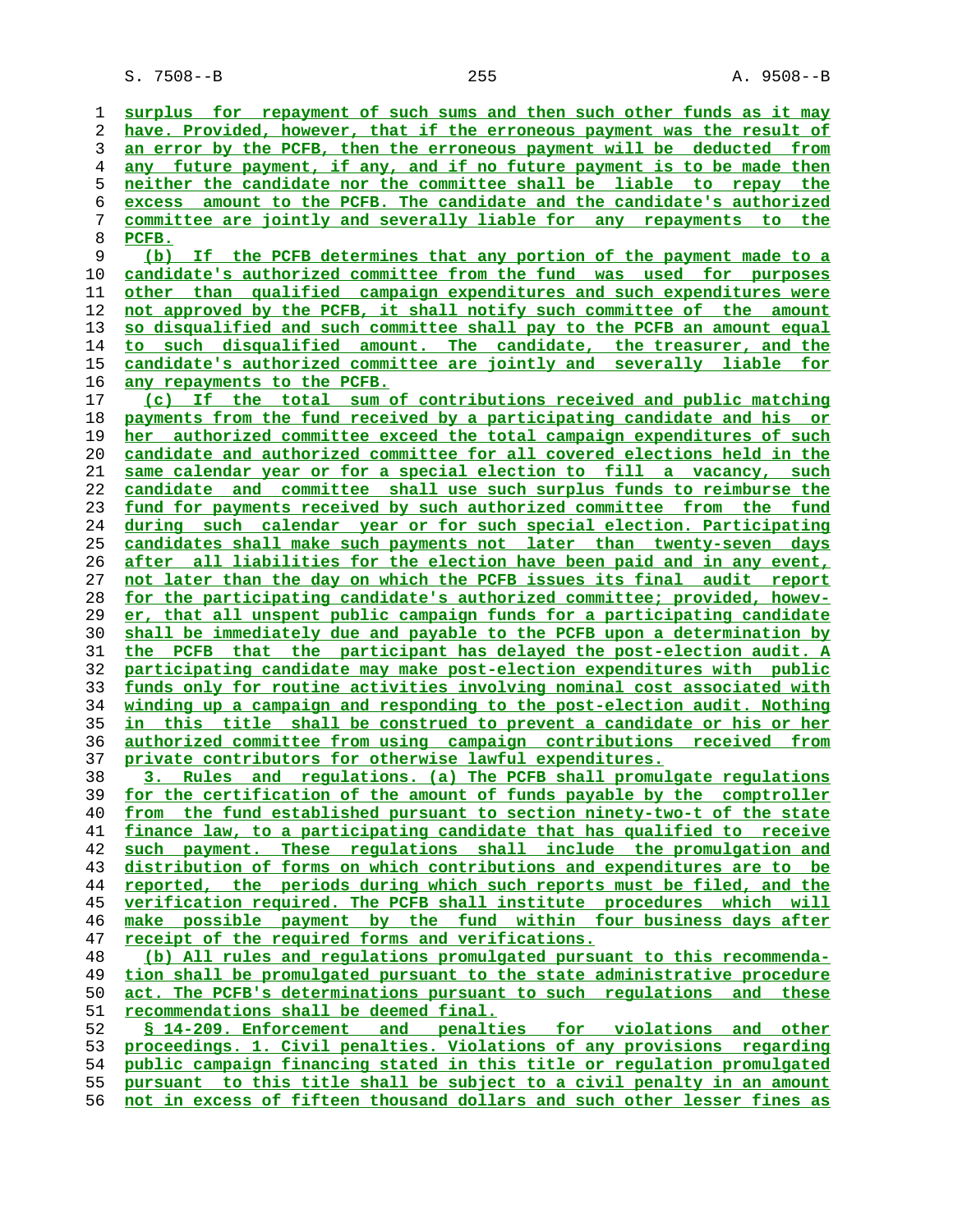**the PCFB may promulgate in regulation. Candidates may contest alleged failures to file, late reports and reports with noticed deficiencies and have an opportunity to be heard by the PCFB. The PCFB shall promulgate a regulation setting forth a schedule of fines for such infractions including those that it may assess directly on violators. The PCFB shall investigate referrals and complaints. After investigation, it may recommend dismissal, settlement, civil action, or referral to law enforcement. The PCFB may assess penalties and it is authorized to commence a civil action in court to enforce all penalties and recover money due. 2. Notice of violation and opportunity to be heard. The PCFB shall: (a) determine whether a violation of any provision of this title or regulation promulgated hereunder has been committed; (b) serve written notice upon each person or entity it has reason to believe has committed a violation and such written notice shall describe with particularity the nature of the alleged violation including a writ- ten reference to a specific law or regulation alleged to have been violated; (c) provide such person or entity an opportunity to be heard pursuant to the state administrative procedure act and any regulations of the PCFB; and (d) if appropriate, assess penalties for violations, following such notice and opportunity to be heard. 3. Criminal conduct. Any person who knowingly and willfully furnishes or submits false statements or information to the PCFB in connection with its administration of this title shall be guilty of a misdemeanor in addition to any other penalty as may be imposed under this chapter or pursuant to any other law. The attorney general, upon referral from the PCFB, shall have exclusive authority to prosecute any such criminal violation. The PCFB shall seek to recover any public matching funds obtained as a result of such criminal conduct. 4. Court proceedings. Proceedings as to public financing brought under this title shall have preference over all other causes in all courts. (a) The determination of eligibility pursuant to this title and any question or issue relating to payments for campaign expenditures pursu- ant to this title may be contested in a proceeding instituted in the Supreme Court, Albany county by any aggrieved candidate. (b) A proceeding with respect to such a determination of eligibility or payment for qualified campaign expenditures pursuant to this chapter shall be instituted within fourteen days after such determination was made. The PCFB shall be made a party to any such proceeding. (c) Upon the PCFB's failure to receive the amount due from a partic- ipating candidate or such candidate's authorized committee after the issuance of written notice of such amount due, as required by this title, the PCFB is authorized to institute a special proceeding or civil action in Supreme Court, Albany county to obtain a judgment for any amounts determined to be payable to the PCFB as a result of an examina- tion and audit made pursuant to this title or to obtain such amounts directly from the candidate or authorized committee after a hearing at the PCFB. (d) The PCFB shall settle or, in its sole discretion, institute a special proceeding or civil action in Supreme Court, Albany county to obtain a judgment for civil penalties determined to be payable to the PCFB pursuant to this title or to impose such penalty directly after a**

**hearing at the PCFB.**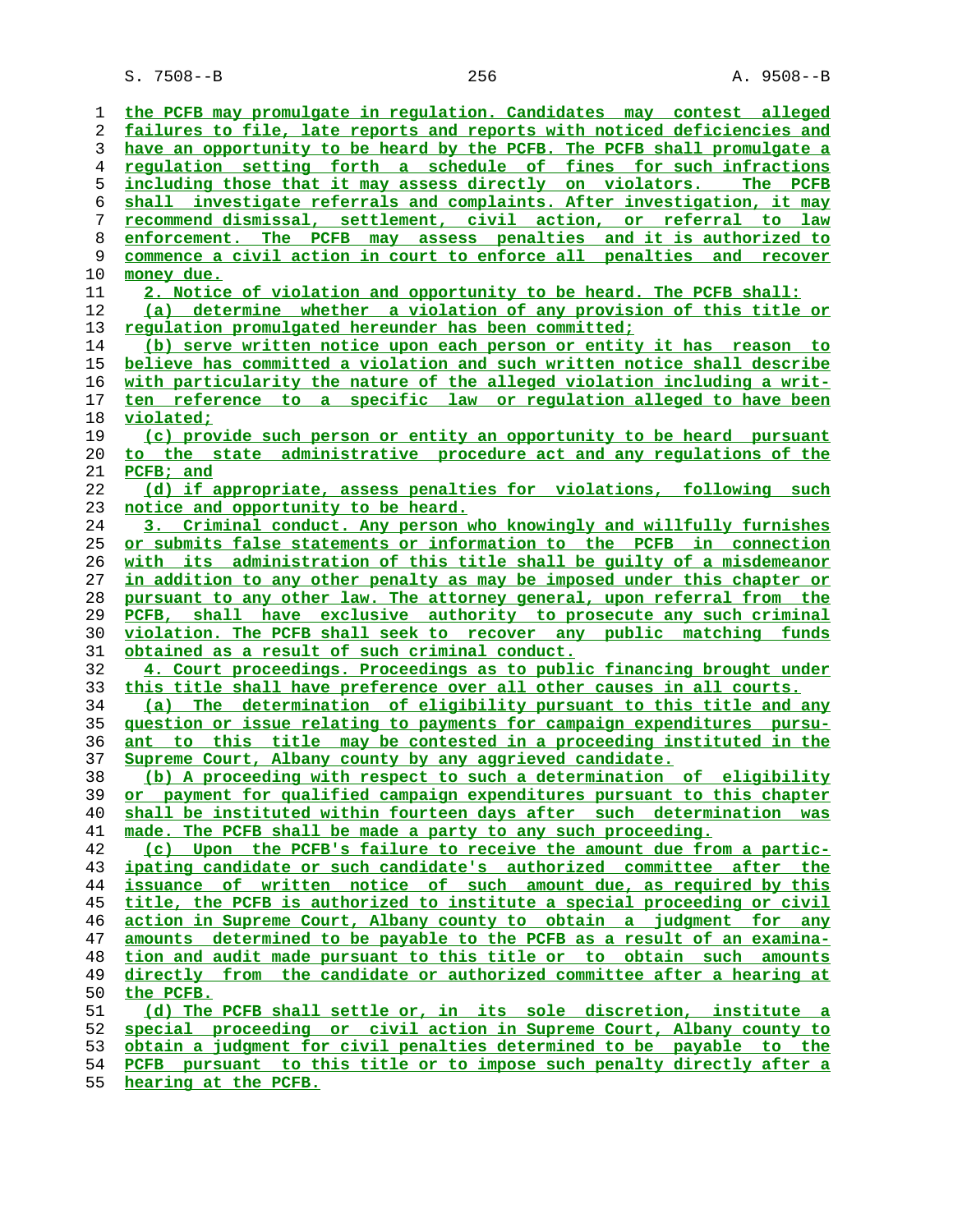S. 7508--B 257 257 A. 9508--B

| 1  | \$ 14-210. Reports. The PCFB shall review and evaluate the effect of     |
|----|--------------------------------------------------------------------------|
| 2  | this title upon the conduct of election campaigns and shall submit a     |
| 3  | report to the legislature on or before January first, two thousand twen- |
| 4  | ty-five and every second year thereafter, and at any other time upon the |
| 5  | request of the governor and at such other times as the PCFB deems appro- |
| 6  | priate. These reports shall include:                                     |
| 7  | 1. a list of the participating and nonparticipating candidates in        |
| 8  | covered elections and the votes received by each candidate in those      |
| 9  | elections;                                                               |
|    |                                                                          |
| 10 | 2. the amount of contributions and loans received, and expenditures      |
| 11 | made on behalf of these candidates;                                      |
| 12 | 3. the amount of public matching funds each participating candidate      |
| 13 | received, spent, and repaid pursuant to this program;                    |
| 14 | 4. analysis of the effect of this title on political campaigns,          |
| 15 | including its effect on the sources and amounts of private financing,    |
| 16 | the level of campaign expenditures, voter participation, the number of   |
| 17 | candidates, the candidates' ability to campaign effectively for public   |
| 18 | office, and the diversity of candidates seeking and elected to office;   |
| 19 | <u>and</u>                                                               |
| 20 | 5. recommendations for further legislative and regulatory enactments,    |
| 21 | including changes in contribution limits, thresholds for eligibility,    |
| 22 | and any other features of the system.                                    |
| 23 | § 14-211. Debates for candidates for statewide office. The PCFB shall    |
| 24 | promulgate regulations to facilitate debates among participating candi-  |
| 25 | dates who seek election to statewide office. Participating candidates    |
| 26 | are required to participate in one debate before each election for which |
| 27 | the candidate receives public funds, unless the participating candidate  |
| 28 | is running unopposed. Nonparticipating candidates may participate in     |
| 29 | such debates.                                                            |
| 30 | \$ 14-212. Severability. If any clause, sentence, or other portion of    |
| 31 | paragraph (c) of subdivision two of section 14-203 of this title be      |
| 32 | adjudged by any court of competent jurisdiction to be invalid, then      |
| 33 | subparagraphs (iii) and (iv) of paragraph (a) of subdivision two of      |
|    | section 14-203 of this title shall read as follows:                      |
| 34 |                                                                          |
| 35 | (iii) state senator, except as otherwise provided in paragraph (c) of    |
| 36 | this subdivision, not less than ten thousand dollars in matchable        |
| 37 | contributions including at least one hundred and fifty matchable         |
| 38 | contributions in an amount greater than five dollars and no greater than |
| 39 | the limits in this chapter, of which the first two hundred fifty dollars |
| 40 | shall be counted toward this qualifying threshold; and                   |
| 41 | (iv) member of the assembly, except as otherwise provided in paragraph   |
| 42 | (c) of this subdivision, not less than five thousand dollars in matcha-  |
| 43 | ble contributions including at least seventy-five matchable contrib-     |
| 44 | utions in an amount greater than five dollars and no greater than the    |
| 45 | limits in this chapter, of which the first two hundred fifty dollars     |
| 46 | shall be counted toward this qualifying threshold.                       |
| 47 | § 5. The state finance law is amended by adding a new section 92-t<br>to |
| 48 | read as follows:                                                         |
| 49 | S 92-t. New York state campaign finance fund. 1. There is hereby         |
| 50 | established in the joint custody of the state comptroller and the        |
| 51 | commissioner of taxation and finance a fund to be known as the New York  |
| 52 | state campaign finance fund.                                             |
| 53 | 2. Such fund shall consist of all revenues received from the New York    |
| 54 | state campaign finance fund check-off pursuant to section six hundred    |
| 55 | thirty-h of the tax law, from the abandoned property fund pursuant to    |
|    |                                                                          |

**section ninety-five of this article, from the general fund, and from all**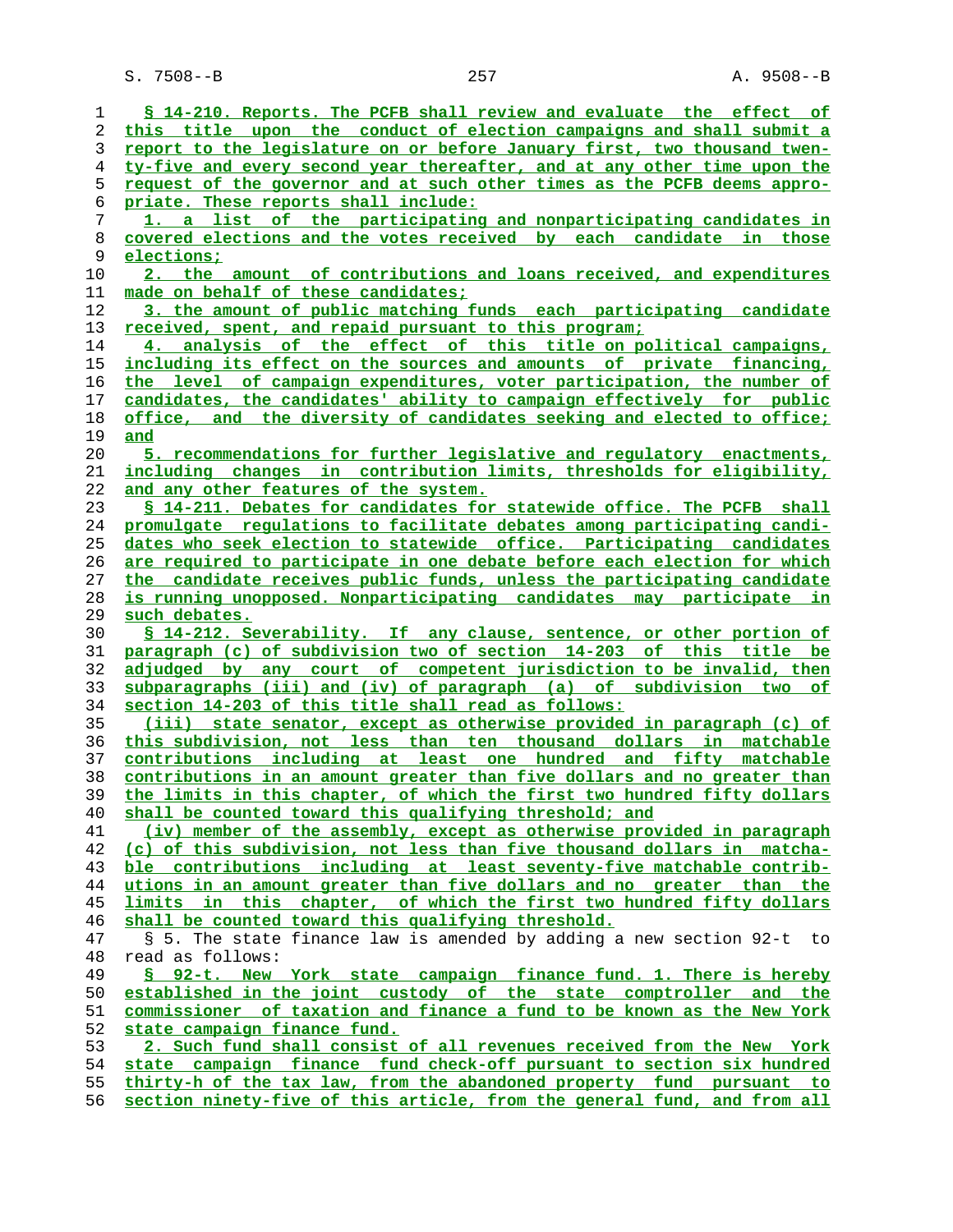S. 7508--B 258 258 A. 9508--B

| 1  | other moneys credited or transferred thereto from any other fund or           |
|----|-------------------------------------------------------------------------------|
| 2  | source pursuant to law. Such fund shall also receive contributions from       |
| 3  | private individuals, organizations, or other persons to fulfill the           |
| 4  | purposes of the public financing system.                                      |
| 5  | 3. Moneys of the fund, following appropriation by the legislature, may        |
|    | be expended for the purposes of making payments to candidates pursuant        |
| 6  |                                                                               |
| 7  | to title two of article fourteen of the election law and for administra-      |
| 8  | tive expenses related to the implementation of article fourteen of the        |
| 9  | election law. Moneys shall be paid out of the fund by the state comp-         |
| 10 | troller on vouchers certified or approved by the state board of               |
| 11 | elections, or its duly designated representative, in the manner               |
| 12 | prescribed by law, not more than five working days after such voucher is      |
| 13 | received by the state comptroller.                                            |
| 14 | 4. Notwithstanding any provision of law to the contrary, if, in any           |
| 15 | state fiscal year, the state campaign finance fund lacks the amount of        |
| 16 | money to pay all claims vouchered by eligible candidates and certified        |
| 17 | or approved by the state board of elections, any such deficiency shall        |
| 18 | be paid by the state comptroller, from funds deposited in the general         |
| 19 | fund of the state not more than four working days after such voucher is       |
| 20 | <u>received by the state comptroller.</u>                                     |
| 21 | 5. Commencing in two thousand twenty-five, if the surplus in the fund         |
| 22 | <u>on April first of the year after a year in which a governor is elected</u> |
| 23 | exceeds twenty-five percent of the disbursements from the fund over the       |
| 24 | previous four years, the excess shall revert to the general fund of the       |
|    |                                                                               |
| 25 | state.                                                                        |
| 26 | 6. No public funds shall be paid to any participating candidates in a         |
| 27 | primary election any earlier than thirty days after designating               |
| 28 | petitions or certificates of nomination have been filed and not later         |
| 29 | than thirty days after such primary election.                                 |
| 30 | 7. No public funds shall be paid to any participating candidates in a         |
| 31 | general election any earlier than the day after the day of the primary        |
| 32 | <u>election held to nominate candidates for such election.</u>                |
| 33 | 8. No public funds shall be paid to any participating candidates in a         |
| 34 | special election any earlier than the day after the last day to file          |
| 35 | <u>certificates of party nomination for such special election.</u>            |
| 36 | 9. No public funds shall be paid to any participating candidate who           |
| 37 | has been disqualified or whose designating petitions have been declared       |
| 38 | invalid by the appropriate board of elections or a court of competent         |
| 39 | jurisdiction until and unless such finding is reversed by a higher court      |
| 40 | in a final judgment. No payment from the fund in the possession of such       |
| 41 | a candidate or such candidate's participating committee on the date of        |
| 42 | such disqualification or invalidation may thereafter be expended for any      |
| 43 | purpose except the payment of liabilities incurred before such date. All      |
| 44 | such moneys shall be repaid to the fund.                                      |
| 45 | § 6. Section 95 of the state finance law is amended by adding<br>a<br>new     |
| 46 | subdivision 5 to read as follows:                                             |
| 47 | 5. (a) As often as necessary, the co-chairs of the state board of             |
| 48 | elections shall certify the amount such co-chairs have determined neces-      |
| 49 | sary to fund estimated payments from the fund established by section          |
|    |                                                                               |
| 50 | ninety-two-t of this article for the primary, general or special              |
| 51 | election.                                                                     |
| 52 | (b) Notwithstanding any provision of this section authorizing the             |
| 53 | transfer of any moneys in the abandoned property fund to the general          |
| 54 | fund, the comptroller, after receiving amounts sufficient to pay claims       |
| 55 | against the abandoned property fund, shall, based upon a certification        |
| 56 | of the state board of elections pursuant to paragraph (a) of this subdi-      |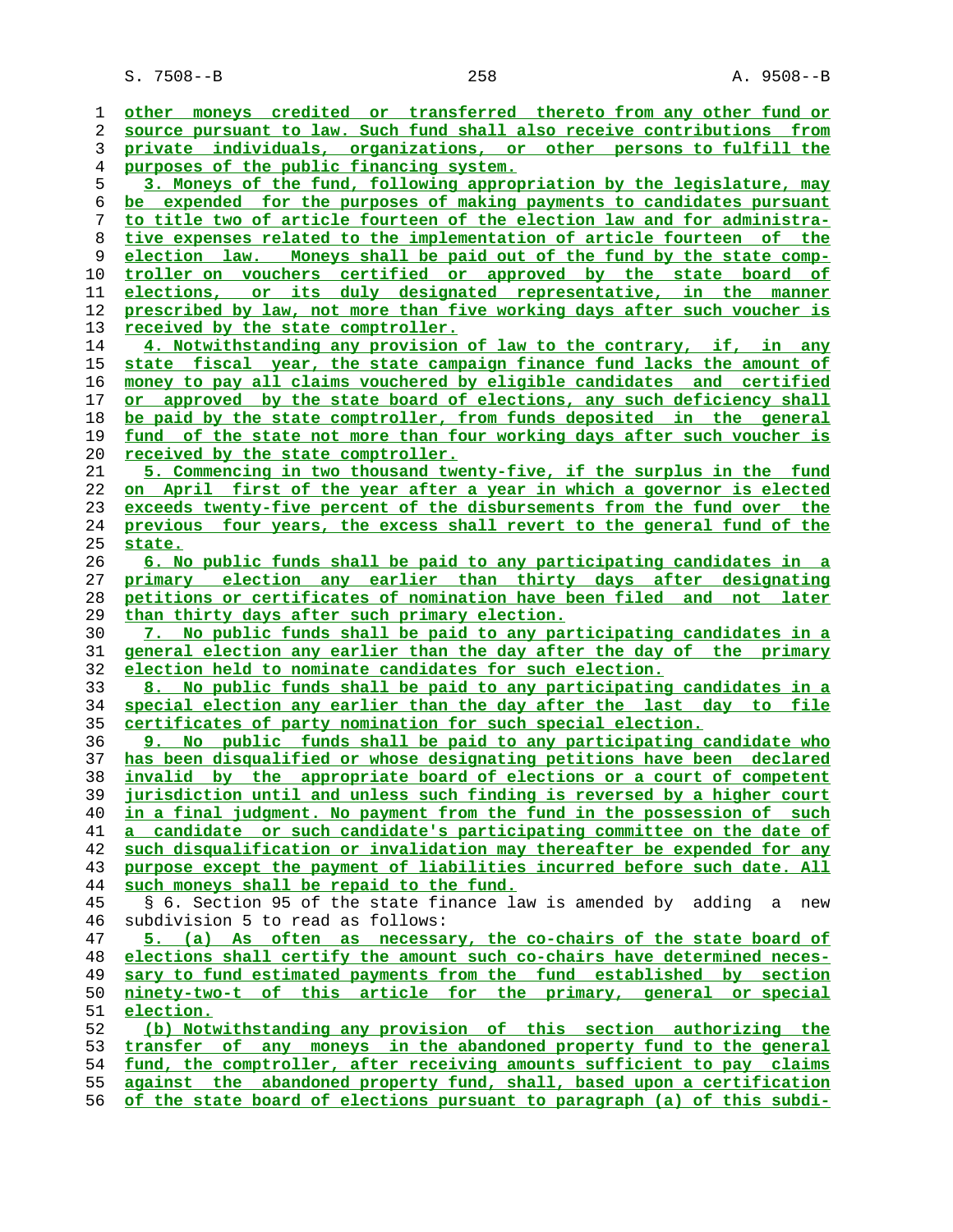S. 7508--B 259 A. 9508--B

**vision, and at the direction of the director of the budget, transfer the requested amount from remaining available monies in the abandoned prop- erty fund to the campaign finance fund established by section ninety- two-t of this article.** 5 § 7. The tax law is amended by adding a new section 630-h to read as 6 follows: **§ 630-h. New York state campaign finance fund check-off. (a) For each taxable year beginning on and after January first, two thousand twenty, every resident taxpayer whose New York state income tax liability for the taxable year for which the return is filed is forty dollars or more may designate on such return that forty dollars be paid into the New York state campaign finance fund established by section ninety-two-t of the state finance law. Where a husband and wife file a joint return and have a New York state income tax liability for the taxable year for which the return is filed is eighty dollars or more, or file separate returns on a single form, each such taxpayer may make separate desig- nations on such return of forty dollars to be paid into the New York state campaign finance fund. The contribution shall not reduce the amount of state tax owed by such taxpayer. (b) Notwithstanding any other provision of law, all revenue contrib- uted pursuant to this section shall be credited to the New York state campaign finance fund, established pursuant to section ninety-two-t of the state finance law. (c) The commissioner shall include space on the personal income tax return to enable a taxpayer to make such contribution for a tax year beginning on or after January first, two thousand twenty.** 27 § 8. Paragraph (a) of subdivision 9-A of section 3-102 of the election 28 law, as amended by chapter 406 of the laws of 2005, is amended to read 29 as follows: 30 (a) develop an electronic reporting system to process the statements 31 of campaign receipts, contributions, transfers and expenditures required 32 to be filed with any board of elections pursuant to the provisions of 33 sections 14-102 [**and**]**,** 14-104 **and 14-201** of this chapter; 34 § 9. Subdivision 1 of section 6-142 of the election law, as amended by 35 chapter 79 of the laws of 1992, is amended to read as follows: 36 1. An independent nominating petition for candidates to be voted for 37 by all the voters of the state must be signed by at least [**fifteen**] **forty-five** thousand voters, **or one percent of the total number of votes, excluding blank and void ballots, cast for the office of governor at the last gubernatorial election, whichever is less,** of whom at least [**one**] **five** hundred**, or one percent of enrolled voters, whichever is less**, 42 shall reside in each of one-half of the congressional districts of the 43 State. 44 § 10. Subdivision 3 of section 1-104 of the election law is amended to 45 read as follows: 46 3. The term "party" means any political organization which [**at the last preceding election for governor polled at least fifty thousand votes for its candidate for governor**]**, excluding blank and void ballots, at the last preceding election for governor received, at least two percent of the total votes cast for its candidate for governor, or one hundred thirty thousand votes, whichever is greater, in the year in which a governor is elected and at least two percent of the total votes cast for its candidate for president, or one hundred thirty thousand votes, whichever is greater, in a year when a president is elected**. 55 § 11. Severability. The component clauses, sentences, subdivisions, 56 paragraphs, sections, and parts of this law shall be interpreted as